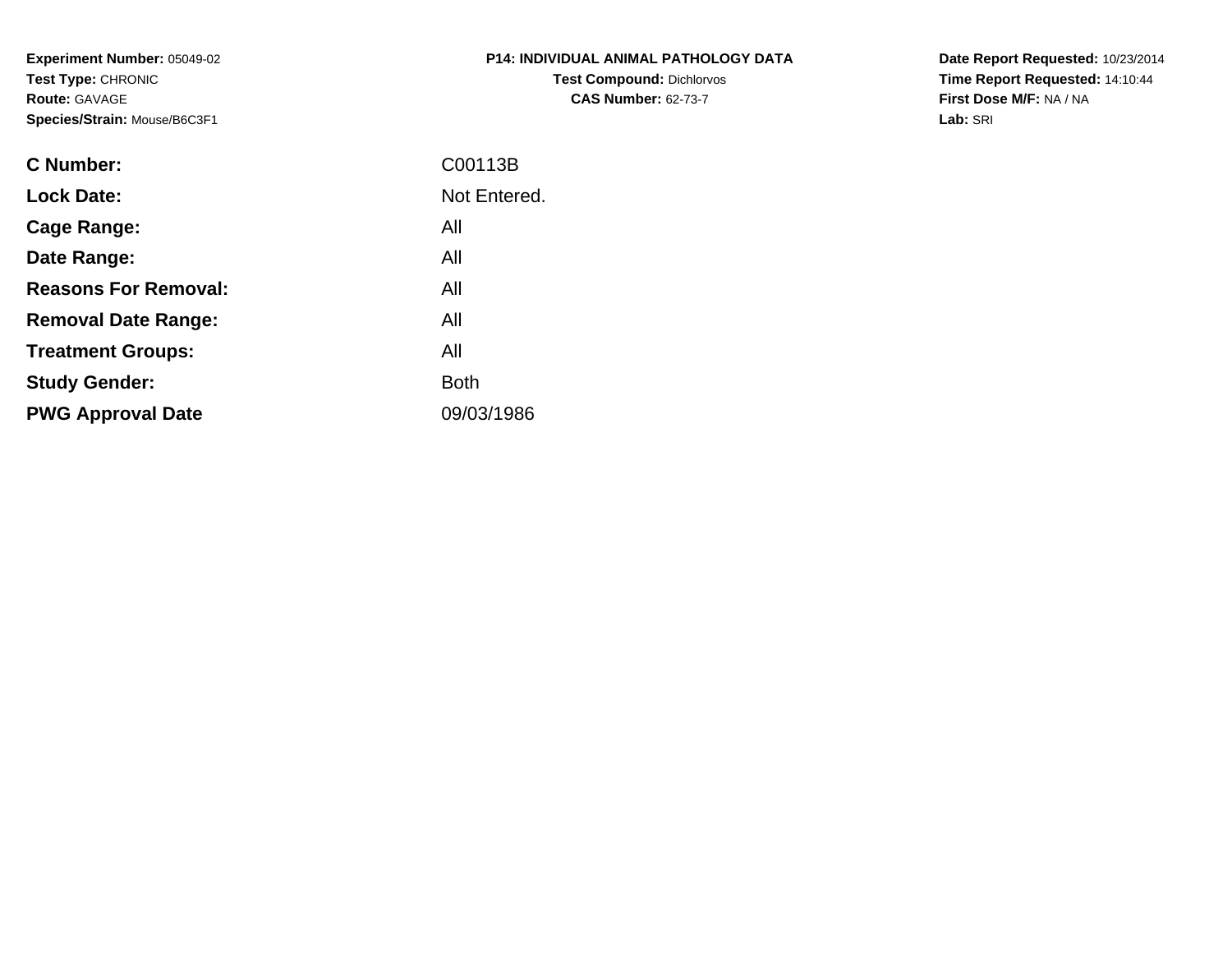| Experiment Number: 05049-02                | <b>P14: INDIVIDUAL ANIMAL PATHOLOGY DATA</b><br><b>Test Compound: Dichlorvos</b> |                                   | Date Report Requested: 10/23/2014 |
|--------------------------------------------|----------------------------------------------------------------------------------|-----------------------------------|-----------------------------------|
| Test Type: CHRONIC                         |                                                                                  |                                   | Time Report Requested: 14:10:44   |
| <b>Route: GAVAGE</b>                       |                                                                                  | <b>CAS Number: 62-73-7</b>        | First Dose M/F: NA / NA           |
| Species/Strain: Mouse/B6C3F1               |                                                                                  |                                   | Lab: SRI                          |
| <b>ANIMAL ID: 1</b>                        | <b>TRT#: 1</b>                                                                   | <b>SEX: Male</b>                  | DAY ON TEST: 732                  |
|                                            | <b>DOSE: VEHICLE CONTROL</b>                                                     | <b>DISP: Terminal Sacrifice</b>   | HISTO:                            |
|                                            |                                                                                  | ORGAN AND ACCOUNTABLE SITE STATUS |                                   |
| <b>NORMAL</b>                              |                                                                                  |                                   |                                   |
| Bone                                       | <b>Bone Marrow</b>                                                               | <b>Brain</b>                      | Epididymis                        |
| Esophagus                                  | Gallbladder                                                                      | Heart                             | Intestine Large                   |
| <b>Intestine Small</b>                     | Islets, Pancreatic                                                               | Liver                             | Nose                              |
| Pancreas                                   | Peripheral Nerve                                                                 | <b>Pituitary Gland</b>            | Prostate                          |
| Spleen                                     | Stomach                                                                          | <b>Testes</b>                     | Thymus                            |
| Trachea                                    | <b>Urinary Bladder</b>                                                           |                                   |                                   |
| <b>MISSING</b>                             |                                                                                  |                                   |                                   |
| <b>Mammary Gland</b>                       | Parathyroid Gland                                                                | <b>Thyroid Gland</b>              |                                   |
| <b>OBSERVATIONS</b>                        |                                                                                  |                                   |                                   |
| <b>Adrenal Gland</b>                       | Spindle Cell                                                                     | Hyperplasia                       | Mild                              |
| Kidney                                     |                                                                                  | Inflammation                      | Chronic, Mild                     |
| Lung                                       |                                                                                  | Inflammation                      | Chronic, Mild                     |
| Lymph Node                                 | Mesenteric                                                                       | Hemorrhage                        | Mild                              |
| <b>Preputial Gland</b>                     |                                                                                  | Ectasia                           | Moderate                          |
|                                            |                                                                                  | Inflammation                      | Chronic, Minimal                  |
| <b>Salivary Glands</b>                     |                                                                                  | Inflammation                      | Chronic, Mild                     |
| <b>Skeletal Muscle</b>                     |                                                                                  | Inflammation                      | Suppurative, Moderate             |
| Note: SKELETAL MUSCLE IS 1ST NASAL SECTION |                                                                                  |                                   |                                   |
| Skin                                       |                                                                                  | Acanthosis                        | Mild                              |
| PRIMARY CAUSE OF DEATH                     |                                                                                  |                                   |                                   |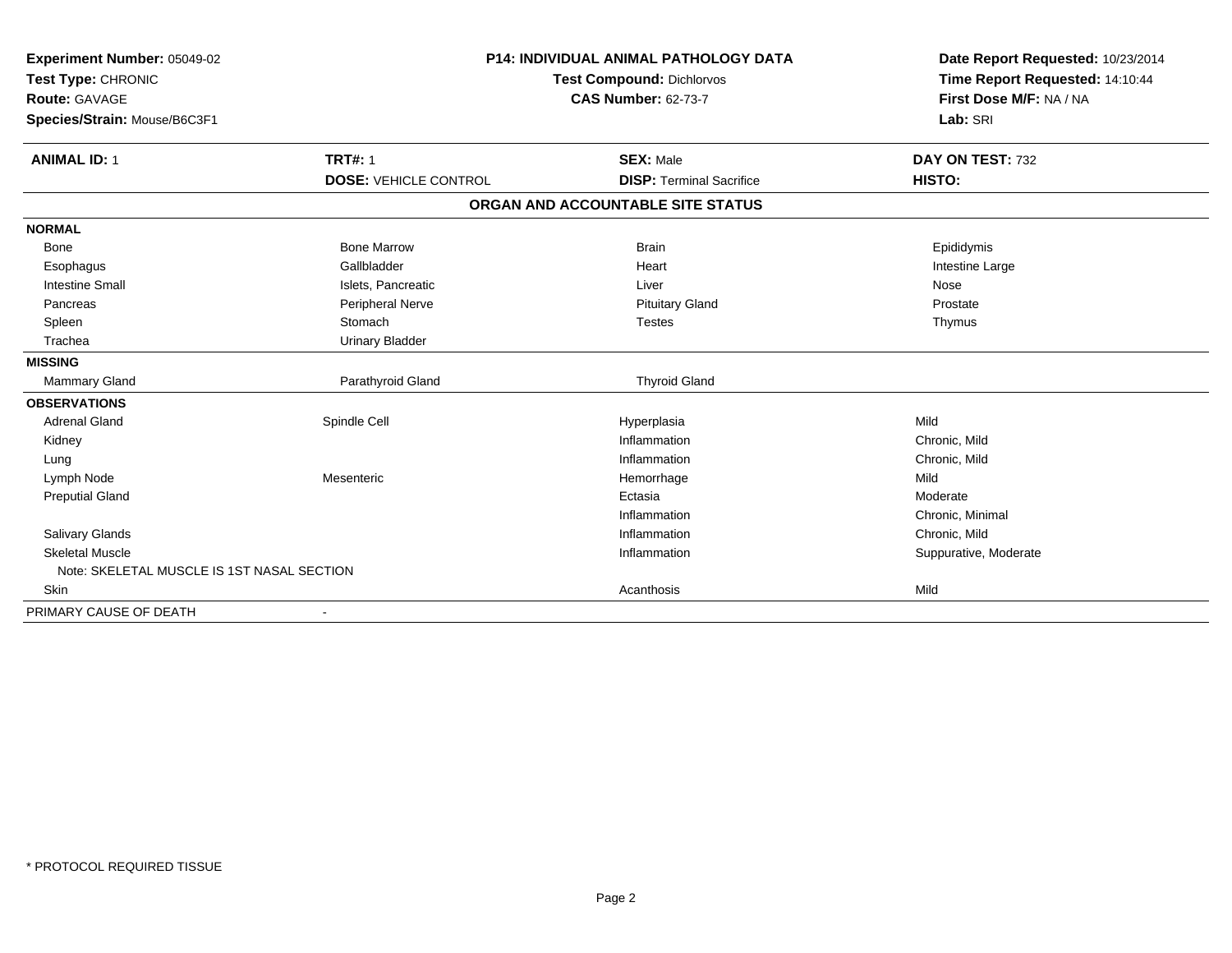| Experiment Number: 05049-02<br>Test Type: CHRONIC<br><b>Route: GAVAGE</b><br>Species/Strain: Mouse/B6C3F1 |                         | <b>P14: INDIVIDUAL ANIMAL PATHOLOGY DATA</b><br><b>Test Compound: Dichlorvos</b><br><b>CAS Number: 62-73-7</b> | Date Report Requested: 10/23/2014<br>Time Report Requested: 14:10:44<br>First Dose M/F: NA / NA<br>Lab: SRI |
|-----------------------------------------------------------------------------------------------------------|-------------------------|----------------------------------------------------------------------------------------------------------------|-------------------------------------------------------------------------------------------------------------|
|                                                                                                           |                         |                                                                                                                |                                                                                                             |
| <b>ANIMAL ID: 1</b>                                                                                       | <b>TRT#: 3</b>          | <b>SEX: Male</b>                                                                                               | DAY ON TEST: 729                                                                                            |
|                                                                                                           | <b>DOSE: 20.0 MG/KG</b> | <b>DISP: Terminal Sacrifice</b>                                                                                | HISTO:                                                                                                      |
|                                                                                                           |                         | ORGAN AND ACCOUNTABLE SITE STATUS                                                                              |                                                                                                             |
| <b>NORMAL</b>                                                                                             |                         |                                                                                                                |                                                                                                             |
| Bone                                                                                                      | <b>Bone Marrow</b>      | Epididymis                                                                                                     | Esophagus                                                                                                   |
| Gallbladder                                                                                               | Heart                   | Intestine Large                                                                                                | <b>Intestine Small</b>                                                                                      |
| Liver                                                                                                     | Parathyroid Gland       | <b>Pituitary Gland</b>                                                                                         | Prostate                                                                                                    |
| Salivary Glands                                                                                           | Spleen                  | <b>Testes</b>                                                                                                  | Thymus                                                                                                      |
| <b>Thyroid Gland</b>                                                                                      | Trachea                 | <b>Urinary Bladder</b>                                                                                         |                                                                                                             |
| <b>MISSING</b>                                                                                            |                         |                                                                                                                |                                                                                                             |
| Mammary Gland                                                                                             |                         |                                                                                                                |                                                                                                             |
| <b>OBSERVATIONS</b>                                                                                       |                         |                                                                                                                |                                                                                                             |
| <b>Adrenal Gland</b>                                                                                      |                         | Developmental Malformation                                                                                     |                                                                                                             |
|                                                                                                           | Spindle Cell            | Hyperplasia                                                                                                    | Mild                                                                                                        |
| <b>Brain</b>                                                                                              | Thalamus                | Mineralization                                                                                                 | Mild                                                                                                        |
| Islets, Pancreatic                                                                                        |                         | Hyperplasia                                                                                                    | Moderate                                                                                                    |
| Kidney                                                                                                    | <b>Renal Tubule</b>     | Atrophy                                                                                                        | Marked                                                                                                      |
|                                                                                                           |                         | Inflammation                                                                                                   | Chronic, Marked                                                                                             |
| Lung                                                                                                      |                         | Alveolar/Bronchiolar Adenoma                                                                                   |                                                                                                             |
|                                                                                                           |                         | Alveolar/Bronchiolar Carcinoma                                                                                 |                                                                                                             |
|                                                                                                           |                         | <b>Infiltration Cellular</b>                                                                                   | Histiocyte, Moderate                                                                                        |
| Lymph Node                                                                                                | Mesenteric              | Hematopoietic Cell Proliferation                                                                               | Mild                                                                                                        |
|                                                                                                           | Mesenteric              | Hemorrhage                                                                                                     | Mild                                                                                                        |
|                                                                                                           | Mandibular              | Hyperplasia                                                                                                    | Plasma Cell, Moderate                                                                                       |
| Nose                                                                                                      |                         | Inflammation                                                                                                   | Suppurative, Moderate                                                                                       |
| Pancreas                                                                                                  |                         | Inflammation                                                                                                   | Chronic, Mild                                                                                               |
| Peripheral Nerve                                                                                          |                         | Inflammation                                                                                                   | Subacute, Mild                                                                                              |
| Skin                                                                                                      |                         | Acanthosis                                                                                                     | Minimal                                                                                                     |
|                                                                                                           | <b>Subcut Tiss</b>      | Fibroma                                                                                                        |                                                                                                             |
| Note: TRC LES 1--FIBROMA                                                                                  |                         |                                                                                                                |                                                                                                             |
| Stomach                                                                                                   | Glandular               | Cyst                                                                                                           |                                                                                                             |
| Tooth                                                                                                     |                         | Developmental Malformation                                                                                     |                                                                                                             |
| PRIMARY CAUSE OF DEATH                                                                                    | $\blacksquare$          |                                                                                                                |                                                                                                             |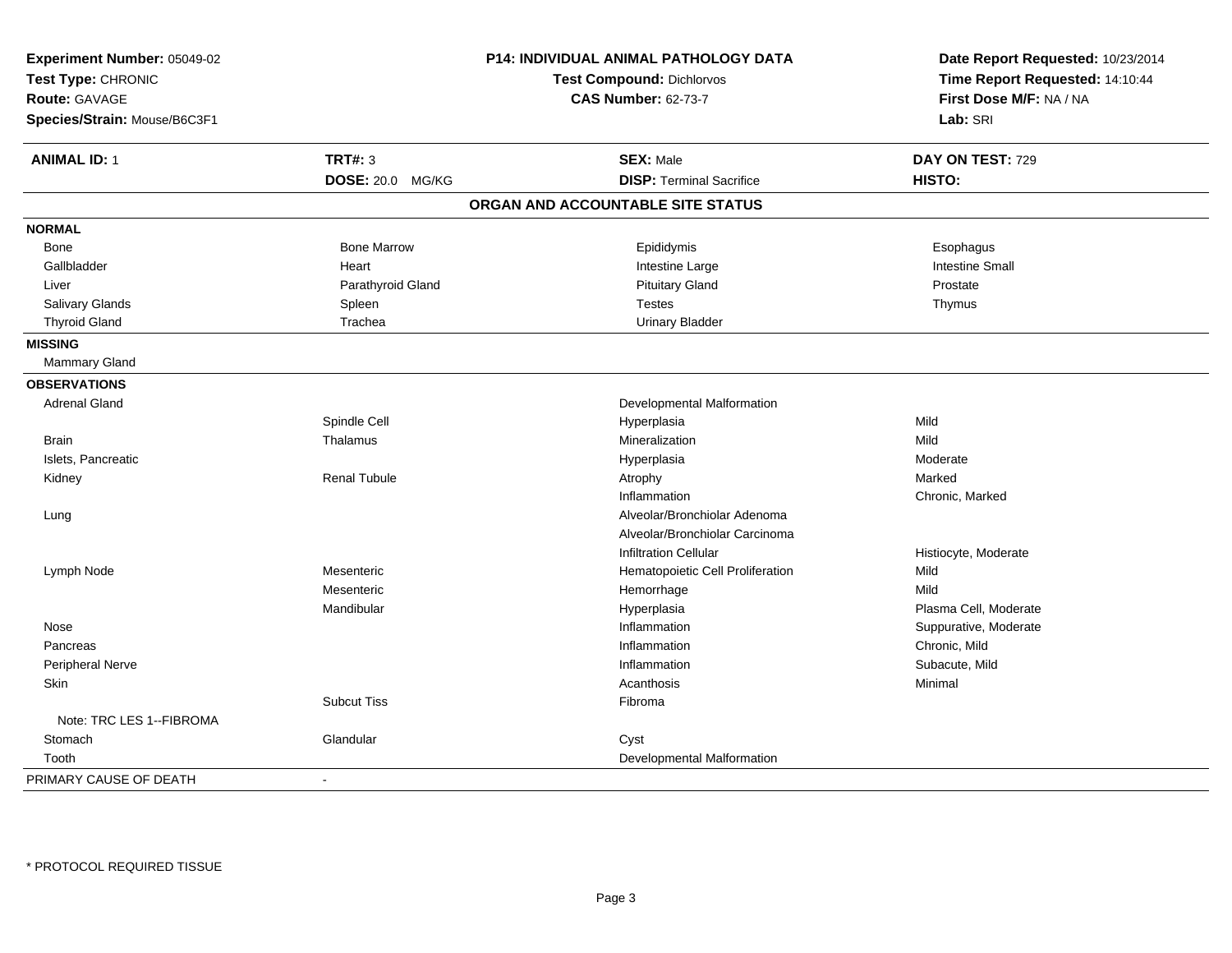| Experiment Number: 05049-02<br>Test Type: CHRONIC<br><b>Route: GAVAGE</b> |                         | P14: INDIVIDUAL ANIMAL PATHOLOGY DATA<br><b>Test Compound: Dichlorvos</b><br><b>CAS Number: 62-73-7</b> | Date Report Requested: 10/23/2014<br>Time Report Requested: 14:10:44<br>First Dose M/F: NA / NA |
|---------------------------------------------------------------------------|-------------------------|---------------------------------------------------------------------------------------------------------|-------------------------------------------------------------------------------------------------|
| Species/Strain: Mouse/B6C3F1                                              |                         |                                                                                                         | Lab: SRI                                                                                        |
| <b>ANIMAL ID: 1</b>                                                       | <b>TRT#: 5</b>          | <b>SEX: Male</b>                                                                                        | DAY ON TEST: 730                                                                                |
|                                                                           | <b>DOSE: 10.0 MG/KG</b> | <b>DISP: Terminal Sacrifice</b>                                                                         | HISTO:                                                                                          |
|                                                                           |                         | ORGAN AND ACCOUNTABLE SITE STATUS                                                                       |                                                                                                 |
| <b>NORMAL</b>                                                             |                         |                                                                                                         |                                                                                                 |
| Bone                                                                      | <b>Bone Marrow</b>      | Epididymis                                                                                              | Esophagus                                                                                       |
| Heart                                                                     | Intestine Large         | <b>Intestine Small</b>                                                                                  | Islets, Pancreatic                                                                              |
| Lymph Node                                                                | Nose                    | Pancreas                                                                                                | Parathyroid Gland                                                                               |
| Peripheral Nerve                                                          | <b>Pituitary Gland</b>  | Prostate                                                                                                | Salivary Glands                                                                                 |
| Skin                                                                      | Spleen                  | Stomach                                                                                                 | <b>Testes</b>                                                                                   |
| Trachea                                                                   | <b>Urinary Bladder</b>  |                                                                                                         |                                                                                                 |
| <b>MISSING</b>                                                            |                         |                                                                                                         |                                                                                                 |
| Gallbladder                                                               | Mammary Gland           |                                                                                                         |                                                                                                 |
| <b>OBSERVATIONS</b>                                                       |                         |                                                                                                         |                                                                                                 |
| <b>Adrenal Gland</b>                                                      | Spindle Cell            | Hyperplasia                                                                                             | Mild                                                                                            |
|                                                                           | Cortex                  | Vacuolization Cytoplasmic                                                                               | Mild                                                                                            |
| <b>Brain</b>                                                              | Thalamus                | Mineralization                                                                                          | Mild                                                                                            |
| Kidney                                                                    |                         | Casts                                                                                                   | Moderate                                                                                        |
|                                                                           |                         | Glomerulosclerosis                                                                                      | Mild                                                                                            |
|                                                                           |                         | Inflammation                                                                                            | Chronic, Moderate                                                                               |
|                                                                           | <b>Renal Tubule</b>     | Regeneration                                                                                            | Moderate                                                                                        |
| Liver                                                                     | Hepatocyte              | Cytoplasmic Alteration                                                                                  | Mild                                                                                            |
|                                                                           |                         | Hepatocellular Carcinoma                                                                                |                                                                                                 |
| Lung                                                                      |                         | Alveolar/Bronchiolar Adenoma                                                                            |                                                                                                 |
|                                                                           |                         | <b>Infiltration Cellular</b>                                                                            | Histiocyte, Moderate                                                                            |
| Skin<br>Note: 2.SKIN-NOT REMARKABLE                                       |                         |                                                                                                         |                                                                                                 |
| Stomach<br>Note: FORESTOMACH-NOT REMARKABLE                               |                         |                                                                                                         |                                                                                                 |
| Thymus                                                                    |                         | Cyst                                                                                                    |                                                                                                 |
| <b>Thyroid Gland</b>                                                      | Follicle                | <b>Dilatation</b>                                                                                       | Moderate                                                                                        |
| Tooth                                                                     |                         | Developmental Malformation                                                                              |                                                                                                 |
|                                                                           |                         | Foreign Body                                                                                            | Moderate                                                                                        |
|                                                                           | <b>Peridont Tiss</b>    | Inflammation                                                                                            | Chronic Active, Moderate                                                                        |

PRIMARY CAUSE OF DEATH-

\* PROTOCOL REQUIRED TISSUE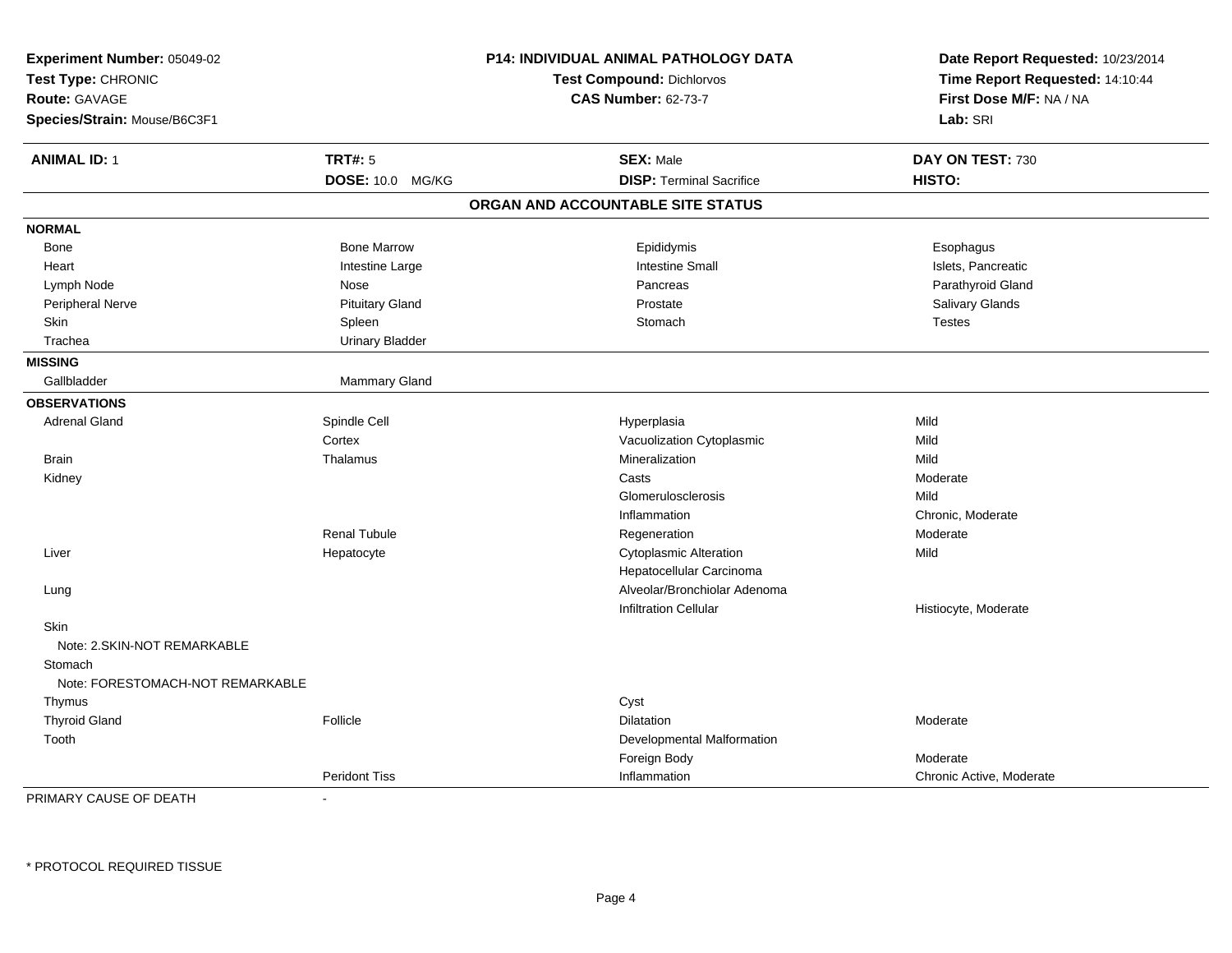| <b>Experiment Number: 05049-02</b><br>Test Type: CHRONIC<br><b>Route: GAVAGE</b> |                         | <b>P14: INDIVIDUAL ANIMAL PATHOLOGY DATA</b><br><b>Test Compound: Dichlorvos</b><br><b>CAS Number: 62-73-7</b> | Date Report Requested: 10/23/2014<br>Time Report Requested: 14:10:44<br>First Dose M/F: NA / NA |
|----------------------------------------------------------------------------------|-------------------------|----------------------------------------------------------------------------------------------------------------|-------------------------------------------------------------------------------------------------|
| Species/Strain: Mouse/B6C3F1                                                     |                         |                                                                                                                | Lab: SRI                                                                                        |
| <b>ANIMAL ID: 1</b>                                                              | TRT#: 5                 | <b>SEX:</b> Male                                                                                               | DAY ON TEST: 730                                                                                |
|                                                                                  | <b>DOSE: 10.0 MG/KG</b> | <b>DISP: Terminal Sacrifice</b>                                                                                | HISTO:                                                                                          |
|                                                                                  |                         | <b>ORGAN AND ACCOUNTABLE SITE STATUS</b>                                                                       |                                                                                                 |
|                                                                                  |                         |                                                                                                                |                                                                                                 |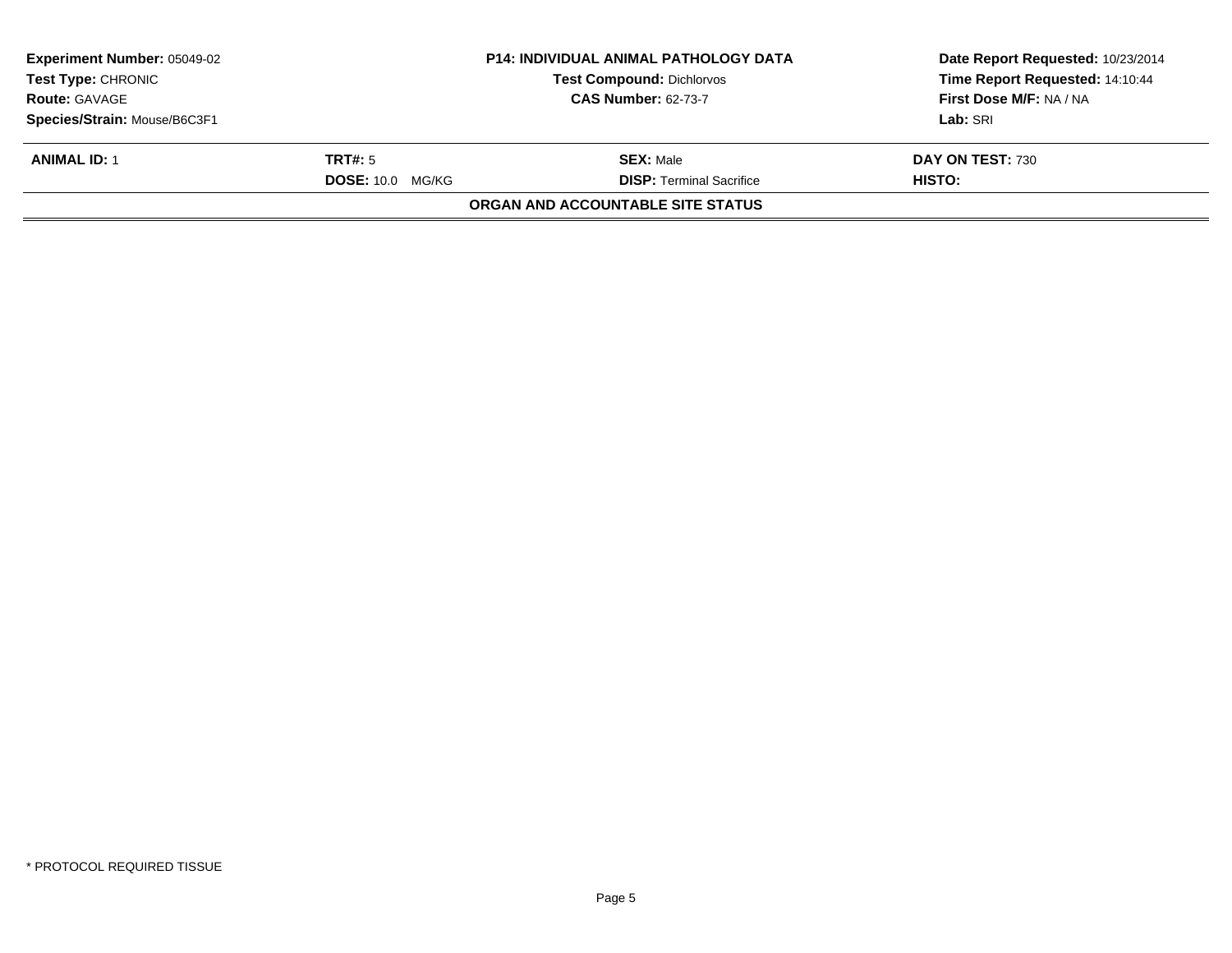| Experiment Number: 05049-02  | P14: INDIVIDUAL ANIMAL PATHOLOGY DATA |                                   | Date Report Requested: 10/23/2014                          |  |
|------------------------------|---------------------------------------|-----------------------------------|------------------------------------------------------------|--|
| Test Type: CHRONIC           |                                       | <b>Test Compound: Dichlorvos</b>  |                                                            |  |
| Route: GAVAGE                |                                       | <b>CAS Number: 62-73-7</b>        | Time Report Requested: 14:10:44<br>First Dose M/F: NA / NA |  |
| Species/Strain: Mouse/B6C3F1 |                                       |                                   | Lab: SRI                                                   |  |
| <b>ANIMAL ID: 2</b>          | <b>TRT#: 1</b>                        | <b>SEX: Male</b>                  | DAY ON TEST: 590                                           |  |
|                              | <b>DOSE: VEHICLE CONTROL</b>          | <b>DISP: Dead</b>                 | HISTO:                                                     |  |
|                              |                                       | ORGAN AND ACCOUNTABLE SITE STATUS |                                                            |  |
| <b>NORMAL</b>                |                                       |                                   |                                                            |  |
| <b>Adrenal Gland</b>         | Bone                                  | <b>Bone Marrow</b>                | Epididymis                                                 |  |
| Esophagus                    | Gallbladder                           | Heart                             | Intestine Large                                            |  |
| <b>Intestine Small</b>       | Islets, Pancreatic                    | Lymph Node                        | Nose                                                       |  |
| Pancreas                     | Parathyroid Gland                     | Peripheral Nerve                  | <b>Pituitary Gland</b>                                     |  |
| Prostate                     | Salivary Glands                       | <b>Skin</b>                       | Spleen                                                     |  |
| <b>Testes</b>                | Thymus                                | <b>Thyroid Gland</b>              | Trachea                                                    |  |
| <b>Urinary Bladder</b>       |                                       |                                   |                                                            |  |
| <b>MISSING</b>               |                                       |                                   |                                                            |  |
| Mammary Gland                |                                       |                                   |                                                            |  |
| <b>OBSERVATIONS</b>          |                                       |                                   |                                                            |  |
| <b>Brain</b>                 | Thalamus                              | Mineralization                    | Mild                                                       |  |
| Kidney                       |                                       | Inflammation                      | Chronic, Mild                                              |  |
| Liver                        | Hepatocyte                            | Cytomegaly                        | Mild                                                       |  |
|                              | Kupffer Cell                          | Hyperplasia                       | Moderate                                                   |  |
|                              | Hepatocyte                            | Vacuolization Cytoplasmic         | Moderate                                                   |  |
| Lung                         |                                       | Alveolar/Bronchiolar Carcinoma    |                                                            |  |
|                              |                                       | <b>Infiltration Cellular</b>      | Histiocyte, Mild                                           |  |
| Mesentery                    | Fat                                   | Necrosis                          | Focal, Moderate                                            |  |
| <b>Preputial Gland</b>       |                                       | Ectasia                           | Marked                                                     |  |
| Stomach                      | Forestomach                           | Hyperplasia                       | Moderate                                                   |  |
|                              | Forestomach                           | Ulcer                             | Mild                                                       |  |
| PRIMARY CAUSE OF DEATH       |                                       |                                   |                                                            |  |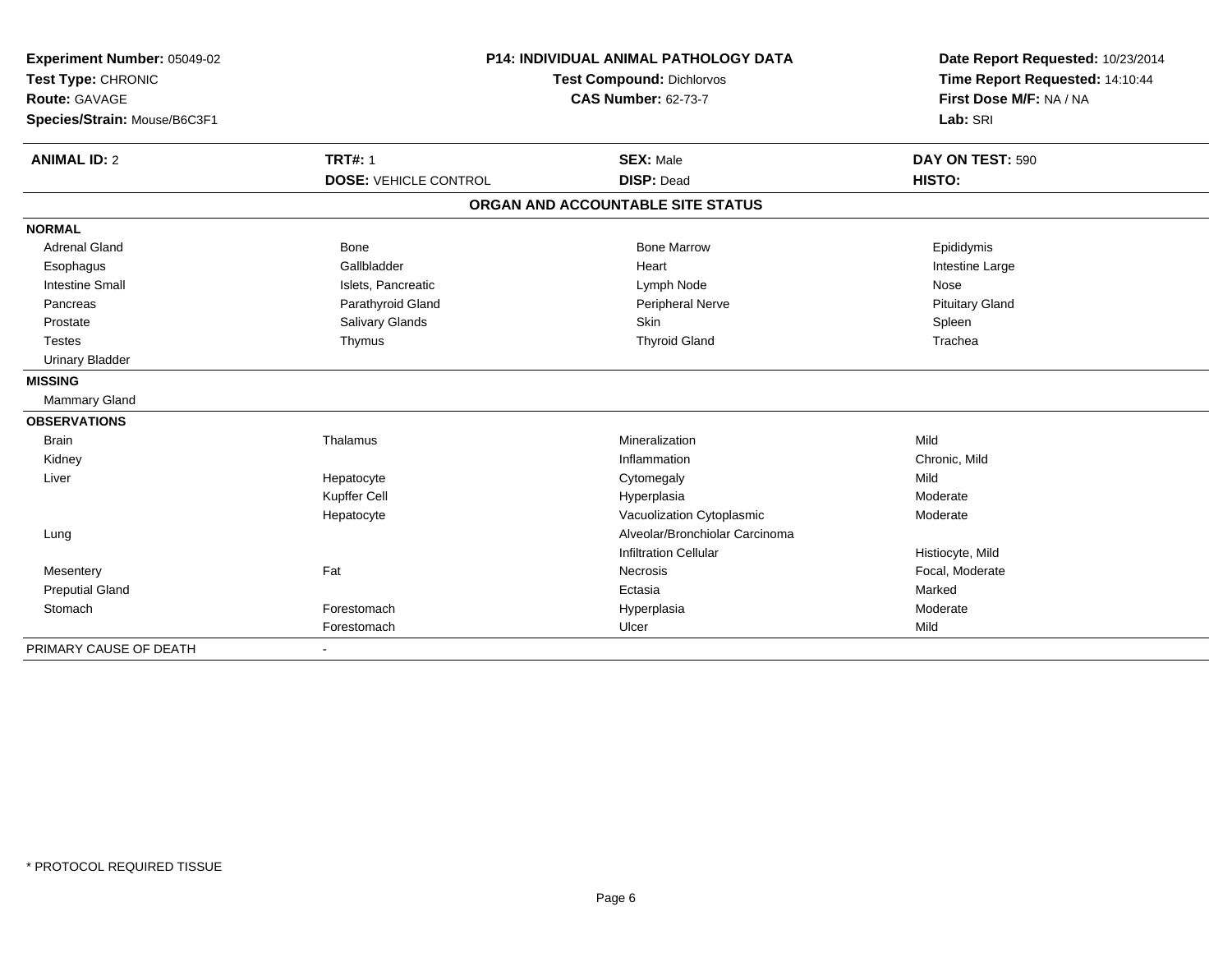| Experiment Number: 05049-02                |                         | P14: INDIVIDUAL ANIMAL PATHOLOGY DATA | Date Report Requested: 10/23/2014 |
|--------------------------------------------|-------------------------|---------------------------------------|-----------------------------------|
| Test Type: CHRONIC<br><b>Route: GAVAGE</b> |                         | <b>Test Compound: Dichlorvos</b>      | Time Report Requested: 14:10:44   |
|                                            |                         | <b>CAS Number: 62-73-7</b>            | First Dose M/F: NA / NA           |
| Species/Strain: Mouse/B6C3F1               |                         |                                       | Lab: SRI                          |
| <b>ANIMAL ID: 2</b>                        | <b>TRT#: 3</b>          | <b>SEX: Male</b>                      | DAY ON TEST: 729                  |
|                                            | <b>DOSE: 20.0 MG/KG</b> | <b>DISP: Terminal Sacrifice</b>       | HISTO:                            |
|                                            |                         | ORGAN AND ACCOUNTABLE SITE STATUS     |                                   |
| <b>NORMAL</b>                              |                         |                                       |                                   |
| Bone                                       | <b>Bone Marrow</b>      | <b>Brain</b>                          | Epididymis                        |
| Esophagus                                  | Gallbladder             | Heart                                 | Intestine Large                   |
| <b>Intestine Small</b>                     | Pancreas                | Parathyroid Gland                     | Peripheral Nerve                  |
| <b>Pituitary Gland</b>                     | Prostate                | Skin                                  | Spleen                            |
| Stomach                                    | <b>Testes</b>           | <b>Thyroid Gland</b>                  | Trachea                           |
| <b>MISSING</b>                             |                         |                                       |                                   |
| <b>Mammary Gland</b>                       | <b>Urinary Bladder</b>  |                                       |                                   |
| <b>OBSERVATIONS</b>                        |                         |                                       |                                   |
| <b>Adrenal Gland</b>                       | Spindle Cell            | Hyperplasia                           | Mild                              |
| <b>Harderian Gland</b>                     |                         | Adenoma                               |                                   |
| Note: TRC LES 3 EYE SOCKET MASS--ADENOMA   |                         |                                       |                                   |
| Islets, Pancreatic                         |                         | Hyperplasia                           | Marked                            |
| Kidney                                     |                         | Inflammation                          | Chronic, Mild                     |
|                                            | <b>Renal Tubule</b>     | Regeneration                          | Minimal                           |
| Liver                                      |                         | Clear Cell Focus                      |                                   |
|                                            |                         | Hepatocellular Adenoma                |                                   |
| Lung                                       |                         | Inflammation                          | Suppurative, Mild                 |
|                                            |                         | Inflammation                          | Chronic, Mild                     |
| Lymph Node                                 | Mesenteric              | Hemorrhage                            | Mild                              |
| Nose                                       |                         | Inflammation                          | Suppurative, Minimal              |
| <b>Salivary Glands</b>                     |                         | Inflammation                          | Chronic, Mild                     |
| Skin                                       |                         |                                       |                                   |
| Note: 1.&2.SKIN-NOT REMARKABLE             |                         |                                       |                                   |
| Thymus                                     |                         | Cyst                                  |                                   |
| PRIMARY CAUSE OF DEATH                     | $\sim$                  |                                       |                                   |
|                                            |                         |                                       |                                   |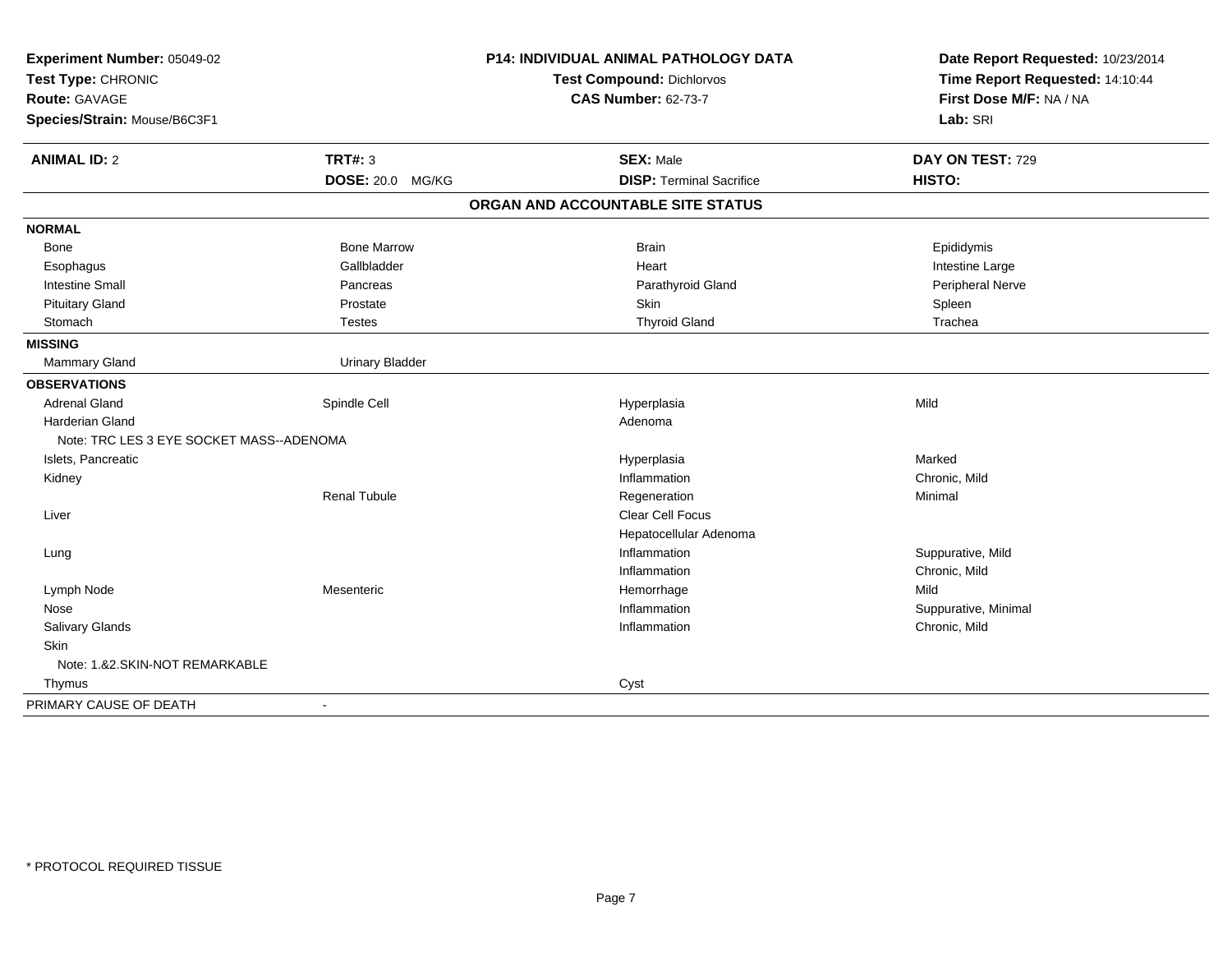| Experiment Number: 05049-02                                  |                         | P14: INDIVIDUAL ANIMAL PATHOLOGY DATA | Date Report Requested: 10/23/2014 |
|--------------------------------------------------------------|-------------------------|---------------------------------------|-----------------------------------|
| Test Type: CHRONIC                                           |                         | <b>Test Compound: Dichlorvos</b>      | Time Report Requested: 14:10:44   |
| <b>Route: GAVAGE</b>                                         |                         | <b>CAS Number: 62-73-7</b>            | First Dose M/F: NA / NA           |
| Species/Strain: Mouse/B6C3F1                                 |                         |                                       | Lab: SRI                          |
| <b>ANIMAL ID: 2</b>                                          | <b>TRT#: 5</b>          | <b>SEX: Male</b>                      | DAY ON TEST: 730                  |
|                                                              | <b>DOSE: 10.0 MG/KG</b> | <b>DISP: Terminal Sacrifice</b>       | HISTO:                            |
|                                                              |                         | ORGAN AND ACCOUNTABLE SITE STATUS     |                                   |
| <b>NORMAL</b>                                                |                         |                                       |                                   |
| <b>Bone</b>                                                  | <b>Bone Marrow</b>      | <b>Brain</b>                          | Epididymis                        |
| Esophagus                                                    | Heart                   | Intestine Large                       | <b>Intestine Small</b>            |
| Liver                                                        | Nose                    | Pancreas                              | Parathyroid Gland                 |
| Peripheral Nerve                                             | <b>Pituitary Gland</b>  | Prostate                              | Skin                              |
| Spleen                                                       | <b>Testes</b>           | Thymus                                | <b>Thyroid Gland</b>              |
| Trachea                                                      | <b>Urinary Bladder</b>  |                                       |                                   |
| <b>MISSING</b>                                               |                         |                                       |                                   |
| Gallbladder                                                  | Mammary Gland           |                                       |                                   |
| <b>OBSERVATIONS</b>                                          |                         |                                       |                                   |
| <b>Adrenal Gland</b>                                         | Spindle Cell            | Hyperplasia                           | Minimal                           |
| Harderian Gland                                              |                         | Adenoma                               |                                   |
| Islets, Pancreatic                                           |                         | Hyperplasia                           | Mild                              |
| Kidney                                                       |                         | Cyst                                  |                                   |
|                                                              | <b>Renal Tubule</b>     | Mineralization                        | Minimal                           |
|                                                              | <b>Renal Tubule</b>     | Regeneration                          | Minimal                           |
| Lung                                                         |                         | Inflammation                          | Chronic, Mild                     |
|                                                              |                         | Inflammation                          | Suppurative, Mild                 |
| Lymph Node                                                   | Mesenteric              | Hemorrhage                            | Mild                              |
| Perph Nerve                                                  |                         |                                       |                                   |
| Note: SCIATIC NERVE-MILD DIFFUSE DISRUPTION OF NERVE FIBERS; |                         | SIMILAR TO AGE MATCHED CONTROLS       |                                   |
| <b>Preputial Gland</b>                                       |                         | Ectasia                               | Mild                              |
|                                                              |                         | Inflammation                          | Chronic, Moderate                 |
| Salivary Glands                                              |                         | Inflammation                          | Chronic, Minimal                  |
| Skin                                                         |                         |                                       |                                   |
| Note: 1.SKIN-NOT REMARKABLE                                  |                         |                                       |                                   |
| Stomach                                                      | Glandular               | Mineralization                        | Mild                              |
| Tooth                                                        |                         | Developmental Malformation            |                                   |
| PRIMARY CAUSE OF DEATH                                       | $\blacksquare$          |                                       |                                   |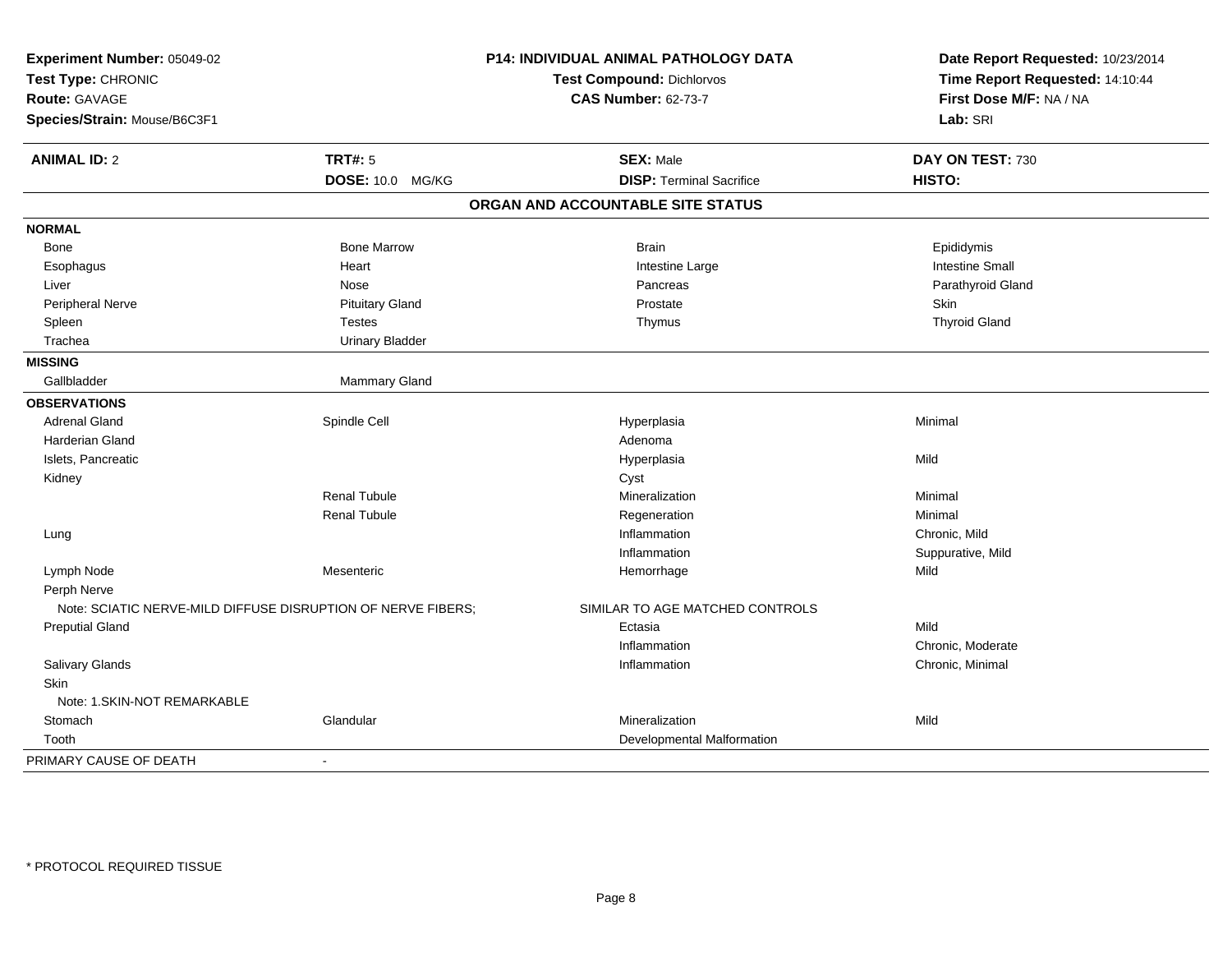| Experiment Number: 05049-02<br>Test Type: CHRONIC<br><b>Route: GAVAGE</b><br>Species/Strain: Mouse/B6C3F1 |                              | <b>P14: INDIVIDUAL ANIMAL PATHOLOGY DATA</b><br><b>Test Compound: Dichlorvos</b><br><b>CAS Number: 62-73-7</b> | Date Report Requested: 10/23/2014<br>Time Report Requested: 14:10:44<br>First Dose M/F: NA / NA<br>Lab: SRI |
|-----------------------------------------------------------------------------------------------------------|------------------------------|----------------------------------------------------------------------------------------------------------------|-------------------------------------------------------------------------------------------------------------|
| <b>ANIMAL ID: 3</b>                                                                                       | <b>TRT#: 1</b>               | <b>SEX: Male</b>                                                                                               | DAY ON TEST: 732                                                                                            |
|                                                                                                           | <b>DOSE: VEHICLE CONTROL</b> | <b>DISP: Terminal Sacrifice</b>                                                                                | HISTO:                                                                                                      |
|                                                                                                           |                              | ORGAN AND ACCOUNTABLE SITE STATUS                                                                              |                                                                                                             |
| <b>NORMAL</b>                                                                                             |                              |                                                                                                                |                                                                                                             |
| Bone                                                                                                      | <b>Bone Marrow</b>           | Epididymis                                                                                                     | Esophagus                                                                                                   |
| Gallbladder                                                                                               | Heart                        | Intestine Large                                                                                                | <b>Intestine Small</b>                                                                                      |
| Pancreas                                                                                                  | Parathyroid Gland            | Peripheral Nerve                                                                                               | <b>Pituitary Gland</b>                                                                                      |
| Prostate                                                                                                  | <b>Salivary Glands</b>       | Skin                                                                                                           | Spleen                                                                                                      |
| <b>Testes</b>                                                                                             | <b>Thyroid Gland</b>         | Trachea                                                                                                        | <b>Urinary Bladder</b>                                                                                      |
| <b>MISSING</b>                                                                                            |                              |                                                                                                                |                                                                                                             |
| Mammary Gland                                                                                             | Thymus                       |                                                                                                                |                                                                                                             |
| <b>OBSERVATIONS</b>                                                                                       |                              |                                                                                                                |                                                                                                             |
| <b>Adrenal Gland</b>                                                                                      | Spindle Cell                 | Hyperplasia                                                                                                    | Mild                                                                                                        |
| <b>Brain</b>                                                                                              | Thalamus                     | Mineralization                                                                                                 | Moderate                                                                                                    |
| Islets, Pancreatic                                                                                        |                              | Hyperplasia                                                                                                    | Mild                                                                                                        |
| Kidney                                                                                                    | <b>Renal Tubule</b>          | Mineralization                                                                                                 | Minimal                                                                                                     |
|                                                                                                           | <b>Renal Tubule</b>          | Regeneration                                                                                                   | Minimal                                                                                                     |
| Liver                                                                                                     |                              | Amyloid Deposition                                                                                             | Mild                                                                                                        |
|                                                                                                           |                              | Hepatocellular Adenoma                                                                                         | Multiple                                                                                                    |
| Lung                                                                                                      |                              | Inflammation                                                                                                   | Chronic, Mild                                                                                               |
| Lymph Node                                                                                                | Mesenteric                   | Hemorrhage                                                                                                     | Mild                                                                                                        |
| Nose                                                                                                      |                              | Inflammation                                                                                                   | Suppurative, Moderate                                                                                       |
| <b>Preputial Gland</b>                                                                                    |                              | Ectasia                                                                                                        | Moderate                                                                                                    |
| Skin                                                                                                      |                              |                                                                                                                |                                                                                                             |
| Note: 1.SKIN-NOT REMARKABLE                                                                               |                              |                                                                                                                |                                                                                                             |
| Stomach                                                                                                   | Forestomach, Mucosa          | Hyperplasia                                                                                                    | Mild                                                                                                        |
| PRIMARY CAUSE OF DEATH                                                                                    | $\overline{\phantom{a}}$     |                                                                                                                |                                                                                                             |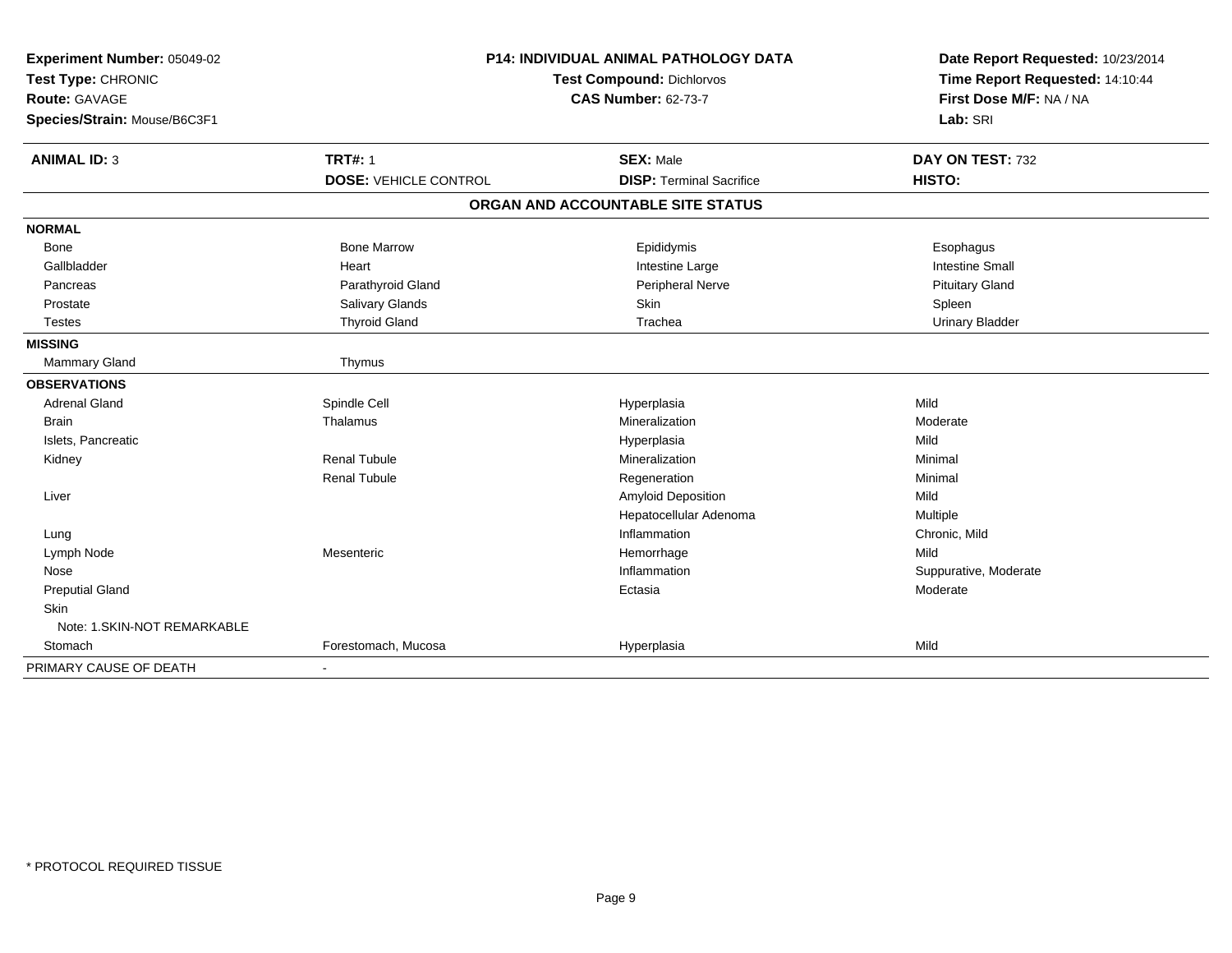| Experiment Number: 05049-02    |                      | P14: INDIVIDUAL ANIMAL PATHOLOGY DATA         | Date Report Requested: 10/23/2014 |
|--------------------------------|----------------------|-----------------------------------------------|-----------------------------------|
| Test Type: CHRONIC             |                      | Test Compound: Dichlorvos                     | Time Report Requested: 14:10:44   |
| <b>Route: GAVAGE</b>           |                      | <b>CAS Number: 62-73-7</b>                    | First Dose M/F: NA / NA           |
| Species/Strain: Mouse/B6C3F1   |                      |                                               | Lab: SRI                          |
| <b>ANIMAL ID: 3</b>            | <b>TRT#: 3</b>       | <b>SEX: Male</b>                              | DAY ON TEST: 729                  |
|                                | DOSE: 20.0 MG/KG     | <b>DISP: Terminal Sacrifice</b>               | HISTO:                            |
|                                |                      | ORGAN AND ACCOUNTABLE SITE STATUS             |                                   |
| <b>NORMAL</b>                  |                      |                                               |                                   |
| Bone                           | <b>Brain</b>         | Epididymis                                    | Esophagus                         |
| Gallbladder                    | Heart                | Intestine Large                               | <b>Intestine Small</b>            |
| Islets, Pancreatic             | Liver                | Nose                                          | Pancreas                          |
| Peripheral Nerve               | Prostate             | <b>Seminal Vesicle</b>                        | Skin                              |
| <b>Testes</b>                  | <b>Thyroid Gland</b> | Trachea                                       | <b>Urinary Bladder</b>            |
| <b>MISSING</b>                 |                      |                                               |                                   |
| Mammary Gland                  |                      |                                               |                                   |
| <b>INSUFFICIENT TISSUE</b>     |                      |                                               |                                   |
| Thymus                         |                      |                                               |                                   |
| <b>OBSERVATIONS</b>            |                      |                                               |                                   |
| <b>Adrenal Gland</b>           | Spindle Cell         | Hyperplasia                                   | Mild                              |
| <b>Bone Marrow</b>             |                      | Hyperplasia                                   | Marked                            |
| Eye                            | Cornea               | Hyperplasia                                   | Moderate                          |
|                                | Cornea               | Inflammation                                  | Chronic Active, Moderate          |
| <b>Harderian Gland</b>         |                      | Adenoma                                       |                                   |
| Kidney                         |                      | Inflammation                                  | Chronic, Mild                     |
| Lung                           |                      | Inflammation                                  | Chronic, Mild                     |
|                                |                      | Inflammation                                  | Suppurative, Mild                 |
| Lymph Node                     | Mesenteric           | Hyperplasia                                   | Histiocytic, Moderate             |
| Parathyroid Gland              |                      | <b>Infiltration Cellular</b>                  | Lymphocyte, Mild                  |
| <b>Pituitary Gland</b>         | Pars Distalis        | Hyperplasia                                   | Mild                              |
| <b>Preputial Gland</b>         |                      | Inflammation                                  | Suppurative, Moderate             |
| Salivary Glands                |                      | Inflammation                                  | Chronic, Mild                     |
| <b>Skin</b>                    |                      |                                               |                                   |
| Note: 1.&2.SKIN-NOT REMARKABLE |                      |                                               |                                   |
| Spleen                         |                      | Hematopoietic Cell Proliferation Granulocytic | Moderate                          |
| Stomach                        | Forestomach          | Squamous Cell Papilloma                       |                                   |
| PRIMARY CAUSE OF DEATH         |                      |                                               |                                   |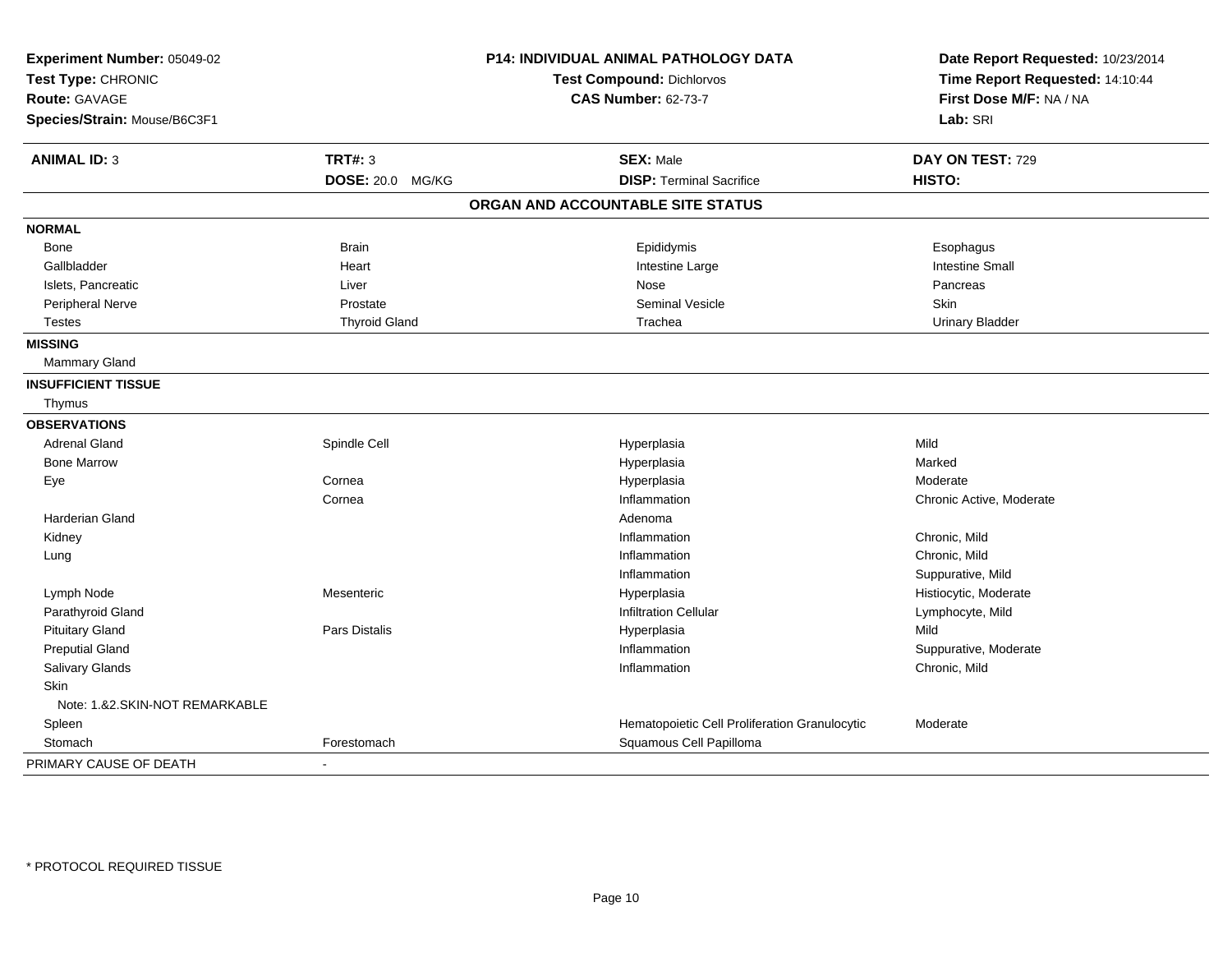| Experiment Number: 05049-02<br>Test Type: CHRONIC |                      | <b>P14: INDIVIDUAL ANIMAL PATHOLOGY DATA</b> | Date Report Requested: 10/23/2014 |
|---------------------------------------------------|----------------------|----------------------------------------------|-----------------------------------|
|                                                   |                      | <b>Test Compound: Dichlorvos</b>             | Time Report Requested: 14:10:44   |
| Route: GAVAGE                                     |                      | <b>CAS Number: 62-73-7</b>                   | First Dose M/F: NA / NA           |
| Species/Strain: Mouse/B6C3F1                      |                      |                                              | Lab: SRI                          |
| <b>ANIMAL ID: 3</b>                               | <b>TRT#: 5</b>       | <b>SEX: Male</b>                             | DAY ON TEST: 730                  |
|                                                   | DOSE: 10.0 MG/KG     | <b>DISP: Terminal Sacrifice</b>              | HISTO:                            |
|                                                   |                      | ORGAN AND ACCOUNTABLE SITE STATUS            |                                   |
| <b>NORMAL</b>                                     |                      |                                              |                                   |
| <b>Adrenal Gland</b>                              | <b>Bone</b>          | <b>Bone Marrow</b>                           | Epididymis                        |
| Esophagus                                         | Gallbladder          | Heart                                        | Intestine Large                   |
| Lung                                              | Lymph Node           | Nose                                         | Pancreas                          |
| Parathyroid Gland                                 | Peripheral Nerve     | <b>Pituitary Gland</b>                       | Prostate                          |
| Salivary Glands                                   | Spleen               | Stomach                                      | <b>Testes</b>                     |
| Thymus                                            | <b>Thyroid Gland</b> | Trachea                                      | <b>Urinary Bladder</b>            |
| <b>MISSING</b>                                    |                      |                                              |                                   |
| Mammary Gland                                     |                      |                                              |                                   |
| <b>OBSERVATIONS</b>                               |                      |                                              |                                   |
| <b>Brain</b>                                      | Thalamus             | Mineralization                               | Moderate                          |
| <b>Intestine Small</b>                            | Jejunum              | Adenocarcinoma                               |                                   |
|                                                   | Jejunum, Serosa      | Cyst                                         |                                   |
|                                                   | Jejunum, Serosa      | Inflammation                                 | Granulomatous, Moderate           |
| Islets, Pancreatic                                |                      | Hyperplasia                                  | Mild                              |
| Kidney                                            | <b>Renal Tubule</b>  | Regeneration                                 | Minimal                           |
| Liver                                             | Hepatocyte           | <b>Cytoplasmic Alteration</b>                | Mild                              |
|                                                   | Hepatocyte           | Vacuolization Cytoplasmic                    | Mild                              |
| <b>Preputial Gland</b>                            |                      | Ectasia                                      | Moderate                          |
|                                                   |                      | Inflammation                                 | Chronic, Moderate                 |
| Skin                                              | <b>Subcut Tiss</b>   | Fibrosarcoma                                 |                                   |
| Note: TRC LES 1--FIBROSARCOMA                     |                      |                                              |                                   |
| Note: 2. SKIN-NOT REMARKABLE                      |                      |                                              |                                   |
| Tooth                                             |                      | Developmental Malformation                   |                                   |
|                                                   | Pulp                 | Inflammation                                 | Suppurative, Moderate             |
| PRIMARY CAUSE OF DEATH                            |                      |                                              |                                   |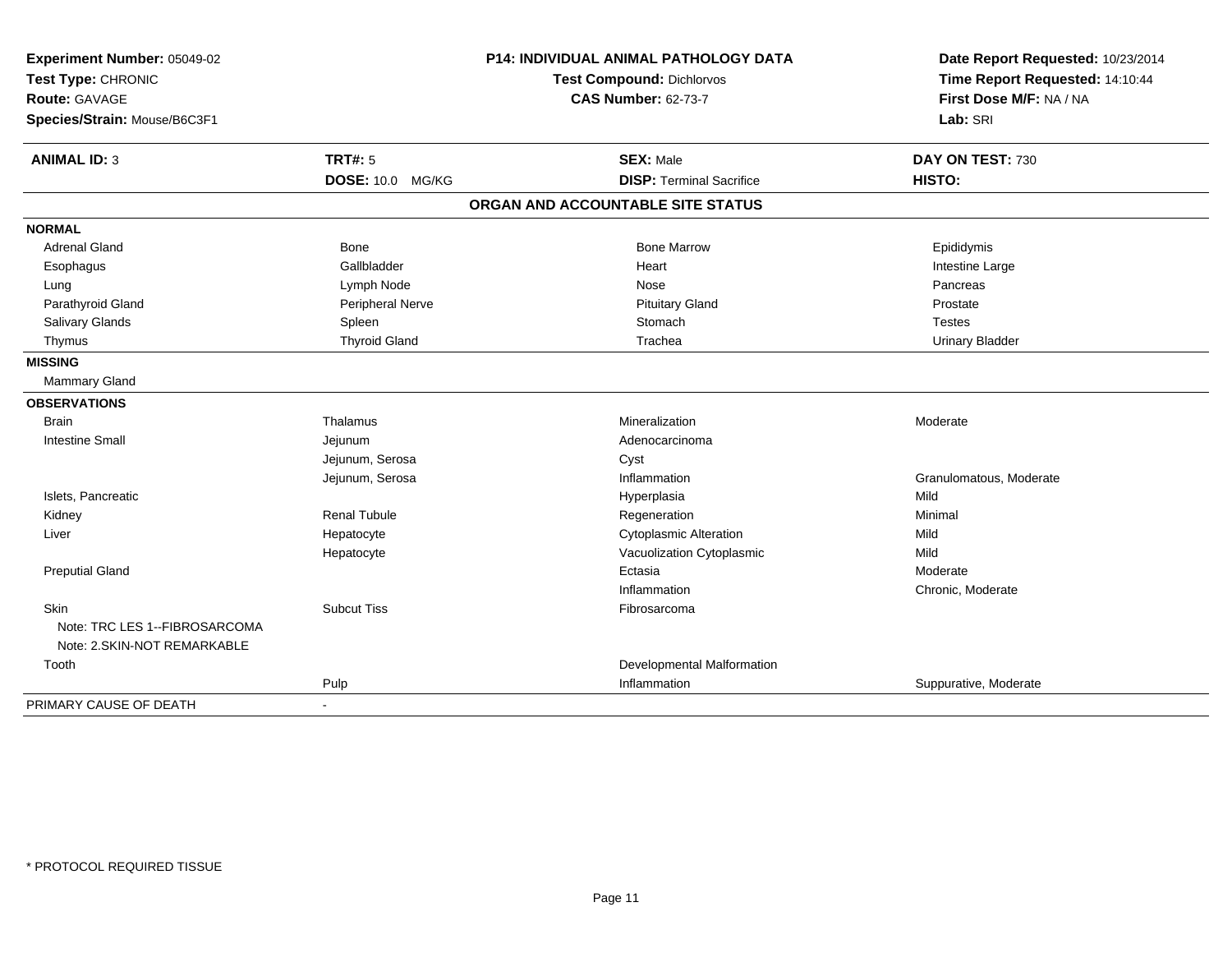| Experiment Number: 05049-02<br>Test Type: CHRONIC<br><b>Route: GAVAGE</b><br>Species/Strain: Mouse/B6C3F1 | P14: INDIVIDUAL ANIMAL PATHOLOGY DATA<br><b>Test Compound: Dichlorvos</b><br><b>CAS Number: 62-73-7</b> |                                                     | Date Report Requested: 10/23/2014<br>Time Report Requested: 14:10:44<br>First Dose M/F: NA / NA<br>Lab: SRI |
|-----------------------------------------------------------------------------------------------------------|---------------------------------------------------------------------------------------------------------|-----------------------------------------------------|-------------------------------------------------------------------------------------------------------------|
| <b>ANIMAL ID: 4</b>                                                                                       | <b>TRT#: 1</b><br><b>DOSE: VEHICLE CONTROL</b>                                                          | <b>SEX: Male</b><br><b>DISP: Terminal Sacrifice</b> | DAY ON TEST: 732<br>HISTO:                                                                                  |
|                                                                                                           |                                                                                                         | ORGAN AND ACCOUNTABLE SITE STATUS                   |                                                                                                             |
| <b>NORMAL</b>                                                                                             |                                                                                                         |                                                     |                                                                                                             |
| Bone                                                                                                      | <b>Bone Marrow</b>                                                                                      | Epididymis                                          | Esophagus                                                                                                   |
| Gallbladder                                                                                               | Heart                                                                                                   | Intestine Large                                     | Kidney                                                                                                      |
| Nose                                                                                                      | Pancreas                                                                                                | Peripheral Nerve                                    | Prostate                                                                                                    |
| Spleen                                                                                                    | <b>Testes</b>                                                                                           | Trachea                                             | <b>Urinary Bladder</b>                                                                                      |
| <b>MISSING</b>                                                                                            |                                                                                                         |                                                     |                                                                                                             |
| <b>Mammary Gland</b>                                                                                      | Parathyroid Gland                                                                                       | <b>Pituitary Gland</b>                              | Thymus                                                                                                      |
| <b>Thyroid Gland</b>                                                                                      |                                                                                                         |                                                     |                                                                                                             |
| <b>OBSERVATIONS</b>                                                                                       |                                                                                                         |                                                     |                                                                                                             |
| <b>Adrenal Gland</b>                                                                                      | Spindle Cell                                                                                            | Hyperplasia                                         | Mild                                                                                                        |
| <b>Brain</b>                                                                                              | Thalamus                                                                                                | Mineralization                                      | Minimal                                                                                                     |
| <b>Intestine Small</b>                                                                                    | Ileum, Peyers Patch                                                                                     | Hyperplasia                                         | Lymphoid, Mild                                                                                              |
| Islets, Pancreatic                                                                                        |                                                                                                         | Hyperplasia                                         | Mild                                                                                                        |
| Liver                                                                                                     | Hepatocyte                                                                                              | Vacuolization Cytoplasmic                           | Mild                                                                                                        |
| Lung                                                                                                      |                                                                                                         | Inflammation                                        | Chronic, Mild                                                                                               |
| Lymph Node                                                                                                | Mesenteric                                                                                              | Hemorrhage                                          | Mild                                                                                                        |
|                                                                                                           | Inguinal                                                                                                | Hyperplasia                                         | Histiocytic, Marked                                                                                         |
| <b>Preputial Gland</b>                                                                                    |                                                                                                         | Inflammation                                        | Chronic, Marked                                                                                             |
|                                                                                                           |                                                                                                         | Inflammation                                        | Suppurative, Moderate                                                                                       |
| Salivary Glands                                                                                           |                                                                                                         | Inflammation                                        | Chronic, Mild                                                                                               |
| Skin                                                                                                      | <b>Subcut Tiss</b>                                                                                      | Sarcoma                                             |                                                                                                             |
| Note: TRC LES 2--SARCOMA                                                                                  |                                                                                                         |                                                     |                                                                                                             |
| Note: 1.SKIN-NOT REMARKABLE                                                                               |                                                                                                         |                                                     |                                                                                                             |
| Stomach                                                                                                   | Glandular                                                                                               | Mineralization                                      | Mild                                                                                                        |
| PRIMARY CAUSE OF DEATH                                                                                    |                                                                                                         |                                                     |                                                                                                             |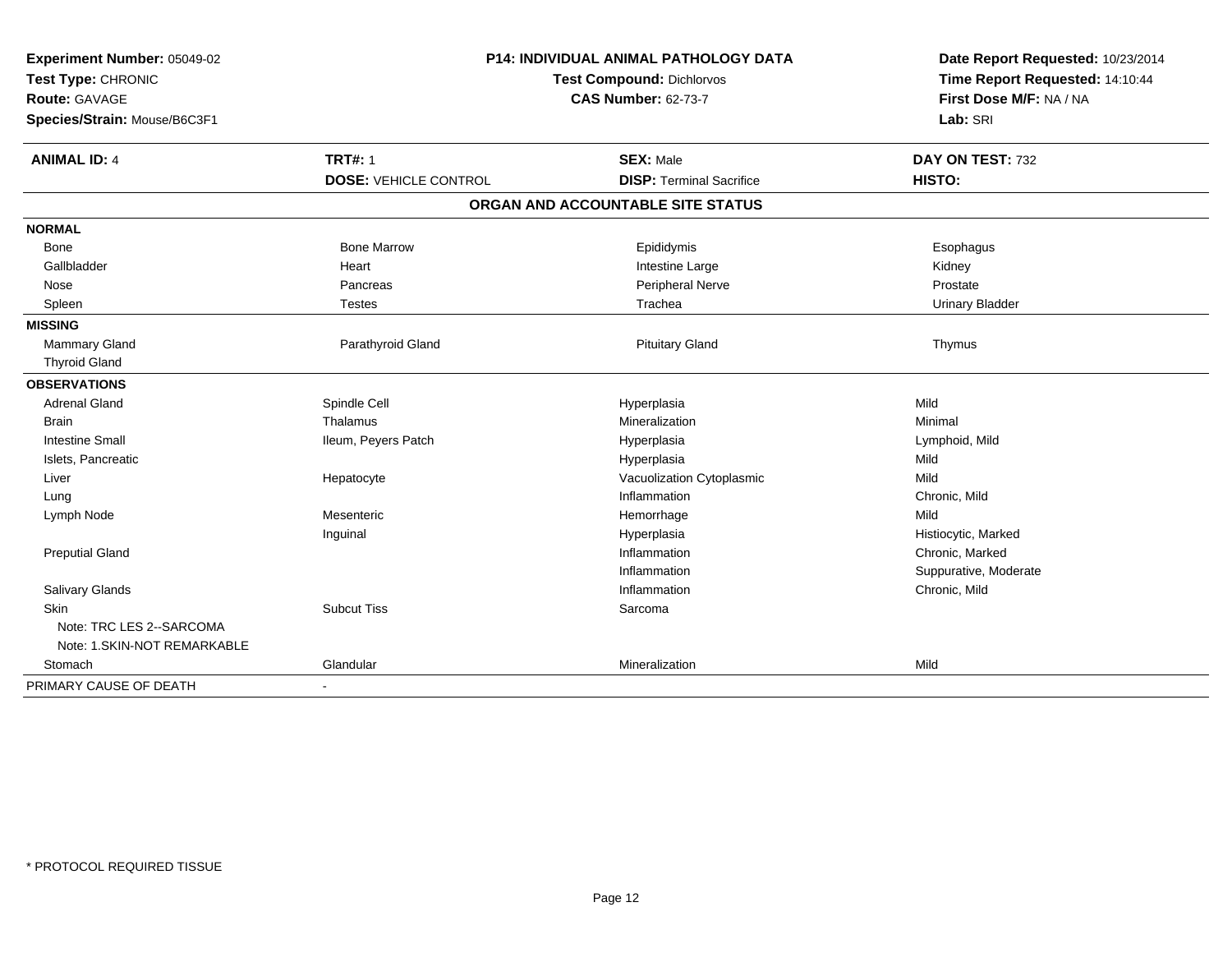| Experiment Number: 05049-02<br>Test Type: CHRONIC<br><b>Route: GAVAGE</b> |                        | P14: INDIVIDUAL ANIMAL PATHOLOGY DATA<br>Test Compound: Dichlorvos | Date Report Requested: 10/23/2014<br>Time Report Requested: 14:10:44 |
|---------------------------------------------------------------------------|------------------------|--------------------------------------------------------------------|----------------------------------------------------------------------|
|                                                                           |                        | <b>CAS Number: 62-73-7</b>                                         | First Dose M/F: NA / NA                                              |
|                                                                           |                        |                                                                    | Lab: SRI                                                             |
| Species/Strain: Mouse/B6C3F1                                              |                        |                                                                    |                                                                      |
| <b>ANIMAL ID: 4</b>                                                       | <b>TRT#: 3</b>         | <b>SEX: Male</b>                                                   | DAY ON TEST: 729                                                     |
|                                                                           | DOSE: 20.0 MG/KG       | <b>DISP: Terminal Sacrifice</b>                                    | HISTO:                                                               |
|                                                                           |                        | ORGAN AND ACCOUNTABLE SITE STATUS                                  |                                                                      |
| <b>NORMAL</b>                                                             |                        |                                                                    |                                                                      |
| <b>Adrenal Gland</b>                                                      | Bone                   | <b>Bone Marrow</b>                                                 | <b>Brain</b>                                                         |
| Epididymis                                                                | Esophagus              | Gallbladder                                                        | Heart                                                                |
| Intestine Large                                                           | <b>Intestine Small</b> | Nose                                                               | Pancreas                                                             |
| Parathyroid Gland                                                         | Peripheral Nerve       | <b>Pituitary Gland</b>                                             | Prostate                                                             |
| Salivary Glands                                                           | Spleen                 | Stomach                                                            | <b>Testes</b>                                                        |
| Trachea                                                                   | <b>Urinary Bladder</b> |                                                                    |                                                                      |
| <b>MISSING</b>                                                            |                        |                                                                    |                                                                      |
| Mammary Gland                                                             |                        |                                                                    |                                                                      |
| <b>OBSERVATIONS</b>                                                       |                        |                                                                    |                                                                      |
| Islets, Pancreatic                                                        |                        | Hyperplasia                                                        | Moderate                                                             |
| Kidney                                                                    | <b>Renal Tubule</b>    | Regeneration                                                       | Minimal                                                              |
| Liver                                                                     |                        | Hepatocellular Adenoma                                             | Multiple                                                             |
|                                                                           |                        | Hepatocellular Carcinoma                                           |                                                                      |
|                                                                           | Hepatocyte             | Vacuolization Cytoplasmic                                          | Mild                                                                 |
| Lung                                                                      |                        | Alveolar/Bronchiolar Adenoma                                       |                                                                      |
|                                                                           |                        | Inflammation                                                       | Chronic, Mild                                                        |
| Lymph Node                                                                | Mesenteric             | Angiectasis                                                        | Marked                                                               |
|                                                                           | Mesenteric             | Hemorrhage                                                         | Marked                                                               |
|                                                                           | Inguinal               | Pigmentation                                                       | Mild                                                                 |
| <b>Preputial Gland</b>                                                    |                        | Ectasia                                                            | Moderate                                                             |
|                                                                           |                        | Inflammation                                                       | Chronic, Mild                                                        |
| Skin                                                                      | <b>Subcut Tiss</b>     | Fibroma                                                            |                                                                      |
|                                                                           | <b>Subcut Tiss</b>     | Fibrosarcoma                                                       | Multiple                                                             |
| Note: TRC LES 1--FIBROMA                                                  |                        |                                                                    |                                                                      |
| Note: TRC LES 2, 3, AND 4--FIBROSARCOMA                                   |                        |                                                                    |                                                                      |
| Thymus                                                                    |                        | Cyst                                                               |                                                                      |
| <b>Thyroid Gland</b>                                                      | <b>Follicular Cel</b>  | Hyperplasia                                                        | Minimal                                                              |
| PRIMARY CAUSE OF DEATH                                                    |                        |                                                                    |                                                                      |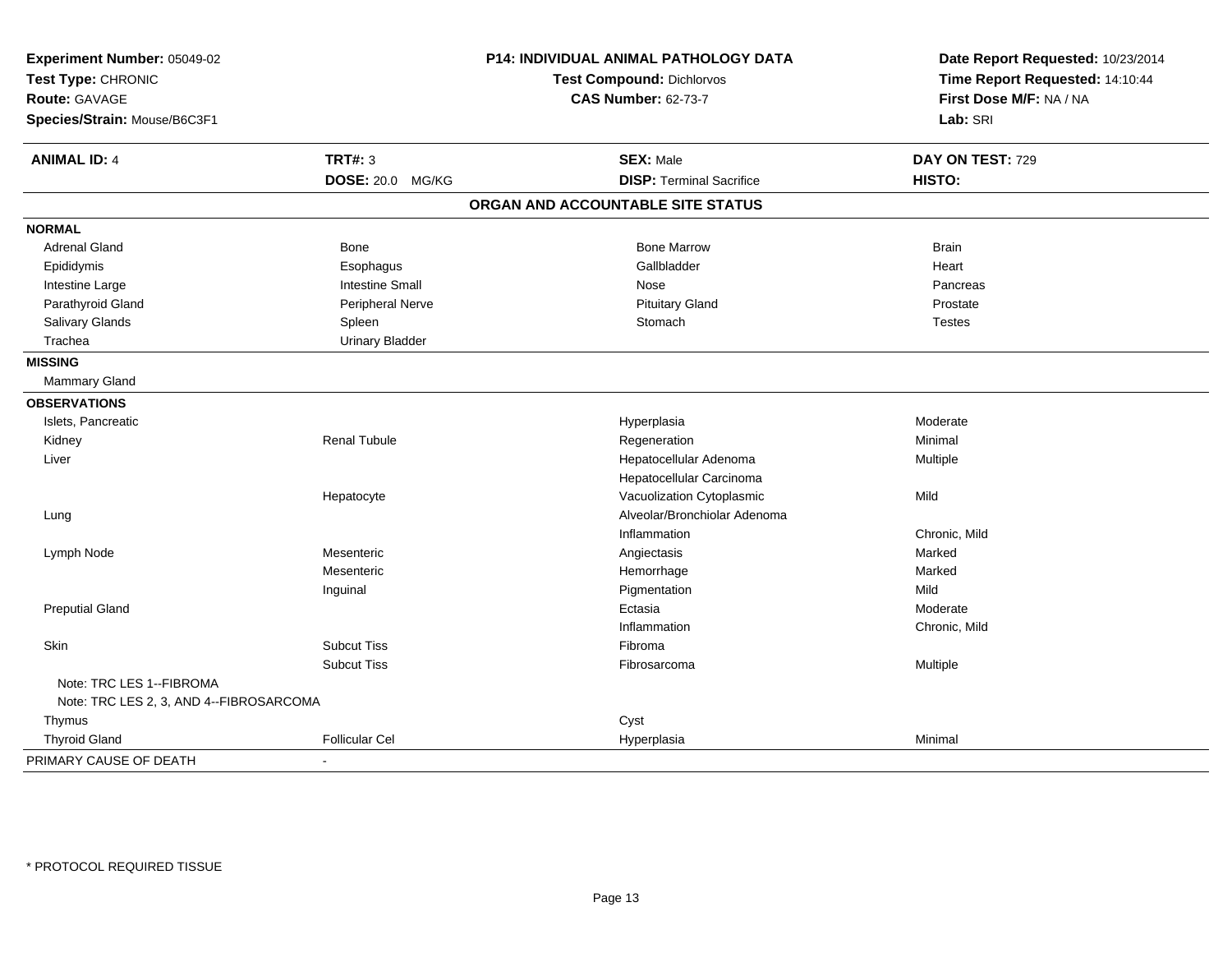| Experiment Number: 05049-02<br>Test Type: CHRONIC<br><b>Route: GAVAGE</b><br>Species/Strain: Mouse/B6C3F1 |                         | <b>P14: INDIVIDUAL ANIMAL PATHOLOGY DATA</b><br><b>Test Compound: Dichlorvos</b><br><b>CAS Number: 62-73-7</b> | Date Report Requested: 10/23/2014<br>Time Report Requested: 14:10:44<br>First Dose M/F: NA / NA<br>Lab: SRI |
|-----------------------------------------------------------------------------------------------------------|-------------------------|----------------------------------------------------------------------------------------------------------------|-------------------------------------------------------------------------------------------------------------|
| <b>ANIMAL ID: 4</b>                                                                                       | TRT#: 5                 | <b>SEX: Male</b>                                                                                               | DAY ON TEST: 551                                                                                            |
|                                                                                                           | <b>DOSE: 10.0 MG/KG</b> | <b>DISP: Dead</b>                                                                                              | HISTO:                                                                                                      |
|                                                                                                           |                         | ORGAN AND ACCOUNTABLE SITE STATUS                                                                              |                                                                                                             |
| <b>NORMAL</b>                                                                                             |                         |                                                                                                                |                                                                                                             |
| <b>Adrenal Gland</b>                                                                                      | <b>Bone</b>             | <b>Bone Marrow</b>                                                                                             | Epididymis                                                                                                  |
| Esophagus                                                                                                 | Heart                   | Intestine Large                                                                                                | <b>Intestine Small</b>                                                                                      |
| Islets, Pancreatic                                                                                        | Kidney                  | Lung                                                                                                           | Lymph Node                                                                                                  |
| Nose                                                                                                      | Pancreas                | Parathyroid Gland                                                                                              | Peripheral Nerve                                                                                            |
| Prostate                                                                                                  | Salivary Glands         | Stomach                                                                                                        | <b>Testes</b>                                                                                               |
| Trachea                                                                                                   |                         |                                                                                                                |                                                                                                             |
| <b>MISSING</b>                                                                                            |                         |                                                                                                                |                                                                                                             |
| Gallbladder                                                                                               | Mammary Gland           | Thymus                                                                                                         |                                                                                                             |
| <b>INSUFFICIENT TISSUE</b>                                                                                |                         |                                                                                                                |                                                                                                             |
| <b>Pituitary Gland</b>                                                                                    |                         |                                                                                                                |                                                                                                             |
| <b>OBSERVATIONS</b>                                                                                       |                         |                                                                                                                |                                                                                                             |
| <b>Brain</b>                                                                                              | Thalamus                | Mineralization                                                                                                 | Mild                                                                                                        |
| Liver                                                                                                     | Hepatocyte              | Necrosis                                                                                                       | Minimal                                                                                                     |
| Skin                                                                                                      | <b>Subcut Tiss</b>      | Schwannoma Malignant                                                                                           |                                                                                                             |
| Note: TRC LES 1--SCHWANNOMA MAL                                                                           |                         |                                                                                                                |                                                                                                             |
| Spleen                                                                                                    |                         | Hematopoietic Cell Proliferation Granulocytic                                                                  | Mild                                                                                                        |
| <b>Thyroid Gland</b>                                                                                      | <b>Follicular Cel</b>   | Hyperplasia                                                                                                    | Moderate                                                                                                    |
| <b>Urinary Bladder</b>                                                                                    |                         | Inflammation                                                                                                   | Chronic, Mild                                                                                               |
| PRIMARY CAUSE OF DEATH                                                                                    |                         |                                                                                                                |                                                                                                             |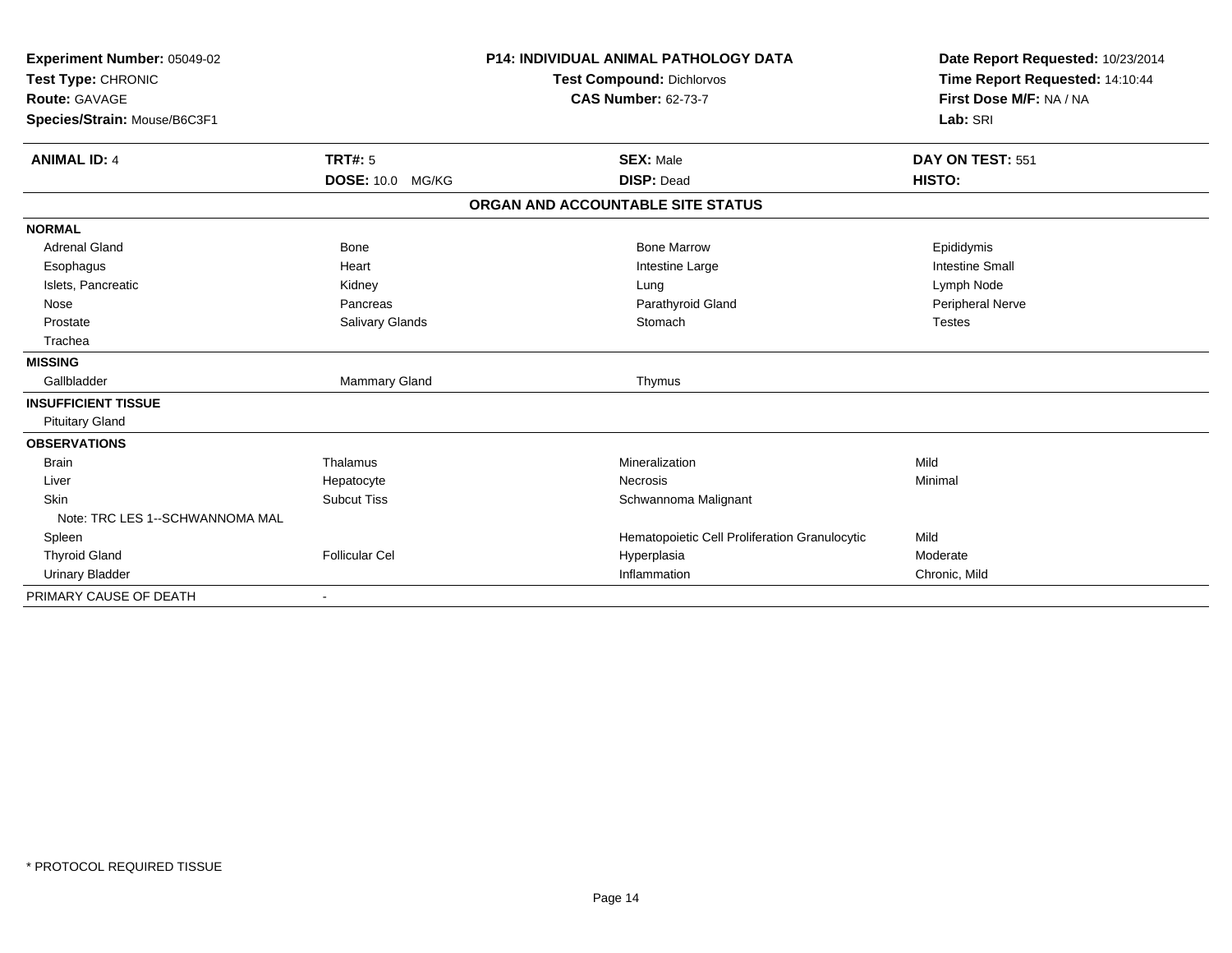| Experiment Number: 05049-02  | P14: INDIVIDUAL ANIMAL PATHOLOGY DATA |                                   | Date Report Requested: 10/23/2014                                      |
|------------------------------|---------------------------------------|-----------------------------------|------------------------------------------------------------------------|
| Test Type: CHRONIC           |                                       | <b>Test Compound: Dichlorvos</b>  | Time Report Requested: 14:10:44<br>First Dose M/F: NA / NA<br>Lab: SRI |
| <b>Route: GAVAGE</b>         |                                       | <b>CAS Number: 62-73-7</b>        |                                                                        |
| Species/Strain: Mouse/B6C3F1 |                                       |                                   |                                                                        |
| <b>ANIMAL ID: 5</b>          | <b>TRT#: 1</b>                        | <b>SEX: Male</b>                  | DAY ON TEST: 732                                                       |
|                              | <b>DOSE: VEHICLE CONTROL</b>          | <b>DISP: Terminal Sacrifice</b>   | HISTO:                                                                 |
|                              |                                       | ORGAN AND ACCOUNTABLE SITE STATUS |                                                                        |
| <b>NORMAL</b>                |                                       |                                   |                                                                        |
| Bone                         | <b>Bone Marrow</b>                    | <b>Brain</b>                      | Epididymis                                                             |
| Esophagus                    | Gallbladder                           | Heart                             | Intestine Large                                                        |
| Nose                         | Pancreas                              | Peripheral Nerve                  | <b>Pituitary Gland</b>                                                 |
| <b>Salivary Glands</b>       | Skin                                  | Spleen                            | Stomach                                                                |
| <b>Thyroid Gland</b>         | Trachea                               | <b>Urinary Bladder</b>            |                                                                        |
| <b>MISSING</b>               |                                       |                                   |                                                                        |
| Mammary Gland                | Prostate                              |                                   |                                                                        |
| <b>INSUFFICIENT TISSUE</b>   |                                       |                                   |                                                                        |
| Parathyroid Gland            |                                       |                                   |                                                                        |
| <b>OBSERVATIONS</b>          |                                       |                                   |                                                                        |
| <b>Adrenal Gland</b>         | Spindle Cell                          | Hyperplasia                       | Mild                                                                   |
| Intest Large                 |                                       |                                   |                                                                        |
| Note: 4.CECUM-NOT REMARKABLE |                                       |                                   |                                                                        |
| <b>Intestine Small</b>       | lleum                                 | Lymphoma Malignant Mixed          |                                                                        |
| Islets, Pancreatic           |                                       | Hyperplasia                       | Moderate                                                               |
| Kidney                       |                                       | Inflammation                      | Chronic, Minimal                                                       |
|                              | Renal Tubule                          | Regeneration                      | Minimal                                                                |
| Liver                        | Kupffer Cell                          | Hyperplasia                       | Moderate                                                               |
|                              |                                       | Inflammation                      | Chronic, Moderate                                                      |
| Lung                         |                                       | Inflammation                      | Chronic, Mild                                                          |
| Lymph Node                   | Mesenteric                            | Hemorrhage                        | Mild                                                                   |
| Mesentery                    |                                       | Lymphoma Malignant Mixed          |                                                                        |
| <b>Preputial Gland</b>       |                                       | Ectasia                           | Moderate                                                               |
|                              |                                       | Hemangiosarcoma                   |                                                                        |
|                              |                                       | Inflammation                      | Chronic, Moderate                                                      |
| <b>Testes</b>                | Artery                                | Mineralization                    | Mild                                                                   |
| Thymus                       |                                       | Cyst                              |                                                                        |
| PRIMARY CAUSE OF DEATH       | $\overline{\phantom{a}}$              |                                   |                                                                        |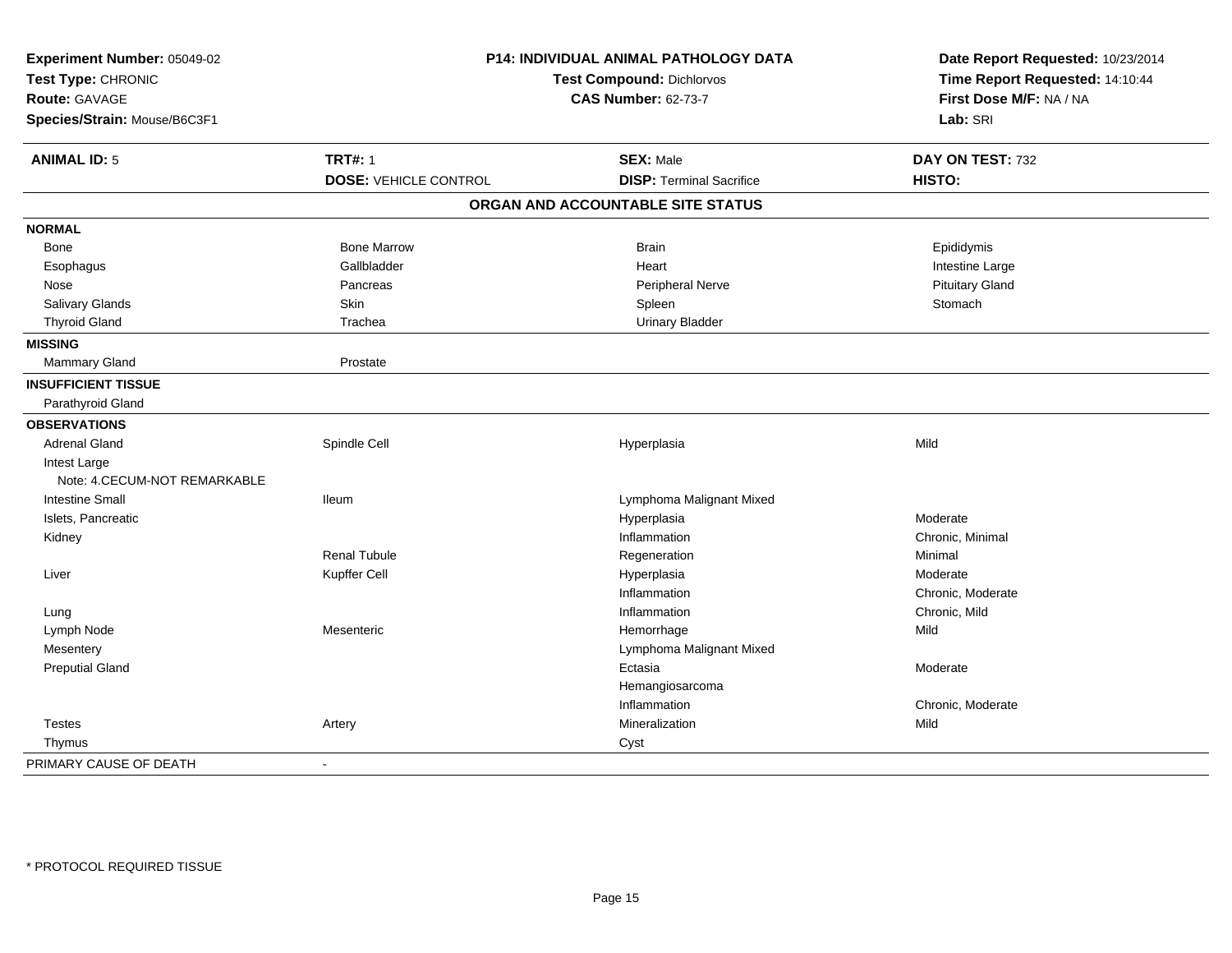| Experiment Number: 05049-02<br>Test Type: CHRONIC<br><b>Route: GAVAGE</b> |                         | <b>P14: INDIVIDUAL ANIMAL PATHOLOGY DATA</b>  | Date Report Requested: 10/23/2014<br>Time Report Requested: 14:10:44 |
|---------------------------------------------------------------------------|-------------------------|-----------------------------------------------|----------------------------------------------------------------------|
|                                                                           |                         | Test Compound: Dichlorvos                     |                                                                      |
|                                                                           |                         | <b>CAS Number: 62-73-7</b>                    | First Dose M/F: NA / NA                                              |
| Species/Strain: Mouse/B6C3F1                                              |                         |                                               | Lab: SRI                                                             |
| <b>ANIMAL ID: 5</b>                                                       | <b>TRT#: 3</b>          | <b>SEX: Male</b>                              | DAY ON TEST: 634                                                     |
|                                                                           | <b>DOSE: 20.0 MG/KG</b> | <b>DISP: Moribund</b>                         | HISTO:                                                               |
|                                                                           |                         | ORGAN AND ACCOUNTABLE SITE STATUS             |                                                                      |
| <b>NORMAL</b>                                                             |                         |                                               |                                                                      |
| Adrenal Gland                                                             | Bone                    | <b>Bone Marrow</b>                            | <b>Brain</b>                                                         |
| Esophagus                                                                 | Heart                   | Intestine Large                               | <b>Intestine Small</b>                                               |
| Islets, Pancreatic                                                        | Nose                    | Pancreas                                      | <b>Pituitary Gland</b>                                               |
| Prostate                                                                  | <b>Salivary Glands</b>  | Stomach                                       | <b>Testes</b>                                                        |
| Thymus                                                                    | <b>Thyroid Gland</b>    | Trachea                                       | <b>Urinary Bladder</b>                                               |
| <b>MISSING</b>                                                            |                         |                                               |                                                                      |
| Epididymis                                                                | Gallbladder             | Mammary Gland                                 | Parathyroid Gland                                                    |
| Peripheral Nerve                                                          |                         |                                               |                                                                      |
| <b>OBSERVATIONS</b>                                                       |                         |                                               |                                                                      |
| Kidney                                                                    |                         | Casts                                         | Mild                                                                 |
|                                                                           |                         | Glomerulosclerosis                            | Mild                                                                 |
|                                                                           |                         | Inflammation                                  | Chronic, Mild                                                        |
|                                                                           | <b>Renal Tubule</b>     | Regeneration                                  | Minimal                                                              |
| Liver                                                                     |                         | Hepatocellular Carcinoma                      |                                                                      |
|                                                                           |                         | Inflammation                                  | Chronic, Moderate                                                    |
|                                                                           | Hepatocyte              | Necrosis                                      | Moderate                                                             |
| Lung                                                                      |                         | Alveolar/Bronchiolar Adenoma                  |                                                                      |
| Lymph Node                                                                | Mesenteric              | Congestion                                    | Moderate                                                             |
|                                                                           | Mesenteric              | Hyperplasia                                   | Lymphoid, Moderate                                                   |
|                                                                           | Mesenteric              | <b>Infiltration Cellular</b>                  | Megakaryocyte, Moderate                                              |
| Perph Nerve<br>Note: SCIATIC NERVE-NOT AVAILABLE FOR EXAMINATION          |                         |                                               |                                                                      |
| Skin                                                                      |                         | Papilloma                                     |                                                                      |
| Spleen                                                                    |                         | Hematopoietic Cell Proliferation Erythrocytic | Moderate                                                             |
| PRIMARY CAUSE OF DEATH                                                    | $\blacksquare$          |                                               |                                                                      |
|                                                                           |                         |                                               |                                                                      |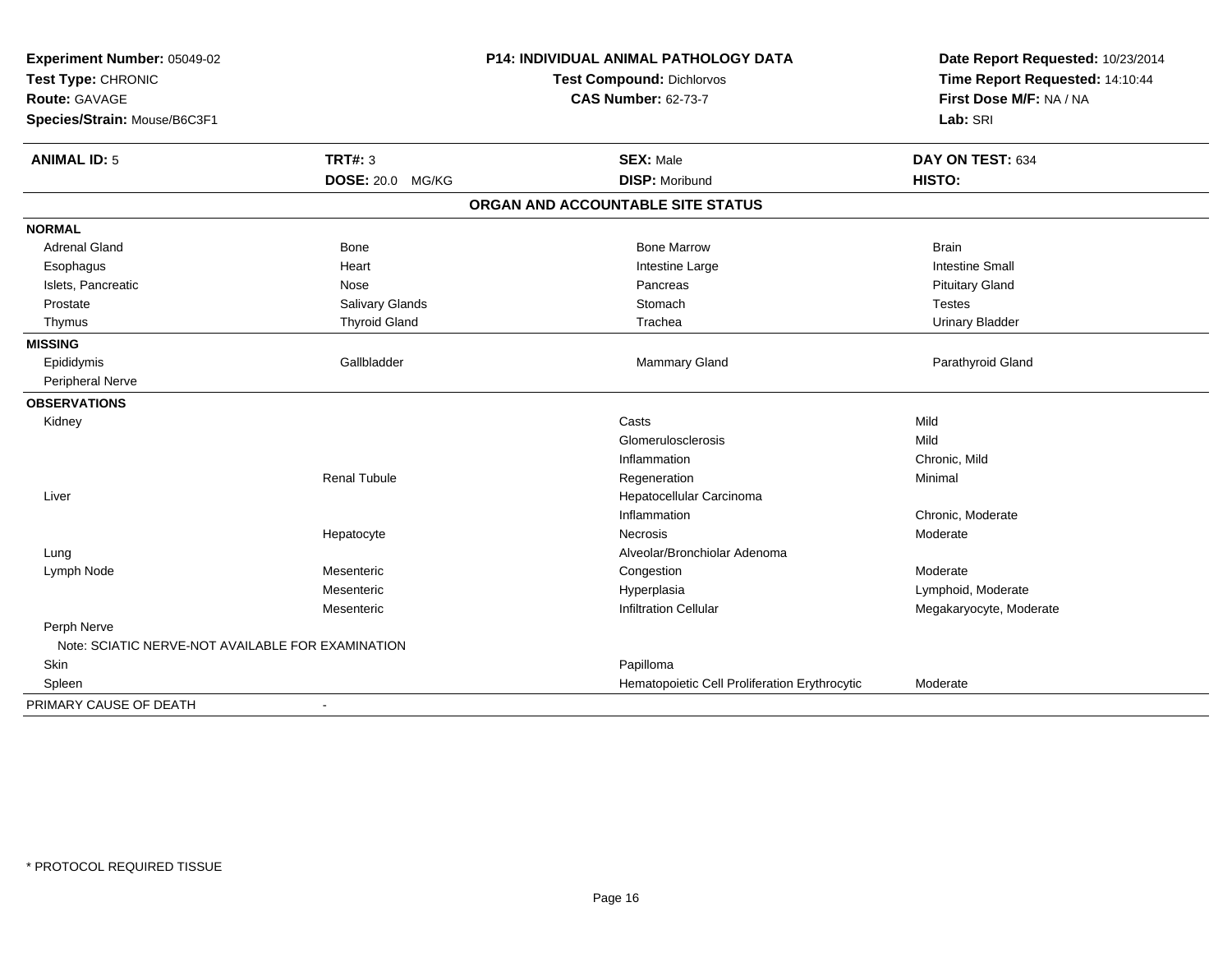| Experiment Number: 05049-02<br>Test Type: CHRONIC<br>Route: GAVAGE |                         | P14: INDIVIDUAL ANIMAL PATHOLOGY DATA         | Date Report Requested: 10/23/2014 |
|--------------------------------------------------------------------|-------------------------|-----------------------------------------------|-----------------------------------|
|                                                                    |                         | <b>Test Compound: Dichlorvos</b>              | Time Report Requested: 14:10:44   |
|                                                                    |                         | <b>CAS Number: 62-73-7</b>                    | First Dose M/F: NA / NA           |
| Species/Strain: Mouse/B6C3F1                                       |                         |                                               | Lab: SRI                          |
| <b>ANIMAL ID: 5</b>                                                | <b>TRT#: 5</b>          | <b>SEX: Male</b>                              | DAY ON TEST: 730                  |
|                                                                    | DOSE: 10.0 MG/KG        | <b>DISP: Terminal Sacrifice</b>               | HISTO:                            |
|                                                                    |                         | ORGAN AND ACCOUNTABLE SITE STATUS             |                                   |
| <b>NORMAL</b>                                                      |                         |                                               |                                   |
| Bone                                                               | <b>Bone Marrow</b>      | Epididymis                                    | Esophagus                         |
| Intestine Large                                                    | <b>Intestine Small</b>  | Islets, Pancreatic                            | Nose                              |
| Parathyroid Gland                                                  | <b>Peripheral Nerve</b> | <b>Pituitary Gland</b>                        | Prostate                          |
| Salivary Glands                                                    | Skin                    | <b>Testes</b>                                 | Thymus                            |
| <b>Thyroid Gland</b>                                               | Trachea                 | <b>Urinary Bladder</b>                        |                                   |
| <b>MISSING</b>                                                     |                         |                                               |                                   |
| Mammary Gland                                                      |                         |                                               |                                   |
| <b>OBSERVATIONS</b>                                                |                         |                                               |                                   |
| <b>Adrenal Gland</b>                                               | Spindle Cell            | Hyperplasia                                   | Mild                              |
| <b>Brain</b>                                                       | Thalamus                | Mineralization                                | Minimal                           |
| Gallbladder                                                        |                         | <b>Amyloid Deposition</b>                     | Moderate                          |
|                                                                    |                         | Inflammation                                  | Suppurative, Mild                 |
| Heart                                                              | Coron Artery            | Inflammation                                  | Chronic, Mild                     |
| Kidney                                                             | <b>Renal Tubule</b>     | Atrophy                                       | Mild                              |
|                                                                    |                         | Casts                                         | Mild                              |
|                                                                    |                         | Cyst                                          |                                   |
|                                                                    |                         | Inflammation                                  | Chronic, Moderate                 |
| Liver                                                              |                         | Hepatocellular Carcinoma                      | Multiple                          |
|                                                                    |                         | Inflammation                                  | Chronic, Moderate                 |
| Note: TRC LES 1 AND 2--HEPATOCLR CARC                              |                         |                                               |                                   |
| Lung                                                               |                         | Inflammation                                  | Chronic, Minimal                  |
| Lymph Node                                                         | Mesenteric              | Hemorrhage                                    | Moderate                          |
| Pancreas                                                           |                         | Cyst                                          |                                   |
|                                                                    | Artery                  | Inflammation                                  | Chronic, Mild                     |
| <b>Skeletal Muscle</b>                                             |                         | Inflammation                                  | Chronic, Minimal                  |
| Note: THE LESION IS WITH THE SCIATIC NERVE SECTION                 |                         |                                               |                                   |
| Spleen                                                             |                         | Hematopoietic Cell Proliferation Erythrocytic | Mild                              |
| Stomach                                                            | Glandular               | Inflammation                                  | Suppurative, Mild                 |
| PRIMARY CAUSE OF DEATH                                             | $\blacksquare$          |                                               |                                   |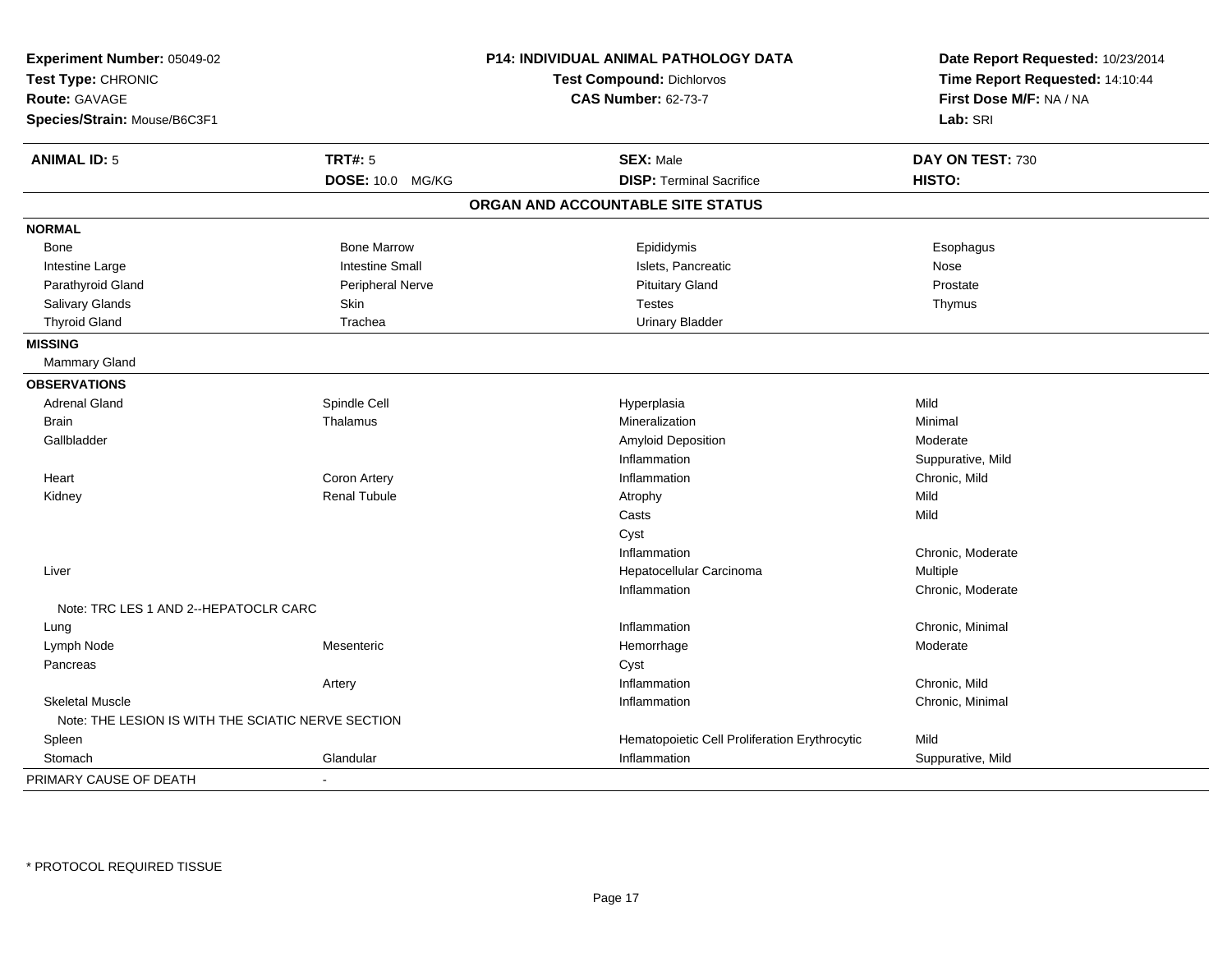| Experiment Number: 05049-02                         | <b>P14: INDIVIDUAL ANIMAL PATHOLOGY DATA</b><br><b>Test Compound: Dichlorvos</b> |                                   | Date Report Requested: 10/23/2014 |
|-----------------------------------------------------|----------------------------------------------------------------------------------|-----------------------------------|-----------------------------------|
| Test Type: CHRONIC                                  |                                                                                  |                                   | Time Report Requested: 14:10:44   |
| <b>Route: GAVAGE</b>                                |                                                                                  | <b>CAS Number: 62-73-7</b>        | First Dose M/F: NA / NA           |
| Species/Strain: Mouse/B6C3F1                        |                                                                                  |                                   | Lab: SRI                          |
| <b>ANIMAL ID: 6</b>                                 | <b>TRT#: 1</b>                                                                   | <b>SEX: Male</b>                  | DAY ON TEST: 70                   |
|                                                     | <b>DOSE: VEHICLE CONTROL</b>                                                     | <b>DISP: Dead</b>                 | HISTO:                            |
|                                                     |                                                                                  | ORGAN AND ACCOUNTABLE SITE STATUS |                                   |
| <b>NORMAL</b>                                       |                                                                                  |                                   |                                   |
| <b>Adrenal Gland</b>                                | <b>Bone</b>                                                                      | <b>Brain</b>                      | Epididymis                        |
| Esophagus                                           | Heart                                                                            | Islets, Pancreatic                | Liver                             |
| Lung                                                | Pancreas                                                                         | Parathyroid Gland                 | Salivary Glands                   |
| <b>Skin</b>                                         | Spleen                                                                           | Stomach                           | <b>Testes</b>                     |
| <b>Thyroid Gland</b>                                | Trachea                                                                          |                                   |                                   |
| <b>MISSING</b>                                      |                                                                                  |                                   |                                   |
| Gallbladder                                         | Mammary Gland                                                                    | Nose                              | Peripheral Nerve                  |
| <b>Pituitary Gland</b>                              | Thymus                                                                           |                                   |                                   |
| <b>AUTO PRECLUDES DIAG.</b>                         |                                                                                  |                                   |                                   |
| Intestine Large                                     | <b>Intestine Small</b>                                                           | <b>Seminal Vesicle</b>            |                                   |
| <b>OBSERVATIONS</b>                                 |                                                                                  |                                   |                                   |
| <b>Bone Marrow</b>                                  |                                                                                  | Hyperplasia                       | Marked                            |
| Kidney                                              |                                                                                  | Inflammation                      | Chronic, Moderate                 |
| Lymph Node                                          | <b>Iliac</b>                                                                     | Hyperplasia                       | Plasma Cell, Marked               |
| Nose                                                |                                                                                  |                                   |                                   |
| Note: NOSE-NOT REQUIRED BY PROTOCOL PRIOR TO 6/1/82 |                                                                                  |                                   |                                   |
| <b>Preputial Gland</b>                              |                                                                                  | Inflammation                      | Suppurative, Moderate             |
| Prostate                                            |                                                                                  | Inflammation                      | Suppurative, Marked               |
| Urethra                                             |                                                                                  | Inflammation                      | Chronic Active, Moderate          |
| <b>Urinary Bladder</b>                              |                                                                                  | Inflammation                      | Chronic Active, Moderate          |
| PRIMARY CAUSE OF DEATH                              | $\overline{\phantom{a}}$                                                         |                                   |                                   |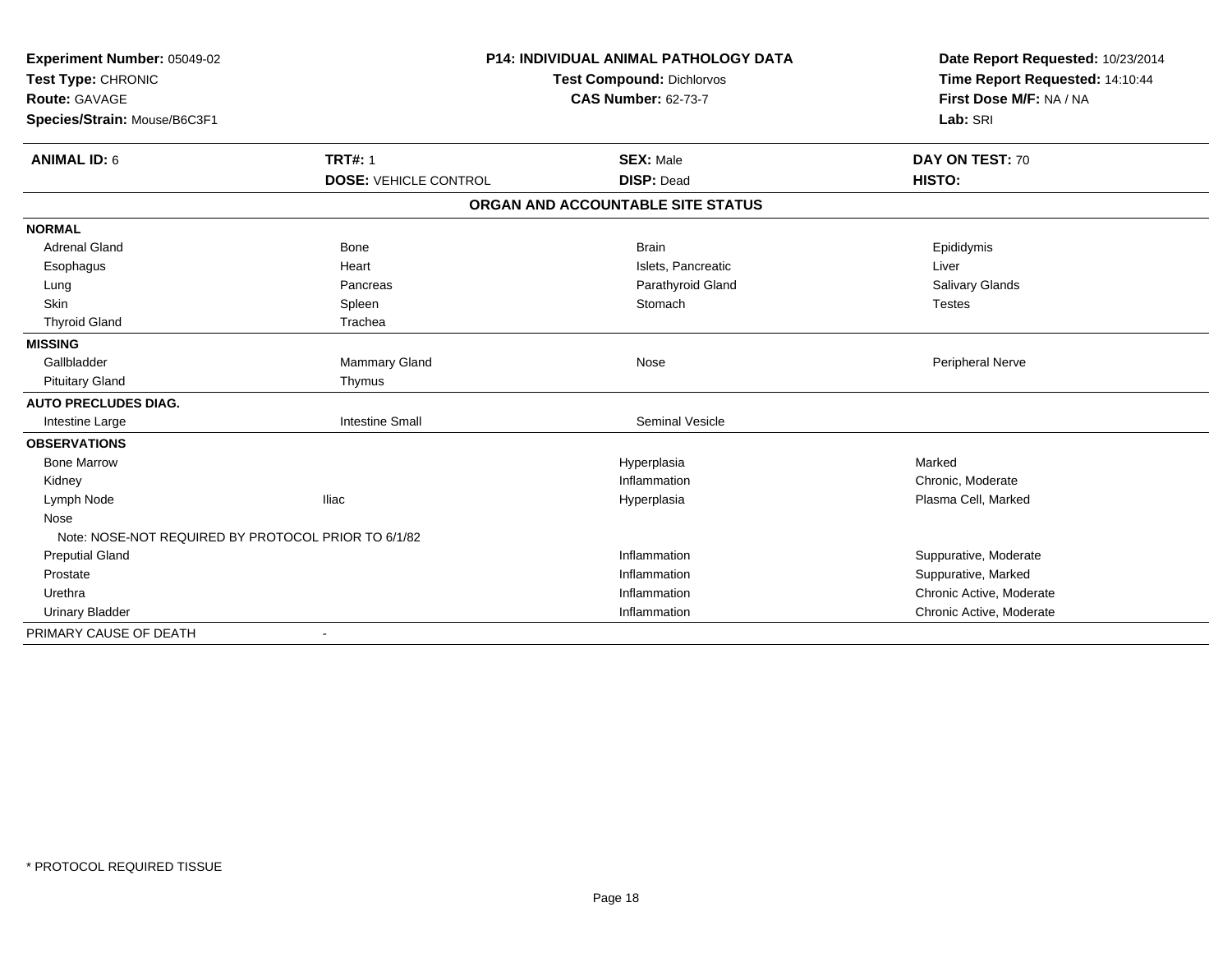| Experiment Number: 05049-02<br>Test Type: CHRONIC<br><b>Route: GAVAGE</b><br>Species/Strain: Mouse/B6C3F1 |                      | P14: INDIVIDUAL ANIMAL PATHOLOGY DATA<br>Test Compound: Dichlorvos<br><b>CAS Number: 62-73-7</b> | Date Report Requested: 10/23/2014<br>Time Report Requested: 14:10:44<br>First Dose M/F: NA / NA<br>Lab: SRI |
|-----------------------------------------------------------------------------------------------------------|----------------------|--------------------------------------------------------------------------------------------------|-------------------------------------------------------------------------------------------------------------|
| <b>ANIMAL ID: 6</b>                                                                                       | <b>TRT#: 3</b>       | <b>SEX: Male</b>                                                                                 | DAY ON TEST: 668                                                                                            |
|                                                                                                           | DOSE: 20.0 MG/KG     | <b>DISP: Moribund</b>                                                                            | HISTO:                                                                                                      |
|                                                                                                           |                      | ORGAN AND ACCOUNTABLE SITE STATUS                                                                |                                                                                                             |
| <b>NORMAL</b>                                                                                             |                      |                                                                                                  |                                                                                                             |
| Bone                                                                                                      | <b>Bone Marrow</b>   | Epididymis                                                                                       | Esophagus                                                                                                   |
| Gallbladder                                                                                               | Heart                | Parathyroid Gland                                                                                | Peripheral Nerve                                                                                            |
| <b>Pituitary Gland</b>                                                                                    | Prostate             | Salivary Glands                                                                                  | Skin                                                                                                        |
| <b>Testes</b>                                                                                             | Thymus               | <b>Thyroid Gland</b>                                                                             | Trachea                                                                                                     |
| <b>MISSING</b>                                                                                            |                      |                                                                                                  |                                                                                                             |
| Islets, Pancreatic                                                                                        | <b>Mammary Gland</b> |                                                                                                  |                                                                                                             |
| <b>OBSERVATIONS</b>                                                                                       |                      |                                                                                                  |                                                                                                             |
| <b>Adrenal Gland</b>                                                                                      |                      | Lymphoma Malignant Mixed                                                                         |                                                                                                             |
| Brain                                                                                                     | Thalamus             | Mineralization                                                                                   | Mild                                                                                                        |
| Harderian Gland                                                                                           |                      | Lymphoma Malignant Mixed                                                                         |                                                                                                             |
| Intestine Large                                                                                           | Cecum                | Lymphoma Malignant Mixed                                                                         |                                                                                                             |
| <b>Intestine Small</b>                                                                                    | lleum                | Lymphoma Malignant Mixed                                                                         |                                                                                                             |
| Kidney                                                                                                    |                      | Casts                                                                                            | Minimal                                                                                                     |
|                                                                                                           |                      | Lymphoma Malignant Mixed                                                                         |                                                                                                             |
| Liver                                                                                                     |                      | Lymphoma Malignant Mixed                                                                         |                                                                                                             |
| Lung                                                                                                      |                      | Lymphoma Malignant Mixed                                                                         |                                                                                                             |
| Lymph Node                                                                                                | Inguinal             | Lymphoma Malignant Mixed                                                                         |                                                                                                             |
|                                                                                                           | Mandibular           | Lymphoma Malignant Mixed                                                                         |                                                                                                             |
|                                                                                                           | Mediastinal          | Lymphoma Malignant Mixed                                                                         |                                                                                                             |
|                                                                                                           | Mesenteric           | Lymphoma Malignant Mixed                                                                         |                                                                                                             |
|                                                                                                           | Pancreatic           | Lymphoma Malignant Mixed                                                                         |                                                                                                             |
| Nose                                                                                                      |                      | Inflammation                                                                                     | Suppurative, Moderate                                                                                       |
|                                                                                                           |                      | Lymphoma Malignant Mixed                                                                         |                                                                                                             |
| Pancreas                                                                                                  |                      | Lymphoma Malignant Mixed                                                                         |                                                                                                             |
| Spleen                                                                                                    |                      | Lymphoma Malignant Mixed                                                                         |                                                                                                             |
|                                                                                                           |                      | <b>Necrosis</b>                                                                                  | Focal, Marked                                                                                               |
| Stomach                                                                                                   | Forestomach          | Hyperplasia                                                                                      | Moderate                                                                                                    |
| <b>Urinary Bladder</b>                                                                                    |                      | Lymphoma Malignant Mixed                                                                         |                                                                                                             |
| PRIMARY CAUSE OF DEATH                                                                                    | $\sim$               |                                                                                                  |                                                                                                             |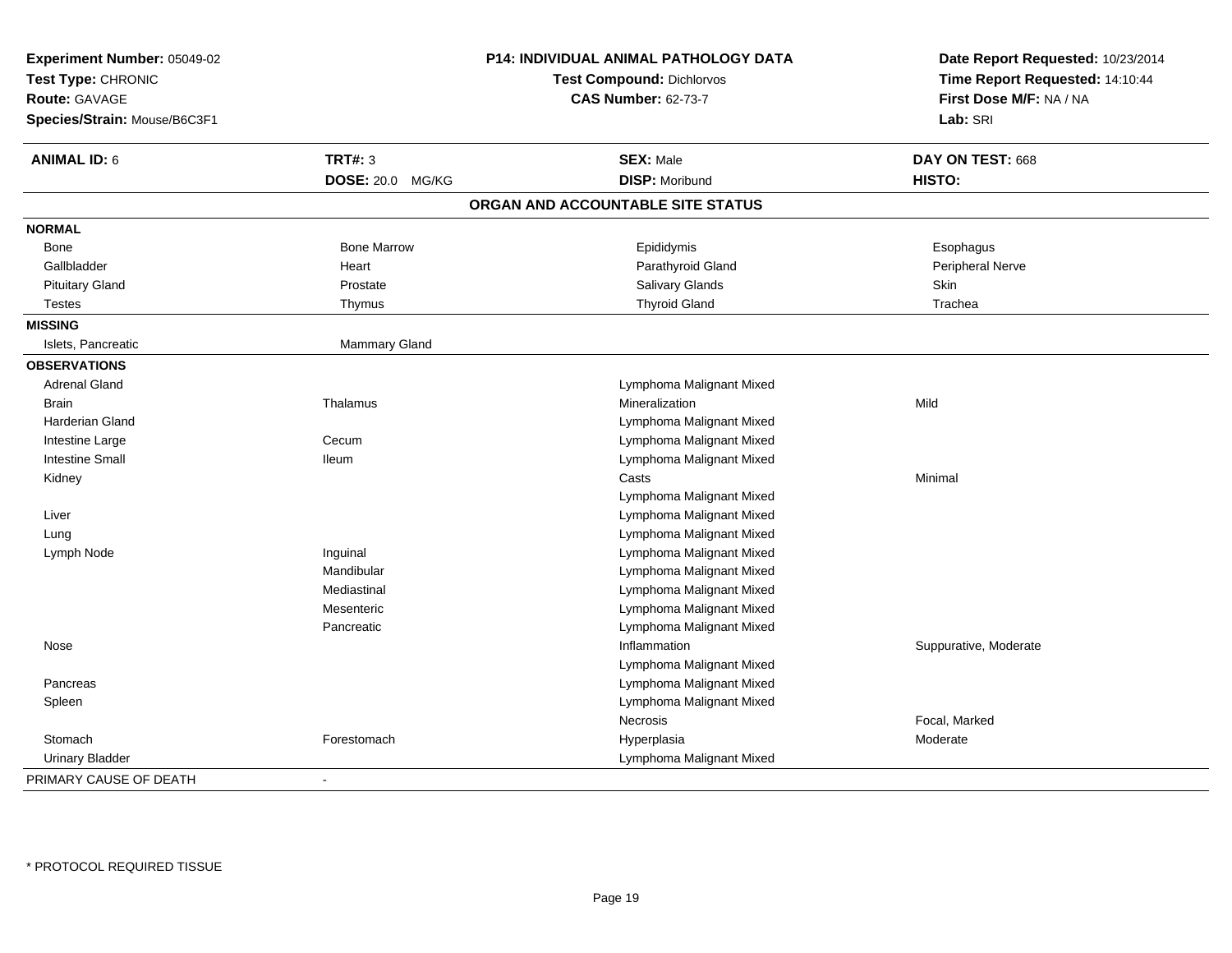| Experiment Number: 05049-02                |                          | <b>P14: INDIVIDUAL ANIMAL PATHOLOGY DATA</b>  | Date Report Requested: 10/23/2014 |
|--------------------------------------------|--------------------------|-----------------------------------------------|-----------------------------------|
| Test Type: CHRONIC<br><b>Route: GAVAGE</b> |                          | <b>Test Compound: Dichlorvos</b>              | Time Report Requested: 14:10:45   |
|                                            |                          | <b>CAS Number: 62-73-7</b>                    | First Dose M/F: NA / NA           |
| Species/Strain: Mouse/B6C3F1               |                          |                                               | Lab: SRI                          |
|                                            |                          |                                               |                                   |
| <b>ANIMAL ID: 6</b>                        | <b>TRT#: 5</b>           | <b>SEX: Male</b>                              | DAY ON TEST: 638                  |
|                                            | <b>DOSE: 10.0 MG/KG</b>  | <b>DISP: Moribund</b>                         | HISTO:                            |
|                                            |                          | ORGAN AND ACCOUNTABLE SITE STATUS             |                                   |
| <b>NORMAL</b>                              |                          |                                               |                                   |
| <b>Adrenal Gland</b>                       | <b>Bone</b>              | <b>Bone Marrow</b>                            | <b>Brain</b>                      |
| Esophagus                                  | Gallbladder              | Heart                                         | Intestine Large                   |
| <b>Intestine Small</b>                     | Islets, Pancreatic       | Kidney                                        | Lung                              |
| Lymph Node                                 | Nose                     | Pancreas                                      | Peripheral Nerve                  |
| <b>Pituitary Gland</b>                     | Prostate                 | Salivary Glands                               | Stomach                           |
| <b>Testes</b>                              | Thymus                   | <b>Thyroid Gland</b>                          | Trachea                           |
| <b>Urinary Bladder</b>                     |                          |                                               |                                   |
| <b>MISSING</b>                             |                          |                                               |                                   |
| <b>Mammary Gland</b>                       | Parathyroid Gland        |                                               |                                   |
| <b>INSUFFICIENT TISSUE</b>                 |                          |                                               |                                   |
| Epididymis                                 |                          |                                               |                                   |
| <b>OBSERVATIONS</b>                        |                          |                                               |                                   |
| Liver                                      |                          | Hepatocellular Carcinoma                      |                                   |
| <b>Preputial Gland</b>                     |                          | Ectasia                                       | Moderate                          |
|                                            |                          | Inflammation                                  | Chronic, Moderate                 |
| Skin                                       |                          | Acanthosis                                    | Moderate                          |
|                                            | <b>Subcut Tiss</b>       | Fibrosarcoma                                  |                                   |
|                                            |                          | Ulcer                                         | Moderate                          |
| Note: TRC LES 1--NOT REMARKABLE            |                          |                                               |                                   |
| Note: TRC LES 3--FIBROSARCOMA              |                          |                                               |                                   |
| Spleen                                     |                          | Hematopoietic Cell Proliferation Erythrocytic | Moderate                          |
| PRIMARY CAUSE OF DEATH                     | $\overline{\phantom{a}}$ |                                               |                                   |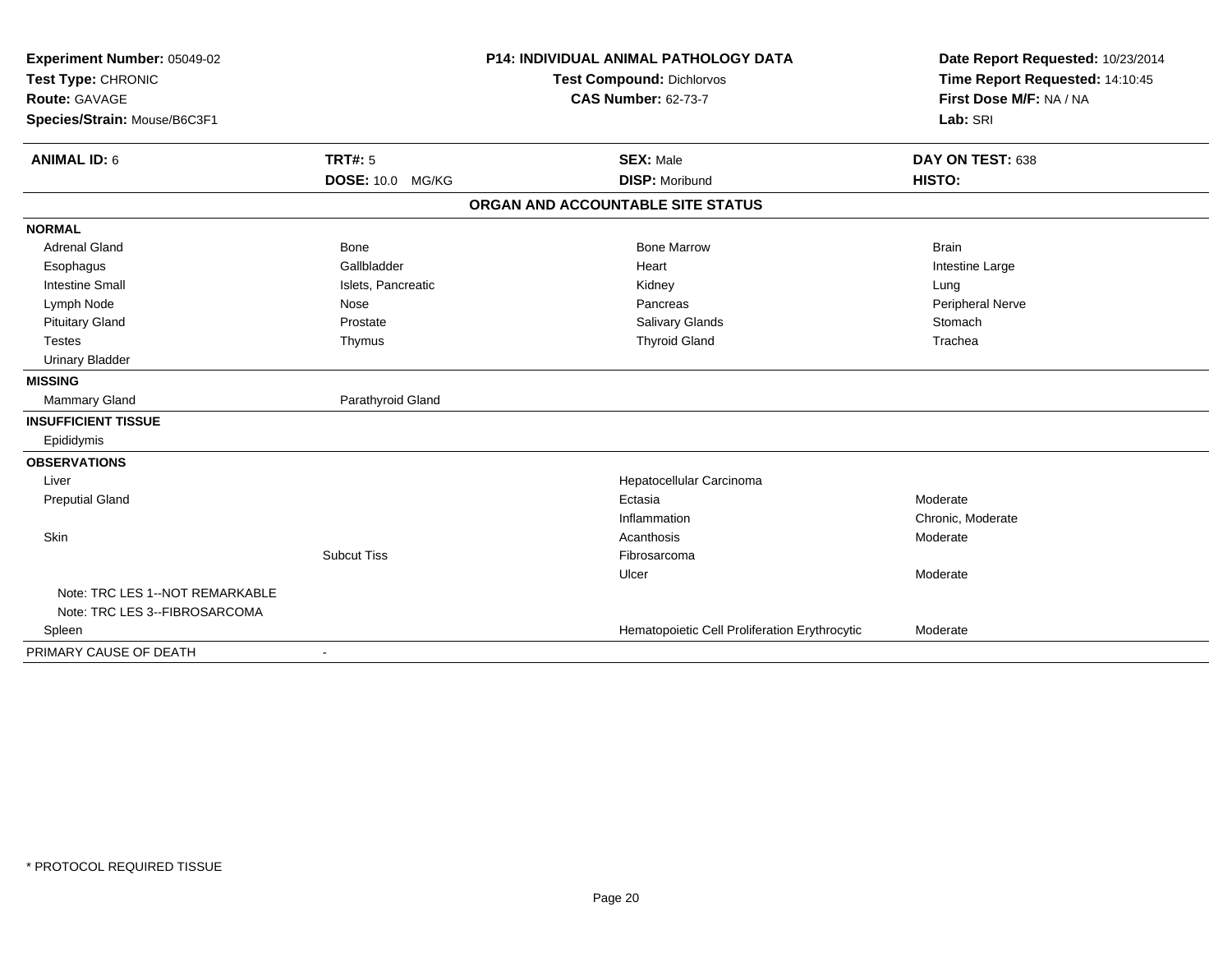| Experiment Number: 05049-02  |                                  | <b>P14: INDIVIDUAL ANIMAL PATHOLOGY DATA</b> | Date Report Requested: 10/23/2014 |
|------------------------------|----------------------------------|----------------------------------------------|-----------------------------------|
| Test Type: CHRONIC           | <b>Test Compound: Dichlorvos</b> |                                              | Time Report Requested: 14:10:45   |
| Route: GAVAGE                |                                  | <b>CAS Number: 62-73-7</b>                   | First Dose M/F: NA / NA           |
| Species/Strain: Mouse/B6C3F1 |                                  |                                              | Lab: SRI                          |
| <b>ANIMAL ID: 7</b>          | <b>TRT#: 1</b>                   | <b>SEX: Male</b>                             | DAY ON TEST: 732                  |
|                              | <b>DOSE: VEHICLE CONTROL</b>     | <b>DISP: Terminal Sacrifice</b>              | HISTO:                            |
|                              |                                  | ORGAN AND ACCOUNTABLE SITE STATUS            |                                   |
| <b>NORMAL</b>                |                                  |                                              |                                   |
| Bone                         | <b>Bone Marrow</b>               | Epididymis                                   | Esophagus                         |
| Gallbladder                  | Heart                            | Intestine Large                              | <b>Intestine Small</b>            |
| Kidney                       | Lung                             | Nose                                         | Pancreas                          |
| <b>Pituitary Gland</b>       | Prostate                         | Salivary Glands                              | Spleen                            |
| Stomach                      | <b>Testes</b>                    | Thymus                                       | <b>Thyroid Gland</b>              |
| Trachea                      | <b>Urinary Bladder</b>           |                                              |                                   |
| <b>MISSING</b>               |                                  |                                              |                                   |
| Mammary Gland                | Parathyroid Gland                |                                              |                                   |
| <b>INSUFFICIENT TISSUE</b>   |                                  |                                              |                                   |
| Peripheral Nerve             |                                  |                                              |                                   |
| <b>OBSERVATIONS</b>          |                                  |                                              |                                   |
| <b>Adrenal Gland</b>         | Spindle Cell                     | Hyperplasia                                  | Mild                              |
| <b>Brain</b>                 | Thalamus                         | Mineralization                               | Minimal                           |
| Islets, Pancreatic           |                                  | Hyperplasia                                  | Mild                              |
| Liver                        |                                  | Hepatocellular Adenoma                       |                                   |
| Lymph Node                   | Mesenteric                       | Hemorrhage                                   | Moderate                          |
| Seminal Vesicle              |                                  | Amyloid Deposition                           | Moderate                          |
|                              |                                  | Fibrosis                                     | Moderate                          |
| Skin                         |                                  | Acanthosis                                   | Moderate                          |
|                              | <b>Subcut Tiss</b>               | Fibroma                                      |                                   |
|                              |                                  | Inflammation                                 | Chronic, Moderate                 |
|                              |                                  | Ulcer                                        | Mild                              |
| Note: 3.SKIN-NOT REMARKABLE  |                                  |                                              |                                   |
| Note: TRC LES 2--FIBROMA     |                                  |                                              |                                   |
| PRIMARY CAUSE OF DEATH       | $\blacksquare$                   |                                              |                                   |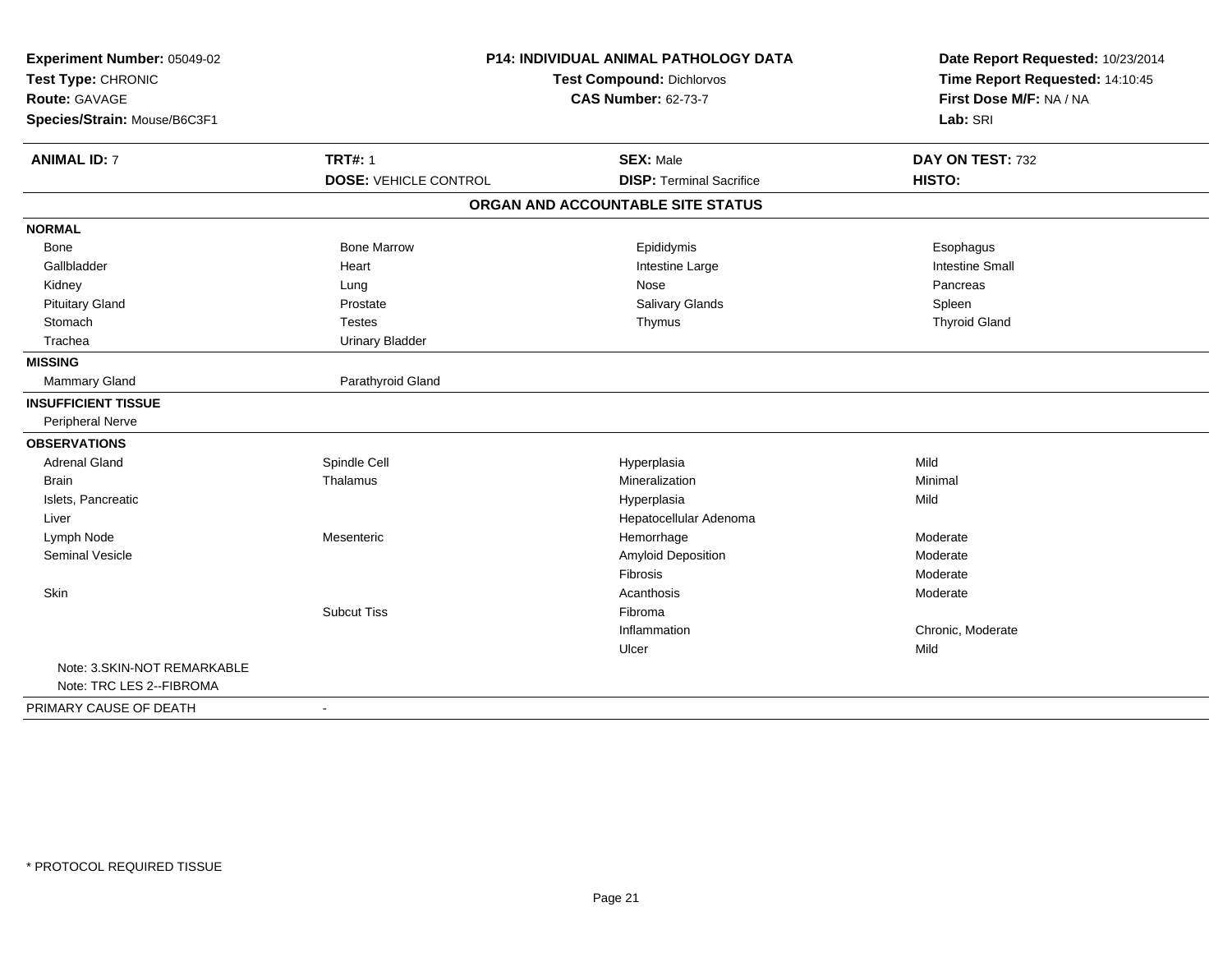| Experiment Number: 05049-02<br>Test Type: CHRONIC<br>Route: GAVAGE<br>Species/Strain: Mouse/B6C3F1 |                   | <b>P14: INDIVIDUAL ANIMAL PATHOLOGY DATA</b><br>Test Compound: Dichlorvos<br><b>CAS Number: 62-73-7</b> | Date Report Requested: 10/23/2014<br>Time Report Requested: 14:10:45<br>First Dose M/F: NA / NA<br>Lab: SRI |
|----------------------------------------------------------------------------------------------------|-------------------|---------------------------------------------------------------------------------------------------------|-------------------------------------------------------------------------------------------------------------|
| <b>ANIMAL ID: 7</b>                                                                                | <b>TRT#: 3</b>    | <b>SEX: Male</b>                                                                                        | DAY ON TEST: 579                                                                                            |
|                                                                                                    | DOSE: 20.0 MG/KG  | <b>DISP: Moribund</b>                                                                                   | HISTO:                                                                                                      |
|                                                                                                    |                   | ORGAN AND ACCOUNTABLE SITE STATUS                                                                       |                                                                                                             |
| <b>NORMAL</b>                                                                                      |                   |                                                                                                         |                                                                                                             |
| <b>Adrenal Gland</b>                                                                               | Bone              | <b>Bone Marrow</b>                                                                                      | <b>Brain</b>                                                                                                |
| Esophagus                                                                                          | Heart             | Intestine Large                                                                                         | <b>Intestine Small</b>                                                                                      |
| Nose                                                                                               | Parathyroid Gland | Peripheral Nerve                                                                                        | <b>Pituitary Gland</b>                                                                                      |
| Prostate                                                                                           | Stomach           | <b>Testes</b>                                                                                           | Trachea                                                                                                     |
| <b>MISSING</b>                                                                                     |                   |                                                                                                         |                                                                                                             |
| Gallbladder                                                                                        | Mammary Gland     | Thymus                                                                                                  |                                                                                                             |
| <b>OBSERVATIONS</b>                                                                                |                   |                                                                                                         |                                                                                                             |
| Epididymis                                                                                         |                   | Lymphoma Malignant Mixed                                                                                |                                                                                                             |
| Harderian Gland                                                                                    |                   | Lymphoma Malignant Mixed                                                                                |                                                                                                             |
| Islets, Pancreatic                                                                                 |                   | Lymphoma Malignant Mixed                                                                                |                                                                                                             |
| Kidney                                                                                             |                   | Lymphoma Malignant Mixed                                                                                |                                                                                                             |
| Liver                                                                                              |                   | Lymphoma Malignant Mixed                                                                                |                                                                                                             |
| Lung                                                                                               |                   | Lymphoma Malignant Mixed                                                                                |                                                                                                             |
| Lymph Node                                                                                         | <b>Bronchial</b>  | Lymphoma Malignant Mixed                                                                                |                                                                                                             |
|                                                                                                    | Inguinal          | Lymphoma Malignant Mixed                                                                                |                                                                                                             |
|                                                                                                    | Mandibular        | Lymphoma Malignant Mixed                                                                                |                                                                                                             |
|                                                                                                    | Mediastinal       | Lymphoma Malignant Mixed                                                                                |                                                                                                             |
|                                                                                                    | Mesenteric        | Lymphoma Malignant Mixed                                                                                |                                                                                                             |
| Mesentery                                                                                          |                   | Lymphoma Malignant Mixed                                                                                |                                                                                                             |
| Pancreas                                                                                           |                   | Lymphoma Malignant Mixed                                                                                |                                                                                                             |
| <b>Preputial Gland</b>                                                                             |                   | Inflammation                                                                                            | Suppurative, Moderate                                                                                       |
| Salivary Glands                                                                                    |                   | Lymphoma Malignant Mixed                                                                                |                                                                                                             |
| Skin                                                                                               |                   | Acanthosis                                                                                              | Mild                                                                                                        |
|                                                                                                    |                   | Keratoacanthoma                                                                                         | Multiple                                                                                                    |
|                                                                                                    |                   | Ulcer                                                                                                   | Mild                                                                                                        |
| Note: TRC LES 1 AND 2--KERATOACANTHOMA                                                             |                   |                                                                                                         |                                                                                                             |
| Spleen                                                                                             |                   | Hematopoietic Cell Proliferation Granulocytic                                                           | Marked                                                                                                      |
|                                                                                                    |                   | Lymphoma Malignant Mixed                                                                                |                                                                                                             |
| <b>Thyroid Gland</b>                                                                               |                   | Lymphoma Malignant Mixed                                                                                |                                                                                                             |
| <b>Urinary Bladder</b>                                                                             |                   | Lymphoma Malignant Mixed                                                                                |                                                                                                             |

\* PROTOCOL REQUIRED TISSUE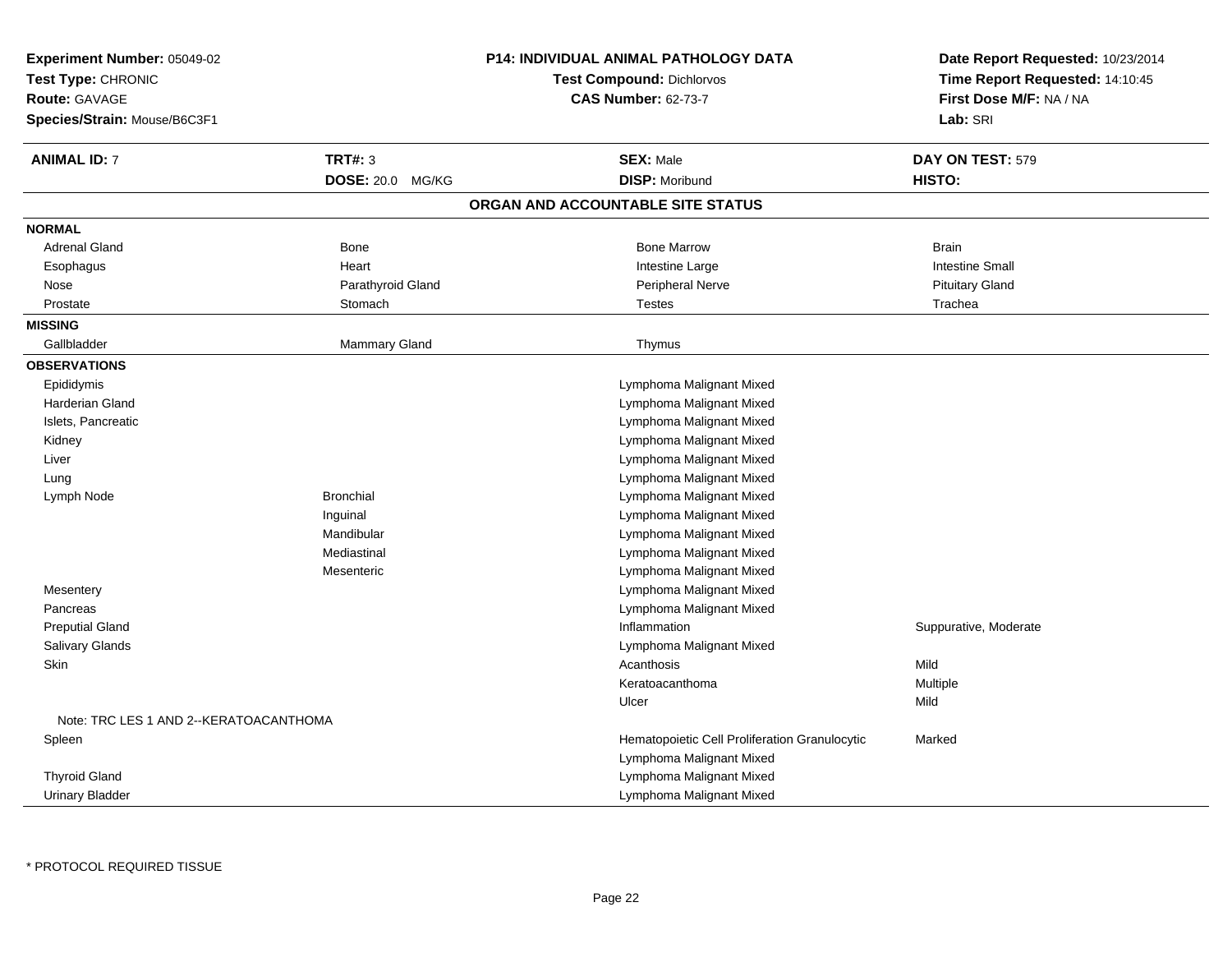| <b>Experiment Number: 05049-02</b>                                                                                  |                         | <b>P14: INDIVIDUAL ANIMAL PATHOLOGY DATA</b> | Date Report Requested: 10/23/2014 |
|---------------------------------------------------------------------------------------------------------------------|-------------------------|----------------------------------------------|-----------------------------------|
| <b>Test Type: CHRONIC</b><br><b>Test Compound: Dichlorvos</b><br><b>CAS Number: 62-73-7</b><br><b>Route: GAVAGE</b> |                         |                                              | Time Report Requested: 14:10:45   |
|                                                                                                                     |                         | First Dose M/F: NA / NA                      |                                   |
| Species/Strain: Mouse/B6C3F1                                                                                        |                         |                                              | Lab: SRI                          |
| <b>ANIMAL ID: 7</b>                                                                                                 | TRT#: 3                 | <b>SEX: Male</b>                             | <b>DAY ON TEST: 579</b>           |
|                                                                                                                     | <b>DOSE: 20.0 MG/KG</b> | <b>DISP: Moribund</b>                        | HISTO:                            |
|                                                                                                                     |                         | ORGAN AND ACCOUNTABLE SITE STATUS            |                                   |
| PRIMARY CAUSE OF DEATH                                                                                              |                         |                                              |                                   |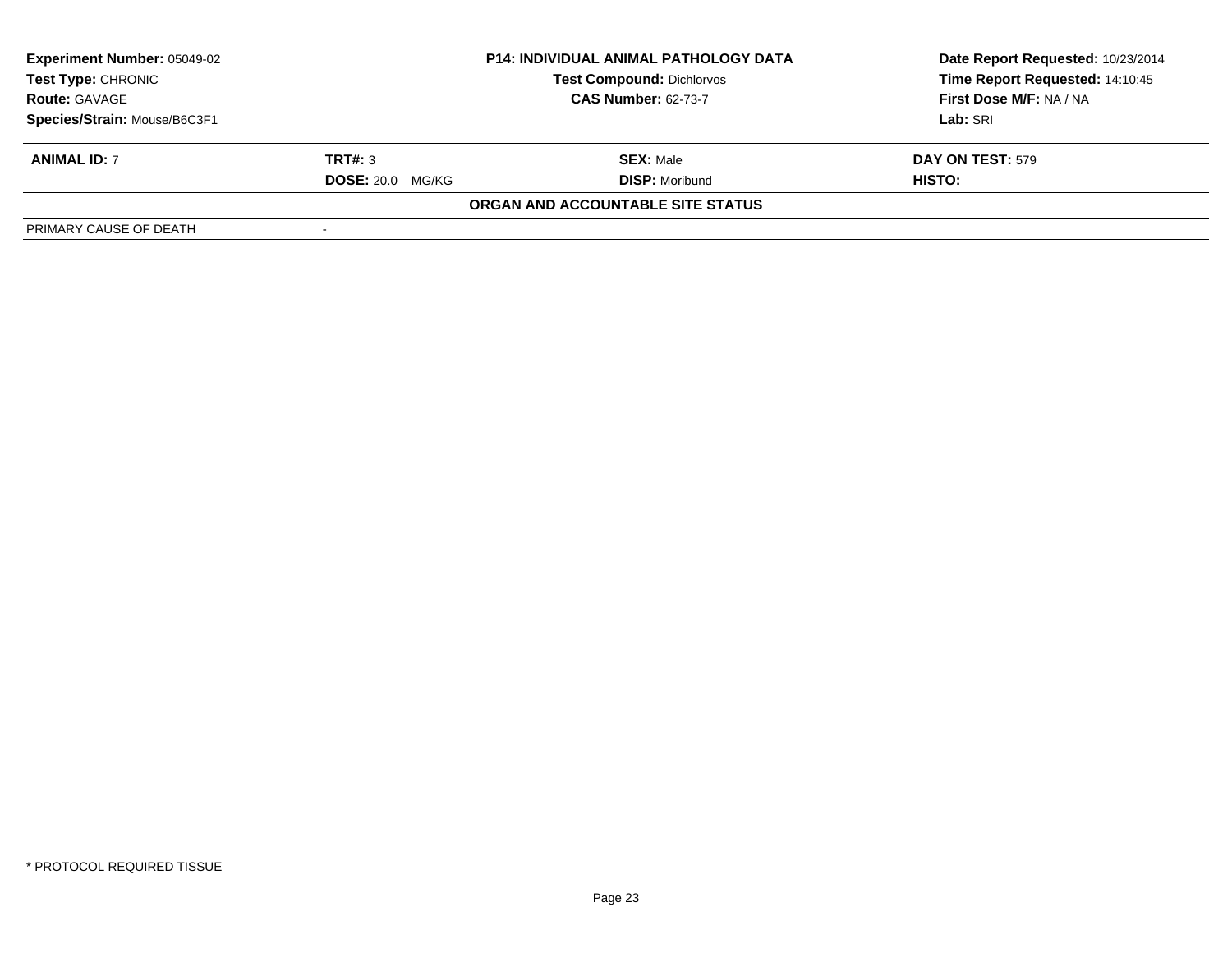| Experiment Number: 05049-02  |                          | <b>P14: INDIVIDUAL ANIMAL PATHOLOGY DATA</b> | Date Report Requested: 10/23/2014 |
|------------------------------|--------------------------|----------------------------------------------|-----------------------------------|
| Test Type: CHRONIC           |                          | Test Compound: Dichlorvos                    | Time Report Requested: 14:10:45   |
| Route: GAVAGE                |                          | <b>CAS Number: 62-73-7</b>                   | First Dose M/F: NA / NA           |
| Species/Strain: Mouse/B6C3F1 |                          |                                              | Lab: SRI                          |
|                              |                          |                                              |                                   |
| <b>ANIMAL ID: 7</b>          | <b>TRT#: 5</b>           | <b>SEX: Male</b>                             | DAY ON TEST: 730                  |
|                              | <b>DOSE: 10.0 MG/KG</b>  | <b>DISP: Terminal Sacrifice</b>              | HISTO:                            |
|                              |                          | ORGAN AND ACCOUNTABLE SITE STATUS            |                                   |
| <b>NORMAL</b>                |                          |                                              |                                   |
| Bone                         | <b>Bone Marrow</b>       | Epididymis                                   | Esophagus                         |
| Heart                        | Intestine Large          | <b>Intestine Small</b>                       | Islets, Pancreatic                |
| Kidney                       | Liver                    | Nose                                         | Pancreas                          |
| Parathyroid Gland            | Peripheral Nerve         | <b>Pituitary Gland</b>                       | Prostate                          |
| Salivary Glands              | Spleen                   | Stomach                                      | <b>Testes</b>                     |
| Thymus                       | <b>Thyroid Gland</b>     | Trachea                                      | <b>Urinary Bladder</b>            |
| <b>MISSING</b>               |                          |                                              |                                   |
| Gallbladder                  | <b>Mammary Gland</b>     |                                              |                                   |
| <b>OBSERVATIONS</b>          |                          |                                              |                                   |
| <b>Adrenal Gland</b>         | Spindle Cell             | Hyperplasia                                  | Mild                              |
| <b>Brain</b>                 | Thalamus                 | Mineralization                               | Mild                              |
| Lung                         |                          | Alveolar/Bronchiolar Adenoma                 |                                   |
|                              |                          | Infiltration Cellular                        | Histiocyte, Marked                |
|                              |                          | Inflammation                                 | Suppurative, Moderate             |
|                              |                          | Inflammation                                 | Chronic, Moderate                 |
| Lymph Node                   | Mesenteric               | Hemorrhage                                   | Marked                            |
| Skin                         |                          | Acanthosis                                   | Mild                              |
|                              |                          | Inflammation                                 | Chronic, Mild                     |
|                              | <b>Subcut Tiss</b>       | Sarcoma                                      |                                   |
| Note: TRC LES 2--SARCOMA     |                          |                                              |                                   |
| PRIMARY CAUSE OF DEATH       | $\overline{\phantom{a}}$ |                                              |                                   |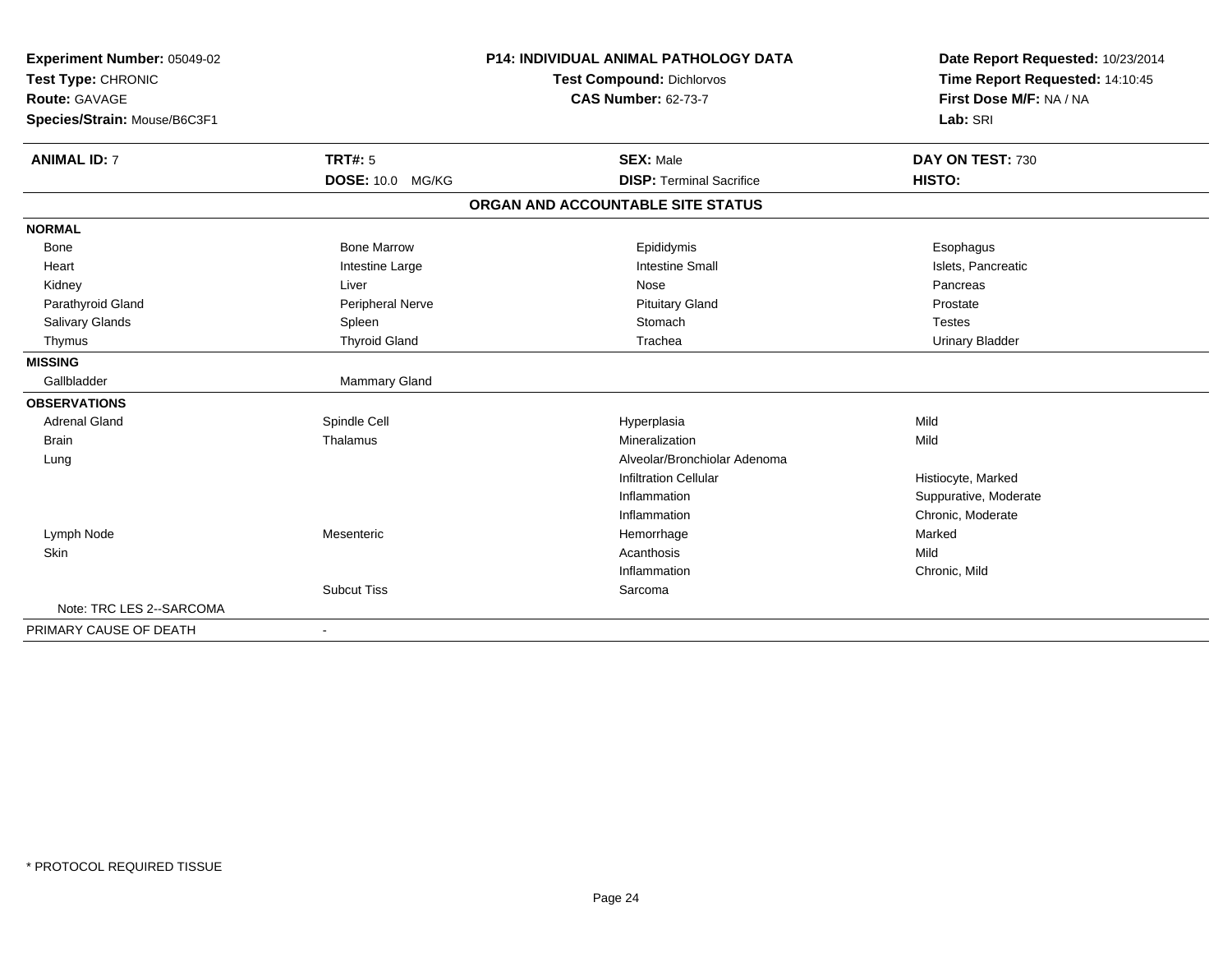| Experiment Number: 05049-02<br>Test Type: CHRONIC<br><b>Route: GAVAGE</b><br>Species/Strain: Mouse/B6C3F1 |                              | <b>P14: INDIVIDUAL ANIMAL PATHOLOGY DATA</b><br><b>Test Compound: Dichlorvos</b><br><b>CAS Number: 62-73-7</b> | Date Report Requested: 10/23/2014<br>Time Report Requested: 14:10:45<br>First Dose M/F: NA / NA<br>Lab: SRI |
|-----------------------------------------------------------------------------------------------------------|------------------------------|----------------------------------------------------------------------------------------------------------------|-------------------------------------------------------------------------------------------------------------|
|                                                                                                           |                              |                                                                                                                |                                                                                                             |
| <b>ANIMAL ID: 8</b>                                                                                       | <b>TRT#: 1</b>               | <b>SEX: Male</b>                                                                                               | DAY ON TEST: 732                                                                                            |
|                                                                                                           | <b>DOSE: VEHICLE CONTROL</b> | <b>DISP: Terminal Sacrifice</b>                                                                                | HISTO:                                                                                                      |
|                                                                                                           |                              | ORGAN AND ACCOUNTABLE SITE STATUS                                                                              |                                                                                                             |
| <b>NORMAL</b>                                                                                             |                              |                                                                                                                |                                                                                                             |
| Bone                                                                                                      | <b>Bone Marrow</b>           | <b>Brain</b>                                                                                                   | Epididymis                                                                                                  |
| Esophagus                                                                                                 | Heart                        | Intestine Large                                                                                                | <b>Intestine Small</b>                                                                                      |
| Islets, Pancreatic                                                                                        | Liver                        | Nose                                                                                                           | Pancreas                                                                                                    |
| <b>Pituitary Gland</b>                                                                                    | Prostate                     | <b>Salivary Glands</b>                                                                                         | <b>Skin</b>                                                                                                 |
| Spleen                                                                                                    | <b>Testes</b>                | Thymus                                                                                                         | <b>Thyroid Gland</b>                                                                                        |
| Trachea                                                                                                   | <b>Urinary Bladder</b>       |                                                                                                                |                                                                                                             |
| <b>MISSING</b>                                                                                            |                              |                                                                                                                |                                                                                                             |
| Gallbladder                                                                                               | Lymph Node                   | <b>Mammary Gland</b>                                                                                           | Parathyroid Gland                                                                                           |
| <b>INSUFFICIENT TISSUE</b>                                                                                |                              |                                                                                                                |                                                                                                             |
| Peripheral Nerve                                                                                          |                              |                                                                                                                |                                                                                                             |
| <b>OBSERVATIONS</b>                                                                                       |                              |                                                                                                                |                                                                                                             |
| <b>Adrenal Gland</b>                                                                                      | Spindle Cell                 | Hyperplasia                                                                                                    | Mild                                                                                                        |
| Kidney                                                                                                    | <b>Renal Tubule</b>          | Regeneration                                                                                                   | Minimal                                                                                                     |
| Lung                                                                                                      | Interstitium                 | Edema                                                                                                          | Mild                                                                                                        |
| <b>Skin</b>                                                                                               |                              |                                                                                                                |                                                                                                             |
| Note: 1.&2.SKIN-NOT REMARKABLE                                                                            |                              |                                                                                                                |                                                                                                             |
| Stomach                                                                                                   | Forestomach                  | Mineralization                                                                                                 | Mild                                                                                                        |
| PRIMARY CAUSE OF DEATH                                                                                    |                              |                                                                                                                |                                                                                                             |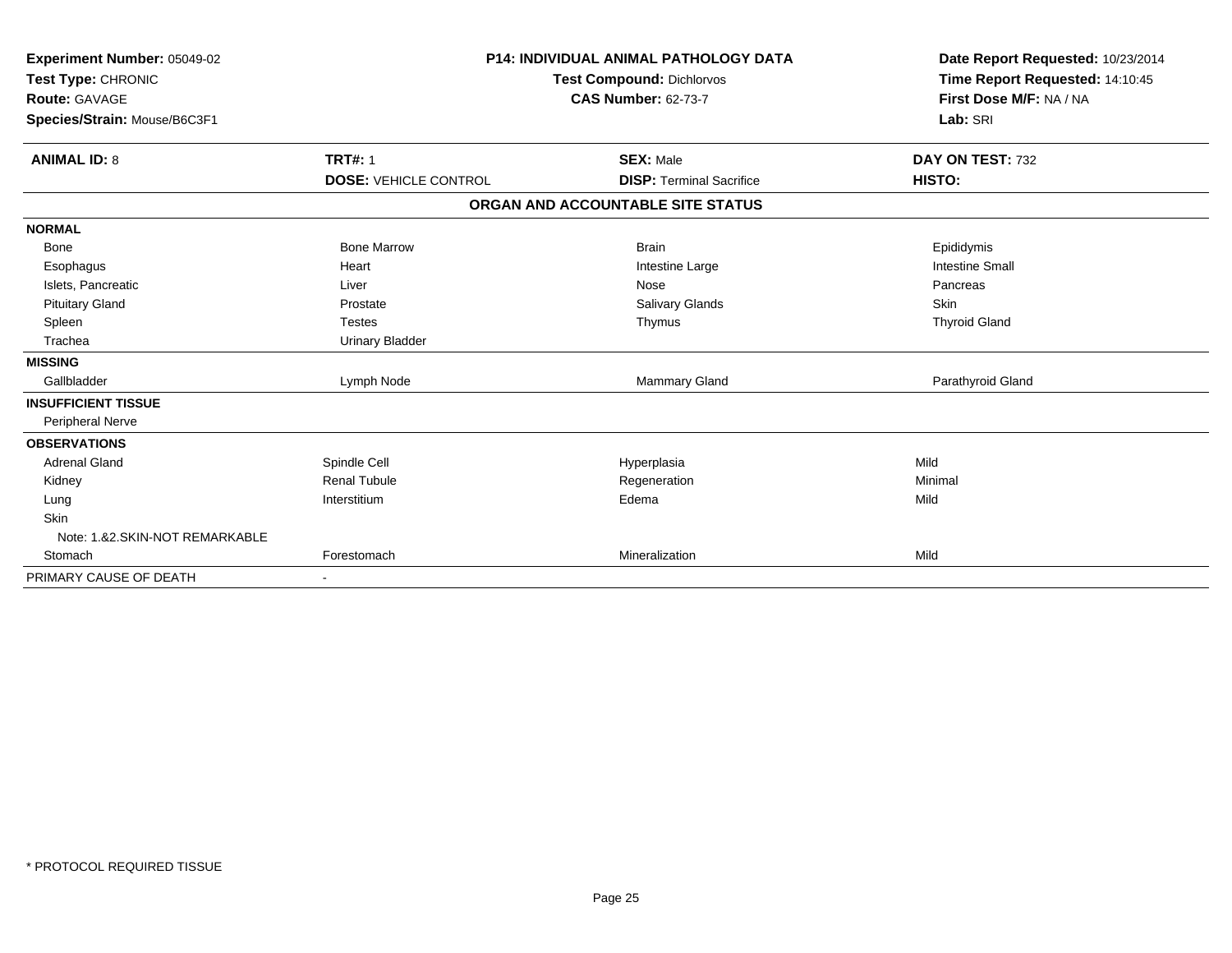| Experiment Number: 05049-02                     |                        | <b>P14: INDIVIDUAL ANIMAL PATHOLOGY DATA</b> | Date Report Requested: 10/23/2014                          |
|-------------------------------------------------|------------------------|----------------------------------------------|------------------------------------------------------------|
| Test Type: CHRONIC<br><b>Route: GAVAGE</b>      |                        | <b>Test Compound: Dichlorvos</b>             | Time Report Requested: 14:10:45<br>First Dose M/F: NA / NA |
|                                                 |                        | <b>CAS Number: 62-73-7</b>                   |                                                            |
| Species/Strain: Mouse/B6C3F1                    |                        |                                              | Lab: SRI                                                   |
| <b>ANIMAL ID: 8</b>                             | <b>TRT#: 3</b>         | <b>SEX: Male</b>                             | DAY ON TEST: 729                                           |
|                                                 | DOSE: 20.0 MG/KG       | <b>DISP: Terminal Sacrifice</b>              | HISTO:                                                     |
|                                                 |                        | ORGAN AND ACCOUNTABLE SITE STATUS            |                                                            |
| <b>NORMAL</b>                                   |                        |                                              |                                                            |
| <b>Adrenal Gland</b>                            | Bone                   | <b>Bone Marrow</b>                           | <b>Brain</b>                                               |
| Epididymis                                      | Esophagus              | Gallbladder                                  | Heart                                                      |
| Intestine Large                                 | <b>Intestine Small</b> | Lung                                         | Nose                                                       |
| Parathyroid Gland                               | Peripheral Nerve       | <b>Pituitary Gland</b>                       | Prostate                                                   |
| Spleen                                          | Stomach                | <b>Testes</b>                                | <b>Thyroid Gland</b>                                       |
| Trachea                                         | <b>Urinary Bladder</b> |                                              |                                                            |
| <b>MISSING</b>                                  |                        |                                              |                                                            |
| Mammary Gland                                   | Thymus                 |                                              |                                                            |
| <b>INSUFFICIENT TISSUE</b>                      |                        |                                              |                                                            |
| Pancreas                                        |                        |                                              |                                                            |
| <b>OBSERVATIONS</b>                             |                        |                                              |                                                            |
| Islets, Pancreatic                              |                        | Hyperplasia                                  | Mild                                                       |
| Kidney                                          |                        | Cyst                                         |                                                            |
| Liver                                           |                        | Hepatocellular Adenoma                       | Multiple                                                   |
| Note: TRC LES 5 AND 6--HEPATOCLR ADENOMA        |                        |                                              |                                                            |
| Lymph Node                                      | Mandibular             | Hyperplasia                                  | Plasma Cell, Moderate                                      |
| Mesentery                                       | Fat                    | Necrosis                                     | Focal, Marked                                              |
| Note: TRC LES 4 SPERMATIC CORD--NECROSIS, FOCAL |                        |                                              |                                                            |
| Salivary Glands                                 |                        | Inflammation                                 | Chronic, Mild                                              |
| Skin                                            |                        | Foreign Body                                 | Moderate                                                   |
|                                                 |                        | Inflammation                                 | Granulomatous, Moderate                                    |
|                                                 | <b>Subcut Tiss</b>     | Schwannoma Malignant                         | Multiple                                                   |
| Note: TRC LES 2 AND 3--MALIGNANT SCHWANNOMA     |                        |                                              |                                                            |
| Note: 1.SKIN-NOT REMARKABLE                     |                        |                                              |                                                            |
| Note: INFLAMMATION IS IN 1ST NASAL SECTION      |                        |                                              |                                                            |
| PRIMARY CAUSE OF DEATH                          | $\sim$                 |                                              |                                                            |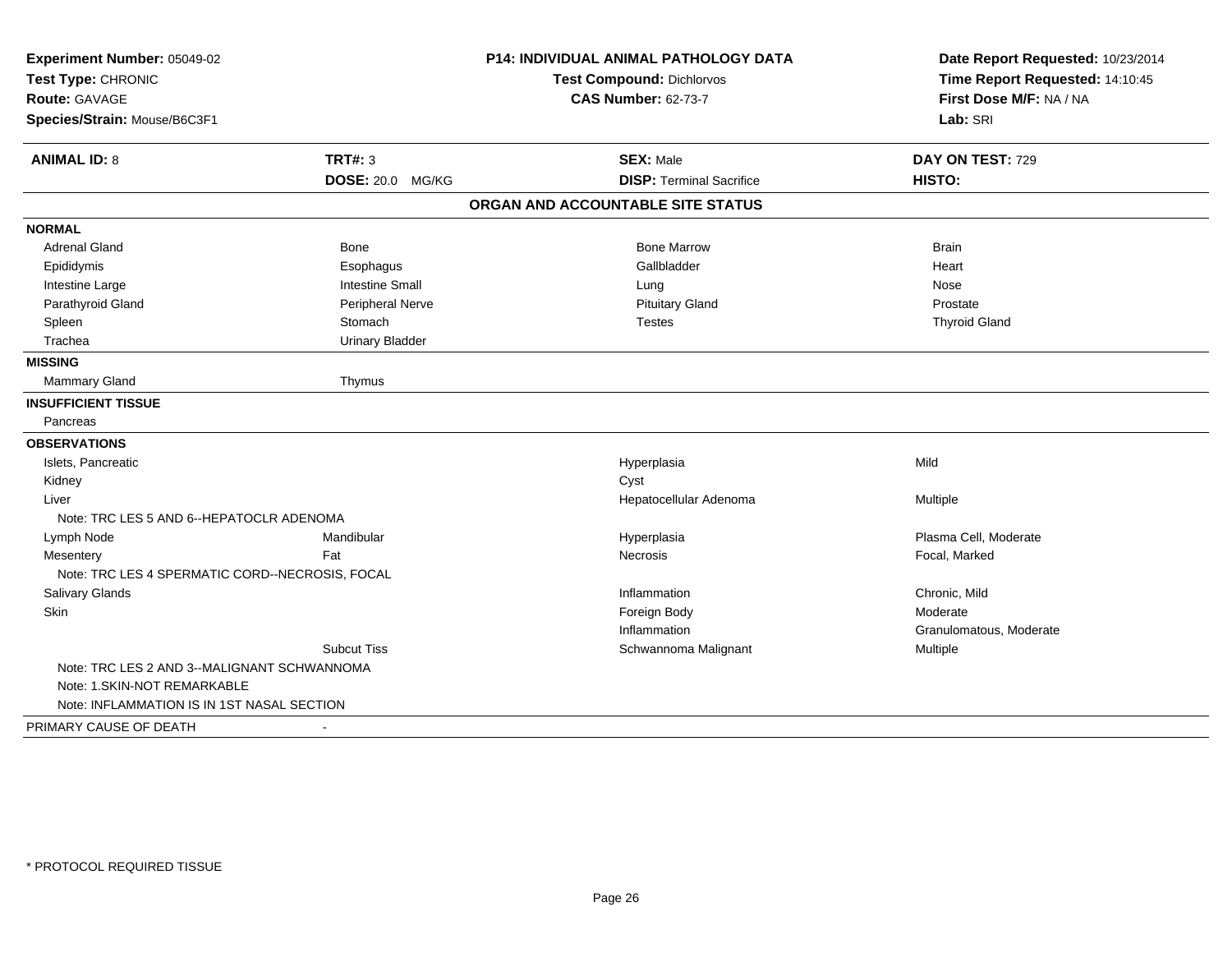| Experiment Number: 05049-02<br>Test Type: CHRONIC<br>Route: GAVAGE<br>Species/Strain: Mouse/B6C3F1 |                                                             | <b>P14: INDIVIDUAL ANIMAL PATHOLOGY DATA</b><br><b>Test Compound: Dichlorvos</b><br><b>CAS Number: 62-73-7</b> | Date Report Requested: 10/23/2014<br>Time Report Requested: 14:10:45<br>First Dose M/F: NA / NA<br>Lab: SRI |
|----------------------------------------------------------------------------------------------------|-------------------------------------------------------------|----------------------------------------------------------------------------------------------------------------|-------------------------------------------------------------------------------------------------------------|
| <b>ANIMAL ID: 8</b>                                                                                | <b>TRT#: 5</b><br>DOSE: 10.0 MG/KG                          | <b>SEX: Male</b><br><b>DISP: Moribund</b>                                                                      | DAY ON TEST: 534<br>HISTO:                                                                                  |
|                                                                                                    |                                                             | ORGAN AND ACCOUNTABLE SITE STATUS                                                                              |                                                                                                             |
| <b>NORMAL</b>                                                                                      |                                                             |                                                                                                                |                                                                                                             |
| <b>Adrenal Gland</b>                                                                               | <b>Bone</b>                                                 | <b>Bone Marrow</b>                                                                                             | <b>Brain</b>                                                                                                |
| Epididymis                                                                                         | Esophagus                                                   | Gallbladder                                                                                                    | Heart                                                                                                       |
| Intestine Large                                                                                    | <b>Intestine Small</b>                                      | Islets, Pancreatic                                                                                             | Lung                                                                                                        |
| Lymph Node                                                                                         | Nose                                                        | Pancreas                                                                                                       | Parathyroid Gland                                                                                           |
| Peripheral Nerve                                                                                   | <b>Pituitary Gland</b>                                      | Prostate                                                                                                       | Salivary Glands                                                                                             |
| <b>Skin</b>                                                                                        | Spleen                                                      | Stomach                                                                                                        | <b>Testes</b>                                                                                               |
| Thymus                                                                                             | <b>Thyroid Gland</b>                                        | Trachea                                                                                                        | <b>Urinary Bladder</b>                                                                                      |
| <b>MISSING</b>                                                                                     |                                                             |                                                                                                                |                                                                                                             |
| <b>Mammary Gland</b>                                                                               |                                                             |                                                                                                                |                                                                                                             |
| <b>OBSERVATIONS</b>                                                                                |                                                             |                                                                                                                |                                                                                                             |
| Kidney                                                                                             |                                                             | Casts                                                                                                          | Minimal                                                                                                     |
|                                                                                                    |                                                             | Inflammation                                                                                                   | Chronic, Minimal                                                                                            |
| Liver                                                                                              |                                                             | Hepatocellular Carcinoma                                                                                       |                                                                                                             |
|                                                                                                    | Hepatocyte                                                  | Vacuolization Cytoplasmic                                                                                      | Moderate                                                                                                    |
| Perph Nerve                                                                                        |                                                             |                                                                                                                |                                                                                                             |
|                                                                                                    | Note: SCIATIC NERVE-CHANGES SIMILAR TO AGE-MATCHED CONTROLS | NOT CODED                                                                                                      |                                                                                                             |
| Skin                                                                                               |                                                             |                                                                                                                |                                                                                                             |
| Note: 1.SKIN-UNREMARKABLE                                                                          |                                                             |                                                                                                                |                                                                                                             |
| PRIMARY CAUSE OF DEATH                                                                             | $\overline{\phantom{a}}$                                    |                                                                                                                |                                                                                                             |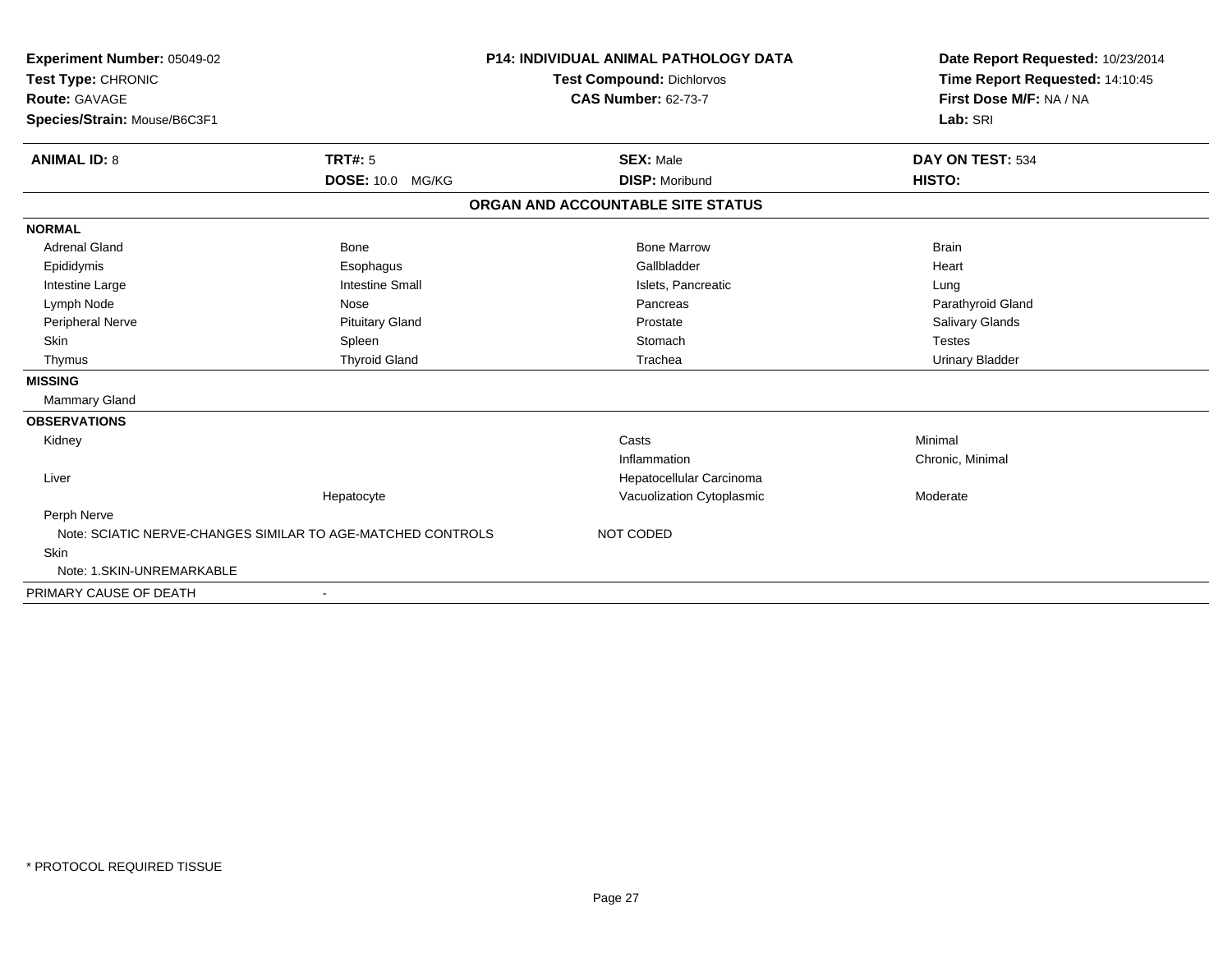| Experiment Number: 05049-02<br>Test Type: CHRONIC   |                              | <b>P14: INDIVIDUAL ANIMAL PATHOLOGY DATA</b><br>Test Compound: Dichlorvos | Date Report Requested: 10/23/2014<br>Time Report Requested: 14:10:45 |
|-----------------------------------------------------|------------------------------|---------------------------------------------------------------------------|----------------------------------------------------------------------|
| Route: GAVAGE                                       |                              | <b>CAS Number: 62-73-7</b>                                                | First Dose M/F: NA / NA                                              |
| Species/Strain: Mouse/B6C3F1                        |                              |                                                                           | Lab: SRI                                                             |
| <b>ANIMAL ID: 9</b>                                 | <b>TRT#: 1</b>               | <b>SEX: Male</b>                                                          | DAY ON TEST: 212                                                     |
|                                                     | <b>DOSE: VEHICLE CONTROL</b> | <b>DISP: Moribund</b>                                                     | HISTO:                                                               |
|                                                     |                              | ORGAN AND ACCOUNTABLE SITE STATUS                                         |                                                                      |
| <b>NORMAL</b>                                       |                              |                                                                           |                                                                      |
| <b>Adrenal Gland</b>                                | Bone                         | <b>Brain</b>                                                              | Epididymis                                                           |
| Esophagus                                           | Gallbladder                  | Heart                                                                     | Intestine Large                                                      |
| <b>Intestine Small</b>                              | Islets, Pancreatic           | Liver                                                                     | Lung                                                                 |
| <b>Mammary Gland</b>                                | Pancreas                     | Parathyroid Gland                                                         | <b>Pituitary Gland</b>                                               |
| Salivary Glands                                     | Skin                         | Spleen                                                                    | Stomach                                                              |
| <b>Testes</b>                                       | Thymus                       | <b>Thyroid Gland</b>                                                      | Trachea                                                              |
| <b>MISSING</b>                                      |                              |                                                                           |                                                                      |
| <b>Lacrimal Gland</b>                               | Nose                         | Peripheral Nerve                                                          |                                                                      |
| <b>OBSERVATIONS</b>                                 |                              |                                                                           |                                                                      |
| <b>Bone Marrow</b>                                  |                              | Hyperplasia                                                               | Moderate                                                             |
| Kidney                                              | <b>Renal Tubule</b>          | Dilatation                                                                | Moderate                                                             |
|                                                     |                              | Inflammation                                                              | Suppurative, Marked                                                  |
| Lymph Node                                          | Mesenteric                   | Atrophy                                                                   | Marked                                                               |
| Nose                                                |                              |                                                                           |                                                                      |
| Note: NOSE-NOT REQUIRED BY PROTOCOL PRIOR TO 6/1/82 |                              |                                                                           |                                                                      |
| Prostate                                            |                              | Inflammation                                                              | Chronic, Moderate                                                    |
| <b>Seminal Vesicle</b>                              |                              | <b>Fibrosis</b>                                                           | Moderate                                                             |
|                                                     |                              | Inflammation                                                              | Suppurative, Moderate                                                |
| Skin<br>Note: 1.SKIN-NOT REMARKABLE                 |                              |                                                                           |                                                                      |
| <b>Urinary Bladder</b>                              |                              | <b>Calculus Gross Observation</b>                                         |                                                                      |
|                                                     | Mucosa                       | Hyperplasia                                                               | Moderate                                                             |
|                                                     |                              | Inflammation                                                              | Suppurative, Moderate                                                |
|                                                     |                              | Inflammation                                                              | Chronic, Marked                                                      |
| PRIMARY CAUSE OF DEATH                              | $\sim$                       |                                                                           |                                                                      |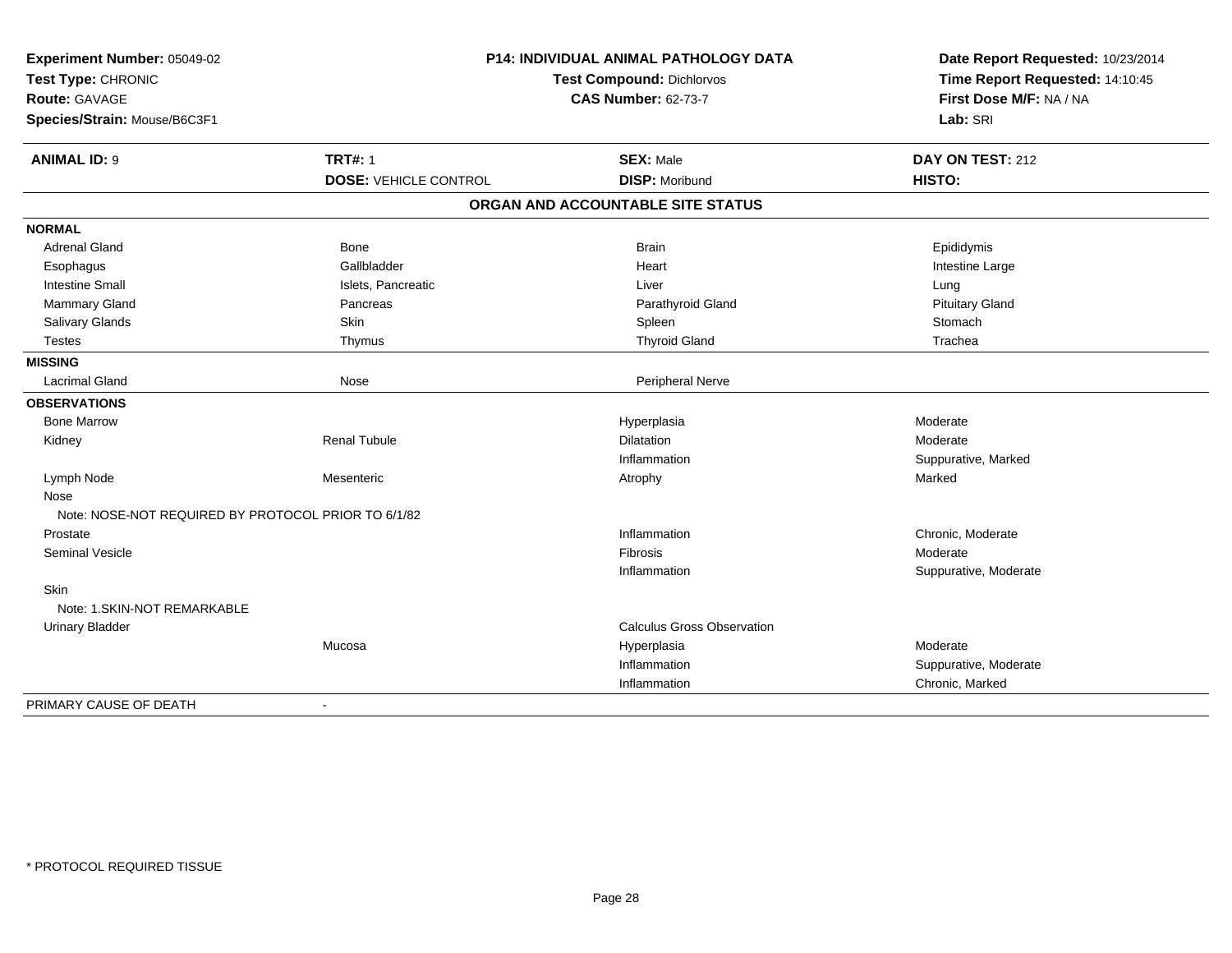| <b>Experiment Number: 05049-02</b><br>Test Type: CHRONIC<br><b>Route: GAVAGE</b><br>Species/Strain: Mouse/B6C3F1 |                        | <b>P14: INDIVIDUAL ANIMAL PATHOLOGY DATA</b><br><b>Test Compound: Dichlorvos</b><br><b>CAS Number: 62-73-7</b> | Date Report Requested: 10/23/2014<br>Time Report Requested: 14:10:45<br>First Dose M/F: NA / NA<br>Lab: SRI |
|------------------------------------------------------------------------------------------------------------------|------------------------|----------------------------------------------------------------------------------------------------------------|-------------------------------------------------------------------------------------------------------------|
| <b>ANIMAL ID: 9</b>                                                                                              | <b>TRT#: 3</b>         | <b>SEX: Male</b>                                                                                               | DAY ON TEST: 505                                                                                            |
|                                                                                                                  | DOSE: 20.0 MG/KG       | <b>DISP: Dead</b>                                                                                              | <b>HISTO:</b>                                                                                               |
|                                                                                                                  |                        | ORGAN AND ACCOUNTABLE SITE STATUS                                                                              |                                                                                                             |
| <b>NORMAL</b>                                                                                                    |                        |                                                                                                                |                                                                                                             |
| <b>Adrenal Gland</b>                                                                                             | <b>Bone</b>            | <b>Bone Marrow</b>                                                                                             | <b>Brain</b>                                                                                                |
| Epididymis                                                                                                       | Esophagus              | Gallbladder                                                                                                    | Heart                                                                                                       |
| Intestine Large                                                                                                  | <b>Intestine Small</b> | Islets, Pancreatic                                                                                             | Nose                                                                                                        |
| Pancreas                                                                                                         | Parathyroid Gland      | Peripheral Nerve                                                                                               | Prostate                                                                                                    |
| <b>Salivary Glands</b>                                                                                           | Spleen                 | Stomach                                                                                                        | <b>Testes</b>                                                                                               |
| <b>Thyroid Gland</b>                                                                                             | Trachea                | <b>Urinary Bladder</b>                                                                                         |                                                                                                             |
| <b>MISSING</b>                                                                                                   |                        |                                                                                                                |                                                                                                             |
| <b>Mammary Gland</b>                                                                                             | <b>Pituitary Gland</b> | Thymus                                                                                                         |                                                                                                             |
| <b>OBSERVATIONS</b>                                                                                              |                        |                                                                                                                |                                                                                                             |
| Kidney                                                                                                           |                        | Casts                                                                                                          | Mild                                                                                                        |
|                                                                                                                  |                        | Inflammation                                                                                                   | Chronic, Moderate                                                                                           |
|                                                                                                                  | <b>Renal Tubule</b>    | Regeneration                                                                                                   | Mild                                                                                                        |
| Liver                                                                                                            |                        | Hepatocellular Carcinoma                                                                                       |                                                                                                             |
| Lung                                                                                                             |                        | Hepatocellular Carcinoma                                                                                       | Metastatic (Liver)                                                                                          |
| Lymph Node                                                                                                       | Mesenteric             | Hemorrhage                                                                                                     | Moderate                                                                                                    |
| <b>Skin</b>                                                                                                      |                        | Hyperkeratosis                                                                                                 | Mild                                                                                                        |
| Note: 1. SKIN-NOT REMARKABLE                                                                                     |                        |                                                                                                                |                                                                                                             |
| PRIMARY CAUSE OF DEATH                                                                                           |                        |                                                                                                                |                                                                                                             |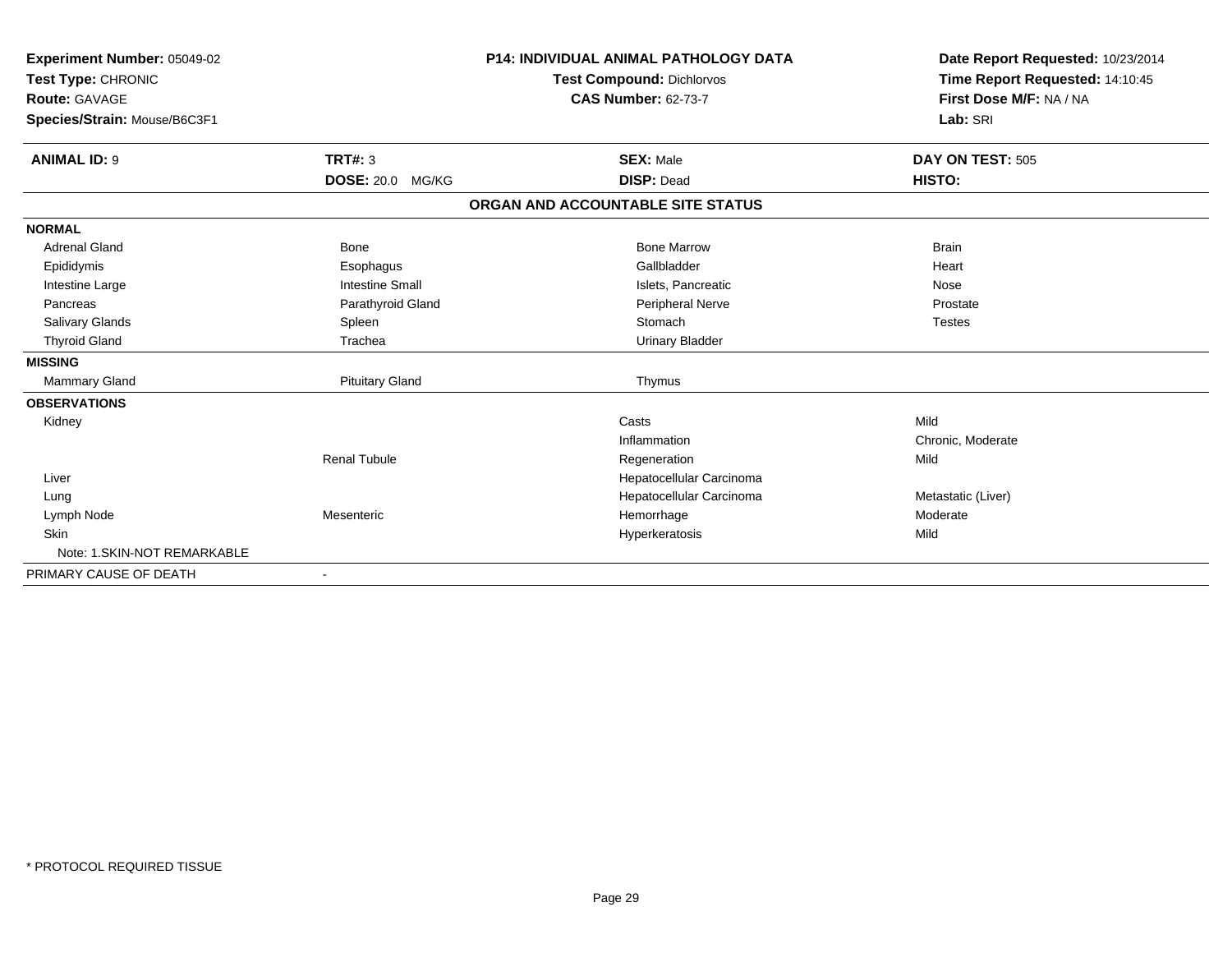| Experiment Number: 05049-02                                     |                         | <b>P14: INDIVIDUAL ANIMAL PATHOLOGY DATA</b> | Date Report Requested: 10/23/2014 |  |
|-----------------------------------------------------------------|-------------------------|----------------------------------------------|-----------------------------------|--|
| Test Type: CHRONIC                                              |                         | Test Compound: Dichlorvos                    | Time Report Requested: 14:10:45   |  |
| <b>Route: GAVAGE</b>                                            |                         | <b>CAS Number: 62-73-7</b>                   | First Dose M/F: NA / NA           |  |
| Species/Strain: Mouse/B6C3F1                                    |                         |                                              | Lab: SRI                          |  |
| <b>ANIMAL ID: 9</b>                                             | <b>TRT#: 5</b>          | <b>SEX: Male</b>                             | DAY ON TEST: 730                  |  |
|                                                                 | <b>DOSE: 10.0 MG/KG</b> | <b>DISP: Terminal Sacrifice</b>              | HISTO:                            |  |
|                                                                 |                         | ORGAN AND ACCOUNTABLE SITE STATUS            |                                   |  |
| <b>NORMAL</b>                                                   |                         |                                              |                                   |  |
| Epididymis                                                      | Esophagus               | Gallbladder                                  | Heart                             |  |
| Intestine Large                                                 | <b>Intestine Small</b>  | Islets, Pancreatic                           | Lung                              |  |
| Lymph Node                                                      | Nose                    | Pancreas                                     | Parathyroid Gland                 |  |
| Peripheral Nerve                                                | Prostate                | <b>Salivary Glands</b>                       | Spleen                            |  |
| Stomach                                                         | <b>Testes</b>           | Thymus                                       | <b>Thyroid Gland</b>              |  |
| Trachea                                                         | <b>Urinary Bladder</b>  |                                              |                                   |  |
| <b>MISSING</b>                                                  |                         |                                              |                                   |  |
| Mammary Gland                                                   | <b>Pituitary Gland</b>  |                                              |                                   |  |
| <b>OBSERVATIONS</b>                                             |                         |                                              |                                   |  |
| <b>Adrenal Gland</b>                                            | Cortex                  | Hyperplasia                                  | Focal, Mild                       |  |
|                                                                 | Spindle Cell            | Hyperplasia                                  | Mild                              |  |
|                                                                 | Cortex                  | Vacuolization Cytoplasmic                    | Mild                              |  |
| Bone                                                            |                         | Dysplasia                                    | Moderate                          |  |
| <b>Bone Marrow</b>                                              |                         | Hyperplasia                                  | Mild                              |  |
| <b>Brain</b>                                                    | Thalamus                | Mineralization                               | Mild                              |  |
| Kidney                                                          |                         | Cyst                                         |                                   |  |
|                                                                 |                         | Inflammation                                 | Chronic, Mild                     |  |
|                                                                 | <b>Renal Tubule</b>     | Regeneration                                 | Minimal                           |  |
| Liver                                                           |                         | Inflammation                                 | Chronic Active, Minimal           |  |
| Skin                                                            | <b>Subcut Tiss</b>      | Fibrosarcoma                                 | <b>Multiple</b>                   |  |
| Note: TRC LES 1 AND 3--FIBROSARCOMA                             |                         |                                              |                                   |  |
| Note: 1. SKIN-THE FIBROSARCOMA APPEARS TO BE IN THE EARLY STAGE |                         | 2.SKIN-NOT REMARKABLE                        |                                   |  |
| PRIMARY CAUSE OF DEATH                                          |                         |                                              |                                   |  |
|                                                                 |                         |                                              |                                   |  |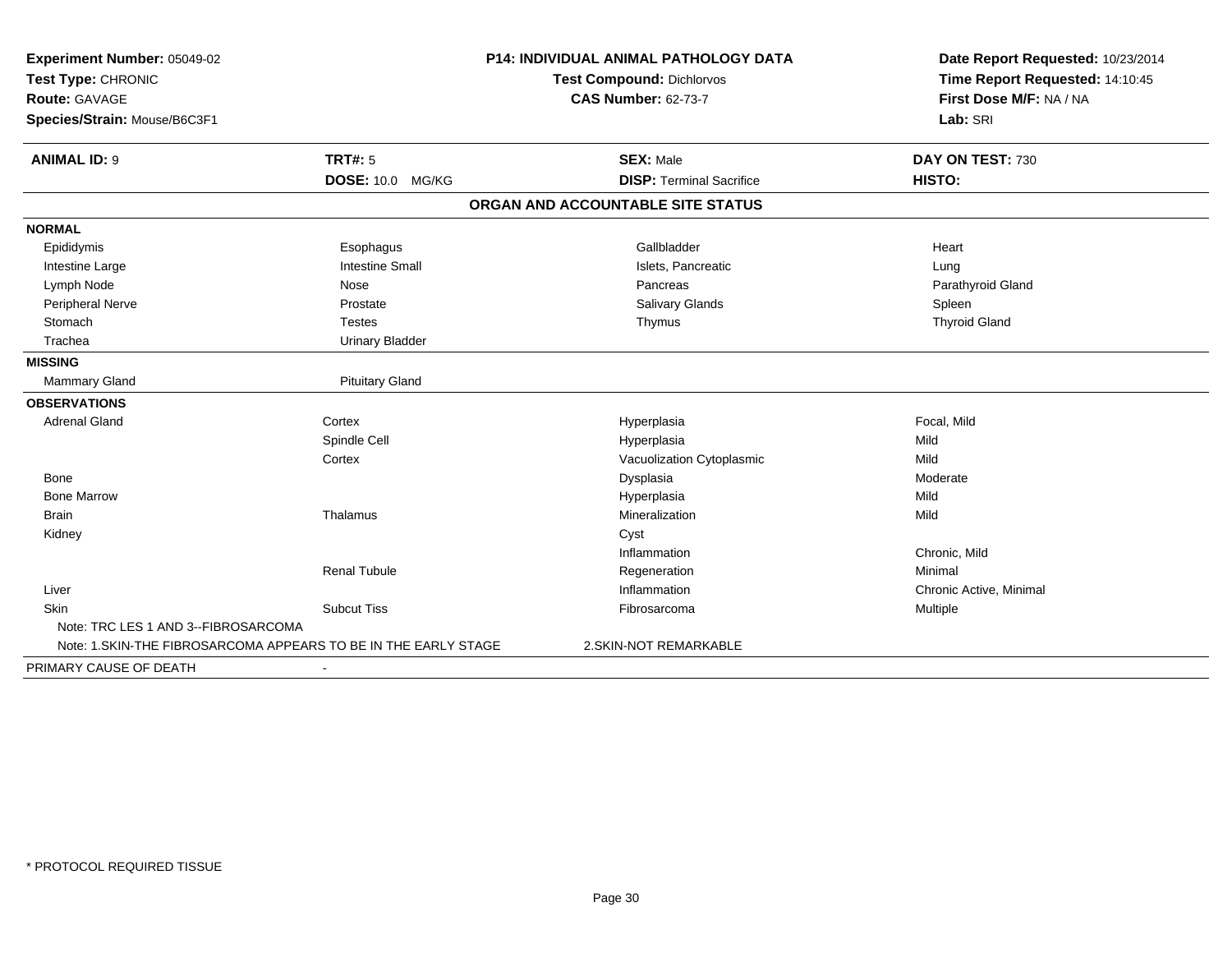| Experiment Number: 05049-02<br>Test Type: CHRONIC<br><b>Route: GAVAGE</b><br>Species/Strain: Mouse/B6C3F1 |                              | <b>P14: INDIVIDUAL ANIMAL PATHOLOGY DATA</b><br><b>Test Compound: Dichlorvos</b><br><b>CAS Number: 62-73-7</b> | Date Report Requested: 10/23/2014<br>Time Report Requested: 14:10:45<br>First Dose M/F: NA / NA<br>Lab: SRI |
|-----------------------------------------------------------------------------------------------------------|------------------------------|----------------------------------------------------------------------------------------------------------------|-------------------------------------------------------------------------------------------------------------|
| <b>ANIMAL ID: 10</b>                                                                                      | <b>TRT#: 1</b>               | <b>SEX: Male</b>                                                                                               | DAY ON TEST: 579                                                                                            |
|                                                                                                           | <b>DOSE: VEHICLE CONTROL</b> | <b>DISP: Moribund</b>                                                                                          | HISTO:                                                                                                      |
|                                                                                                           |                              | ORGAN AND ACCOUNTABLE SITE STATUS                                                                              |                                                                                                             |
| <b>NORMAL</b>                                                                                             |                              |                                                                                                                |                                                                                                             |
| <b>Adrenal Gland</b>                                                                                      | <b>Bone</b>                  | <b>Bone Marrow</b>                                                                                             | Epididymis                                                                                                  |
| Esophagus                                                                                                 | Heart                        | Intestine Large                                                                                                | <b>Intestine Small</b>                                                                                      |
| Islets, Pancreatic                                                                                        | Lymph Node                   | Nose                                                                                                           | Pancreas                                                                                                    |
| Parathyroid Gland                                                                                         | Prostate                     | Salivary Glands                                                                                                | <b>Skin</b>                                                                                                 |
| Stomach                                                                                                   | <b>Testes</b>                | Thymus                                                                                                         | <b>Thyroid Gland</b>                                                                                        |
| Trachea                                                                                                   | <b>Urinary Bladder</b>       |                                                                                                                |                                                                                                             |
| <b>MISSING</b>                                                                                            |                              |                                                                                                                |                                                                                                             |
| Gallbladder                                                                                               | Mammary Gland                | Peripheral Nerve                                                                                               | <b>Pituitary Gland</b>                                                                                      |
| <b>OBSERVATIONS</b>                                                                                       |                              |                                                                                                                |                                                                                                             |
| <b>Brain</b>                                                                                              | Thalamus                     | Mineralization                                                                                                 | Mild                                                                                                        |
| Kidney                                                                                                    |                              | Casts                                                                                                          | Mild                                                                                                        |
|                                                                                                           |                              | Inflammation                                                                                                   | Chronic, Moderate                                                                                           |
| Liver                                                                                                     |                              | Hepatocellular Carcinoma                                                                                       | Multiple                                                                                                    |
|                                                                                                           | Hepatocyte                   | Necrosis                                                                                                       | Marked                                                                                                      |
| Lung                                                                                                      | Artery                       | Mineralization                                                                                                 | Mild                                                                                                        |
|                                                                                                           |                              | Thrombosis                                                                                                     |                                                                                                             |
| Skin                                                                                                      |                              |                                                                                                                |                                                                                                             |
| Note: 1.SKIN-NOT REMARKABLE                                                                               |                              |                                                                                                                |                                                                                                             |
| Spleen                                                                                                    |                              | Hematopoietic Cell Proliferation Erythrocytic                                                                  | Moderate                                                                                                    |
| PRIMARY CAUSE OF DEATH                                                                                    |                              |                                                                                                                |                                                                                                             |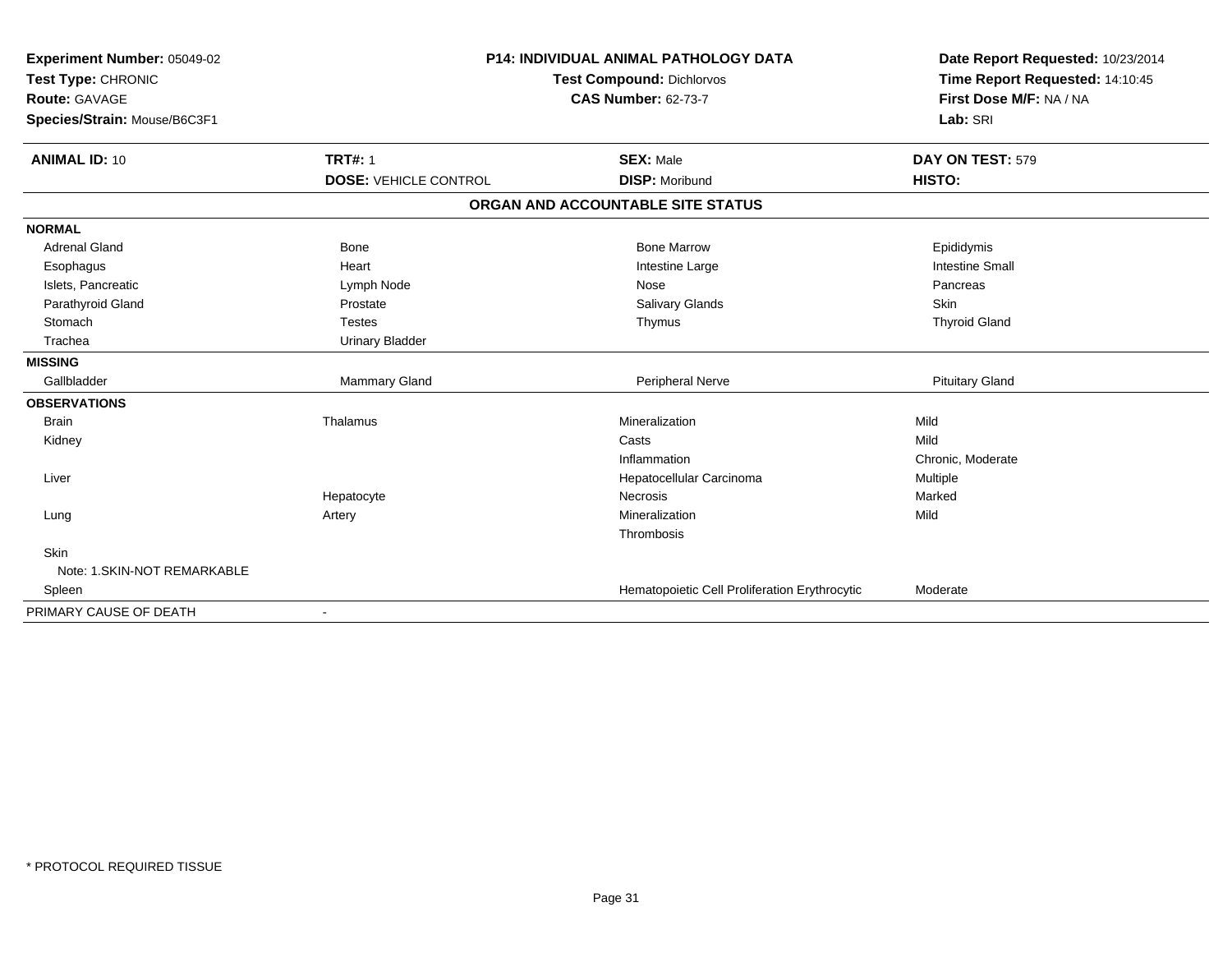| Experiment Number: 05049-02         |                        | <b>P14: INDIVIDUAL ANIMAL PATHOLOGY DATA</b>  | Date Report Requested: 10/23/2014                          |
|-------------------------------------|------------------------|-----------------------------------------------|------------------------------------------------------------|
| Test Type: CHRONIC<br>Route: GAVAGE |                        | Test Compound: Dichlorvos                     | Time Report Requested: 14:10:45<br>First Dose M/F: NA / NA |
|                                     |                        | <b>CAS Number: 62-73-7</b>                    |                                                            |
| Species/Strain: Mouse/B6C3F1        |                        |                                               | Lab: SRI                                                   |
| <b>ANIMAL ID: 10</b>                | <b>TRT#: 3</b>         | <b>SEX: Male</b>                              | DAY ON TEST: 637                                           |
|                                     | DOSE: 20.0 MG/KG       | <b>DISP: Moribund</b>                         | HISTO:                                                     |
|                                     |                        | ORGAN AND ACCOUNTABLE SITE STATUS             |                                                            |
| <b>NORMAL</b>                       |                        |                                               |                                                            |
| <b>Adrenal Gland</b>                | Bone                   | Epididymis                                    | Esophagus                                                  |
| Heart                               | Intestine Large        | <b>Intestine Small</b>                        | Lung                                                       |
| Nose                                | Pancreas               | Parathyroid Gland                             | <b>Pituitary Gland</b>                                     |
| Prostate                            | Salivary Glands        | Stomach                                       | Thymus                                                     |
| Trachea                             | <b>Urinary Bladder</b> |                                               |                                                            |
| <b>MISSING</b>                      |                        |                                               |                                                            |
| Gallbladder                         | Mammary Gland          | Peripheral Nerve                              |                                                            |
| <b>OBSERVATIONS</b>                 |                        |                                               |                                                            |
| <b>Bone Marrow</b>                  |                        | Hyperplasia                                   | Marked                                                     |
| <b>Brain</b>                        | Hippocampus            | <b>Infiltration Cellular</b>                  | Lymphocyte, Minimal                                        |
|                                     | Thalamus               | Mineralization                                | Mild                                                       |
| Islets, Pancreatic                  |                        | Hyperplasia                                   | Moderate                                                   |
| Kidney                              |                        | Inflammation                                  | Chronic, Mild                                              |
| Liver                               |                        | Hematopoietic Cell Proliferation              | Moderate                                                   |
| Lymph Node                          | Inguinal               | Hyperplasia                                   | Plasma Cell, Moderate                                      |
|                                     | Mesenteric             | Hyperplasia                                   | Plasma Cell, Moderate                                      |
| Perph Nerve                         |                        |                                               |                                                            |
| Note: SCIATIC NERVE-NOT AVAILABLE   |                        |                                               |                                                            |
| Skin                                |                        | Fibrosis                                      | Marked                                                     |
|                                     |                        | Inflammation                                  | Chronic Active, Marked                                     |
|                                     |                        | Ulcer                                         | Marked                                                     |
| Note: TRC LES 1--ULCER              |                        |                                               |                                                            |
| Spleen                              |                        | Hematopoietic Cell Proliferation Granulocytic | Marked                                                     |
| <b>Thyroid Gland</b>                | Follicle               | Dilatation                                    | Mild                                                       |
| PRIMARY CAUSE OF DEATH              | $\blacksquare$         |                                               |                                                            |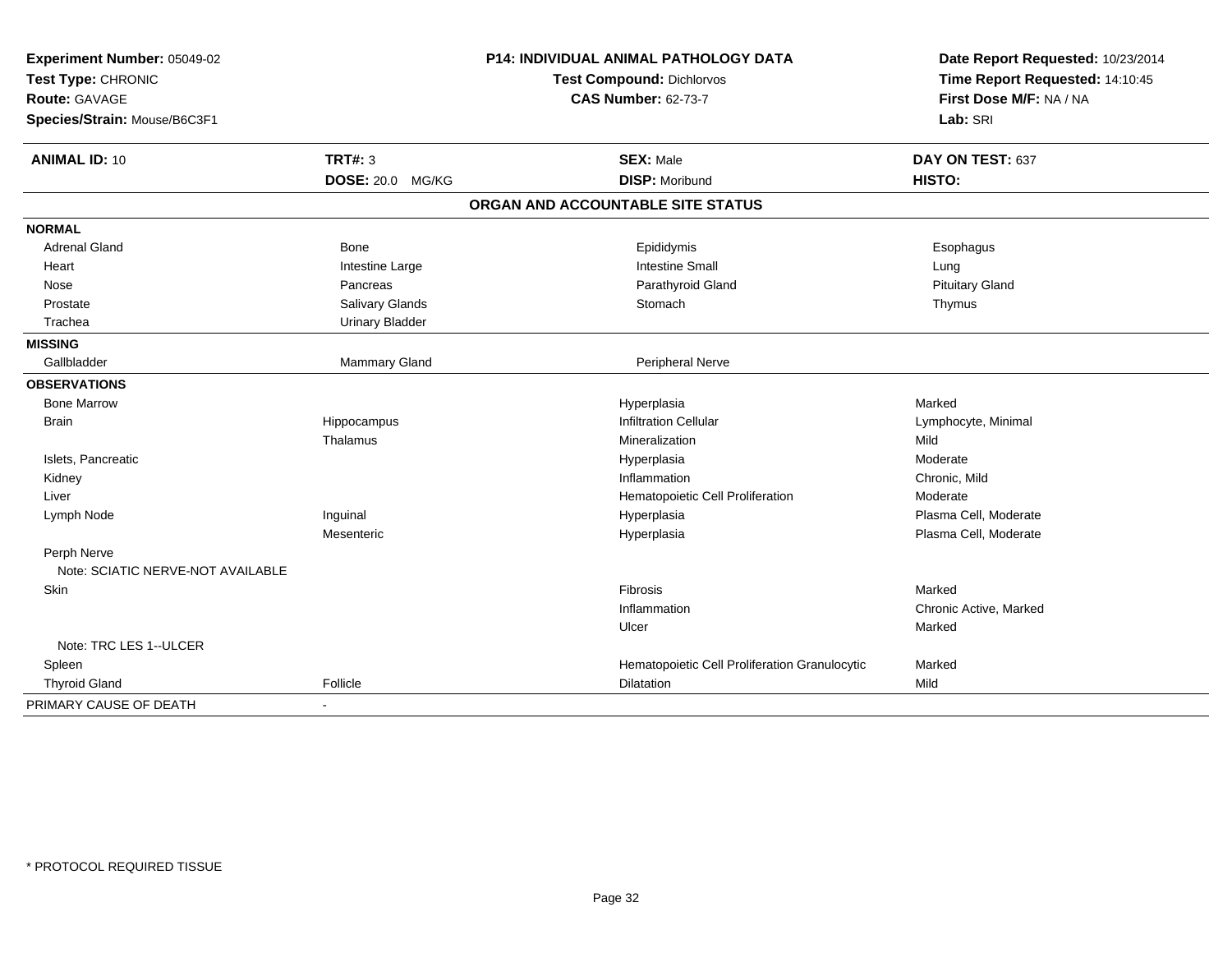| Experiment Number: 05049-02<br>Test Type: CHRONIC                 |                    | P14: INDIVIDUAL ANIMAL PATHOLOGY DATA<br>Test Compound: Dichlorvos | Date Report Requested: 10/23/2014<br>Time Report Requested: 14:10:45 |  |
|-------------------------------------------------------------------|--------------------|--------------------------------------------------------------------|----------------------------------------------------------------------|--|
| <b>Route: GAVAGE</b>                                              |                    | <b>CAS Number: 62-73-7</b>                                         | First Dose M/F: NA / NA                                              |  |
| Species/Strain: Mouse/B6C3F1                                      |                    |                                                                    | Lab: SRI                                                             |  |
| <b>ANIMAL ID: 10</b>                                              | <b>TRT#: 5</b>     | <b>SEX: Male</b>                                                   | DAY ON TEST: 730                                                     |  |
|                                                                   | DOSE: 10.0 MG/KG   | <b>DISP: Terminal Sacrifice</b>                                    | HISTO:                                                               |  |
|                                                                   |                    | ORGAN AND ACCOUNTABLE SITE STATUS                                  |                                                                      |  |
| <b>NORMAL</b>                                                     |                    |                                                                    |                                                                      |  |
| Bone                                                              | <b>Bone Marrow</b> | Epididymis                                                         | Esophagus                                                            |  |
| Gallbladder                                                       | Heart              | Intestine Large                                                    | <b>Intestine Small</b>                                               |  |
| Islets, Pancreatic                                                | Nose               | Pancreas                                                           | Parathyroid Gland                                                    |  |
| <b>Peripheral Nerve</b>                                           | Salivary Glands    | Spleen                                                             | Testes                                                               |  |
| <b>Thyroid Gland</b>                                              | Trachea            | <b>Urinary Bladder</b>                                             |                                                                      |  |
| <b>MISSING</b>                                                    |                    |                                                                    |                                                                      |  |
| <b>Mammary Gland</b>                                              | Thymus             |                                                                    |                                                                      |  |
| <b>OBSERVATIONS</b>                                               |                    |                                                                    |                                                                      |  |
| <b>Adrenal Gland</b>                                              | Spindle Cell       | Hyperplasia                                                        | Mild                                                                 |  |
| <b>Brain</b>                                                      | Thalamus           | Mineralization                                                     | Mild                                                                 |  |
| Kidney                                                            |                    | Inflammation                                                       | Chronic, Minimal                                                     |  |
| Liver                                                             |                    | Hepatocellular Carcinoma                                           |                                                                      |  |
| Lung                                                              |                    | Alveolar/Bronchiolar Adenoma                                       |                                                                      |  |
| Lymph Node                                                        | Inguinal           | Hyperplasia                                                        | Histiocytic, Marked                                                  |  |
| <b>Pituitary Gland</b>                                            | Pars Distalis      | Adenoma                                                            |                                                                      |  |
| Prostate                                                          |                    | Inflammation                                                       | Chronic, Mild                                                        |  |
| Skin                                                              |                    | Acanthosis                                                         | Moderate                                                             |  |
|                                                                   |                    | Fibrosis                                                           | Mild                                                                 |  |
|                                                                   |                    | Inflammation                                                       | Suppurative, Moderate                                                |  |
|                                                                   |                    | Inflammation                                                       | Granulomatous, Moderate                                              |  |
|                                                                   |                    | Inflammation                                                       | Suppurative, Mild                                                    |  |
| Note: SKIN-THE SUPPURATIVE INFLAMM. IS WITH THE 1ST NASAL SECTION |                    |                                                                    |                                                                      |  |
| Note: TRC LES 2--GRAN. & MILD SUPPURATIVE INFLAMMATION            |                    |                                                                    |                                                                      |  |
| Stomach                                                           | Forestomach        | Hyperplasia                                                        | Mild                                                                 |  |
|                                                                   | Glandular          | Mineralization                                                     | Mild                                                                 |  |
| PRIMARY CAUSE OF DEATH                                            |                    |                                                                    |                                                                      |  |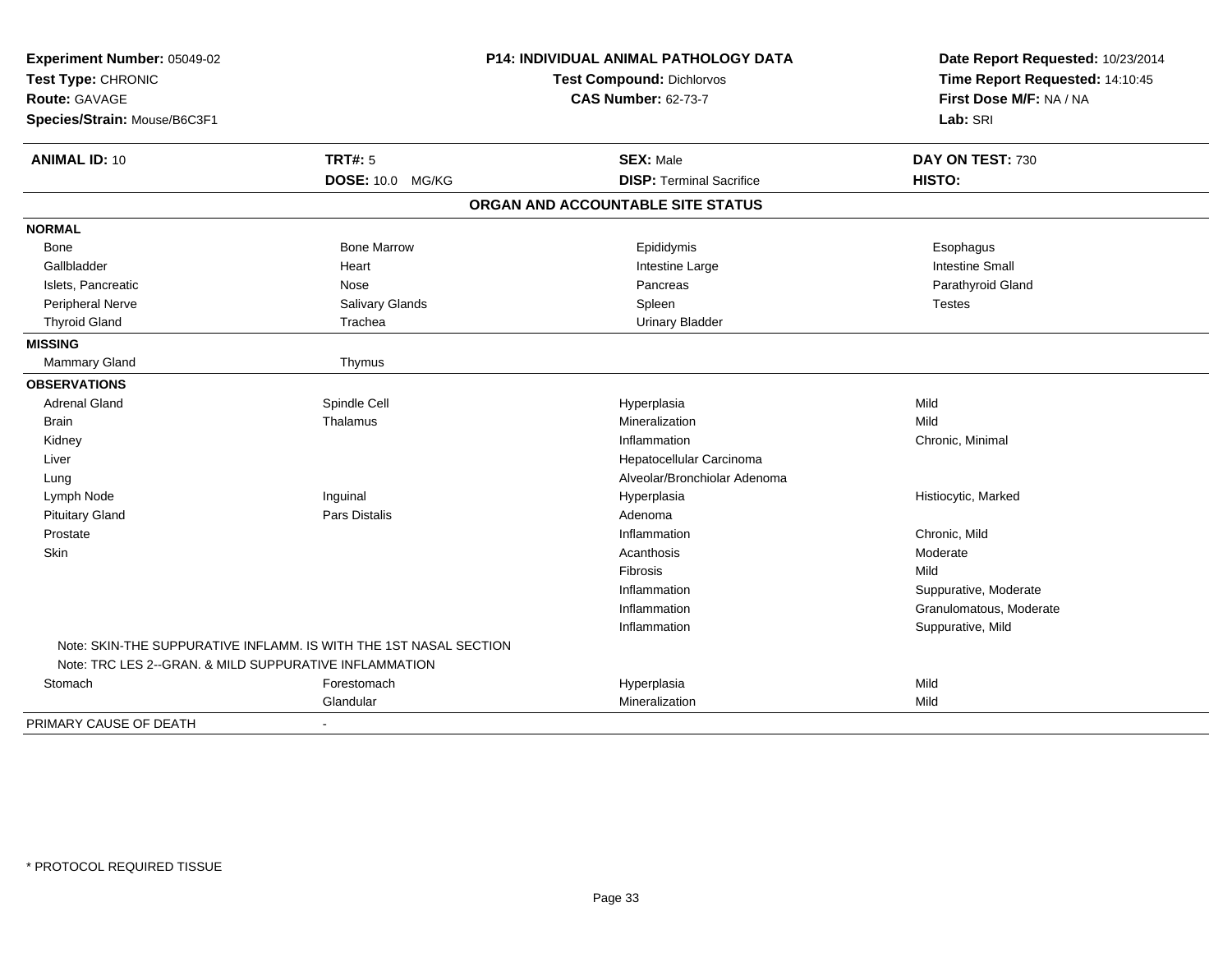| Experiment Number: 05049-02         | <b>P14: INDIVIDUAL ANIMAL PATHOLOGY DATA</b> |                                               | Date Report Requested: 10/23/2014 |  |
|-------------------------------------|----------------------------------------------|-----------------------------------------------|-----------------------------------|--|
| Test Type: CHRONIC                  |                                              | <b>Test Compound: Dichlorvos</b>              | Time Report Requested: 14:10:45   |  |
| <b>Route: GAVAGE</b>                |                                              | <b>CAS Number: 62-73-7</b>                    | First Dose M/F: NA / NA           |  |
| Species/Strain: Mouse/B6C3F1        |                                              |                                               | Lab: SRI                          |  |
|                                     |                                              |                                               |                                   |  |
| <b>ANIMAL ID: 11</b>                | <b>TRT#: 1</b>                               | <b>SEX: Male</b>                              | DAY ON TEST: 690                  |  |
|                                     | <b>DOSE: VEHICLE CONTROL</b>                 | <b>DISP: Dead</b>                             | HISTO:                            |  |
|                                     |                                              | ORGAN AND ACCOUNTABLE SITE STATUS             |                                   |  |
| <b>NORMAL</b>                       |                                              |                                               |                                   |  |
| <b>Adrenal Gland</b>                | <b>Bone</b>                                  | <b>Bone Marrow</b>                            | Epididymis                        |  |
| Esophagus                           | Heart                                        | Intestine Large                               | <b>Intestine Small</b>            |  |
| Islets, Pancreatic                  | Kidney                                       | Liver                                         | Lung                              |  |
| Nose                                | Pancreas                                     | Peripheral Nerve                              | Salivary Glands                   |  |
| Stomach                             | <b>Testes</b>                                | Thymus                                        | <b>Thyroid Gland</b>              |  |
| Trachea                             | <b>Urinary Bladder</b>                       |                                               |                                   |  |
| <b>MISSING</b>                      |                                              |                                               |                                   |  |
| Mammary Gland                       | Parathyroid Gland                            |                                               |                                   |  |
| <b>OBSERVATIONS</b>                 |                                              |                                               |                                   |  |
| <b>Brain</b>                        | Thalamus                                     | Mineralization                                | Moderate                          |  |
| Gallbladder                         |                                              | Hemorrhage                                    | Moderate                          |  |
| Lymph Node                          | Inguinal                                     | <b>Fibrosis</b>                               | Mild                              |  |
| <b>Pituitary Gland</b>              | Pars Distalis                                | Cyst                                          |                                   |  |
| Prostate                            |                                              | Inflammation                                  | Suppurative, Moderate             |  |
| Skin                                |                                              | Acanthosis                                    | Mild                              |  |
|                                     | <b>Subcut Tiss</b>                           | Fibroma                                       |                                   |  |
|                                     | <b>Subcut Tiss</b>                           | Fibrosarcoma                                  | Multiple                          |  |
| Note: TRC LES 3--FIBROMA            |                                              |                                               |                                   |  |
| Note: TRC LES 1 AND 2--FIBROSARCOMA |                                              |                                               |                                   |  |
| Spleen                              |                                              | Hematopoietic Cell Proliferation Erythrocytic | Mild                              |  |
| PRIMARY CAUSE OF DEATH              |                                              |                                               |                                   |  |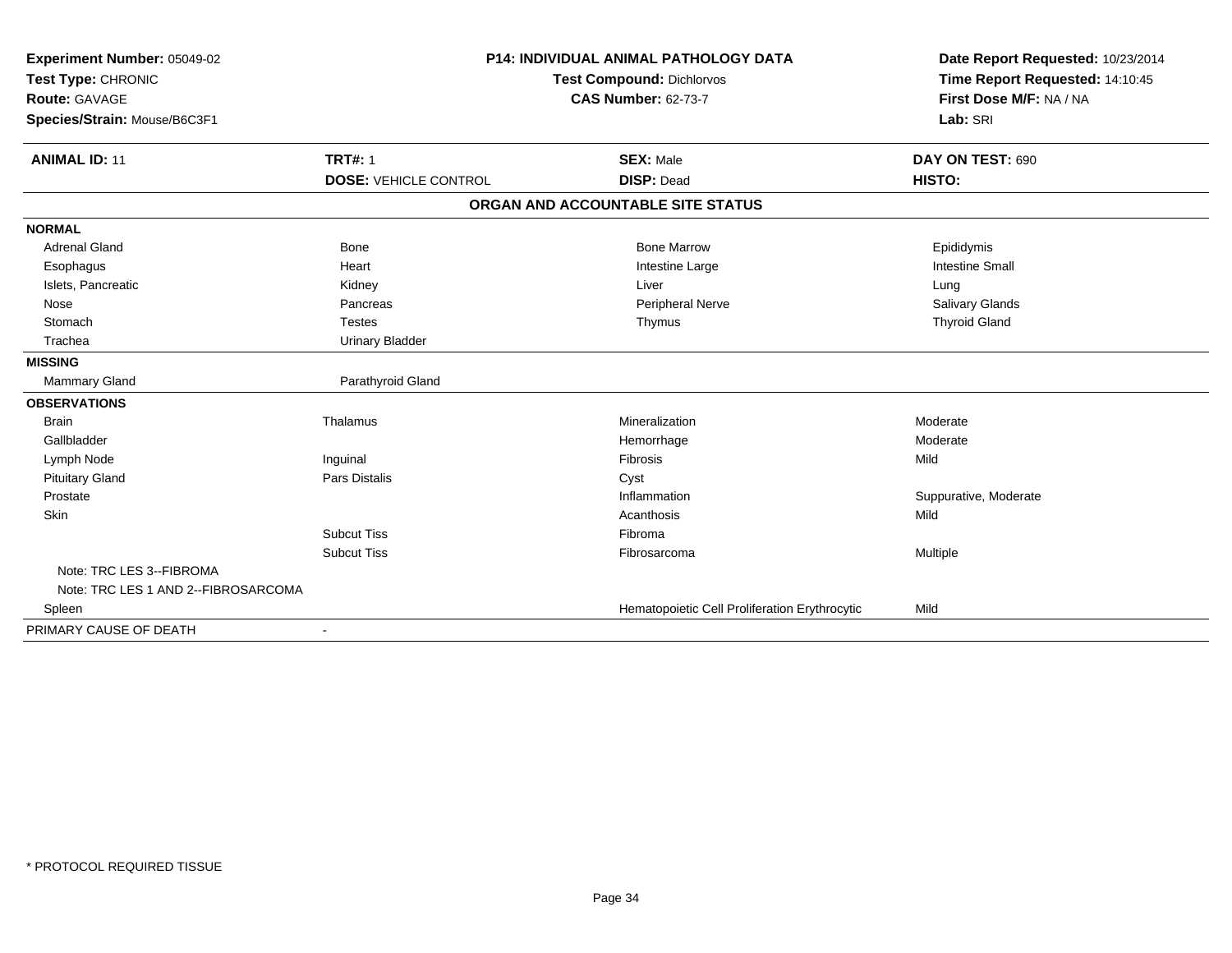| Experiment Number: 05049-02         |                     | P14: INDIVIDUAL ANIMAL PATHOLOGY DATA | Date Report Requested: 10/23/2014                          |
|-------------------------------------|---------------------|---------------------------------------|------------------------------------------------------------|
| Test Type: CHRONIC<br>Route: GAVAGE |                     | <b>Test Compound: Dichlorvos</b>      | Time Report Requested: 14:10:45<br>First Dose M/F: NA / NA |
|                                     |                     | <b>CAS Number: 62-73-7</b>            |                                                            |
| Species/Strain: Mouse/B6C3F1        |                     |                                       | Lab: SRI                                                   |
| <b>ANIMAL ID: 11</b>                | <b>TRT#: 3</b>      | <b>SEX: Male</b>                      | DAY ON TEST: 729                                           |
|                                     | DOSE: 20.0 MG/KG    | <b>DISP: Terminal Sacrifice</b>       | HISTO:                                                     |
|                                     |                     | ORGAN AND ACCOUNTABLE SITE STATUS     |                                                            |
| <b>NORMAL</b>                       |                     |                                       |                                                            |
| Bone                                | <b>Bone Marrow</b>  | <b>Brain</b>                          | Epididymis                                                 |
| Esophagus                           | Gallbladder         | Heart                                 | Intestine Large                                            |
| Islets, Pancreatic                  | Nose                | Pancreas                              | Peripheral Nerve                                           |
| <b>Pituitary Gland</b>              | Prostate            | <b>Salivary Glands</b>                | <b>Skin</b>                                                |
| Spleen                              | Stomach             | <b>Testes</b>                         | Thymus                                                     |
| <b>Thyroid Gland</b>                | Trachea             |                                       |                                                            |
| <b>MISSING</b>                      |                     |                                       |                                                            |
| <b>Mammary Gland</b>                | Parathyroid Gland   |                                       |                                                            |
| <b>OBSERVATIONS</b>                 |                     |                                       |                                                            |
| <b>Adrenal Gland</b>                | Spindle Cell        | Hyperplasia                           | Mild                                                       |
| <b>Harderian Gland</b>              |                     | Adenoma                               |                                                            |
| <b>Intestine Small</b>              | Ileum, Peyers Patch | Hyperplasia                           | Lymphoid, Mild                                             |
| Kidney                              |                     | Inflammation                          | Chronic, Minimal                                           |
|                                     | <b>Renal Tubule</b> | Regeneration                          | Minimal                                                    |
| Liver                               | Hepatocyte          | Vacuolization Cytoplasmic             | Mild                                                       |
| Note: 2.LIVER-NOT REMARKABLE        |                     |                                       |                                                            |
| Lung                                |                     | Inflammation                          | Chronic, Mild                                              |
| Lymph Node                          | Mesenteric          | Hematopoietic Cell Proliferation      | Mild                                                       |
|                                     | Mesenteric          | Hemorrhage                            | Mild                                                       |
| <b>Preputial Gland</b>              |                     | Ectasia                               | Mild                                                       |
|                                     |                     | Inflammation                          | Chronic, Moderate                                          |
| <b>Skin</b>                         |                     |                                       |                                                            |
| Note: 1.SKIN-NOT REMARKABLE         |                     |                                       |                                                            |
| <b>Urinary Bladder</b>              |                     | Inflammation                          | Chronic, Mild                                              |
| PRIMARY CAUSE OF DEATH              | $\blacksquare$      |                                       |                                                            |
|                                     |                     |                                       |                                                            |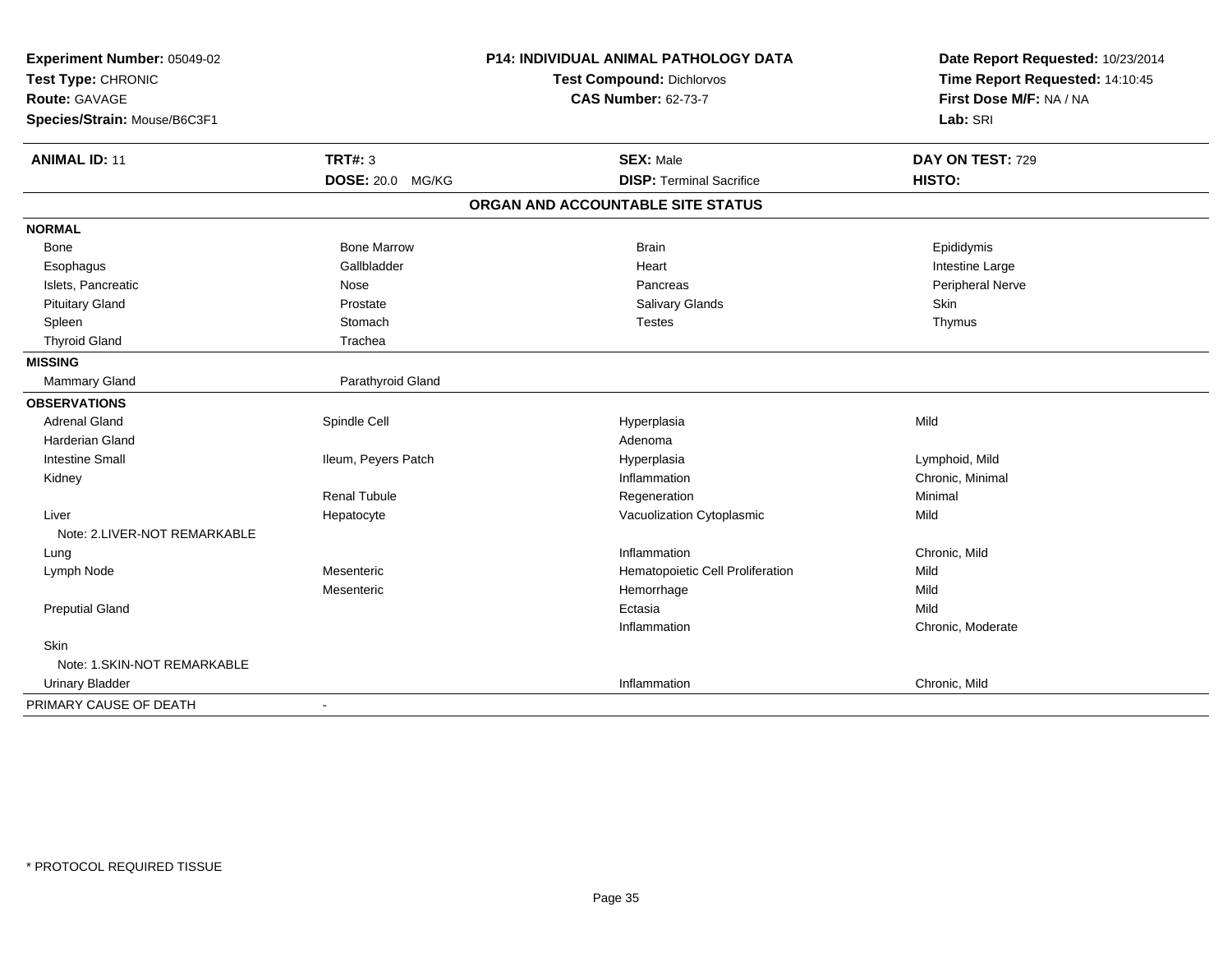| Experiment Number: 05049-02  |                          | P14: INDIVIDUAL ANIMAL PATHOLOGY DATA | Date Report Requested: 10/23/2014 |
|------------------------------|--------------------------|---------------------------------------|-----------------------------------|
| Test Type: CHRONIC           |                          | Test Compound: Dichlorvos             | Time Report Requested: 14:10:45   |
| <b>Route: GAVAGE</b>         |                          | <b>CAS Number: 62-73-7</b>            | First Dose M/F: NA / NA           |
| Species/Strain: Mouse/B6C3F1 |                          |                                       | Lab: SRI                          |
| <b>ANIMAL ID: 11</b>         | <b>TRT#: 5</b>           | <b>SEX: Male</b>                      | DAY ON TEST: 730                  |
|                              | <b>DOSE: 10.0 MG/KG</b>  | <b>DISP: Terminal Sacrifice</b>       | HISTO:                            |
|                              |                          | ORGAN AND ACCOUNTABLE SITE STATUS     |                                   |
| <b>NORMAL</b>                |                          |                                       |                                   |
| Bone                         | <b>Bone Marrow</b>       | Epididymis                            | Esophagus                         |
| Gallbladder                  | Heart                    | Intestine Large                       | <b>Intestine Small</b>            |
| Lung                         | Nose                     | Parathyroid Gland                     | Peripheral Nerve                  |
| <b>Pituitary Gland</b>       | Prostate                 | Salivary Glands                       | Skin                              |
| Stomach                      | <b>Testes</b>            | <b>Thyroid Gland</b>                  | Trachea                           |
| <b>MISSING</b>               |                          |                                       |                                   |
| Mammary Gland                | Thymus                   |                                       |                                   |
| <b>OBSERVATIONS</b>          |                          |                                       |                                   |
| <b>Adrenal Gland</b>         | Medulla                  | Hyperplasia                           | Mild                              |
| <b>Brain</b>                 | Thalamus                 | Mineralization                        | Moderate                          |
| Islets, Pancreatic           |                          | <b>Infiltration Cellular</b>          | Lymphocyte, Moderate              |
| Kidney                       |                          | Casts                                 | Mild                              |
|                              |                          | Glomerulosclerosis                    | Mild                              |
|                              | <b>Renal Tubule</b>      | Regeneration                          | Moderate                          |
| Liver                        |                          | Hepatocellular Carcinoma              |                                   |
|                              | Kupffer Cell             | Hyperplasia                           | Moderate                          |
| Lymph Node                   | Mesenteric               | Angiectasis                           | Moderate                          |
|                              | Inguinal                 | Pigmentation                          | Moderate                          |
| Pancreas                     |                          | Inflammation                          | Chronic, Mild                     |
| Skin                         |                          |                                       |                                   |
| Note: 1.SKIN-NOT REMARKABLE  |                          |                                       |                                   |
| Spleen                       |                          | Hyperplasia                           | Lymphoid, Mild                    |
| <b>Urinary Bladder</b>       |                          | Inflammation                          | Chronic, Mild                     |
| PRIMARY CAUSE OF DEATH       | $\overline{\phantom{a}}$ |                                       |                                   |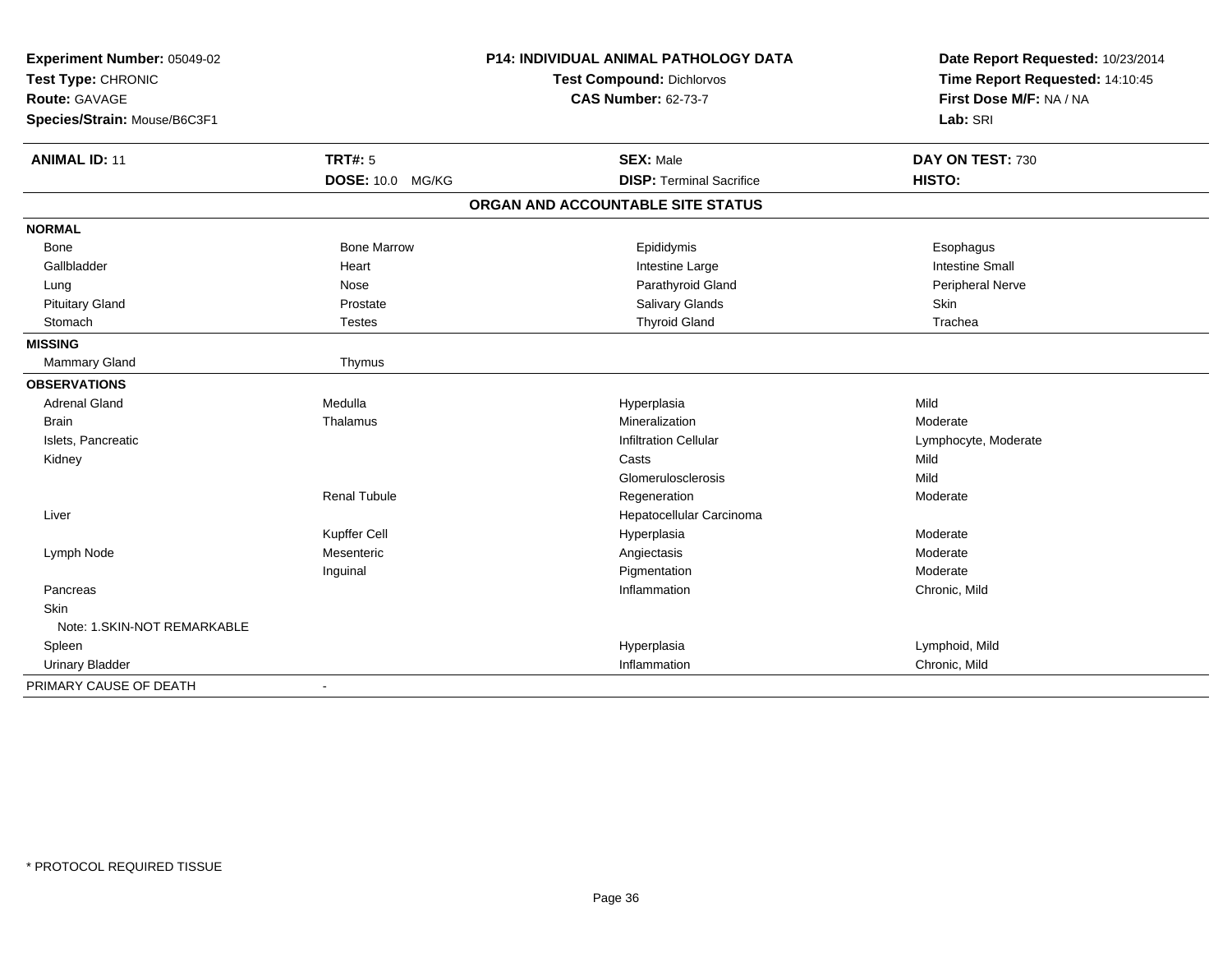| <b>Experiment Number: 05049-02</b><br>Test Type: CHRONIC<br><b>Route: GAVAGE</b><br>Species/Strain: Mouse/B6C3F1 |                              | <b>P14: INDIVIDUAL ANIMAL PATHOLOGY DATA</b><br><b>Test Compound: Dichlorvos</b><br><b>CAS Number: 62-73-7</b> | Date Report Requested: 10/23/2014<br>Time Report Requested: 14:10:45<br>First Dose M/F: NA / NA<br>Lab: SRI |
|------------------------------------------------------------------------------------------------------------------|------------------------------|----------------------------------------------------------------------------------------------------------------|-------------------------------------------------------------------------------------------------------------|
| <b>ANIMAL ID: 12</b>                                                                                             | <b>TRT#: 1</b>               | <b>SEX: Male</b>                                                                                               | DAY ON TEST: 732                                                                                            |
|                                                                                                                  | <b>DOSE: VEHICLE CONTROL</b> | <b>DISP: Terminal Sacrifice</b>                                                                                | HISTO:                                                                                                      |
|                                                                                                                  |                              | ORGAN AND ACCOUNTABLE SITE STATUS                                                                              |                                                                                                             |
| <b>NORMAL</b>                                                                                                    |                              |                                                                                                                |                                                                                                             |
| <b>Bone</b>                                                                                                      | <b>Bone Marrow</b>           | <b>Brain</b>                                                                                                   | Epididymis                                                                                                  |
| Esophagus                                                                                                        | Gallbladder                  | Heart                                                                                                          | Intestine Large                                                                                             |
| <b>Intestine Small</b>                                                                                           | Islets, Pancreatic           | Liver                                                                                                          | Pancreas                                                                                                    |
| Peripheral Nerve                                                                                                 | Prostate                     | <b>Skin</b>                                                                                                    | Spleen                                                                                                      |
| Stomach                                                                                                          | <b>Testes</b>                | <b>Thyroid Gland</b>                                                                                           | Trachea                                                                                                     |
| <b>Urinary Bladder</b>                                                                                           |                              |                                                                                                                |                                                                                                             |
| <b>MISSING</b>                                                                                                   |                              |                                                                                                                |                                                                                                             |
| <b>Mammary Gland</b>                                                                                             | Parathyroid Gland            | <b>Pituitary Gland</b>                                                                                         | Thymus                                                                                                      |
| <b>OBSERVATIONS</b>                                                                                              |                              |                                                                                                                |                                                                                                             |
| <b>Adrenal Gland</b>                                                                                             | Spindle Cell                 | Hyperplasia                                                                                                    | Mild                                                                                                        |
| Kidney                                                                                                           | <b>Renal Tubule</b>          | Regeneration                                                                                                   | Mild                                                                                                        |
| Lung                                                                                                             |                              | Inflammation                                                                                                   | Chronic, Mild                                                                                               |
| Lymph Node                                                                                                       | Mesenteric                   | Hemorrhage                                                                                                     | Mild                                                                                                        |
| Nose                                                                                                             |                              | Inflammation                                                                                                   | Suppurative, Moderate                                                                                       |
| Salivary Glands                                                                                                  |                              | Inflammation                                                                                                   | Chronic, Mild                                                                                               |
| Skin                                                                                                             |                              |                                                                                                                |                                                                                                             |
| Note: 1.&2.SKIN-NOT REMARKABLE                                                                                   |                              |                                                                                                                |                                                                                                             |
| PRIMARY CAUSE OF DEATH                                                                                           |                              |                                                                                                                |                                                                                                             |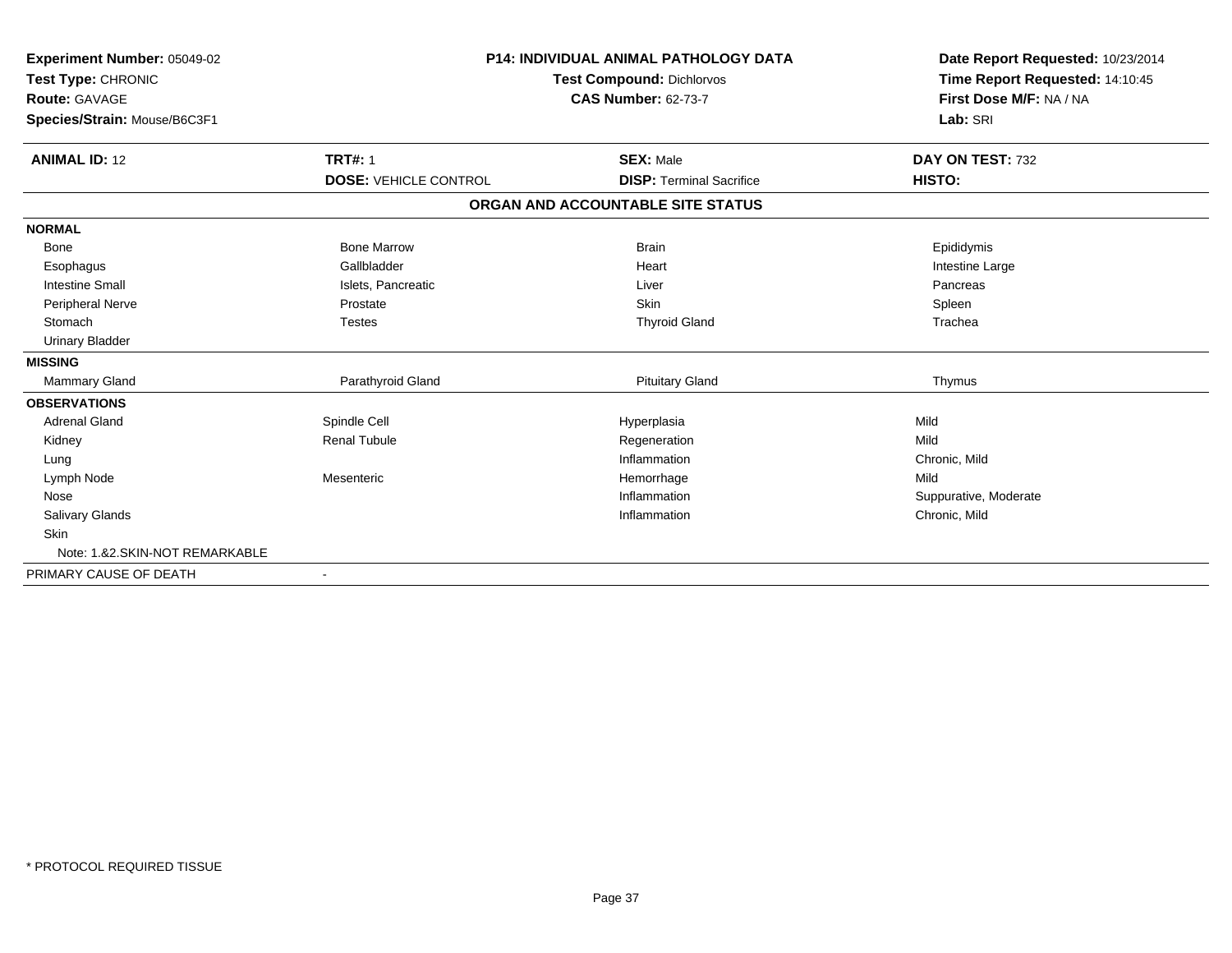| Experiment Number: 05049-02<br>Test Type: CHRONIC |                         | P14: INDIVIDUAL ANIMAL PATHOLOGY DATA | Date Report Requested: 10/23/2014<br>Time Report Requested: 14:10:45 |
|---------------------------------------------------|-------------------------|---------------------------------------|----------------------------------------------------------------------|
|                                                   |                         | <b>Test Compound: Dichlorvos</b>      |                                                                      |
| <b>Route: GAVAGE</b>                              |                         | <b>CAS Number: 62-73-7</b>            | First Dose M/F: NA / NA                                              |
| Species/Strain: Mouse/B6C3F1                      |                         |                                       | Lab: SRI                                                             |
| <b>ANIMAL ID: 12</b>                              | <b>TRT#: 3</b>          | <b>SEX: Male</b>                      | DAY ON TEST: 729                                                     |
|                                                   | <b>DOSE: 20.0 MG/KG</b> | <b>DISP: Terminal Sacrifice</b>       | HISTO:                                                               |
|                                                   |                         | ORGAN AND ACCOUNTABLE SITE STATUS     |                                                                      |
| <b>NORMAL</b>                                     |                         |                                       |                                                                      |
| <b>Bone</b>                                       | <b>Bone Marrow</b>      | <b>Brain</b>                          | Epididymis                                                           |
| Esophagus                                         | Gallbladder             | Heart                                 | Intestine Large                                                      |
| <b>Intestine Small</b>                            | Islets, Pancreatic      | Liver                                 | Lung                                                                 |
| Lymph Node                                        | Pancreas                | Parathyroid Gland                     | Peripheral Nerve                                                     |
| <b>Pituitary Gland</b>                            | Prostate                | Salivary Glands                       | Skin                                                                 |
| Spleen                                            | <b>Testes</b>           | <b>Thyroid Gland</b>                  | Trachea                                                              |
| <b>Urinary Bladder</b>                            |                         |                                       |                                                                      |
| <b>MISSING</b>                                    |                         |                                       |                                                                      |
| Mammary Gland                                     |                         |                                       |                                                                      |
| <b>OBSERVATIONS</b>                               |                         |                                       |                                                                      |
| <b>Adrenal Gland</b>                              | Spindle Cell            | Hyperplasia                           | Mild                                                                 |
| Kidney                                            |                         | Inflammation                          | Chronic, Mild                                                        |
|                                                   | <b>Renal Tubule</b>     | Regeneration                          | Mild                                                                 |
| Nose                                              |                         | Inflammation                          | Suppurative, Mild                                                    |
| <b>Preputial Gland</b>                            |                         | Ectasia                               | Mild                                                                 |
|                                                   |                         | Inflammation                          | Chronic, Moderate                                                    |
| Stomach                                           | Forestomach             | Squamous Cell Papilloma               |                                                                      |
| Thymus                                            |                         | Cyst                                  |                                                                      |
| PRIMARY CAUSE OF DEATH                            |                         |                                       |                                                                      |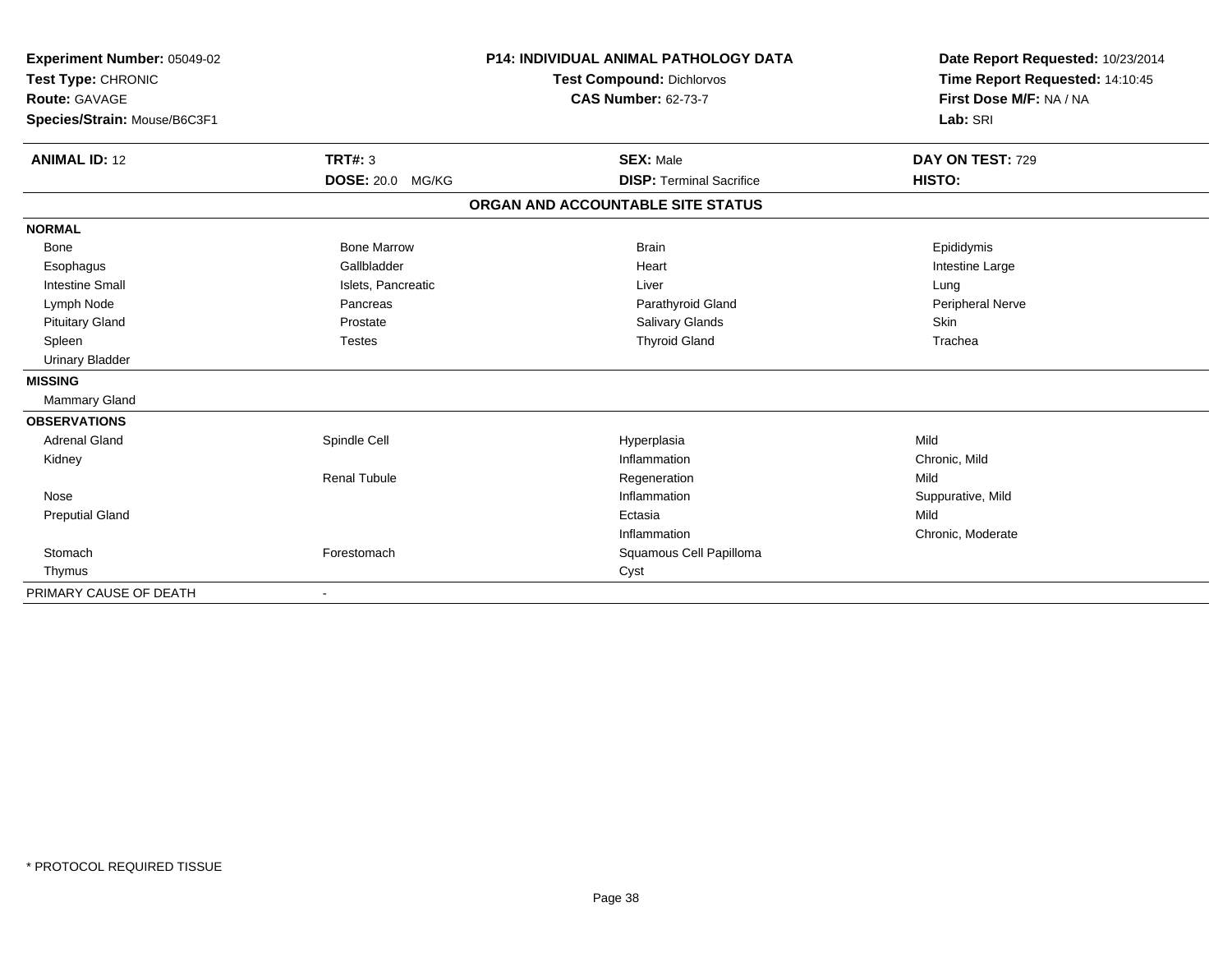| Experiment Number: 05049-02                |                        | P14: INDIVIDUAL ANIMAL PATHOLOGY DATA         | Date Report Requested: 10/23/2014 |
|--------------------------------------------|------------------------|-----------------------------------------------|-----------------------------------|
| Test Type: CHRONIC<br><b>Route: GAVAGE</b> |                        | <b>Test Compound: Dichlorvos</b>              | Time Report Requested: 14:10:45   |
|                                            |                        | <b>CAS Number: 62-73-7</b>                    | First Dose M/F: NA / NA           |
| Species/Strain: Mouse/B6C3F1               |                        |                                               | Lab: SRI                          |
| <b>ANIMAL ID: 12</b>                       | <b>TRT#: 5</b>         | <b>SEX: Male</b>                              | DAY ON TEST: 728                  |
|                                            | DOSE: 10.0 MG/KG       | <b>DISP: Moribund</b>                         | HISTO:                            |
|                                            |                        | ORGAN AND ACCOUNTABLE SITE STATUS             |                                   |
| <b>NORMAL</b>                              |                        |                                               |                                   |
| Bone                                       | <b>Bone Marrow</b>     | <b>Brain</b>                                  | Epididymis                        |
| Esophagus                                  | Gallbladder            | Heart                                         | Intestine Large                   |
| <b>Intestine Small</b>                     | Islets, Pancreatic     | Pancreas                                      | Parathyroid Gland                 |
| Peripheral Nerve                           | <b>Pituitary Gland</b> | Prostate                                      | Salivary Glands                   |
| <b>Seminal Vesicle</b>                     | Stomach                | <b>Testes</b>                                 | Thymus                            |
| <b>Thyroid Gland</b>                       | Trachea                | <b>Urinary Bladder</b>                        |                                   |
| <b>MISSING</b>                             |                        |                                               |                                   |
| Mammary Gland                              |                        |                                               |                                   |
| <b>OBSERVATIONS</b>                        |                        |                                               |                                   |
| <b>Adrenal Gland</b>                       | Spindle Cell           | Hyperplasia                                   | Moderate                          |
| Kidney                                     |                        | Casts                                         | Mild                              |
| Liver                                      |                        | Hepatocellular Carcinoma                      | Multiple                          |
|                                            | Kupffer Cell           | Hyperplasia                                   | Moderate                          |
| Note: TRC LES 2,3,4,& 5--HEPATOCLR CARC    |                        |                                               |                                   |
| Lung                                       |                        | Alveolar/Bronchiolar Adenoma                  |                                   |
|                                            |                        | Hepatocellular Carcinoma                      | Metastatic (Liver)                |
|                                            |                        | <b>Infiltration Cellular</b>                  | Histiocyte, Mild                  |
| Lymph Node                                 | Mesenteric             | Hemorrhage                                    | Marked                            |
|                                            | Mesenteric             | <b>Infiltration Cellular</b>                  | Polymorphnuclr, Moderate          |
| Nose                                       |                        | Inflammation                                  | Suppurative, Mild                 |
| Skin                                       | Lymphatic              | Angiectasis                                   | Moderate                          |
|                                            | <b>Subcut Tiss</b>     | Fibrosarcoma                                  |                                   |
| Note: TRC LES 1--FIBROSARCOMA              |                        |                                               |                                   |
| Spleen                                     |                        | Hematopoietic Cell Proliferation Granulocytic | Mild                              |
|                                            |                        | Hyperplasia                                   | Megakaryocyte, Moderate           |
| PRIMARY CAUSE OF DEATH                     |                        |                                               |                                   |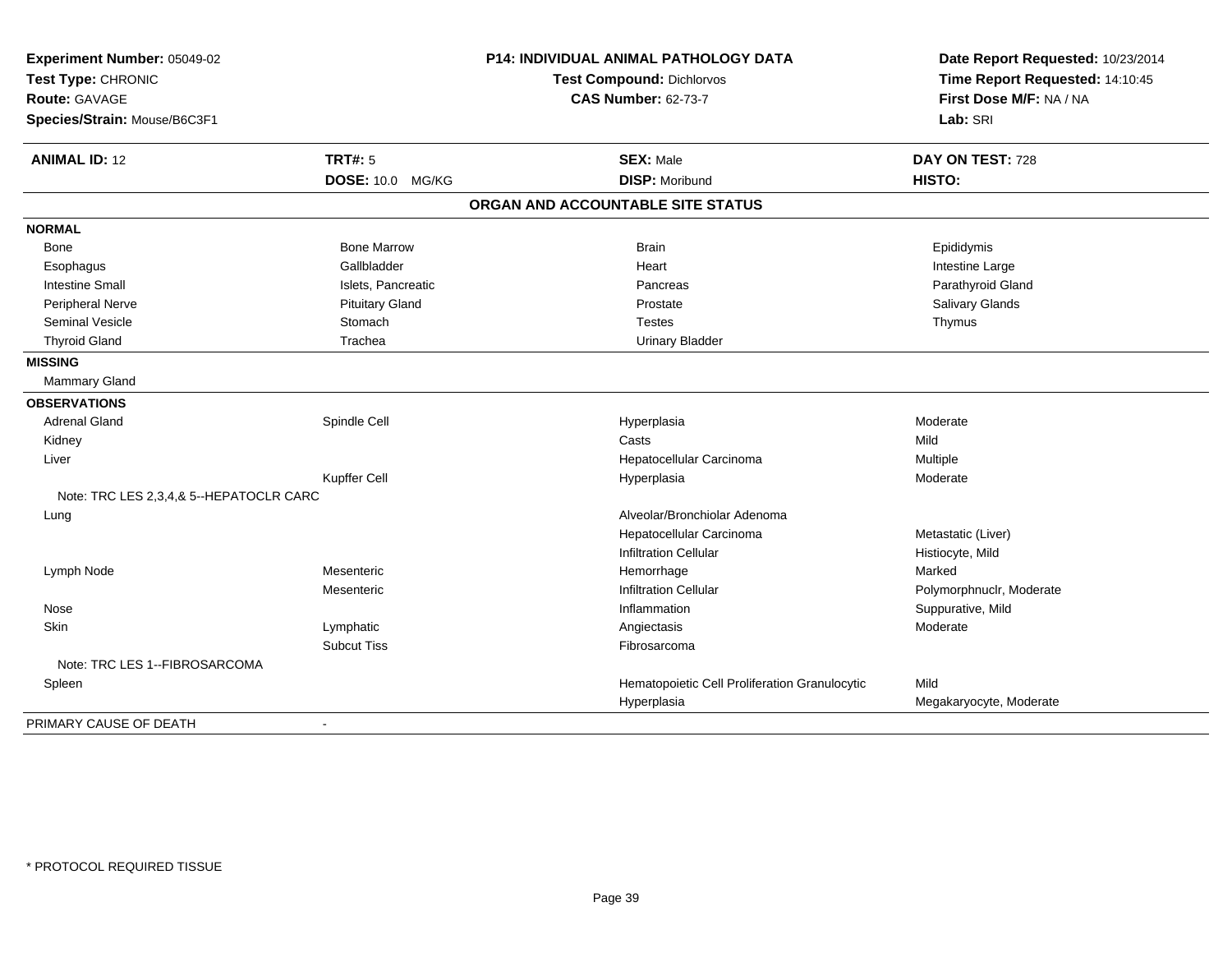| Experiment Number: 05049-02                  |                                                            | P14: INDIVIDUAL ANIMAL PATHOLOGY DATA | Date Report Requested: 10/23/2014                          |
|----------------------------------------------|------------------------------------------------------------|---------------------------------------|------------------------------------------------------------|
| Test Type: CHRONIC                           |                                                            | Test Compound: Dichlorvos             | Time Report Requested: 14:10:45<br>First Dose M/F: NA / NA |
| <b>Route: GAVAGE</b>                         |                                                            | <b>CAS Number: 62-73-7</b>            |                                                            |
| Species/Strain: Mouse/B6C3F1                 |                                                            |                                       | Lab: SRI                                                   |
| <b>ANIMAL ID: 13</b>                         | <b>TRT#: 1</b>                                             | <b>SEX: Male</b>                      | DAY ON TEST: 634                                           |
|                                              | <b>DOSE: VEHICLE CONTROL</b>                               | <b>DISP: Moribund</b>                 | HISTO:                                                     |
|                                              |                                                            | ORGAN AND ACCOUNTABLE SITE STATUS     |                                                            |
| <b>NORMAL</b>                                |                                                            |                                       |                                                            |
| <b>Adrenal Gland</b>                         | Bone                                                       | <b>Bone Marrow</b>                    | <b>Brain</b>                                               |
| Epididymis                                   | Esophagus                                                  | Gallbladder                           | Heart                                                      |
| Intestine Large                              | Islets, Pancreatic                                         | Kidney                                | Liver                                                      |
| Nose                                         | Pancreas                                                   | Peripheral Nerve                      | <b>Pituitary Gland</b>                                     |
| Prostate                                     | <b>Salivary Glands</b>                                     | <b>Testes</b>                         | <b>Thyroid Gland</b>                                       |
| Trachea                                      | <b>Urinary Bladder</b>                                     |                                       |                                                            |
| <b>MISSING</b>                               |                                                            |                                       |                                                            |
| Mammary Gland                                | Parathyroid Gland                                          | Thymus                                |                                                            |
| <b>OBSERVATIONS</b>                          |                                                            |                                       |                                                            |
| <b>Blood</b>                                 |                                                            |                                       |                                                            |
| Note: BLOOD SMEAR-NOT REMARKABLE             |                                                            |                                       |                                                            |
| <b>Intestine Small</b>                       | Duodenum                                                   | Lymphoma Malignant Mixed              | Multiple                                                   |
|                                              | <b>Ileum</b>                                               | Lymphoma Malignant Mixed              |                                                            |
|                                              | Jejunum                                                    | Lymphoma Malignant Mixed              |                                                            |
| Note: TRC LES 4 & 5--DUODENUM-LYMPH MAL MIXD |                                                            |                                       |                                                            |
| Note: TRC LES 3--ILEUM-LYMPH MAL MIXD        |                                                            |                                       |                                                            |
| Note: TRC LES 6--JEJUNUM-LYMPH MAL MIXD      |                                                            |                                       |                                                            |
| Lung                                         | Interstitium                                               | Edema                                 | Mild                                                       |
| Lymph Node                                   | Mandibular                                                 | Lymphoma Malignant Mixed              |                                                            |
|                                              | Mediastinal                                                | Lymphoma Malignant Mixed              |                                                            |
|                                              | Mesenteric                                                 | Lymphoma Malignant Mixed              |                                                            |
|                                              | Pancreatic                                                 | Lymphoma Malignant Mixed              |                                                            |
| Mesentery                                    |                                                            | Lymphoma Malignant Mixed              |                                                            |
| Skin                                         |                                                            | Acanthosis                            | Mild                                                       |
| Spleen                                       |                                                            | Lymphoma Malignant Mixed              |                                                            |
| Stomach                                      | Forestomach                                                | Hyperplasia                           | Mild                                                       |
|                                              | Forestomach                                                | Inflammation                          | Chronic Active, Moderate                                   |
| <b>Tissue NOS</b>                            |                                                            |                                       |                                                            |
|                                              | Note: ABDOM FLUID- MANY LARGE VACUOLATED MONONUCLEAR CELLS |                                       |                                                            |

PRIMARY CAUSE OF DEATH-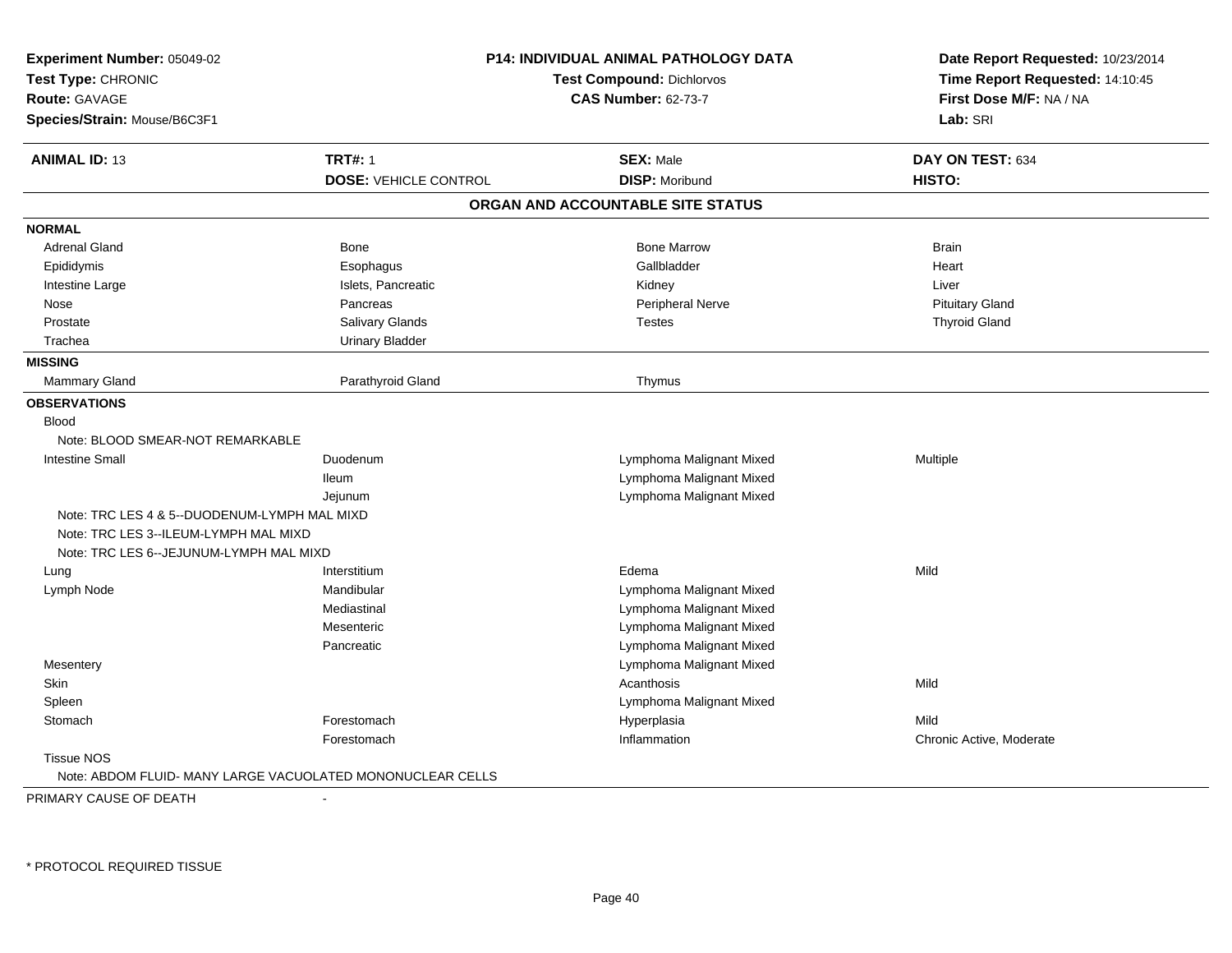| <b>Experiment Number: 05049-02</b><br><b>Test Type: CHRONIC</b> | <b>P14: INDIVIDUAL ANIMAL PATHOLOGY DATA</b><br><b>Test Compound: Dichlorvos</b> |                                          | Date Report Requested: 10/23/2014<br>Time Report Requested: 14:10:45 |
|-----------------------------------------------------------------|----------------------------------------------------------------------------------|------------------------------------------|----------------------------------------------------------------------|
| <b>Route: GAVAGE</b>                                            |                                                                                  | <b>CAS Number: 62-73-7</b>               | First Dose M/F: NA / NA                                              |
| Species/Strain: Mouse/B6C3F1                                    |                                                                                  |                                          | Lab: SRI                                                             |
| <b>ANIMAL ID: 13</b>                                            | <b>TRT#: 1</b>                                                                   | <b>SEX: Male</b>                         | <b>DAY ON TEST: 634</b>                                              |
|                                                                 | <b>DOSE: VEHICLE CONTROL</b>                                                     | <b>DISP: Moribund</b>                    | HISTO:                                                               |
|                                                                 |                                                                                  | <b>ORGAN AND ACCOUNTABLE SITE STATUS</b> |                                                                      |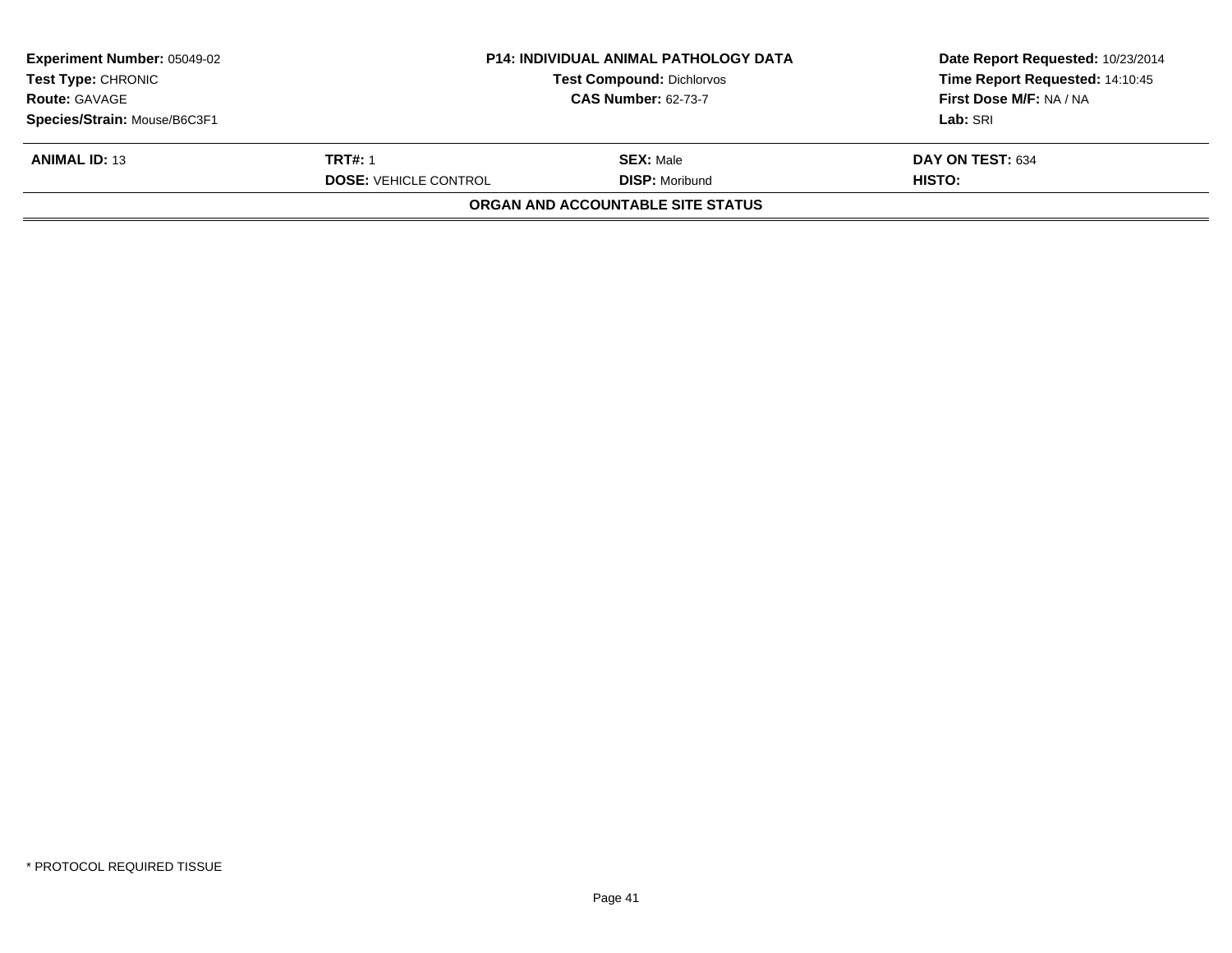| Experiment Number: 05049-02<br>Test Type: CHRONIC          |                         | <b>P14: INDIVIDUAL ANIMAL PATHOLOGY DATA</b> | Date Report Requested: 10/23/2014<br>Time Report Requested: 14:10:45 |
|------------------------------------------------------------|-------------------------|----------------------------------------------|----------------------------------------------------------------------|
|                                                            |                         | <b>Test Compound: Dichlorvos</b>             |                                                                      |
| <b>Route: GAVAGE</b>                                       |                         | <b>CAS Number: 62-73-7</b>                   | First Dose M/F: NA / NA                                              |
| Species/Strain: Mouse/B6C3F1                               |                         |                                              | Lab: SRI                                                             |
| <b>ANIMAL ID: 13</b>                                       | <b>TRT#: 3</b>          | <b>SEX: Male</b>                             | DAY ON TEST: 729                                                     |
|                                                            | <b>DOSE: 20.0 MG/KG</b> | <b>DISP: Terminal Sacrifice</b>              | HISTO:                                                               |
|                                                            |                         | ORGAN AND ACCOUNTABLE SITE STATUS            |                                                                      |
|                                                            |                         |                                              |                                                                      |
| <b>NORMAL</b>                                              |                         |                                              |                                                                      |
| Bone                                                       | <b>Bone Marrow</b>      | <b>Brain</b>                                 | Epididymis                                                           |
| Esophagus                                                  | Gallbladder             | Heart                                        | Intestine Large                                                      |
| <b>Intestine Small</b>                                     | Islets, Pancreatic      | Lymph Node                                   | Pancreas                                                             |
| Peripheral Nerve                                           | Prostate                | Salivary Glands                              | Skin                                                                 |
| Spleen                                                     | Stomach                 | <b>Testes</b>                                | Thymus                                                               |
| <b>Thyroid Gland</b>                                       | Trachea                 | <b>Urinary Bladder</b>                       |                                                                      |
| <b>MISSING</b>                                             |                         |                                              |                                                                      |
| <b>Mammary Gland</b>                                       |                         |                                              |                                                                      |
| <b>OBSERVATIONS</b>                                        |                         |                                              |                                                                      |
| <b>Adrenal Gland</b>                                       | Spindle Cell            | Hyperplasia                                  | Mild                                                                 |
| Kidney                                                     |                         | Casts                                        | Mild                                                                 |
|                                                            |                         | Inflammation                                 | Chronic, Minimal                                                     |
|                                                            | <b>Renal Tubule</b>     | Regeneration                                 | Mild                                                                 |
| Liver                                                      |                         | Hepatocellular Carcinoma                     | Multiple                                                             |
| Note: TRC LES 1 AND 2--HEPATOCLR CARC                      |                         |                                              |                                                                      |
| Note: SLIDE W/ TRC LES 1 PRESENT BUT NOT ON PAGE 1 OF PEIS |                         |                                              |                                                                      |
| Lung                                                       |                         | Alveolar/Bronchiolar Adenoma                 | Multiple                                                             |
|                                                            |                         | <b>Infiltration Cellular</b>                 | Histiocyte, Moderate                                                 |
| Nose                                                       |                         | Inflammation                                 | Suppurative, Moderate                                                |
| Parathyroid Gland                                          |                         | Crystals                                     | Moderate                                                             |
|                                                            |                         | Cyst                                         |                                                                      |
| <b>Pituitary Gland</b>                                     | <b>Pars Distalis</b>    | Adenoma                                      |                                                                      |
| PRIMARY CAUSE OF DEATH                                     |                         |                                              |                                                                      |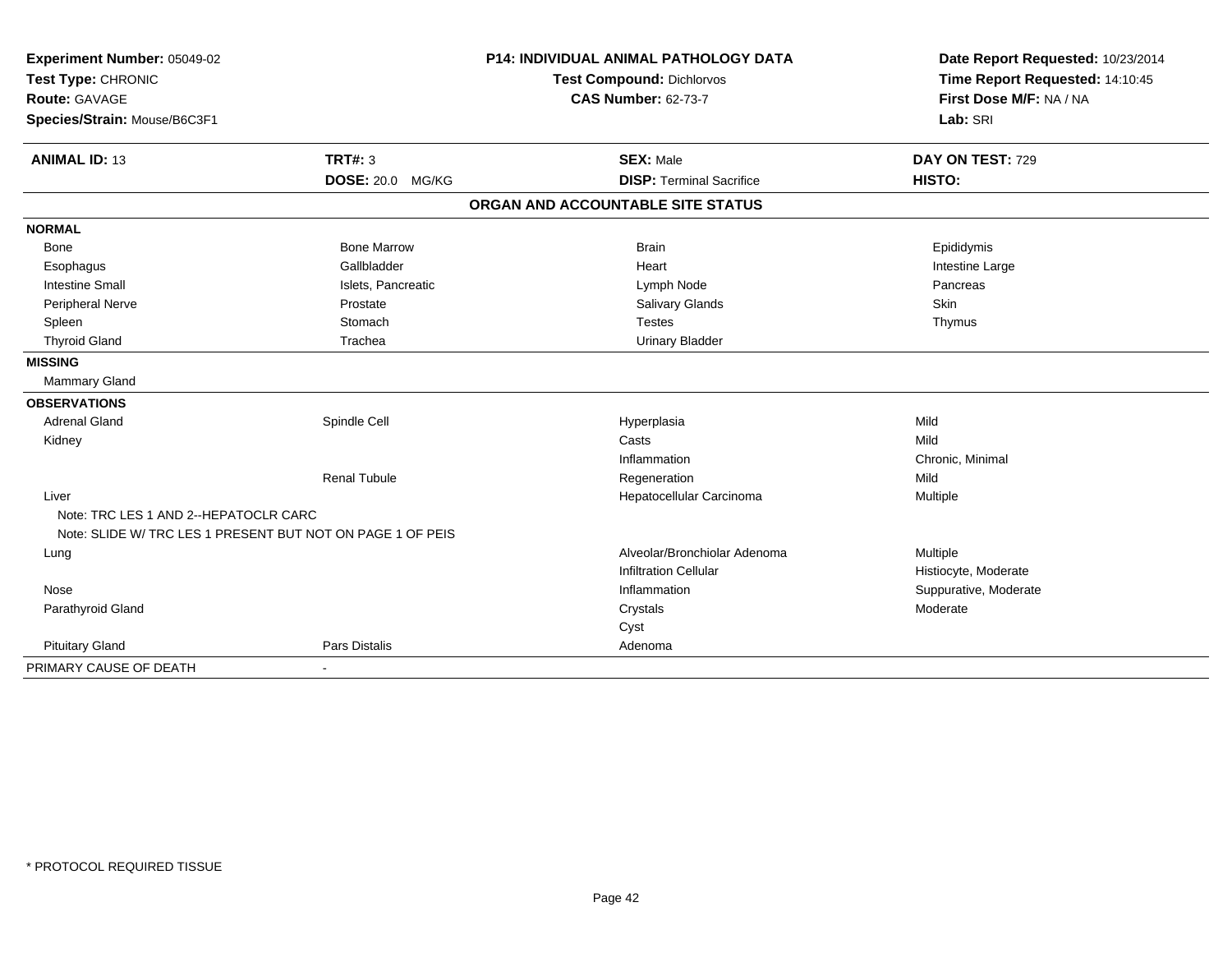| Experiment Number: 05049-02<br>Test Type: CHRONIC<br><b>Route: GAVAGE</b><br>Species/Strain: Mouse/B6C3F1 |                     | P14: INDIVIDUAL ANIMAL PATHOLOGY DATA<br><b>Test Compound: Dichlorvos</b><br><b>CAS Number: 62-73-7</b> | Date Report Requested: 10/23/2014<br>Time Report Requested: 14:10:45<br>First Dose M/F: NA / NA<br>Lab: SRI |
|-----------------------------------------------------------------------------------------------------------|---------------------|---------------------------------------------------------------------------------------------------------|-------------------------------------------------------------------------------------------------------------|
| <b>ANIMAL ID: 13</b>                                                                                      | <b>TRT#: 5</b>      | <b>SEX: Male</b>                                                                                        | DAY ON TEST: 730                                                                                            |
|                                                                                                           | DOSE: 10.0 MG/KG    | <b>DISP: Terminal Sacrifice</b>                                                                         | HISTO:                                                                                                      |
|                                                                                                           |                     | ORGAN AND ACCOUNTABLE SITE STATUS                                                                       |                                                                                                             |
| <b>NORMAL</b>                                                                                             |                     |                                                                                                         |                                                                                                             |
| <b>Blood</b>                                                                                              | <b>Bone</b>         | <b>Bone Marrow</b>                                                                                      | <b>Brain</b>                                                                                                |
| Epididymis                                                                                                | Esophagus           | Gallbladder                                                                                             | Nose                                                                                                        |
| Pancreas                                                                                                  | Parathyroid Gland   | <b>Peripheral Nerve</b>                                                                                 | <b>Pituitary Gland</b>                                                                                      |
| Prostate                                                                                                  | Skin                | Stomach                                                                                                 | <b>Testes</b>                                                                                               |
| <b>Thyroid Gland</b>                                                                                      | Trachea             | <b>Urinary Bladder</b>                                                                                  |                                                                                                             |
| <b>MISSING</b>                                                                                            |                     |                                                                                                         |                                                                                                             |
| Mammary Gland                                                                                             |                     |                                                                                                         |                                                                                                             |
| <b>OBSERVATIONS</b>                                                                                       |                     |                                                                                                         |                                                                                                             |
| <b>Adrenal Gland</b>                                                                                      | Spindle Cell        | Hyperplasia                                                                                             | Mild                                                                                                        |
| Heart                                                                                                     | Myocardium          | Inflammation                                                                                            | Chronic, Minimal                                                                                            |
| Intestine Large                                                                                           | Cecum               | Lymphoma Malignant Lymphocytic                                                                          |                                                                                                             |
| <b>Intestine Small</b>                                                                                    | Duodenum            | Adenocarcinoma                                                                                          |                                                                                                             |
|                                                                                                           | Duodenum            | Lymphoma Malignant Lymphocytic                                                                          |                                                                                                             |
| Islets, Pancreatic                                                                                        |                     | Hyperplasia                                                                                             | Moderate                                                                                                    |
| Kidney                                                                                                    |                     | Inflammation                                                                                            | Chronic, Mild                                                                                               |
|                                                                                                           | <b>Renal Tubule</b> | Regeneration                                                                                            | Minimal                                                                                                     |
| Liver                                                                                                     |                     | Lymphoma Malignant Lymphocytic                                                                          |                                                                                                             |
|                                                                                                           | Hepatocyte          | Vacuolization Cytoplasmic                                                                               | Moderate                                                                                                    |
| Lung                                                                                                      |                     | Alveolar/Bronchiolar Adenoma                                                                            |                                                                                                             |
|                                                                                                           |                     | Alveolar/Bronchiolar Carcinoma                                                                          | Multiple                                                                                                    |
|                                                                                                           |                     | Inflammation                                                                                            | Chronic, Moderate                                                                                           |
| Lymph Node                                                                                                | Mesenteric          | Hematopoietic Cell Proliferation                                                                        | Moderate                                                                                                    |
|                                                                                                           | Mandibular          | Hyperplasia                                                                                             | Lymphoid, Moderate                                                                                          |
| Salivary Glands                                                                                           |                     | Inflammation                                                                                            | Chronic, Mild                                                                                               |
| Skin                                                                                                      |                     |                                                                                                         |                                                                                                             |
| Note: 1.SKIN-NOT REMARKABLE                                                                               |                     |                                                                                                         |                                                                                                             |
| Spleen                                                                                                    |                     | Hematopoietic Cell Proliferation Erythrocytic                                                           | Moderate                                                                                                    |
|                                                                                                           |                     | Hyperplasia                                                                                             | Lymphoid, Mild                                                                                              |
| Thymus                                                                                                    |                     | Cyst                                                                                                    |                                                                                                             |
| Tooth                                                                                                     |                     | Developmental Malformation                                                                              |                                                                                                             |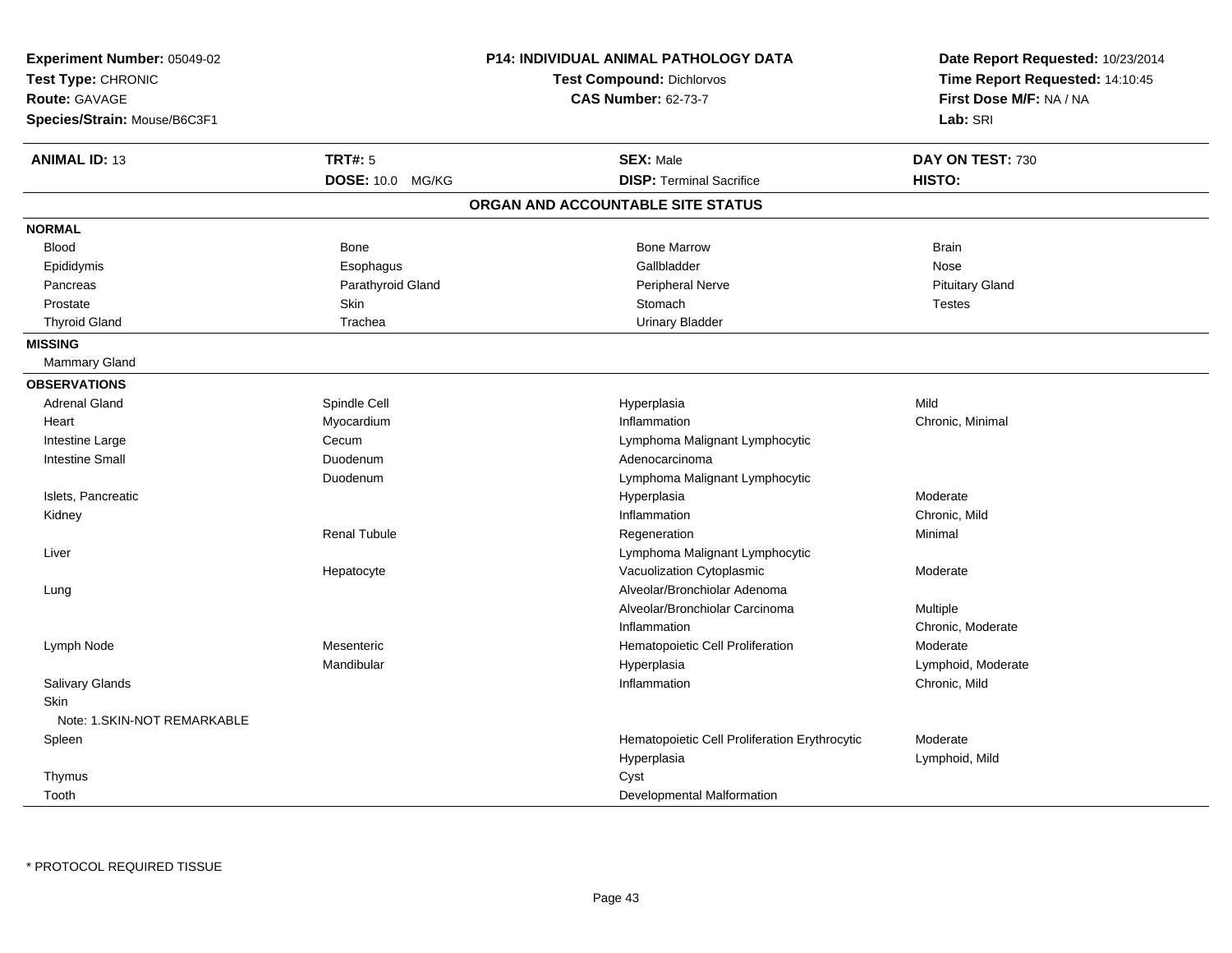| <b>Experiment Number: 05049-02</b><br><b>Test Type: CHRONIC</b> | <b>P14: INDIVIDUAL ANIMAL PATHOLOGY DATA</b><br><b>Test Compound: Dichlorvos</b> |                                   | Date Report Requested: 10/23/2014<br>Time Report Requested: 14:10:45 |
|-----------------------------------------------------------------|----------------------------------------------------------------------------------|-----------------------------------|----------------------------------------------------------------------|
| <b>Route: GAVAGE</b>                                            |                                                                                  | <b>CAS Number: 62-73-7</b>        | First Dose M/F: NA / NA                                              |
| Species/Strain: Mouse/B6C3F1                                    |                                                                                  |                                   | Lab: SRI                                                             |
| <b>ANIMAL ID: 13</b>                                            | TRT#: 5                                                                          | <b>SEX: Male</b>                  | DAY ON TEST: 730                                                     |
|                                                                 | <b>DOSE: 10.0 MG/KG</b>                                                          | <b>DISP: Terminal Sacrifice</b>   | HISTO:                                                               |
|                                                                 |                                                                                  | ORGAN AND ACCOUNTABLE SITE STATUS |                                                                      |
| PRIMARY CAUSE OF DEATH                                          |                                                                                  |                                   |                                                                      |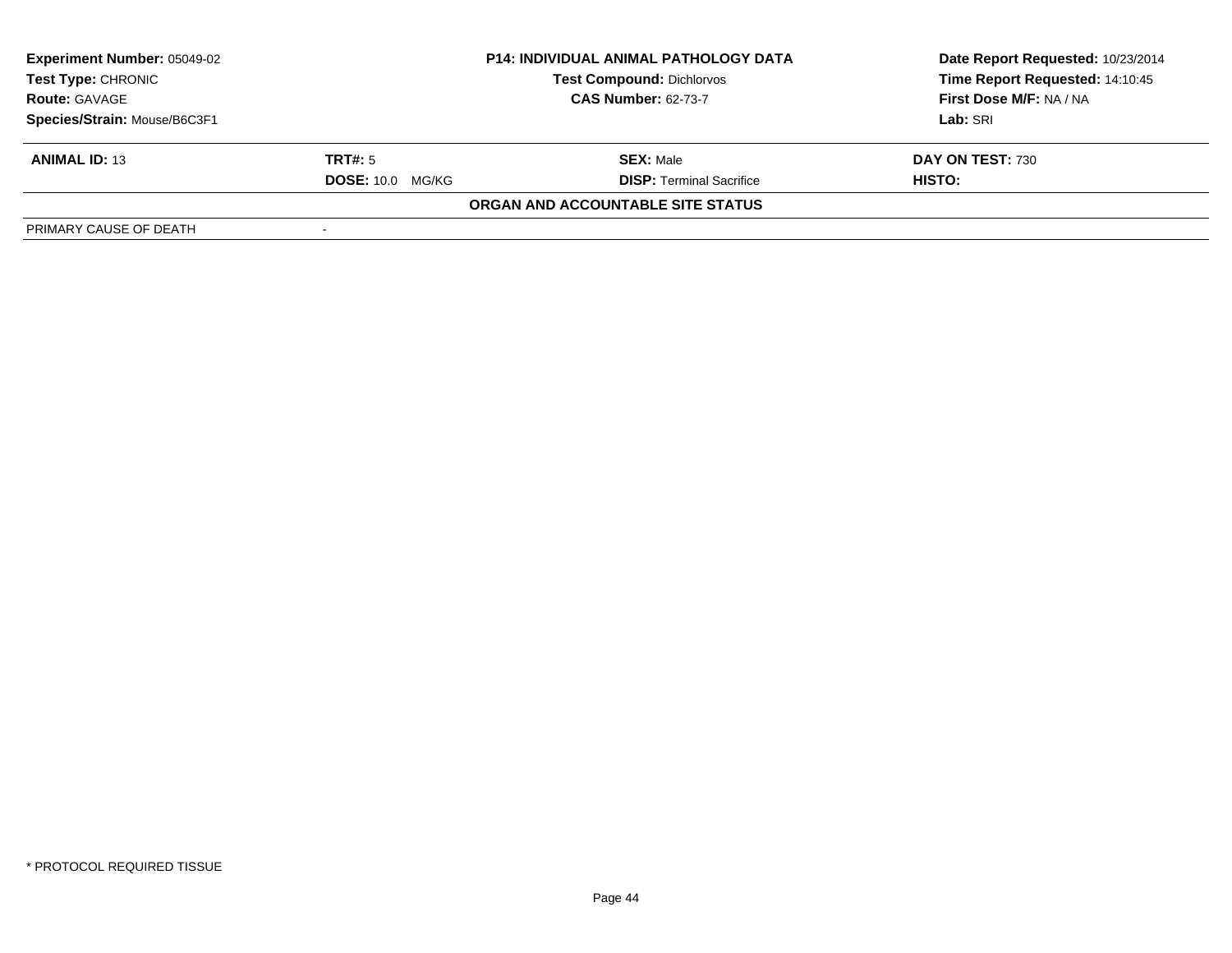| Experiment Number: 05049-02                         | P14: INDIVIDUAL ANIMAL PATHOLOGY DATA |                                   | Date Report Requested: 10/23/2014   |
|-----------------------------------------------------|---------------------------------------|-----------------------------------|-------------------------------------|
| Test Type: CHRONIC                                  |                                       | <b>Test Compound: Dichlorvos</b>  | Time Report Requested: 14:10:45     |
| <b>Route: GAVAGE</b>                                |                                       | <b>CAS Number: 62-73-7</b>        | First Dose M/F: NA / NA<br>Lab: SRI |
| Species/Strain: Mouse/B6C3F1                        |                                       |                                   |                                     |
| <b>ANIMAL ID: 14</b>                                | <b>TRT#: 1</b>                        | <b>SEX: Male</b>                  | DAY ON TEST: 105                    |
|                                                     | <b>DOSE: VEHICLE CONTROL</b>          | <b>DISP: Dead</b>                 | HISTO:                              |
|                                                     |                                       | ORGAN AND ACCOUNTABLE SITE STATUS |                                     |
| <b>NORMAL</b>                                       |                                       |                                   |                                     |
| <b>Adrenal Gland</b>                                | Bone                                  | <b>Brain</b>                      | Epididymis                          |
| Esophagus                                           | Gallbladder                           | Heart                             | Intestine Large                     |
| <b>Intestine Small</b>                              | Islets, Pancreatic                    | Liver                             | Lymph Node                          |
| Pancreas                                            | <b>Pituitary Gland</b>                | Salivary Glands                   | Spleen                              |
| Stomach                                             | <b>Testes</b>                         | Trachea                           | <b>Urinary Bladder</b>              |
| <b>MISSING</b>                                      |                                       |                                   |                                     |
| Mammary Gland                                       | Nose                                  | Parathyroid Gland                 | Peripheral Nerve                    |
| Thymus                                              | <b>Thyroid Gland</b>                  |                                   |                                     |
| <b>OBSERVATIONS</b>                                 |                                       |                                   |                                     |
| <b>Bone Marrow</b>                                  |                                       | Hyperplasia                       | Moderate                            |
| Kidney                                              |                                       | Calculus Micro Observation Only   | Mild                                |
|                                                     | <b>Renal Tubule</b>                   | Degeneration                      | Moderate                            |
|                                                     | <b>Renal Tubule</b>                   | Dilatation                        | Moderate                            |
| Lung                                                | Interstitium                          | Edema                             | Mild                                |
| Mesentery                                           |                                       | Inflammation                      | Suppurative, Moderate               |
| Nose                                                |                                       |                                   |                                     |
| Note: NOSE-NOT REQUIRED BY PROTOCOL PRIOR TO 6/1/82 |                                       |                                   |                                     |
| Prostate                                            |                                       | Inflammation                      | Suppurative, Moderate               |
| Skin                                                |                                       | Acanthosis                        | Mild                                |
|                                                     |                                       | Exudate                           | Mild                                |
|                                                     |                                       | Fibrosis                          | Moderate                            |
| Urethra                                             |                                       | Angiectasis                       | Marked                              |
|                                                     |                                       | Inflammation                      | Suppurative, Mild                   |
| PRIMARY CAUSE OF DEATH                              | $\blacksquare$                        |                                   |                                     |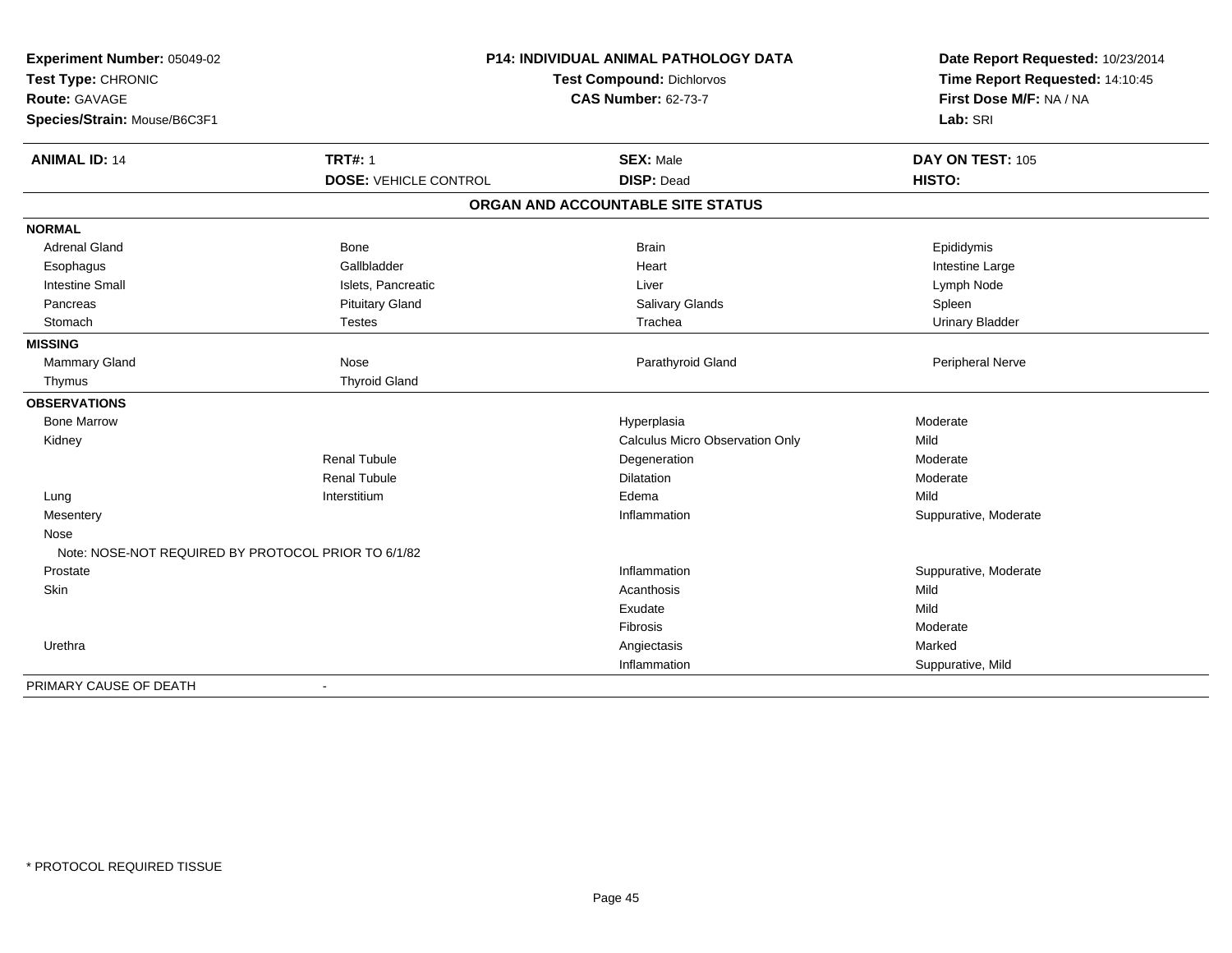| Experiment Number: 05049-02<br>Test Type: CHRONIC |                         | <b>P14: INDIVIDUAL ANIMAL PATHOLOGY DATA</b> | Date Report Requested: 10/23/2014<br>Time Report Requested: 14:10:45 |
|---------------------------------------------------|-------------------------|----------------------------------------------|----------------------------------------------------------------------|
|                                                   |                         | <b>Test Compound: Dichlorvos</b>             |                                                                      |
| <b>Route: GAVAGE</b>                              |                         | <b>CAS Number: 62-73-7</b>                   | First Dose M/F: NA / NA                                              |
| Species/Strain: Mouse/B6C3F1                      |                         |                                              | Lab: SRI                                                             |
| <b>ANIMAL ID: 14</b>                              | TRT#: 3                 | <b>SEX: Male</b>                             | DAY ON TEST: 565                                                     |
|                                                   | <b>DOSE: 20.0 MG/KG</b> | <b>DISP: Dead</b>                            | HISTO:                                                               |
|                                                   |                         | ORGAN AND ACCOUNTABLE SITE STATUS            |                                                                      |
| <b>NORMAL</b>                                     |                         |                                              |                                                                      |
| <b>Adrenal Gland</b>                              | Bone                    | <b>Bone Marrow</b>                           | <b>Brain</b>                                                         |
| Epididymis                                        | Esophagus               | Heart                                        | <b>Intestine Small</b>                                               |
| Kidney                                            | Lymph Node              | Nose                                         | Parathyroid Gland                                                    |
| <b>Peripheral Nerve</b>                           | Salivary Glands         | <b>Skin</b>                                  | Stomach                                                              |
| <b>Testes</b>                                     | Thymus                  | <b>Thyroid Gland</b>                         | Trachea                                                              |
| <b>Urinary Bladder</b>                            |                         |                                              |                                                                      |
| <b>MISSING</b>                                    |                         |                                              |                                                                      |
| Gallbladder                                       | Mammary Gland           | Prostate                                     |                                                                      |
| <b>AUTO PRECLUDES DIAG.</b>                       |                         |                                              |                                                                      |
| Intestine Large                                   | Islets, Pancreatic      | Pancreas                                     | Spleen                                                               |
| <b>INSUFFICIENT TISSUE</b>                        |                         |                                              |                                                                      |
| <b>Pituitary Gland</b>                            |                         |                                              |                                                                      |
| <b>OBSERVATIONS</b>                               |                         |                                              |                                                                      |
| Liver                                             |                         | Hepatocellular Carcinoma                     |                                                                      |
|                                                   | Hepatocyte              | <b>Necrosis</b>                              | Moderate                                                             |
| Lung                                              |                         | Thrombosis                                   |                                                                      |
| PRIMARY CAUSE OF DEATH                            |                         |                                              |                                                                      |
| Animal Note: TRC LES 2--NOT REMARKABLE            |                         |                                              |                                                                      |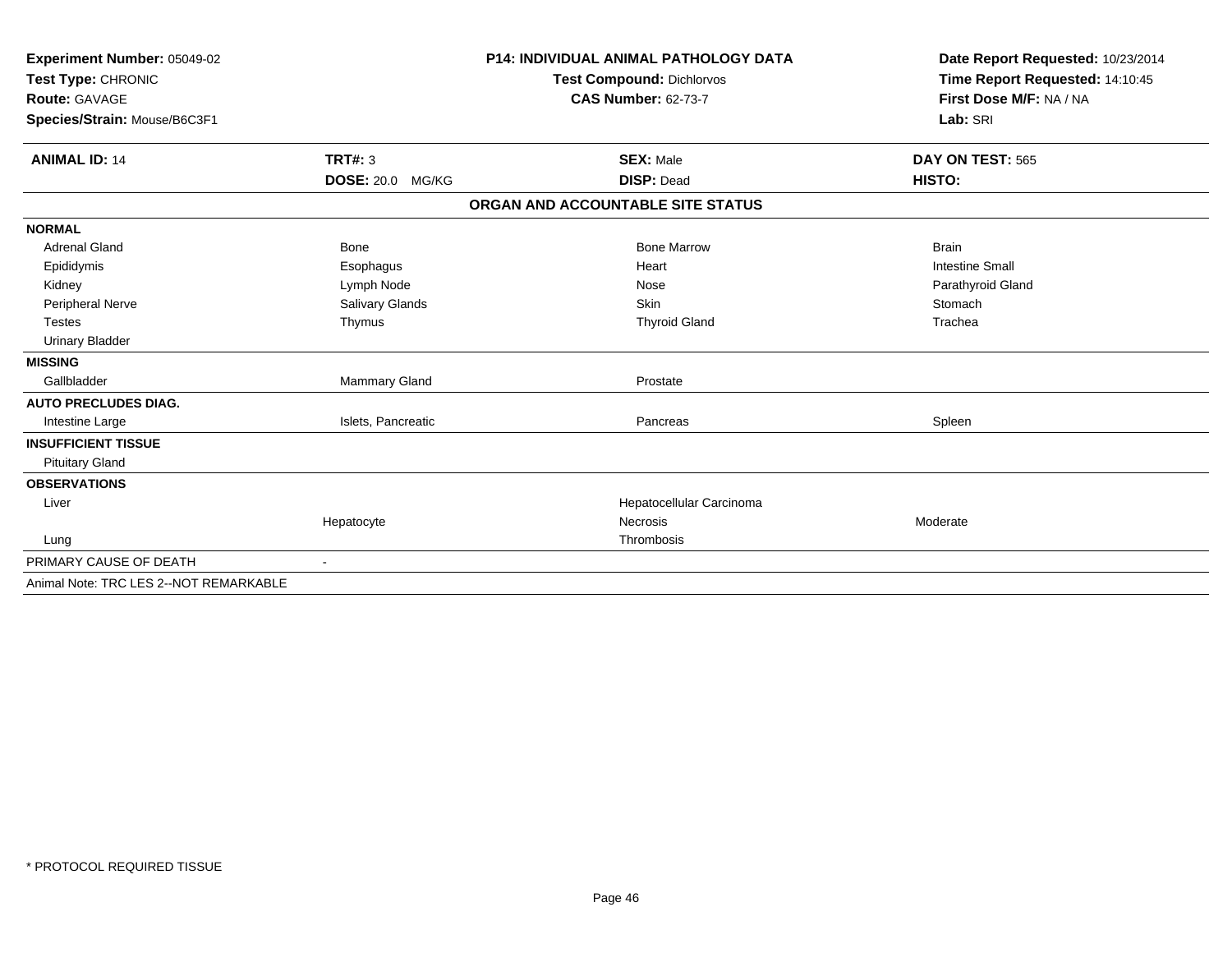| Experiment Number: 05049-02<br>Test Type: CHRONIC<br><b>Route: GAVAGE</b> |                          | <b>P14: INDIVIDUAL ANIMAL PATHOLOGY DATA</b>  | Date Report Requested: 10/23/2014<br>Time Report Requested: 14:10:45<br>First Dose M/F: NA / NA |
|---------------------------------------------------------------------------|--------------------------|-----------------------------------------------|-------------------------------------------------------------------------------------------------|
|                                                                           |                          | <b>Test Compound: Dichlorvos</b>              |                                                                                                 |
|                                                                           |                          | <b>CAS Number: 62-73-7</b>                    |                                                                                                 |
| Species/Strain: Mouse/B6C3F1                                              |                          |                                               | Lab: SRI                                                                                        |
| <b>ANIMAL ID: 14</b>                                                      | <b>TRT#: 5</b>           | <b>SEX: Male</b>                              | DAY ON TEST: 514                                                                                |
|                                                                           | <b>DOSE: 10.0 MG/KG</b>  | <b>DISP: Dead</b>                             | HISTO:                                                                                          |
|                                                                           |                          | ORGAN AND ACCOUNTABLE SITE STATUS             |                                                                                                 |
| <b>NORMAL</b>                                                             |                          |                                               |                                                                                                 |
| <b>Adrenal Gland</b>                                                      | <b>Bone</b>              | <b>Bone Marrow</b>                            | <b>Brain</b>                                                                                    |
| Epididymis                                                                | Esophagus                | Heart                                         | Intestine Large                                                                                 |
| <b>Intestine Small</b>                                                    | Lymph Node               | Nose                                          | Parathyroid Gland                                                                               |
| Peripheral Nerve                                                          | <b>Pituitary Gland</b>   | Prostate                                      | Salivary Glands                                                                                 |
| Stomach                                                                   | <b>Testes</b>            | Thymus                                        | <b>Thyroid Gland</b>                                                                            |
| Trachea                                                                   |                          |                                               |                                                                                                 |
| <b>MISSING</b>                                                            |                          |                                               |                                                                                                 |
| Islets, Pancreatic                                                        | Mammary Gland            | Pancreas                                      |                                                                                                 |
| <b>AUTO PRECLUDES DIAG.</b>                                               |                          |                                               |                                                                                                 |
| Gallbladder                                                               |                          |                                               |                                                                                                 |
| <b>OBSERVATIONS</b>                                                       |                          |                                               |                                                                                                 |
| Kidney                                                                    |                          | Inflammation                                  | Chronic, Mild                                                                                   |
| Liver                                                                     |                          | Hemangiosarcoma                               | Multiple                                                                                        |
|                                                                           | Hepatocyte               | Necrosis                                      | Marked                                                                                          |
| Note: TRC LES 2, 3, & 4--HEMANGIOSARCOMA                                  |                          |                                               |                                                                                                 |
| Lung                                                                      | Interstitium             | Edema                                         | Mild                                                                                            |
|                                                                           |                          | Inflammation                                  | Chronic, Mild                                                                                   |
| <b>Preputial Gland</b>                                                    |                          | Ectasia                                       | Moderate                                                                                        |
| Skin                                                                      |                          | Acanthosis                                    | Mild                                                                                            |
|                                                                           |                          | Edema                                         | Moderate                                                                                        |
| Spleen                                                                    |                          | Hematopoietic Cell Proliferation Erythrocytic | Moderate                                                                                        |
| <b>Urinary Bladder</b>                                                    |                          | Edema                                         | Moderate                                                                                        |
| PRIMARY CAUSE OF DEATH                                                    | $\overline{\phantom{a}}$ |                                               |                                                                                                 |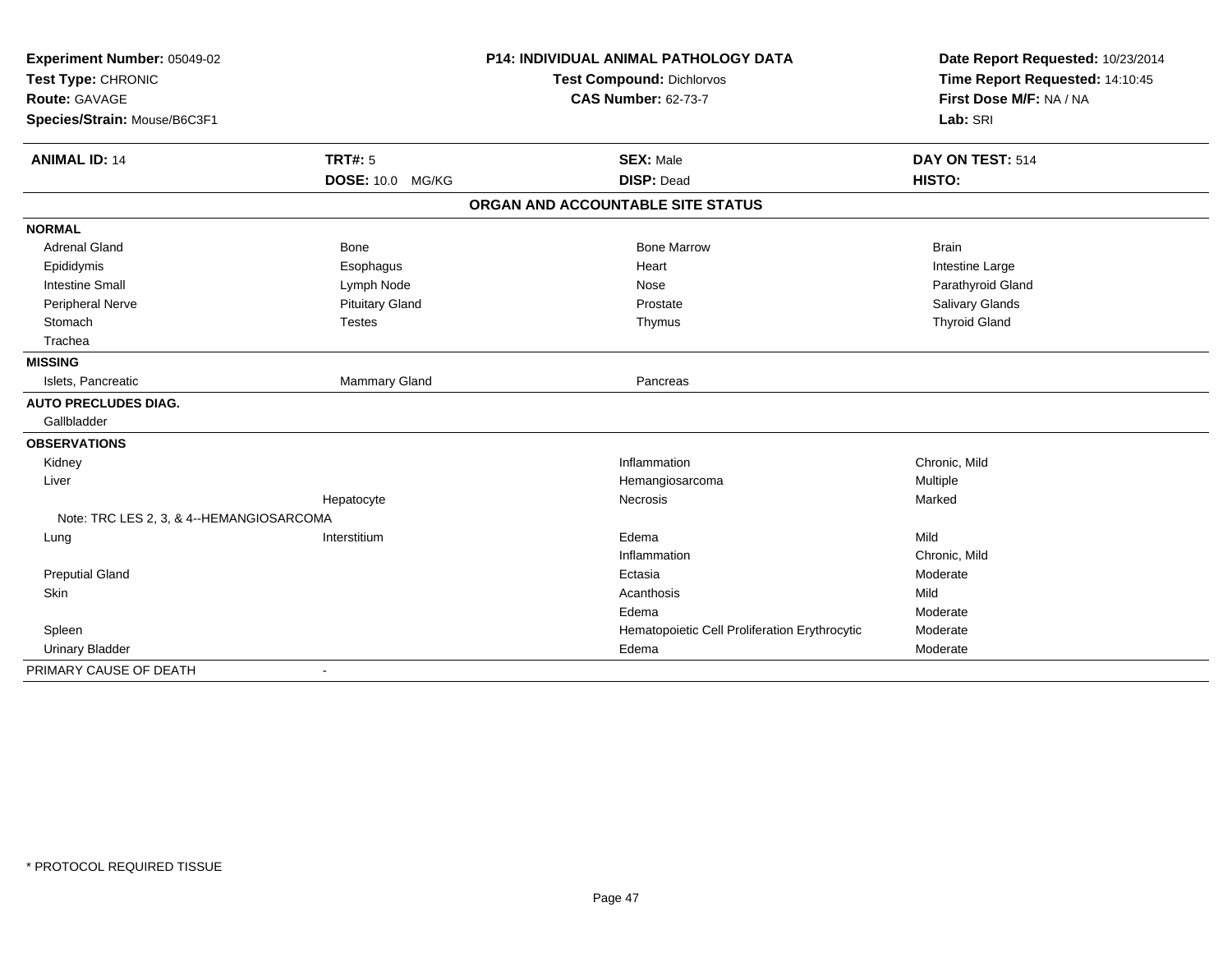| Experiment Number: 05049-02            | <b>P14: INDIVIDUAL ANIMAL PATHOLOGY DATA</b> |                                   | Date Report Requested: 10/23/2014 |
|----------------------------------------|----------------------------------------------|-----------------------------------|-----------------------------------|
| Test Type: CHRONIC                     |                                              | <b>Test Compound: Dichlorvos</b>  | Time Report Requested: 14:10:45   |
| <b>Route: GAVAGE</b>                   |                                              | <b>CAS Number: 62-73-7</b>        | First Dose M/F: NA / NA           |
| Species/Strain: Mouse/B6C3F1           |                                              |                                   | Lab: SRI                          |
| <b>ANIMAL ID: 15</b>                   | <b>TRT#: 1</b>                               | <b>SEX: Male</b>                  | DAY ON TEST: 732                  |
|                                        | <b>DOSE: VEHICLE CONTROL</b>                 | <b>DISP: Terminal Sacrifice</b>   | HISTO:                            |
|                                        |                                              | ORGAN AND ACCOUNTABLE SITE STATUS |                                   |
| <b>NORMAL</b>                          |                                              |                                   |                                   |
| <b>Adrenal Gland</b>                   | <b>Bone</b>                                  | <b>Bone Marrow</b>                | Epididymis                        |
| Esophagus                              | Heart                                        | Intestine Large                   | <b>Intestine Small</b>            |
| Islets, Pancreatic                     | Nose                                         | Pancreas                          | Parathyroid Gland                 |
| Peripheral Nerve                       | Prostate                                     | Skin                              | Spleen                            |
| Stomach                                | <b>Testes</b>                                | Thymus                            | <b>Thyroid Gland</b>              |
| Trachea                                | <b>Urinary Bladder</b>                       |                                   |                                   |
| <b>MISSING</b>                         |                                              |                                   |                                   |
| Mammary Gland                          | <b>Pituitary Gland</b>                       |                                   |                                   |
| <b>INSUFFICIENT TISSUE</b>             |                                              |                                   |                                   |
| Gallbladder                            |                                              |                                   |                                   |
| <b>OBSERVATIONS</b>                    |                                              |                                   |                                   |
| <b>Brain</b>                           | Thalamus                                     | Mineralization                    | Moderate                          |
| Kidney                                 | <b>Renal Tubule</b>                          | Regeneration                      | Minimal                           |
| Liver                                  | Kupffer Cell                                 | Pigmentation                      | Moderate                          |
| Note: LIVER-LESION IS ON STOMACH SLIDE |                                              |                                   |                                   |
| Lung                                   |                                              | Inflammation                      | Chronic, Mild                     |
| Lymph Node                             | Mesenteric                                   | Hemorrhage                        | Mild                              |
| Salivary Glands                        |                                              | Inflammation                      | Chronic, Mild                     |
| Skin                                   |                                              |                                   |                                   |
| Note: 1.&2.SKIN-NOT REMARKABLE         |                                              |                                   |                                   |
| Tooth                                  | <b>Peridont Tiss</b>                         | Inflammation                      | Chronic Active, Moderate          |
| PRIMARY CAUSE OF DEATH                 |                                              |                                   |                                   |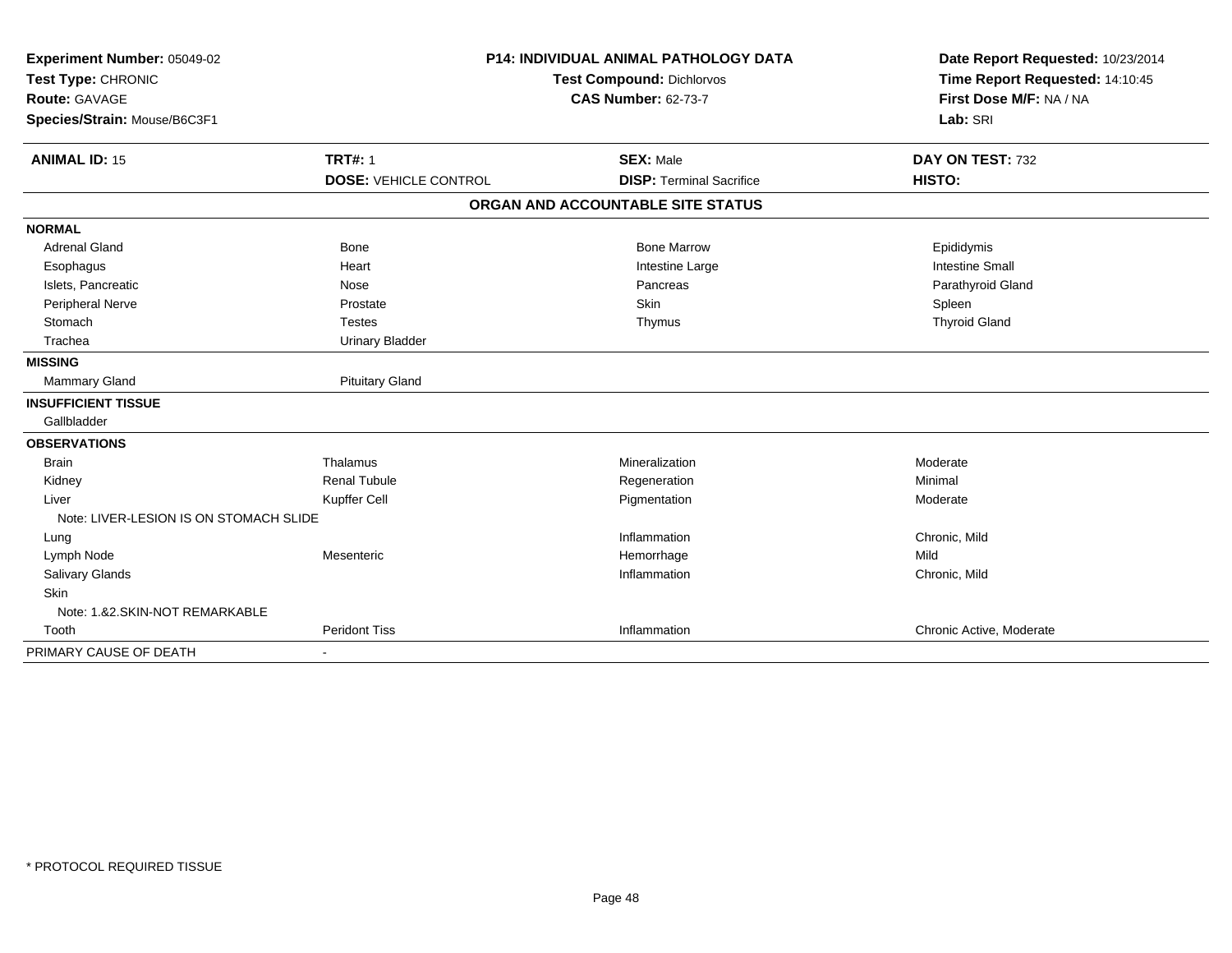| Experiment Number: 05049-02         |                         | <b>P14: INDIVIDUAL ANIMAL PATHOLOGY DATA</b> | Date Report Requested: 10/23/2014                          |
|-------------------------------------|-------------------------|----------------------------------------------|------------------------------------------------------------|
| Test Type: CHRONIC<br>Route: GAVAGE |                         | <b>Test Compound: Dichlorvos</b>             | Time Report Requested: 14:10:45<br>First Dose M/F: NA / NA |
|                                     |                         | <b>CAS Number: 62-73-7</b>                   |                                                            |
| Species/Strain: Mouse/B6C3F1        |                         |                                              | Lab: SRI                                                   |
|                                     |                         |                                              |                                                            |
| <b>ANIMAL ID: 15</b>                | <b>TRT#: 3</b>          | <b>SEX: Male</b>                             | DAY ON TEST: 729                                           |
|                                     | <b>DOSE: 20.0 MG/KG</b> | <b>DISP: Terminal Sacrifice</b>              | HISTO:                                                     |
|                                     |                         | ORGAN AND ACCOUNTABLE SITE STATUS            |                                                            |
| <b>NORMAL</b>                       |                         |                                              |                                                            |
| <b>Adrenal Gland</b>                | Bone                    | <b>Bone Marrow</b>                           | Epididymis                                                 |
| Esophagus                           | Gallbladder             | Heart                                        | Intestine Large                                            |
| <b>Intestine Small</b>              | Islets, Pancreatic      | Lung                                         | Lymph Node                                                 |
| Pancreas                            | Parathyroid Gland       | <b>Peripheral Nerve</b>                      | <b>Pituitary Gland</b>                                     |
| Prostate                            | Salivary Glands         | <b>Skin</b>                                  | Spleen                                                     |
| <b>Testes</b>                       | Thymus                  | <b>Thyroid Gland</b>                         | Trachea                                                    |
| <b>Urinary Bladder</b>              |                         |                                              |                                                            |
| <b>MISSING</b>                      |                         |                                              |                                                            |
| Mammary Gland                       |                         |                                              |                                                            |
| <b>OBSERVATIONS</b>                 |                         |                                              |                                                            |
| <b>Brain</b>                        | Thalamus                | Mineralization                               | Mild                                                       |
| Kidney                              | <b>Renal Tubule</b>     | Atrophy                                      | Mild                                                       |
|                                     |                         | Inflammation                                 | Chronic, Mild                                              |
|                                     | <b>Renal Tubule</b>     | Regeneration                                 | Moderate                                                   |
| Liver                               |                         | Hepatocellular Carcinoma                     |                                                            |
|                                     |                         | Hyperplasia                                  | Focal, Mild                                                |
| Nose                                |                         | Fungus                                       | Moderate                                                   |
|                                     |                         | Inflammation                                 | Suppurative, Moderate                                      |
| Stomach                             | Forestomach             | Hyperplasia                                  | Moderate                                                   |
|                                     | Forestomach             | Inflammation                                 | Chronic, Mild                                              |
| PRIMARY CAUSE OF DEATH              |                         |                                              |                                                            |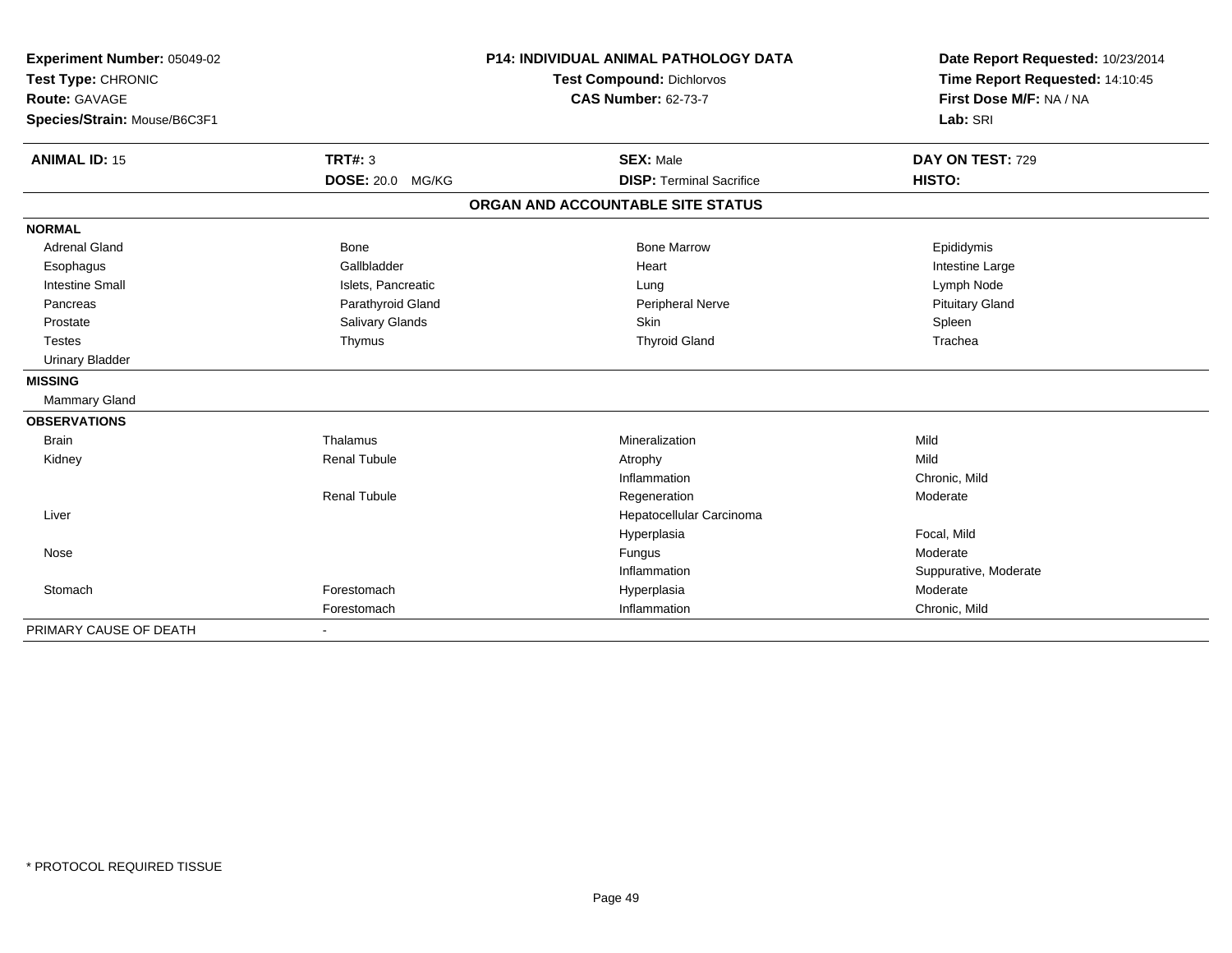| Experiment Number: 05049-02<br>Test Type: CHRONIC<br><b>Route: GAVAGE</b> |                         | P14: INDIVIDUAL ANIMAL PATHOLOGY DATA<br>Test Compound: Dichlorvos | Date Report Requested: 10/23/2014<br>Time Report Requested: 14:10:45<br>First Dose M/F: NA / NA |
|---------------------------------------------------------------------------|-------------------------|--------------------------------------------------------------------|-------------------------------------------------------------------------------------------------|
|                                                                           |                         | <b>CAS Number: 62-73-7</b>                                         |                                                                                                 |
| Species/Strain: Mouse/B6C3F1                                              |                         |                                                                    | Lab: SRI                                                                                        |
| <b>ANIMAL ID: 15</b>                                                      | <b>TRT#: 5</b>          | <b>SEX: Male</b>                                                   | DAY ON TEST: 730                                                                                |
|                                                                           | <b>DOSE: 10.0 MG/KG</b> | <b>DISP: Terminal Sacrifice</b>                                    | HISTO:                                                                                          |
|                                                                           |                         | ORGAN AND ACCOUNTABLE SITE STATUS                                  |                                                                                                 |
| <b>NORMAL</b>                                                             |                         |                                                                    |                                                                                                 |
| Bone                                                                      | <b>Bone Marrow</b>      | Epididymis                                                         | Esophagus                                                                                       |
| Gallbladder                                                               | Heart                   | Intestine Large                                                    | <b>Intestine Small</b>                                                                          |
| Lung                                                                      | Pancreas                | Peripheral Nerve                                                   | Prostate                                                                                        |
| Salivary Glands                                                           | Spleen                  | Stomach                                                            | <b>Testes</b>                                                                                   |
| Trachea                                                                   | <b>Urinary Bladder</b>  |                                                                    |                                                                                                 |
| <b>MISSING</b>                                                            |                         |                                                                    |                                                                                                 |
| Mammary Gland                                                             | Parathyroid Gland       | Thymus                                                             |                                                                                                 |
| <b>OBSERVATIONS</b>                                                       |                         |                                                                    |                                                                                                 |
| <b>Adrenal Gland</b>                                                      | Spindle Cell            | Hyperplasia                                                        | Mild                                                                                            |
| <b>Brain</b>                                                              | Thalamus                | Mineralization                                                     | Mild                                                                                            |
| <b>Intest Small</b>                                                       |                         |                                                                    |                                                                                                 |
| Note: 4.ILEUM-NOT REMARKABLE                                              |                         |                                                                    |                                                                                                 |
| Islets, Pancreatic                                                        |                         | Hyperplasia                                                        | Mild                                                                                            |
| Kidney                                                                    | <b>Renal Tubule</b>     | Regeneration                                                       | Minimal                                                                                         |
| Liver                                                                     |                         | Hepatocellular Adenoma                                             |                                                                                                 |
|                                                                           |                         | Hepatocellular Carcinoma                                           |                                                                                                 |
| Lymph Node                                                                | Mesenteric              | Hemorrhage                                                         | Moderate                                                                                        |
| Nose                                                                      |                         | Inflammation                                                       | Suppurative, Mild                                                                               |
| <b>Pituitary Gland</b>                                                    | <b>Pars Distalis</b>    | Cyst                                                               |                                                                                                 |
|                                                                           | Pars Distalis           | Hyperplasia                                                        | Mild                                                                                            |
| Skin                                                                      |                         | Acanthosis                                                         | Moderate                                                                                        |
|                                                                           |                         | Inflammation                                                       | Chronic, Mild                                                                                   |
| Note: TRC LES 2--NOT REMARKABLE                                           |                         |                                                                    |                                                                                                 |
| <b>Thyroid Gland</b>                                                      | <b>Follicular Cel</b>   | Hyperplasia                                                        | Mild                                                                                            |
| Tooth                                                                     |                         | Developmental Malformation                                         |                                                                                                 |
|                                                                           | <b>Peridont Tiss</b>    | Inflammation                                                       | Suppurative, Moderate                                                                           |
|                                                                           | Pulp                    | Inflammation                                                       | Suppurative, Moderate                                                                           |
| PRIMARY CAUSE OF DEATH                                                    | $\blacksquare$          |                                                                    |                                                                                                 |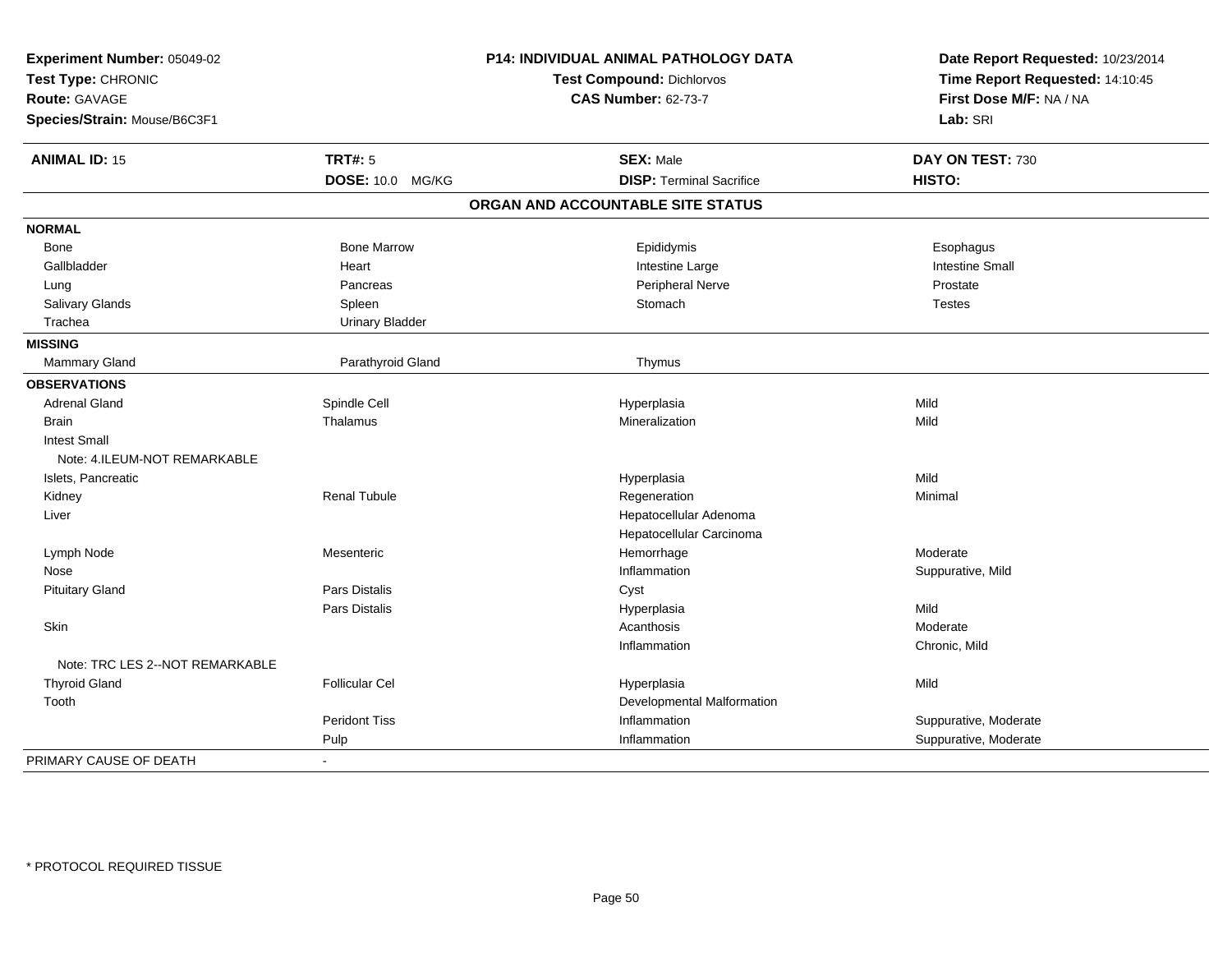| <b>Experiment Number: 05049-02</b><br>Test Type: CHRONIC<br><b>Route: GAVAGE</b><br>Species/Strain: Mouse/B6C3F1 |                              | <b>P14: INDIVIDUAL ANIMAL PATHOLOGY DATA</b><br>Test Compound: Dichlorvos<br><b>CAS Number: 62-73-7</b> |                   |
|------------------------------------------------------------------------------------------------------------------|------------------------------|---------------------------------------------------------------------------------------------------------|-------------------|
| <b>ANIMAL ID: 16</b>                                                                                             | <b>TRT#: 1</b>               | <b>SEX: Male</b>                                                                                        | DAY ON TEST: 732  |
|                                                                                                                  | <b>DOSE: VEHICLE CONTROL</b> | <b>DISP: Terminal Sacrifice</b>                                                                         | HISTO:            |
|                                                                                                                  |                              | ORGAN AND ACCOUNTABLE SITE STATUS                                                                       |                   |
| <b>NORMAL</b>                                                                                                    |                              |                                                                                                         |                   |
| Bone                                                                                                             | Epididymis                   | Esophagus                                                                                               | Gallbladder       |
| Heart                                                                                                            | Intestine Large              | Islets, Pancreatic                                                                                      | Liver             |
| Lung                                                                                                             | Nose                         | Pancreas                                                                                                | Parathyroid Gland |
| <b>Pituitary Gland</b>                                                                                           | Prostate                     | Skin                                                                                                    | Stomach           |
| <b>Testes</b>                                                                                                    | Thymus                       | <b>Thyroid Gland</b>                                                                                    | Trachea           |
| <b>Urinary Bladder</b>                                                                                           |                              |                                                                                                         |                   |
| <b>MISSING</b>                                                                                                   |                              |                                                                                                         |                   |
| Lymph Node                                                                                                       | <b>Mammary Gland</b>         | Peripheral Nerve                                                                                        |                   |
| <b>OBSERVATIONS</b>                                                                                              |                              |                                                                                                         |                   |
| <b>Adrenal Gland</b>                                                                                             | Cortex                       | <b>Infiltration Cellular</b>                                                                            | Lymphocyte, Mild  |
| <b>Bone Marrow</b>                                                                                               |                              | Hyperplasia                                                                                             | Moderate          |
| <b>Brain</b>                                                                                                     | Thalamus                     | Mineralization                                                                                          | Mild              |
| <b>Intestine Small</b>                                                                                           | Duodenum                     | Adenocarcinoma                                                                                          |                   |
| Kidney                                                                                                           | <b>Renal Tubule</b>          | Regeneration                                                                                            | Minimal           |
| <b>Salivary Glands</b>                                                                                           |                              | Inflammation                                                                                            | Chronic, Mild     |
| Spleen                                                                                                           |                              | Hematopoietic Cell Proliferation Erythrocytic                                                           | Moderate          |
| PRIMARY CAUSE OF DEATH                                                                                           |                              |                                                                                                         |                   |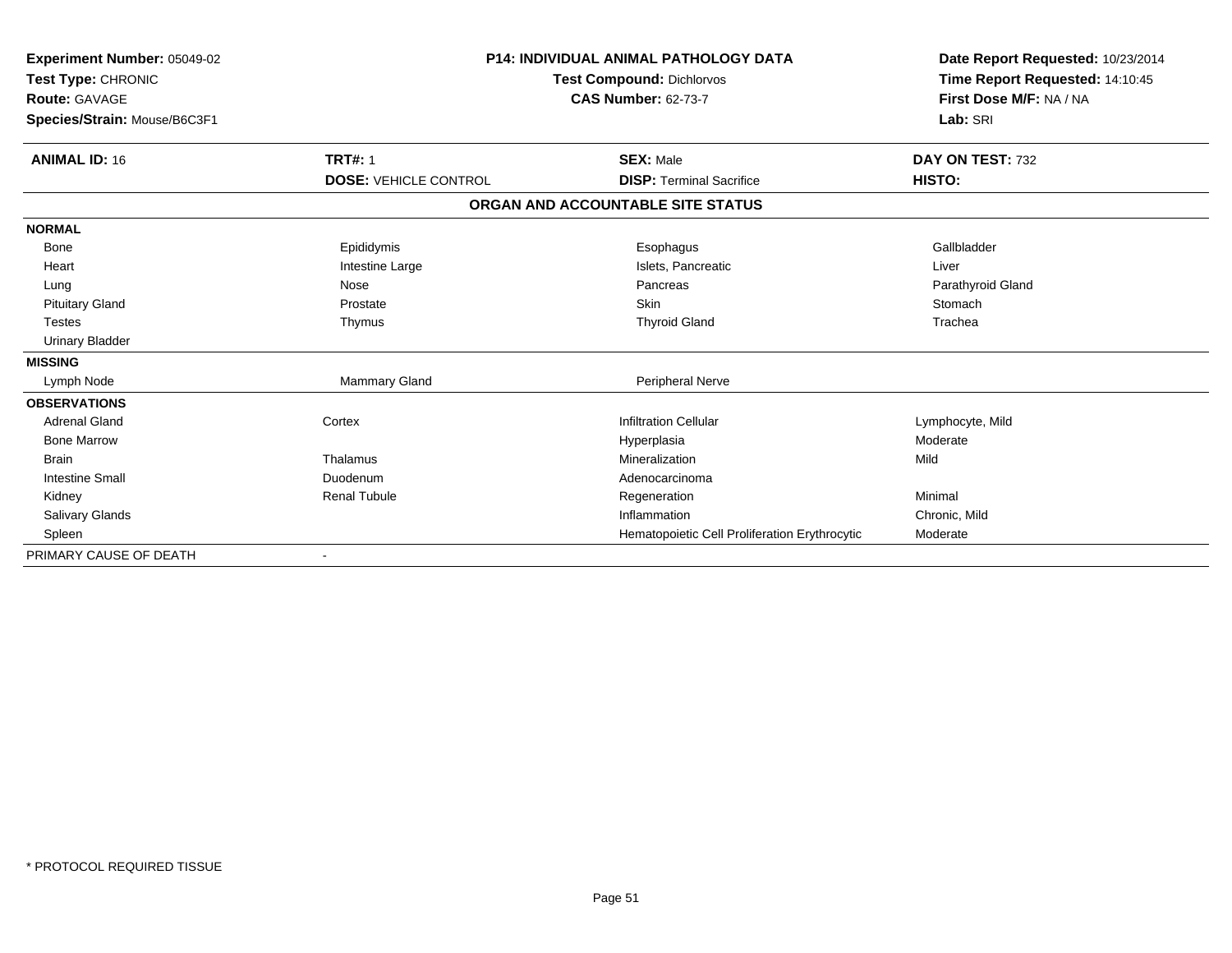| Experiment Number: 05049-02<br>Test Type: CHRONIC<br><b>Route: GAVAGE</b><br>Species/Strain: Mouse/B6C3F1 |                        | <b>P14: INDIVIDUAL ANIMAL PATHOLOGY DATA</b><br><b>Test Compound: Dichlorvos</b><br><b>CAS Number: 62-73-7</b> | Date Report Requested: 10/23/2014<br>Time Report Requested: 14:10:45<br>First Dose M/F: NA / NA<br>Lab: SRI |
|-----------------------------------------------------------------------------------------------------------|------------------------|----------------------------------------------------------------------------------------------------------------|-------------------------------------------------------------------------------------------------------------|
| <b>ANIMAL ID: 16</b>                                                                                      | TRT#: 3                | <b>SEX: Male</b>                                                                                               | DAY ON TEST: 729                                                                                            |
|                                                                                                           | DOSE: 20.0 MG/KG       | <b>DISP: Terminal Sacrifice</b>                                                                                | HISTO:                                                                                                      |
|                                                                                                           |                        | ORGAN AND ACCOUNTABLE SITE STATUS                                                                              |                                                                                                             |
| <b>NORMAL</b>                                                                                             |                        |                                                                                                                |                                                                                                             |
| <b>Adrenal Gland</b>                                                                                      | <b>Bone</b>            | <b>Bone Marrow</b>                                                                                             | <b>Brain</b>                                                                                                |
| Epididymis                                                                                                | Esophagus              | Gallbladder                                                                                                    | Heart                                                                                                       |
| Intestine Large                                                                                           | <b>Intestine Small</b> | Islets, Pancreatic                                                                                             | Kidney                                                                                                      |
| Lung                                                                                                      | Lymph Node             | Nose                                                                                                           | Pancreas                                                                                                    |
| Parathyroid Gland                                                                                         | Peripheral Nerve       | <b>Pituitary Gland</b>                                                                                         | Prostate                                                                                                    |
| Salivary Glands                                                                                           | Spleen                 | Stomach                                                                                                        | <b>Testes</b>                                                                                               |
| Trachea                                                                                                   |                        |                                                                                                                |                                                                                                             |
| <b>MISSING</b>                                                                                            |                        |                                                                                                                |                                                                                                             |
| <b>Mammary Gland</b>                                                                                      | Thymus                 |                                                                                                                |                                                                                                             |
| <b>OBSERVATIONS</b>                                                                                       |                        |                                                                                                                |                                                                                                             |
| Liver                                                                                                     |                        | Hepatocellular Adenoma                                                                                         |                                                                                                             |
|                                                                                                           | Hepatocyte             | Vacuolization Cytoplasmic                                                                                      | Moderate                                                                                                    |
| <b>Seminal Vesicle</b>                                                                                    |                        | Fibrosis                                                                                                       | Moderate                                                                                                    |
|                                                                                                           |                        | Inflammation                                                                                                   | Chronic Active, Moderate                                                                                    |
| Skin                                                                                                      | <b>Subcut Tiss</b>     | Fibrosarcoma                                                                                                   | Multiple                                                                                                    |
| Note: TRC LES 2--FIBROSARCOMA                                                                             |                        |                                                                                                                |                                                                                                             |
| Note: 1.SKIN-NOT REMARKABLE                                                                               |                        |                                                                                                                |                                                                                                             |
| <b>Thyroid Gland</b>                                                                                      | Follicle               | <b>Dilatation</b>                                                                                              | Marked                                                                                                      |
| <b>Urinary Bladder</b>                                                                                    |                        | Inflammation                                                                                                   | Chronic, Mild                                                                                               |
| PRIMARY CAUSE OF DEATH                                                                                    |                        |                                                                                                                |                                                                                                             |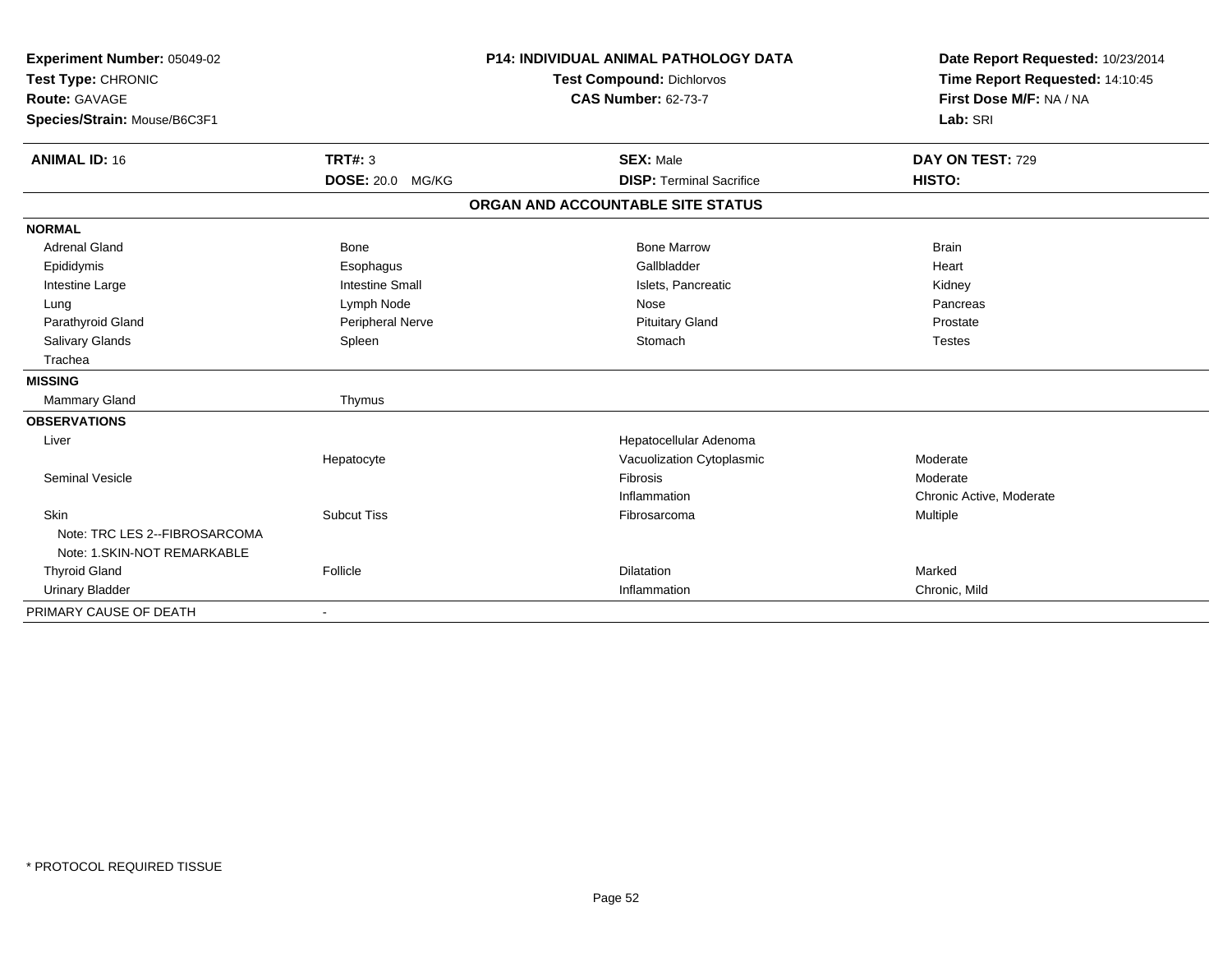| Experiment Number: 05049-02                        |                        | <b>P14: INDIVIDUAL ANIMAL PATHOLOGY DATA</b>  | Date Report Requested: 10/23/2014 |
|----------------------------------------------------|------------------------|-----------------------------------------------|-----------------------------------|
| Test Type: CHRONIC                                 |                        | <b>Test Compound: Dichlorvos</b>              | Time Report Requested: 14:10:45   |
| <b>Route: GAVAGE</b>                               |                        | <b>CAS Number: 62-73-7</b>                    | First Dose M/F: NA / NA           |
| Species/Strain: Mouse/B6C3F1                       |                        |                                               | Lab: SRI                          |
|                                                    |                        |                                               |                                   |
| <b>ANIMAL ID: 16</b>                               | <b>TRT#: 5</b>         | <b>SEX: Male</b>                              | DAY ON TEST: 668                  |
|                                                    | DOSE: 10.0 MG/KG       | <b>DISP: Moribund</b>                         | HISTO:                            |
|                                                    |                        | ORGAN AND ACCOUNTABLE SITE STATUS             |                                   |
| <b>NORMAL</b>                                      |                        |                                               |                                   |
| Bone                                               | Epididymis             | Esophagus                                     | Heart                             |
| Intestine Large                                    | <b>Intestine Small</b> | Nose                                          | Parathyroid Gland                 |
| Peripheral Nerve                                   | Salivary Glands        | <b>Skin</b>                                   | Stomach                           |
| <b>Testes</b>                                      | <b>Thyroid Gland</b>   | Trachea                                       |                                   |
| <b>MISSING</b>                                     |                        |                                               |                                   |
| Gallbladder                                        | Islets, Pancreatic     | Mammary Gland                                 | Pancreas                          |
| <b>Pituitary Gland</b>                             |                        |                                               |                                   |
| <b>OBSERVATIONS</b>                                |                        |                                               |                                   |
| <b>Adrenal Gland</b>                               | Spindle Cell           | Hyperplasia                                   | Mild                              |
| <b>Bone Marrow</b>                                 |                        | Hyperplasia                                   | Marked                            |
| <b>Brain</b>                                       | Thalamus               | Mineralization                                | Mild                              |
| Kidney                                             | <b>Renal Tubule</b>    | Atrophy                                       | Moderate                          |
|                                                    |                        | Cyst                                          |                                   |
|                                                    |                        | Hydronephrosis                                | Mild                              |
|                                                    |                        | Inflammation                                  | Chronic, Marked                   |
| Liver                                              |                        | Hepatocellular Carcinoma                      |                                   |
| Lung                                               |                        | Alveolar/Bronchiolar Adenoma                  |                                   |
|                                                    |                        | <b>Infiltration Cellular</b>                  | Histiocyte, Mild                  |
| Lymph Node                                         | Mesenteric             | Hyperplasia                                   | Plasma Cell, Mild                 |
| Prostate                                           |                        | <b>Dilatation</b>                             | Moderate                          |
|                                                    |                        | Inflammation                                  | Chronic, Marked                   |
|                                                    |                        | Inflammation                                  | Suppurative, Marked               |
| Note: TRC LES 3--INFLAMM. SUPP. & INFLAMM. CHRONIC |                        |                                               |                                   |
| <b>Seminal Vesicle</b>                             |                        | Inflammation                                  | Suppurative, Marked               |
| Skin                                               |                        |                                               |                                   |
| Note: 1.&2.SKIN-NOT REMARKABLE                     |                        |                                               |                                   |
| Spleen                                             |                        | Hematopoietic Cell Proliferation Erythrocytic | Moderate                          |
| Thymus                                             |                        | Cyst                                          |                                   |
| <b>Urinary Bladder</b>                             | Mucosa                 | Hyperplasia                                   | Mild                              |
|                                                    |                        | Inflammation                                  | Chronic, Moderate                 |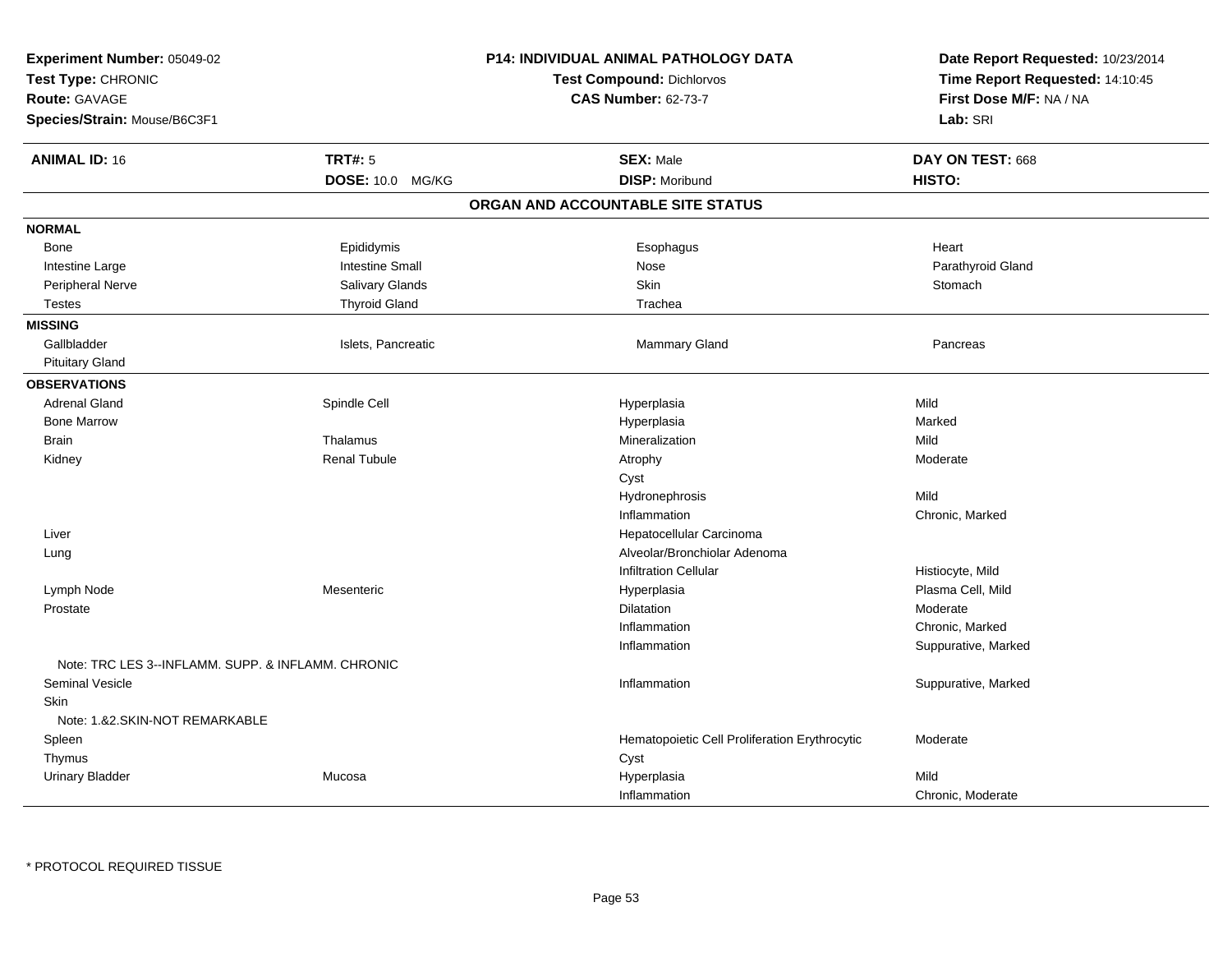| <b>Experiment Number: 05049-02</b><br>Test Type: CHRONIC | <b>P14: INDIVIDUAL ANIMAL PATHOLOGY DATA</b><br><b>Test Compound: Dichlorvos</b> |                                   | Date Report Requested: 10/23/2014<br>Time Report Requested: 14:10:45 |
|----------------------------------------------------------|----------------------------------------------------------------------------------|-----------------------------------|----------------------------------------------------------------------|
| <b>Route: GAVAGE</b>                                     |                                                                                  | <b>CAS Number: 62-73-7</b>        | First Dose M/F: NA / NA                                              |
| Species/Strain: Mouse/B6C3F1                             |                                                                                  |                                   | Lab: SRI                                                             |
| <b>ANIMAL ID: 16</b>                                     | <b>TRT#:</b> 5                                                                   | <b>SEX: Male</b>                  | DAY ON TEST: 668                                                     |
|                                                          | <b>DOSE: 10.0</b><br>MG/KG                                                       | <b>DISP: Moribund</b>             | HISTO:                                                               |
|                                                          |                                                                                  | ORGAN AND ACCOUNTABLE SITE STATUS |                                                                      |
| PRIMARY CAUSE OF DEATH                                   |                                                                                  |                                   |                                                                      |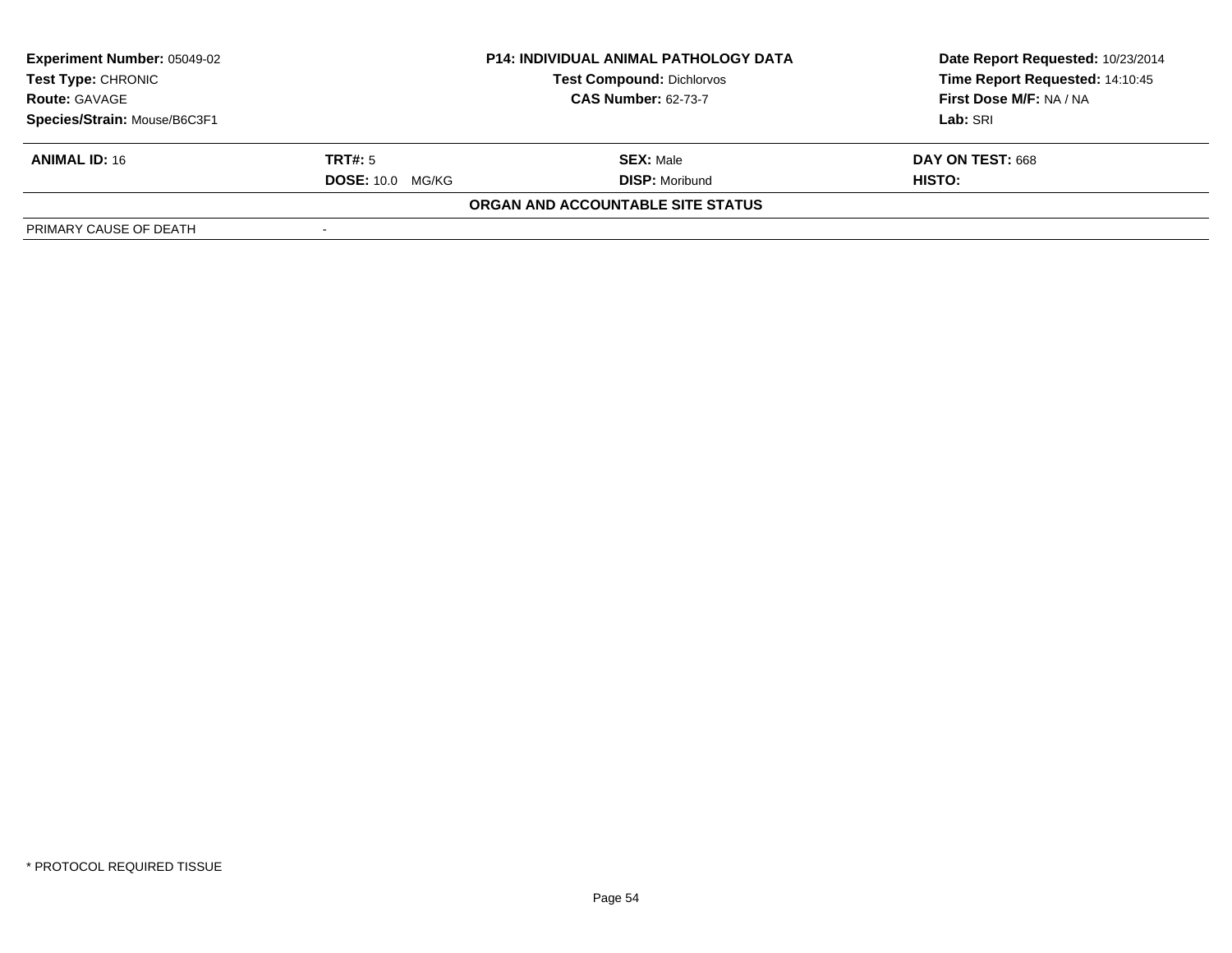| Experiment Number: 05049-02<br>Test Type: CHRONIC<br><b>Route: GAVAGE</b><br>Species/Strain: Mouse/B6C3F1 |                              | P14: INDIVIDUAL ANIMAL PATHOLOGY DATA<br><b>Test Compound: Dichlorvos</b><br><b>CAS Number: 62-73-7</b> | Date Report Requested: 10/23/2014<br>Time Report Requested: 14:10:45<br>First Dose M/F: NA / NA<br>Lab: SRI |
|-----------------------------------------------------------------------------------------------------------|------------------------------|---------------------------------------------------------------------------------------------------------|-------------------------------------------------------------------------------------------------------------|
| <b>ANIMAL ID: 17</b>                                                                                      | <b>TRT#: 1</b>               | <b>SEX: Male</b>                                                                                        | DAY ON TEST: 732                                                                                            |
|                                                                                                           | <b>DOSE: VEHICLE CONTROL</b> | <b>DISP: Terminal Sacrifice</b>                                                                         | HISTO:                                                                                                      |
|                                                                                                           |                              | ORGAN AND ACCOUNTABLE SITE STATUS                                                                       |                                                                                                             |
| <b>NORMAL</b>                                                                                             |                              |                                                                                                         |                                                                                                             |
| Bone                                                                                                      | <b>Bone Marrow</b>           | <b>Brain</b>                                                                                            | Epididymis                                                                                                  |
| Esophagus                                                                                                 | Heart                        | Intestine Large                                                                                         | Islets, Pancreatic                                                                                          |
| Pancreas                                                                                                  | <b>Pituitary Gland</b>       | Prostate                                                                                                | Skin                                                                                                        |
| Spleen                                                                                                    | Stomach                      | <b>Testes</b>                                                                                           | Trachea                                                                                                     |
| <b>Urinary Bladder</b>                                                                                    |                              |                                                                                                         |                                                                                                             |
| <b>MISSING</b>                                                                                            |                              |                                                                                                         |                                                                                                             |
| Gallbladder                                                                                               | Lymph Node                   | <b>Mammary Gland</b>                                                                                    | Parathyroid Gland                                                                                           |
| Peripheral Nerve                                                                                          | Thymus                       |                                                                                                         |                                                                                                             |
| <b>OBSERVATIONS</b>                                                                                       |                              |                                                                                                         |                                                                                                             |
| <b>Adrenal Gland</b>                                                                                      |                              | Developmental Malformation                                                                              |                                                                                                             |
|                                                                                                           | Spindle Cell                 | Hyperplasia                                                                                             | Mild                                                                                                        |
| <b>Intestine Small</b>                                                                                    | Ileum, Peyers Patch          | Hyperplasia                                                                                             | Lymphoid, Moderate                                                                                          |
| Kidney                                                                                                    |                              | Inflammation                                                                                            | Chronic, Mild                                                                                               |
|                                                                                                           | Renal Tubule                 | Regeneration                                                                                            | Minimal                                                                                                     |
| Liver                                                                                                     |                              | Hemangiosarcoma                                                                                         |                                                                                                             |
|                                                                                                           | Hepatocyte                   | Necrosis                                                                                                | Moderate                                                                                                    |
| Lung                                                                                                      |                              | Alveolar/Bronchiolar Adenoma                                                                            |                                                                                                             |
|                                                                                                           |                              | <b>Infiltration Cellular</b>                                                                            | Histiocyte, Moderate                                                                                        |
| Nose                                                                                                      |                              | Inflammation                                                                                            | Suppurative, Mild                                                                                           |
| Salivary Glands                                                                                           |                              | Inflammation                                                                                            | Chronic, Minimal                                                                                            |
| <b>Seminal Vesicle</b>                                                                                    |                              | Dilatation                                                                                              | Moderate                                                                                                    |
| <b>Skeletal Muscle</b>                                                                                    |                              | Inflammation                                                                                            | Chronic Active, Moderate                                                                                    |
| Note: SKELETAL MUSCLE-LESION IS ON 1ST NASAL SECTION                                                      |                              |                                                                                                         |                                                                                                             |
| Skin                                                                                                      |                              |                                                                                                         |                                                                                                             |
| Note: 1.SKIN-NOT REMARKABLE                                                                               |                              |                                                                                                         |                                                                                                             |
| <b>Thyroid Gland</b>                                                                                      | Follicle                     | <b>Dilatation</b>                                                                                       | Mild                                                                                                        |
|                                                                                                           | <b>Follicular Cel</b>        | Hyperplasia                                                                                             | Mild                                                                                                        |
| Tooth                                                                                                     |                              | Developmental Malformation                                                                              |                                                                                                             |
| PRIMARY CAUSE OF DEATH                                                                                    | $\blacksquare$               |                                                                                                         |                                                                                                             |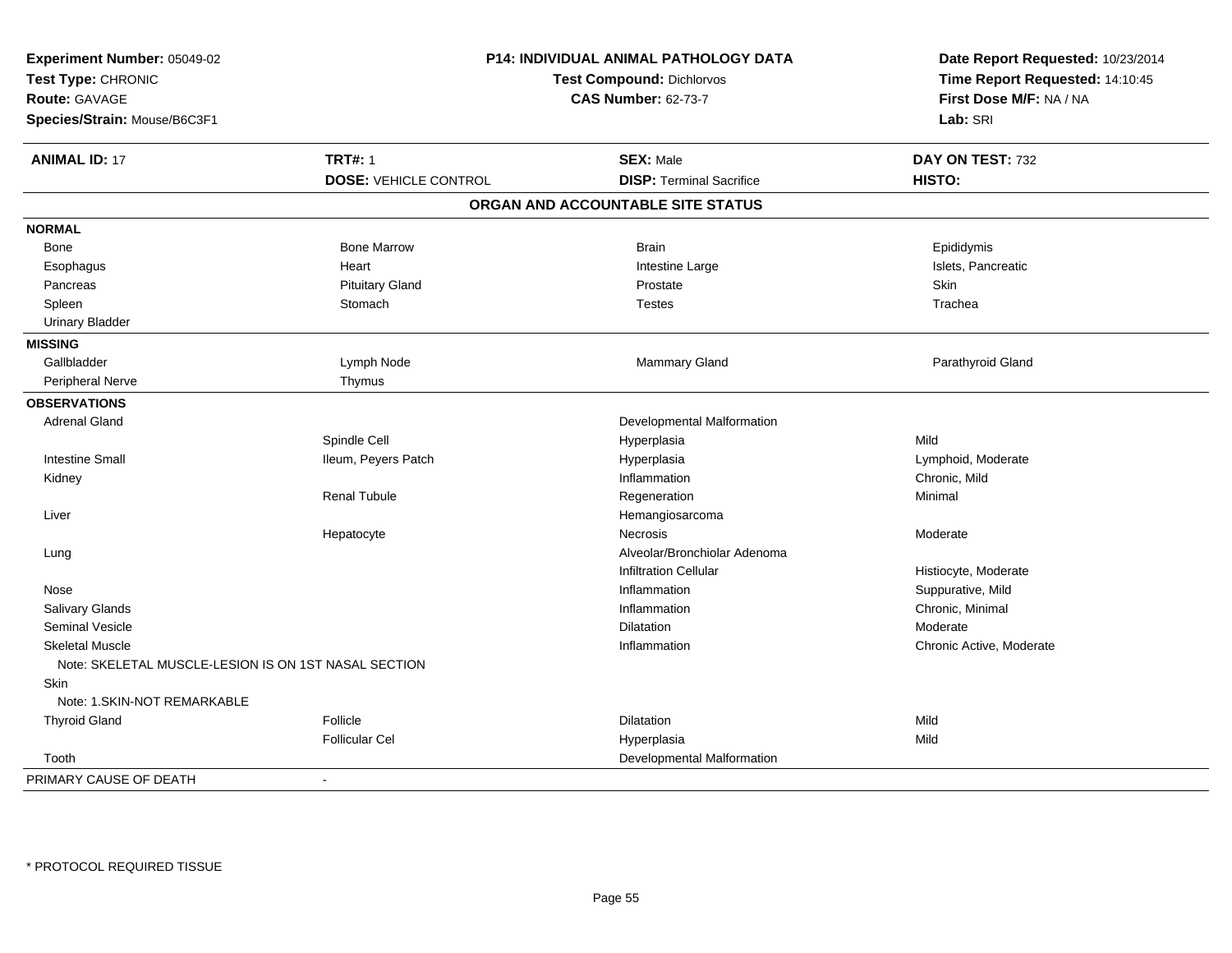| Experiment Number: 05049-02<br>Test Type: CHRONIC<br>Route: GAVAGE |                         | P14: INDIVIDUAL ANIMAL PATHOLOGY DATA         | Date Report Requested: 10/23/2014 |
|--------------------------------------------------------------------|-------------------------|-----------------------------------------------|-----------------------------------|
|                                                                    |                         | <b>Test Compound: Dichlorvos</b>              | Time Report Requested: 14:10:45   |
|                                                                    |                         | <b>CAS Number: 62-73-7</b>                    | First Dose M/F: NA / NA           |
| Species/Strain: Mouse/B6C3F1                                       |                         |                                               | Lab: SRI                          |
| <b>ANIMAL ID: 17</b>                                               | <b>TRT#: 3</b>          | <b>SEX: Male</b>                              | DAY ON TEST: 729                  |
|                                                                    | <b>DOSE: 20.0 MG/KG</b> | <b>DISP: Terminal Sacrifice</b>               | HISTO:                            |
|                                                                    |                         | ORGAN AND ACCOUNTABLE SITE STATUS             |                                   |
| <b>NORMAL</b>                                                      |                         |                                               |                                   |
| <b>Adrenal Gland</b>                                               | Bone                    | <b>Bone Marrow</b>                            | <b>Brain</b>                      |
| Epididymis                                                         | Esophagus               | Intestine Large                               | Islets, Pancreatic                |
| Nose                                                               | Pancreas                | Parathyroid Gland                             | <b>Pituitary Gland</b>            |
| Prostate                                                           | <b>Testes</b>           | <b>Thyroid Gland</b>                          | Trachea                           |
| <b>Urinary Bladder</b>                                             |                         |                                               |                                   |
| <b>MISSING</b>                                                     |                         |                                               |                                   |
| Gallbladder                                                        | Mammary Gland           | Thymus                                        |                                   |
| <b>OBSERVATIONS</b>                                                |                         |                                               |                                   |
| <b>Blood Vessel</b>                                                |                         | Inflammation                                  | Chronic Active, Moderate          |
| Heart                                                              | Coron Artery            | Inflammation                                  | Chronic Active, Moderate          |
| <b>Intestine Small</b>                                             | Duodenum                | Adenocarcinoma                                |                                   |
| Kidney                                                             |                         | Inflammation                                  | Chronic, Mild                     |
|                                                                    | <b>Renal Tubule</b>     | Regeneration                                  | Minimal                           |
| Liver                                                              |                         | Clear Cell Focus                              |                                   |
|                                                                    |                         | Hepatocellular Adenoma                        |                                   |
| Lung                                                               | Interstitium            | Edema                                         | Moderate                          |
| Lymph Node                                                         | Mesenteric              | Hematopoietic Cell Proliferation              | Moderate                          |
| Mesentery                                                          | Artery                  | Inflammation                                  | Chronic, Moderate                 |
| Peripheral Nerve                                                   |                         | Inflammation                                  | Chronic, Marked                   |
| Salivary Glands                                                    |                         | Inflammation                                  | Chronic, Mild                     |
| Skin                                                               |                         | Acanthosis                                    | Moderate                          |
|                                                                    | <b>Subcut Tiss</b>      | Fibrosis                                      | Moderate                          |
| Note: TRC LES 1--FIBROSIS                                          |                         |                                               |                                   |
| Spleen                                                             |                         | Hematopoietic Cell Proliferation Erythrocytic | Moderate                          |
| Stomach                                                            | Forestomach             | Squamous Cell Papilloma                       |                                   |
| PRIMARY CAUSE OF DEATH                                             | $\blacksquare$          |                                               |                                   |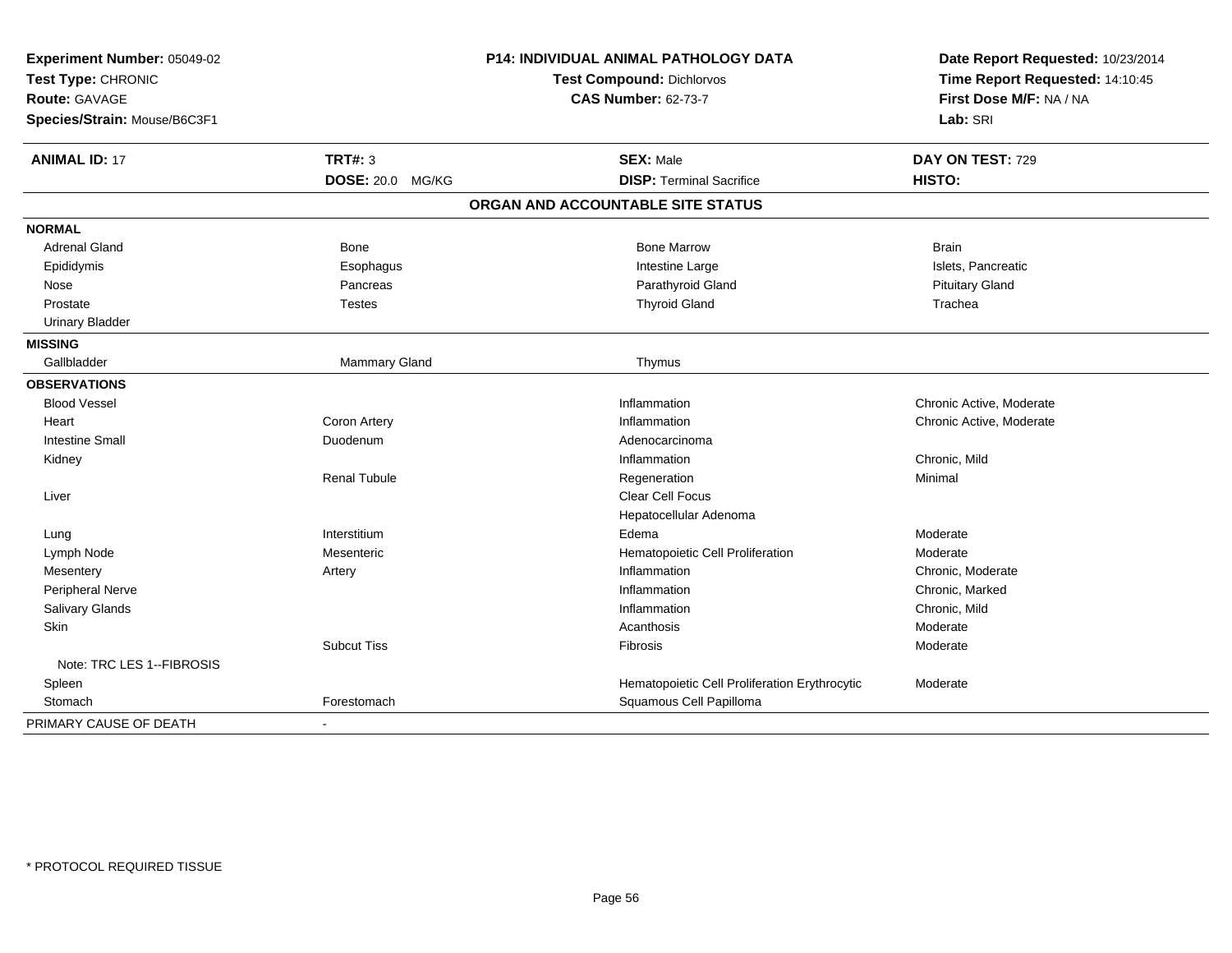| Experiment Number: 05049-02                                   |                            | <b>P14: INDIVIDUAL ANIMAL PATHOLOGY DATA</b> | Date Report Requested: 10/23/2014 |
|---------------------------------------------------------------|----------------------------|----------------------------------------------|-----------------------------------|
| Test Type: CHRONIC                                            |                            | <b>Test Compound: Dichlorvos</b>             | Time Report Requested: 14:10:45   |
| <b>Route: GAVAGE</b>                                          |                            | <b>CAS Number: 62-73-7</b>                   | First Dose M/F: NA / NA           |
| Species/Strain: Mouse/B6C3F1                                  |                            |                                              | Lab: SRI                          |
|                                                               |                            |                                              |                                   |
| <b>ANIMAL ID: 17</b>                                          | <b>TRT#: 5</b>             | <b>SEX: Male</b>                             | DAY ON TEST: 511                  |
|                                                               | <b>DOSE: 10.0</b><br>MG/KG | <b>DISP: Dead</b>                            | HISTO:                            |
|                                                               |                            | ORGAN AND ACCOUNTABLE SITE STATUS            |                                   |
| <b>NORMAL</b>                                                 |                            |                                              |                                   |
| <b>Adrenal Gland</b>                                          | <b>Bone</b>                | <b>Bone Marrow</b>                           | <b>Brain</b>                      |
| Epididymis                                                    | Esophagus                  | Gallbladder                                  | Intestine Large                   |
| <b>Intestine Small</b>                                        | Islets, Pancreatic         | Liver                                        | Nose                              |
| Pancreas                                                      | Peripheral Nerve           | Prostate                                     | Salivary Glands                   |
| Spleen                                                        | Stomach                    | <b>Testes</b>                                | <b>Thyroid Gland</b>              |
| Trachea                                                       | <b>Urinary Bladder</b>     |                                              |                                   |
| <b>MISSING</b>                                                |                            |                                              |                                   |
| Mammary Gland                                                 | Parathyroid Gland          | Thymus                                       |                                   |
| <b>OBSERVATIONS</b>                                           |                            |                                              |                                   |
| Heart                                                         |                            | Sarcoma                                      |                                   |
| Kidney                                                        |                            | Sarcoma                                      |                                   |
| Lung                                                          |                            | Sarcoma                                      |                                   |
| Lymph Node                                                    | Mandibular                 | Sarcoma                                      |                                   |
| <b>Pituitary Gland</b>                                        | <b>Pars Distalis</b>       | Cyst                                         |                                   |
| Skin                                                          | <b>Subcut Tiss</b>         | Sarcoma                                      |                                   |
| Note: TRC LES 2--SARCOMA                                      |                            |                                              |                                   |
| Note: TRC LES 1--NOT REMARKABLE                               |                            |                                              |                                   |
| PRIMARY CAUSE OF DEATH                                        | $\sim$                     |                                              |                                   |
| Animal Note: SITE OF ORIGIN OF SARCOMA UNKNOWN; POSSIBLY SKIN |                            |                                              |                                   |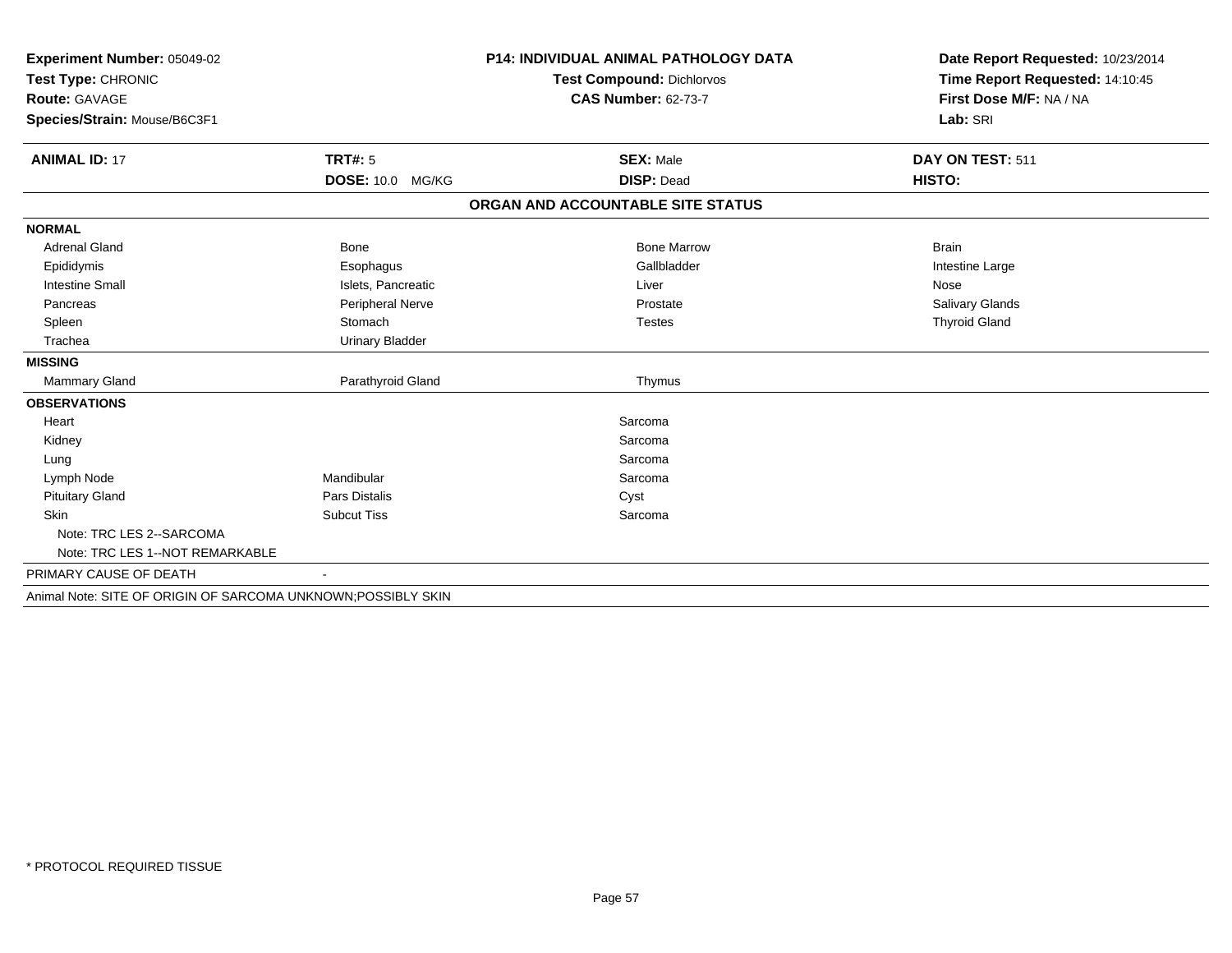| Experiment Number: 05049-02                         |                              | <b>P14: INDIVIDUAL ANIMAL PATHOLOGY DATA</b> | Date Report Requested: 10/23/2014                          |
|-----------------------------------------------------|------------------------------|----------------------------------------------|------------------------------------------------------------|
| Test Type: CHRONIC                                  |                              | <b>Test Compound: Dichlorvos</b>             | Time Report Requested: 14:10:45<br>First Dose M/F: NA / NA |
| <b>Route: GAVAGE</b>                                |                              | <b>CAS Number: 62-73-7</b>                   |                                                            |
| Species/Strain: Mouse/B6C3F1                        |                              |                                              | Lab: SRI                                                   |
| <b>ANIMAL ID: 18</b>                                | <b>TRT#: 1</b>               | <b>SEX: Male</b>                             | DAY ON TEST: 402                                           |
|                                                     | <b>DOSE: VEHICLE CONTROL</b> | <b>DISP: Dead</b>                            | HISTO:                                                     |
|                                                     |                              | ORGAN AND ACCOUNTABLE SITE STATUS            |                                                            |
| <b>NORMAL</b>                                       |                              |                                              |                                                            |
| <b>Adrenal Gland</b>                                | Bone                         | <b>Bone Marrow</b>                           | <b>Brain</b>                                               |
| Epididymis                                          | Esophagus                    | Gallbladder                                  | Heart                                                      |
| Intestine Large                                     | <b>Intestine Small</b>       | Islets, Pancreatic                           | Kidney                                                     |
| Lymph Node                                          | Nose                         | Pancreas                                     | Parathyroid Gland                                          |
| Peripheral Nerve                                    | <b>Pituitary Gland</b>       | Prostate                                     | Salivary Glands                                            |
| Skin                                                | Spleen                       | Stomach                                      | <b>Testes</b>                                              |
| Thymus                                              | <b>Thyroid Gland</b>         | Trachea                                      | <b>Urinary Bladder</b>                                     |
| <b>MISSING</b>                                      |                              |                                              |                                                            |
| Mammary Gland                                       |                              |                                              |                                                            |
| <b>OBSERVATIONS</b>                                 |                              |                                              |                                                            |
| <b>Blood Vessel</b>                                 |                              | Inflammation                                 | Chronic Active, Moderate                                   |
| Note: BLOOD VESSEL IS POSSIBLY VENA CAVA            |                              |                                              |                                                            |
| Liver                                               | Hepatocyte                   | Vacuolization Cytoplasmic                    | Moderate                                                   |
| Lung                                                |                              | <b>Infiltration Cellular</b>                 | Histiocyte, Mild                                           |
|                                                     |                              | Inflammation                                 | Chronic, Moderate                                          |
| Nose                                                |                              |                                              |                                                            |
| Note: NOSE-NOT REQUIRED BY PROTOCOL PRIOR TO 6/1/82 |                              |                                              |                                                            |
| <b>Tissue NOS</b>                                   |                              | Hemorrhage                                   | Marked                                                     |
| Note: TISSUE NOS IS THORACIC CAVITY                 |                              |                                              |                                                            |
| PRIMARY CAUSE OF DEATH                              |                              |                                              |                                                            |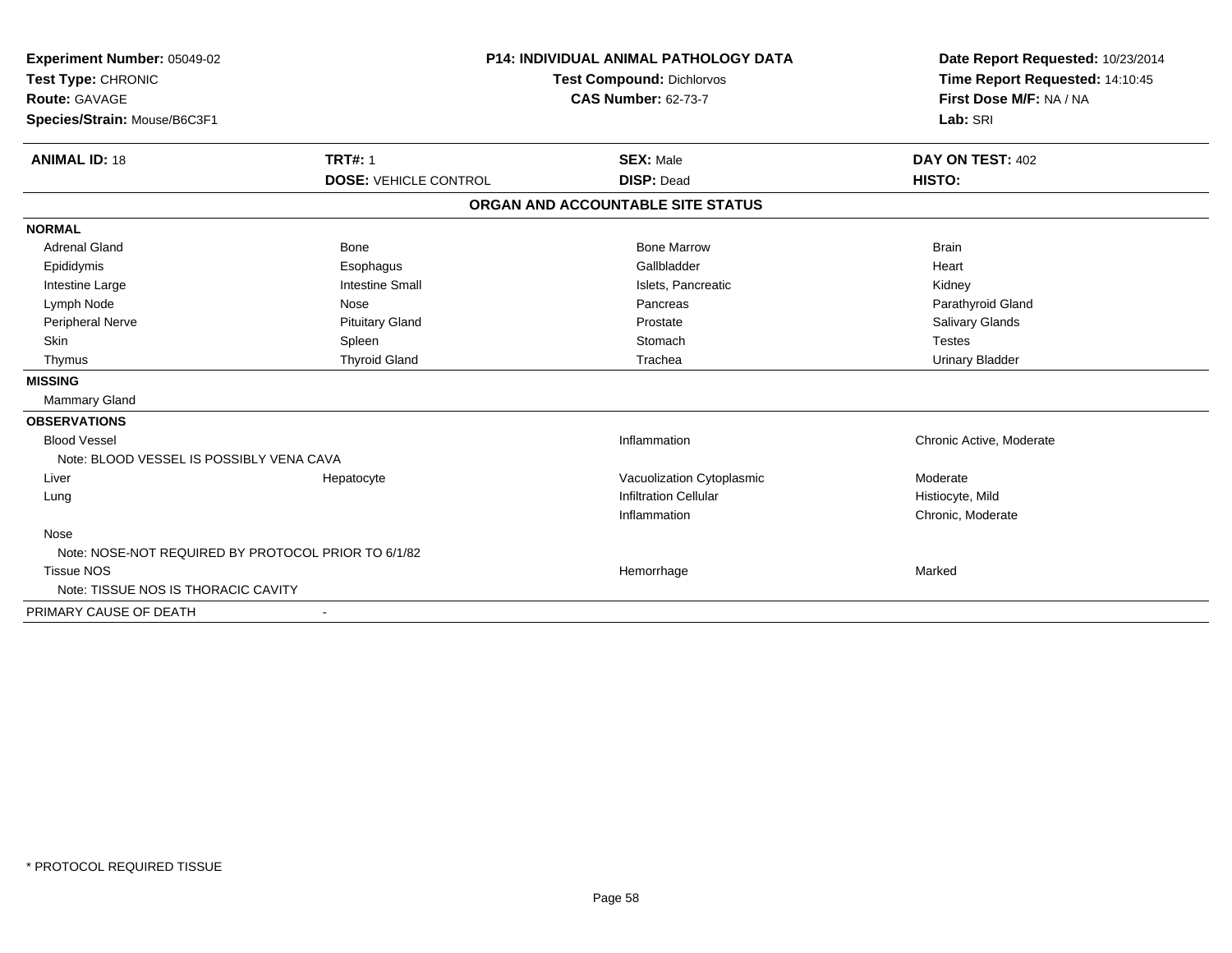| Experiment Number: 05049-02<br>Test Type: CHRONIC<br>Route: GAVAGE<br>Species/Strain: Mouse/B6C3F1 |                        | <b>P14: INDIVIDUAL ANIMAL PATHOLOGY DATA</b><br><b>Test Compound: Dichlorvos</b><br><b>CAS Number: 62-73-7</b> | Date Report Requested: 10/23/2014<br>Time Report Requested: 14:10:45<br>First Dose M/F: NA / NA<br>Lab: SRI |
|----------------------------------------------------------------------------------------------------|------------------------|----------------------------------------------------------------------------------------------------------------|-------------------------------------------------------------------------------------------------------------|
| <b>ANIMAL ID: 18</b>                                                                               | <b>TRT#: 3</b>         | <b>SEX: Male</b>                                                                                               | DAY ON TEST: 2                                                                                              |
|                                                                                                    | DOSE: 20.0 MG/KG       | <b>DISP: Dead</b>                                                                                              | HISTO:                                                                                                      |
|                                                                                                    |                        | ORGAN AND ACCOUNTABLE SITE STATUS                                                                              |                                                                                                             |
| <b>NORMAL</b>                                                                                      |                        |                                                                                                                |                                                                                                             |
| <b>Adrenal Gland</b>                                                                               | <b>Bone</b>            | <b>Bone Marrow</b>                                                                                             | <b>Brain</b>                                                                                                |
| Epididymis                                                                                         | Esophagus              | Heart                                                                                                          | Intestine Large                                                                                             |
| Islets, Pancreatic                                                                                 | Kidney                 | Liver                                                                                                          | Lymph Node                                                                                                  |
| Nose                                                                                               | Pancreas               | Peripheral Nerve                                                                                               | <b>Pituitary Gland</b>                                                                                      |
| Prostate                                                                                           | <b>Salivary Glands</b> | Skin                                                                                                           | Spleen                                                                                                      |
| Stomach                                                                                            | <b>Testes</b>          | Thymus                                                                                                         | <b>Thyroid Gland</b>                                                                                        |
| Trachea                                                                                            | <b>Urinary Bladder</b> |                                                                                                                |                                                                                                             |
| <b>MISSING</b>                                                                                     |                        |                                                                                                                |                                                                                                             |
| <b>Mammary Gland</b>                                                                               |                        |                                                                                                                |                                                                                                             |
| <b>AUTO PRECLUDES DIAG.</b>                                                                        |                        |                                                                                                                |                                                                                                             |
| Gallbladder                                                                                        | <b>Intestine Small</b> |                                                                                                                |                                                                                                             |
| <b>INSUFFICIENT TISSUE</b>                                                                         |                        |                                                                                                                |                                                                                                             |
| Parathyroid Gland                                                                                  |                        |                                                                                                                |                                                                                                             |
| <b>OBSERVATIONS</b>                                                                                |                        |                                                                                                                |                                                                                                             |
| Lung                                                                                               | Interstitium           | Edema                                                                                                          | Mild                                                                                                        |
| Nose                                                                                               |                        |                                                                                                                |                                                                                                             |
| Note: NOSE-NOT REQUIRED BY PROTOCOL PRIOR TO 6/1/82                                                |                        |                                                                                                                |                                                                                                             |
| PRIMARY CAUSE OF DEATH                                                                             |                        |                                                                                                                |                                                                                                             |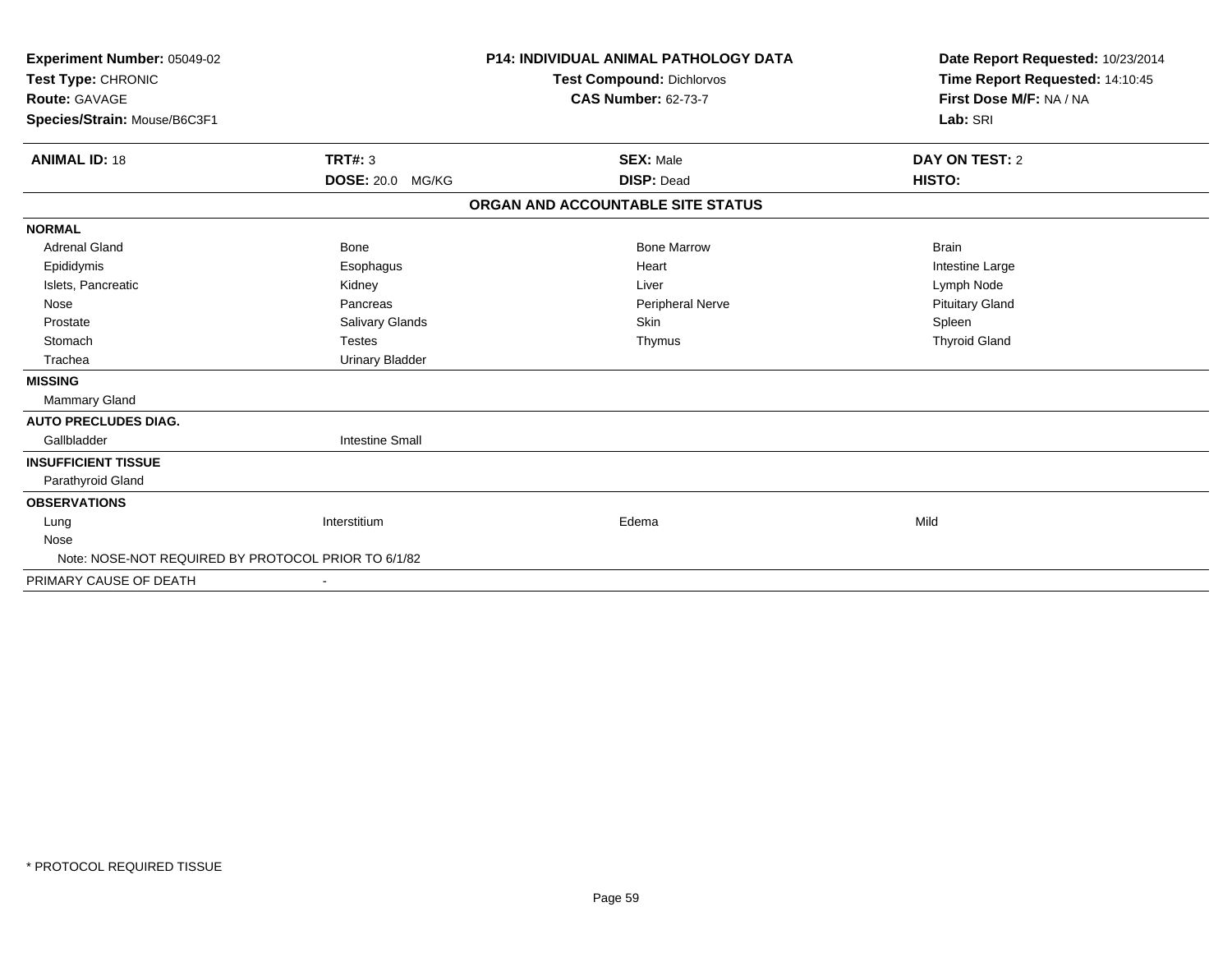| Experiment Number: 05049-02<br>Test Type: CHRONIC |                            | P14: INDIVIDUAL ANIMAL PATHOLOGY DATA | Date Report Requested: 10/23/2014 |
|---------------------------------------------------|----------------------------|---------------------------------------|-----------------------------------|
|                                                   |                            | <b>Test Compound: Dichlorvos</b>      | Time Report Requested: 14:10:45   |
| <b>Route: GAVAGE</b>                              |                            | <b>CAS Number: 62-73-7</b>            | First Dose M/F: NA / NA           |
| Species/Strain: Mouse/B6C3F1                      |                            |                                       | Lab: SRI                          |
| <b>ANIMAL ID: 18</b>                              | <b>TRT#: 5</b>             | <b>SEX: Male</b>                      | DAY ON TEST: 589                  |
|                                                   | <b>DOSE: 10.0</b><br>MG/KG | <b>DISP: Moribund</b>                 | HISTO:                            |
|                                                   |                            | ORGAN AND ACCOUNTABLE SITE STATUS     |                                   |
| <b>NORMAL</b>                                     |                            |                                       |                                   |
| <b>Adrenal Gland</b>                              | <b>Bone</b>                | <b>Bone Marrow</b>                    | <b>Brain</b>                      |
| Epididymis                                        | Esophagus                  | Heart                                 | Intestine Large                   |
| <b>Intestine Small</b>                            | Islets, Pancreatic         | Kidney                                | Nose                              |
| Pancreas                                          | Parathyroid Gland          | <b>Peripheral Nerve</b>               | <b>Pituitary Gland</b>            |
| Prostate                                          | Salivary Glands            | <b>Skin</b>                           | Spleen                            |
| <b>Testes</b>                                     | <b>Thyroid Gland</b>       | Trachea                               | <b>Urinary Bladder</b>            |
| <b>MISSING</b>                                    |                            |                                       |                                   |
| Gallbladder                                       | Mammary Gland              | Thymus                                |                                   |
| <b>OBSERVATIONS</b>                               |                            |                                       |                                   |
| Liver                                             |                            | Hepatocellular Carcinoma              |                                   |
|                                                   | Hepatocyte                 | <b>Necrosis</b>                       | Marked                            |
| Lung                                              | Interstitium               | Edema                                 | Mild                              |
| Lymph Node                                        | Mandibular                 | Pigmentation                          | Moderate                          |
| Stomach                                           | Glandular                  | Erosion                               | Mild                              |
| PRIMARY CAUSE OF DEATH                            |                            |                                       |                                   |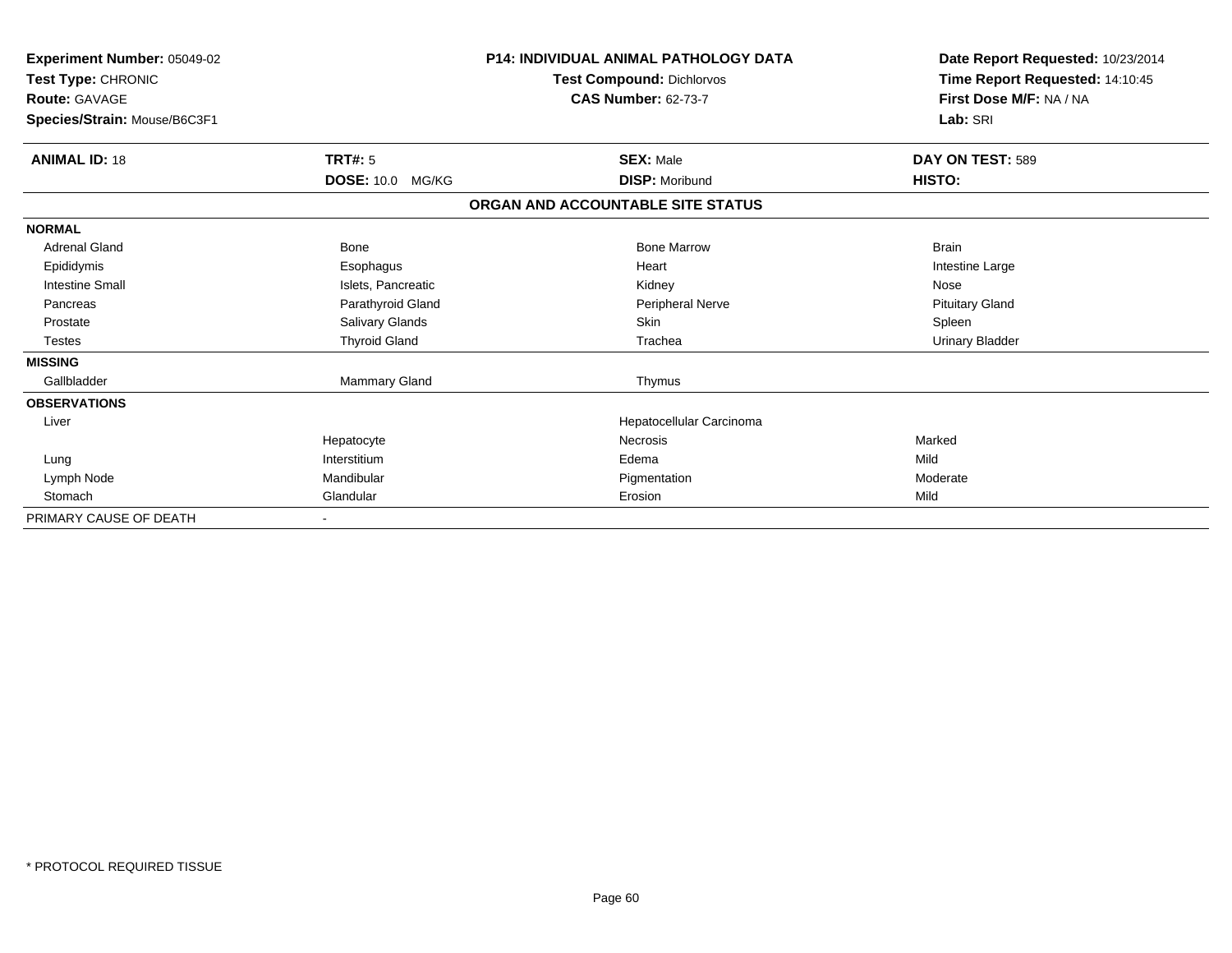| Experiment Number: 05049-02<br>Test Type: CHRONIC<br>Route: GAVAGE<br>Species/Strain: Mouse/B6C3F1 |                              | P14: INDIVIDUAL ANIMAL PATHOLOGY DATA<br><b>Test Compound: Dichlorvos</b><br><b>CAS Number: 62-73-7</b> | Date Report Requested: 10/23/2014<br>Time Report Requested: 14:10:45<br>First Dose M/F: NA / NA<br>Lab: SRI |
|----------------------------------------------------------------------------------------------------|------------------------------|---------------------------------------------------------------------------------------------------------|-------------------------------------------------------------------------------------------------------------|
| <b>ANIMAL ID: 19</b>                                                                               | <b>TRT#: 1</b>               | <b>SEX: Male</b>                                                                                        | DAY ON TEST: 527                                                                                            |
|                                                                                                    | <b>DOSE: VEHICLE CONTROL</b> | <b>DISP: Dead</b>                                                                                       | HISTO:                                                                                                      |
|                                                                                                    |                              | ORGAN AND ACCOUNTABLE SITE STATUS                                                                       |                                                                                                             |
| <b>NORMAL</b>                                                                                      |                              |                                                                                                         |                                                                                                             |
| Bone                                                                                               | Epididymis                   | Esophagus                                                                                               | Intestine Large                                                                                             |
| <b>Intestine Small</b>                                                                             | Islets, Pancreatic           | Nose                                                                                                    | Pancreas                                                                                                    |
| Parathyroid Gland                                                                                  | Peripheral Nerve             | Salivary Glands                                                                                         | <b>Skin</b>                                                                                                 |
| <b>Testes</b>                                                                                      | <b>Thyroid Gland</b>         | Trachea                                                                                                 | <b>Urinary Bladder</b>                                                                                      |
| <b>MISSING</b>                                                                                     |                              |                                                                                                         |                                                                                                             |
| <b>Mammary Gland</b>                                                                               | <b>Pituitary Gland</b>       | Prostate                                                                                                |                                                                                                             |
| <b>AUTO PRECLUDES DIAG.</b>                                                                        |                              |                                                                                                         |                                                                                                             |
| Gallbladder                                                                                        |                              |                                                                                                         |                                                                                                             |
| <b>OBSERVATIONS</b>                                                                                |                              |                                                                                                         |                                                                                                             |
| <b>Adrenal Gland</b>                                                                               | Spindle Cell                 | Hyperplasia                                                                                             | Mild                                                                                                        |
| <b>Bone Marrow</b>                                                                                 |                              | Lymphoma Malignant Lymphocytic                                                                          |                                                                                                             |
| <b>Brain</b>                                                                                       | Thalamus                     | Mineralization                                                                                          | Mild                                                                                                        |
| Heart                                                                                              |                              | Lymphoma Malignant Lymphocytic                                                                          |                                                                                                             |
| Kidney                                                                                             |                              | Lymphoma Malignant Lymphocytic                                                                          |                                                                                                             |
| Liver                                                                                              |                              | Lymphoma Malignant Lymphocytic                                                                          |                                                                                                             |
| Lung                                                                                               |                              | Lymphoma Malignant Lymphocytic                                                                          |                                                                                                             |
| Lymph Node                                                                                         | Mandibular                   | Lymphoma Malignant Lymphocytic                                                                          |                                                                                                             |
|                                                                                                    | Mediastinal                  | Lymphoma Malignant Lymphocytic                                                                          |                                                                                                             |
|                                                                                                    | Mesenteric                   | Lymphoma Malignant Lymphocytic                                                                          |                                                                                                             |
|                                                                                                    | Pancreatic                   | Lymphoma Malignant Lymphocytic                                                                          |                                                                                                             |
| <b>Preputial Gland</b>                                                                             |                              | Ectasia                                                                                                 | Marked                                                                                                      |
|                                                                                                    |                              | Inflammation                                                                                            | Chronic, Mild                                                                                               |
| Spleen                                                                                             |                              | Lymphoma Malignant Lymphocytic                                                                          |                                                                                                             |
| Stomach                                                                                            | Forestomach                  | Hyperplasia                                                                                             | Mild                                                                                                        |
|                                                                                                    | Forestomach                  | Inflammation                                                                                            | Chronic, Moderate                                                                                           |
|                                                                                                    | Forestomach                  | Ulcer                                                                                                   | Moderate                                                                                                    |
| Thymus                                                                                             |                              | Lymphoma Malignant Lymphocytic                                                                          |                                                                                                             |
| Tooth                                                                                              |                              | Developmental Malformation                                                                              |                                                                                                             |
| PRIMARY CAUSE OF DEATH                                                                             | ÷                            |                                                                                                         |                                                                                                             |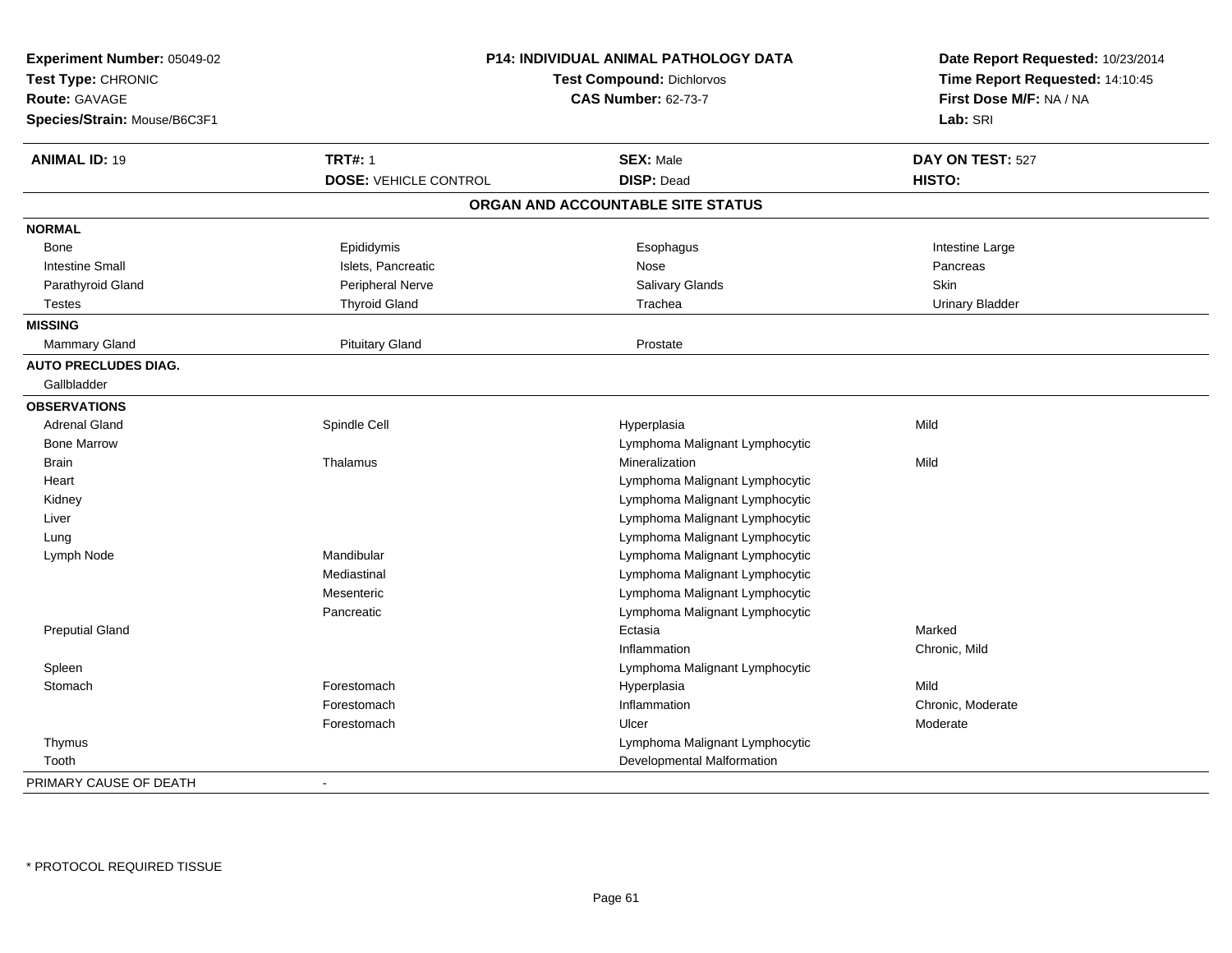| Experiment Number: 05049-02<br>Test Type: CHRONIC |                            | P14: INDIVIDUAL ANIMAL PATHOLOGY DATA         | Date Report Requested: 10/23/2014<br>Time Report Requested: 14:10:45 |
|---------------------------------------------------|----------------------------|-----------------------------------------------|----------------------------------------------------------------------|
|                                                   |                            | <b>Test Compound: Dichlorvos</b>              |                                                                      |
| Route: GAVAGE                                     |                            | <b>CAS Number: 62-73-7</b>                    | First Dose M/F: NA / NA                                              |
| Species/Strain: Mouse/B6C3F1                      |                            |                                               | Lab: SRI                                                             |
| <b>ANIMAL ID: 19</b>                              | <b>TRT#: 3</b>             | <b>SEX: Male</b>                              | DAY ON TEST: 729                                                     |
|                                                   | <b>DOSE: 20.0</b><br>MG/KG | <b>DISP: Terminal Sacrifice</b>               | HISTO:                                                               |
|                                                   |                            | ORGAN AND ACCOUNTABLE SITE STATUS             |                                                                      |
| <b>NORMAL</b>                                     |                            |                                               |                                                                      |
| <b>Bone</b>                                       | <b>Bone Marrow</b>         | Epididymis                                    | Esophagus                                                            |
| Gallbladder                                       | Heart                      | Intestine Large                               | <b>Intestine Small</b>                                               |
| Islets, Pancreatic                                | Lymph Node                 | Nose                                          | Pancreas                                                             |
| Parathyroid Gland                                 | Peripheral Nerve           | <b>Pituitary Gland</b>                        | Prostate                                                             |
| <b>Salivary Glands</b>                            | <b>Skin</b>                | Stomach                                       | <b>Testes</b>                                                        |
| <b>Thyroid Gland</b>                              | Trachea                    | <b>Urinary Bladder</b>                        |                                                                      |
| <b>MISSING</b>                                    |                            |                                               |                                                                      |
| <b>Mammary Gland</b>                              |                            |                                               |                                                                      |
| <b>OBSERVATIONS</b>                               |                            |                                               |                                                                      |
| <b>Adrenal Gland</b>                              |                            | Developmental Malformation                    |                                                                      |
|                                                   | Spindle Cell               | Hyperplasia                                   | Mild                                                                 |
| <b>Brain</b>                                      | Thalamus                   | Mineralization                                | Mild                                                                 |
| Kidney                                            |                            | Infarct                                       | Mild                                                                 |
|                                                   | <b>Renal Tubule</b>        | Regeneration                                  | Minimal                                                              |
| Liver                                             | Hepatocyte                 | Vacuolization Cytoplasmic                     | Mild                                                                 |
| Lung                                              |                            | Inflammation                                  | Suppurative, Mild                                                    |
| Spleen                                            |                            | Hematopoietic Cell Proliferation Erythrocytic | Mild                                                                 |
| Thymus                                            |                            | Cyst                                          |                                                                      |
| PRIMARY CAUSE OF DEATH                            |                            |                                               |                                                                      |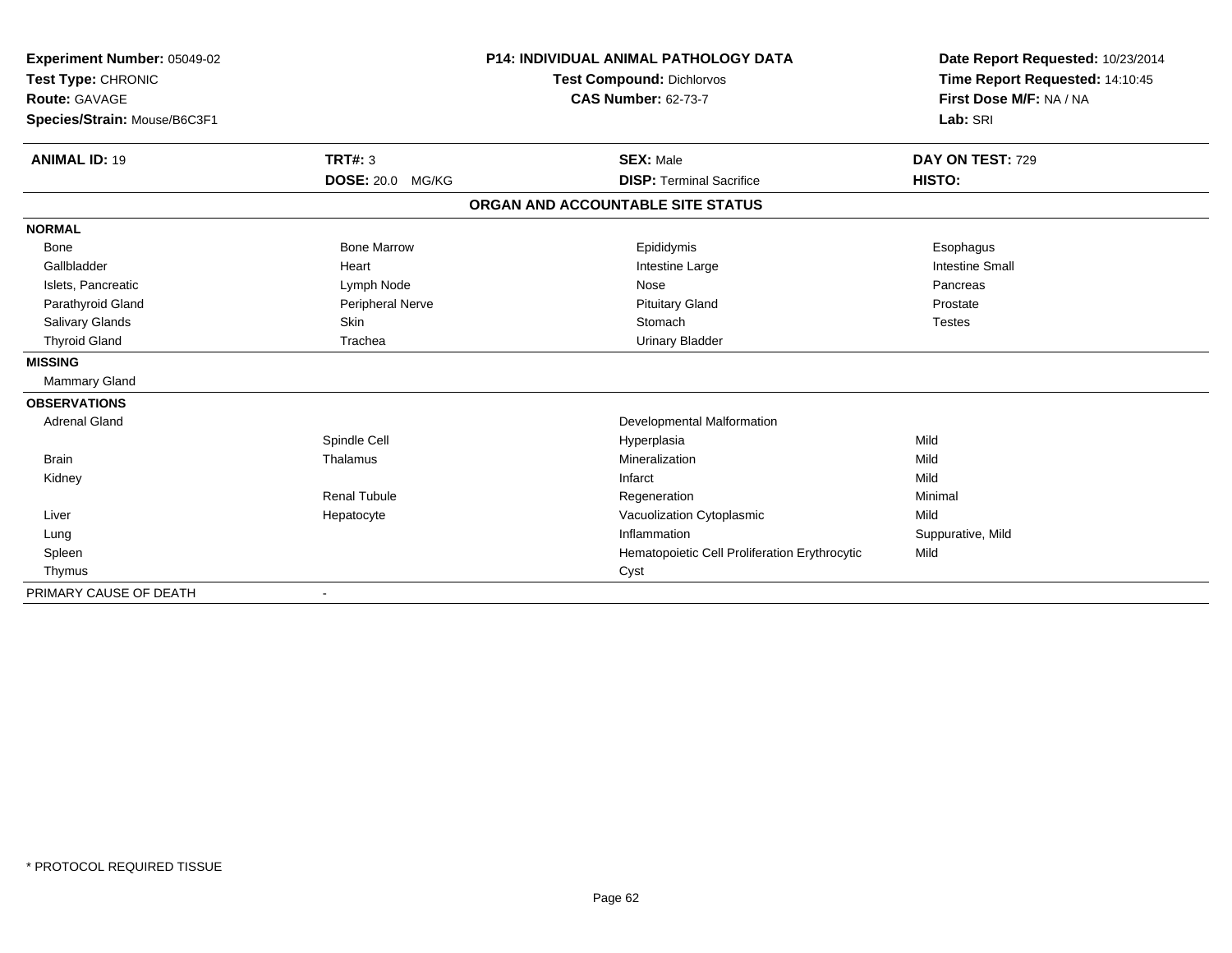| Experiment Number: 05049-02<br>Test Type: CHRONIC<br><b>Route: GAVAGE</b> |                       | P14: INDIVIDUAL ANIMAL PATHOLOGY DATA | Date Report Requested: 10/23/2014<br>Time Report Requested: 14:10:45 |
|---------------------------------------------------------------------------|-----------------------|---------------------------------------|----------------------------------------------------------------------|
|                                                                           |                       | <b>Test Compound: Dichlorvos</b>      |                                                                      |
|                                                                           |                       | <b>CAS Number: 62-73-7</b>            | First Dose M/F: NA / NA                                              |
| Species/Strain: Mouse/B6C3F1                                              |                       |                                       | Lab: SRI                                                             |
|                                                                           |                       |                                       |                                                                      |
| <b>ANIMAL ID: 19</b>                                                      | TRT#: 5               | <b>SEX: Male</b>                      | DAY ON TEST: 730                                                     |
|                                                                           | DOSE: 10.0 MG/KG      | <b>DISP: Terminal Sacrifice</b>       | HISTO:                                                               |
|                                                                           |                       | ORGAN AND ACCOUNTABLE SITE STATUS     |                                                                      |
| <b>NORMAL</b>                                                             |                       |                                       |                                                                      |
| <b>Adrenal Gland</b>                                                      | <b>Bone</b>           | <b>Bone Marrow</b>                    | Esophagus                                                            |
| Gallbladder                                                               | Heart                 | Intestine Large                       | <b>Intestine Small</b>                                               |
| Islets, Pancreatic                                                        | Liver                 | Lung                                  | Nose                                                                 |
| Pancreas                                                                  | Parathyroid Gland     | Peripheral Nerve                      | <b>Pituitary Gland</b>                                               |
| Prostate                                                                  | Salivary Glands       | Spleen                                | Stomach                                                              |
| <b>Testes</b>                                                             | Trachea               | <b>Urinary Bladder</b>                |                                                                      |
| <b>MISSING</b>                                                            |                       |                                       |                                                                      |
| Mammary Gland                                                             | Skin                  | Thymus                                |                                                                      |
| <b>OBSERVATIONS</b>                                                       |                       |                                       |                                                                      |
| <b>Brain</b>                                                              | Thalamus              | Mineralization                        | Moderate                                                             |
| Epididymis                                                                |                       | Inflammation                          | Granulomatous, Moderate                                              |
| Kidney                                                                    |                       | Cyst                                  |                                                                      |
|                                                                           |                       | Inflammation                          | Chronic, Mild                                                        |
|                                                                           | <b>Renal Tubule</b>   | Regeneration                          | Mild                                                                 |
| Lymph Node                                                                | Mesenteric            | Hemorrhage                            | Mild                                                                 |
|                                                                           | Mandibular            | Hyperplasia                           | Plasma Cell, Moderate                                                |
| <b>Preputial Gland</b>                                                    |                       | Ectasia                               | Moderate                                                             |
|                                                                           |                       | Inflammation                          | Chronic, Moderate                                                    |
|                                                                           |                       | Inflammation                          | Suppurative, Moderate                                                |
| <b>Thyroid Gland</b>                                                      | <b>Follicular Cel</b> | Hyperplasia                           | Mild                                                                 |
| PRIMARY CAUSE OF DEATH                                                    |                       |                                       |                                                                      |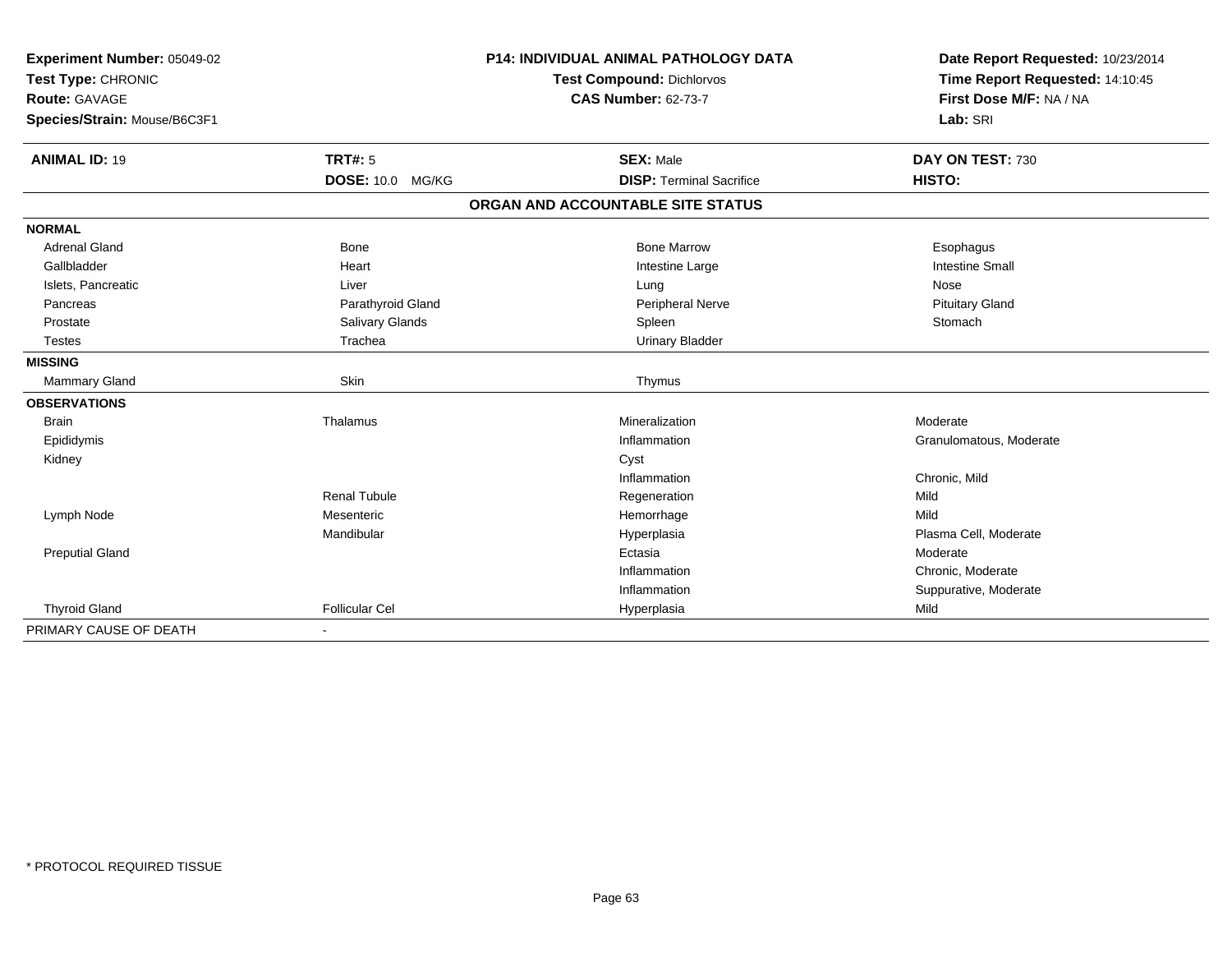| Experiment Number: 05049-02<br>Test Type: CHRONIC<br>Route: GAVAGE<br>Species/Strain: Mouse/B6C3F1 | <b>P14: INDIVIDUAL ANIMAL PATHOLOGY DATA</b><br><b>Test Compound: Dichlorvos</b><br><b>CAS Number: 62-73-7</b> |                                   | Date Report Requested: 10/23/2014<br>Time Report Requested: 14:10:45<br>First Dose M/F: NA / NA<br>Lab: SRI |
|----------------------------------------------------------------------------------------------------|----------------------------------------------------------------------------------------------------------------|-----------------------------------|-------------------------------------------------------------------------------------------------------------|
| <b>ANIMAL ID: 20</b>                                                                               | <b>TRT#: 1</b>                                                                                                 | <b>SEX: Male</b>                  | DAY ON TEST: 541                                                                                            |
|                                                                                                    | <b>DOSE: VEHICLE CONTROL</b>                                                                                   | <b>DISP: Moribund</b>             | HISTO:                                                                                                      |
|                                                                                                    |                                                                                                                | ORGAN AND ACCOUNTABLE SITE STATUS |                                                                                                             |
| <b>NORMAL</b>                                                                                      |                                                                                                                |                                   |                                                                                                             |
| Bone                                                                                               | <b>Brain</b>                                                                                                   | Epididymis                        | Esophagus                                                                                                   |
| Heart                                                                                              | <b>Intestine Small</b>                                                                                         | Islets, Pancreatic                | Lung                                                                                                        |
| Lymph Node                                                                                         | Pancreas                                                                                                       | Parathyroid Gland                 | Peripheral Nerve                                                                                            |
| <b>Salivary Glands</b>                                                                             | <b>Skin</b>                                                                                                    | Stomach                           | <b>Testes</b>                                                                                               |
| <b>Thyroid Gland</b>                                                                               | Trachea                                                                                                        |                                   |                                                                                                             |
| <b>MISSING</b>                                                                                     |                                                                                                                |                                   |                                                                                                             |
| Mammary Gland                                                                                      | <b>Pituitary Gland</b>                                                                                         | Spleen                            | Thymus                                                                                                      |
| <b>OBSERVATIONS</b>                                                                                |                                                                                                                |                                   |                                                                                                             |
| <b>Adrenal Gland</b>                                                                               | Spindle Cell                                                                                                   | Hyperplasia                       | Mild                                                                                                        |
| <b>Bone Marrow</b>                                                                                 |                                                                                                                | Hyperplasia                       | Mild                                                                                                        |
| Gallbladder                                                                                        |                                                                                                                | Concretion                        |                                                                                                             |
|                                                                                                    |                                                                                                                | Inflammation                      | Suppurative, Mild                                                                                           |
| <b>Harderian Gland</b>                                                                             |                                                                                                                | Adenoma                           |                                                                                                             |
| Intestine Large                                                                                    | Cecum, Mucosa                                                                                                  | Fibrosis                          | Mild                                                                                                        |
| Kidney                                                                                             | <b>Renal Tubule</b>                                                                                            | Atrophy                           | Marked                                                                                                      |
|                                                                                                    |                                                                                                                | Casts                             | Marked                                                                                                      |
|                                                                                                    |                                                                                                                | Inflammation                      | Suppurative, Mild                                                                                           |
|                                                                                                    |                                                                                                                | Inflammation                      | Chronic, Marked                                                                                             |
| Liver                                                                                              | Hepatocyte                                                                                                     | Vacuolization Cytoplasmic         | Moderate                                                                                                    |
| Nose                                                                                               |                                                                                                                | Inflammation                      | Suppurative, Minimal                                                                                        |
| Prostate                                                                                           |                                                                                                                | Inflammation                      | Suppurative, Moderate                                                                                       |
|                                                                                                    |                                                                                                                | Inflammation                      | Chronic, Moderate                                                                                           |
| Seminal Vesicle                                                                                    |                                                                                                                | Inflammation                      | Suppurative, Moderate                                                                                       |
|                                                                                                    |                                                                                                                | Inflammation                      | Chronic, Marked                                                                                             |
| <b>Urinary Bladder</b>                                                                             | Mucosa                                                                                                         | Hyperplasia                       | Marked                                                                                                      |
|                                                                                                    |                                                                                                                | Inflammation                      | Chronic, Marked                                                                                             |
| PRIMARY CAUSE OF DEATH                                                                             | $\blacksquare$                                                                                                 |                                   |                                                                                                             |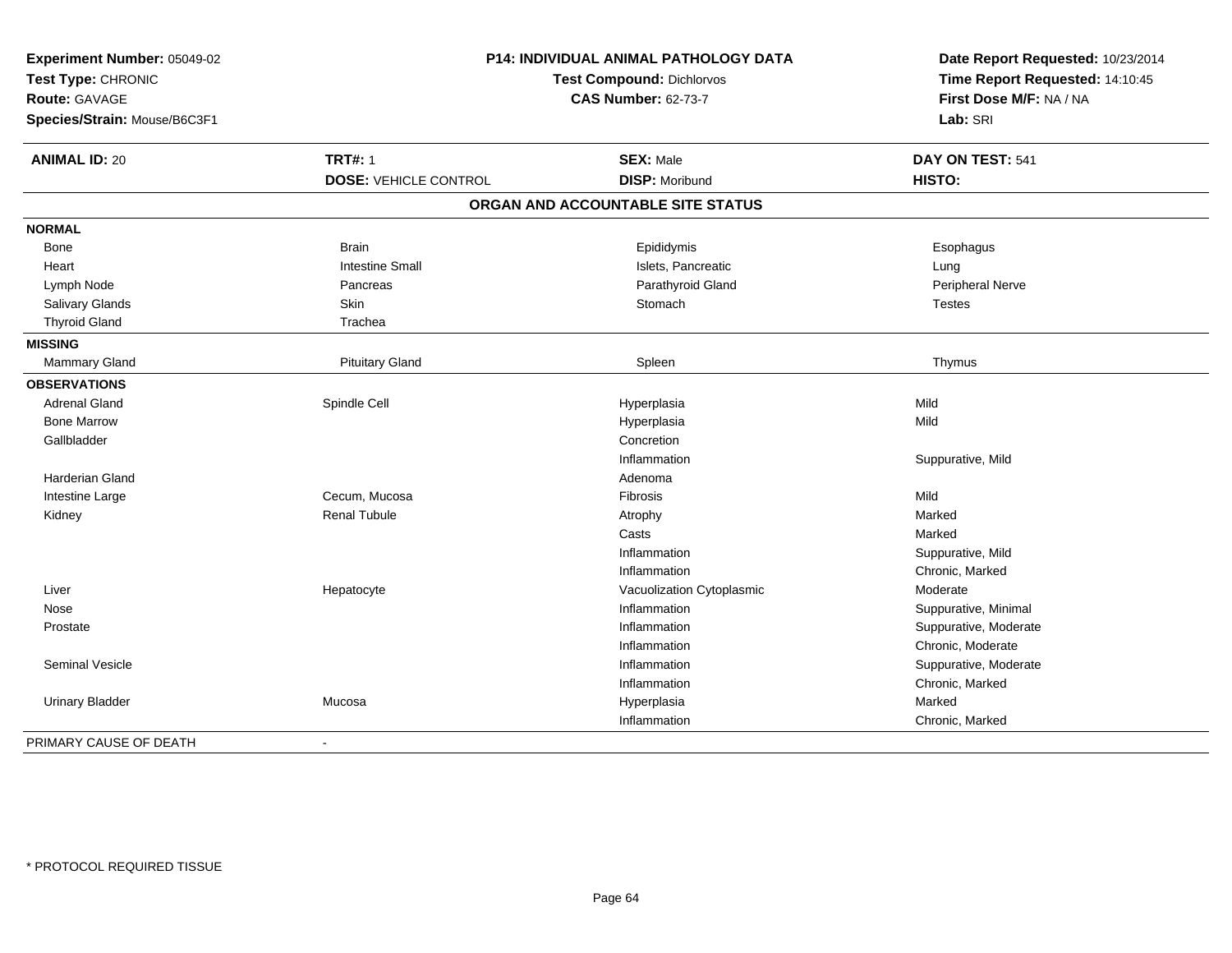| Experiment Number: 05049-02<br>Test Type: CHRONIC<br>Route: GAVAGE |                    | <b>P14: INDIVIDUAL ANIMAL PATHOLOGY DATA</b> | Date Report Requested: 10/23/2014<br>Time Report Requested: 14:10:45<br>First Dose M/F: NA / NA |
|--------------------------------------------------------------------|--------------------|----------------------------------------------|-------------------------------------------------------------------------------------------------|
|                                                                    |                    | <b>Test Compound: Dichlorvos</b>             |                                                                                                 |
|                                                                    |                    | <b>CAS Number: 62-73-7</b>                   |                                                                                                 |
| Species/Strain: Mouse/B6C3F1                                       |                    |                                              | Lab: SRI                                                                                        |
| <b>ANIMAL ID: 20</b>                                               | <b>TRT#: 3</b>     | <b>SEX: Male</b>                             | DAY ON TEST: 729                                                                                |
|                                                                    | DOSE: 20.0 MG/KG   | <b>DISP: Terminal Sacrifice</b>              | HISTO:                                                                                          |
|                                                                    |                    | ORGAN AND ACCOUNTABLE SITE STATUS            |                                                                                                 |
| <b>NORMAL</b>                                                      |                    |                                              |                                                                                                 |
| <b>Bone</b>                                                        | <b>Bone Marrow</b> | Epididymis                                   | Esophagus                                                                                       |
| Gallbladder                                                        | Heart              | Intestine Large                              | <b>Intestine Small</b>                                                                          |
| Lymph Node                                                         | Nose               | Pancreas                                     | Parathyroid Gland                                                                               |
| <b>Peripheral Nerve</b>                                            | Prostate           | Salivary Glands                              | <b>Skin</b>                                                                                     |
| Spleen                                                             | Stomach            | <b>Testes</b>                                | Thymus                                                                                          |
| <b>Thyroid Gland</b>                                               | Trachea            | <b>Urinary Bladder</b>                       |                                                                                                 |
| <b>MISSING</b>                                                     |                    |                                              |                                                                                                 |
| <b>Mammary Gland</b>                                               |                    |                                              |                                                                                                 |
| <b>INSUFFICIENT TISSUE</b>                                         |                    |                                              |                                                                                                 |
| <b>Pituitary Gland</b>                                             |                    |                                              |                                                                                                 |
| <b>OBSERVATIONS</b>                                                |                    |                                              |                                                                                                 |
| <b>Adrenal Gland</b>                                               | Spindle Cell       | Hyperplasia                                  | Mild                                                                                            |
| <b>Brain</b>                                                       | Thalamus           | Mineralization                               | Moderate                                                                                        |
| Islets, Pancreatic                                                 |                    | Hyperplasia                                  | Moderate                                                                                        |
| Kidney                                                             |                    | Inflammation                                 | Chronic, Mild                                                                                   |
| Liver                                                              |                    | Hepatocellular Adenoma                       |                                                                                                 |
|                                                                    |                    | Inflammation                                 | Chronic, Mild                                                                                   |
| Lung                                                               |                    | Inflammation                                 | Chronic, Mild                                                                                   |
| <b>Preputial Gland</b>                                             |                    | Ectasia                                      | Moderate                                                                                        |
|                                                                    |                    | Inflammation                                 | Chronic, Moderate                                                                               |
|                                                                    |                    | Inflammation                                 | Suppurative, Moderate                                                                           |
| <b>Skeletal Muscle</b>                                             |                    | Inflammation                                 | Chronic, Mild                                                                                   |
| Tooth                                                              |                    | Developmental Malformation                   |                                                                                                 |
| PRIMARY CAUSE OF DEATH                                             | $\blacksquare$     |                                              |                                                                                                 |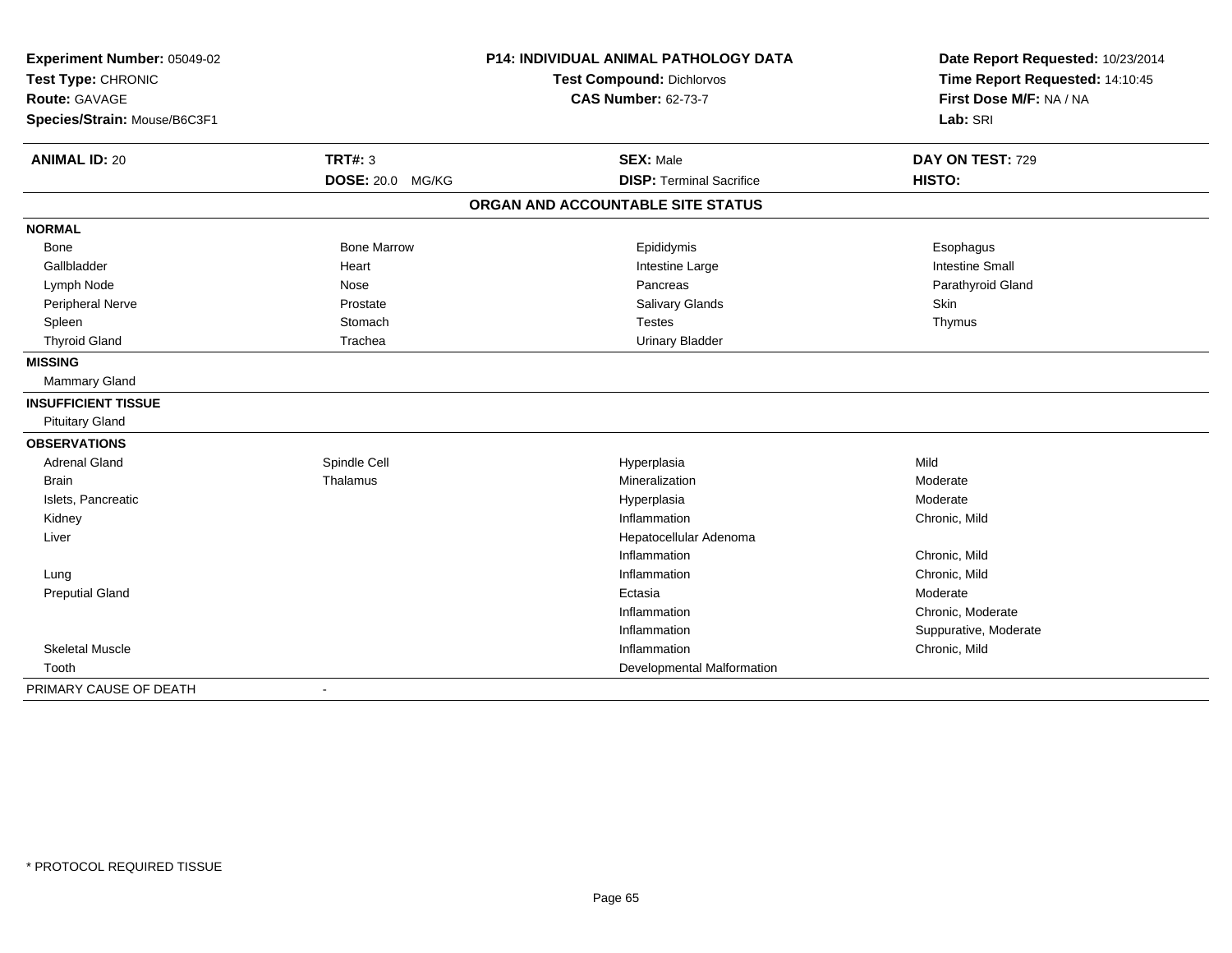| Experiment Number: 05049-02<br>Test Type: CHRONIC<br>Route: GAVAGE |                     | <b>P14: INDIVIDUAL ANIMAL PATHOLOGY DATA</b> | Date Report Requested: 10/23/2014<br>Time Report Requested: 14:10:45 |
|--------------------------------------------------------------------|---------------------|----------------------------------------------|----------------------------------------------------------------------|
|                                                                    |                     | <b>Test Compound: Dichlorvos</b>             |                                                                      |
|                                                                    |                     | <b>CAS Number: 62-73-7</b>                   | First Dose M/F: NA / NA                                              |
| Species/Strain: Mouse/B6C3F1                                       |                     |                                              | Lab: SRI                                                             |
|                                                                    |                     |                                              |                                                                      |
| <b>ANIMAL ID: 20</b>                                               | <b>TRT#: 5</b>      | <b>SEX: Male</b>                             | DAY ON TEST: 559                                                     |
|                                                                    | DOSE: 10.0 MG/KG    | <b>DISP: Dead</b>                            | HISTO:                                                               |
|                                                                    |                     | ORGAN AND ACCOUNTABLE SITE STATUS            |                                                                      |
| <b>NORMAL</b>                                                      |                     |                                              |                                                                      |
| Bone                                                               | <b>Bone Marrow</b>  | <b>Brain</b>                                 | Epididymis                                                           |
| Esophagus                                                          | Gallbladder         | Heart                                        | Intestine Large                                                      |
| <b>Intestine Small</b>                                             | Lung                | Nose                                         | Pancreas                                                             |
| Parathyroid Gland                                                  | Peripheral Nerve    | <b>Pituitary Gland</b>                       | Prostate                                                             |
| Salivary Glands                                                    | Spleen              | Stomach                                      | <b>Testes</b>                                                        |
| <b>Thyroid Gland</b>                                               | Trachea             | <b>Urinary Bladder</b>                       |                                                                      |
| <b>MISSING</b>                                                     |                     |                                              |                                                                      |
| Islets, Pancreatic                                                 | Lymph Node          | <b>Mammary Gland</b>                         | Thymus                                                               |
| <b>OBSERVATIONS</b>                                                |                     |                                              |                                                                      |
| <b>Adrenal Gland</b>                                               | Medulla             | Pheochromocytoma Benign                      |                                                                      |
| Kidney                                                             |                     | Casts                                        | Moderate                                                             |
|                                                                    |                     | Glomerulosclerosis                           | Minimal                                                              |
|                                                                    | <b>Renal Tubule</b> | Regeneration                                 | Moderate                                                             |
| Liver                                                              |                     | Hepatocellular Carcinoma                     |                                                                      |
|                                                                    | Hepatocyte          | Karyomegaly                                  | Moderate                                                             |
| <b>Skin</b>                                                        |                     | Acanthosis                                   | Mild                                                                 |
|                                                                    |                     | <b>Fibrosis</b>                              | Moderate                                                             |
|                                                                    |                     | Inflammation                                 | Suppurative, Moderate                                                |
| PRIMARY CAUSE OF DEATH                                             | $\blacksquare$      |                                              |                                                                      |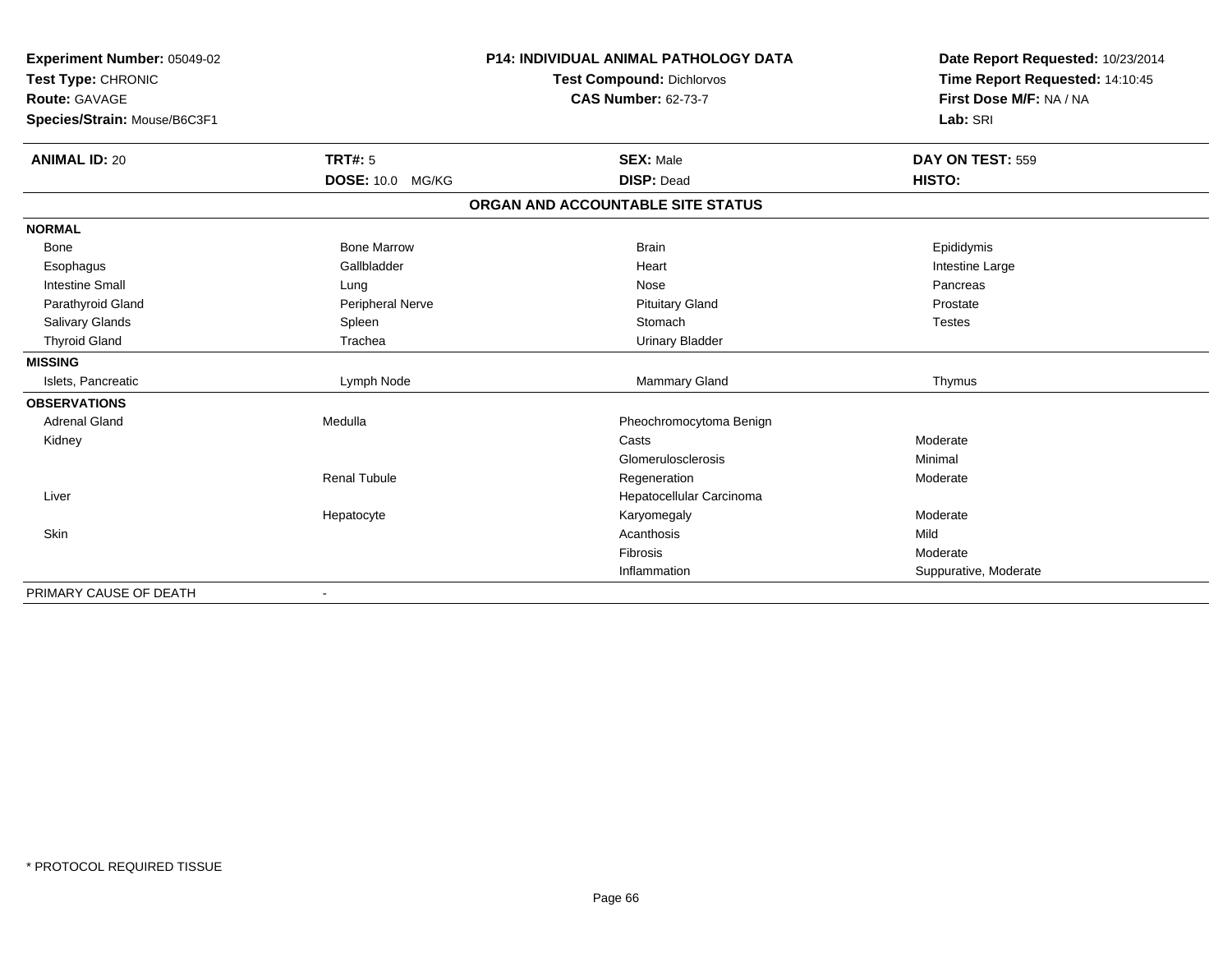| Experiment Number: 05049-02<br>Test Type: CHRONIC<br>Route: GAVAGE<br>Species/Strain: Mouse/B6C3F1 |                                                | <b>P14: INDIVIDUAL ANIMAL PATHOLOGY DATA</b><br><b>Test Compound: Dichlorvos</b><br><b>CAS Number: 62-73-7</b> | Date Report Requested: 10/23/2014<br>Time Report Requested: 14:10:45<br>First Dose M/F: NA / NA<br>Lab: SRI |
|----------------------------------------------------------------------------------------------------|------------------------------------------------|----------------------------------------------------------------------------------------------------------------|-------------------------------------------------------------------------------------------------------------|
|                                                                                                    |                                                |                                                                                                                |                                                                                                             |
| <b>ANIMAL ID: 21</b>                                                                               | <b>TRT#: 1</b><br><b>DOSE: VEHICLE CONTROL</b> | <b>SEX: Male</b><br><b>DISP: Terminal Sacrifice</b>                                                            | DAY ON TEST: 732<br>HISTO:                                                                                  |
|                                                                                                    |                                                |                                                                                                                |                                                                                                             |
|                                                                                                    |                                                | ORGAN AND ACCOUNTABLE SITE STATUS                                                                              |                                                                                                             |
| <b>NORMAL</b>                                                                                      |                                                |                                                                                                                |                                                                                                             |
| Bone                                                                                               | <b>Bone Marrow</b>                             | <b>Brain</b>                                                                                                   | Epididymis                                                                                                  |
| Esophagus                                                                                          | Gallbladder                                    | Heart                                                                                                          | Intestine Large                                                                                             |
| Liver                                                                                              | Lymph Node                                     | Nose                                                                                                           | Pancreas                                                                                                    |
| Parathyroid Gland                                                                                  | Prostate                                       | <b>Salivary Glands</b>                                                                                         | <b>Seminal Vesicle</b>                                                                                      |
| Skin                                                                                               | Spleen                                         | Thymus                                                                                                         | <b>Thyroid Gland</b>                                                                                        |
| Trachea                                                                                            | <b>Urinary Bladder</b>                         |                                                                                                                |                                                                                                             |
| <b>MISSING</b>                                                                                     |                                                |                                                                                                                |                                                                                                             |
| <b>Mammary Gland</b>                                                                               |                                                |                                                                                                                |                                                                                                             |
| <b>INSUFFICIENT TISSUE</b>                                                                         |                                                |                                                                                                                |                                                                                                             |
| <b>Pituitary Gland</b>                                                                             |                                                |                                                                                                                |                                                                                                             |
| <b>OBSERVATIONS</b>                                                                                |                                                |                                                                                                                |                                                                                                             |
| <b>Adrenal Gland</b>                                                                               | Spindle Cell                                   | Hyperplasia                                                                                                    | Mild                                                                                                        |
| Harderian Gland                                                                                    |                                                | Adenoma                                                                                                        |                                                                                                             |
| <b>Intestine Small</b>                                                                             | Ileum, Peyers Patch                            | Hyperplasia                                                                                                    | Lymphoid, Mild                                                                                              |
| Islets, Pancreatic                                                                                 |                                                | Hyperplasia                                                                                                    | Moderate                                                                                                    |
| Kidney                                                                                             |                                                | Inflammation                                                                                                   | Chronic, Mild                                                                                               |
|                                                                                                    | <b>Renal Tubule</b>                            | Regeneration                                                                                                   | Mild                                                                                                        |
| Lung                                                                                               |                                                | Inflammation                                                                                                   | Chronic, Mild                                                                                               |
| Peripheral Nerve                                                                                   |                                                | Inflammation                                                                                                   | Chronic, Mild                                                                                               |
| Note: SCIATIC NERVE                                                                                |                                                |                                                                                                                |                                                                                                             |
| <b>Preputial Gland</b>                                                                             |                                                | Inflammation                                                                                                   | Chronic Active, Marked                                                                                      |
| Stomach                                                                                            | Glandular                                      | Dysplasia                                                                                                      | Mild                                                                                                        |
|                                                                                                    | Glandular                                      | Inflammation                                                                                                   | Suppurative, Mild                                                                                           |
| <b>Testes</b>                                                                                      | Seminif Tub                                    | Atrophy                                                                                                        | Moderate                                                                                                    |
| Tooth                                                                                              |                                                | Developmental Malformation                                                                                     |                                                                                                             |
| PRIMARY CAUSE OF DEATH                                                                             | $\overline{a}$                                 |                                                                                                                |                                                                                                             |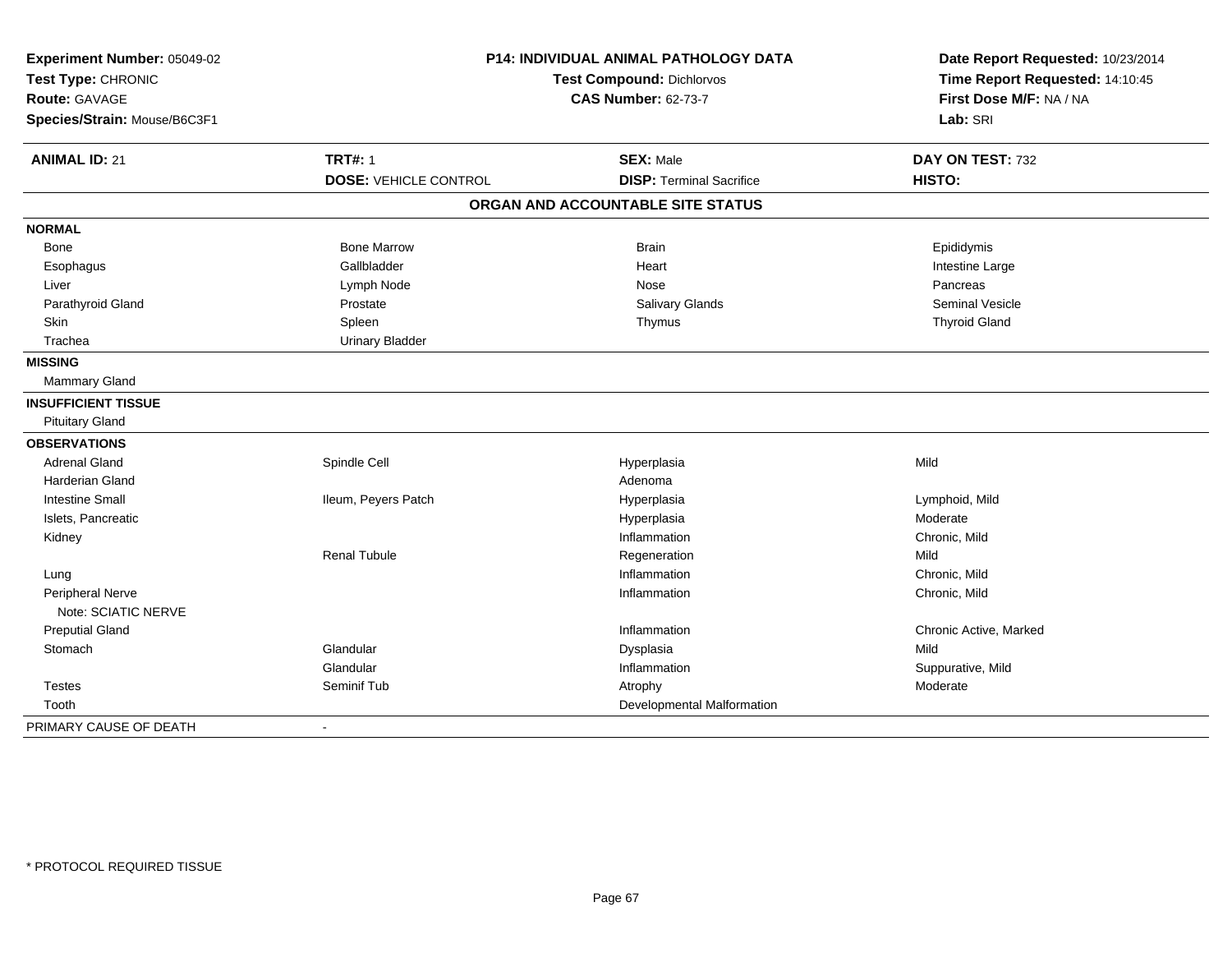| Experiment Number: 05049-02<br>Test Type: CHRONIC<br><b>Route: GAVAGE</b> |                      | <b>P14: INDIVIDUAL ANIMAL PATHOLOGY DATA</b> | Date Report Requested: 10/23/2014                          |
|---------------------------------------------------------------------------|----------------------|----------------------------------------------|------------------------------------------------------------|
|                                                                           |                      | <b>Test Compound: Dichlorvos</b>             | Time Report Requested: 14:10:45<br>First Dose M/F: NA / NA |
|                                                                           |                      | <b>CAS Number: 62-73-7</b>                   |                                                            |
| Species/Strain: Mouse/B6C3F1                                              |                      |                                              | Lab: SRI                                                   |
| <b>ANIMAL ID: 21</b>                                                      | <b>TRT#: 3</b>       | <b>SEX: Male</b>                             | DAY ON TEST: 210                                           |
|                                                                           | DOSE: 20.0 MG/KG     | <b>DISP: Dead</b>                            | HISTO:                                                     |
|                                                                           |                      | ORGAN AND ACCOUNTABLE SITE STATUS            |                                                            |
| <b>NORMAL</b>                                                             |                      |                                              |                                                            |
| <b>Adrenal Gland</b>                                                      | <b>Bone</b>          | <b>Brain</b>                                 | Epididymis                                                 |
| Esophagus                                                                 | Gallbladder          | Heart                                        | Intestine Large                                            |
| <b>Intestine Small</b>                                                    | Islets, Pancreatic   | Liver                                        | Pancreas                                                   |
| Parathyroid Gland                                                         | Peripheral Nerve     | <b>Pituitary Gland</b>                       | Prostate                                                   |
| Salivary Glands                                                           | Spleen               | Stomach                                      | <b>Testes</b>                                              |
| Thymus                                                                    | <b>Thyroid Gland</b> | Trachea                                      |                                                            |
| <b>MISSING</b>                                                            |                      |                                              |                                                            |
| Mammary Gland                                                             | Nose                 |                                              |                                                            |
| <b>OBSERVATIONS</b>                                                       |                      |                                              |                                                            |
| <b>Bone Marrow</b>                                                        |                      | Hyperplasia                                  | Marked                                                     |
| Kidney                                                                    |                      | Hydronephrosis                               | Mild                                                       |
|                                                                           |                      | Inflammation                                 | Suppurative, Mild                                          |
|                                                                           | <b>Renal Tubule</b>  | Regeneration                                 | Mild                                                       |
| Note: KIDNEY-INFLAMMATION INVLOLVED THE PAPILLA                           |                      |                                              |                                                            |
| Lung                                                                      |                      | Inflammation                                 | Suppurative, Mild                                          |
| Lymph Node                                                                | Inguinal             | Pigmentation                                 | Moderate                                                   |
| Nose                                                                      |                      |                                              |                                                            |
| Note: NOSE-NOT REQUIRED BY PROTOCOL PRIOR TO 6/1/82                       |                      |                                              |                                                            |
| Skin                                                                      |                      | Erosion                                      | Moderate                                                   |
| <b>Urinary Bladder</b>                                                    |                      | <b>Calculus Micro Observation Only</b>       |                                                            |
|                                                                           |                      | Fibrosis                                     | Moderate                                                   |
|                                                                           |                      | Inflammation                                 | Suppurative, Moderate                                      |
| PRIMARY CAUSE OF DEATH                                                    |                      |                                              |                                                            |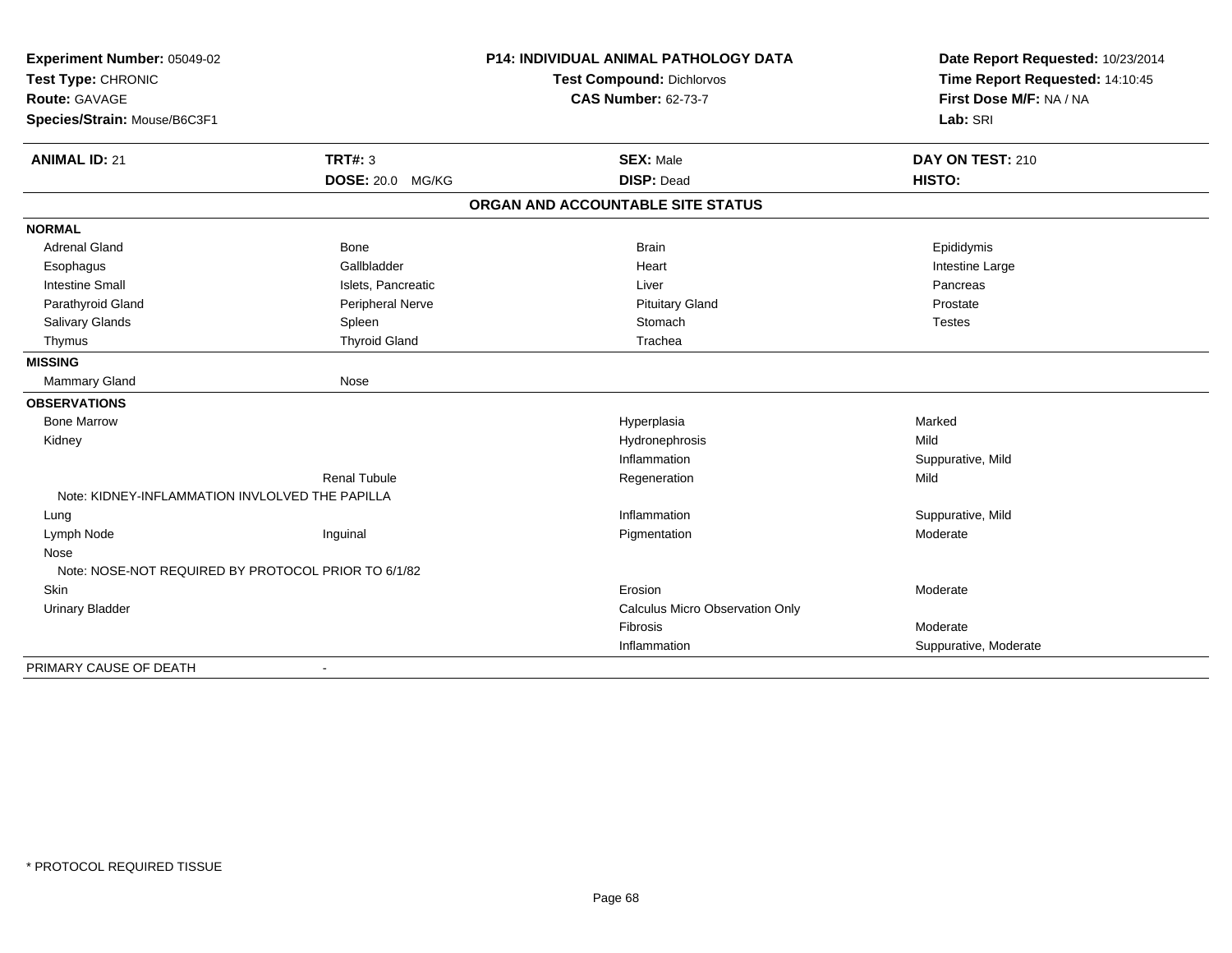| Experiment Number: 05049-02<br>Test Type: CHRONIC<br><b>Route: GAVAGE</b> |                     | <b>P14: INDIVIDUAL ANIMAL PATHOLOGY DATA</b> | Date Report Requested: 10/23/2014<br>Time Report Requested: 14:10:45<br>First Dose M/F: NA / NA |
|---------------------------------------------------------------------------|---------------------|----------------------------------------------|-------------------------------------------------------------------------------------------------|
|                                                                           |                     | <b>Test Compound: Dichlorvos</b>             |                                                                                                 |
|                                                                           |                     | <b>CAS Number: 62-73-7</b>                   |                                                                                                 |
| Species/Strain: Mouse/B6C3F1                                              |                     |                                              | Lab: SRI                                                                                        |
|                                                                           |                     |                                              |                                                                                                 |
| <b>ANIMAL ID: 21</b>                                                      | <b>TRT#: 5</b>      | <b>SEX: Male</b>                             | DAY ON TEST: 730                                                                                |
|                                                                           | DOSE: 10.0 MG/KG    | <b>DISP: Terminal Sacrifice</b>              | HISTO:                                                                                          |
|                                                                           |                     | ORGAN AND ACCOUNTABLE SITE STATUS            |                                                                                                 |
| <b>NORMAL</b>                                                             |                     |                                              |                                                                                                 |
| <b>Adrenal Gland</b>                                                      | <b>Bone</b>         | <b>Bone Marrow</b>                           | <b>Brain</b>                                                                                    |
| Esophagus                                                                 | Heart               | Intestine Large                              | <b>Intestine Small</b>                                                                          |
| Lung                                                                      | Lymph Node          | Nose                                         | Pancreas                                                                                        |
| Parathyroid Gland                                                         | Peripheral Nerve    | <b>Pituitary Gland</b>                       | Prostate                                                                                        |
| Salivary Glands                                                           | Skin                | Spleen                                       | Stomach                                                                                         |
| <b>Testes</b>                                                             | Thymus              | <b>Thyroid Gland</b>                         | Trachea                                                                                         |
| <b>Urinary Bladder</b>                                                    |                     |                                              |                                                                                                 |
| <b>MISSING</b>                                                            |                     |                                              |                                                                                                 |
| Mammary Gland                                                             |                     |                                              |                                                                                                 |
| <b>INSUFFICIENT TISSUE</b>                                                |                     |                                              |                                                                                                 |
| Gallbladder                                                               |                     |                                              |                                                                                                 |
| <b>OBSERVATIONS</b>                                                       |                     |                                              |                                                                                                 |
| Epididymis                                                                |                     | Fibrosis                                     | Moderate                                                                                        |
| Islets, Pancreatic                                                        |                     | Hyperplasia                                  | Mild                                                                                            |
| Kidney                                                                    | <b>Renal Tubule</b> | Regeneration                                 | Minimal                                                                                         |
| Liver                                                                     | <b>Bile Duct</b>    | Cyst                                         |                                                                                                 |
|                                                                           |                     | Inflammation                                 | Chronic, Mild                                                                                   |
| Mesentery                                                                 |                     | Mineralization                               | Moderate                                                                                        |
|                                                                           | Fat                 | Necrosis                                     | Focal, Moderate                                                                                 |
| Skin                                                                      |                     |                                              |                                                                                                 |
| Note: 1. SKIN-NOT REMARKABLE                                              |                     |                                              |                                                                                                 |
| PRIMARY CAUSE OF DEATH                                                    | $\sim$              |                                              |                                                                                                 |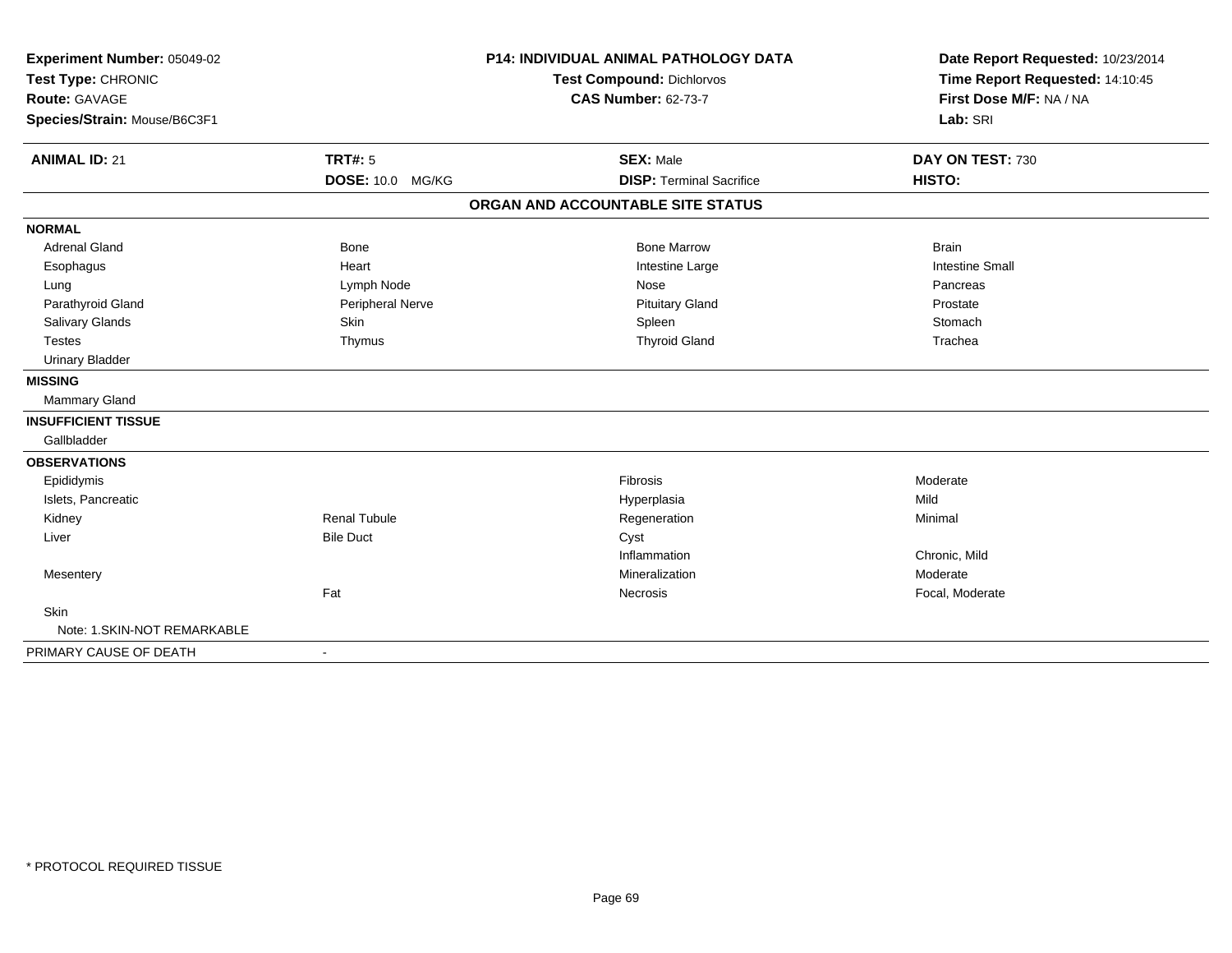| Experiment Number: 05049-02                 | <b>P14: INDIVIDUAL ANIMAL PATHOLOGY DATA</b> |                                   | Date Report Requested: 10/23/2014 |
|---------------------------------------------|----------------------------------------------|-----------------------------------|-----------------------------------|
| Test Type: CHRONIC                          |                                              | Test Compound: Dichlorvos         | Time Report Requested: 14:10:45   |
| Route: GAVAGE                               |                                              | <b>CAS Number: 62-73-7</b>        | First Dose M/F: NA / NA           |
| Species/Strain: Mouse/B6C3F1                |                                              |                                   | Lab: SRI                          |
| <b>ANIMAL ID: 22</b>                        | <b>TRT#: 1</b>                               | <b>SEX: Male</b>                  | DAY ON TEST: 732                  |
|                                             | <b>DOSE: VEHICLE CONTROL</b>                 | <b>DISP: Terminal Sacrifice</b>   | HISTO:                            |
|                                             |                                              | ORGAN AND ACCOUNTABLE SITE STATUS |                                   |
| <b>NORMAL</b>                               |                                              |                                   |                                   |
| Bone                                        | <b>Brain</b>                                 | Epididymis                        | Esophagus                         |
| Heart                                       | <b>Intestine Small</b>                       | Islets, Pancreatic                | Nose                              |
| Peripheral Nerve                            | <b>Pituitary Gland</b>                       | <b>Skin</b>                       | <b>Testes</b>                     |
| <b>Thyroid Gland</b>                        | Trachea                                      | <b>Urinary Bladder</b>            |                                   |
| <b>MISSING</b>                              |                                              |                                   |                                   |
| Gallbladder                                 | <b>Mammary Gland</b>                         | Parathyroid Gland                 | Thymus                            |
| <b>OBSERVATIONS</b>                         |                                              |                                   |                                   |
| <b>Adrenal Gland</b>                        | Spindle Cell                                 | Hyperplasia                       | Mild                              |
| <b>Bone Marrow</b>                          |                                              | Congestion                        | Moderate                          |
|                                             |                                              | Hyperplasia                       | Histiocytic, Mild                 |
|                                             |                                              | Pigmentation                      | Moderate                          |
| Intestine Large                             | Cecum                                        | Hyperplasia                       | Lymphoid, Moderate                |
| Kidney                                      |                                              | Inflammation                      | Chronic, Moderate                 |
|                                             | <b>Renal Tubule</b>                          | Regeneration                      | Moderate                          |
| Liver                                       |                                              | Hepatocellular Carcinoma          | Multiple                          |
| Note: TRC LES 1 AND 2--HEPATOCELL CARCINOMA |                                              |                                   |                                   |
| Lung                                        |                                              | Inflammation                      | Chronic, Mild                     |
| Lymph Node                                  | Mesenteric                                   | Hemorrhage                        | Moderate                          |
| Pancreas                                    |                                              | Inflammation                      | Chronic, Mild                     |
| Prostate                                    |                                              | Inflammation                      | Chronic, Mild                     |
| Salivary Glands                             |                                              | Inflammation                      | Chronic, Moderate                 |
| Spleen                                      |                                              | Hyperplasia                       | Lymphoid, Mild                    |
| Stomach                                     | Forestomach                                  | Squamous Cell Papilloma           | <b>Multiple</b>                   |
| Note: TRC LES 3 AND 4--PAPILLOMA SQUAMOUS   |                                              |                                   |                                   |
| PRIMARY CAUSE OF DEATH                      |                                              |                                   |                                   |
|                                             |                                              |                                   |                                   |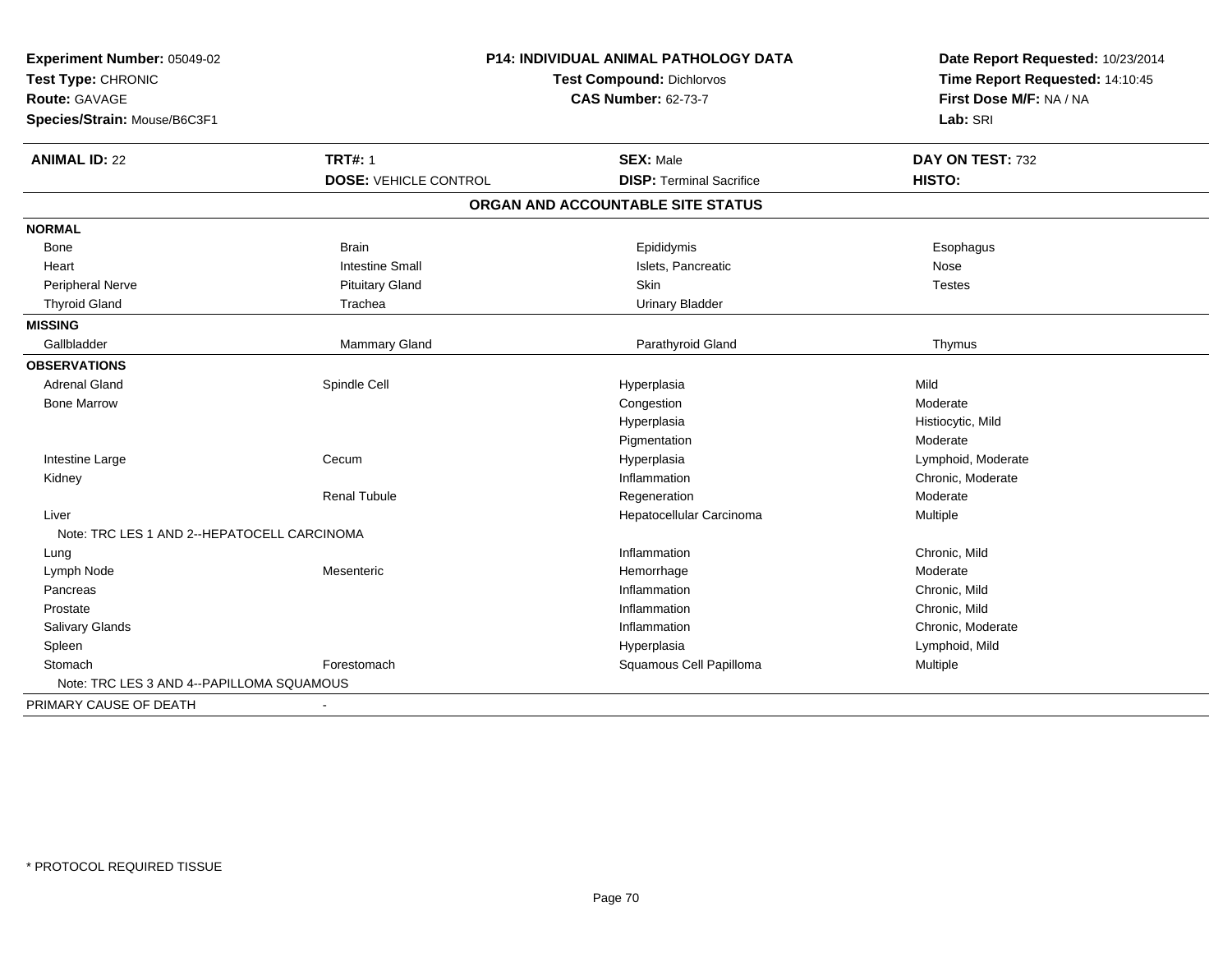| Experiment Number: 05049-02<br>Test Type: CHRONIC |                        | <b>P14: INDIVIDUAL ANIMAL PATHOLOGY DATA</b> | Date Report Requested: 10/23/2014<br>Time Report Requested: 14:10:45 |  |
|---------------------------------------------------|------------------------|----------------------------------------------|----------------------------------------------------------------------|--|
|                                                   |                        | Test Compound: Dichlorvos                    |                                                                      |  |
| <b>Route: GAVAGE</b>                              |                        | <b>CAS Number: 62-73-7</b>                   | First Dose M/F: NA / NA                                              |  |
| Species/Strain: Mouse/B6C3F1                      |                        |                                              | Lab: SRI                                                             |  |
| <b>ANIMAL ID: 22</b>                              | TRT#: 3                | <b>SEX: Male</b>                             | DAY ON TEST: 729                                                     |  |
|                                                   | DOSE: 20.0 MG/KG       | <b>DISP: Terminal Sacrifice</b>              | HISTO:                                                               |  |
|                                                   |                        | ORGAN AND ACCOUNTABLE SITE STATUS            |                                                                      |  |
| <b>NORMAL</b>                                     |                        |                                              |                                                                      |  |
| <b>Bone</b>                                       | <b>Bone Marrow</b>     | <b>Brain</b>                                 | Epididymis                                                           |  |
| Esophagus                                         | Gallbladder            | Heart                                        | Intestine Large                                                      |  |
| <b>Intestine Small</b>                            | Islets, Pancreatic     | Lung                                         | Nose                                                                 |  |
| Pancreas                                          | Parathyroid Gland      | Peripheral Nerve                             | <b>Pituitary Gland</b>                                               |  |
| Prostate                                          | <b>Salivary Glands</b> | Spleen                                       | <b>Testes</b>                                                        |  |
| <b>Thyroid Gland</b>                              | Trachea                | <b>Urinary Bladder</b>                       |                                                                      |  |
| <b>MISSING</b>                                    |                        |                                              |                                                                      |  |
| Mammary Gland                                     | Thymus                 |                                              |                                                                      |  |
| <b>OBSERVATIONS</b>                               |                        |                                              |                                                                      |  |
| <b>Adrenal Gland</b>                              | Spindle Cell           | Hyperplasia                                  | Mild                                                                 |  |
| Kidney                                            |                        | Inflammation                                 | Chronic, Mild                                                        |  |
|                                                   | <b>Renal Tubule</b>    | Regeneration                                 | Minimal                                                              |  |
| Liver                                             |                        | Hepatocellular Adenoma                       |                                                                      |  |
|                                                   | Hepatocyte             | Vacuolization Cytoplasmic                    | Mild                                                                 |  |
| Lymph Node                                        | Mesenteric             | Hemorrhage                                   | Moderate                                                             |  |
|                                                   | Mesenteric             | <b>Infiltration Cellular</b>                 | Mast Cell, Mild                                                      |  |
| Skin                                              |                        | Acanthosis                                   | Moderate                                                             |  |
|                                                   |                        | Inflammation                                 | Chronic, Mild                                                        |  |
| Stomach                                           | Forestomach            | Hyperplasia                                  | Mild                                                                 |  |
| Tooth                                             |                        | Neoplasm Nos                                 |                                                                      |  |
| Note: NEOPLASM IS CLASSIFIED AS ODONTOMA          |                        |                                              |                                                                      |  |
| PRIMARY CAUSE OF DEATH                            |                        |                                              |                                                                      |  |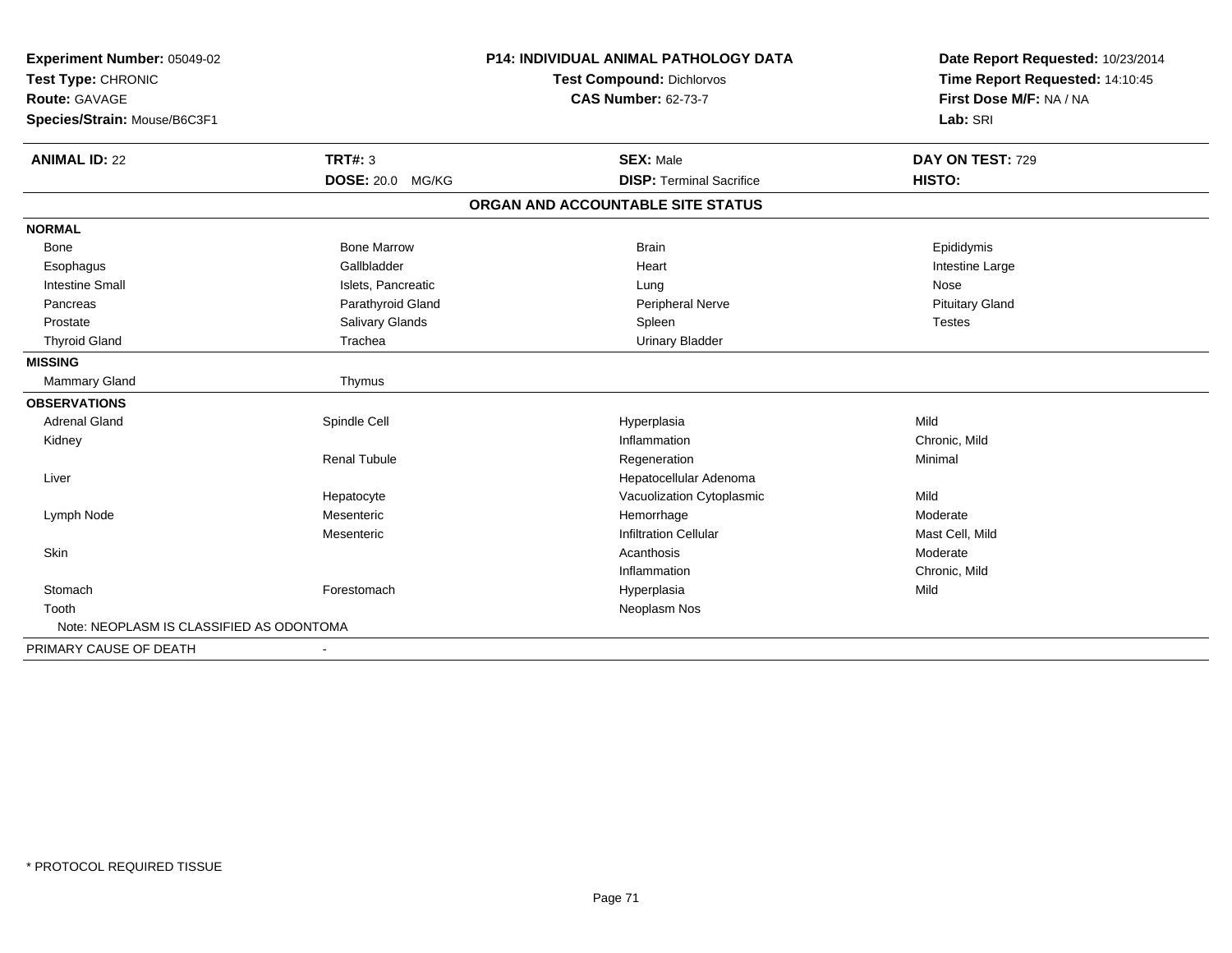| Experiment Number: 05049-02<br>Test Type: CHRONIC |                            | <b>P14: INDIVIDUAL ANIMAL PATHOLOGY DATA</b>  | Date Report Requested: 10/23/2014<br>Time Report Requested: 14:10:45 |
|---------------------------------------------------|----------------------------|-----------------------------------------------|----------------------------------------------------------------------|
|                                                   |                            | <b>Test Compound: Dichlorvos</b>              |                                                                      |
| Route: GAVAGE                                     |                            | <b>CAS Number: 62-73-7</b>                    | First Dose M/F: NA / NA                                              |
| Species/Strain: Mouse/B6C3F1                      |                            |                                               | Lab: SRI                                                             |
| <b>ANIMAL ID: 22</b>                              | <b>TRT#: 5</b>             | <b>SEX: Male</b>                              | DAY ON TEST: 672                                                     |
|                                                   | <b>DOSE: 10.0</b><br>MG/KG | <b>DISP: Moribund</b>                         | HISTO:                                                               |
|                                                   |                            | ORGAN AND ACCOUNTABLE SITE STATUS             |                                                                      |
| <b>NORMAL</b>                                     |                            |                                               |                                                                      |
| Bone                                              | Epididymis                 | Esophagus                                     | Gallbladder                                                          |
| Heart                                             | Intestine Large            | <b>Intestine Small</b>                        | Islets, Pancreatic                                                   |
| Liver                                             | Lung                       | Nose                                          | Pancreas                                                             |
| Parathyroid Gland                                 | <b>Pituitary Gland</b>     | Salivary Glands                               | <b>Skin</b>                                                          |
| Stomach                                           | <b>Thyroid Gland</b>       | Trachea                                       | <b>Urinary Bladder</b>                                               |
| <b>MISSING</b>                                    |                            |                                               |                                                                      |
| Mammary Gland                                     |                            |                                               |                                                                      |
| <b>OBSERVATIONS</b>                               |                            |                                               |                                                                      |
| <b>Adrenal Gland</b>                              | Spindle Cell               | Hyperplasia                                   | Mild                                                                 |
| <b>Bone Marrow</b>                                |                            | Hemangiosarcoma                               |                                                                      |
|                                                   |                            | Hyperplasia                                   | Mild                                                                 |
| <b>Brain</b>                                      | Thalamus                   | Mineralization                                | Mild                                                                 |
| Kidney                                            |                            | Inflammation                                  | Suppurative, Mild                                                    |
| Lymph Node                                        | Lymphatic, Mesenteric      | Ectasia                                       | Mild                                                                 |
|                                                   | Mesenteric                 | Hematopoietic Cell Proliferation              | Moderate                                                             |
|                                                   | Mesenteric                 | Hemorrhage                                    | Mild                                                                 |
| Peripheral Nerve                                  |                            | Degeneration                                  | Moderate                                                             |
| Prostate                                          |                            | Inflammation                                  | Suppurative, Moderate                                                |
|                                                   |                            | Inflammation                                  | Chronic, Moderate                                                    |
| <b>Seminal Vesicle</b>                            |                            | Inflammation                                  | Suppurative, Moderate                                                |
| Spleen                                            | Lymph Follic               | Atrophy                                       | Mild                                                                 |
|                                                   |                            | Hematopoietic Cell Proliferation Granulocytic | Moderate                                                             |
| <b>Testes</b>                                     | Seminif Tub                | Mineralization                                | Mild                                                                 |
| Thymus                                            |                            | Atrophy                                       | Moderate                                                             |
| PRIMARY CAUSE OF DEATH                            |                            |                                               |                                                                      |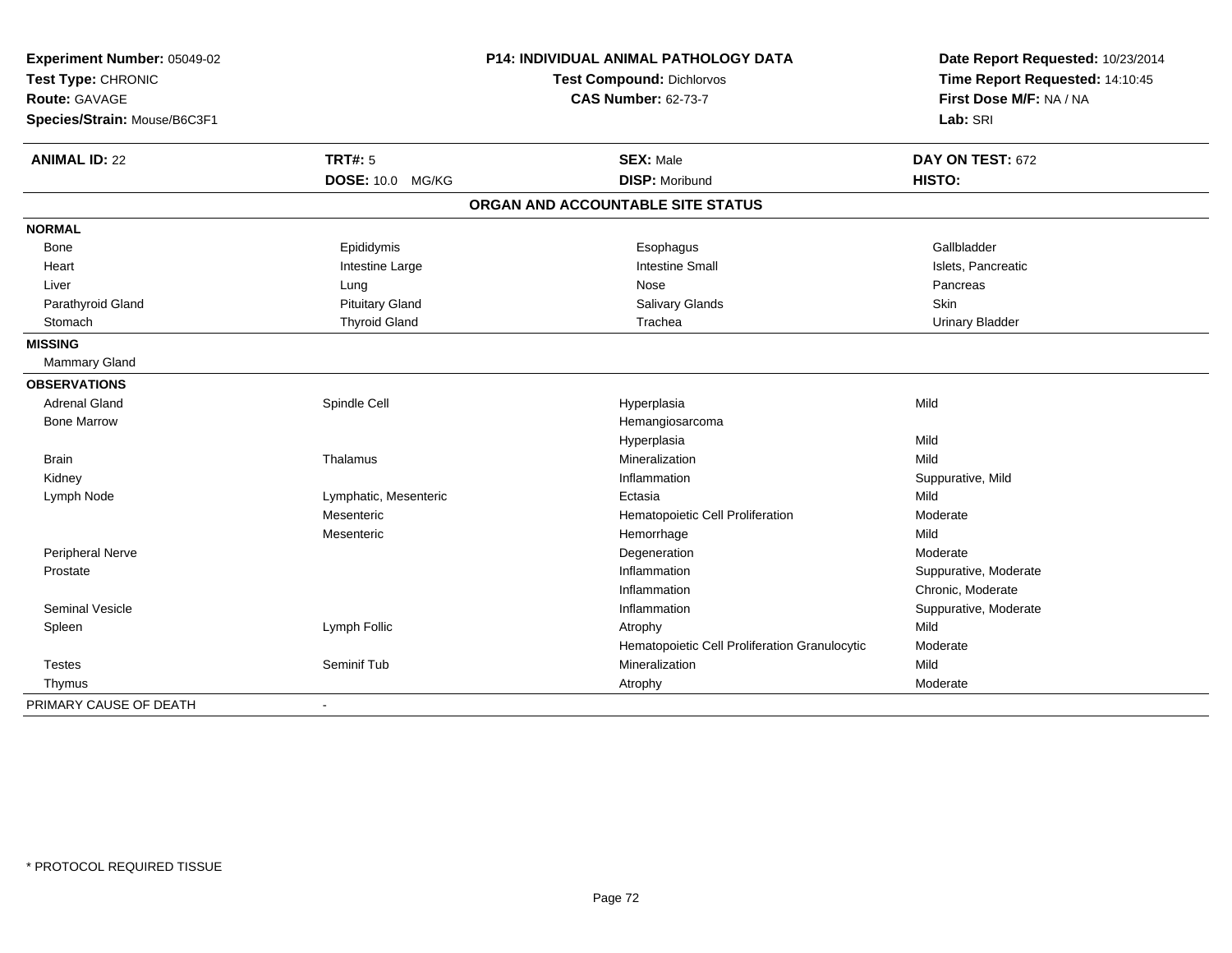| Experiment Number: 05049-02  |                              | <b>P14: INDIVIDUAL ANIMAL PATHOLOGY DATA</b> |                                                                      |
|------------------------------|------------------------------|----------------------------------------------|----------------------------------------------------------------------|
| Test Type: CHRONIC           |                              | <b>Test Compound: Dichlorvos</b>             | Date Report Requested: 10/23/2014<br>Time Report Requested: 14:10:45 |
| <b>Route: GAVAGE</b>         |                              | <b>CAS Number: 62-73-7</b>                   | First Dose M/F: NA / NA                                              |
| Species/Strain: Mouse/B6C3F1 |                              |                                              | Lab: SRI                                                             |
|                              |                              |                                              |                                                                      |
| <b>ANIMAL ID: 23</b>         | <b>TRT#: 1</b>               | <b>SEX: Male</b>                             | DAY ON TEST: 732                                                     |
|                              | <b>DOSE: VEHICLE CONTROL</b> | <b>DISP: Terminal Sacrifice</b>              | HISTO:                                                               |
|                              |                              | ORGAN AND ACCOUNTABLE SITE STATUS            |                                                                      |
| <b>NORMAL</b>                |                              |                                              |                                                                      |
| Bone                         | <b>Bone Marrow</b>           | <b>Coagulating Gland</b>                     | Epididymis                                                           |
| Esophagus                    | Gallbladder                  | Heart                                        | <b>Intestine Small</b>                                               |
| Lymph Node                   | Nose                         | Pancreas                                     | Peripheral Nerve                                                     |
| Prostate                     | Skin                         | Spleen                                       | Stomach                                                              |
| <b>Testes</b>                | Thymus                       | <b>Thyroid Gland</b>                         | Trachea                                                              |
| <b>Urinary Bladder</b>       |                              |                                              |                                                                      |
| <b>MISSING</b>               |                              |                                              |                                                                      |
| Mammary Gland                | Parathyroid Gland            |                                              |                                                                      |
| <b>OBSERVATIONS</b>          |                              |                                              |                                                                      |
| <b>Adrenal Gland</b>         | Spindle Cell                 | Hyperplasia                                  | Mild                                                                 |
| <b>Brain</b>                 | Thalamus                     | Mineralization                               | Minimal                                                              |
| Intestine Large              | Cecum                        | Hyperplasia                                  | Lymphoid, Moderate                                                   |
| Islets, Pancreatic           |                              | Hyperplasia                                  | Marked                                                               |
| Kidney                       |                              | Inflammation                                 | Chronic, Mild                                                        |
|                              | <b>Renal Tubule</b>          | Regeneration                                 | Minimal                                                              |
| Liver                        | Hepatocyte                   | Vacuolization Cytoplasmic                    | Mild                                                                 |
| Lung                         |                              | Alveolar/Bronchiolar Adenoma                 |                                                                      |
|                              |                              | Inflammation                                 | Chronic, Mild                                                        |
| <b>Pituitary Gland</b>       | Pars Distalis                | Cyst                                         |                                                                      |
| Salivary Glands              |                              | Inflammation                                 | Chronic, Mild                                                        |
| PRIMARY CAUSE OF DEATH       | $\overline{\phantom{a}}$     |                                              |                                                                      |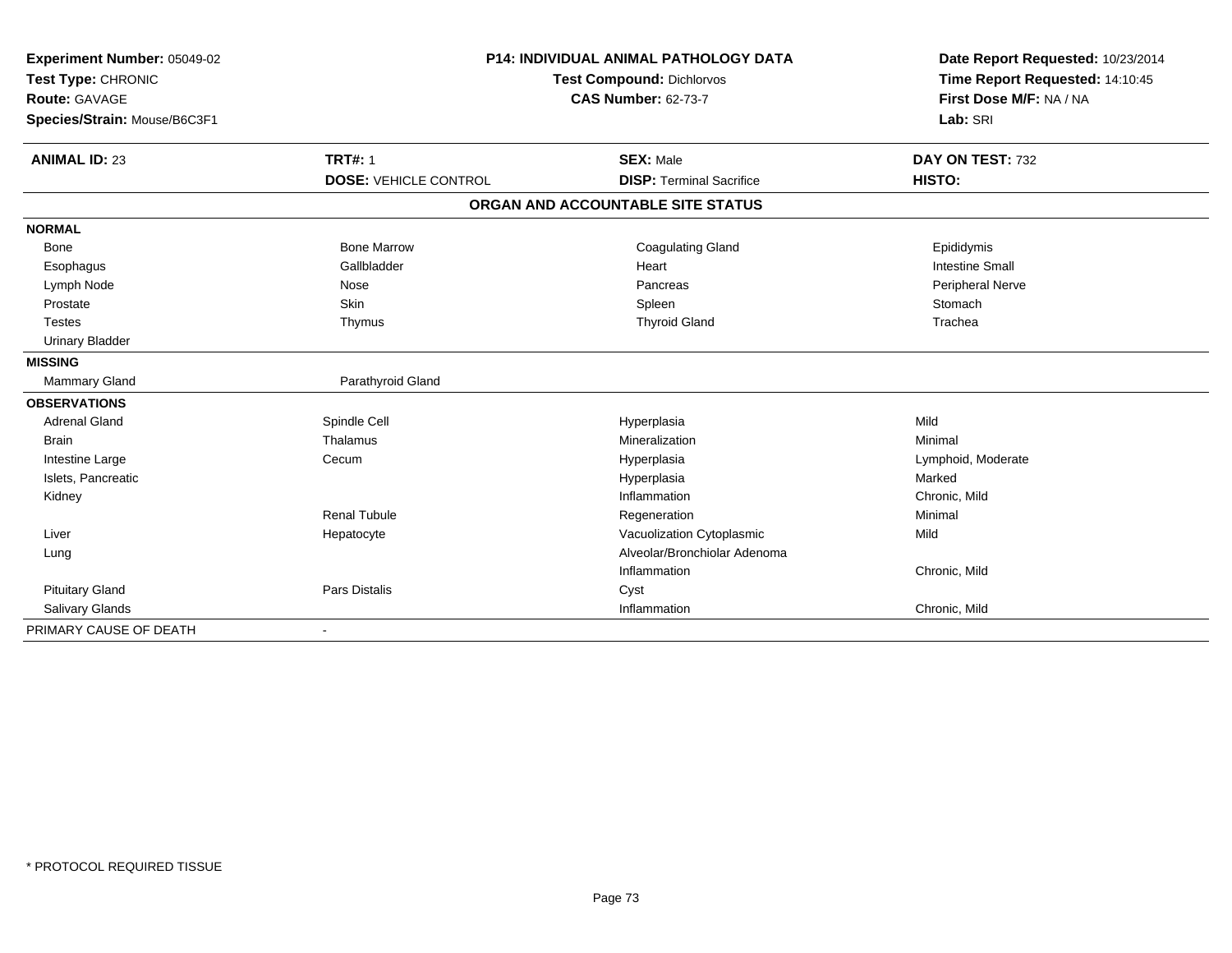| Experiment Number: 05049-02                |                         | <b>P14: INDIVIDUAL ANIMAL PATHOLOGY DATA</b> | Date Report Requested: 10/23/2014                          |
|--------------------------------------------|-------------------------|----------------------------------------------|------------------------------------------------------------|
| Test Type: CHRONIC<br><b>Route: GAVAGE</b> |                         | <b>Test Compound: Dichlorvos</b>             | Time Report Requested: 14:10:45<br>First Dose M/F: NA / NA |
|                                            |                         | <b>CAS Number: 62-73-7</b>                   |                                                            |
| Species/Strain: Mouse/B6C3F1               |                         |                                              | Lab: SRI                                                   |
| <b>ANIMAL ID: 23</b>                       | <b>TRT#: 3</b>          | <b>SEX: Male</b>                             | DAY ON TEST: 729                                           |
|                                            | <b>DOSE: 20.0 MG/KG</b> | <b>DISP: Terminal Sacrifice</b>              | HISTO:                                                     |
|                                            |                         | ORGAN AND ACCOUNTABLE SITE STATUS            |                                                            |
| <b>NORMAL</b>                              |                         |                                              |                                                            |
| <b>Adrenal Gland</b>                       | Bone                    | <b>Bone Marrow</b>                           | Epididymis                                                 |
| Esophagus                                  | Gallbladder             | Heart                                        | Intestine Large                                            |
| <b>Intestine Small</b>                     | Islets, Pancreatic      | Liver                                        | Nose                                                       |
| Pancreas                                   | Parathyroid Gland       | <b>Peripheral Nerve</b>                      | <b>Pituitary Gland</b>                                     |
| Prostate                                   | Salivary Glands         | Skin                                         | Spleen                                                     |
| <b>Testes</b>                              | Thymus                  | <b>Thyroid Gland</b>                         | Trachea                                                    |
| <b>Urinary Bladder</b>                     |                         |                                              |                                                            |
| <b>MISSING</b>                             |                         |                                              |                                                            |
| <b>Mammary Gland</b>                       |                         |                                              |                                                            |
| <b>OBSERVATIONS</b>                        |                         |                                              |                                                            |
| <b>Brain</b>                               | Thalamus                | Mineralization                               | Mild                                                       |
| Kidney                                     |                         | Inflammation                                 | Chronic, Mild                                              |
|                                            |                         | Inflammation                                 | Suppurative, Minimal                                       |
|                                            | <b>Renal Tubule</b>     | Regeneration                                 | Mild                                                       |
| Lung                                       |                         | Inflammation                                 | Chronic, Mild                                              |
|                                            |                         | Inflammation                                 | Suppurative, Mild                                          |
| Lymph Node                                 | Inguinal                | Hyperplasia                                  | Histiocytic, Moderate                                      |
| <b>Skin</b>                                |                         |                                              |                                                            |
| Note: 1. SKIN-NOT REMARKABLE               |                         |                                              |                                                            |
| Stomach                                    | Forestomach             | Squamous Cell Papilloma                      |                                                            |
| PRIMARY CAUSE OF DEATH                     |                         |                                              |                                                            |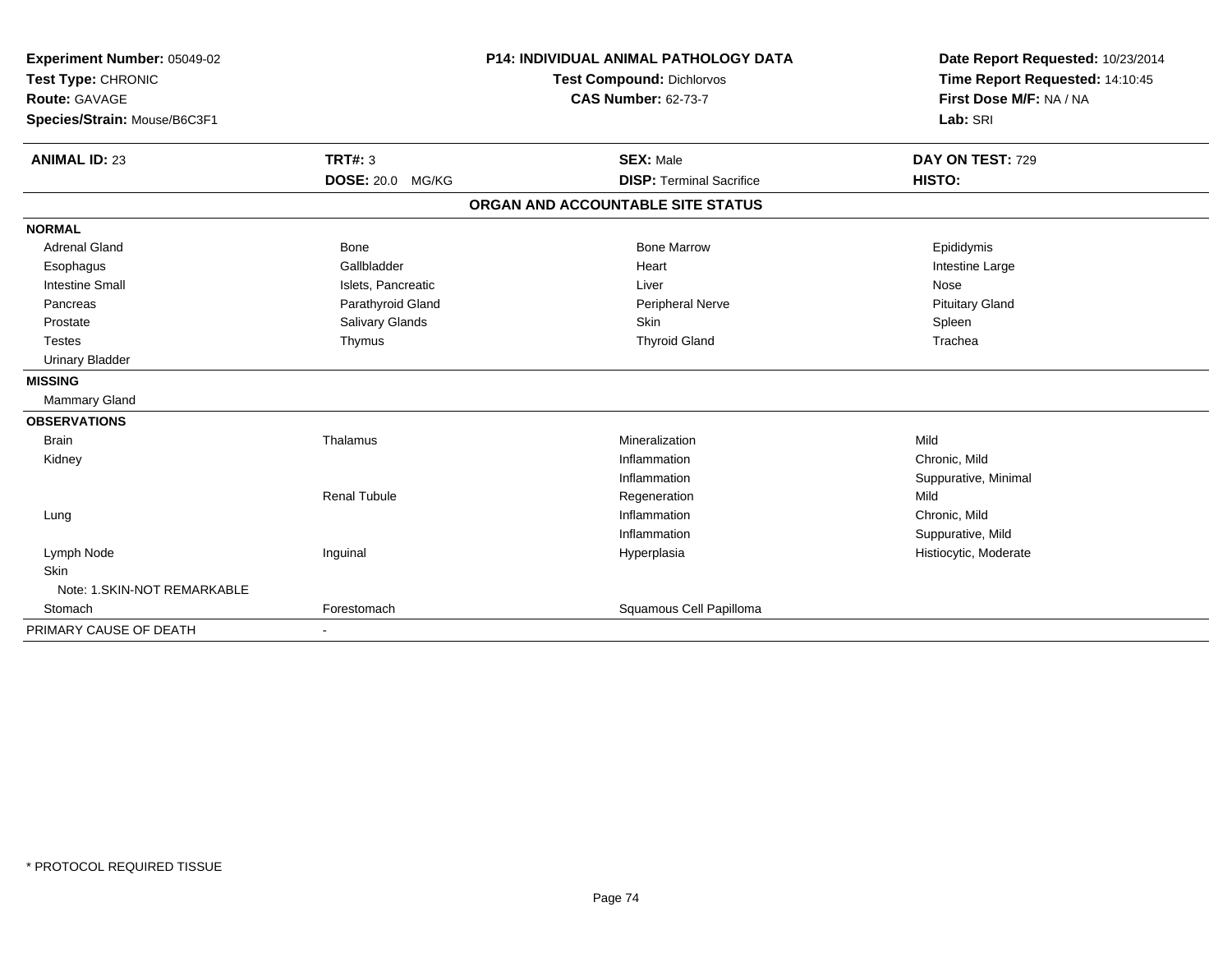| Experiment Number: 05049-02<br>Test Type: CHRONIC |                      | P14: INDIVIDUAL ANIMAL PATHOLOGY DATA | Date Report Requested: 10/23/2014 |
|---------------------------------------------------|----------------------|---------------------------------------|-----------------------------------|
|                                                   |                      | Test Compound: Dichlorvos             | Time Report Requested: 14:10:45   |
| Route: GAVAGE                                     |                      | <b>CAS Number: 62-73-7</b>            | First Dose M/F: NA / NA           |
| Species/Strain: Mouse/B6C3F1                      |                      |                                       | Lab: SRI                          |
| <b>ANIMAL ID: 23</b>                              | <b>TRT#: 5</b>       | <b>SEX: Male</b>                      | DAY ON TEST: 730                  |
|                                                   | DOSE: 10.0 MG/KG     | <b>DISP: Terminal Sacrifice</b>       | HISTO:                            |
|                                                   |                      | ORGAN AND ACCOUNTABLE SITE STATUS     |                                   |
| <b>NORMAL</b>                                     |                      |                                       |                                   |
| <b>Adrenal Gland</b>                              | <b>Bone Marrow</b>   | Epididymis                            | Esophagus                         |
| Gallbladder                                       | Heart                | Intestine Large                       | <b>Intestine Small</b>            |
| Islets, Pancreatic                                | Kidney               | Lung                                  | Nose                              |
| Parathyroid Gland                                 | Peripheral Nerve     | <b>Pituitary Gland</b>                | Prostate                          |
| Salivary Glands                                   | Spleen               | <b>Testes</b>                         | Trachea                           |
| <b>Urinary Bladder</b>                            |                      |                                       |                                   |
| <b>MISSING</b>                                    |                      |                                       |                                   |
| Mammary Gland                                     |                      |                                       |                                   |
| <b>OBSERVATIONS</b>                               |                      |                                       |                                   |
| Bone                                              |                      | Dysplasia                             | Moderate                          |
| <b>Brain</b>                                      | Thalamus             | Mineralization                        | Mild                              |
| Liver                                             |                      | Hepatocellular Carcinoma              |                                   |
| Lymph Node                                        | Mesenteric           | Hemorrhage                            | Mild                              |
| Pancreas                                          |                      | Atrophy                               | Marked                            |
|                                                   |                      | Cyst                                  |                                   |
|                                                   |                      | Inflammation                          | Suppurative, Mild                 |
|                                                   |                      | Inflammation                          | Chronic, Mild                     |
| <b>Preputial Gland</b>                            |                      | Ectasia                               | Moderate                          |
| Skin                                              |                      | Acanthosis                            | Moderate                          |
|                                                   |                      | Exudate                               | Mild                              |
| Stomach                                           | Forestomach          | Hyperplasia                           | Mild                              |
|                                                   | Forestomach          | Inflammation                          | Chronic, Mild                     |
| Thymus                                            |                      | Cyst                                  |                                   |
| <b>Thyroid Gland</b>                              | Follicle             | Dilatation                            | Moderate                          |
| Tooth                                             |                      | Developmental Malformation            |                                   |
|                                                   | <b>Peridont Tiss</b> | Inflammation                          | Suppurative, Moderate             |
| PRIMARY CAUSE OF DEATH                            |                      |                                       |                                   |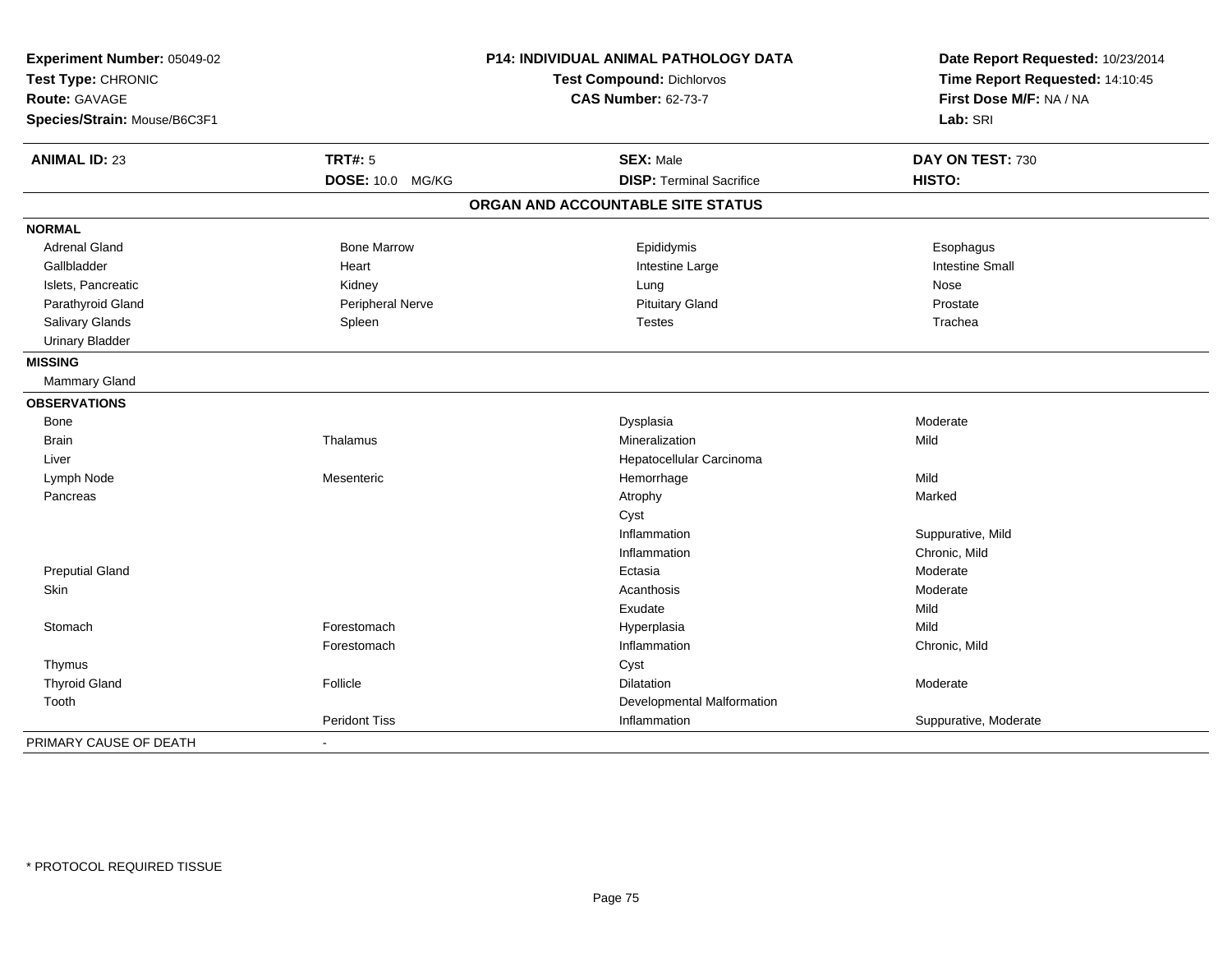| Experiment Number: 05049-02<br>Test Type: CHRONIC<br><b>Route: GAVAGE</b> |                              | P14: INDIVIDUAL ANIMAL PATHOLOGY DATA<br><b>Test Compound: Dichlorvos</b><br><b>CAS Number: 62-73-7</b> |                                |
|---------------------------------------------------------------------------|------------------------------|---------------------------------------------------------------------------------------------------------|--------------------------------|
| Species/Strain: Mouse/B6C3F1                                              |                              |                                                                                                         | Lab: SRI                       |
| <b>ANIMAL ID: 24</b>                                                      | <b>TRT#: 1</b>               | <b>SEX: Male</b>                                                                                        | DAY ON TEST: 694               |
|                                                                           | <b>DOSE: VEHICLE CONTROL</b> | <b>DISP: Moribund</b>                                                                                   | HISTO:                         |
|                                                                           |                              | ORGAN AND ACCOUNTABLE SITE STATUS                                                                       |                                |
| <b>NORMAL</b>                                                             |                              |                                                                                                         |                                |
| Bone                                                                      | <b>Bone Marrow</b>           | Epididymis                                                                                              | Esophagus                      |
| Gallbladder                                                               | Heart                        | Intestine Large                                                                                         | <b>Intestine Small</b>         |
| Pancreas                                                                  | <b>Pituitary Gland</b>       | Prostate                                                                                                | Salivary Glands                |
| <b>Testes</b>                                                             | Thymus                       | <b>Thyroid Gland</b>                                                                                    | Trachea                        |
| <b>MISSING</b>                                                            |                              |                                                                                                         |                                |
| Mammary Gland                                                             | Parathyroid Gland            | Peripheral Nerve                                                                                        |                                |
| <b>OBSERVATIONS</b>                                                       |                              |                                                                                                         |                                |
| <b>Adrenal Gland</b>                                                      | Cortex                       | Hyperplasia                                                                                             | Mild                           |
| Brain                                                                     | Thalamus                     | Mineralization                                                                                          | Mild                           |
| Islets, Pancreatic                                                        |                              | Hyperplasia                                                                                             | Moderate                       |
| Kidney                                                                    |                              | Casts                                                                                                   | Moderate                       |
|                                                                           |                              | Inflammation                                                                                            | Chronic, Moderate              |
|                                                                           | Renal Tubule                 | Regeneration                                                                                            | Moderate                       |
| Liver                                                                     |                              | Hepatocellular Carcinoma                                                                                |                                |
|                                                                           | Kupffer Cell                 | Pigmentation                                                                                            | Moderate                       |
| Lung                                                                      |                              | Inflammation                                                                                            | Chronic, Mild                  |
| Lymph Node                                                                | Mesenteric                   | Hemorrhage                                                                                              | Mild                           |
| Nose                                                                      |                              | Inflammation                                                                                            | Suppurative, Mild              |
| <b>Skeletal Muscle</b>                                                    |                              | Inflammation                                                                                            | Suppurative, Moderate          |
| Note: SKELETAL MUSCLE-LESION IS ON 1ST NASAL SECTION                      |                              |                                                                                                         |                                |
| Skin                                                                      |                              | Inflammation                                                                                            | Chronic Active, Multiple, Mild |
| Note: 2. SKIN-NOT REMARKABLE                                              |                              |                                                                                                         |                                |
| Note: TRC LES 1--INFLAMMATION, CHRONIC ACTIVE                             |                              |                                                                                                         |                                |
| Spleen                                                                    |                              | Hematopoietic Cell Proliferation Erythrocytic                                                           | Mild                           |
| Stomach                                                                   | Forestomach                  | Hyperplasia                                                                                             | Moderate                       |
|                                                                           | Forestomach                  | Inflammation                                                                                            | Chronic, Mild                  |
| <b>Urinary Bladder</b>                                                    |                              | Angiectasis                                                                                             | Mild                           |
| PRIMARY CAUSE OF DEATH                                                    | $\blacksquare$               |                                                                                                         |                                |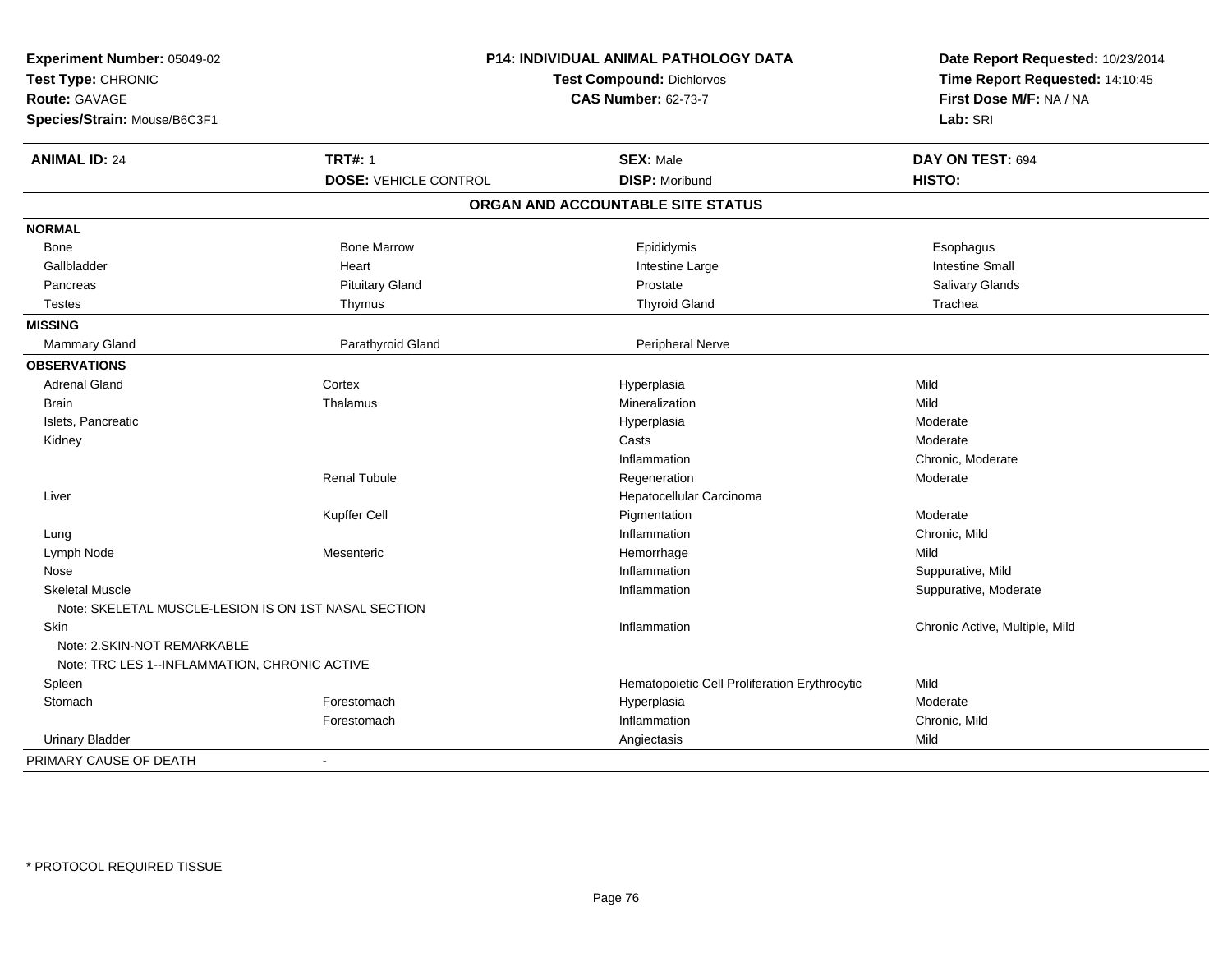| Experiment Number: 05049-02<br>Test Type: CHRONIC |                         | P14: INDIVIDUAL ANIMAL PATHOLOGY DATA | Date Report Requested: 10/23/2014 |
|---------------------------------------------------|-------------------------|---------------------------------------|-----------------------------------|
|                                                   |                         | Test Compound: Dichlorvos             | Time Report Requested: 14:10:45   |
| <b>Route: GAVAGE</b>                              |                         | <b>CAS Number: 62-73-7</b>            | First Dose M/F: NA / NA           |
| Species/Strain: Mouse/B6C3F1                      |                         |                                       | Lab: SRI                          |
| <b>ANIMAL ID: 24</b>                              | <b>TRT#: 3</b>          | <b>SEX: Male</b>                      | DAY ON TEST: 729                  |
|                                                   | <b>DOSE: 20.0 MG/KG</b> | <b>DISP: Terminal Sacrifice</b>       | HISTO:                            |
|                                                   |                         | ORGAN AND ACCOUNTABLE SITE STATUS     |                                   |
| <b>NORMAL</b>                                     |                         |                                       |                                   |
| Bone                                              | <b>Bone Marrow</b>      | Epididymis                            | Esophagus                         |
| Gallbladder                                       | Heart                   | Intestine Large                       | <b>Intestine Small</b>            |
| Islets, Pancreatic                                | Lung                    | Lymph Node                            | Nose                              |
| Pancreas                                          | Parathyroid Gland       | Peripheral Nerve                      | <b>Pituitary Gland</b>            |
| Prostate                                          | Salivary Glands         | Skin                                  | Spleen                            |
| <b>Testes</b>                                     | <b>Thyroid Gland</b>    | Trachea                               | <b>Urinary Bladder</b>            |
| <b>MISSING</b>                                    |                         |                                       |                                   |
| Mammary Gland                                     |                         |                                       |                                   |
| <b>OBSERVATIONS</b>                               |                         |                                       |                                   |
| <b>Adrenal Gland</b>                              | Spindle Cell            | Hyperplasia                           | Mild                              |
| <b>Brain</b>                                      | Thalamus                | Mineralization                        | Minimal                           |
| Kidney                                            |                         | Cyst                                  |                                   |
|                                                   | <b>Renal Tubule</b>     | Regeneration                          | Minimal                           |
| Liver                                             | Hepatocyte              | Vacuolization Cytoplasmic             | Minimal                           |
| Mesentery                                         |                         | Fibrosis                              | Moderate                          |
|                                                   |                         | Mineralization                        | Moderate                          |
| <b>Seminal Vesicle</b>                            |                         | Fibrosis                              | Moderate                          |
|                                                   |                         | Inflammation                          | Chronic, Mild                     |
| Skin                                              |                         |                                       |                                   |
| Note: 1.SKIN-NOT REMARKABLE                       |                         |                                       |                                   |
| Stomach                                           | Forestomach             | Squamous Cell Papilloma               |                                   |
| Thymus                                            |                         | Cyst                                  |                                   |
| PRIMARY CAUSE OF DEATH                            |                         |                                       |                                   |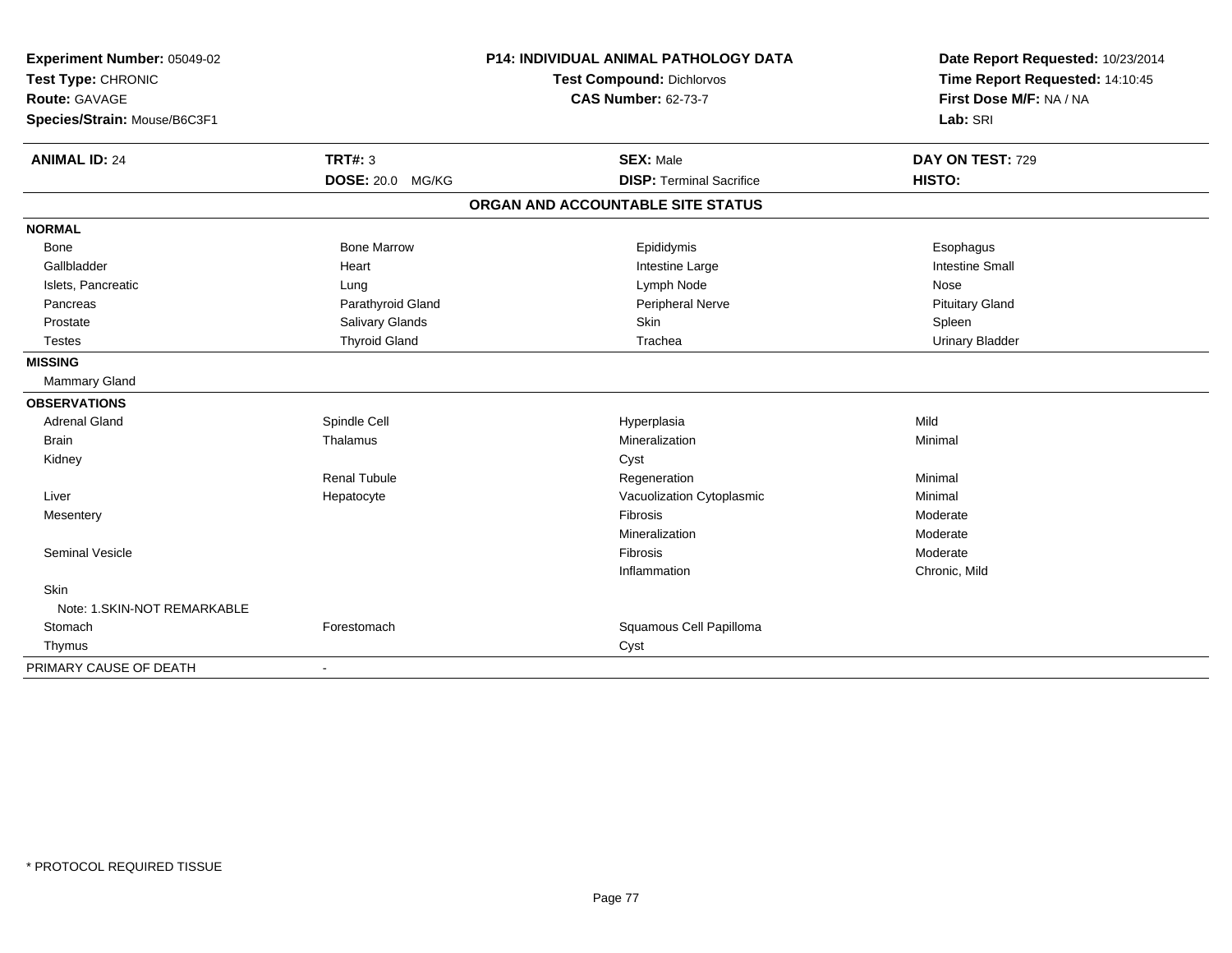| Experiment Number: 05049-02<br>Test Type: CHRONIC<br><b>Route: GAVAGE</b> |                      | <b>P14: INDIVIDUAL ANIMAL PATHOLOGY DATA</b> | Date Report Requested: 10/23/2014<br>Time Report Requested: 14:10:45<br>First Dose M/F: NA / NA |
|---------------------------------------------------------------------------|----------------------|----------------------------------------------|-------------------------------------------------------------------------------------------------|
|                                                                           |                      | Test Compound: Dichlorvos                    |                                                                                                 |
|                                                                           |                      | <b>CAS Number: 62-73-7</b>                   |                                                                                                 |
| Species/Strain: Mouse/B6C3F1                                              |                      |                                              | Lab: SRI                                                                                        |
| <b>ANIMAL ID: 24</b>                                                      | TRT#: 5              | <b>SEX: Male</b>                             | DAY ON TEST: 731                                                                                |
|                                                                           | DOSE: 10.0 MG/KG     | <b>DISP: Terminal Sacrifice</b>              | HISTO:                                                                                          |
|                                                                           |                      | ORGAN AND ACCOUNTABLE SITE STATUS            |                                                                                                 |
| <b>NORMAL</b>                                                             |                      |                                              |                                                                                                 |
| <b>Bone</b>                                                               | <b>Bone Marrow</b>   | <b>Brain</b>                                 | Epididymis                                                                                      |
| Esophagus                                                                 | Gallbladder          | Heart                                        | Intestine Large                                                                                 |
| Liver                                                                     | Lung                 | Nose                                         | Pancreas                                                                                        |
| Parathyroid Gland                                                         | Peripheral Nerve     | <b>Pituitary Gland</b>                       | Prostate                                                                                        |
| Salivary Glands                                                           | Spleen               | Stomach                                      | <b>Testes</b>                                                                                   |
| Thymus                                                                    | <b>Thyroid Gland</b> | Trachea                                      | <b>Urinary Bladder</b>                                                                          |
| <b>MISSING</b>                                                            |                      |                                              |                                                                                                 |
| <b>Mammary Gland</b>                                                      |                      |                                              |                                                                                                 |
| <b>OBSERVATIONS</b>                                                       |                      |                                              |                                                                                                 |
| <b>Adrenal Gland</b>                                                      | Spindle Cell         | Hyperplasia                                  | Mild                                                                                            |
| <b>Intestine Small</b>                                                    | Ileum, Peyers Patch  | Hyperplasia                                  | Lymphoid, Mild                                                                                  |
| Islets, Pancreatic                                                        |                      | Hyperplasia                                  | Moderate                                                                                        |
| Kidney                                                                    |                      | Inflammation                                 | Chronic, Minimal                                                                                |
|                                                                           | <b>Renal Tubule</b>  | Regeneration                                 | Minimal                                                                                         |
| Lymph Node                                                                | Mesenteric           | Hemorrhage                                   | Marked                                                                                          |
| <b>Preputial Gland</b>                                                    |                      | Ectasia                                      | Mild                                                                                            |
|                                                                           |                      | Inflammation                                 | Chronic, Mild                                                                                   |
| Skin                                                                      |                      | Edema                                        | Moderate                                                                                        |
| Stomach                                                                   |                      |                                              |                                                                                                 |
| Note: NO LESION SEEN IN FORESTOMACH                                       |                      |                                              |                                                                                                 |
| Tooth                                                                     |                      | Developmental Malformation                   |                                                                                                 |
| PRIMARY CAUSE OF DEATH                                                    |                      |                                              |                                                                                                 |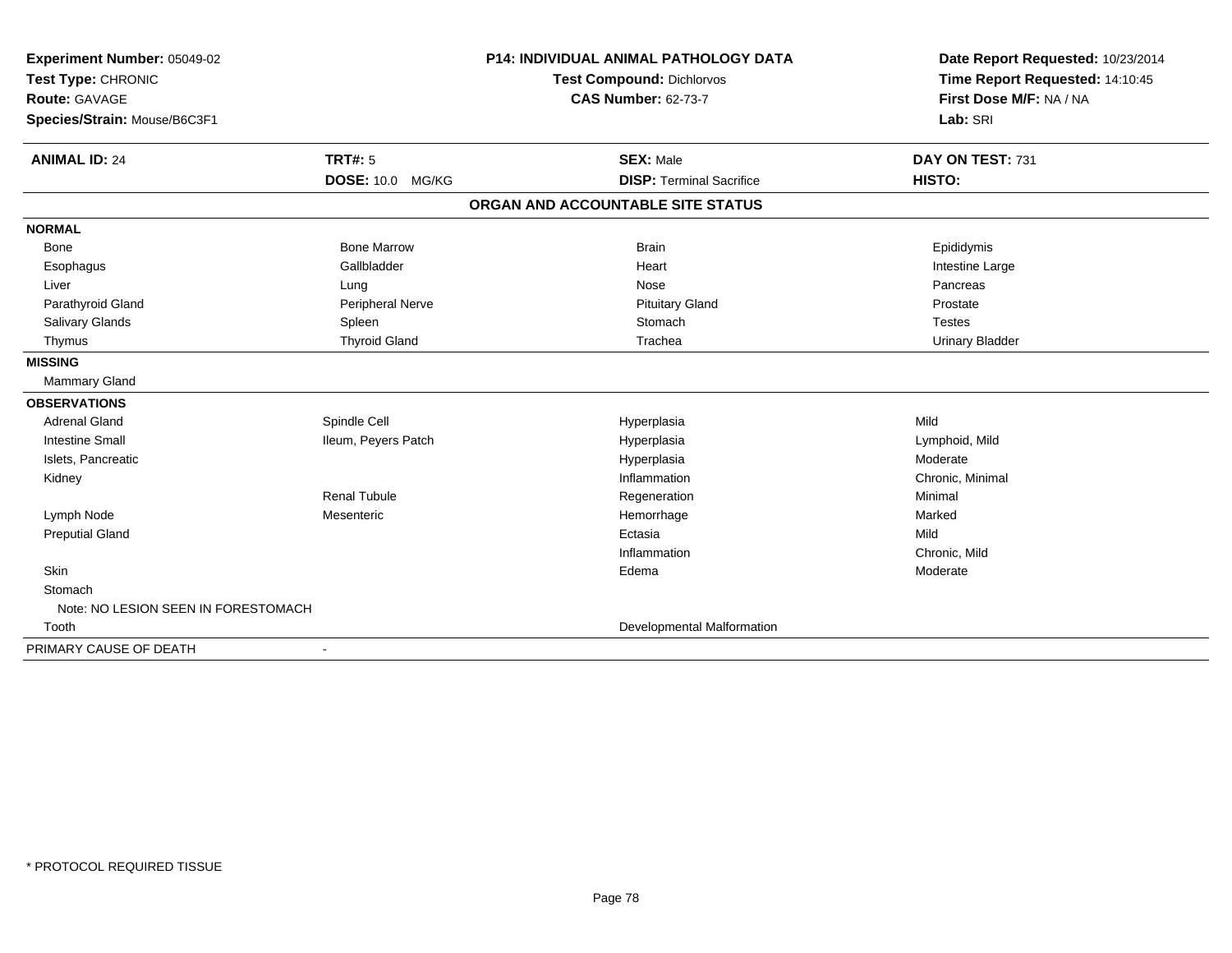| Experiment Number: 05049-02  |                              | <b>P14: INDIVIDUAL ANIMAL PATHOLOGY DATA</b>  | Date Report Requested: 10/23/2014 |
|------------------------------|------------------------------|-----------------------------------------------|-----------------------------------|
| Test Type: CHRONIC           | Test Compound: Dichlorvos    |                                               | Time Report Requested: 14:10:45   |
| Route: GAVAGE                |                              | <b>CAS Number: 62-73-7</b>                    | First Dose M/F: NA / NA           |
| Species/Strain: Mouse/B6C3F1 |                              |                                               | Lab: SRI                          |
| <b>ANIMAL ID: 25</b>         | <b>TRT#: 1</b>               | <b>SEX: Male</b>                              | DAY ON TEST: 732                  |
|                              | <b>DOSE: VEHICLE CONTROL</b> | <b>DISP: Terminal Sacrifice</b>               | HISTO:                            |
|                              |                              | ORGAN AND ACCOUNTABLE SITE STATUS             |                                   |
| <b>NORMAL</b>                |                              |                                               |                                   |
| Bone                         | Epididymis                   | Esophagus                                     | Gallbladder                       |
| Heart                        | Intestine Large              | Liver                                         | Nose                              |
| Pancreas                     | <b>Pituitary Gland</b>       | Prostate                                      | Skin                              |
| Stomach                      | <b>Testes</b>                | Trachea                                       | <b>Urinary Bladder</b>            |
| <b>MISSING</b>               |                              |                                               |                                   |
| <b>Coagulating Gland</b>     | Mammary Gland                | Parathyroid Gland                             | Thymus                            |
| <b>OBSERVATIONS</b>          |                              |                                               |                                   |
| <b>Adrenal Gland</b>         | Cortex                       | Hyperplasia                                   | Focal, Mild                       |
|                              | Spindle Cell                 | Hyperplasia                                   | Mild                              |
| <b>Bone Marrow</b>           |                              | Hyperplasia                                   | Mild                              |
| <b>Brain</b>                 | Thalamus                     | Mineralization                                | Moderate                          |
| <b>Intestine Small</b>       | Ileum, Mucosa                | Dysplasia                                     | Moderate                          |
|                              | lleum                        | Lymphoma Malignant Mixed                      |                                   |
| Islets, Pancreatic           |                              | Hyperplasia                                   | Moderate                          |
| Kidney                       | <b>Renal Tubule</b>          | Regeneration                                  | Minimal                           |
| Lung                         |                              | Alveolar/Bronchiolar Adenoma                  |                                   |
| Lymph Node                   | Mesenteric                   | Hyperplasia                                   | Lymphoid, Moderate                |
| Peripheral Nerve             |                              | Inflammation                                  | Subacute, Minimal                 |
| <b>Salivary Glands</b>       |                              | Inflammation                                  | Chronic, Mild                     |
| Spleen                       |                              | Hematopoietic Cell Proliferation Erythrocytic | Mild                              |
| <b>Thyroid Gland</b>         | Follicle                     | Crystals                                      | Mild                              |
|                              |                              | <b>Infiltration Cellular</b>                  | Lymphocyte, Minimal               |
| PRIMARY CAUSE OF DEATH       |                              |                                               |                                   |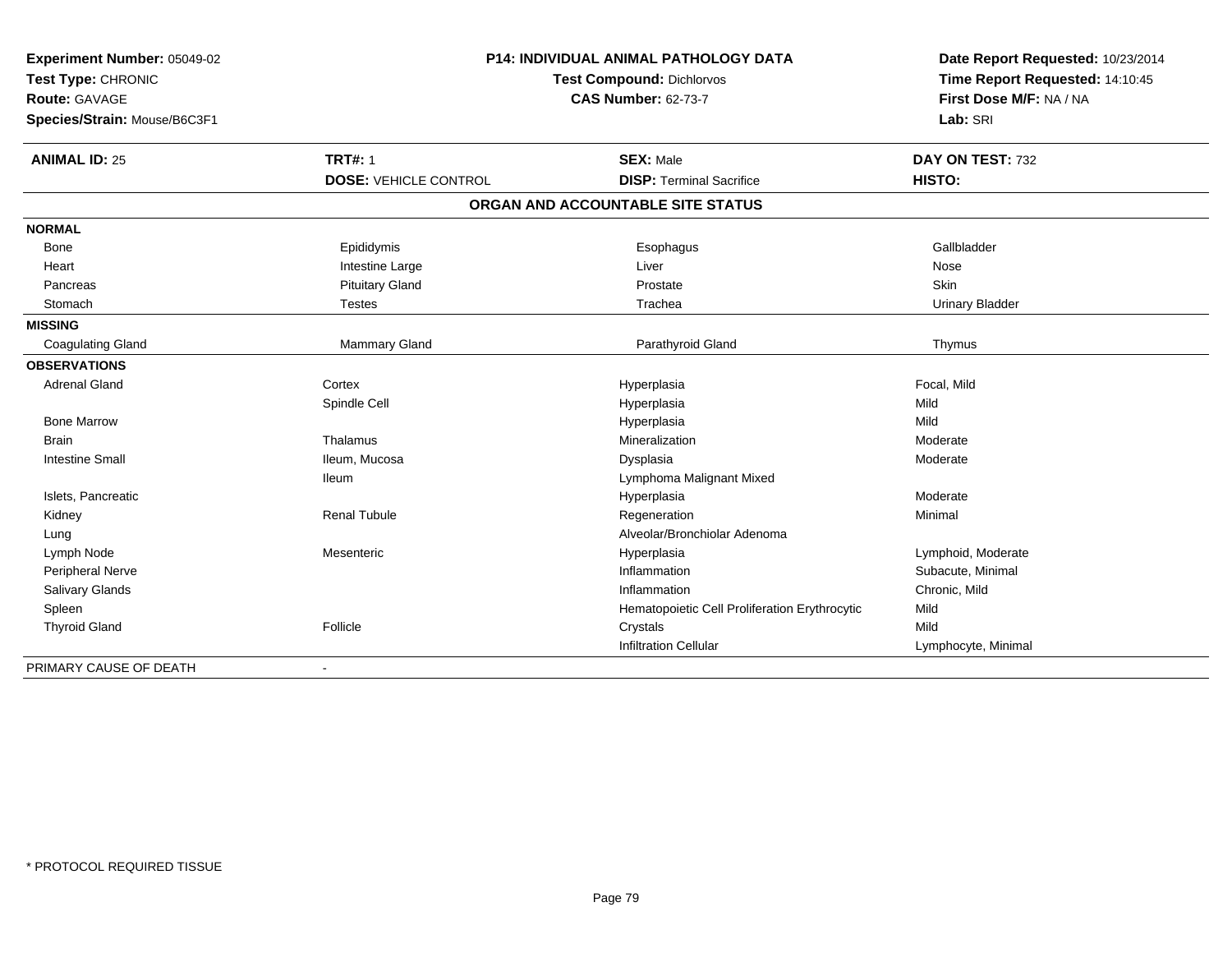| Experiment Number: 05049-02<br>Test Type: CHRONIC<br><b>Route: GAVAGE</b> |                         | <b>P14: INDIVIDUAL ANIMAL PATHOLOGY DATA</b>  | Date Report Requested: 10/23/2014<br>Time Report Requested: 14:10:45<br>First Dose M/F: NA / NA |
|---------------------------------------------------------------------------|-------------------------|-----------------------------------------------|-------------------------------------------------------------------------------------------------|
|                                                                           |                         | Test Compound: Dichlorvos                     |                                                                                                 |
|                                                                           |                         | <b>CAS Number: 62-73-7</b>                    |                                                                                                 |
| Species/Strain: Mouse/B6C3F1                                              |                         |                                               | Lab: SRI                                                                                        |
| <b>ANIMAL ID: 25</b>                                                      | TRT#: 3                 | <b>SEX: Male</b>                              | DAY ON TEST: 578                                                                                |
|                                                                           | <b>DOSE: 20.0 MG/KG</b> | <b>DISP: Moribund</b>                         | HISTO:                                                                                          |
|                                                                           |                         | ORGAN AND ACCOUNTABLE SITE STATUS             |                                                                                                 |
| <b>NORMAL</b>                                                             |                         |                                               |                                                                                                 |
| <b>Bone</b>                                                               | <b>Bone Marrow</b>      | Epididymis                                    | Esophagus                                                                                       |
| Gallbladder                                                               | Heart                   | Intestine Large                               | <b>Intestine Small</b>                                                                          |
| Islets, Pancreatic                                                        | Lymph Node              | Nose                                          | Pancreas                                                                                        |
| Parathyroid Gland                                                         | <b>Pituitary Gland</b>  | Prostate                                      | Salivary Glands                                                                                 |
| Stomach                                                                   | <b>Testes</b>           | <b>Thyroid Gland</b>                          | Trachea                                                                                         |
| <b>Urinary Bladder</b>                                                    |                         |                                               |                                                                                                 |
| <b>MISSING</b>                                                            |                         |                                               |                                                                                                 |
| Mammary Gland                                                             | Peripheral Nerve        | Thymus                                        |                                                                                                 |
| <b>OBSERVATIONS</b>                                                       |                         |                                               |                                                                                                 |
| <b>Adrenal Gland</b>                                                      | Medulla                 | Pheochromocytoma Benign                       |                                                                                                 |
| <b>Brain</b>                                                              | Thalamus                | Mineralization                                | Mild                                                                                            |
| Kidney                                                                    |                         | Inflammation                                  | Chronic, Mild                                                                                   |
| Liver                                                                     |                         | Hepatocellular Carcinoma                      |                                                                                                 |
|                                                                           |                         | Inflammation                                  | Chronic, Mild                                                                                   |
| Lung                                                                      |                         | Hemorrhage                                    | Moderate                                                                                        |
|                                                                           |                         | Hepatocellular Carcinoma                      | Metastatic (Liver)                                                                              |
| <b>Skin</b>                                                               |                         | Acanthosis                                    | Mild                                                                                            |
|                                                                           |                         | Acanthosis                                    | Moderate                                                                                        |
|                                                                           |                         | Erosion                                       | Moderate                                                                                        |
|                                                                           |                         | Inflammation                                  | Chronic, Moderate                                                                               |
| Spleen                                                                    |                         | Hematopoietic Cell Proliferation Erythrocytic | Moderate                                                                                        |
| PRIMARY CAUSE OF DEATH                                                    |                         |                                               |                                                                                                 |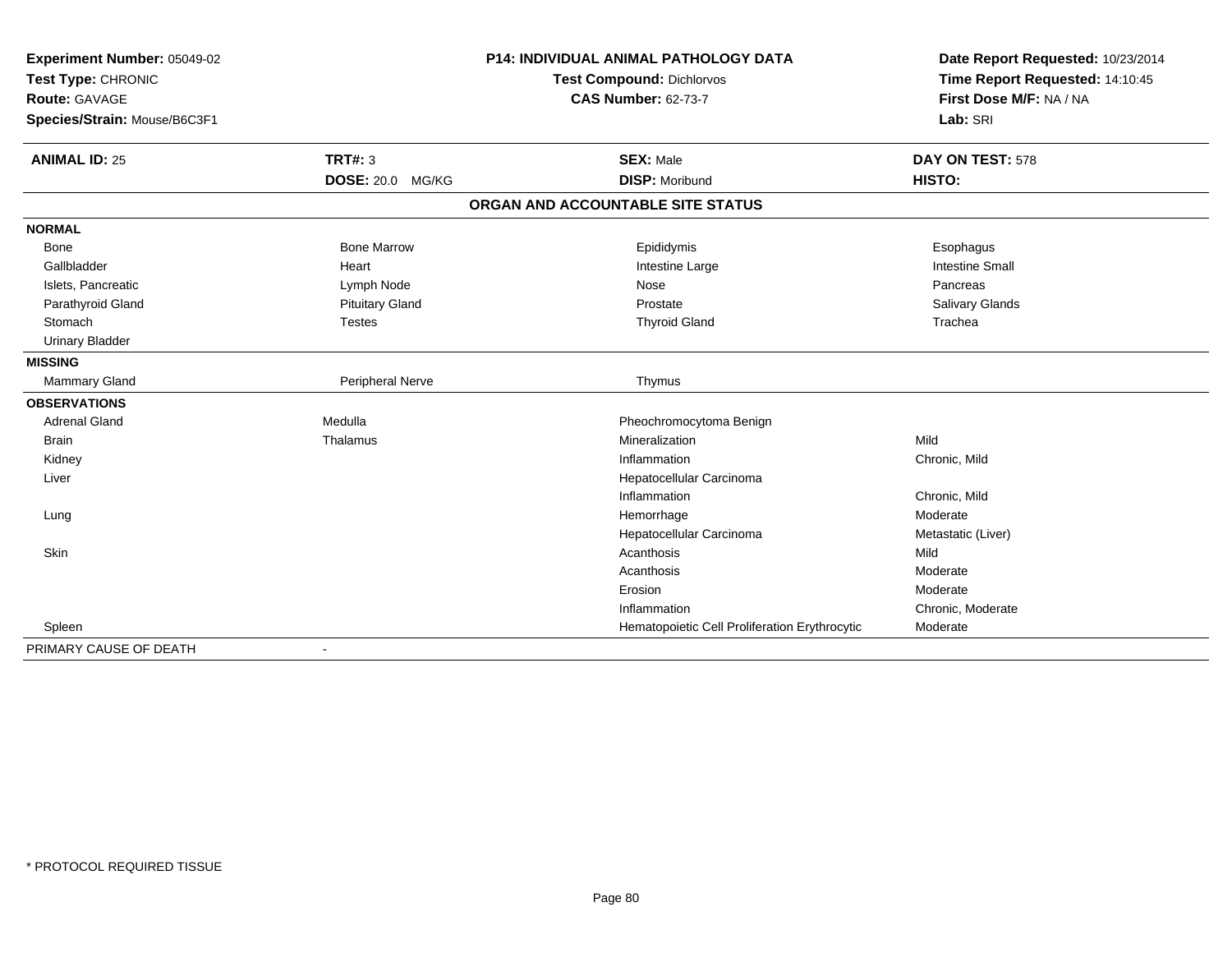| Experiment Number: 05049-02<br>Test Type: CHRONIC |                         | <b>P14: INDIVIDUAL ANIMAL PATHOLOGY DATA</b> | Date Report Requested: 10/23/2014 |
|---------------------------------------------------|-------------------------|----------------------------------------------|-----------------------------------|
|                                                   |                         | <b>Test Compound: Dichlorvos</b>             | Time Report Requested: 14:10:45   |
| <b>Route: GAVAGE</b>                              |                         | <b>CAS Number: 62-73-7</b>                   | First Dose M/F: NA / NA           |
| Species/Strain: Mouse/B6C3F1                      |                         |                                              | Lab: SRI                          |
| <b>ANIMAL ID: 25</b>                              | <b>TRT#: 5</b>          | <b>SEX: Male</b>                             | DAY ON TEST: 727                  |
|                                                   | <b>DOSE: 10.0 MG/KG</b> | <b>DISP: Dead</b>                            | HISTO:                            |
|                                                   |                         | ORGAN AND ACCOUNTABLE SITE STATUS            |                                   |
| <b>NORMAL</b>                                     |                         |                                              |                                   |
| <b>Adrenal Gland</b>                              | <b>Bone</b>             | <b>Bone Marrow</b>                           | Epididymis                        |
| Esophagus                                         | Heart                   | Intestine Large                              | <b>Intestine Small</b>            |
| Islets, Pancreatic                                | Liver                   | Lung                                         | Nose                              |
| Pancreas                                          | Parathyroid Gland       | Peripheral Nerve                             | <b>Pituitary Gland</b>            |
| Prostate                                          | Spleen                  | Stomach                                      | <b>Testes</b>                     |
| Thymus                                            | Trachea                 | <b>Urinary Bladder</b>                       |                                   |
| <b>MISSING</b>                                    |                         |                                              |                                   |
| Gallbladder                                       | Mammary Gland           |                                              |                                   |
| <b>OBSERVATIONS</b>                               |                         |                                              |                                   |
| <b>Brain</b>                                      | Thalamus                | Mineralization                               | Minimal                           |
| <b>Harderian Gland</b>                            |                         | Adenoma                                      |                                   |
| Kidney                                            |                         | Cyst                                         |                                   |
|                                                   |                         | Inflammation                                 | Chronic, Mild                     |
| Lymph Node                                        | Mesenteric              | Hemorrhage                                   | Moderate                          |
| Salivary Glands                                   |                         | Inflammation                                 | Chronic, Mild                     |
| Skin                                              |                         | Acanthosis                                   | Moderate                          |
|                                                   |                         | Inflammation                                 | Chronic, Mild                     |
| <b>Thyroid Gland</b>                              | Follicle                | Dilatation                                   | Mild                              |
| PRIMARY CAUSE OF DEATH                            |                         |                                              |                                   |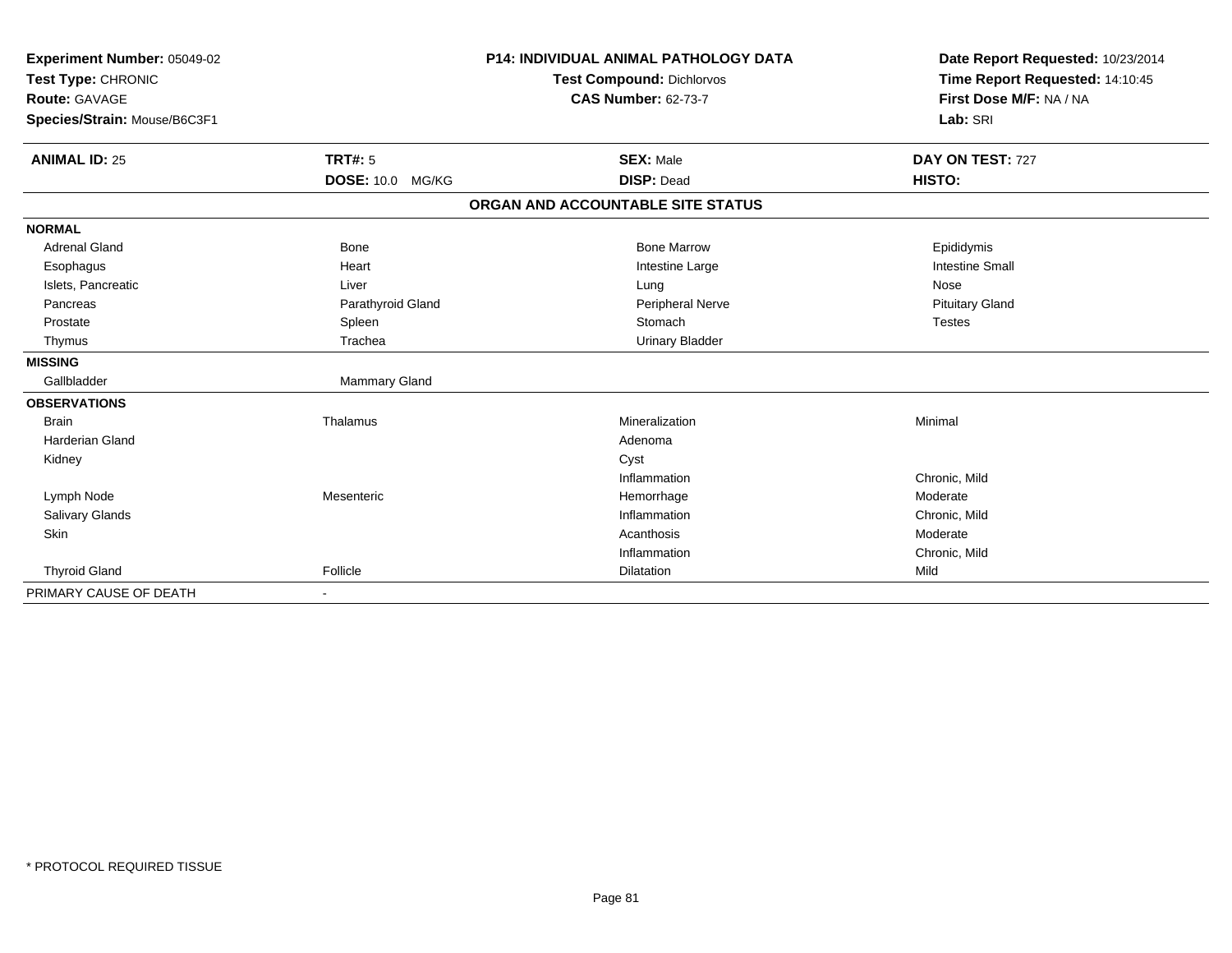| Experiment Number: 05049-02  | <b>P14: INDIVIDUAL ANIMAL PATHOLOGY DATA</b> |                                   | Date Report Requested: 10/23/2014                          |
|------------------------------|----------------------------------------------|-----------------------------------|------------------------------------------------------------|
| Test Type: CHRONIC           |                                              | <b>Test Compound: Dichlorvos</b>  | Time Report Requested: 14:10:45<br>First Dose M/F: NA / NA |
| <b>Route: GAVAGE</b>         | <b>CAS Number: 62-73-7</b>                   |                                   |                                                            |
| Species/Strain: Mouse/B6C3F1 |                                              |                                   | Lab: SRI                                                   |
| <b>ANIMAL ID: 26</b>         | <b>TRT#: 1</b>                               | <b>SEX: Male</b>                  | DAY ON TEST: 732                                           |
|                              | <b>DOSE: VEHICLE CONTROL</b>                 | <b>DISP: Terminal Sacrifice</b>   | HISTO:                                                     |
|                              |                                              | ORGAN AND ACCOUNTABLE SITE STATUS |                                                            |
| <b>NORMAL</b>                |                                              |                                   |                                                            |
| <b>Bone</b>                  | <b>Brain</b>                                 | Epididymis                        | Esophagus                                                  |
| Heart                        | Intestine Large                              | <b>Intestine Small</b>            | Islets, Pancreatic                                         |
| Liver                        | Lymph Node                                   | Nose                              | Pancreas                                                   |
| Peripheral Nerve             | <b>Pituitary Gland</b>                       | Prostate                          | Spleen                                                     |
| Thymus                       | <b>Thyroid Gland</b>                         | Trachea                           |                                                            |
| <b>MISSING</b>               |                                              |                                   |                                                            |
| Gallbladder                  | Mammary Gland                                | Parathyroid Gland                 |                                                            |
| <b>OBSERVATIONS</b>          |                                              |                                   |                                                            |
| <b>Adrenal Gland</b>         | Medulla                                      | Pheochromocytoma Benign           |                                                            |
| <b>Bone Marrow</b>           |                                              | Hyperplasia                       | Mild                                                       |
| Kidney                       |                                              | Inflammation                      | Chronic, Moderate                                          |
| Lung                         |                                              | Inflammation                      | Chronic, Mild                                              |
| <b>Salivary Glands</b>       |                                              | Inflammation                      | Chronic, Mild                                              |
| <b>Skin</b>                  |                                              | Acanthosis                        | Mild                                                       |
| Note: 2. SKIN-NOT REMARKABLE |                                              |                                   |                                                            |
| Stomach                      | Glandular                                    | Cyst                              |                                                            |
|                              | Glandular                                    | Mineralization                    | Mild                                                       |
| <b>Testes</b>                | Seminif Tub                                  | Atrophy                           | Moderate                                                   |
| <b>Urinary Bladder</b>       |                                              | Inflammation                      | Chronic, Mild                                              |
| PRIMARY CAUSE OF DEATH       | $\blacksquare$                               |                                   |                                                            |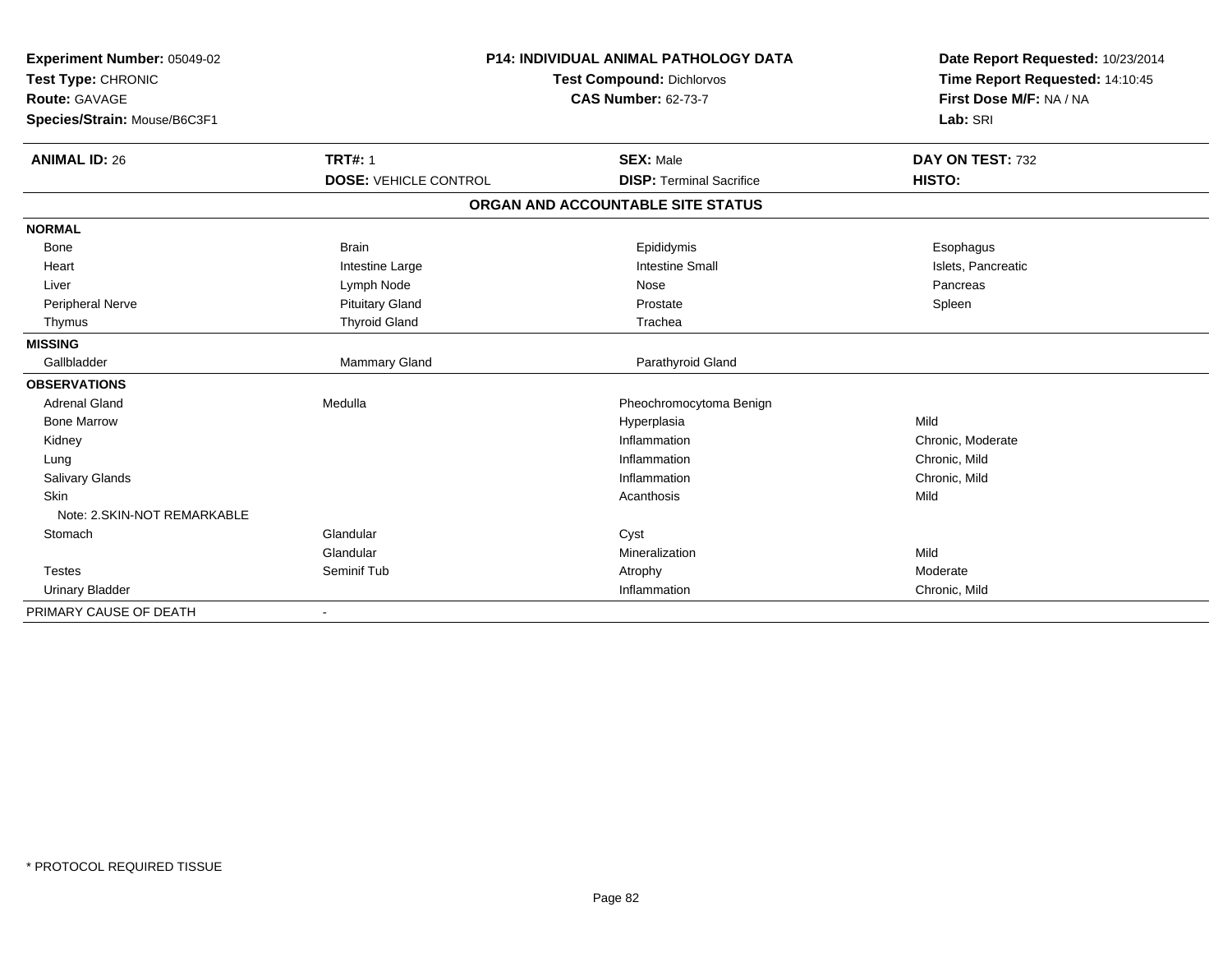| Experiment Number: 05049-02<br>Test Type: CHRONIC<br><b>Route: GAVAGE</b><br>Species/Strain: Mouse/B6C3F1 |                         | <b>P14: INDIVIDUAL ANIMAL PATHOLOGY DATA</b><br><b>Test Compound: Dichlorvos</b><br><b>CAS Number: 62-73-7</b> | Date Report Requested: 10/23/2014<br>Time Report Requested: 14:10:45<br>First Dose M/F: NA / NA<br>Lab: SRI |
|-----------------------------------------------------------------------------------------------------------|-------------------------|----------------------------------------------------------------------------------------------------------------|-------------------------------------------------------------------------------------------------------------|
| <b>ANIMAL ID: 26</b>                                                                                      | <b>TRT#: 3</b>          | <b>SEX: Male</b>                                                                                               | DAY ON TEST: 729                                                                                            |
|                                                                                                           | <b>DOSE: 20.0 MG/KG</b> | <b>DISP: Terminal Sacrifice</b>                                                                                | HISTO:                                                                                                      |
|                                                                                                           |                         | ORGAN AND ACCOUNTABLE SITE STATUS                                                                              |                                                                                                             |
| <b>NORMAL</b>                                                                                             |                         |                                                                                                                |                                                                                                             |
| <b>Adrenal Gland</b>                                                                                      | <b>Bone</b>             | <b>Bone Marrow</b>                                                                                             | <b>Brain</b>                                                                                                |
| Epididymis                                                                                                | Esophagus               | Gallbladder                                                                                                    | Heart                                                                                                       |
| Intestine Large                                                                                           | Islets, Pancreatic      | Nose                                                                                                           | Pancreas                                                                                                    |
| Parathyroid Gland                                                                                         | <b>Pituitary Gland</b>  | Prostate                                                                                                       | Skin                                                                                                        |
| Spleen                                                                                                    | Stomach                 | <b>Testes</b>                                                                                                  | Thymus                                                                                                      |
| <b>Thyroid Gland</b>                                                                                      | Trachea                 | <b>Urinary Bladder</b>                                                                                         |                                                                                                             |
| <b>MISSING</b>                                                                                            |                         |                                                                                                                |                                                                                                             |
| <b>Mammary Gland</b>                                                                                      | Peripheral Nerve        |                                                                                                                |                                                                                                             |
| <b>OBSERVATIONS</b>                                                                                       |                         |                                                                                                                |                                                                                                             |
| <b>Intestine Small</b>                                                                                    | Ileum, Peyers Patch     | Hyperplasia                                                                                                    | Lymphoid, Moderate                                                                                          |
| Note: TRC LES I--HYPERPLASIA, LYMPHOID                                                                    |                         |                                                                                                                |                                                                                                             |
| Kidney                                                                                                    | <b>Renal Tubule</b>     | Regeneration                                                                                                   | Minimal                                                                                                     |
| Liver                                                                                                     | Hepatocyte              | Vacuolization Cytoplasmic                                                                                      | Mild                                                                                                        |
| Lung                                                                                                      |                         | Alveolar/Bronchiolar Adenoma                                                                                   |                                                                                                             |
|                                                                                                           |                         | <b>Infiltration Cellular</b>                                                                                   | Histiocyte, Mild                                                                                            |
| Lymph Node                                                                                                | Mesenteric              | Hemorrhage                                                                                                     | Mild                                                                                                        |
| Salivary Glands                                                                                           |                         | Inflammation                                                                                                   | Chronic, Mild                                                                                               |
| Stomach                                                                                                   |                         |                                                                                                                |                                                                                                             |
| Note: STOMACH-NOT REMARKABLE                                                                              |                         |                                                                                                                |                                                                                                             |
| PRIMARY CAUSE OF DEATH                                                                                    |                         |                                                                                                                |                                                                                                             |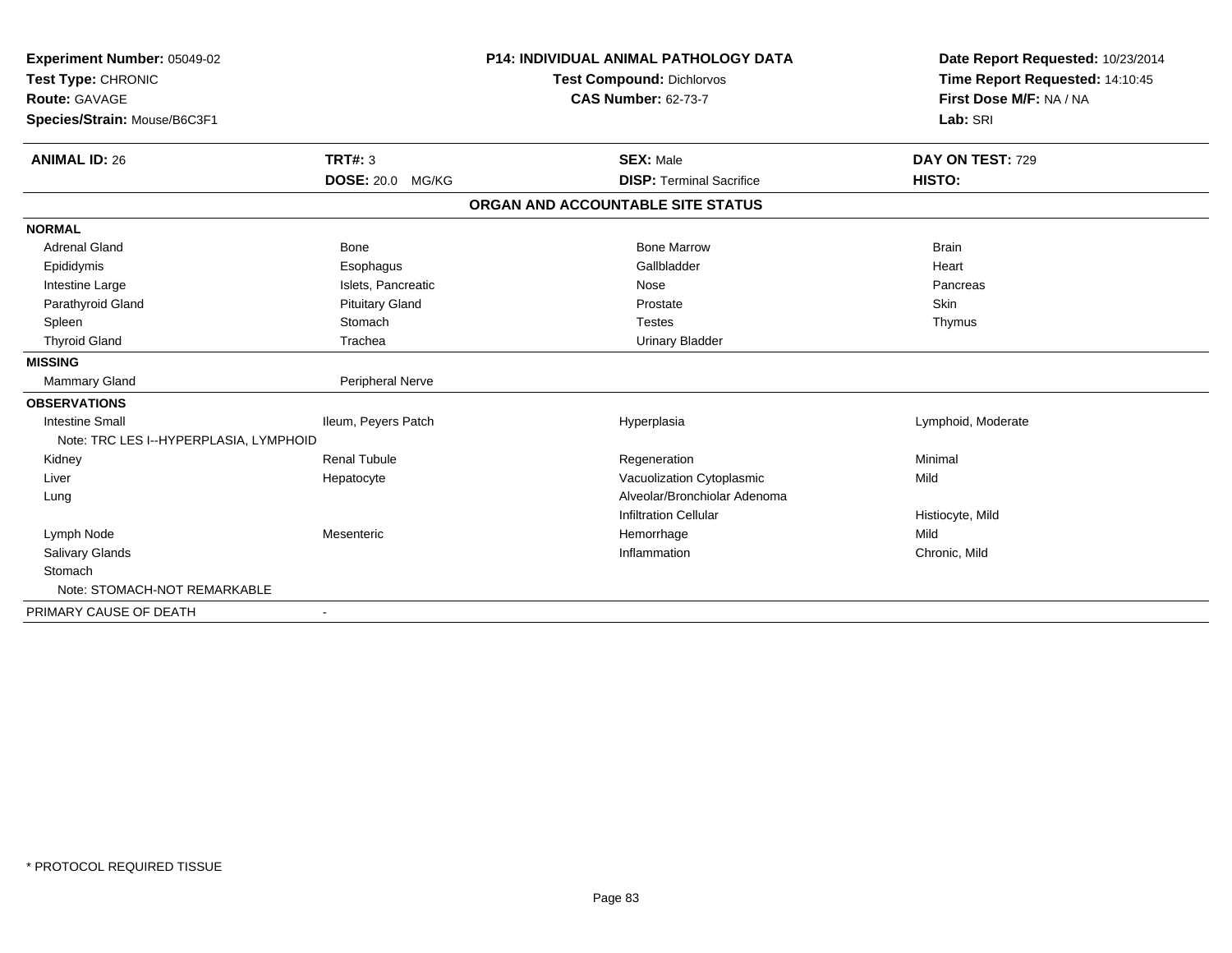| Experiment Number: 05049-02<br>Test Type: CHRONIC<br><b>Route: GAVAGE</b> |                        | <b>P14: INDIVIDUAL ANIMAL PATHOLOGY DATA</b> | Date Report Requested: 10/23/2014<br>Time Report Requested: 14:10:45<br>First Dose M/F: NA / NA |
|---------------------------------------------------------------------------|------------------------|----------------------------------------------|-------------------------------------------------------------------------------------------------|
|                                                                           |                        | Test Compound: Dichlorvos                    |                                                                                                 |
|                                                                           |                        | <b>CAS Number: 62-73-7</b>                   |                                                                                                 |
| Species/Strain: Mouse/B6C3F1                                              |                        |                                              | Lab: SRI                                                                                        |
| <b>ANIMAL ID: 26</b>                                                      | <b>TRT#: 5</b>         | <b>SEX: Male</b>                             | DAY ON TEST: 731                                                                                |
|                                                                           | DOSE: 10.0 MG/KG       | <b>DISP: Terminal Sacrifice</b>              | HISTO:                                                                                          |
|                                                                           |                        | ORGAN AND ACCOUNTABLE SITE STATUS            |                                                                                                 |
| <b>NORMAL</b>                                                             |                        |                                              |                                                                                                 |
| <b>Bone</b>                                                               | <b>Bone Marrow</b>     | <b>Brain</b>                                 | Epididymis                                                                                      |
| Esophagus                                                                 | Gallbladder            | Heart                                        | Intestine Large                                                                                 |
| Islets, Pancreatic                                                        | Lymph Node             | Pancreas                                     | Parathyroid Gland                                                                               |
| Peripheral Nerve                                                          | <b>Pituitary Gland</b> | Prostate                                     | Salivary Glands                                                                                 |
| <b>Skin</b>                                                               | Spleen                 | Stomach                                      | <b>Testes</b>                                                                                   |
| <b>Thyroid Gland</b>                                                      | Trachea                | <b>Urinary Bladder</b>                       |                                                                                                 |
| <b>MISSING</b>                                                            |                        |                                              |                                                                                                 |
| Mammary Gland                                                             |                        |                                              |                                                                                                 |
| <b>OBSERVATIONS</b>                                                       |                        |                                              |                                                                                                 |
| <b>Adrenal Gland</b>                                                      | Cortex                 | Hyperplasia                                  | Focal, Mild                                                                                     |
|                                                                           | Spindle Cell           | Hyperplasia                                  | Mild                                                                                            |
| <b>Intestine Small</b>                                                    | Ileum, Peyers Patch    | Hyperplasia                                  | Lymphoid, Moderate                                                                              |
| Kidney                                                                    | <b>Renal Tubule</b>    | Atrophy                                      | Mild                                                                                            |
|                                                                           |                        | Inflammation                                 | Chronic, Minimal                                                                                |
|                                                                           | <b>Renal Tubule</b>    | Regeneration                                 | Mild                                                                                            |
| Liver                                                                     | Hepatocyte             | Vacuolization Cytoplasmic                    | Mild                                                                                            |
| Lung                                                                      |                        | Alveolar/Bronchiolar Adenoma                 |                                                                                                 |
|                                                                           |                        | Infiltration Cellular                        | Histiocyte, Mild                                                                                |
| Nose                                                                      | Glands                 | Cyst                                         |                                                                                                 |
| <b>Preputial Gland</b>                                                    |                        | Ectasia                                      | Marked                                                                                          |
| Thymus                                                                    |                        | Cyst                                         |                                                                                                 |
| PRIMARY CAUSE OF DEATH                                                    |                        |                                              |                                                                                                 |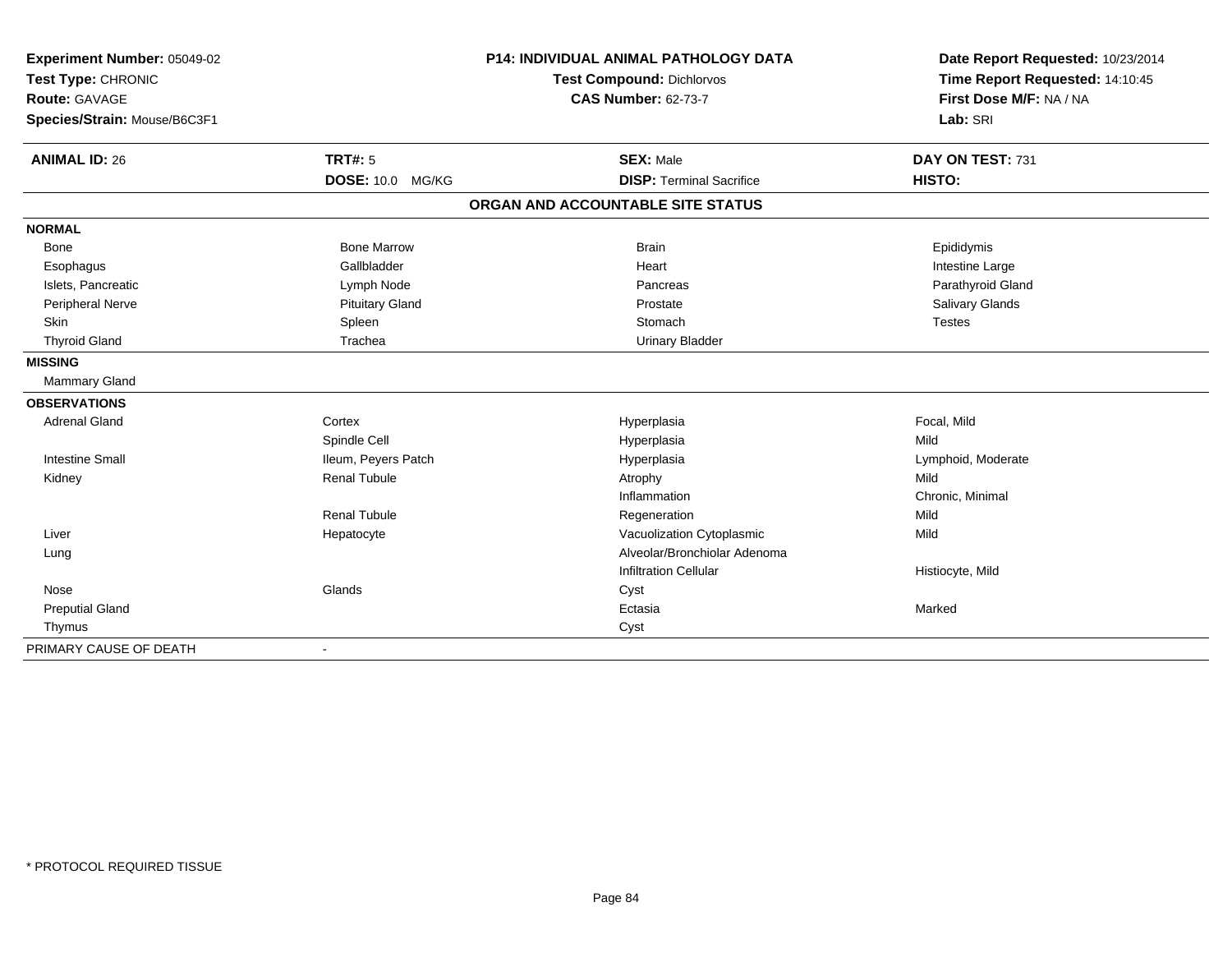| Experiment Number: 05049-02<br>Test Type: CHRONIC |                              | <b>P14: INDIVIDUAL ANIMAL PATHOLOGY DATA</b><br><b>Test Compound: Dichlorvos</b> | Date Report Requested: 10/23/2014<br>Time Report Requested: 14:10:45 |
|---------------------------------------------------|------------------------------|----------------------------------------------------------------------------------|----------------------------------------------------------------------|
| <b>Route: GAVAGE</b>                              |                              | <b>CAS Number: 62-73-7</b>                                                       | First Dose M/F: NA / NA                                              |
| Species/Strain: Mouse/B6C3F1                      |                              |                                                                                  | Lab: SRI                                                             |
| <b>ANIMAL ID: 27</b>                              | <b>TRT#: 1</b>               | <b>SEX: Male</b>                                                                 | DAY ON TEST: 732                                                     |
|                                                   | <b>DOSE: VEHICLE CONTROL</b> | <b>DISP: Terminal Sacrifice</b>                                                  | HISTO:                                                               |
|                                                   |                              | ORGAN AND ACCOUNTABLE SITE STATUS                                                |                                                                      |
| <b>NORMAL</b>                                     |                              |                                                                                  |                                                                      |
| Bone                                              | <b>Bone Marrow</b>           | <b>Brain</b>                                                                     | Epididymis                                                           |
| Esophagus                                         | Gallbladder                  | Heart                                                                            | Intestine Large                                                      |
| <b>Intestine Small</b>                            | Islets, Pancreatic           | Lymph Node                                                                       | Parathyroid Gland                                                    |
| <b>Pituitary Gland</b>                            | Prostate                     | Spleen                                                                           | <b>Testes</b>                                                        |
| Thymus                                            | Trachea                      | <b>Urinary Bladder</b>                                                           |                                                                      |
| <b>MISSING</b>                                    |                              |                                                                                  |                                                                      |
| Mammary Gland                                     | Peripheral Nerve             |                                                                                  |                                                                      |
| <b>INSUFFICIENT TISSUE</b>                        |                              |                                                                                  |                                                                      |
| <b>Thyroid Gland</b>                              |                              |                                                                                  |                                                                      |
| <b>OBSERVATIONS</b>                               |                              |                                                                                  |                                                                      |
| <b>Adrenal Gland</b>                              | Spindle Cell                 | Hyperplasia                                                                      | Moderate                                                             |
| Kidney                                            |                              | Inflammation                                                                     | Chronic, Mild                                                        |
| Liver                                             |                              | Clear Cell Focus                                                                 |                                                                      |
|                                                   |                              | Hepatocellular Adenoma                                                           |                                                                      |
| Lung                                              |                              | Alveolar/Bronchiolar Adenoma                                                     |                                                                      |
|                                                   |                              | Inflammation                                                                     | Chronic, Minimal                                                     |
| Nose                                              |                              | Inflammation                                                                     | Suppurative, Moderate                                                |
| Pancreas                                          |                              | Atypia Cellular                                                                  | Focal, Mild                                                          |
| Salivary Glands                                   |                              | Inflammation                                                                     | Chronic, Moderate                                                    |
| <b>Skeletal Muscle</b>                            |                              | Inflammation                                                                     | Chronic, Mild                                                        |
| Skin                                              |                              | Acanthosis                                                                       | Moderate                                                             |
|                                                   |                              | Inflammation                                                                     | Chronic, Mild                                                        |
| Note: 2.SKIN-NOT REMARKABLE                       |                              |                                                                                  |                                                                      |
| Stomach                                           | Forestomach                  | Hyperplasia                                                                      | Mild                                                                 |
|                                                   | Glandular                    | Inflammation                                                                     | Suppurative, Mild                                                    |
| PRIMARY CAUSE OF DEATH                            |                              |                                                                                  |                                                                      |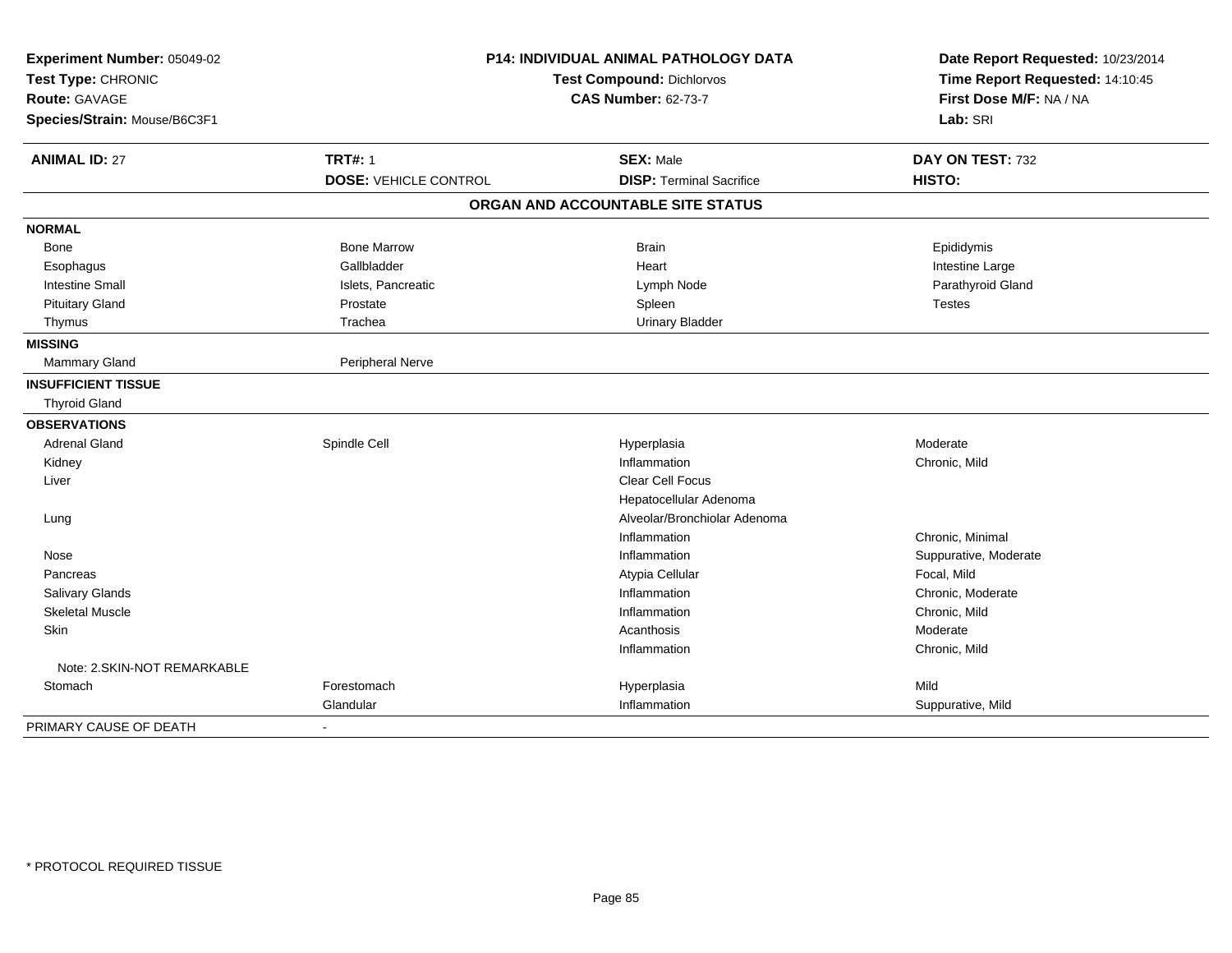| Experiment Number: 05049-02<br>Test Type: CHRONIC<br><b>Route: GAVAGE</b> |                         | <b>P14: INDIVIDUAL ANIMAL PATHOLOGY DATA</b> | Date Report Requested: 10/23/2014<br>Time Report Requested: 14:10:45<br>First Dose M/F: NA / NA |  |
|---------------------------------------------------------------------------|-------------------------|----------------------------------------------|-------------------------------------------------------------------------------------------------|--|
|                                                                           |                         | <b>Test Compound: Dichlorvos</b>             |                                                                                                 |  |
|                                                                           |                         | <b>CAS Number: 62-73-7</b>                   |                                                                                                 |  |
| Species/Strain: Mouse/B6C3F1                                              |                         |                                              | Lab: SRI                                                                                        |  |
| <b>ANIMAL ID: 27</b>                                                      | <b>TRT#: 3</b>          | <b>SEX: Male</b>                             | DAY ON TEST: 729                                                                                |  |
|                                                                           | <b>DOSE: 20.0 MG/KG</b> | <b>DISP: Terminal Sacrifice</b>              | HISTO:                                                                                          |  |
|                                                                           |                         | ORGAN AND ACCOUNTABLE SITE STATUS            |                                                                                                 |  |
| <b>NORMAL</b>                                                             |                         |                                              |                                                                                                 |  |
| <b>Adrenal Gland</b>                                                      | <b>Bone</b>             | <b>Bone Marrow</b>                           | <b>Brain</b>                                                                                    |  |
| Epididymis                                                                | Esophagus               | Gallbladder                                  | Heart                                                                                           |  |
| Intestine Large                                                           | <b>Intestine Small</b>  | Islets, Pancreatic                           | Lymph Node                                                                                      |  |
| Pancreas                                                                  | Parathyroid Gland       | Peripheral Nerve                             | <b>Pituitary Gland</b>                                                                          |  |
| Skin                                                                      | Spleen                  | Stomach                                      | Thymus                                                                                          |  |
| <b>Thyroid Gland</b>                                                      | Trachea                 | <b>Urinary Bladder</b>                       |                                                                                                 |  |
| <b>MISSING</b>                                                            |                         |                                              |                                                                                                 |  |
| <b>Mammary Gland</b>                                                      |                         |                                              |                                                                                                 |  |
| <b>OBSERVATIONS</b>                                                       |                         |                                              |                                                                                                 |  |
| Kidney                                                                    |                         | Inflammation                                 | Chronic, Moderate                                                                               |  |
|                                                                           | <b>Renal Tubule</b>     | Regeneration                                 | Minimal                                                                                         |  |
| Liver                                                                     | Hepatocyte              | Vacuolization Cytoplasmic                    | Mild                                                                                            |  |
| Lung                                                                      |                         | Alveolar/Bronchiolar Adenoma                 |                                                                                                 |  |
|                                                                           |                         | Inflammation                                 | Chronic, Mild                                                                                   |  |
| Nose                                                                      |                         | Inflammation                                 | Suppurative, Moderate                                                                           |  |
| <b>Preputial Gland</b>                                                    |                         | Inflammation                                 | Chronic, Marked                                                                                 |  |
| Prostate                                                                  |                         | Inflammation                                 | Chronic, Mild                                                                                   |  |
| Salivary Glands                                                           |                         | Inflammation                                 | Chronic, Mild                                                                                   |  |
| Skin                                                                      |                         |                                              |                                                                                                 |  |
| Note: 1.&2.SKIN-NOT REMARKABLE                                            |                         |                                              |                                                                                                 |  |
| <b>Testes</b>                                                             | Seminif Tub             | Mineralization                               | Mild                                                                                            |  |
| PRIMARY CAUSE OF DEATH                                                    | $\blacksquare$          |                                              |                                                                                                 |  |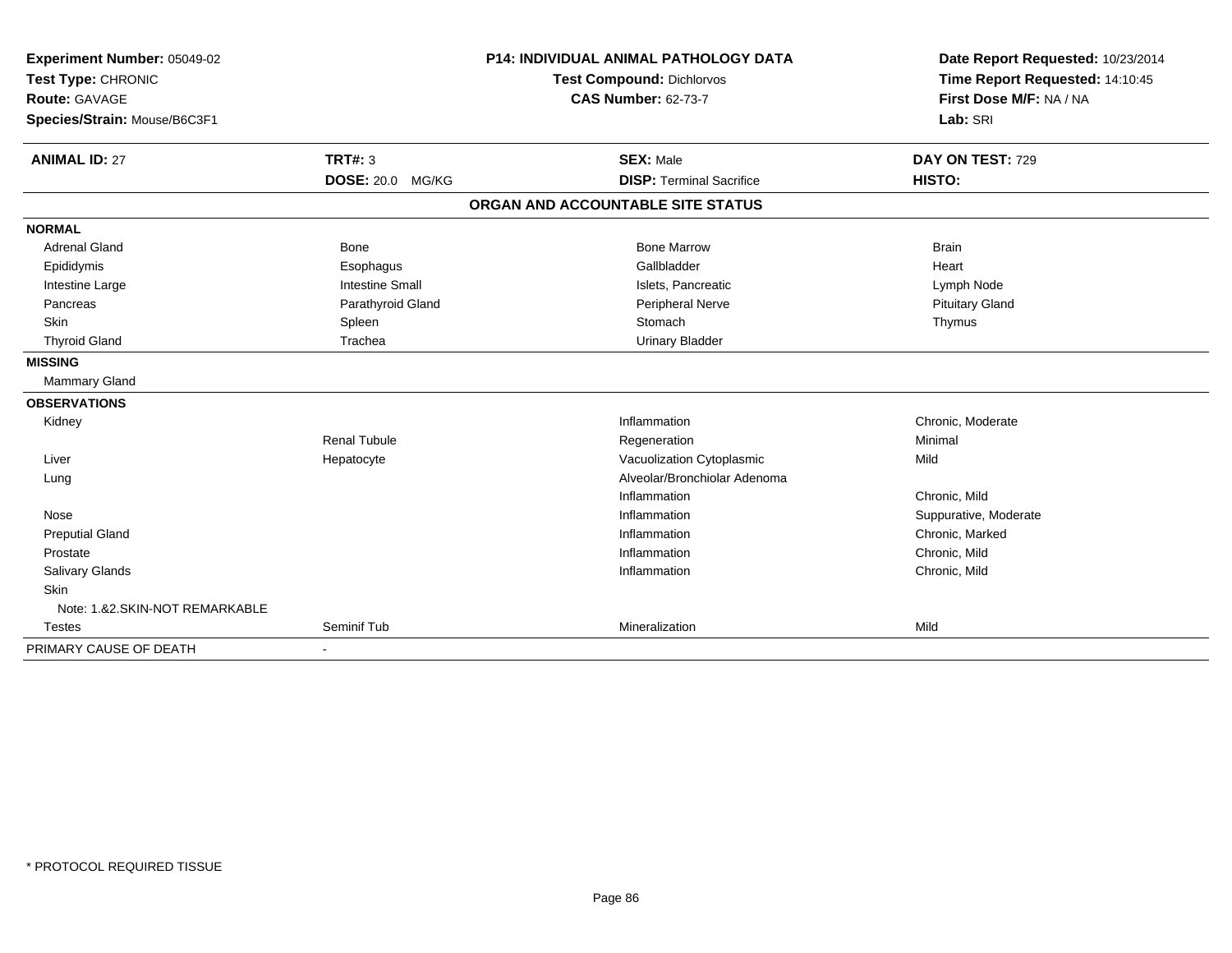| Experiment Number: 05049-02    |                         | <b>P14: INDIVIDUAL ANIMAL PATHOLOGY DATA</b> | Date Report Requested: 10/23/2014 |  |
|--------------------------------|-------------------------|----------------------------------------------|-----------------------------------|--|
| Test Type: CHRONIC             |                         | Test Compound: Dichlorvos                    | Time Report Requested: 14:10:45   |  |
| <b>Route: GAVAGE</b>           |                         | <b>CAS Number: 62-73-7</b>                   | First Dose M/F: NA / NA           |  |
| Species/Strain: Mouse/B6C3F1   |                         |                                              | Lab: SRI                          |  |
| <b>ANIMAL ID: 27</b>           | <b>TRT#: 5</b>          | <b>SEX: Male</b>                             | DAY ON TEST: 616                  |  |
|                                | <b>DOSE: 10.0 MG/KG</b> | <b>DISP: Moribund</b>                        | HISTO:                            |  |
|                                |                         | ORGAN AND ACCOUNTABLE SITE STATUS            |                                   |  |
| <b>NORMAL</b>                  |                         |                                              |                                   |  |
| <b>Bone</b>                    | <b>Bone Marrow</b>      | <b>Brain</b>                                 | Epididymis                        |  |
| Esophagus                      | Heart                   | Intestine Large                              | <b>Intestine Small</b>            |  |
| Lung                           | Nose                    | Pancreas                                     | Parathyroid Gland                 |  |
| <b>Peripheral Nerve</b>        | <b>Pituitary Gland</b>  | Prostate                                     | Salivary Glands                   |  |
| Skin                           | Spleen                  | <b>Testes</b>                                | <b>Thyroid Gland</b>              |  |
| Trachea                        | <b>Urinary Bladder</b>  |                                              |                                   |  |
| <b>MISSING</b>                 |                         |                                              |                                   |  |
| Gallbladder                    | Mammary Gland           | Thymus                                       |                                   |  |
| <b>OBSERVATIONS</b>            |                         |                                              |                                   |  |
| <b>Adrenal Gland</b>           | Medulla                 | Pheochromocytoma Benign                      |                                   |  |
| <b>Intest Small</b>            |                         |                                              |                                   |  |
| Note: 2.JEJUNUM-NOT REMARKABLE |                         |                                              |                                   |  |
| Islets, Pancreatic             |                         | Hyperplasia                                  | Moderate                          |  |
| Kidney                         |                         | Casts                                        | Moderate                          |  |
|                                |                         | Inflammation                                 | Chronic, Moderate                 |  |
|                                |                         | Metaplasia                                   | Osseous, Mild                     |  |
|                                | <b>Renal Tubule</b>     | Regeneration                                 | Moderate                          |  |
| Liver                          |                         | Hepatocellular Carcinoma                     |                                   |  |
| Lymph Node                     | Mesenteric              | Atrophy                                      | Moderate                          |  |
|                                | Inguinal                | Pigmentation                                 | Moderate                          |  |
| Stomach                        | Glandular               | Erosion                                      | Mild                              |  |
| PRIMARY CAUSE OF DEATH         | $\blacksquare$          |                                              |                                   |  |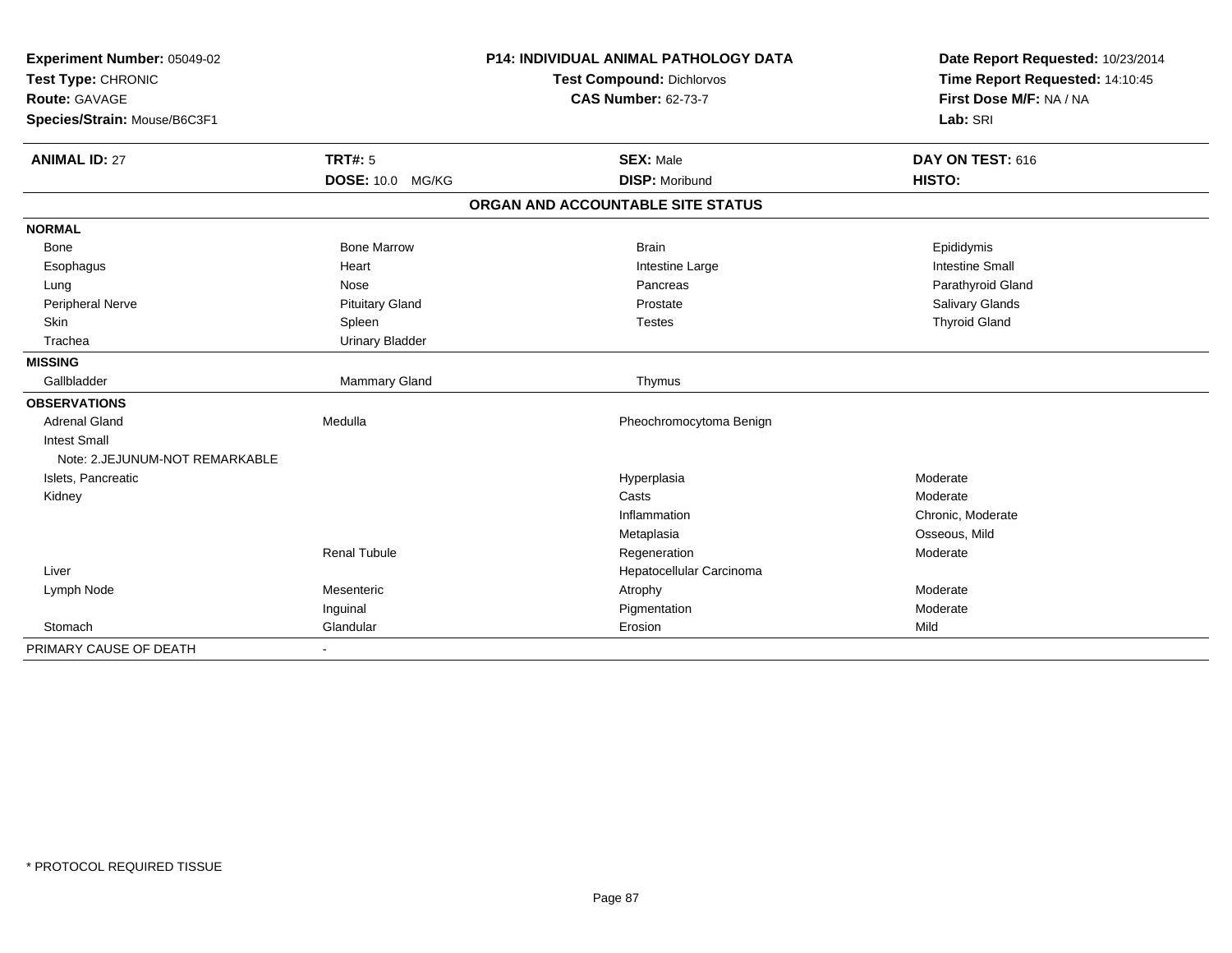| Experiment Number: 05049-02<br>Test Type: CHRONIC<br><b>Route: GAVAGE</b><br>Species/Strain: Mouse/B6C3F1 | <b>P14: INDIVIDUAL ANIMAL PATHOLOGY DATA</b><br><b>Test Compound: Dichlorvos</b><br><b>CAS Number: 62-73-7</b> |                                   | Date Report Requested: 10/23/2014<br>Time Report Requested: 14:10:45<br>First Dose M/F: NA / NA<br>Lab: SRI |
|-----------------------------------------------------------------------------------------------------------|----------------------------------------------------------------------------------------------------------------|-----------------------------------|-------------------------------------------------------------------------------------------------------------|
| <b>TRT#: 1</b><br><b>ANIMAL ID: 28</b>                                                                    |                                                                                                                | <b>SEX: Male</b>                  | DAY ON TEST: 543                                                                                            |
|                                                                                                           | <b>DOSE: VEHICLE CONTROL</b>                                                                                   | <b>DISP: Dead</b>                 | HISTO:                                                                                                      |
|                                                                                                           |                                                                                                                | ORGAN AND ACCOUNTABLE SITE STATUS |                                                                                                             |
| <b>NORMAL</b>                                                                                             |                                                                                                                |                                   |                                                                                                             |
| <b>Adrenal Gland</b><br><b>Bone</b>                                                                       |                                                                                                                | <b>Bone Marrow</b>                | <b>Brain</b>                                                                                                |
| Epididymis<br>Esophagus                                                                                   |                                                                                                                | Gallbladder                       | Heart                                                                                                       |
| Intestine Large<br>Lymph Node                                                                             |                                                                                                                | Nose                              | Pancreas                                                                                                    |
| Parathyroid Gland                                                                                         | Peripheral Nerve                                                                                               | <b>Pituitary Gland</b>            | Prostate                                                                                                    |
| Salivary Glands<br><b>Skin</b>                                                                            |                                                                                                                | Spleen                            | <b>Testes</b>                                                                                               |
| <b>Thyroid Gland</b><br>Thymus                                                                            |                                                                                                                | Trachea                           | <b>Urinary Bladder</b>                                                                                      |
| <b>MISSING</b>                                                                                            |                                                                                                                |                                   |                                                                                                             |
| <b>Mammary Gland</b>                                                                                      |                                                                                                                |                                   |                                                                                                             |
| <b>AUTO PRECLUDES DIAG.</b>                                                                               |                                                                                                                |                                   |                                                                                                             |
| <b>Intestine Small</b>                                                                                    |                                                                                                                |                                   |                                                                                                             |
| <b>OBSERVATIONS</b>                                                                                       |                                                                                                                |                                   |                                                                                                             |
| Islets, Pancreatic                                                                                        |                                                                                                                | Hyperplasia                       | Mild                                                                                                        |
| Kidney                                                                                                    |                                                                                                                | Metaplasia                        | Osseous, Minimal                                                                                            |
| Liver                                                                                                     |                                                                                                                | Hepatocellular Carcinoma          |                                                                                                             |
| Lung                                                                                                      |                                                                                                                | Alveolar/Bronchiolar Adenoma      |                                                                                                             |
|                                                                                                           |                                                                                                                | Hepatocellular Carcinoma          | Metastatic (Uncertain Primary Site)                                                                         |
| Forestomach<br>Stomach                                                                                    |                                                                                                                | Hyperplasia                       | Minimal                                                                                                     |
| PRIMARY CAUSE OF DEATH                                                                                    |                                                                                                                |                                   |                                                                                                             |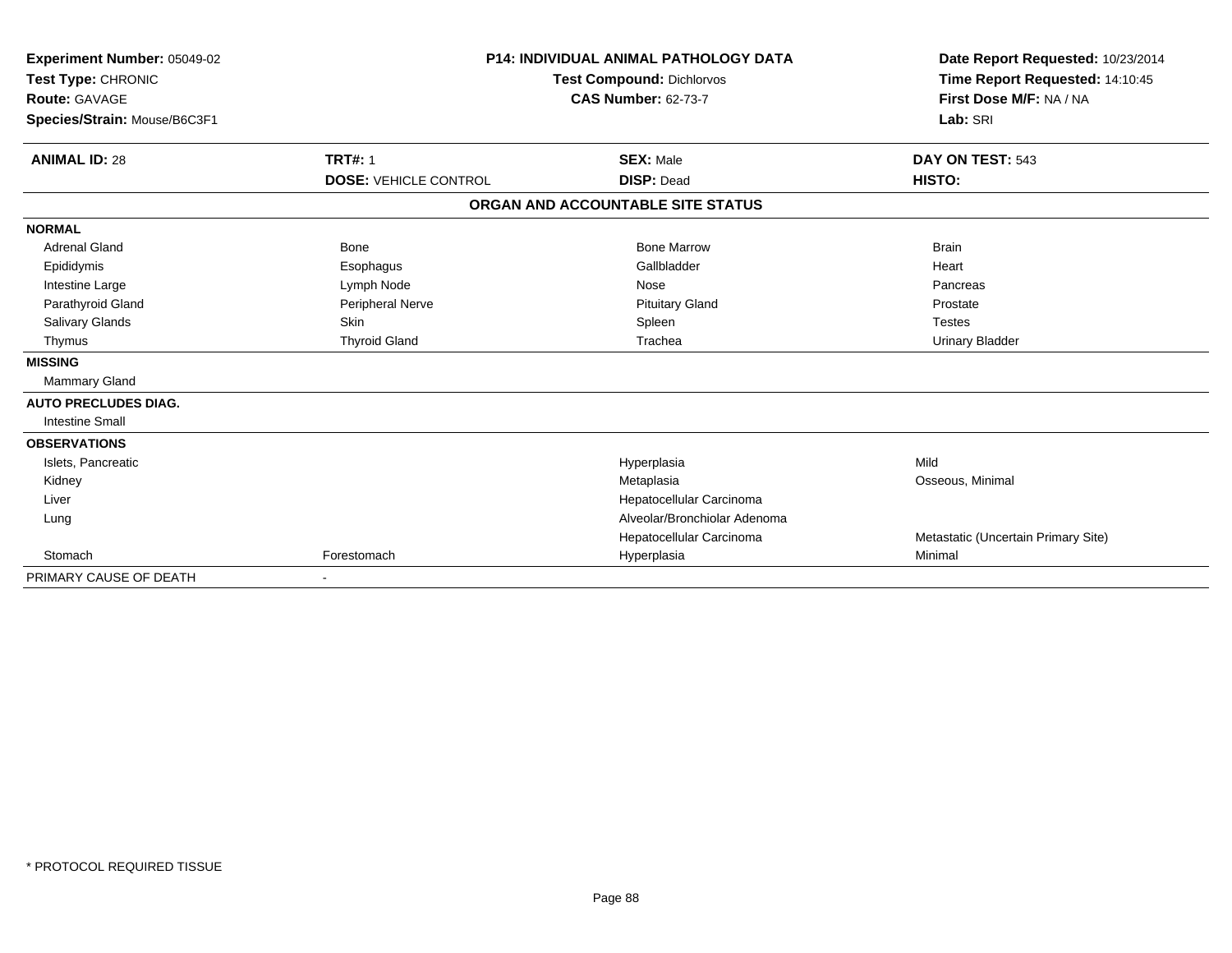| Experiment Number: 05049-02<br>Test Type: CHRONIC<br><b>Route: GAVAGE</b><br>Species/Strain: Mouse/B6C3F1 |                        | <b>P14: INDIVIDUAL ANIMAL PATHOLOGY DATA</b><br><b>Test Compound: Dichlorvos</b><br><b>CAS Number: 62-73-7</b> | Date Report Requested: 10/23/2014<br>Time Report Requested: 14:10:45<br>First Dose M/F: NA / NA<br>Lab: SRI |
|-----------------------------------------------------------------------------------------------------------|------------------------|----------------------------------------------------------------------------------------------------------------|-------------------------------------------------------------------------------------------------------------|
| <b>ANIMAL ID: 28</b>                                                                                      | <b>TRT#: 3</b>         | <b>SEX: Male</b>                                                                                               | DAY ON TEST: 578                                                                                            |
|                                                                                                           | DOSE: 20.0 MG/KG       | <b>DISP: Moribund</b>                                                                                          | HISTO:                                                                                                      |
|                                                                                                           |                        | ORGAN AND ACCOUNTABLE SITE STATUS                                                                              |                                                                                                             |
| <b>NORMAL</b>                                                                                             |                        |                                                                                                                |                                                                                                             |
| <b>Adrenal Gland</b>                                                                                      | Bone                   | Epididymis                                                                                                     | Esophagus                                                                                                   |
| Gallbladder                                                                                               | Heart                  | Intestine Large                                                                                                | Islets, Pancreatic                                                                                          |
| Nose                                                                                                      | Parathyroid Gland      | Peripheral Nerve                                                                                               | <b>Pituitary Gland</b>                                                                                      |
| Prostate                                                                                                  | Salivary Glands        | Skin                                                                                                           | Stomach                                                                                                     |
| <b>Testes</b>                                                                                             | <b>Urinary Bladder</b> |                                                                                                                |                                                                                                             |
| <b>MISSING</b>                                                                                            |                        |                                                                                                                |                                                                                                             |
| Mammary Gland                                                                                             | Thymus                 |                                                                                                                |                                                                                                             |
| <b>OBSERVATIONS</b>                                                                                       |                        |                                                                                                                |                                                                                                             |
| <b>Bone Marrow</b>                                                                                        |                        | Hyperplasia                                                                                                    | Moderate                                                                                                    |
| <b>Brain</b>                                                                                              | Thalamus               | Mineralization                                                                                                 | Mild                                                                                                        |
| <b>Intestine Small</b>                                                                                    | lleum                  | Lymphoma Malignant Lymphocytic                                                                                 |                                                                                                             |
| Kidney                                                                                                    |                        | Inflammation                                                                                                   | Chronic, Mild                                                                                               |
| Liver                                                                                                     |                        | Hematopoietic Cell Proliferation                                                                               | Mild                                                                                                        |
|                                                                                                           |                        | Hepatocellular Adenoma                                                                                         |                                                                                                             |
|                                                                                                           |                        | Lymphoma Malignant Lymphocytic                                                                                 |                                                                                                             |
| Lung                                                                                                      |                        | Inflammation                                                                                                   | Chronic, Mild                                                                                               |
| Lymph Node                                                                                                | <b>Bronchial</b>       | Lymphoma Malignant Lymphocytic                                                                                 |                                                                                                             |
|                                                                                                           | Inguinal               | Lymphoma Malignant Lymphocytic                                                                                 |                                                                                                             |
|                                                                                                           | Mandibular             | Lymphoma Malignant Lymphocytic                                                                                 |                                                                                                             |
|                                                                                                           | Mesenteric             | Lymphoma Malignant Lymphocytic                                                                                 | <b>Multiple</b>                                                                                             |
|                                                                                                           | Inguinal               | Pigmentation                                                                                                   | Moderate                                                                                                    |
| Note: TRC LES 3--MESENTERIC NODE-LYMPH MAL LYMP                                                           |                        |                                                                                                                |                                                                                                             |
| Mesentery                                                                                                 |                        | Lymphoma Malignant Lymphocytic                                                                                 |                                                                                                             |
| Pancreas                                                                                                  |                        | Lymphoma Malignant Lymphocytic                                                                                 |                                                                                                             |
| Skin                                                                                                      |                        |                                                                                                                |                                                                                                             |
| Note: 1.SKIN-NOT REMARKABLE                                                                               |                        |                                                                                                                |                                                                                                             |
| Spleen                                                                                                    |                        | Lymphoma Malignant Lymphocytic                                                                                 |                                                                                                             |
| <b>Thyroid Gland</b>                                                                                      | Follicle               | Dilatation                                                                                                     | Moderate                                                                                                    |
| Trachea                                                                                                   | Submucosa              | Cyst                                                                                                           |                                                                                                             |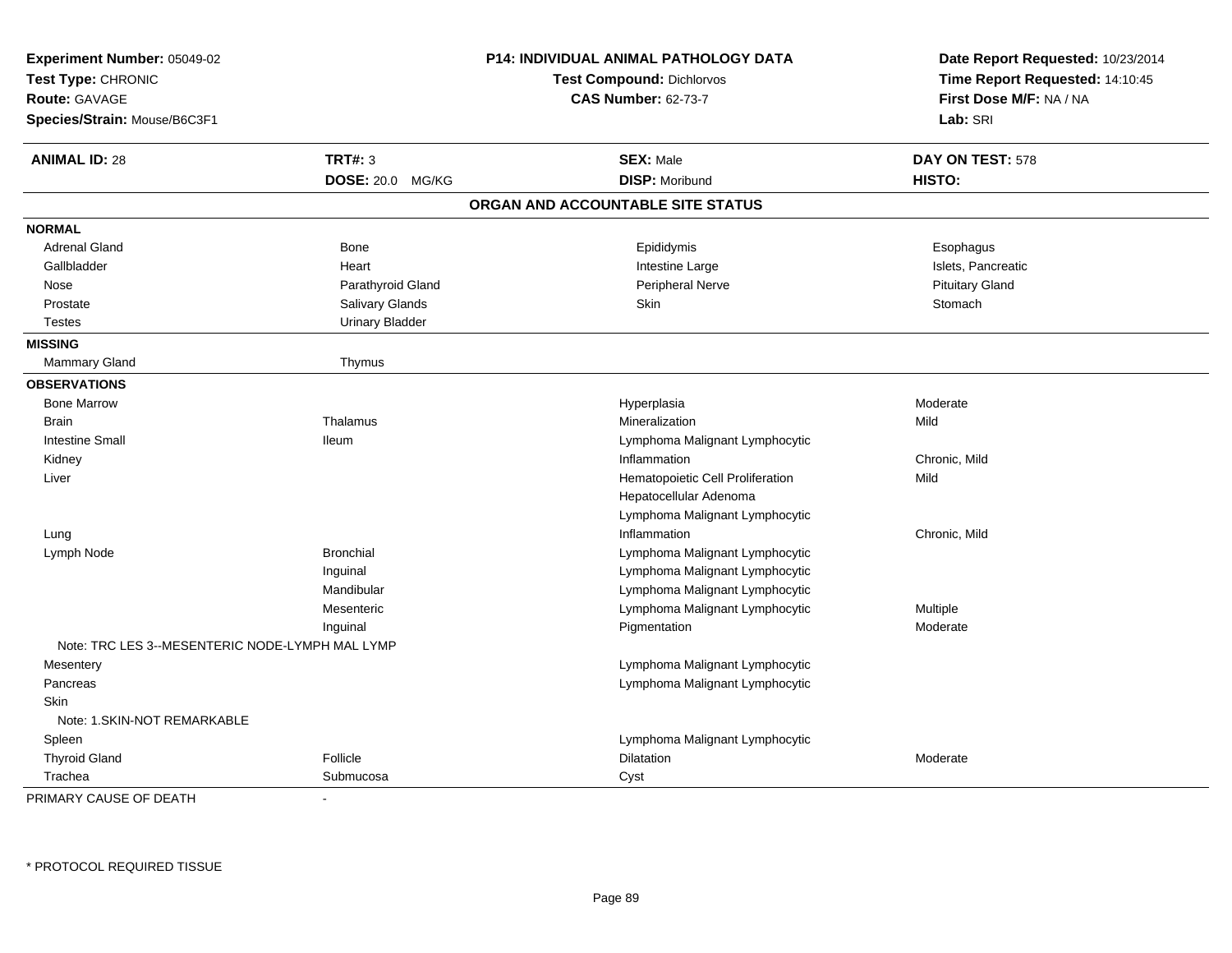| <b>Experiment Number: 05049-02</b><br><b>Test Type: CHRONIC</b> |                         | <b>P14: INDIVIDUAL ANIMAL PATHOLOGY DATA</b><br>Test Compound: Dichlorvos | Date Report Requested: 10/23/2014<br>Time Report Requested: 14:10:45 |
|-----------------------------------------------------------------|-------------------------|---------------------------------------------------------------------------|----------------------------------------------------------------------|
| <b>Route: GAVAGE</b>                                            |                         | <b>CAS Number: 62-73-7</b>                                                | First Dose M/F: NA / NA                                              |
| Species/Strain: Mouse/B6C3F1                                    |                         |                                                                           | Lab: SRI                                                             |
| <b>ANIMAL ID: 28</b>                                            | TRT#: 3                 | <b>SEX: Male</b>                                                          | DAY ON TEST: 578                                                     |
|                                                                 | <b>DOSE: 20.0 MG/KG</b> | <b>DISP: Moribund</b>                                                     | HISTO:                                                               |
|                                                                 |                         | ORGAN AND ACCOUNTABLE SITE STATUS                                         |                                                                      |
|                                                                 |                         |                                                                           |                                                                      |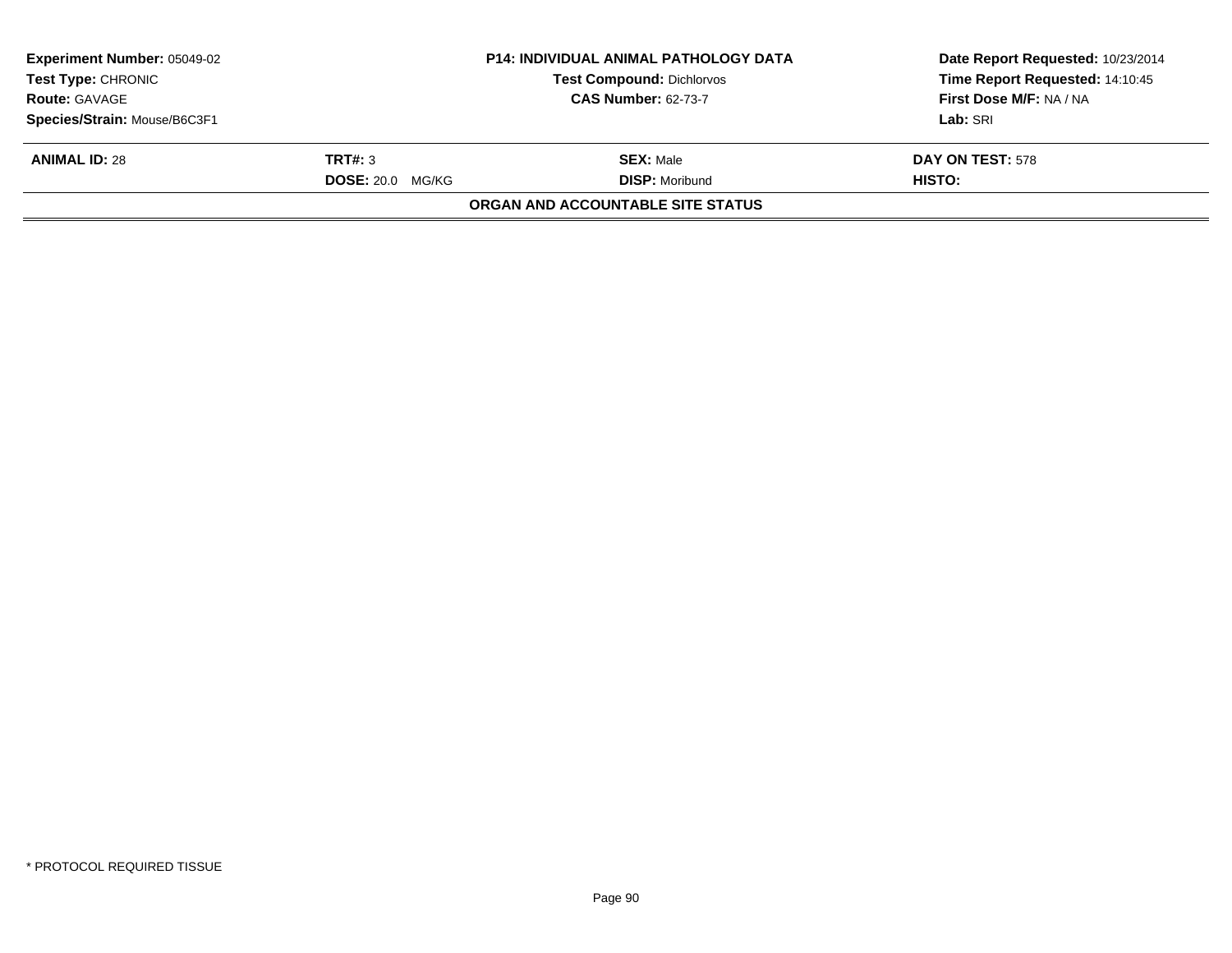| Experiment Number: 05049-02<br>Test Type: CHRONIC<br><b>Route: GAVAGE</b><br>Species/Strain: Mouse/B6C3F1 |                    | <b>P14: INDIVIDUAL ANIMAL PATHOLOGY DATA</b><br>Test Compound: Dichlorvos<br><b>CAS Number: 62-73-7</b> | Date Report Requested: 10/23/2014<br>Time Report Requested: 14:10:45<br>First Dose M/F: NA / NA<br>Lab: SRI |  |
|-----------------------------------------------------------------------------------------------------------|--------------------|---------------------------------------------------------------------------------------------------------|-------------------------------------------------------------------------------------------------------------|--|
| <b>ANIMAL ID: 28</b>                                                                                      | TRT#: 5            | <b>SEX: Male</b>                                                                                        | DAY ON TEST: 556                                                                                            |  |
|                                                                                                           | DOSE: 10.0 MG/KG   | <b>DISP: Moribund</b>                                                                                   | HISTO:                                                                                                      |  |
|                                                                                                           |                    | ORGAN AND ACCOUNTABLE SITE STATUS                                                                       |                                                                                                             |  |
| <b>NORMAL</b>                                                                                             |                    |                                                                                                         |                                                                                                             |  |
| <b>Adrenal Gland</b>                                                                                      | <b>Bone</b>        | <b>Bone Marrow</b>                                                                                      | <b>Brain</b>                                                                                                |  |
| Epididymis                                                                                                | Esophagus          | Heart                                                                                                   | Intestine Large                                                                                             |  |
| <b>Intestine Small</b>                                                                                    | Islets, Pancreatic | Kidney                                                                                                  | Liver                                                                                                       |  |
| Lung                                                                                                      | Pancreas           | Parathyroid Gland                                                                                       | Peripheral Nerve                                                                                            |  |
| <b>Pituitary Gland</b>                                                                                    | Prostate           | <b>Salivary Glands</b>                                                                                  | <b>Skin</b>                                                                                                 |  |
| Stomach                                                                                                   | <b>Testes</b>      | <b>Thyroid Gland</b>                                                                                    | Trachea                                                                                                     |  |
| Urinary Bladder                                                                                           |                    |                                                                                                         |                                                                                                             |  |
| <b>MISSING</b>                                                                                            |                    |                                                                                                         |                                                                                                             |  |
| Gallbladder                                                                                               | Mammary Gland      | Spleen                                                                                                  | Thymus                                                                                                      |  |
| <b>OBSERVATIONS</b>                                                                                       |                    |                                                                                                         |                                                                                                             |  |
| Lymph Node                                                                                                | Inguinal           | Pigmentation                                                                                            | Moderate                                                                                                    |  |
| Nose                                                                                                      |                    | Inflammation                                                                                            | Suppurative, Mild                                                                                           |  |
| <b>Preputial Gland</b>                                                                                    |                    | Ectasia                                                                                                 | Moderate                                                                                                    |  |
| PRIMARY CAUSE OF DEATH                                                                                    |                    |                                                                                                         |                                                                                                             |  |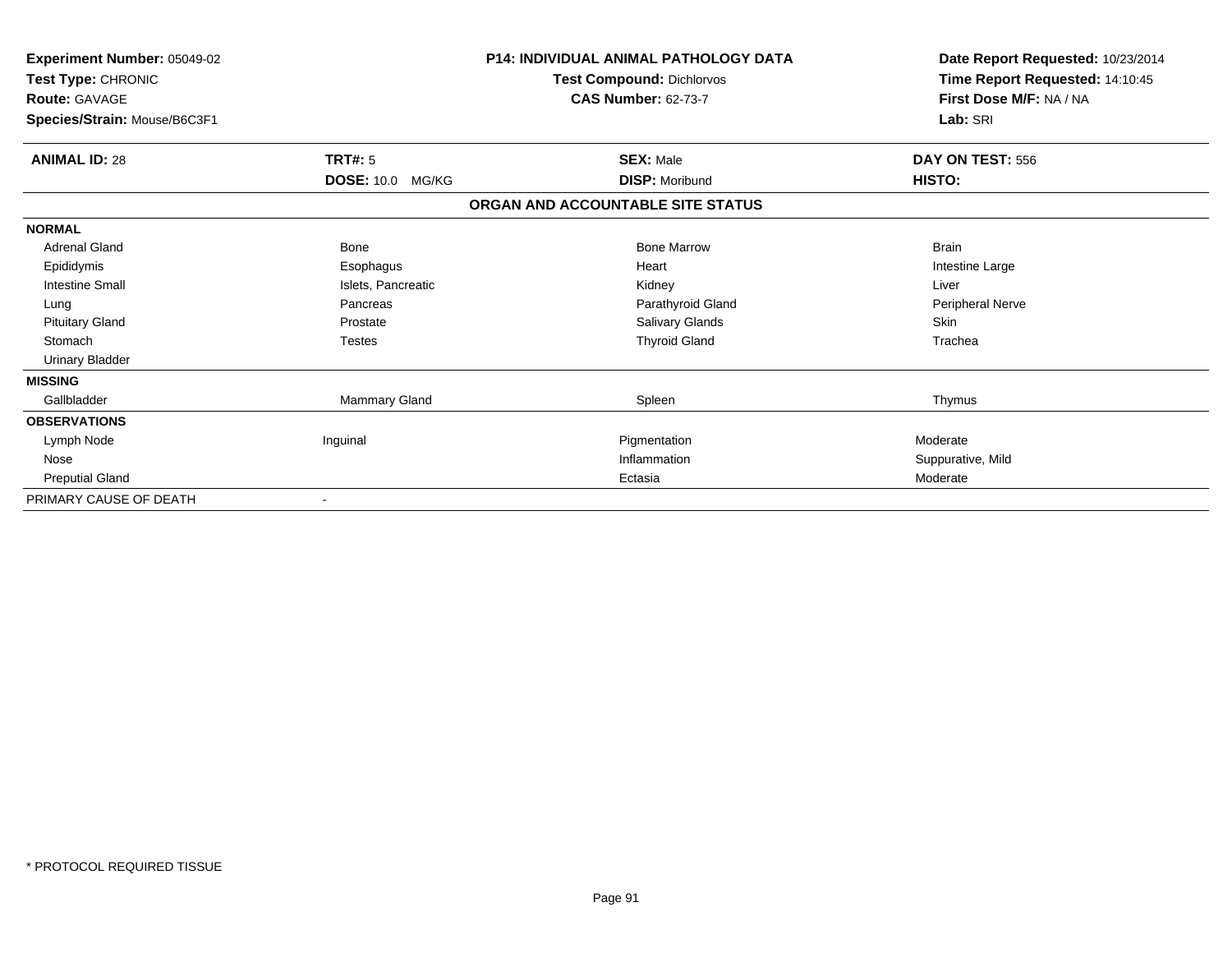| Experiment Number: 05049-02<br>Test Type: CHRONIC<br>Route: GAVAGE |                              | <b>P14: INDIVIDUAL ANIMAL PATHOLOGY DATA</b><br>Test Compound: Dichlorvos<br><b>CAS Number: 62-73-7</b> | Date Report Requested: 10/23/2014<br>Time Report Requested: 14:10:45<br>First Dose M/F: NA / NA |  |
|--------------------------------------------------------------------|------------------------------|---------------------------------------------------------------------------------------------------------|-------------------------------------------------------------------------------------------------|--|
| Species/Strain: Mouse/B6C3F1                                       |                              |                                                                                                         | Lab: SRI                                                                                        |  |
| <b>ANIMAL ID: 29</b>                                               | <b>TRT#: 1</b>               | <b>SEX: Male</b>                                                                                        | DAY ON TEST: 732                                                                                |  |
|                                                                    | <b>DOSE: VEHICLE CONTROL</b> | <b>DISP: Terminal Sacrifice</b>                                                                         | HISTO:                                                                                          |  |
|                                                                    |                              | ORGAN AND ACCOUNTABLE SITE STATUS                                                                       |                                                                                                 |  |
| <b>NORMAL</b>                                                      |                              |                                                                                                         |                                                                                                 |  |
| Bone                                                               | <b>Bone Marrow</b>           | <b>Brain</b>                                                                                            | Epididymis                                                                                      |  |
| Esophagus                                                          | Gallbladder                  | Intestine Large                                                                                         | <b>Intestine Small</b>                                                                          |  |
| Islets, Pancreatic                                                 | Pancreas                     | Parathyroid Gland                                                                                       | <b>Pituitary Gland</b>                                                                          |  |
| Prostate                                                           | <b>Salivary Glands</b>       | <b>Skin</b>                                                                                             | Spleen                                                                                          |  |
| Stomach                                                            | <b>Testes</b>                | Thymus                                                                                                  | <b>Thyroid Gland</b>                                                                            |  |
| <b>Urinary Bladder</b>                                             |                              |                                                                                                         |                                                                                                 |  |
| <b>MISSING</b>                                                     |                              |                                                                                                         |                                                                                                 |  |
| Mammary Gland                                                      |                              |                                                                                                         |                                                                                                 |  |
| <b>INSUFFICIENT TISSUE</b>                                         |                              |                                                                                                         |                                                                                                 |  |
| Trachea                                                            |                              |                                                                                                         |                                                                                                 |  |
| <b>OBSERVATIONS</b>                                                |                              |                                                                                                         |                                                                                                 |  |
| <b>Adrenal Gland</b>                                               | Medulla                      | Hyperplasia                                                                                             | Moderate                                                                                        |  |
| <b>Harderian Gland</b>                                             |                              | Inflammation                                                                                            | Chronic, Mild                                                                                   |  |
| Heart                                                              | Myocardium                   | Fibrosis                                                                                                | Mild                                                                                            |  |
| Intest Large                                                       |                              |                                                                                                         |                                                                                                 |  |
| Note: TRC LES 3. COLON--NOT REMARKABLE                             |                              |                                                                                                         |                                                                                                 |  |
| Kidney                                                             |                              | Amyloid Deposition                                                                                      | Mild                                                                                            |  |
|                                                                    | <b>Renal Tubule</b>          | Atrophy                                                                                                 | Mild                                                                                            |  |
|                                                                    |                              | Casts                                                                                                   | Moderate                                                                                        |  |
|                                                                    |                              | Inflammation                                                                                            | Chronic, Marked                                                                                 |  |
| Liver                                                              | Hepatocyte                   | Anisokaryosis                                                                                           | Moderate                                                                                        |  |
|                                                                    |                              | Hepatocellular Carcinoma                                                                                |                                                                                                 |  |
| Note: TRC LES 2--HEPATOCELLULAR CARCINOMA                          |                              |                                                                                                         |                                                                                                 |  |
| Lung                                                               |                              | Hepatocellular Carcinoma                                                                                | Metastatic (Liver)                                                                              |  |
|                                                                    |                              | Inflammation                                                                                            | Chronic, Mild                                                                                   |  |
| Lymph Node                                                         | Mesenteric                   | Hemorrhage                                                                                              | Moderate                                                                                        |  |
| Nose                                                               |                              | Inflammation                                                                                            | Suppurative, Moderate                                                                           |  |
| Peripheral Nerve                                                   |                              | Inflammation                                                                                            | Subacute, Moderate                                                                              |  |
| <b>Preputial Gland</b>                                             |                              | Ectasia                                                                                                 | Marked                                                                                          |  |
|                                                                    |                              | Inflammation                                                                                            | Suppurative, Moderate                                                                           |  |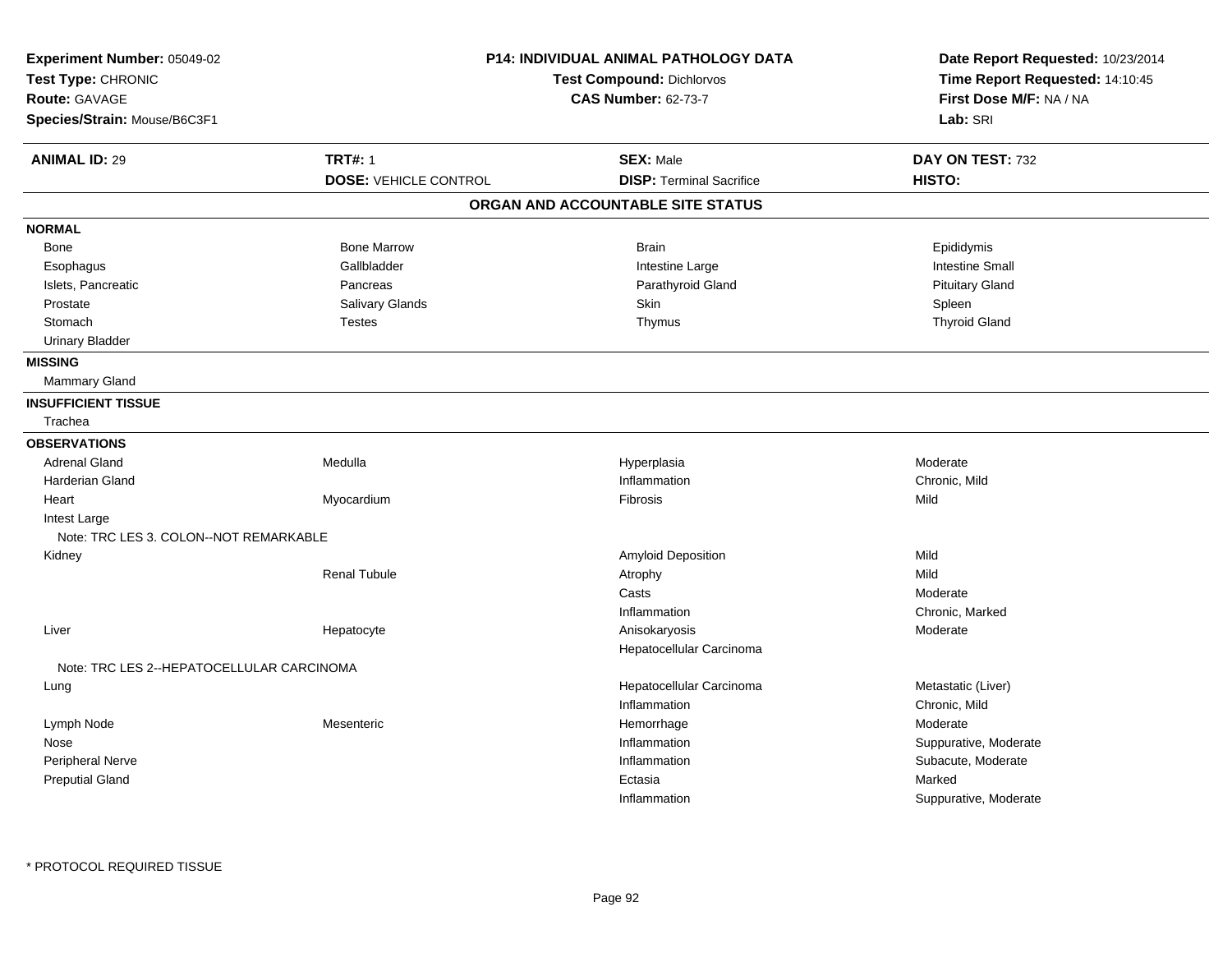| Experiment Number: 05049-02                | <b>P14: INDIVIDUAL ANIMAL PATHOLOGY DATA</b><br><b>Test Compound: Dichlorvos</b><br><b>CAS Number: 62-73-7</b> |                                   | Date Report Requested: 10/23/2014                          |  |
|--------------------------------------------|----------------------------------------------------------------------------------------------------------------|-----------------------------------|------------------------------------------------------------|--|
| Test Type: CHRONIC<br><b>Route: GAVAGE</b> |                                                                                                                |                                   | Time Report Requested: 14:10:45<br>First Dose M/F: NA / NA |  |
| Species/Strain: Mouse/B6C3F1               |                                                                                                                |                                   | Lab: SRI                                                   |  |
| <b>ANIMAL ID: 29</b>                       | <b>TRT#: 1</b>                                                                                                 | <b>SEX: Male</b>                  | DAY ON TEST: 732                                           |  |
|                                            | <b>DOSE: VEHICLE CONTROL</b>                                                                                   | <b>DISP: Terminal Sacrifice</b>   | <b>HISTO:</b>                                              |  |
|                                            |                                                                                                                | ORGAN AND ACCOUNTABLE SITE STATUS |                                                            |  |
|                                            |                                                                                                                | Inflammation                      | Chronic, Mild                                              |  |
| <b>Skin</b>                                |                                                                                                                |                                   |                                                            |  |
| Note: 1.SKIN-NOT REMARKABLE                |                                                                                                                |                                   |                                                            |  |
| PRIMARY CAUSE OF DEATH                     | $\sim$                                                                                                         |                                   |                                                            |  |

-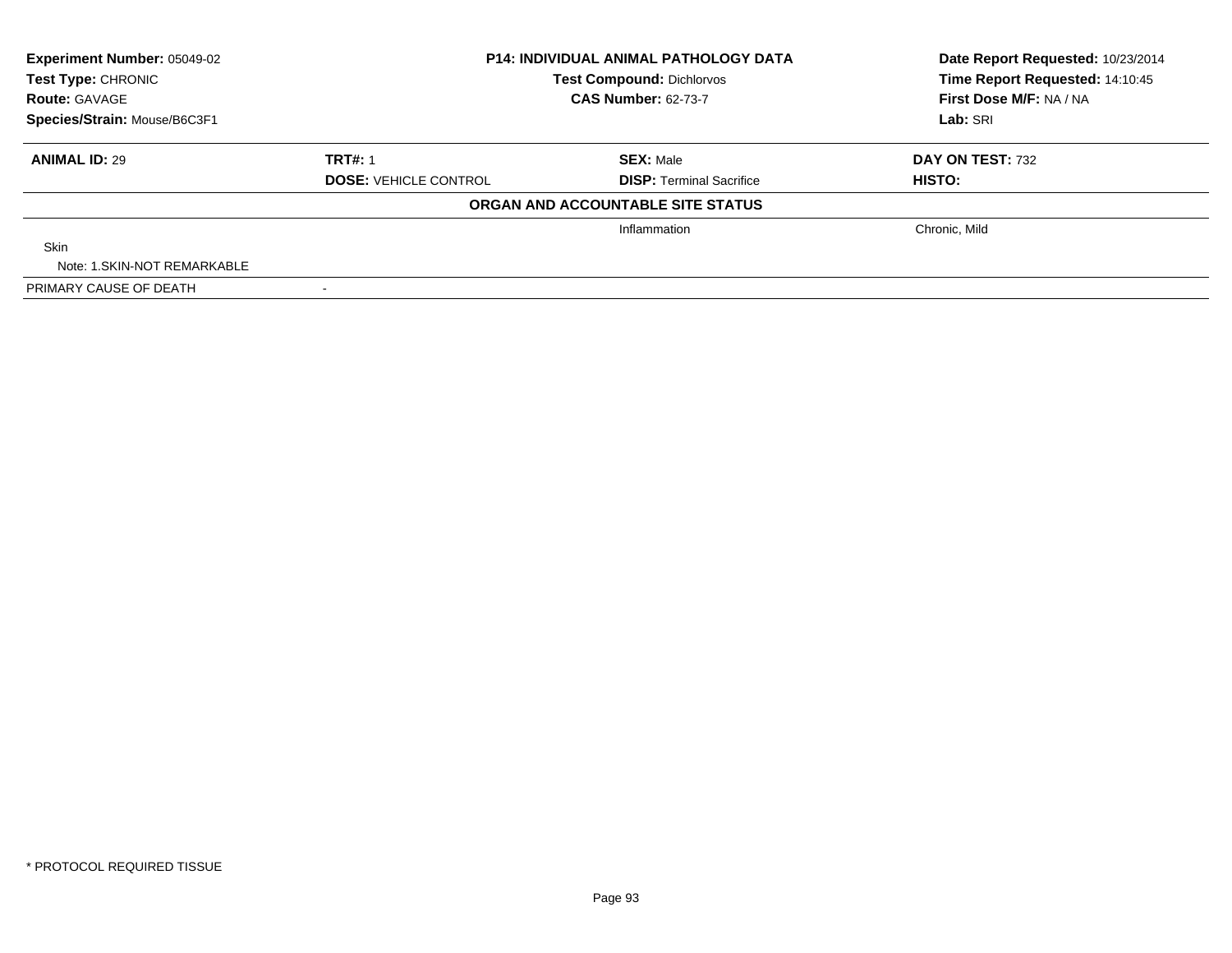| Experiment Number: 05049-02<br>Test Type: CHRONIC<br>Route: GAVAGE |                    | <b>P14: INDIVIDUAL ANIMAL PATHOLOGY DATA</b>  | Date Report Requested: 10/23/2014                          |
|--------------------------------------------------------------------|--------------------|-----------------------------------------------|------------------------------------------------------------|
|                                                                    |                    | Test Compound: Dichlorvos                     | Time Report Requested: 14:10:45<br>First Dose M/F: NA / NA |
|                                                                    |                    | <b>CAS Number: 62-73-7</b>                    |                                                            |
| Species/Strain: Mouse/B6C3F1                                       |                    |                                               | Lab: SRI                                                   |
| <b>ANIMAL ID: 29</b>                                               | <b>TRT#: 3</b>     | <b>SEX: Male</b>                              | DAY ON TEST: 729                                           |
|                                                                    | DOSE: 20.0 MG/KG   | <b>DISP: Terminal Sacrifice</b>               | HISTO:                                                     |
|                                                                    |                    | ORGAN AND ACCOUNTABLE SITE STATUS             |                                                            |
| <b>NORMAL</b>                                                      |                    |                                               |                                                            |
| <b>Bone</b>                                                        | <b>Bone Marrow</b> | Epididymis                                    | Esophagus                                                  |
| Heart                                                              | Intestine Large    | Islets, Pancreatic                            | Kidney                                                     |
| Liver                                                              | Pancreas           | Parathyroid Gland                             | Peripheral Nerve                                           |
| <b>Pituitary Gland</b>                                             | Prostate           | Salivary Glands                               | Stomach                                                    |
| <b>Testes</b>                                                      | Thymus             | <b>Thyroid Gland</b>                          | Trachea                                                    |
| <b>Urinary Bladder</b>                                             |                    |                                               |                                                            |
| <b>MISSING</b>                                                     |                    |                                               |                                                            |
| Gallbladder                                                        | Mammary Gland      |                                               |                                                            |
| <b>OBSERVATIONS</b>                                                |                    |                                               |                                                            |
| <b>Adrenal Gland</b>                                               | Spindle Cell       | Hyperplasia                                   | Mild                                                       |
| <b>Brain</b>                                                       | Thalamus           | Mineralization                                | Mild                                                       |
| <b>Intestine Small</b>                                             | Duodenum           | Polyp Adenomatous                             |                                                            |
| Lung                                                               |                    | Inflammation                                  | Chronic, Minimal                                           |
|                                                                    |                    | Inflammation                                  | Suppurative, Minimal                                       |
| Lymph Node                                                         | Mesenteric         | Hemorrhage                                    | Moderate                                                   |
| Nose                                                               |                    | Inflammation                                  | Suppurative, Moderate                                      |
| Skin                                                               | <b>Subcut Tiss</b> | Fibroma                                       | Multiple                                                   |
|                                                                    |                    | Inflammation                                  | Chronic Active, Mild                                       |
| Note: TRC LES 1 AND 2--FIBROMA                                     |                    |                                               |                                                            |
| Note: SKIN-THE INFLAMMATORY LESION IS IN THE 1ST NASAL SECTION     |                    |                                               |                                                            |
| Spleen                                                             |                    | Hematopoietic Cell Proliferation Erythrocytic | Mild                                                       |
| Stomach                                                            |                    |                                               |                                                            |
| Note: STOMACH-NOT REMARKABLE                                       |                    |                                               |                                                            |
| PRIMARY CAUSE OF DEATH                                             | $\sim$             |                                               |                                                            |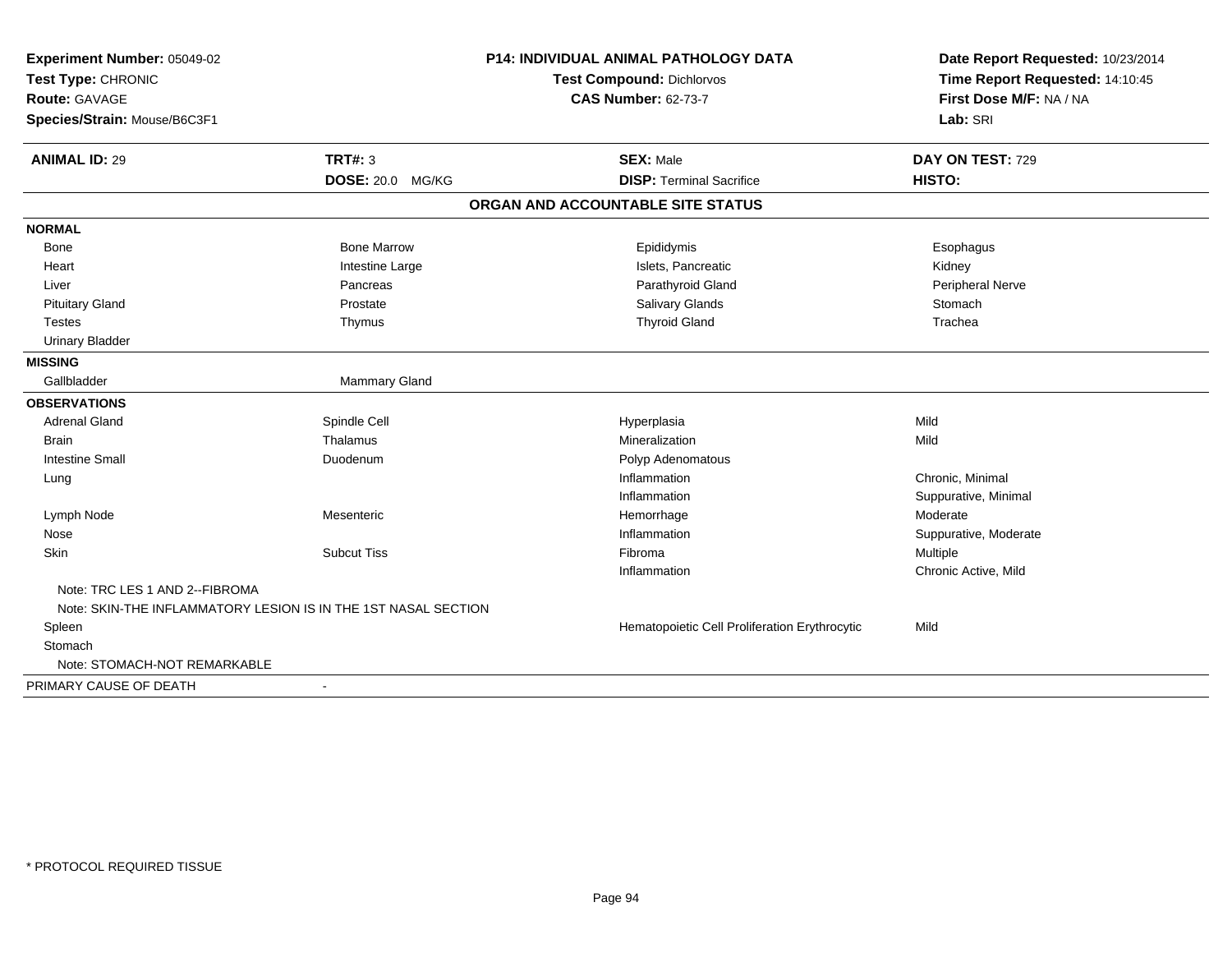| Experiment Number: 05049-02<br>Test Type: CHRONIC<br><b>Route: GAVAGE</b> |                            | <b>P14: INDIVIDUAL ANIMAL PATHOLOGY DATA</b> | Date Report Requested: 10/23/2014<br>Time Report Requested: 14:10:45 |
|---------------------------------------------------------------------------|----------------------------|----------------------------------------------|----------------------------------------------------------------------|
|                                                                           |                            | <b>Test Compound: Dichlorvos</b>             |                                                                      |
|                                                                           |                            | <b>CAS Number: 62-73-7</b>                   | First Dose M/F: NA / NA                                              |
| Species/Strain: Mouse/B6C3F1                                              |                            |                                              | Lab: SRI                                                             |
| <b>ANIMAL ID: 29</b>                                                      | <b>TRT#: 5</b>             | <b>SEX: Male</b>                             | DAY ON TEST: 731                                                     |
|                                                                           | <b>DOSE: 10.0</b><br>MG/KG | <b>DISP: Terminal Sacrifice</b>              | HISTO:                                                               |
|                                                                           |                            | ORGAN AND ACCOUNTABLE SITE STATUS            |                                                                      |
| <b>NORMAL</b>                                                             |                            |                                              |                                                                      |
| Bone                                                                      | <b>Bone Marrow</b>         | Epididymis                                   | Esophagus                                                            |
| Gallbladder                                                               | Heart                      | Intestine Large                              | <b>Intestine Small</b>                                               |
| Lymph Node                                                                | Nose                       | Pancreas                                     | Peripheral Nerve                                                     |
| <b>Pituitary Gland</b>                                                    | Prostate                   | <b>Salivary Glands</b>                       | <b>Skin</b>                                                          |
| Spleen                                                                    | <b>Thyroid Gland</b>       | Trachea                                      | Urinary Bladder                                                      |
| <b>MISSING</b>                                                            |                            |                                              |                                                                      |
| Mammary Gland                                                             | Parathyroid Gland          | Thymus                                       |                                                                      |
| <b>OBSERVATIONS</b>                                                       |                            |                                              |                                                                      |
| <b>Adrenal Gland</b>                                                      | Spindle Cell               | Hyperplasia                                  | Mild                                                                 |
| <b>Brain</b>                                                              | Thalamus                   | Mineralization                               | Mild                                                                 |
| Islets, Pancreatic                                                        |                            | Hyperplasia                                  | Marked                                                               |
| Kidney                                                                    |                            | Inflammation                                 | Chronic, Mild                                                        |
| Liver                                                                     | Hepatocyte                 | Vacuolization Cytoplasmic                    | Minimal                                                              |
| Lung                                                                      | Alveolar Epith             | Hyperplasia                                  | Mild                                                                 |
| Stomach                                                                   | Forestomach                | Hyperplasia                                  | Moderate                                                             |
|                                                                           | Forestomach                | Mineralization                               | Moderate                                                             |
| Testes                                                                    | <b>Interstit Cell</b>      | Adenoma                                      |                                                                      |
|                                                                           | Seminif Tub                | Atrophy                                      | Moderate                                                             |
| PRIMARY CAUSE OF DEATH                                                    |                            |                                              |                                                                      |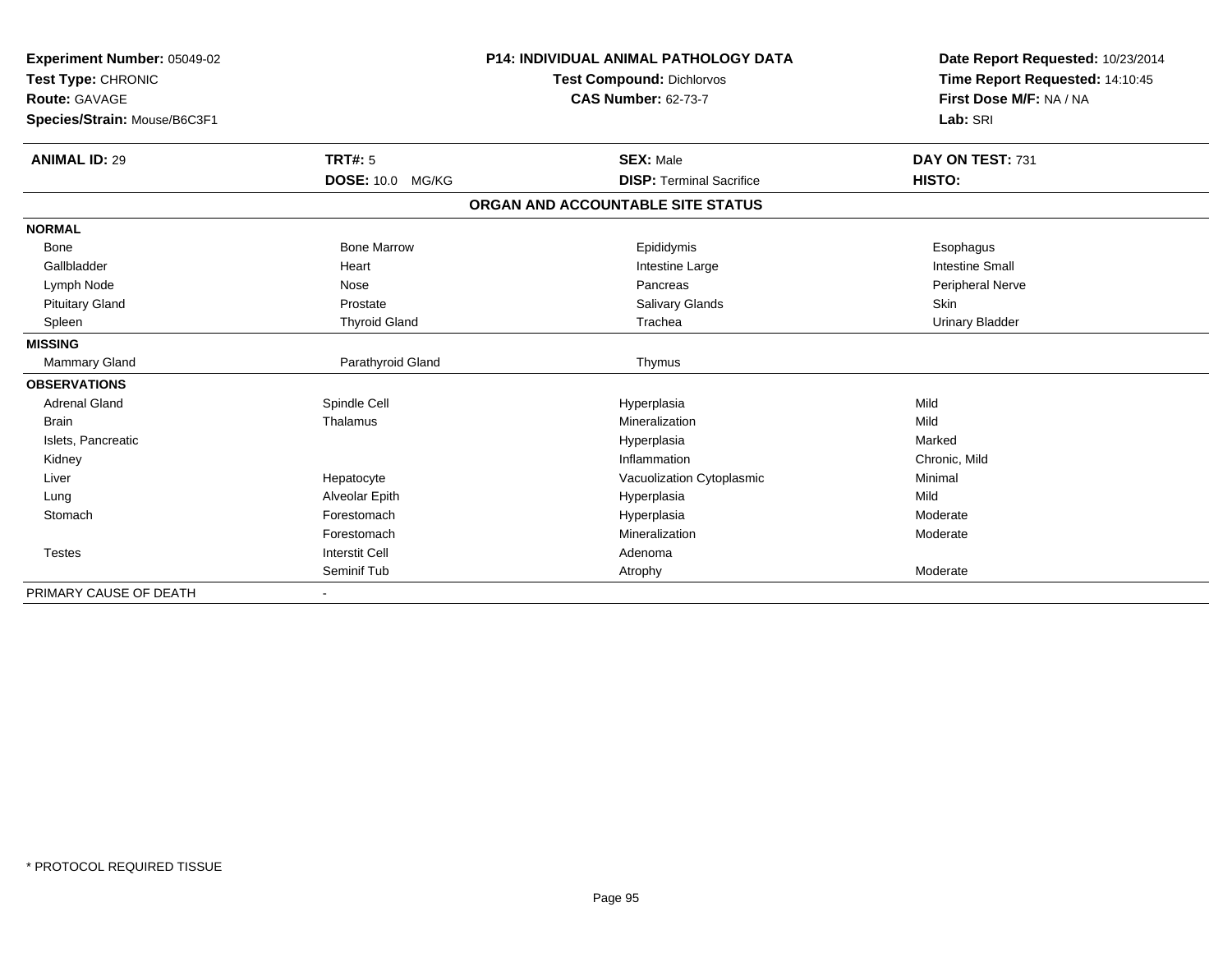| Experiment Number: 05049-02<br>Test Type: CHRONIC<br>Route: GAVAGE<br>Species/Strain: Mouse/B6C3F1 |                              | <b>P14: INDIVIDUAL ANIMAL PATHOLOGY DATA</b><br>Test Compound: Dichlorvos<br><b>CAS Number: 62-73-7</b> | Date Report Requested: 10/23/2014<br>Time Report Requested: 14:10:45<br>First Dose M/F: NA / NA<br>Lab: SRI |  |
|----------------------------------------------------------------------------------------------------|------------------------------|---------------------------------------------------------------------------------------------------------|-------------------------------------------------------------------------------------------------------------|--|
| <b>ANIMAL ID: 30</b>                                                                               | <b>TRT#: 1</b>               | <b>SEX: Male</b>                                                                                        | DAY ON TEST: 732                                                                                            |  |
|                                                                                                    | <b>DOSE: VEHICLE CONTROL</b> | <b>DISP: Terminal Sacrifice</b>                                                                         | HISTO:                                                                                                      |  |
|                                                                                                    |                              | ORGAN AND ACCOUNTABLE SITE STATUS                                                                       |                                                                                                             |  |
| <b>NORMAL</b>                                                                                      |                              |                                                                                                         |                                                                                                             |  |
| Bone                                                                                               | <b>Bone Marrow</b>           | Esophagus                                                                                               | Gallbladder                                                                                                 |  |
| Heart                                                                                              | Intestine Large              | <b>Intestine Small</b>                                                                                  | Islets, Pancreatic                                                                                          |  |
| Liver                                                                                              | Lymph Node                   | Nose                                                                                                    | Pancreas                                                                                                    |  |
| Parathyroid Gland                                                                                  | Peripheral Nerve             | <b>Pituitary Gland</b>                                                                                  | <b>Skin</b>                                                                                                 |  |
| Spleen                                                                                             | <b>Testes</b>                | Thymus                                                                                                  | <b>Thyroid Gland</b>                                                                                        |  |
| Trachea                                                                                            |                              |                                                                                                         |                                                                                                             |  |
| <b>MISSING</b>                                                                                     |                              |                                                                                                         |                                                                                                             |  |
| Mammary Gland                                                                                      |                              |                                                                                                         |                                                                                                             |  |
| <b>OBSERVATIONS</b>                                                                                |                              |                                                                                                         |                                                                                                             |  |
| <b>Adrenal Gland</b>                                                                               | Medulla                      | Hyperplasia                                                                                             | Mild                                                                                                        |  |
|                                                                                                    | Spindle Cell                 | Hyperplasia                                                                                             | Mild                                                                                                        |  |
| <b>Brain</b>                                                                                       | Thalamus                     | Mineralization                                                                                          | Minimal                                                                                                     |  |
| Epididymis                                                                                         |                              | Inflammation                                                                                            | Chronic, Moderate                                                                                           |  |
| Kidney                                                                                             |                              | Inflammation                                                                                            | Chronic, Mild                                                                                               |  |
|                                                                                                    | <b>Renal Tubule</b>          | Regeneration                                                                                            | Minimal                                                                                                     |  |
| Lung                                                                                               | Interstitium                 | Edema                                                                                                   | Mild                                                                                                        |  |
|                                                                                                    |                              | Inflammation                                                                                            | Chronic, Moderate                                                                                           |  |
| <b>Preputial Gland</b>                                                                             |                              | Ectasia                                                                                                 | Marked                                                                                                      |  |
|                                                                                                    |                              | Inflammation                                                                                            | Chronic, Moderate                                                                                           |  |
| Prostate                                                                                           |                              | Inflammation                                                                                            | Chronic, Mild                                                                                               |  |
| Salivary Glands                                                                                    |                              | Inflammation                                                                                            | Chronic, Moderate                                                                                           |  |
| Stomach                                                                                            | Forestomach                  | Hyperplasia                                                                                             | Moderate                                                                                                    |  |
|                                                                                                    | Forestomach                  | Inflammation                                                                                            | Chronic Active, Mild                                                                                        |  |
| <b>Urinary Bladder</b>                                                                             |                              | Inflammation                                                                                            | Chronic, Mild                                                                                               |  |
| PRIMARY CAUSE OF DEATH                                                                             | $\blacksquare$               |                                                                                                         |                                                                                                             |  |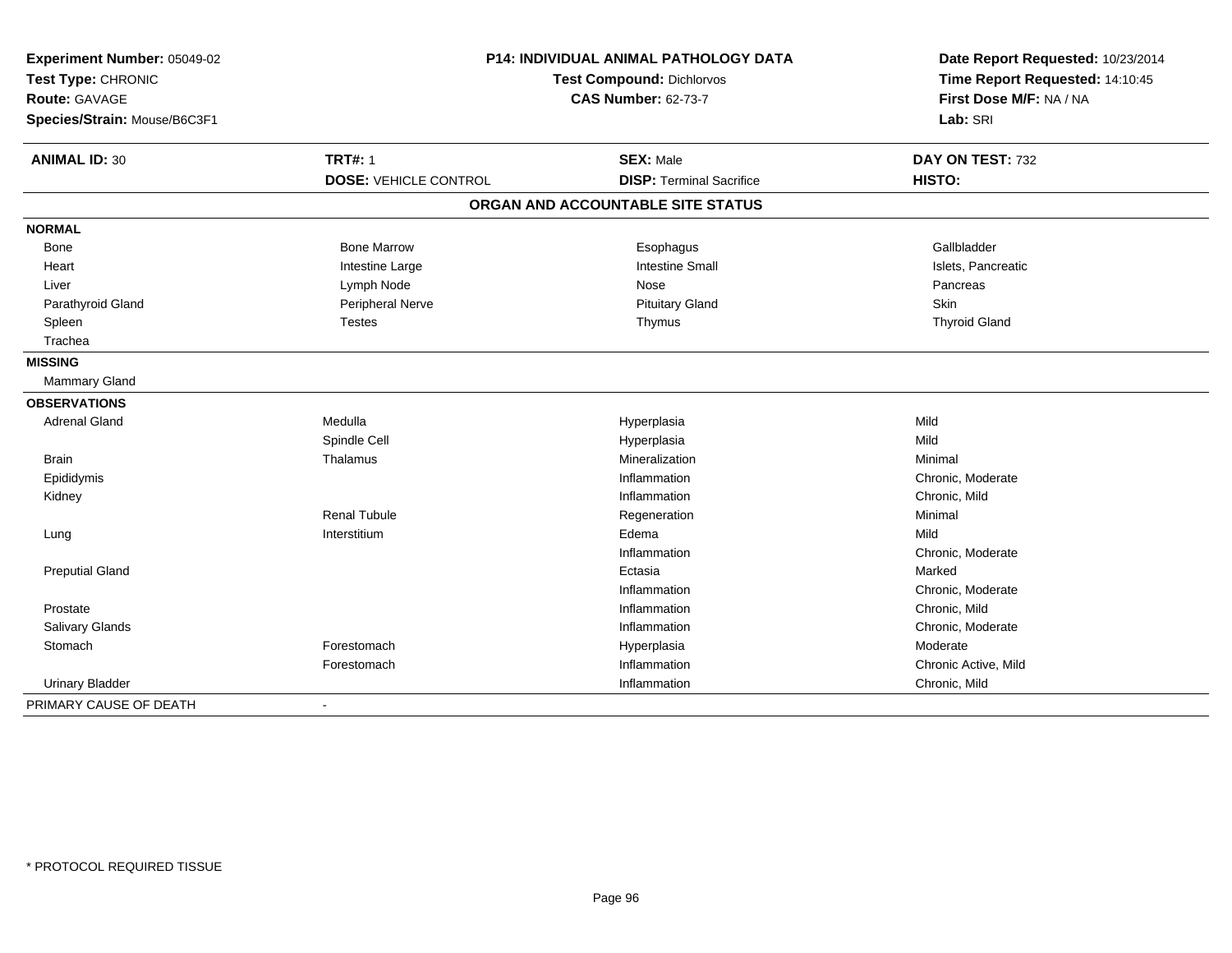| Experiment Number: 05049-02<br>Test Type: CHRONIC<br><b>Route: GAVAGE</b><br>Species/Strain: Mouse/B6C3F1 |                        | P14: INDIVIDUAL ANIMAL PATHOLOGY DATA<br><b>Test Compound: Dichlorvos</b><br><b>CAS Number: 62-73-7</b> | Date Report Requested: 10/23/2014<br>Time Report Requested: 14:10:45<br>First Dose M/F: NA / NA<br>Lab: SRI |
|-----------------------------------------------------------------------------------------------------------|------------------------|---------------------------------------------------------------------------------------------------------|-------------------------------------------------------------------------------------------------------------|
|                                                                                                           |                        |                                                                                                         |                                                                                                             |
| <b>ANIMAL ID: 30</b>                                                                                      | <b>TRT#: 3</b>         | <b>SEX: Male</b>                                                                                        | DAY ON TEST: 727                                                                                            |
|                                                                                                           | DOSE: 20.0 MG/KG       | <b>DISP: Dead</b>                                                                                       | HISTO:                                                                                                      |
|                                                                                                           |                        | ORGAN AND ACCOUNTABLE SITE STATUS                                                                       |                                                                                                             |
| <b>NORMAL</b>                                                                                             |                        |                                                                                                         |                                                                                                             |
| <b>Adrenal Gland</b>                                                                                      | Bone                   | Epididymis                                                                                              | Esophagus                                                                                                   |
| Heart                                                                                                     | <b>Intestine Small</b> | Liver                                                                                                   | Lung                                                                                                        |
| Nose                                                                                                      | Pancreas               | Peripheral Nerve                                                                                        | Salivary Glands                                                                                             |
| Skin                                                                                                      | Spleen                 | <b>Testes</b>                                                                                           | Trachea                                                                                                     |
| <b>MISSING</b>                                                                                            |                        |                                                                                                         |                                                                                                             |
| Gallbladder                                                                                               | <b>Mammary Gland</b>   | Parathyroid Gland                                                                                       | Thymus                                                                                                      |
| <b>INSUFFICIENT TISSUE</b>                                                                                |                        |                                                                                                         |                                                                                                             |
| <b>Pituitary Gland</b>                                                                                    |                        |                                                                                                         |                                                                                                             |
| <b>OBSERVATIONS</b>                                                                                       |                        |                                                                                                         |                                                                                                             |
| <b>Bone Marrow</b>                                                                                        |                        | Hyperplasia                                                                                             | Mild                                                                                                        |
| <b>Brain</b>                                                                                              | Thalamus               | Mineralization                                                                                          | Mild                                                                                                        |
| <b>Coagulating Gland</b>                                                                                  |                        | <b>Dilatation</b>                                                                                       | Marked                                                                                                      |
| Intestine Large                                                                                           | Cecum, Serosa          | <b>Ectopic Tissue</b>                                                                                   |                                                                                                             |
| Note: TRC LES 3--THE ECTOPIC TISSUE RESEMBLES DUCTUS DEFERENS                                             |                        |                                                                                                         |                                                                                                             |
| Islets, Pancreatic                                                                                        |                        | Hyperplasia                                                                                             | Moderate                                                                                                    |
| Kidney                                                                                                    | <b>Renal Tubule</b>    | Mineralization                                                                                          | Marked                                                                                                      |
| Lymph Node                                                                                                | Mesenteric             | Hemorrhage                                                                                              | Marked                                                                                                      |
|                                                                                                           | Mandibular             | Hyperplasia                                                                                             | Plasma Cell, Moderate                                                                                       |
| Prostate                                                                                                  |                        | Inflammation                                                                                            | Chronic, Mild                                                                                               |
| <b>Seminal Vesicle</b>                                                                                    |                        | Dilatation                                                                                              | Marked                                                                                                      |
| <b>Skin</b>                                                                                               |                        |                                                                                                         |                                                                                                             |
| Note: 1.SKIN-NOT REMARKABLE                                                                               |                        |                                                                                                         |                                                                                                             |
| Stomach                                                                                                   | Forestomach            | Hyperplasia                                                                                             | Mild                                                                                                        |
|                                                                                                           | Glandular              | Mineralization                                                                                          | Moderate                                                                                                    |
| <b>Thyroid Gland</b>                                                                                      |                        | Mineralization                                                                                          | Minimal                                                                                                     |
| Tooth                                                                                                     |                        | Developmental Malformation                                                                              |                                                                                                             |
| <b>Urinary Bladder</b>                                                                                    |                        | <b>Calculus Micro Observation Only</b>                                                                  |                                                                                                             |
|                                                                                                           |                        | Hemorrhage                                                                                              | Moderate                                                                                                    |
| Note: TRC LES 2--CALCUS MIC OBS                                                                           |                        |                                                                                                         |                                                                                                             |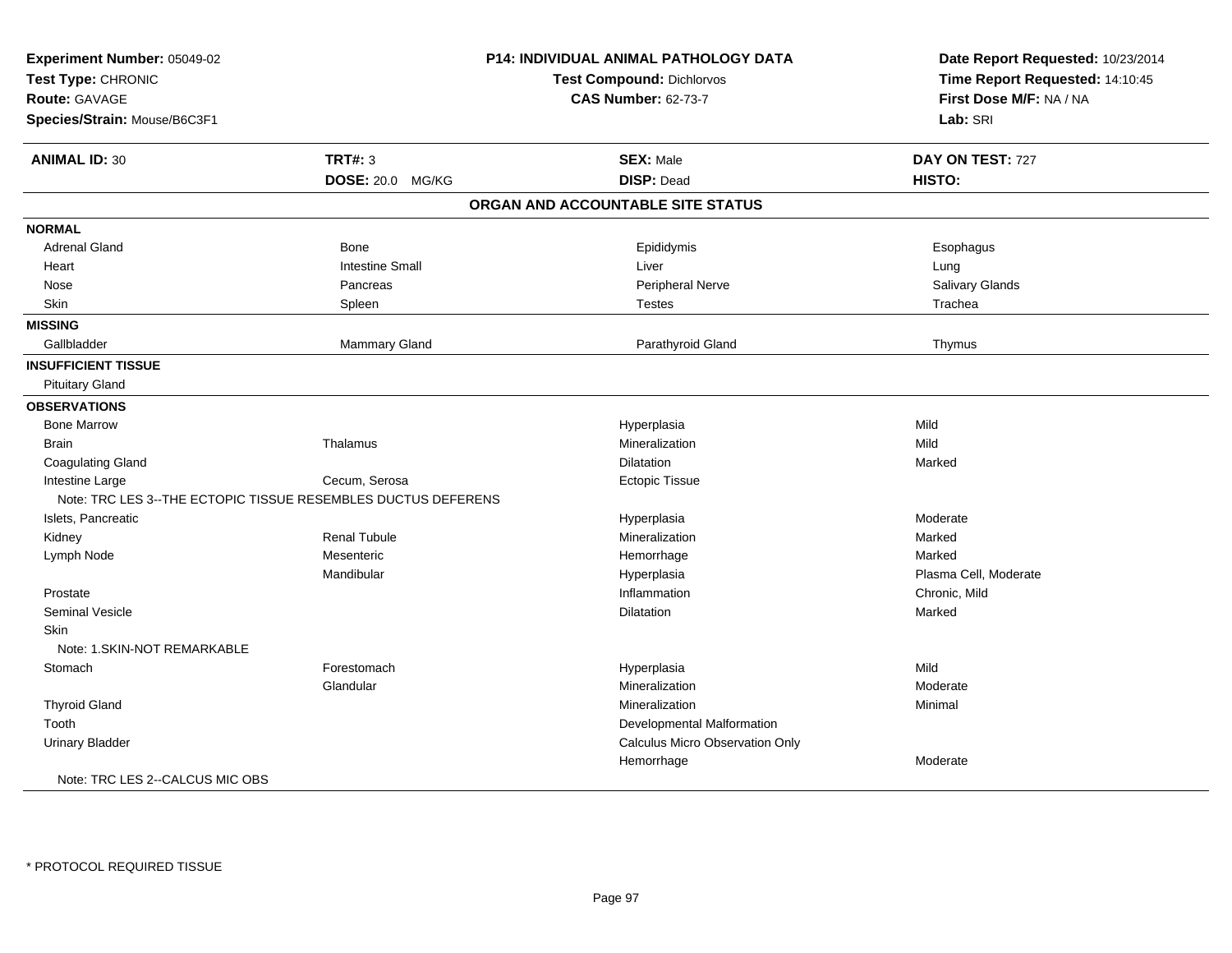| <b>Experiment Number: 05049-02</b>                 |                         | <b>P14: INDIVIDUAL ANIMAL PATHOLOGY DATA</b> | Date Report Requested: 10/23/2014 |
|----------------------------------------------------|-------------------------|----------------------------------------------|-----------------------------------|
| Test Type: CHRONIC                                 |                         | <b>Test Compound: Dichlorvos</b>             | Time Report Requested: 14:10:45   |
| <b>CAS Number: 62-73-7</b><br><b>Route: GAVAGE</b> |                         | First Dose M/F: NA / NA                      |                                   |
| Species/Strain: Mouse/B6C3F1                       |                         |                                              | Lab: SRI                          |
| <b>ANIMAL ID: 30</b>                               | TRT#: 3                 | <b>SEX: Male</b>                             | DAY ON TEST: 727                  |
|                                                    | <b>DOSE: 20.0 MG/KG</b> | <b>DISP: Dead</b>                            | <b>HISTO:</b>                     |
|                                                    |                         | <b>ORGAN AND ACCOUNTABLE SITE STATUS</b>     |                                   |
| PRIMARY CAUSE OF DEATH                             |                         |                                              |                                   |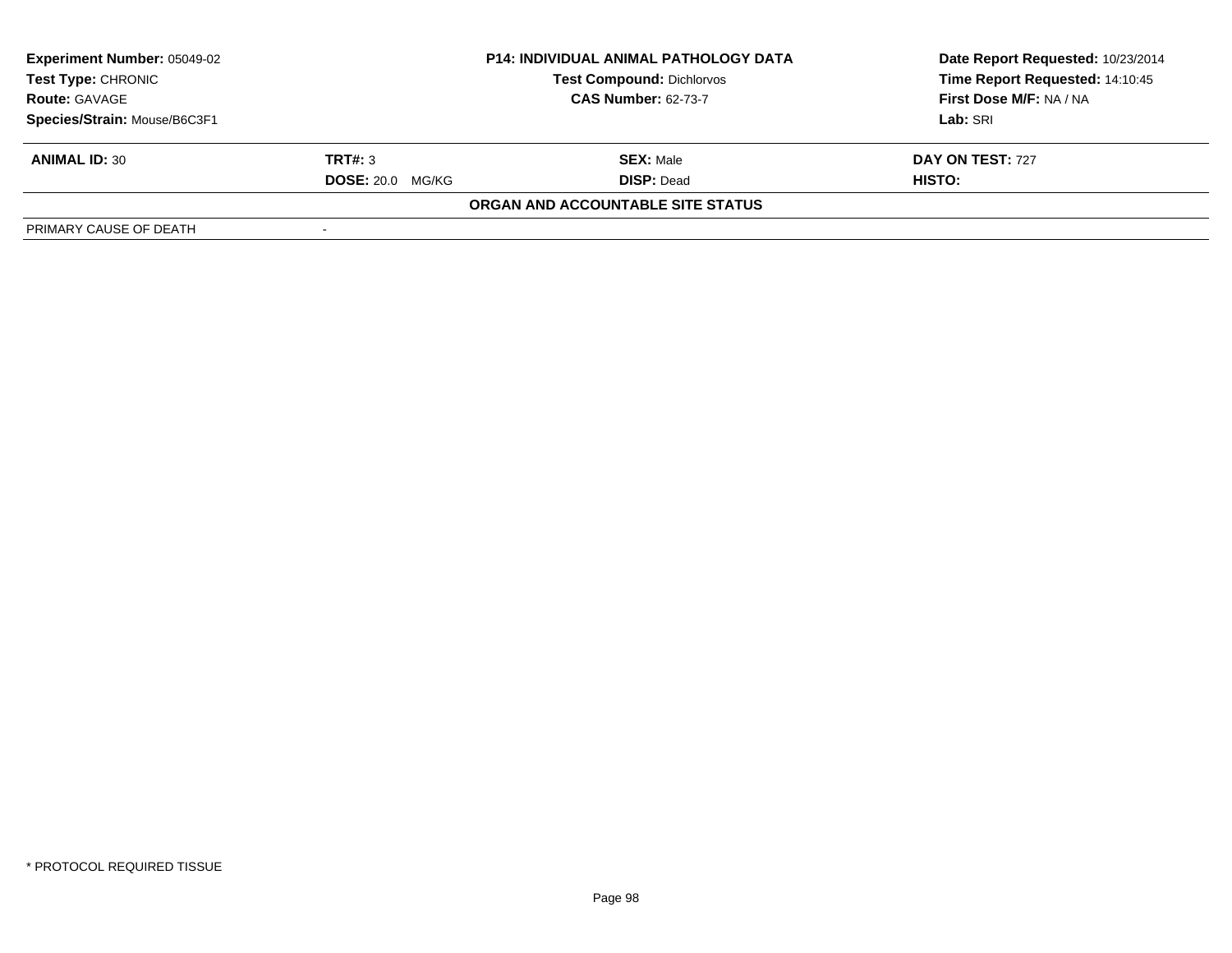| Experiment Number: 05049-02                |                    | <b>P14: INDIVIDUAL ANIMAL PATHOLOGY DATA</b>            |                                   | Date Report Requested: 10/23/2014                          |
|--------------------------------------------|--------------------|---------------------------------------------------------|-----------------------------------|------------------------------------------------------------|
| Test Type: CHRONIC<br><b>Route: GAVAGE</b> |                    | Test Compound: Dichlorvos<br><b>CAS Number: 62-73-7</b> |                                   | Time Report Requested: 14:10:45<br>First Dose M/F: NA / NA |
|                                            |                    |                                                         |                                   |                                                            |
| Species/Strain: Mouse/B6C3F1               |                    |                                                         |                                   | Lab: SRI                                                   |
| <b>ANIMAL ID: 30</b>                       | TRT#: 5            |                                                         | <b>SEX: Male</b>                  | DAY ON TEST: 714                                           |
|                                            | DOSE: 10.0 MG/KG   |                                                         | <b>DISP: Moribund</b>             | HISTO:                                                     |
|                                            |                    |                                                         | ORGAN AND ACCOUNTABLE SITE STATUS |                                                            |
| <b>NORMAL</b>                              |                    |                                                         |                                   |                                                            |
| <b>Bone</b>                                | <b>Bone Marrow</b> |                                                         | <b>Brain</b>                      | Epididymis                                                 |
| Esophagus                                  | Gallbladder        |                                                         | Heart                             | Intestine Large                                            |
| <b>Intestine Small</b>                     | Kidney             |                                                         | Liver                             | Lymph Node                                                 |
| Nose                                       | Pancreas           |                                                         | Parathyroid Gland                 | Peripheral Nerve                                           |
| <b>Pituitary Gland</b>                     | Prostate           |                                                         | Salivary Glands                   | <b>Skin</b>                                                |
| Spleen                                     | Thymus             |                                                         | <b>Thyroid Gland</b>              | Trachea                                                    |
| <b>Urinary Bladder</b>                     |                    |                                                         |                                   |                                                            |
| <b>MISSING</b>                             |                    |                                                         |                                   |                                                            |
| <b>Mammary Gland</b>                       |                    |                                                         |                                   |                                                            |
| <b>OBSERVATIONS</b>                        |                    |                                                         |                                   |                                                            |
| <b>Adrenal Gland</b>                       | Cortex             |                                                         | Hyperplasia                       | Focal, Mild                                                |
|                                            | Spindle Cell       |                                                         | Hyperplasia                       | Mild                                                       |
| Islets, Pancreatic                         |                    |                                                         | Hyperplasia                       | Mild                                                       |
| Lung                                       |                    |                                                         | Alveolar/Bronchiolar Carcinoma    |                                                            |
|                                            |                    |                                                         | <b>Infiltration Cellular</b>      | Histiocyte, Marked                                         |
| Prostate                                   |                    |                                                         |                                   |                                                            |
| Note: PROSTATE-NO LESION OBSERVED          |                    |                                                         |                                   |                                                            |
| Skin                                       |                    |                                                         |                                   |                                                            |
| Note: 1. SKIN-NOT REMARKABLE               |                    |                                                         |                                   |                                                            |
| Stomach                                    | Forestomach        |                                                         | Squamous Cell Papilloma           |                                                            |
| <b>Testes</b>                              | Seminif Tub        |                                                         | Atrophy                           | Mild                                                       |
| PRIMARY CAUSE OF DEATH                     |                    |                                                         |                                   |                                                            |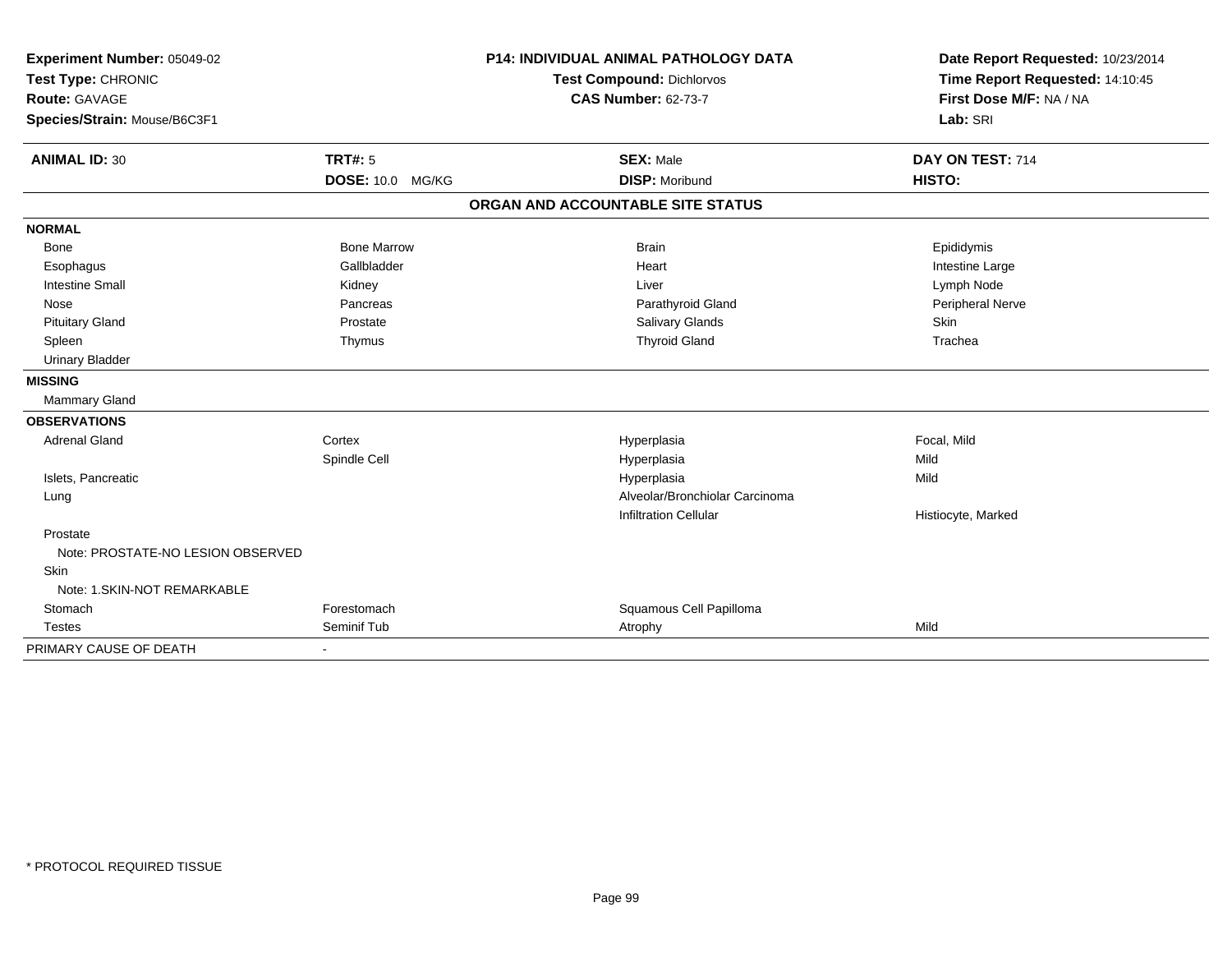| Experiment Number: 05049-02<br>Test Type: CHRONIC<br><b>Route: GAVAGE</b><br>Species/Strain: Mouse/B6C3F1 |                              | <b>P14: INDIVIDUAL ANIMAL PATHOLOGY DATA</b><br><b>Test Compound: Dichlorvos</b><br><b>CAS Number: 62-73-7</b> | Date Report Requested: 10/23/2014<br>Time Report Requested: 14:10:45<br>First Dose M/F: NA / NA<br>Lab: SRI |
|-----------------------------------------------------------------------------------------------------------|------------------------------|----------------------------------------------------------------------------------------------------------------|-------------------------------------------------------------------------------------------------------------|
| <b>ANIMAL ID: 31</b>                                                                                      | <b>TRT#: 1</b>               | <b>SEX: Male</b>                                                                                               | DAY ON TEST: 732                                                                                            |
|                                                                                                           | <b>DOSE: VEHICLE CONTROL</b> | <b>DISP: Terminal Sacrifice</b>                                                                                | HISTO:                                                                                                      |
|                                                                                                           |                              | ORGAN AND ACCOUNTABLE SITE STATUS                                                                              |                                                                                                             |
| <b>NORMAL</b>                                                                                             |                              |                                                                                                                |                                                                                                             |
| Bone                                                                                                      | <b>Bone Marrow</b>           | <b>Brain</b>                                                                                                   | Epididymis                                                                                                  |
| Esophagus                                                                                                 | Gallbladder                  | Heart                                                                                                          | Intestine Large                                                                                             |
| <b>Intestine Small</b>                                                                                    | Islets, Pancreatic           | Liver                                                                                                          | Lymph Node                                                                                                  |
| Nose                                                                                                      | Pancreas                     | Parathyroid Gland                                                                                              | <b>Pituitary Gland</b>                                                                                      |
| Prostate                                                                                                  | Salivary Glands              | Spleen                                                                                                         | <b>Testes</b>                                                                                               |
| Thymus                                                                                                    | <b>Thyroid Gland</b>         | Trachea                                                                                                        | <b>Urinary Bladder</b>                                                                                      |
| <b>MISSING</b>                                                                                            |                              |                                                                                                                |                                                                                                             |
| <b>Mammary Gland</b>                                                                                      |                              |                                                                                                                |                                                                                                             |
| <b>OBSERVATIONS</b>                                                                                       |                              |                                                                                                                |                                                                                                             |
| <b>Adrenal Gland</b>                                                                                      | Cortex                       | Hyperplasia                                                                                                    | Focal, Mild                                                                                                 |
| Kidney                                                                                                    |                              | Inflammation                                                                                                   | Chronic, Mild                                                                                               |
|                                                                                                           | <b>Renal Tubule</b>          | Mineralization                                                                                                 | Minimal                                                                                                     |
|                                                                                                           | <b>Renal Tubule</b>          | Regeneration                                                                                                   | Mild                                                                                                        |
| Lung                                                                                                      |                              | Inflammation                                                                                                   | Chronic, Moderate                                                                                           |
| Peripheral Nerve                                                                                          |                              | Inflammation                                                                                                   | Subacute, Mild                                                                                              |
| <b>Skin</b>                                                                                               | <b>Subcut Tiss</b>           | Fibrosarcoma                                                                                                   |                                                                                                             |
| Note: TRC LES 1--FIBROSARCOMA                                                                             |                              |                                                                                                                |                                                                                                             |
| Stomach                                                                                                   | Glandular                    | Inflammation                                                                                                   | Suppurative, Mild                                                                                           |
| PRIMARY CAUSE OF DEATH                                                                                    | $\overline{\phantom{a}}$     |                                                                                                                |                                                                                                             |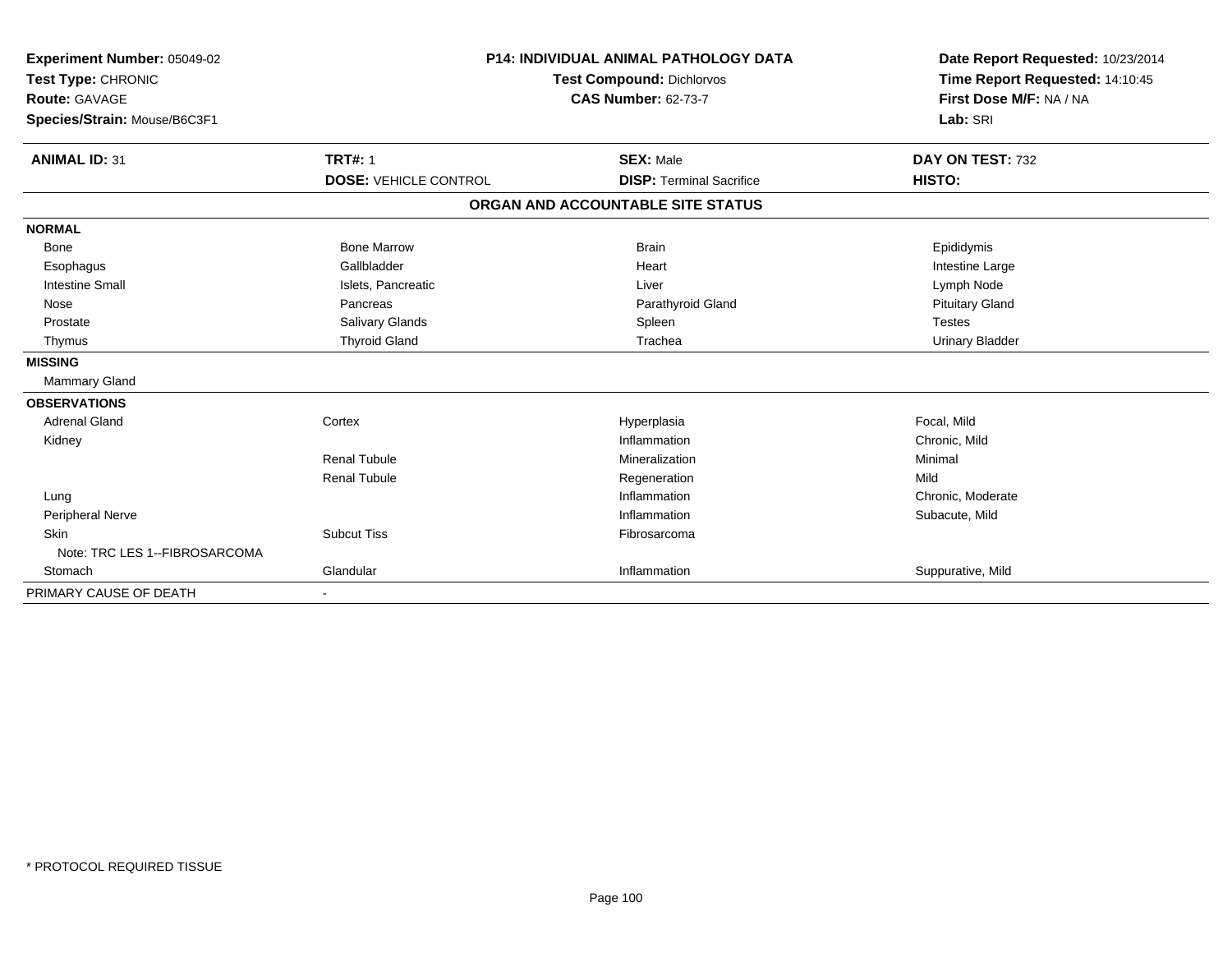| Experiment Number: 05049-02   |                         | <b>P14: INDIVIDUAL ANIMAL PATHOLOGY DATA</b> | Date Report Requested: 10/23/2014 |  |
|-------------------------------|-------------------------|----------------------------------------------|-----------------------------------|--|
| Test Type: CHRONIC            |                         | <b>Test Compound: Dichlorvos</b>             | Time Report Requested: 14:10:45   |  |
| <b>Route: GAVAGE</b>          |                         | <b>CAS Number: 62-73-7</b>                   | First Dose M/F: NA / NA           |  |
| Species/Strain: Mouse/B6C3F1  |                         |                                              | Lab: SRI                          |  |
| <b>ANIMAL ID: 31</b>          | <b>TRT#: 3</b>          | <b>SEX: Male</b>                             | DAY ON TEST: 729                  |  |
|                               | <b>DOSE: 20.0 MG/KG</b> | <b>DISP: Terminal Sacrifice</b>              | HISTO:                            |  |
|                               |                         | ORGAN AND ACCOUNTABLE SITE STATUS            |                                   |  |
| <b>NORMAL</b>                 |                         |                                              |                                   |  |
| <b>Bone</b>                   | <b>Bone Marrow</b>      | <b>Brain</b>                                 | Epididymis                        |  |
| Esophagus                     | Gallbladder             | Heart                                        | Intestine Large                   |  |
| <b>Intestine Small</b>        | Islets, Pancreatic      | Nose                                         | Pancreas                          |  |
| Parathyroid Gland             | <b>Pituitary Gland</b>  | Prostate                                     | Salivary Glands                   |  |
| Spleen                        | Stomach                 | <b>Testes</b>                                | Thymus                            |  |
| <b>Thyroid Gland</b>          | Trachea                 | <b>Urinary Bladder</b>                       |                                   |  |
| <b>MISSING</b>                |                         |                                              |                                   |  |
| <b>Mammary Gland</b>          |                         |                                              |                                   |  |
| <b>OBSERVATIONS</b>           |                         |                                              |                                   |  |
| <b>Adrenal Gland</b>          | Medulla                 | Pheochromocytoma Malignant                   |                                   |  |
| Kidney                        |                         | Inflammation                                 | Chronic, Mild                     |  |
| Liver                         |                         | Hepatocellular Adenoma                       | Multiple                          |  |
|                               |                         | Pheochromocytoma Malignant                   | Metastatic (Adrenal Gland)        |  |
| Lung                          |                         | Pheochromocytoma Malignant                   | Metastatic (Adrenal Gland)        |  |
| Lymph Node                    | Inguinal                | Hyperplasia                                  | Histiocytic, Moderate             |  |
| <b>Peripheral Nerve</b>       |                         | Inflammation                                 | Chronic, Minimal                  |  |
| <b>Preputial Gland</b>        |                         | Inflammation                                 | Suppurative, Mild                 |  |
|                               |                         | Inflammation                                 | Chronic, Moderate                 |  |
| Skin                          |                         | Acanthosis                                   | Moderate                          |  |
|                               | <b>Subcut Tiss</b>      | Fibrosarcoma                                 |                                   |  |
|                               |                         | Ulcer                                        | Moderate                          |  |
| Note: TRC LES 2--FIBROSARCOMA |                         |                                              |                                   |  |
| PRIMARY CAUSE OF DEATH        | $\blacksquare$          |                                              |                                   |  |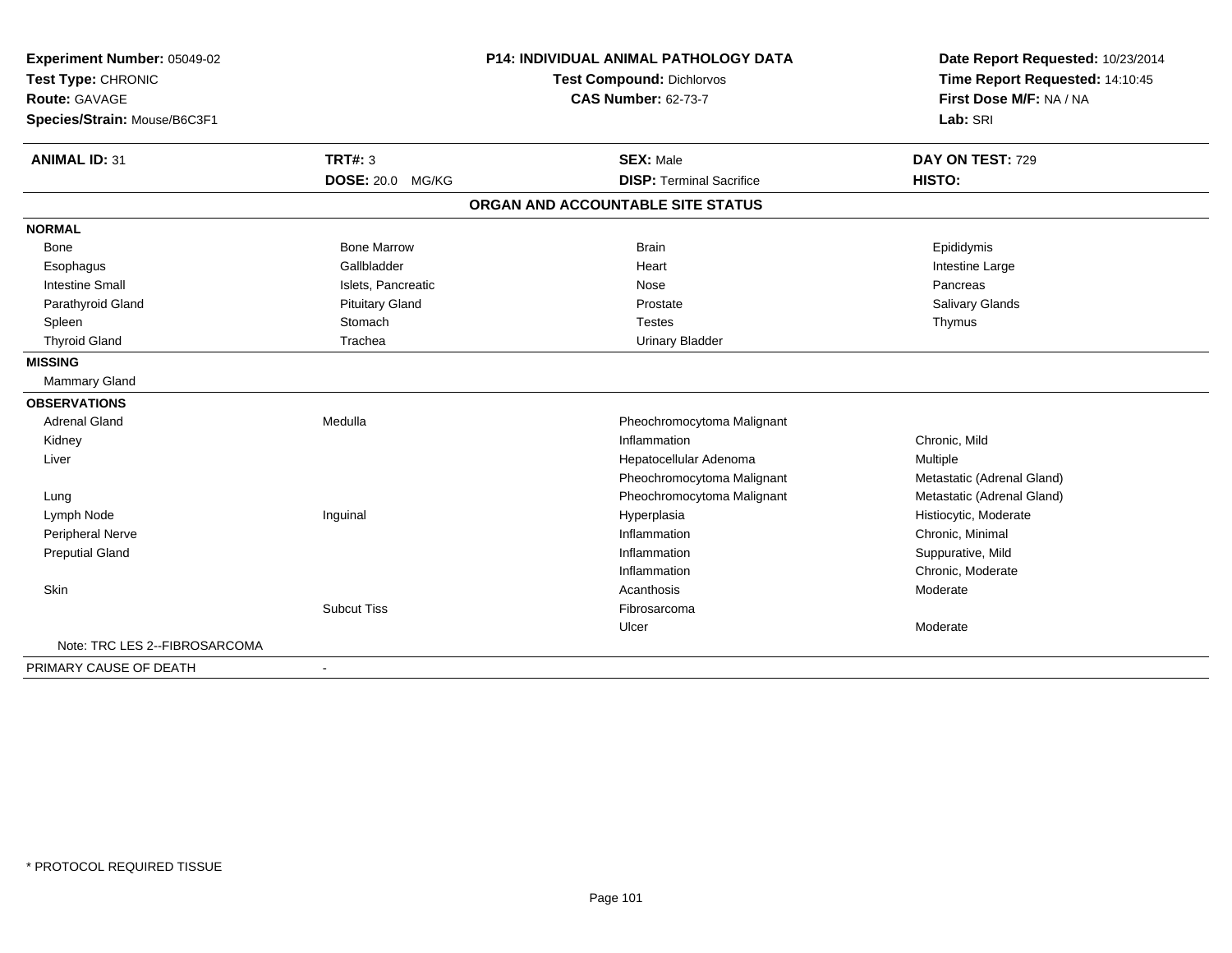| Experiment Number: 05049-02<br>Test Type: CHRONIC<br>Route: GAVAGE |                          | <b>P14: INDIVIDUAL ANIMAL PATHOLOGY DATA</b><br><b>Test Compound: Dichlorvos</b><br><b>CAS Number: 62-73-7</b> | Date Report Requested: 10/23/2014<br>Time Report Requested: 14:10:45<br>First Dose M/F: NA / NA |
|--------------------------------------------------------------------|--------------------------|----------------------------------------------------------------------------------------------------------------|-------------------------------------------------------------------------------------------------|
| Species/Strain: Mouse/B6C3F1                                       |                          |                                                                                                                | Lab: SRI                                                                                        |
| <b>ANIMAL ID: 31</b>                                               | <b>TRT#: 5</b>           | <b>SEX: Male</b>                                                                                               | DAY ON TEST: 645                                                                                |
|                                                                    | DOSE: 10.0 MG/KG         | <b>DISP: Moribund</b>                                                                                          | HISTO:                                                                                          |
|                                                                    |                          | ORGAN AND ACCOUNTABLE SITE STATUS                                                                              |                                                                                                 |
| <b>NORMAL</b>                                                      |                          |                                                                                                                |                                                                                                 |
| <b>Adrenal Gland</b>                                               | <b>Bone</b>              | <b>Bone Marrow</b>                                                                                             | <b>Brain</b>                                                                                    |
| Epididymis                                                         | Esophagus                | Gallbladder                                                                                                    | Heart                                                                                           |
| Intestine Large                                                    | <b>Intestine Small</b>   | Islets, Pancreatic                                                                                             | Lung                                                                                            |
| Lymph Node                                                         | Nose                     | Pancreas                                                                                                       | Peripheral Nerve                                                                                |
| Prostate                                                           | Salivary Glands          | Spleen                                                                                                         | Stomach                                                                                         |
| <b>Testes</b>                                                      | Thymus                   | <b>Thyroid Gland</b>                                                                                           | Trachea                                                                                         |
| <b>Urinary Bladder</b>                                             |                          |                                                                                                                |                                                                                                 |
| <b>MISSING</b>                                                     |                          |                                                                                                                |                                                                                                 |
| Mammary Gland                                                      | Parathyroid Gland        |                                                                                                                |                                                                                                 |
| <b>INSUFFICIENT TISSUE</b>                                         |                          |                                                                                                                |                                                                                                 |
| <b>Pituitary Gland</b>                                             |                          |                                                                                                                |                                                                                                 |
| <b>OBSERVATIONS</b>                                                |                          |                                                                                                                |                                                                                                 |
| Kidney                                                             | <b>Renal Tubule</b>      | Regeneration                                                                                                   | Mild                                                                                            |
| Liver                                                              |                          | Inflammation                                                                                                   | Chronic, Mild                                                                                   |
| <b>Skin</b>                                                        |                          | Acanthosis                                                                                                     | Mild                                                                                            |
|                                                                    |                          | <b>Fibrosis</b>                                                                                                | Mild                                                                                            |
|                                                                    |                          | Fungus                                                                                                         | Marked                                                                                          |
|                                                                    |                          | Inflammation                                                                                                   | Granulomatous, Marked                                                                           |
| Note: TRC LES 2--INFLAMMATION AND FUNGUS                           |                          |                                                                                                                |                                                                                                 |
| PRIMARY CAUSE OF DEATH                                             | $\overline{\phantom{a}}$ |                                                                                                                |                                                                                                 |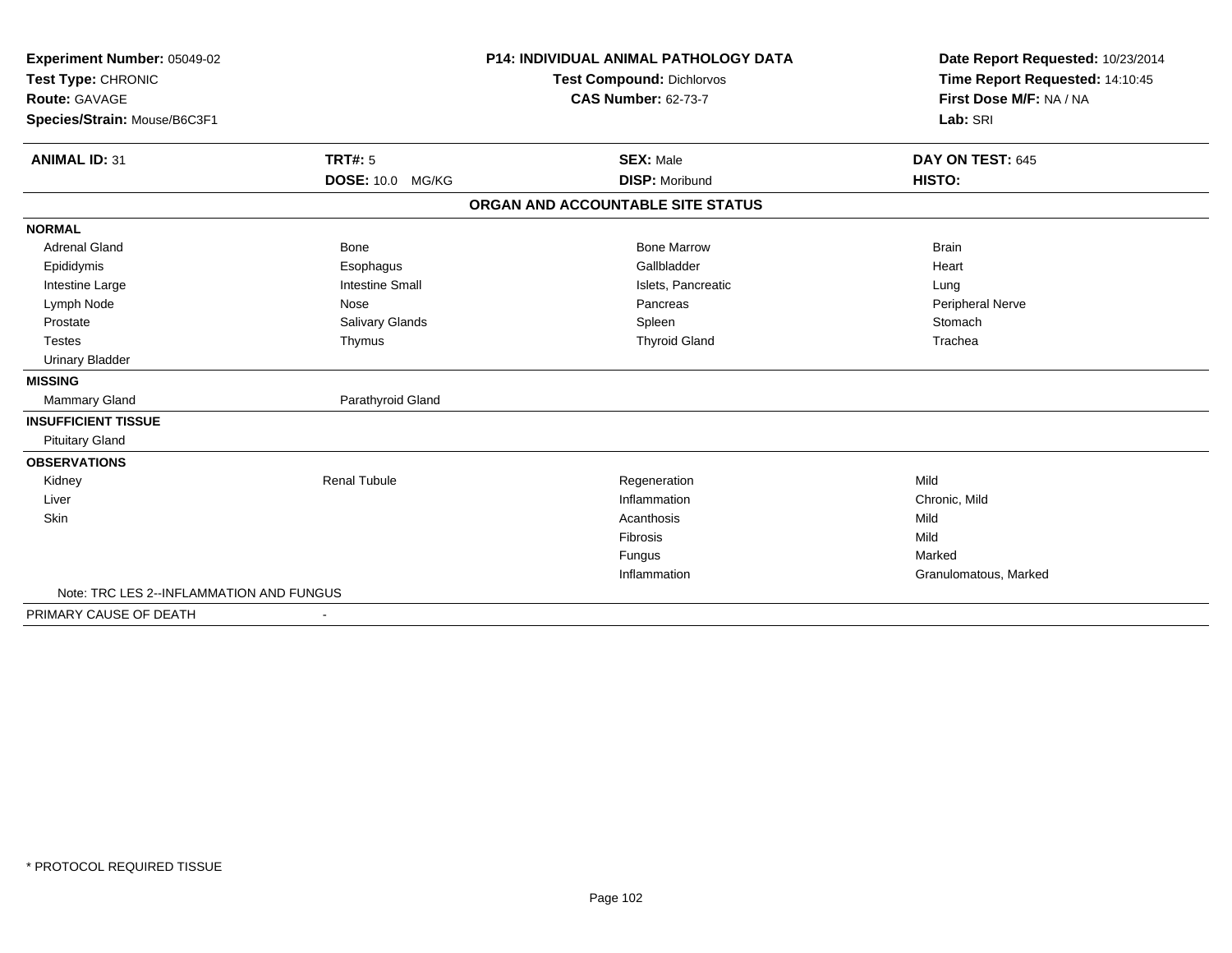| Experiment Number: 05049-02<br>Test Type: CHRONIC<br>Route: GAVAGE | P14: INDIVIDUAL ANIMAL PATHOLOGY DATA<br>Test Compound: Dichlorvos<br><b>CAS Number: 62-73-7</b> |                                   | Date Report Requested: 10/23/2014<br>Time Report Requested: 14:10:45<br>First Dose M/F: NA / NA |
|--------------------------------------------------------------------|--------------------------------------------------------------------------------------------------|-----------------------------------|-------------------------------------------------------------------------------------------------|
| Species/Strain: Mouse/B6C3F1                                       |                                                                                                  |                                   | Lab: SRI                                                                                        |
| <b>ANIMAL ID: 32</b>                                               | <b>TRT#: 1</b>                                                                                   | <b>SEX: Male</b>                  | DAY ON TEST: 732                                                                                |
|                                                                    | <b>DOSE: VEHICLE CONTROL</b>                                                                     | <b>DISP: Terminal Sacrifice</b>   | HISTO:                                                                                          |
|                                                                    |                                                                                                  | ORGAN AND ACCOUNTABLE SITE STATUS |                                                                                                 |
| <b>NORMAL</b>                                                      |                                                                                                  |                                   |                                                                                                 |
| Bone                                                               | <b>Bone Marrow</b>                                                                               | <b>Brain</b>                      | Epididymis                                                                                      |
| Esophagus                                                          | Heart                                                                                            | Intestine Large                   | <b>Intestine Small</b>                                                                          |
| Liver                                                              | Pancreas                                                                                         | Parathyroid Gland                 | Peripheral Nerve                                                                                |
| Salivary Glands                                                    | Spleen                                                                                           | Stomach                           | <b>Testes</b>                                                                                   |
| Thymus                                                             | Trachea                                                                                          | <b>Urinary Bladder</b>            |                                                                                                 |
| <b>MISSING</b>                                                     |                                                                                                  |                                   |                                                                                                 |
| Gallbladder                                                        | Mammary Gland                                                                                    | <b>Pituitary Gland</b>            |                                                                                                 |
| <b>OBSERVATIONS</b>                                                |                                                                                                  |                                   |                                                                                                 |
| <b>Adrenal Gland</b>                                               | Spindle Cell                                                                                     | Hyperplasia                       | Mild                                                                                            |
| Harderian Gland                                                    |                                                                                                  | Adenoma                           |                                                                                                 |
| Islets, Pancreatic                                                 |                                                                                                  | Hyperplasia                       | Moderate                                                                                        |
| Kidney                                                             |                                                                                                  | Cyst                              |                                                                                                 |
|                                                                    |                                                                                                  | Inflammation                      | Chronic, Moderate                                                                               |
| Lung                                                               |                                                                                                  | Inflammation                      | Chronic, Moderate                                                                               |
| Lymph Node                                                         | Mesenteric                                                                                       | Hematopoietic Cell Proliferation  | Mild                                                                                            |
|                                                                    | Mesenteric                                                                                       | Hemorrhage                        | Moderate                                                                                        |
| Nose                                                               |                                                                                                  | Inflammation                      | Suppurative, Moderate                                                                           |
| <b>Preputial Gland</b>                                             |                                                                                                  | Inflammation                      | Suppurative, Moderate                                                                           |
| Prostate                                                           |                                                                                                  | Inflammation                      | Chronic, Mild                                                                                   |
| Skin                                                               |                                                                                                  | Acanthosis                        | Mild                                                                                            |
|                                                                    | <b>Subcut Tiss</b>                                                                               | Fibroma                           |                                                                                                 |
|                                                                    | <b>Subcut Tiss</b>                                                                               | Fibrosarcoma                      | Multiple                                                                                        |
|                                                                    |                                                                                                  | Fibrosis                          | Mild                                                                                            |
| Note: TRC LES 2--FIBROMA                                           |                                                                                                  |                                   |                                                                                                 |
| Note: TRC LES 3 AND 4--FIBROSARCOMA                                |                                                                                                  |                                   |                                                                                                 |
| Note: TRC LES 5--NOT REMARKABLE                                    |                                                                                                  |                                   |                                                                                                 |
| <b>Thyroid Gland</b>                                               | Follicle                                                                                         | Dilatation                        | Moderate                                                                                        |
| PRIMARY CAUSE OF DEATH                                             | $\overline{a}$                                                                                   |                                   |                                                                                                 |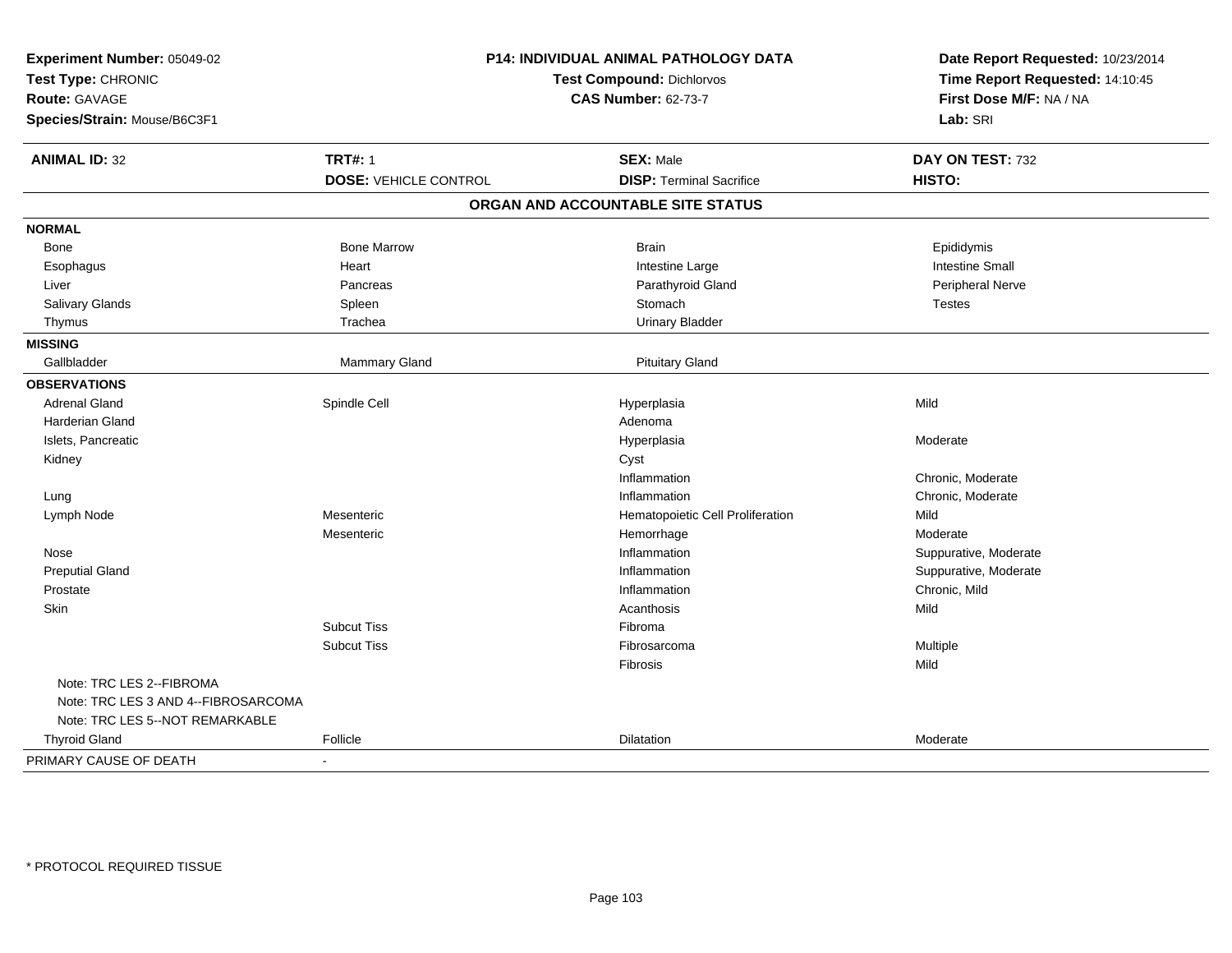| <b>Experiment Number: 05049-02</b><br>Test Type: CHRONIC |                         | <b>P14: INDIVIDUAL ANIMAL PATHOLOGY DATA</b><br><b>Test Compound: Dichlorvos</b> | Date Report Requested: 10/23/2014                          |
|----------------------------------------------------------|-------------------------|----------------------------------------------------------------------------------|------------------------------------------------------------|
|                                                          |                         | <b>CAS Number: 62-73-7</b>                                                       | Time Report Requested: 14:10:45<br>First Dose M/F: NA / NA |
| <b>Route: GAVAGE</b>                                     |                         |                                                                                  |                                                            |
| Species/Strain: Mouse/B6C3F1                             |                         |                                                                                  | Lab: SRI                                                   |
| <b>ANIMAL ID: 32</b>                                     | TRT#: 3                 | <b>SEX: Male</b>                                                                 | DAY ON TEST: 578                                           |
|                                                          | <b>DOSE: 20.0 MG/KG</b> | <b>DISP: Moribund</b>                                                            | HISTO:                                                     |
|                                                          |                         | ORGAN AND ACCOUNTABLE SITE STATUS                                                |                                                            |
| <b>NORMAL</b>                                            |                         |                                                                                  |                                                            |
| Bone                                                     | <b>Bone Marrow</b>      | <b>Brain</b>                                                                     | Epididymis                                                 |
| Esophagus                                                | Gallbladder             | Heart                                                                            | Intestine Large                                            |
| <b>Intestine Small</b>                                   | Islets, Pancreatic      | Kidney                                                                           | Liver                                                      |
| Pancreas                                                 | Parathyroid Gland       | Peripheral Nerve                                                                 | Prostate                                                   |
| <b>Salivary Glands</b>                                   | Spleen                  | Stomach                                                                          | <b>Testes</b>                                              |
| <b>Thyroid Gland</b>                                     | Trachea                 | <b>Urinary Bladder</b>                                                           |                                                            |
| <b>MISSING</b>                                           |                         |                                                                                  |                                                            |
| Eye                                                      | Mammary Gland           | <b>Pituitary Gland</b>                                                           | Thymus                                                     |
| <b>OBSERVATIONS</b>                                      |                         |                                                                                  |                                                            |
| <b>Adrenal Gland</b>                                     | Medulla                 | Hyperplasia                                                                      | Moderate                                                   |
|                                                          | Spindle Cell            | Hyperplasia                                                                      | Mild                                                       |
| Lung                                                     |                         | Inflammation                                                                     | Chronic, Mild                                              |
| Lymph Node                                               | Inguinal                | Pigmentation                                                                     | Moderate                                                   |
| Nose                                                     |                         | Inflammation                                                                     | Suppurative, Moderate                                      |
| Skin                                                     |                         | Fungus                                                                           | Marked                                                     |
|                                                          |                         | Inflammation                                                                     | Granulomatous, Marked                                      |
| PRIMARY CAUSE OF DEATH                                   |                         |                                                                                  |                                                            |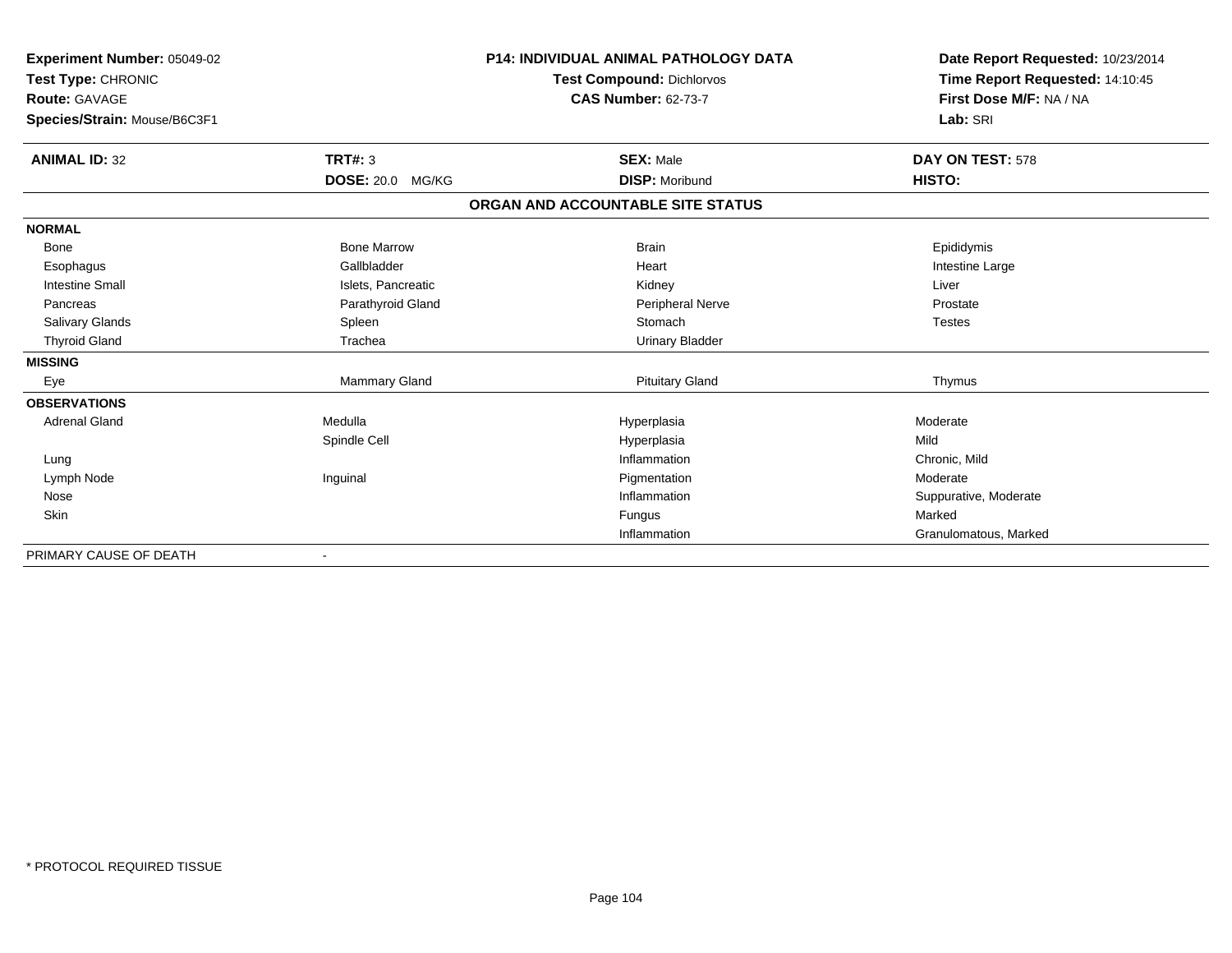| Experiment Number: 05049-02<br>Test Type: CHRONIC<br><b>Route: GAVAGE</b> |                         | P14: INDIVIDUAL ANIMAL PATHOLOGY DATA<br><b>Test Compound: Dichlorvos</b> | Date Report Requested: 10/23/2014<br>Time Report Requested: 14:10:45<br>First Dose M/F: NA / NA |
|---------------------------------------------------------------------------|-------------------------|---------------------------------------------------------------------------|-------------------------------------------------------------------------------------------------|
|                                                                           |                         | <b>CAS Number: 62-73-7</b>                                                |                                                                                                 |
| Species/Strain: Mouse/B6C3F1                                              |                         |                                                                           | Lab: SRI                                                                                        |
| <b>ANIMAL ID: 32</b>                                                      | TRT#: 5                 | <b>SEX: Male</b>                                                          | DAY ON TEST: 731                                                                                |
|                                                                           | <b>DOSE: 10.0 MG/KG</b> | <b>DISP: Terminal Sacrifice</b>                                           | HISTO:                                                                                          |
|                                                                           |                         | ORGAN AND ACCOUNTABLE SITE STATUS                                         |                                                                                                 |
| <b>NORMAL</b>                                                             |                         |                                                                           |                                                                                                 |
| <b>Adrenal Gland</b>                                                      | <b>Bone</b>             | <b>Bone Marrow</b>                                                        | Epididymis                                                                                      |
| Esophagus                                                                 | Gallbladder             | Heart                                                                     | Intestine Large                                                                                 |
| <b>Intestine Small</b>                                                    | Islets, Pancreatic      | Liver                                                                     | Nose                                                                                            |
| Pancreas                                                                  | Parathyroid Gland       | Peripheral Nerve                                                          | Prostate                                                                                        |
| Salivary Glands                                                           | Spleen                  | Stomach                                                                   | <b>Testes</b>                                                                                   |
| Thymus                                                                    | <b>Thyroid Gland</b>    | Trachea                                                                   | <b>Urinary Bladder</b>                                                                          |
| <b>MISSING</b>                                                            |                         |                                                                           |                                                                                                 |
| Mammary Gland                                                             |                         |                                                                           |                                                                                                 |
| <b>OBSERVATIONS</b>                                                       |                         |                                                                           |                                                                                                 |
| <b>Brain</b>                                                              | Thalamus                | Mineralization                                                            | Moderate                                                                                        |
| Kidney                                                                    |                         | Inflammation                                                              | Chronic, Minimal                                                                                |
|                                                                           | <b>Renal Tubule</b>     | Regeneration                                                              | Minimal                                                                                         |
| Lung                                                                      |                         | Alveolar/Bronchiolar Adenoma                                              |                                                                                                 |
|                                                                           | Alveolar Epith          | Hyperplasia                                                               | Minimal                                                                                         |
|                                                                           |                         | <b>Infiltration Cellular</b>                                              | Histiocyte, Mild                                                                                |
| Lymph Node                                                                | Mesenteric              | Hemorrhage                                                                | Mild                                                                                            |
| <b>Pituitary Gland</b>                                                    | <b>Pars Distalis</b>    | Cyst                                                                      |                                                                                                 |
| <b>Skin</b>                                                               |                         | Inflammation                                                              | Suppurative, Mild                                                                               |
| Note: 1.&2.SKIN-NOT REMARKABLE                                            |                         | SKIN-THE LESION IS WITH THE 1ST NASAL SECTION                             |                                                                                                 |
| PRIMARY CAUSE OF DEATH                                                    |                         |                                                                           |                                                                                                 |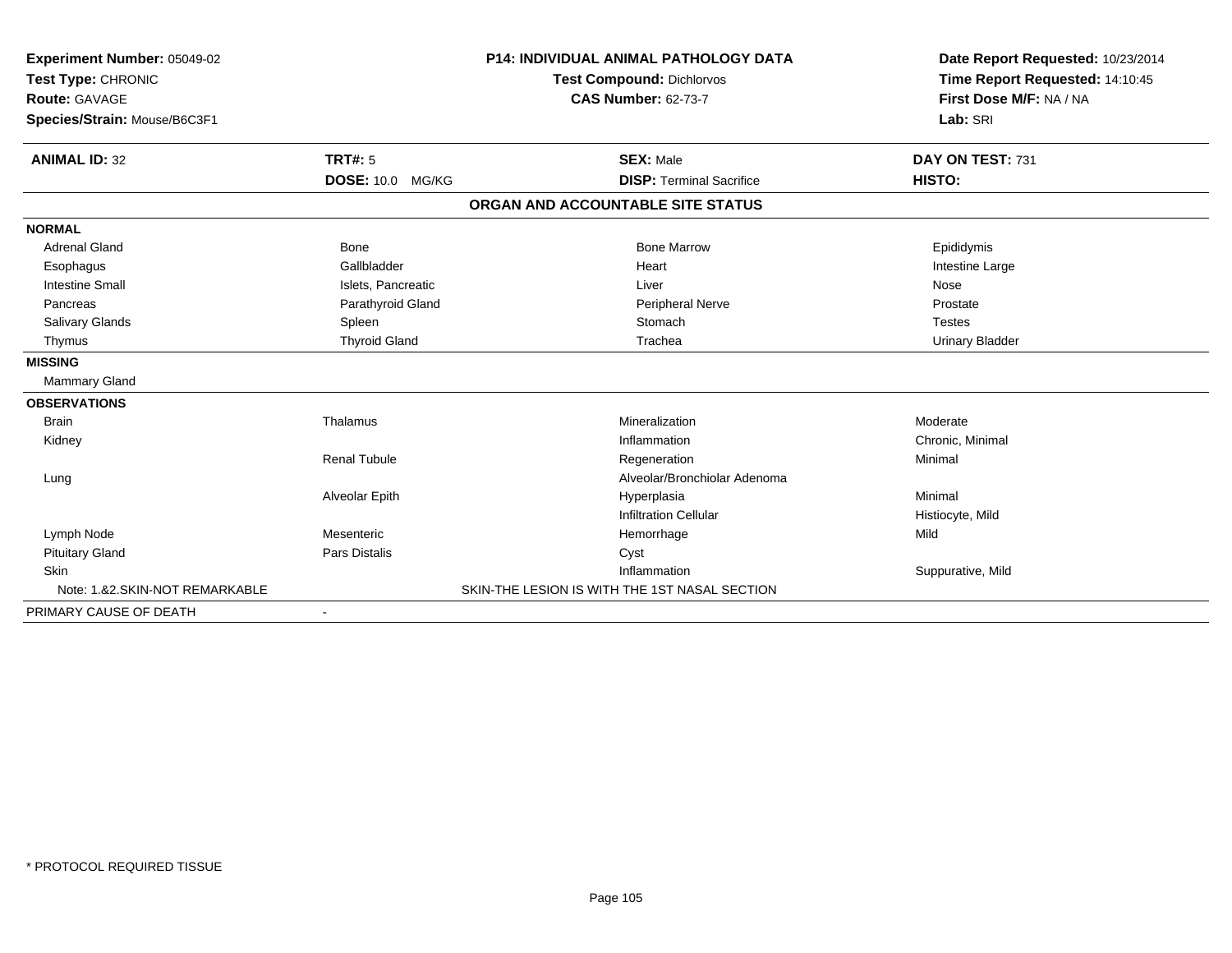| Experiment Number: 05049-02   | <b>P14: INDIVIDUAL ANIMAL PATHOLOGY DATA</b> |                                                                | Date Report Requested: 10/23/2014 |
|-------------------------------|----------------------------------------------|----------------------------------------------------------------|-----------------------------------|
| Test Type: CHRONIC            |                                              | Time Report Requested: 14:10:45                                |                                   |
| <b>Route: GAVAGE</b>          |                                              | <b>Test Compound: Dichlorvos</b><br><b>CAS Number: 62-73-7</b> | First Dose M/F: NA / NA           |
| Species/Strain: Mouse/B6C3F1  |                                              |                                                                | Lab: SRI                          |
| <b>ANIMAL ID: 33</b>          | <b>TRT#: 1</b>                               | <b>SEX: Male</b>                                               | DAY ON TEST: 732                  |
|                               | <b>DOSE: VEHICLE CONTROL</b>                 | <b>DISP: Terminal Sacrifice</b>                                | HISTO:                            |
|                               |                                              | ORGAN AND ACCOUNTABLE SITE STATUS                              |                                   |
| <b>NORMAL</b>                 |                                              |                                                                |                                   |
| <b>Bone</b>                   | <b>Brain</b>                                 | Epididymis                                                     | Esophagus                         |
| Gallbladder                   | Heart                                        | Intestine Large                                                | <b>Intestine Small</b>            |
| Islets, Pancreatic            | Kidney                                       | Nose                                                           | Pancreas                          |
| Peripheral Nerve              | <b>Pituitary Gland</b>                       | Prostate                                                       | Salivary Glands                   |
| Stomach                       | Thymus                                       | <b>Thyroid Gland</b>                                           | Trachea                           |
| <b>Urinary Bladder</b>        |                                              |                                                                |                                   |
| <b>MISSING</b>                |                                              |                                                                |                                   |
| Mammary Gland                 |                                              |                                                                |                                   |
| <b>OBSERVATIONS</b>           |                                              |                                                                |                                   |
| <b>Adrenal Gland</b>          | Spindle Cell                                 | Hyperplasia                                                    | Mild                              |
| <b>Bone Marrow</b>            |                                              | Hyperplasia                                                    | Mild                              |
| <b>Harderian Gland</b>        |                                              | Adenoma                                                        |                                   |
| Liver                         | Hepatocyte                                   | Cytomegaly                                                     | Mild                              |
|                               |                                              | Hematopoietic Cell Proliferation                               | Mild                              |
|                               | Hepatocyte                                   | Karyomegaly                                                    | Moderate                          |
| Lung                          |                                              | Inflammation                                                   | Chronic, Minimal                  |
| Lymph Node                    | Mesenteric                                   | Hematopoietic Cell Proliferation                               | Mild                              |
| Parathyroid Gland             |                                              | <b>Infiltration Cellular</b>                                   | Lymphocyte, Moderate              |
| Skin                          | <b>Subcut Tiss</b>                           | Fibrosarcoma                                                   |                                   |
| Note: TRC LES 1--FIBROSARCOMA |                                              |                                                                |                                   |
| Spleen                        |                                              | Hematopoietic Cell Proliferation Erythrocytic                  | Moderate                          |
| <b>Testes</b>                 | Seminif Tub                                  | Mineralization                                                 | Mild                              |
| PRIMARY CAUSE OF DEATH        | $\blacksquare$                               |                                                                |                                   |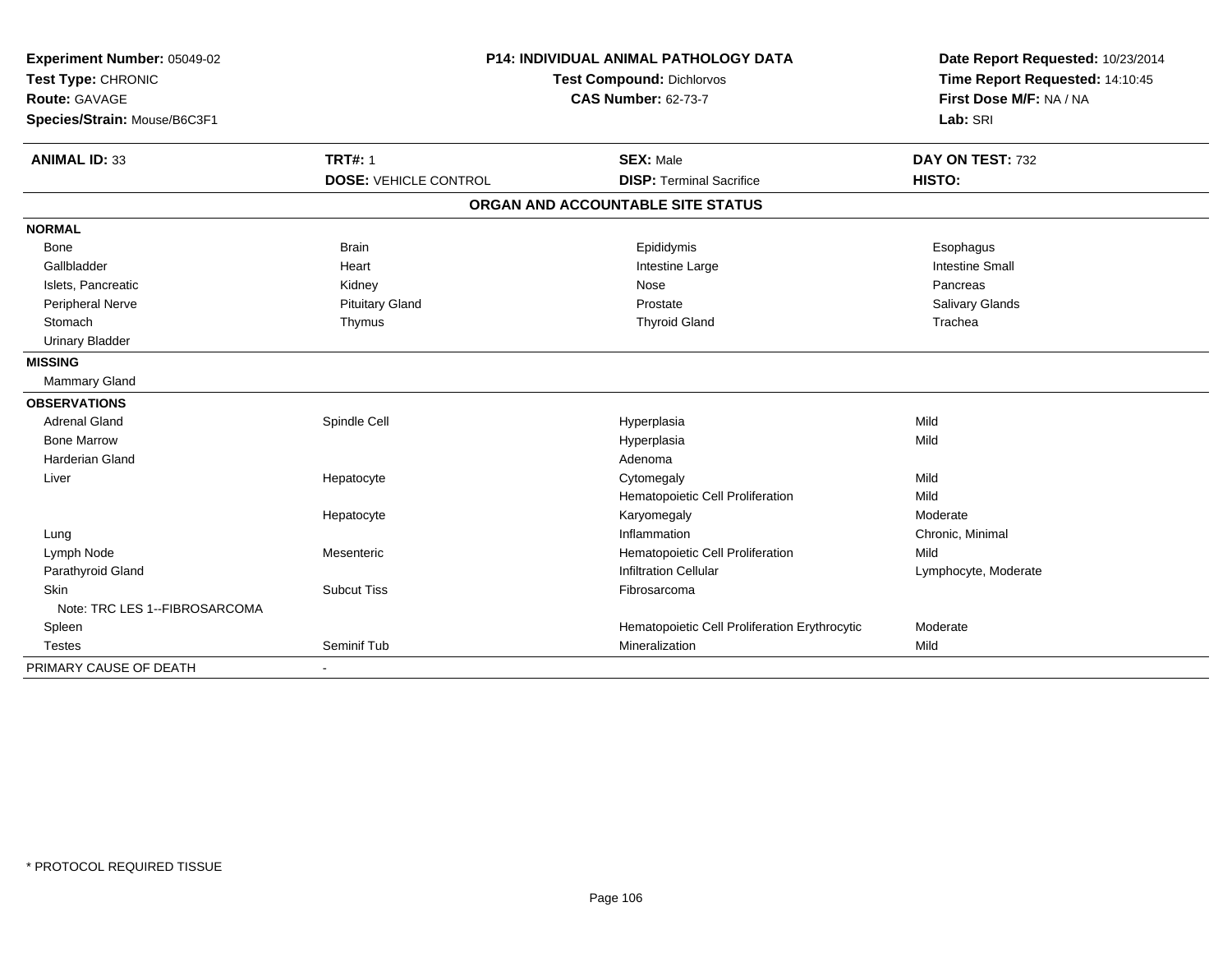| Experiment Number: 05049-02<br>Test Type: CHRONIC<br><b>Route: GAVAGE</b><br>Species/Strain: Mouse/B6C3F1 |                         | <b>P14: INDIVIDUAL ANIMAL PATHOLOGY DATA</b><br><b>Test Compound: Dichlorvos</b><br><b>CAS Number: 62-73-7</b> | Date Report Requested: 10/23/2014<br>Time Report Requested: 14:10:45<br>First Dose M/F: NA / NA<br>Lab: SRI |
|-----------------------------------------------------------------------------------------------------------|-------------------------|----------------------------------------------------------------------------------------------------------------|-------------------------------------------------------------------------------------------------------------|
| <b>ANIMAL ID: 33</b>                                                                                      | <b>TRT#: 3</b>          | <b>SEX: Male</b>                                                                                               | DAY ON TEST: 578                                                                                            |
|                                                                                                           | <b>DOSE: 20.0 MG/KG</b> | <b>DISP: Moribund</b>                                                                                          | HISTO:                                                                                                      |
|                                                                                                           |                         | ORGAN AND ACCOUNTABLE SITE STATUS                                                                              |                                                                                                             |
| <b>NORMAL</b>                                                                                             |                         |                                                                                                                |                                                                                                             |
| <b>Adrenal Gland</b>                                                                                      | <b>Bone</b>             | <b>Bone Marrow</b>                                                                                             | <b>Brain</b>                                                                                                |
| Epididymis                                                                                                | Esophagus               | Gallbladder                                                                                                    | Heart                                                                                                       |
| Intestine Large                                                                                           | <b>Intestine Small</b>  | Islets, Pancreatic                                                                                             | Nose                                                                                                        |
| Pancreas                                                                                                  | Parathyroid Gland       | Peripheral Nerve                                                                                               | Prostate                                                                                                    |
| Salivary Glands                                                                                           | <b>Seminal Vesicle</b>  | Stomach                                                                                                        | <b>Testes</b>                                                                                               |
| Thymus                                                                                                    | <b>Thyroid Gland</b>    | Trachea                                                                                                        | <b>Urinary Bladder</b>                                                                                      |
| <b>MISSING</b>                                                                                            |                         |                                                                                                                |                                                                                                             |
| <b>Mammary Gland</b>                                                                                      | <b>Pituitary Gland</b>  |                                                                                                                |                                                                                                             |
| <b>OBSERVATIONS</b>                                                                                       |                         |                                                                                                                |                                                                                                             |
| <b>Harderian Gland</b>                                                                                    |                         | Adenoma                                                                                                        |                                                                                                             |
| Kidney                                                                                                    |                         | Glomerulosclerosis                                                                                             | Minimal                                                                                                     |
| Liver                                                                                                     |                         | Hepatocellular Carcinoma                                                                                       |                                                                                                             |
| Lung                                                                                                      |                         | Hepatocellular Carcinoma                                                                                       | Metastatic (Liver)                                                                                          |
| Lymph Node                                                                                                | Mesenteric              | Atrophy                                                                                                        | Moderate                                                                                                    |
|                                                                                                           | Mesenteric              | Hemorrhage                                                                                                     | Moderate                                                                                                    |
| <b>Preputial Gland</b>                                                                                    |                         | Inflammation                                                                                                   | Suppurative, Marked                                                                                         |
| <b>Skin</b>                                                                                               |                         | Acanthosis                                                                                                     |                                                                                                             |
|                                                                                                           |                         | Inflammation                                                                                                   | Chronic, Mild                                                                                               |
| Spleen                                                                                                    |                         | Hematopoietic Cell Proliferation Erythrocytic                                                                  | Moderate                                                                                                    |
| PRIMARY CAUSE OF DEATH                                                                                    |                         |                                                                                                                |                                                                                                             |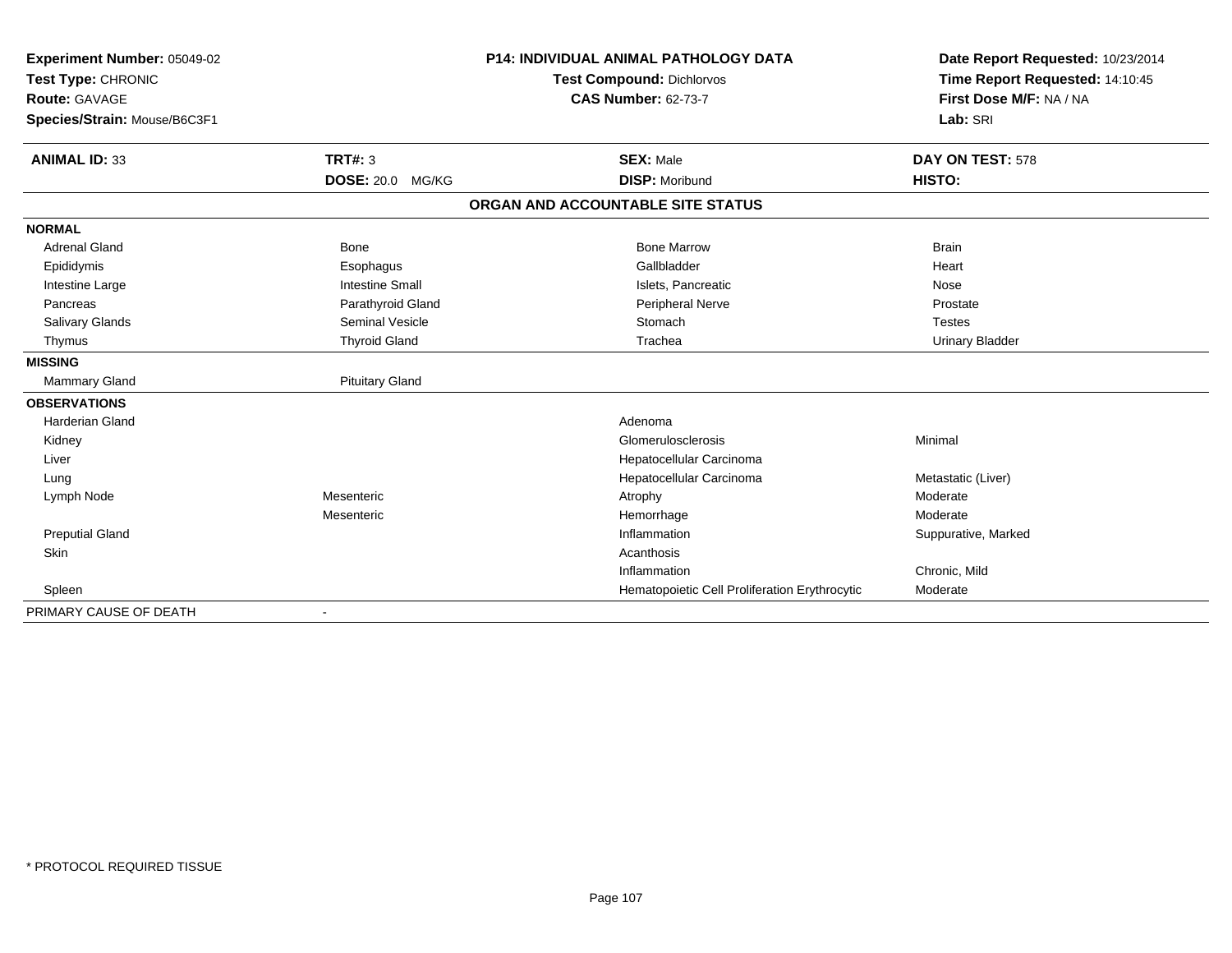| Experiment Number: 05049-02<br>Test Type: CHRONIC |                        | <b>P14: INDIVIDUAL ANIMAL PATHOLOGY DATA</b> | Date Report Requested: 10/23/2014<br>Time Report Requested: 14:10:45 |
|---------------------------------------------------|------------------------|----------------------------------------------|----------------------------------------------------------------------|
|                                                   |                        | <b>Test Compound: Dichlorvos</b>             |                                                                      |
| <b>Route: GAVAGE</b>                              |                        | <b>CAS Number: 62-73-7</b>                   | First Dose M/F: NA / NA                                              |
| Species/Strain: Mouse/B6C3F1                      |                        |                                              | Lab: SRI                                                             |
| <b>ANIMAL ID: 33</b>                              | <b>TRT#: 5</b>         | <b>SEX: Male</b>                             | DAY ON TEST: 731                                                     |
|                                                   | DOSE: 10.0 MG/KG       | <b>DISP: Terminal Sacrifice</b>              | HISTO:                                                               |
|                                                   |                        | ORGAN AND ACCOUNTABLE SITE STATUS            |                                                                      |
| <b>NORMAL</b>                                     |                        |                                              |                                                                      |
| <b>Adrenal Gland</b>                              | Bone                   | <b>Bone Marrow</b>                           | <b>Brain</b>                                                         |
| Epididymis                                        | Esophagus              | Gallbladder                                  | Heart                                                                |
| Intestine Large                                   | <b>Intestine Small</b> | Liver                                        | Lung                                                                 |
| Lymph Node                                        | Nose                   | Pancreas                                     | Parathyroid Gland                                                    |
| Peripheral Nerve                                  | <b>Pituitary Gland</b> | Prostate                                     | Salivary Glands                                                      |
| <b>Skin</b>                                       | Spleen                 | Stomach                                      | <b>Testes</b>                                                        |
| <b>Thyroid Gland</b>                              | Trachea                | <b>Urinary Bladder</b>                       |                                                                      |
| <b>MISSING</b>                                    |                        |                                              |                                                                      |
| <b>Mammary Gland</b>                              |                        |                                              |                                                                      |
| <b>OBSERVATIONS</b>                               |                        |                                              |                                                                      |
| Islets, Pancreatic                                |                        | Hyperplasia                                  | Marked                                                               |
| Kidney                                            |                        | Inflammation                                 | Chronic, Mild                                                        |
|                                                   | <b>Renal Tubule</b>    | Regeneration                                 | Minimal                                                              |
| Mesentery                                         | Fat                    | Necrosis                                     | Focal, Moderate                                                      |
| <b>Preputial Gland</b>                            |                        | Inflammation                                 | Chronic, Marked                                                      |
|                                                   |                        | Inflammation                                 | Suppurative, Marked                                                  |
| Skin                                              |                        |                                              |                                                                      |
| Note: 1.SKIN-NOT REMARKABLE                       |                        |                                              |                                                                      |
| Thymus                                            |                        | Cyst                                         |                                                                      |
| Tooth                                             |                        | Developmental Malformation                   |                                                                      |
| PRIMARY CAUSE OF DEATH                            |                        |                                              |                                                                      |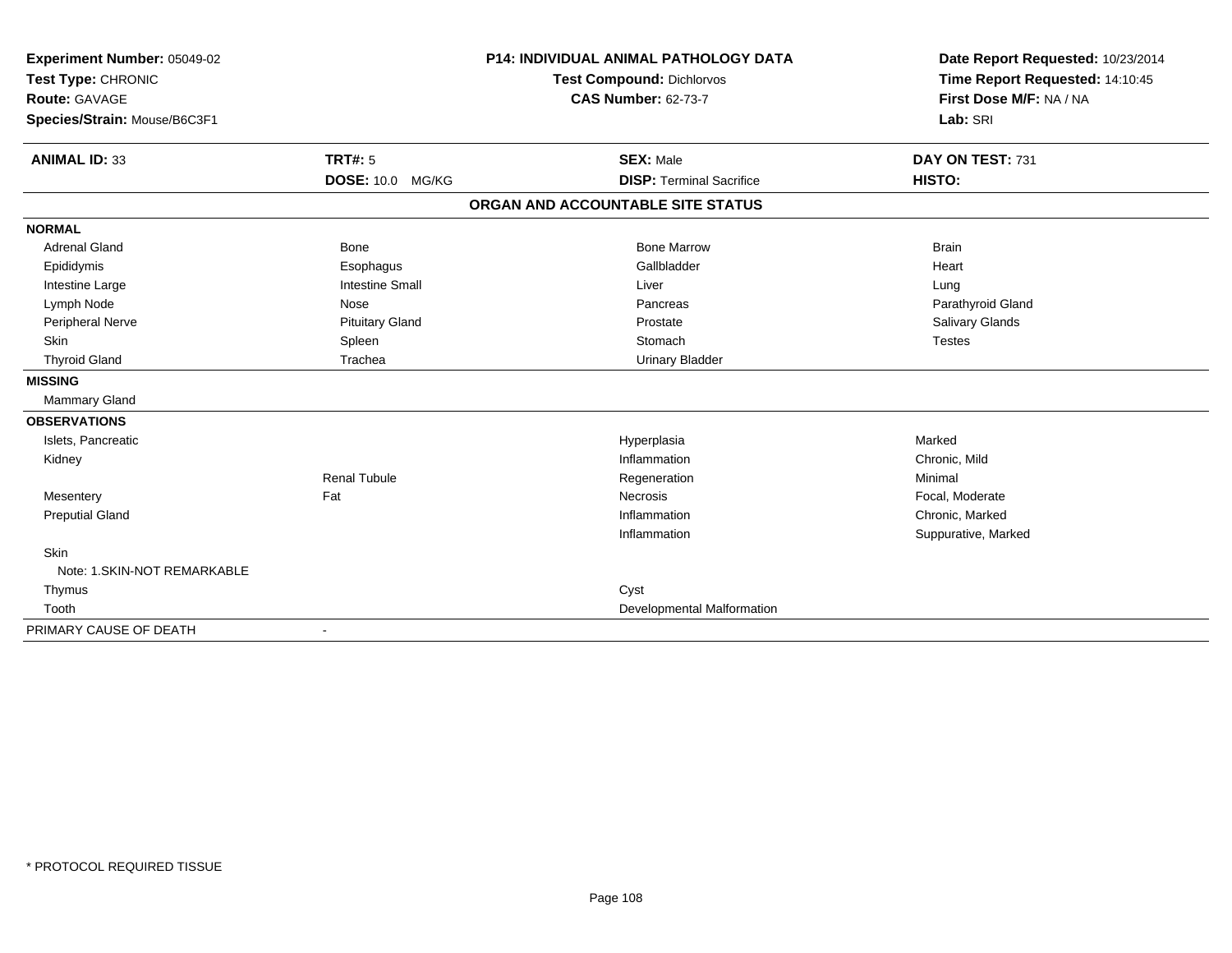| Experiment Number: 05049-02<br>Test Type: CHRONIC<br>Route: GAVAGE<br>Species/Strain: Mouse/B6C3F1 | <b>P14: INDIVIDUAL ANIMAL PATHOLOGY DATA</b><br>Test Compound: Dichlorvos<br><b>CAS Number: 62-73-7</b> |                                   | Date Report Requested: 10/23/2014<br>Time Report Requested: 14:10:45<br>First Dose M/F: NA / NA<br>Lab: SRI |
|----------------------------------------------------------------------------------------------------|---------------------------------------------------------------------------------------------------------|-----------------------------------|-------------------------------------------------------------------------------------------------------------|
| <b>ANIMAL ID: 34</b>                                                                               | <b>TRT#: 1</b>                                                                                          | <b>SEX: Male</b>                  | DAY ON TEST: 732                                                                                            |
|                                                                                                    | <b>DOSE: VEHICLE CONTROL</b>                                                                            | <b>DISP: Terminal Sacrifice</b>   | HISTO:                                                                                                      |
|                                                                                                    |                                                                                                         | ORGAN AND ACCOUNTABLE SITE STATUS |                                                                                                             |
| <b>NORMAL</b>                                                                                      |                                                                                                         |                                   |                                                                                                             |
| Bone                                                                                               | <b>Bone Marrow</b>                                                                                      | <b>Brain</b>                      | Epididymis                                                                                                  |
| Esophagus                                                                                          | Gallbladder                                                                                             | Heart                             | Intestine Large                                                                                             |
| <b>Intestine Small</b>                                                                             | Islets, Pancreatic                                                                                      | Lymph Node                        | Nose                                                                                                        |
| Pancreas                                                                                           | <b>Peripheral Nerve</b>                                                                                 | <b>Pituitary Gland</b>            | Prostate                                                                                                    |
| Salivary Glands                                                                                    | Skin                                                                                                    | Spleen                            | <b>Testes</b>                                                                                               |
| Thymus                                                                                             | <b>Thyroid Gland</b>                                                                                    | Trachea                           | <b>Urinary Bladder</b>                                                                                      |
| <b>MISSING</b>                                                                                     |                                                                                                         |                                   |                                                                                                             |
| <b>Mammary Gland</b>                                                                               | Parathyroid Gland                                                                                       |                                   |                                                                                                             |
| <b>OBSERVATIONS</b>                                                                                |                                                                                                         |                                   |                                                                                                             |
| <b>Adrenal Gland</b>                                                                               | Spindle Cell                                                                                            | Hyperplasia                       | Mild                                                                                                        |
| Kidney                                                                                             |                                                                                                         | Inflammation                      | Chronic, Mild                                                                                               |
|                                                                                                    | Renal Tubule                                                                                            | Regeneration                      | Minimal                                                                                                     |
| Liver                                                                                              | Hepatocyte                                                                                              | Vacuolization Cytoplasmic         | Minimal                                                                                                     |
| Lung                                                                                               |                                                                                                         | Inflammation                      | Chronic, Mild                                                                                               |
| Stomach                                                                                            | Forestomach                                                                                             | Cyst                              |                                                                                                             |
| PRIMARY CAUSE OF DEATH                                                                             |                                                                                                         |                                   |                                                                                                             |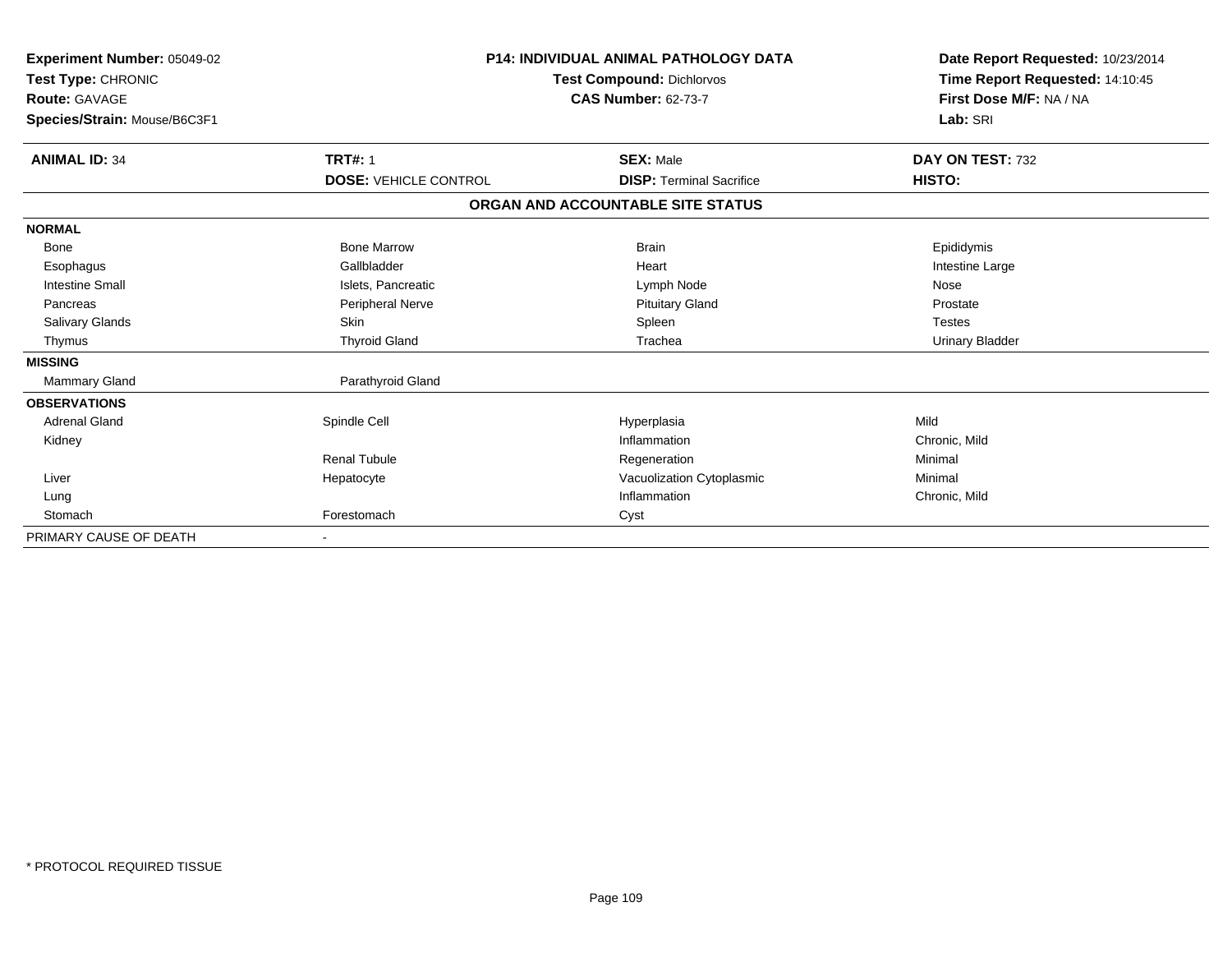| Experiment Number: 05049-02     |                                                                 | <b>P14: INDIVIDUAL ANIMAL PATHOLOGY DATA</b> | Date Report Requested: 10/23/2014 |
|---------------------------------|-----------------------------------------------------------------|----------------------------------------------|-----------------------------------|
| Test Type: CHRONIC              |                                                                 | <b>Test Compound: Dichlorvos</b>             | Time Report Requested: 14:10:45   |
| <b>Route: GAVAGE</b>            |                                                                 | <b>CAS Number: 62-73-7</b>                   | First Dose M/F: NA / NA           |
| Species/Strain: Mouse/B6C3F1    |                                                                 |                                              | Lab: SRI                          |
| <b>ANIMAL ID: 34</b>            | <b>TRT#: 3</b>                                                  | <b>SEX: Male</b>                             | DAY ON TEST: 729                  |
|                                 | DOSE: 20.0 MG/KG                                                | <b>DISP: Terminal Sacrifice</b>              | HISTO:                            |
|                                 |                                                                 | ORGAN AND ACCOUNTABLE SITE STATUS            |                                   |
| <b>NORMAL</b>                   |                                                                 |                                              |                                   |
| <b>Bone Marrow</b>              | Epididymis                                                      | Esophagus                                    | Heart                             |
| Intestine Large                 | <b>Intestine Small</b>                                          | Islets, Pancreatic                           | Nose                              |
| Pancreas                        | Parathyroid Gland                                               | <b>Pituitary Gland</b>                       | Prostate                          |
| <b>Salivary Glands</b>          | Spleen                                                          | Stomach                                      | <b>Testes</b>                     |
| Thymus                          | Trachea                                                         | <b>Urinary Bladder</b>                       |                                   |
| <b>MISSING</b>                  |                                                                 |                                              |                                   |
| Gallbladder                     | <b>Mammary Gland</b>                                            |                                              |                                   |
| <b>PRESENT BUT NOT EXAMINED</b> |                                                                 |                                              |                                   |
| Bone                            |                                                                 |                                              |                                   |
| <b>OBSERVATIONS</b>             |                                                                 |                                              |                                   |
| <b>Adrenal Gland</b>            | Spindle Cell                                                    | Hyperplasia                                  | Mild                              |
| <b>Brain</b>                    | Thalamus                                                        | Mineralization                               | Moderate                          |
| Kidney                          | <b>Renal Tubule</b>                                             | Regeneration                                 | Minimal                           |
| Liver                           |                                                                 | Hepatocellular Adenoma                       |                                   |
|                                 |                                                                 | Mineralization                               | Marked                            |
|                                 | Kupffer Cell                                                    | Pigmentation                                 | Marked                            |
|                                 | Hepatocyte                                                      | Vacuolization Cytoplasmic                    | Mild                              |
|                                 | Note: 3.LIVER-CHANGES SIMILAR TO THOSE IN REGULAR LIVER SECTION |                                              |                                   |
| Lung                            |                                                                 | Alveolar/Bronchiolar Adenoma                 |                                   |
|                                 |                                                                 | Inflammation                                 | Suppurative, Mild                 |
|                                 |                                                                 | Inflammation                                 | Chronic, Mild                     |
| Lymph Node                      | Mesenteric                                                      | Hemorrhage                                   | Moderate                          |
| Peripheral Nerve                |                                                                 | Degeneration                                 | Mild                              |
| Skin                            |                                                                 | Acanthosis                                   | Moderate                          |
|                                 |                                                                 | Inflammation                                 | Chronic, Mild                     |
|                                 |                                                                 | Inflammation                                 | Chronic Active, Moderate          |
|                                 |                                                                 | Ulcer                                        | Mild                              |
| <b>Thyroid Gland</b>            | <b>Follicular Cel</b>                                           | Hyperplasia                                  | Mild                              |
| PRIMARY CAUSE OF DEATH          | $\overline{a}$                                                  |                                              |                                   |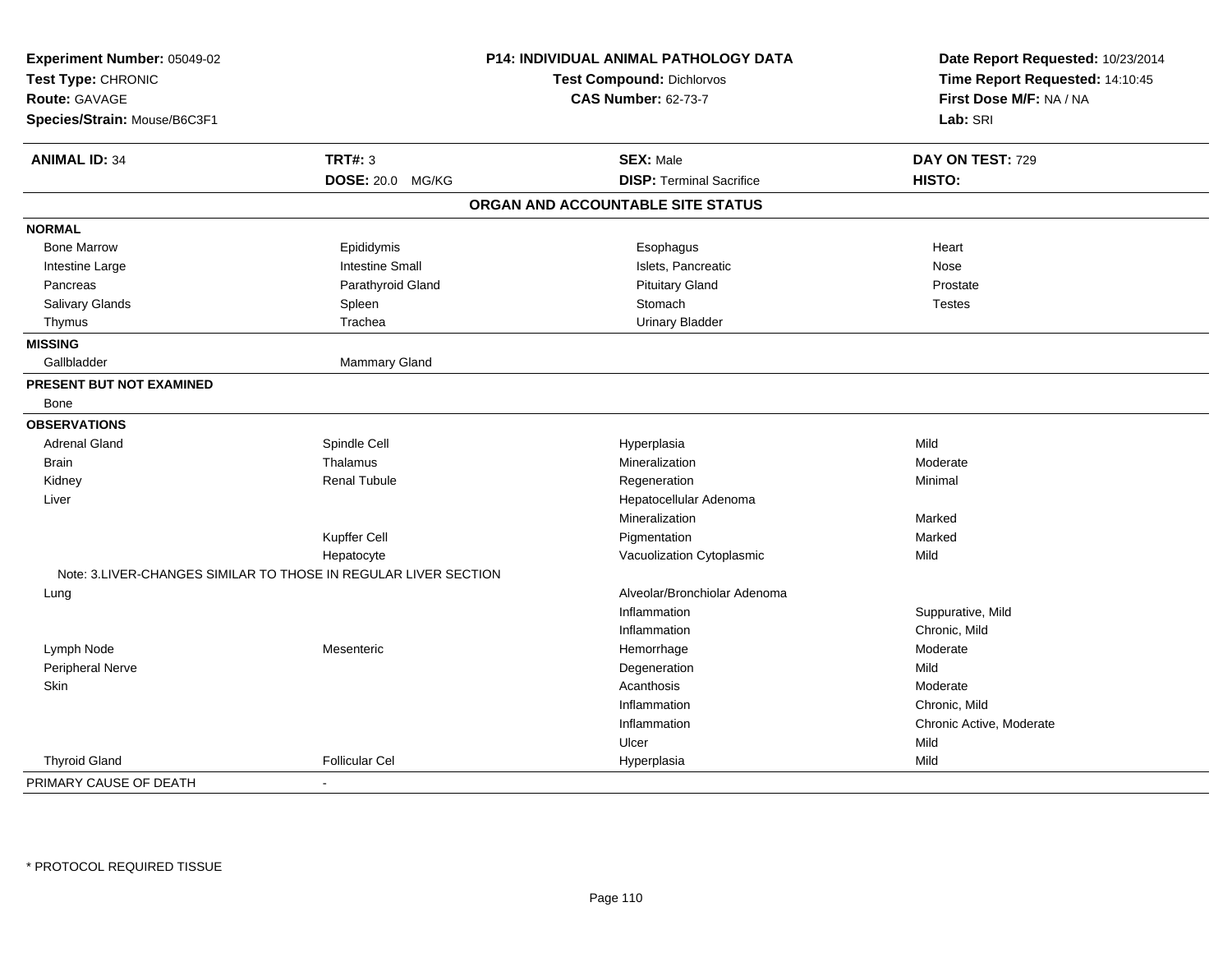| Experiment Number: 05049-02<br>Test Type: CHRONIC<br><b>Route: GAVAGE</b> |                        | P14: INDIVIDUAL ANIMAL PATHOLOGY DATA         | Date Report Requested: 10/23/2014<br>Time Report Requested: 14:10:45 |  |
|---------------------------------------------------------------------------|------------------------|-----------------------------------------------|----------------------------------------------------------------------|--|
|                                                                           |                        | Test Compound: Dichlorvos                     |                                                                      |  |
|                                                                           |                        | <b>CAS Number: 62-73-7</b>                    | First Dose M/F: NA / NA                                              |  |
| Species/Strain: Mouse/B6C3F1                                              |                        |                                               | Lab: SRI                                                             |  |
| <b>ANIMAL ID: 34</b>                                                      | <b>TRT#: 5</b>         | <b>SEX: Male</b>                              | DAY ON TEST: 578                                                     |  |
|                                                                           | DOSE: 10.0 MG/KG       | <b>DISP: Moribund</b>                         | HISTO:                                                               |  |
|                                                                           |                        | ORGAN AND ACCOUNTABLE SITE STATUS             |                                                                      |  |
| <b>NORMAL</b>                                                             |                        |                                               |                                                                      |  |
| Bone                                                                      | <b>Bone Marrow</b>     | <b>Brain</b>                                  | Epididymis                                                           |  |
| Esophagus                                                                 | Gallbladder            | Heart                                         | Intestine Large                                                      |  |
| Islets, Pancreatic                                                        | Pancreas               | Peripheral Nerve                              | Prostate                                                             |  |
| Salivary Glands                                                           | Skin                   | Stomach                                       | Thymus                                                               |  |
| <b>Thyroid Gland</b>                                                      | Trachea                | <b>Urinary Bladder</b>                        |                                                                      |  |
| <b>MISSING</b>                                                            |                        |                                               |                                                                      |  |
| <b>Mammary Gland</b>                                                      | <b>Pituitary Gland</b> |                                               |                                                                      |  |
| <b>INSUFFICIENT TISSUE</b>                                                |                        |                                               |                                                                      |  |
| Parathyroid Gland                                                         |                        |                                               |                                                                      |  |
| <b>OBSERVATIONS</b>                                                       |                        |                                               |                                                                      |  |
| <b>Adrenal Gland</b>                                                      | Medulla                | Pheochromocytoma Benign                       |                                                                      |  |
| <b>Intestine Small</b>                                                    | Duodenum               | Ulcer                                         | Moderate                                                             |  |
| Kidney                                                                    |                        | Casts                                         | Marked                                                               |  |
|                                                                           |                        | Cyst                                          |                                                                      |  |
|                                                                           |                        | Glomerulosclerosis                            | Moderate                                                             |  |
|                                                                           |                        | Inflammation                                  | Chronic, Marked                                                      |  |
|                                                                           | <b>Renal Tubule</b>    | Regeneration                                  | Marked                                                               |  |
| Liver                                                                     |                        | Hepatocellular Carcinoma                      |                                                                      |  |
| Lung                                                                      | Interstitium           | Edema                                         | Mild                                                                 |  |
| Lymph Node                                                                | Mesenteric             | Hematopoietic Cell Proliferation              | Moderate                                                             |  |
|                                                                           | Mandibular             | Hyperplasia                                   | Plasma Cell, Moderate                                                |  |
| Nose                                                                      |                        | Inflammation                                  | Suppurative, Mild                                                    |  |
| Skin                                                                      |                        |                                               |                                                                      |  |
| Note: 1.SKIN-NOT REMARKABLE                                               |                        |                                               |                                                                      |  |
| Spleen                                                                    |                        | Hematopoietic Cell Proliferation Erythrocytic | Moderate                                                             |  |
| <b>Testes</b>                                                             | Seminif Tub            | Atrophy                                       | Mild                                                                 |  |
| PRIMARY CAUSE OF DEATH                                                    | $\sim$                 |                                               |                                                                      |  |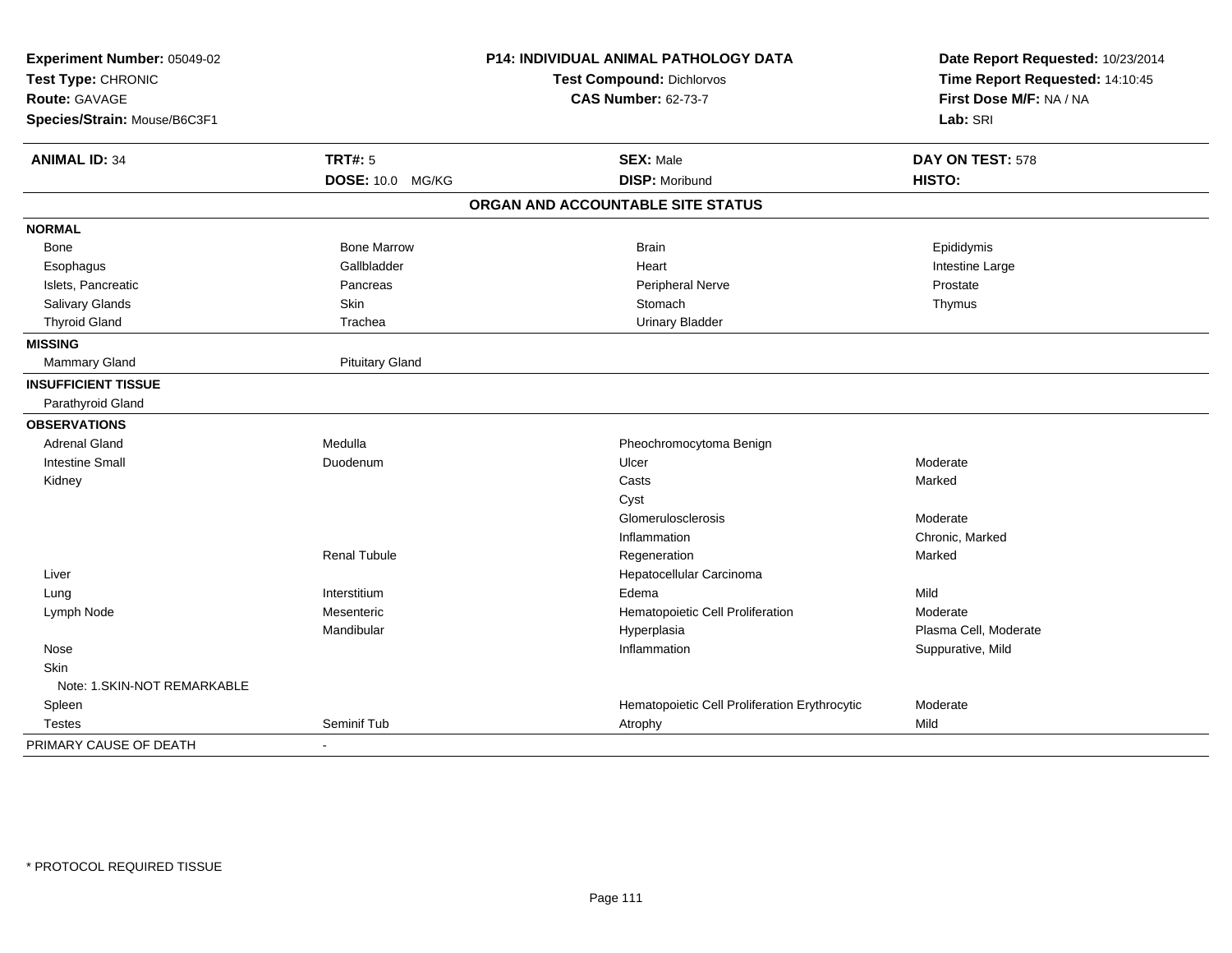| Experiment Number: 05049-02  | <b>P14: INDIVIDUAL ANIMAL PATHOLOGY DATA</b>                 |                                               | Date Report Requested: 10/23/2014 |
|------------------------------|--------------------------------------------------------------|-----------------------------------------------|-----------------------------------|
| Test Type: CHRONIC           |                                                              | Test Compound: Dichlorvos                     |                                   |
| Route: GAVAGE                |                                                              | <b>CAS Number: 62-73-7</b>                    | First Dose M/F: NA / NA           |
| Species/Strain: Mouse/B6C3F1 |                                                              |                                               | Lab: SRI                          |
| <b>ANIMAL ID: 35</b>         | <b>TRT#: 1</b>                                               | <b>SEX: Male</b>                              | DAY ON TEST: 732                  |
|                              | <b>DOSE: VEHICLE CONTROL</b>                                 | <b>DISP: Terminal Sacrifice</b>               | HISTO:                            |
|                              |                                                              | ORGAN AND ACCOUNTABLE SITE STATUS             |                                   |
| <b>NORMAL</b>                |                                                              |                                               |                                   |
| Bone                         | <b>Bone Marrow</b>                                           | <b>Brain</b>                                  | Epididymis                        |
| Esophagus                    | Gallbladder                                                  | Heart                                         | <b>Intestine Small</b>            |
| Islets, Pancreatic           | Lung                                                         | Parathyroid Gland                             | Peripheral Nerve                  |
| <b>Pituitary Gland</b>       | Prostate                                                     | Salivary Glands                               | Skin                              |
| <b>Testes</b>                | Thymus                                                       | <b>Thyroid Gland</b>                          | Trachea                           |
| <b>Urinary Bladder</b>       |                                                              |                                               |                                   |
| <b>MISSING</b>               |                                                              |                                               |                                   |
| Adrenal Gland                | Mammary Gland                                                |                                               |                                   |
| <b>OBSERVATIONS</b>          |                                                              |                                               |                                   |
| Intestine Large              | Cecum                                                        | Carcinoma                                     |                                   |
| Kidney                       |                                                              | Inflammation                                  | Chronic, Mild                     |
|                              | <b>Renal Tubule</b>                                          | Regeneration                                  | Minimal                           |
| Liver                        |                                                              | Hepatocellular Adenoma                        |                                   |
|                              |                                                              | Hepatocellular Carcinoma                      |                                   |
| Lymph Node                   | Inguinal                                                     | Hyperplasia                                   | Histiocytic, Mild                 |
| Nose                         |                                                              | Inflammation                                  | Suppurative, Moderate             |
| Pancreas                     |                                                              | Atrophy                                       | Mild                              |
| Spleen                       |                                                              | Hematopoietic Cell Proliferation Erythrocytic | Mild                              |
|                              |                                                              | Hyperplasia                                   | Lymphoid, Moderate                |
|                              | Note: SPLEEN-DEFORMITY SEEN GROSSLY NOT SEEN MICROSCOPICALLY |                                               |                                   |
| Stomach                      | Forestomach                                                  | Hyperplasia                                   | Moderate                          |
|                              | Forestomach                                                  | Inflammation                                  | Chronic Active, Moderate          |
| Tooth                        | <b>Peridont Tiss</b>                                         | Fibrosis                                      | Moderate                          |
|                              | <b>Peridont Tiss</b>                                         | Inflammation                                  | Suppurative, Moderate             |
| PRIMARY CAUSE OF DEATH       | $\blacksquare$                                               |                                               |                                   |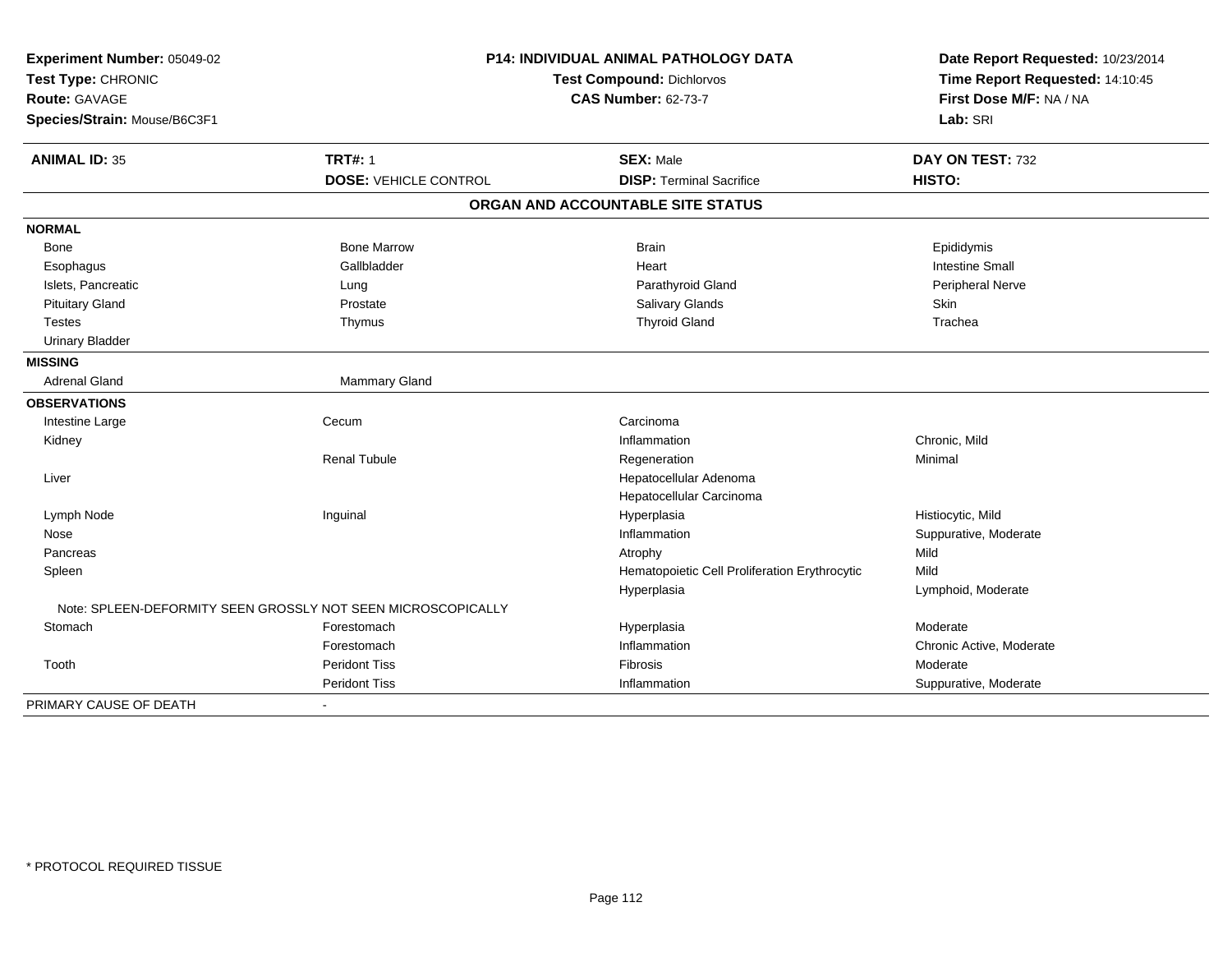| Experiment Number: 05049-02<br>Test Type: CHRONIC<br><b>Route: GAVAGE</b> |                            | <b>P14: INDIVIDUAL ANIMAL PATHOLOGY DATA</b><br>Test Compound: Dichlorvos<br><b>CAS Number: 62-73-7</b> | Date Report Requested: 10/23/2014<br>Time Report Requested: 14:10:45<br>First Dose M/F: NA / NA |
|---------------------------------------------------------------------------|----------------------------|---------------------------------------------------------------------------------------------------------|-------------------------------------------------------------------------------------------------|
| Species/Strain: Mouse/B6C3F1                                              |                            |                                                                                                         | Lab: SRI                                                                                        |
| <b>ANIMAL ID: 35</b>                                                      | <b>TRT#: 3</b>             | <b>SEX: Male</b>                                                                                        | DAY ON TEST: 729                                                                                |
|                                                                           | <b>DOSE: 20.0</b><br>MG/KG | <b>DISP: Terminal Sacrifice</b>                                                                         | HISTO:                                                                                          |
|                                                                           |                            | ORGAN AND ACCOUNTABLE SITE STATUS                                                                       |                                                                                                 |
| <b>NORMAL</b>                                                             |                            |                                                                                                         |                                                                                                 |
| <b>Adrenal Gland</b>                                                      | Bone                       | <b>Bone Marrow</b>                                                                                      | Epididymis                                                                                      |
| Esophagus                                                                 | Gallbladder                | Heart                                                                                                   | Intestine Large                                                                                 |
| <b>Intestine Small</b>                                                    | Islets, Pancreatic         | Liver                                                                                                   | Lung                                                                                            |
| Nose                                                                      | Pancreas                   | Parathyroid Gland                                                                                       | <b>Peripheral Nerve</b>                                                                         |
| Prostate                                                                  | Salivary Glands            | <b>Skin</b>                                                                                             | Spleen                                                                                          |
| <b>Testes</b>                                                             | Thymus                     | <b>Thyroid Gland</b>                                                                                    | Trachea                                                                                         |
| Urinary Bladder                                                           |                            |                                                                                                         |                                                                                                 |
| <b>MISSING</b>                                                            |                            |                                                                                                         |                                                                                                 |
| <b>Mammary Gland</b>                                                      | <b>Pituitary Gland</b>     |                                                                                                         |                                                                                                 |
| <b>OBSERVATIONS</b>                                                       |                            |                                                                                                         |                                                                                                 |
| <b>Brain</b>                                                              | Thalamus                   | Mineralization                                                                                          | Mild                                                                                            |
| Kidney                                                                    |                            | Inflammation                                                                                            | Chronic, Mild                                                                                   |
| Lymph Node                                                                | Mesenteric                 | Hemorrhage                                                                                              | Mild                                                                                            |
| Stomach                                                                   | Forestomach                | Hyperplasia                                                                                             | Minimal                                                                                         |
| PRIMARY CAUSE OF DEATH                                                    | $\overline{\phantom{a}}$   |                                                                                                         |                                                                                                 |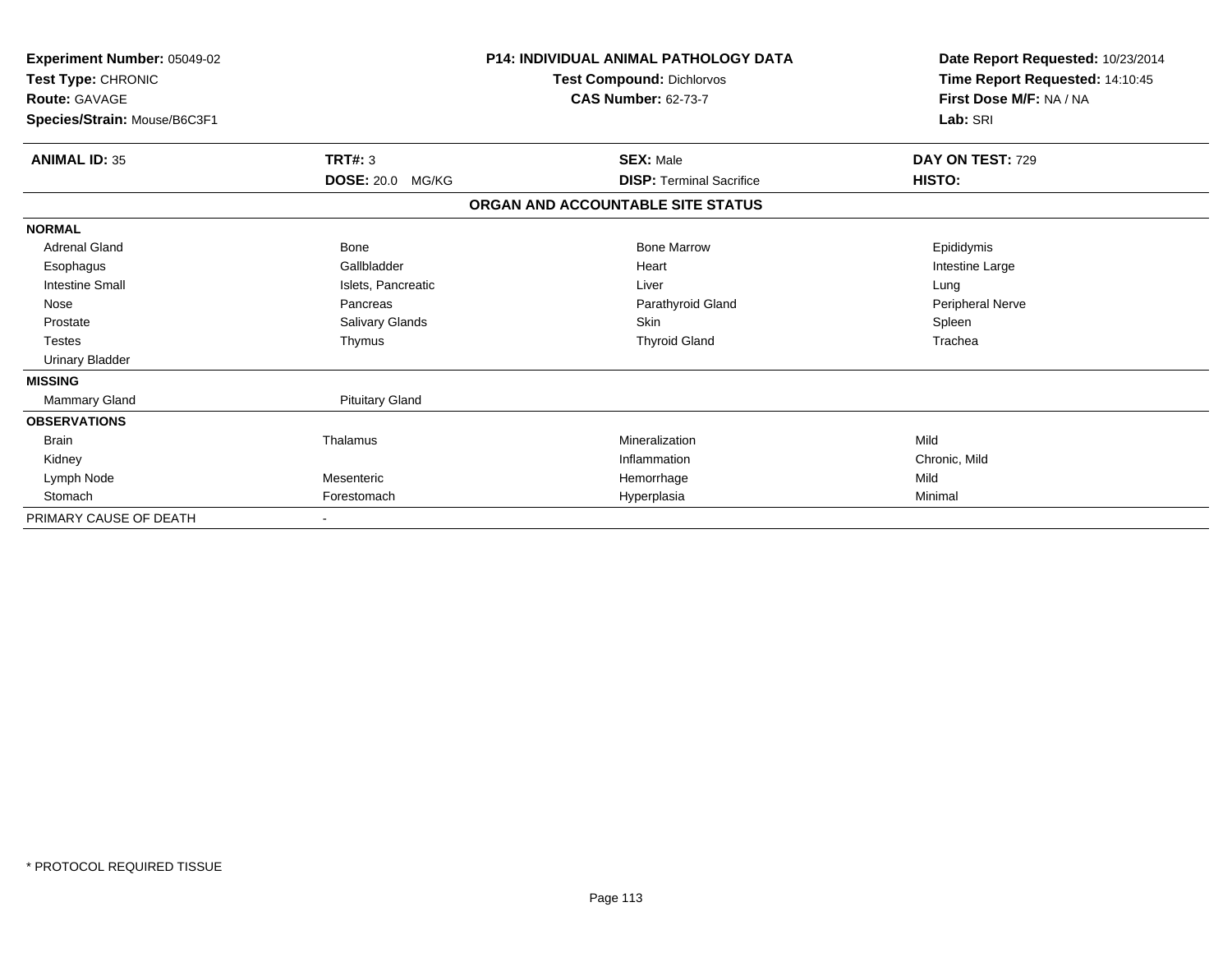| <b>Experiment Number: 05049-02</b><br>Test Type: CHRONIC<br><b>Route: GAVAGE</b><br>Species/Strain: Mouse/B6C3F1 |                                    | P14: INDIVIDUAL ANIMAL PATHOLOGY DATA<br><b>Test Compound: Dichlorvos</b><br><b>CAS Number: 62-73-7</b> | Date Report Requested: 10/23/2014<br>Time Report Requested: 14:10:45<br>First Dose M/F: NA / NA<br>Lab: SRI |
|------------------------------------------------------------------------------------------------------------------|------------------------------------|---------------------------------------------------------------------------------------------------------|-------------------------------------------------------------------------------------------------------------|
| <b>ANIMAL ID: 35</b>                                                                                             | <b>TRT#: 5</b><br>DOSE: 10.0 MG/KG | <b>SEX: Male</b><br><b>DISP: Moribund</b>                                                               | DAY ON TEST: 694<br>HISTO:                                                                                  |
|                                                                                                                  |                                    | ORGAN AND ACCOUNTABLE SITE STATUS                                                                       |                                                                                                             |
|                                                                                                                  |                                    |                                                                                                         |                                                                                                             |
| <b>NORMAL</b>                                                                                                    |                                    |                                                                                                         |                                                                                                             |
| <b>Bone</b>                                                                                                      | Epididymis                         | Esophagus                                                                                               | Gallbladder                                                                                                 |
| Heart                                                                                                            | Intestine Large                    | <b>Intestine Small</b>                                                                                  | Lung                                                                                                        |
| Nose                                                                                                             | Pancreas                           | Parathyroid Gland                                                                                       | Peripheral Nerve                                                                                            |
| <b>Pituitary Gland</b>                                                                                           | Salivary Glands                    | Stomach                                                                                                 | <b>Thyroid Gland</b>                                                                                        |
| Trachea                                                                                                          |                                    |                                                                                                         |                                                                                                             |
| <b>MISSING</b>                                                                                                   |                                    |                                                                                                         |                                                                                                             |
| Mammary Gland                                                                                                    | Thymus                             |                                                                                                         |                                                                                                             |
| <b>OBSERVATIONS</b>                                                                                              |                                    |                                                                                                         |                                                                                                             |
| <b>Adrenal Gland</b>                                                                                             | Spindle Cell                       | Hyperplasia                                                                                             | Minimal                                                                                                     |
| <b>Bone Marrow</b>                                                                                               |                                    | Hyperplasia                                                                                             | Marked                                                                                                      |
| <b>Brain</b>                                                                                                     | Thalamus                           | Mineralization                                                                                          | Minimal                                                                                                     |
| Islets, Pancreatic                                                                                               |                                    | Hyperplasia                                                                                             | Mild                                                                                                        |
| Kidney                                                                                                           |                                    | Inflammation                                                                                            | Chronic, Mild                                                                                               |
|                                                                                                                  |                                    | Inflammation                                                                                            | Suppurative, Moderate                                                                                       |
| Liver                                                                                                            |                                    | Hematopoietic Cell Proliferation                                                                        | Mild                                                                                                        |
| Lymph Node                                                                                                       | Lymphatic, Renal                   | Ectasia                                                                                                 | Marked                                                                                                      |
|                                                                                                                  | Mesenteric                         | Hematopoietic Cell Proliferation                                                                        | Marked                                                                                                      |
|                                                                                                                  | Renal                              | Hemorrhage                                                                                              | Moderate                                                                                                    |
|                                                                                                                  | Renal                              | Hyperplasia                                                                                             | Plasma Cell, Moderate                                                                                       |
|                                                                                                                  | Mandibular                         | Pigmentation                                                                                            | Moderate                                                                                                    |
| Mesentery                                                                                                        | Artery                             | <b>Necrosis</b>                                                                                         | Moderate                                                                                                    |
| <b>Preputial Gland</b>                                                                                           |                                    | Inflammation                                                                                            | Suppurative, Marked                                                                                         |
| Prostate                                                                                                         |                                    | Inflammation                                                                                            | Suppurative, Marked                                                                                         |
|                                                                                                                  |                                    | Inflammation                                                                                            | Chronic, Marked                                                                                             |
| <b>Seminal Vesicle</b>                                                                                           |                                    | Inflammation                                                                                            | Suppurative, Marked                                                                                         |
| Skin                                                                                                             |                                    | Acanthosis                                                                                              | Moderate                                                                                                    |
|                                                                                                                  |                                    | Inflammation                                                                                            | Chronic, Mild                                                                                               |
| Note: 2.SKIN-NOT REMARKABLE                                                                                      |                                    |                                                                                                         |                                                                                                             |
| Spleen                                                                                                           |                                    | Hematopoietic Cell Proliferation Granulocytic                                                           | Moderate                                                                                                    |
| <b>Testes</b>                                                                                                    | Seminif Tub                        | Atrophy                                                                                                 | Mild                                                                                                        |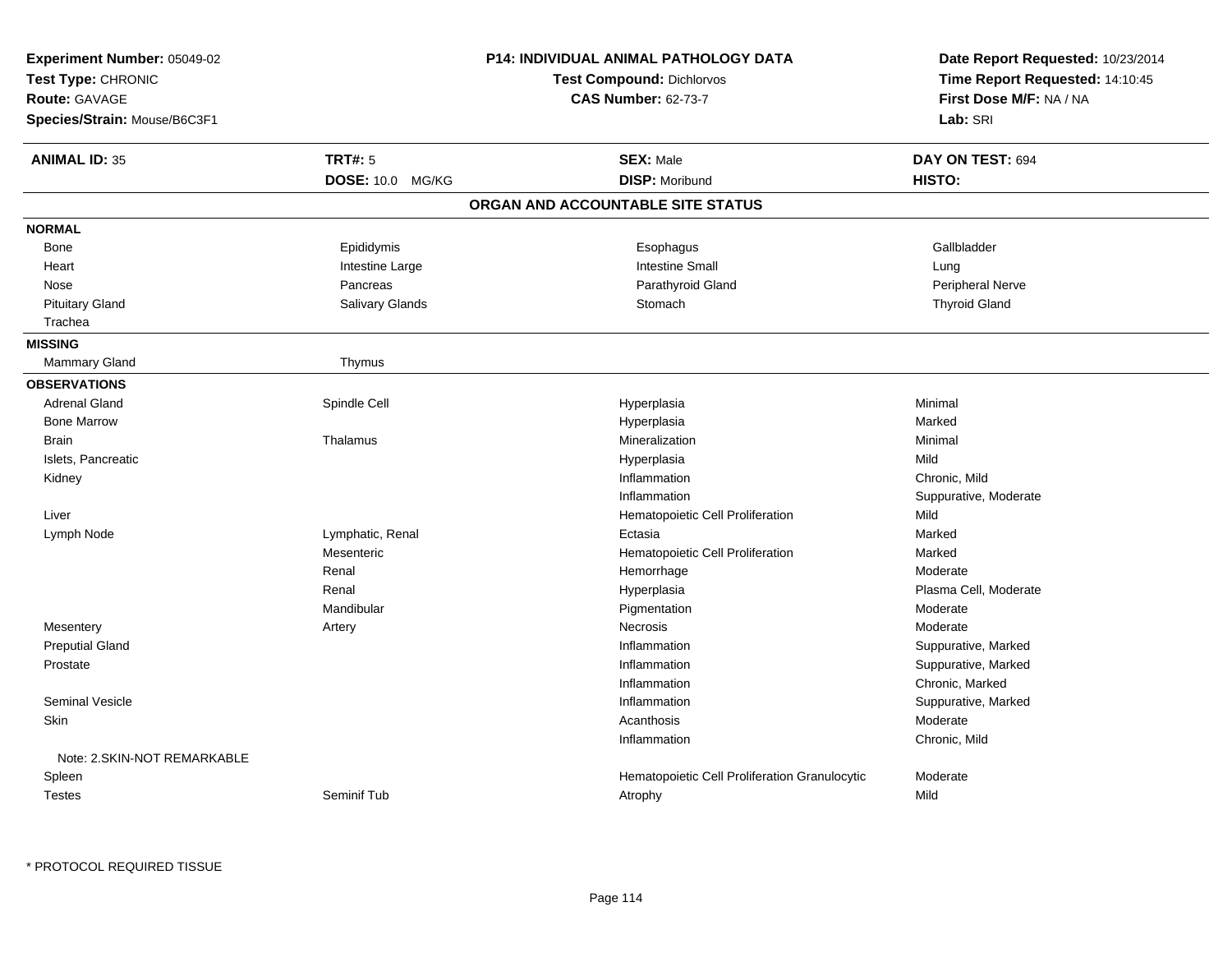| <b>Experiment Number: 05049-02</b> |                          | <b>P14: INDIVIDUAL ANIMAL PATHOLOGY DATA</b> | Date Report Requested: 10/23/2014 |
|------------------------------------|--------------------------|----------------------------------------------|-----------------------------------|
| Test Type: CHRONIC                 |                          | <b>Test Compound: Dichlorvos</b>             | Time Report Requested: 14:10:45   |
| <b>Route: GAVAGE</b>               |                          | <b>CAS Number: 62-73-7</b>                   | First Dose M/F: NA / NA           |
| Species/Strain: Mouse/B6C3F1       |                          |                                              | Lab: SRI                          |
| <b>ANIMAL ID: 35</b>               | TRT#: 5                  | <b>SEX: Male</b>                             | DAY ON TEST: 694                  |
|                                    | <b>DOSE: 10.0 MG/KG</b>  | <b>DISP:</b> Moribund                        | HISTO:                            |
|                                    |                          | ORGAN AND ACCOUNTABLE SITE STATUS            |                                   |
|                                    | Seminif Tub              | Mineralization                               | Mild                              |
| Urinary Bladder                    |                          | Inflammation                                 | Chronic Active, Moderate          |
| PRIMARY CAUSE OF DEATH             | $\overline{\phantom{a}}$ |                                              |                                   |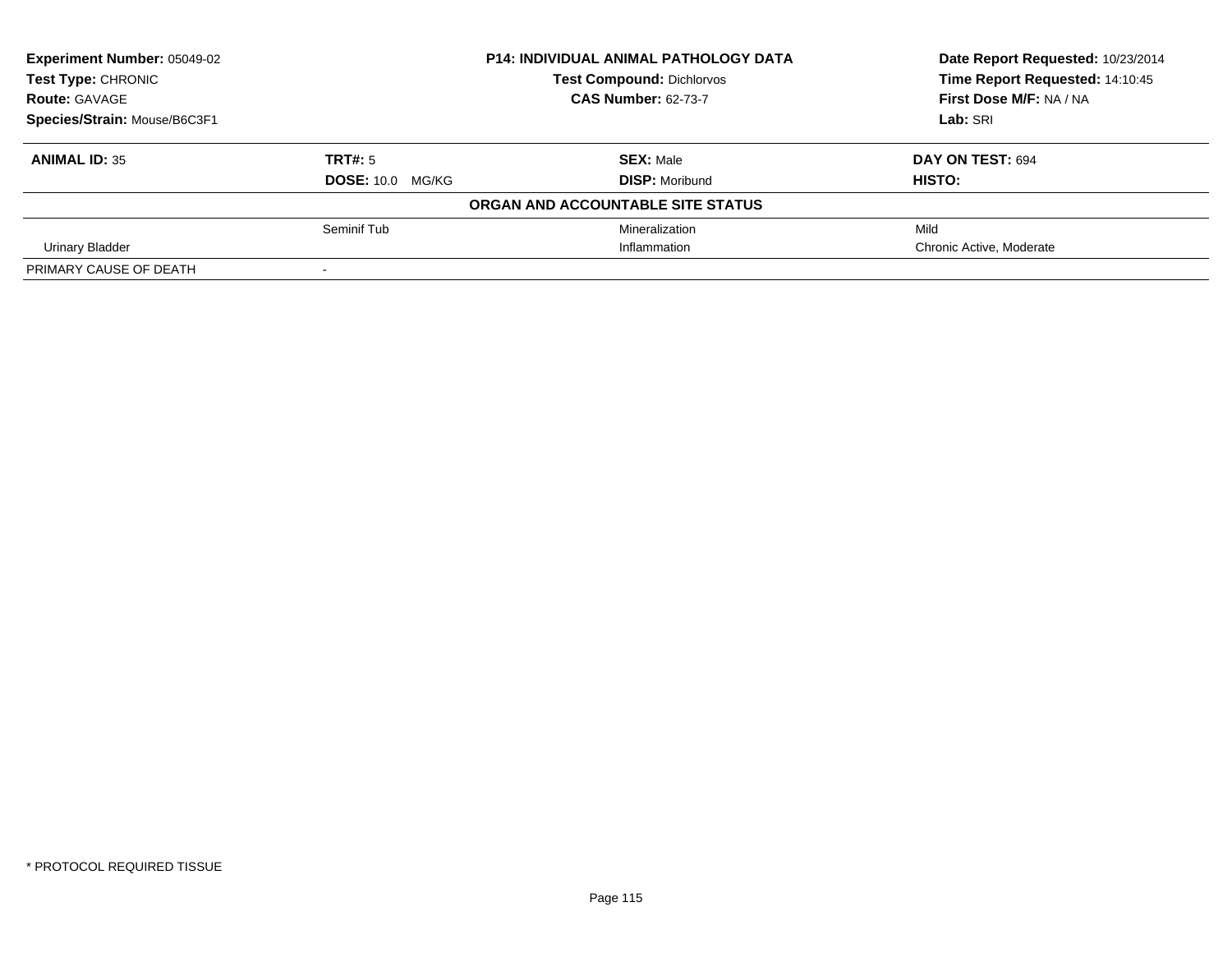| Experiment Number: 05049-02                         |                              | <b>P14: INDIVIDUAL ANIMAL PATHOLOGY DATA</b> |                                                                                                 |  |
|-----------------------------------------------------|------------------------------|----------------------------------------------|-------------------------------------------------------------------------------------------------|--|
| Test Type: CHRONIC                                  |                              | <b>Test Compound: Dichlorvos</b>             | Date Report Requested: 10/23/2014<br>Time Report Requested: 14:10:45<br>First Dose M/F: NA / NA |  |
| <b>Route: GAVAGE</b>                                |                              | <b>CAS Number: 62-73-7</b>                   |                                                                                                 |  |
| Species/Strain: Mouse/B6C3F1                        |                              |                                              | Lab: SRI                                                                                        |  |
| <b>ANIMAL ID: 36</b>                                | <b>TRT#: 1</b>               | <b>SEX: Male</b>                             | DAY ON TEST: 732                                                                                |  |
|                                                     | <b>DOSE: VEHICLE CONTROL</b> | <b>DISP: Terminal Sacrifice</b>              | HISTO:                                                                                          |  |
|                                                     |                              | ORGAN AND ACCOUNTABLE SITE STATUS            |                                                                                                 |  |
| <b>NORMAL</b>                                       |                              |                                              |                                                                                                 |  |
| Bone                                                | <b>Bone Marrow</b>           | <b>Brain</b>                                 | Epididymis                                                                                      |  |
| Esophagus                                           | Gallbladder                  | Heart                                        | Intestine Large                                                                                 |  |
| <b>Intestine Small</b>                              | Nose                         | Pancreas                                     | <b>Peripheral Nerve</b>                                                                         |  |
| <b>Pituitary Gland</b>                              | Prostate                     | <b>Salivary Glands</b>                       | Spleen                                                                                          |  |
| Stomach                                             | <b>Testes</b>                | <b>Thyroid Gland</b>                         | Trachea                                                                                         |  |
| <b>Urinary Bladder</b>                              |                              |                                              |                                                                                                 |  |
| <b>MISSING</b>                                      |                              |                                              |                                                                                                 |  |
| <b>Mammary Gland</b>                                | Parathyroid Gland            | Thymus                                       |                                                                                                 |  |
| <b>OBSERVATIONS</b>                                 |                              |                                              |                                                                                                 |  |
| <b>Adrenal Gland</b>                                | Spindle Cell                 | Hyperplasia                                  | Mild                                                                                            |  |
| Islets, Pancreatic                                  |                              | Hyperplasia                                  | Moderate                                                                                        |  |
| Kidney                                              | <b>Renal Tubule</b>          | Regeneration                                 | Minimal                                                                                         |  |
| Liver                                               |                              | Hepatocellular Adenoma                       | Multiple                                                                                        |  |
| Note: TRC LES 1 AND 2--HEPATOCLR ADENOMA            |                              |                                              |                                                                                                 |  |
| Lung                                                |                              | Alveolar/Bronchiolar Adenoma                 |                                                                                                 |  |
|                                                     |                              | Inflammation                                 | Chronic, Mild                                                                                   |  |
| Lymph Node                                          | Mesenteric                   | Hemorrhage                                   | Moderate                                                                                        |  |
| <b>Preputial Gland</b>                              |                              | Ectasia                                      | Moderate                                                                                        |  |
|                                                     |                              | Inflammation                                 | Chronic, Mild                                                                                   |  |
| Skin                                                |                              | Inflammation                                 | Chronic Active, Moderate                                                                        |  |
| Note: SKIN-LESION DESCRIBED IS ON 3RD NASAL SECTION |                              |                                              |                                                                                                 |  |
| PRIMARY CAUSE OF DEATH                              |                              |                                              |                                                                                                 |  |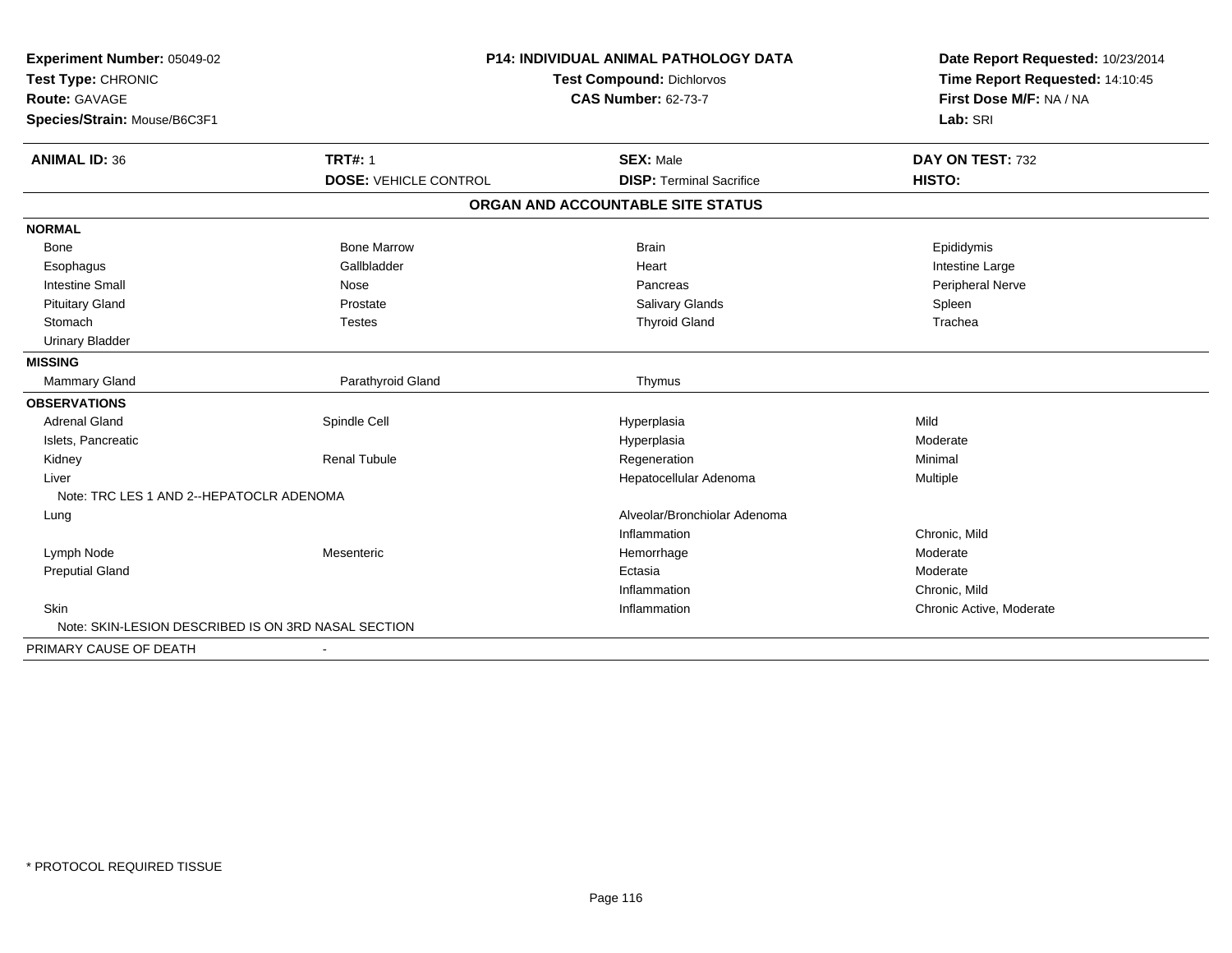| Experiment Number: 05049-02<br>Test Type: CHRONIC |                        | P14: INDIVIDUAL ANIMAL PATHOLOGY DATA<br><b>Test Compound: Dichlorvos</b> | Date Report Requested: 10/23/2014<br>Time Report Requested: 14:10:45 |  |
|---------------------------------------------------|------------------------|---------------------------------------------------------------------------|----------------------------------------------------------------------|--|
| Route: GAVAGE                                     |                        | <b>CAS Number: 62-73-7</b>                                                | First Dose M/F: NA / NA                                              |  |
| Species/Strain: Mouse/B6C3F1                      |                        |                                                                           | Lab: SRI                                                             |  |
| <b>ANIMAL ID: 36</b>                              | <b>TRT#: 3</b>         | <b>SEX: Male</b>                                                          | DAY ON TEST: 619                                                     |  |
|                                                   | DOSE: 20.0 MG/KG       | <b>DISP: Dead</b>                                                         | HISTO:                                                               |  |
|                                                   |                        | ORGAN AND ACCOUNTABLE SITE STATUS                                         |                                                                      |  |
| <b>NORMAL</b>                                     |                        |                                                                           |                                                                      |  |
| <b>Adrenal Gland</b>                              | Bone                   | <b>Brain</b>                                                              | Epididymis                                                           |  |
| Esophagus                                         | Heart                  | Intestine Large                                                           | <b>Intestine Small</b>                                               |  |
| Islets, Pancreatic                                | Nose                   | Pancreas                                                                  | Parathyroid Gland                                                    |  |
| <b>Pituitary Gland</b>                            | Salivary Glands        | <b>Skin</b>                                                               | Spleen                                                               |  |
| Stomach                                           | <b>Testes</b>          | Thymus                                                                    | <b>Thyroid Gland</b>                                                 |  |
| Trachea                                           | <b>Urinary Bladder</b> |                                                                           |                                                                      |  |
| <b>MISSING</b>                                    |                        |                                                                           |                                                                      |  |
| Gallbladder                                       | Mammary Gland          | Peripheral Nerve                                                          |                                                                      |  |
| <b>OBSERVATIONS</b>                               |                        |                                                                           |                                                                      |  |
| <b>Bone Marrow</b>                                |                        | Hyperplasia                                                               | Moderate                                                             |  |
| Kidney                                            |                        | Bacterium                                                                 | Marked                                                               |  |
|                                                   |                        | Inflammation                                                              | Suppurative, Marked                                                  |  |
|                                                   | Cortex                 | <b>Necrosis</b>                                                           | Marked                                                               |  |
| Liver                                             |                        | Hematopoietic Cell Proliferation                                          | Moderate                                                             |  |
|                                                   | Hepatocyte             | Karyomegaly                                                               | Mild                                                                 |  |
|                                                   | Hepatocyte             | <b>Necrosis</b>                                                           | Marked                                                               |  |
| Note: TRC LES 2 & 3--NECROSIS                     |                        |                                                                           |                                                                      |  |
| Lung                                              |                        | Hemorrhage                                                                | Moderate                                                             |  |
| Lymph Node                                        | Mesenteric             | Hematopoietic Cell Proliferation                                          | Moderate                                                             |  |
|                                                   | Renal                  | Hyperplasia                                                               | Histiocytic, Marked                                                  |  |
| Note: TRC LES 4--HYPERPLASIA, RENAL NODE          |                        |                                                                           |                                                                      |  |
| Perph Nerve                                       |                        |                                                                           |                                                                      |  |
| Note: SCIATIC NERVE-NOT AVAILABLE                 |                        |                                                                           |                                                                      |  |
| Prostate                                          |                        | Inflammation                                                              | Suppurative, Marked                                                  |  |
| Skin                                              |                        |                                                                           |                                                                      |  |
| Note: 1. SKIN-NOT REMARKABLE                      |                        |                                                                           |                                                                      |  |
| PRIMARY CAUSE OF DEATH                            | $\sim$                 |                                                                           |                                                                      |  |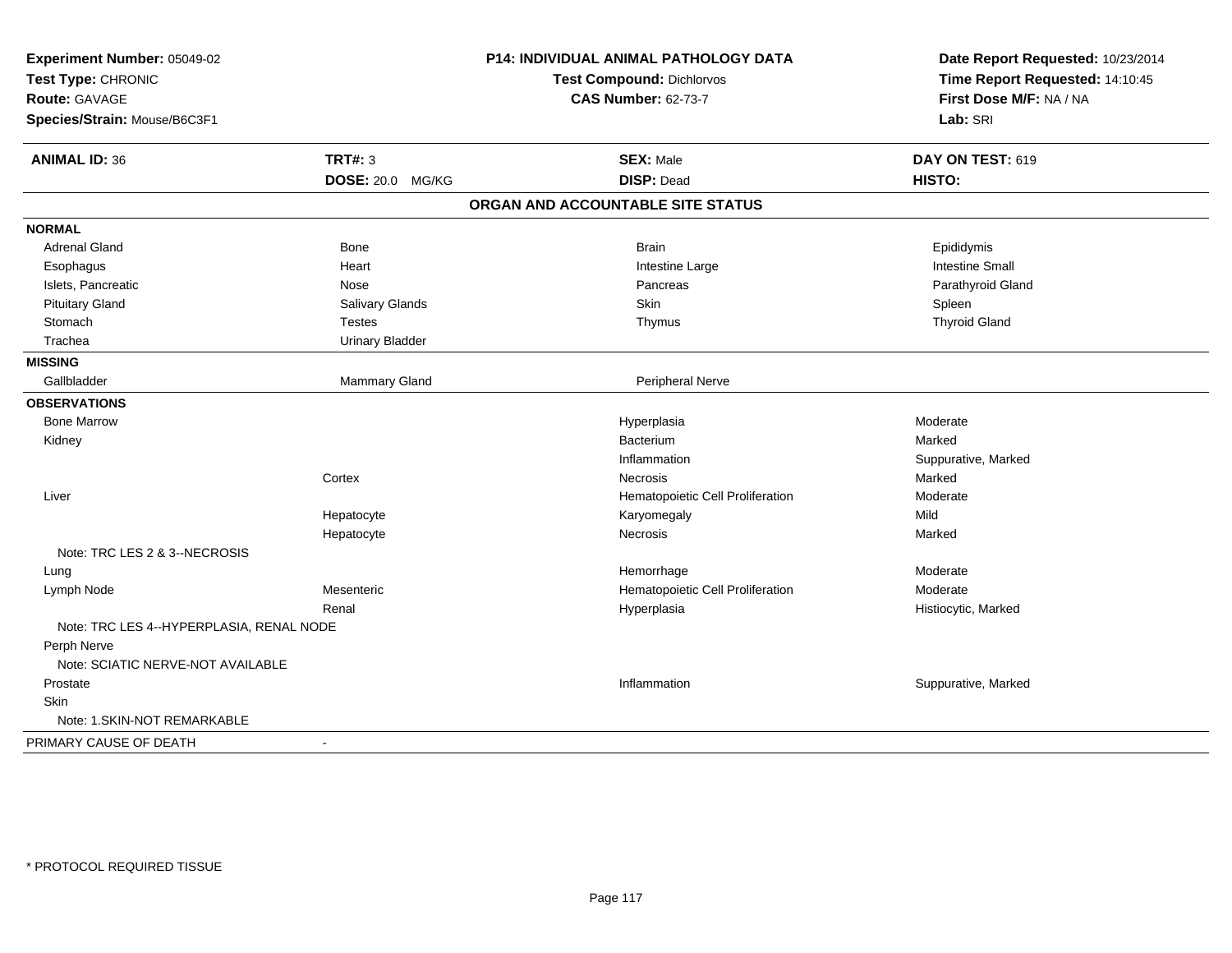| Experiment Number: 05049-02<br>Test Type: CHRONIC |                         | <b>P14: INDIVIDUAL ANIMAL PATHOLOGY DATA</b> | Date Report Requested: 10/23/2014<br>Time Report Requested: 14:10:45 |
|---------------------------------------------------|-------------------------|----------------------------------------------|----------------------------------------------------------------------|
|                                                   |                         | <b>Test Compound: Dichlorvos</b>             |                                                                      |
| <b>Route: GAVAGE</b>                              |                         | <b>CAS Number: 62-73-7</b>                   | First Dose M/F: NA / NA                                              |
| Species/Strain: Mouse/B6C3F1                      |                         |                                              | Lab: SRI                                                             |
|                                                   |                         |                                              |                                                                      |
| <b>ANIMAL ID: 36</b>                              | TRT#: 5                 | <b>SEX: Male</b>                             | DAY ON TEST: 731                                                     |
|                                                   | DOSE: 10.0 MG/KG        | <b>DISP: Terminal Sacrifice</b>              | HISTO:                                                               |
|                                                   |                         | ORGAN AND ACCOUNTABLE SITE STATUS            |                                                                      |
| <b>NORMAL</b>                                     |                         |                                              |                                                                      |
| <b>Bone</b>                                       | <b>Bone Marrow</b>      | Epididymis                                   | Esophagus                                                            |
| Gallbladder                                       | Heart                   | Intestine Large                              | <b>Intestine Small</b>                                               |
| Islets, Pancreatic                                | Liver                   | Lung                                         | Nose                                                                 |
| Parathyroid Gland                                 | <b>Peripheral Nerve</b> | <b>Pituitary Gland</b>                       | Prostate                                                             |
| Skin                                              | Spleen                  | <b>Testes</b>                                | Thymus                                                               |
| <b>Thyroid Gland</b>                              | Trachea                 | <b>Urinary Bladder</b>                       |                                                                      |
| <b>MISSING</b>                                    |                         |                                              |                                                                      |
| <b>Mammary Gland</b>                              |                         |                                              |                                                                      |
| <b>OBSERVATIONS</b>                               |                         |                                              |                                                                      |
| <b>Adrenal Gland</b>                              | Spindle Cell            | Hyperplasia                                  | Mild                                                                 |
| Brain                                             | Thalamus                | Mineralization                               | Mild                                                                 |
| Kidney                                            |                         | Inflammation                                 | Chronic, Minimal                                                     |
|                                                   | <b>Renal Tubule</b>     | Mineralization                               | Minimal                                                              |
|                                                   | <b>Renal Tubule</b>     | Regeneration                                 | Mild                                                                 |
| Lymph Node                                        | Inguinal                | Pigmentation                                 | Moderate                                                             |
| Pancreas                                          |                         | Hyperplasia                                  | Focal, Moderate                                                      |
| <b>Preputial Gland</b>                            |                         | Ectasia                                      | Moderate                                                             |
| Salivary Glands                                   |                         | Inflammation                                 | Chronic, Mild                                                        |
| Stomach                                           | Forestomach             | Hyperplasia                                  | Moderate                                                             |
|                                                   | Forestomach             | Inflammation                                 | Suppurative, Moderate                                                |
| PRIMARY CAUSE OF DEATH                            |                         |                                              |                                                                      |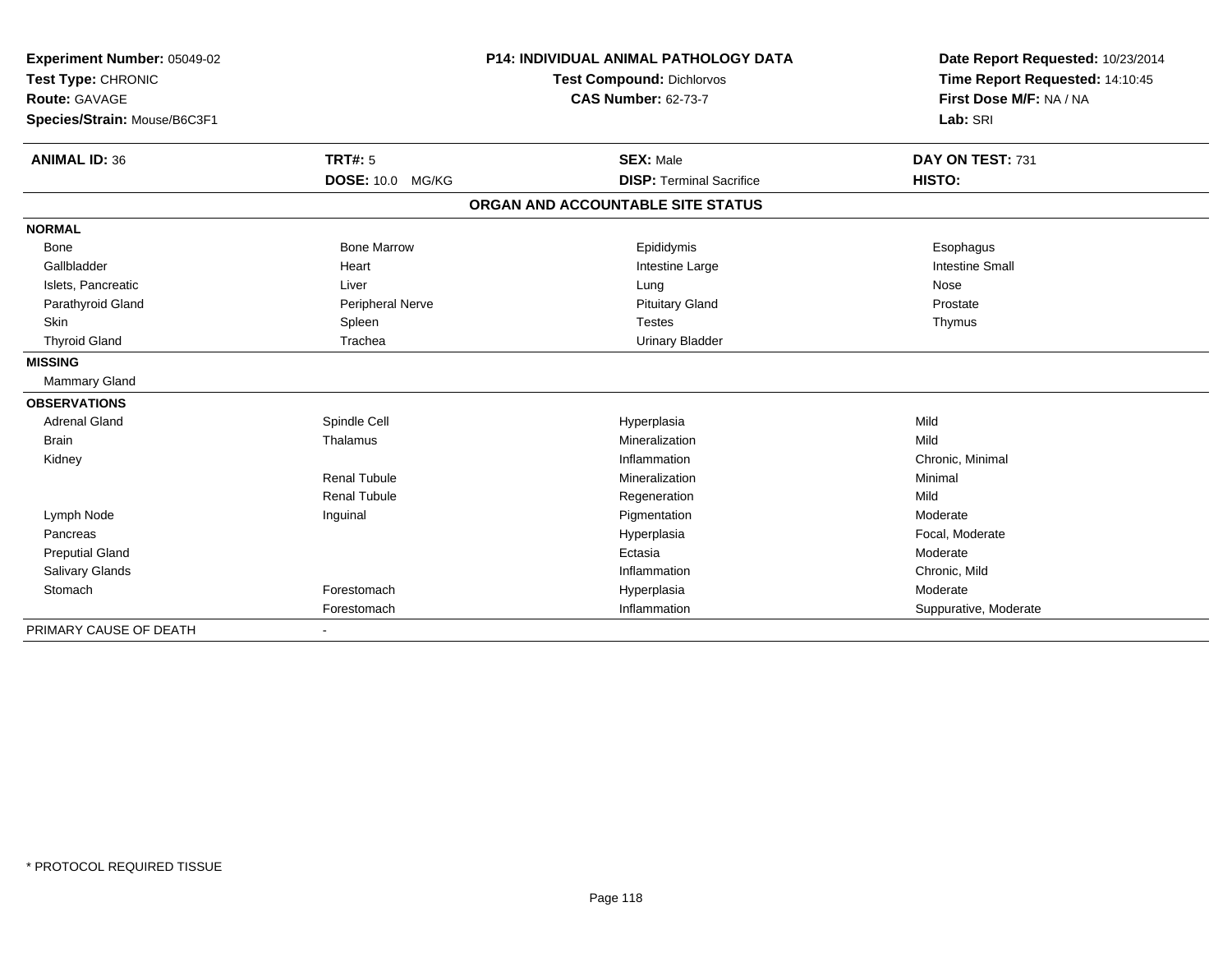| Experiment Number: 05049-02<br>Test Type: CHRONIC |                              | <b>P14: INDIVIDUAL ANIMAL PATHOLOGY DATA</b><br><b>Test Compound: Dichlorvos</b> | Date Report Requested: 10/23/2014<br>Time Report Requested: 14:10:45 |
|---------------------------------------------------|------------------------------|----------------------------------------------------------------------------------|----------------------------------------------------------------------|
| <b>Route: GAVAGE</b>                              |                              | <b>CAS Number: 62-73-7</b>                                                       | First Dose M/F: NA / NA                                              |
| Species/Strain: Mouse/B6C3F1                      |                              |                                                                                  | Lab: SRI                                                             |
| <b>ANIMAL ID: 37</b>                              | <b>TRT#: 1</b>               | <b>SEX: Male</b>                                                                 | DAY ON TEST: 732                                                     |
|                                                   | <b>DOSE: VEHICLE CONTROL</b> | <b>DISP: Terminal Sacrifice</b>                                                  | HISTO:                                                               |
|                                                   |                              | ORGAN AND ACCOUNTABLE SITE STATUS                                                |                                                                      |
| <b>NORMAL</b>                                     |                              |                                                                                  |                                                                      |
| Bone                                              | <b>Bone Marrow</b>           | Epididymis                                                                       | Esophagus                                                            |
| Gallbladder                                       | Heart                        | Intestine Large                                                                  | <b>Intestine Small</b>                                               |
| Islets, Pancreatic                                | Pancreas                     | Peripheral Nerve                                                                 | Prostate                                                             |
| Salivary Glands                                   | Spleen                       | Stomach                                                                          | Thymus                                                               |
| <b>Thyroid Gland</b>                              | Trachea                      | <b>Urinary Bladder</b>                                                           |                                                                      |
| <b>MISSING</b>                                    |                              |                                                                                  |                                                                      |
| Mammary Gland                                     | Parathyroid Gland            |                                                                                  |                                                                      |
| <b>OBSERVATIONS</b>                               |                              |                                                                                  |                                                                      |
| <b>Adrenal Gland</b>                              | Spindle Cell                 | Hyperplasia                                                                      | Mild                                                                 |
| <b>Brain</b>                                      | Thalamus                     | Mineralization                                                                   | Mild                                                                 |
| Kidney                                            |                              | Inflammation                                                                     | Chronic, Minimal                                                     |
|                                                   | <b>Renal Tubule</b>          | Regeneration                                                                     | Minimal                                                              |
| Liver                                             |                              | Clear Cell Focus                                                                 |                                                                      |
|                                                   |                              | Hepatocellular Adenoma                                                           |                                                                      |
| Lung                                              |                              | Alveolar/Bronchiolar Adenoma                                                     |                                                                      |
| Lymph Node                                        | Mesenteric                   | Hemorrhage                                                                       | Mild                                                                 |
| Nose                                              |                              | Inflammation                                                                     | Suppurative, Mild                                                    |
| <b>Pituitary Gland</b>                            | <b>Pars Distalis</b>         | Cyst                                                                             |                                                                      |
| <b>Preputial Gland</b>                            |                              | Ectasia                                                                          | Moderate                                                             |
| Skin                                              |                              | Acanthosis                                                                       | Mild                                                                 |
|                                                   |                              | Fibrosis                                                                         | Mild                                                                 |
|                                                   |                              | Inflammation                                                                     | Chronic, Moderate                                                    |
| <b>Testes</b>                                     | Seminif Tub                  | Mineralization                                                                   | Mild                                                                 |
| Tooth                                             | <b>Peridont Tiss</b>         | Inflammation                                                                     | Chronic Active, Moderate                                             |
| PRIMARY CAUSE OF DEATH                            | $\blacksquare$               |                                                                                  |                                                                      |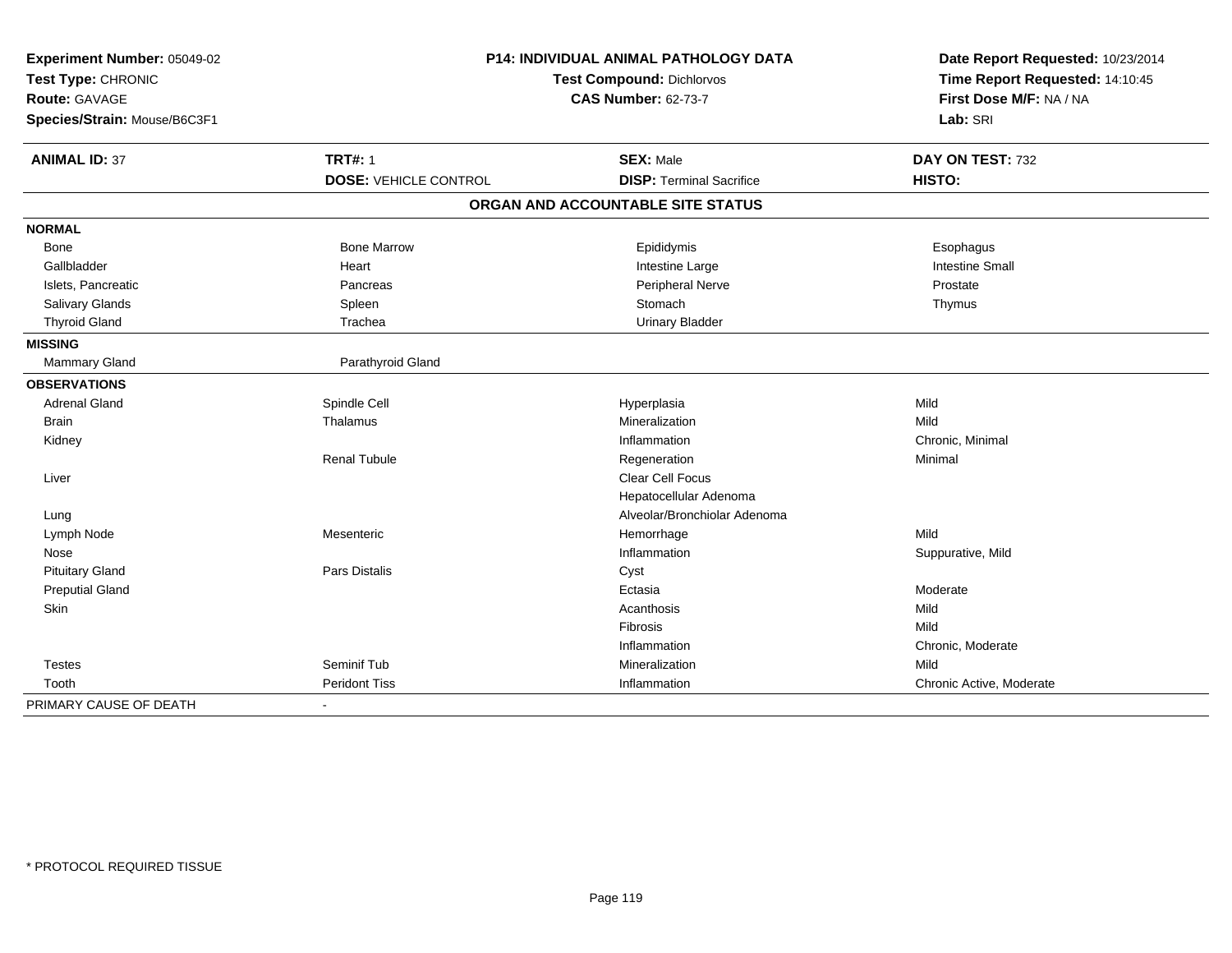| Experiment Number: 05049-02<br>Test Type: CHRONIC |                          | <b>P14: INDIVIDUAL ANIMAL PATHOLOGY DATA</b> | Date Report Requested: 10/23/2014<br>Time Report Requested: 14:10:45 |  |
|---------------------------------------------------|--------------------------|----------------------------------------------|----------------------------------------------------------------------|--|
|                                                   |                          | Test Compound: Dichlorvos                    |                                                                      |  |
| <b>Route: GAVAGE</b>                              |                          | <b>CAS Number: 62-73-7</b>                   | First Dose M/F: NA / NA                                              |  |
| Species/Strain: Mouse/B6C3F1                      |                          |                                              | Lab: SRI                                                             |  |
| <b>ANIMAL ID: 37</b>                              | <b>TRT#: 3</b>           | <b>SEX: Male</b>                             | DAY ON TEST: 729                                                     |  |
|                                                   | <b>DOSE: 20.0 MG/KG</b>  | <b>DISP: Terminal Sacrifice</b>              | HISTO:                                                               |  |
|                                                   |                          | ORGAN AND ACCOUNTABLE SITE STATUS            |                                                                      |  |
| <b>NORMAL</b>                                     |                          |                                              |                                                                      |  |
| Epididymis                                        | Esophagus                | Gallbladder                                  | Heart                                                                |  |
| Intestine Large                                   | <b>Intestine Small</b>   | Islets, Pancreatic                           | Kidney                                                               |  |
| Liver                                             | Nose                     | Parathyroid Gland                            | Peripheral Nerve                                                     |  |
| <b>Pituitary Gland</b>                            | Prostate                 | Skin                                         | Spleen                                                               |  |
| Stomach                                           | <b>Testes</b>            | <b>Thyroid Gland</b>                         | Trachea                                                              |  |
| <b>Urinary Bladder</b>                            |                          |                                              |                                                                      |  |
| <b>MISSING</b>                                    |                          |                                              |                                                                      |  |
| Mammary Gland                                     |                          |                                              |                                                                      |  |
| <b>OBSERVATIONS</b>                               |                          |                                              |                                                                      |  |
| <b>Adrenal Gland</b>                              | Spindle Cell             | Hyperplasia                                  | Moderate                                                             |  |
| <b>Bone</b>                                       |                          | Necrosis                                     | Moderate                                                             |  |
| <b>Bone Marrow</b>                                |                          | Hyperplasia                                  | Moderate                                                             |  |
| <b>Brain</b>                                      | Thalamus                 | Mineralization                               | Moderate                                                             |  |
| Lung                                              |                          | <b>Infiltration Cellular</b>                 | Eosinophil, Mild                                                     |  |
|                                                   |                          | Inflammation                                 | Chronic, Mild                                                        |  |
| Lymph Node                                        | Mesenteric               | Hyperplasia                                  | Lymphoid, Marked                                                     |  |
| Pancreas                                          |                          | Inflammation                                 | Chronic, Mild                                                        |  |
| <b>Salivary Glands</b>                            |                          | Inflammation                                 | Chronic, Mild                                                        |  |
| Skin                                              |                          |                                              |                                                                      |  |
| Note: 1.SKIN-NOT REMARKABLE                       |                          |                                              |                                                                      |  |
| Thymus                                            |                          | Cyst                                         |                                                                      |  |
| PRIMARY CAUSE OF DEATH                            | $\overline{\phantom{a}}$ |                                              |                                                                      |  |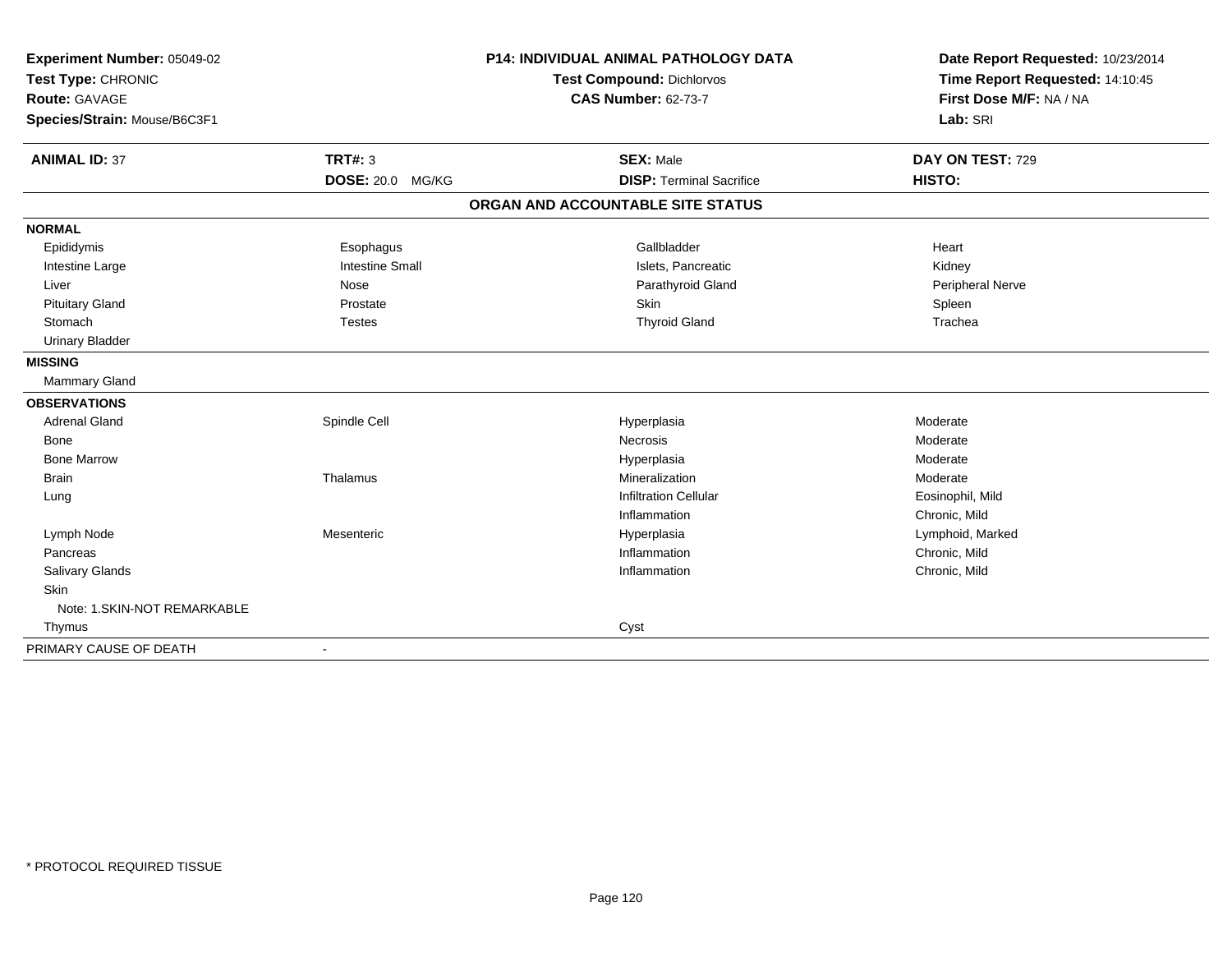| Experiment Number: 05049-02                     |                         | <b>P14: INDIVIDUAL ANIMAL PATHOLOGY DATA</b> | Date Report Requested: 10/23/2014 |
|-------------------------------------------------|-------------------------|----------------------------------------------|-----------------------------------|
| Test Type: CHRONIC                              |                         | Test Compound: Dichlorvos                    | Time Report Requested: 14:10:45   |
| Route: GAVAGE                                   |                         | <b>CAS Number: 62-73-7</b>                   | First Dose M/F: NA / NA           |
| Species/Strain: Mouse/B6C3F1                    |                         |                                              | Lab: SRI                          |
| <b>ANIMAL ID: 37</b>                            | <b>TRT#: 5</b>          | <b>SEX: Male</b>                             | DAY ON TEST: 731                  |
|                                                 | <b>DOSE: 10.0 MG/KG</b> | <b>DISP: Terminal Sacrifice</b>              | HISTO:                            |
|                                                 |                         | ORGAN AND ACCOUNTABLE SITE STATUS            |                                   |
| <b>NORMAL</b>                                   |                         |                                              |                                   |
| Bone                                            | <b>Bone Marrow</b>      | <b>Brain</b>                                 | Epididymis                        |
| Esophagus                                       | Gallbladder             | Heart                                        | Intestine Large                   |
| <b>Intestine Small</b>                          | Islets, Pancreatic      | Nose                                         | Pancreas                          |
| Peripheral Nerve                                | <b>Pituitary Gland</b>  | Spleen                                       | Stomach                           |
| <b>Testes</b>                                   | Thymus                  | <b>Thyroid Gland</b>                         | Trachea                           |
| <b>MISSING</b>                                  |                         |                                              |                                   |
| <b>Mammary Gland</b>                            | Prostate                | <b>Urinary Bladder</b>                       |                                   |
| <b>OBSERVATIONS</b>                             |                         |                                              |                                   |
| <b>Adrenal Gland</b>                            | Cortex                  | Hyperplasia                                  | Focal, Mild                       |
|                                                 | Spindle Cell            | Hyperplasia                                  | Mild                              |
| Kidney                                          |                         | Cyst                                         |                                   |
|                                                 |                         | Inflammation                                 | Chronic, Moderate                 |
| Liver                                           |                         | Clear Cell Focus                             |                                   |
|                                                 |                         | Hepatocellular Adenoma                       |                                   |
| Lung                                            |                         | Alveolar/Bronchiolar Adenoma                 | Multiple                          |
|                                                 |                         | Inflammation                                 | Chronic, Mild                     |
| Lymph Node                                      | Mesenteric              | Hemorrhage                                   | Mild                              |
| Parathyroid Gland                               |                         | Cyst                                         |                                   |
| Salivary Glands                                 |                         | Inflammation                                 | Chronic, Moderate                 |
| Skin                                            |                         | Acanthosis                                   | Moderate                          |
|                                                 |                         | Inflammation                                 | Chronic, Mild                     |
| Note: SKIN-LESION IS WITH THE 2ND NASAL SECTION |                         |                                              |                                   |
| PRIMARY CAUSE OF DEATH                          |                         |                                              |                                   |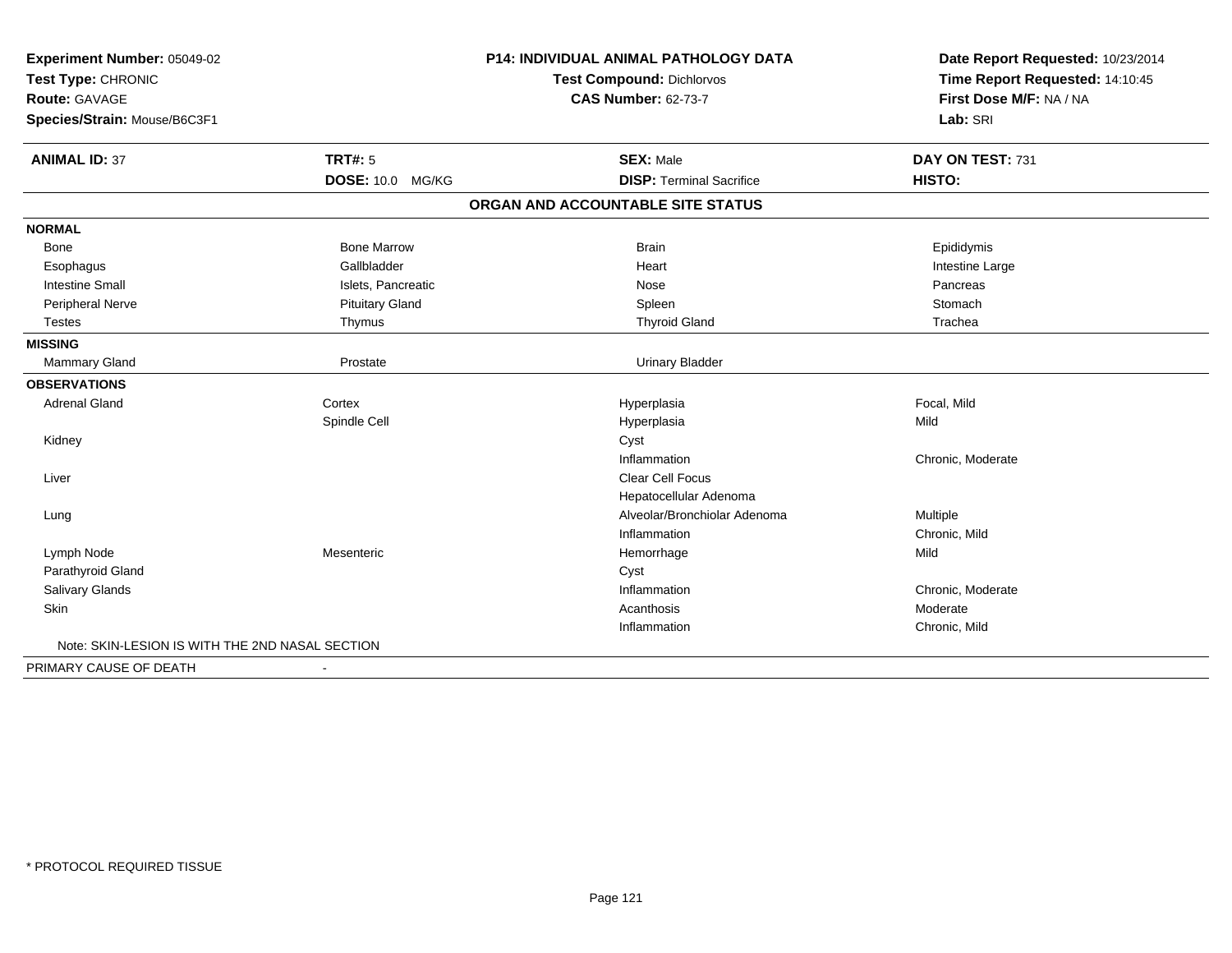| Experiment Number: 05049-02  |                              | <b>P14: INDIVIDUAL ANIMAL PATHOLOGY DATA</b> | Date Report Requested: 10/23/2014 |
|------------------------------|------------------------------|----------------------------------------------|-----------------------------------|
| Test Type: CHRONIC           |                              | <b>Test Compound: Dichlorvos</b>             | Time Report Requested: 14:10:45   |
| <b>Route: GAVAGE</b>         |                              | <b>CAS Number: 62-73-7</b>                   | First Dose M/F: NA / NA           |
| Species/Strain: Mouse/B6C3F1 |                              |                                              | Lab: SRI                          |
| <b>ANIMAL ID: 38</b>         | <b>TRT#: 1</b>               | <b>SEX: Male</b>                             | DAY ON TEST: 550                  |
|                              | <b>DOSE: VEHICLE CONTROL</b> | <b>DISP: Dead</b>                            | HISTO:                            |
|                              |                              | ORGAN AND ACCOUNTABLE SITE STATUS            |                                   |
| <b>NORMAL</b>                |                              |                                              |                                   |
| <b>Adrenal Gland</b>         | <b>Bone</b>                  | <b>Bone Marrow</b>                           | Epididymis                        |
| Esophagus                    | Intestine Large              | <b>Intestine Small</b>                       | Islets, Pancreatic                |
| Liver                        | Lung                         | Nose                                         | Pancreas                          |
| Parathyroid Gland            | Peripheral Nerve             | <b>Pituitary Gland</b>                       | Prostate                          |
| Salivary Glands              | Skin                         | Spleen                                       | Stomach                           |
| <b>Testes</b>                | Thymus                       | <b>Thyroid Gland</b>                         | Trachea                           |
| <b>Urinary Bladder</b>       |                              |                                              |                                   |
| <b>MISSING</b>               |                              |                                              |                                   |
| Mammary Gland                |                              |                                              |                                   |
| <b>AUTO PRECLUDES DIAG.</b>  |                              |                                              |                                   |
| Gallbladder                  |                              |                                              |                                   |
| <b>OBSERVATIONS</b>          |                              |                                              |                                   |
| <b>Blood Vessel</b>          | Aorta                        | <b>Embolus Bacterial</b>                     |                                   |
|                              | Aorta                        | Inflammation                                 | Chronic Active, Moderate          |
| <b>Brain</b>                 | Thalamus                     | Mineralization                               | Minimal                           |
| Heart                        |                              | <b>Embolus Bacterial</b>                     |                                   |
| Kidney                       |                              | Bacterium                                    | Moderate                          |
|                              |                              | Inflammation                                 | Suppurative, Moderate             |
|                              |                              | Inflammation                                 | Chronic, Moderate                 |
|                              | <b>Renal Tubule</b>          | Vacuolization Cytoplasmic                    | Moderate                          |
| Lymph Node                   | Mesenteric                   | Hemorrhage                                   | Moderate                          |
| PRIMARY CAUSE OF DEATH       | $\blacksquare$               |                                              |                                   |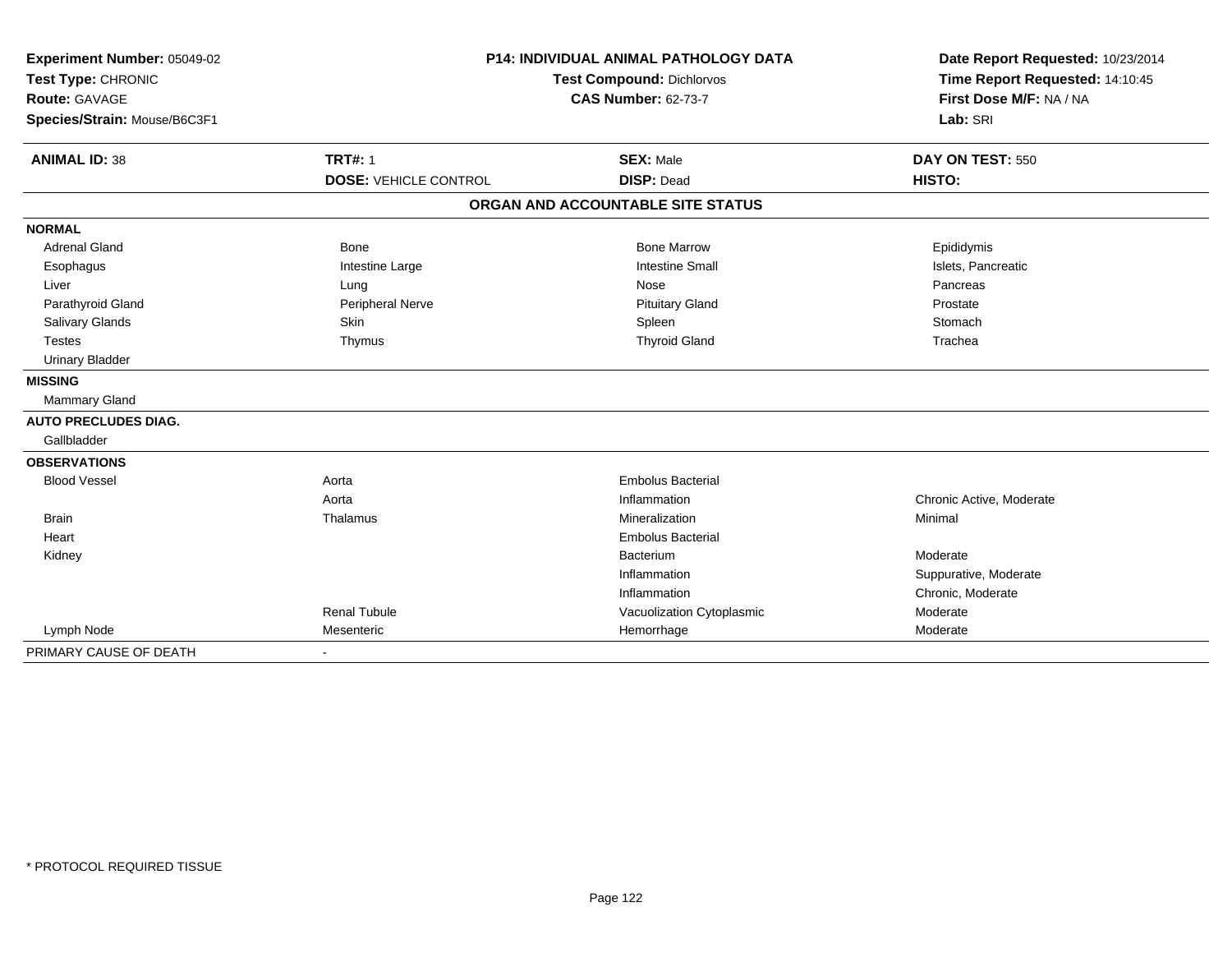| Experiment Number: 05049-02                                  |                        | P14: INDIVIDUAL ANIMAL PATHOLOGY DATA         | Date Report Requested: 10/23/2014                          |  |
|--------------------------------------------------------------|------------------------|-----------------------------------------------|------------------------------------------------------------|--|
| Test Type: CHRONIC<br>Route: GAVAGE                          |                        | Test Compound: Dichlorvos                     | Time Report Requested: 14:10:45<br>First Dose M/F: NA / NA |  |
|                                                              |                        | <b>CAS Number: 62-73-7</b>                    |                                                            |  |
| Species/Strain: Mouse/B6C3F1                                 |                        |                                               | Lab: SRI                                                   |  |
| <b>ANIMAL ID: 38</b>                                         | <b>TRT#: 3</b>         | <b>SEX: Male</b>                              | DAY ON TEST: 729                                           |  |
|                                                              | DOSE: 20.0 MG/KG       | <b>DISP: Terminal Sacrifice</b>               | HISTO:                                                     |  |
|                                                              |                        | ORGAN AND ACCOUNTABLE SITE STATUS             |                                                            |  |
| <b>NORMAL</b>                                                |                        |                                               |                                                            |  |
| <b>Bone Marrow</b>                                           | Epididymis             | Esophagus                                     | Gallbladder                                                |  |
| Heart                                                        | Intestine Large        | <b>Intestine Small</b>                        | Islets, Pancreatic                                         |  |
| Lung                                                         | Lymph Node             | Pancreas                                      | Parathyroid Gland                                          |  |
| Peripheral Nerve                                             | <b>Pituitary Gland</b> | Prostate                                      | Salivary Glands                                            |  |
| <b>Testes</b>                                                | Thymus                 | <b>Thyroid Gland</b>                          | Trachea                                                    |  |
| <b>Urinary Bladder</b>                                       |                        |                                               |                                                            |  |
| <b>MISSING</b>                                               |                        |                                               |                                                            |  |
| Mammary Gland                                                | <b>Preputial Gland</b> |                                               |                                                            |  |
| PRESENT BUT NOT EXAMINED                                     |                        |                                               |                                                            |  |
| Bone                                                         |                        |                                               |                                                            |  |
| <b>OBSERVATIONS</b>                                          |                        |                                               |                                                            |  |
| <b>Adrenal Gland</b>                                         | Cortex                 | Hyperplasia                                   | Focal, Mild                                                |  |
|                                                              | Medulla                | Hyperplasia                                   | Moderate                                                   |  |
|                                                              | Spindle Cell           | Hyperplasia                                   | Moderate                                                   |  |
| <b>Brain</b>                                                 | Thalamus               | Mineralization                                | Mild                                                       |  |
| Kidney                                                       | <b>Renal Tubule</b>    | Regeneration                                  | Minimal                                                    |  |
| Liver                                                        |                        | Angiectasis                                   | Mild                                                       |  |
|                                                              |                        | <b>Eosinophilic Focus</b>                     |                                                            |  |
| Nose                                                         |                        | Inflammation                                  | Suppurative, Moderate                                      |  |
| Skin                                                         | <b>Subcut Tiss</b>     | Fibrosarcoma                                  |                                                            |  |
| Note: TRC LES 1--FIBROSARCOMA<br>Note: 2.SKIN-NOT REMARKABLE |                        |                                               |                                                            |  |
| Spleen                                                       |                        | Hematopoietic Cell Proliferation Granulocytic | Marked                                                     |  |
| Stomach                                                      | Glandular              | Mineralization                                | Mild                                                       |  |
| PRIMARY CAUSE OF DEATH                                       | $\sim$                 |                                               |                                                            |  |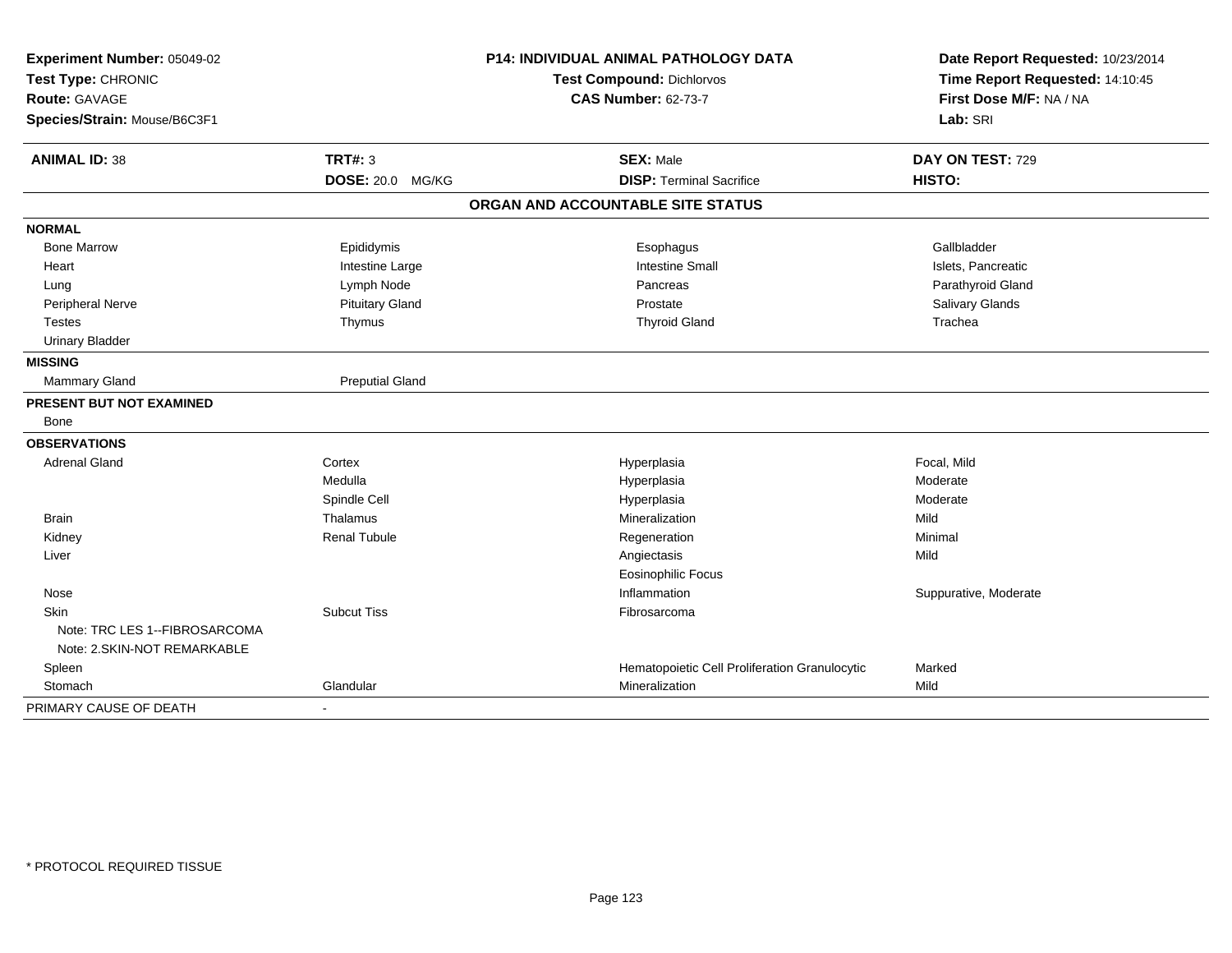| Experiment Number: 05049-02                                |                        | P14: INDIVIDUAL ANIMAL PATHOLOGY DATA         | Date Report Requested: 10/23/2014<br>Time Report Requested: 14:10:45 |
|------------------------------------------------------------|------------------------|-----------------------------------------------|----------------------------------------------------------------------|
| Test Type: CHRONIC                                         |                        | <b>Test Compound: Dichlorvos</b>              |                                                                      |
| <b>Route: GAVAGE</b>                                       |                        | <b>CAS Number: 62-73-7</b>                    | First Dose M/F: NA / NA                                              |
| Species/Strain: Mouse/B6C3F1                               |                        |                                               | Lab: SRI                                                             |
| <b>ANIMAL ID: 38</b>                                       | <b>TRT#: 5</b>         | <b>SEX: Male</b>                              | DAY ON TEST: 637                                                     |
|                                                            | DOSE: 10.0 MG/KG       | <b>DISP: Moribund</b>                         | HISTO:                                                               |
|                                                            |                        | ORGAN AND ACCOUNTABLE SITE STATUS             |                                                                      |
| <b>NORMAL</b>                                              |                        |                                               |                                                                      |
| <b>Bone</b>                                                | <b>Brain</b>           | Epididymis                                    | Esophagus                                                            |
| Intestine Large                                            | <b>Intestine Small</b> | Islets, Pancreatic                            | Nose                                                                 |
| Pancreas                                                   | Peripheral Nerve       | <b>Pituitary Gland</b>                        | Prostate                                                             |
| Stomach                                                    | <b>Testes</b>          | <b>Thyroid Gland</b>                          | Trachea                                                              |
| <b>Urinary Bladder</b>                                     |                        |                                               |                                                                      |
| <b>MISSING</b>                                             |                        |                                               |                                                                      |
| Gallbladder                                                | Mammary Gland          | Parathyroid Gland                             | Thymus                                                               |
| <b>OBSERVATIONS</b>                                        |                        |                                               |                                                                      |
| <b>Adrenal Gland</b>                                       | Spindle Cell           | Hyperplasia                                   | Mild                                                                 |
| <b>Bone Marrow</b>                                         |                        | Hyperplasia                                   | Moderate                                                             |
| Heart                                                      | Coron Artery           | Inflammation                                  | Chronic, Mild                                                        |
| Kidney                                                     |                        | Inflammation                                  | Chronic, Minimal                                                     |
|                                                            |                        | Metaplasia                                    | Osseous, Mild                                                        |
| Liver                                                      |                        | Hepatocellular Carcinoma                      |                                                                      |
|                                                            | Hepatocyte             | Karyomegaly                                   | Mild                                                                 |
| Lung                                                       |                        | Alveolar/Bronchiolar Adenoma                  |                                                                      |
|                                                            | Alveolar Epith         | Hyperplasia                                   | Mild                                                                 |
| Lymph Node                                                 | Mesenteric             | Hematopoietic Cell Proliferation              | Moderate                                                             |
|                                                            | Inguinal               | Hyperplasia                                   | Plasma Cell, Moderate                                                |
| Salivary Glands                                            |                        | Inflammation                                  | Chronic, Minimal                                                     |
| Skin                                                       |                        | Acanthosis                                    | Moderate                                                             |
|                                                            | <b>Subcut Tiss</b>     | Fibrosarcoma                                  | Multiple                                                             |
|                                                            |                        | Inflammation                                  | Chronic, Moderate                                                    |
| Note: TRC LES 2 AND 3--FIBROSARCOMA                        |                        |                                               |                                                                      |
| Spleen                                                     |                        | Hematopoietic Cell Proliferation Erythrocytic | Moderate                                                             |
| Tooth                                                      |                        |                                               |                                                                      |
| Note: TOOTH-POSSIBLE DEVELOPMENTAL MALFORMATION (SLIDE 11) |                        |                                               |                                                                      |
| PRIMARY CAUSE OF DEATH                                     |                        |                                               |                                                                      |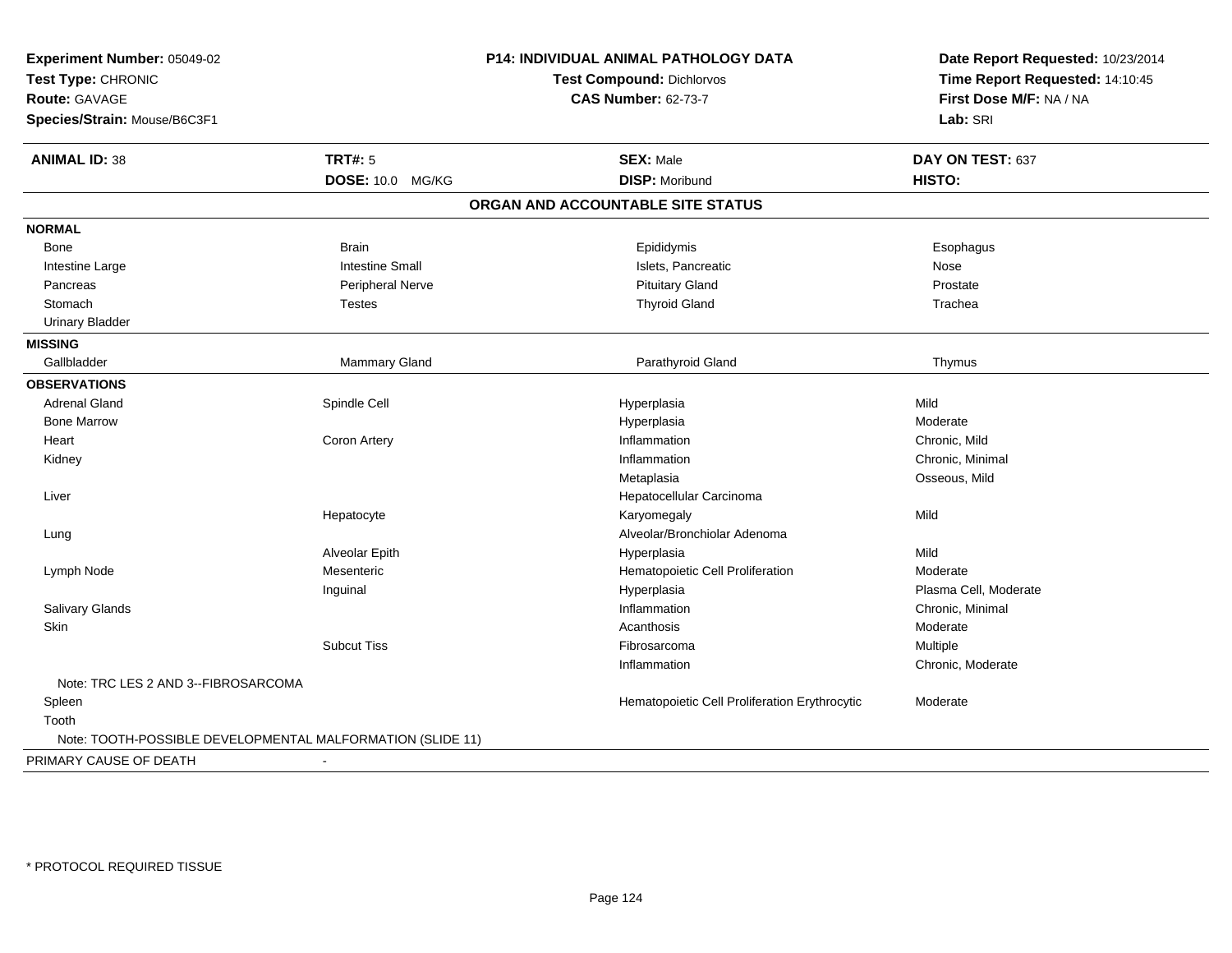| Experiment Number: 05049-02<br>Test Type: CHRONIC<br><b>Route: GAVAGE</b><br>Species/Strain: Mouse/B6C3F1 | P14: INDIVIDUAL ANIMAL PATHOLOGY DATA<br>Test Compound: Dichlorvos<br><b>CAS Number: 62-73-7</b> |                                               | Date Report Requested: 10/23/2014<br>Time Report Requested: 14:10:45<br>First Dose M/F: NA / NA<br>Lab: SRI |
|-----------------------------------------------------------------------------------------------------------|--------------------------------------------------------------------------------------------------|-----------------------------------------------|-------------------------------------------------------------------------------------------------------------|
| <b>ANIMAL ID: 39</b>                                                                                      | <b>TRT#: 1</b>                                                                                   | <b>SEX: Male</b>                              | DAY ON TEST: 732                                                                                            |
|                                                                                                           | <b>DOSE: VEHICLE CONTROL</b>                                                                     | <b>DISP: Terminal Sacrifice</b>               | HISTO:                                                                                                      |
|                                                                                                           |                                                                                                  | ORGAN AND ACCOUNTABLE SITE STATUS             |                                                                                                             |
| <b>NORMAL</b>                                                                                             |                                                                                                  |                                               |                                                                                                             |
| <b>Blood</b>                                                                                              | <b>Bone</b>                                                                                      | <b>Bone Marrow</b>                            | <b>Brain</b>                                                                                                |
| Epididymis                                                                                                | Esophagus                                                                                        | Gallbladder                                   | Heart                                                                                                       |
| Intestine Large                                                                                           | <b>Intestine Small</b>                                                                           | Islets, Pancreatic                            | Pancreas                                                                                                    |
| Peripheral Nerve                                                                                          | <b>Pituitary Gland</b>                                                                           | Stomach                                       | Thymus                                                                                                      |
| Trachea                                                                                                   | <b>Urinary Bladder</b>                                                                           |                                               |                                                                                                             |
| <b>MISSING</b>                                                                                            |                                                                                                  |                                               |                                                                                                             |
| <b>Mammary Gland</b>                                                                                      | Parathyroid Gland                                                                                |                                               |                                                                                                             |
| <b>OBSERVATIONS</b>                                                                                       |                                                                                                  |                                               |                                                                                                             |
| <b>Adrenal Gland</b>                                                                                      | Spindle Cell                                                                                     | Hyperplasia                                   | Mild                                                                                                        |
| Kidney                                                                                                    |                                                                                                  | Inflammation                                  | Chronic, Moderate                                                                                           |
| Liver                                                                                                     |                                                                                                  | Hematopoietic Cell Proliferation              | Mild                                                                                                        |
| Lung                                                                                                      |                                                                                                  | Inflammation                                  | Chronic, Mild                                                                                               |
| Lymph Node                                                                                                | Mesenteric                                                                                       | Hematopoietic Cell Proliferation              | Moderate                                                                                                    |
| Nose                                                                                                      |                                                                                                  | Inflammation                                  | Suppurative, Moderate                                                                                       |
| Prostate                                                                                                  |                                                                                                  | Inflammation                                  | Chronic, Mild                                                                                               |
| Salivary Glands                                                                                           |                                                                                                  | Inflammation                                  | Chronic, Mild                                                                                               |
| Skin                                                                                                      |                                                                                                  | Acanthosis                                    | Moderate                                                                                                    |
|                                                                                                           | <b>Subcut Tiss</b>                                                                               | Fibroma                                       | Multiple                                                                                                    |
|                                                                                                           | <b>Subcut Tiss</b>                                                                               | Fibrosarcoma                                  | Multiple                                                                                                    |
|                                                                                                           |                                                                                                  | Inflammation                                  | Chronic, Mild                                                                                               |
|                                                                                                           |                                                                                                  | Inflammation                                  | Suppurative, Moderate                                                                                       |
| Note: TRC LES 3 AND 4--FIBROMA<br>Note: TRC LES 1, 2, & 5--FIBROSARCOMA                                   | Note: SKIN-SUPPURATIVE INFLAMMATION ON 3RD NASAL SECTION                                         |                                               |                                                                                                             |
| Spleen                                                                                                    |                                                                                                  | Hematopoietic Cell Proliferation Granulocytic | Marked                                                                                                      |
| <b>Testes</b>                                                                                             | Seminif Tub                                                                                      | Mineralization                                | Minimal                                                                                                     |
| <b>Thyroid Gland</b>                                                                                      | <b>Follicular Cel</b>                                                                            | Hyperplasia                                   | Mild                                                                                                        |
| PRIMARY CAUSE OF DEATH                                                                                    | $\blacksquare$                                                                                   |                                               |                                                                                                             |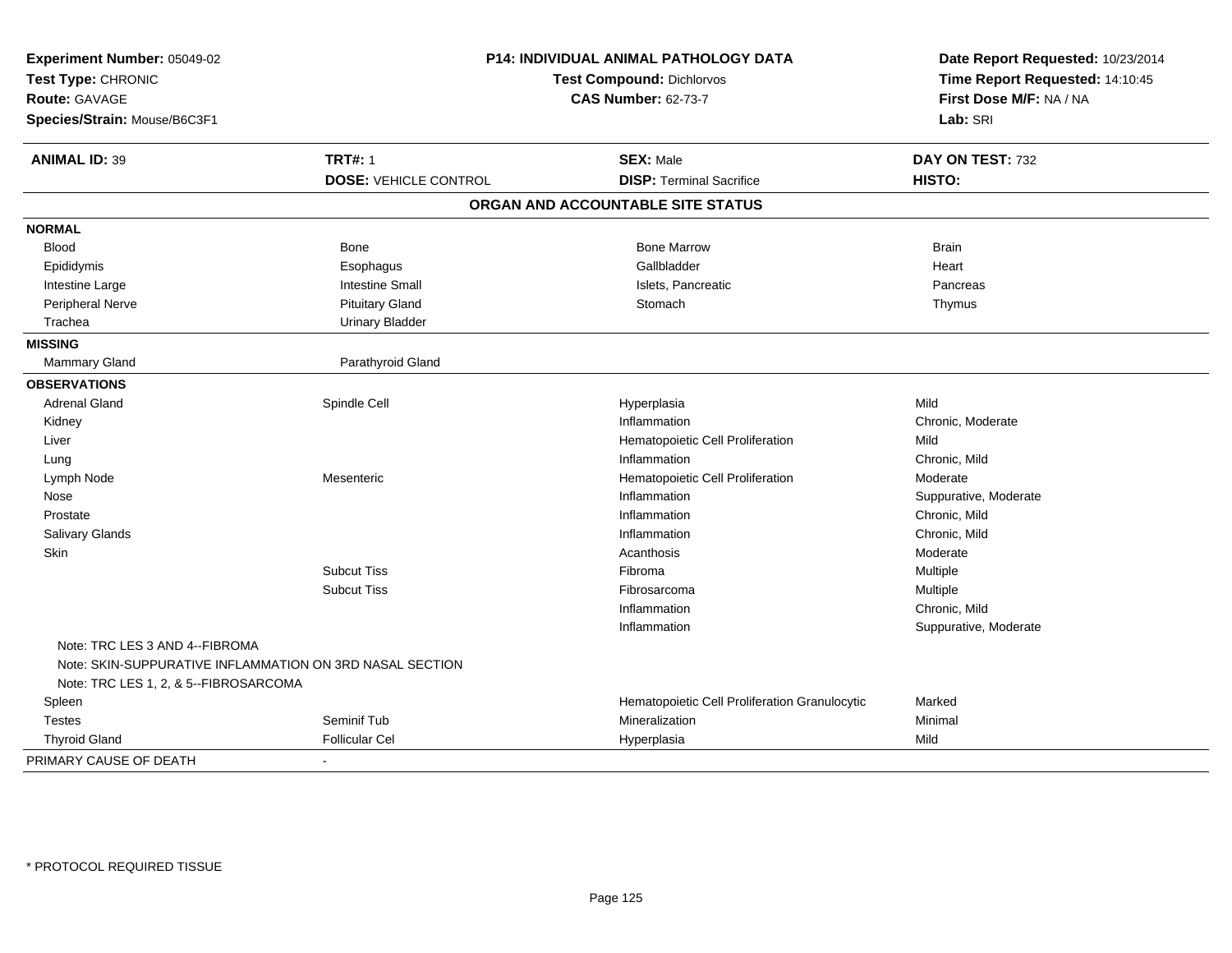| Experiment Number: 05049-02<br>Test Type: CHRONIC |                         | P14: INDIVIDUAL ANIMAL PATHOLOGY DATA<br><b>Test Compound: Dichlorvos</b> | Date Report Requested: 10/23/2014<br>Time Report Requested: 14:10:45 |
|---------------------------------------------------|-------------------------|---------------------------------------------------------------------------|----------------------------------------------------------------------|
| <b>Route: GAVAGE</b>                              |                         | <b>CAS Number: 62-73-7</b>                                                | First Dose M/F: NA / NA                                              |
| Species/Strain: Mouse/B6C3F1                      |                         |                                                                           | Lab: SRI                                                             |
| <b>ANIMAL ID: 39</b>                              | <b>TRT#: 3</b>          | <b>SEX: Male</b>                                                          | DAY ON TEST: 573                                                     |
|                                                   | <b>DOSE: 20.0 MG/KG</b> | <b>DISP: Dead</b>                                                         | HISTO:                                                               |
|                                                   |                         | ORGAN AND ACCOUNTABLE SITE STATUS                                         |                                                                      |
| <b>NORMAL</b>                                     |                         |                                                                           |                                                                      |
| <b>Adrenal Gland</b>                              | <b>Bone</b>             | Epididymis                                                                | Gallbladder                                                          |
| Heart                                             | Intestine Large         | Intestine Small                                                           | Islets, Pancreatic                                                   |
| Pancreas                                          | Parathyroid Gland       | Peripheral Nerve                                                          | <b>Pituitary Gland</b>                                               |
| Prostate                                          | Salivary Glands         | Stomach                                                                   | <b>Testes</b>                                                        |
| Thymus                                            | <b>Thyroid Gland</b>    | <b>Urinary Bladder</b>                                                    |                                                                      |
| <b>MISSING</b>                                    |                         |                                                                           |                                                                      |
| Esophagus                                         | Mammary Gland           |                                                                           |                                                                      |
| <b>AUTO PRECLUDES DIAG.</b>                       |                         |                                                                           |                                                                      |
| Trachea                                           |                         |                                                                           |                                                                      |
| <b>OBSERVATIONS</b>                               |                         |                                                                           |                                                                      |
| <b>Bone Marrow</b>                                |                         | Hyperplasia                                                               | Mild                                                                 |
| <b>Brain</b>                                      | Thalamus                | Mineralization                                                            | Moderate                                                             |
| <b>Harderian Gland</b>                            |                         | Cyst                                                                      |                                                                      |
| Kidney                                            |                         | Inflammation                                                              | Chronic, Mild                                                        |
| Liver                                             | Hepatocyte              | Karyomegaly                                                               | Mild                                                                 |
| Lung                                              |                         | Alveolar/Bronchiolar Adenoma                                              |                                                                      |
|                                                   | Capillary               | <b>Infiltration Cellular</b>                                              | Polymorphnuclr, Marked                                               |
|                                                   |                         | <b>Infiltration Cellular</b>                                              | Histiocyte, Moderate                                                 |
| Lymph Node                                        | Mesenteric              | Hemorrhage                                                                | Marked                                                               |
|                                                   | Inguinal                | Hyperplasia                                                               | Plasma Cell, Moderate                                                |
|                                                   | Mandibular              | Hyperplasia                                                               | Plasma Cell, Moderate                                                |
| Nose                                              |                         | Inflammation                                                              | Suppurative, Marked                                                  |
| Skin                                              |                         | Acanthosis                                                                | Moderate                                                             |
|                                                   | <b>Subcut Tiss</b>      | Fibrosarcoma                                                              |                                                                      |
|                                                   |                         | Inflammation                                                              | Chronic, Moderate                                                    |
|                                                   |                         | Ulcer                                                                     |                                                                      |
| Note: 2.SKIN-NOT REMARKABLE                       |                         |                                                                           |                                                                      |
| Note: TRC LES 3--FIBROSARCOMA                     |                         |                                                                           |                                                                      |
| Spleen                                            |                         | Hyperplasia                                                               | Plasma Cell, Moderate                                                |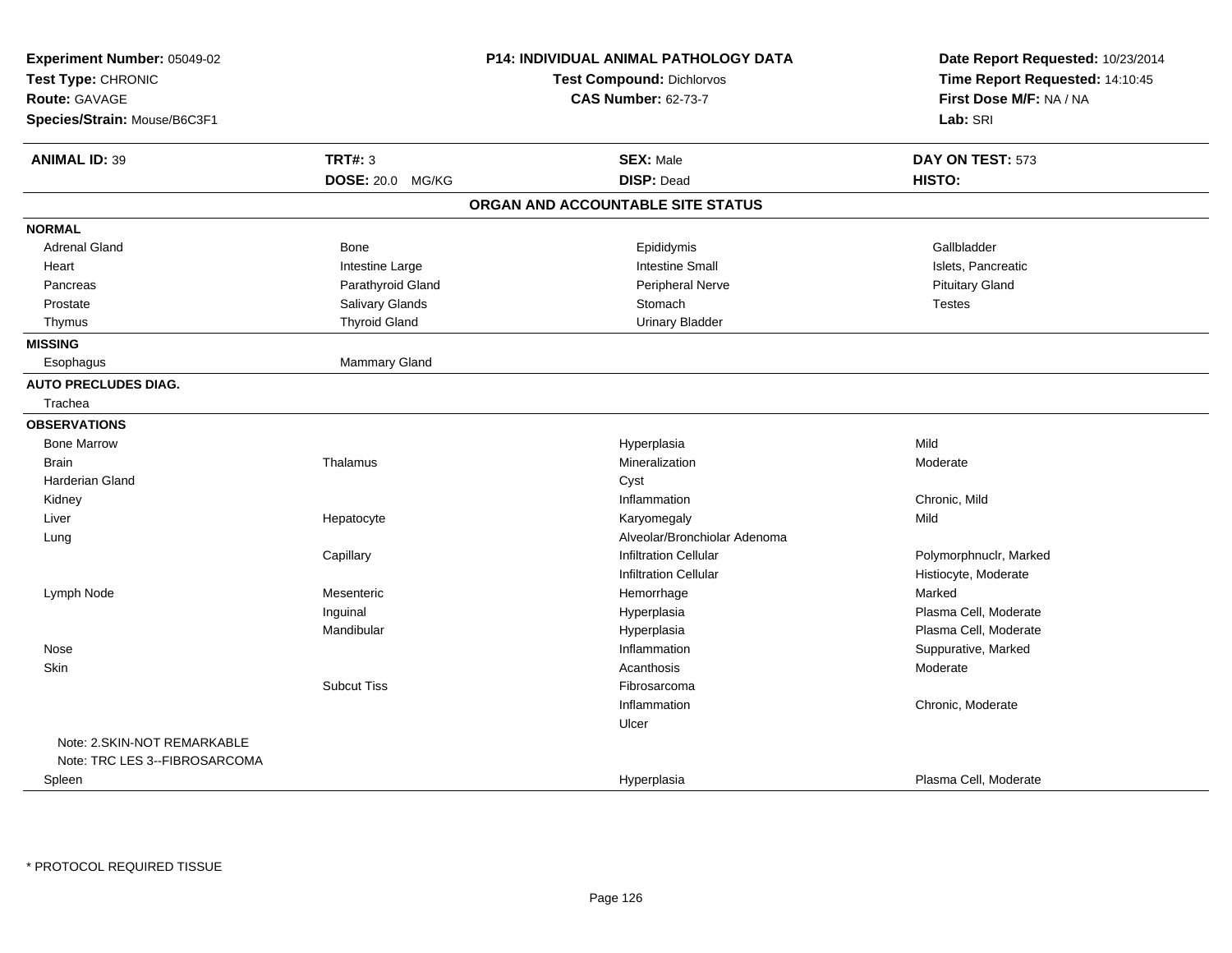| <b>Experiment Number: 05049-02</b> | <b>P14: INDIVIDUAL ANIMAL PATHOLOGY DATA</b> |                                          | Date Report Requested: 10/23/2014 |  |
|------------------------------------|----------------------------------------------|------------------------------------------|-----------------------------------|--|
| <b>Test Type: CHRONIC</b>          |                                              | <b>Test Compound: Dichlorvos</b>         | Time Report Requested: 14:10:45   |  |
| <b>Route: GAVAGE</b>               |                                              | <b>CAS Number: 62-73-7</b>               | First Dose M/F: NA / NA           |  |
| Species/Strain: Mouse/B6C3F1       |                                              |                                          | Lab: SRI                          |  |
| <b>ANIMAL ID: 39</b>               | TRT#: 3                                      | <b>SEX: Male</b>                         | DAY ON TEST: 573                  |  |
|                                    | <b>DOSE: 20.0 MG/KG</b>                      | <b>DISP: Dead</b>                        | HISTO:                            |  |
|                                    |                                              | <b>ORGAN AND ACCOUNTABLE SITE STATUS</b> |                                   |  |
| PRIMARY CAUSE OF DEATH             |                                              |                                          |                                   |  |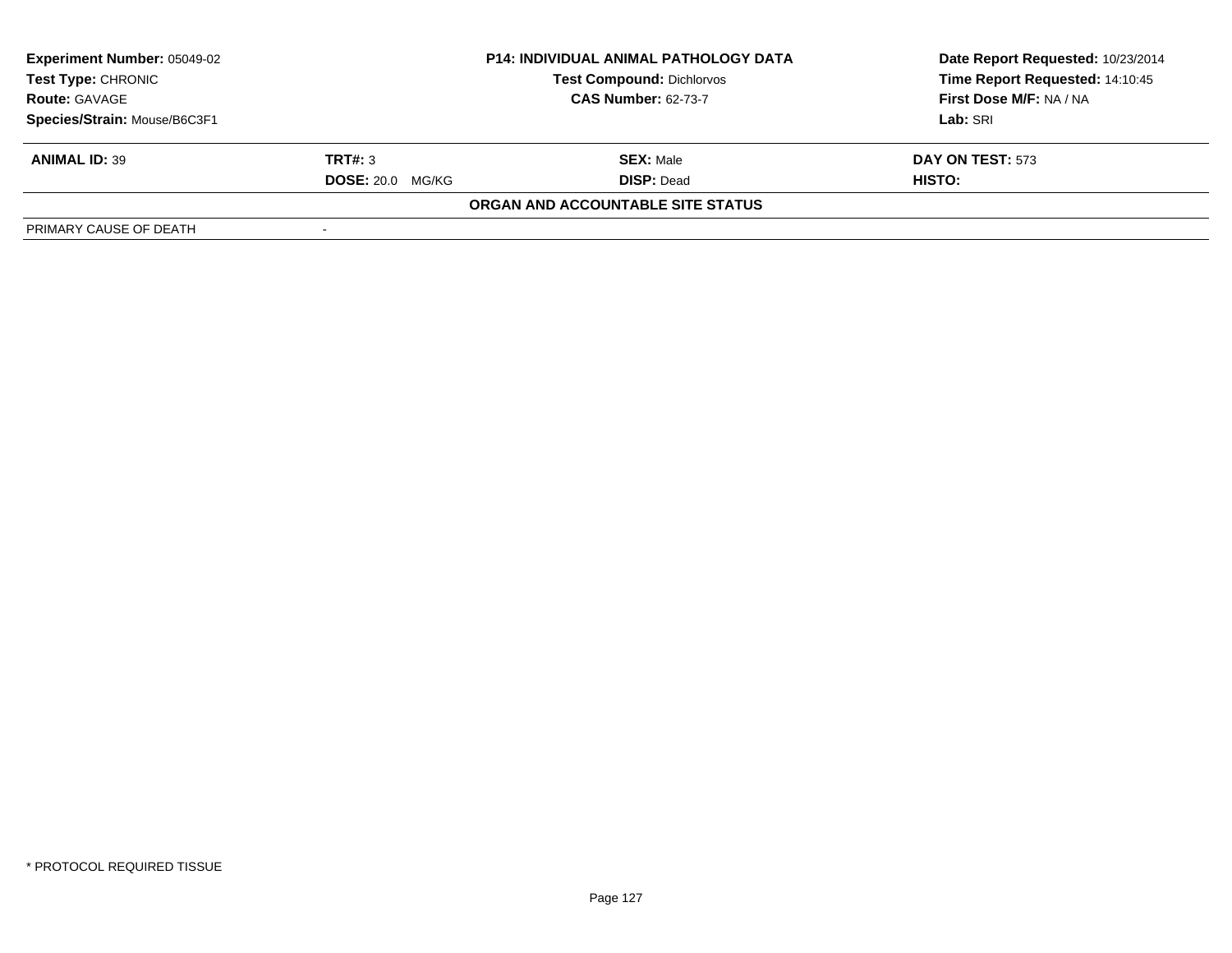| Experiment Number: 05049-02<br>Test Type: CHRONIC<br><b>Route: GAVAGE</b> |                                                                 | P14: INDIVIDUAL ANIMAL PATHOLOGY DATA | Date Report Requested: 10/23/2014<br>Time Report Requested: 14:10:45 |
|---------------------------------------------------------------------------|-----------------------------------------------------------------|---------------------------------------|----------------------------------------------------------------------|
|                                                                           |                                                                 | <b>Test Compound: Dichlorvos</b>      |                                                                      |
|                                                                           |                                                                 | <b>CAS Number: 62-73-7</b>            | First Dose M/F: NA / NA                                              |
| Species/Strain: Mouse/B6C3F1                                              |                                                                 |                                       | Lab: SRI                                                             |
| <b>ANIMAL ID: 39</b>                                                      | <b>TRT#: 5</b>                                                  | <b>SEX: Male</b>                      | DAY ON TEST: 731                                                     |
|                                                                           | <b>DOSE: 10.0 MG/KG</b>                                         | <b>DISP: Terminal Sacrifice</b>       | HISTO:                                                               |
|                                                                           |                                                                 | ORGAN AND ACCOUNTABLE SITE STATUS     |                                                                      |
| <b>NORMAL</b>                                                             |                                                                 |                                       |                                                                      |
| <b>Bone</b>                                                               | Epididymis                                                      | Esophagus                             | Gallbladder                                                          |
| Heart                                                                     | Intestine Large                                                 | <b>Intestine Small</b>                | Islets, Pancreatic                                                   |
| Nose                                                                      | Pancreas                                                        | Parathyroid Gland                     | Peripheral Nerve                                                     |
| <b>Pituitary Gland</b>                                                    | Prostate                                                        | Salivary Glands                       | Skin                                                                 |
| Spleen                                                                    | Stomach                                                         | <b>Testes</b>                         | Thymus                                                               |
| <b>Thyroid Gland</b>                                                      | Trachea                                                         | <b>Urinary Bladder</b>                |                                                                      |
| <b>MISSING</b>                                                            |                                                                 |                                       |                                                                      |
| <b>Mammary Gland</b>                                                      |                                                                 |                                       |                                                                      |
| <b>OBSERVATIONS</b>                                                       |                                                                 |                                       |                                                                      |
| <b>Adrenal Gland</b>                                                      | Spindle Cell                                                    | Hyperplasia                           | Mild                                                                 |
| <b>Bone Marrow</b>                                                        |                                                                 | Lymphoma Malignant Histiocytic        |                                                                      |
| <b>Brain</b>                                                              | Thalamus                                                        | Mineralization                        | Mild                                                                 |
| Kidney                                                                    |                                                                 | Inflammation                          | Chronic, Minimal                                                     |
| Liver                                                                     |                                                                 | Lymphoma Malignant Histiocytic        |                                                                      |
| Lung                                                                      |                                                                 | Hemorrhage                            | Mild                                                                 |
|                                                                           | Alveolar Epith                                                  | Hyperplasia                           | Mild                                                                 |
|                                                                           |                                                                 | Inflammation                          | Chronic, Minimal                                                     |
|                                                                           |                                                                 | Lymphoma Malignant Histiocytic        |                                                                      |
| Note: LUNG-LYMPHOMA IS IN EARLY STAGE                                     |                                                                 |                                       |                                                                      |
| Lymph Node                                                                | Lymphatic, Mesenteric                                           | Ectasia                               | Moderate                                                             |
|                                                                           | Mesenteric                                                      | Hemorrhage                            | Marked                                                               |
| Mesentery                                                                 | Fat                                                             | Necrosis                              | Focal, Marked                                                        |
|                                                                           | Note: MESENTERY-LESION DESCRIBED GROSSLY AS INVOLVING SEM. VES. |                                       |                                                                      |
| Stomach                                                                   |                                                                 |                                       |                                                                      |
| Note: STOMACH-NO LESION OBSERVED IN FORESTOMACH                           |                                                                 |                                       |                                                                      |
| PRIMARY CAUSE OF DEATH                                                    |                                                                 |                                       |                                                                      |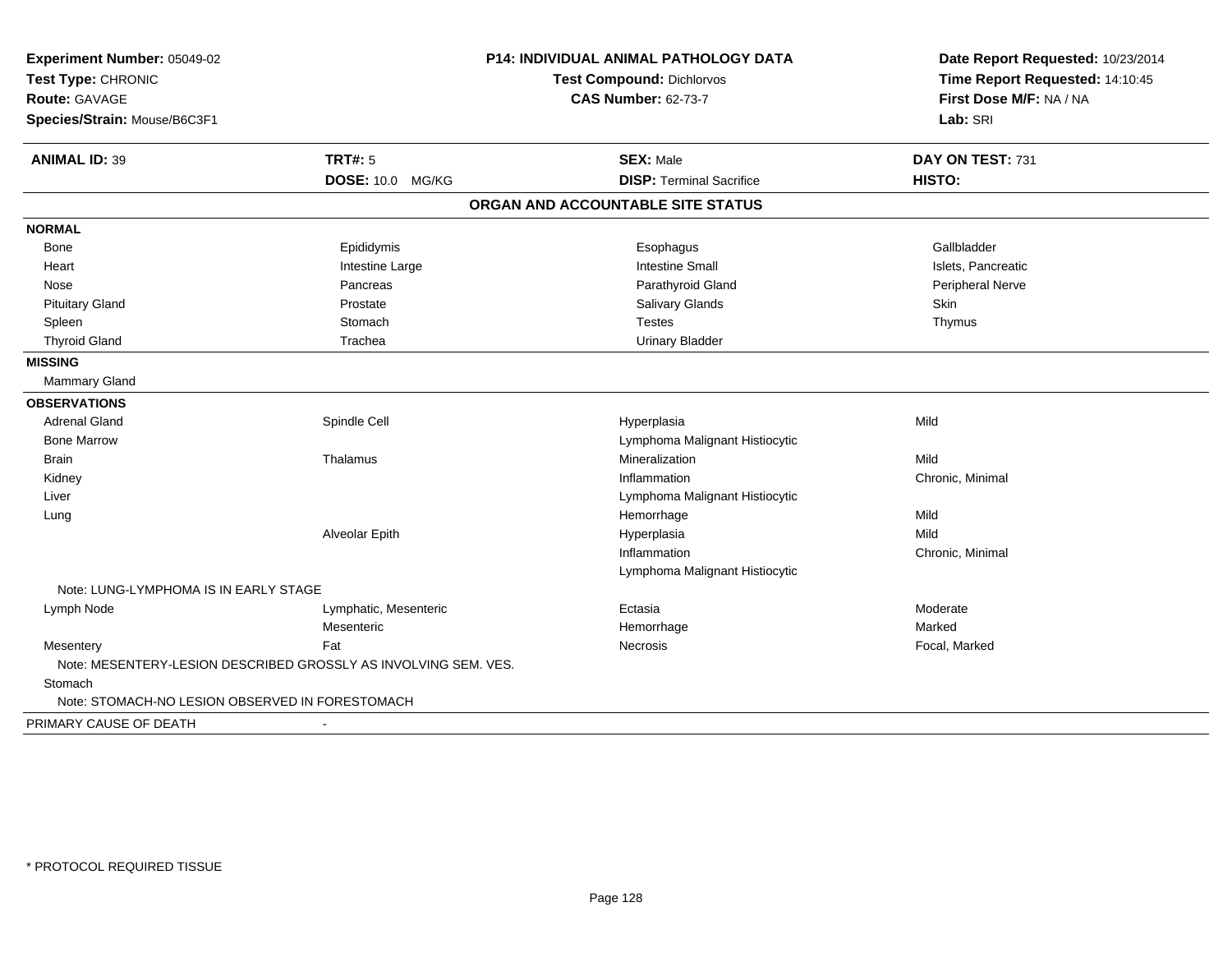| Experiment Number: 05049-02<br>Test Type: CHRONIC<br><b>Route: GAVAGE</b><br>Species/Strain: Mouse/B6C3F1 | <b>P14: INDIVIDUAL ANIMAL PATHOLOGY DATA</b><br>Test Compound: Dichlorvos<br><b>CAS Number: 62-73-7</b> |                                                                           | Date Report Requested: 10/23/2014<br>Time Report Requested: 14:10:45<br>First Dose M/F: NA / NA<br>Lab: SRI |
|-----------------------------------------------------------------------------------------------------------|---------------------------------------------------------------------------------------------------------|---------------------------------------------------------------------------|-------------------------------------------------------------------------------------------------------------|
| <b>ANIMAL ID: 40</b>                                                                                      | <b>TRT#: 1</b>                                                                                          | <b>SEX: Male</b>                                                          | DAY ON TEST: 732                                                                                            |
|                                                                                                           | <b>DOSE: VEHICLE CONTROL</b>                                                                            | <b>DISP: Terminal Sacrifice</b>                                           | HISTO:                                                                                                      |
|                                                                                                           |                                                                                                         | ORGAN AND ACCOUNTABLE SITE STATUS                                         |                                                                                                             |
| <b>NORMAL</b>                                                                                             |                                                                                                         |                                                                           |                                                                                                             |
| <b>Bone</b>                                                                                               | <b>Brain</b>                                                                                            | Epididymis                                                                | Esophagus                                                                                                   |
| Gallbladder                                                                                               | Heart                                                                                                   | Intestine Large                                                           | <b>Intestine Small</b>                                                                                      |
| Islets, Pancreatic                                                                                        | Nose                                                                                                    | Pancreas                                                                  | Peripheral Nerve                                                                                            |
| <b>Pituitary Gland</b>                                                                                    | Prostate                                                                                                | Salivary Glands                                                           | Stomach                                                                                                     |
| Testes                                                                                                    | <b>Thyroid Gland</b>                                                                                    | Trachea                                                                   | <b>Urinary Bladder</b>                                                                                      |
| <b>MISSING</b>                                                                                            |                                                                                                         |                                                                           |                                                                                                             |
| Mammary Gland                                                                                             | Thymus                                                                                                  |                                                                           |                                                                                                             |
| <b>INSUFFICIENT TISSUE</b>                                                                                |                                                                                                         |                                                                           |                                                                                                             |
| Parathyroid Gland                                                                                         |                                                                                                         |                                                                           |                                                                                                             |
| <b>OBSERVATIONS</b>                                                                                       |                                                                                                         |                                                                           |                                                                                                             |
| <b>Adrenal Gland</b>                                                                                      | Spindle Cell                                                                                            | Hyperplasia                                                               | Mild                                                                                                        |
| <b>Bone Marrow</b>                                                                                        |                                                                                                         | Hyperplasia                                                               | Marked                                                                                                      |
| Harderian Gland                                                                                           |                                                                                                         | Adenoma                                                                   |                                                                                                             |
| Kidney                                                                                                    | <b>Renal Tubule</b>                                                                                     | Regeneration                                                              | Mild                                                                                                        |
| Liver                                                                                                     |                                                                                                         | Hematopoietic Cell Proliferation                                          | Marked                                                                                                      |
|                                                                                                           |                                                                                                         | Hepatocellular Carcinoma                                                  |                                                                                                             |
| Lung                                                                                                      |                                                                                                         | Hepatocellular Carcinoma                                                  | Metastatic (Liver)                                                                                          |
| Lymph Node                                                                                                | Mesenteric                                                                                              | Hematopoietic Cell Proliferation                                          | Moderate                                                                                                    |
|                                                                                                           | Mandibular                                                                                              | Hyperplasia                                                               | Plasma Cell, Moderate                                                                                       |
|                                                                                                           | Mediastinal                                                                                             | Lymphoma Malignant Mixed                                                  |                                                                                                             |
|                                                                                                           | Mesenteric                                                                                              | Lymphoma Malignant Mixed                                                  | Multiple                                                                                                    |
| Note: TRC LES 3--MESENTERIC NODE-LYMPH MAL MIXD                                                           |                                                                                                         |                                                                           |                                                                                                             |
| Skin                                                                                                      | <b>Subcut Tiss</b>                                                                                      | Fibrosarcoma                                                              | Multiple                                                                                                    |
| Note: TRC LES 1 AND 2--FIBROSARCOMA                                                                       |                                                                                                         |                                                                           |                                                                                                             |
| Spleen                                                                                                    |                                                                                                         | Hematopoietic Cell Proliferation Granulocytic<br>Lymphoma Malignant Mixed | Moderate                                                                                                    |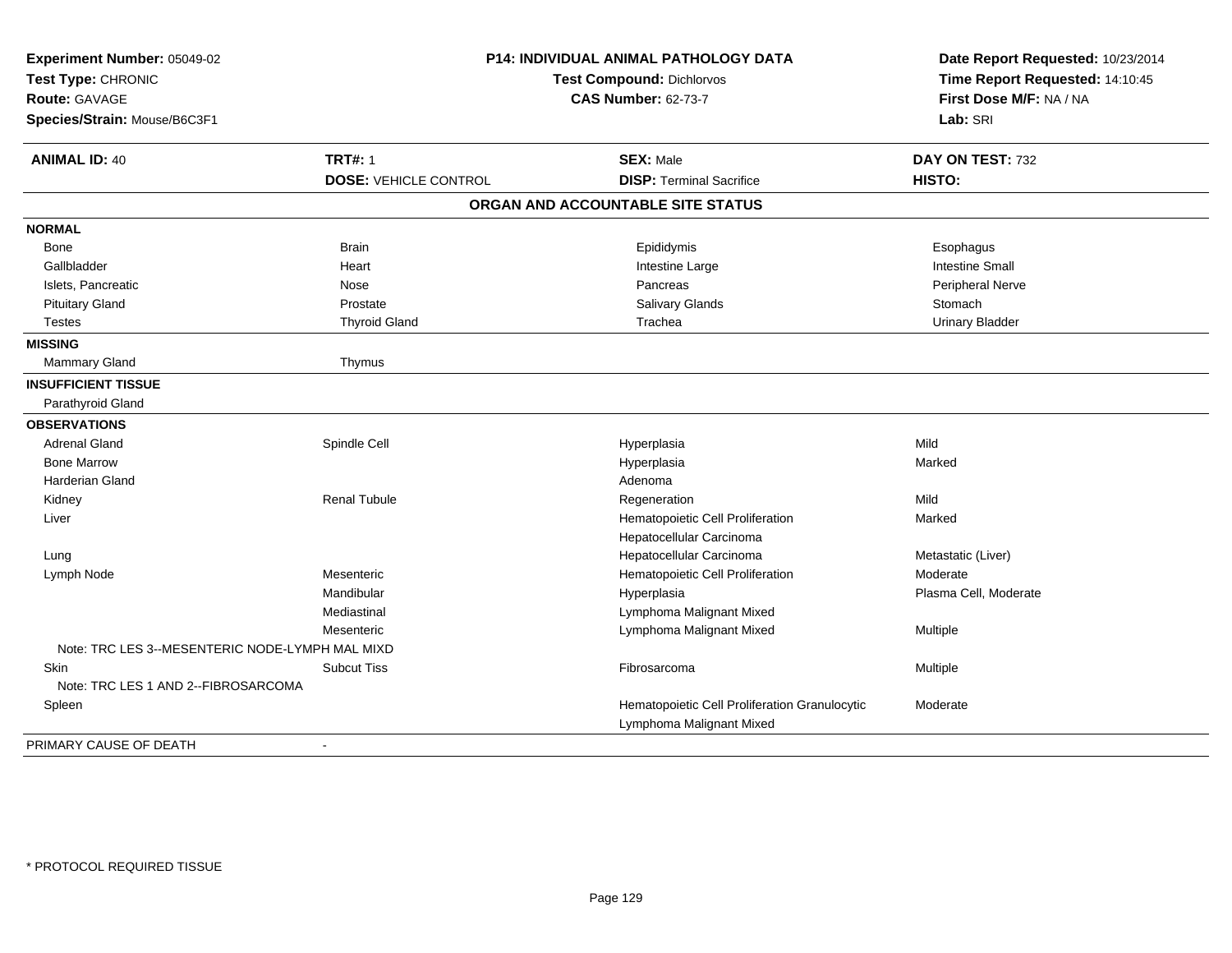| Experiment Number: 05049-02<br>Test Type: CHRONIC |                        | P14: INDIVIDUAL ANIMAL PATHOLOGY DATA | Date Report Requested: 10/23/2014<br>Time Report Requested: 14:10:45 |
|---------------------------------------------------|------------------------|---------------------------------------|----------------------------------------------------------------------|
|                                                   |                        | Test Compound: Dichlorvos             |                                                                      |
| <b>Route: GAVAGE</b>                              |                        | <b>CAS Number: 62-73-7</b>            | First Dose M/F: NA / NA                                              |
| Species/Strain: Mouse/B6C3F1                      |                        |                                       | Lab: SRI                                                             |
| <b>ANIMAL ID: 40</b>                              | <b>TRT#: 3</b>         | <b>SEX: Male</b>                      | DAY ON TEST: 729                                                     |
|                                                   | DOSE: 20.0 MG/KG       | <b>DISP: Terminal Sacrifice</b>       | HISTO:                                                               |
|                                                   |                        | ORGAN AND ACCOUNTABLE SITE STATUS     |                                                                      |
| <b>NORMAL</b>                                     |                        |                                       |                                                                      |
| <b>Bone Marrow</b>                                | Epididymis             | Esophagus                             | Gallbladder                                                          |
| Intestine Large                                   | <b>Intestine Small</b> | Islets, Pancreatic                    | Pancreas                                                             |
| Parathyroid Gland                                 | Peripheral Nerve       | <b>Pituitary Gland</b>                | Prostate                                                             |
| Salivary Glands                                   | <b>Testes</b>          | Thymus                                | <b>Thyroid Gland</b>                                                 |
| <b>Urinary Bladder</b>                            |                        |                                       |                                                                      |
| <b>MISSING</b>                                    |                        |                                       |                                                                      |
| Mammary Gland                                     |                        |                                       |                                                                      |
| PRESENT BUT NOT EXAMINED                          |                        |                                       |                                                                      |
| Bone                                              |                        |                                       |                                                                      |
| <b>OBSERVATIONS</b>                               |                        |                                       |                                                                      |
| <b>Adrenal Gland</b>                              | Spindle Cell           | Hyperplasia                           | Moderate                                                             |
| <b>Brain</b>                                      | Thalamus               | Mineralization                        | Mild                                                                 |
| Heart                                             | Coron Artery           | Inflammation                          | Chronic, Mild                                                        |
| Kidney                                            | <b>Renal Tubule</b>    | Regeneration                          | Minimal                                                              |
| Liver                                             |                        | Hepatocellular Adenoma                |                                                                      |
| Lung                                              | <b>Bronchus</b>        | Foreign Body                          | Mild                                                                 |
|                                                   |                        | Hemorrhage                            | Moderate                                                             |
|                                                   |                        | Inflammation                          | Suppurative, Mild                                                    |
| Lymph Node                                        | Mesenteric             | Hyperplasia                           | Lymphoid, Marked                                                     |
| Mesentery                                         | Fat                    | Necrosis                              | Focal, Moderate                                                      |
| Nose                                              |                        | Inflammation                          | Suppurative, Moderate                                                |
| <b>Preputial Gland</b>                            |                        | Inflammation                          | Chronic, Mild                                                        |
| <b>Skin</b>                                       |                        | Acanthosis                            | Mild                                                                 |
| Spleen                                            |                        | Hyperplasia                           | Lymphoid, Moderate                                                   |
| Stomach                                           | Glandular              | Mineralization                        | Mild                                                                 |
| Trachea                                           |                        | Hemorrhage                            | Moderate                                                             |
| PRIMARY CAUSE OF DEATH                            |                        |                                       |                                                                      |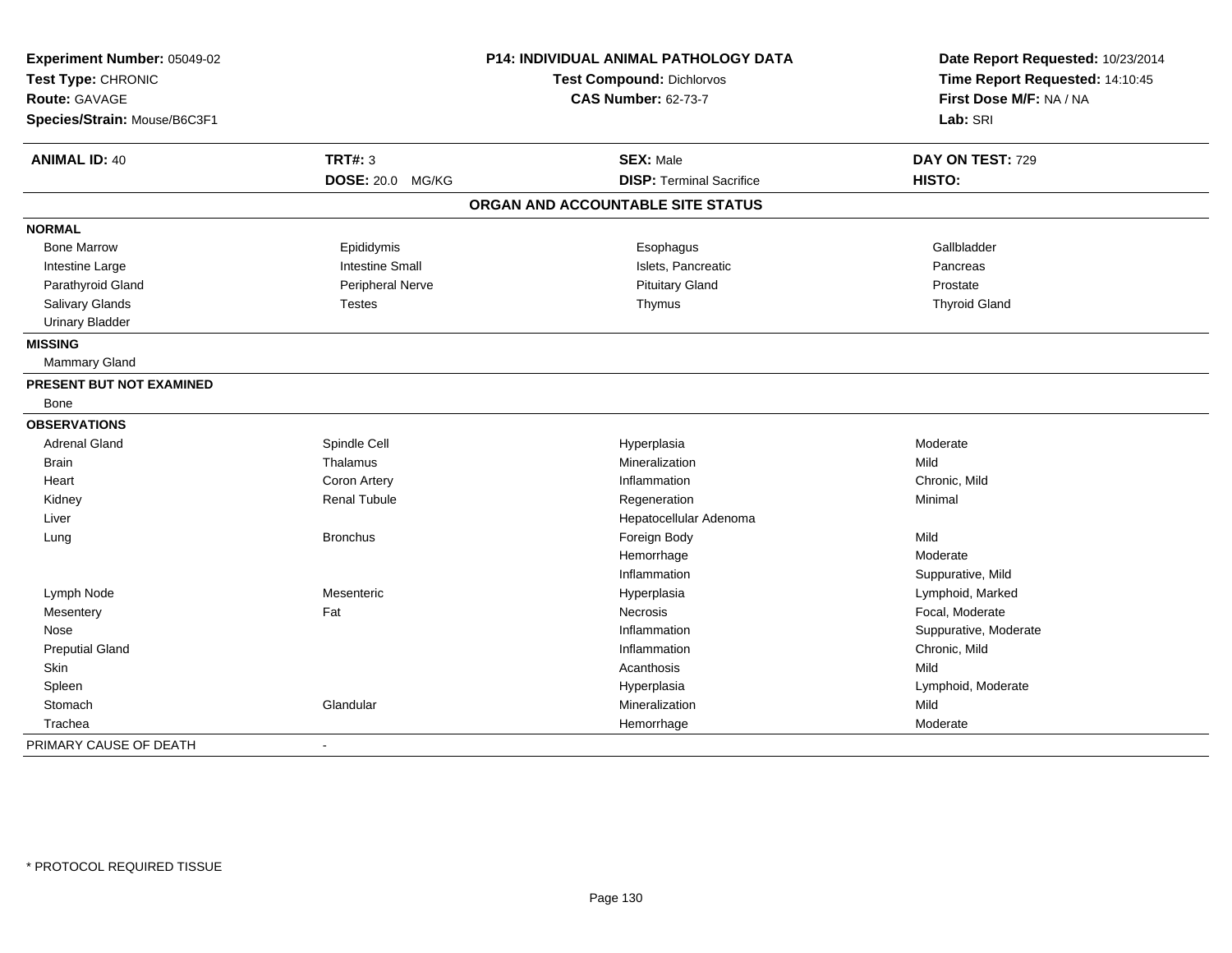| Experiment Number: 05049-02<br>Test Type: CHRONIC                          |                          | P14: INDIVIDUAL ANIMAL PATHOLOGY DATA         | Date Report Requested: 10/23/2014<br>Time Report Requested: 14:10:45 |
|----------------------------------------------------------------------------|--------------------------|-----------------------------------------------|----------------------------------------------------------------------|
|                                                                            |                          | <b>Test Compound: Dichlorvos</b>              |                                                                      |
| Route: GAVAGE                                                              |                          | <b>CAS Number: 62-73-7</b>                    | First Dose M/F: NA / NA                                              |
| Species/Strain: Mouse/B6C3F1                                               |                          |                                               | Lab: SRI                                                             |
| <b>ANIMAL ID: 40</b>                                                       | <b>TRT#: 5</b>           | <b>SEX: Male</b>                              | DAY ON TEST: 731                                                     |
|                                                                            | DOSE: 10.0 MG/KG         | <b>DISP: Terminal Sacrifice</b>               | HISTO:                                                               |
|                                                                            |                          | ORGAN AND ACCOUNTABLE SITE STATUS             |                                                                      |
| <b>NORMAL</b>                                                              |                          |                                               |                                                                      |
| Bone                                                                       | <b>Bone Marrow</b>       | <b>Brain</b>                                  | Epididymis                                                           |
| Esophagus                                                                  | Gallbladder              | Heart                                         | Intestine Large                                                      |
| <b>Intestine Small</b>                                                     | Islets, Pancreatic       | Liver                                         | Lymph Node                                                           |
| Nose                                                                       | Pancreas                 | Parathyroid Gland                             | Peripheral Nerve                                                     |
| <b>Pituitary Gland</b>                                                     | Prostate                 | <b>Salivary Glands</b>                        | <b>Testes</b>                                                        |
| <b>Thyroid Gland</b>                                                       | Trachea                  | <b>Urinary Bladder</b>                        |                                                                      |
| <b>MISSING</b>                                                             |                          |                                               |                                                                      |
| Mammary Gland                                                              |                          |                                               |                                                                      |
| <b>OBSERVATIONS</b>                                                        |                          |                                               |                                                                      |
| <b>Adrenal Gland</b>                                                       | Spindle Cell             | Hyperplasia                                   | Mild                                                                 |
|                                                                            | Medulla                  | Pheochromocytoma Benign                       |                                                                      |
| Kidney                                                                     | <b>Renal Tubule</b>      | Regeneration                                  | Minimal                                                              |
| Lung                                                                       |                          | Alveolar/Bronchiolar Adenoma                  |                                                                      |
| Skin                                                                       |                          | Acanthosis                                    | Multiple, Moderate                                                   |
|                                                                            | <b>Subcut Tiss</b>       | Fibrosarcoma                                  |                                                                      |
|                                                                            |                          | Ulcer                                         | Moderate                                                             |
|                                                                            |                          | Ulcer                                         | Mild                                                                 |
| Note: TRC LES 1 & 2--ACANTHOSIS AND ULCER<br>Note: TRC LES 3--FIBROSARCOMA |                          |                                               |                                                                      |
|                                                                            |                          |                                               | Moderate                                                             |
| Spleen                                                                     | Glandular                | Hematopoietic Cell Proliferation Erythrocytic |                                                                      |
| Stomach                                                                    |                          | Mineralization                                | Mild                                                                 |
| Note: GROSS LESION OBSERVED WAS AN ARTIFACT                                |                          |                                               |                                                                      |
| Thymus                                                                     |                          | Cyst                                          |                                                                      |
| PRIMARY CAUSE OF DEATH                                                     | $\overline{\phantom{a}}$ |                                               |                                                                      |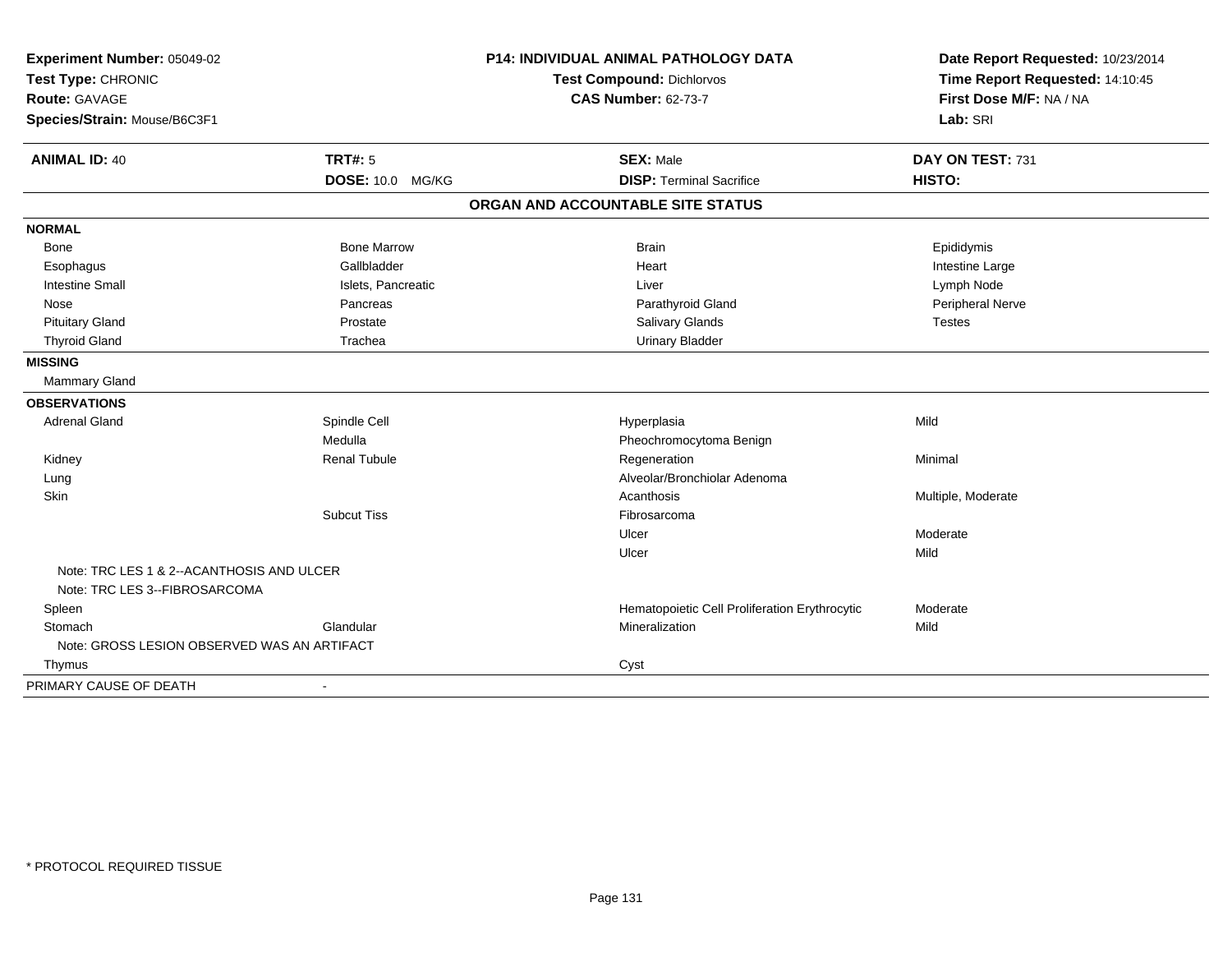| Experiment Number: 05049-02<br>Test Type: CHRONIC<br>Route: GAVAGE<br>Species/Strain: Mouse/B6C3F1 |                              | P14: INDIVIDUAL ANIMAL PATHOLOGY DATA<br>Test Compound: Dichlorvos<br><b>CAS Number: 62-73-7</b> | Date Report Requested: 10/23/2014<br>Time Report Requested: 14:10:45<br>First Dose M/F: NA / NA<br>Lab: SRI |
|----------------------------------------------------------------------------------------------------|------------------------------|--------------------------------------------------------------------------------------------------|-------------------------------------------------------------------------------------------------------------|
| <b>ANIMAL ID: 41</b>                                                                               | <b>TRT#: 1</b>               | <b>SEX: Male</b>                                                                                 | DAY ON TEST: 735                                                                                            |
|                                                                                                    | <b>DOSE: VEHICLE CONTROL</b> | <b>DISP: Terminal Sacrifice</b>                                                                  | HISTO:                                                                                                      |
|                                                                                                    |                              | ORGAN AND ACCOUNTABLE SITE STATUS                                                                |                                                                                                             |
| <b>NORMAL</b>                                                                                      |                              |                                                                                                  |                                                                                                             |
| <b>Adrenal Gland</b>                                                                               | <b>Bone</b>                  | <b>Bone Marrow</b>                                                                               | Epididymis                                                                                                  |
| Esophagus                                                                                          | Gallbladder                  | Intestine Large                                                                                  | <b>Intestine Small</b>                                                                                      |
| Islets, Pancreatic                                                                                 | Pancreas                     | Parathyroid Gland                                                                                | Peripheral Nerve                                                                                            |
| <b>Pituitary Gland</b>                                                                             | Prostate                     | Salivary Glands                                                                                  | Skin                                                                                                        |
| <b>Testes</b>                                                                                      | Thymus                       | <b>Thyroid Gland</b>                                                                             | Trachea                                                                                                     |
| <b>Urinary Bladder</b>                                                                             |                              |                                                                                                  |                                                                                                             |
| <b>MISSING</b>                                                                                     |                              |                                                                                                  |                                                                                                             |
| Mammary Gland                                                                                      |                              |                                                                                                  |                                                                                                             |
| <b>OBSERVATIONS</b>                                                                                |                              |                                                                                                  |                                                                                                             |
| <b>Brain</b>                                                                                       | Thalamus                     | Mineralization                                                                                   | Mild                                                                                                        |
| Heart                                                                                              | Epicardium                   | Fibrosis                                                                                         | Mild                                                                                                        |
|                                                                                                    | Epicardium                   | Inflammation                                                                                     | Chronic, Minimal                                                                                            |
| Kidney                                                                                             |                              | Inflammation                                                                                     | Chronic, Moderate                                                                                           |
| Liver                                                                                              |                              | Hepatocellular Carcinoma                                                                         | Multiple                                                                                                    |
|                                                                                                    | Hepatocyte                   | Karyomegaly                                                                                      | Moderate                                                                                                    |
| Note: TRC LES 1 AND 2--HEPATOCLR CARC                                                              |                              |                                                                                                  |                                                                                                             |
| Lung                                                                                               |                              | Hepatocellular Carcinoma                                                                         | Metastatic (Liver)                                                                                          |
|                                                                                                    |                              | Inflammation                                                                                     | Chronic, Mild                                                                                               |
| Note: 3.LUNG-METASTATIC HEPATOCELLULAR CARCINOMA                                                   |                              |                                                                                                  |                                                                                                             |
| Lymph Node                                                                                         | Mesenteric                   | Hemorrhage                                                                                       | Mild                                                                                                        |
|                                                                                                    | Mesenteric                   | Hyperplasia                                                                                      | Histiocytic, Moderate                                                                                       |
| Nose                                                                                               |                              | Inflammation                                                                                     | Suppurative, Moderate                                                                                       |
| <b>Preputial Gland</b>                                                                             |                              | Ectasia                                                                                          | Marked                                                                                                      |
|                                                                                                    |                              | Inflammation                                                                                     | Suppurative, Mild                                                                                           |
| Spleen                                                                                             |                              | Hematopoietic Cell Proliferation Erythrocytic                                                    | Moderate                                                                                                    |
| Stomach                                                                                            | Glandular                    | Dysplasia                                                                                        | Moderate                                                                                                    |
|                                                                                                    | Forestomach                  | Hyperplasia                                                                                      | Moderate                                                                                                    |
|                                                                                                    | Forestomach                  | Inflammation                                                                                     | Chronic Active, Moderate                                                                                    |
|                                                                                                    | Glandular                    | Inflammation                                                                                     | Chronic Active, Mild                                                                                        |

PRIMARY CAUSE OF DEATH-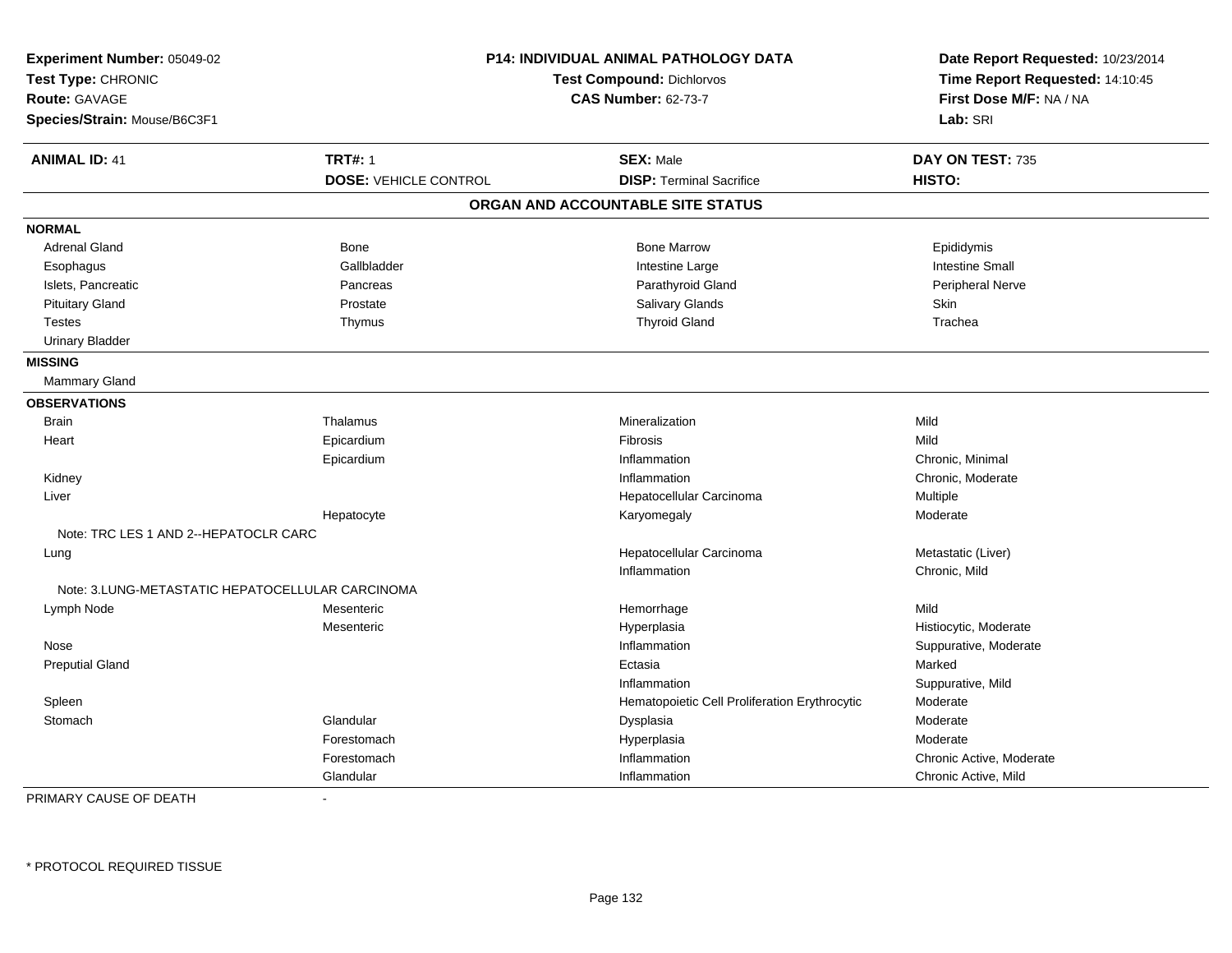| <b>Experiment Number: 05049-02</b><br><b>Test Type: CHRONIC</b> | <b>P14: INDIVIDUAL ANIMAL PATHOLOGY DATA</b><br><b>Test Compound: Dichlorvos</b> |                                          | Date Report Requested: 10/23/2014<br>Time Report Requested: 14:10:45 |
|-----------------------------------------------------------------|----------------------------------------------------------------------------------|------------------------------------------|----------------------------------------------------------------------|
| <b>Route: GAVAGE</b>                                            | <b>CAS Number: 62-73-7</b>                                                       |                                          | First Dose M/F: NA / NA                                              |
| Species/Strain: Mouse/B6C3F1                                    |                                                                                  |                                          | Lab: SRI                                                             |
| <b>ANIMAL ID: 41</b>                                            | <b>TRT#: 1</b>                                                                   | <b>SEX: Male</b>                         | DAY ON TEST: 735                                                     |
|                                                                 | <b>DOSE: VEHICLE CONTROL</b>                                                     | <b>DISP: Terminal Sacrifice</b>          | HISTO:                                                               |
|                                                                 |                                                                                  | <b>ORGAN AND ACCOUNTABLE SITE STATUS</b> |                                                                      |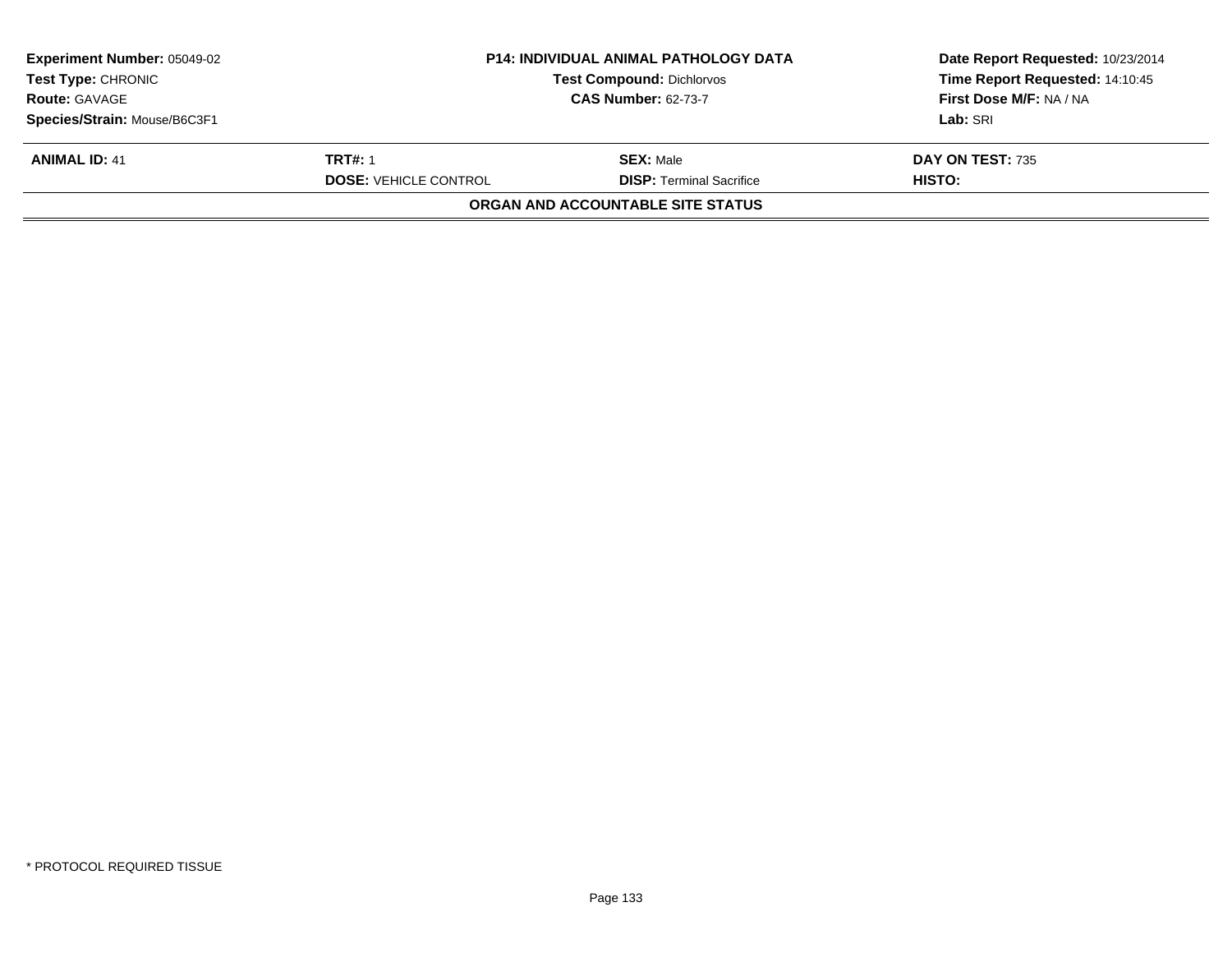| Experiment Number: 05049-02<br>Test Type: CHRONIC<br>Route: GAVAGE |                         | <b>P14: INDIVIDUAL ANIMAL PATHOLOGY DATA</b>  | Date Report Requested: 10/23/2014 |
|--------------------------------------------------------------------|-------------------------|-----------------------------------------------|-----------------------------------|
|                                                                    |                         | <b>Test Compound: Dichlorvos</b>              | Time Report Requested: 14:10:45   |
|                                                                    |                         | <b>CAS Number: 62-73-7</b>                    | First Dose M/F: NA / NA           |
| Species/Strain: Mouse/B6C3F1                                       |                         |                                               | Lab: SRI                          |
| <b>ANIMAL ID: 41</b>                                               | <b>TRT#: 3</b>          | <b>SEX: Male</b>                              | DAY ON TEST: 422                  |
|                                                                    | <b>DOSE: 20.0 MG/KG</b> | <b>DISP: Moribund</b>                         | HISTO:                            |
|                                                                    |                         | ORGAN AND ACCOUNTABLE SITE STATUS             |                                   |
| <b>NORMAL</b>                                                      |                         |                                               |                                   |
| <b>Adrenal Gland</b>                                               | Bone                    | <b>Brain</b>                                  | Epididymis                        |
| Esophagus                                                          | Heart                   | Intestine Large                               | <b>Intestine Small</b>            |
| Islets, Pancreatic                                                 | Kidney                  | Liver                                         | Pancreas                          |
| <b>Pituitary Gland</b>                                             | Prostate                | <b>Salivary Glands</b>                        | <b>Skeletal Muscle</b>            |
| Stomach                                                            | <b>Testes</b>           | Thymus                                        | <b>Thyroid Gland</b>              |
| Trachea                                                            | <b>Urinary Bladder</b>  |                                               |                                   |
| <b>MISSING</b>                                                     |                         |                                               |                                   |
| Gallbladder                                                        | Mammary Gland           | Nose                                          | Parathyroid Gland                 |
| Peripheral Nerve                                                   |                         |                                               |                                   |
| <b>OBSERVATIONS</b>                                                |                         |                                               |                                   |
| <b>Bone Marrow</b>                                                 |                         | Hyperplasia                                   | Moderate                          |
| Lung                                                               | Interstitium            | Edema                                         | Mild                              |
|                                                                    |                         | Inflammation                                  | Chronic, Mild                     |
| Lymph Node                                                         | Lymphatic, Mandibular   | Ectasia                                       | Moderate                          |
| Nose                                                               |                         |                                               |                                   |
| Note: NOSE-NOT REQUIRED BY PROTOCOL PRIOR TO 6/1/82                |                         |                                               |                                   |
| Skin                                                               |                         | Acanthosis                                    | Marked                            |
|                                                                    |                         | Edema                                         | Moderate                          |
|                                                                    | <b>Subcut Tiss</b>      | Fibrosarcoma                                  | Multiple                          |
|                                                                    |                         | Ulcer                                         | Moderate                          |
| Note: TRC LES 2 AND 3--FIBROSARCOMA                                |                         |                                               |                                   |
| Spleen                                                             |                         | Hematopoietic Cell Proliferation Erythrocytic | Mild                              |
| PRIMARY CAUSE OF DEATH                                             |                         |                                               |                                   |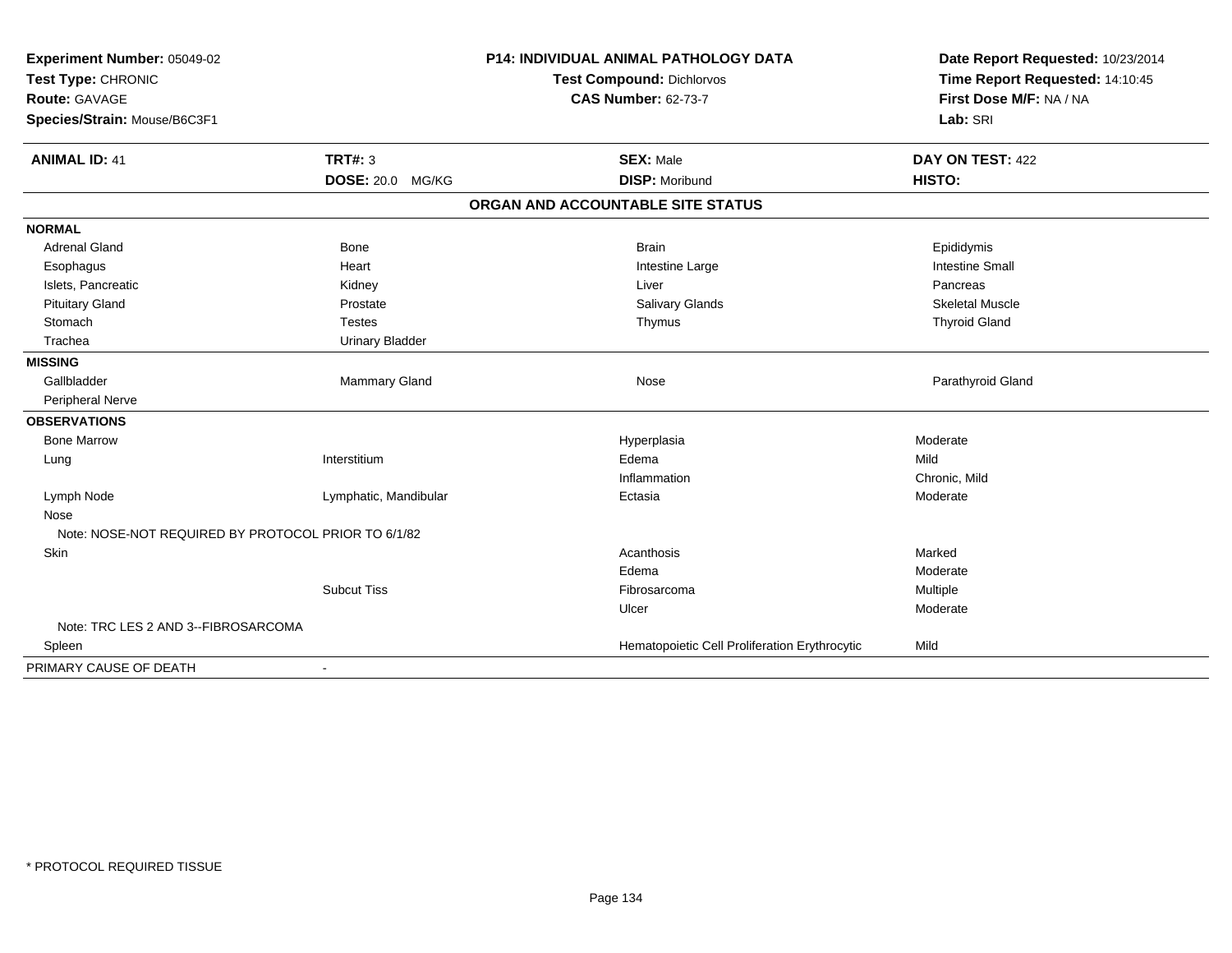| Experiment Number: 05049-02<br>Test Type: CHRONIC<br>Route: GAVAGE |                         | <b>P14: INDIVIDUAL ANIMAL PATHOLOGY DATA</b><br>Test Compound: Dichlorvos<br><b>CAS Number: 62-73-7</b> | Date Report Requested: 10/23/2014<br>Time Report Requested: 14:10:45<br>First Dose M/F: NA / NA |
|--------------------------------------------------------------------|-------------------------|---------------------------------------------------------------------------------------------------------|-------------------------------------------------------------------------------------------------|
| Species/Strain: Mouse/B6C3F1                                       |                         |                                                                                                         | Lab: SRI                                                                                        |
| <b>ANIMAL ID: 41</b>                                               | <b>TRT#: 5</b>          | <b>SEX: Male</b>                                                                                        | DAY ON TEST: 731                                                                                |
|                                                                    | <b>DOSE: 10.0 MG/KG</b> | <b>DISP: Terminal Sacrifice</b>                                                                         | HISTO:                                                                                          |
|                                                                    |                         | ORGAN AND ACCOUNTABLE SITE STATUS                                                                       |                                                                                                 |
| <b>NORMAL</b>                                                      |                         |                                                                                                         |                                                                                                 |
| <b>Bone</b>                                                        | <b>Bone Marrow</b>      | <b>Brain</b>                                                                                            | Epididymis                                                                                      |
| Esophagus                                                          | Heart                   | Intestine Large                                                                                         | <b>Intestine Small</b>                                                                          |
| Islets, Pancreatic                                                 | Kidney                  | Nose                                                                                                    | Pancreas                                                                                        |
| Parathyroid Gland                                                  | Peripheral Nerve        | Prostate                                                                                                | Spleen                                                                                          |
| Stomach                                                            | <b>Thyroid Gland</b>    | Trachea                                                                                                 | <b>Urinary Bladder</b>                                                                          |
| <b>MISSING</b>                                                     |                         |                                                                                                         |                                                                                                 |
| Gallbladder                                                        | <b>Mammary Gland</b>    | <b>Pituitary Gland</b>                                                                                  | Thymus                                                                                          |
| <b>OBSERVATIONS</b>                                                |                         |                                                                                                         |                                                                                                 |
| <b>Adrenal Gland</b>                                               | Spindle Cell            | Hyperplasia                                                                                             | Mild                                                                                            |
| Liver                                                              | Hepatocyte              | Vacuolization Cytoplasmic                                                                               | Minimal                                                                                         |
| Lung                                                               |                         | Alveolar/Bronchiolar Adenoma                                                                            |                                                                                                 |
|                                                                    |                         | Inflammation                                                                                            | Chronic, Mild                                                                                   |
| Lymph Node                                                         | Mesenteric              | Hemorrhage                                                                                              | Mild                                                                                            |
| Salivary Glands                                                    |                         | Inflammation                                                                                            | Chronic, Mild                                                                                   |
| Skin                                                               |                         | Acanthosis                                                                                              | Mild                                                                                            |
|                                                                    |                         | Edema                                                                                                   | Moderate                                                                                        |
|                                                                    | <b>Subcut Tiss</b>      | Fibrosarcoma                                                                                            | Multiple                                                                                        |
| Note: TRC LES 2 AND 3--FIBROSARCOMA                                |                         |                                                                                                         |                                                                                                 |
| <b>Testes</b>                                                      | Seminif Tub             | Atrophy                                                                                                 | Minimal                                                                                         |
| PRIMARY CAUSE OF DEATH                                             |                         |                                                                                                         |                                                                                                 |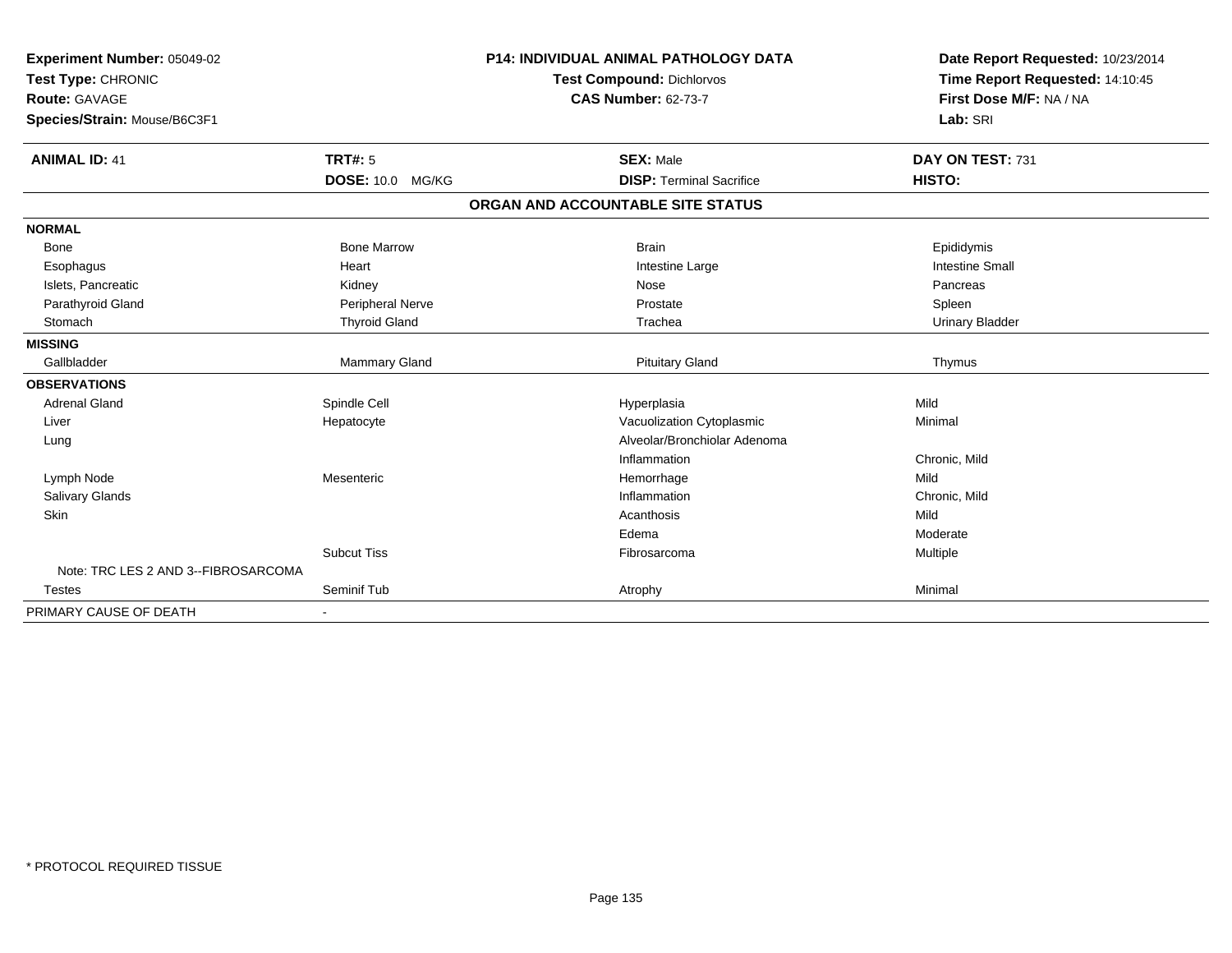| Experiment Number: 05049-02<br>Test Type: CHRONIC |                              | <b>P14: INDIVIDUAL ANIMAL PATHOLOGY DATA</b><br>Test Compound: Dichlorvos | Date Report Requested: 10/23/2014<br>Time Report Requested: 14:10:45 |
|---------------------------------------------------|------------------------------|---------------------------------------------------------------------------|----------------------------------------------------------------------|
| Route: GAVAGE                                     |                              | <b>CAS Number: 62-73-7</b>                                                | First Dose M/F: NA / NA                                              |
| Species/Strain: Mouse/B6C3F1                      |                              |                                                                           | Lab: SRI                                                             |
| <b>ANIMAL ID: 42</b>                              | <b>TRT#: 1</b>               | <b>SEX: Male</b>                                                          | DAY ON TEST: 735                                                     |
|                                                   | <b>DOSE: VEHICLE CONTROL</b> | <b>DISP: Terminal Sacrifice</b>                                           | HISTO:                                                               |
|                                                   |                              | ORGAN AND ACCOUNTABLE SITE STATUS                                         |                                                                      |
| <b>NORMAL</b>                                     |                              |                                                                           |                                                                      |
| <b>Bone</b>                                       | <b>Bone Marrow</b>           | <b>Brain</b>                                                              | Epididymis                                                           |
| Esophagus                                         | Gallbladder                  | Heart                                                                     | Intestine Large                                                      |
| <b>Intestine Small</b>                            | Lung                         | Lymph Node                                                                | Nose                                                                 |
| Pancreas                                          | Parathyroid Gland            | <b>Pituitary Gland</b>                                                    | Salivary Glands                                                      |
| Skin                                              | Spleen                       | Stomach                                                                   | <b>Testes</b>                                                        |
| Trachea                                           | <b>Urinary Bladder</b>       |                                                                           |                                                                      |
| <b>MISSING</b>                                    |                              |                                                                           |                                                                      |
| Mammary Gland                                     | Prostate                     |                                                                           |                                                                      |
| <b>OBSERVATIONS</b>                               |                              |                                                                           |                                                                      |
| <b>Adrenal Gland</b>                              | Spindle Cell                 | Hyperplasia                                                               | Mild                                                                 |
| <b>Coagulating Gland</b>                          |                              | Dilatation                                                                | Marked                                                               |
| Islets, Pancreatic                                |                              | Hyperplasia                                                               | Moderate                                                             |
| Kidney                                            |                              | Inflammation                                                              | Chronic, Mild                                                        |
|                                                   | <b>Renal Tubule</b>          | Regeneration                                                              | Minimal                                                              |
| Liver                                             | Hepatocyte                   | Karyomegaly                                                               | Mild                                                                 |
| Peripheral Nerve                                  |                              | Inflammation                                                              | Subacute, Mild                                                       |
| <b>Preputial Gland</b>                            |                              | Ectasia                                                                   | Moderate                                                             |
|                                                   |                              | Inflammation                                                              | Suppurative, Marked                                                  |
| Thymus                                            |                              | Cyst                                                                      |                                                                      |
| <b>Thyroid Gland</b>                              | Follicle                     | <b>Dilatation</b>                                                         | Moderate                                                             |
|                                                   | <b>Follicular Cel</b>        | Hyperplasia                                                               | Mild                                                                 |
| Tooth                                             |                              | Developmental Malformation                                                |                                                                      |
| PRIMARY CAUSE OF DEATH                            | $\blacksquare$               |                                                                           |                                                                      |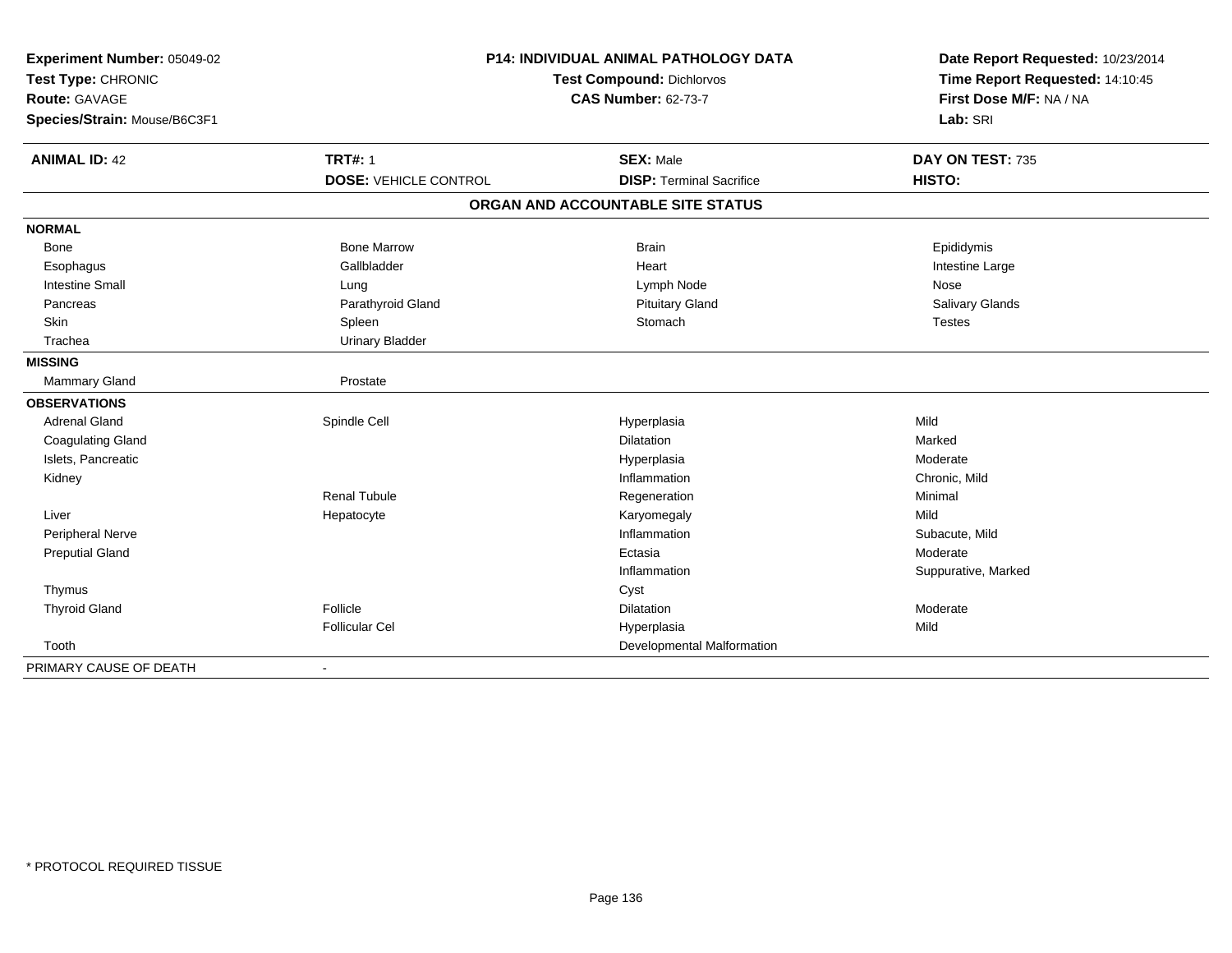| Experiment Number: 05049-02<br>Test Type: CHRONIC<br><b>Route: GAVAGE</b> |                         | <b>P14: INDIVIDUAL ANIMAL PATHOLOGY DATA</b> | Date Report Requested: 10/23/2014                          |
|---------------------------------------------------------------------------|-------------------------|----------------------------------------------|------------------------------------------------------------|
|                                                                           |                         | <b>Test Compound: Dichlorvos</b>             | Time Report Requested: 14:10:45<br>First Dose M/F: NA / NA |
|                                                                           |                         | <b>CAS Number: 62-73-7</b>                   |                                                            |
| Species/Strain: Mouse/B6C3F1                                              |                         |                                              | Lab: SRI                                                   |
|                                                                           |                         |                                              |                                                            |
| <b>ANIMAL ID: 42</b>                                                      | <b>TRT#: 3</b>          | <b>SEX: Male</b>                             | DAY ON TEST: 729                                           |
|                                                                           | <b>DOSE: 20.0 MG/KG</b> | <b>DISP: Terminal Sacrifice</b>              | HISTO:                                                     |
|                                                                           |                         | ORGAN AND ACCOUNTABLE SITE STATUS            |                                                            |
| <b>NORMAL</b>                                                             |                         |                                              |                                                            |
| <b>Adrenal Gland</b>                                                      | <b>Bone</b>             | <b>Bone Marrow</b>                           | Epididymis                                                 |
| Esophagus                                                                 | Gallbladder             | Heart                                        | Intestine Large                                            |
| <b>Intestine Small</b>                                                    | Islets, Pancreatic      | Liver                                        | Lymph Node                                                 |
| Pancreas                                                                  | Parathyroid Gland       | <b>Pituitary Gland</b>                       | Prostate                                                   |
| Spleen                                                                    | <b>Testes</b>           | Thymus                                       | <b>Thyroid Gland</b>                                       |
| Trachea                                                                   | <b>Urinary Bladder</b>  |                                              |                                                            |
| <b>MISSING</b>                                                            |                         |                                              |                                                            |
| Mammary Gland                                                             | Peripheral Nerve        |                                              |                                                            |
| <b>OBSERVATIONS</b>                                                       |                         |                                              |                                                            |
| <b>Brain</b>                                                              | Thalamus                | Mineralization                               | Mild                                                       |
| Kidney                                                                    | <b>Renal Tubule</b>     | Atrophy                                      | Mild                                                       |
|                                                                           |                         | Inflammation                                 | Chronic, Mild                                              |
|                                                                           | <b>Renal Tubule</b>     | Regeneration                                 | Minimal                                                    |
| Lung                                                                      |                         | Inflammation                                 | Chronic, Moderate                                          |
| Nose                                                                      |                         | Inflammation                                 | Suppurative, Moderate                                      |
|                                                                           | Mucosa                  | Metaplasia                                   | Squamous, Moderate                                         |
| Salivary Glands                                                           |                         | Inflammation                                 | Chronic, Moderate                                          |
| <b>Skin</b>                                                               |                         | Acanthosis                                   | Moderate                                                   |
| Note: 2.SKIN-NOT REMARKABLE                                               |                         |                                              |                                                            |
| Stomach                                                                   | Forestomach             | Hyperplasia                                  | Mild                                                       |
| PRIMARY CAUSE OF DEATH                                                    |                         |                                              |                                                            |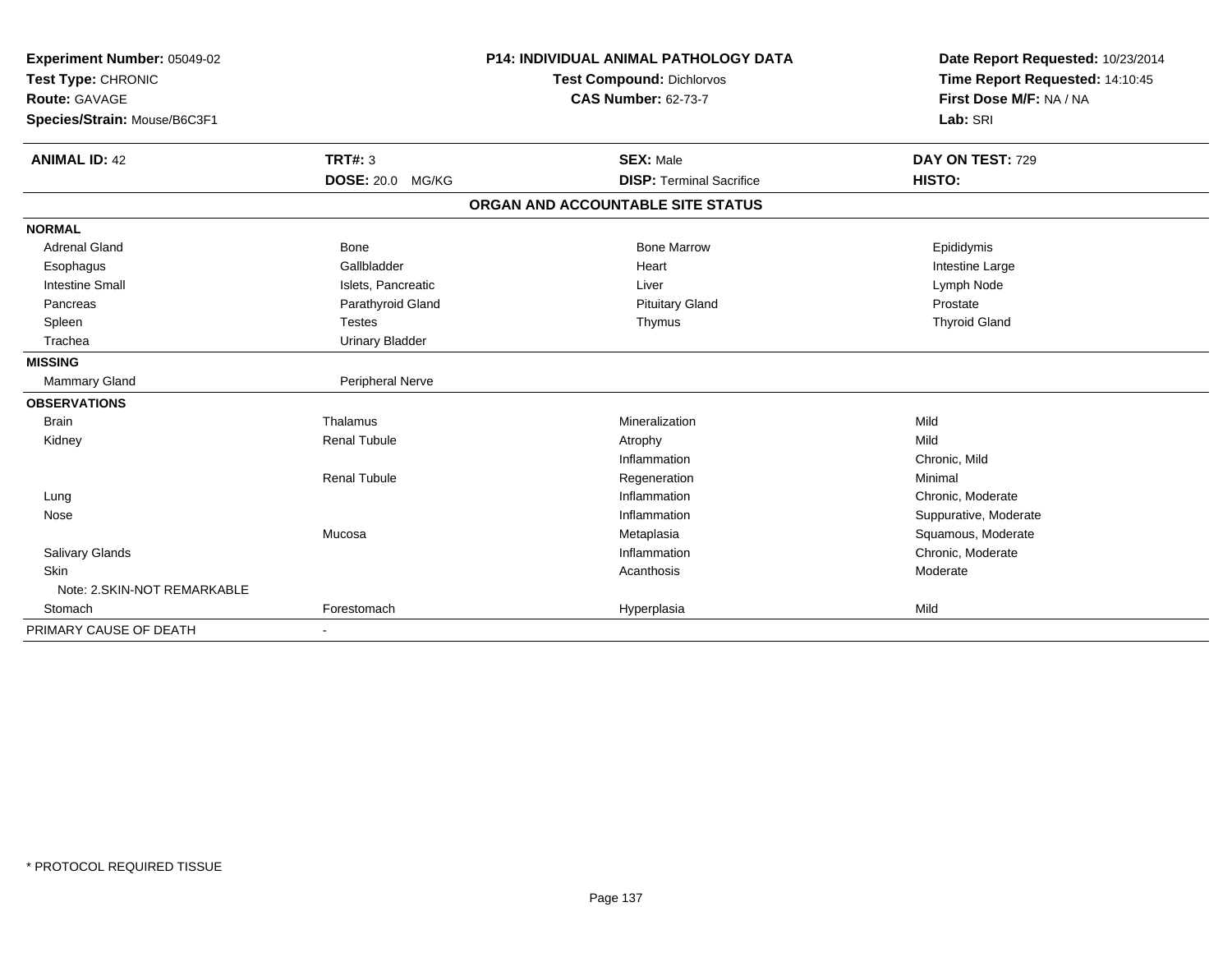| Experiment Number: 05049-02<br>Test Type: CHRONIC<br>Route: GAVAGE<br>Species/Strain: Mouse/B6C3F1 |                                    | <b>P14: INDIVIDUAL ANIMAL PATHOLOGY DATA</b><br><b>Test Compound: Dichlorvos</b><br><b>CAS Number: 62-73-7</b> | Date Report Requested: 10/23/2014<br>Time Report Requested: 14:10:45<br>First Dose M/F: NA / NA<br>Lab: SRI |
|----------------------------------------------------------------------------------------------------|------------------------------------|----------------------------------------------------------------------------------------------------------------|-------------------------------------------------------------------------------------------------------------|
| <b>ANIMAL ID: 42</b>                                                                               | TRT#: 5<br><b>DOSE: 10.0 MG/KG</b> | <b>SEX: Male</b><br><b>DISP: Terminal Sacrifice</b>                                                            | DAY ON TEST: 731<br>HISTO:                                                                                  |
|                                                                                                    |                                    | ORGAN AND ACCOUNTABLE SITE STATUS                                                                              |                                                                                                             |
| <b>NORMAL</b>                                                                                      |                                    |                                                                                                                |                                                                                                             |
| <b>Adrenal Gland</b>                                                                               | Bone                               | <b>Bone Marrow</b>                                                                                             | Epididymis                                                                                                  |
| Esophagus                                                                                          | Gallbladder                        | Heart                                                                                                          | Intestine Large                                                                                             |
| <b>Intestine Small</b>                                                                             | Islets, Pancreatic                 | Liver                                                                                                          | Lung                                                                                                        |
| Lymph Node                                                                                         | Nose                               | Pancreas                                                                                                       | Parathyroid Gland                                                                                           |
| Peripheral Nerve                                                                                   | <b>Pituitary Gland</b>             | Prostate                                                                                                       | <b>Salivary Glands</b>                                                                                      |
| Stomach                                                                                            | <b>Testes</b>                      | <b>Thyroid Gland</b>                                                                                           | Trachea                                                                                                     |
| <b>MISSING</b>                                                                                     |                                    |                                                                                                                |                                                                                                             |
| <b>Mammary Gland</b>                                                                               | Thymus                             |                                                                                                                |                                                                                                             |
| <b>OBSERVATIONS</b>                                                                                |                                    |                                                                                                                |                                                                                                             |
| <b>Brain</b>                                                                                       | Thalamus                           | Mineralization                                                                                                 | Mild                                                                                                        |
| Kidney                                                                                             |                                    | Casts                                                                                                          | Minimal                                                                                                     |
|                                                                                                    | <b>Renal Tubule</b>                | Regeneration                                                                                                   | Minimal                                                                                                     |
| <b>Skin</b>                                                                                        |                                    | Basal Cell Carcinoma                                                                                           |                                                                                                             |
| Note: 1.&2.SKIN-NOT REMARKABLE                                                                     |                                    |                                                                                                                |                                                                                                             |
| Spleen                                                                                             |                                    | Hematopoietic Cell Proliferation Erythrocytic                                                                  | Moderate                                                                                                    |
| <b>Urinary Bladder</b>                                                                             |                                    | Mineralization                                                                                                 | Minimal                                                                                                     |
| PRIMARY CAUSE OF DEATH                                                                             |                                    |                                                                                                                |                                                                                                             |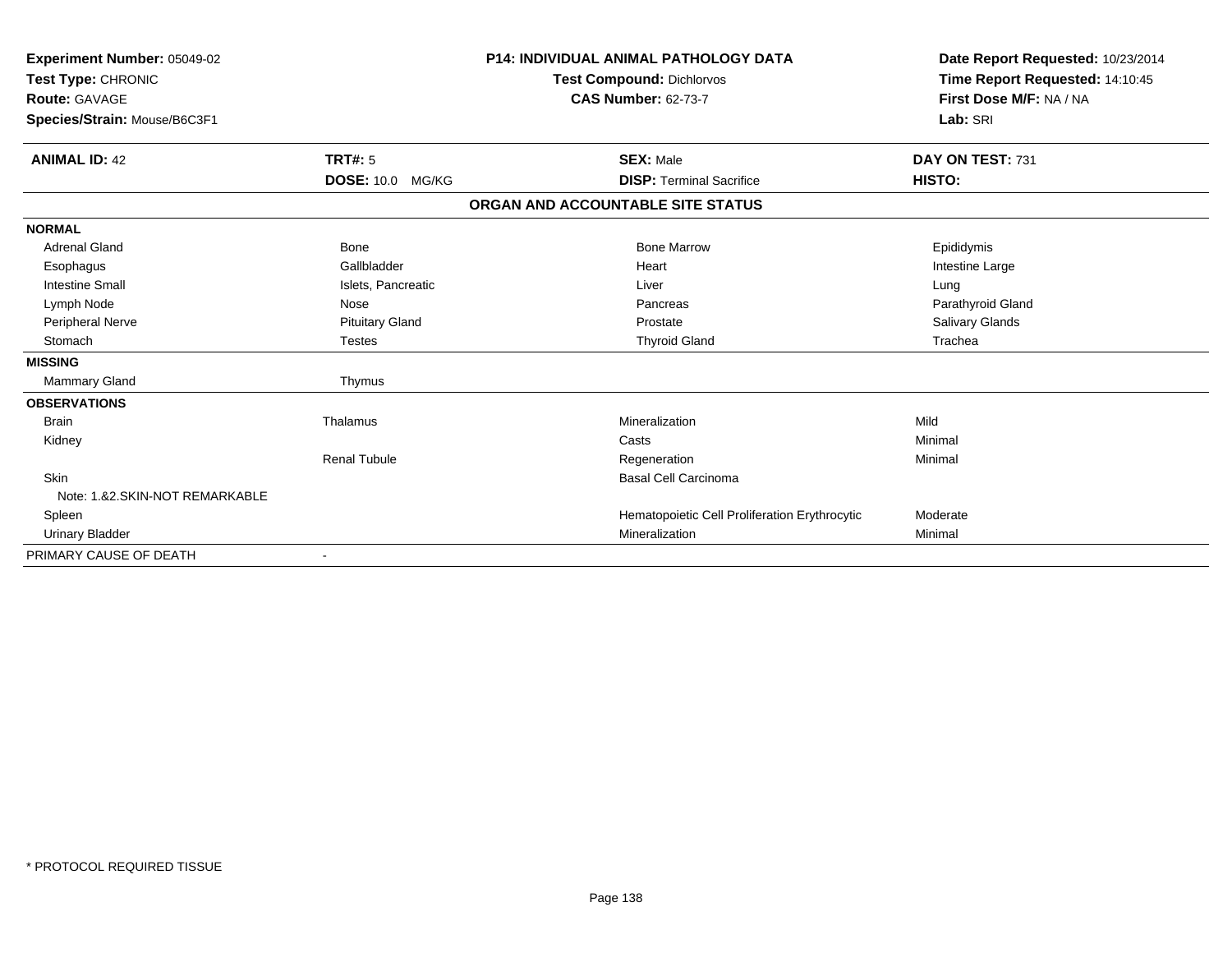| Experiment Number: 05049-02  | <b>P14: INDIVIDUAL ANIMAL PATHOLOGY DATA</b><br><b>Test Compound: Dichlorvos</b><br><b>CAS Number: 62-73-7</b> |                                   | Date Report Requested: 10/23/2014                          |
|------------------------------|----------------------------------------------------------------------------------------------------------------|-----------------------------------|------------------------------------------------------------|
| Test Type: CHRONIC           |                                                                                                                |                                   | Time Report Requested: 14:10:45<br>First Dose M/F: NA / NA |
| <b>Route: GAVAGE</b>         |                                                                                                                |                                   |                                                            |
| Species/Strain: Mouse/B6C3F1 |                                                                                                                |                                   | Lab: SRI                                                   |
| <b>ANIMAL ID: 43</b>         | <b>TRT#: 1</b>                                                                                                 | <b>SEX: Male</b>                  | DAY ON TEST: 735                                           |
|                              | <b>DOSE: VEHICLE CONTROL</b>                                                                                   | <b>DISP: Terminal Sacrifice</b>   | HISTO:                                                     |
|                              |                                                                                                                | ORGAN AND ACCOUNTABLE SITE STATUS |                                                            |
| <b>NORMAL</b>                |                                                                                                                |                                   |                                                            |
| Bone                         | <b>Bone Marrow</b>                                                                                             | <b>Brain</b>                      | Epididymis                                                 |
| Esophagus                    | Gallbladder                                                                                                    | Heart                             | Intestine Large                                            |
| <b>Intestine Small</b>       | Pancreas                                                                                                       | Parathyroid Gland                 | Peripheral Nerve                                           |
| <b>Pituitary Gland</b>       | Prostate                                                                                                       | Salivary Glands                   | <b>Skin</b>                                                |
| Spleen                       | Stomach                                                                                                        | Testes                            | Thymus                                                     |
| <b>Thyroid Gland</b>         | Trachea                                                                                                        | <b>Urinary Bladder</b>            |                                                            |
| <b>MISSING</b>               |                                                                                                                |                                   |                                                            |
| Mammary Gland                |                                                                                                                |                                   |                                                            |
| <b>OBSERVATIONS</b>          |                                                                                                                |                                   |                                                            |
| <b>Adrenal Gland</b>         | Spindle Cell                                                                                                   | Hyperplasia                       | Mild                                                       |
| Islets, Pancreatic           |                                                                                                                | Dysplasia                         | Mild                                                       |
| Kidney                       |                                                                                                                | Inflammation                      | Chronic, Minimal                                           |
|                              | <b>Renal Tubule</b>                                                                                            | Regeneration                      | Minimal                                                    |
| Liver                        |                                                                                                                | Hepatocellular Adenoma            |                                                            |
| Lung                         |                                                                                                                | Inflammation                      | Chronic, Mild                                              |
| Lymph Node                   | Mesenteric                                                                                                     | Hemorrhage                        | Moderate                                                   |
| Nose                         |                                                                                                                | Inflammation                      | Suppurative, Mild                                          |
| <b>Preputial Gland</b>       |                                                                                                                | Ectasia                           | Moderate                                                   |
| <b>Skeletal Muscle</b>       |                                                                                                                | Inflammation                      | Chronic, Mild                                              |
| PRIMARY CAUSE OF DEATH       | $\blacksquare$                                                                                                 |                                   |                                                            |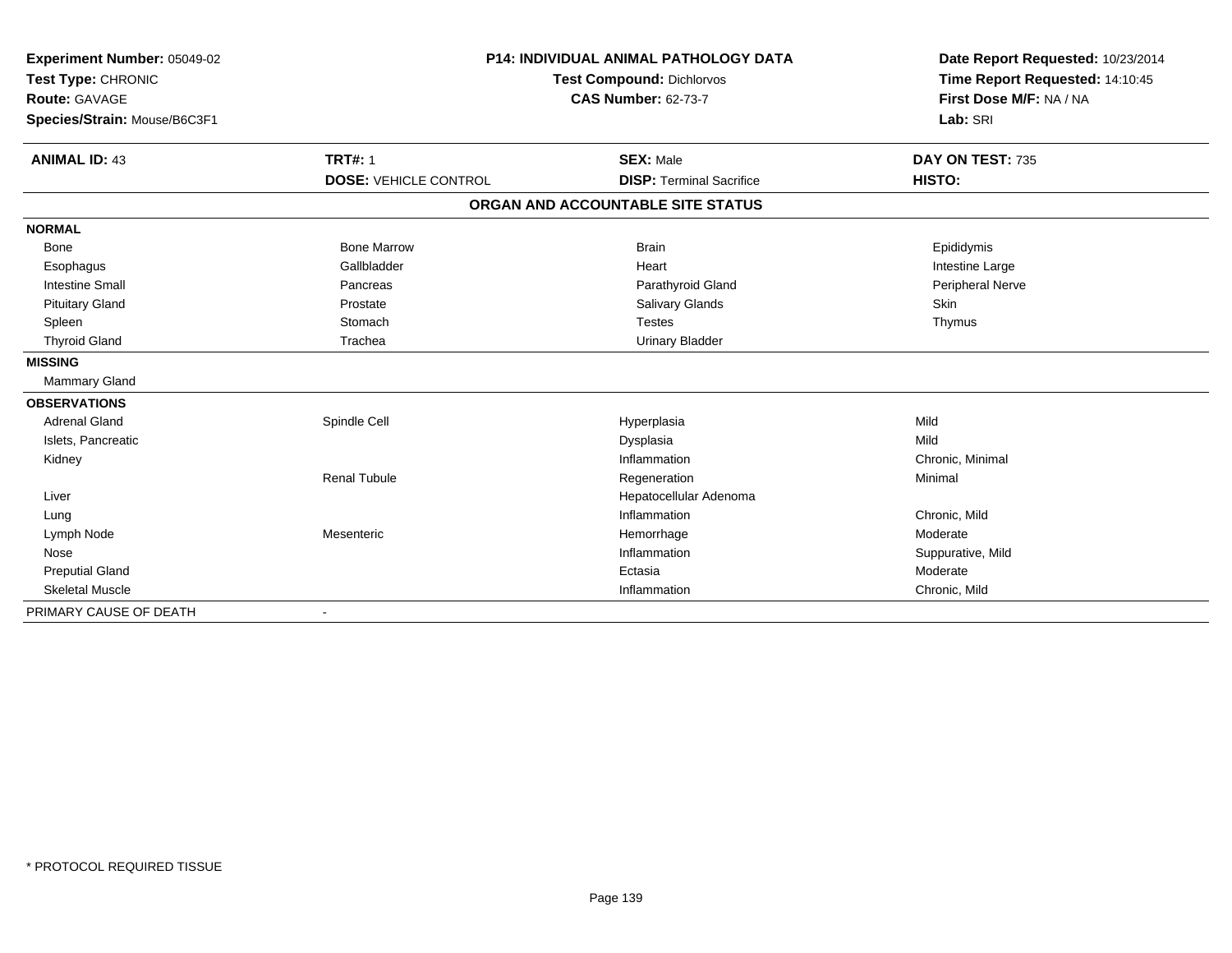| <b>Experiment Number: 05049-02</b><br>Test Type: CHRONIC<br><b>Route: GAVAGE</b><br>Species/Strain: Mouse/B6C3F1 |                             | <b>P14: INDIVIDUAL ANIMAL PATHOLOGY DATA</b><br><b>Test Compound: Dichlorvos</b><br><b>CAS Number: 62-73-7</b> | Date Report Requested: 10/23/2014<br>Time Report Requested: 14:10:45<br>First Dose M/F: NA / NA<br>Lab: SRI |
|------------------------------------------------------------------------------------------------------------------|-----------------------------|----------------------------------------------------------------------------------------------------------------|-------------------------------------------------------------------------------------------------------------|
|                                                                                                                  |                             |                                                                                                                |                                                                                                             |
| <b>ANIMAL ID: 43</b>                                                                                             | TRT#: 3<br>DOSE: 20.0 MG/KG | <b>SEX: Male</b><br><b>DISP: Dead</b>                                                                          | DAY ON TEST: 533<br>HISTO:                                                                                  |
|                                                                                                                  |                             | ORGAN AND ACCOUNTABLE SITE STATUS                                                                              |                                                                                                             |
| <b>NORMAL</b>                                                                                                    |                             |                                                                                                                |                                                                                                             |
| Bone                                                                                                             | <b>Bone Marrow</b>          | <b>Brain</b>                                                                                                   | Esophagus                                                                                                   |
| Heart                                                                                                            | Intestine Large             | <b>Intestine Small</b>                                                                                         | Islets, Pancreatic                                                                                          |
| Kidney                                                                                                           | Lung                        | Nose                                                                                                           | Pancreas                                                                                                    |
| Parathyroid Gland                                                                                                | Peripheral Nerve            | <b>Pituitary Gland</b>                                                                                         | Prostate                                                                                                    |
| Salivary Glands                                                                                                  | <b>Skin</b>                 | Stomach                                                                                                        | <b>Testes</b>                                                                                               |
| Thymus                                                                                                           | <b>Thyroid Gland</b>        | Trachea                                                                                                        | <b>Urinary Bladder</b>                                                                                      |
| <b>MISSING</b>                                                                                                   |                             |                                                                                                                |                                                                                                             |
| <b>Adrenal Gland</b>                                                                                             | Gallbladder                 | <b>Mammary Gland</b>                                                                                           |                                                                                                             |
| <b>OBSERVATIONS</b>                                                                                              |                             |                                                                                                                |                                                                                                             |
| Epididymis                                                                                                       |                             | Inflammation                                                                                                   | Chronic, Mild                                                                                               |
| <b>Intest Small</b>                                                                                              |                             |                                                                                                                |                                                                                                             |
| Note: 1.INTEST SMALL-CONGESTED BLOOD VESSELS: OTHERWISE UNREMARK.                                                |                             |                                                                                                                |                                                                                                             |
| Liver                                                                                                            | Hepatocyte                  | Vacuolization Cytoplasmic                                                                                      | Moderate                                                                                                    |
| Note: 2.LIVER-CHANGES SIMILAR TO THOSE OF REGULAR LIVER SECT.                                                    |                             |                                                                                                                |                                                                                                             |
| Lymph Node                                                                                                       | Mandibular                  | Hyperplasia                                                                                                    | Lymphoid, Moderate                                                                                          |
| Spleen                                                                                                           |                             | Hematopoietic Cell Proliferation Erythrocytic                                                                  | Moderate                                                                                                    |
| PRIMARY CAUSE OF DEATH                                                                                           |                             |                                                                                                                |                                                                                                             |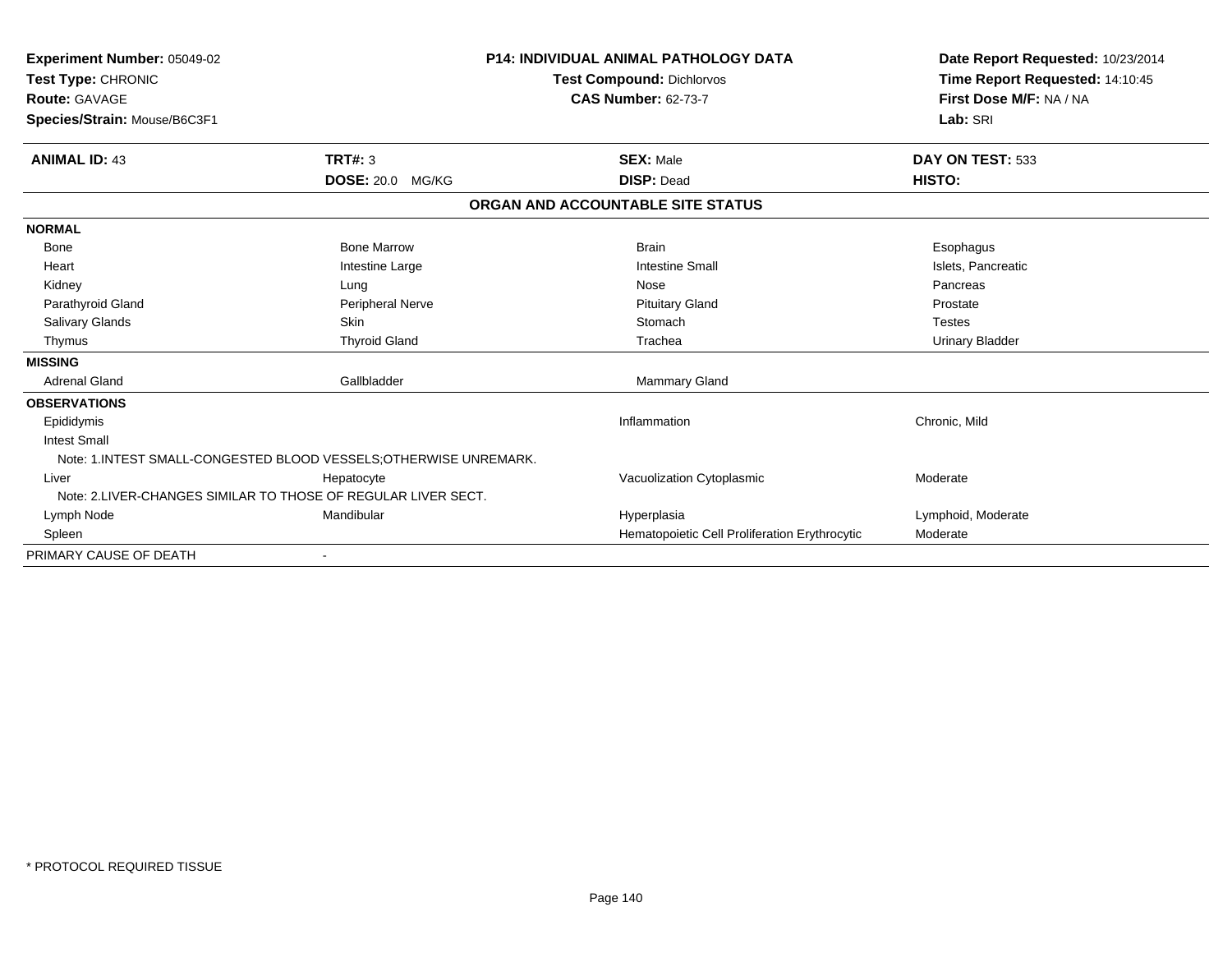| Experiment Number: 05049-02<br>Test Type: CHRONIC<br>Route: GAVAGE |                      | P14: INDIVIDUAL ANIMAL PATHOLOGY DATA | Date Report Requested: 10/23/2014<br>Time Report Requested: 14:10:45 |
|--------------------------------------------------------------------|----------------------|---------------------------------------|----------------------------------------------------------------------|
|                                                                    |                      | <b>Test Compound: Dichlorvos</b>      |                                                                      |
|                                                                    |                      | <b>CAS Number: 62-73-7</b>            | First Dose M/F: NA / NA                                              |
| Species/Strain: Mouse/B6C3F1                                       |                      |                                       | Lab: SRI                                                             |
| <b>ANIMAL ID: 43</b>                                               | <b>TRT#: 5</b>       | <b>SEX: Male</b>                      | DAY ON TEST: 694                                                     |
|                                                                    | DOSE: 10.0 MG/KG     | <b>DISP: Moribund</b>                 | HISTO:                                                               |
|                                                                    |                      | ORGAN AND ACCOUNTABLE SITE STATUS     |                                                                      |
| <b>NORMAL</b>                                                      |                      |                                       |                                                                      |
| Bone                                                               | <b>Bone Marrow</b>   | Epididymis                            | Esophagus                                                            |
| Gallbladder                                                        | Heart                | Intestine Large                       | <b>Intestine Small</b>                                               |
| Islets, Pancreatic                                                 | Liver                | Lung                                  | Nose                                                                 |
| Pancreas                                                           | Parathyroid Gland    | Peripheral Nerve                      | <b>Pituitary Gland</b>                                               |
| Prostate                                                           | Salivary Glands      | Spleen                                | Stomach                                                              |
| Thymus                                                             | <b>Thyroid Gland</b> | Trachea                               | <b>Urinary Bladder</b>                                               |
| <b>MISSING</b>                                                     |                      |                                       |                                                                      |
| <b>Mammary Gland</b>                                               |                      |                                       |                                                                      |
| <b>OBSERVATIONS</b>                                                |                      |                                       |                                                                      |
| <b>Adrenal Gland</b>                                               | Cortex               | Adenoma                               |                                                                      |
|                                                                    | Spindle Cell         | Hyperplasia                           | Mild                                                                 |
| <b>Brain</b>                                                       | Thalamus             | Mineralization                        | Mild                                                                 |
| <b>Harderian Gland</b>                                             |                      | Adenoma                               |                                                                      |
| Kidney                                                             |                      | Casts                                 | Minimal                                                              |
|                                                                    |                      | Inflammation                          | Chronic, Minimal                                                     |
|                                                                    | <b>Renal Tubule</b>  | Regeneration                          | Minimal                                                              |
| Lymph Node                                                         | Mesenteric           | Angiectasis                           | Moderate                                                             |
| Seminal Vesicle                                                    |                      | Fibrosis                              | Moderate                                                             |
|                                                                    |                      | Pigmentation                          | Mild                                                                 |
| Skin                                                               |                      | Acanthosis                            | Mild                                                                 |
|                                                                    |                      | Inflammation                          | Chronic, Minimal                                                     |
| Note: TRC LES 2-NOT REMARKABLE                                     |                      |                                       |                                                                      |
| Note: TRC LES 1-ACANTHOSIS & CHR INFLAMMATION                      |                      |                                       |                                                                      |
| <b>Testes</b>                                                      | Seminif Tub          | Mineralization                        | Minimal                                                              |
| PRIMARY CAUSE OF DEATH                                             | $\blacksquare$       |                                       |                                                                      |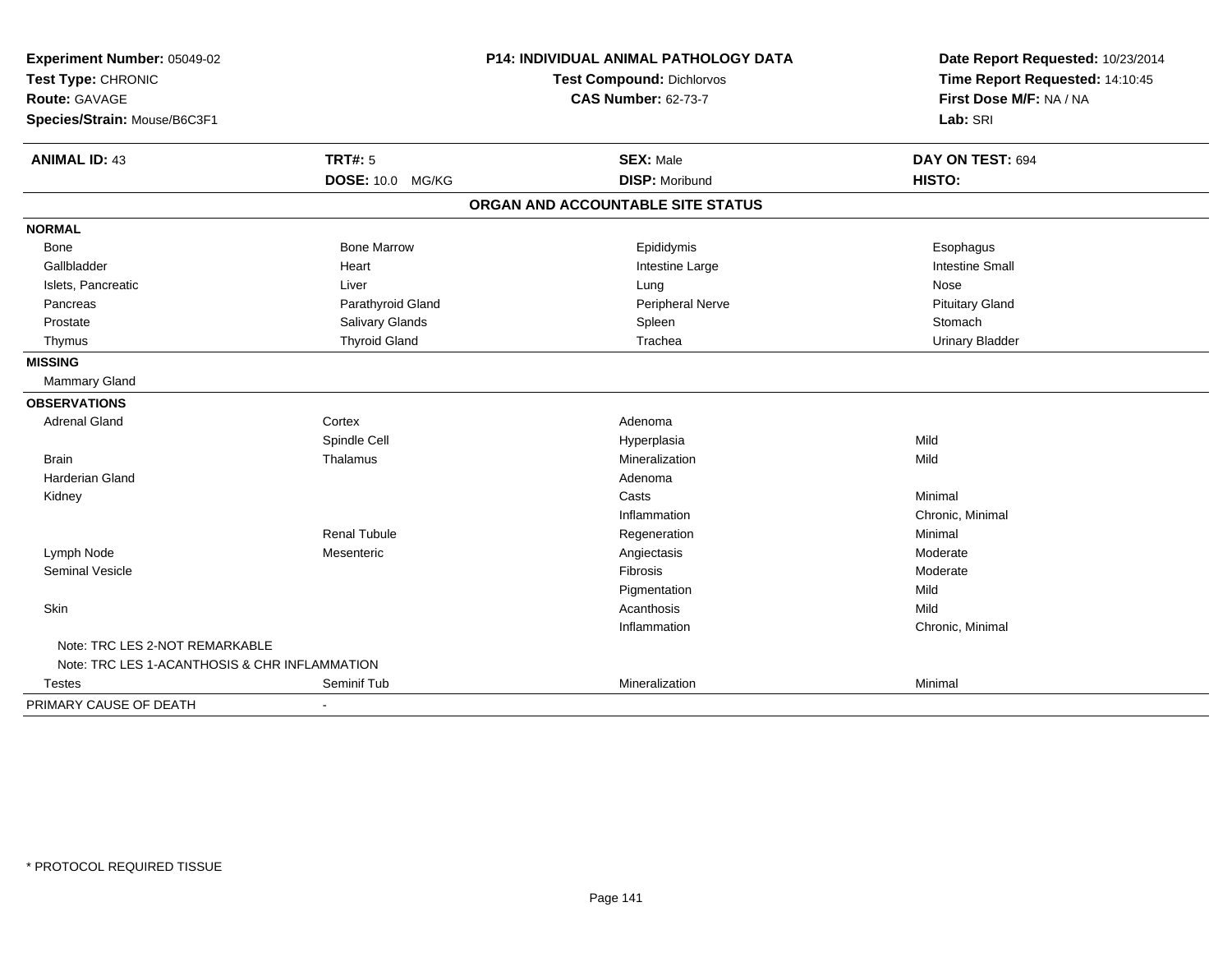| Experiment Number: 05049-02        | P14: INDIVIDUAL ANIMAL PATHOLOGY DATA |                                   | Date Report Requested: 10/23/2014 |
|------------------------------------|---------------------------------------|-----------------------------------|-----------------------------------|
| Test Type: CHRONIC                 |                                       | Test Compound: Dichlorvos         | Time Report Requested: 14:10:45   |
| Route: GAVAGE                      |                                       | <b>CAS Number: 62-73-7</b>        | First Dose M/F: NA / NA           |
| Species/Strain: Mouse/B6C3F1       |                                       |                                   | Lab: SRI                          |
| <b>ANIMAL ID: 44</b>               | <b>TRT#: 1</b>                        | <b>SEX: Male</b>                  | DAY ON TEST: 585                  |
|                                    | <b>DOSE: VEHICLE CONTROL</b>          | <b>DISP: Dead</b>                 | HISTO:                            |
|                                    |                                       | ORGAN AND ACCOUNTABLE SITE STATUS |                                   |
| <b>NORMAL</b>                      |                                       |                                   |                                   |
| <b>Adrenal Gland</b>               | Bone                                  | <b>Bone Marrow</b>                | Epididymis                        |
| Esophagus                          | <b>Intestine Small</b>                | Islets, Pancreatic                | Kidney                            |
| Nose                               | Pancreas                              | Parathyroid Gland                 | Peripheral Nerve                  |
| <b>Pituitary Gland</b>             | Prostate                              | Salivary Glands                   | Stomach                           |
| <b>Testes</b>                      | <b>Thyroid Gland</b>                  | Trachea                           | <b>Urinary Bladder</b>            |
| <b>MISSING</b>                     |                                       |                                   |                                   |
| <b>Mammary Gland</b>               | Thymus                                |                                   |                                   |
| <b>OBSERVATIONS</b>                |                                       |                                   |                                   |
| <b>Blood Vessel</b>                | Aorta                                 | <b>Embolus Bacterial</b>          |                                   |
| <b>Brain</b>                       | Thalamus                              | Mineralization                    | Mild                              |
| Gallbladder                        |                                       | Concretion                        |                                   |
| Note: GALL BLADDER-BILE CONCRETION |                                       |                                   |                                   |
| Heart                              | <b>Coron Artery</b>                   | Inflammation                      | Suppurative, Marked               |
|                                    | Myocardium                            | Inflammation                      | Suppurative, Moderate             |
|                                    | Coron Artery                          | Necrosis                          | Fibrinoid, Marked                 |
| Intestine Large                    | Cecum                                 | Lymphoma Malignant Mixed          |                                   |
| Liver                              |                                       | Lymphoma Malignant Mixed          |                                   |
|                                    | Hepatocyte                            | <b>Necrosis</b>                   | Marked                            |
| Lung                               |                                       | Lymphoma Malignant Mixed          |                                   |
| Lymph Node                         | Inguinal                              | Lymphoma Malignant Mixed          |                                   |
|                                    | Mesenteric                            | Lymphoma Malignant Mixed          |                                   |
| Skin                               |                                       | Plasma Cell Tumor Malignant       |                                   |
| Spleen                             |                                       | Lymphoma Malignant Mixed          |                                   |
| PRIMARY CAUSE OF DEATH             | $\overline{\phantom{a}}$              |                                   |                                   |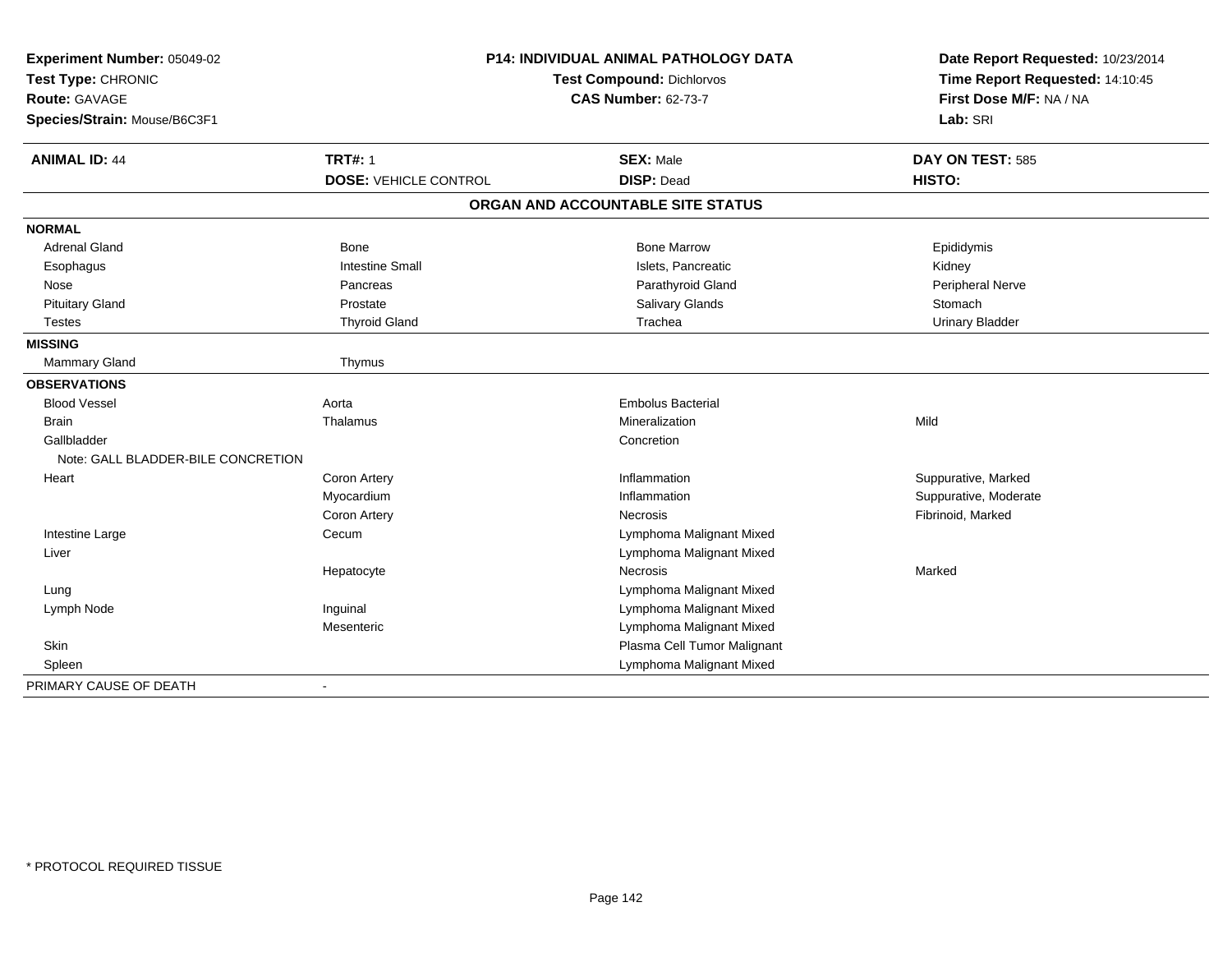| Experiment Number: 05049-02<br>Test Type: CHRONIC<br>Route: GAVAGE |                        | P14: INDIVIDUAL ANIMAL PATHOLOGY DATA         | Date Report Requested: 10/23/2014<br>Time Report Requested: 14:10:45 |  |
|--------------------------------------------------------------------|------------------------|-----------------------------------------------|----------------------------------------------------------------------|--|
|                                                                    |                        | <b>Test Compound: Dichlorvos</b>              |                                                                      |  |
|                                                                    |                        | <b>CAS Number: 62-73-7</b>                    | First Dose M/F: NA / NA                                              |  |
| Species/Strain: Mouse/B6C3F1                                       |                        |                                               | Lab: SRI                                                             |  |
| <b>ANIMAL ID: 44</b>                                               | <b>TRT#: 3</b>         | <b>SEX: Male</b>                              | DAY ON TEST: 578                                                     |  |
|                                                                    | DOSE: 20.0 MG/KG       | <b>DISP: Moribund</b>                         | HISTO:                                                               |  |
|                                                                    |                        | ORGAN AND ACCOUNTABLE SITE STATUS             |                                                                      |  |
| <b>NORMAL</b>                                                      |                        |                                               |                                                                      |  |
| Bone                                                               | <b>Bone Marrow</b>     | Epididymis                                    | Esophagus                                                            |  |
| Gallbladder                                                        | Heart                  | Intestine Large                               | Islets, Pancreatic                                                   |  |
| Kidney                                                             | Lung                   | Pancreas                                      | Parathyroid Gland                                                    |  |
| Peripheral Nerve                                                   | Prostate               | Salivary Glands                               | <b>Testes</b>                                                        |  |
| <b>Thyroid Gland</b>                                               | Trachea                | <b>Urinary Bladder</b>                        |                                                                      |  |
| <b>MISSING</b>                                                     |                        |                                               |                                                                      |  |
| Mammary Gland                                                      | <b>Pituitary Gland</b> | Thymus                                        |                                                                      |  |
| <b>OBSERVATIONS</b>                                                |                        |                                               |                                                                      |  |
| <b>Adrenal Gland</b>                                               | Spindle Cell           | Hyperplasia                                   | Mild                                                                 |  |
| <b>Brain</b>                                                       | Thalamus               | Mineralization                                | Mild                                                                 |  |
| Harderian Gland                                                    |                        | Adenoma                                       |                                                                      |  |
|                                                                    |                        | Inflammation                                  | Chronic, Mild                                                        |  |
| <b>Intestine Small</b>                                             | <b>Ileum</b>           | Lymphoma Malignant Mixed                      |                                                                      |  |
| Liver                                                              |                        | Hematopoietic Cell Proliferation              | Mild                                                                 |  |
|                                                                    |                        | Hepatocellular Carcinoma                      |                                                                      |  |
|                                                                    |                        | Inflammation                                  | Chronic, Moderate                                                    |  |
| Lymph Node                                                         | Mandibular             | Lymphoma Malignant Mixed                      |                                                                      |  |
|                                                                    | Mediastinal            | Lymphoma Malignant Mixed                      |                                                                      |  |
|                                                                    | Mesenteric             | Lymphoma Malignant Mixed                      | Multiple                                                             |  |
| Note: TRC LES 4,5,6, & 7--MESENTERIC NODE-LYMPH MAL MIXD           |                        |                                               |                                                                      |  |
| Mesentery                                                          |                        | Lymphoma Malignant Mixed                      |                                                                      |  |
| Nose                                                               |                        | Fungus                                        | Moderate                                                             |  |
|                                                                    |                        | Inflammation                                  | Suppurative, Moderate                                                |  |
| Skin                                                               |                        | Acanthosis                                    | Minimal                                                              |  |
| Note: 2.SKIN-NOT REMARKABLE                                        |                        |                                               |                                                                      |  |
| Spleen                                                             |                        | Hematopoietic Cell Proliferation Erythrocytic | Marked                                                               |  |
|                                                                    |                        | Lymphoma Malignant Mixed                      | Multiple                                                             |  |
| Note: TRC LES 3--LYMPH MAL MIXD                                    |                        |                                               |                                                                      |  |
| Stomach                                                            | Forestomach            | Hyperplasia                                   | Mild                                                                 |  |
| PRIMARY CAUSE OF DEATH                                             |                        |                                               |                                                                      |  |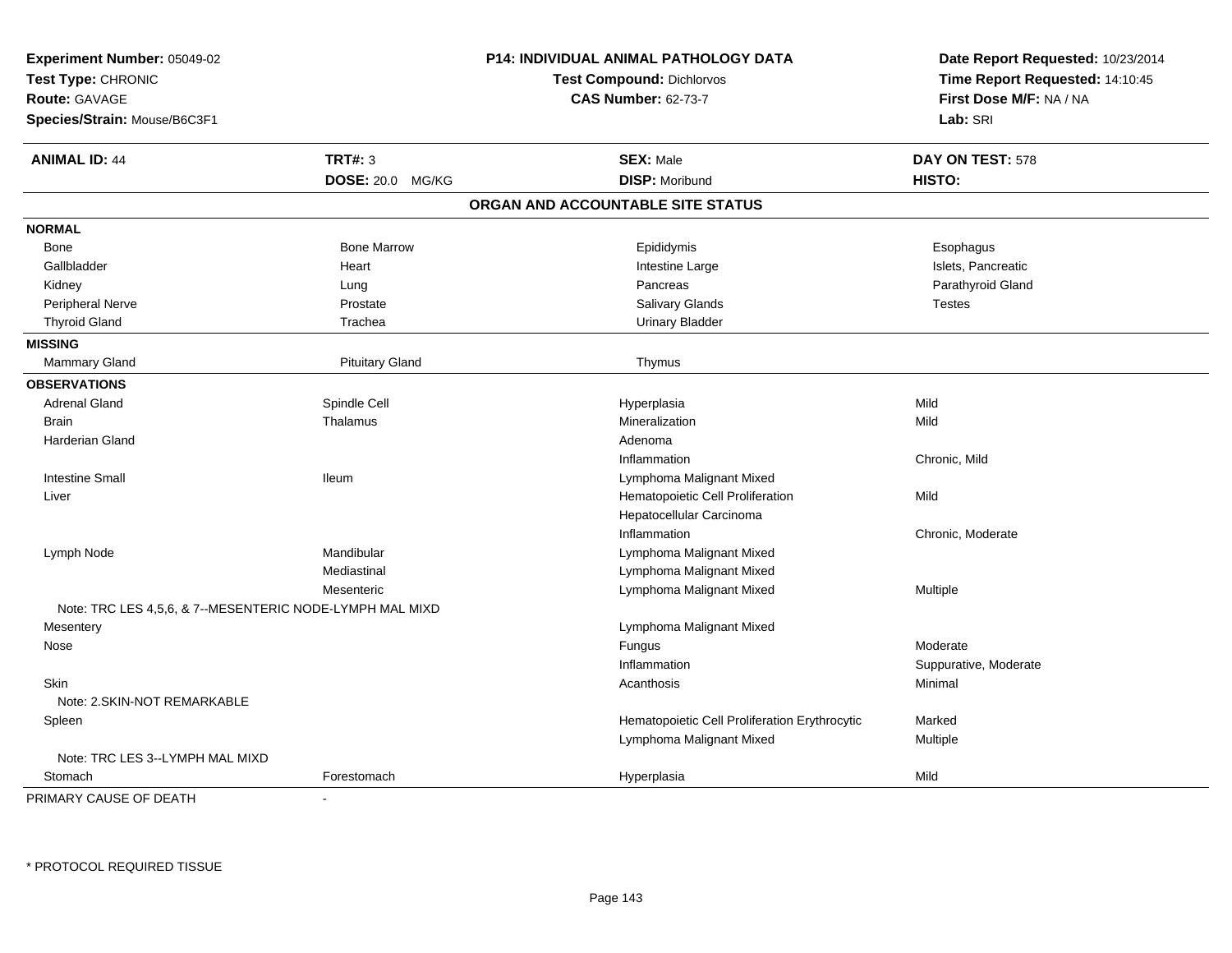| <b>Experiment Number: 05049-02</b><br><b>Test Type: CHRONIC</b> |                         | <b>P14: INDIVIDUAL ANIMAL PATHOLOGY DATA</b><br><b>Test Compound: Dichlorvos</b> | Date Report Requested: 10/23/2014<br>Time Report Requested: 14:10:45 |
|-----------------------------------------------------------------|-------------------------|----------------------------------------------------------------------------------|----------------------------------------------------------------------|
| <b>Route: GAVAGE</b>                                            |                         | <b>CAS Number: 62-73-7</b>                                                       | First Dose M/F: NA / NA                                              |
| Species/Strain: Mouse/B6C3F1                                    |                         |                                                                                  | Lab: SRI                                                             |
| <b>ANIMAL ID: 44</b>                                            | TRT#: 3                 | <b>SEX: Male</b>                                                                 | <b>DAY ON TEST: 578</b>                                              |
|                                                                 | <b>DOSE: 20.0 MG/KG</b> | <b>DISP:</b> Moribund                                                            | <b>HISTO:</b>                                                        |
|                                                                 |                         | <b>ORGAN AND ACCOUNTABLE SITE STATUS</b>                                         |                                                                      |
|                                                                 |                         |                                                                                  |                                                                      |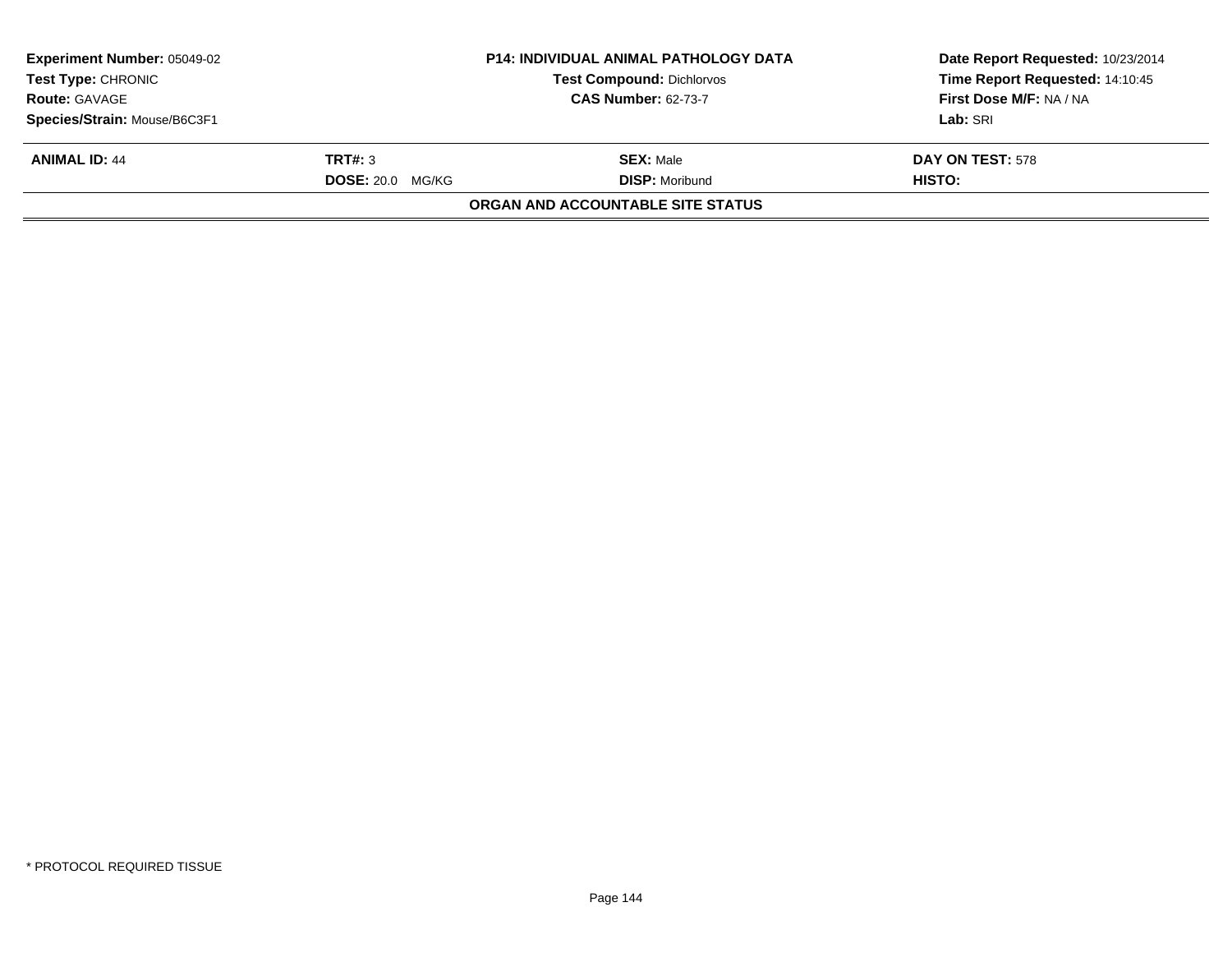| Experiment Number: 05049-02<br>Test Type: CHRONIC<br><b>Route: GAVAGE</b><br>Species/Strain: Mouse/B6C3F1 |                      | <b>P14: INDIVIDUAL ANIMAL PATHOLOGY DATA</b><br><b>Test Compound: Dichlorvos</b><br><b>CAS Number: 62-73-7</b> |                                   | Date Report Requested: 10/23/2014<br>Time Report Requested: 14:10:45<br>First Dose M/F: NA / NA<br>Lab: SRI |
|-----------------------------------------------------------------------------------------------------------|----------------------|----------------------------------------------------------------------------------------------------------------|-----------------------------------|-------------------------------------------------------------------------------------------------------------|
| <b>ANIMAL ID: 44</b>                                                                                      | TRT#: 5              |                                                                                                                | <b>SEX: Male</b>                  | DAY ON TEST: 731                                                                                            |
|                                                                                                           | DOSE: 10.0 MG/KG     |                                                                                                                | <b>DISP: Terminal Sacrifice</b>   | HISTO:                                                                                                      |
|                                                                                                           |                      |                                                                                                                | ORGAN AND ACCOUNTABLE SITE STATUS |                                                                                                             |
| <b>NORMAL</b>                                                                                             |                      |                                                                                                                |                                   |                                                                                                             |
| <b>Adrenal Gland</b>                                                                                      | <b>Bone</b>          |                                                                                                                | <b>Bone Marrow</b>                | Epididymis                                                                                                  |
| Esophagus                                                                                                 | Gallbladder          |                                                                                                                | Heart                             | Intestine Large                                                                                             |
| <b>Intestine Small</b>                                                                                    | Islets, Pancreatic   |                                                                                                                | Kidney                            | Lymph Node                                                                                                  |
| Nose                                                                                                      | Pancreas             |                                                                                                                | Parathyroid Gland                 | Peripheral Nerve                                                                                            |
| <b>Pituitary Gland</b>                                                                                    | Prostate             |                                                                                                                | Salivary Glands                   | Spleen                                                                                                      |
| Thymus                                                                                                    | <b>Thyroid Gland</b> |                                                                                                                | Trachea                           | <b>Urinary Bladder</b>                                                                                      |
| <b>MISSING</b>                                                                                            |                      |                                                                                                                |                                   |                                                                                                             |
| <b>Mammary Gland</b>                                                                                      |                      |                                                                                                                |                                   |                                                                                                             |
| <b>OBSERVATIONS</b>                                                                                       |                      |                                                                                                                |                                   |                                                                                                             |
| <b>Brain</b>                                                                                              | Thalamus             |                                                                                                                | Mineralization                    | Mild                                                                                                        |
| Liver                                                                                                     |                      |                                                                                                                | Hepatocellular Adenoma            |                                                                                                             |
| Note: TRC LES 3-HEPATOCELL ADENOMA                                                                        |                      |                                                                                                                |                                   |                                                                                                             |
| Lung                                                                                                      | Glands               |                                                                                                                | Ectasia                           | Moderate                                                                                                    |
|                                                                                                           |                      |                                                                                                                | Inflammation                      | Chronic, Mild                                                                                               |
| Skin                                                                                                      |                      |                                                                                                                | Acanthosis                        | Mild                                                                                                        |
| Note: TRC LES 2-NOT REMARKABLE                                                                            |                      |                                                                                                                |                                   |                                                                                                             |
| Note: TRC LES 1-ACANTHOSIS                                                                                |                      |                                                                                                                |                                   |                                                                                                             |
| Stomach                                                                                                   | Glandular            |                                                                                                                | Inflammation                      | Suppurative, Mild                                                                                           |
| <b>Testes</b>                                                                                             | Seminif Tub          |                                                                                                                | Mineralization                    | Mild                                                                                                        |
| PRIMARY CAUSE OF DEATH                                                                                    |                      |                                                                                                                |                                   |                                                                                                             |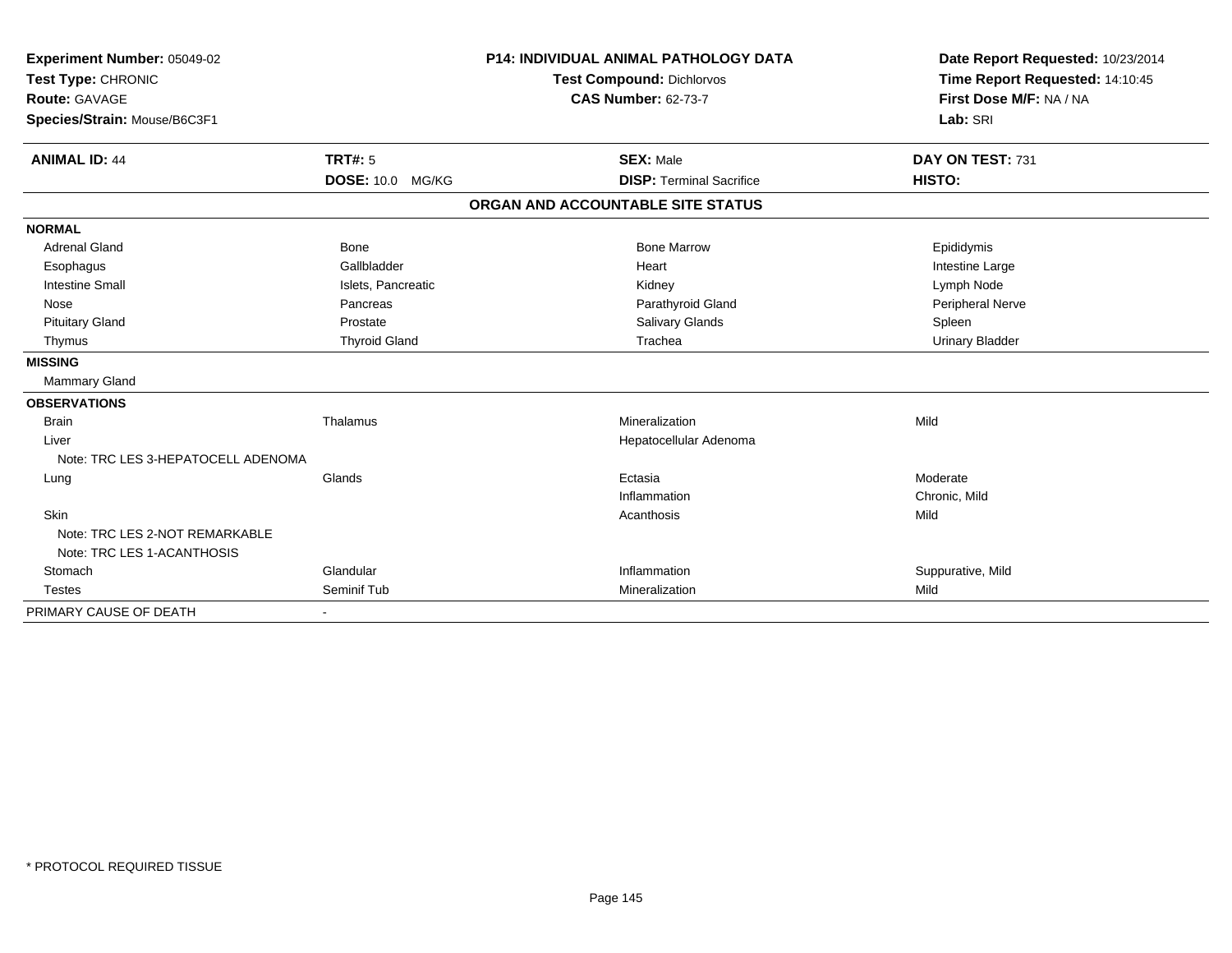| Experiment Number: 05049-02<br>Test Type: CHRONIC<br><b>Route: GAVAGE</b><br>Species/Strain: Mouse/B6C3F1 |                              | P14: INDIVIDUAL ANIMAL PATHOLOGY DATA<br><b>Test Compound: Dichlorvos</b><br><b>CAS Number: 62-73-7</b> | Date Report Requested: 10/23/2014<br>Time Report Requested: 14:10:45<br>First Dose M/F: NA / NA<br>Lab: SRI |
|-----------------------------------------------------------------------------------------------------------|------------------------------|---------------------------------------------------------------------------------------------------------|-------------------------------------------------------------------------------------------------------------|
| <b>ANIMAL ID: 45</b>                                                                                      | <b>TRT#: 1</b>               | <b>SEX: Male</b>                                                                                        | DAY ON TEST: 735                                                                                            |
|                                                                                                           | <b>DOSE: VEHICLE CONTROL</b> | <b>DISP: Terminal Sacrifice</b>                                                                         | HISTO:                                                                                                      |
|                                                                                                           |                              | ORGAN AND ACCOUNTABLE SITE STATUS                                                                       |                                                                                                             |
| <b>NORMAL</b>                                                                                             |                              |                                                                                                         |                                                                                                             |
| Bone                                                                                                      | <b>Bone Marrow</b>           | <b>Brain</b>                                                                                            | Epididymis                                                                                                  |
| Esophagus                                                                                                 | Gallbladder                  | Intestine Large                                                                                         | <b>Intestine Small</b>                                                                                      |
| Liver                                                                                                     | Lymph Node                   | Pancreas                                                                                                | Parathyroid Gland                                                                                           |
| Peripheral Nerve                                                                                          | <b>Pituitary Gland</b>       | Prostate                                                                                                | Salivary Glands                                                                                             |
| Skin                                                                                                      | Spleen                       | Stomach                                                                                                 | <b>Testes</b>                                                                                               |
| Thymus                                                                                                    | <b>Thyroid Gland</b>         | Trachea                                                                                                 | <b>Urinary Bladder</b>                                                                                      |
| <b>MISSING</b>                                                                                            |                              |                                                                                                         |                                                                                                             |
| Mammary Gland                                                                                             | <b>Preputial Gland</b>       |                                                                                                         |                                                                                                             |
| <b>OBSERVATIONS</b>                                                                                       |                              |                                                                                                         |                                                                                                             |
| <b>Adrenal Gland</b>                                                                                      | Spindle Cell                 | Hyperplasia                                                                                             | Mild                                                                                                        |
| Heart                                                                                                     | Endocardium                  | Inflammation                                                                                            | Chronic, Moderate                                                                                           |
|                                                                                                           | Myocardium                   | Inflammation                                                                                            | Chronic, Moderate                                                                                           |
| Islets, Pancreatic                                                                                        |                              | Hyperplasia                                                                                             | Mild                                                                                                        |
| Kidney                                                                                                    |                              | Inflammation                                                                                            | Chronic, Mild                                                                                               |
|                                                                                                           | <b>Renal Tubule</b>          | Regeneration                                                                                            | Minimal                                                                                                     |
| <b>Lacrimal Gland</b>                                                                                     |                              | Inflammation                                                                                            | Chronic, Mild                                                                                               |
| Lung                                                                                                      |                              | Alveolar/Bronchiolar Adenoma                                                                            |                                                                                                             |
|                                                                                                           |                              | Inflammation                                                                                            | Chronic, Mild                                                                                               |
| Mesentery                                                                                                 |                              | Hemangioma                                                                                              |                                                                                                             |
| Nose                                                                                                      |                              | Inflammation                                                                                            | Suppurative, Mild                                                                                           |
| <b>Preputial GI</b>                                                                                       |                              |                                                                                                         |                                                                                                             |
| Note: PREPUTIAL GLAND-NOT AVAILABLE                                                                       |                              |                                                                                                         |                                                                                                             |
| PRIMARY CAUSE OF DEATH                                                                                    | $\blacksquare$               |                                                                                                         |                                                                                                             |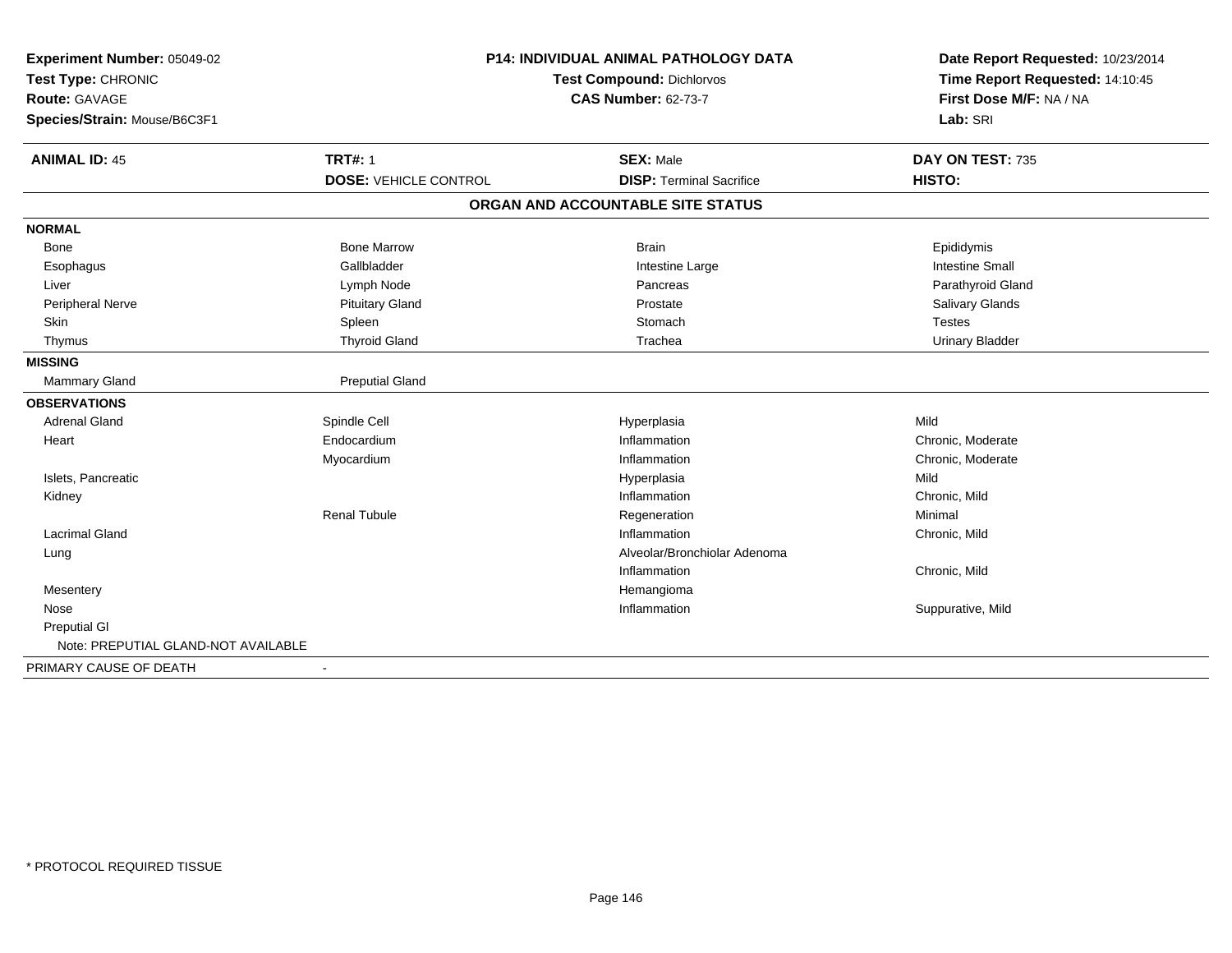| Experiment Number: 05049-02                |                          | <b>P14: INDIVIDUAL ANIMAL PATHOLOGY DATA</b> | Date Report Requested: 10/23/2014                          |
|--------------------------------------------|--------------------------|----------------------------------------------|------------------------------------------------------------|
| Test Type: CHRONIC                         |                          | <b>Test Compound: Dichlorvos</b>             | Time Report Requested: 14:10:45<br>First Dose M/F: NA / NA |
| <b>Route: GAVAGE</b>                       |                          | <b>CAS Number: 62-73-7</b>                   |                                                            |
| Species/Strain: Mouse/B6C3F1               |                          |                                              | Lab: SRI                                                   |
| <b>ANIMAL ID: 45</b>                       | <b>TRT#: 3</b>           | <b>SEX: Male</b>                             | DAY ON TEST: 729                                           |
|                                            | DOSE: 20.0 MG/KG         | <b>DISP: Terminal Sacrifice</b>              | HISTO:                                                     |
|                                            |                          | ORGAN AND ACCOUNTABLE SITE STATUS            |                                                            |
| <b>NORMAL</b>                              |                          |                                              |                                                            |
| Bone                                       | <b>Bone Marrow</b>       | Epididymis                                   | Esophagus                                                  |
| Gallbladder                                | Heart                    | Intestine Large                              | <b>Intestine Small</b>                                     |
| Islets, Pancreatic                         | Lymph Node               | Nose                                         | Pancreas                                                   |
| Parathyroid Gland                          | <b>Pituitary Gland</b>   | Prostate                                     | Salivary Glands                                            |
| Spleen                                     | Stomach                  | <b>Testes</b>                                | <b>Thyroid Gland</b>                                       |
| Trachea                                    | <b>Urinary Bladder</b>   |                                              |                                                            |
| <b>MISSING</b>                             |                          |                                              |                                                            |
| Mammary Gland                              | Peripheral Nerve         |                                              |                                                            |
| <b>OBSERVATIONS</b>                        |                          |                                              |                                                            |
| <b>Adrenal Gland</b>                       | Spindle Cell             | Hyperplasia                                  | Mild                                                       |
| <b>Brain</b>                               | Thalamus                 | Mineralization                               | Moderate                                                   |
| Note: BRAIN-CEREBELLUM NOT PRESENT         |                          |                                              |                                                            |
| Kidney                                     | Renal Tubule             | Atrophy                                      | Mild                                                       |
|                                            |                          | Inflammation                                 | Chronic, Mild                                              |
| Liver                                      |                          | Inflammation                                 | Chronic, Mild                                              |
|                                            | Vein                     | Thrombosis                                   | Moderate                                                   |
| Lung                                       |                          | Inflammation                                 | Chronic, Mild                                              |
| Skin                                       |                          | Acanthosis                                   | Mild                                                       |
|                                            |                          | Inflammation                                 | Suppurative, Marked                                        |
| Note: TRC LES 3--INFLAMMATION, SUPPURATIVE |                          |                                              |                                                            |
| Note: 2.SKIN-NOT REMARKABLE                |                          |                                              |                                                            |
| Thymus                                     |                          | Cyst                                         |                                                            |
| PRIMARY CAUSE OF DEATH                     | $\overline{\phantom{a}}$ |                                              |                                                            |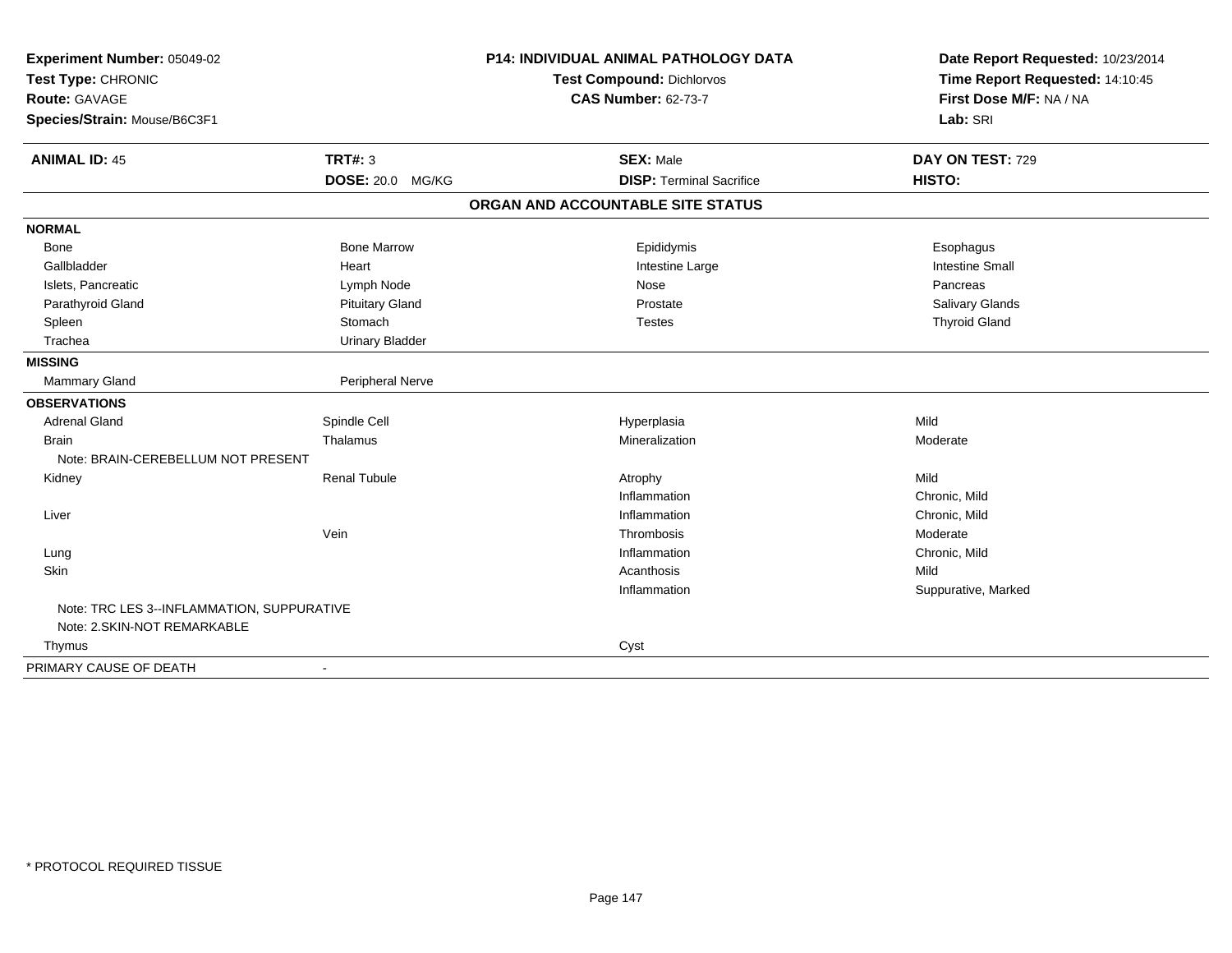| Experiment Number: 05049-02<br>Test Type: CHRONIC                        |                       | <b>P14: INDIVIDUAL ANIMAL PATHOLOGY DATA</b> | Date Report Requested: 10/23/2014 |  |
|--------------------------------------------------------------------------|-----------------------|----------------------------------------------|-----------------------------------|--|
|                                                                          |                       | <b>Test Compound: Dichlorvos</b>             | Time Report Requested: 14:10:45   |  |
| <b>Route: GAVAGE</b>                                                     |                       | <b>CAS Number: 62-73-7</b>                   | First Dose M/F: NA / NA           |  |
| Species/Strain: Mouse/B6C3F1                                             |                       |                                              | Lab: SRI                          |  |
|                                                                          |                       |                                              |                                   |  |
| <b>ANIMAL ID: 45</b>                                                     | TRT#: 5               | <b>SEX: Male</b>                             | DAY ON TEST: 616                  |  |
|                                                                          | DOSE: 10.0 MG/KG      | <b>DISP: Moribund</b>                        | HISTO:                            |  |
|                                                                          |                       | ORGAN AND ACCOUNTABLE SITE STATUS            |                                   |  |
| <b>NORMAL</b>                                                            |                       |                                              |                                   |  |
| <b>Bone</b>                                                              | <b>Bone Marrow</b>    | <b>Brain</b>                                 | Epididymis                        |  |
| Esophagus                                                                | Gallbladder           | Heart                                        | Intestine Large                   |  |
| <b>Intestine Small</b>                                                   | Islets, Pancreatic    | Kidney                                       | Lung                              |  |
| Lymph Node                                                               | Nose                  | Pancreas                                     | Peripheral Nerve                  |  |
| <b>Pituitary Gland</b>                                                   | Prostate              | Salivary Glands                              | Stomach                           |  |
| <b>Testes</b>                                                            | Thymus                | Trachea                                      |                                   |  |
| <b>MISSING</b>                                                           |                       |                                              |                                   |  |
| <b>Mammary Gland</b>                                                     | Parathyroid Gland     |                                              |                                   |  |
| <b>OBSERVATIONS</b>                                                      |                       |                                              |                                   |  |
| <b>Adrenal Gland</b>                                                     | Spindle Cell          | Hyperplasia                                  | Moderate                          |  |
| Liver                                                                    |                       | Hematopoietic Cell Proliferation             | Mild                              |  |
| Skin                                                                     |                       | Acanthosis                                   |                                   |  |
|                                                                          | <b>Subcut Tiss</b>    | Fibrosarcoma                                 | Multiple                          |  |
|                                                                          |                       | Inflammation                                 | Chronic Active, Moderate          |  |
| Note: TRC LES 2,3,4,5,7,& 8--FIBROSARCOMA<br>Note: 6.SKIN-NOT REMARKABLE |                       |                                              |                                   |  |
| Spleen                                                                   |                       | Hyperplasia                                  | Lymphoid, Moderate                |  |
| <b>Thyroid Gland</b>                                                     | <b>Follicular Cel</b> | Adenoma                                      |                                   |  |
| <b>Urinary Bladder</b>                                                   |                       | Inflammation                                 | Chronic, Moderate                 |  |
| PRIMARY CAUSE OF DEATH                                                   |                       |                                              |                                   |  |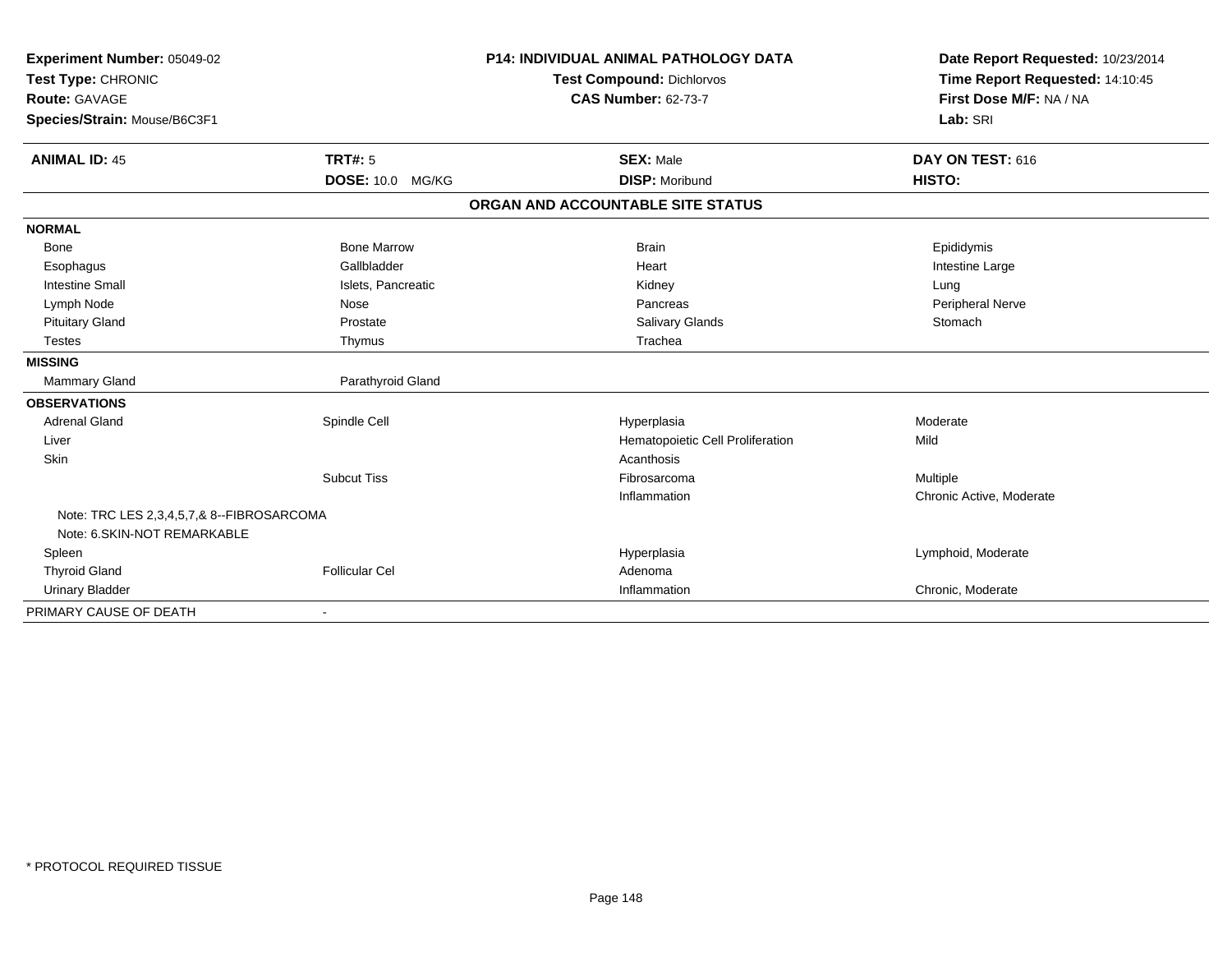| Experiment Number: 05049-02<br>Test Type: CHRONIC<br>Route: GAVAGE<br>Species/Strain: Mouse/B6C3F1 | P14: INDIVIDUAL ANIMAL PATHOLOGY DATA<br><b>Test Compound: Dichlorvos</b><br><b>CAS Number: 62-73-7</b> |                                   | Date Report Requested: 10/23/2014<br>Time Report Requested: 14:10:45<br>First Dose M/F: NA / NA<br>Lab: SRI |  |
|----------------------------------------------------------------------------------------------------|---------------------------------------------------------------------------------------------------------|-----------------------------------|-------------------------------------------------------------------------------------------------------------|--|
| <b>ANIMAL ID: 46</b>                                                                               | <b>TRT#: 1</b>                                                                                          | <b>SEX: Male</b>                  | DAY ON TEST: 735                                                                                            |  |
|                                                                                                    | <b>DOSE: VEHICLE CONTROL</b>                                                                            | <b>DISP: Terminal Sacrifice</b>   | HISTO:                                                                                                      |  |
|                                                                                                    |                                                                                                         | ORGAN AND ACCOUNTABLE SITE STATUS |                                                                                                             |  |
| <b>NORMAL</b>                                                                                      |                                                                                                         |                                   |                                                                                                             |  |
| Bone                                                                                               | <b>Bone Marrow</b>                                                                                      | Epididymis                        | Esophagus                                                                                                   |  |
| Gallbladder                                                                                        | Heart                                                                                                   | Intestine Large                   | <b>Intestine Small</b>                                                                                      |  |
| Islets, Pancreatic                                                                                 | Liver                                                                                                   | Lymph Node                        | Pancreas                                                                                                    |  |
| Parathyroid Gland                                                                                  | Peripheral Nerve                                                                                        | <b>Pituitary Gland</b>            | Prostate                                                                                                    |  |
| Salivary Glands                                                                                    | Spleen                                                                                                  | <b>Testes</b>                     | Trachea                                                                                                     |  |
| <b>Urinary Bladder</b>                                                                             |                                                                                                         |                                   |                                                                                                             |  |
| <b>MISSING</b>                                                                                     |                                                                                                         |                                   |                                                                                                             |  |
| Mammary Gland                                                                                      | Thymus                                                                                                  |                                   |                                                                                                             |  |
| <b>OBSERVATIONS</b>                                                                                |                                                                                                         |                                   |                                                                                                             |  |
| <b>Adrenal Gland</b>                                                                               | Spindle Cell                                                                                            | Hyperplasia                       | Mild                                                                                                        |  |
| Brain                                                                                              | Venule                                                                                                  | <b>Infiltration Cellular</b>      | Lymphocyte, Minimal                                                                                         |  |
| Kidney                                                                                             |                                                                                                         | Infarct                           | Mild                                                                                                        |  |
|                                                                                                    |                                                                                                         | Inflammation                      | Chronic, Mild                                                                                               |  |
|                                                                                                    | <b>Renal Tubule</b>                                                                                     | Regeneration                      | Minimal                                                                                                     |  |
| Lung                                                                                               |                                                                                                         | Inflammation                      | Suppurative, Mild                                                                                           |  |
|                                                                                                    |                                                                                                         | Inflammation                      | Chronic, Mild                                                                                               |  |
| Nose                                                                                               |                                                                                                         | Inflammation                      | Chronic, Moderate                                                                                           |  |
|                                                                                                    |                                                                                                         | Inflammation                      | Suppurative, Moderate                                                                                       |  |
| <b>Preputial Gland</b>                                                                             |                                                                                                         | Ectasia                           | Moderate                                                                                                    |  |
|                                                                                                    |                                                                                                         | Inflammation                      | Chronic, Moderate                                                                                           |  |
| Skin                                                                                               |                                                                                                         | Acanthosis                        | Mild                                                                                                        |  |
| Note: TRC LES 3--FIBROMA                                                                           | <b>Subcut Tiss</b>                                                                                      | Fibroma                           |                                                                                                             |  |
| Note: 2. SKIN-NOT REMARKABLE                                                                       |                                                                                                         |                                   |                                                                                                             |  |
| Stomach                                                                                            | Glandular                                                                                               | Metaplasia                        | Squamous, Mild                                                                                              |  |
| <b>Thyroid Gland</b>                                                                               | Follicle                                                                                                | Dilatation                        | Moderate                                                                                                    |  |
| PRIMARY CAUSE OF DEATH                                                                             | $\overline{\phantom{a}}$                                                                                |                                   |                                                                                                             |  |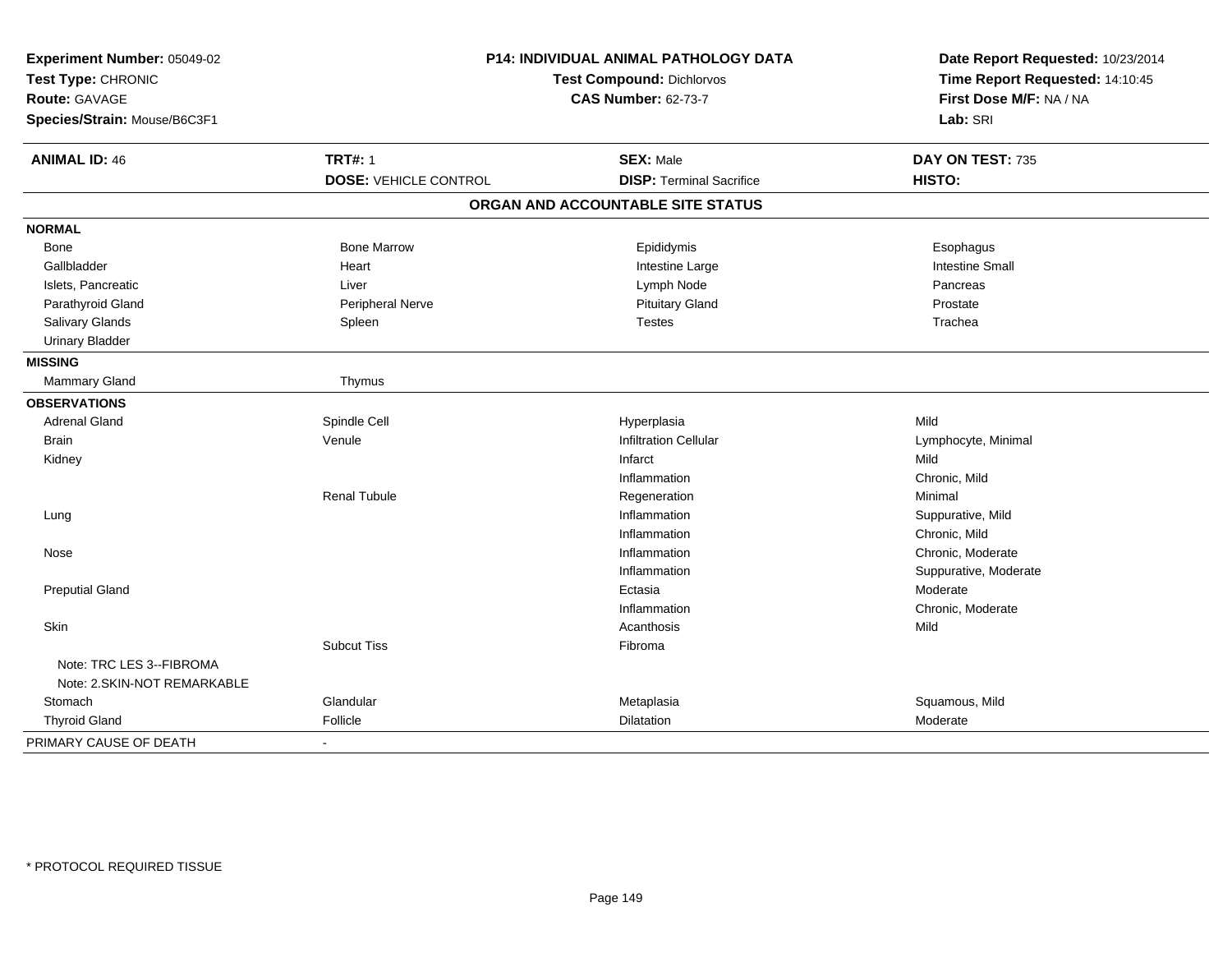| Experiment Number: 05049-02<br>Test Type: CHRONIC<br><b>Route: GAVAGE</b> |                         | <b>P14: INDIVIDUAL ANIMAL PATHOLOGY DATA</b> | Date Report Requested: 10/23/2014                          |
|---------------------------------------------------------------------------|-------------------------|----------------------------------------------|------------------------------------------------------------|
|                                                                           |                         | Test Compound: Dichlorvos                    | Time Report Requested: 14:10:45<br>First Dose M/F: NA / NA |
|                                                                           |                         | <b>CAS Number: 62-73-7</b>                   |                                                            |
| Species/Strain: Mouse/B6C3F1                                              |                         |                                              | Lab: SRI                                                   |
| <b>ANIMAL ID: 46</b>                                                      | TRT#: 3                 | <b>SEX: Male</b>                             | DAY ON TEST: 640                                           |
|                                                                           | <b>DOSE: 20.0 MG/KG</b> | <b>DISP: Moribund</b>                        | HISTO:                                                     |
|                                                                           |                         | ORGAN AND ACCOUNTABLE SITE STATUS            |                                                            |
| <b>NORMAL</b>                                                             |                         |                                              |                                                            |
| <b>Bone</b>                                                               | <b>Bone Marrow</b>      | <b>Brain</b>                                 | Epididymis                                                 |
| Esophagus                                                                 | Gallbladder             | Heart                                        | Intestine Large                                            |
| <b>Intestine Small</b>                                                    | Islets, Pancreatic      | Lung                                         | Lymph Node                                                 |
| Nose                                                                      | Pancreas                | Peripheral Nerve                             | <b>Pituitary Gland</b>                                     |
| Prostate                                                                  | Salivary Glands         | Skin                                         | Spleen                                                     |
| <b>Thyroid Gland</b>                                                      | Trachea                 | <b>Urinary Bladder</b>                       |                                                            |
| <b>MISSING</b>                                                            |                         |                                              |                                                            |
| Mammary Gland                                                             | Thymus                  |                                              |                                                            |
| <b>OBSERVATIONS</b>                                                       |                         |                                              |                                                            |
| <b>Adrenal Gland</b>                                                      | Spindle Cell            | Hyperplasia                                  | Mild                                                       |
| Kidney                                                                    |                         | Casts                                        | Minimal                                                    |
|                                                                           |                         | Glomerulosclerosis                           | Mild                                                       |
|                                                                           |                         | Inflammation                                 | Chronic, Mild                                              |
|                                                                           | <b>Renal Tubule</b>     | Regeneration                                 | Minimal                                                    |
| Liver                                                                     |                         | Hepatocellular Carcinoma                     | Multiple                                                   |
| Note: TRC LES 1,2,3,&4--HEPATOCELL CARC                                   |                         |                                              |                                                            |
| Parathyroid Gland                                                         |                         | Cyst                                         |                                                            |
| Stomach                                                                   | Forestomach             | Hyperplasia                                  | Mild                                                       |
|                                                                           | Forestomach             | Inflammation                                 | Chronic Active, Mild                                       |
| <b>Testes</b>                                                             | Seminif Tub             | Atrophy                                      | Mild                                                       |
|                                                                           | Seminif Tub             | Mineralization                               | Mild                                                       |
| PRIMARY CAUSE OF DEATH                                                    |                         |                                              |                                                            |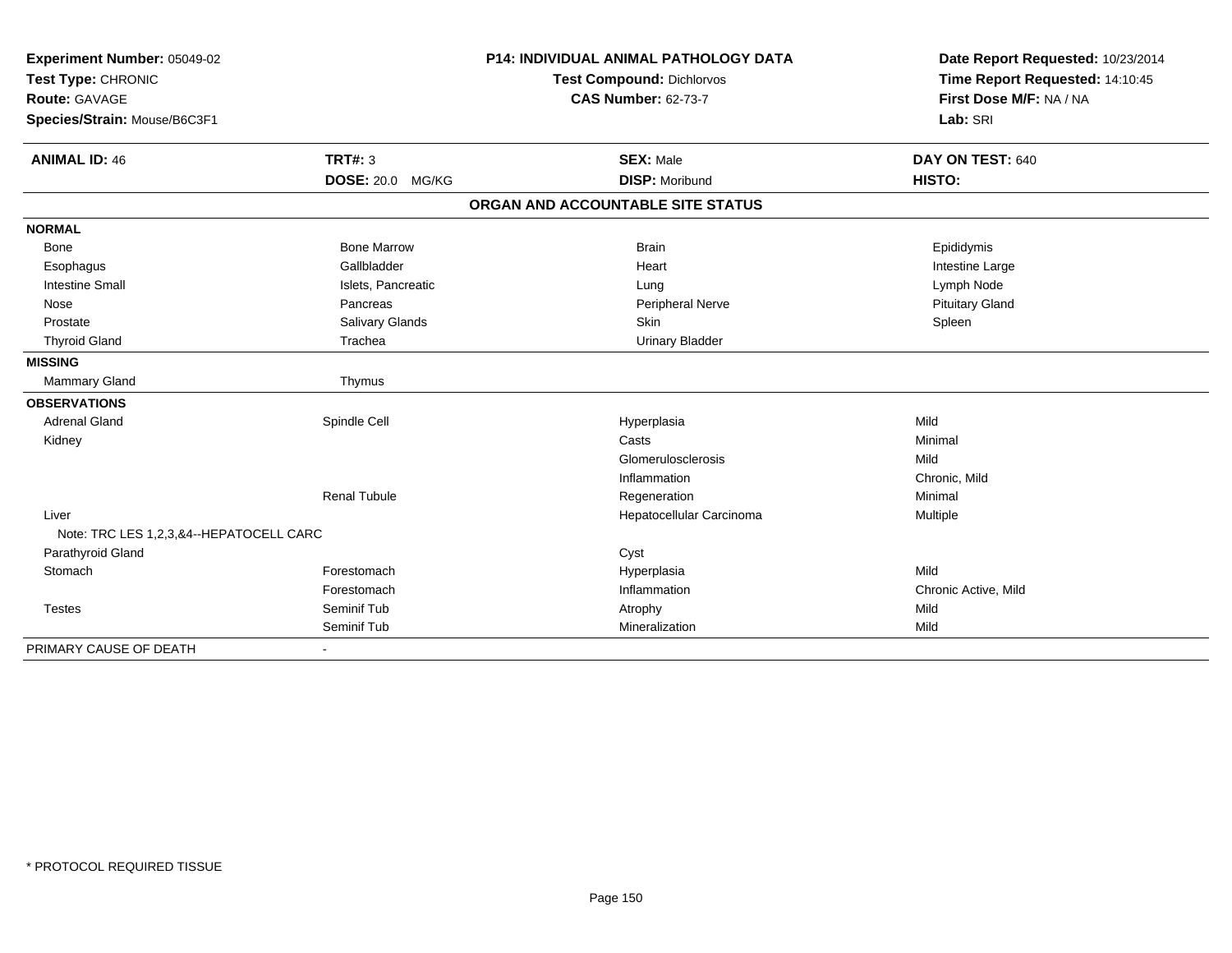| Experiment Number: 05049-02<br>Test Type: CHRONIC            |                       | P14: INDIVIDUAL ANIMAL PATHOLOGY DATA | Date Report Requested: 10/23/2014<br>Time Report Requested: 14:10:45 |
|--------------------------------------------------------------|-----------------------|---------------------------------------|----------------------------------------------------------------------|
|                                                              |                       | <b>Test Compound: Dichlorvos</b>      |                                                                      |
| <b>Route: GAVAGE</b>                                         |                       | <b>CAS Number: 62-73-7</b>            | First Dose M/F: NA / NA                                              |
| Species/Strain: Mouse/B6C3F1                                 |                       |                                       | Lab: SRI                                                             |
| <b>ANIMAL ID: 46</b>                                         | TRT#: 5               | <b>SEX: Male</b>                      | DAY ON TEST: 731                                                     |
|                                                              | DOSE: 10.0 MG/KG      | <b>DISP: Terminal Sacrifice</b>       | HISTO:                                                               |
|                                                              |                       | ORGAN AND ACCOUNTABLE SITE STATUS     |                                                                      |
| <b>NORMAL</b>                                                |                       |                                       |                                                                      |
| <b>Bone</b>                                                  | <b>Bone Marrow</b>    | Epididymis                            | Esophagus                                                            |
| Gallbladder                                                  | Heart                 | Intestine Large                       | <b>Intestine Small</b>                                               |
| Islets, Pancreatic                                           | Liver                 | Lung                                  | Nose                                                                 |
| Pancreas                                                     | Parathyroid Gland     | Peripheral Nerve                      | <b>Pituitary Gland</b>                                               |
| Prostate                                                     | Skin                  | Spleen                                | <b>Testes</b>                                                        |
| Thymus                                                       | Trachea               | <b>Urinary Bladder</b>                |                                                                      |
| <b>MISSING</b>                                               |                       |                                       |                                                                      |
| <b>Mammary Gland</b>                                         |                       |                                       |                                                                      |
| <b>OBSERVATIONS</b>                                          |                       |                                       |                                                                      |
| <b>Adrenal Gland</b>                                         | Spindle Cell          | Hyperplasia                           | Mild                                                                 |
| <b>Brain</b>                                                 | Thalamus              | Mineralization                        | Mild                                                                 |
| Kidney                                                       | <b>Renal Tubule</b>   | Atrophy                               | Mild                                                                 |
|                                                              |                       | Inflammation                          | Chronic, Mild                                                        |
|                                                              | <b>Renal Tubule</b>   | Regeneration                          | Mild                                                                 |
| Lymph Node                                                   | Inguinal              | <b>Infiltration Cellular</b>          | Polymorphnuclr, Moderate                                             |
| <b>Salivary Glands</b>                                       |                       | Inflammation                          | Chronic, Moderate                                                    |
| Stomach                                                      | Forestomach           | Hyperplasia                           | Moderate                                                             |
|                                                              | Forestomach           | Inflammation                          | Chronic Active, Moderate                                             |
| <b>Thyroid Gland</b>                                         | <b>Follicular Cel</b> | Adenoma                               |                                                                      |
| <b>Tissue NOS</b>                                            |                       | Hemorrhage                            | Marked                                                               |
| Note: TISSUE NOS IS MEDIASTINUM; SLIDE WAS LABELED TRC LES 1 |                       |                                       |                                                                      |
| PRIMARY CAUSE OF DEATH                                       |                       |                                       |                                                                      |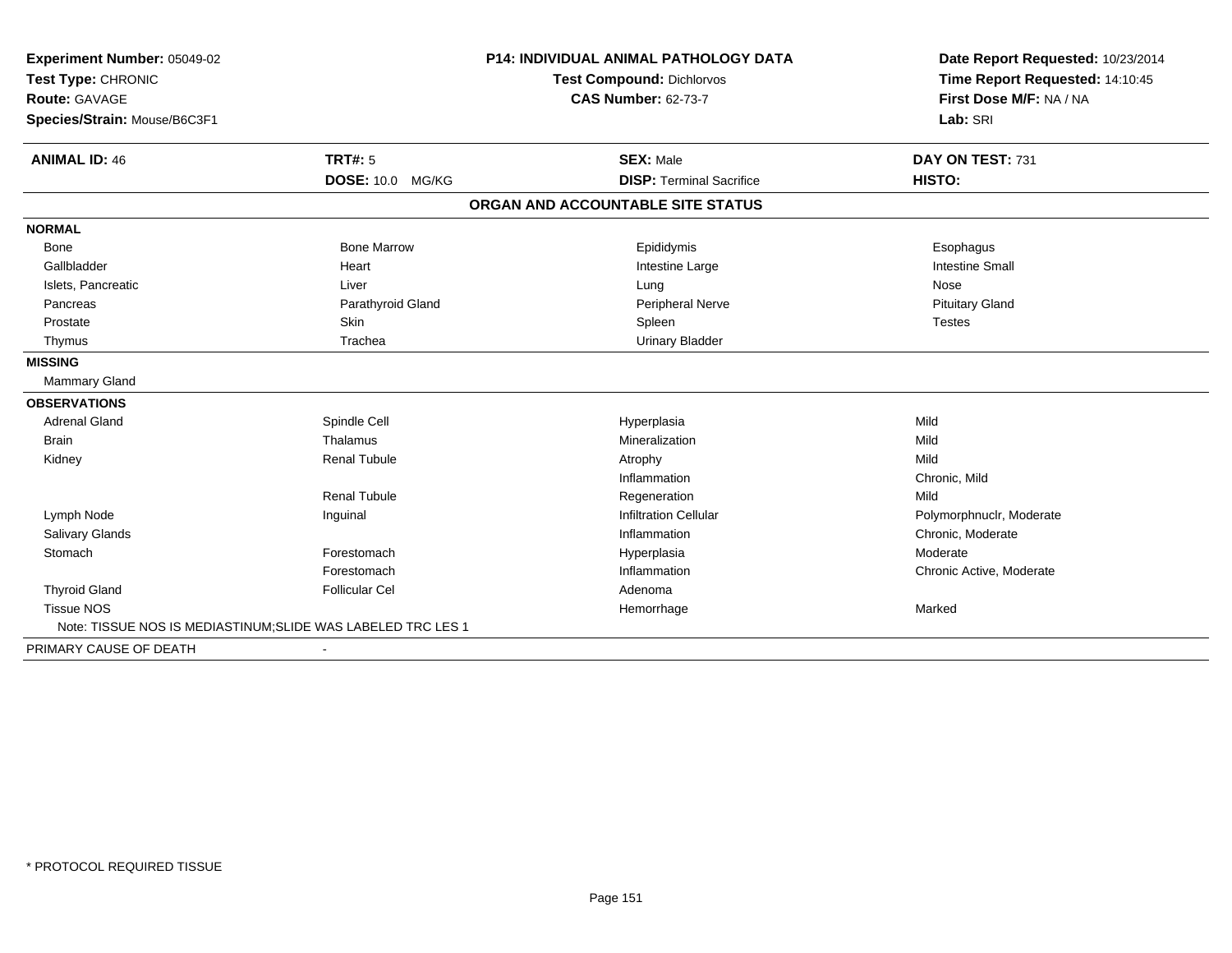| Experiment Number: 05049-02<br>Test Type: CHRONIC<br><b>Route: GAVAGE</b><br>Species/Strain: Mouse/B6C3F1 | P14: INDIVIDUAL ANIMAL PATHOLOGY DATA<br>Test Compound: Dichlorvos<br><b>CAS Number: 62-73-7</b> |                                   | Date Report Requested: 10/23/2014<br>Time Report Requested: 14:10:45<br>First Dose M/F: NA / NA<br>Lab: SRI |
|-----------------------------------------------------------------------------------------------------------|--------------------------------------------------------------------------------------------------|-----------------------------------|-------------------------------------------------------------------------------------------------------------|
| <b>ANIMAL ID: 47</b>                                                                                      | <b>TRT#: 1</b>                                                                                   | <b>SEX: Male</b>                  | DAY ON TEST: 735                                                                                            |
|                                                                                                           | <b>DOSE: VEHICLE CONTROL</b>                                                                     | <b>DISP: Terminal Sacrifice</b>   | HISTO:                                                                                                      |
|                                                                                                           |                                                                                                  | ORGAN AND ACCOUNTABLE SITE STATUS |                                                                                                             |
| <b>NORMAL</b>                                                                                             |                                                                                                  |                                   |                                                                                                             |
| <b>Bone</b>                                                                                               | <b>Bone Marrow</b>                                                                               | Epididymis                        | Esophagus                                                                                                   |
| Gallbladder                                                                                               | Heart                                                                                            | Intestine Large                   | <b>Intestine Small</b>                                                                                      |
| Nose                                                                                                      | Pancreas                                                                                         | Parathyroid Gland                 | Peripheral Nerve                                                                                            |
| <b>Pituitary Gland</b>                                                                                    | Salivary Glands                                                                                  | Skin                              | Spleen                                                                                                      |
| Stomach                                                                                                   | <b>Testes</b>                                                                                    | Thymus                            | <b>Thyroid Gland</b>                                                                                        |
| Trachea                                                                                                   | <b>Urinary Bladder</b>                                                                           |                                   |                                                                                                             |
| <b>MISSING</b>                                                                                            |                                                                                                  |                                   |                                                                                                             |
| <b>Adrenal Gland</b>                                                                                      | Mammary Gland                                                                                    |                                   |                                                                                                             |
| <b>OBSERVATIONS</b>                                                                                       |                                                                                                  |                                   |                                                                                                             |
| <b>Brain</b>                                                                                              | Thalamus                                                                                         | Mineralization                    | Mild                                                                                                        |
| Intest Large                                                                                              |                                                                                                  |                                   |                                                                                                             |
| Note: 2.CECUM-NOT REMARKABLE                                                                              |                                                                                                  |                                   |                                                                                                             |
| Islets, Pancreatic                                                                                        |                                                                                                  | Hyperplasia                       | Moderate                                                                                                    |
| Kidney                                                                                                    |                                                                                                  | Cyst                              |                                                                                                             |
|                                                                                                           | <b>Renal Tubule</b>                                                                              | Regeneration                      | Mild                                                                                                        |
| Liver                                                                                                     | Hepatocyte                                                                                       | Vacuolization Cytoplasmic         | Mild                                                                                                        |
| Lung                                                                                                      |                                                                                                  | Alveolar/Bronchiolar Adenoma      |                                                                                                             |
|                                                                                                           |                                                                                                  | Inflammation                      | Chronic, Mild                                                                                               |
| Lymph Node                                                                                                | Mesenteric                                                                                       | Hemorrhage                        | Mild                                                                                                        |
| <b>Preputial Gland</b>                                                                                    |                                                                                                  | Ectasia                           | Marked                                                                                                      |
|                                                                                                           |                                                                                                  | Inflammation                      | Chronic, Mild                                                                                               |
|                                                                                                           |                                                                                                  | Inflammation                      | Suppurative, Moderate                                                                                       |
| Prostate                                                                                                  |                                                                                                  | Inflammation                      | Chronic, Mild                                                                                               |
| Skin                                                                                                      |                                                                                                  |                                   |                                                                                                             |
| Note: 1.SKIN-NOT REMARKABLE                                                                               |                                                                                                  |                                   |                                                                                                             |
| <b>Testes</b>                                                                                             |                                                                                                  |                                   |                                                                                                             |
| Note: TESTIS-NOT REMARKABLE                                                                               |                                                                                                  |                                   |                                                                                                             |
| PRIMARY CAUSE OF DEATH                                                                                    | $\blacksquare$                                                                                   |                                   |                                                                                                             |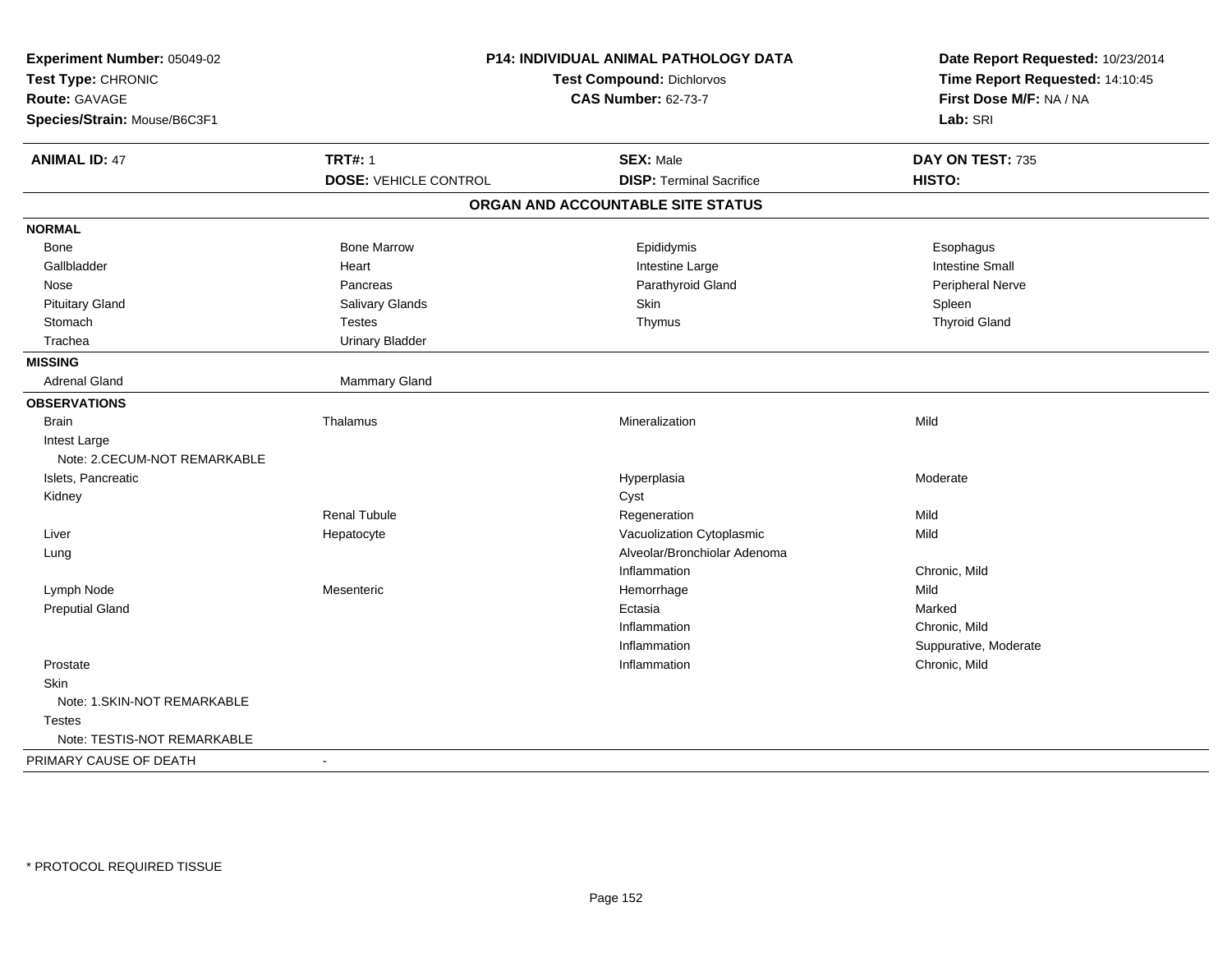| Experiment Number: 05049-02<br>Test Type: CHRONIC |                      | <b>P14: INDIVIDUAL ANIMAL PATHOLOGY DATA</b> | Date Report Requested: 10/23/2014 |  |
|---------------------------------------------------|----------------------|----------------------------------------------|-----------------------------------|--|
|                                                   |                      | <b>Test Compound: Dichlorvos</b>             | Time Report Requested: 14:10:45   |  |
| <b>Route: GAVAGE</b>                              |                      | <b>CAS Number: 62-73-7</b>                   | First Dose M/F: NA / NA           |  |
| Species/Strain: Mouse/B6C3F1                      |                      |                                              | Lab: SRI                          |  |
| <b>ANIMAL ID: 47</b>                              | <b>TRT#: 3</b>       | <b>SEX: Male</b>                             | DAY ON TEST: 729                  |  |
|                                                   | DOSE: 20.0 MG/KG     | <b>DISP: Terminal Sacrifice</b>              | HISTO:                            |  |
|                                                   |                      | ORGAN AND ACCOUNTABLE SITE STATUS            |                                   |  |
| <b>NORMAL</b>                                     |                      |                                              |                                   |  |
| <b>Adrenal Gland</b>                              | Bone                 | <b>Bone Marrow</b>                           | Epididymis                        |  |
| Gallbladder                                       | Heart                | Intestine Large                              | <b>Intestine Small</b>            |  |
| Islets, Pancreatic                                | Liver                | Lung                                         | Lymph Node                        |  |
| Pancreas                                          | Parathyroid Gland    | Peripheral Nerve                             | <b>Pituitary Gland</b>            |  |
| Prostate                                          | Salivary Glands      | Spleen                                       | <b>Testes</b>                     |  |
| Thymus                                            | <b>Thyroid Gland</b> | Trachea                                      | <b>Urinary Bladder</b>            |  |
| <b>MISSING</b>                                    |                      |                                              |                                   |  |
| Esophagus                                         | Mammary Gland        |                                              |                                   |  |
| <b>OBSERVATIONS</b>                               |                      |                                              |                                   |  |
| <b>Brain</b>                                      | Thalamus             | Mineralization                               | Mild                              |  |
| Kidney                                            |                      | Inflammation                                 | Chronic, Moderate                 |  |
| Mesentery                                         | Fat                  | Necrosis                                     | Focal, Moderate                   |  |
| Nose                                              |                      | Inflammation                                 | Suppurative, Moderate             |  |
| Skin                                              |                      | Acanthosis                                   | Moderate                          |  |
|                                                   |                      | Exudate                                      | Mild                              |  |
|                                                   | Sebaceous GI         | Hyperplasia                                  | Mild                              |  |
|                                                   |                      | Inflammation                                 | Chronic, Moderate                 |  |
| Stomach                                           | Forestomach          | Hyperplasia                                  | Moderate                          |  |
|                                                   | Forestomach          | Inflammation                                 | Chronic Active, Mild              |  |
| PRIMARY CAUSE OF DEATH                            |                      |                                              |                                   |  |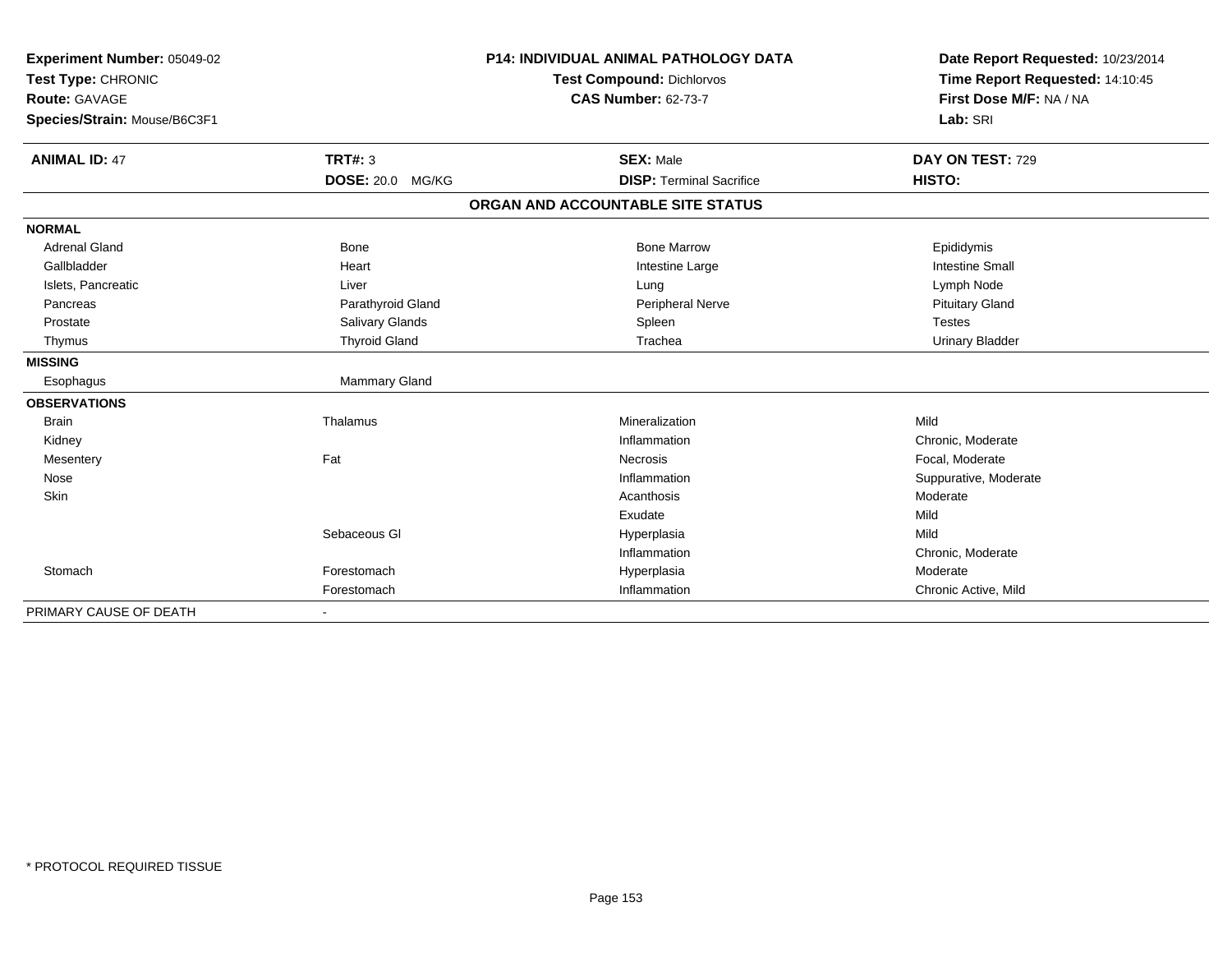| Experiment Number: 05049-02<br>Test Type: CHRONIC                |                        | P14: INDIVIDUAL ANIMAL PATHOLOGY DATA | Date Report Requested: 10/23/2014 |
|------------------------------------------------------------------|------------------------|---------------------------------------|-----------------------------------|
|                                                                  |                        | Test Compound: Dichlorvos             | Time Report Requested: 14:10:45   |
| <b>Route: GAVAGE</b>                                             |                        | <b>CAS Number: 62-73-7</b>            | First Dose M/F: NA / NA           |
| Species/Strain: Mouse/B6C3F1                                     |                        |                                       | Lab: SRI                          |
| <b>ANIMAL ID: 47</b>                                             | TRT#: 5                | <b>SEX: Male</b>                      | DAY ON TEST: 724                  |
|                                                                  | DOSE: 10.0 MG/KG       | <b>DISP: Dead</b>                     | HISTO:                            |
|                                                                  |                        | ORGAN AND ACCOUNTABLE SITE STATUS     |                                   |
| <b>NORMAL</b>                                                    |                        |                                       |                                   |
| Bone                                                             | <b>Brain</b>           | Epididymis                            | Esophagus                         |
| Gallbladder                                                      | Heart                  | Intestine Large                       | <b>Intestine Small</b>            |
| Islets, Pancreatic                                               | Liver                  | Lymph Node                            | Pancreas                          |
| Peripheral Nerve                                                 | <b>Pituitary Gland</b> | Prostate                              | Salivary Glands                   |
| Skin                                                             | Spleen                 | Thymus                                | <b>Thyroid Gland</b>              |
| Trachea                                                          |                        |                                       |                                   |
| <b>MISSING</b>                                                   |                        |                                       |                                   |
| <b>Mammary Gland</b>                                             | Parathyroid Gland      |                                       |                                   |
| <b>AUTO PRECLUDES DIAG.</b>                                      |                        |                                       |                                   |
| <b>Urinary Bladder</b>                                           |                        |                                       |                                   |
| <b>OBSERVATIONS</b>                                              |                        |                                       |                                   |
| <b>Adrenal Gland</b>                                             | Spindle Cell           | Hyperplasia                           | Mild                              |
| <b>Bone Marrow</b>                                               |                        | Hyperplasia                           | Mild                              |
| Kidney                                                           |                        | Inflammation                          | Chronic, Mild                     |
| Lung                                                             |                        | Inflammation                          | Chronic, Mild                     |
| Mesentery                                                        |                        | Hemorrhage                            | Marked                            |
|                                                                  | Artery                 | Thrombosis                            |                                   |
| Note: MICRO, LESIONS CORRESPOND TO ABDOM, CAV, MASS SEEN GROSSLY |                        |                                       |                                   |
| Nose                                                             |                        | Inflammation                          | Suppurative, Moderate             |
| <b>Preputial Gland</b>                                           |                        | Ectasia                               | Marked                            |
| Stomach                                                          | Forestomach            | Inflammation                          | Chronic Active, Mild              |
| <b>Testes</b>                                                    | Seminif Tub            | Atrophy                               | Mild                              |
| Tooth                                                            |                        | Developmental Malformation            |                                   |
| PRIMARY CAUSE OF DEATH                                           | $\blacksquare$         |                                       |                                   |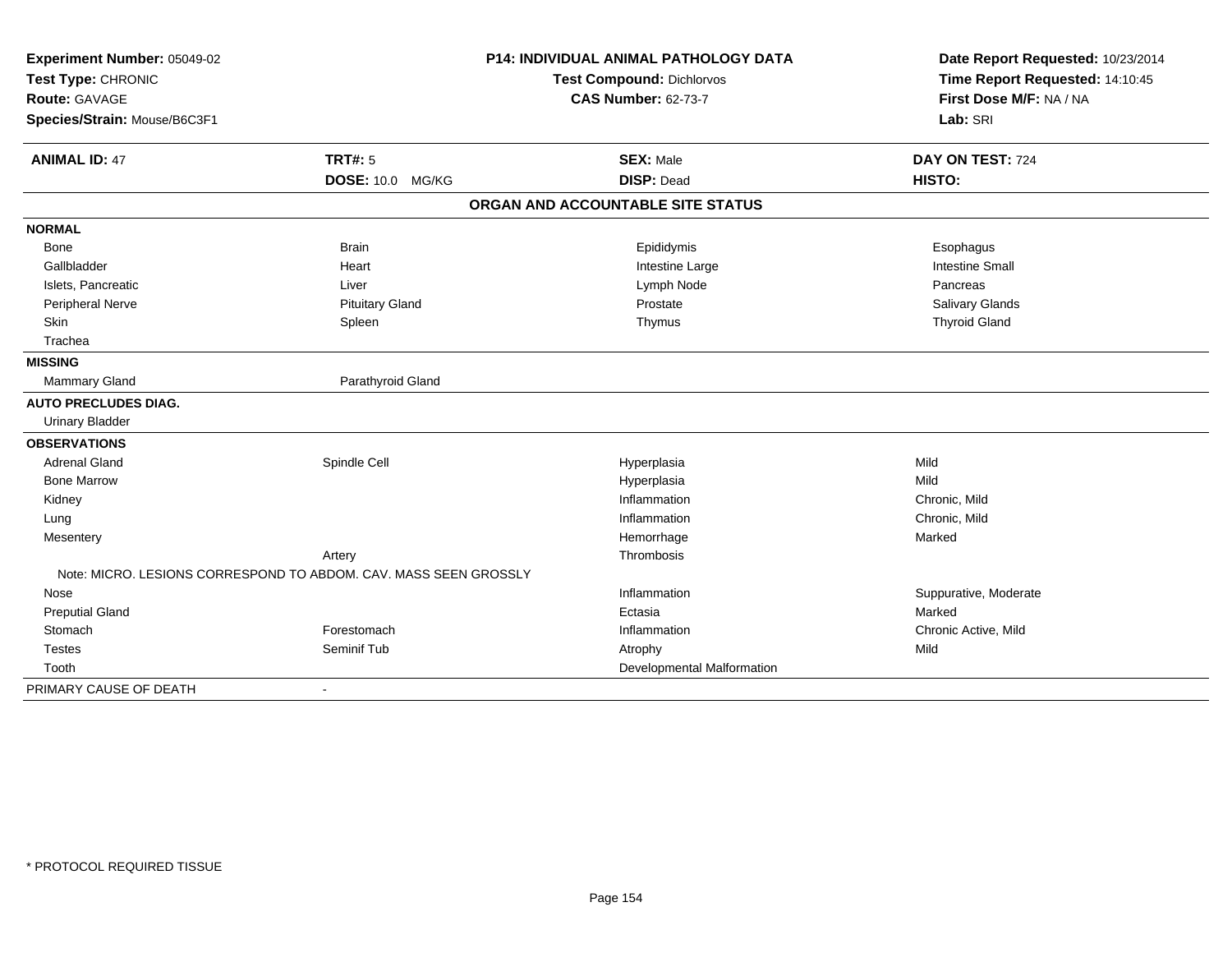| Experiment Number: 05049-02<br>Test Type: CHRONIC<br>Route: GAVAGE<br>Species/Strain: Mouse/B6C3F1 |                                                | <b>P14: INDIVIDUAL ANIMAL PATHOLOGY DATA</b><br><b>Test Compound: Dichlorvos</b><br><b>CAS Number: 62-73-7</b> | Date Report Requested: 10/23/2014<br>Time Report Requested: 14:10:45<br>First Dose M/F: NA / NA<br>Lab: SRI |
|----------------------------------------------------------------------------------------------------|------------------------------------------------|----------------------------------------------------------------------------------------------------------------|-------------------------------------------------------------------------------------------------------------|
| <b>ANIMAL ID: 48</b>                                                                               | <b>TRT#: 1</b><br><b>DOSE: VEHICLE CONTROL</b> | <b>SEX: Male</b><br><b>DISP: Terminal Sacrifice</b>                                                            | DAY ON TEST: 735<br>HISTO:                                                                                  |
|                                                                                                    |                                                | ORGAN AND ACCOUNTABLE SITE STATUS                                                                              |                                                                                                             |
| <b>NORMAL</b>                                                                                      |                                                |                                                                                                                |                                                                                                             |
| <b>Adrenal Gland</b>                                                                               | Bone                                           | <b>Bone Marrow</b>                                                                                             | Epididymis                                                                                                  |
| Esophagus                                                                                          | Gallbladder                                    | Heart                                                                                                          | Intestine Large                                                                                             |
| <b>Intestine Small</b>                                                                             | Islets, Pancreatic                             | Nose                                                                                                           | Pancreas                                                                                                    |
| <b>Peripheral Nerve</b>                                                                            | <b>Pituitary Gland</b>                         | Prostate                                                                                                       | Salivary Glands                                                                                             |
| Skin                                                                                               | <b>Testes</b>                                  | Trachea                                                                                                        | <b>Urinary Bladder</b>                                                                                      |
| <b>MISSING</b>                                                                                     |                                                |                                                                                                                |                                                                                                             |
| <b>Mammary Gland</b>                                                                               | Parathyroid Gland                              |                                                                                                                |                                                                                                             |
| <b>OBSERVATIONS</b>                                                                                |                                                |                                                                                                                |                                                                                                             |
| <b>Brain</b>                                                                                       | Thalamus                                       | Mineralization                                                                                                 | Mild                                                                                                        |
| Kidney                                                                                             |                                                | Inflammation                                                                                                   | Chronic, Mild                                                                                               |
|                                                                                                    | <b>Renal Tubule</b>                            | Regeneration                                                                                                   | Minimal                                                                                                     |
| Liver                                                                                              |                                                | Hepatocellular Carcinoma                                                                                       |                                                                                                             |
|                                                                                                    | Kupffer Cell                                   | Hyperplasia                                                                                                    | Moderate                                                                                                    |
|                                                                                                    |                                                | Inflammation                                                                                                   | Chronic, Moderate                                                                                           |
|                                                                                                    | Kupffer Cell                                   | Pigmentation                                                                                                   | Moderate                                                                                                    |
| Lung                                                                                               | Alveolar Epith                                 | Hyperplasia                                                                                                    | Mild                                                                                                        |
|                                                                                                    |                                                | Inflammation                                                                                                   | Chronic, Mild                                                                                               |
| Lymph Node                                                                                         | Mesenteric                                     | Hemorrhage                                                                                                     | Moderate                                                                                                    |
|                                                                                                    | Mesenteric                                     | Lymphoma Malignant Mixed                                                                                       |                                                                                                             |
|                                                                                                    | Pancreatic                                     | Lymphoma Malignant Mixed                                                                                       |                                                                                                             |
| <b>Preputial Gland</b>                                                                             |                                                | Inflammation                                                                                                   | Chronic, Marked                                                                                             |
|                                                                                                    |                                                | Inflammation                                                                                                   | Suppurative, Marked                                                                                         |
| <b>Skin</b>                                                                                        |                                                |                                                                                                                |                                                                                                             |
| Note: 1.SKIN-NOT REMARKABLE                                                                        |                                                |                                                                                                                |                                                                                                             |
| Spleen                                                                                             |                                                | Hematopoietic Cell Proliferation Erythrocytic<br>Lymphoma Malignant Mixed                                      | Mild                                                                                                        |
| Stomach                                                                                            | Forestomach                                    | Hyperplasia                                                                                                    | Mild                                                                                                        |
|                                                                                                    | Forestomach                                    | Inflammation                                                                                                   | Chronic, Mild                                                                                               |
| Thymus                                                                                             |                                                | Cyst                                                                                                           |                                                                                                             |
| <b>Thyroid Gland</b>                                                                               | Follicle                                       | <b>Dilatation</b>                                                                                              | Moderate                                                                                                    |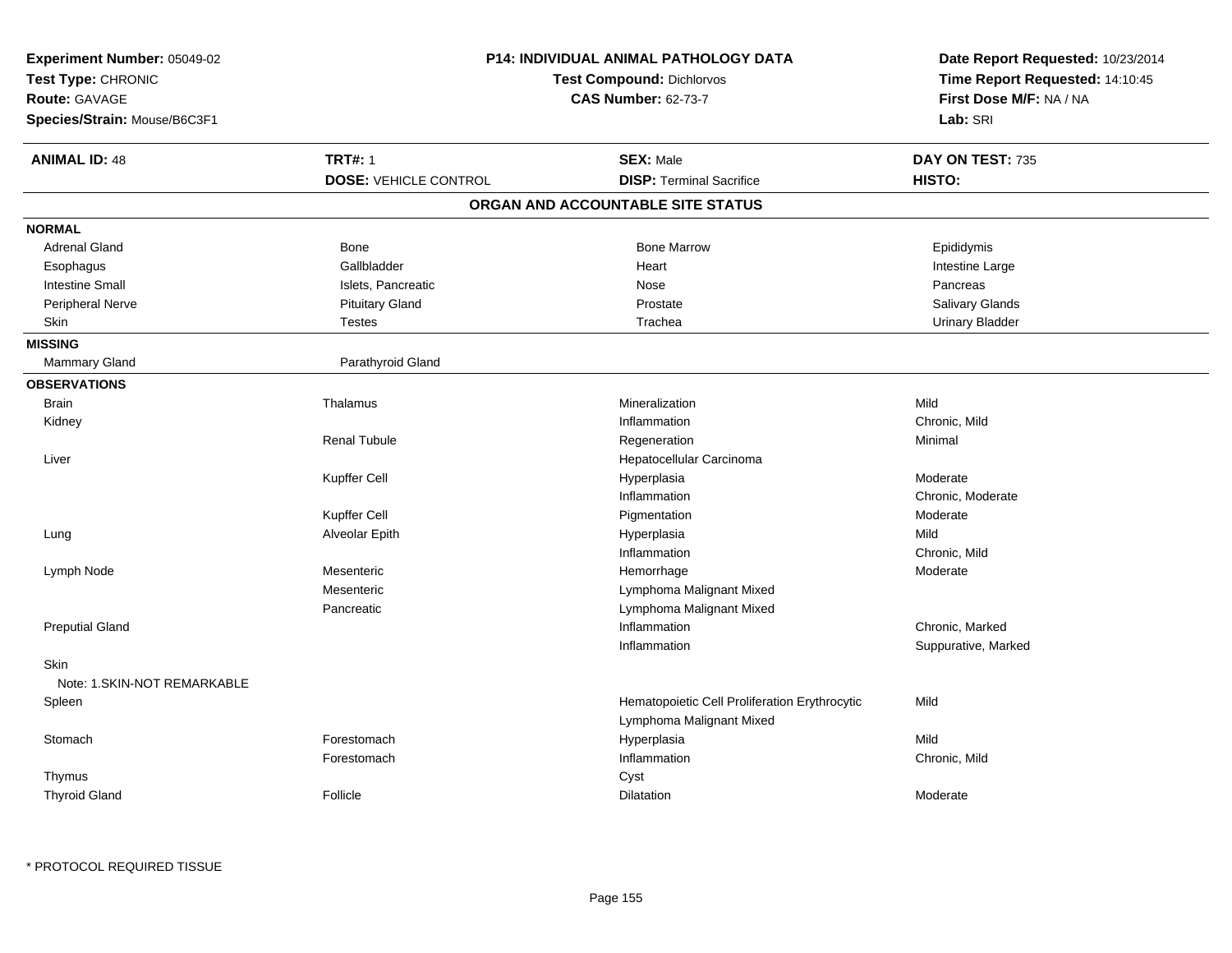| <b>Experiment Number: 05049-02</b> | <b>P14: INDIVIDUAL ANIMAL PATHOLOGY DATA</b><br><b>Test Compound: Dichlorvos</b><br><b>CAS Number: 62-73-7</b> |                                   | Date Report Requested: 10/23/2014 |
|------------------------------------|----------------------------------------------------------------------------------------------------------------|-----------------------------------|-----------------------------------|
| Test Type: CHRONIC                 |                                                                                                                |                                   | Time Report Requested: 14:10:45   |
| <b>Route: GAVAGE</b>               |                                                                                                                |                                   | First Dose M/F: NA / NA           |
| Species/Strain: Mouse/B6C3F1       |                                                                                                                | Lab: SRI                          |                                   |
| <b>ANIMAL ID: 48</b>               | <b>TRT#: 1</b>                                                                                                 | <b>SEX: Male</b>                  | DAY ON TEST: 735                  |
|                                    | <b>DOSE: VEHICLE CONTROL</b>                                                                                   | <b>DISP:</b> Terminal Sacrifice   | <b>HISTO:</b>                     |
|                                    |                                                                                                                | ORGAN AND ACCOUNTABLE SITE STATUS |                                   |
|                                    | <b>Follicular Cel</b>                                                                                          | Hyperplasia                       | Mild                              |
| PRIMARY CAUSE OF DEATH             |                                                                                                                |                                   |                                   |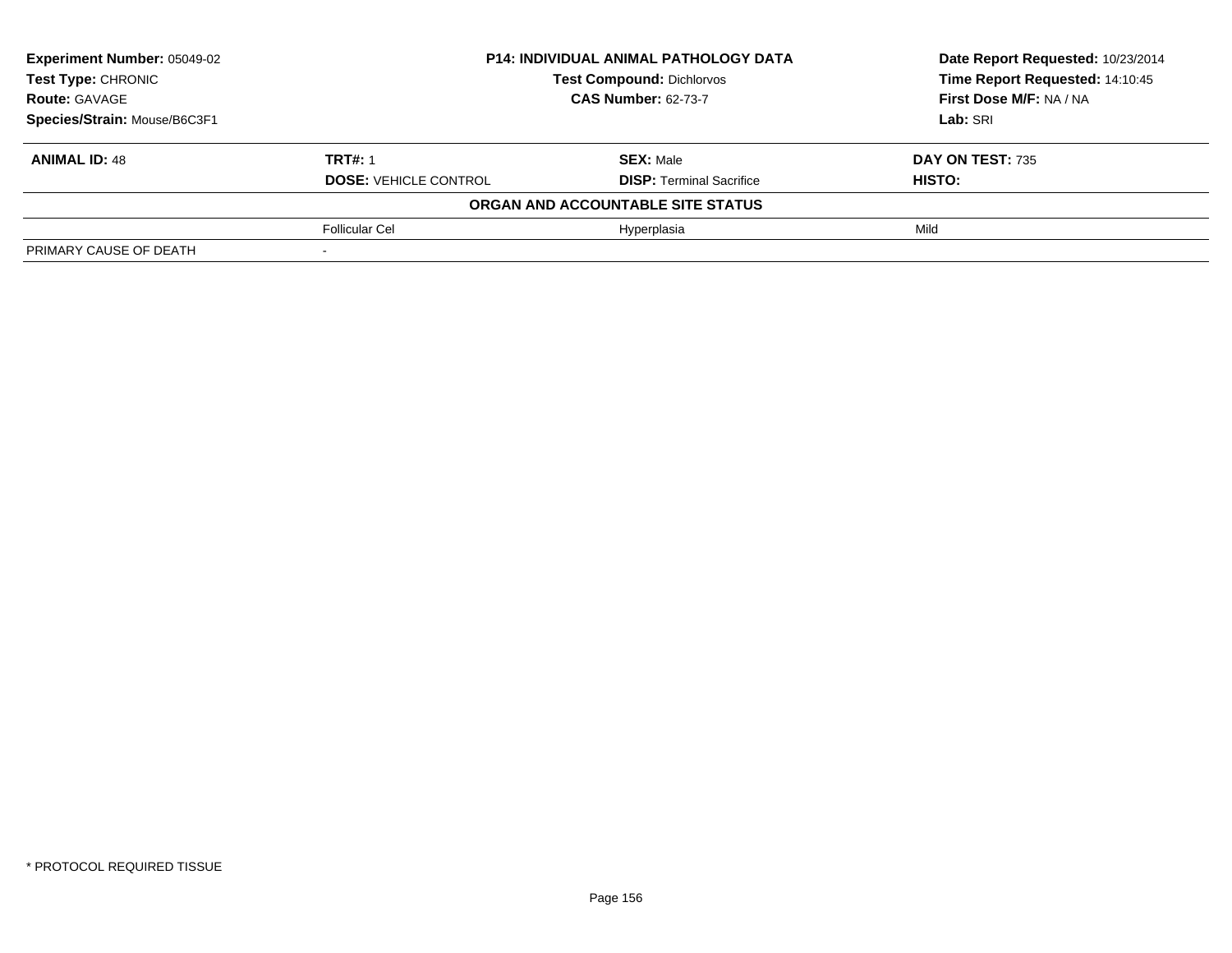| Experiment Number: 05049-02<br>Test Type: CHRONIC<br><b>Route: GAVAGE</b><br>Species/Strain: Mouse/B6C3F1 |                         | <b>P14: INDIVIDUAL ANIMAL PATHOLOGY DATA</b><br>Test Compound: Dichlorvos<br><b>CAS Number: 62-73-7</b> | Date Report Requested: 10/23/2014<br>Time Report Requested: 14:10:45<br>First Dose M/F: NA / NA<br>Lab: SRI |
|-----------------------------------------------------------------------------------------------------------|-------------------------|---------------------------------------------------------------------------------------------------------|-------------------------------------------------------------------------------------------------------------|
| <b>ANIMAL ID: 48</b>                                                                                      | <b>TRT#: 3</b>          | <b>SEX: Male</b>                                                                                        | DAY ON TEST: 729                                                                                            |
|                                                                                                           | <b>DOSE: 20.0 MG/KG</b> | <b>DISP: Terminal Sacrifice</b>                                                                         | HISTO:                                                                                                      |
|                                                                                                           |                         | ORGAN AND ACCOUNTABLE SITE STATUS                                                                       |                                                                                                             |
| <b>NORMAL</b>                                                                                             |                         |                                                                                                         |                                                                                                             |
| Bone                                                                                                      | <b>Bone Marrow</b>      | Epididymis                                                                                              | Esophagus                                                                                                   |
| Heart                                                                                                     | Intestine Large         | <b>Intestine Small</b>                                                                                  | Islets, Pancreatic                                                                                          |
| Lymph Node                                                                                                | Nose                    | Pancreas                                                                                                | Parathyroid Gland                                                                                           |
| Prostate                                                                                                  | Salivary Glands         | Spleen                                                                                                  | <b>Testes</b>                                                                                               |
| Thymus                                                                                                    | <b>Thyroid Gland</b>    | Trachea                                                                                                 | <b>Urinary Bladder</b>                                                                                      |
| <b>MISSING</b>                                                                                            |                         |                                                                                                         |                                                                                                             |
| Gallbladder                                                                                               | Mammary Gland           | <b>Pituitary Gland</b>                                                                                  |                                                                                                             |
| <b>OBSERVATIONS</b>                                                                                       |                         |                                                                                                         |                                                                                                             |
| <b>Adrenal Gland</b>                                                                                      | Spindle Cell            | Hyperplasia                                                                                             | Mild                                                                                                        |
| <b>Brain</b>                                                                                              | Thalamus                | Mineralization                                                                                          | Marked                                                                                                      |
|                                                                                                           | Cerebrum                | Vacuolization Cytoplasmic                                                                               | Moderate                                                                                                    |
| Kidney                                                                                                    |                         | Inflammation                                                                                            | Chronic, Moderate                                                                                           |
|                                                                                                           | <b>Renal Tubule</b>     | Regeneration                                                                                            | Minimal                                                                                                     |
| Liver                                                                                                     | Adventitia, Vein        | Fibrosis                                                                                                | Moderate                                                                                                    |
|                                                                                                           | Kupffer Cell            | Hyperplasia                                                                                             |                                                                                                             |
| Lung                                                                                                      |                         | Alveolar/Bronchiolar Carcinoma                                                                          |                                                                                                             |
|                                                                                                           |                         | Inflammation                                                                                            | Suppurative, Mild                                                                                           |
|                                                                                                           |                         | Inflammation                                                                                            | Chronic, Mild                                                                                               |
| Peripheral Nerve                                                                                          |                         | Inflammation                                                                                            | Subacute, Mild                                                                                              |
| <b>Skeletal Muscle</b>                                                                                    |                         | Foreign Body                                                                                            | Mild                                                                                                        |
|                                                                                                           |                         | Inflammation                                                                                            | Granulomatous, Moderate                                                                                     |
| Note: SKELETAL MUSCLE-LESION IS IN 1ST NASAL SECTION                                                      |                         |                                                                                                         |                                                                                                             |
| Skin                                                                                                      | Subcut Tiss             | Fibrosarcoma                                                                                            |                                                                                                             |
| Note: TRC LES 1--FIBROSARCOMA                                                                             |                         |                                                                                                         |                                                                                                             |
| Stomach                                                                                                   | Glandular               | Carcinoid Tumor Malignant                                                                               |                                                                                                             |
| Note: FORESTOMACH-NOT REMARKABLE                                                                          |                         |                                                                                                         |                                                                                                             |
| PRIMARY CAUSE OF DEATH                                                                                    |                         |                                                                                                         |                                                                                                             |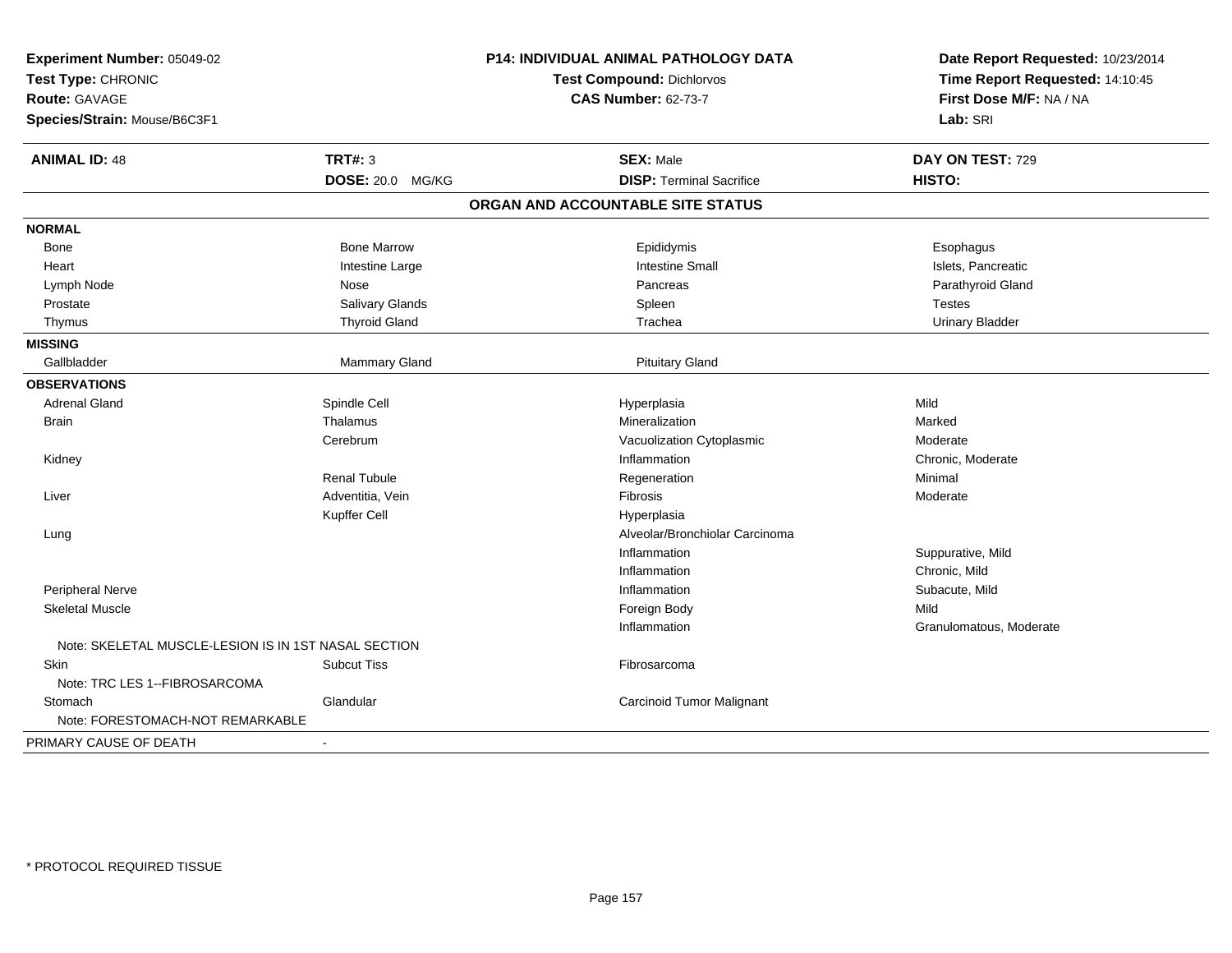| Experiment Number: 05049-02<br>Test Type: CHRONIC<br><b>Route: GAVAGE</b> |                         | P14: INDIVIDUAL ANIMAL PATHOLOGY DATA         | Date Report Requested: 10/23/2014<br>Time Report Requested: 14:10:45<br>First Dose M/F: NA / NA |
|---------------------------------------------------------------------------|-------------------------|-----------------------------------------------|-------------------------------------------------------------------------------------------------|
|                                                                           |                         | Test Compound: Dichlorvos                     |                                                                                                 |
|                                                                           |                         | <b>CAS Number: 62-73-7</b>                    |                                                                                                 |
| Species/Strain: Mouse/B6C3F1                                              |                         |                                               | Lab: SRI                                                                                        |
| <b>ANIMAL ID: 48</b>                                                      | <b>TRT#: 5</b>          | <b>SEX: Male</b>                              | DAY ON TEST: 669                                                                                |
|                                                                           | DOSE: 10.0 MG/KG        | <b>DISP: Moribund</b>                         | HISTO:                                                                                          |
|                                                                           |                         | ORGAN AND ACCOUNTABLE SITE STATUS             |                                                                                                 |
| <b>NORMAL</b>                                                             |                         |                                               |                                                                                                 |
| Bone                                                                      | Epididymis              | Esophagus                                     | Heart                                                                                           |
| Intestine Large                                                           | <b>Intestine Small</b>  | Nose                                          | Pancreas                                                                                        |
| Parathyroid Gland                                                         | <b>Peripheral Nerve</b> | Prostate                                      | Salivary Glands                                                                                 |
| <b>Skin</b>                                                               | Stomach                 | <b>Thyroid Gland</b>                          | Trachea                                                                                         |
| <b>Urinary Bladder</b>                                                    |                         |                                               |                                                                                                 |
| <b>MISSING</b>                                                            |                         |                                               |                                                                                                 |
| Lymph Node                                                                | <b>Mammary Gland</b>    | Thymus                                        |                                                                                                 |
| <b>INSUFFICIENT TISSUE</b>                                                |                         |                                               |                                                                                                 |
| Gallbladder                                                               |                         |                                               |                                                                                                 |
| <b>OBSERVATIONS</b>                                                       |                         |                                               |                                                                                                 |
| <b>Adrenal Gland</b>                                                      | Medulla                 | Pheochromocytoma Benign                       |                                                                                                 |
| <b>Bone Marrow</b>                                                        |                         | Hyperplasia                                   | Moderate                                                                                        |
| <b>Brain</b>                                                              | Thalamus                | Mineralization                                | Mild                                                                                            |
| Islets, Pancreatic                                                        |                         | Hyperplasia                                   | Mild                                                                                            |
| Kidney                                                                    |                         | Casts                                         | Minimal                                                                                         |
|                                                                           |                         | Congestion                                    | Moderate                                                                                        |
|                                                                           |                         | Inflammation                                  | Chronic Active, Moderate                                                                        |
|                                                                           | <b>Renal Tubule</b>     | Regeneration                                  | Moderate                                                                                        |
| Liver                                                                     |                         | Hepatocellular Carcinoma                      | Multiple                                                                                        |
| Note: TRC LES 1,2,3,&4--HEPATOCELL CARC                                   |                         |                                               |                                                                                                 |
| Lung                                                                      |                         | Alveolar/Bronchiolar Adenoma                  |                                                                                                 |
|                                                                           |                         | <b>Infiltration Cellular</b>                  | Histiocyte, Mild                                                                                |
| <b>Pituitary Gland</b>                                                    | Pars Distalis           | Cyst                                          |                                                                                                 |
|                                                                           | Pars Distalis           | Hyperplasia                                   | Moderate                                                                                        |
| Spleen                                                                    |                         | Hematopoietic Cell Proliferation Erythrocytic | Moderate                                                                                        |
| <b>Testes</b>                                                             | Seminif Tub             | Atrophy                                       | Mild                                                                                            |
| PRIMARY CAUSE OF DEATH                                                    | $\blacksquare$          |                                               |                                                                                                 |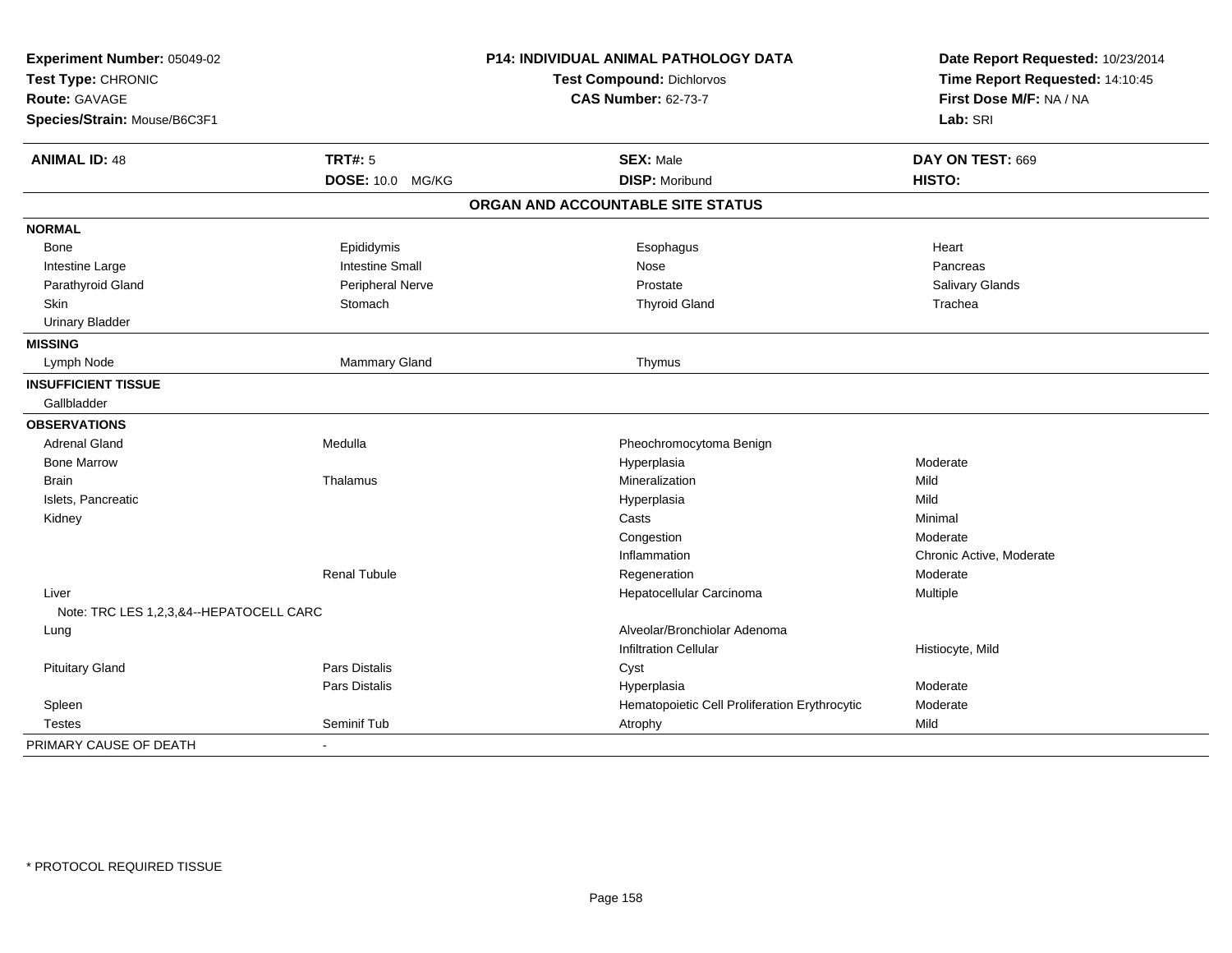| Experiment Number: 05049-02<br>Test Type: CHRONIC<br><b>Route: GAVAGE</b><br>Species/Strain: Mouse/B6C3F1 | <b>P14: INDIVIDUAL ANIMAL PATHOLOGY DATA</b><br><b>Test Compound: Dichlorvos</b><br><b>CAS Number: 62-73-7</b> |                                   | Date Report Requested: 10/23/2014<br>Time Report Requested: 14:10:45<br>First Dose M/F: NA / NA<br>Lab: SRI |
|-----------------------------------------------------------------------------------------------------------|----------------------------------------------------------------------------------------------------------------|-----------------------------------|-------------------------------------------------------------------------------------------------------------|
| <b>ANIMAL ID: 49</b>                                                                                      | <b>TRT#: 1</b>                                                                                                 | <b>SEX: Male</b>                  | <b>DAY ON TEST: 8</b>                                                                                       |
|                                                                                                           | <b>DOSE: VEHICLE CONTROL</b>                                                                                   | <b>DISP: Accident</b>             | HISTO:                                                                                                      |
|                                                                                                           |                                                                                                                | ORGAN AND ACCOUNTABLE SITE STATUS |                                                                                                             |
| <b>NORMAL</b>                                                                                             |                                                                                                                |                                   |                                                                                                             |
| <b>Adrenal Gland</b>                                                                                      | Bone                                                                                                           | <b>Bone Marrow</b>                | <b>Brain</b>                                                                                                |
| Epididymis                                                                                                | Esophagus                                                                                                      | Gallbladder                       | Heart                                                                                                       |
| Intestine Large                                                                                           | <b>Intestine Small</b>                                                                                         | Islets, Pancreatic                | Kidney                                                                                                      |
| Liver                                                                                                     | Lymph Node                                                                                                     | Pancreas                          | Parathyroid Gland                                                                                           |
| <b>Peripheral Nerve</b>                                                                                   | Prostate                                                                                                       | <b>Salivary Glands</b>            | Skin                                                                                                        |
| Spleen                                                                                                    | Stomach                                                                                                        | <b>Testes</b>                     | Thymus                                                                                                      |
| <b>Thyroid Gland</b>                                                                                      | Trachea                                                                                                        | <b>Urinary Bladder</b>            |                                                                                                             |
| <b>MISSING</b>                                                                                            |                                                                                                                |                                   |                                                                                                             |
| <b>Mammary Gland</b>                                                                                      | Nose                                                                                                           | <b>Pituitary Gland</b>            |                                                                                                             |
| <b>OBSERVATIONS</b>                                                                                       |                                                                                                                |                                   |                                                                                                             |
| Lung                                                                                                      | Pleura                                                                                                         | Inflammation                      | Suppurative, Moderate                                                                                       |
| Nose                                                                                                      |                                                                                                                |                                   |                                                                                                             |
| Note: NOSE-NOT REQUIRED BY PROTOCOL PRIOR TO 6/1/82                                                       |                                                                                                                |                                   |                                                                                                             |
| <b>Tissue NOS</b>                                                                                         |                                                                                                                | Foreign Body                      | Mild                                                                                                        |
|                                                                                                           |                                                                                                                | Inflammation                      | Suppurative, Marked                                                                                         |
| Note: TISSUE NOS IS MEDIASTINUM                                                                           |                                                                                                                |                                   |                                                                                                             |
| PRIMARY CAUSE OF DEATH                                                                                    |                                                                                                                |                                   |                                                                                                             |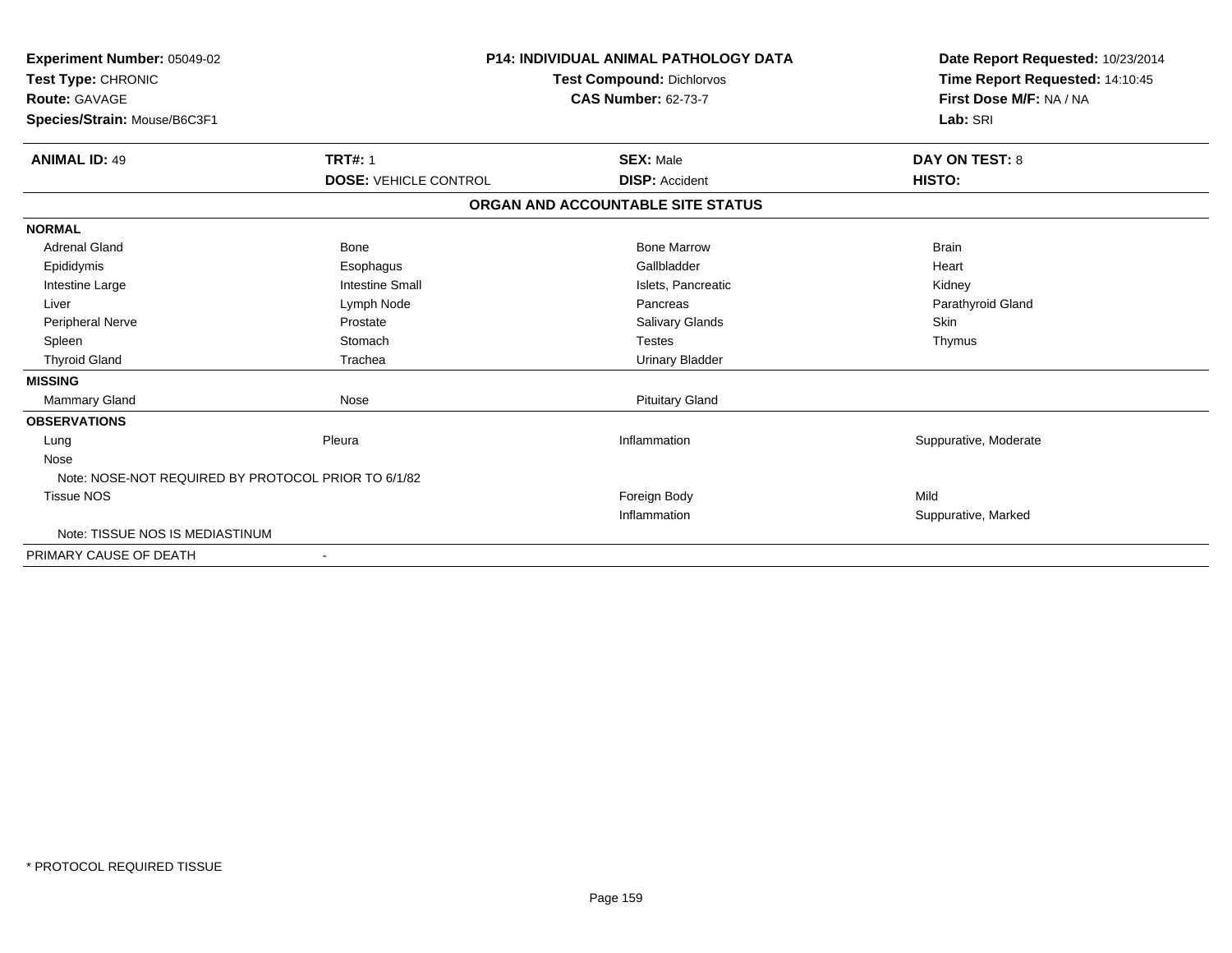| Experiment Number: 05049-02<br>Test Type: CHRONIC<br>Route: GAVAGE |                          | P14: INDIVIDUAL ANIMAL PATHOLOGY DATA | Date Report Requested: 10/23/2014 |
|--------------------------------------------------------------------|--------------------------|---------------------------------------|-----------------------------------|
|                                                                    |                          | Test Compound: Dichlorvos             | Time Report Requested: 14:10:45   |
|                                                                    |                          | <b>CAS Number: 62-73-7</b>            | First Dose M/F: NA / NA           |
| Species/Strain: Mouse/B6C3F1                                       |                          |                                       | Lab: SRI                          |
| <b>ANIMAL ID: 49</b>                                               | <b>TRT#: 3</b>           | <b>SEX: Male</b>                      | DAY ON TEST: 635                  |
|                                                                    | <b>DOSE: 20.0 MG/KG</b>  | <b>DISP: Moribund</b>                 | HISTO:                            |
|                                                                    |                          | ORGAN AND ACCOUNTABLE SITE STATUS     |                                   |
| <b>NORMAL</b>                                                      |                          |                                       |                                   |
| Bone                                                               | <b>Bone Marrow</b>       | Epididymis                            | Esophagus                         |
| Gallbladder                                                        | Heart                    | Intestine Large                       | Islets, Pancreatic                |
| Liver                                                              | Pancreas                 | Peripheral Nerve                      | Prostate                          |
| Salivary Glands                                                    | Spleen                   | Stomach                               | Trachea                           |
| <b>Urinary Bladder</b>                                             |                          |                                       |                                   |
| <b>MISSING</b>                                                     |                          |                                       |                                   |
| Mammary Gland                                                      | Parathyroid Gland        | <b>Pituitary Gland</b>                | Thymus                            |
| <b>Thyroid Gland</b>                                               |                          |                                       |                                   |
| <b>OBSERVATIONS</b>                                                |                          |                                       |                                   |
| <b>Adrenal Gland</b>                                               | Cortex                   | Atrophy                               | Moderate                          |
|                                                                    | Spindle Cell             | Hyperplasia                           | Mild                              |
| <b>Brain</b>                                                       | Thalamus                 | Mineralization                        | Minimal                           |
| <b>Intestine Small</b>                                             | Ileum, Peyers Patch      | Hyperplasia                           | Lymphoid, Mild                    |
| Kidney                                                             |                          | Inflammation                          | Chronic, Mild                     |
| Lung                                                               |                          | Alveolar/Bronchiolar Adenoma          |                                   |
|                                                                    |                          | <b>Infiltration Cellular</b>          | Histiocyte, Mild                  |
|                                                                    |                          | Inflammation                          | Chronic, Mild                     |
| Lymph Node                                                         | Mesenteric               | Hemorrhage                            | Moderate                          |
| Nose                                                               |                          | Inflammation                          | Suppurative, Mild                 |
| <b>Preputial Gland</b>                                             |                          | Ectasia                               | Mild                              |
| Skin                                                               |                          | Acanthosis                            | Mild                              |
|                                                                    |                          | Inflammation                          | Chronic, Mild                     |
| Note: 2. SKIN-NOT REMARKABLE                                       |                          |                                       |                                   |
| <b>Testes</b>                                                      | Seminif Tub              | Atrophy                               | Mild                              |
|                                                                    | Seminif Tub              | Mineralization                        | Moderate                          |
| PRIMARY CAUSE OF DEATH                                             | $\overline{\phantom{0}}$ |                                       |                                   |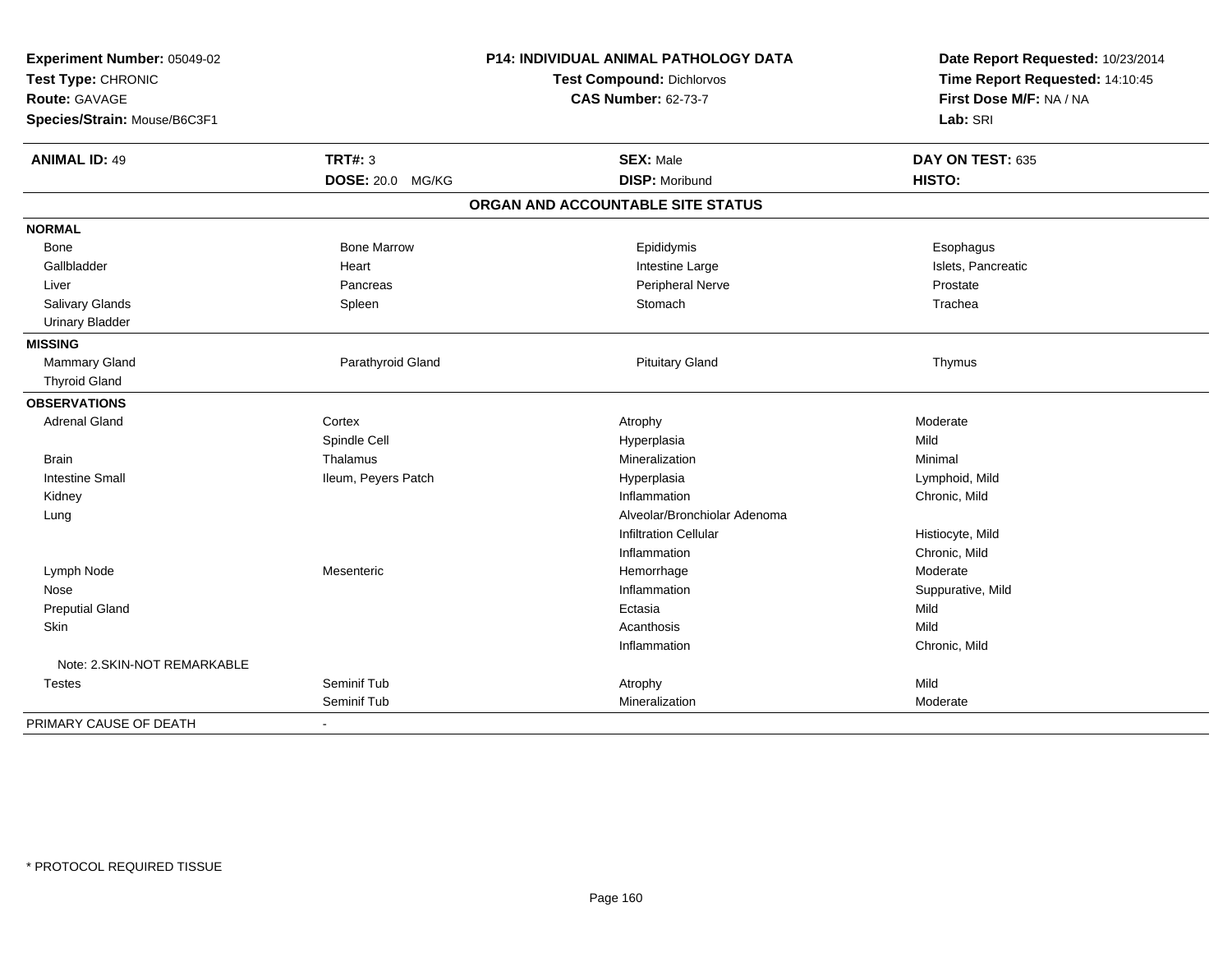| Experiment Number: 05049-02<br>Test Type: CHRONIC<br>Route: GAVAGE |                                                              | <b>P14: INDIVIDUAL ANIMAL PATHOLOGY DATA</b> | Date Report Requested: 10/23/2014<br>Time Report Requested: 14:10:45<br>First Dose M/F: NA / NA |
|--------------------------------------------------------------------|--------------------------------------------------------------|----------------------------------------------|-------------------------------------------------------------------------------------------------|
|                                                                    |                                                              | <b>Test Compound: Dichlorvos</b>             |                                                                                                 |
|                                                                    |                                                              | <b>CAS Number: 62-73-7</b>                   |                                                                                                 |
| Species/Strain: Mouse/B6C3F1                                       |                                                              |                                              | Lab: SRI                                                                                        |
| <b>ANIMAL ID: 49</b>                                               | <b>TRT#: 5</b>                                               | <b>SEX: Male</b>                             | DAY ON TEST: 731                                                                                |
|                                                                    | DOSE: 10.0 MG/KG                                             | <b>DISP: Terminal Sacrifice</b>              | HISTO:                                                                                          |
|                                                                    |                                                              | ORGAN AND ACCOUNTABLE SITE STATUS            |                                                                                                 |
| <b>NORMAL</b>                                                      |                                                              |                                              |                                                                                                 |
| Bone                                                               | <b>Bone Marrow</b>                                           | Epididymis                                   | Esophagus                                                                                       |
| Gallbladder                                                        | Heart                                                        | Intestine Large                              | <b>Intestine Small</b>                                                                          |
| Liver                                                              | Lymph Node                                                   | Nose                                         | Pancreas                                                                                        |
| <b>Peripheral Nerve</b>                                            | <b>Pituitary Gland</b>                                       | Prostate                                     | <b>Salivary Glands</b>                                                                          |
| Skin                                                               | Spleen                                                       | Stomach                                      | <b>Testes</b>                                                                                   |
| Trachea                                                            | <b>Urinary Bladder</b>                                       |                                              |                                                                                                 |
| <b>MISSING</b>                                                     |                                                              |                                              |                                                                                                 |
| Mammary Gland                                                      | Parathyroid Gland                                            | Thymus                                       |                                                                                                 |
| <b>OBSERVATIONS</b>                                                |                                                              |                                              |                                                                                                 |
| <b>Adrenal Gland</b>                                               |                                                              | Developmental Malformation                   |                                                                                                 |
|                                                                    | Spindle Cell                                                 | Hyperplasia                                  | Mild                                                                                            |
|                                                                    | Note: THE DEV MAL IS PROTRUSION OF NORMAL MEDULLA TO CAPSULE |                                              |                                                                                                 |
| <b>Brain</b>                                                       | Thalamus                                                     | Mineralization                               | Moderate                                                                                        |
| Islets, Pancreatic                                                 |                                                              | Hyperplasia                                  | Mild                                                                                            |
| Kidney                                                             |                                                              | Inflammation                                 | Chronic, Minimal                                                                                |
|                                                                    | Renal Tubule                                                 | Mineralization                               | Minimal                                                                                         |
|                                                                    | <b>Renal Tubule</b>                                          | Regeneration                                 | Minimal                                                                                         |
| Lung                                                               |                                                              | Alveolar/Bronchiolar Adenoma                 |                                                                                                 |
| <b>Preputial Gland</b>                                             |                                                              | Ectasia                                      | Moderate                                                                                        |
| <b>Thyroid Gland</b>                                               | <b>Follicular Cel</b>                                        | Adenoma                                      |                                                                                                 |
| Tooth                                                              |                                                              | Developmental Malformation                   |                                                                                                 |
| PRIMARY CAUSE OF DEATH                                             | $\blacksquare$                                               |                                              |                                                                                                 |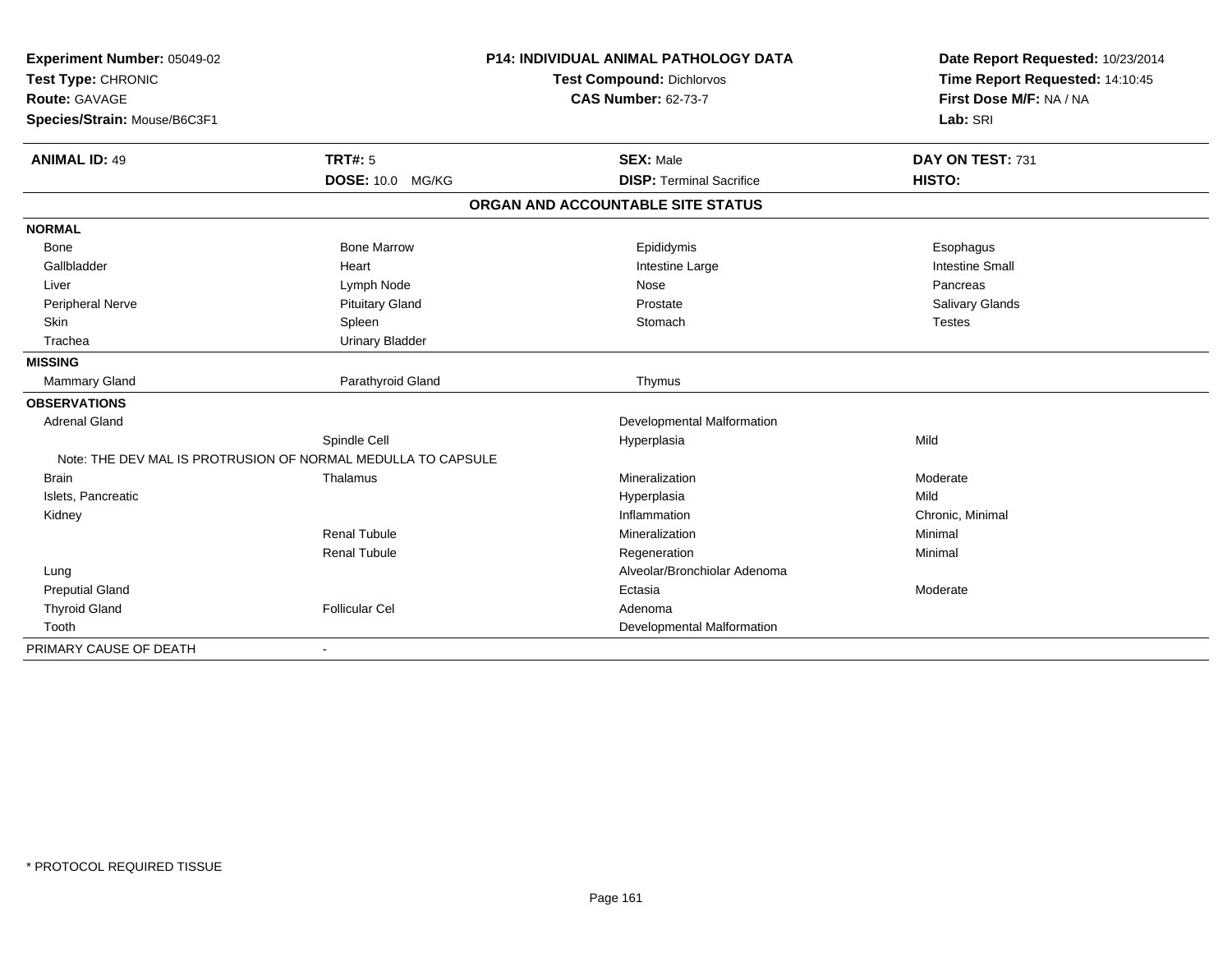| Experiment Number: 05049-02<br>Test Type: CHRONIC<br><b>Route: GAVAGE</b><br>Species/Strain: Mouse/B6C3F1 |                              | P14: INDIVIDUAL ANIMAL PATHOLOGY DATA<br>Test Compound: Dichlorvos<br><b>CAS Number: 62-73-7</b> |                        |
|-----------------------------------------------------------------------------------------------------------|------------------------------|--------------------------------------------------------------------------------------------------|------------------------|
| <b>ANIMAL ID: 50</b>                                                                                      | <b>TRT#: 1</b>               | <b>SEX: Male</b>                                                                                 | DAY ON TEST: 735       |
|                                                                                                           | <b>DOSE: VEHICLE CONTROL</b> | <b>DISP: Terminal Sacrifice</b>                                                                  | HISTO:                 |
|                                                                                                           |                              | ORGAN AND ACCOUNTABLE SITE STATUS                                                                |                        |
| <b>NORMAL</b>                                                                                             |                              |                                                                                                  |                        |
| <b>Bone Marrow</b>                                                                                        | Epididymis                   | Esophagus                                                                                        | Gallbladder            |
| Intestine Large                                                                                           | <b>Intestine Small</b>       | Lung                                                                                             | Pancreas               |
| Peripheral Nerve                                                                                          | <b>Pituitary Gland</b>       | Prostate                                                                                         | <b>Salivary Glands</b> |
| Stomach                                                                                                   | Trachea                      | <b>Urinary Bladder</b>                                                                           |                        |
| <b>MISSING</b>                                                                                            |                              |                                                                                                  |                        |
| Mammary Gland                                                                                             | Parathyroid Gland            | Thymus                                                                                           |                        |
| <b>INSUFFICIENT TISSUE</b>                                                                                |                              |                                                                                                  |                        |
| <b>Thyroid Gland</b>                                                                                      |                              |                                                                                                  |                        |
| <b>OBSERVATIONS</b>                                                                                       |                              |                                                                                                  |                        |
| <b>Adrenal Gland</b>                                                                                      | Medulla                      | Pheochromocytoma Benign                                                                          |                        |
| Bone                                                                                                      |                              | Necrosis                                                                                         | Moderate               |
|                                                                                                           |                              | Proliferation                                                                                    | Moderate               |
| <b>Brain</b>                                                                                              | Thalamus                     | Mineralization                                                                                   | Mild                   |
| Heart                                                                                                     |                              | Thrombosis                                                                                       | Marked                 |
| Islets, Pancreatic                                                                                        |                              | Hyperplasia                                                                                      | Mild                   |
| Kidney                                                                                                    |                              | Casts                                                                                            | Moderate               |
|                                                                                                           |                              | Cyst                                                                                             |                        |
|                                                                                                           |                              | Inflammation                                                                                     | Chronic, Moderate      |
|                                                                                                           | <b>Renal Tubule</b>          | Regeneration                                                                                     | Moderate               |
| Liver                                                                                                     |                              | Hepatocellular Carcinoma                                                                         |                        |
| Lymph Node                                                                                                | Mesenteric                   | Hemorrhage                                                                                       | Moderate               |
| Nose                                                                                                      |                              | Inflammation                                                                                     | Suppurative, Moderate  |
| <b>Preputial Gland</b>                                                                                    |                              | Inflammation                                                                                     | Suppurative, Marked    |
| Skin                                                                                                      |                              | Acanthosis                                                                                       | Moderate               |
| Spleen                                                                                                    |                              | Hematopoietic Cell Proliferation Erythrocytic                                                    | Mild                   |
| <b>Testes</b>                                                                                             | Seminif Tub                  | Atrophy                                                                                          | Minimal                |
|                                                                                                           | Seminif Tub                  | Mineralization                                                                                   | Mild                   |
| PRIMARY CAUSE OF DEATH                                                                                    | $\blacksquare$               |                                                                                                  |                        |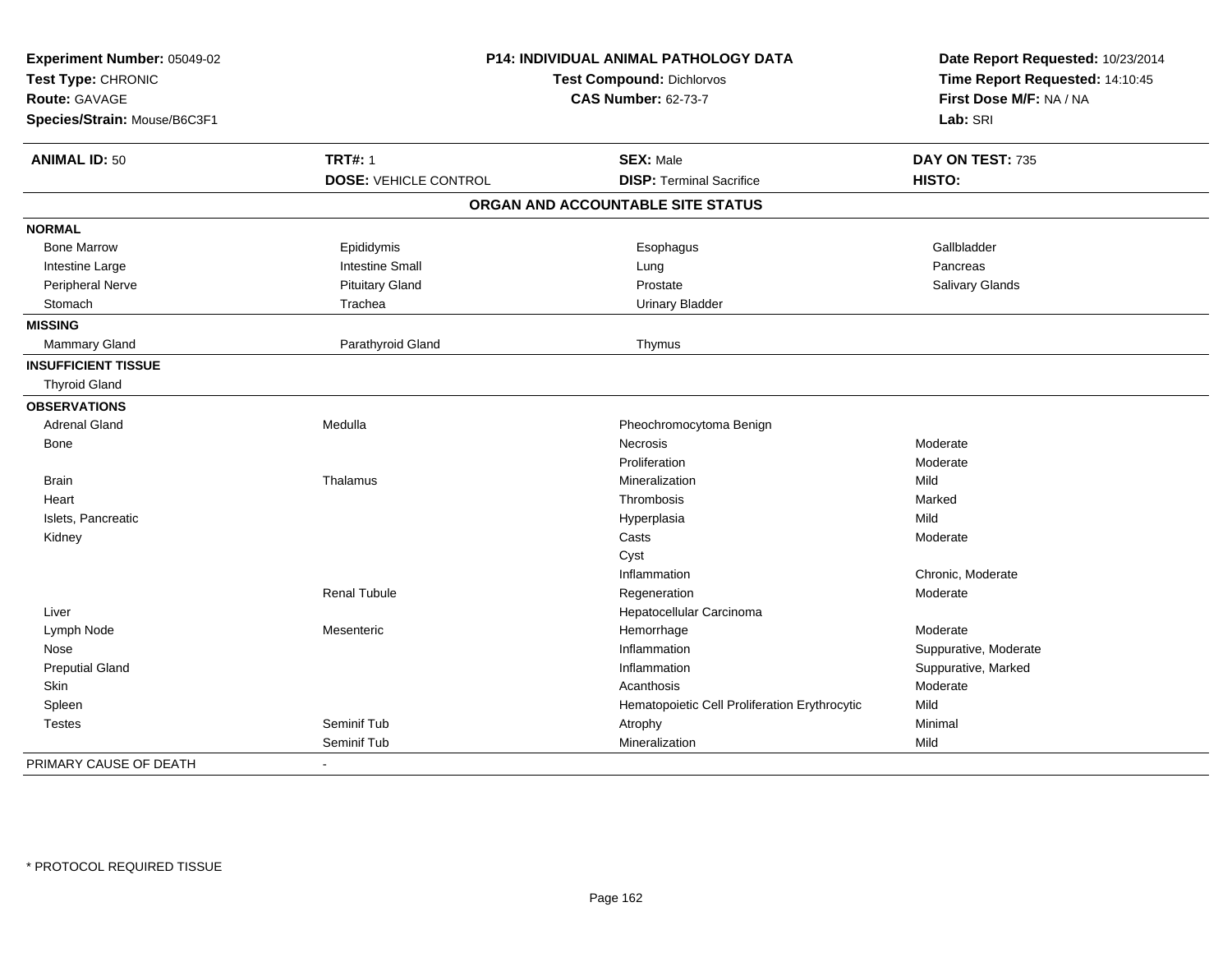| Experiment Number: 05049-02<br>Test Type: CHRONIC<br><b>Route: GAVAGE</b> |                         | <b>P14: INDIVIDUAL ANIMAL PATHOLOGY DATA</b>  | Date Report Requested: 10/23/2014<br>Time Report Requested: 14:10:45<br>First Dose M/F: NA / NA |
|---------------------------------------------------------------------------|-------------------------|-----------------------------------------------|-------------------------------------------------------------------------------------------------|
|                                                                           |                         | <b>Test Compound: Dichlorvos</b>              |                                                                                                 |
|                                                                           |                         | <b>CAS Number: 62-73-7</b>                    |                                                                                                 |
| Species/Strain: Mouse/B6C3F1                                              |                         |                                               | Lab: SRI                                                                                        |
| <b>ANIMAL ID: 50</b>                                                      | TRT#: 3                 | <b>SEX: Male</b>                              | DAY ON TEST: 466                                                                                |
|                                                                           | <b>DOSE: 20.0 MG/KG</b> | <b>DISP: Moribund</b>                         | HISTO:                                                                                          |
|                                                                           |                         | ORGAN AND ACCOUNTABLE SITE STATUS             |                                                                                                 |
| <b>NORMAL</b>                                                             |                         |                                               |                                                                                                 |
| <b>Adrenal Gland</b>                                                      | Bone                    | Epididymis                                    | Esophagus                                                                                       |
| Gallbladder                                                               | Heart                   | Intestine Large                               | <b>Intestine Small</b>                                                                          |
| Islets, Pancreatic                                                        | Kidney                  | Liver                                         | Lung                                                                                            |
| Nose                                                                      | Pancreas                | Peripheral Nerve                              | <b>Pituitary Gland</b>                                                                          |
| Prostate                                                                  | Salivary Glands         | Stomach                                       | <b>Testes</b>                                                                                   |
| Thymus                                                                    | <b>Thyroid Gland</b>    | Trachea                                       | <b>Urinary Bladder</b>                                                                          |
| <b>MISSING</b>                                                            |                         |                                               |                                                                                                 |
| <b>Mammary Gland</b>                                                      | Parathyroid Gland       |                                               |                                                                                                 |
| <b>OBSERVATIONS</b>                                                       |                         |                                               |                                                                                                 |
| <b>Bone Marrow</b>                                                        |                         | Hyperplasia                                   | Marked                                                                                          |
| <b>Brain</b>                                                              | Thalamus                | Mineralization                                | Mild                                                                                            |
| Lymph Node                                                                | Mandibular              | Hyperplasia                                   | Plasma Cell, Moderate                                                                           |
|                                                                           | Mandibular              | Sarcoma                                       |                                                                                                 |
| <b>Skeletal Muscle</b>                                                    |                         | Hemorrhage                                    | Moderate                                                                                        |
|                                                                           |                         | Inflammation                                  | Suppurative, Moderate                                                                           |
| Note: SKEL MUSCLE-LESIONS OCCURRED IN THE NASAL SECTIONS                  |                         |                                               |                                                                                                 |
| Skin                                                                      |                         | Acanthosis                                    | Moderate                                                                                        |
|                                                                           |                         | Exudate                                       | Mild                                                                                            |
|                                                                           | <b>Subcut Tiss</b>      | Sarcoma                                       | Multiple                                                                                        |
| Note: TRC LES 2 AND 3--SARCOMA                                            |                         |                                               |                                                                                                 |
| Spleen                                                                    |                         | Hematopoietic Cell Proliferation Granulocytic | Moderate                                                                                        |
| PRIMARY CAUSE OF DEATH                                                    |                         |                                               |                                                                                                 |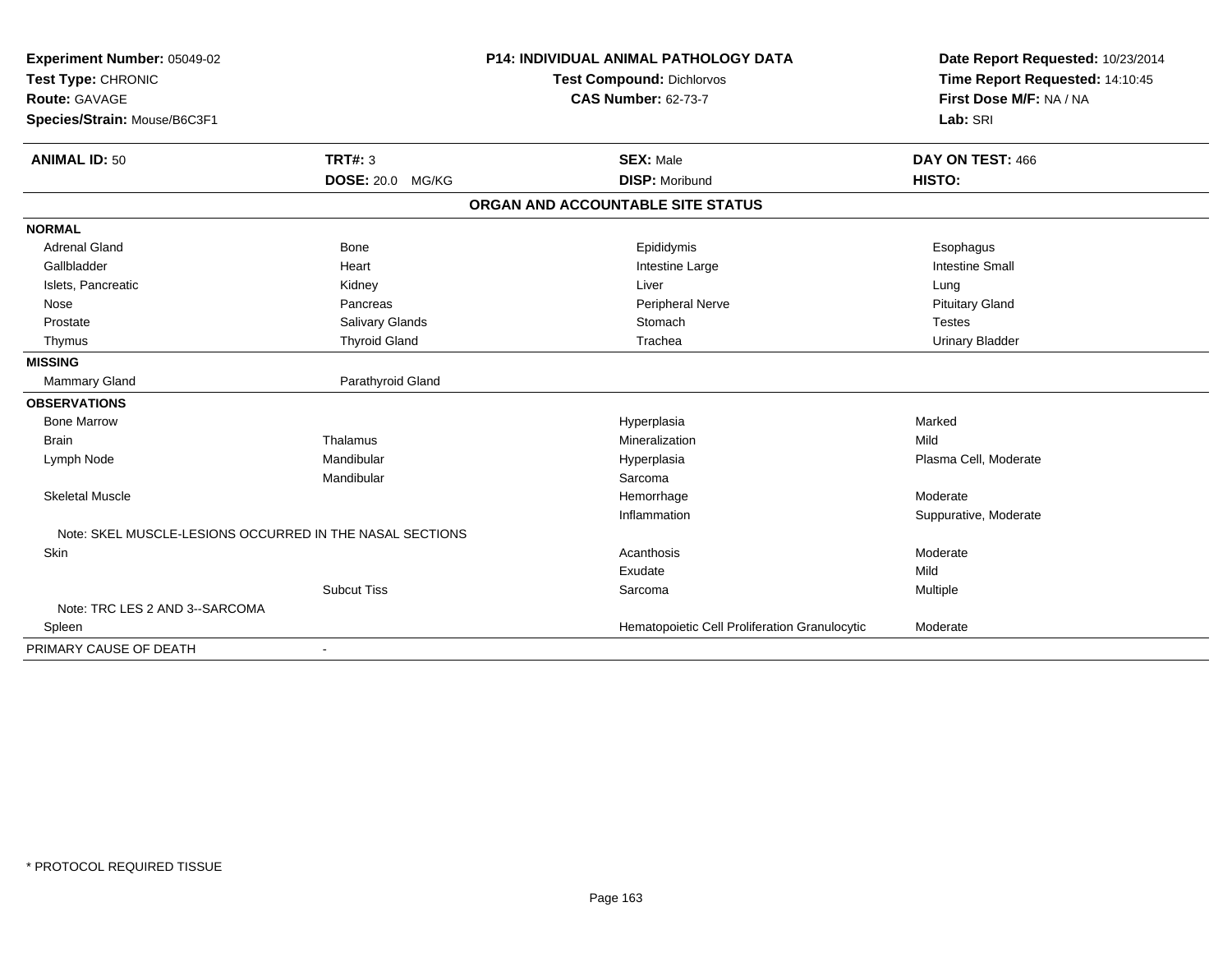| Experiment Number: 05049-02<br>Test Type: CHRONIC<br><b>Route: GAVAGE</b><br>Species/Strain: Mouse/B6C3F1 |                        | <b>P14: INDIVIDUAL ANIMAL PATHOLOGY DATA</b><br>Test Compound: Dichlorvos<br><b>CAS Number: 62-73-7</b> | Date Report Requested: 10/23/2014<br>Time Report Requested: 14:10:45<br>First Dose M/F: NA / NA<br>Lab: SRI |
|-----------------------------------------------------------------------------------------------------------|------------------------|---------------------------------------------------------------------------------------------------------|-------------------------------------------------------------------------------------------------------------|
| <b>ANIMAL ID: 50</b>                                                                                      | <b>TRT#: 5</b>         | <b>SEX: Male</b>                                                                                        | DAY ON TEST: 624                                                                                            |
|                                                                                                           | DOSE: 10.0 MG/KG       | <b>DISP: Moribund</b>                                                                                   | HISTO:                                                                                                      |
|                                                                                                           |                        | ORGAN AND ACCOUNTABLE SITE STATUS                                                                       |                                                                                                             |
| <b>NORMAL</b>                                                                                             |                        |                                                                                                         |                                                                                                             |
| <b>Adrenal Gland</b>                                                                                      | <b>Bone</b>            | Epididymis                                                                                              | Esophagus                                                                                                   |
| Intestine Large                                                                                           | <b>Intestine Small</b> | Islets, Pancreatic                                                                                      | Nose                                                                                                        |
| Pancreas                                                                                                  | Parathyroid Gland      | Peripheral Nerve                                                                                        | <b>Pituitary Gland</b>                                                                                      |
| Prostate                                                                                                  | Salivary Glands        | Stomach                                                                                                 | <b>Testes</b>                                                                                               |
| <b>Thyroid Gland</b>                                                                                      | Trachea                | <b>Urinary Bladder</b>                                                                                  |                                                                                                             |
| <b>MISSING</b>                                                                                            |                        |                                                                                                         |                                                                                                             |
| Gallbladder                                                                                               | Mammary Gland          | Thymus                                                                                                  |                                                                                                             |
| <b>OBSERVATIONS</b>                                                                                       |                        |                                                                                                         |                                                                                                             |
| <b>Bone Marrow</b>                                                                                        |                        | Hemangiosarcoma                                                                                         |                                                                                                             |
| <b>Brain</b>                                                                                              | Thalamus               | Mineralization                                                                                          | Mild                                                                                                        |
| Heart                                                                                                     | Myocardium             | Inflammation                                                                                            | Chronic, Mild                                                                                               |
| Kidney                                                                                                    |                        | Inflammation                                                                                            | Chronic, Moderate                                                                                           |
| Liver                                                                                                     |                        | Hemangiosarcoma                                                                                         | Multiple                                                                                                    |
|                                                                                                           |                        | Hematopoietic Cell Proliferation                                                                        | Marked                                                                                                      |
|                                                                                                           | Hepatocyte             | Necrosis                                                                                                | Marked                                                                                                      |
| Note: TRC LES 2,3,& 4--HEMANGIOSARCOMA                                                                    |                        |                                                                                                         |                                                                                                             |
| Lung                                                                                                      | Interstitium           | Edema                                                                                                   | Mild                                                                                                        |
| Lymph Node                                                                                                | Mesenteric             | Hematopoietic Cell Proliferation                                                                        | Moderate                                                                                                    |
| Mesentery                                                                                                 |                        | Hemangiosarcoma                                                                                         |                                                                                                             |
| Note: TRC LES 1--HEMANGIOSARC                                                                             |                        |                                                                                                         |                                                                                                             |
| Skin                                                                                                      | <b>Subcut Tiss</b>     | Hemangiosarcoma                                                                                         |                                                                                                             |
| Spleen                                                                                                    |                        | Hemangiosarcoma                                                                                         |                                                                                                             |
| PRIMARY CAUSE OF DEATH                                                                                    |                        |                                                                                                         |                                                                                                             |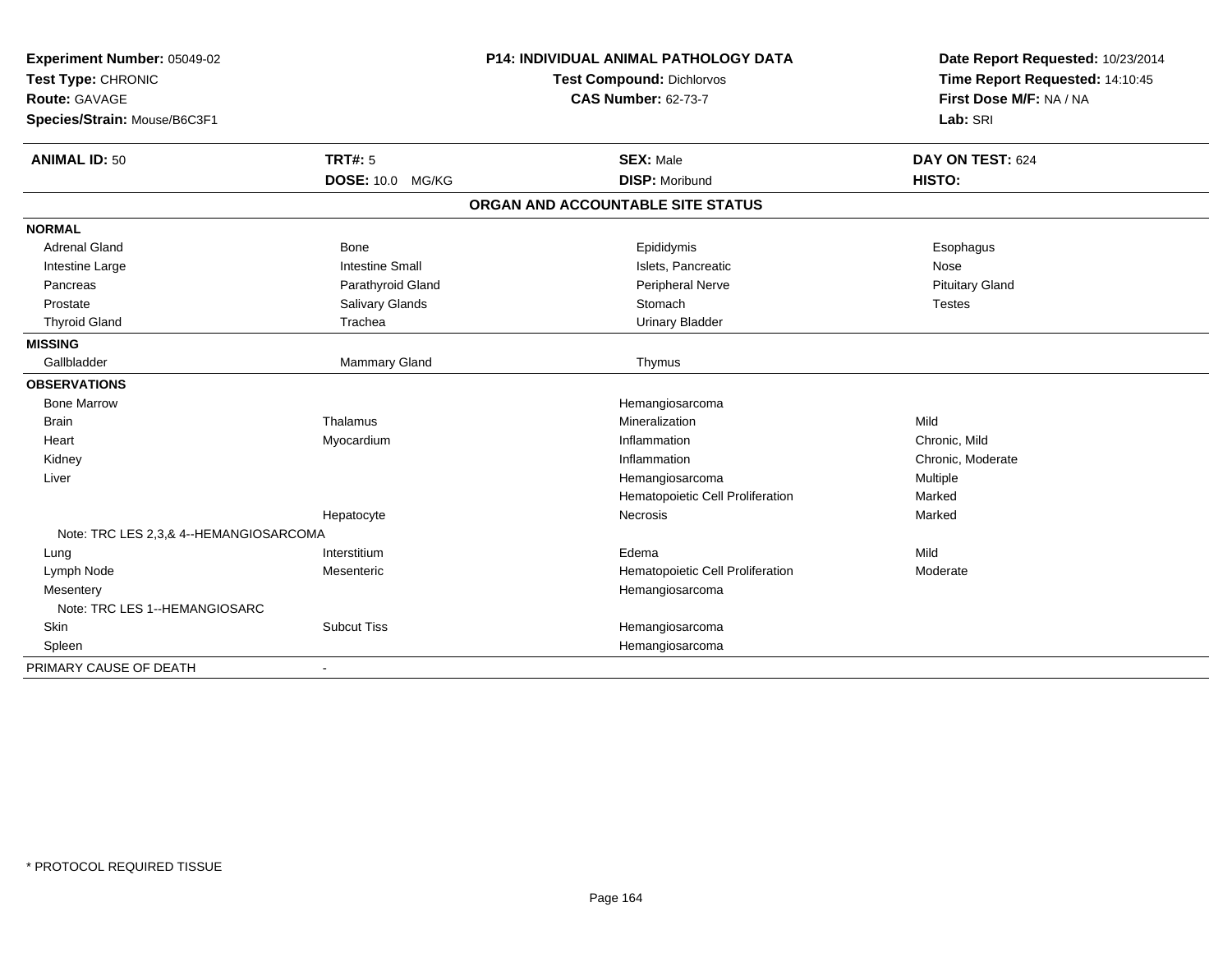| Experiment Number: 05049-02    |                                                                | <b>P14: INDIVIDUAL ANIMAL PATHOLOGY DATA</b> | Date Report Requested: 10/23/2014                          |
|--------------------------------|----------------------------------------------------------------|----------------------------------------------|------------------------------------------------------------|
| Test Type: CHRONIC             | <b>Test Compound: Dichlorvos</b><br><b>CAS Number: 62-73-7</b> |                                              | Time Report Requested: 14:10:45<br>First Dose M/F: NA / NA |
| Route: GAVAGE                  |                                                                |                                              |                                                            |
| Species/Strain: Mouse/B6C3F1   |                                                                |                                              | Lab: SRI                                                   |
|                                |                                                                |                                              |                                                            |
| <b>ANIMAL ID: 1</b>            | <b>TRT#: 2</b>                                                 | <b>SEX: Female</b>                           | DAY ON TEST: 732                                           |
|                                | <b>DOSE: VEHICLE CONTROL</b>                                   | <b>DISP: Terminal Sacrifice</b>              | <b>HISTO:</b>                                              |
|                                |                                                                | ORGAN AND ACCOUNTABLE SITE STATUS            |                                                            |
| <b>NORMAL</b>                  |                                                                |                                              |                                                            |
| <b>Bone</b>                    | <b>Bone Marrow</b>                                             | Esophagus                                    | Gallbladder                                                |
| Heart                          | Intestine Large                                                | <b>Intestine Small</b>                       | Islets, Pancreatic                                         |
| Mammary Gland                  | Pancreas                                                       | Peripheral Nerve                             | Salivary Glands                                            |
| <b>Skin</b>                    | Spleen                                                         | Thymus                                       | <b>Thyroid Gland</b>                                       |
| Trachea                        |                                                                |                                              |                                                            |
| <b>OBSERVATIONS</b>            |                                                                |                                              |                                                            |
| Adrenal Gland                  | Spindle Cell                                                   | Hyperplasia                                  | Moderate                                                   |
| Brain                          | Cerebellum                                                     | <b>Infiltration Cellular</b>                 | Lymphocyte, Mild                                           |
|                                | Cerebrum                                                       | <b>Infiltration Cellular</b>                 | Lymphocyte, Mild                                           |
|                                | Thalamus                                                       | <b>Infiltration Cellular</b>                 | Lymphocyte, Mild                                           |
|                                | Thalamus                                                       | Mineralization                               | Minimal                                                    |
| Kidney                         |                                                                | Casts                                        | Minimal                                                    |
|                                |                                                                | Inflammation                                 | Chronic, Moderate                                          |
| Liver                          |                                                                | Inflammation                                 | Chronic, Mild                                              |
| Lung                           |                                                                | Inflammation                                 | Chronic, Moderate                                          |
| Lymph Node                     | Mandibular                                                     | Hyperplasia                                  | Plasma Cell, Moderate                                      |
| Nose                           |                                                                | Inflammation                                 | Suppurative, Marked                                        |
|                                |                                                                | Inflammation                                 | Chronic Active, Moderate                                   |
| Ovary                          |                                                                | Cyst                                         |                                                            |
| Parathyroid Gland              |                                                                | Cyst                                         |                                                            |
| <b>Pituitary Gland</b>         | Pars Distalis                                                  | Hyperplasia                                  | Mild                                                       |
| <b>Skin</b>                    |                                                                |                                              |                                                            |
| Note: 1.&2.SKIN-NOT REMARKABLE |                                                                |                                              |                                                            |
| Stomach                        | Forestomach                                                    | Inflammation                                 | Acute, Mild                                                |
| <b>Urinary Bladder</b>         |                                                                | Inflammation                                 | Chronic, Mild                                              |
| Uterus                         |                                                                | Hyperplasia                                  | Cystic, Moderate                                           |
| PRIMARY CAUSE OF DEATH         | $\blacksquare$                                                 |                                              |                                                            |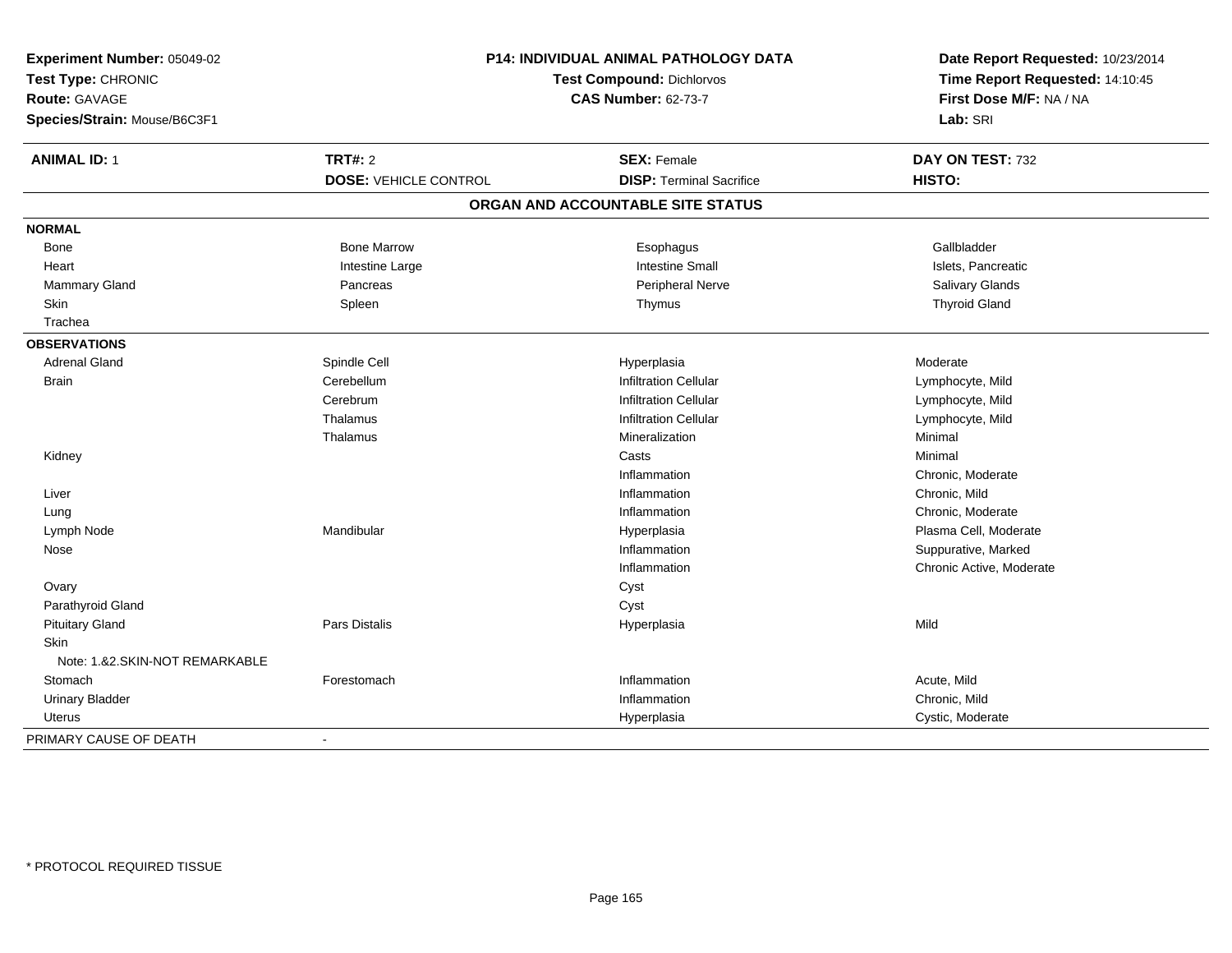|                                                      |                                                         | Date Report Requested: 10/23/2014<br>Time Report Requested: 14:10:45<br>First Dose M/F: NA / NA                                                                                                                                                                        |  |
|------------------------------------------------------|---------------------------------------------------------|------------------------------------------------------------------------------------------------------------------------------------------------------------------------------------------------------------------------------------------------------------------------|--|
|                                                      | <b>Test Compound: Dichlorvos</b>                        |                                                                                                                                                                                                                                                                        |  |
|                                                      |                                                         |                                                                                                                                                                                                                                                                        |  |
|                                                      |                                                         | Lab: SRI                                                                                                                                                                                                                                                               |  |
| <b>TRT#: 4</b>                                       | <b>SEX: Female</b>                                      | DAY ON TEST: 709                                                                                                                                                                                                                                                       |  |
| DOSE: 40.0 MG/KG                                     | <b>DISP: Moribund</b>                                   | HISTO:                                                                                                                                                                                                                                                                 |  |
|                                                      |                                                         |                                                                                                                                                                                                                                                                        |  |
|                                                      |                                                         |                                                                                                                                                                                                                                                                        |  |
| Esophagus                                            | Gallbladder                                             | Intestine Large                                                                                                                                                                                                                                                        |  |
| Islets, Pancreatic                                   | Lymph Node                                              | Parathyroid Gland                                                                                                                                                                                                                                                      |  |
| Stomach                                              | <b>Thyroid Gland</b>                                    | Trachea                                                                                                                                                                                                                                                                |  |
|                                                      |                                                         |                                                                                                                                                                                                                                                                        |  |
|                                                      |                                                         |                                                                                                                                                                                                                                                                        |  |
| Spindle Cell                                         | Hyperplasia                                             | Moderate                                                                                                                                                                                                                                                               |  |
|                                                      | Osteosarcoma                                            |                                                                                                                                                                                                                                                                        |  |
| Thalamus                                             |                                                         | Mild                                                                                                                                                                                                                                                                   |  |
| Thalamus                                             |                                                         | Moderate                                                                                                                                                                                                                                                               |  |
|                                                      | Necrosis                                                | Mild                                                                                                                                                                                                                                                                   |  |
| Note: BRAIN-CEREBELLUM NOT AVAILABLE FOR EXAMINATION |                                                         |                                                                                                                                                                                                                                                                        |  |
| Ventricle                                            | <b>Embolus Bacterial</b>                                | Marked                                                                                                                                                                                                                                                                 |  |
| Endocardium                                          | Inflammation                                            | Chronic Active, Moderate                                                                                                                                                                                                                                               |  |
|                                                      | Inflammation                                            | Chronic Active, Moderate                                                                                                                                                                                                                                               |  |
|                                                      | Casts                                                   | Mild                                                                                                                                                                                                                                                                   |  |
|                                                      | Casts                                                   | Moderate                                                                                                                                                                                                                                                               |  |
|                                                      | Inflammation                                            | Chronic, Mild                                                                                                                                                                                                                                                          |  |
|                                                      | Inflammation                                            | Suppurative, Minimal                                                                                                                                                                                                                                                   |  |
| <b>Renal Tubule</b>                                  | Regeneration                                            | Moderate                                                                                                                                                                                                                                                               |  |
|                                                      |                                                         | Moderate                                                                                                                                                                                                                                                               |  |
|                                                      |                                                         | Moderate                                                                                                                                                                                                                                                               |  |
|                                                      | <b>Necrosis</b>                                         | Moderate                                                                                                                                                                                                                                                               |  |
|                                                      | Osteosarcoma                                            | Metastatic (Bone)                                                                                                                                                                                                                                                      |  |
|                                                      | Osteosarcoma                                            | Metastatic (Bone)                                                                                                                                                                                                                                                      |  |
|                                                      |                                                         | Cystic, Moderate                                                                                                                                                                                                                                                       |  |
|                                                      | Inflammation                                            | Suppurative, Marked                                                                                                                                                                                                                                                    |  |
|                                                      |                                                         |                                                                                                                                                                                                                                                                        |  |
|                                                      |                                                         | Moderate                                                                                                                                                                                                                                                               |  |
|                                                      |                                                         | Marked                                                                                                                                                                                                                                                                 |  |
|                                                      | <b>Infiltration Cellular</b>                            | Lymphocyte, Mild                                                                                                                                                                                                                                                       |  |
|                                                      | Hippocampus<br>Myocardium<br>Kupffer Cell<br>Hepatocyte | <b>P14: INDIVIDUAL ANIMAL PATHOLOGY DATA</b><br><b>CAS Number: 62-73-7</b><br>ORGAN AND ACCOUNTABLE SITE STATUS<br>Degeneration<br>Hemorrhage<br>Hematopoietic Cell Proliferation<br>Hyperplasia<br>Hyperplasia<br>Cyst<br>Hemorrhage<br><b>Cytoplasmic Alteration</b> |  |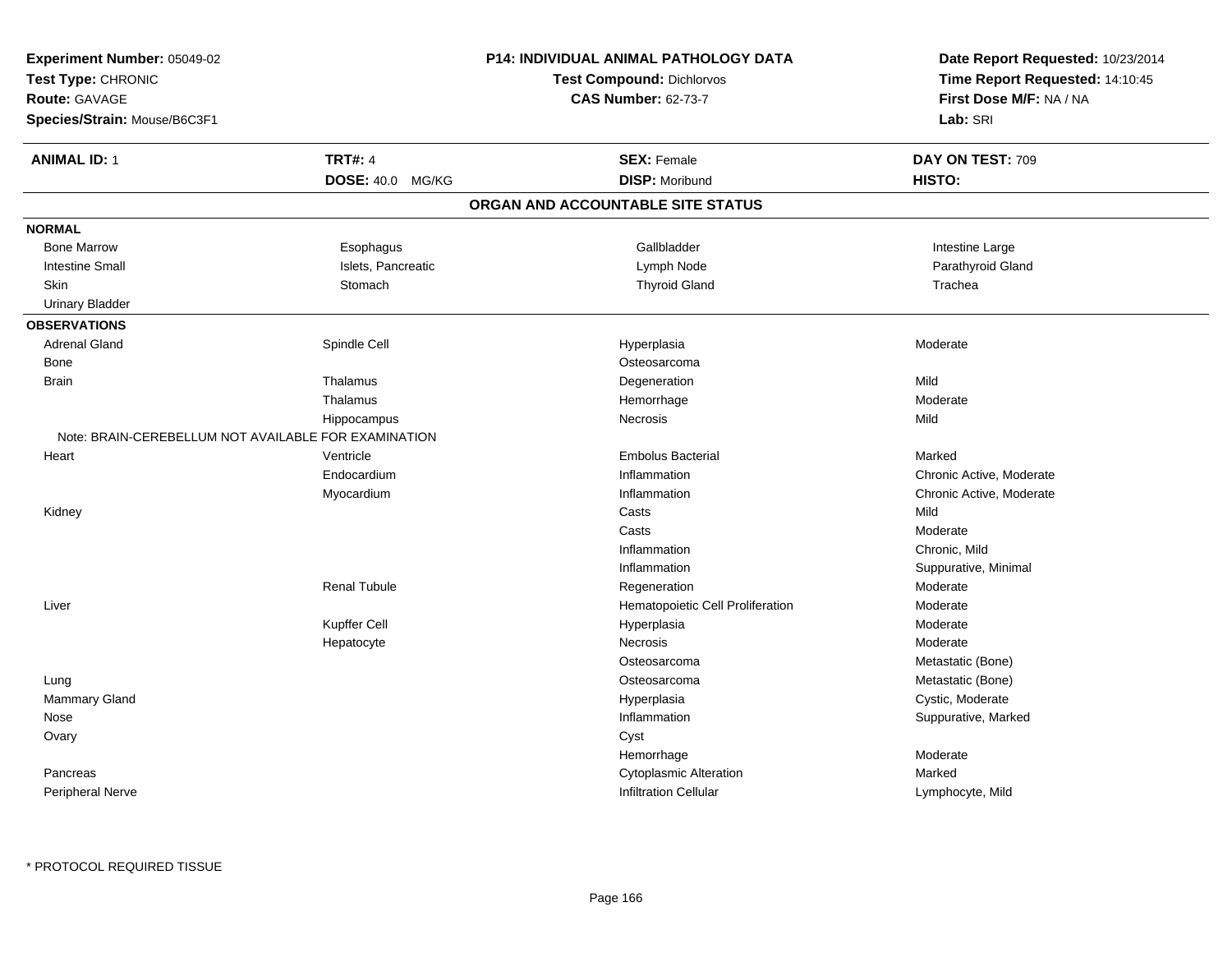| Experiment Number: 05049-02<br>Test Type: CHRONIC<br><b>Route: GAVAGE</b><br>Species/Strain: Mouse/B6C3F1 |                         | <b>P14: INDIVIDUAL ANIMAL PATHOLOGY DATA</b><br>Test Compound: Dichlorvos<br><b>CAS Number: 62-73-7</b> | Date Report Requested: 10/23/2014<br>Time Report Requested: 14:10:45<br>First Dose M/F: NA / NA<br>Lab: SRI |
|-----------------------------------------------------------------------------------------------------------|-------------------------|---------------------------------------------------------------------------------------------------------|-------------------------------------------------------------------------------------------------------------|
| <b>ANIMAL ID: 1</b>                                                                                       | <b>TRT#: 4</b>          | <b>SEX: Female</b>                                                                                      | DAY ON TEST: 709                                                                                            |
|                                                                                                           | <b>DOSE: 40.0 MG/KG</b> | <b>DISP: Moribund</b>                                                                                   | HISTO:                                                                                                      |
|                                                                                                           |                         | ORGAN AND ACCOUNTABLE SITE STATUS                                                                       |                                                                                                             |
| <b>Pituitary Gland</b>                                                                                    | Pars Distalis           | Angiectasis                                                                                             | Mild                                                                                                        |
|                                                                                                           | <b>Pars Distalis</b>    | Hyperplasia                                                                                             | Moderate                                                                                                    |
| <b>Salivary Glands</b>                                                                                    |                         | Inflammation                                                                                            | Suppurative, Mild                                                                                           |
|                                                                                                           |                         | Inflammation                                                                                            | Chronic, Mild                                                                                               |
| Skin<br>Note: 1. SKIN-NOT REMARKABLE                                                                      |                         |                                                                                                         |                                                                                                             |
| Spleen                                                                                                    |                         | Hematopoietic Cell Proliferation Erythrocytic                                                           | Moderate                                                                                                    |
|                                                                                                           |                         | Hyperplasia                                                                                             | Lymphoid, Moderate                                                                                          |
| Stomach                                                                                                   |                         |                                                                                                         |                                                                                                             |
| Note: FORESTOMACH-NOT REMARKABLE                                                                          |                         |                                                                                                         |                                                                                                             |
| Thymus                                                                                                    |                         | Atrophy                                                                                                 | Moderate                                                                                                    |
|                                                                                                           |                         | Cyst                                                                                                    |                                                                                                             |
| Uterus                                                                                                    |                         | Hyperplasia                                                                                             | Cystic, Mild                                                                                                |
| PRIMARY CAUSE OF DEATH                                                                                    |                         |                                                                                                         |                                                                                                             |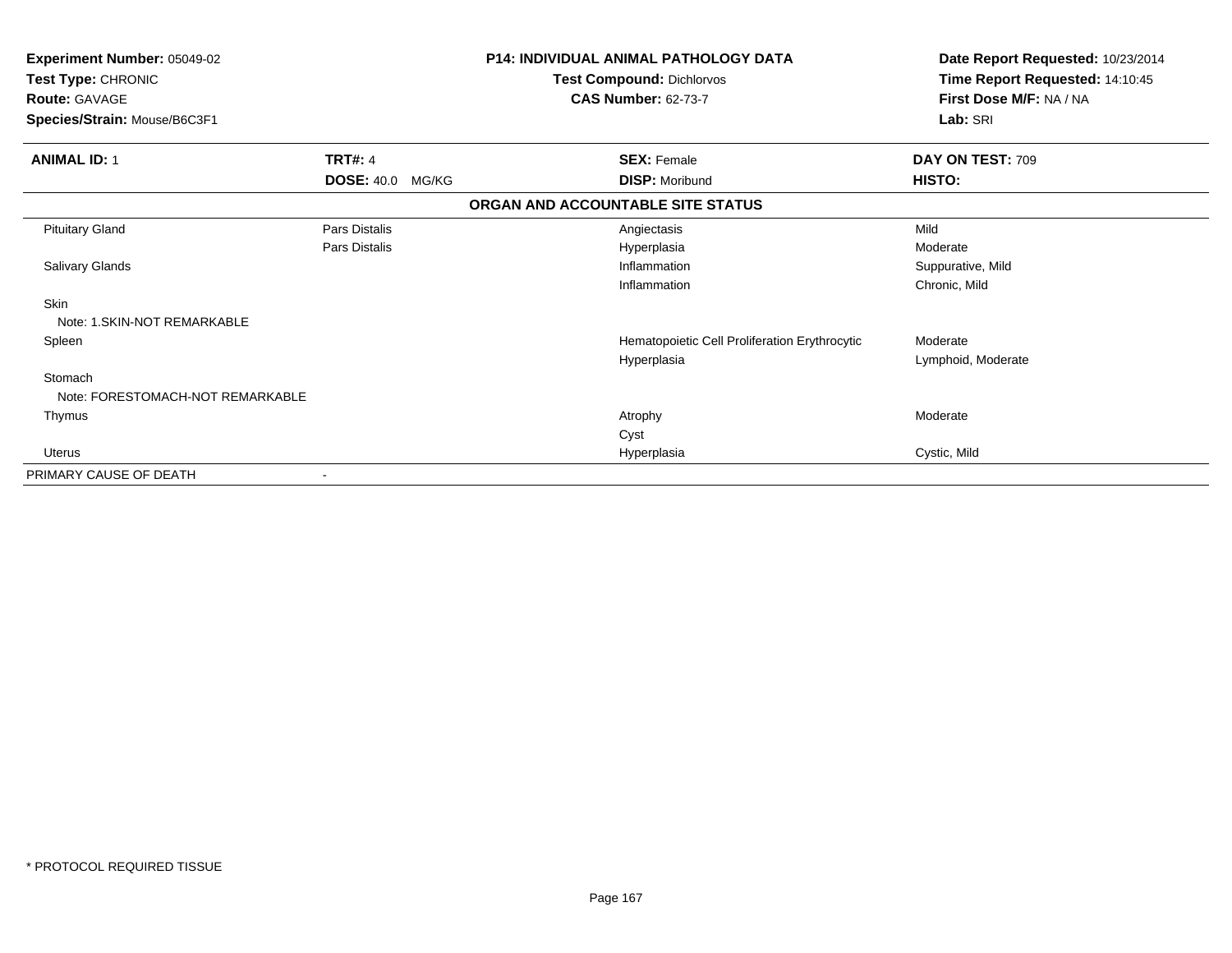| Experiment Number: 05049-02<br>Test Type: CHRONIC<br>Route: GAVAGE |                         | <b>P14: INDIVIDUAL ANIMAL PATHOLOGY DATA</b> | Date Report Requested: 10/23/2014<br>Time Report Requested: 14:10:45<br>First Dose M/F: NA / NA |  |
|--------------------------------------------------------------------|-------------------------|----------------------------------------------|-------------------------------------------------------------------------------------------------|--|
|                                                                    |                         | <b>Test Compound: Dichlorvos</b>             |                                                                                                 |  |
|                                                                    |                         | <b>CAS Number: 62-73-7</b>                   |                                                                                                 |  |
| Species/Strain: Mouse/B6C3F1                                       |                         |                                              | Lab: SRI                                                                                        |  |
| <b>ANIMAL ID: 1</b>                                                | <b>TRT#: 6</b>          | <b>SEX: Female</b>                           | DAY ON TEST: 576                                                                                |  |
|                                                                    | <b>DOSE: 20.0 MG/KG</b> | <b>DISP: Dead</b>                            | HISTO:                                                                                          |  |
|                                                                    |                         | ORGAN AND ACCOUNTABLE SITE STATUS            |                                                                                                 |  |
| <b>NORMAL</b>                                                      |                         |                                              |                                                                                                 |  |
| <b>Adrenal Gland</b>                                               | Bone                    | <b>Bone Marrow</b>                           | Esophagus                                                                                       |  |
| Intestine Large                                                    | Kidney                  | Liver                                        | Mammary Gland                                                                                   |  |
| Nose                                                               | Parathyroid Gland       | Peripheral Nerve                             | <b>Pituitary Gland</b>                                                                          |  |
| Salivary Glands                                                    | <b>Skin</b>             | <b>Thyroid Gland</b>                         |                                                                                                 |  |
| <b>MISSING</b>                                                     |                         |                                              |                                                                                                 |  |
| Islets, Pancreatic                                                 | Pancreas                | Thymus                                       |                                                                                                 |  |
| <b>AUTO PRECLUDES DIAG.</b>                                        |                         |                                              |                                                                                                 |  |
| Gallbladder                                                        | Stomach                 | Trachea                                      | <b>Urinary Bladder</b>                                                                          |  |
| <b>OBSERVATIONS</b>                                                |                         |                                              |                                                                                                 |  |
| <b>Brain</b>                                                       | Thalamus                | Mineralization                               | Minimal                                                                                         |  |
| Heart                                                              |                         | Thrombosis                                   |                                                                                                 |  |
| <b>Intestine Small</b>                                             | Jejunum                 | <b>Fibrosis</b>                              | Moderate                                                                                        |  |
|                                                                    | Jejunum                 | Lymphoma Malignant Lymphocytic               |                                                                                                 |  |
|                                                                    | Jejunum                 | Necrosis                                     | Moderate                                                                                        |  |
| Note: TRC LES 1--LYMPH MAL LYMP, NECROSIS & FIBROSIS               |                         |                                              |                                                                                                 |  |
| Lung                                                               |                         | Lymphoma Malignant Lymphocytic               |                                                                                                 |  |
| Lymph Node                                                         | Mediastinal             | Lymphoma Malignant Lymphocytic               |                                                                                                 |  |
|                                                                    | Mandibular              | Pigmentation                                 | Mild                                                                                            |  |
| Mesentery                                                          |                         | Lymphoma Malignant Lymphocytic               |                                                                                                 |  |
| Ovary                                                              |                         | Lymphoma Malignant Lymphocytic               |                                                                                                 |  |
| Spleen                                                             |                         | Lymphoma Malignant Lymphocytic               |                                                                                                 |  |
| Uterus                                                             |                         | Hyperplasia                                  | Cystic, Moderate                                                                                |  |
| PRIMARY CAUSE OF DEATH                                             |                         |                                              |                                                                                                 |  |
| Animal Note: MANY TISSUES AUTOLYZED                                |                         |                                              |                                                                                                 |  |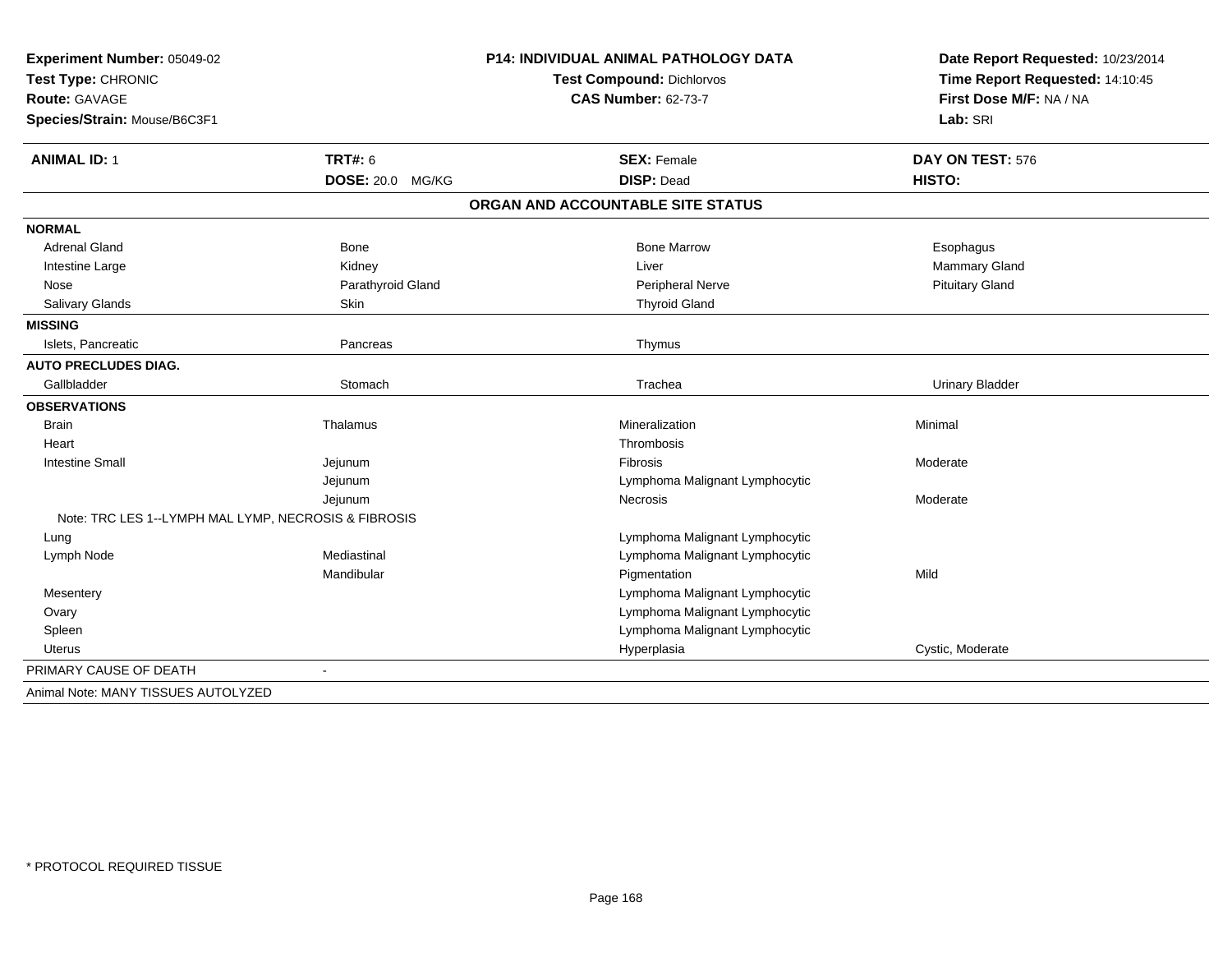| P14: INDIVIDUAL ANIMAL PATHOLOGY DATA<br><b>Test Compound: Dichlorvos</b><br><b>CAS Number: 62-73-7</b> |                                                               | Date Report Requested: 10/23/2014<br>Time Report Requested: 14:10:45<br>First Dose M/F: NA / NA<br>Lab: SRI                                                                          |
|---------------------------------------------------------------------------------------------------------|---------------------------------------------------------------|--------------------------------------------------------------------------------------------------------------------------------------------------------------------------------------|
| <b>TRT#: 2</b>                                                                                          | <b>SEX: Female</b>                                            | DAY ON TEST: 732                                                                                                                                                                     |
| <b>DOSE: VEHICLE CONTROL</b>                                                                            |                                                               | HISTO:                                                                                                                                                                               |
|                                                                                                         |                                                               |                                                                                                                                                                                      |
|                                                                                                         |                                                               |                                                                                                                                                                                      |
| <b>Bone Marrow</b>                                                                                      | <b>Brain</b>                                                  | Esophagus                                                                                                                                                                            |
| Intestine Large                                                                                         | <b>Intestine Small</b>                                        | Islets, Pancreatic                                                                                                                                                                   |
| Mammary Gland                                                                                           | Ovary                                                         | Parathyroid Gland                                                                                                                                                                    |
| Salivary Glands                                                                                         | Skin                                                          | Spleen                                                                                                                                                                               |
| Trachea                                                                                                 |                                                               |                                                                                                                                                                                      |
|                                                                                                         |                                                               |                                                                                                                                                                                      |
| Spindle Cell                                                                                            | Hyperplasia                                                   | Mild                                                                                                                                                                                 |
| Myocardium                                                                                              | Fibrosis                                                      | Minimal                                                                                                                                                                              |
|                                                                                                         | Casts                                                         | Minimal                                                                                                                                                                              |
|                                                                                                         | Inflammation                                                  | Chronic, Mild                                                                                                                                                                        |
|                                                                                                         | Inflammation                                                  | Chronic Active, Mild                                                                                                                                                                 |
| Hepatocyte                                                                                              | Necrosis                                                      | Minimal                                                                                                                                                                              |
| Hepatocyte                                                                                              | Vacuolization Cytoplasmic                                     | Mild                                                                                                                                                                                 |
|                                                                                                         | Inflammation                                                  | Chronic, Mild                                                                                                                                                                        |
|                                                                                                         | Inflammation                                                  | Suppurative, Mild                                                                                                                                                                    |
|                                                                                                         |                                                               | Focal, Mild                                                                                                                                                                          |
|                                                                                                         | Infarct                                                       | Mild                                                                                                                                                                                 |
| Pars Intermed                                                                                           | Adenoma                                                       |                                                                                                                                                                                      |
|                                                                                                         |                                                               |                                                                                                                                                                                      |
|                                                                                                         |                                                               |                                                                                                                                                                                      |
|                                                                                                         |                                                               |                                                                                                                                                                                      |
|                                                                                                         |                                                               |                                                                                                                                                                                      |
|                                                                                                         |                                                               | Moderate                                                                                                                                                                             |
|                                                                                                         |                                                               | Lymphocyte, Moderate                                                                                                                                                                 |
|                                                                                                         |                                                               | Chronic, Mild                                                                                                                                                                        |
|                                                                                                         |                                                               | Cystic, Moderate                                                                                                                                                                     |
|                                                                                                         | Forestomach<br><b>Follicular Cel</b><br><b>Follicular Cel</b> | <b>DISP: Terminal Sacrifice</b><br>ORGAN AND ACCOUNTABLE SITE STATUS<br>Hyperplasia<br>Cyst<br>Adenoma<br>Hyperplasia<br><b>Infiltration Cellular</b><br>Inflammation<br>Hyperplasia |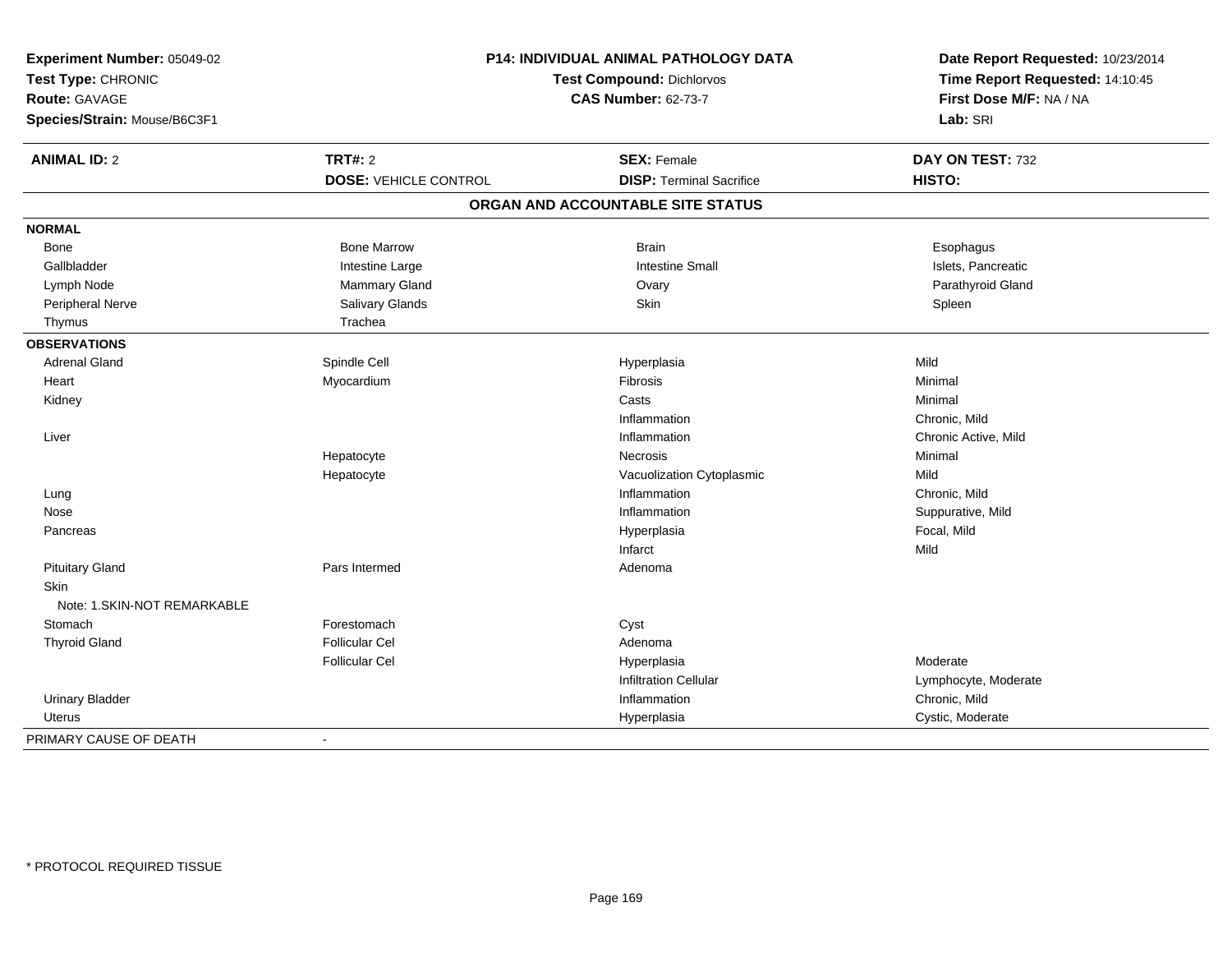| Experiment Number: 05049-02<br>Test Type: CHRONIC<br>Route: GAVAGE |                         | P14: INDIVIDUAL ANIMAL PATHOLOGY DATA         | Date Report Requested: 10/23/2014 |
|--------------------------------------------------------------------|-------------------------|-----------------------------------------------|-----------------------------------|
|                                                                    |                         | Test Compound: Dichlorvos                     | Time Report Requested: 14:10:45   |
|                                                                    |                         | <b>CAS Number: 62-73-7</b>                    | First Dose M/F: NA / NA           |
| Species/Strain: Mouse/B6C3F1                                       |                         |                                               | Lab: SRI                          |
| <b>ANIMAL ID: 2</b>                                                | <b>TRT#: 4</b>          | <b>SEX: Female</b>                            | DAY ON TEST: 729                  |
|                                                                    | <b>DOSE: 40.0 MG/KG</b> | <b>DISP: Terminal Sacrifice</b>               | HISTO:                            |
|                                                                    |                         | ORGAN AND ACCOUNTABLE SITE STATUS             |                                   |
| <b>NORMAL</b>                                                      |                         |                                               |                                   |
| Bone                                                               | <b>Bone Marrow</b>      | Esophagus                                     | Gallbladder                       |
| Heart                                                              | Intestine Large         | <b>Intestine Small</b>                        | Islets, Pancreatic                |
| Kidney                                                             | Liver                   | Lymph Node                                    | Nose                              |
| Pancreas                                                           | Peripheral Nerve        | Salivary Glands                               | Skin                              |
| Stomach                                                            | Thymus                  | <b>Thyroid Gland</b>                          | Trachea                           |
| <b>MISSING</b>                                                     |                         |                                               |                                   |
| Parathyroid Gland                                                  |                         |                                               |                                   |
| <b>OBSERVATIONS</b>                                                |                         |                                               |                                   |
| <b>Adrenal Gland</b>                                               | Spindle Cell            | Hyperplasia                                   | Moderate                          |
| <b>Brain</b>                                                       | Thalamus                | Mineralization                                | Moderate                          |
| Lung                                                               |                         | Alveolar/Bronchiolar Adenoma                  |                                   |
|                                                                    |                         | Inflammation                                  | Chronic, Mild                     |
| Mammary Gland                                                      |                         | Hyperplasia                                   | Cystic, Moderate                  |
| Mesentery                                                          | Fat                     | Mineralization                                | Mild                              |
|                                                                    | Fat                     | Necrosis                                      | Focal, Moderate                   |
| Ovary                                                              |                         | Cyst                                          |                                   |
| <b>Pituitary Gland</b>                                             | Pars Distalis           | Adenoma                                       |                                   |
| Skin                                                               |                         |                                               |                                   |
| Note: 1&2 SKIN-NOT REMARKABLE                                      |                         |                                               |                                   |
| Spleen                                                             |                         | Hematopoietic Cell Proliferation Erythrocytic | Mild                              |
| <b>Urinary Bladder</b>                                             |                         | Inflammation                                  | Chronic, Mild                     |
| <b>Uterus</b>                                                      |                         | Hyperplasia                                   | Cystic, Mild                      |
| PRIMARY CAUSE OF DEATH                                             |                         |                                               |                                   |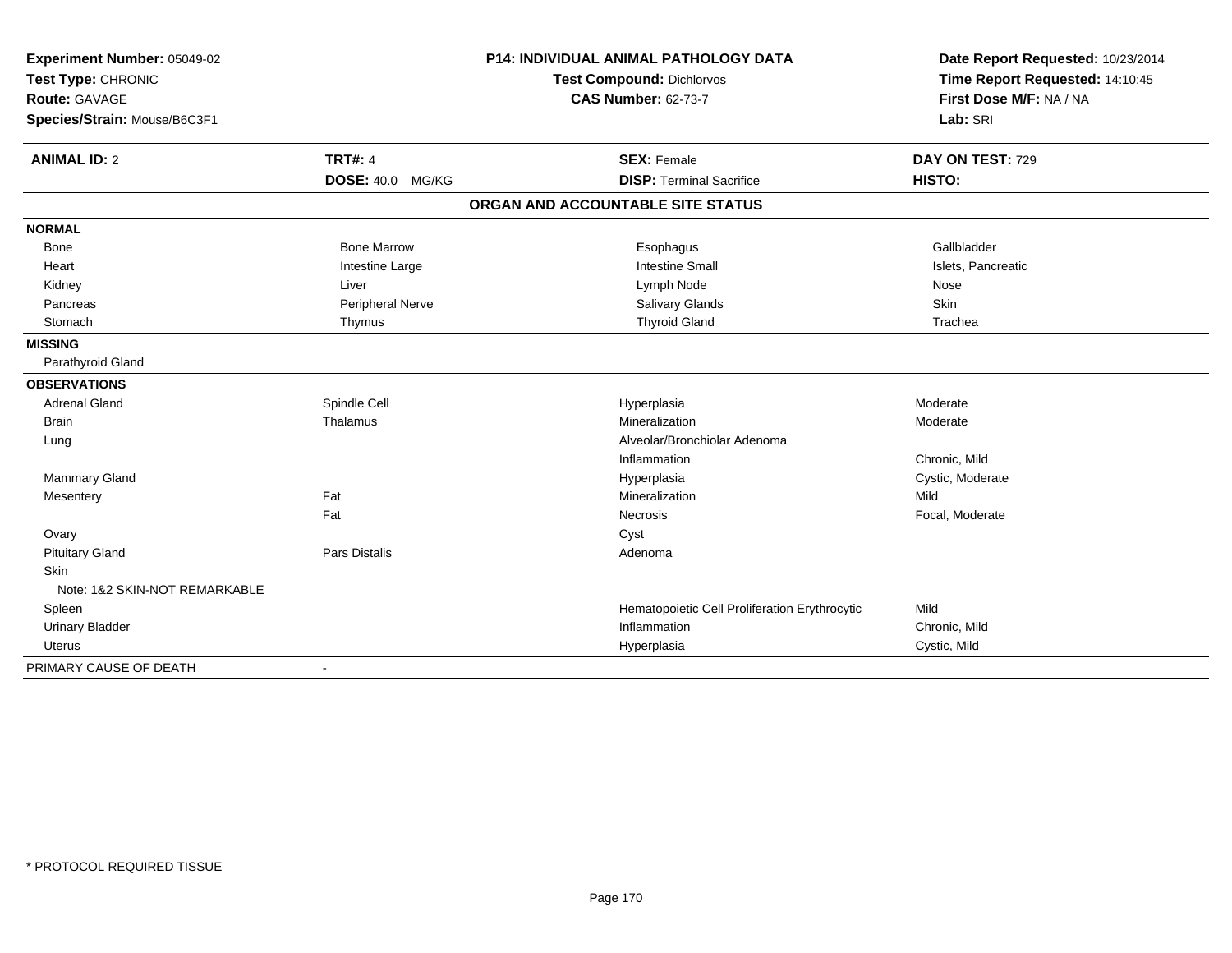| Experiment Number: 05049-02                       |                                                                 | P14: INDIVIDUAL ANIMAL PATHOLOGY DATA         | Date Report Requested: 10/23/2014<br>Time Report Requested: 14:10:45 |
|---------------------------------------------------|-----------------------------------------------------------------|-----------------------------------------------|----------------------------------------------------------------------|
| Test Type: CHRONIC                                |                                                                 | <b>Test Compound: Dichlorvos</b>              |                                                                      |
| Route: GAVAGE                                     |                                                                 | <b>CAS Number: 62-73-7</b>                    | First Dose M/F: NA / NA                                              |
| Species/Strain: Mouse/B6C3F1                      |                                                                 |                                               | Lab: SRI                                                             |
| <b>ANIMAL ID: 2</b>                               | <b>TRT#: 6</b>                                                  | <b>SEX: Female</b>                            | DAY ON TEST: 699                                                     |
|                                                   | DOSE: 20.0 MG/KG                                                | <b>DISP: Dead</b>                             | HISTO:                                                               |
|                                                   |                                                                 | ORGAN AND ACCOUNTABLE SITE STATUS             |                                                                      |
| <b>NORMAL</b>                                     |                                                                 |                                               |                                                                      |
| Bone                                              | Esophagus                                                       | Gallbladder                                   | Heart                                                                |
| Intestine Large                                   | <b>Intestine Small</b>                                          | Islets, Pancreatic                            | Mammary Gland                                                        |
| Nose                                              | Pancreas                                                        | Parathyroid Gland                             | Peripheral Nerve                                                     |
| <b>Pituitary Gland</b>                            | Salivary Glands                                                 | Skin                                          | Stomach                                                              |
| Trachea                                           | <b>Urinary Bladder</b>                                          |                                               |                                                                      |
| <b>OBSERVATIONS</b>                               |                                                                 |                                               |                                                                      |
| <b>Adrenal Gland</b>                              | Spindle Cell                                                    | Hyperplasia                                   | Moderate                                                             |
|                                                   | Cortex                                                          | Necrosis                                      | Mild                                                                 |
| <b>Bone Marrow</b>                                |                                                                 | Hyperplasia                                   | Moderate                                                             |
| <b>Brain</b>                                      | Thalamus                                                        | Mineralization                                | Mild                                                                 |
| Kidney                                            |                                                                 | Infarct                                       | Moderate                                                             |
|                                                   | Renal Tubule                                                    | Regeneration                                  | Minimal                                                              |
| Liver                                             | Kupffer Cell                                                    | Hyperplasia                                   | Moderate                                                             |
|                                                   | Hepatocyte                                                      | <b>Necrosis</b>                               | Mild                                                                 |
| Lung                                              |                                                                 | Bacterium                                     | Marked                                                               |
|                                                   | Artery                                                          | Inflammation                                  | Suppurative, Marked                                                  |
|                                                   |                                                                 | Inflammation                                  | Suppurative, Marked                                                  |
|                                                   | Note: LESIONS EMANATE FROM PULMONARY ARTERY INTO ADJACENT TISS. |                                               |                                                                      |
| Lymph Node                                        | Mediastinal                                                     | Hemorrhage                                    | Moderate                                                             |
|                                                   | <b>Bronchial</b>                                                | Inflammation                                  | Suppurative, Mild                                                    |
|                                                   | Mediastinal                                                     | Inflammation                                  | Suppurative, Moderate                                                |
| Mesentery<br>Note: TRC LES 3-INFLAMM, SUPPURATIVE |                                                                 | Inflammation                                  | Suppurative, Marked                                                  |
| Ovary                                             |                                                                 | Inflammation                                  | Chronic Active, Moderate                                             |
| <b>Skin</b>                                       |                                                                 |                                               |                                                                      |
| Note: TRC LES 1 & 2-NOT REMARKABLE                |                                                                 |                                               |                                                                      |
| Spleen                                            |                                                                 | Hematopoietic Cell Proliferation Granulocytic | Mild                                                                 |
| Thymus                                            |                                                                 | Atrophy                                       | Mild                                                                 |
| <b>Thyroid Gland</b>                              | Follicle                                                        | Dilatation                                    | Moderate                                                             |
| <b>Uterus</b>                                     |                                                                 | Hyperplasia                                   | Cystic, Moderate                                                     |
|                                                   |                                                                 |                                               |                                                                      |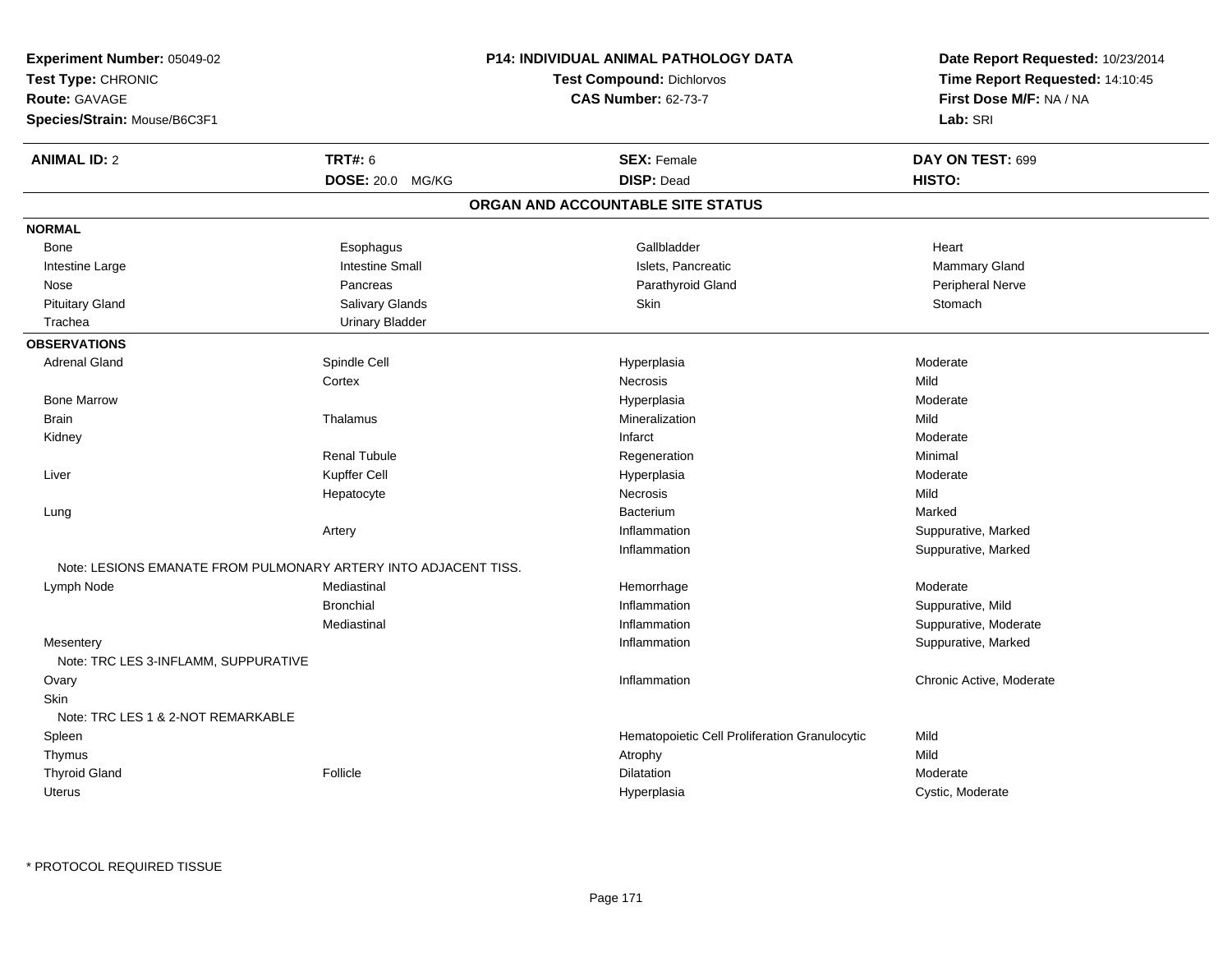| <b>Experiment Number: 05049-02</b><br><b>Test Type: CHRONIC</b><br><b>Route: GAVAGE</b> | <b>P14: INDIVIDUAL ANIMAL PATHOLOGY DATA</b><br><b>Test Compound: Dichlorvos</b><br><b>CAS Number: 62-73-7</b> |                                   |                       |  | Date Report Requested: 10/23/2014<br>Time Report Requested: 14:10:45<br>First Dose M/F: NA / NA |
|-----------------------------------------------------------------------------------------|----------------------------------------------------------------------------------------------------------------|-----------------------------------|-----------------------|--|-------------------------------------------------------------------------------------------------|
| Species/Strain: Mouse/B6C3F1                                                            |                                                                                                                |                                   | Lab: SRI              |  |                                                                                                 |
| <b>ANIMAL ID: 2</b>                                                                     | <b>TRT#: 6</b>                                                                                                 | <b>SEX: Female</b>                | DAY ON TEST: 699      |  |                                                                                                 |
|                                                                                         | <b>DOSE: 20.0 MG/KG</b>                                                                                        | <b>DISP: Dead</b>                 | <b>HISTO:</b>         |  |                                                                                                 |
|                                                                                         |                                                                                                                | ORGAN AND ACCOUNTABLE SITE STATUS |                       |  |                                                                                                 |
|                                                                                         |                                                                                                                | Inflammation                      | Suppurative, Moderate |  |                                                                                                 |
| PRIMARY CAUSE OF DEATH                                                                  |                                                                                                                |                                   |                       |  |                                                                                                 |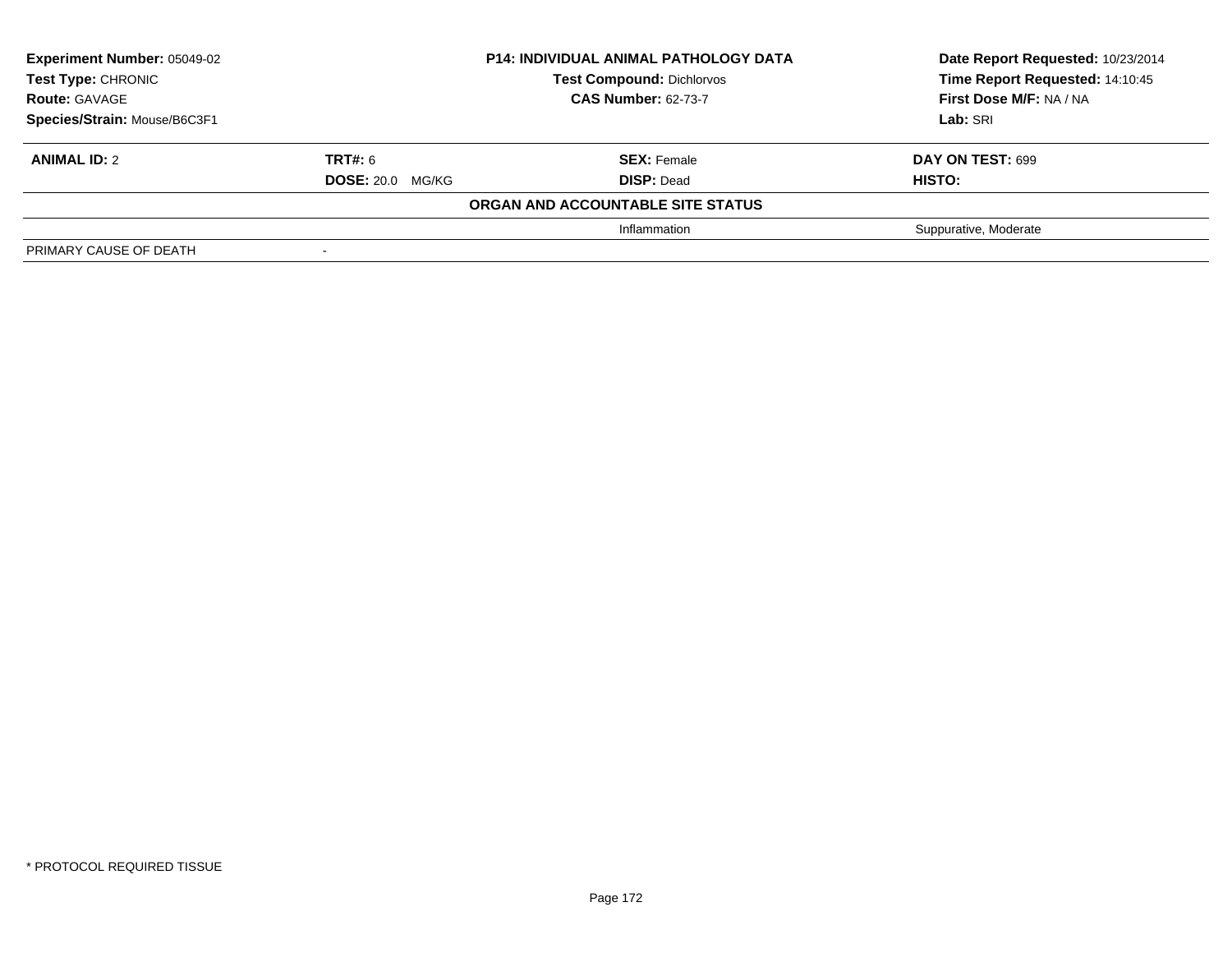| Experiment Number: 05049-02                      | <b>P14: INDIVIDUAL ANIMAL PATHOLOGY DATA</b> |                                               | Date Report Requested: 10/23/2014 |
|--------------------------------------------------|----------------------------------------------|-----------------------------------------------|-----------------------------------|
| Test Type: CHRONIC                               |                                              | Test Compound: Dichlorvos                     | Time Report Requested: 14:10:45   |
| <b>Route: GAVAGE</b>                             |                                              | <b>CAS Number: 62-73-7</b>                    | First Dose M/F: NA / NA           |
| Species/Strain: Mouse/B6C3F1                     |                                              |                                               | Lab: SRI                          |
| <b>ANIMAL ID: 3</b>                              | <b>TRT#: 2</b>                               | <b>SEX: Female</b>                            | DAY ON TEST: 646                  |
|                                                  | <b>DOSE: VEHICLE CONTROL</b>                 | <b>DISP: Moribund</b>                         | HISTO:                            |
|                                                  |                                              | ORGAN AND ACCOUNTABLE SITE STATUS             |                                   |
| <b>NORMAL</b>                                    |                                              |                                               |                                   |
| <b>Adrenal Gland</b>                             | <b>Bone</b>                                  | Esophagus                                     | Gallbladder                       |
| Intestine Large                                  | <b>Intestine Small</b>                       | Islets, Pancreatic                            | Kidney                            |
| Liver                                            | Mammary Gland                                | Nose                                          | Pancreas                          |
| Parathyroid Gland                                | Peripheral Nerve                             | <b>Pituitary Gland</b>                        | <b>Salivary Glands</b>            |
| Skin                                             | Stomach                                      | Thymus                                        | <b>Thyroid Gland</b>              |
| Trachea                                          | <b>Urinary Bladder</b>                       |                                               |                                   |
| <b>OBSERVATIONS</b>                              |                                              |                                               |                                   |
| <b>Bone Marrow</b>                               |                                              | Hyperplasia                                   | Moderate                          |
| <b>Brain</b>                                     | Thalamus                                     | Mineralization                                | Mild                              |
| Heart                                            | Myocardium                                   | Inflammation                                  | Chronic, Mild                     |
| Lung                                             | Pleura                                       | Inflammation                                  | Suppurative, Mild                 |
|                                                  |                                              | Inflammation                                  | Suppurative, Moderate             |
| Lymph Node                                       | Mediastinal                                  | Angiectasis                                   | Moderate                          |
| Note: 2.LYMPH NODE-NOT AVAILABLE FOR EXAMINATION |                                              |                                               |                                   |
| Mesentery                                        |                                              | Inflammation                                  | Suppurative, Mild                 |
|                                                  |                                              | Inflammation                                  | Chronic, Mild                     |
| Ovary                                            |                                              | Inflammation                                  | Suppurative, Marked               |
| Skin                                             |                                              |                                               |                                   |
| Note: 1.SKIN-NOT REMARKABLE                      |                                              |                                               |                                   |
| Spleen                                           |                                              | Hematopoietic Cell Proliferation Granulocytic | Moderate                          |
| Uterus                                           |                                              | Hyperplasia                                   | Cystic, Moderate                  |
| PRIMARY CAUSE OF DEATH                           |                                              |                                               |                                   |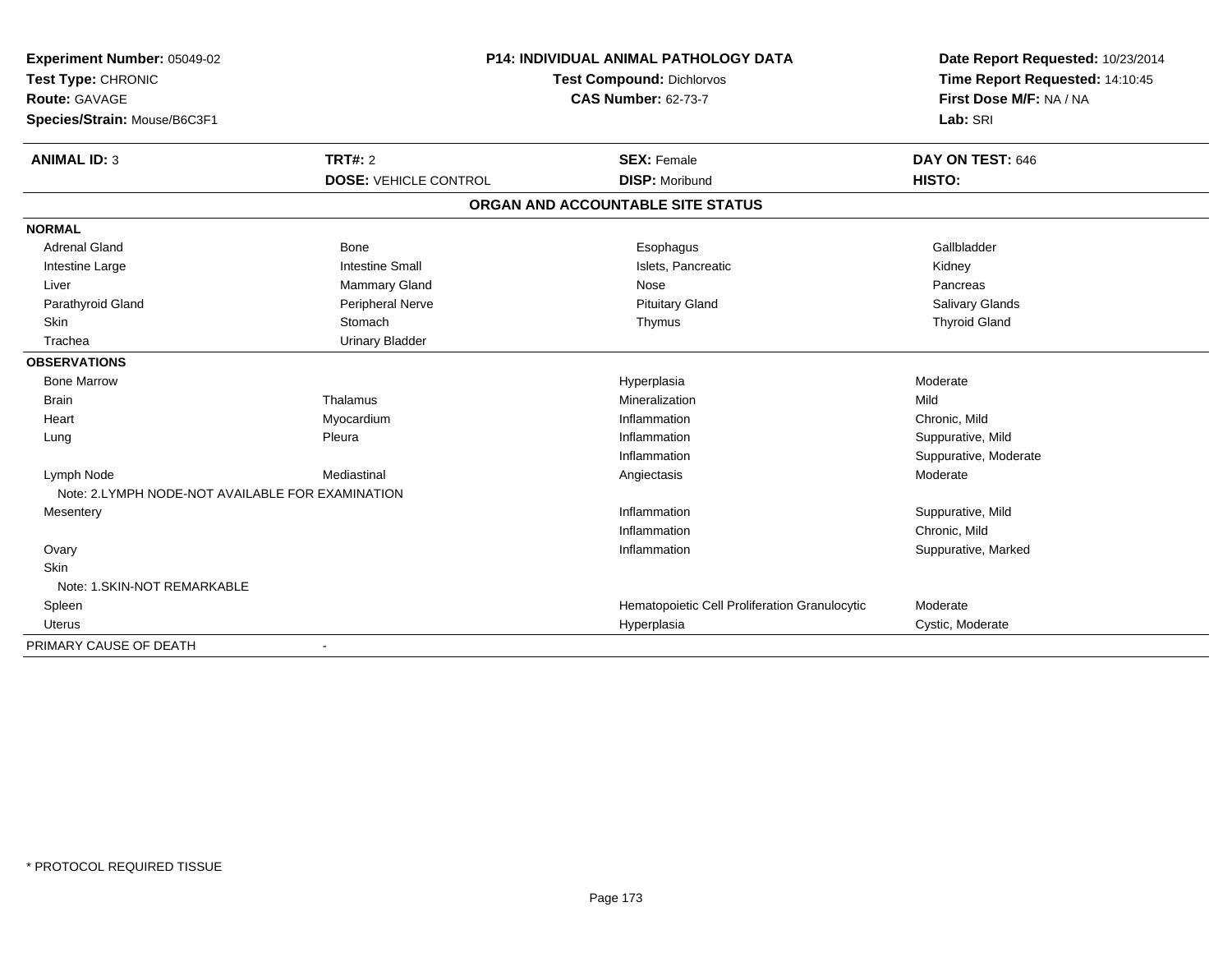| Experiment Number: 05049-02<br>Test Type: CHRONIC<br><b>Route: GAVAGE</b> |                        | P14: INDIVIDUAL ANIMAL PATHOLOGY DATA<br><b>Test Compound: Dichlorvos</b><br><b>CAS Number: 62-73-7</b> | Date Report Requested: 10/23/2014<br>Time Report Requested: 14:10:45<br>First Dose M/F: NA / NA |
|---------------------------------------------------------------------------|------------------------|---------------------------------------------------------------------------------------------------------|-------------------------------------------------------------------------------------------------|
| Species/Strain: Mouse/B6C3F1                                              |                        |                                                                                                         | Lab: SRI                                                                                        |
| <b>ANIMAL ID: 3</b>                                                       | <b>TRT#: 4</b>         | <b>SEX: Female</b>                                                                                      | DAY ON TEST: 654                                                                                |
|                                                                           | DOSE: 40.0 MG/KG       | <b>DISP: Dead</b>                                                                                       | HISTO:                                                                                          |
|                                                                           |                        | ORGAN AND ACCOUNTABLE SITE STATUS                                                                       |                                                                                                 |
| <b>NORMAL</b>                                                             |                        |                                                                                                         |                                                                                                 |
| Bone                                                                      | <b>Bone Marrow</b>     | Esophagus                                                                                               | Gallbladder                                                                                     |
| Intestine Large                                                           | <b>Intestine Small</b> | Islets, Pancreatic                                                                                      | Kidney                                                                                          |
| Pancreas                                                                  | Parathyroid Gland      | Peripheral Nerve                                                                                        | Salivary Glands                                                                                 |
| Skin                                                                      | Stomach                | Thymus                                                                                                  | <b>Thyroid Gland</b>                                                                            |
| Trachea                                                                   | <b>Urinary Bladder</b> |                                                                                                         |                                                                                                 |
| <b>MISSING</b>                                                            |                        |                                                                                                         |                                                                                                 |
| Mammary Gland                                                             | <b>Pituitary Gland</b> |                                                                                                         |                                                                                                 |
| <b>OBSERVATIONS</b>                                                       |                        |                                                                                                         |                                                                                                 |
| <b>Adrenal Gland</b>                                                      | Spindle Cell           | Hyperplasia                                                                                             | Moderate                                                                                        |
| <b>Brain</b>                                                              | Cerebellum             | Degeneration                                                                                            | Multifocal, Moderate                                                                            |
|                                                                           | Cerebellum             | Hemorrhage                                                                                              | Moderate                                                                                        |
| Heart                                                                     | Myocardium             | Inflammation                                                                                            | Chronic, Mild                                                                                   |
|                                                                           |                        | Lymphoma Malignant Mixed                                                                                |                                                                                                 |
| Liver                                                                     |                        | Fibrosis                                                                                                | Moderate                                                                                        |
|                                                                           |                        | Lymphoma Malignant Mixed                                                                                |                                                                                                 |
|                                                                           | Hepatocyte             | Necrosis                                                                                                | Marked                                                                                          |
| Lung                                                                      |                        | Lymphoma Malignant Mixed                                                                                |                                                                                                 |
| Lymph Node                                                                | Mandibular             | Lymphoma Malignant Mixed                                                                                |                                                                                                 |
|                                                                           | Mediastinal            | Lymphoma Malignant Mixed                                                                                |                                                                                                 |
|                                                                           | Mesenteric             | Lymphoma Malignant Mixed                                                                                |                                                                                                 |
| Nose                                                                      |                        | Inflammation                                                                                            | Suppurative, Mild                                                                               |
| Ovary                                                                     |                        | Hemorrhage                                                                                              | Moderate                                                                                        |
| Skin                                                                      |                        |                                                                                                         |                                                                                                 |
| Note: 1.&2.SKIN-NOT REMARKABLE                                            |                        |                                                                                                         |                                                                                                 |
| Spleen                                                                    |                        | Hematopoietic Cell Proliferation Erythrocytic                                                           | Marked                                                                                          |
|                                                                           |                        | Lymphoma Malignant Mixed                                                                                |                                                                                                 |
| Uterus                                                                    |                        | Hyperplasia                                                                                             | Cystic, Moderate                                                                                |
| PRIMARY CAUSE OF DEATH                                                    |                        |                                                                                                         |                                                                                                 |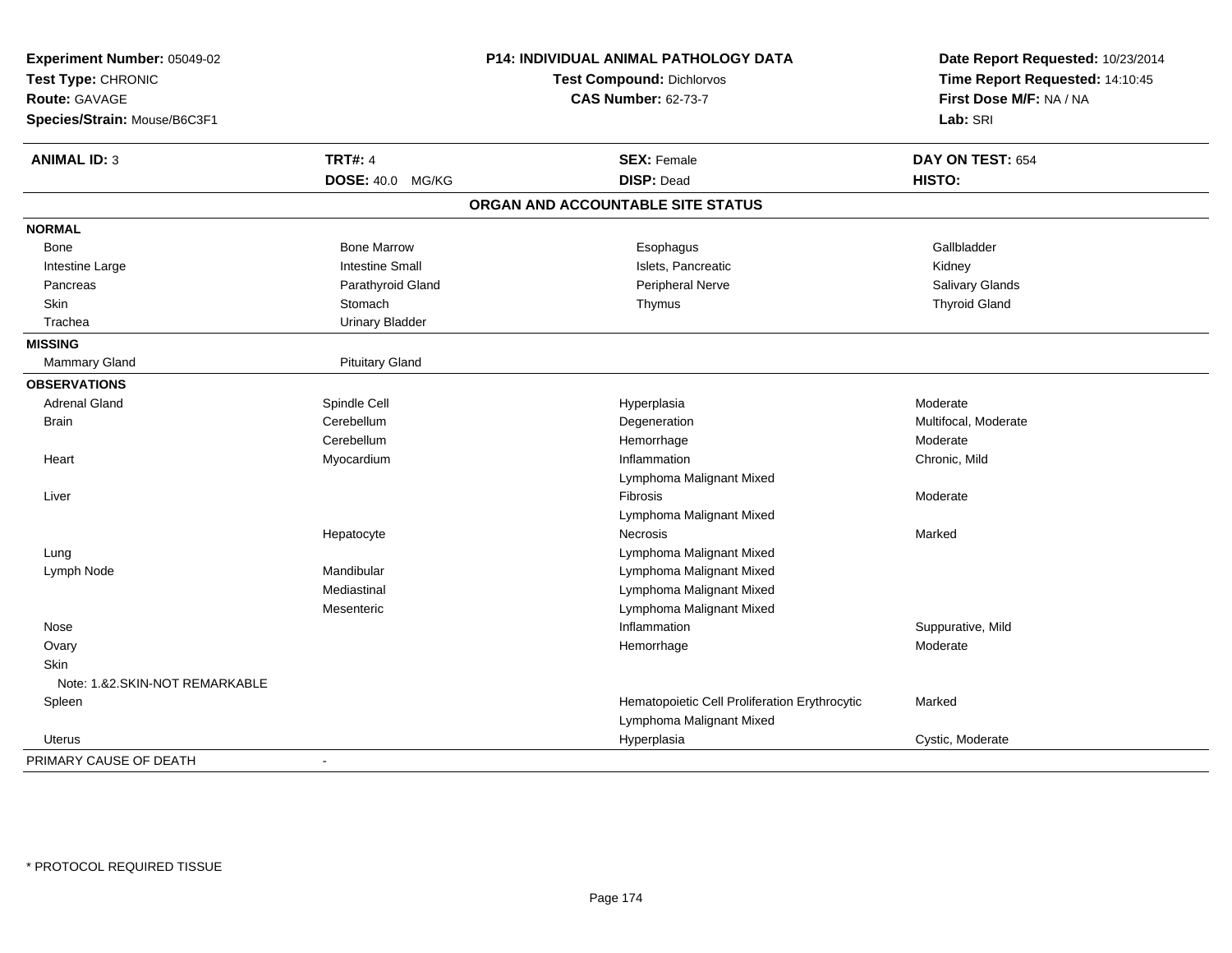| Experiment Number: 05049-02<br>Test Type: CHRONIC |                         | <b>P14: INDIVIDUAL ANIMAL PATHOLOGY DATA</b>  | Date Report Requested: 10/23/2014<br>Time Report Requested: 14:10:45 |
|---------------------------------------------------|-------------------------|-----------------------------------------------|----------------------------------------------------------------------|
|                                                   |                         | <b>Test Compound: Dichlorvos</b>              |                                                                      |
| <b>Route: GAVAGE</b>                              |                         | <b>CAS Number: 62-73-7</b>                    | First Dose M/F: NA / NA                                              |
| Species/Strain: Mouse/B6C3F1                      |                         |                                               | Lab: SRI                                                             |
|                                                   |                         |                                               |                                                                      |
| <b>ANIMAL ID: 3</b>                               | <b>TRT#: 6</b>          | <b>SEX: Female</b>                            | DAY ON TEST: 731                                                     |
|                                                   | <b>DOSE: 20.0 MG/KG</b> | <b>DISP: Terminal Sacrifice</b>               | HISTO:                                                               |
|                                                   |                         | ORGAN AND ACCOUNTABLE SITE STATUS             |                                                                      |
| <b>NORMAL</b>                                     |                         |                                               |                                                                      |
| <b>Bone</b>                                       | Esophagus               | Gallbladder                                   | Intestine Large                                                      |
| <b>Intestine Small</b>                            | Islets, Pancreatic      | Kidney                                        | Liver                                                                |
| Lung                                              | <b>Mammary Gland</b>    | Pancreas                                      | <b>Peripheral Nerve</b>                                              |
| <b>Pituitary Gland</b>                            | Salivary Glands         | <b>Skin</b>                                   | Stomach                                                              |
| Thymus                                            | <b>Thyroid Gland</b>    | Trachea                                       | <b>Urinary Bladder</b>                                               |
| <b>MISSING</b>                                    |                         |                                               |                                                                      |
| Lymph Node                                        | Parathyroid Gland       |                                               |                                                                      |
| <b>OBSERVATIONS</b>                               |                         |                                               |                                                                      |
| <b>Adrenal Gland</b>                              | Spindle Cell            | Hyperplasia                                   | Mild                                                                 |
| <b>Bone Marrow</b>                                |                         | Hyperplasia                                   | Mild                                                                 |
| <b>Brain</b>                                      | Thalamus                | Mineralization                                | Mild                                                                 |
| Heart                                             | Myocardium              | Inflammation                                  | Chronic Active, Mild                                                 |
| Nose                                              |                         | Inflammation                                  | Suppurative, Mild                                                    |
| Ovary                                             |                         | Cyst                                          |                                                                      |
| Note: TRC LES 3-CYST                              |                         |                                               |                                                                      |
| <b>Skin</b>                                       |                         |                                               |                                                                      |
| Note: TRC LES 1 AND 2--NOT REMARKABLE             |                         |                                               |                                                                      |
| Spleen                                            |                         | Hematopoietic Cell Proliferation Granulocytic | Mild                                                                 |
| <b>Uterus</b>                                     |                         | Hyperplasia                                   | Cystic, Mild                                                         |
|                                                   |                         | Inflammation                                  | Suppurative, Mild                                                    |
| PRIMARY CAUSE OF DEATH                            |                         |                                               |                                                                      |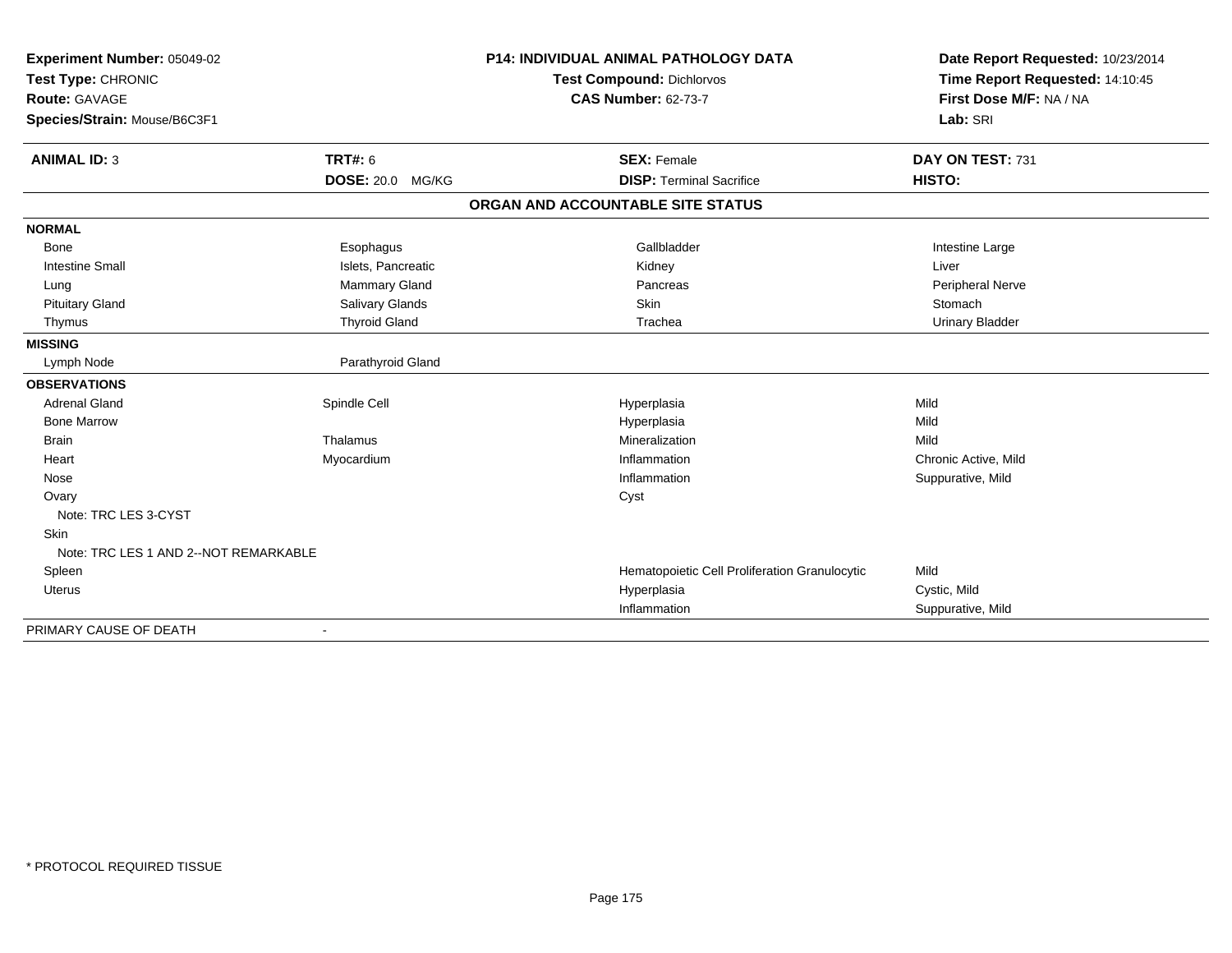| Experiment Number: 05049-02                 |                              | <b>P14: INDIVIDUAL ANIMAL PATHOLOGY DATA</b> |                                                                      |
|---------------------------------------------|------------------------------|----------------------------------------------|----------------------------------------------------------------------|
| Test Type: CHRONIC                          |                              | <b>Test Compound: Dichlorvos</b>             | Date Report Requested: 10/23/2014<br>Time Report Requested: 14:10:45 |
| Route: GAVAGE                               |                              | <b>CAS Number: 62-73-7</b>                   | First Dose M/F: NA / NA                                              |
| Species/Strain: Mouse/B6C3F1                |                              |                                              | Lab: SRI                                                             |
| <b>ANIMAL ID: 4</b>                         | <b>TRT#: 2</b>               | <b>SEX: Female</b>                           | DAY ON TEST: 732                                                     |
|                                             | <b>DOSE: VEHICLE CONTROL</b> | <b>DISP: Terminal Sacrifice</b>              | HISTO:                                                               |
|                                             |                              | ORGAN AND ACCOUNTABLE SITE STATUS            |                                                                      |
| <b>NORMAL</b>                               |                              |                                              |                                                                      |
| Esophagus                                   | Gallbladder                  | Heart                                        | Islets, Pancreatic                                                   |
| Mammary Gland                               | Nose                         | Ovary                                        | Pancreas                                                             |
| Parathyroid Gland                           | Peripheral Nerve             | Skin                                         | <b>Thyroid Gland</b>                                                 |
| Trachea                                     |                              |                                              |                                                                      |
| <b>OBSERVATIONS</b>                         |                              |                                              |                                                                      |
| <b>Adrenal Gland</b>                        | Spindle Cell                 | Hyperplasia                                  | Moderate                                                             |
| Bone                                        |                              | Hyperostosis                                 | Mild                                                                 |
| <b>Bone Marrow</b>                          |                              | Hyperplasia                                  | Reticulum Cell, Mild                                                 |
| <b>Brain</b>                                | Cerebellum                   | <b>Infiltration Cellular</b>                 | Lymphocyte, Mild                                                     |
| Intestine Large                             | Cecum                        | Hyperplasia                                  | Lymphoid, Moderate                                                   |
| <b>Intestine Small</b>                      | Ileum, Mucosa                | Dysplasia                                    | Moderate                                                             |
|                                             | Ileum, Submucosa             | <b>Infiltration Cellular</b>                 | Plasma Cell, Mild                                                    |
| Note: 4.ILEUM-NOT AVAILABLE FOR EXAMINATION |                              |                                              |                                                                      |
| Kidney                                      |                              | Inflammation                                 | Chronic, Moderate                                                    |
| Liver                                       |                              | Inflammation                                 | Chronic, Moderate                                                    |
| Lung                                        |                              | Inflammation                                 | Chronic, Moderate                                                    |
| Lymph Node                                  | Lymphatic, Mesenteric        | Ectasia                                      | Marked                                                               |
|                                             | Mesenteric                   | Hemorrhage                                   | Marked                                                               |
|                                             | Inguinal                     | Hyperplasia                                  | Lymphoid, Moderate                                                   |
|                                             | Mandibular                   | Hyperplasia                                  | Lymphoid, Mild                                                       |
|                                             | Mesenteric                   | Hyperplasia                                  | Plasma Cell, Moderate                                                |
|                                             | Mesenteric                   | Hyperplasia                                  | Lymphoid, Moderate                                                   |
| <b>Pituitary Gland</b>                      | Pars Distalis                | Hyperplasia                                  | Moderate                                                             |
| Salivary Glands                             |                              | Inflammation                                 | Chronic, Mild                                                        |
| <b>Skin</b>                                 |                              |                                              |                                                                      |
| Note: 1.&2.SKIN-NOT REMARKABLE              |                              |                                              |                                                                      |
| Spleen                                      |                              | Hyperplasia                                  | Lymphoid, Mild                                                       |
| Stomach                                     | Forestomach                  | Diverticulum                                 |                                                                      |
| Thymus                                      |                              | Hyperplasia                                  | Lymphoid, Moderate                                                   |
| <b>Urinary Bladder</b>                      |                              | Inflammation                                 | Chronic, Moderate                                                    |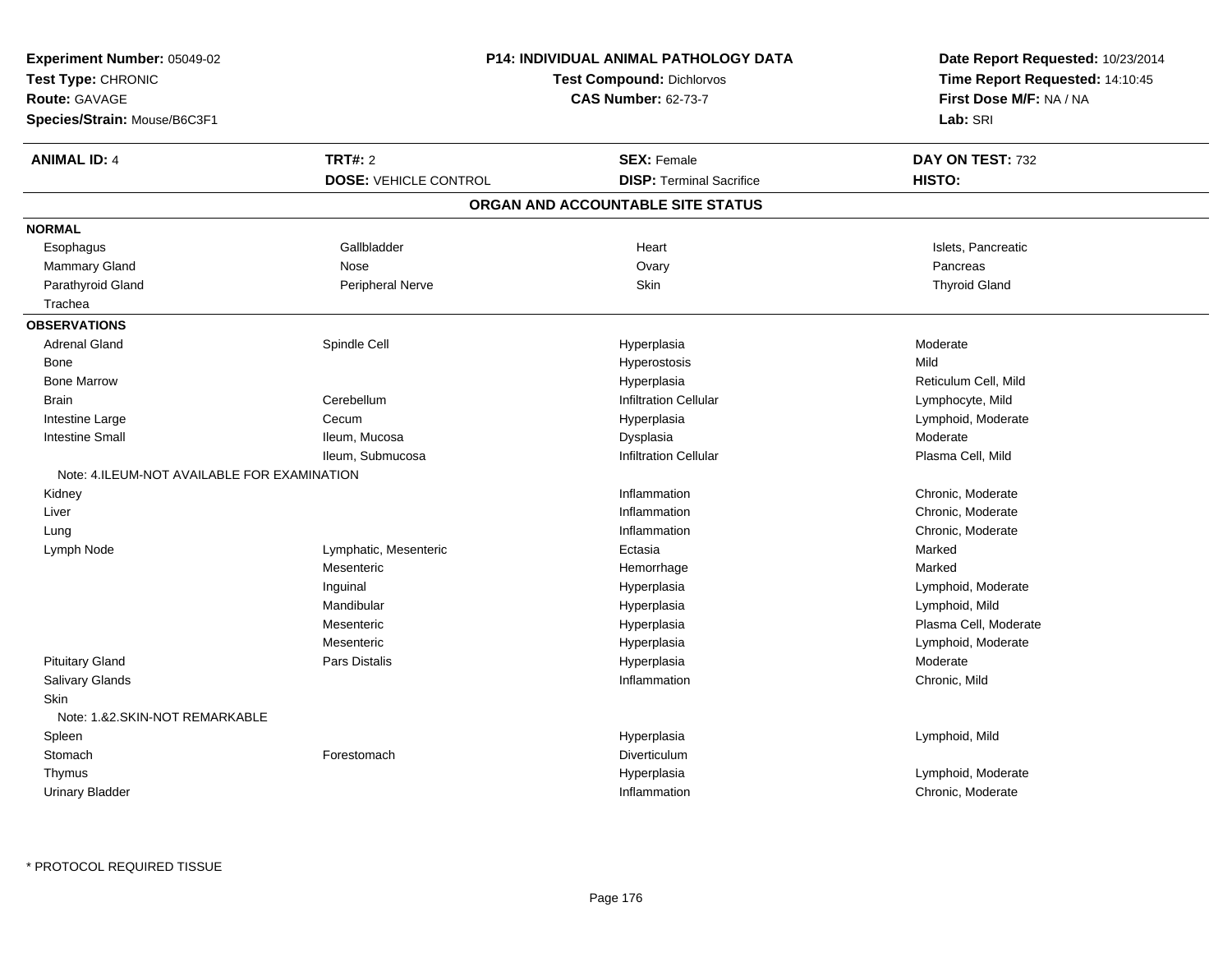| <b>Experiment Number: 05049-02</b> | <b>P14: INDIVIDUAL ANIMAL PATHOLOGY DATA</b> |                                   | Date Report Requested: 10/23/2014 |
|------------------------------------|----------------------------------------------|-----------------------------------|-----------------------------------|
| <b>Test Type: CHRONIC</b>          |                                              | <b>Test Compound: Dichlorvos</b>  | Time Report Requested: 14:10:45   |
| <b>Route: GAVAGE</b>               | <b>CAS Number: 62-73-7</b>                   |                                   | First Dose M/F: NA / NA           |
| Species/Strain: Mouse/B6C3F1       |                                              |                                   | Lab: SRI                          |
| <b>ANIMAL ID: 4</b>                | <b>TRT#:</b> 2                               | <b>SEX: Female</b>                | DAY ON TEST: 732                  |
|                                    | <b>DOSE: VEHICLE CONTROL</b>                 | <b>DISP: Terminal Sacrifice</b>   | HISTO:                            |
|                                    |                                              | ORGAN AND ACCOUNTABLE SITE STATUS |                                   |
| Uterus                             |                                              | Hyperplasia                       | Cystic, Marked                    |
| PRIMARY CAUSE OF DEATH             |                                              |                                   |                                   |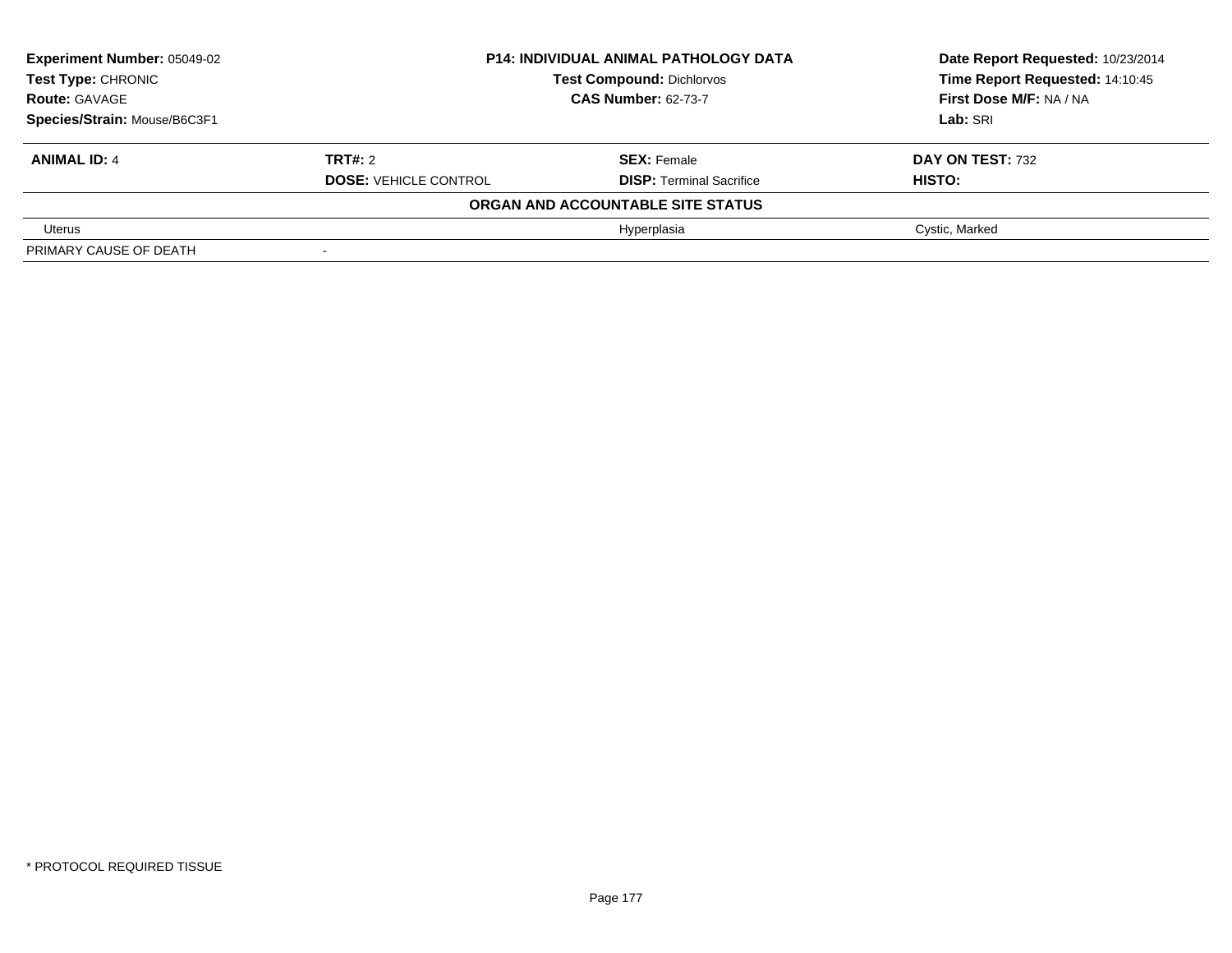| Experiment Number: 05049-02<br>Test Type: CHRONIC<br>Route: GAVAGE<br>Species/Strain: Mouse/B6C3F1 |                        | P14: INDIVIDUAL ANIMAL PATHOLOGY DATA<br><b>Test Compound: Dichlorvos</b><br><b>CAS Number: 62-73-7</b> | Date Report Requested: 10/23/2014<br>Time Report Requested: 14:10:45<br>First Dose M/F: NA / NA<br>Lab: SRI |
|----------------------------------------------------------------------------------------------------|------------------------|---------------------------------------------------------------------------------------------------------|-------------------------------------------------------------------------------------------------------------|
| <b>ANIMAL ID: 4</b>                                                                                | <b>TRT#: 4</b>         | <b>SEX: Female</b>                                                                                      | DAY ON TEST: 709                                                                                            |
|                                                                                                    | DOSE: 40.0 MG/KG       | <b>DISP: Moribund</b>                                                                                   | HISTO:                                                                                                      |
|                                                                                                    |                        | ORGAN AND ACCOUNTABLE SITE STATUS                                                                       |                                                                                                             |
| <b>NORMAL</b>                                                                                      |                        |                                                                                                         |                                                                                                             |
| Bone                                                                                               | Esophagus              | Gallbladder                                                                                             | Heart                                                                                                       |
| Intestine Large                                                                                    | <b>Intestine Small</b> | Islets, Pancreatic                                                                                      | Lung                                                                                                        |
| <b>Mammary Gland</b>                                                                               | Pancreas               | Parathyroid Gland                                                                                       | <b>Pituitary Gland</b>                                                                                      |
| Salivary Glands                                                                                    | Thymus                 | <b>Thyroid Gland</b>                                                                                    | Trachea                                                                                                     |
| <b>Urinary Bladder</b>                                                                             |                        |                                                                                                         |                                                                                                             |
| <b>MISSING</b>                                                                                     |                        |                                                                                                         |                                                                                                             |
| Lymph Node - Mandibular                                                                            | Peripheral Nerve       |                                                                                                         |                                                                                                             |
| <b>OBSERVATIONS</b>                                                                                |                        |                                                                                                         |                                                                                                             |
| <b>Adrenal Gland</b>                                                                               | Spindle Cell           | Hyperplasia                                                                                             | Moderate                                                                                                    |
|                                                                                                    | Cortex                 | Necrosis                                                                                                | Mild                                                                                                        |
| <b>Bone Marrow</b>                                                                                 |                        | Hyperplasia                                                                                             | Reticulum Cell, Moderate                                                                                    |
| <b>Brain</b>                                                                                       | Meninges               | <b>Infiltration Cellular</b>                                                                            | Polymorphnuclr, Moderate                                                                                    |
|                                                                                                    | Thalamus               | Mineralization                                                                                          | Minimal                                                                                                     |
| Kidney                                                                                             |                        | Casts                                                                                                   | Minimal                                                                                                     |
| Liver                                                                                              | Kupffer Cell           | Hyperplasia                                                                                             | Marked                                                                                                      |
|                                                                                                    | Hepatocyte             | Necrosis                                                                                                | Mild                                                                                                        |
| Lymph Node                                                                                         | Mesenteric             | Hemorrhage                                                                                              | Mild                                                                                                        |
|                                                                                                    | Mediastinal            | Hyperplasia                                                                                             | Histiocytic, Marked                                                                                         |
|                                                                                                    | Mesenteric             | Hyperplasia                                                                                             | Histiocytic, Moderate                                                                                       |
|                                                                                                    | Pancreatic             | Hyperplasia                                                                                             | Lymphoid, Marked                                                                                            |
|                                                                                                    | Renal                  | Hyperplasia                                                                                             | Lymphoid, Moderate                                                                                          |
|                                                                                                    | Pancreatic             | Necrosis                                                                                                | Marked                                                                                                      |
| Mesentery                                                                                          |                        | Inflammation                                                                                            | Suppurative, Marked                                                                                         |
| Nose                                                                                               |                        | Inflammation                                                                                            | Suppurative, Moderate                                                                                       |
| Ovary                                                                                              |                        | Inflammation                                                                                            | Suppurative, Marked                                                                                         |
| Skin                                                                                               |                        | Inflammation                                                                                            | Suppurative, Mild                                                                                           |
| Note: 1.SKIN-NOT REMARKABLE                                                                        |                        |                                                                                                         |                                                                                                             |
| Spleen                                                                                             |                        | Hematopoietic Cell Proliferation Granulocytic                                                           | Moderate                                                                                                    |
| Stomach                                                                                            | Glandular              | Atrophy                                                                                                 | Moderate                                                                                                    |
| <b>Uterus</b>                                                                                      |                        | Hyperplasia                                                                                             | Cystic, Moderate                                                                                            |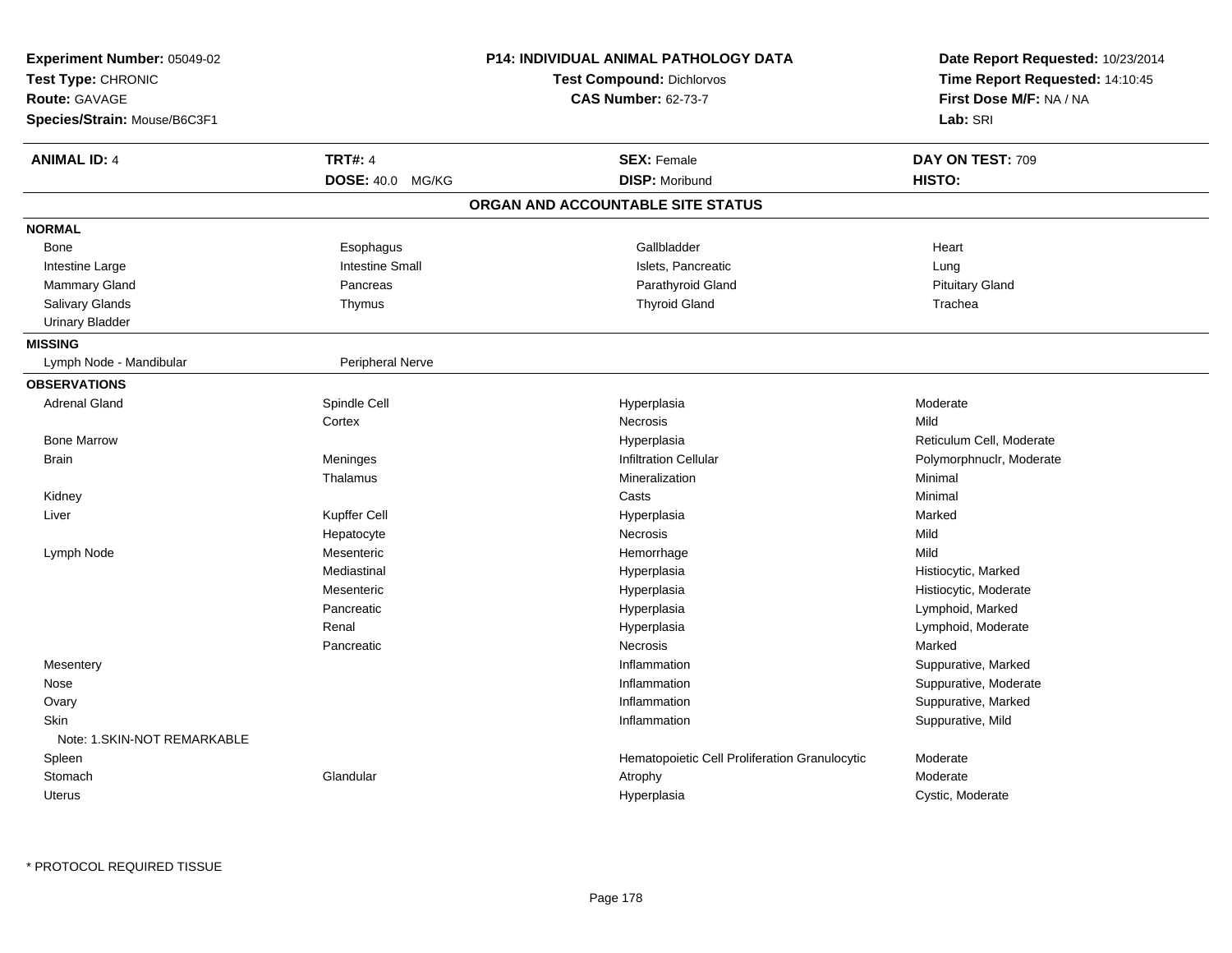| <b>Experiment Number: 05049-02</b><br><b>Test Type: CHRONIC</b><br><b>Route: GAVAGE</b><br>Species/Strain: Mouse/B6C3F1 | <b>P14: INDIVIDUAL ANIMAL PATHOLOGY DATA</b><br><b>Test Compound: Dichlorvos</b><br><b>CAS Number: 62-73-7</b> |                                             | Date Report Requested: 10/23/2014<br>Time Report Requested: 14:10:45<br>First Dose M/F: NA / NA<br>Lab: SRI |
|-------------------------------------------------------------------------------------------------------------------------|----------------------------------------------------------------------------------------------------------------|---------------------------------------------|-------------------------------------------------------------------------------------------------------------|
| <b>ANIMAL ID: 4</b>                                                                                                     | <b>TRT#: 4</b><br><b>DOSE: 40.0 MG/KG</b>                                                                      | <b>SEX:</b> Female<br><b>DISP: Moribund</b> | <b>DAY ON TEST: 709</b><br><b>HISTO:</b>                                                                    |
|                                                                                                                         |                                                                                                                | ORGAN AND ACCOUNTABLE SITE STATUS           |                                                                                                             |
|                                                                                                                         |                                                                                                                | Inflammation                                | Suppurative, Marked                                                                                         |
| PRIMARY CAUSE OF DEATH                                                                                                  |                                                                                                                |                                             |                                                                                                             |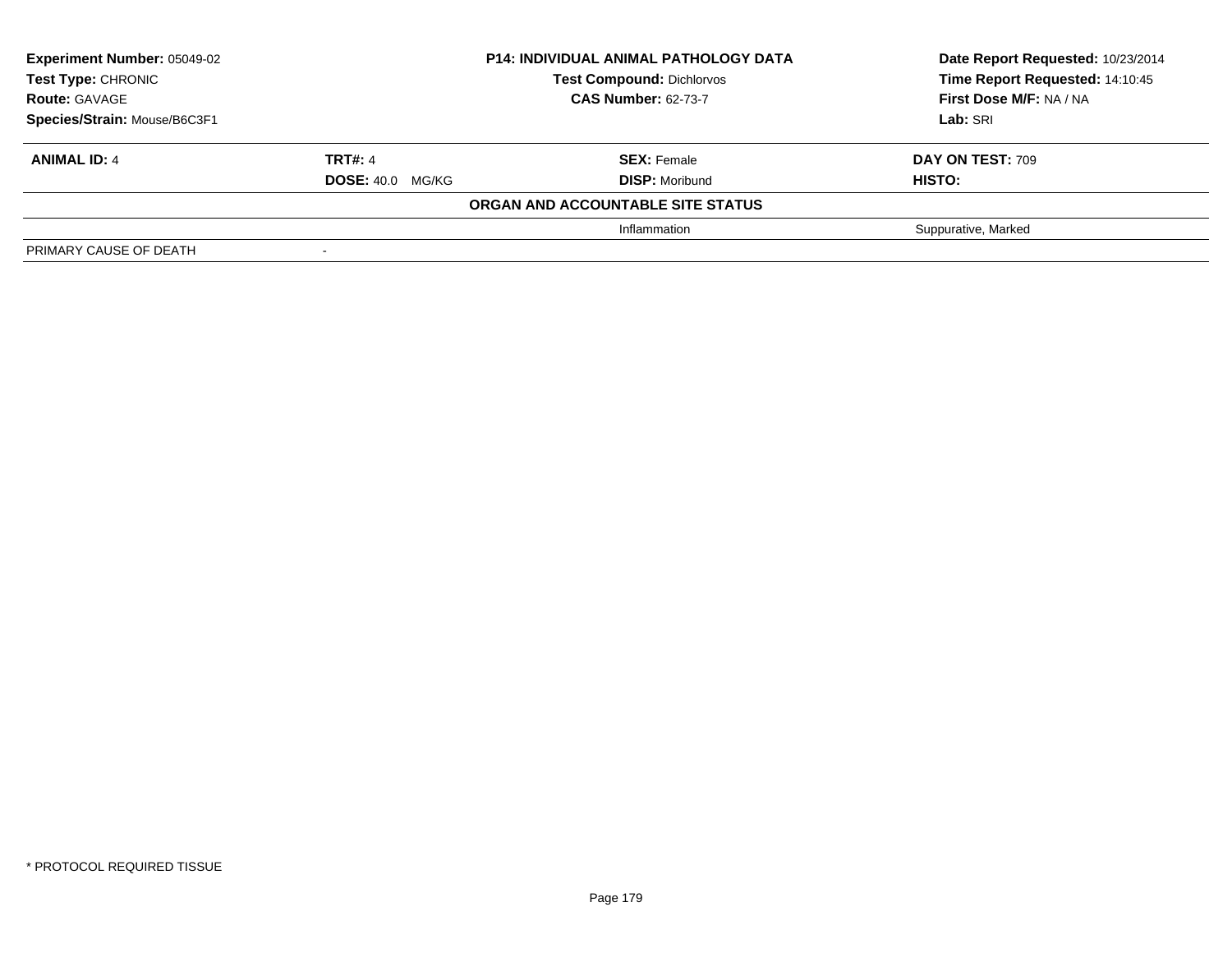| <b>Experiment Number: 05049-02</b><br>Test Type: CHRONIC<br><b>Route: GAVAGE</b><br>Species/Strain: Mouse/B6C3F1 |                         | <b>P14: INDIVIDUAL ANIMAL PATHOLOGY DATA</b><br>Test Compound: Dichlorvos<br><b>CAS Number: 62-73-7</b> | Date Report Requested: 10/23/2014<br>Time Report Requested: 14:10:45<br>First Dose M/F: NA / NA<br>Lab: SRI |
|------------------------------------------------------------------------------------------------------------------|-------------------------|---------------------------------------------------------------------------------------------------------|-------------------------------------------------------------------------------------------------------------|
| <b>ANIMAL ID: 4</b>                                                                                              | <b>TRT#: 6</b>          | <b>SEX: Female</b>                                                                                      | DAY ON TEST: 731                                                                                            |
|                                                                                                                  | <b>DOSE: 20.0 MG/KG</b> | <b>DISP: Terminal Sacrifice</b>                                                                         | HISTO:                                                                                                      |
|                                                                                                                  |                         | ORGAN AND ACCOUNTABLE SITE STATUS                                                                       |                                                                                                             |
| <b>NORMAL</b>                                                                                                    |                         |                                                                                                         |                                                                                                             |
| <b>Bone</b>                                                                                                      | <b>Bone Marrow</b>      | Esophagus                                                                                               | Gallbladder                                                                                                 |
| Heart                                                                                                            | Intestine Large         | <b>Intestine Small</b>                                                                                  | Islets, Pancreatic                                                                                          |
| Lymph Node                                                                                                       | Mammary Gland           | Ovary                                                                                                   | Pancreas                                                                                                    |
| Peripheral Nerve                                                                                                 | <b>Salivary Glands</b>  | Skin                                                                                                    | Spleen                                                                                                      |
| Stomach                                                                                                          | Thymus                  | Trachea                                                                                                 |                                                                                                             |
| <b>MISSING</b>                                                                                                   |                         |                                                                                                         |                                                                                                             |
| Parathyroid Gland                                                                                                | <b>Pituitary Gland</b>  | <b>Thyroid Gland</b>                                                                                    | <b>Urinary Bladder</b>                                                                                      |
| <b>OBSERVATIONS</b>                                                                                              |                         |                                                                                                         |                                                                                                             |
| <b>Adrenal Gland</b>                                                                                             | Spindle Cell            | Hyperplasia                                                                                             | Moderate                                                                                                    |
| <b>Brain</b>                                                                                                     | Thalamus                | Mineralization                                                                                          | Minimal                                                                                                     |
| Kidney                                                                                                           |                         | Inflammation                                                                                            | Chronic, Moderate                                                                                           |
| Liver                                                                                                            |                         | Inflammation                                                                                            | Chronic Active, Mild                                                                                        |
|                                                                                                                  | Hepatocyte              | Necrosis                                                                                                | Minimal                                                                                                     |
| Lung                                                                                                             |                         | Inflammation                                                                                            | Chronic, Mild                                                                                               |
| Nose                                                                                                             |                         | Inflammation                                                                                            | Suppurative, Minimal                                                                                        |
| <b>Skin</b>                                                                                                      |                         |                                                                                                         |                                                                                                             |
| Note: TRC LES 1-NOT REMARKABLE                                                                                   |                         |                                                                                                         |                                                                                                             |
| <b>Uterus</b>                                                                                                    |                         | Hyperplasia                                                                                             | Cystic, Moderate                                                                                            |
| PRIMARY CAUSE OF DEATH                                                                                           |                         |                                                                                                         |                                                                                                             |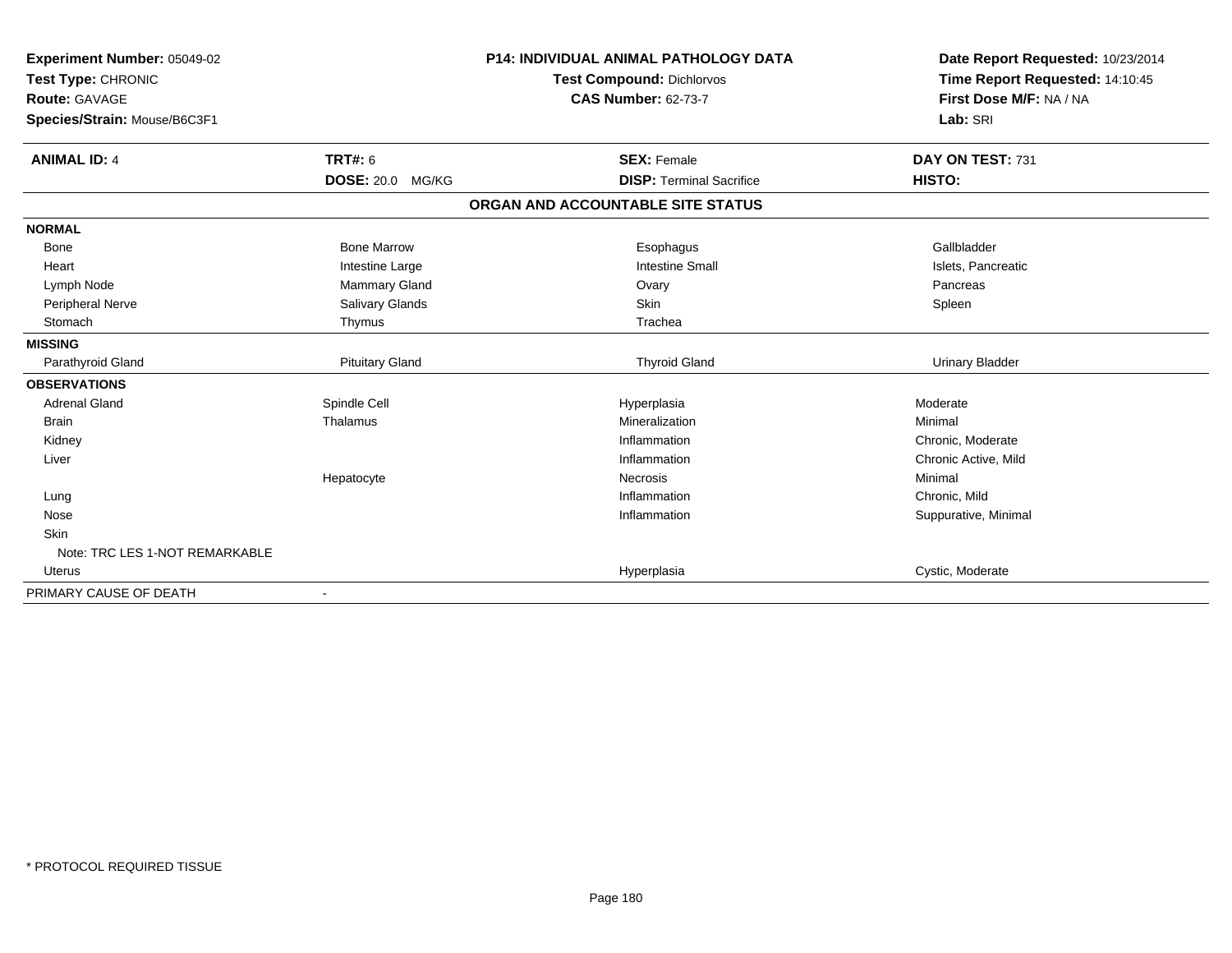| Experiment Number: 05049-02<br>Test Type: CHRONIC<br>Route: GAVAGE<br>Species/Strain: Mouse/B6C3F1 |                                                                 | <b>P14: INDIVIDUAL ANIMAL PATHOLOGY DATA</b><br><b>Test Compound: Dichlorvos</b><br><b>CAS Number: 62-73-7</b> | Date Report Requested: 10/23/2014<br>Time Report Requested: 14:10:45<br>First Dose M/F: NA / NA<br>Lab: SRI |
|----------------------------------------------------------------------------------------------------|-----------------------------------------------------------------|----------------------------------------------------------------------------------------------------------------|-------------------------------------------------------------------------------------------------------------|
| <b>ANIMAL ID: 5</b>                                                                                | TRT#: 2                                                         | <b>SEX: Female</b><br><b>DISP: Terminal Sacrifice</b>                                                          | DAY ON TEST: 732                                                                                            |
|                                                                                                    | <b>DOSE: VEHICLE CONTROL</b>                                    | ORGAN AND ACCOUNTABLE SITE STATUS                                                                              | HISTO:                                                                                                      |
|                                                                                                    |                                                                 |                                                                                                                |                                                                                                             |
| <b>NORMAL</b>                                                                                      |                                                                 |                                                                                                                |                                                                                                             |
| <b>Brain</b>                                                                                       | Esophagus                                                       | Gallbladder                                                                                                    | Heart                                                                                                       |
| Intestine Large                                                                                    | <b>Intestine Small</b>                                          | Islets, Pancreatic                                                                                             | <b>Mammary Gland</b>                                                                                        |
| Pancreas                                                                                           | Parathyroid Gland                                               | Peripheral Nerve                                                                                               | Salivary Glands                                                                                             |
| Skin                                                                                               | Trachea                                                         |                                                                                                                |                                                                                                             |
| <b>MISSING</b>                                                                                     |                                                                 |                                                                                                                |                                                                                                             |
| Thymus                                                                                             |                                                                 |                                                                                                                |                                                                                                             |
| <b>OBSERVATIONS</b>                                                                                |                                                                 |                                                                                                                |                                                                                                             |
| <b>Adrenal Gland</b>                                                                               | Spindle Cell                                                    | Hyperplasia                                                                                                    | Mild                                                                                                        |
| Bone                                                                                               |                                                                 | Hyperostosis                                                                                                   | Mild                                                                                                        |
| <b>Bone Marrow</b>                                                                                 |                                                                 | Hemangiosarcoma                                                                                                |                                                                                                             |
| Kidney                                                                                             |                                                                 | Inflammation                                                                                                   | Chronic, Mild                                                                                               |
| Liver                                                                                              |                                                                 | Hemangiosarcoma                                                                                                | Multiple                                                                                                    |
|                                                                                                    | Kupffer Cell                                                    | Hyperplasia                                                                                                    | Moderate                                                                                                    |
|                                                                                                    | Hepatocyte                                                      | <b>Necrosis</b>                                                                                                | Mild                                                                                                        |
|                                                                                                    | Kupffer Cell                                                    | Pigmentation                                                                                                   | Mild                                                                                                        |
| Note: TRC LES 2 AND 3--HEMANGIOSARCOMA                                                             |                                                                 |                                                                                                                |                                                                                                             |
| Lung                                                                                               |                                                                 | Inflammation                                                                                                   | Chronic, Moderate                                                                                           |
| Lymph Node                                                                                         | Mesenteric                                                      | Hemorrhage                                                                                                     | Mild                                                                                                        |
| Nose                                                                                               |                                                                 | Inflammation                                                                                                   | Suppurative, Minimal                                                                                        |
| Ovary                                                                                              |                                                                 | Cyst                                                                                                           |                                                                                                             |
|                                                                                                    |                                                                 | Hemorrhage                                                                                                     | Mild                                                                                                        |
| <b>Pituitary Gland</b>                                                                             | Pars Distalis                                                   | Hyperplasia                                                                                                    | Mild                                                                                                        |
| <b>Skeletal Muscle</b>                                                                             |                                                                 | Hemangiosarcoma                                                                                                |                                                                                                             |
|                                                                                                    | Note: SKELETAL MUSCLE-LESION IS WITH SKIN/MAMMARY GLAND SECTION |                                                                                                                |                                                                                                             |
| <b>Skin</b>                                                                                        |                                                                 |                                                                                                                |                                                                                                             |
| Note: 1.SKIN-NOT REMARKABLE                                                                        |                                                                 |                                                                                                                |                                                                                                             |
| Spleen                                                                                             |                                                                 | Hematopoietic Cell Proliferation Granulocytic                                                                  | Moderate                                                                                                    |
| Stomach                                                                                            | Glandular                                                       | Inflammation                                                                                                   | Chronic, Mild                                                                                               |
|                                                                                                    | Glandular                                                       | Mineralization                                                                                                 | Mild                                                                                                        |
| <b>Thyroid Gland</b>                                                                               | Follicle                                                        | <b>Dilatation</b>                                                                                              | Marked                                                                                                      |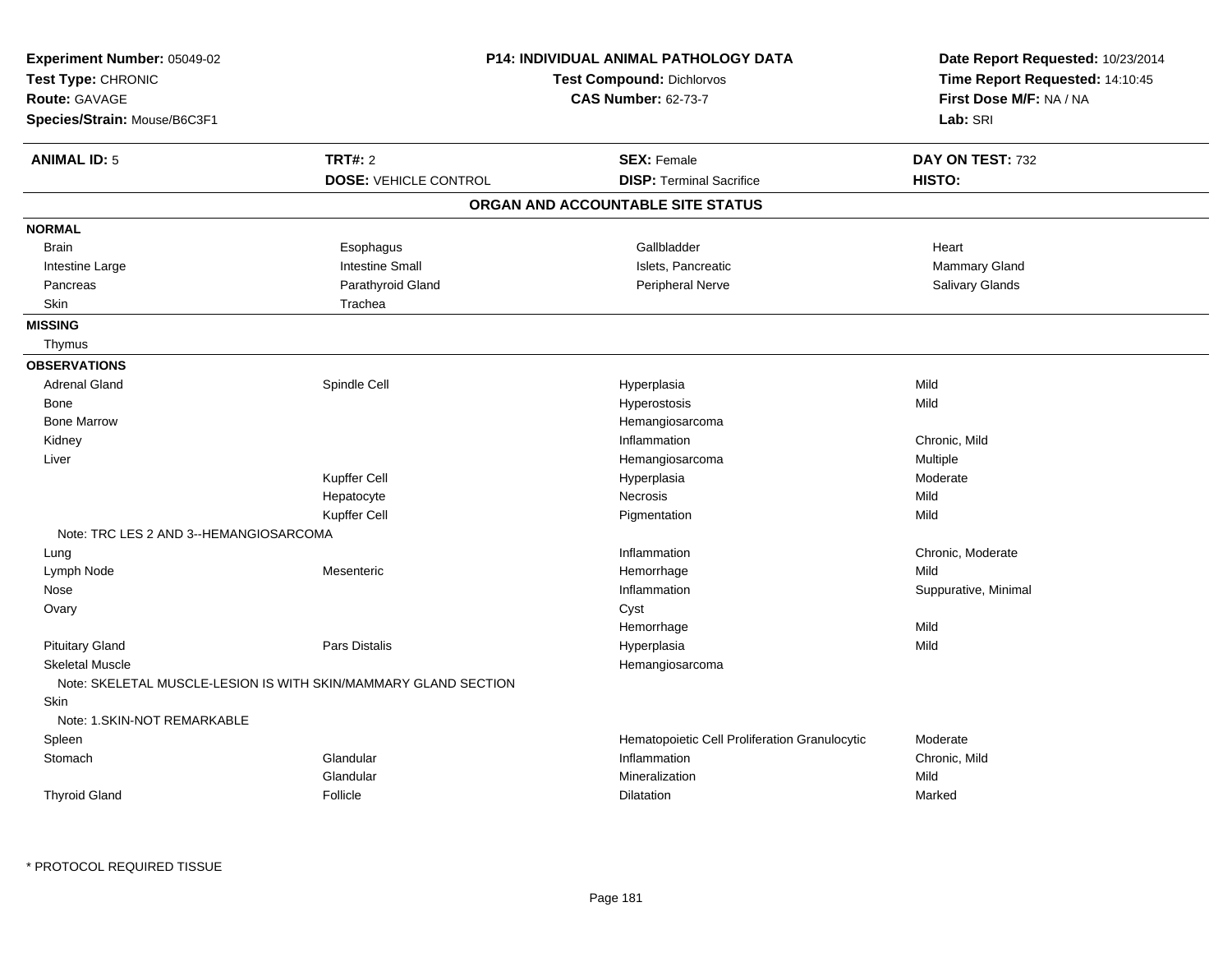| <b>Experiment Number: 05049-02</b> | <b>P14: INDIVIDUAL ANIMAL PATHOLOGY DATA</b><br><b>Test Compound: Dichlorvos</b> |                                   | Date Report Requested: 10/23/2014 |
|------------------------------------|----------------------------------------------------------------------------------|-----------------------------------|-----------------------------------|
| Test Type: CHRONIC                 |                                                                                  |                                   | Time Report Requested: 14:10:45   |
| <b>Route: GAVAGE</b>               |                                                                                  | <b>CAS Number: 62-73-7</b>        | First Dose M/F: NA / NA           |
| Species/Strain: Mouse/B6C3F1       |                                                                                  |                                   | Lab: SRI                          |
| <b>ANIMAL ID: 5</b>                | TRT#: 2                                                                          | <b>SEX: Female</b>                | DAY ON TEST: 732                  |
|                                    | <b>DOSE: VEHICLE CONTROL</b>                                                     | <b>DISP:</b> Terminal Sacrifice   | HISTO:                            |
|                                    |                                                                                  | ORGAN AND ACCOUNTABLE SITE STATUS |                                   |
| <b>Urinary Bladder</b>             |                                                                                  | Inflammation                      | Chronic, Mild                     |
| Uterus                             |                                                                                  | Carcinoma                         |                                   |
|                                    |                                                                                  | Hyperplasia                       | Cystic, Marked                    |
| PRIMARY CAUSE OF DEATH             |                                                                                  |                                   |                                   |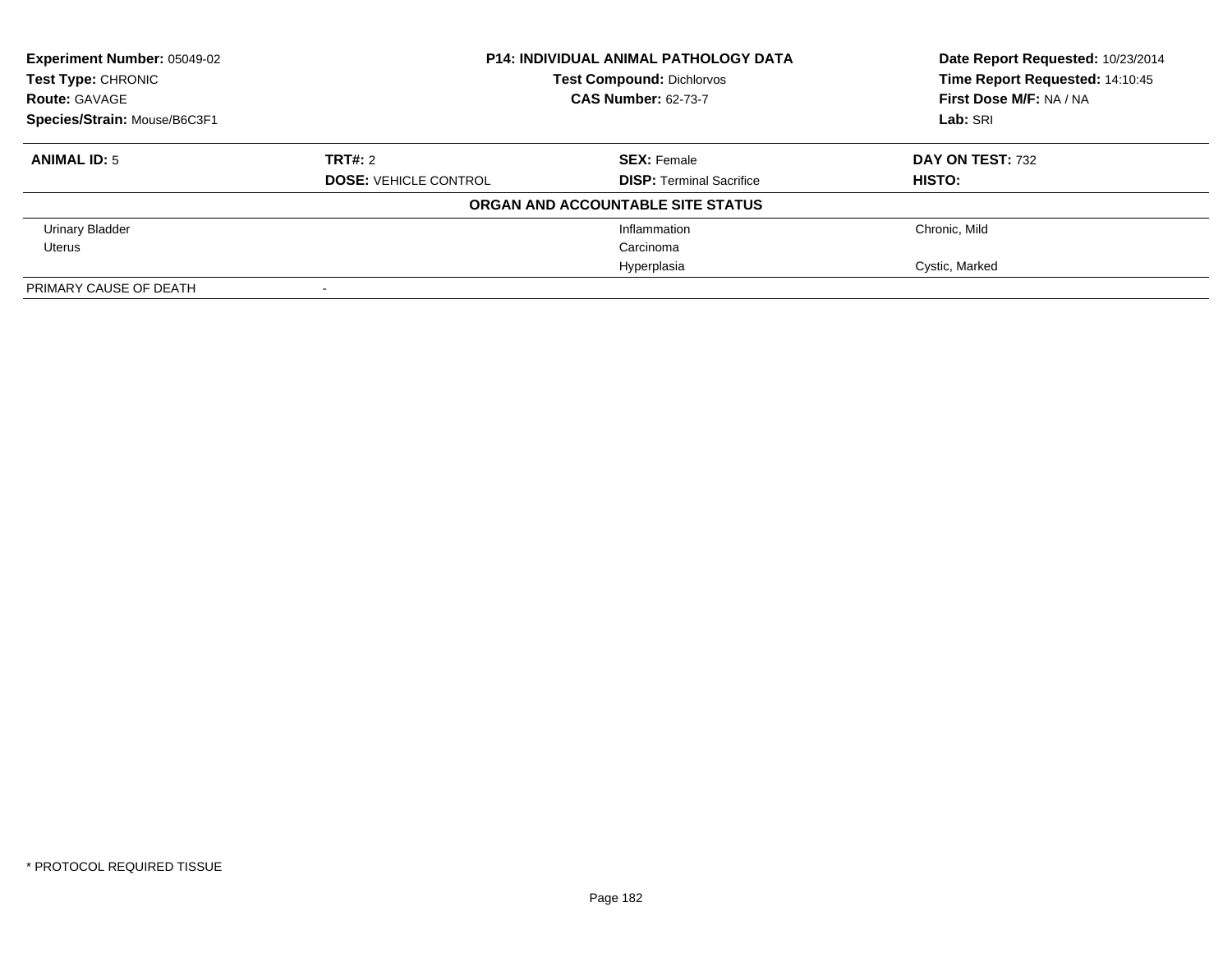| Experiment Number: 05049-02<br>Test Type: CHRONIC<br><b>Route: GAVAGE</b><br>Species/Strain: Mouse/B6C3F1 |                      | <b>P14: INDIVIDUAL ANIMAL PATHOLOGY DATA</b><br><b>Test Compound: Dichlorvos</b><br><b>CAS Number: 62-73-7</b> | Date Report Requested: 10/23/2014<br>Time Report Requested: 14:10:45<br>First Dose M/F: NA / NA<br>Lab: SRI |
|-----------------------------------------------------------------------------------------------------------|----------------------|----------------------------------------------------------------------------------------------------------------|-------------------------------------------------------------------------------------------------------------|
| <b>ANIMAL ID: 5</b>                                                                                       | <b>TRT#: 4</b>       | <b>SEX: Female</b>                                                                                             | DAY ON TEST: 729                                                                                            |
|                                                                                                           | DOSE: 40.0 MG/KG     | <b>DISP: Terminal Sacrifice</b>                                                                                | HISTO:                                                                                                      |
|                                                                                                           |                      | ORGAN AND ACCOUNTABLE SITE STATUS                                                                              |                                                                                                             |
| <b>NORMAL</b>                                                                                             |                      |                                                                                                                |                                                                                                             |
| <b>Brain</b>                                                                                              | Esophagus            | Heart                                                                                                          | Intestine Large                                                                                             |
| <b>Intestine Small</b>                                                                                    | Islets, Pancreatic   | Pancreas                                                                                                       | Peripheral Nerve                                                                                            |
| Salivary Glands                                                                                           | Skin                 | Thymus                                                                                                         | Trachea                                                                                                     |
| <b>MISSING</b>                                                                                            |                      |                                                                                                                |                                                                                                             |
| Gallbladder                                                                                               | Parathyroid Gland    |                                                                                                                |                                                                                                             |
| <b>OBSERVATIONS</b>                                                                                       |                      |                                                                                                                |                                                                                                             |
| <b>Adrenal Gland</b>                                                                                      | Spindle Cell         | Hyperplasia                                                                                                    | Moderate                                                                                                    |
| Bone                                                                                                      |                      | Hyperostosis                                                                                                   | Mild                                                                                                        |
| <b>Bone Marrow</b>                                                                                        |                      | Hyperplasia                                                                                                    | Mild                                                                                                        |
| <b>Brain</b>                                                                                              |                      |                                                                                                                |                                                                                                             |
| Note: BRAIN-CEREBELLUM NOT AVAILABLE FOR EXAMINATION                                                      |                      |                                                                                                                |                                                                                                             |
| Kidney                                                                                                    | <b>Renal Tubule</b>  | Atrophy                                                                                                        | Mild                                                                                                        |
|                                                                                                           |                      | Casts                                                                                                          | Minimal                                                                                                     |
|                                                                                                           |                      | Lymphoma Malignant Mixed                                                                                       |                                                                                                             |
| Liver                                                                                                     |                      | Hematopoietic Cell Proliferation                                                                               | Mild                                                                                                        |
|                                                                                                           | Kupffer Cell         | Hyperplasia                                                                                                    | Moderate                                                                                                    |
|                                                                                                           |                      | Inflammation                                                                                                   | Chronic, Moderate                                                                                           |
| Lung                                                                                                      |                      | Lymphoma Malignant Mixed                                                                                       |                                                                                                             |
| Lymph Node                                                                                                | Mandibular           | Lymphoma Malignant Mixed                                                                                       |                                                                                                             |
|                                                                                                           | Mediastinal          | Lymphoma Malignant Mixed                                                                                       |                                                                                                             |
| Mammary Gland                                                                                             |                      | Hyperplasia                                                                                                    | Cystic, Mild                                                                                                |
| Mesentery                                                                                                 |                      | Lymphoma Malignant Mixed                                                                                       |                                                                                                             |
| Nose                                                                                                      |                      | Inflammation                                                                                                   | Suppurative, Moderate                                                                                       |
| Ovary                                                                                                     |                      | Angiectasis                                                                                                    | Moderate                                                                                                    |
|                                                                                                           |                      | Cyst                                                                                                           |                                                                                                             |
| <b>Pituitary Gland</b>                                                                                    |                      | Angiectasis                                                                                                    | Moderate                                                                                                    |
|                                                                                                           | <b>Pars Distalis</b> | Hyperplasia                                                                                                    | Moderate                                                                                                    |
| <b>Skin</b>                                                                                               |                      |                                                                                                                |                                                                                                             |
| Note: 1&2 SKIN-NOT REMARKABLE                                                                             |                      |                                                                                                                |                                                                                                             |
| Spleen                                                                                                    |                      | Hematopoietic Cell Proliferation Granulocytic                                                                  | Mild                                                                                                        |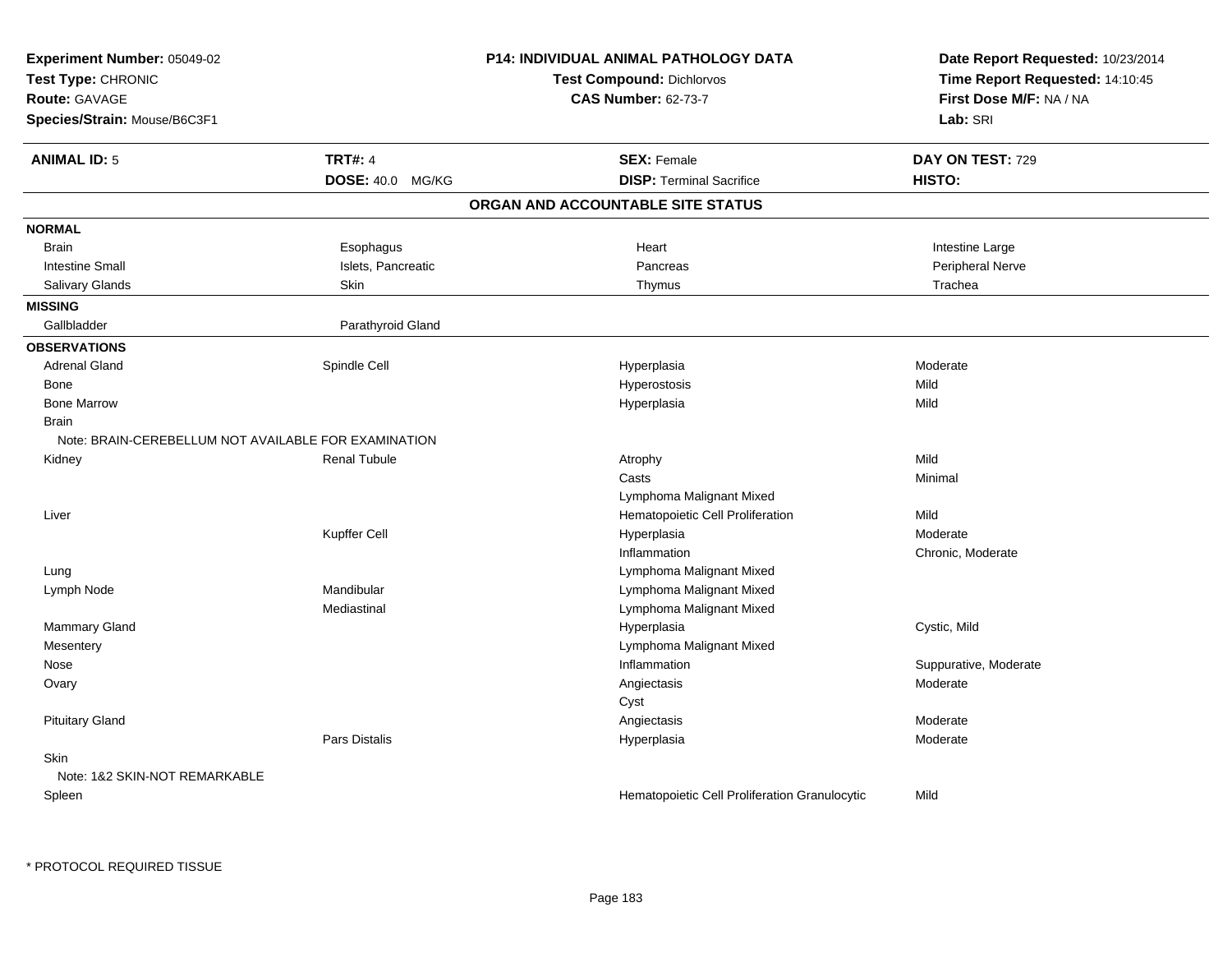| Experiment Number: 05049-02<br>Test Type: CHRONIC<br><b>Route: GAVAGE</b><br>Species/Strain: Mouse/B6C3F1 |                         | <b>P14: INDIVIDUAL ANIMAL PATHOLOGY DATA</b><br><b>Test Compound: Dichlorvos</b><br><b>CAS Number: 62-73-7</b> | Date Report Requested: 10/23/2014<br>Time Report Requested: 14:10:45<br>First Dose M/F: NA / NA<br>Lab: SRI |
|-----------------------------------------------------------------------------------------------------------|-------------------------|----------------------------------------------------------------------------------------------------------------|-------------------------------------------------------------------------------------------------------------|
| <b>ANIMAL ID: 5</b>                                                                                       | <b>TRT#: 4</b>          | <b>SEX: Female</b>                                                                                             | <b>DAY ON TEST: 729</b>                                                                                     |
|                                                                                                           | <b>DOSE: 40.0 MG/KG</b> | <b>DISP: Terminal Sacrifice</b>                                                                                | <b>HISTO:</b>                                                                                               |
|                                                                                                           |                         | ORGAN AND ACCOUNTABLE SITE STATUS                                                                              |                                                                                                             |
|                                                                                                           |                         | Lymphoma Malignant Mixed                                                                                       |                                                                                                             |
| Stomach                                                                                                   | Forestomach             | Inflammation                                                                                                   | Suppurative, Marked                                                                                         |
|                                                                                                           | Forestomach             | Squamous Cell Carcinoma                                                                                        |                                                                                                             |
| <b>Thyroid Gland</b>                                                                                      | Follicular Cel          | Hyperplasia                                                                                                    | Moderate                                                                                                    |
| <b>Urinary Bladder</b>                                                                                    |                         | Inflammation                                                                                                   | Chronic, Mild                                                                                               |
| Uterus                                                                                                    |                         | Hyperplasia                                                                                                    | Cystic, Marked                                                                                              |
| PRIMARY CAUSE OF DEATH                                                                                    |                         |                                                                                                                |                                                                                                             |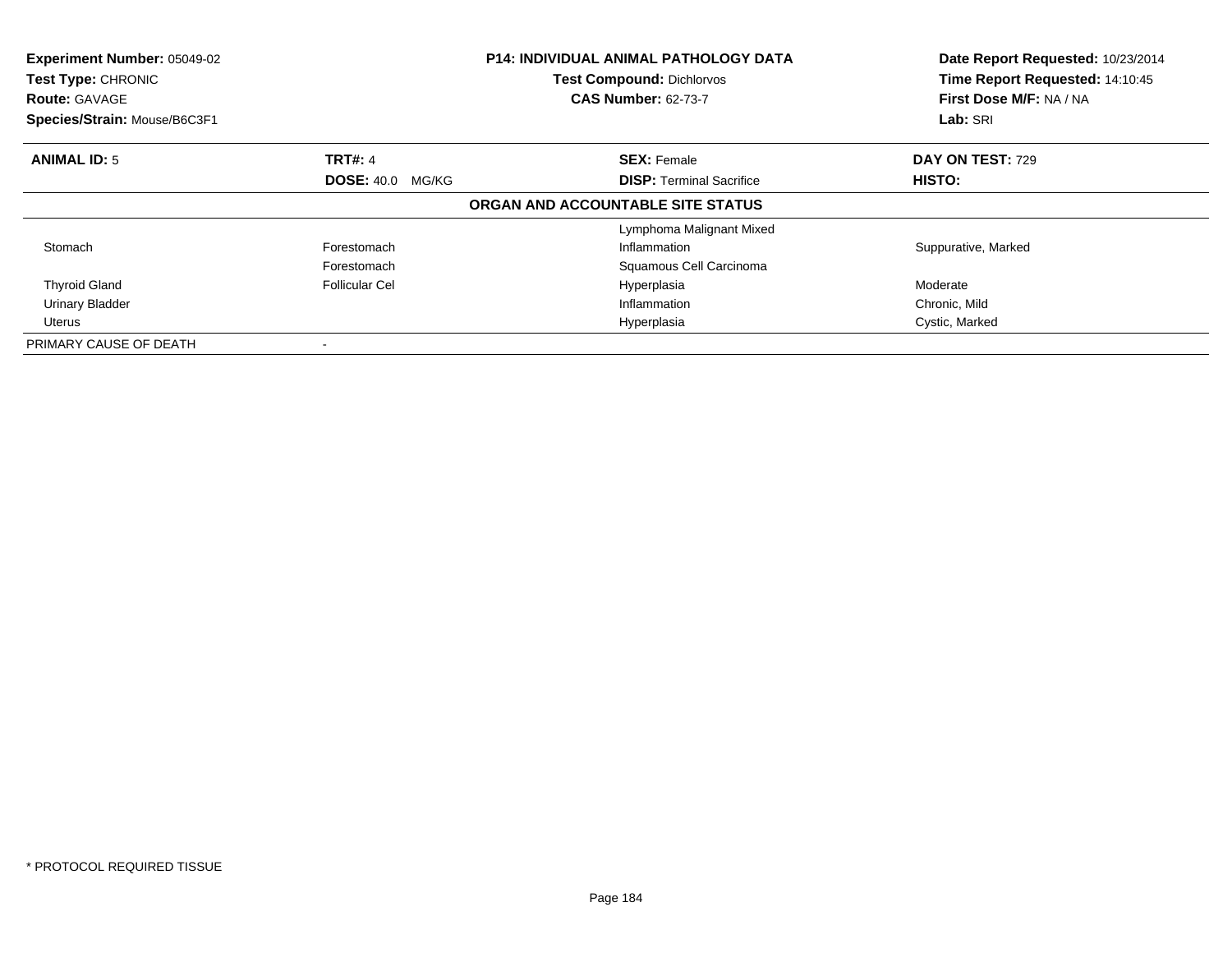| Experiment Number: 05049-02<br>Test Type: CHRONIC    |                     | P14: INDIVIDUAL ANIMAL PATHOLOGY DATA | Date Report Requested: 10/23/2014<br>Time Report Requested: 14:10:45 |
|------------------------------------------------------|---------------------|---------------------------------------|----------------------------------------------------------------------|
|                                                      |                     | Test Compound: Dichlorvos             |                                                                      |
| <b>Route: GAVAGE</b><br>Species/Strain: Mouse/B6C3F1 |                     | <b>CAS Number: 62-73-7</b>            | First Dose M/F: NA / NA<br>Lab: SRI                                  |
|                                                      |                     |                                       |                                                                      |
| <b>ANIMAL ID: 5</b>                                  | <b>TRT#: 6</b>      | <b>SEX: Female</b>                    | DAY ON TEST: 731                                                     |
|                                                      | DOSE: 20.0 MG/KG    | <b>DISP: Terminal Sacrifice</b>       | HISTO:                                                               |
|                                                      |                     | ORGAN AND ACCOUNTABLE SITE STATUS     |                                                                      |
| <b>NORMAL</b>                                        |                     |                                       |                                                                      |
| Bone                                                 | <b>Bone Marrow</b>  | Esophagus                             | Gallbladder                                                          |
| Heart                                                | Intestine Large     | <b>Intestine Small</b>                | Islets, Pancreatic                                                   |
| Liver                                                | Lymph Node          | Mammary Gland                         | Nose                                                                 |
| Pancreas                                             | Parathyroid Gland   | Peripheral Nerve                      | <b>Pituitary Gland</b>                                               |
| <b>Skin</b>                                          | Spleen              | Thymus                                | Trachea                                                              |
| <b>OBSERVATIONS</b>                                  |                     |                                       |                                                                      |
| <b>Adrenal Gland</b>                                 | Spindle Cell        | Hyperplasia                           | Mild                                                                 |
| <b>Brain</b>                                         | Thalamus            | Mineralization                        | Minimal                                                              |
| Kidney                                               |                     | Casts                                 | Mild                                                                 |
|                                                      |                     | Cyst                                  |                                                                      |
|                                                      |                     | Inflammation                          | Chronic, Mild                                                        |
|                                                      |                     | Pigmentation                          | Moderate                                                             |
| Lung                                                 |                     | Inflammation                          | Chronic, Mild                                                        |
| Ovary                                                |                     | Cyst                                  |                                                                      |
| Salivary Glands                                      |                     | Inflammation                          | Chronic, Mild                                                        |
| <b>Skin</b>                                          |                     |                                       |                                                                      |
| Note: TRC LES 1-NOT REMARKABLE                       |                     |                                       |                                                                      |
| Stomach                                              | Forestomach, Mucosa | Hyperplasia                           | Focal, Moderate                                                      |
|                                                      | Forestomach         | Inflammation                          | Chronic Active, Moderate                                             |
| <b>Thyroid Gland</b>                                 | Follicle            | Dilatation                            | Moderate                                                             |
| <b>Urinary Bladder</b>                               |                     | Inflammation                          | Chronic, Mild                                                        |
| Uterus                                               |                     | Hyperplasia                           | Cystic, Moderate                                                     |
| PRIMARY CAUSE OF DEATH                               |                     |                                       |                                                                      |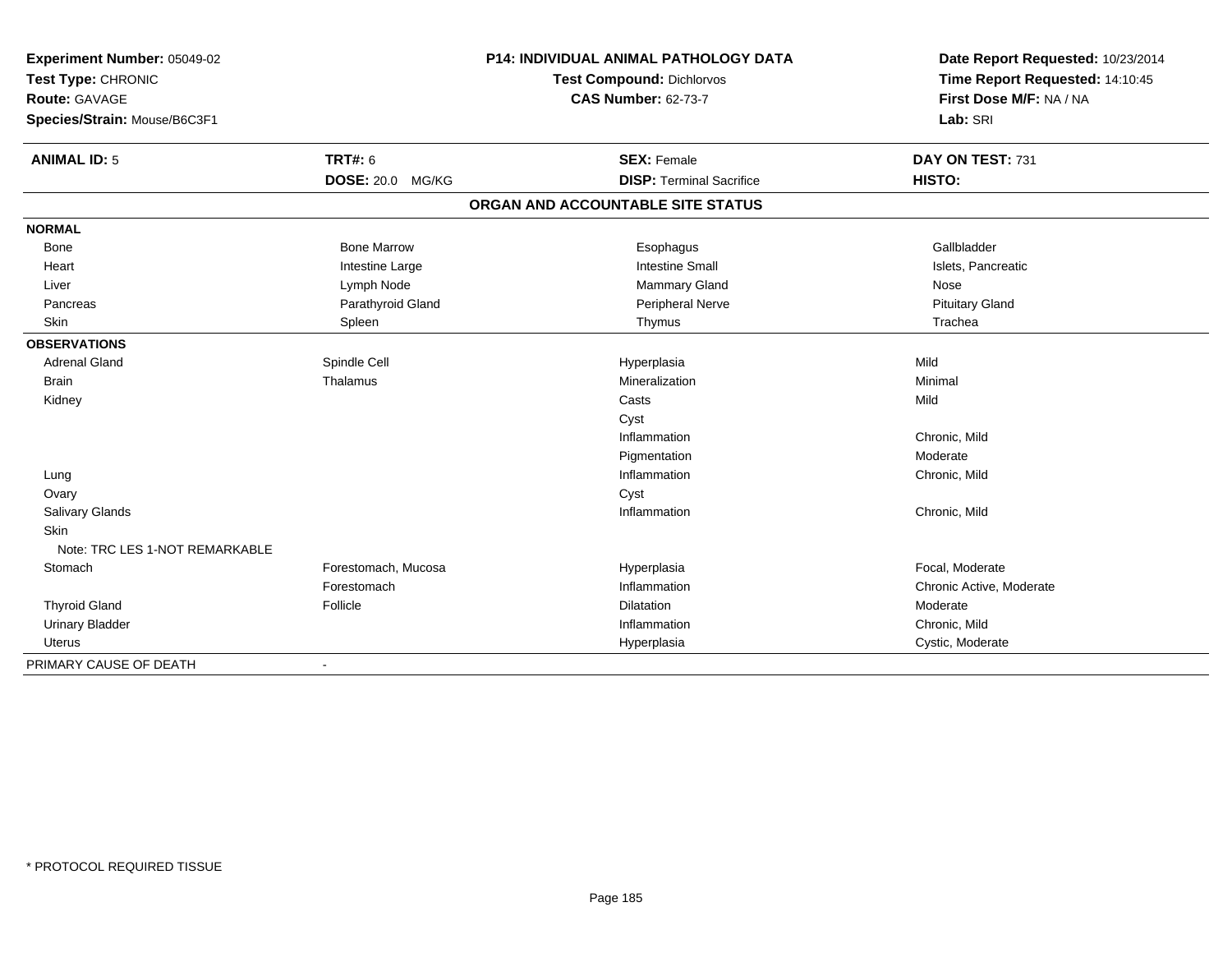| Experiment Number: 05049-02<br>Test Type: CHRONIC<br>Route: GAVAGE<br>Species/Strain: Mouse/B6C3F1 |                              | <b>P14: INDIVIDUAL ANIMAL PATHOLOGY DATA</b><br>Test Compound: Dichlorvos<br><b>CAS Number: 62-73-7</b> |                          |
|----------------------------------------------------------------------------------------------------|------------------------------|---------------------------------------------------------------------------------------------------------|--------------------------|
| <b>ANIMAL ID: 6</b>                                                                                | <b>TRT#: 2</b>               | <b>SEX: Female</b>                                                                                      | DAY ON TEST: 732         |
|                                                                                                    | <b>DOSE: VEHICLE CONTROL</b> | <b>DISP: Terminal Sacrifice</b>                                                                         | HISTO:                   |
|                                                                                                    |                              | ORGAN AND ACCOUNTABLE SITE STATUS                                                                       |                          |
| <b>NORMAL</b>                                                                                      |                              |                                                                                                         |                          |
| Bone                                                                                               | <b>Bone Marrow</b>           | <b>Brain</b>                                                                                            | Esophagus                |
| Gallbladder                                                                                        | Heart                        | Intestine Large                                                                                         | Kidney                   |
| Mammary Gland                                                                                      | Ovary                        | Parathyroid Gland                                                                                       | Peripheral Nerve         |
| <b>Pituitary Gland</b>                                                                             | Salivary Glands              | Stomach                                                                                                 | <b>Thyroid Gland</b>     |
| Trachea                                                                                            | <b>Urinary Bladder</b>       |                                                                                                         |                          |
| <b>INSUFFICIENT TISSUE</b>                                                                         |                              |                                                                                                         |                          |
| Islets, Pancreatic                                                                                 | Pancreas                     |                                                                                                         |                          |
| <b>OBSERVATIONS</b>                                                                                |                              |                                                                                                         |                          |
| <b>Adrenal Gland</b>                                                                               | Spindle Cell                 | Hyperplasia                                                                                             | Mild                     |
| <b>Intestine Small</b>                                                                             | Duodenum                     | Hyperplasia                                                                                             | Reticulum Cell, Moderate |
| Liver                                                                                              |                              | Hematopoietic Cell Proliferation                                                                        | Moderate                 |
| Lung                                                                                               |                              | Inflammation                                                                                            | Chronic, Mild            |
| Lymph Node                                                                                         | Inguinal                     | Lymphoma Malignant Mixed                                                                                |                          |
|                                                                                                    | Mandibular                   | Lymphoma Malignant Mixed                                                                                |                          |
|                                                                                                    | Mediastinal                  | Lymphoma Malignant Mixed                                                                                |                          |
|                                                                                                    | Mesenteric                   | Lymphoma Malignant Mixed                                                                                |                          |
| Nose                                                                                               |                              | Inflammation                                                                                            | Suppurative, Moderate    |
|                                                                                                    |                              | Inflammation                                                                                            | Chronic, Moderate        |
| Skin                                                                                               |                              | Inflammation                                                                                            | Chronic Active, Mild     |
| Note: 1.SKIN-NOT REMARKABLE                                                                        |                              |                                                                                                         |                          |
| Spleen                                                                                             |                              | Hematopoietic Cell Proliferation Erythrocytic                                                           | Mild                     |
| Thymus                                                                                             |                              | Lymphoma Malignant Mixed                                                                                |                          |
| Uterus                                                                                             |                              | Hyperplasia                                                                                             | Cystic, Marked           |
| PRIMARY CAUSE OF DEATH                                                                             | $\blacksquare$               |                                                                                                         |                          |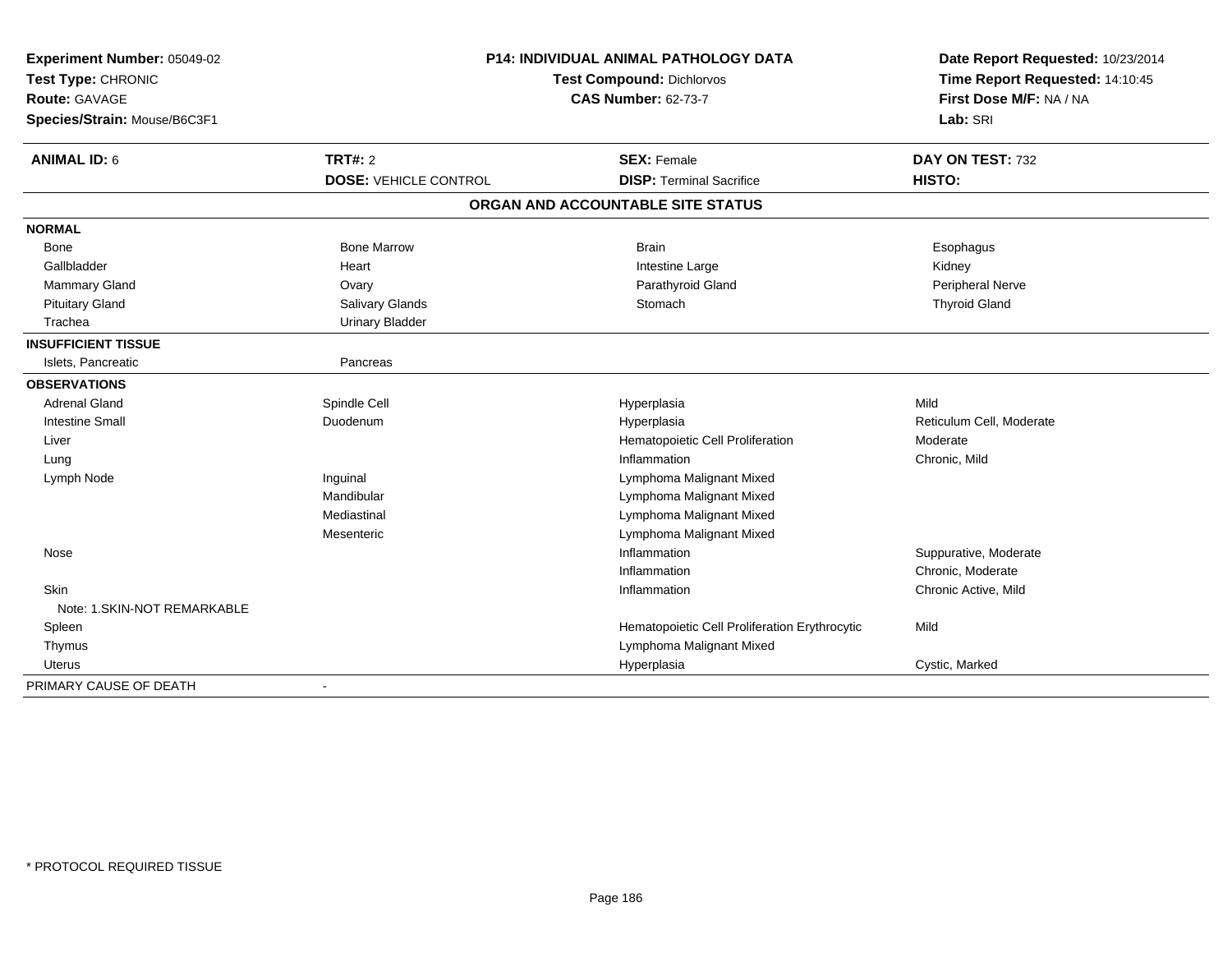| Experiment Number: 05049-02<br>Test Type: CHRONIC<br>Route: GAVAGE<br>Species/Strain: Mouse/B6C3F1 |                         | P14: INDIVIDUAL ANIMAL PATHOLOGY DATA<br><b>Test Compound: Dichlorvos</b><br><b>CAS Number: 62-73-7</b> | Date Report Requested: 10/23/2014<br>Time Report Requested: 14:10:45<br>First Dose M/F: NA / NA<br>Lab: SRI |
|----------------------------------------------------------------------------------------------------|-------------------------|---------------------------------------------------------------------------------------------------------|-------------------------------------------------------------------------------------------------------------|
| <b>ANIMAL ID: 6</b>                                                                                | <b>TRT#: 4</b>          | <b>SEX: Female</b>                                                                                      | DAY ON TEST: 634                                                                                            |
|                                                                                                    | <b>DOSE: 40.0 MG/KG</b> | <b>DISP: Moribund</b>                                                                                   | HISTO:                                                                                                      |
|                                                                                                    |                         | ORGAN AND ACCOUNTABLE SITE STATUS                                                                       |                                                                                                             |
| <b>NORMAL</b>                                                                                      |                         |                                                                                                         |                                                                                                             |
| Bone                                                                                               | <b>Brain</b>            | Esophagus                                                                                               | Gallbladder                                                                                                 |
| Heart                                                                                              | Intestine Large         | <b>Intestine Small</b>                                                                                  | Islets, Pancreatic                                                                                          |
| Pancreas                                                                                           | <b>Pituitary Gland</b>  | Salivary Glands                                                                                         | <b>Skin</b>                                                                                                 |
| <b>Thyroid Gland</b>                                                                               | Trachea                 | <b>Urinary Bladder</b>                                                                                  |                                                                                                             |
| <b>MISSING</b>                                                                                     |                         |                                                                                                         |                                                                                                             |
| Parathyroid Gland                                                                                  | Peripheral Nerve        | Thymus                                                                                                  |                                                                                                             |
| <b>OBSERVATIONS</b>                                                                                |                         |                                                                                                         |                                                                                                             |
| <b>Adrenal Gland</b>                                                                               | Spindle Cell            | Hyperplasia                                                                                             | Mild                                                                                                        |
| <b>Bone Marrow</b>                                                                                 |                         | Hyperplasia                                                                                             | Marked                                                                                                      |
| Kidney                                                                                             |                         | Inflammation                                                                                            | Chronic, Mild                                                                                               |
| Liver                                                                                              |                         | Hematopoietic Cell Proliferation                                                                        | Moderate                                                                                                    |
|                                                                                                    | Hepatocyte              | Karyomegaly                                                                                             | Moderate                                                                                                    |
| Lung                                                                                               | Interstitium            | Edema                                                                                                   | Mild                                                                                                        |
| Lymph Node                                                                                         | Mesenteric              | Angiectasis                                                                                             | Moderate                                                                                                    |
|                                                                                                    | Mesenteric              | Hematopoietic Cell Proliferation                                                                        | Mild                                                                                                        |
|                                                                                                    | Renal                   | Hyperplasia                                                                                             | Plasma Cell. Moderate                                                                                       |
|                                                                                                    | Renal                   | Hyperplasia                                                                                             | Lymphoid, Mild                                                                                              |
| Mammary Gland                                                                                      |                         | Hyperplasia                                                                                             | Cystic, Moderate                                                                                            |
| Nose                                                                                               |                         | Inflammation                                                                                            | Suppurative, Moderate                                                                                       |
| Ovary                                                                                              |                         | Inflammation                                                                                            | Suppurative, Marked                                                                                         |
| <b>Skin</b>                                                                                        |                         |                                                                                                         |                                                                                                             |
| Note: 1.&2.SKIN-NOT REMARKABLE                                                                     |                         |                                                                                                         |                                                                                                             |
| Spleen                                                                                             |                         | Hematopoietic Cell Proliferation Erythrocytic                                                           | Marked                                                                                                      |
| Stomach                                                                                            | Forestomach             | Squamous Cell Papilloma                                                                                 |                                                                                                             |
| <b>Uterus</b>                                                                                      |                         | Hyperplasia                                                                                             | Cystic, Mild                                                                                                |
|                                                                                                    |                         | Inflammation                                                                                            | Suppurative, Marked                                                                                         |
| PRIMARY CAUSE OF DEATH                                                                             | $\blacksquare$          |                                                                                                         |                                                                                                             |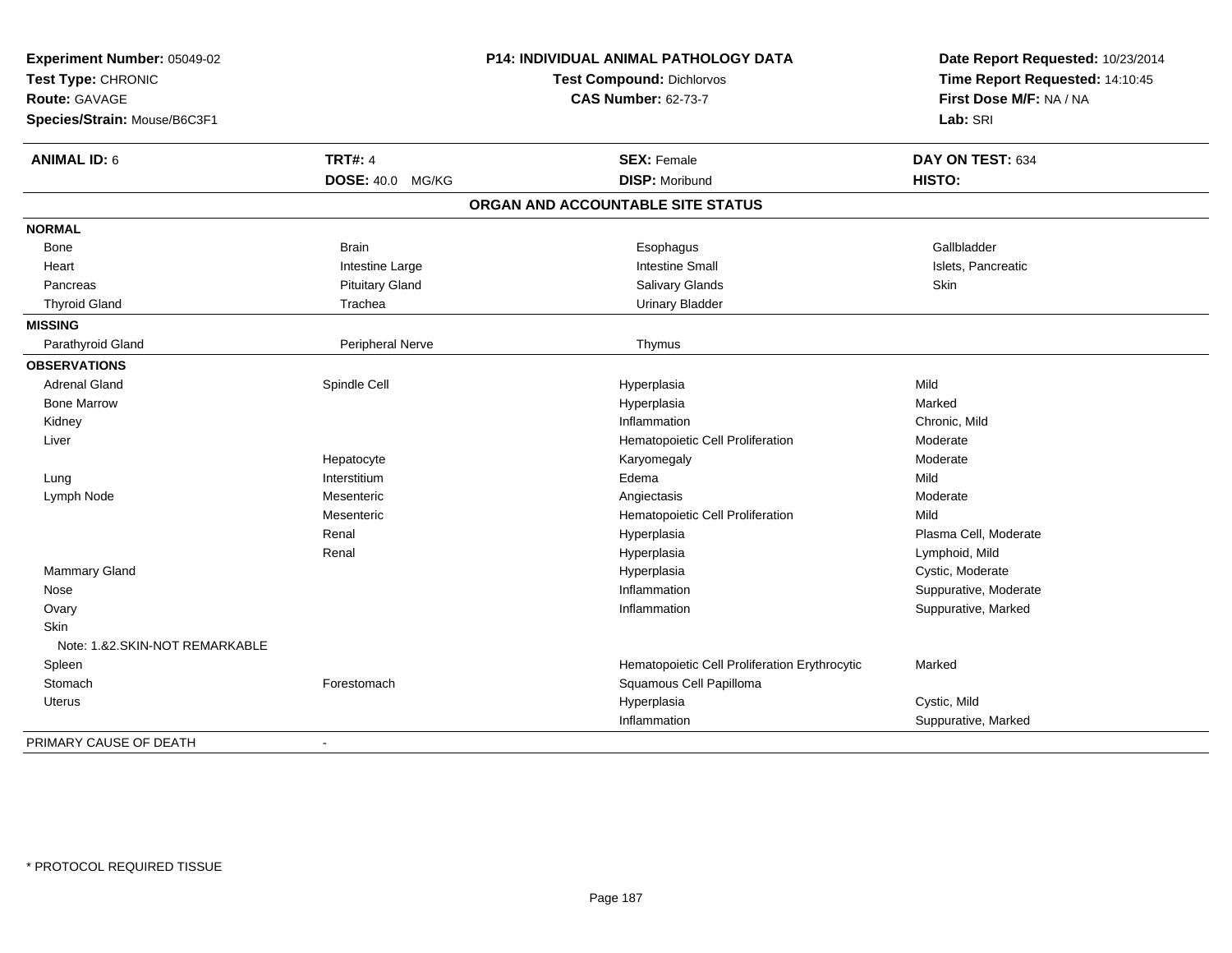| Experiment Number: 05049-02<br>Test Type: CHRONIC<br><b>Route: GAVAGE</b> |                            | <b>P14: INDIVIDUAL ANIMAL PATHOLOGY DATA</b> | Date Report Requested: 10/23/2014 |  |
|---------------------------------------------------------------------------|----------------------------|----------------------------------------------|-----------------------------------|--|
|                                                                           |                            | <b>Test Compound: Dichlorvos</b>             | Time Report Requested: 14:10:45   |  |
|                                                                           |                            | <b>CAS Number: 62-73-7</b>                   | First Dose M/F: NA / NA           |  |
| Species/Strain: Mouse/B6C3F1                                              |                            |                                              | Lab: SRI                          |  |
| <b>ANIMAL ID: 6</b>                                                       | <b>TRT#: 6</b>             | <b>SEX: Female</b>                           | DAY ON TEST: 731                  |  |
|                                                                           | <b>DOSE: 20.0</b><br>MG/KG | <b>DISP: Terminal Sacrifice</b>              | HISTO:                            |  |
|                                                                           |                            | ORGAN AND ACCOUNTABLE SITE STATUS            |                                   |  |
| <b>NORMAL</b>                                                             |                            |                                              |                                   |  |
| <b>Bone Marrow</b>                                                        | Esophagus                  | Heart                                        | Intestine Large                   |  |
| <b>Intestine Small</b>                                                    | Islets, Pancreatic         | Liver                                        | Lung                              |  |
| Lymph Node                                                                | Mammary Gland              | Pancreas                                     | Parathyroid Gland                 |  |
| Peripheral Nerve                                                          | Skin                       | Spleen                                       | Thymus                            |  |
| <b>Thyroid Gland</b>                                                      | Trachea                    | <b>Urinary Bladder</b>                       |                                   |  |
| <b>INSUFFICIENT TISSUE</b>                                                |                            |                                              |                                   |  |
| Gallbladder                                                               |                            |                                              |                                   |  |
| <b>OBSERVATIONS</b>                                                       |                            |                                              |                                   |  |
| <b>Adrenal Gland</b>                                                      | Spindle Cell               | Hyperplasia                                  | Moderate                          |  |
| Bone                                                                      |                            | Hyperostosis                                 | Mild                              |  |
| <b>Brain</b>                                                              | Thalamus                   | Mineralization                               | Minimal                           |  |
| <b>Harderian Gland</b>                                                    |                            | Adenoma                                      |                                   |  |
| Kidney                                                                    |                            | Casts                                        | Mild                              |  |
| Nose                                                                      |                            | Inflammation                                 | Suppurative, Moderate             |  |
| Ovary                                                                     |                            | Mineralization                               | Mild                              |  |
| <b>Pituitary Gland</b>                                                    | <b>Pars Distalis</b>       | Adenoma                                      |                                   |  |
| Salivary Glands                                                           |                            | Inflammation                                 | Chronic, Minimal                  |  |
| Skin                                                                      |                            |                                              |                                   |  |
| Note: TRC LES 1 & 2--NOT REMARKABLE                                       |                            |                                              |                                   |  |
| Stomach                                                                   | Forestomach                | Squamous Cell Papilloma                      |                                   |  |
| Uterus                                                                    |                            | Hyperplasia                                  | Cystic, Moderate                  |  |
| PRIMARY CAUSE OF DEATH                                                    |                            |                                              |                                   |  |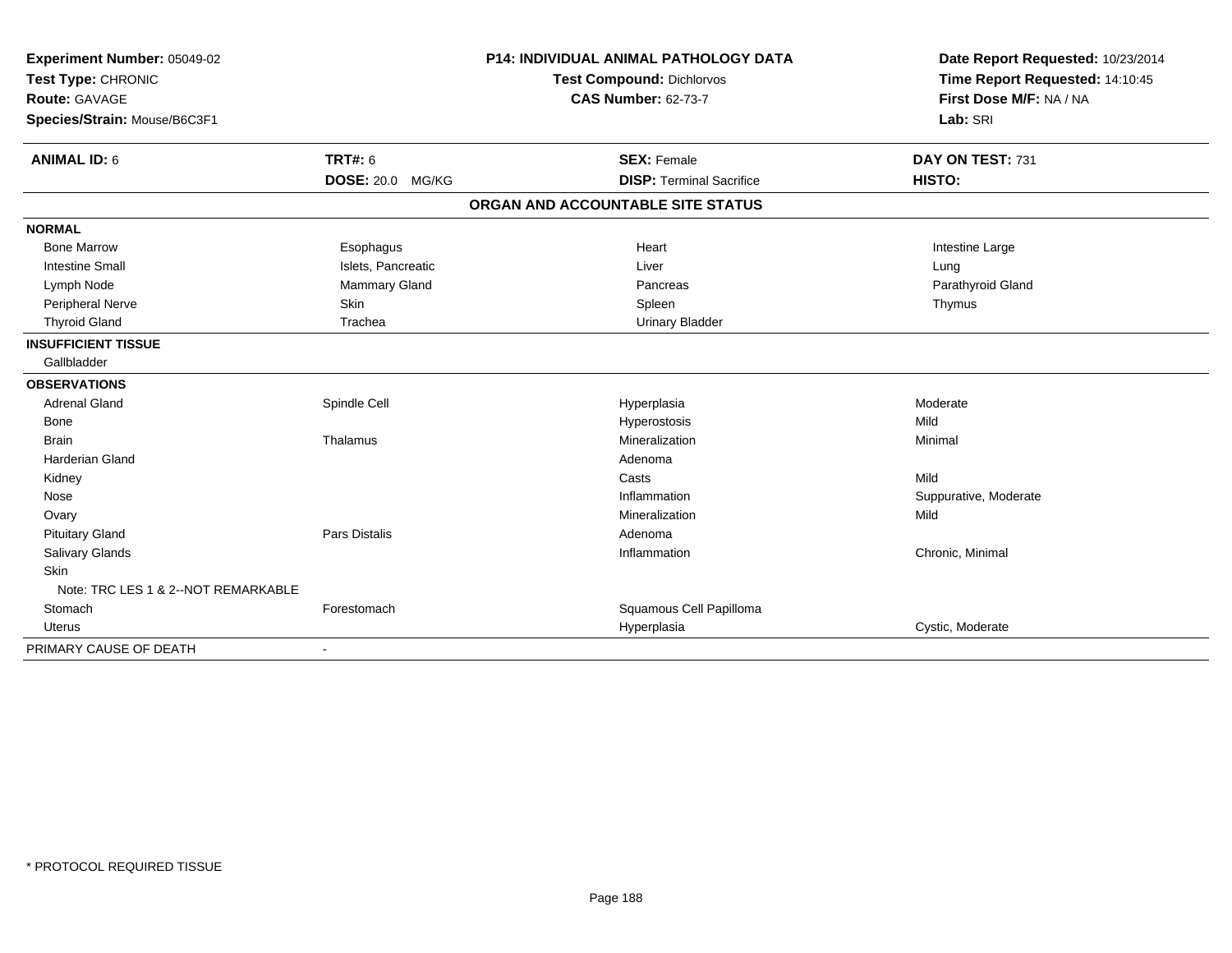| Experiment Number: 05049-02<br>Test Type: CHRONIC<br>Route: GAVAGE<br>Species/Strain: Mouse/B6C3F1 |                              | P14: INDIVIDUAL ANIMAL PATHOLOGY DATA<br>Test Compound: Dichlorvos<br><b>CAS Number: 62-73-7</b> | Date Report Requested: 10/23/2014<br>Time Report Requested: 14:10:45<br>First Dose M/F: NA / NA<br>Lab: SRI |
|----------------------------------------------------------------------------------------------------|------------------------------|--------------------------------------------------------------------------------------------------|-------------------------------------------------------------------------------------------------------------|
| <b>ANIMAL ID: 7</b>                                                                                | <b>TRT#: 2</b>               | <b>SEX: Female</b>                                                                               | DAY ON TEST: 735                                                                                            |
|                                                                                                    | <b>DOSE: VEHICLE CONTROL</b> | <b>DISP: Terminal Sacrifice</b>                                                                  | HISTO:                                                                                                      |
|                                                                                                    |                              | ORGAN AND ACCOUNTABLE SITE STATUS                                                                |                                                                                                             |
| <b>NORMAL</b>                                                                                      |                              |                                                                                                  |                                                                                                             |
| <b>Bone Marrow</b>                                                                                 | <b>Brain</b>                 | Esophagus                                                                                        | Gallbladder                                                                                                 |
| Intestine Large                                                                                    | <b>Intestine Small</b>       | Islets, Pancreatic                                                                               | Ovary                                                                                                       |
| Pancreas                                                                                           | Parathyroid Gland            | Peripheral Nerve                                                                                 | Skin                                                                                                        |
| Stomach                                                                                            | Trachea                      |                                                                                                  |                                                                                                             |
| <b>OBSERVATIONS</b>                                                                                |                              |                                                                                                  |                                                                                                             |
| <b>Adrenal Gland</b>                                                                               | Cortex                       | Cyst                                                                                             |                                                                                                             |
|                                                                                                    | Spindle Cell                 | Hyperplasia                                                                                      | Mild                                                                                                        |
| Bone                                                                                               |                              | Hyperostosis                                                                                     | Mild                                                                                                        |
| Heart                                                                                              | Myocardium                   | Angiectasis                                                                                      | Mild                                                                                                        |
| Kidney                                                                                             |                              | Inflammation                                                                                     | Chronic, Mild                                                                                               |
| Liver                                                                                              |                              | Inflammation                                                                                     | Chronic, Mild                                                                                               |
| Lung                                                                                               |                              | Inflammation                                                                                     | Chronic, Mild                                                                                               |
| Lymph Node                                                                                         | Mandibular                   | Hyperplasia                                                                                      | Plasma Cell, Moderate                                                                                       |
| Mammary Gland                                                                                      |                              | Hyperplasia                                                                                      | Cystic, Moderate                                                                                            |
| Nose                                                                                               |                              | Inflammation                                                                                     | Suppurative, Moderate                                                                                       |
| <b>Pituitary Gland</b>                                                                             | Pars Distalis                | Adenoma                                                                                          |                                                                                                             |
| Salivary Glands                                                                                    |                              | Inflammation                                                                                     | Chronic, Mild                                                                                               |
| Skin                                                                                               |                              |                                                                                                  |                                                                                                             |
| Note: 1.&2.SKIN-NOT REMARKABLE                                                                     |                              |                                                                                                  |                                                                                                             |
| Spleen                                                                                             |                              | Hematopoietic Cell Proliferation Erythrocytic                                                    | Mild                                                                                                        |
|                                                                                                    |                              | Hyperplasia                                                                                      | Lymphoid, Mild                                                                                              |
| Thymus                                                                                             |                              | Cyst                                                                                             |                                                                                                             |
| <b>Thyroid Gland</b>                                                                               | Follicle                     | Dilatation                                                                                       | Mild                                                                                                        |
|                                                                                                    | <b>Follicular Cel</b>        | Hyperplasia                                                                                      | Mild                                                                                                        |
| <b>Urinary Bladder</b>                                                                             |                              | Inflammation                                                                                     | Chronic, Mild                                                                                               |
| Uterus                                                                                             |                              | Angiectasis                                                                                      | Moderate                                                                                                    |
|                                                                                                    |                              | Hyperplasia                                                                                      | Glandular, Moderate                                                                                         |
|                                                                                                    |                              | Hyperplasia                                                                                      | Cystic, Marked                                                                                              |
| PRIMARY CAUSE OF DEATH                                                                             | $\sim$                       |                                                                                                  |                                                                                                             |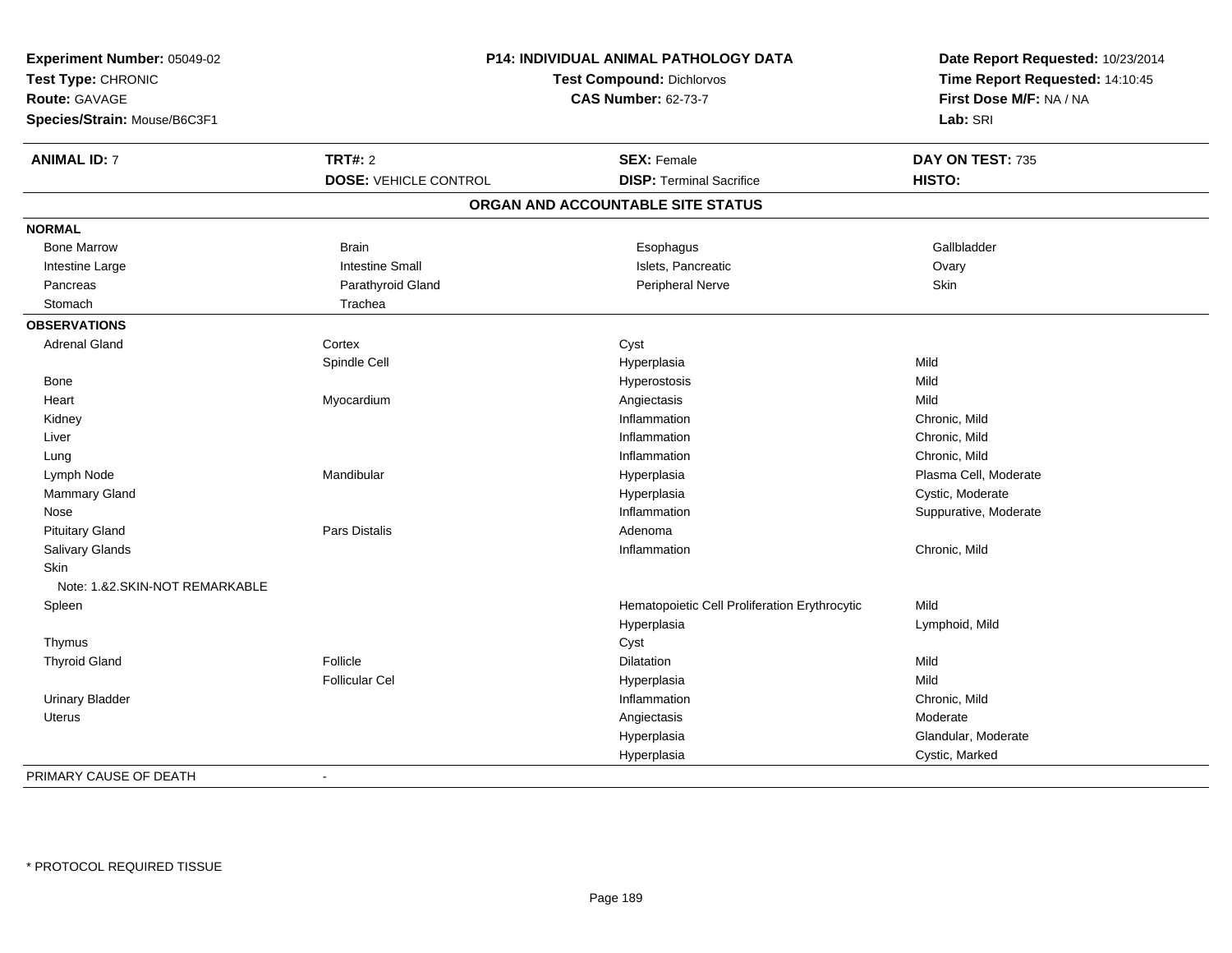| Experiment Number: 05049-02<br>Test Type: CHRONIC<br><b>Route: GAVAGE</b> |                        | <b>P14: INDIVIDUAL ANIMAL PATHOLOGY DATA</b> | Date Report Requested: 10/23/2014 |  |
|---------------------------------------------------------------------------|------------------------|----------------------------------------------|-----------------------------------|--|
|                                                                           |                        | Test Compound: Dichlorvos                    | Time Report Requested: 14:10:45   |  |
|                                                                           |                        | <b>CAS Number: 62-73-7</b>                   | First Dose M/F: NA / NA           |  |
| Species/Strain: Mouse/B6C3F1                                              |                        |                                              | Lab: SRI                          |  |
| <b>ANIMAL ID: 7</b>                                                       | <b>TRT#: 4</b>         | <b>SEX: Female</b>                           | DAY ON TEST: 676                  |  |
|                                                                           | DOSE: 40.0 MG/KG       | <b>DISP: Moribund</b>                        | <b>HISTO:</b>                     |  |
|                                                                           |                        | ORGAN AND ACCOUNTABLE SITE STATUS            |                                   |  |
| <b>NORMAL</b>                                                             |                        |                                              |                                   |  |
| <b>Bone</b>                                                               | <b>Bone Marrow</b>     | Esophagus                                    | Gallbladder                       |  |
| Intestine Large                                                           | <b>Intestine Small</b> | Lung                                         | Lymph Node                        |  |
| Mammary Gland                                                             | Nose                   | Ovary                                        | Parathyroid Gland                 |  |
| Peripheral Nerve                                                          | Salivary Glands        | Skin                                         | Spleen                            |  |
| Stomach                                                                   | <b>Thyroid Gland</b>   | Trachea                                      | <b>Urinary Bladder</b>            |  |
| <b>INSUFFICIENT TISSUE</b>                                                |                        |                                              |                                   |  |
| Islets, Pancreatic                                                        | Pancreas               |                                              |                                   |  |
| <b>OBSERVATIONS</b>                                                       |                        |                                              |                                   |  |
| <b>Adrenal Gland</b>                                                      | Spindle Cell           | Hyperplasia                                  | Mild                              |  |
| <b>Brain</b>                                                              |                        | Meningioma Benign                            |                                   |  |
| Note: BRAIN-CEREBELLUM NOT AVAILABLE FOR EXAMINATION                      |                        |                                              |                                   |  |
| Heart                                                                     | Myocardium             | Mineralization                               | Marked                            |  |
| Intest Large                                                              |                        |                                              |                                   |  |
| Note: 4.COLON-MUCUS WITHIN LUMEN; NOT CODED                               |                        |                                              |                                   |  |
| Kidney                                                                    | <b>Renal Tubule</b>    | Regeneration                                 | Mild                              |  |
| Liver                                                                     | Hepatocyte             | <b>Cytoplasmic Alteration</b>                | Moderate                          |  |
|                                                                           |                        | Hepatocellular Carcinoma                     |                                   |  |
| <b>Pituitary Gland</b>                                                    |                        | Angiectasis                                  | Mild                              |  |
| <b>Skeletal Muscle</b>                                                    |                        | Mineralization                               | Moderate                          |  |
| Note: SKELETAL MUSCLE-LESION IS WITH THE THYROID SECTION                  |                        |                                              |                                   |  |
| Skin                                                                      |                        |                                              |                                   |  |
| Note: 1 AND 2 SKIN-NOT REMARKABLE                                         |                        |                                              |                                   |  |
| Thymus                                                                    |                        | Atrophy                                      | Marked                            |  |
| Uterus                                                                    |                        | Hyperplasia                                  | Cystic, Marked                    |  |
| PRIMARY CAUSE OF DEATH                                                    |                        |                                              |                                   |  |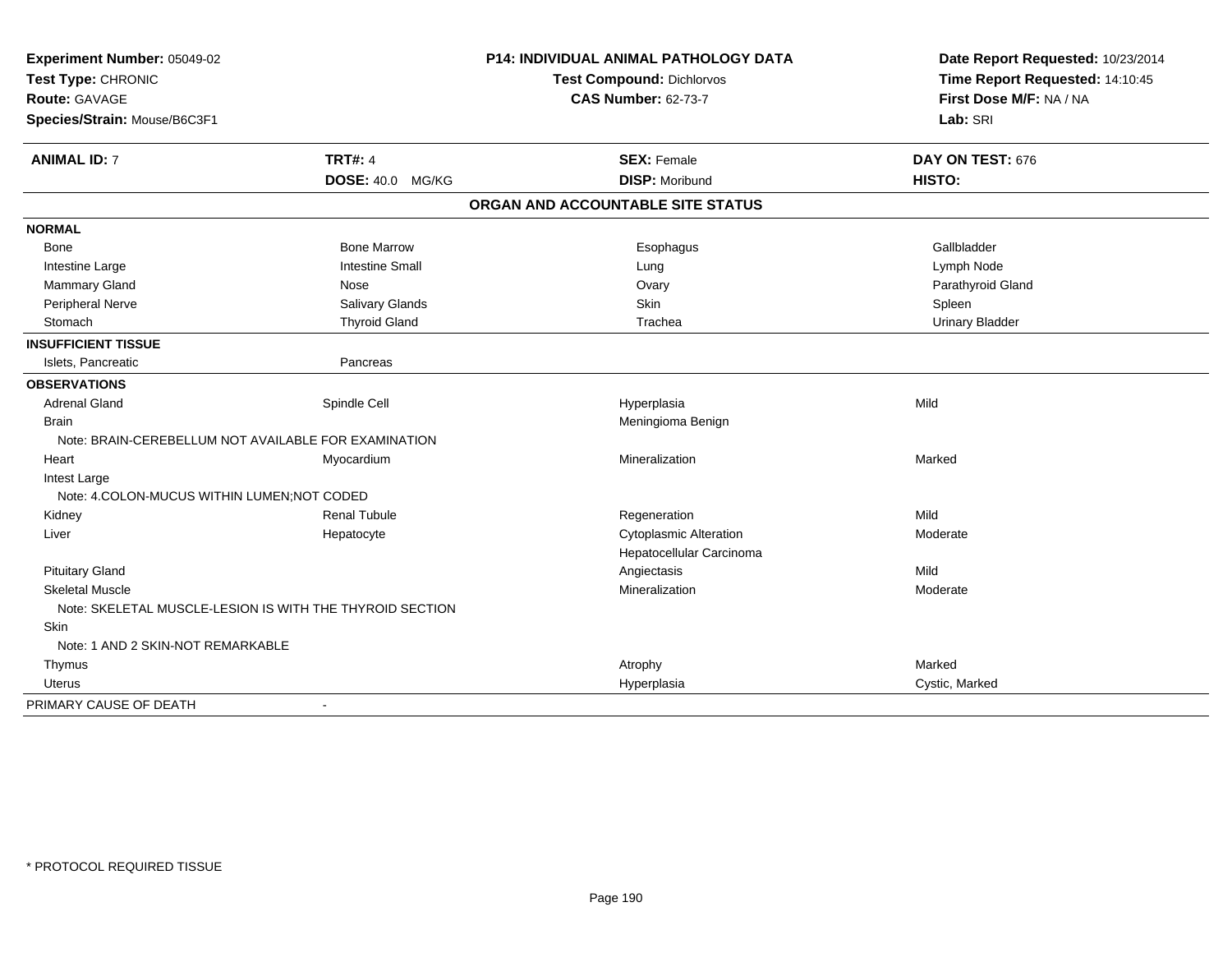| Experiment Number: 05049-02                         |                   | <b>P14: INDIVIDUAL ANIMAL PATHOLOGY DATA</b> | Date Report Requested: 10/23/2014 |
|-----------------------------------------------------|-------------------|----------------------------------------------|-----------------------------------|
| Test Type: CHRONIC                                  |                   | <b>Test Compound: Dichlorvos</b>             | Time Report Requested: 14:10:45   |
| Route: GAVAGE                                       |                   | <b>CAS Number: 62-73-7</b>                   | First Dose M/F: NA / NA           |
| Species/Strain: Mouse/B6C3F1                        |                   |                                              | Lab: SRI                          |
| <b>ANIMAL ID: 7</b>                                 | TRT#: 6           | <b>SEX: Female</b>                           | DAY ON TEST: 7                    |
|                                                     | DOSE: 20.0 MG/KG  | <b>DISP: Accident</b>                        | HISTO:                            |
|                                                     |                   | ORGAN AND ACCOUNTABLE SITE STATUS            |                                   |
| <b>NORMAL</b>                                       |                   |                                              |                                   |
| <b>Adrenal Gland</b>                                | Bone              | <b>Brain</b>                                 | Esophagus                         |
| Gallbladder                                         | Intestine Large   | <b>Intestine Small</b>                       | Islets, Pancreatic                |
| Kidney                                              | Liver             | Lymph Node                                   | <b>Mammary Gland</b>              |
| Pancreas                                            | Parathyroid Gland | Peripheral Nerve                             | <b>Pituitary Gland</b>            |
| Salivary Glands                                     | Skin              | Spleen                                       | Stomach                           |
| <b>Thyroid Gland</b>                                | Trachea           | <b>Urinary Bladder</b>                       | <b>Uterus</b>                     |
| <b>MISSING</b>                                      |                   |                                              |                                   |
| Nose                                                |                   |                                              |                                   |
| <b>OBSERVATIONS</b>                                 |                   |                                              |                                   |
| <b>Bone Marrow</b>                                  |                   | Hyperplasia                                  | Moderate                          |
| Heart                                               | Pericardium       | Inflammation                                 | Chronic Active, Moderate          |
| Lung                                                | Pleura            | Inflammation                                 | Chronic Active, Moderate          |
| Nose                                                |                   |                                              |                                   |
| Note: NOSE-NOT REQUIRED BY PROTOCOL PRIOR TO 6/1/82 |                   |                                              |                                   |
| Ovary                                               |                   | Cyst                                         |                                   |
| <b>Skeletal Muscle</b>                              |                   | Inflammation                                 | Chronic Active, Marked            |
| Note: LESION IS IN DIAPHRAGM                        |                   |                                              |                                   |
| Thymus                                              |                   | Atrophy                                      | Moderate                          |
| <b>Tissue NOS</b>                                   |                   | Foreign Body                                 | Mild                              |
|                                                     |                   | Inflammation                                 | Chronic Active, Marked            |
| Note: TISSUE NOS IS MEDIASTINUM                     |                   |                                              |                                   |
| PRIMARY CAUSE OF DEATH                              | $\blacksquare$    |                                              |                                   |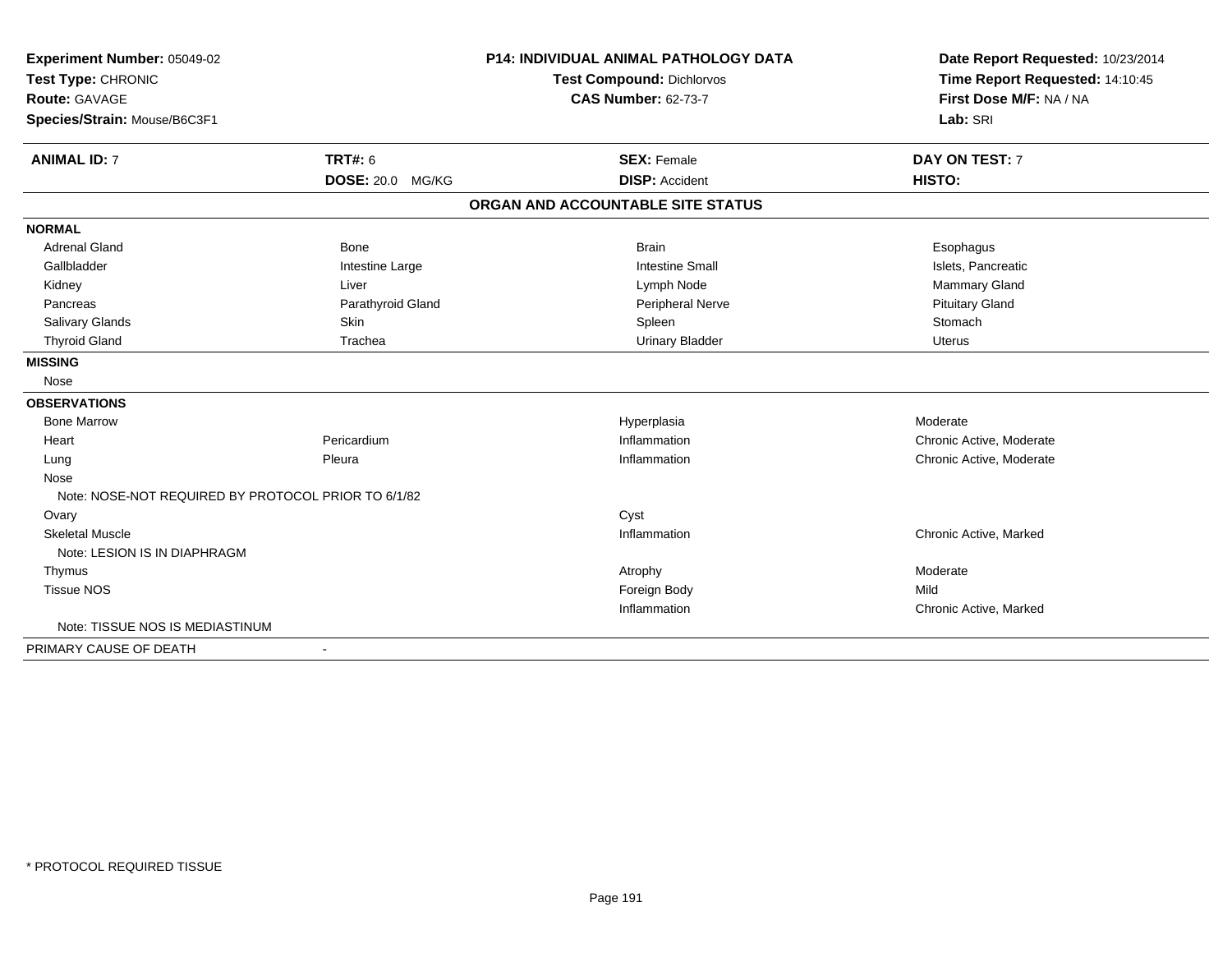| Experiment Number: 05049-02<br>Test Type: CHRONIC | P14: INDIVIDUAL ANIMAL PATHOLOGY DATA<br><b>Test Compound: Dichlorvos</b><br><b>CAS Number: 62-73-7</b> |                                                                           | Date Report Requested: 10/23/2014<br>Time Report Requested: 14:10:45 |
|---------------------------------------------------|---------------------------------------------------------------------------------------------------------|---------------------------------------------------------------------------|----------------------------------------------------------------------|
| <b>Route: GAVAGE</b>                              |                                                                                                         |                                                                           | First Dose M/F: NA / NA                                              |
| Species/Strain: Mouse/B6C3F1                      |                                                                                                         |                                                                           | Lab: SRI                                                             |
| <b>ANIMAL ID: 8</b>                               | <b>TRT#: 2</b>                                                                                          | <b>SEX: Female</b>                                                        | DAY ON TEST: 735                                                     |
|                                                   | <b>DOSE: VEHICLE CONTROL</b>                                                                            | <b>DISP: Terminal Sacrifice</b>                                           | HISTO:                                                               |
|                                                   |                                                                                                         | ORGAN AND ACCOUNTABLE SITE STATUS                                         |                                                                      |
| <b>NORMAL</b>                                     |                                                                                                         |                                                                           |                                                                      |
| <b>Bone Marrow</b>                                | Esophagus                                                                                               | Heart                                                                     | Intestine Large                                                      |
| <b>Intestine Small</b>                            | Islets, Pancreatic                                                                                      | Nose                                                                      | Ovary                                                                |
| Parathyroid Gland                                 | Peripheral Nerve                                                                                        | Salivary Glands                                                           | Skin                                                                 |
| Stomach                                           | Thymus                                                                                                  | <b>Thyroid Gland</b>                                                      | Trachea                                                              |
| <b>Urinary Bladder</b>                            |                                                                                                         |                                                                           |                                                                      |
| <b>MISSING</b>                                    |                                                                                                         |                                                                           |                                                                      |
| Gallbladder                                       |                                                                                                         |                                                                           |                                                                      |
| <b>OBSERVATIONS</b>                               |                                                                                                         |                                                                           |                                                                      |
| <b>Adrenal Gland</b>                              | Spindle Cell                                                                                            | Hyperplasia                                                               | Mild                                                                 |
| Bone                                              |                                                                                                         | Hyperostosis                                                              | Mild                                                                 |
| Brain                                             | Thalamus                                                                                                | Mineralization                                                            | Mild                                                                 |
| Kidney                                            |                                                                                                         | Casts                                                                     | Mild                                                                 |
|                                                   |                                                                                                         | Metaplasia                                                                | Osseous, Mild                                                        |
|                                                   | <b>Renal Tubule</b>                                                                                     | Regeneration                                                              | Mild                                                                 |
| Liver                                             |                                                                                                         | Hepatocellular Carcinoma                                                  |                                                                      |
| Lung                                              |                                                                                                         | Inflammation                                                              | Chronic, Mild                                                        |
| Lymph Node                                        | Mesenteric                                                                                              | Angiectasis                                                               | Moderate                                                             |
|                                                   | Mesenteric                                                                                              | Hemorrhage                                                                | Mild                                                                 |
| Mammary Gland                                     |                                                                                                         | Hyperplasia                                                               | Cystic, Mild                                                         |
| Pancreas                                          |                                                                                                         | Inflammation                                                              | Chronic, Mild                                                        |
| <b>Pituitary Gland</b>                            | Pars Distalis                                                                                           | Adenoma                                                                   |                                                                      |
| <b>Skin</b>                                       |                                                                                                         |                                                                           |                                                                      |
| Note: 1.SKIN-NOT REMARKABLE                       |                                                                                                         |                                                                           |                                                                      |
| Spleen                                            |                                                                                                         | Hematopoietic Cell Proliferation Erythrocytic<br>Lymphoma Malignant Mixed | Moderate                                                             |
| <b>Uterus</b>                                     |                                                                                                         | Hyperplasia                                                               | Cystic, Moderate                                                     |
| PRIMARY CAUSE OF DEATH                            | $\overline{a}$                                                                                          |                                                                           |                                                                      |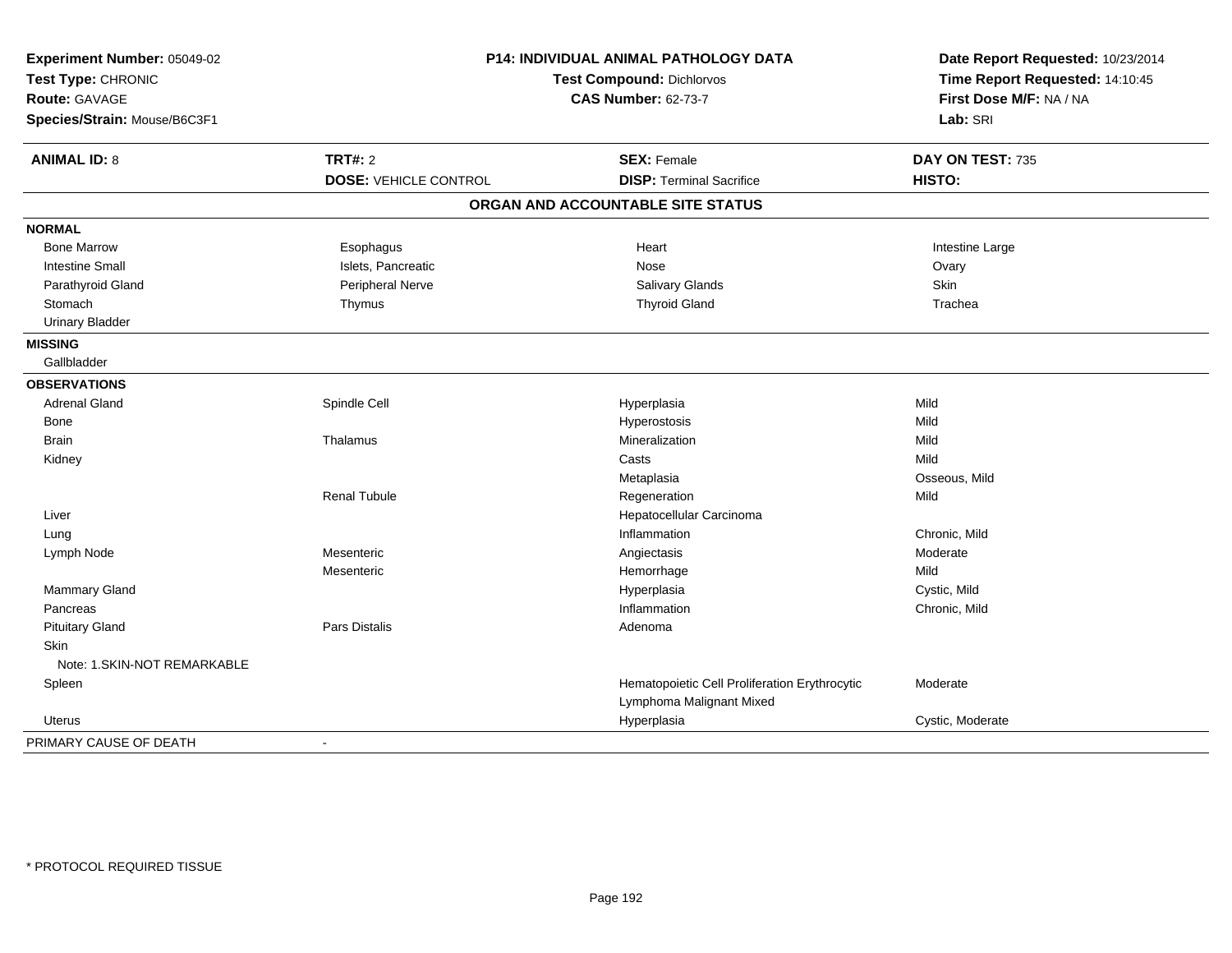| Experiment Number: 05049-02<br>Test Type: CHRONIC<br><b>Route: GAVAGE</b><br>Species/Strain: Mouse/B6C3F1 |                      | <b>P14: INDIVIDUAL ANIMAL PATHOLOGY DATA</b><br>Test Compound: Dichlorvos<br><b>CAS Number: 62-73-7</b> | Date Report Requested: 10/23/2014<br>Time Report Requested: 14:10:46<br>First Dose M/F: NA / NA<br>Lab: SRI |
|-----------------------------------------------------------------------------------------------------------|----------------------|---------------------------------------------------------------------------------------------------------|-------------------------------------------------------------------------------------------------------------|
| <b>TRT#: 4</b><br><b>ANIMAL ID: 8</b>                                                                     |                      | <b>SEX: Female</b>                                                                                      | DAY ON TEST: 7                                                                                              |
|                                                                                                           | DOSE: 40.0 MG/KG     | <b>DISP: Accident</b>                                                                                   | HISTO:                                                                                                      |
|                                                                                                           |                      | ORGAN AND ACCOUNTABLE SITE STATUS                                                                       |                                                                                                             |
| <b>NORMAL</b>                                                                                             |                      |                                                                                                         |                                                                                                             |
| <b>Adrenal Gland</b>                                                                                      | <b>Bone</b>          | <b>Bone Marrow</b>                                                                                      | <b>Brain</b>                                                                                                |
| Esophagus                                                                                                 | Gallbladder          | Heart                                                                                                   | Intestine Large                                                                                             |
| <b>Intestine Small</b>                                                                                    | Islets, Pancreatic   | Kidney                                                                                                  | Liver                                                                                                       |
| Lung                                                                                                      | Lymph Node           | Mammary Gland                                                                                           | Ovary                                                                                                       |
| Pancreas                                                                                                  | Parathyroid Gland    | Peripheral Nerve                                                                                        | <b>Pituitary Gland</b>                                                                                      |
| Salivary Glands<br><b>Skin</b>                                                                            |                      | Spleen                                                                                                  | Stomach                                                                                                     |
| Thymus                                                                                                    | <b>Thyroid Gland</b> | Trachea                                                                                                 | <b>Urinary Bladder</b>                                                                                      |
| Uterus                                                                                                    |                      |                                                                                                         |                                                                                                             |
| <b>MISSING</b>                                                                                            |                      |                                                                                                         |                                                                                                             |
| Nose                                                                                                      |                      |                                                                                                         |                                                                                                             |
| <b>OBSERVATIONS</b>                                                                                       |                      |                                                                                                         |                                                                                                             |
| Nose                                                                                                      |                      |                                                                                                         |                                                                                                             |
| Note: NOSE-NOT REQUIRED BY PROTOCOL PRIOR TO 6/1/82                                                       |                      |                                                                                                         |                                                                                                             |
| PRIMARY CAUSE OF DEATH                                                                                    |                      |                                                                                                         |                                                                                                             |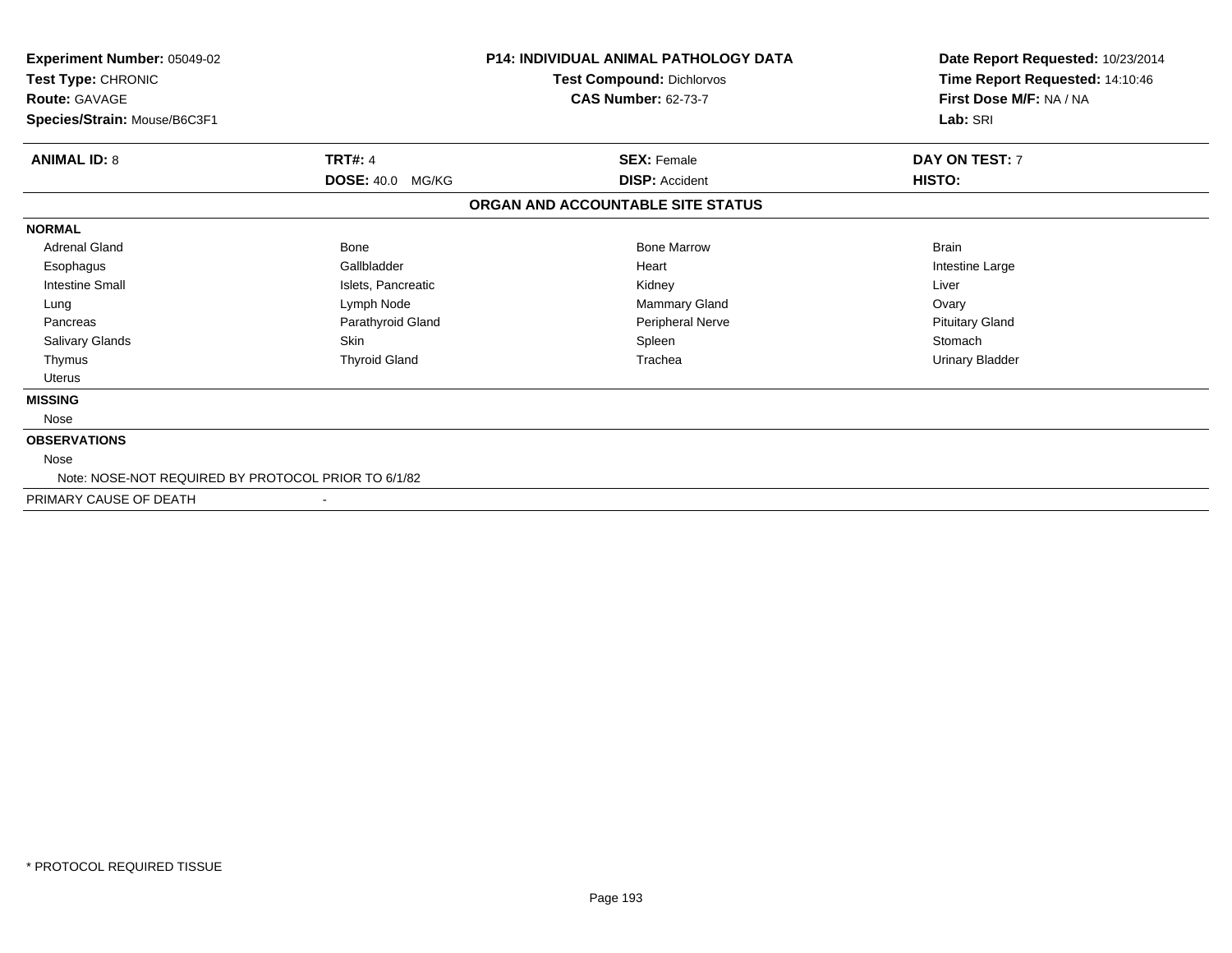| Experiment Number: 05049-02    |                        | <b>P14: INDIVIDUAL ANIMAL PATHOLOGY DATA</b> | Date Report Requested: 10/23/2014 |
|--------------------------------|------------------------|----------------------------------------------|-----------------------------------|
| Test Type: CHRONIC             |                        | <b>Test Compound: Dichlorvos</b>             | Time Report Requested: 14:10:46   |
| <b>Route: GAVAGE</b>           |                        | <b>CAS Number: 62-73-7</b>                   | First Dose M/F: NA / NA           |
| Species/Strain: Mouse/B6C3F1   |                        |                                              | Lab: SRI                          |
| <b>ANIMAL ID: 8</b>            | <b>TRT#: 6</b>         | <b>SEX: Female</b>                           | DAY ON TEST: 731                  |
|                                | DOSE: 20.0 MG/KG       | <b>DISP: Terminal Sacrifice</b>              | HISTO:                            |
|                                |                        | ORGAN AND ACCOUNTABLE SITE STATUS            |                                   |
| <b>NORMAL</b>                  |                        |                                              |                                   |
| <b>Blood</b>                   | <b>Bone Marrow</b>     | Gallbladder                                  | Heart                             |
| Intestine Large                | <b>Intestine Small</b> | Islets, Pancreatic                           | Liver                             |
| Lymph Node                     | Mammary Gland          | Nose                                         | Ovary                             |
| Parathyroid Gland              | Peripheral Nerve       | Spleen                                       | Thymus                            |
| Trachea                        |                        |                                              |                                   |
| <b>MISSING</b>                 |                        |                                              |                                   |
| Esophagus                      |                        |                                              |                                   |
| <b>OBSERVATIONS</b>            |                        |                                              |                                   |
| <b>Adrenal Gland</b>           | Spindle Cell           | Hyperplasia                                  | Mild                              |
| Bone                           |                        | Hyperostosis                                 | Moderate                          |
| <b>Brain</b>                   | Thalamus               | Mineralization                               | Mild                              |
| Kidney                         |                        | Casts                                        | Minimal                           |
|                                |                        | Inflammation                                 | Chronic, Minimal                  |
| Lung                           |                        | Inflammation                                 | Chronic, Mild                     |
| Pancreas                       |                        | Inflammation                                 | Chronic, Mild                     |
| <b>Pituitary Gland</b>         | <b>Pars Distalis</b>   | Hyperplasia                                  | Mild                              |
| Salivary Glands                |                        | Inflammation                                 | Chronic, Mild                     |
| Skin                           |                        | Acanthosis                                   | Mild                              |
| Note: TRC LES 2-ACANTHOSIS     |                        |                                              |                                   |
| Note: TRC LES 1-NOT REMARKABLE |                        |                                              |                                   |
| Stomach                        | Forestomach            | Squamous Cell Papilloma                      |                                   |
| <b>Thyroid Gland</b>           | <b>Follicular Cel</b>  | Hyperplasia                                  | Mild                              |
| <b>Urinary Bladder</b>         |                        | Inflammation                                 | Chronic, Moderate                 |
| Uterus                         |                        | Hyperplasia                                  | Cystic, Moderate                  |
| PRIMARY CAUSE OF DEATH         |                        |                                              |                                   |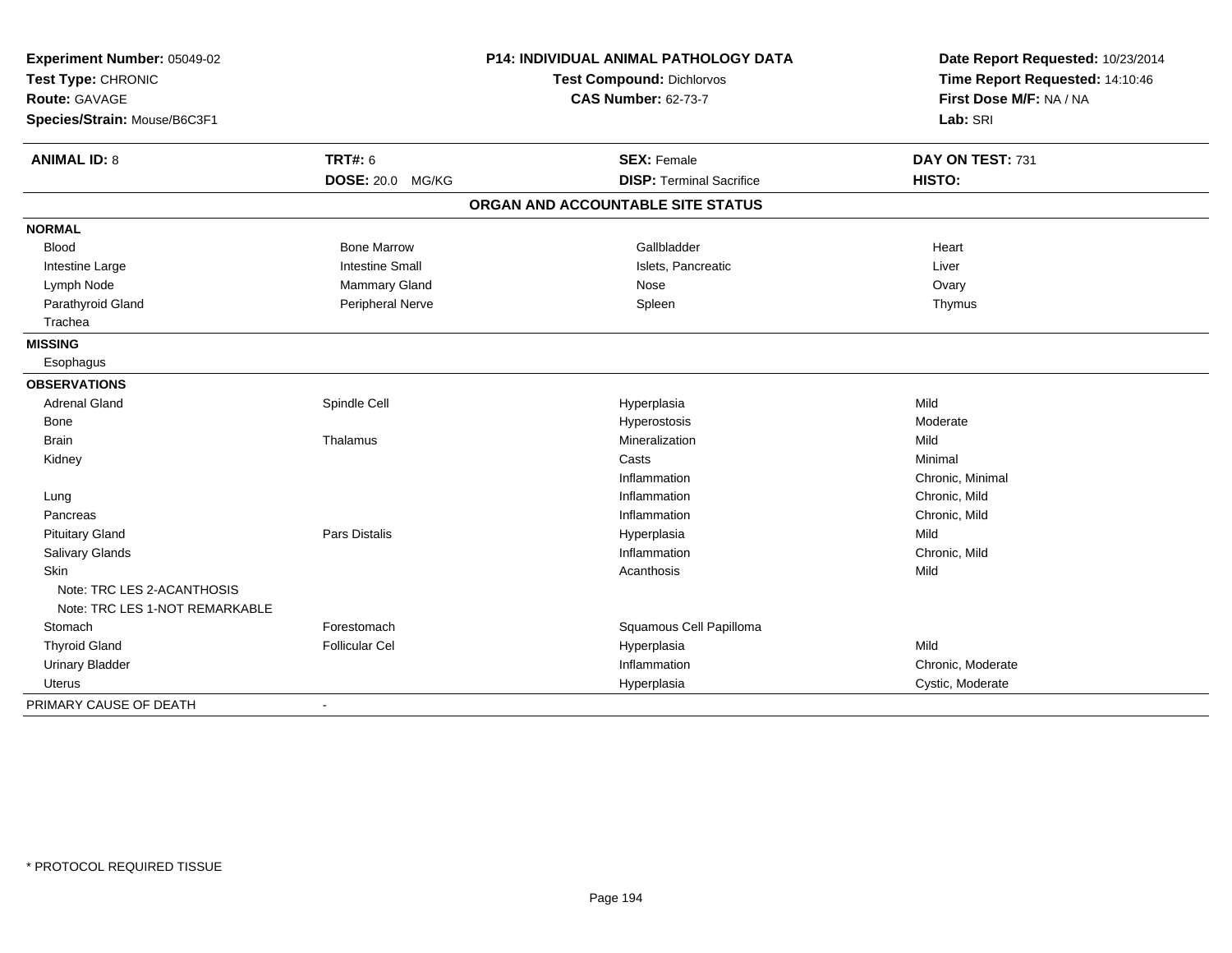| Experiment Number: 05049-02<br>Test Type: CHRONIC<br>Route: GAVAGE<br>Species/Strain: Mouse/B6C3F1 |                              | <b>P14: INDIVIDUAL ANIMAL PATHOLOGY DATA</b><br><b>Test Compound: Dichlorvos</b><br><b>CAS Number: 62-73-7</b> | Date Report Requested: 10/23/2014<br>Time Report Requested: 14:10:46<br>First Dose M/F: NA / NA<br>Lab: SRI |
|----------------------------------------------------------------------------------------------------|------------------------------|----------------------------------------------------------------------------------------------------------------|-------------------------------------------------------------------------------------------------------------|
| <b>ANIMAL ID: 9</b>                                                                                | TRT#: 2                      | <b>SEX: Female</b>                                                                                             | DAY ON TEST: 7                                                                                              |
|                                                                                                    | <b>DOSE: VEHICLE CONTROL</b> | <b>DISP: Accident</b><br>ORGAN AND ACCOUNTABLE SITE STATUS                                                     | HISTO:                                                                                                      |
|                                                                                                    |                              |                                                                                                                |                                                                                                             |
| <b>NORMAL</b>                                                                                      |                              |                                                                                                                |                                                                                                             |
| <b>Adrenal Gland</b>                                                                               | <b>Bone</b>                  | <b>Bone Marrow</b>                                                                                             | <b>Brain</b>                                                                                                |
| Esophagus                                                                                          | Heart                        | Intestine Large                                                                                                | Liver                                                                                                       |
| Lymph Node<br><b>Skin</b>                                                                          | Mammary Gland<br>Thymus      | Peripheral Nerve<br><b>Urinary Bladder</b>                                                                     | Salivary Glands<br><b>Uterus</b>                                                                            |
| <b>MISSING</b>                                                                                     |                              |                                                                                                                |                                                                                                             |
| Nose                                                                                               | <b>Pituitary Gland</b>       | Spleen                                                                                                         |                                                                                                             |
| <b>AUTO PRECLUDES DIAG.</b>                                                                        |                              |                                                                                                                |                                                                                                             |
| <b>Blood</b>                                                                                       | Gallbladder                  | <b>Intestine Small</b>                                                                                         | Islets, Pancreatic                                                                                          |
| Kidney                                                                                             | Ovary                        | Pancreas                                                                                                       | Parathyroid Gland                                                                                           |
| Stomach                                                                                            | <b>Thyroid Gland</b>         | Trachea                                                                                                        |                                                                                                             |
| <b>OBSERVATIONS</b>                                                                                |                              |                                                                                                                |                                                                                                             |
| Lung                                                                                               | Pleura                       | Inflammation                                                                                                   | Suppurative, Moderate                                                                                       |
| Nose                                                                                               |                              |                                                                                                                |                                                                                                             |
| Note: NOSE-NOT REQUIRED BY PROTOCOL PRIOR TO 6/1/82                                                |                              |                                                                                                                |                                                                                                             |
| <b>Tissue NOS</b>                                                                                  |                              | Foreign Body                                                                                                   | Marked                                                                                                      |
|                                                                                                    |                              | Inflammation                                                                                                   | Suppurative, Marked                                                                                         |
| Note: TISSUE NOS IS MEDIASTINUM                                                                    |                              |                                                                                                                |                                                                                                             |
| PRIMARY CAUSE OF DEATH                                                                             |                              |                                                                                                                |                                                                                                             |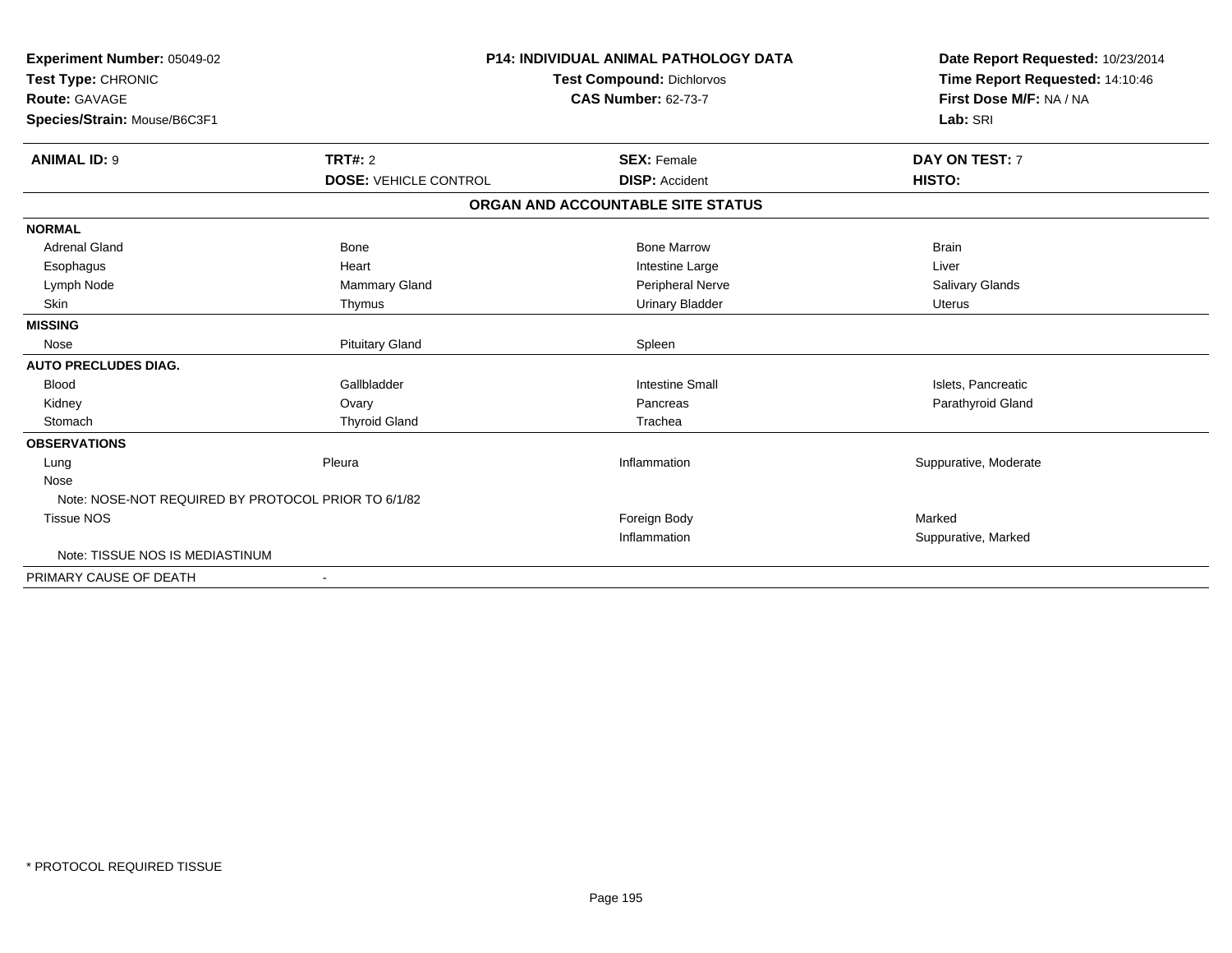| Experiment Number: 05049-02  |                         | <b>P14: INDIVIDUAL ANIMAL PATHOLOGY DATA</b> | Date Report Requested: 10/23/2014 |
|------------------------------|-------------------------|----------------------------------------------|-----------------------------------|
| Test Type: CHRONIC           |                         | <b>Test Compound: Dichlorvos</b>             | Time Report Requested: 14:10:46   |
| <b>Route: GAVAGE</b>         |                         | <b>CAS Number: 62-73-7</b>                   | First Dose M/F: NA / NA           |
| Species/Strain: Mouse/B6C3F1 |                         |                                              | Lab: SRI                          |
|                              |                         |                                              |                                   |
| <b>ANIMAL ID: 9</b>          | <b>TRT#: 4</b>          | <b>SEX: Female</b>                           | DAY ON TEST: 729                  |
|                              | <b>DOSE: 40.0 MG/KG</b> | <b>DISP: Terminal Sacrifice</b>              | HISTO:                            |
|                              |                         | ORGAN AND ACCOUNTABLE SITE STATUS            |                                   |
| <b>NORMAL</b>                |                         |                                              |                                   |
| <b>Bone</b>                  | <b>Bone Marrow</b>      | <b>Brain</b>                                 | Esophagus                         |
| Gallbladder                  | Heart                   | Intestine Large                              | <b>Intestine Small</b>            |
| Islets, Pancreatic           | Liver                   | Lymph Node                                   | <b>Mammary Gland</b>              |
| Ovary                        | Pancreas                | Parathyroid Gland                            | Peripheral Nerve                  |
| <b>Pituitary Gland</b>       | Salivary Glands         | Skin                                         | Spleen                            |
| Thymus                       | <b>Thyroid Gland</b>    | Trachea                                      |                                   |
| <b>OBSERVATIONS</b>          |                         |                                              |                                   |
| <b>Adrenal Gland</b>         | Spindle Cell            | Hyperplasia                                  | Moderate                          |
| <b>Blood Vessel</b>          | Aorta                   | Mineralization                               | Mild                              |
| Kidney                       |                         | Casts                                        | Mild                              |
|                              |                         | Inflammation                                 | Chronic, Mild                     |
| Lung                         | Artery                  | Mineralization                               | Mild                              |
| Nose                         |                         | Inflammation                                 | Suppurative, Marked               |
| <b>Skin</b>                  |                         |                                              |                                   |
| Note: 1.SKIN-NOT REMARKABLE  |                         |                                              |                                   |
| Stomach                      | Forestomach             | Squamous Cell Papilloma                      |                                   |
| <b>Urinary Bladder</b>       |                         | Inflammation                                 | Chronic, Mild                     |
| Uterus                       |                         | Angiectasis                                  | Mild                              |
|                              |                         | Hyperplasia                                  | Cystic, Moderate                  |

-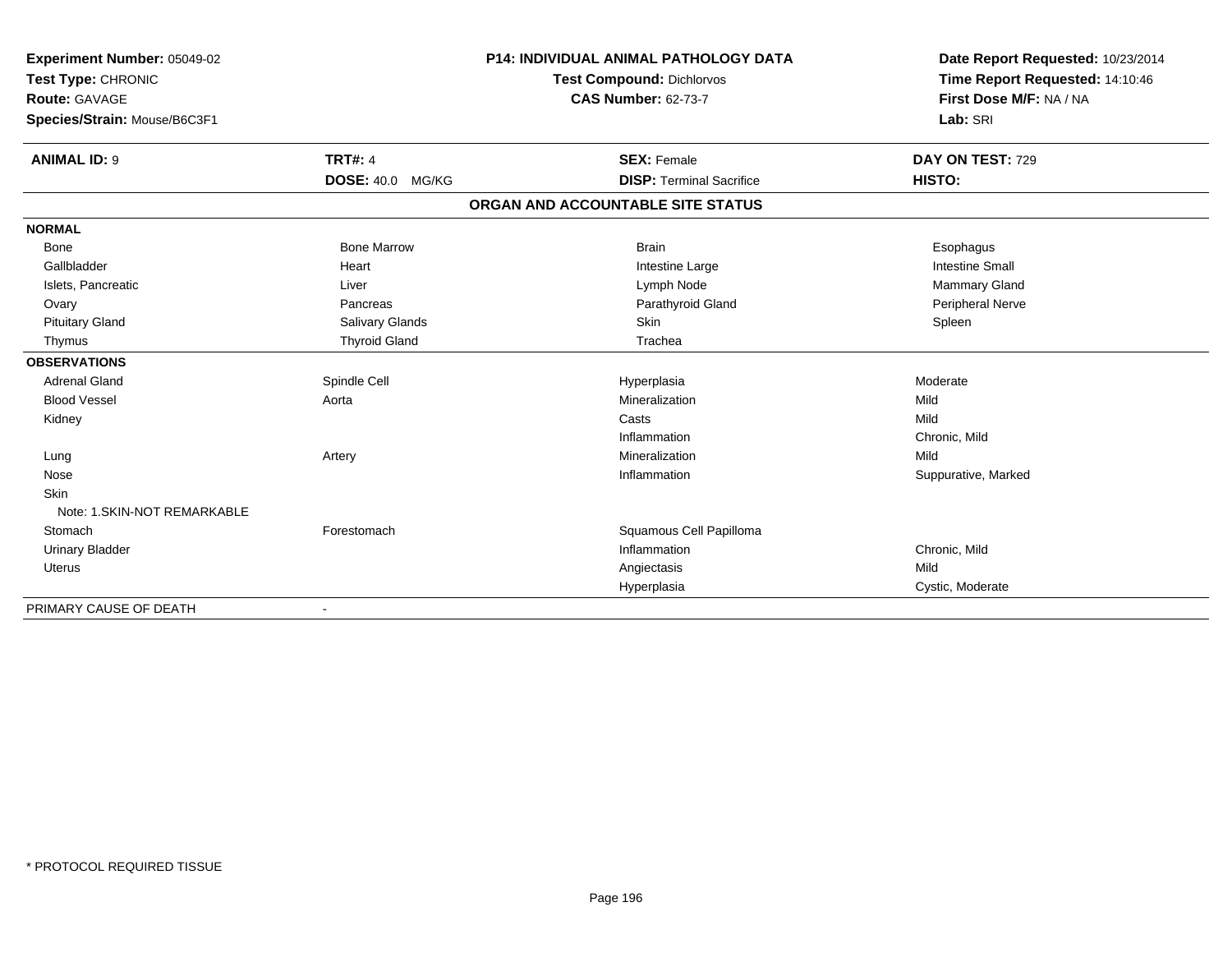| Experiment Number: 05049-02<br>Test Type: CHRONIC<br><b>Route: GAVAGE</b><br>Species/Strain: Mouse/B6C3F1 |                                           | <b>P14: INDIVIDUAL ANIMAL PATHOLOGY DATA</b><br><b>Test Compound: Dichlorvos</b><br><b>CAS Number: 62-73-7</b> | Date Report Requested: 10/23/2014<br>Time Report Requested: 14:10:46<br>First Dose M/F: NA / NA<br>Lab: SRI |
|-----------------------------------------------------------------------------------------------------------|-------------------------------------------|----------------------------------------------------------------------------------------------------------------|-------------------------------------------------------------------------------------------------------------|
| <b>ANIMAL ID: 9</b>                                                                                       | <b>TRT#: 6</b><br><b>DOSE: 20.0 MG/KG</b> | <b>SEX: Female</b><br><b>DISP: Terminal Sacrifice</b>                                                          | DAY ON TEST: 731<br>HISTO:                                                                                  |
|                                                                                                           |                                           | ORGAN AND ACCOUNTABLE SITE STATUS                                                                              |                                                                                                             |
| <b>NORMAL</b>                                                                                             |                                           |                                                                                                                |                                                                                                             |
| Bone                                                                                                      | <b>Bone Marrow</b>                        | Esophagus                                                                                                      | Gallbladder                                                                                                 |
| Heart                                                                                                     | Intestine Large                           | <b>Intestine Small</b>                                                                                         | Islets, Pancreatic                                                                                          |
| Pancreas                                                                                                  | Parathyroid Gland                         | <b>Peripheral Nerve</b>                                                                                        | Skin                                                                                                        |
| Spleen                                                                                                    | Thymus                                    | Trachea                                                                                                        |                                                                                                             |
| <b>MISSING</b>                                                                                            |                                           |                                                                                                                |                                                                                                             |
| Ovary                                                                                                     |                                           |                                                                                                                |                                                                                                             |
| <b>OBSERVATIONS</b>                                                                                       |                                           |                                                                                                                |                                                                                                             |
| <b>Adrenal Gland</b>                                                                                      | Spindle Cell                              | Hyperplasia                                                                                                    | Mild                                                                                                        |
| <b>Brain</b>                                                                                              | Thalamus                                  | Mineralization                                                                                                 | Mild                                                                                                        |
| Harderian Gland                                                                                           |                                           | Adenoma                                                                                                        |                                                                                                             |
| Kidney                                                                                                    |                                           | Casts                                                                                                          | Minimal                                                                                                     |
|                                                                                                           |                                           | Inflammation                                                                                                   | Chronic, Minimal                                                                                            |
|                                                                                                           |                                           | Metaplasia                                                                                                     | Osseous, Moderate                                                                                           |
| Liver                                                                                                     |                                           | Hepatocellular Carcinoma                                                                                       |                                                                                                             |
| Note: TRC LES 3-HEPATOCELL CARC                                                                           |                                           |                                                                                                                |                                                                                                             |
| Lung                                                                                                      |                                           | Inflammation                                                                                                   | Chronic, Mild                                                                                               |
| Lymph Node                                                                                                | Mesenteric                                | Hemorrhage                                                                                                     | Moderate                                                                                                    |
| Mammary Gland                                                                                             |                                           | Hyperplasia                                                                                                    | Cystic, Mild                                                                                                |
| Nose                                                                                                      |                                           | Inflammation                                                                                                   | Suppurative, Marked                                                                                         |
| <b>Pituitary Gland</b>                                                                                    | Pars Distalis                             | Adenoma                                                                                                        |                                                                                                             |
| Salivary Glands                                                                                           |                                           | Inflammation                                                                                                   | Chronic, Mild                                                                                               |
| Skin<br>Note: TRC LES 1 & 2--NOT REMARKABLE                                                               |                                           |                                                                                                                |                                                                                                             |
| Stomach                                                                                                   | Forestomach                               | Mineralization                                                                                                 | Mild                                                                                                        |
|                                                                                                           | Glandular                                 | Mineralization                                                                                                 | Mild                                                                                                        |
| <b>Thyroid Gland</b>                                                                                      | Follicular Cel                            | Adenoma                                                                                                        |                                                                                                             |
|                                                                                                           | Follicle                                  | Dilatation                                                                                                     | Moderate                                                                                                    |
|                                                                                                           |                                           | Inflammation                                                                                                   | Suppurative, Minimal                                                                                        |
| <b>Urinary Bladder</b>                                                                                    |                                           | Inflammation                                                                                                   | Chronic, Mild                                                                                               |
| Uterus                                                                                                    | Endometrium                               | Edema                                                                                                          | Mild                                                                                                        |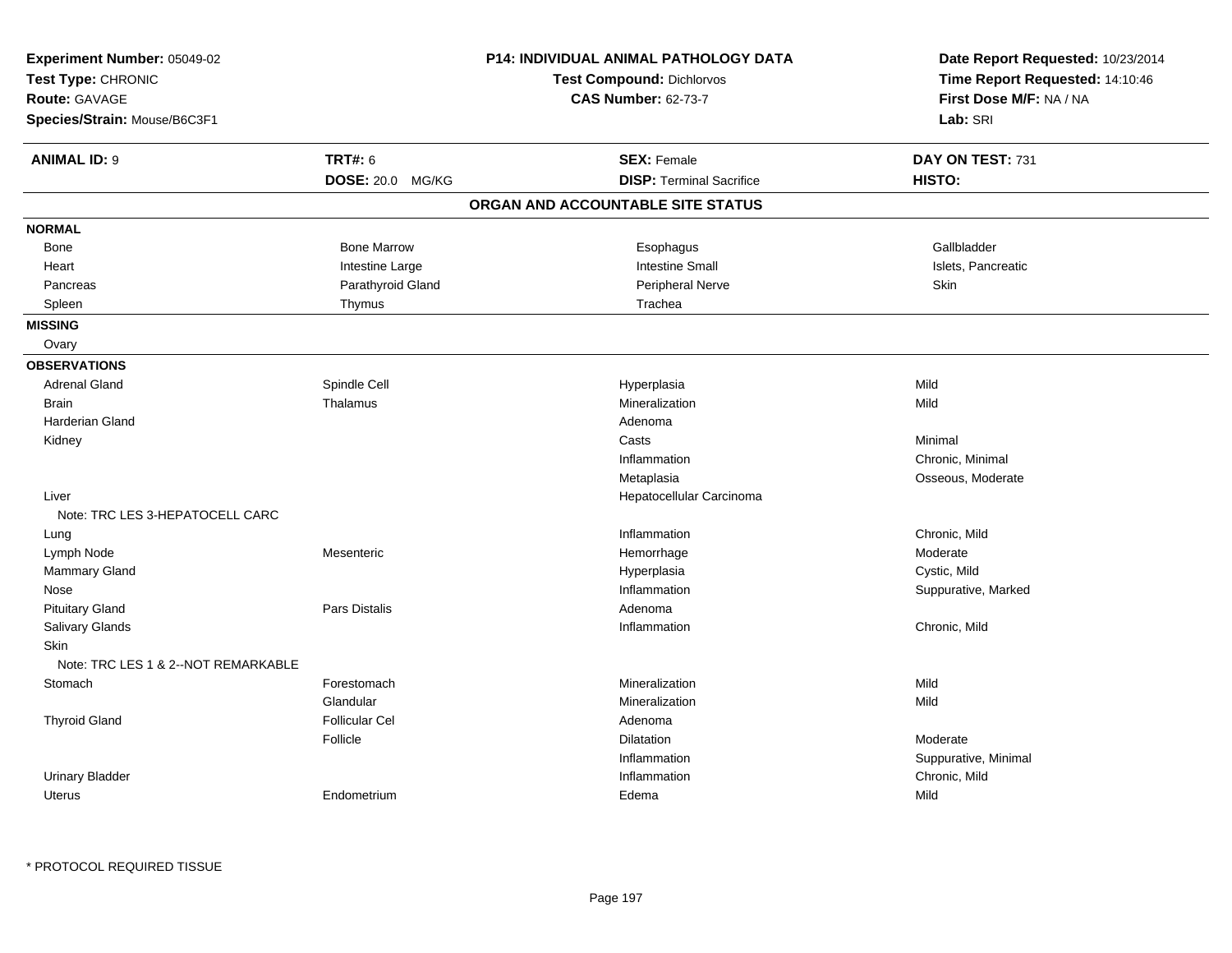| <b>Experiment Number: 05049-02</b><br>Test Type: CHRONIC |                         | <b>P14: INDIVIDUAL ANIMAL PATHOLOGY DATA</b> | Date Report Requested: 10/23/2014 |
|----------------------------------------------------------|-------------------------|----------------------------------------------|-----------------------------------|
|                                                          |                         | <b>Test Compound: Dichlorvos</b>             | Time Report Requested: 14:10:46   |
| <b>Route: GAVAGE</b>                                     |                         | <b>CAS Number: 62-73-7</b>                   | First Dose M/F: NA / NA           |
| Species/Strain: Mouse/B6C3F1                             |                         |                                              | Lab: SRI                          |
| <b>ANIMAL ID: 9</b>                                      | <b>TRT#: 6</b>          | <b>SEX: Female</b>                           | DAY ON TEST: 731                  |
|                                                          | <b>DOSE: 20.0 MG/KG</b> | <b>DISP: Terminal Sacrifice</b>              | HISTO:                            |
|                                                          |                         | ORGAN AND ACCOUNTABLE SITE STATUS            |                                   |
|                                                          |                         | Hyperplasia                                  | Cystic, Mild                      |
| PRIMARY CAUSE OF DEATH                                   | $\blacksquare$          |                                              |                                   |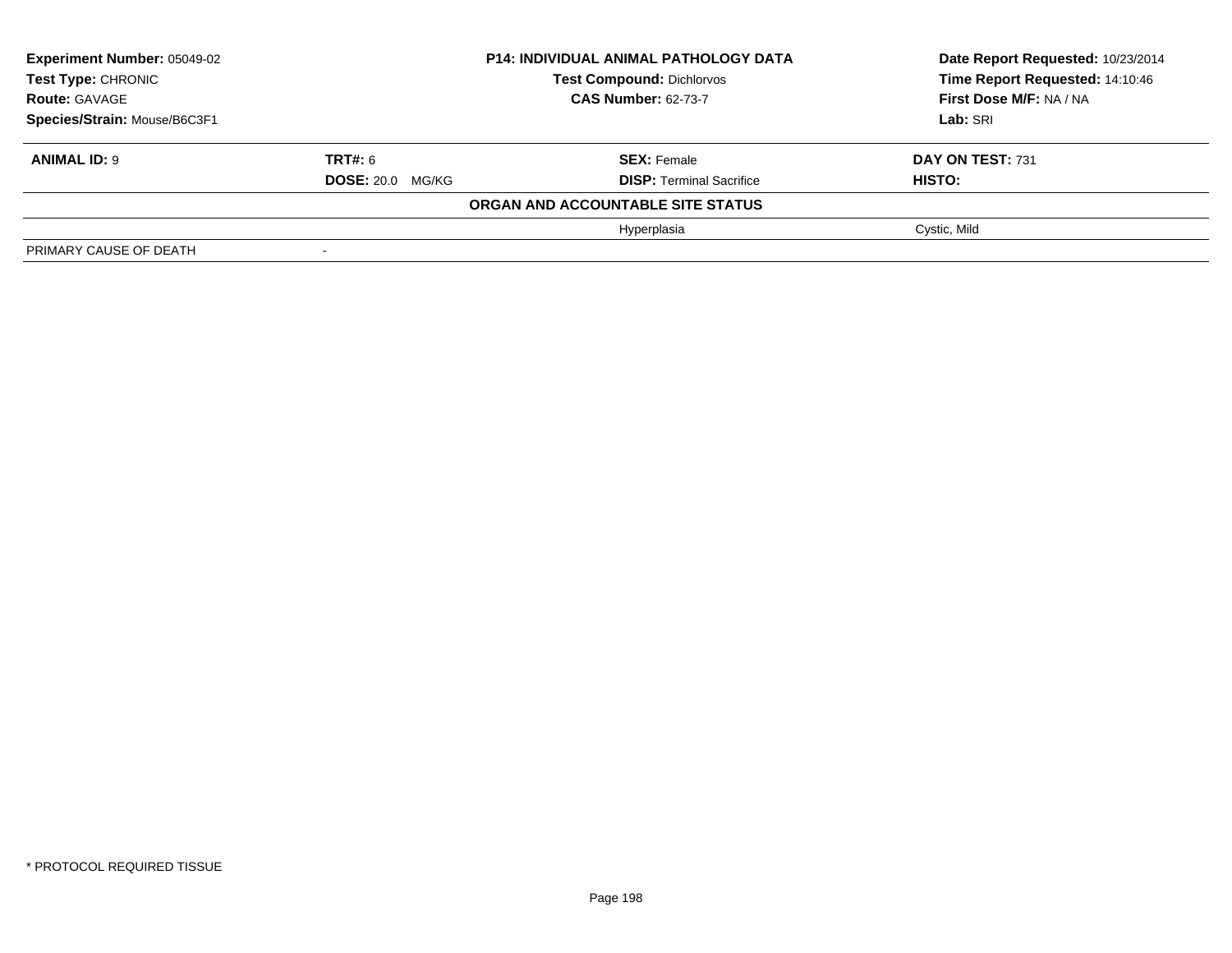| Experiment Number: 05049-02       |                              | <b>P14: INDIVIDUAL ANIMAL PATHOLOGY DATA</b> | Date Report Requested: 10/23/2014 |
|-----------------------------------|------------------------------|----------------------------------------------|-----------------------------------|
| Test Type: CHRONIC                |                              | <b>Test Compound: Dichlorvos</b>             | Time Report Requested: 14:10:46   |
| <b>Route: GAVAGE</b>              |                              | <b>CAS Number: 62-73-7</b>                   | First Dose M/F: NA / NA           |
| Species/Strain: Mouse/B6C3F1      |                              |                                              | Lab: SRI                          |
| <b>ANIMAL ID: 10</b>              | <b>TRT#: 2</b>               | <b>SEX: Female</b>                           | DAY ON TEST: 602                  |
|                                   | <b>DOSE: VEHICLE CONTROL</b> | <b>DISP: Moribund</b>                        | <b>HISTO:</b>                     |
|                                   |                              | ORGAN AND ACCOUNTABLE SITE STATUS            |                                   |
| <b>NORMAL</b>                     |                              |                                              |                                   |
| <b>Bone</b>                       | Esophagus                    | Gallbladder                                  | Heart                             |
| Intestine Large                   | <b>Intestine Small</b>       | Islets. Pancreatic                           | Kidney                            |
| Liver                             | <b>Mammary Gland</b>         | Nose                                         | Ovary                             |
| Pancreas                          | Parathyroid Gland            | Peripheral Nerve                             | <b>Pituitary Gland</b>            |
| <b>Salivary Glands</b>            | Skin                         | Spleen                                       | Stomach                           |
| Thymus                            | <b>Thyroid Gland</b>         | <b>Urinary Bladder</b>                       |                                   |
| <b>OBSERVATIONS</b>               |                              |                                              |                                   |
| <b>Adrenal Gland</b>              | Spindle Cell                 | Hyperplasia                                  | Moderate                          |
| <b>Bone Marrow</b>                |                              | Hyperplasia                                  | Moderate                          |
| <b>Brain</b>                      | Thalamus                     | Mineralization                               | Mild                              |
| Lung                              |                              | Alveolar/Bronchiolar Carcinoma               |                                   |
|                                   |                              | <b>Infiltration Cellular</b>                 | Histiocyte, Moderate              |
|                                   |                              | Inflammation                                 | Chronic, Moderate                 |
| Lymph Node                        | <b>Iliac</b>                 | Hyperplasia                                  | Plasma Cell, Mild                 |
|                                   | Renal                        | Hyperplasia                                  | Plasma Cell, Mild                 |
| Skin                              |                              |                                              |                                   |
| Note: 1, & 2, SKIN-NOT REMARKABLE |                              |                                              |                                   |
| Trachea                           |                              | Foreign Body                                 | Marked                            |
| <b>Uterus</b>                     |                              | Hyperplasia                                  | Cystic, Marked                    |
| PRIMARY CAUSE OF DEATH            |                              |                                              |                                   |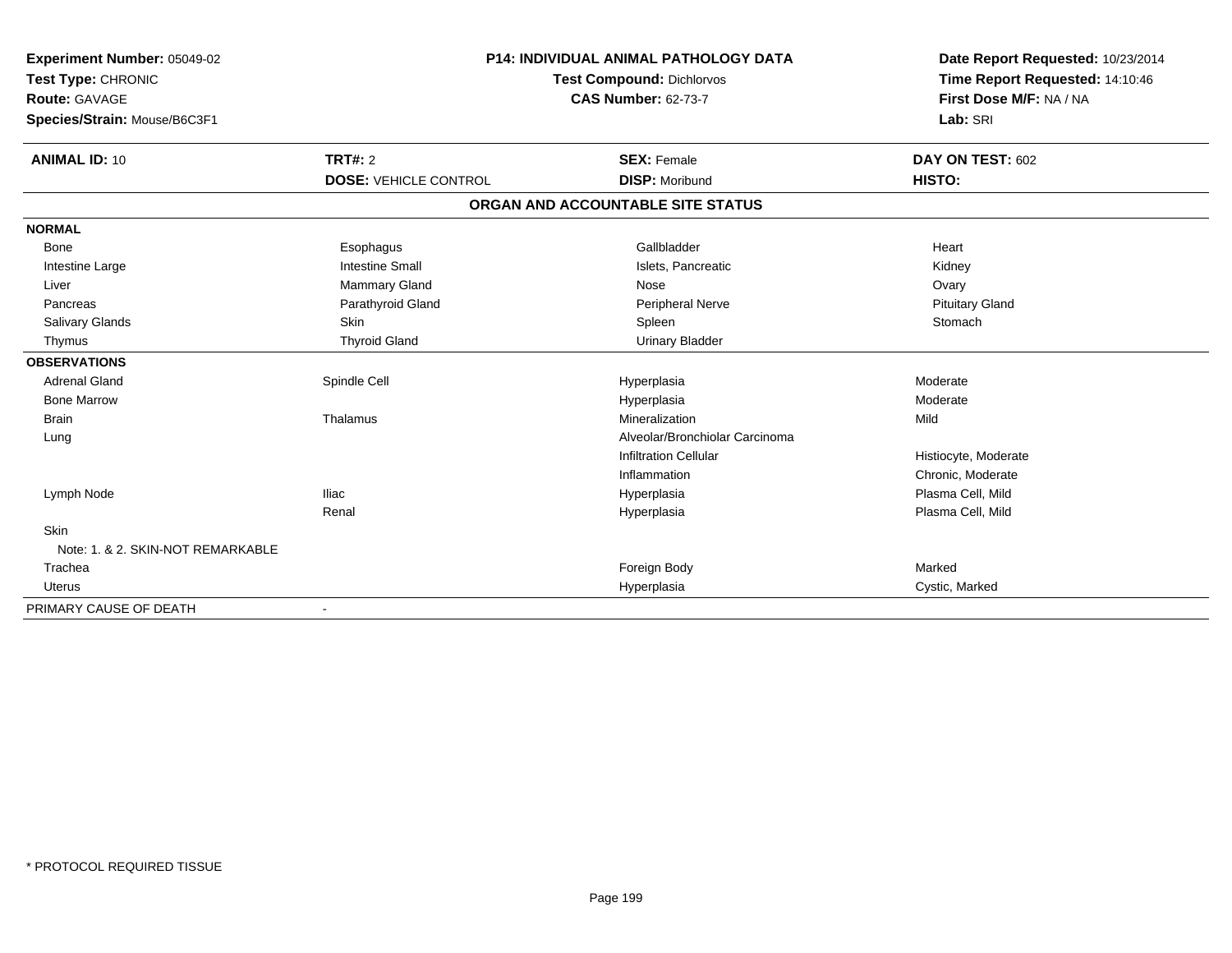| Experiment Number: 05049-02         |                         | <b>P14: INDIVIDUAL ANIMAL PATHOLOGY DATA</b> | Date Report Requested: 10/23/2014 |
|-------------------------------------|-------------------------|----------------------------------------------|-----------------------------------|
| Test Type: CHRONIC<br>Route: GAVAGE |                         | <b>Test Compound: Dichlorvos</b>             | Time Report Requested: 14:10:46   |
|                                     |                         | <b>CAS Number: 62-73-7</b>                   | First Dose M/F: NA / NA           |
| Species/Strain: Mouse/B6C3F1        |                         |                                              | Lab: SRI                          |
| <b>ANIMAL ID: 10</b>                | <b>TRT#: 4</b>          | <b>SEX: Female</b>                           | DAY ON TEST: 729                  |
|                                     | <b>DOSE: 40.0 MG/KG</b> | <b>DISP: Terminal Sacrifice</b>              | HISTO:                            |
|                                     |                         | ORGAN AND ACCOUNTABLE SITE STATUS            |                                   |
| <b>NORMAL</b>                       |                         |                                              |                                   |
| <b>Bone Marrow</b>                  | <b>Brain</b>            | Esophagus                                    | Gallbladder                       |
| Heart                               | Intestine Large         | Islets, Pancreatic                           | Lymph Node                        |
| Mammary Gland                       | Nose                    | Ovary                                        | Parathyroid Gland                 |
| Peripheral Nerve                    | <b>Pituitary Gland</b>  | Salivary Glands                              | Skin                              |
| Spleen                              | Thymus                  | <b>Thyroid Gland</b>                         | Trachea                           |
| <b>Urinary Bladder</b>              |                         |                                              |                                   |
| PRESENT BUT NOT EXAMINED            |                         |                                              |                                   |
| <b>Intestine Small</b>              |                         |                                              |                                   |
| <b>OBSERVATIONS</b>                 |                         |                                              |                                   |
| <b>Adrenal Gland</b>                | Spindle Cell            | Hyperplasia                                  | Mild                              |
| <b>Bone</b>                         |                         | Hyperostosis                                 | Moderate                          |
| Kidney                              |                         | Inflammation                                 | Chronic, Mild                     |
| Liver                               |                         | Inflammation                                 | Chronic, Mild                     |
| Lung                                |                         | Inflammation                                 | Chronic, Mild                     |
| Pancreas                            |                         | Inflammation                                 | Chronic, Mild                     |
| <b>Skin</b>                         |                         |                                              |                                   |
| Note: 1 AND 2 SKIN-NOT REMARKABLE   |                         |                                              |                                   |
| Stomach                             | Forestomach             | Squamous Cell Carcinoma                      |                                   |
|                                     | Forestomach             | Squamous Cell Papilloma                      |                                   |
| <b>Uterus</b>                       |                         | Hyperplasia                                  | Cystic, Moderate                  |
|                                     |                         | Lymphoma Malignant Histiocytic               |                                   |
| PRIMARY CAUSE OF DEATH              |                         |                                              |                                   |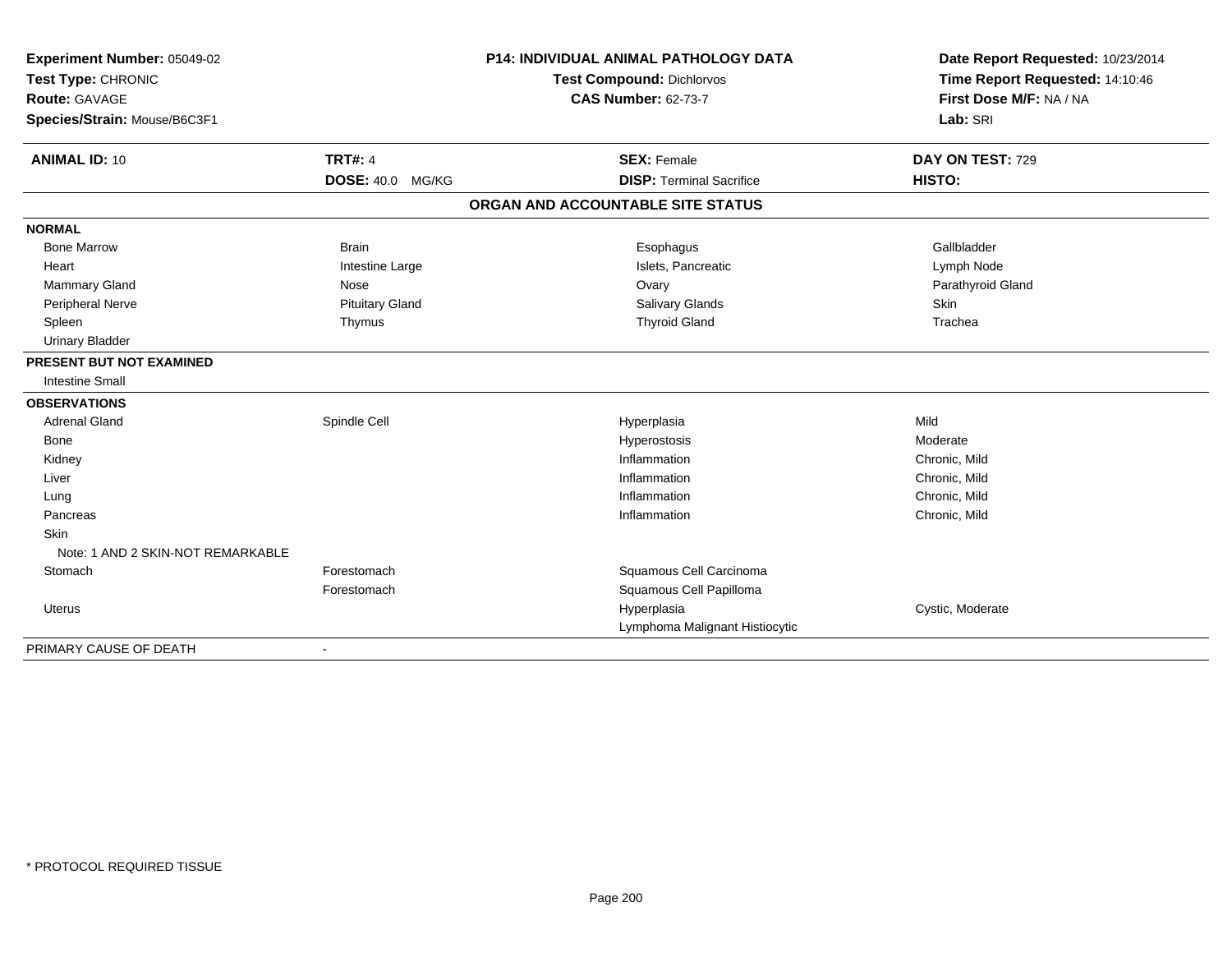| Experiment Number: 05049-02<br>Test Type: CHRONIC<br><b>Route: GAVAGE</b> |                  | <b>P14: INDIVIDUAL ANIMAL PATHOLOGY DATA</b><br><b>Test Compound: Dichlorvos</b><br><b>CAS Number: 62-73-7</b> | Date Report Requested: 10/23/2014<br>Time Report Requested: 14:10:46<br>First Dose M/F: NA / NA |
|---------------------------------------------------------------------------|------------------|----------------------------------------------------------------------------------------------------------------|-------------------------------------------------------------------------------------------------|
| Species/Strain: Mouse/B6C3F1                                              |                  |                                                                                                                | Lab: SRI                                                                                        |
| <b>ANIMAL ID: 10</b>                                                      | TRT#: 6          | <b>SEX: Female</b>                                                                                             | DAY ON TEST: 731                                                                                |
|                                                                           | DOSE: 20.0 MG/KG | <b>DISP: Terminal Sacrifice</b>                                                                                | HISTO:                                                                                          |
|                                                                           |                  | ORGAN AND ACCOUNTABLE SITE STATUS                                                                              |                                                                                                 |
| <b>NORMAL</b>                                                             |                  |                                                                                                                |                                                                                                 |
| <b>Bone Marrow</b>                                                        | <b>Brain</b>     | Esophagus                                                                                                      | Gallbladder                                                                                     |
| Heart                                                                     | Intestine Large  | <b>Intestine Small</b>                                                                                         | Islets, Pancreatic                                                                              |
| Liver                                                                     | Lymph Node       | Mammary Gland                                                                                                  | Nose                                                                                            |
| Ovary                                                                     | Pancreas         | <b>Pituitary Gland</b>                                                                                         | Salivary Glands                                                                                 |
| Spleen                                                                    | Stomach          | Thymus                                                                                                         | Trachea                                                                                         |
| <b>Urinary Bladder</b>                                                    |                  |                                                                                                                |                                                                                                 |
| <b>MISSING</b>                                                            |                  |                                                                                                                |                                                                                                 |
| Parathyroid Gland                                                         | Peripheral Nerve |                                                                                                                |                                                                                                 |
| <b>OBSERVATIONS</b>                                                       |                  |                                                                                                                |                                                                                                 |
| <b>Adrenal Gland</b>                                                      | Spindle Cell     | Hyperplasia                                                                                                    | Mild                                                                                            |
| Bone                                                                      |                  | Hyperostosis                                                                                                   | Mild                                                                                            |
| Kidney                                                                    |                  | Casts                                                                                                          | Minimal                                                                                         |
| Lung                                                                      |                  | Inflammation                                                                                                   | Chronic, Mild                                                                                   |
| Skin                                                                      |                  | Acanthosis                                                                                                     | Minimal                                                                                         |
|                                                                           |                  | Inflammation                                                                                                   | Granulomatous, Minimal                                                                          |
| Note: TRC LES 1-NOT REMARKABLE                                            |                  |                                                                                                                |                                                                                                 |
| Note: TRC LES 2- ACANTHOSIS AND INFLAMATION                               |                  |                                                                                                                |                                                                                                 |
| <b>Thyroid Gland</b>                                                      | Follicle         | Dilatation                                                                                                     | Moderate                                                                                        |
| <b>Uterus</b>                                                             |                  | Hyperplasia                                                                                                    | Cystic, Marked                                                                                  |
| PRIMARY CAUSE OF DEATH                                                    | $\blacksquare$   |                                                                                                                |                                                                                                 |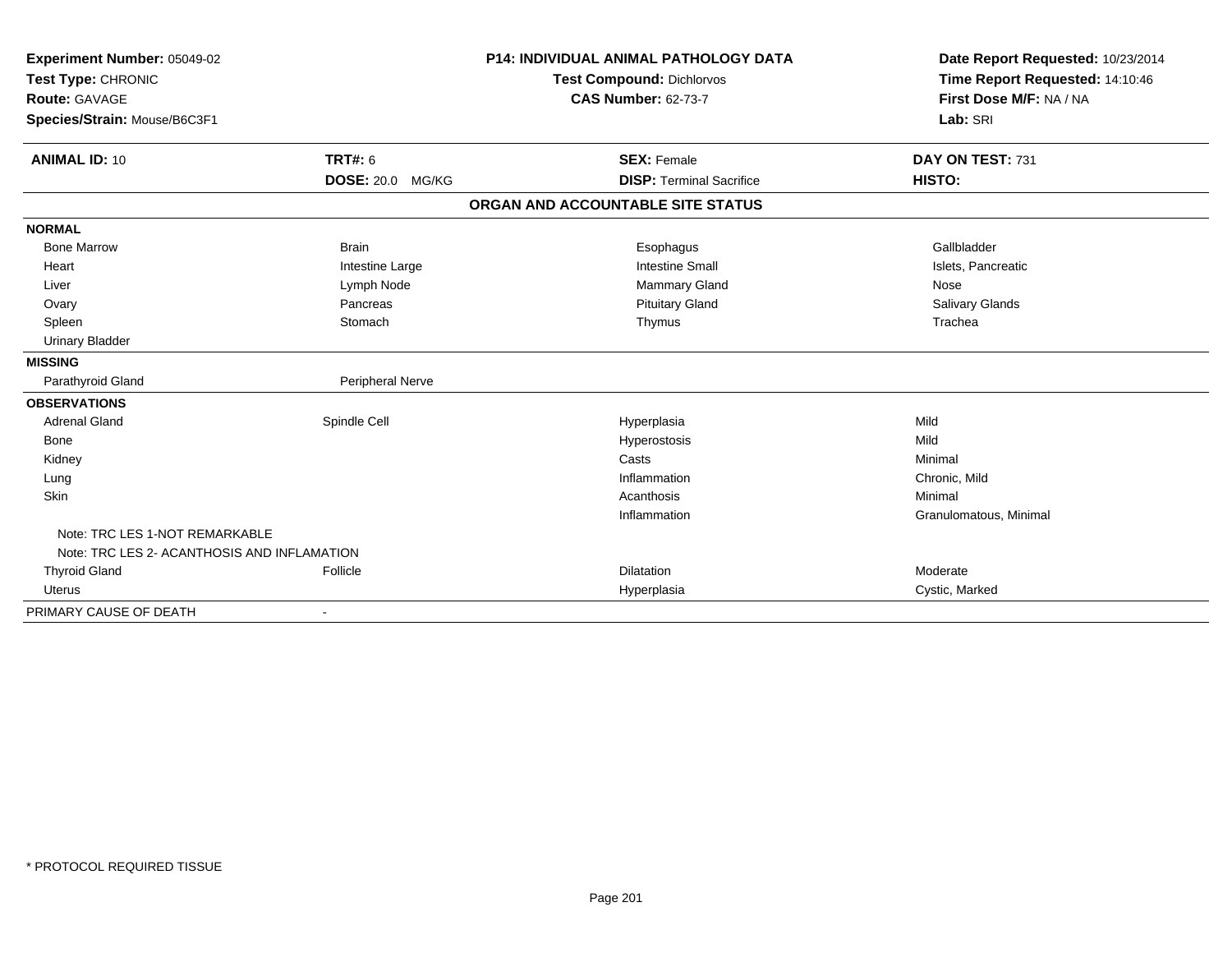| Experiment Number: 05049-02<br>Test Type: CHRONIC<br>Route: GAVAGE<br>Species/Strain: Mouse/B6C3F1 |                              | <b>P14: INDIVIDUAL ANIMAL PATHOLOGY DATA</b><br>Test Compound: Dichlorvos<br><b>CAS Number: 62-73-7</b> | Date Report Requested: 10/23/2014<br>Time Report Requested: 14:10:46<br>First Dose M/F: NA / NA<br>Lab: SRI |
|----------------------------------------------------------------------------------------------------|------------------------------|---------------------------------------------------------------------------------------------------------|-------------------------------------------------------------------------------------------------------------|
|                                                                                                    |                              |                                                                                                         |                                                                                                             |
| <b>ANIMAL ID: 11</b>                                                                               | <b>TRT#: 2</b>               | <b>SEX: Female</b>                                                                                      | DAY ON TEST: 735                                                                                            |
|                                                                                                    | <b>DOSE: VEHICLE CONTROL</b> | <b>DISP: Terminal Sacrifice</b>                                                                         | HISTO:                                                                                                      |
|                                                                                                    |                              | ORGAN AND ACCOUNTABLE SITE STATUS                                                                       |                                                                                                             |
| <b>NORMAL</b>                                                                                      |                              |                                                                                                         |                                                                                                             |
| Bone                                                                                               | <b>Bone Marrow</b>           | Esophagus                                                                                               | Gallbladder                                                                                                 |
| Heart                                                                                              | Intestine Large              | <b>Intestine Small</b>                                                                                  | Islets, Pancreatic                                                                                          |
| Liver                                                                                              | Lymph Node                   | Ovary                                                                                                   | Parathyroid Gland                                                                                           |
| <b>Peripheral Nerve</b>                                                                            | <b>Pituitary Gland</b>       | Salivary Glands                                                                                         | Skin                                                                                                        |
| Spleen                                                                                             | Thymus                       | Trachea                                                                                                 |                                                                                                             |
| <b>OBSERVATIONS</b>                                                                                |                              |                                                                                                         |                                                                                                             |
| <b>Adrenal Gland</b>                                                                               | Spindle Cell                 | Hyperplasia                                                                                             | Moderate                                                                                                    |
| <b>Brain</b>                                                                                       | Thalamus                     | Mineralization                                                                                          | Mild                                                                                                        |
| Kidney                                                                                             |                              | Casts                                                                                                   | Minimal                                                                                                     |
|                                                                                                    |                              | Inflammation                                                                                            | Chronic, Mild                                                                                               |
| Lung                                                                                               |                              | Inflammation                                                                                            | Chronic, Mild                                                                                               |
| <b>Mammary Gland</b>                                                                               |                              | Hyperplasia                                                                                             | Cystic, Mild                                                                                                |
| Nose                                                                                               |                              | Inflammation                                                                                            | Suppurative, Mild                                                                                           |
|                                                                                                    |                              | Inflammation                                                                                            | Chronic Active, Moderate                                                                                    |
| Pancreas                                                                                           |                              | Inflammation                                                                                            | Chronic, Mild                                                                                               |
| Skin                                                                                               |                              |                                                                                                         |                                                                                                             |
| Note: TRC LES 1 & 2--NOT REMARKABLE                                                                |                              |                                                                                                         |                                                                                                             |
| Stomach                                                                                            | Forestomach                  | Squamous Cell Papilloma                                                                                 |                                                                                                             |
| <b>Thyroid Gland</b>                                                                               |                              | <b>Infiltration Cellular</b>                                                                            | Lymphocyte, Mild                                                                                            |
| <b>Urinary Bladder</b>                                                                             |                              | Inflammation                                                                                            | Chronic, Moderate                                                                                           |
| <b>Uterus</b>                                                                                      |                              | Hyperplasia                                                                                             | Cystic, Multiple, Marked                                                                                    |
| Note: TRC LES 3--HYPERPLASIA, CYSTIC                                                               |                              |                                                                                                         |                                                                                                             |
| PRIMARY CAUSE OF DEATH                                                                             | $\blacksquare$               |                                                                                                         |                                                                                                             |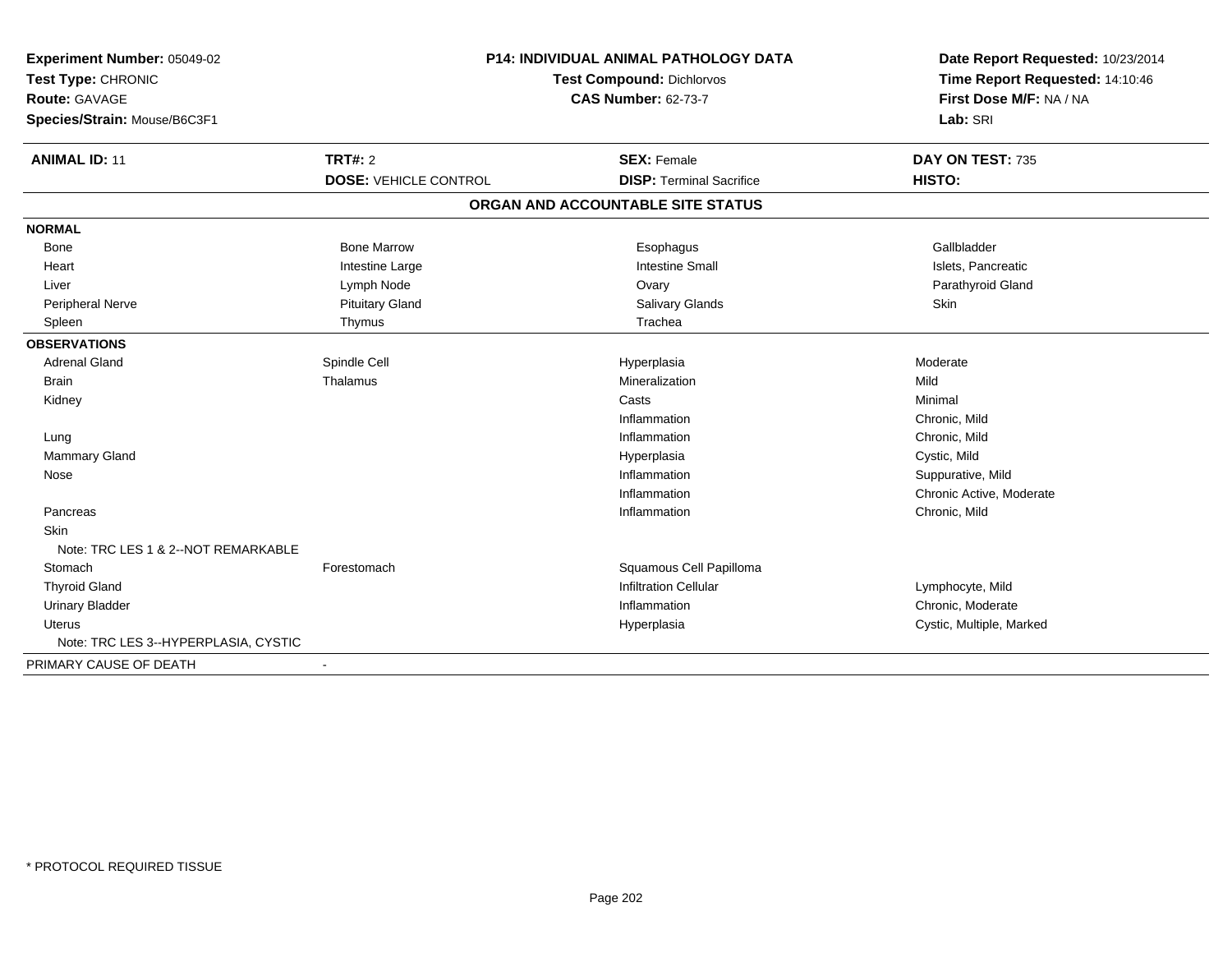| Experiment Number: 05049-02<br>Test Type: CHRONIC<br>Route: GAVAGE<br>Species/Strain: Mouse/B6C3F1 |                         | <b>P14: INDIVIDUAL ANIMAL PATHOLOGY DATA</b><br>Test Compound: Dichlorvos<br><b>CAS Number: 62-73-7</b> | Date Report Requested: 10/23/2014<br>Time Report Requested: 14:10:46<br>First Dose M/F: NA / NA<br>Lab: SRI |
|----------------------------------------------------------------------------------------------------|-------------------------|---------------------------------------------------------------------------------------------------------|-------------------------------------------------------------------------------------------------------------|
| <b>ANIMAL ID: 11</b>                                                                               | <b>TRT#: 4</b>          | <b>SEX: Female</b>                                                                                      | DAY ON TEST: 729                                                                                            |
|                                                                                                    | <b>DOSE: 40.0 MG/KG</b> | <b>DISP: Terminal Sacrifice</b>                                                                         | HISTO:                                                                                                      |
|                                                                                                    |                         | ORGAN AND ACCOUNTABLE SITE STATUS                                                                       |                                                                                                             |
| <b>NORMAL</b>                                                                                      |                         |                                                                                                         |                                                                                                             |
| Bone                                                                                               | <b>Bone Marrow</b>      | <b>Brain</b>                                                                                            | Esophagus                                                                                                   |
| Gallbladder                                                                                        | Heart                   | Intestine Large                                                                                         | <b>Intestine Small</b>                                                                                      |
| Islets, Pancreatic                                                                                 | Liver                   | Ovary                                                                                                   | Pancreas                                                                                                    |
| Parathyroid Gland                                                                                  | <b>Peripheral Nerve</b> | Salivary Glands                                                                                         | Spleen                                                                                                      |
| Thymus                                                                                             | <b>Thyroid Gland</b>    | Trachea                                                                                                 | <b>Urinary Bladder</b>                                                                                      |
| <b>MISSING</b>                                                                                     |                         |                                                                                                         |                                                                                                             |
| <b>Pituitary Gland</b>                                                                             |                         |                                                                                                         |                                                                                                             |
| <b>OBSERVATIONS</b>                                                                                |                         |                                                                                                         |                                                                                                             |
| <b>Adrenal Gland</b>                                                                               | Spindle Cell            | Hyperplasia                                                                                             | Moderate                                                                                                    |
| Kidney                                                                                             |                         | Inflammation                                                                                            | Chronic, Mild                                                                                               |
| Lung                                                                                               |                         | Inflammation                                                                                            | Chronic, Mild                                                                                               |
| Lymph Node                                                                                         | Mesenteric              | Hemorrhage                                                                                              | Mild                                                                                                        |
|                                                                                                    | Mesenteric              | Hyperplasia                                                                                             | Histiocytic, Moderate                                                                                       |
| Mammary Gland                                                                                      |                         | Hyperplasia                                                                                             | Cystic, Minimal                                                                                             |
| Nose                                                                                               | Submucosa               | Hyperplasia                                                                                             | Lymphoid, Moderate                                                                                          |
|                                                                                                    |                         | Inflammation                                                                                            | Suppurative, Marked                                                                                         |
| Skin<br>Note: TRC LES 2--HEMANGIOSARCOMA                                                           | <b>Subcut Tiss</b>      | Hemangiosarcoma                                                                                         |                                                                                                             |
| Note: 1.SKIN-NOT REMARKABLE                                                                        |                         |                                                                                                         |                                                                                                             |
| Stomach                                                                                            | Forestomach             | Inflammation                                                                                            | Chronic Active, Mild                                                                                        |
|                                                                                                    | Forestomach             | Squamous Cell Papilloma                                                                                 |                                                                                                             |
| Uterus                                                                                             |                         | Hyperplasia                                                                                             | Cystic, Marked                                                                                              |
| PRIMARY CAUSE OF DEATH                                                                             |                         |                                                                                                         |                                                                                                             |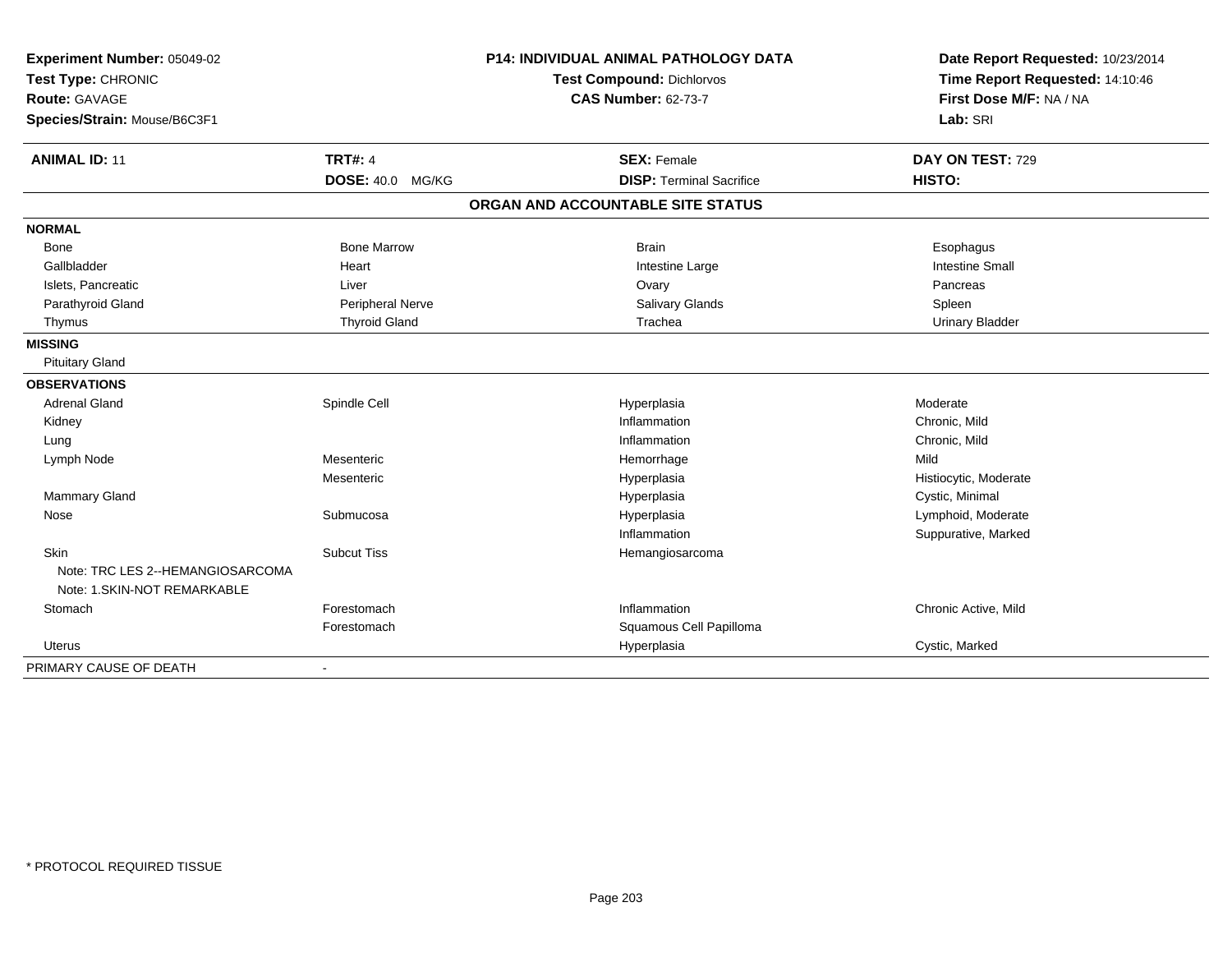| Experiment Number: 05049-02  |                        | <b>P14: INDIVIDUAL ANIMAL PATHOLOGY DATA</b> | Date Report Requested: 10/23/2014 |
|------------------------------|------------------------|----------------------------------------------|-----------------------------------|
| Test Type: CHRONIC           |                        | <b>Test Compound: Dichlorvos</b>             | Time Report Requested: 14:10:46   |
| Route: GAVAGE                |                        | <b>CAS Number: 62-73-7</b>                   | First Dose M/F: NA / NA           |
| Species/Strain: Mouse/B6C3F1 |                        |                                              | Lab: SRI                          |
| <b>ANIMAL ID: 11</b>         | <b>TRT#: 6</b>         | <b>SEX: Female</b>                           | DAY ON TEST: 590                  |
|                              | DOSE: 20.0 MG/KG       | <b>DISP: Dead</b>                            | HISTO:                            |
|                              |                        | ORGAN AND ACCOUNTABLE SITE STATUS            |                                   |
| <b>NORMAL</b>                |                        |                                              |                                   |
| <b>Adrenal Gland</b>         | Bone                   | <b>Bone Marrow</b>                           | <b>Brain</b>                      |
| Esophagus                    | Gallbladder            | Heart                                        | Intestine Large                   |
| <b>Intestine Small</b>       | Islets, Pancreatic     | Liver                                        | Lymph Node                        |
| Mammary Gland                | Ovary                  | Pancreas                                     | Parathyroid Gland                 |
| Peripheral Nerve             | Salivary Glands        | <b>Skin</b>                                  | Stomach                           |
| Thymus                       | <b>Thyroid Gland</b>   | Trachea                                      |                                   |
| <b>MISSING</b>               |                        |                                              |                                   |
| <b>Pituitary Gland</b>       | <b>Urinary Bladder</b> |                                              |                                   |
| <b>OBSERVATIONS</b>          |                        |                                              |                                   |
| Kidney                       |                        | Inflammation                                 | Chronic, Mild                     |
| Lung                         |                        | Inflammation                                 | Chronic, Mild                     |
| Nose                         |                        | Foreign Body                                 | Moderate                          |
|                              |                        | Inflammation                                 | Suppurative, Marked               |
| Spleen                       |                        | Hyperplasia                                  | Lymphoid, Moderate                |
| Uterus                       |                        | Hyperplasia                                  | Cystic, Mild                      |
| PRIMARY CAUSE OF DEATH       |                        |                                              |                                   |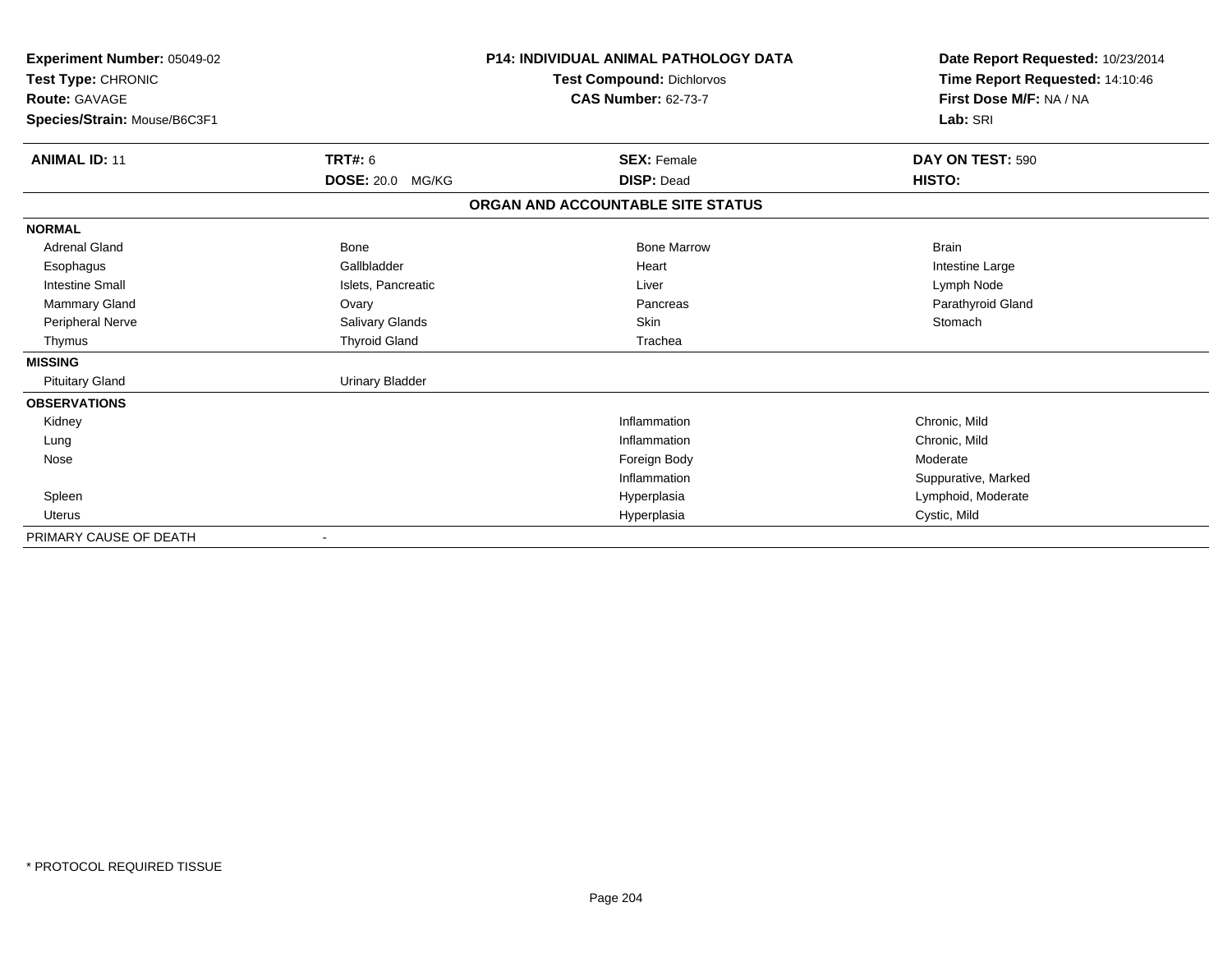| Experiment Number: 05049-02<br>Test Type: CHRONIC<br>Route: GAVAGE | P14: INDIVIDUAL ANIMAL PATHOLOGY DATA<br>Test Compound: Dichlorvos<br><b>CAS Number: 62-73-7</b> |                                   | Date Report Requested: 10/23/2014<br>Time Report Requested: 14:10:46<br>First Dose M/F: NA / NA |
|--------------------------------------------------------------------|--------------------------------------------------------------------------------------------------|-----------------------------------|-------------------------------------------------------------------------------------------------|
| Species/Strain: Mouse/B6C3F1                                       |                                                                                                  |                                   | Lab: SRI                                                                                        |
| <b>ANIMAL ID: 12</b>                                               | <b>TRT#: 2</b>                                                                                   | <b>SEX: Female</b>                | DAY ON TEST: 735                                                                                |
|                                                                    | <b>DOSE: VEHICLE CONTROL</b>                                                                     | <b>DISP: Terminal Sacrifice</b>   | HISTO:                                                                                          |
|                                                                    |                                                                                                  | ORGAN AND ACCOUNTABLE SITE STATUS |                                                                                                 |
| <b>NORMAL</b>                                                      |                                                                                                  |                                   |                                                                                                 |
| Bone                                                               | <b>Bone Marrow</b>                                                                               | <b>Brain</b>                      | Esophagus                                                                                       |
| Gallbladder                                                        | Heart                                                                                            | Intestine Large                   | <b>Intestine Small</b>                                                                          |
| Islets, Pancreatic                                                 | Salivary Glands                                                                                  | Skin                              | Spleen                                                                                          |
| Stomach                                                            | Thymus                                                                                           | Trachea                           |                                                                                                 |
| <b>OBSERVATIONS</b>                                                |                                                                                                  |                                   |                                                                                                 |
| <b>Adrenal Gland</b>                                               | Spindle Cell                                                                                     | Hyperplasia                       | Mild                                                                                            |
|                                                                    | Medulla                                                                                          | Pheochromocytoma Benign           |                                                                                                 |
| Kidney                                                             |                                                                                                  | Inflammation                      | Chronic, Mild                                                                                   |
| Liver                                                              |                                                                                                  | Inflammation                      | Chronic, Mild                                                                                   |
| Lung                                                               |                                                                                                  | Inflammation                      | Chronic, Moderate                                                                               |
| Lymph Node                                                         | Mesenteric                                                                                       | Hemorrhage                        | Mild                                                                                            |
| Mammary Gland                                                      |                                                                                                  | Hyperplasia                       | Cystic, Mild                                                                                    |
| Nose                                                               |                                                                                                  | Inflammation                      | Suppurative, Moderate                                                                           |
| Ovary                                                              |                                                                                                  | Cyst                              |                                                                                                 |
| Pancreas                                                           |                                                                                                  | <b>Cytoplasmic Alteration</b>     | Mild                                                                                            |
| Parathyroid Gland                                                  |                                                                                                  | Cyst                              |                                                                                                 |
| Peripheral Nerve                                                   |                                                                                                  | <b>Infiltration Cellular</b>      | Lymphocyte, Mild                                                                                |
| <b>Pituitary Gland</b>                                             | Pars Distalis                                                                                    | Adenoma                           |                                                                                                 |
| <b>Skin</b>                                                        |                                                                                                  |                                   |                                                                                                 |
| Note: 1.SKIN-NOT REMARKABLE                                        |                                                                                                  |                                   |                                                                                                 |
| <b>Thyroid Gland</b>                                               | Follicle                                                                                         | Dilatation                        | Moderate                                                                                        |
|                                                                    | <b>Follicular Cel</b>                                                                            | Hyperplasia                       | Mild                                                                                            |
| <b>Urinary Bladder</b>                                             |                                                                                                  | Inflammation                      | Chronic, Moderate                                                                               |
| Uterus                                                             |                                                                                                  | Hyperplasia                       | Cystic, Moderate                                                                                |
| PRIMARY CAUSE OF DEATH                                             | $\overline{\phantom{a}}$                                                                         |                                   |                                                                                                 |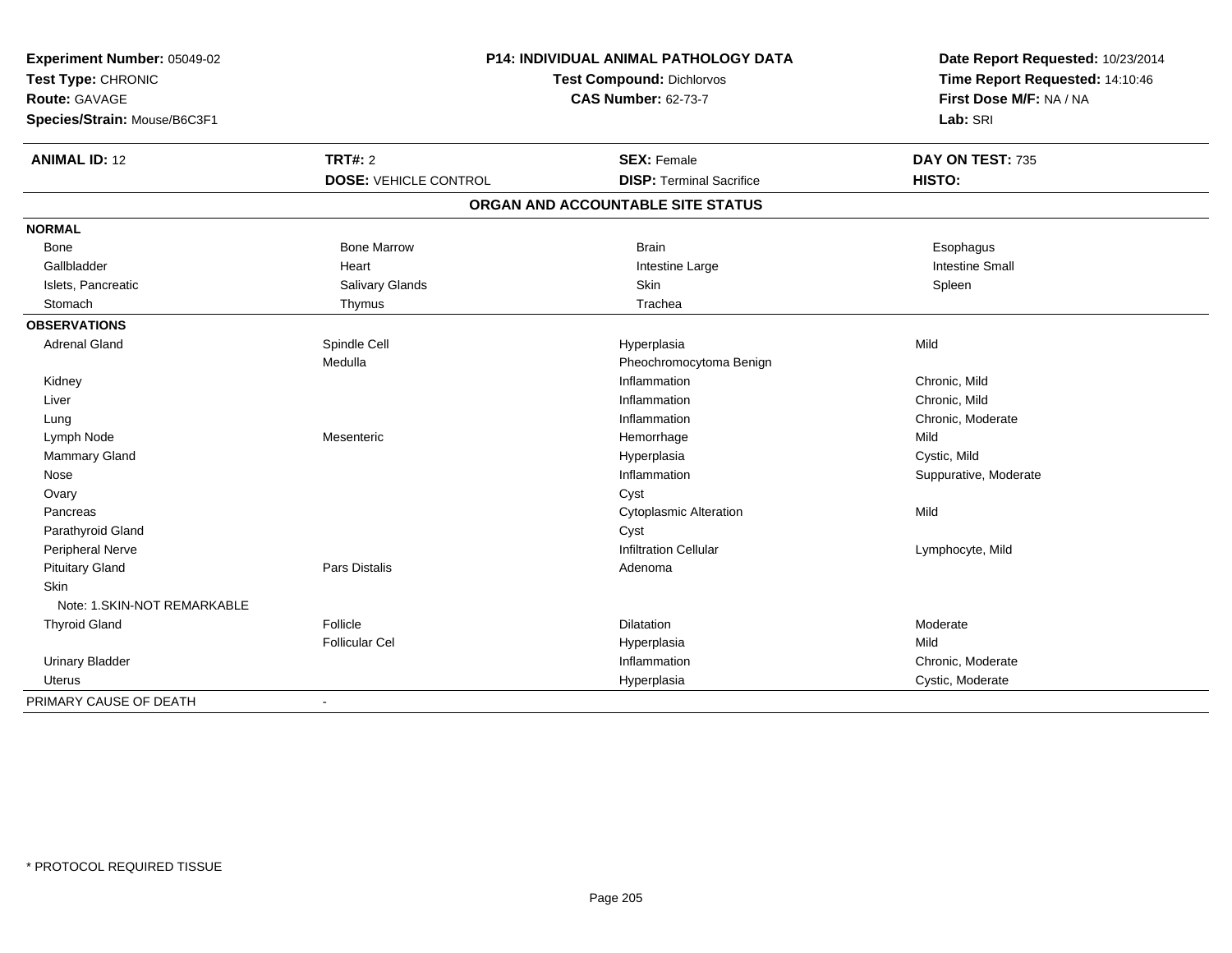| Experiment Number: 05049-02  |                    | P14: INDIVIDUAL ANIMAL PATHOLOGY DATA | Date Report Requested: 10/23/2014 |
|------------------------------|--------------------|---------------------------------------|-----------------------------------|
| Test Type: CHRONIC           |                    | <b>Test Compound: Dichlorvos</b>      | Time Report Requested: 14:10:46   |
| <b>Route: GAVAGE</b>         |                    | <b>CAS Number: 62-73-7</b>            | First Dose M/F: NA / NA           |
| Species/Strain: Mouse/B6C3F1 |                    |                                       | Lab: SRI                          |
| <b>ANIMAL ID: 12</b>         | <b>TRT#: 4</b>     | <b>SEX: Female</b>                    | DAY ON TEST: 623                  |
|                              | DOSE: 40.0 MG/KG   | <b>DISP: Moribund</b>                 | HISTO:                            |
|                              |                    | ORGAN AND ACCOUNTABLE SITE STATUS     |                                   |
| <b>NORMAL</b>                |                    |                                       |                                   |
| Bone                         | <b>Bone Marrow</b> | <b>Brain</b>                          | Esophagus                         |
| Gallbladder                  | Heart              | <b>Intestine Small</b>                | Kidney                            |
| Mammary Gland                | Ovary              | Peripheral Nerve                      | Salivary Glands                   |
| Skin                         | Thymus             | <b>Thyroid Gland</b>                  | Trachea                           |
| <b>Urinary Bladder</b>       | <b>Uterus</b>      |                                       |                                   |
| <b>MISSING</b>               |                    |                                       |                                   |
| Parathyroid Gland            |                    |                                       |                                   |
| <b>OBSERVATIONS</b>          |                    |                                       |                                   |
| <b>Adrenal Gland</b>         | Spindle Cell       | Hyperplasia                           | Moderate                          |
| Harderian Gland              |                    | Adenoma                               |                                   |
| Intestine Large              | Cecum, Mucosa      | Necrosis                              | Minimal                           |
| Islets, Pancreatic           |                    | Hyperplasia                           | Moderate                          |
| Liver                        | Hepatocyte         | Vacuolization Cytoplasmic             | Moderate                          |
| Lung                         |                    | Inflammation                          | Suppurative, Marked               |
| Lymph Node                   | Mandibular         | Necrosis                              | Diffuse, Mild                     |
|                              | Mandibular         | Pigmentation                          | Moderate                          |
| Nose                         |                    | Foreign Body                          | Moderate                          |
|                              |                    | Inflammation                          | Suppurative, Moderate             |
| Pancreas                     | Acinus             | Vacuolization Cytoplasmic             | Moderate                          |
| <b>Pituitary Gland</b>       | Pars Distalis      | Hyperplasia                           | Mild                              |
| <b>Skin</b>                  |                    |                                       |                                   |
| Note: 1.SKIN-NOT REMARKABLE  |                    |                                       |                                   |
| Spleen                       | <b>Red Pulp</b>    | Pigmentation                          | Moderate                          |
| Stomach                      | Forestomach        | Squamous Cell Papilloma               |                                   |
| Vagina                       |                    | Hyperplasia                           | Squamous, Moderate                |
| PRIMARY CAUSE OF DEATH       | $\blacksquare$     |                                       |                                   |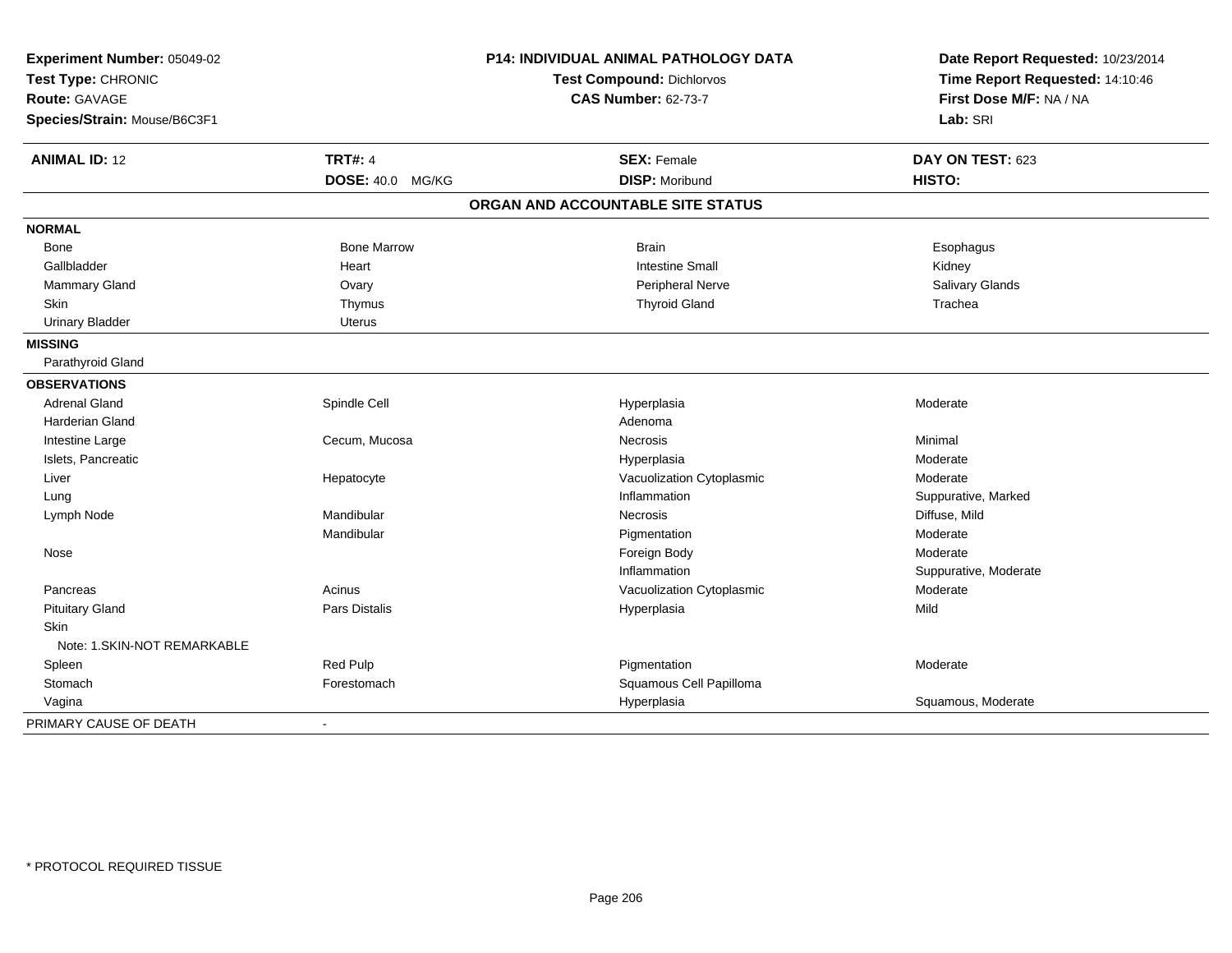| Experiment Number: 05049-02<br>Test Type: CHRONIC<br><b>Route: GAVAGE</b><br>Species/Strain: Mouse/B6C3F1 |                         | <b>P14: INDIVIDUAL ANIMAL PATHOLOGY DATA</b><br><b>Test Compound: Dichlorvos</b><br><b>CAS Number: 62-73-7</b> | Date Report Requested: 10/23/2014<br>Time Report Requested: 14:10:46<br>First Dose M/F: NA / NA<br>Lab: SRI |
|-----------------------------------------------------------------------------------------------------------|-------------------------|----------------------------------------------------------------------------------------------------------------|-------------------------------------------------------------------------------------------------------------|
| <b>ANIMAL ID: 12</b>                                                                                      | <b>TRT#: 6</b>          | <b>SEX: Female</b>                                                                                             | DAY ON TEST: 2                                                                                              |
|                                                                                                           | <b>DOSE: 20.0 MG/KG</b> | <b>DISP: Accident</b>                                                                                          | HISTO:                                                                                                      |
|                                                                                                           |                         | ORGAN AND ACCOUNTABLE SITE STATUS                                                                              |                                                                                                             |
| <b>NORMAL</b>                                                                                             |                         |                                                                                                                |                                                                                                             |
| <b>Adrenal Gland</b>                                                                                      | <b>Bone</b>             | <b>Bone Marrow</b>                                                                                             | <b>Brain</b>                                                                                                |
| Esophagus                                                                                                 | Gallbladder             | Heart                                                                                                          | Intestine Large                                                                                             |
| <b>Intestine Small</b>                                                                                    | Islets, Pancreatic      | Kidney                                                                                                         | Liver                                                                                                       |
| Lymph Node                                                                                                | Mammary Gland           | Ovary                                                                                                          | Pancreas                                                                                                    |
| Peripheral Nerve                                                                                          | <b>Pituitary Gland</b>  | <b>Salivary Glands</b>                                                                                         | <b>Skin</b>                                                                                                 |
| Spleen                                                                                                    | Stomach                 | Thymus                                                                                                         | Trachea                                                                                                     |
| <b>Urinary Bladder</b>                                                                                    | <b>Uterus</b>           |                                                                                                                |                                                                                                             |
| <b>MISSING</b>                                                                                            |                         |                                                                                                                |                                                                                                             |
| Nose                                                                                                      | Parathyroid Gland       | <b>Thyroid Gland</b>                                                                                           |                                                                                                             |
| <b>OBSERVATIONS</b>                                                                                       |                         |                                                                                                                |                                                                                                             |
| Lung                                                                                                      | Pleura                  | Inflammation                                                                                                   | Suppurative, Moderate                                                                                       |
| Nose                                                                                                      |                         |                                                                                                                |                                                                                                             |
| Note: NOSE-NOT REQUIRED BY PROTOCOL PRIOR TO 6/1/82                                                       |                         |                                                                                                                |                                                                                                             |
| <b>Tissue NOS</b>                                                                                         |                         | Foreign Body                                                                                                   | Mild                                                                                                        |
|                                                                                                           |                         | Hemorrhage                                                                                                     | Marked                                                                                                      |
|                                                                                                           |                         | Inflammation                                                                                                   | Suppurative, Moderate                                                                                       |
| Note: TISSUE NOS IS MEDIASTINUM                                                                           |                         |                                                                                                                |                                                                                                             |
| PRIMARY CAUSE OF DEATH                                                                                    | $\blacksquare$          |                                                                                                                |                                                                                                             |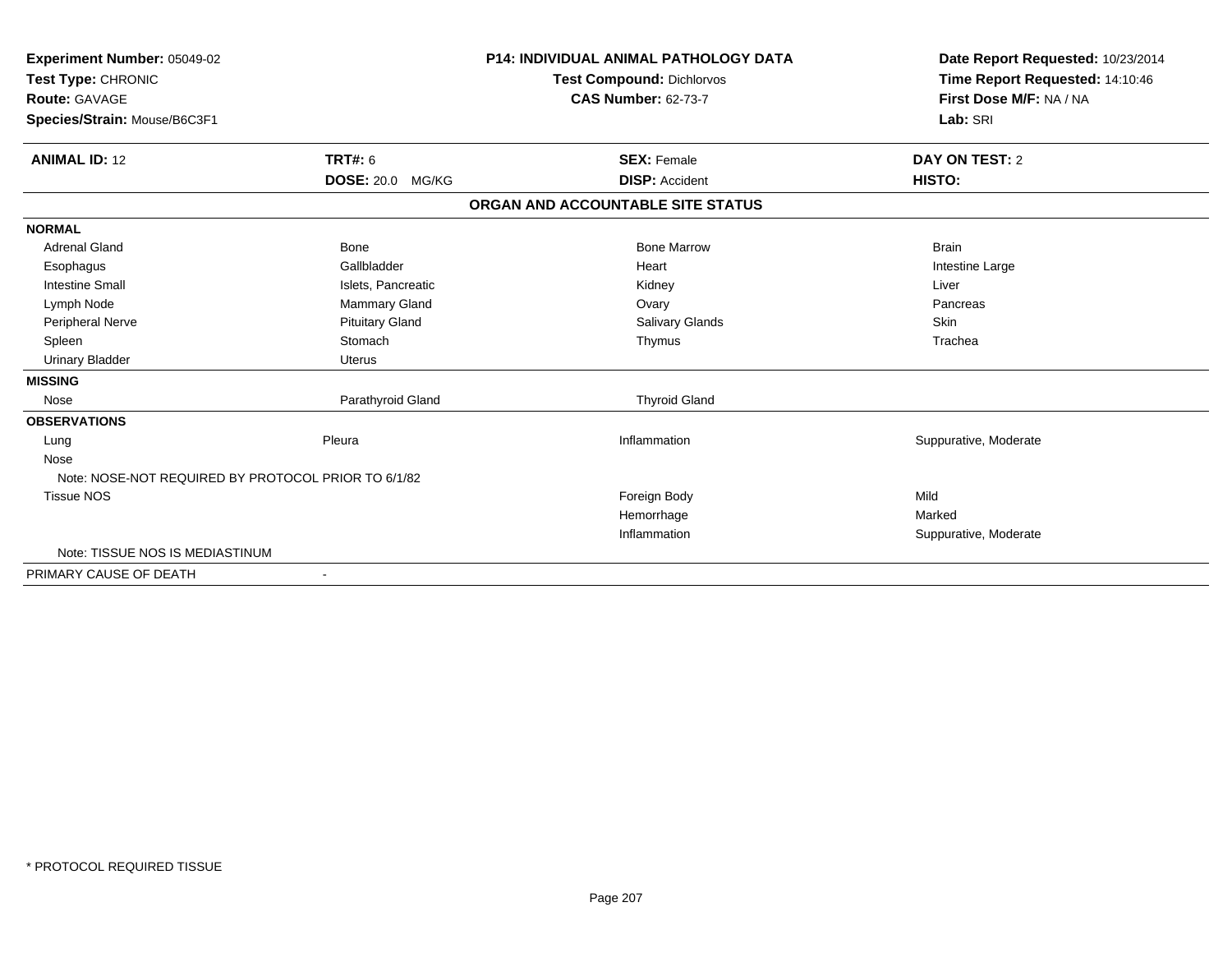| Experiment Number: 05049-02<br>Test Type: CHRONIC<br><b>Route: GAVAGE</b><br>Species/Strain: Mouse/B6C3F1 | P14: INDIVIDUAL ANIMAL PATHOLOGY DATA<br><b>Test Compound: Dichlorvos</b><br><b>CAS Number: 62-73-7</b> |                                   | Date Report Requested: 10/23/2014<br>Time Report Requested: 14:10:46<br>First Dose M/F: NA / NA<br>Lab: SRI |
|-----------------------------------------------------------------------------------------------------------|---------------------------------------------------------------------------------------------------------|-----------------------------------|-------------------------------------------------------------------------------------------------------------|
| <b>ANIMAL ID: 13</b>                                                                                      | <b>TRT#: 2</b>                                                                                          | <b>SEX: Female</b>                | DAY ON TEST: 735                                                                                            |
|                                                                                                           | <b>DOSE: VEHICLE CONTROL</b>                                                                            | <b>DISP: Terminal Sacrifice</b>   | HISTO:                                                                                                      |
|                                                                                                           |                                                                                                         | ORGAN AND ACCOUNTABLE SITE STATUS |                                                                                                             |
| <b>NORMAL</b>                                                                                             |                                                                                                         |                                   |                                                                                                             |
| <b>Bone Marrow</b>                                                                                        | Esophagus                                                                                               | Gallbladder                       | Heart                                                                                                       |
| Intestine Large                                                                                           | <b>Intestine Small</b>                                                                                  | Islets, Pancreatic                | Mammary Gland                                                                                               |
| Ovary                                                                                                     | Pancreas                                                                                                | Peripheral Nerve                  | Skin                                                                                                        |
| Spleen                                                                                                    | Thymus                                                                                                  | <b>Thyroid Gland</b>              | Trachea                                                                                                     |
| <b>Urinary Bladder</b>                                                                                    |                                                                                                         |                                   |                                                                                                             |
| <b>MISSING</b>                                                                                            |                                                                                                         |                                   |                                                                                                             |
| Parathyroid Gland                                                                                         |                                                                                                         |                                   |                                                                                                             |
| <b>OBSERVATIONS</b>                                                                                       |                                                                                                         |                                   |                                                                                                             |
| <b>Adrenal Gland</b>                                                                                      | Cortex                                                                                                  | Degeneration                      | Fatty, Moderate                                                                                             |
|                                                                                                           | Spindle Cell                                                                                            | Hyperplasia                       | Mild                                                                                                        |
|                                                                                                           | Medulla                                                                                                 | Pheochromocytoma Benign           |                                                                                                             |
| Bone                                                                                                      |                                                                                                         | <b>Necrosis</b>                   | Mild                                                                                                        |
| <b>Brain</b>                                                                                              | Thalamus                                                                                                | Mineralization                    | Minimal                                                                                                     |
| Kidney                                                                                                    |                                                                                                         | Inflammation                      | Chronic, Mild                                                                                               |
|                                                                                                           | <b>Renal Tubule</b>                                                                                     | Regeneration                      | Minimal                                                                                                     |
| Liver                                                                                                     |                                                                                                         | Inflammation                      | Chronic, Minimal                                                                                            |
|                                                                                                           | Hepatocyte                                                                                              | Vacuolization Cytoplasmic         | Mild                                                                                                        |
| Lung                                                                                                      |                                                                                                         | Inflammation                      | Suppurative, Mild                                                                                           |
|                                                                                                           |                                                                                                         | Inflammation                      | Chronic, Mild                                                                                               |
| Lymph Node                                                                                                | Mesenteric                                                                                              | Atrophy                           | Moderate                                                                                                    |
| Nose                                                                                                      |                                                                                                         | Inflammation                      | Chronic Active, Moderate                                                                                    |
|                                                                                                           |                                                                                                         | Inflammation                      | Suppurative, Marked                                                                                         |
| <b>Pituitary Gland</b>                                                                                    | Pars Distalis                                                                                           | Adenoma                           |                                                                                                             |
| Salivary Glands                                                                                           |                                                                                                         | Inflammation                      | Chronic, Mild                                                                                               |
| Stomach                                                                                                   | Forestomach                                                                                             | Erosion                           | Moderate                                                                                                    |
|                                                                                                           | Forestomach                                                                                             | Hyperplasia                       | Focal, Mild                                                                                                 |
| Uterus                                                                                                    |                                                                                                         | Hyperplasia                       | Cystic, Moderate                                                                                            |
| PRIMARY CAUSE OF DEATH                                                                                    | $\overline{\phantom{a}}$                                                                                |                                   |                                                                                                             |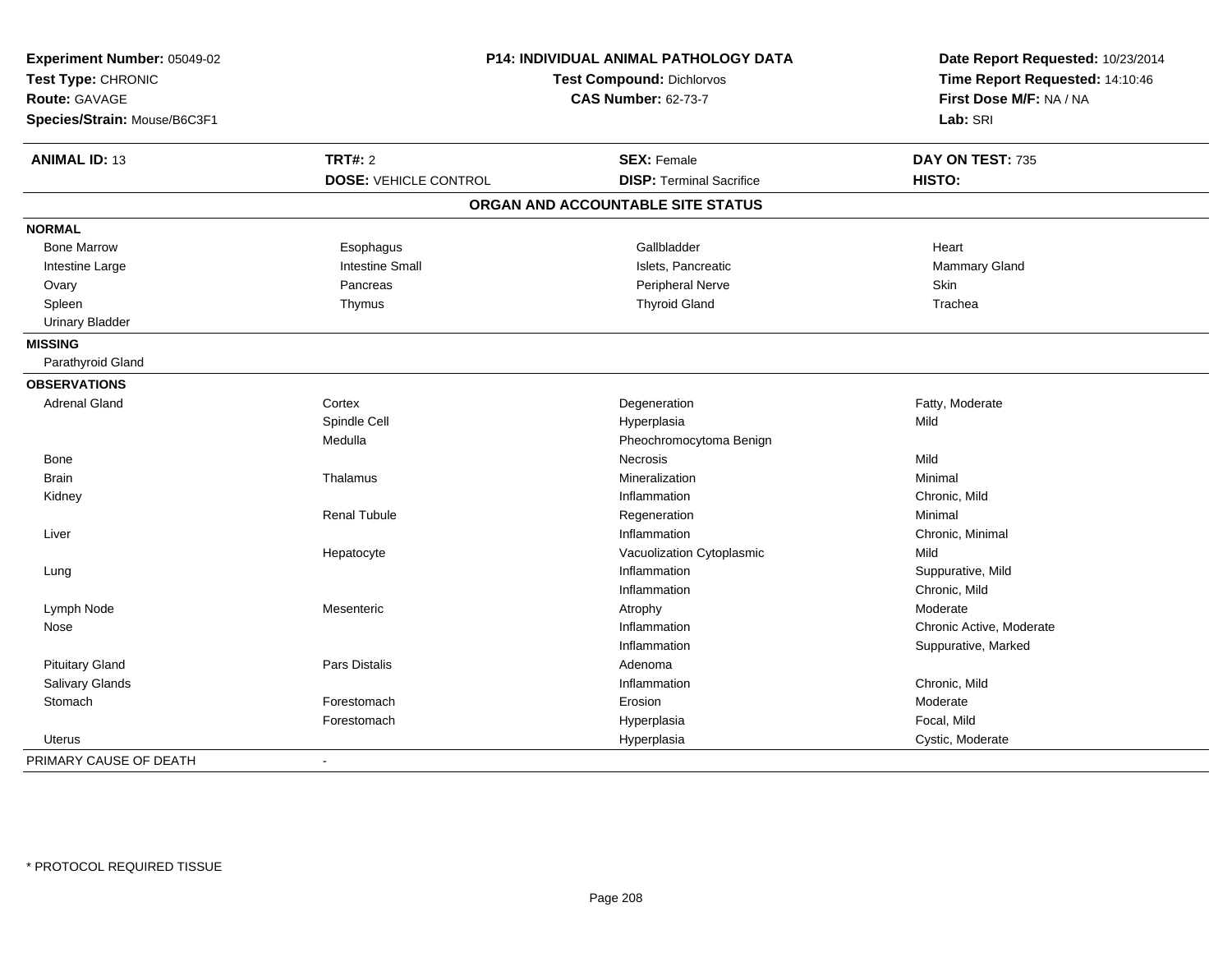| Experiment Number: 05049-02<br>Test Type: CHRONIC<br>Route: GAVAGE |                         | P14: INDIVIDUAL ANIMAL PATHOLOGY DATA | Date Report Requested: 10/23/2014<br>Time Report Requested: 14:10:46 |
|--------------------------------------------------------------------|-------------------------|---------------------------------------|----------------------------------------------------------------------|
|                                                                    |                         | <b>Test Compound: Dichlorvos</b>      |                                                                      |
|                                                                    |                         | <b>CAS Number: 62-73-7</b>            | First Dose M/F: NA / NA                                              |
| Species/Strain: Mouse/B6C3F1                                       |                         |                                       | Lab: SRI                                                             |
| <b>ANIMAL ID: 13</b>                                               | <b>TRT#: 4</b>          | <b>SEX: Female</b>                    | DAY ON TEST: 729                                                     |
|                                                                    | <b>DOSE: 40.0 MG/KG</b> | <b>DISP: Terminal Sacrifice</b>       | HISTO:                                                               |
|                                                                    |                         | ORGAN AND ACCOUNTABLE SITE STATUS     |                                                                      |
| <b>NORMAL</b>                                                      |                         |                                       |                                                                      |
| <b>Bone Marrow</b>                                                 | <b>Brain</b>            | Esophagus                             | Gallbladder                                                          |
| Heart                                                              | Intestine Large         | <b>Intestine Small</b>                | Islets, Pancreatic                                                   |
| Liver                                                              | Mammary Gland           | Nose                                  | Pancreas                                                             |
| Parathyroid Gland                                                  | Peripheral Nerve        | <b>Pituitary Gland</b>                | Salivary Glands                                                      |
| <b>Skin</b>                                                        | Spleen                  | <b>Thyroid Gland</b>                  | Trachea                                                              |
| <b>Urinary Bladder</b>                                             |                         |                                       |                                                                      |
| <b>OBSERVATIONS</b>                                                |                         |                                       |                                                                      |
| <b>Adrenal Gland</b>                                               | Spindle Cell            | Hyperplasia                           | Moderate                                                             |
| Bone                                                               |                         | Hyperostosis                          | Moderate                                                             |
| Kidney                                                             | <b>Renal Tubule</b>     | Atrophy                               | Mild                                                                 |
|                                                                    |                         | Inflammation                          | Chronic, Moderate                                                    |
|                                                                    | <b>Renal Tubule</b>     | Regeneration                          | Minimal                                                              |
| Lung                                                               | Interstitium            | Edema                                 | Moderate                                                             |
| Lymph Node                                                         | Mandibular              | Pigmentation                          | Moderate                                                             |
| Ovary                                                              |                         | Cyst                                  |                                                                      |
| <b>Skin</b>                                                        |                         |                                       |                                                                      |
| Note: 1. SKIN-NOT REMARKABLE                                       |                         |                                       |                                                                      |
| Stomach                                                            | Forestomach             | Hyperplasia                           | Focal, Mild                                                          |
|                                                                    | Forestomach             | Squamous Cell Papilloma               |                                                                      |
| Thymus                                                             |                         | Cyst                                  |                                                                      |
| Uterus                                                             |                         | Hyperplasia                           | Cystic, Marked                                                       |
| PRIMARY CAUSE OF DEATH                                             |                         |                                       |                                                                      |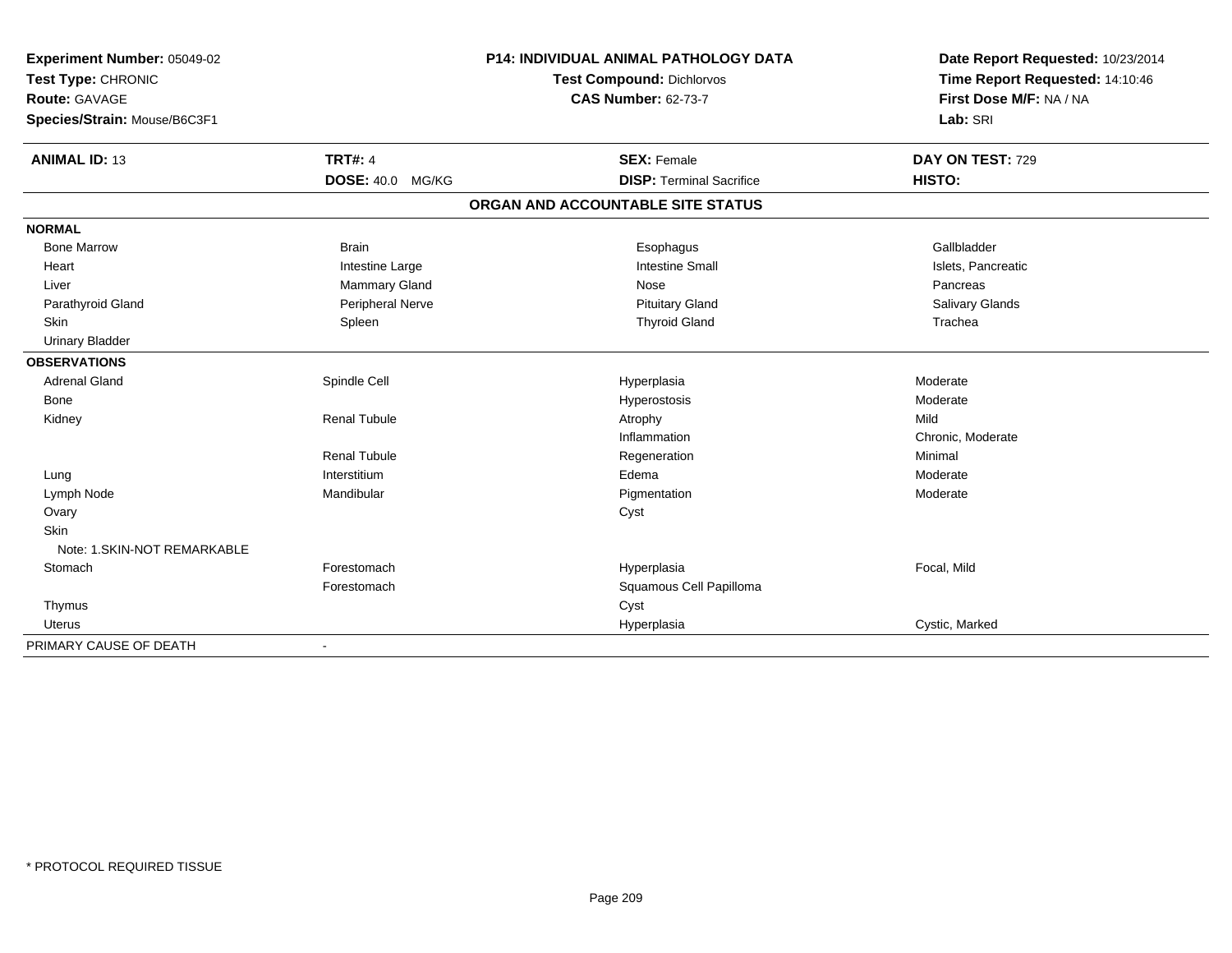| Experiment Number: 05049-02<br>Test Type: CHRONIC<br>Route: GAVAGE<br>Species/Strain: Mouse/B6C3F1 |                         | <b>P14: INDIVIDUAL ANIMAL PATHOLOGY DATA</b><br><b>Test Compound: Dichlorvos</b><br><b>CAS Number: 62-73-7</b> | Date Report Requested: 10/23/2014<br>Time Report Requested: 14:10:46<br>First Dose M/F: NA / NA<br>Lab: SRI |
|----------------------------------------------------------------------------------------------------|-------------------------|----------------------------------------------------------------------------------------------------------------|-------------------------------------------------------------------------------------------------------------|
| <b>ANIMAL ID: 13</b>                                                                               | <b>TRT#: 6</b>          | <b>SEX: Female</b>                                                                                             | DAY ON TEST: 442                                                                                            |
|                                                                                                    | <b>DOSE: 20.0 MG/KG</b> | <b>DISP: Moribund</b>                                                                                          | HISTO:                                                                                                      |
|                                                                                                    |                         | ORGAN AND ACCOUNTABLE SITE STATUS                                                                              |                                                                                                             |
| <b>NORMAL</b>                                                                                      |                         |                                                                                                                |                                                                                                             |
| <b>Bone</b>                                                                                        | Esophagus               | Gallbladder                                                                                                    | Heart                                                                                                       |
| Intestine Large                                                                                    | <b>Intestine Small</b>  | Islets. Pancreatic                                                                                             | Kidney                                                                                                      |
| Lymph Node                                                                                         | <b>Mammary Gland</b>    | Ovary                                                                                                          | Pancreas                                                                                                    |
| Parathyroid Gland                                                                                  | Peripheral Nerve        | <b>Pituitary Gland</b>                                                                                         | Salivary Glands                                                                                             |
| Skin                                                                                               | Thymus                  | <b>Thyroid Gland</b>                                                                                           | Trachea                                                                                                     |
| <b>MISSING</b>                                                                                     |                         |                                                                                                                |                                                                                                             |
| Nose                                                                                               |                         |                                                                                                                |                                                                                                             |
| <b>OBSERVATIONS</b>                                                                                |                         |                                                                                                                |                                                                                                             |
| <b>Adrenal Gland</b>                                                                               | Spindle Cell            | Hyperplasia                                                                                                    | Moderate                                                                                                    |
| <b>Bone Marrow</b>                                                                                 |                         | Hyperplasia                                                                                                    | Mild                                                                                                        |
| <b>Brain</b>                                                                                       | Thalamus                | Mineralization                                                                                                 | Mild                                                                                                        |
| Liver                                                                                              |                         | Inflammation                                                                                                   | Chronic Active, Mild                                                                                        |
| Lung                                                                                               |                         | Inflammation                                                                                                   | Chronic, Moderate                                                                                           |
| Nose                                                                                               |                         |                                                                                                                |                                                                                                             |
| Note: NOSE-NOT REQUIRED BY PROTOCOL PRIOR TO 6/1/82                                                |                         |                                                                                                                |                                                                                                             |
| Spleen                                                                                             |                         | Hematopoietic Cell Proliferation Erythrocytic                                                                  | Mild                                                                                                        |
| Stomach                                                                                            | Forestomach             | Squamous Cell Papilloma                                                                                        |                                                                                                             |
| <b>Urinary Bladder</b>                                                                             |                         | Inflammation                                                                                                   | Chronic, Moderate                                                                                           |
| Uterus                                                                                             |                         | Hyperplasia                                                                                                    | Cystic, Moderate                                                                                            |
|                                                                                                    |                         | Inflammation                                                                                                   | Suppurative, Minimal                                                                                        |

PRIMARY CAUSE OF DEATH-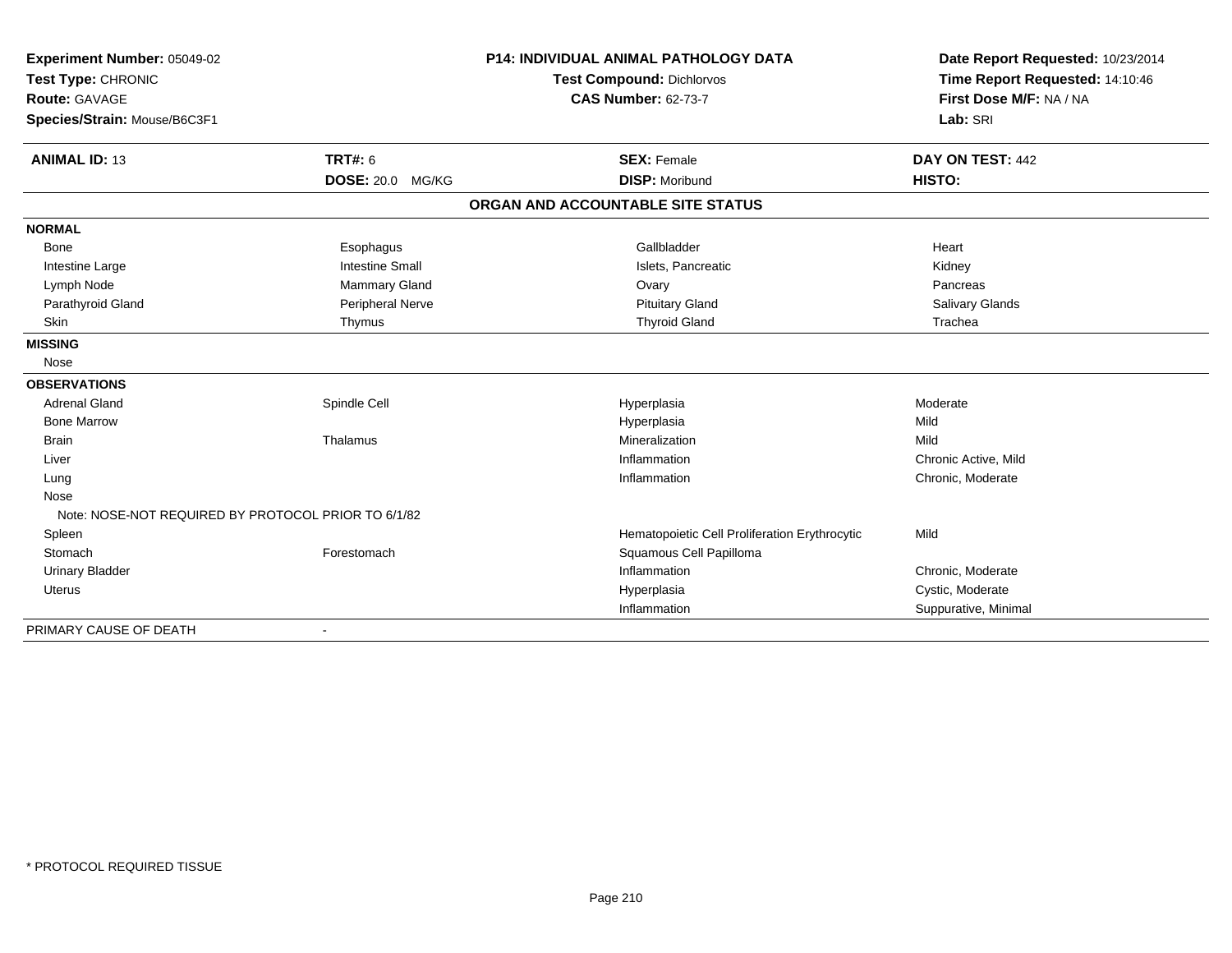| Experiment Number: 05049-02            |                                  | <b>P14: INDIVIDUAL ANIMAL PATHOLOGY DATA</b>  |                                     |
|----------------------------------------|----------------------------------|-----------------------------------------------|-------------------------------------|
| Test Type: CHRONIC                     | <b>Test Compound: Dichlorvos</b> |                                               | Time Report Requested: 14:10:46     |
| Route: GAVAGE                          |                                  | <b>CAS Number: 62-73-7</b>                    |                                     |
| Species/Strain: Mouse/B6C3F1           |                                  |                                               | First Dose M/F: NA / NA<br>Lab: SRI |
| <b>ANIMAL ID: 14</b>                   | <b>TRT#: 2</b>                   | <b>SEX: Female</b>                            | DAY ON TEST: 668                    |
|                                        | <b>DOSE: VEHICLE CONTROL</b>     | <b>DISP: Moribund</b>                         | HISTO:                              |
|                                        |                                  | ORGAN AND ACCOUNTABLE SITE STATUS             |                                     |
| <b>NORMAL</b>                          |                                  |                                               |                                     |
| <b>Bone Marrow</b>                     | Esophagus                        | Gallbladder                                   | Heart                               |
| Intestine Large                        | Islets, Pancreatic               | Lymph Node                                    | Mammary Gland                       |
| Parathyroid Gland                      | Peripheral Nerve                 | Salivary Glands                               | Skin                                |
| <b>Thyroid Gland</b>                   | Trachea                          |                                               |                                     |
| <b>OBSERVATIONS</b>                    |                                  |                                               |                                     |
| <b>Adrenal Gland</b>                   | Spindle Cell                     | Hyperplasia                                   | Moderate                            |
| Bone                                   |                                  | Hyperostosis                                  | Mild                                |
| <b>Brain</b>                           | Thalamus                         | Mineralization                                | Mild                                |
| <b>Intestine Small</b>                 | Jejunum                          | Fibrous Histiocytoma                          |                                     |
|                                        | Jejunum                          | Fibrous Histiocytoma                          |                                     |
| Kidney                                 |                                  | Inflammation                                  | Chronic, Mild                       |
| Liver                                  |                                  | Fibrous Histiocytoma                          |                                     |
|                                        |                                  | Hematopoietic Cell Proliferation              | Mild                                |
| Lung                                   |                                  | Inflammation                                  | Chronic, Moderate                   |
| Mesentery                              |                                  | Fibrous Histiocytoma                          | Multiple                            |
| Note: TRC LES 3--FIBROUS HISTIOCYTOMA  |                                  |                                               |                                     |
| Nose                                   |                                  | Inflammation                                  | Suppurative, Moderate               |
| Ovary                                  |                                  | Cyst                                          |                                     |
| Pancreas                               |                                  | Fibrous Histiocytoma                          |                                     |
| <b>Pituitary Gland</b>                 | Pars Distalis                    | Adenoma                                       |                                     |
| <b>Skeletal Muscle</b>                 |                                  | Fibrous Histiocytoma                          |                                     |
| Skin<br>Note: 1.&2.SKIN-NOT REMARKABLE |                                  |                                               |                                     |
| Spleen                                 |                                  | Hematopoietic Cell Proliferation Erythrocytic | Moderate                            |
| Stomach                                |                                  | Fibrous Histiocytoma                          |                                     |
|                                        | Forestomach                      | Hyperplasia                                   | Focal, Minimal                      |
| Thymus                                 |                                  | Cyst                                          |                                     |
|                                        |                                  | Fibrous Histiocytoma                          |                                     |
| <b>Urinary Bladder</b>                 |                                  | Edema                                         | Moderate                            |
|                                        |                                  | Inflammation                                  | Chronic, Moderate                   |
|                                        |                                  |                                               |                                     |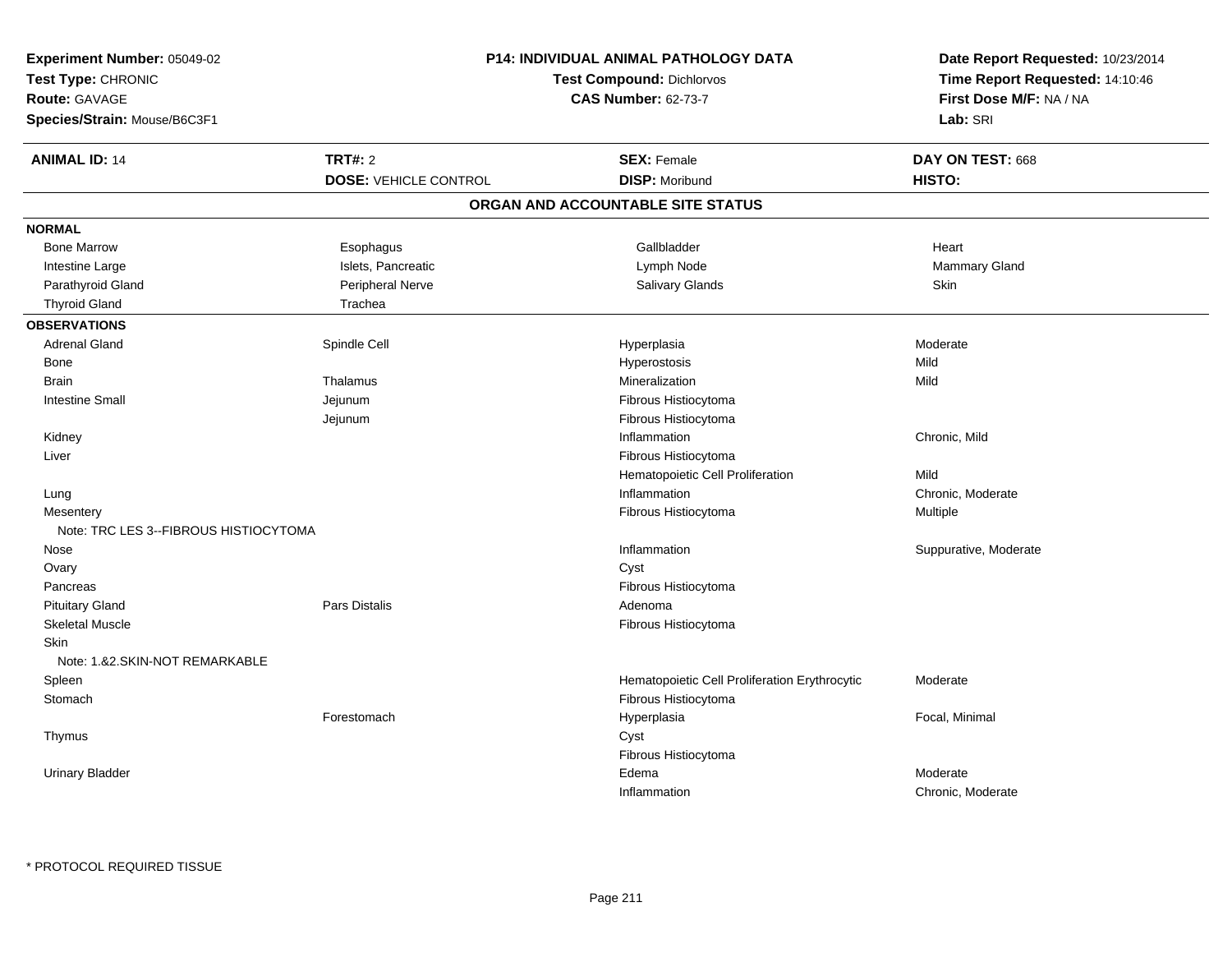| <b>Experiment Number: 05049-02</b> | <b>P14: INDIVIDUAL ANIMAL PATHOLOGY DATA</b> |                                   | Date Report Requested: 10/23/2014 |
|------------------------------------|----------------------------------------------|-----------------------------------|-----------------------------------|
| Test Type: CHRONIC                 |                                              | <b>Test Compound: Dichlorvos</b>  |                                   |
| <b>Route: GAVAGE</b>               |                                              | <b>CAS Number: 62-73-7</b>        | First Dose M/F: NA / NA           |
| Species/Strain: Mouse/B6C3F1       |                                              |                                   | Lab: SRI                          |
| <b>ANIMAL ID: 14</b>               | TRT#: 2                                      | <b>SEX: Female</b>                | DAY ON TEST: 668                  |
|                                    | <b>DOSE: VEHICLE CONTROL</b>                 | <b>DISP: Moribund</b>             | HISTO:                            |
|                                    |                                              | ORGAN AND ACCOUNTABLE SITE STATUS |                                   |
|                                    |                                              | Inflammation                      | Suppurative, Mild                 |
| Uterus                             |                                              | Hyperplasia                       | Cystic, Moderate                  |
| PRIMARY CAUSE OF DEATH             |                                              |                                   |                                   |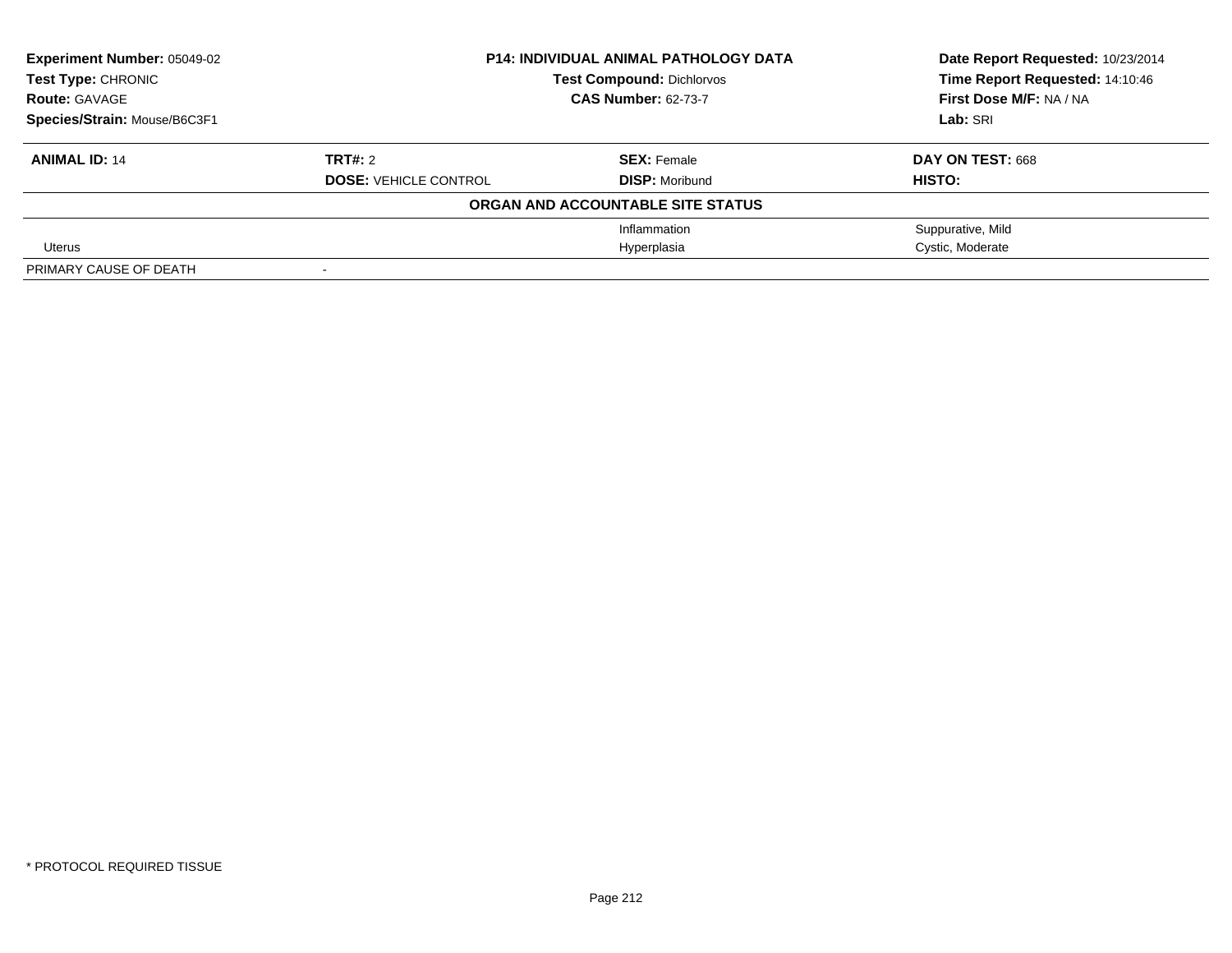| Experiment Number: 05049-02<br>Test Type: CHRONIC<br><b>Route: GAVAGE</b><br>Species/Strain: Mouse/B6C3F1 |                         | P14: INDIVIDUAL ANIMAL PATHOLOGY DATA<br><b>Test Compound: Dichlorvos</b><br><b>CAS Number: 62-73-7</b> | Date Report Requested: 10/23/2014<br>Time Report Requested: 14:10:46<br>First Dose M/F: NA / NA<br>Lab: SRI |
|-----------------------------------------------------------------------------------------------------------|-------------------------|---------------------------------------------------------------------------------------------------------|-------------------------------------------------------------------------------------------------------------|
| <b>ANIMAL ID: 14</b>                                                                                      | <b>TRT#: 4</b>          | <b>SEX: Female</b>                                                                                      | DAY ON TEST: 708                                                                                            |
|                                                                                                           | <b>DOSE: 40.0 MG/KG</b> | <b>DISP: Dead</b>                                                                                       | HISTO:                                                                                                      |
|                                                                                                           |                         | ORGAN AND ACCOUNTABLE SITE STATUS                                                                       |                                                                                                             |
| <b>NORMAL</b>                                                                                             |                         |                                                                                                         |                                                                                                             |
| Esophagus                                                                                                 | Heart                   | Intestine Large                                                                                         | <b>Intestine Small</b>                                                                                      |
| Islets, Pancreatic                                                                                        | Kidney                  | Lung                                                                                                    | <b>Mammary Gland</b>                                                                                        |
| Ovary                                                                                                     | Pancreas                | Parathyroid Gland                                                                                       | Peripheral Nerve                                                                                            |
| Salivary Glands                                                                                           | Stomach                 | <b>Thyroid Gland</b>                                                                                    | Trachea                                                                                                     |
| <b>AUTO PRECLUDES DIAG.</b><br>Gallbladder                                                                |                         |                                                                                                         |                                                                                                             |
| <b>PRESENT BUT NOT EXAMINED</b>                                                                           |                         |                                                                                                         |                                                                                                             |
| Thymus                                                                                                    |                         |                                                                                                         |                                                                                                             |
| <b>OBSERVATIONS</b>                                                                                       |                         |                                                                                                         |                                                                                                             |
| <b>Adrenal Gland</b>                                                                                      | Spindle Cell            | Hyperplasia                                                                                             | Mild                                                                                                        |
| Bone                                                                                                      |                         | Hyperostosis                                                                                            | Mild                                                                                                        |
| <b>Bone Marrow</b>                                                                                        |                         | Lymphoma Malignant Histiocytic                                                                          |                                                                                                             |
| <b>Brain</b>                                                                                              | Thalamus                | <b>Mineralization</b>                                                                                   | Moderate                                                                                                    |
| Liver                                                                                                     |                         | Lymphoma Malignant Histiocytic                                                                          |                                                                                                             |
|                                                                                                           | Hepatocyte              | Necrosis                                                                                                | Moderate                                                                                                    |
| Note: TRC LES 4--NECROSIS                                                                                 |                         |                                                                                                         |                                                                                                             |
| Lymph Node                                                                                                | Mandibular              | Lymphoma Malignant Histiocytic                                                                          |                                                                                                             |
|                                                                                                           | Mediastinal             | Lymphoma Malignant Histiocytic                                                                          |                                                                                                             |
|                                                                                                           | Mesenteric              | Lymphoma Malignant Histiocytic                                                                          |                                                                                                             |
|                                                                                                           | Pancreatic              | Lymphoma Malignant Histiocytic                                                                          |                                                                                                             |
| Note: TRC LES 3--LYMPH MAL HIST, MESENTERIC NODE                                                          |                         |                                                                                                         |                                                                                                             |
| Nose                                                                                                      |                         | Inflammation                                                                                            | Suppurative, Marked                                                                                         |
| <b>Pituitary Gland</b>                                                                                    | Pars Distalis           | Hyperplasia                                                                                             | Moderate                                                                                                    |
| Skin                                                                                                      | Sebaceous GI            | Adenoma                                                                                                 |                                                                                                             |
| Spleen                                                                                                    |                         | Hematopoietic Cell Proliferation Erythrocytic                                                           | Moderate                                                                                                    |
|                                                                                                           |                         | Lymphoma Malignant Histiocytic                                                                          |                                                                                                             |
| <b>Urinary Bladder</b>                                                                                    |                         | Inflammation                                                                                            | Chronic, Moderate                                                                                           |
| <b>Uterus</b>                                                                                             |                         | Hyperplasia                                                                                             | Cystic, Moderate                                                                                            |
|                                                                                                           |                         | Lymphoma Malignant Histiocytic                                                                          |                                                                                                             |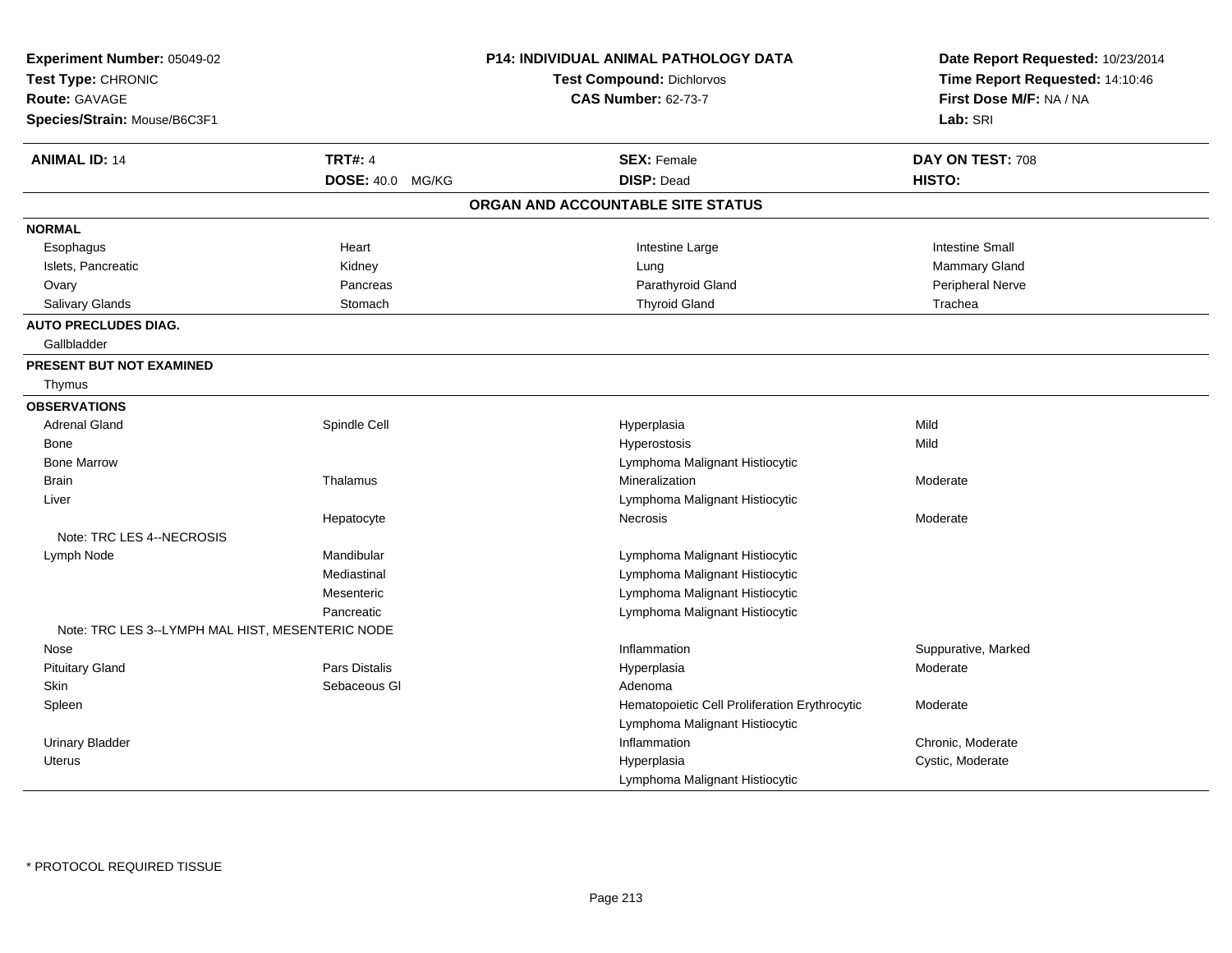| <b>Experiment Number: 05049-02</b><br><b>Test Type: CHRONIC</b> |                         | <b>P14: INDIVIDUAL ANIMAL PATHOLOGY DATA</b><br><b>Test Compound: Dichlorvos</b> | Date Report Requested: 10/23/2014<br>Time Report Requested: 14:10:46 |
|-----------------------------------------------------------------|-------------------------|----------------------------------------------------------------------------------|----------------------------------------------------------------------|
| <b>Route: GAVAGE</b>                                            |                         | <b>CAS Number: 62-73-7</b>                                                       | First Dose M/F: NA / NA                                              |
| Species/Strain: Mouse/B6C3F1                                    |                         |                                                                                  | Lab: SRI                                                             |
| <b>ANIMAL ID: 14</b>                                            | <b>TRT#: 4</b>          | <b>SEX: Female</b>                                                               | DAY ON TEST: 708                                                     |
|                                                                 | <b>DOSE: 40.0 MG/KG</b> | <b>DISP:</b> Dead                                                                | HISTO:                                                               |
|                                                                 |                         | <b>ORGAN AND ACCOUNTABLE SITE STATUS</b>                                         |                                                                      |
| PRIMARY CAUSE OF DEATH                                          |                         |                                                                                  |                                                                      |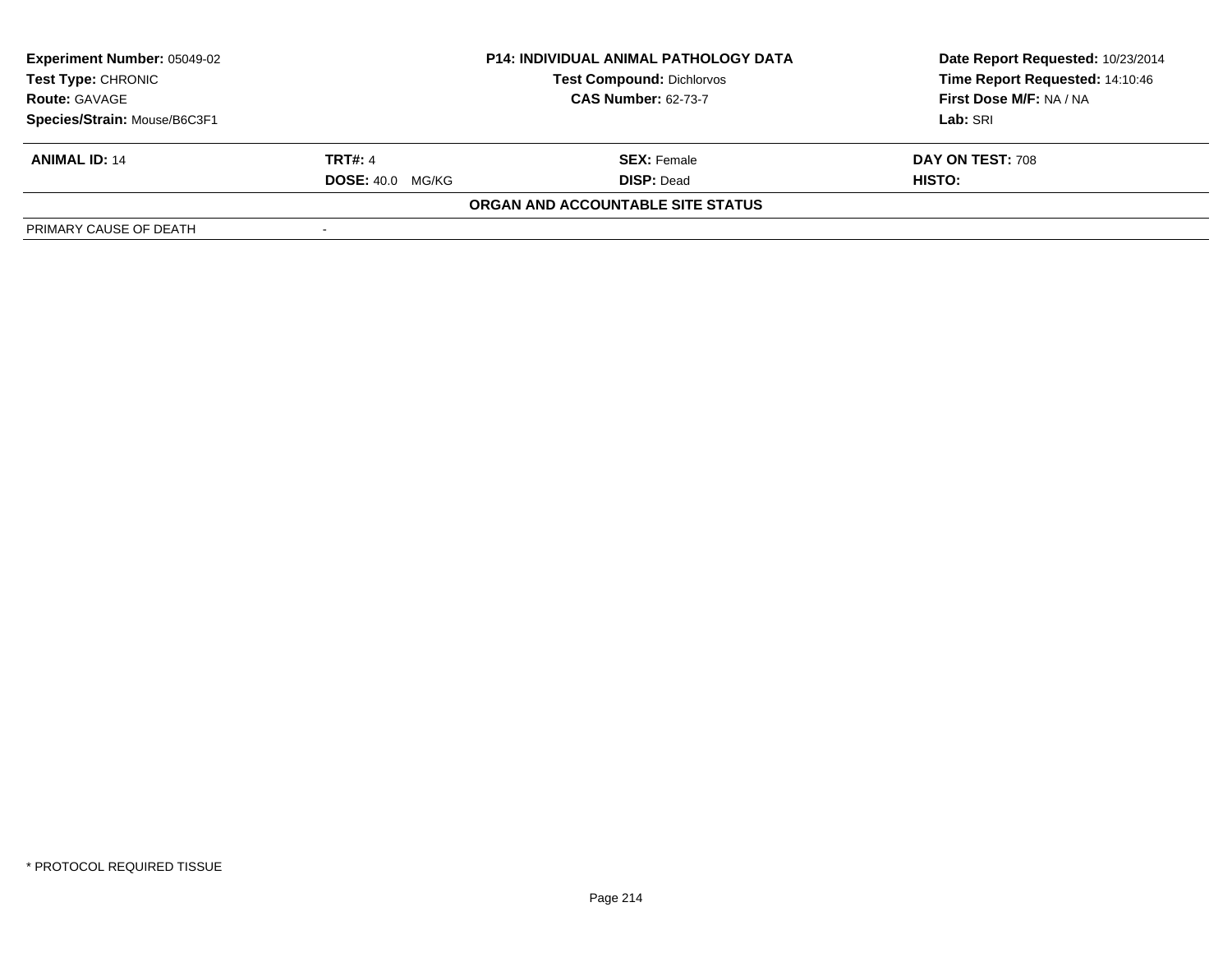| Experiment Number: 05049-02  |                        | <b>P14: INDIVIDUAL ANIMAL PATHOLOGY DATA</b> | Date Report Requested: 10/23/2014 |
|------------------------------|------------------------|----------------------------------------------|-----------------------------------|
| Test Type: CHRONIC           |                        | <b>Test Compound: Dichlorvos</b>             | Time Report Requested: 14:10:46   |
| <b>Route: GAVAGE</b>         |                        | <b>CAS Number: 62-73-7</b>                   | First Dose M/F: NA / NA           |
| Species/Strain: Mouse/B6C3F1 |                        |                                              | Lab: SRI                          |
| <b>ANIMAL ID: 14</b>         | TRT#: 6                | <b>SEX: Female</b>                           | DAY ON TEST: 575                  |
|                              | DOSE: 20.0 MG/KG       | <b>DISP: Dead</b>                            | <b>HISTO:</b>                     |
|                              |                        | ORGAN AND ACCOUNTABLE SITE STATUS            |                                   |
| <b>NORMAL</b>                |                        |                                              |                                   |
| <b>Bone</b>                  | <b>Bone Marrow</b>     | <b>Brain</b>                                 | Esophagus                         |
| Heart                        | Intestine Large        | Islets, Pancreatic                           | Liver                             |
| Lymph Node                   | <b>Mammary Gland</b>   | Pancreas                                     | <b>Peripheral Nerve</b>           |
| <b>Pituitary Gland</b>       | Salivary Glands        | Skin                                         | Spleen                            |
| Stomach                      | <b>Thyroid Gland</b>   | Trachea                                      | Uterus                            |
| <b>MISSING</b>               |                        |                                              |                                   |
| Parathyroid Gland            | Thymus                 |                                              |                                   |
| <b>AUTO PRECLUDES DIAG.</b>  |                        |                                              |                                   |
| Gallbladder                  | <b>Intestine Small</b> | <b>Urinary Bladder</b>                       |                                   |
| <b>OBSERVATIONS</b>          |                        |                                              |                                   |
| <b>Adrenal Gland</b>         | Spindle Cell           | Hyperplasia                                  | Mild                              |
| Kidney                       |                        | Casts                                        | Minimal                           |
|                              |                        | Inflammation                                 | Chronic, Mild                     |
| Lung                         |                        | Inflammation                                 | Chronic, Mild                     |
| Nose                         |                        | Foreign Body                                 | Moderate                          |
|                              |                        | Inflammation                                 | Suppurative, Marked               |
| Ovary                        |                        | Cyst                                         |                                   |
| PRIMARY CAUSE OF DEATH       |                        |                                              |                                   |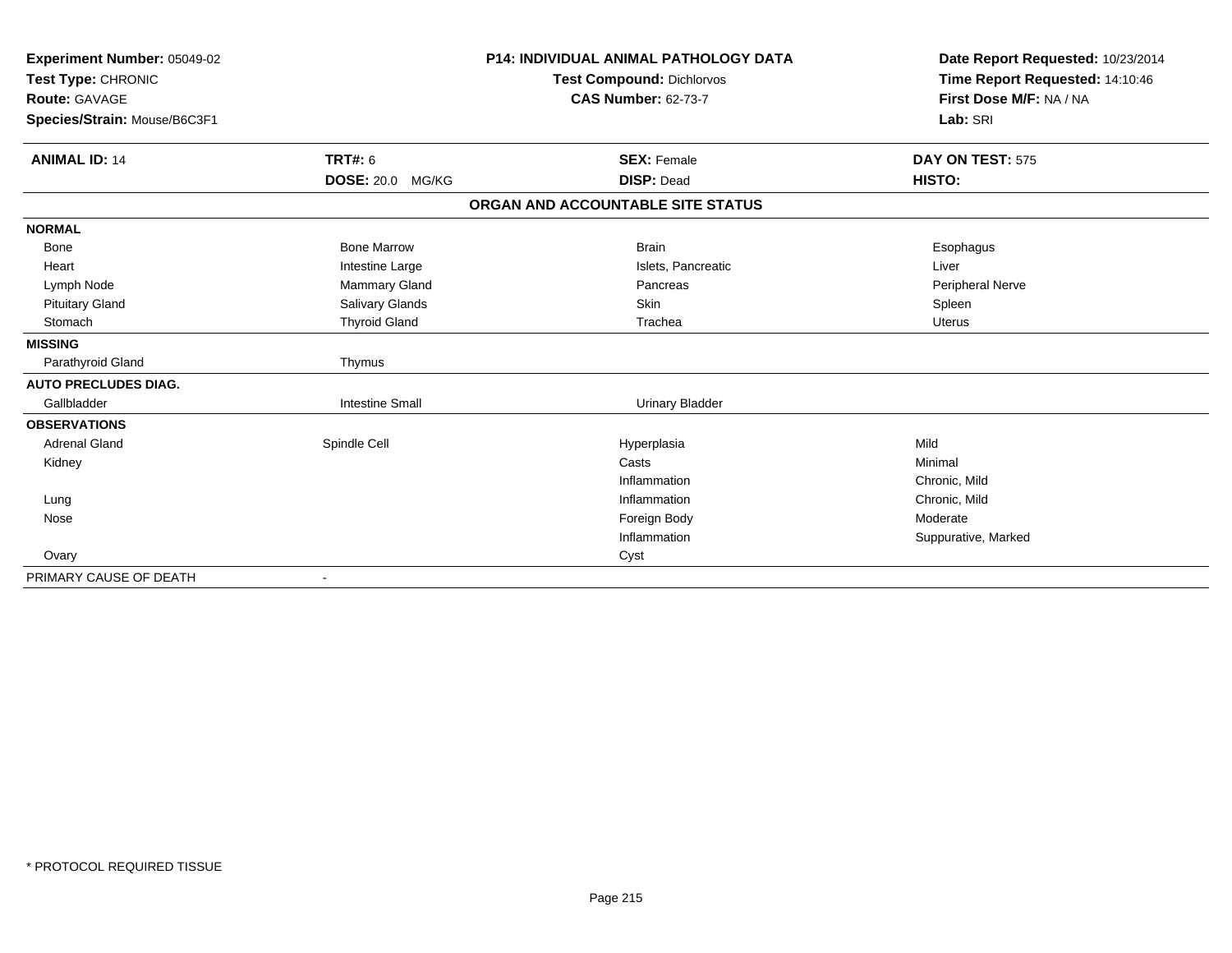| Experiment Number: 05049-02<br>Test Type: CHRONIC<br><b>Route: GAVAGE</b><br>Species/Strain: Mouse/B6C3F1 |                              | <b>P14: INDIVIDUAL ANIMAL PATHOLOGY DATA</b><br><b>Test Compound: Dichlorvos</b><br><b>CAS Number: 62-73-7</b> | Date Report Requested: 10/23/2014<br>Time Report Requested: 14:10:46<br>First Dose M/F: NA / NA<br>Lab: SRI |
|-----------------------------------------------------------------------------------------------------------|------------------------------|----------------------------------------------------------------------------------------------------------------|-------------------------------------------------------------------------------------------------------------|
| <b>ANIMAL ID: 15</b>                                                                                      | TRT#: 2                      | <b>SEX: Female</b>                                                                                             | DAY ON TEST: 10                                                                                             |
|                                                                                                           | <b>DOSE: VEHICLE CONTROL</b> | <b>DISP: Accident</b>                                                                                          | HISTO:                                                                                                      |
|                                                                                                           |                              | ORGAN AND ACCOUNTABLE SITE STATUS                                                                              |                                                                                                             |
| <b>NORMAL</b>                                                                                             |                              |                                                                                                                |                                                                                                             |
| <b>Adrenal Gland</b>                                                                                      | <b>Bone</b>                  | <b>Bone Marrow</b>                                                                                             | <b>Brain</b>                                                                                                |
| Heart                                                                                                     | <b>Intestine Small</b>       | Islets, Pancreatic                                                                                             | Kidney                                                                                                      |
| Liver                                                                                                     | Lymph Node                   | Mammary Gland                                                                                                  | Ovary                                                                                                       |
| Pancreas                                                                                                  | Parathyroid Gland            | Peripheral Nerve                                                                                               | Salivary Glands                                                                                             |
| Skin                                                                                                      | Spleen                       | Stomach                                                                                                        | <b>Thyroid Gland</b>                                                                                        |
| Trachea                                                                                                   | <b>Urinary Bladder</b>       | <b>Uterus</b>                                                                                                  |                                                                                                             |
| <b>MISSING</b>                                                                                            |                              |                                                                                                                |                                                                                                             |
| Intestine Large                                                                                           | Nose                         | <b>Pituitary Gland</b>                                                                                         |                                                                                                             |
| <b>AUTO PRECLUDES DIAG.</b>                                                                               |                              |                                                                                                                |                                                                                                             |
| Gallbladder                                                                                               |                              |                                                                                                                |                                                                                                             |
| <b>OBSERVATIONS</b>                                                                                       |                              |                                                                                                                |                                                                                                             |
| Esophagus                                                                                                 |                              | Necrosis                                                                                                       | Mild                                                                                                        |
| Lung                                                                                                      | Pleura                       | Inflammation                                                                                                   | Suppurative, Moderate                                                                                       |
| Nose                                                                                                      |                              |                                                                                                                |                                                                                                             |
| Note: NOSE NOT REQUIRED BY PROTOCOL PRIOR TO 6/1/82                                                       |                              |                                                                                                                |                                                                                                             |
| Thymus                                                                                                    |                              | Necrosis                                                                                                       | Diffuse, Moderate                                                                                           |
| <b>Tissue NOS</b>                                                                                         |                              | Foreign Body                                                                                                   | Marked                                                                                                      |
|                                                                                                           |                              | Inflammation                                                                                                   | Suppurative, Marked                                                                                         |
| Note: TISSUE NOS IS MEDIASTINUM                                                                           |                              |                                                                                                                |                                                                                                             |
| PRIMARY CAUSE OF DEATH                                                                                    | $\overline{\phantom{a}}$     |                                                                                                                |                                                                                                             |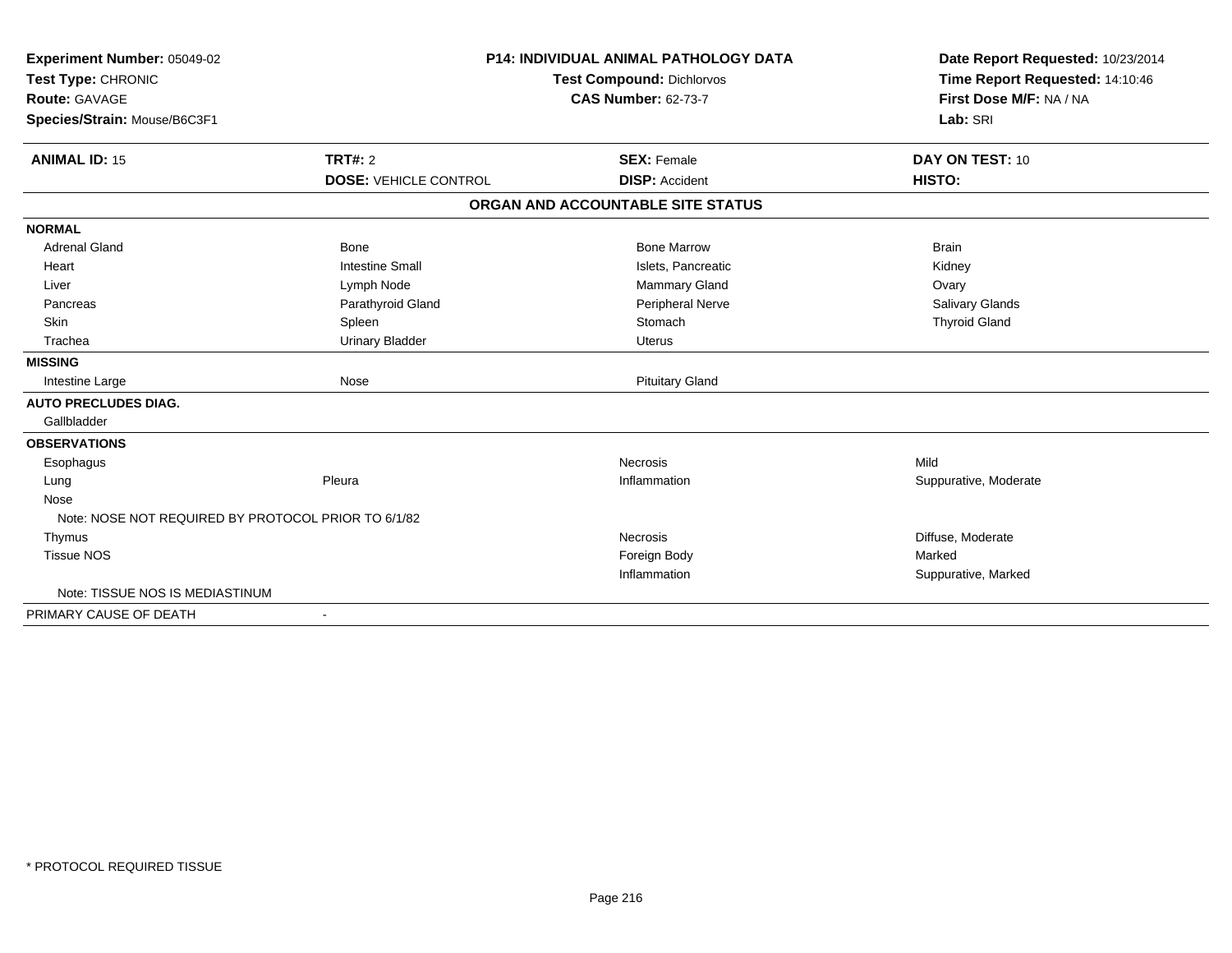| Experiment Number: 05049-02   | <b>P14: INDIVIDUAL ANIMAL PATHOLOGY DATA</b> |                                   | Date Report Requested: 10/23/2014                          |
|-------------------------------|----------------------------------------------|-----------------------------------|------------------------------------------------------------|
| Test Type: CHRONIC            |                                              | Test Compound: Dichlorvos         | Time Report Requested: 14:10:46<br>First Dose M/F: NA / NA |
| <b>Route: GAVAGE</b>          |                                              | <b>CAS Number: 62-73-7</b>        |                                                            |
| Species/Strain: Mouse/B6C3F1  |                                              |                                   | Lab: SRI                                                   |
| <b>ANIMAL ID: 15</b>          | <b>TRT#: 4</b>                               | <b>SEX: Female</b>                | DAY ON TEST: 672                                           |
|                               | DOSE: 40.0 MG/KG                             | <b>DISP: Dead</b>                 | HISTO:                                                     |
|                               |                                              | ORGAN AND ACCOUNTABLE SITE STATUS |                                                            |
| <b>NORMAL</b>                 |                                              |                                   |                                                            |
| <b>Bone Marrow</b>            | <b>Brain</b>                                 | Esophagus                         | Gallbladder                                                |
| Heart                         | Intestine Large                              | <b>Intestine Small</b>            | Lung                                                       |
| Lymph Node                    | <b>Mammary Gland</b>                         | Parathyroid Gland                 | Peripheral Nerve                                           |
| Salivary Glands               | Skin                                         | Stomach                           | Thymus                                                     |
| <b>Thyroid Gland</b>          | Trachea                                      | <b>Urinary Bladder</b>            |                                                            |
| <b>OBSERVATIONS</b>           |                                              |                                   |                                                            |
| <b>Adrenal Gland</b>          | Spindle Cell                                 | Hyperplasia                       | Mild                                                       |
| Bone                          |                                              | Hyperostosis                      | Mild                                                       |
| Islets, Pancreatic            |                                              | Hyperplasia                       | Moderate                                                   |
| Kidney                        |                                              | Casts                             | Minimal                                                    |
|                               |                                              | Inflammation                      | Chronic, Moderate                                          |
| Liver                         |                                              | Hepatocellular Carcinoma          |                                                            |
|                               |                                              | <b>Infiltration Cellular</b>      | Mononuclear CI, Moderate                                   |
| Nose                          |                                              | Inflammation                      | Suppurative, Mild                                          |
| Ovary                         |                                              | Angiectasis                       | Mild                                                       |
| Pancreas                      |                                              | Adenoma                           |                                                            |
| <b>Pituitary Gland</b>        | Pars Distalis                                | Hyperplasia                       | Moderate                                                   |
| <b>Skin</b>                   |                                              |                                   |                                                            |
| Note: 1&2 SKIN-NOT REMARKABLE |                                              |                                   |                                                            |
| Spleen                        |                                              | Hyperplasia                       | Lymphoid, Mild                                             |
| Uterus                        |                                              | Hyperplasia                       | Cystic, Mild                                               |
|                               |                                              | Hyperplasia                       | Glandular, Moderate                                        |
| PRIMARY CAUSE OF DEATH        | $\blacksquare$                               |                                   |                                                            |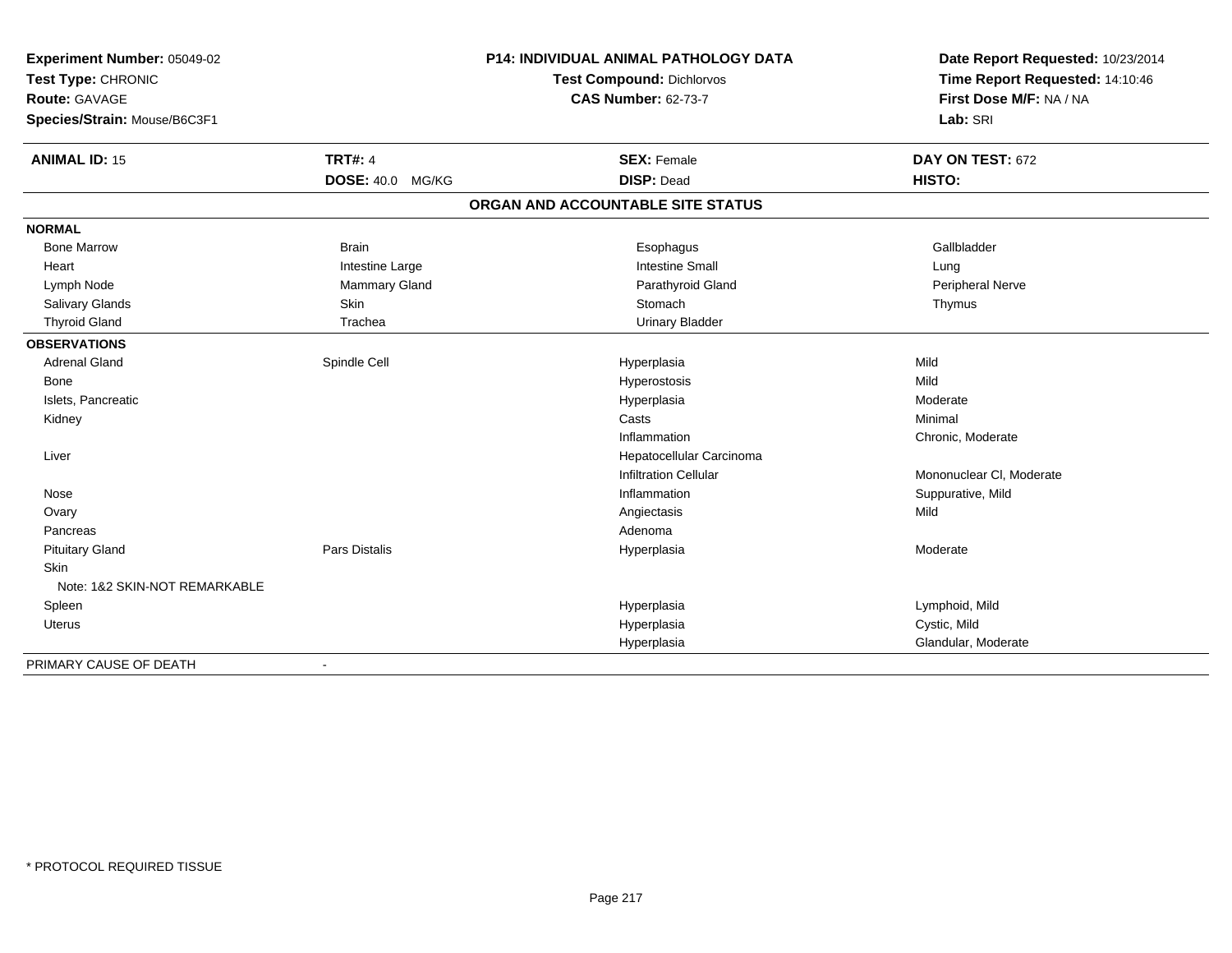| Experiment Number: 05049-02  |                         | <b>P14: INDIVIDUAL ANIMAL PATHOLOGY DATA</b> | Date Report Requested: 10/23/2014 |
|------------------------------|-------------------------|----------------------------------------------|-----------------------------------|
| Test Type: CHRONIC           |                         | <b>Test Compound: Dichlorvos</b>             | Time Report Requested: 14:10:46   |
| <b>Route: GAVAGE</b>         |                         | <b>CAS Number: 62-73-7</b>                   | First Dose M/F: NA / NA           |
| Species/Strain: Mouse/B6C3F1 |                         |                                              | Lab: SRI                          |
| <b>ANIMAL ID: 15</b>         | <b>TRT#: 6</b>          | <b>SEX: Female</b>                           | DAY ON TEST: 551                  |
|                              | <b>DOSE: 20.0 MG/KG</b> | <b>DISP: Dead</b>                            | HISTO:                            |
|                              |                         | ORGAN AND ACCOUNTABLE SITE STATUS            |                                   |
| <b>NORMAL</b>                |                         |                                              |                                   |
| <b>Bone</b>                  | <b>Bone Marrow</b>      | Esophagus                                    | Heart                             |
| Intestine Large              | <b>Intestine Small</b>  | Islets, Pancreatic                           | Kidney                            |
| Lung                         | Lymph Node              | Mammary Gland                                | Nose                              |
| Ovary                        | Pancreas                | Parathyroid Gland                            | Peripheral Nerve                  |
| <b>Pituitary Gland</b>       | Salivary Glands         | <b>Skin</b>                                  | Spleen                            |
| Stomach                      | Thymus                  | <b>Thyroid Gland</b>                         | Trachea                           |
| <b>Urinary Bladder</b>       |                         |                                              |                                   |
| <b>AUTO PRECLUDES DIAG.</b>  |                         |                                              |                                   |
| Gallbladder                  |                         |                                              |                                   |
| <b>OBSERVATIONS</b>          |                         |                                              |                                   |
| <b>Adrenal Gland</b>         | Spindle Cell            | Hyperplasia                                  | Mild                              |
| <b>Brain</b>                 | Thalamus                | Mineralization                               | Minimal                           |
| <b>Intest Small</b>          |                         |                                              |                                   |
| Note: 2.ILEUM-NOT REMARKABLE |                         |                                              |                                   |
| Liver                        |                         | Hepatocellular Carcinoma                     |                                   |
|                              | Hepatocyte              | Vacuolization Cytoplasmic                    | Mild                              |
| <b>Uterus</b>                |                         | Hyperplasia                                  | Cystic, Mild                      |
| PRIMARY CAUSE OF DEATH       |                         |                                              |                                   |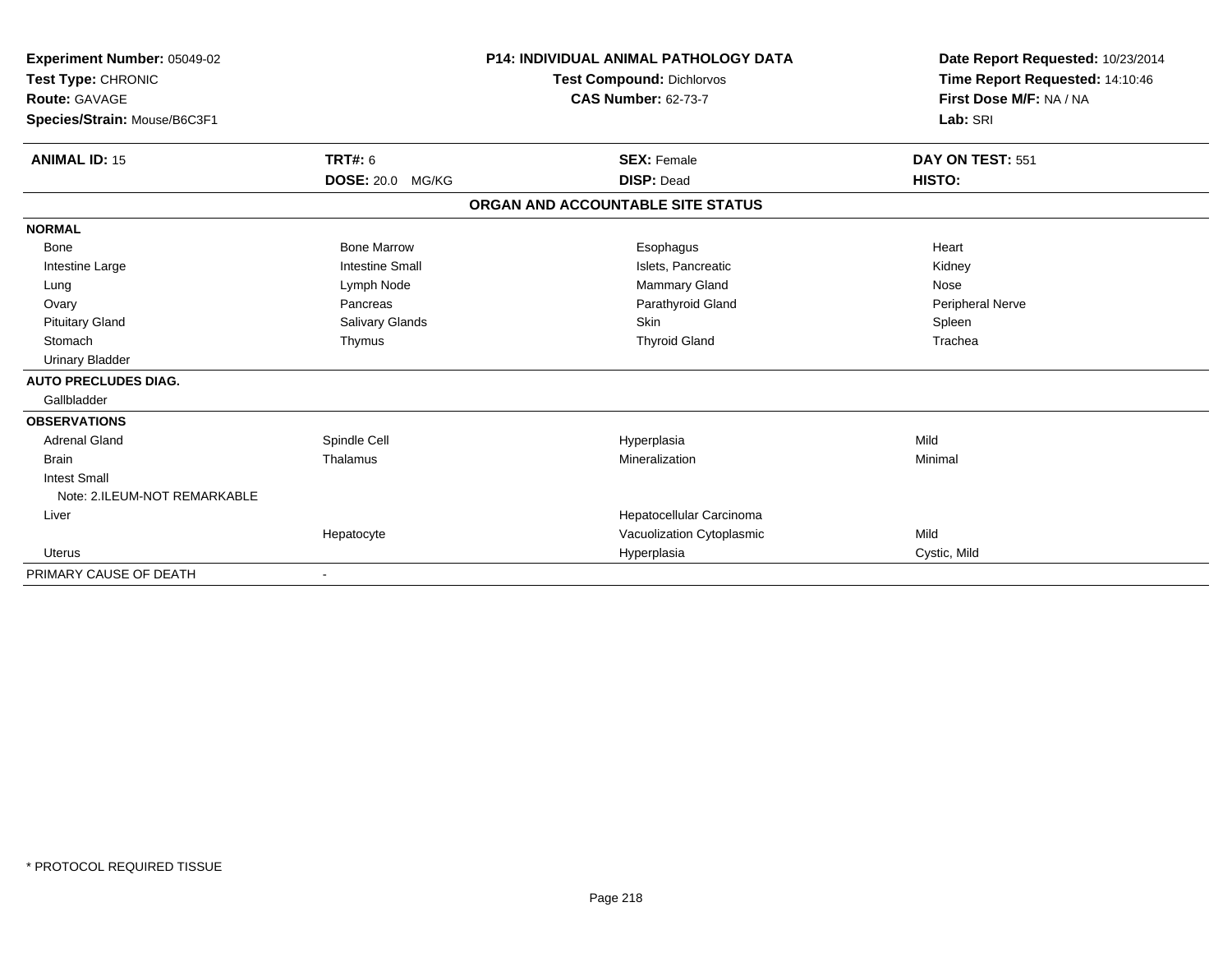| Experiment Number: 05049-02<br>Test Type: CHRONIC |                              | <b>P14: INDIVIDUAL ANIMAL PATHOLOGY DATA</b><br><b>Test Compound: Dichlorvos</b> | Date Report Requested: 10/23/2014<br>Time Report Requested: 14:10:46 |
|---------------------------------------------------|------------------------------|----------------------------------------------------------------------------------|----------------------------------------------------------------------|
| <b>Route: GAVAGE</b>                              |                              | <b>CAS Number: 62-73-7</b>                                                       | First Dose M/F: NA / NA                                              |
| Species/Strain: Mouse/B6C3F1                      |                              |                                                                                  | Lab: SRI                                                             |
| <b>ANIMAL ID: 16</b>                              | TRT#: 2                      | <b>SEX: Female</b>                                                               | DAY ON TEST: 735                                                     |
|                                                   | <b>DOSE: VEHICLE CONTROL</b> | <b>DISP: Terminal Sacrifice</b>                                                  | HISTO:                                                               |
|                                                   |                              | ORGAN AND ACCOUNTABLE SITE STATUS                                                |                                                                      |
| <b>NORMAL</b>                                     |                              |                                                                                  |                                                                      |
| <b>Bone</b>                                       | <b>Bone Marrow</b>           | Gallbladder                                                                      | Heart                                                                |
| Intestine Large                                   | <b>Intestine Small</b>       | Islets, Pancreatic                                                               | <b>Mammary Gland</b>                                                 |
| Pancreas                                          | Parathyroid Gland            | Peripheral Nerve                                                                 | Salivary Glands                                                      |
| <b>Skin</b>                                       | Spleen                       | Stomach                                                                          | Thymus                                                               |
| <b>Thyroid Gland</b>                              | Trachea                      | <b>Urinary Bladder</b>                                                           |                                                                      |
| <b>MISSING</b>                                    |                              |                                                                                  |                                                                      |
| Esophagus                                         | Lymph Node                   |                                                                                  |                                                                      |
| <b>OBSERVATIONS</b>                               |                              |                                                                                  |                                                                      |
| <b>Adrenal Gland</b>                              | Spindle Cell                 | Hyperplasia                                                                      | Mild                                                                 |
| Brain                                             | Thalamus                     | Mineralization                                                                   | Mild                                                                 |
| Kidney                                            |                              | Inflammation                                                                     | Chronic, Mild                                                        |
| Liver                                             |                              | Inflammation                                                                     | Chronic, Mild                                                        |
| Lung                                              |                              | Inflammation                                                                     | Chronic, Mild                                                        |
| Nose                                              |                              | Inflammation                                                                     | Suppurative, Moderate                                                |
| Ovary                                             |                              | Inflammation                                                                     | Suppurative, Marked                                                  |
| <b>Pituitary Gland</b>                            | <b>Pars Distalis</b>         | Hyperplasia                                                                      | Mild                                                                 |
| <b>Uterus</b>                                     |                              | Hyperplasia                                                                      | Cystic, Moderate                                                     |
| PRIMARY CAUSE OF DEATH                            |                              |                                                                                  |                                                                      |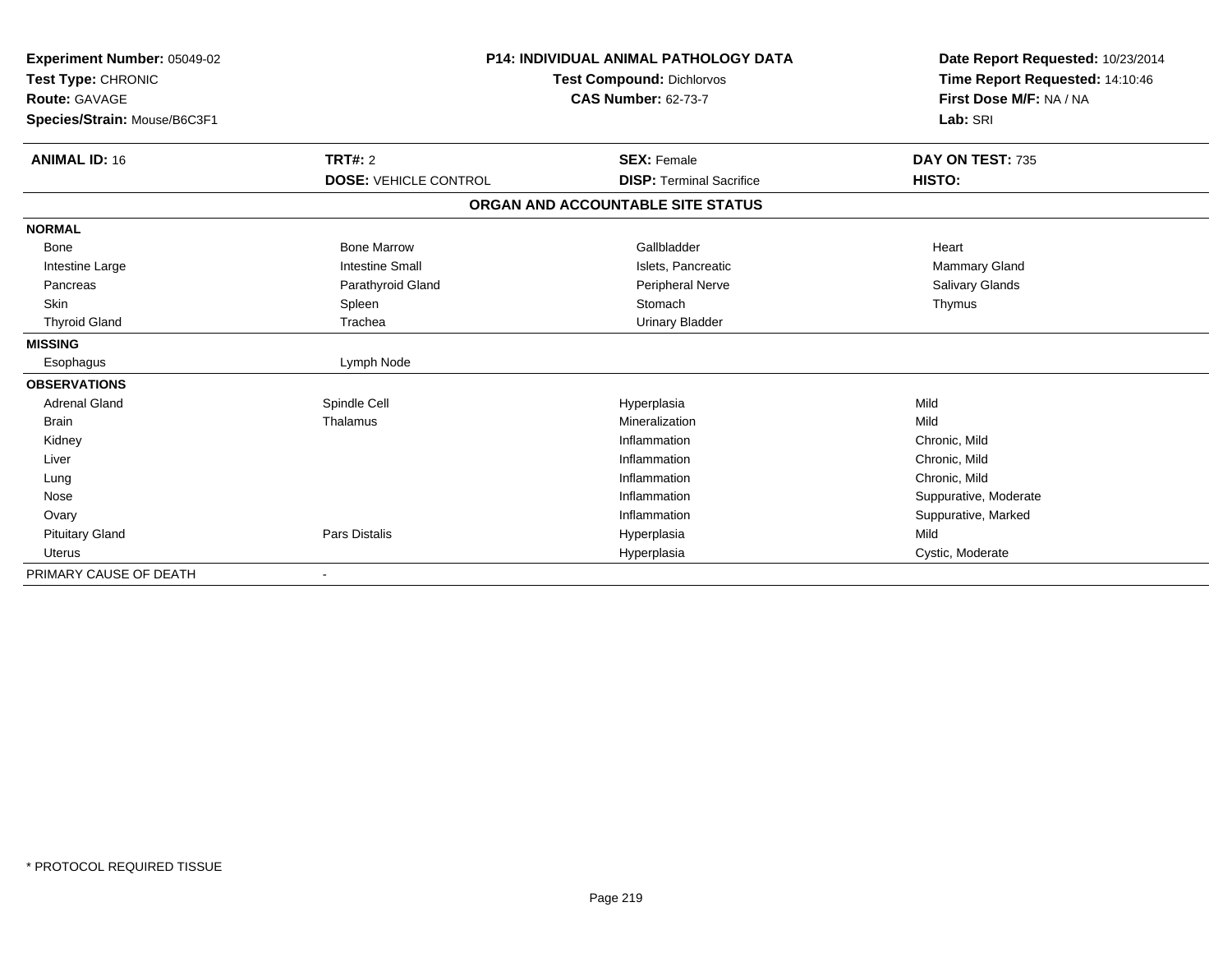| <b>Experiment Number: 05049-02</b><br>Test Type: CHRONIC<br>Route: GAVAGE<br>Species/Strain: Mouse/B6C3F1 |                            | <b>P14: INDIVIDUAL ANIMAL PATHOLOGY DATA</b><br>Test Compound: Dichlorvos<br><b>CAS Number: 62-73-7</b> | Date Report Requested: 10/23/2014<br>Time Report Requested: 14:10:46<br>First Dose M/F: NA / NA<br>Lab: SRI |
|-----------------------------------------------------------------------------------------------------------|----------------------------|---------------------------------------------------------------------------------------------------------|-------------------------------------------------------------------------------------------------------------|
| <b>ANIMAL ID: 16</b>                                                                                      | <b>TRT#: 4</b>             | <b>SEX: Female</b>                                                                                      | <b>DAY ON TEST: 8</b>                                                                                       |
|                                                                                                           | <b>DOSE: 40.0</b><br>MG/KG | <b>DISP: Accident</b>                                                                                   | HISTO:                                                                                                      |
|                                                                                                           |                            | ORGAN AND ACCOUNTABLE SITE STATUS                                                                       |                                                                                                             |
| <b>NORMAL</b>                                                                                             |                            |                                                                                                         |                                                                                                             |
| <b>Adrenal Gland</b>                                                                                      | <b>Bone</b>                | <b>Bone Marrow</b>                                                                                      | <b>Brain</b>                                                                                                |
| Esophagus                                                                                                 | Heart                      | Intestine Large                                                                                         | <b>Intestine Small</b>                                                                                      |
| Islets, Pancreatic                                                                                        | Kidney                     | Liver                                                                                                   | Lung                                                                                                        |
| Lymph Node                                                                                                | Mammary Gland              | Ovary                                                                                                   | Pancreas                                                                                                    |
| Parathyroid Gland                                                                                         | Peripheral Nerve           | Salivary Glands                                                                                         | <b>Skin</b>                                                                                                 |
| Spleen                                                                                                    | Stomach                    | Thymus                                                                                                  | <b>Thyroid Gland</b>                                                                                        |
| Trachea                                                                                                   | Urinary Bladder            | Uterus                                                                                                  |                                                                                                             |
| <b>MISSING</b>                                                                                            |                            |                                                                                                         |                                                                                                             |
| Gallbladder                                                                                               | Nose                       | <b>Pituitary Gland</b>                                                                                  |                                                                                                             |
| <b>OBSERVATIONS</b>                                                                                       |                            |                                                                                                         |                                                                                                             |
| Nose                                                                                                      |                            |                                                                                                         |                                                                                                             |
| Note: NOSE-NOT REQUIRED BY PROTOCOL PRIOR TO 6/1/82                                                       |                            |                                                                                                         |                                                                                                             |
| PRIMARY CAUSE OF DEATH                                                                                    |                            |                                                                                                         |                                                                                                             |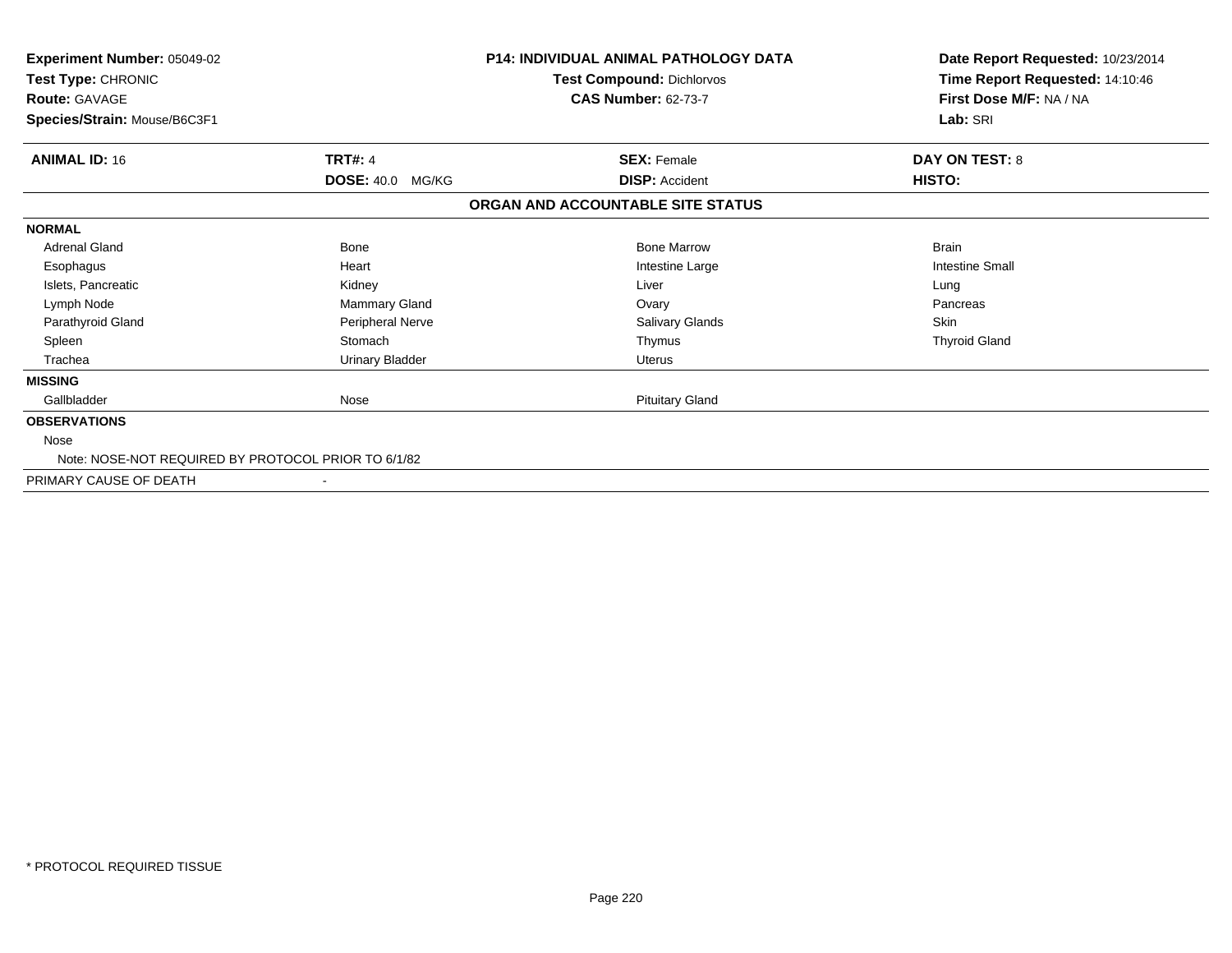| Experiment Number: 05049-02    |                            | <b>P14: INDIVIDUAL ANIMAL PATHOLOGY DATA</b> | Date Report Requested: 10/23/2014 |
|--------------------------------|----------------------------|----------------------------------------------|-----------------------------------|
| Test Type: CHRONIC             |                            | <b>Test Compound: Dichlorvos</b>             | Time Report Requested: 14:10:46   |
| Route: GAVAGE                  |                            | <b>CAS Number: 62-73-7</b>                   | First Dose M/F: NA / NA           |
| Species/Strain: Mouse/B6C3F1   |                            |                                              | Lab: SRI                          |
| <b>ANIMAL ID: 16</b>           | <b>TRT#: 6</b>             | <b>SEX: Female</b>                           | DAY ON TEST: 731                  |
|                                | <b>DOSE: 20.0</b><br>MG/KG | <b>DISP: Terminal Sacrifice</b>              | HISTO:                            |
|                                |                            | ORGAN AND ACCOUNTABLE SITE STATUS            |                                   |
| <b>NORMAL</b>                  |                            |                                              |                                   |
| <b>Bone</b>                    | <b>Bone Marrow</b>         | Esophagus                                    | Gallbladder                       |
| Heart                          | Intestine Large            | <b>Intestine Small</b>                       | Islets, Pancreatic                |
| Liver                          | Lung                       | Lymph Node                                   | <b>Mammary Gland</b>              |
| Pancreas                       | Parathyroid Gland          | <b>Salivary Glands</b>                       | Skin                              |
| Spleen                         | Stomach                    | Thymus                                       | <b>Thyroid Gland</b>              |
| Trachea                        | <b>Urinary Bladder</b>     |                                              |                                   |
| <b>OBSERVATIONS</b>            |                            |                                              |                                   |
| <b>Adrenal Gland</b>           | Spindle Cell               | Hyperplasia                                  | Moderate                          |
| <b>Brain</b>                   | Thalamus                   | Mineralization                               | Minimal                           |
| Kidney                         |                            | Inflammation                                 | Chronic, Mild                     |
| Nose                           |                            | Inflammation                                 | Suppurative, Moderate             |
| Ovary                          |                            | Cyst                                         |                                   |
| Peripheral Nerve               |                            | <b>Infiltration Cellular</b>                 | Lymphocyte, Minimal               |
|                                |                            | <b>Infiltration Cellular</b>                 | Plasma Cell, Minimal              |
| <b>Pituitary Gland</b>         | <b>Pars Distalis</b>       | Hyperplasia                                  | Mild                              |
| <b>Skin</b>                    |                            |                                              |                                   |
| Note: TRC LES 1-NOT REMARKABLE |                            |                                              |                                   |
| <b>Uterus</b>                  |                            | Hyperplasia                                  | Cystic, Mild                      |
| PRIMARY CAUSE OF DEATH         |                            |                                              |                                   |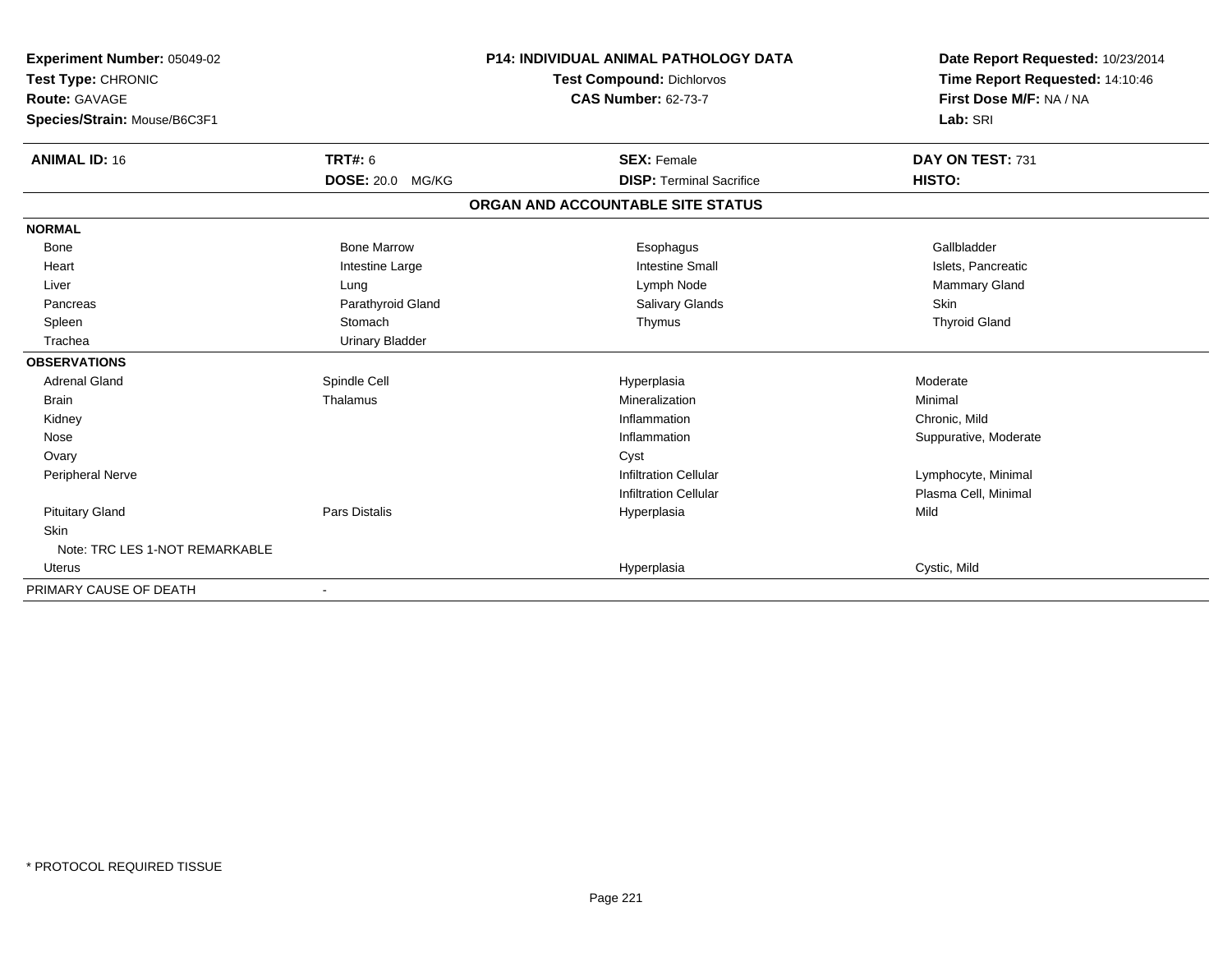| Experiment Number: 05049-02<br>Test Type: CHRONIC<br><b>Route: GAVAGE</b><br>Species/Strain: Mouse/B6C3F1 |                              | P14: INDIVIDUAL ANIMAL PATHOLOGY DATA<br><b>Test Compound: Dichlorvos</b><br><b>CAS Number: 62-73-7</b> | Date Report Requested: 10/23/2014<br>Time Report Requested: 14:10:46<br>First Dose M/F: NA / NA<br>Lab: SRI |
|-----------------------------------------------------------------------------------------------------------|------------------------------|---------------------------------------------------------------------------------------------------------|-------------------------------------------------------------------------------------------------------------|
| <b>ANIMAL ID: 17</b>                                                                                      | <b>TRT#: 2</b>               | <b>SEX: Female</b>                                                                                      | DAY ON TEST: 731                                                                                            |
|                                                                                                           | <b>DOSE: VEHICLE CONTROL</b> | <b>DISP: Dead</b>                                                                                       | HISTO:                                                                                                      |
|                                                                                                           |                              | ORGAN AND ACCOUNTABLE SITE STATUS                                                                       |                                                                                                             |
| <b>NORMAL</b>                                                                                             |                              |                                                                                                         |                                                                                                             |
| <b>Bone Marrow</b>                                                                                        | Esophagus                    | Gallbladder                                                                                             | Intestine Large                                                                                             |
| <b>Intestine Small</b>                                                                                    | Islets, Pancreatic           | Lymph Node                                                                                              | Pancreas                                                                                                    |
| Parathyroid Gland                                                                                         | Peripheral Nerve             | Salivary Glands                                                                                         | Skin                                                                                                        |
| Spleen                                                                                                    | Thymus                       | <b>Thyroid Gland</b>                                                                                    | Trachea                                                                                                     |
| <b>Urinary Bladder</b>                                                                                    |                              |                                                                                                         |                                                                                                             |
| <b>OBSERVATIONS</b>                                                                                       |                              |                                                                                                         |                                                                                                             |
| <b>Adrenal Gland</b>                                                                                      | Spindle Cell                 | Hyperplasia                                                                                             | Moderate                                                                                                    |
| <b>Blood Vessel</b>                                                                                       |                              | Inflammation                                                                                            | Chronic, Multiple, Moderate                                                                                 |
| Bone                                                                                                      |                              | Hyperostosis                                                                                            | Moderate                                                                                                    |
| <b>Brain</b>                                                                                              | Thalamus                     | Mineralization                                                                                          | Mild                                                                                                        |
| Heart                                                                                                     | Myocardium                   | Fibrosis                                                                                                | Mild                                                                                                        |
|                                                                                                           | Coron Artery, Media          | Hypertrophy                                                                                             | Marked                                                                                                      |
|                                                                                                           | Coron Artery                 | Inflammation                                                                                            | Chronic, Moderate                                                                                           |
| Kidney                                                                                                    | Artery, Media                | Hypertrophy                                                                                             | Marked                                                                                                      |
|                                                                                                           | Artery                       | Inflammation                                                                                            | Chronic, Marked                                                                                             |
|                                                                                                           |                              | Inflammation                                                                                            | Chronic, Mild                                                                                               |
| Liver                                                                                                     |                              | Inflammation                                                                                            | Chronic, Mild                                                                                               |
| Lung                                                                                                      |                              | Inflammation                                                                                            | Chronic, Mild                                                                                               |
| Mammary Gland                                                                                             |                              | Adenocarcinoma                                                                                          |                                                                                                             |
|                                                                                                           |                              | Hyperplasia                                                                                             | Cystic, Moderate                                                                                            |
| Mesentery                                                                                                 | Artery                       | Hypertrophy                                                                                             | Moderate                                                                                                    |
|                                                                                                           | Artery                       | Inflammation                                                                                            | Chronic, Marked                                                                                             |
| Nose                                                                                                      |                              | Inflammation                                                                                            | Suppurative, Moderate                                                                                       |
| Ovary                                                                                                     |                              | Cyst                                                                                                    |                                                                                                             |
| <b>Pituitary Gland</b>                                                                                    | Pars Intermed                | Adenoma                                                                                                 |                                                                                                             |
| <b>Skeletal Muscle</b>                                                                                    |                              | Inflammation                                                                                            | Chronic, Mild                                                                                               |
| Stomach                                                                                                   | Glandular                    | Mineralization                                                                                          | Mild                                                                                                        |
| <b>Uterus</b>                                                                                             |                              | Hyperplasia                                                                                             | Cystic, Mild                                                                                                |
| PRIMARY CAUSE OF DEATH                                                                                    |                              |                                                                                                         |                                                                                                             |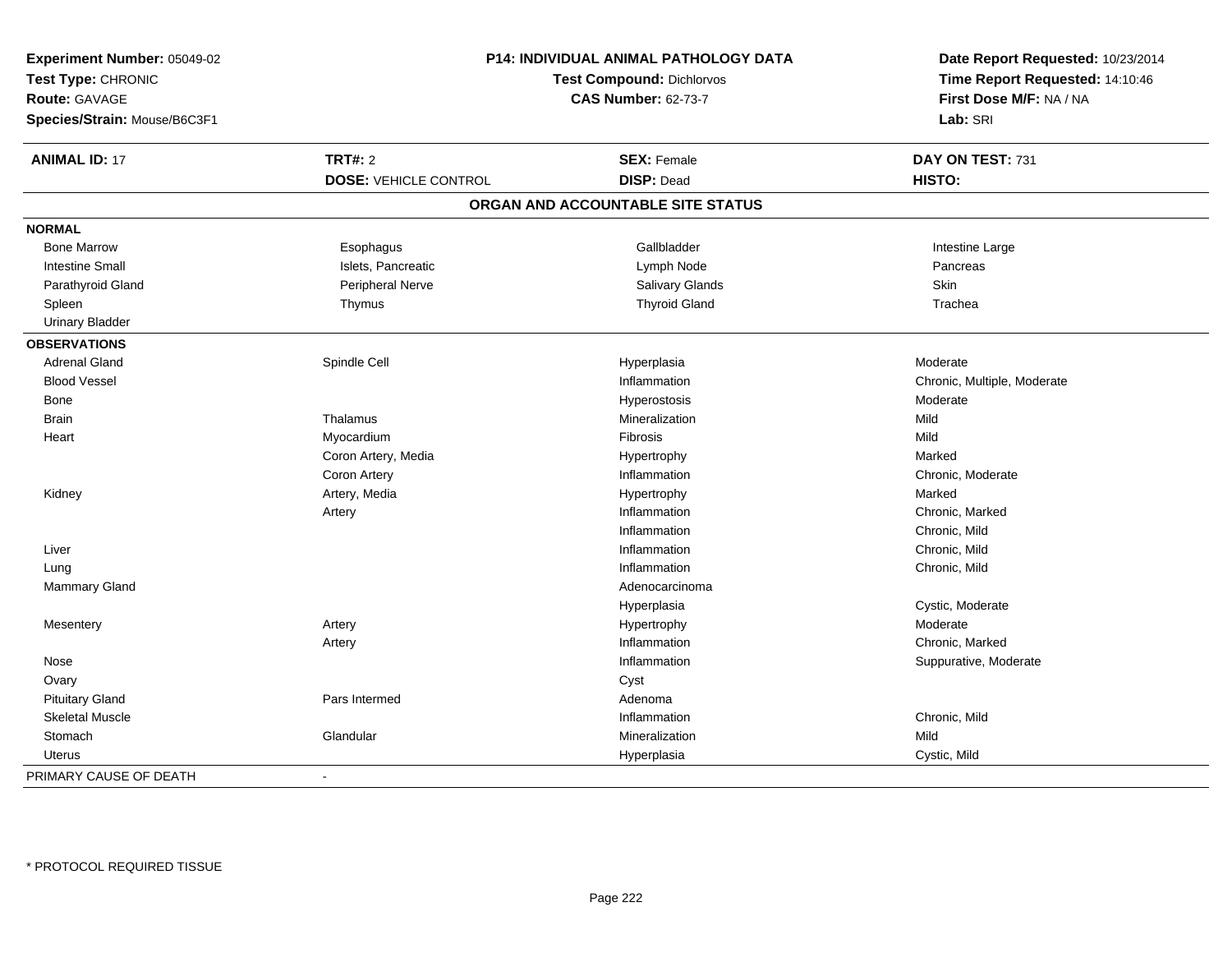| Experiment Number: 05049-02  |                         | <b>P14: INDIVIDUAL ANIMAL PATHOLOGY DATA</b> | Date Report Requested: 10/23/2014 |
|------------------------------|-------------------------|----------------------------------------------|-----------------------------------|
| Test Type: CHRONIC           |                         | Test Compound: Dichlorvos                    | Time Report Requested: 14:10:46   |
| Route: GAVAGE                |                         | <b>CAS Number: 62-73-7</b>                   | First Dose M/F: NA / NA           |
| Species/Strain: Mouse/B6C3F1 |                         |                                              | Lab: SRI                          |
| <b>ANIMAL ID: 17</b>         | <b>TRT#: 4</b>          | <b>SEX: Female</b>                           | DAY ON TEST: 729                  |
|                              | <b>DOSE: 40.0 MG/KG</b> | <b>DISP: Terminal Sacrifice</b>              | HISTO:                            |
|                              |                         | ORGAN AND ACCOUNTABLE SITE STATUS            |                                   |
| <b>NORMAL</b>                |                         |                                              |                                   |
| Bone                         | <b>Bone Marrow</b>      | Esophagus                                    | Gallbladder                       |
| Heart                        | Intestine Large         | <b>Intestine Small</b>                       | Islets, Pancreatic                |
| Kidney                       | Lymph Node              | Mammary Gland                                | Pancreas                          |
| Peripheral Nerve             | Salivary Glands         | Skin                                         | Spleen                            |
| <b>Thyroid Gland</b>         | Trachea                 |                                              |                                   |
| <b>MISSING</b>               |                         |                                              |                                   |
| Parathyroid Gland            | Thymus                  |                                              |                                   |
| <b>OBSERVATIONS</b>          |                         |                                              |                                   |
| <b>Adrenal Gland</b>         | Spindle Cell            | Hyperplasia                                  | Moderate                          |
| <b>Brain</b>                 | Thalamus                | Mineralization                               | Minimal                           |
| Liver                        |                         | Hepatocellular Adenoma                       |                                   |
|                              |                         | Inflammation                                 | Chronic, Moderate                 |
|                              | Hepatocyte              | Vacuolization Cytoplasmic                    | Mild                              |
| Lung                         |                         | Inflammation                                 | Chronic, Moderate                 |
| Nose                         |                         | Inflammation                                 | Suppurative, Moderate             |
| Ovary                        |                         | Cyst                                         |                                   |
| <b>Pituitary Gland</b>       | Pars Distalis           | Hyperplasia                                  | Minimal                           |
| Skin                         |                         |                                              |                                   |
| Note: 1.SKIN-NOT REMARKABLE  |                         |                                              |                                   |
| Stomach                      | Forestomach             | Squamous Cell Papilloma                      |                                   |
| <b>Urinary Bladder</b>       |                         | Inflammation                                 | Chronic, Mild                     |
| <b>Uterus</b>                |                         | Hyperplasia                                  | Cystic, Moderate                  |
| PRIMARY CAUSE OF DEATH       |                         |                                              |                                   |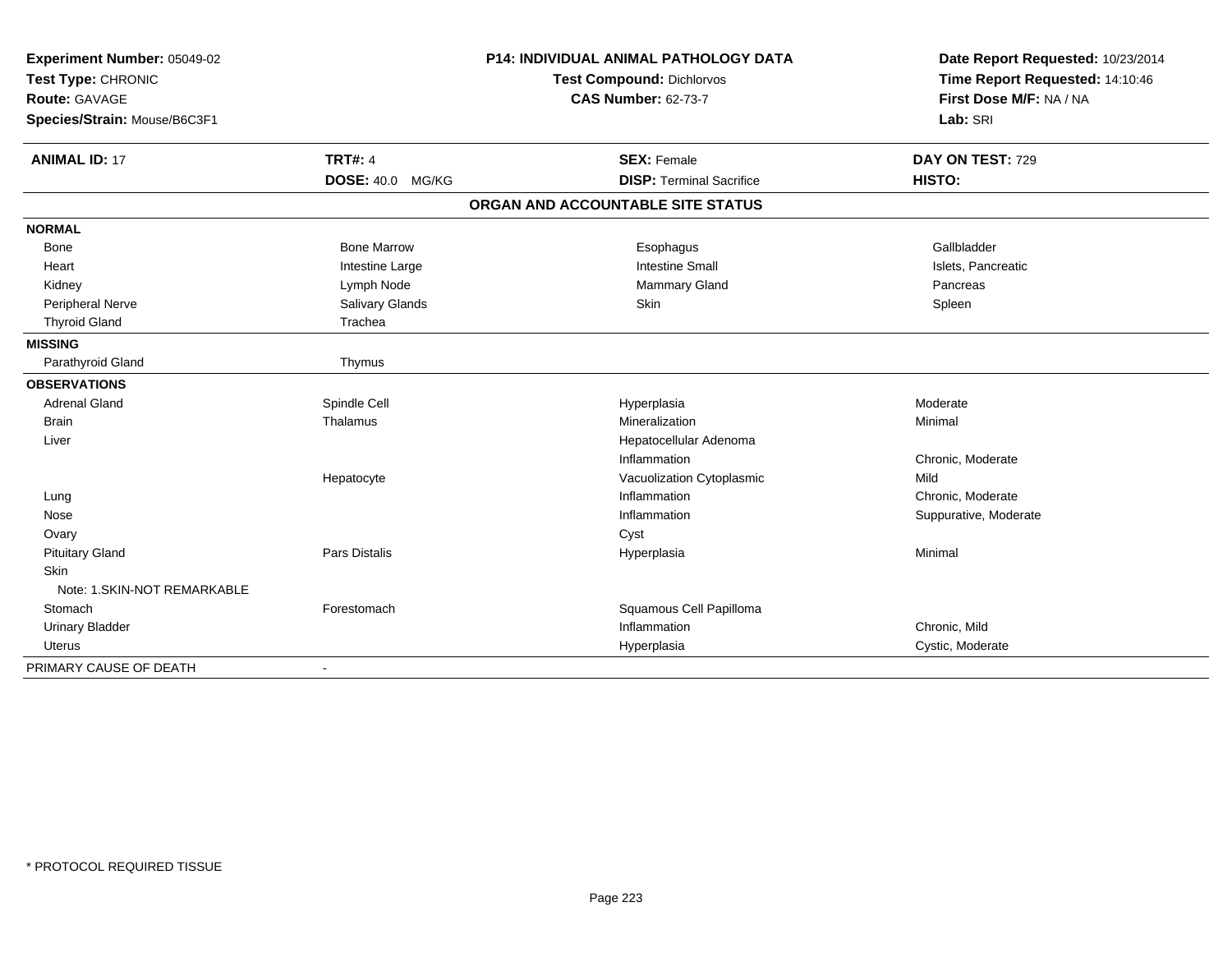| Experiment Number: 05049-02  | P14: INDIVIDUAL ANIMAL PATHOLOGY DATA |                                   | Date Report Requested: 10/23/2014 |
|------------------------------|---------------------------------------|-----------------------------------|-----------------------------------|
| Test Type: CHRONIC           |                                       | Test Compound: Dichlorvos         | Time Report Requested: 14:10:46   |
| <b>Route: GAVAGE</b>         |                                       | <b>CAS Number: 62-73-7</b>        | First Dose M/F: NA / NA           |
| Species/Strain: Mouse/B6C3F1 |                                       |                                   | Lab: SRI                          |
| <b>ANIMAL ID: 17</b>         | <b>TRT#: 6</b>                        | <b>SEX: Female</b>                | DAY ON TEST: 731                  |
|                              | <b>DOSE: 20.0</b><br>MG/KG            | <b>DISP: Terminal Sacrifice</b>   | HISTO:                            |
|                              |                                       | ORGAN AND ACCOUNTABLE SITE STATUS |                                   |
| <b>NORMAL</b>                |                                       |                                   |                                   |
| <b>Bone</b>                  | <b>Bone Marrow</b>                    | Esophagus                         | Gallbladder                       |
| Heart                        | Intestine Large                       | <b>Intestine Small</b>            | Islets, Pancreatic                |
| Liver                        | Mammary Gland                         | Ovary                             | Pancreas                          |
| Parathyroid Gland            | Peripheral Nerve                      | Salivary Glands                   | Skin                              |
| Spleen                       | Trachea                               |                                   |                                   |
| <b>OBSERVATIONS</b>          |                                       |                                   |                                   |
| <b>Adrenal Gland</b>         | Spindle Cell                          | Hyperplasia                       | Moderate                          |
| <b>Brain</b>                 | Thalamus                              | Mineralization                    | Mild                              |
| Kidney                       |                                       | Casts                             | Minimal                           |
|                              |                                       | Inflammation                      | Chronic, Moderate                 |
| Lung                         |                                       | Inflammation                      | Chronic, Moderate                 |
| Lymph Node                   | Mesenteric                            | Hyperplasia                       | Lymphoid, Mild                    |
| Nose                         |                                       | Inflammation                      | Suppurative, Mild                 |
| <b>Pituitary Gland</b>       | <b>Pars Distalis</b>                  | Adenoma                           |                                   |
| Stomach                      | Forestomach                           | Hyperplasia                       | Focal, Moderate                   |
| Thymus                       |                                       | Hyperplasia                       | Lymphoid, Moderate                |
| <b>Thyroid Gland</b>         | <b>Follicular Cel</b>                 | Hyperplasia                       | Mild                              |
| <b>Urinary Bladder</b>       |                                       | Inflammation                      | Chronic, Mild                     |
| <b>Uterus</b>                |                                       | Hyperplasia                       | Cystic, Moderate                  |
| PRIMARY CAUSE OF DEATH       |                                       |                                   |                                   |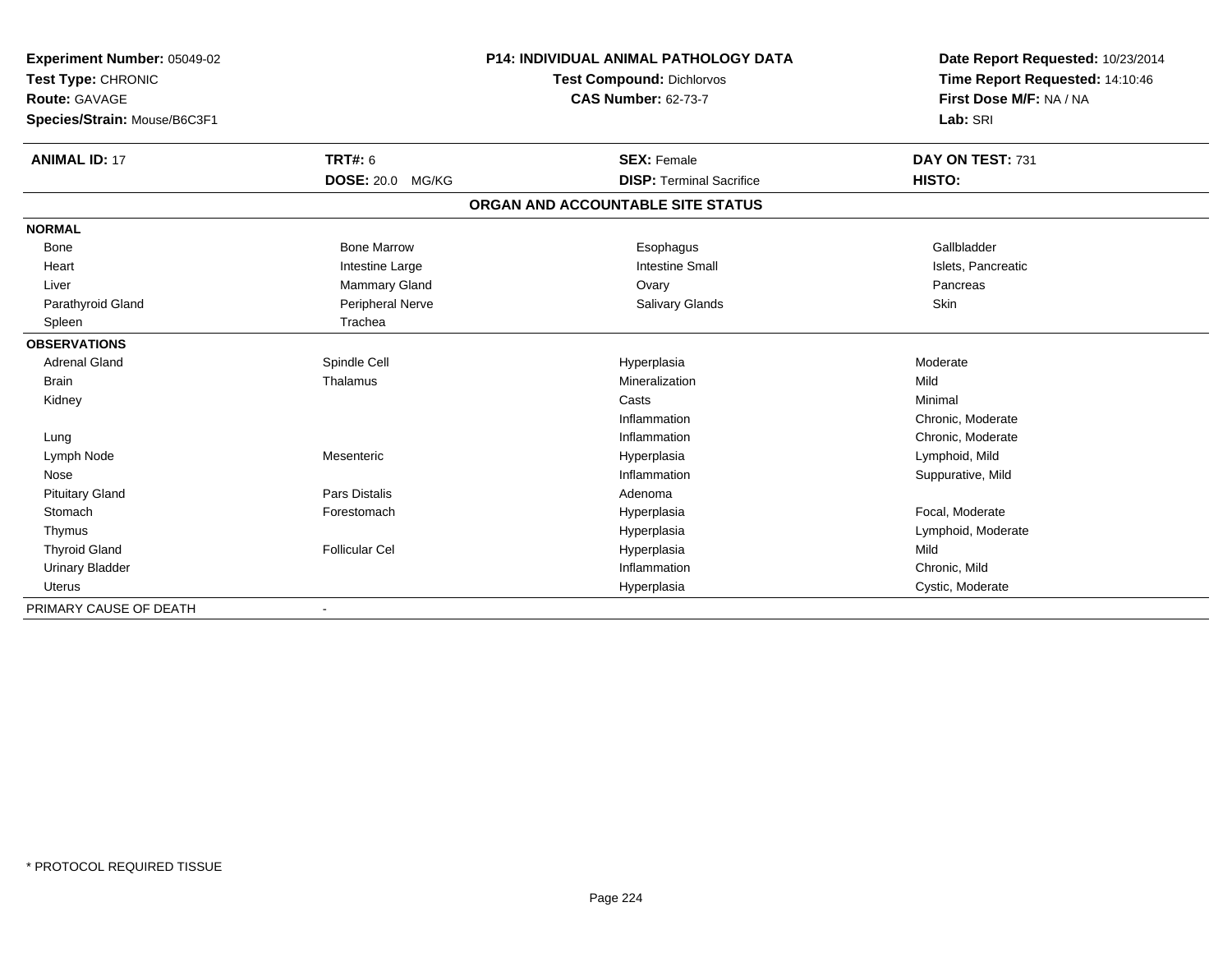| Experiment Number: 05049-02  | <b>P14: INDIVIDUAL ANIMAL PATHOLOGY DATA</b><br>Test Compound: Dichlorvos |                                   | Date Report Requested: 10/23/2014<br>Time Report Requested: 14:10:46 |
|------------------------------|---------------------------------------------------------------------------|-----------------------------------|----------------------------------------------------------------------|
| Test Type: CHRONIC           |                                                                           |                                   |                                                                      |
| <b>Route: GAVAGE</b>         |                                                                           | <b>CAS Number: 62-73-7</b>        | First Dose M/F: NA / NA                                              |
| Species/Strain: Mouse/B6C3F1 |                                                                           |                                   | Lab: SRI                                                             |
| <b>ANIMAL ID: 18</b>         | <b>TRT#: 2</b>                                                            | <b>SEX: Female</b>                | DAY ON TEST: 735                                                     |
|                              | <b>DOSE: VEHICLE CONTROL</b>                                              | <b>DISP: Terminal Sacrifice</b>   | HISTO:                                                               |
|                              |                                                                           | ORGAN AND ACCOUNTABLE SITE STATUS |                                                                      |
| <b>NORMAL</b>                |                                                                           |                                   |                                                                      |
| Bone                         | Esophagus                                                                 | Gallbladder                       | Heart                                                                |
| Intestine Large              | <b>Intestine Small</b>                                                    | Islets, Pancreatic                | Lung                                                                 |
| Mammary Gland                | Ovary                                                                     | Pancreas                          | Parathyroid Gland                                                    |
| Peripheral Nerve             | Salivary Glands                                                           | Skin                              | Spleen                                                               |
| Stomach                      | Thymus                                                                    | Trachea                           | <b>Urinary Bladder</b>                                               |
| <b>OBSERVATIONS</b>          |                                                                           |                                   |                                                                      |
| <b>Adrenal Gland</b>         | Spindle Cell                                                              | Hyperplasia                       | Moderate                                                             |
| <b>Bone Marrow</b>           |                                                                           | Hyperplasia                       | Moderate                                                             |
| <b>Brain</b>                 | Thalamus                                                                  | Mineralization                    | Moderate                                                             |
| Kidney                       |                                                                           | Inflammation                      | Chronic, Moderate                                                    |
|                              | <b>Renal Tubule</b>                                                       | Regeneration                      | Moderate                                                             |
| Liver                        |                                                                           | Hepatocellular Carcinoma          |                                                                      |
|                              |                                                                           | Inflammation                      | Chronic, Minimal                                                     |
| Lymph Node                   | Lymphatic, Mandibular                                                     | Ectasia                           | Moderate                                                             |
|                              | Renal                                                                     | Hyperplasia                       | Plasma Cell, Moderate                                                |
| Mesentery                    | Artery                                                                    | Inflammation                      | Chronic, Moderate                                                    |
| Nose                         |                                                                           | Inflammation                      | Suppurative, Mild                                                    |
| <b>Pituitary Gland</b>       | Pars Distalis                                                             | Hyperplasia                       | Moderate                                                             |
| Skin                         |                                                                           |                                   |                                                                      |
| Note: 1.SKIN-NOT REMARKABLE  |                                                                           |                                   |                                                                      |
| <b>Thyroid Gland</b>         | <b>Follicular Cel</b>                                                     | Hyperplasia                       | Mild                                                                 |
| Uterus                       |                                                                           | Hyperplasia                       | Cystic, Moderate                                                     |
|                              |                                                                           | Inflammation                      | Chronic, Moderate                                                    |
|                              |                                                                           | Inflammation                      | Suppurative, Moderate                                                |
| PRIMARY CAUSE OF DEATH       | $\blacksquare$                                                            |                                   |                                                                      |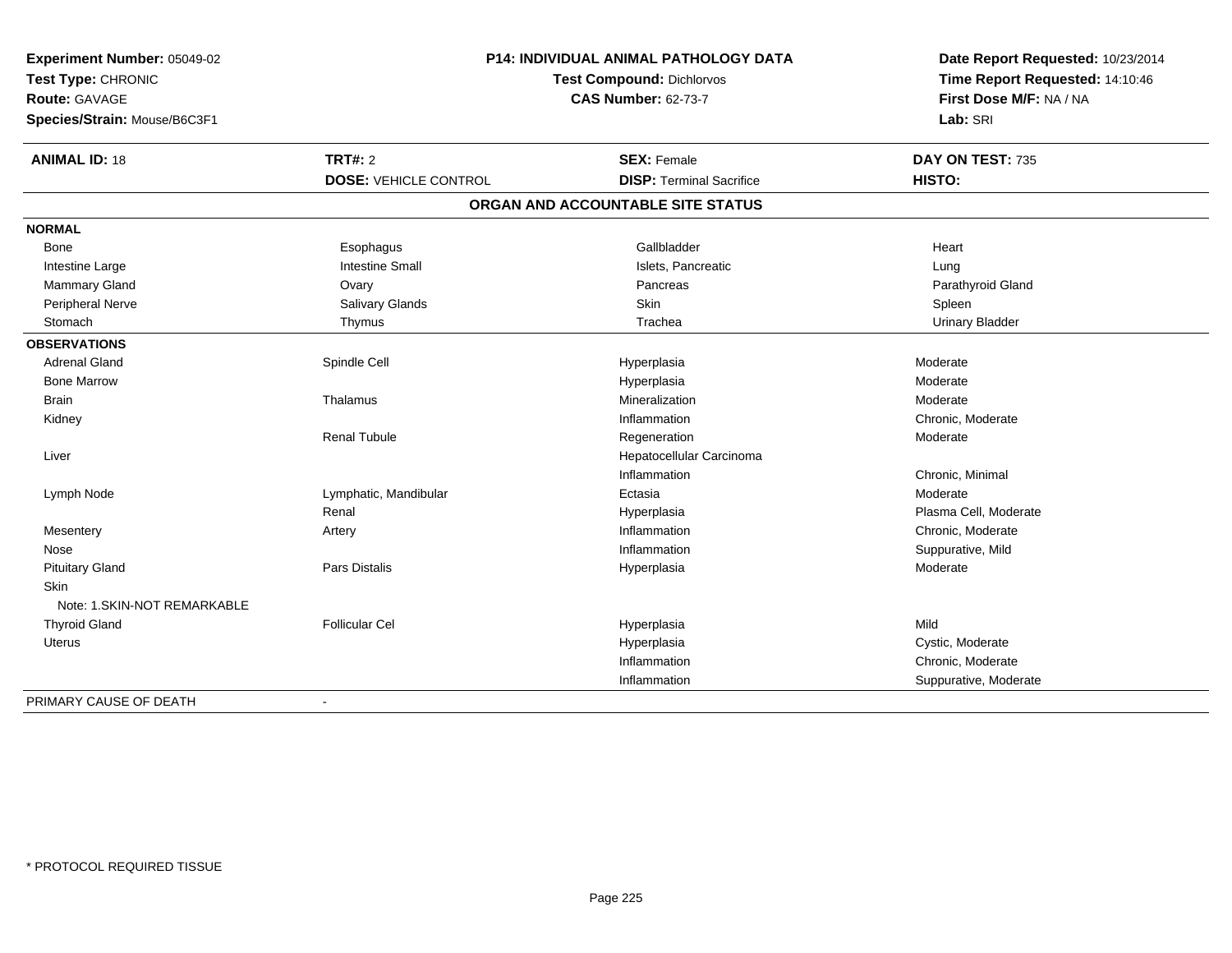| Experiment Number: 05049-02<br>Test Type: CHRONIC<br><b>Route: GAVAGE</b><br>Species/Strain: Mouse/B6C3F1 |                         | <b>P14: INDIVIDUAL ANIMAL PATHOLOGY DATA</b><br><b>Test Compound: Dichlorvos</b><br><b>CAS Number: 62-73-7</b> | Date Report Requested: 10/23/2014<br>Time Report Requested: 14:10:46<br>First Dose M/F: NA / NA<br>Lab: SRI |
|-----------------------------------------------------------------------------------------------------------|-------------------------|----------------------------------------------------------------------------------------------------------------|-------------------------------------------------------------------------------------------------------------|
|                                                                                                           |                         |                                                                                                                |                                                                                                             |
| <b>ANIMAL ID: 18</b>                                                                                      | <b>TRT#: 4</b>          | <b>SEX: Female</b>                                                                                             | DAY ON TEST: 729                                                                                            |
|                                                                                                           | <b>DOSE: 40.0 MG/KG</b> | <b>DISP: Terminal Sacrifice</b>                                                                                | HISTO:                                                                                                      |
|                                                                                                           |                         | ORGAN AND ACCOUNTABLE SITE STATUS                                                                              |                                                                                                             |
| <b>NORMAL</b>                                                                                             |                         |                                                                                                                |                                                                                                             |
| Bone                                                                                                      | <b>Bone Marrow</b>      | Esophagus                                                                                                      | Gallbladder                                                                                                 |
| Heart                                                                                                     | Intestine Large         | <b>Intestine Small</b>                                                                                         | Islets, Pancreatic                                                                                          |
| Lung                                                                                                      | Lymph Node              | Mammary Gland                                                                                                  | Pancreas                                                                                                    |
| Parathyroid Gland                                                                                         | Peripheral Nerve        | <b>Pituitary Gland</b>                                                                                         | Salivary Glands                                                                                             |
| Skin                                                                                                      | Spleen                  | Thymus                                                                                                         | <b>Thyroid Gland</b>                                                                                        |
| Trachea                                                                                                   |                         |                                                                                                                |                                                                                                             |
| <b>OBSERVATIONS</b>                                                                                       |                         |                                                                                                                |                                                                                                             |
| <b>Adrenal Gland</b>                                                                                      | Spindle Cell            | Hyperplasia                                                                                                    | Moderate                                                                                                    |
| <b>Brain</b>                                                                                              | Thalamus                | Mineralization                                                                                                 | Mild                                                                                                        |
| Kidney                                                                                                    | <b>Renal Tubule</b>     | Regeneration                                                                                                   | Minimal                                                                                                     |
| Liver                                                                                                     |                         | Inflammation                                                                                                   | Chronic, Mild                                                                                               |
| Nose                                                                                                      |                         | Inflammation                                                                                                   | Suppurative, Marked                                                                                         |
| Ovary                                                                                                     |                         | Cyst                                                                                                           |                                                                                                             |
| Stomach                                                                                                   | Forestomach             | Squamous Cell Papilloma                                                                                        |                                                                                                             |
| <b>Urinary Bladder</b>                                                                                    |                         | Inflammation                                                                                                   | Chronic, Moderate                                                                                           |
| Uterus                                                                                                    |                         | Hyperplasia                                                                                                    | Cystic, Moderate                                                                                            |
| PRIMARY CAUSE OF DEATH                                                                                    |                         |                                                                                                                |                                                                                                             |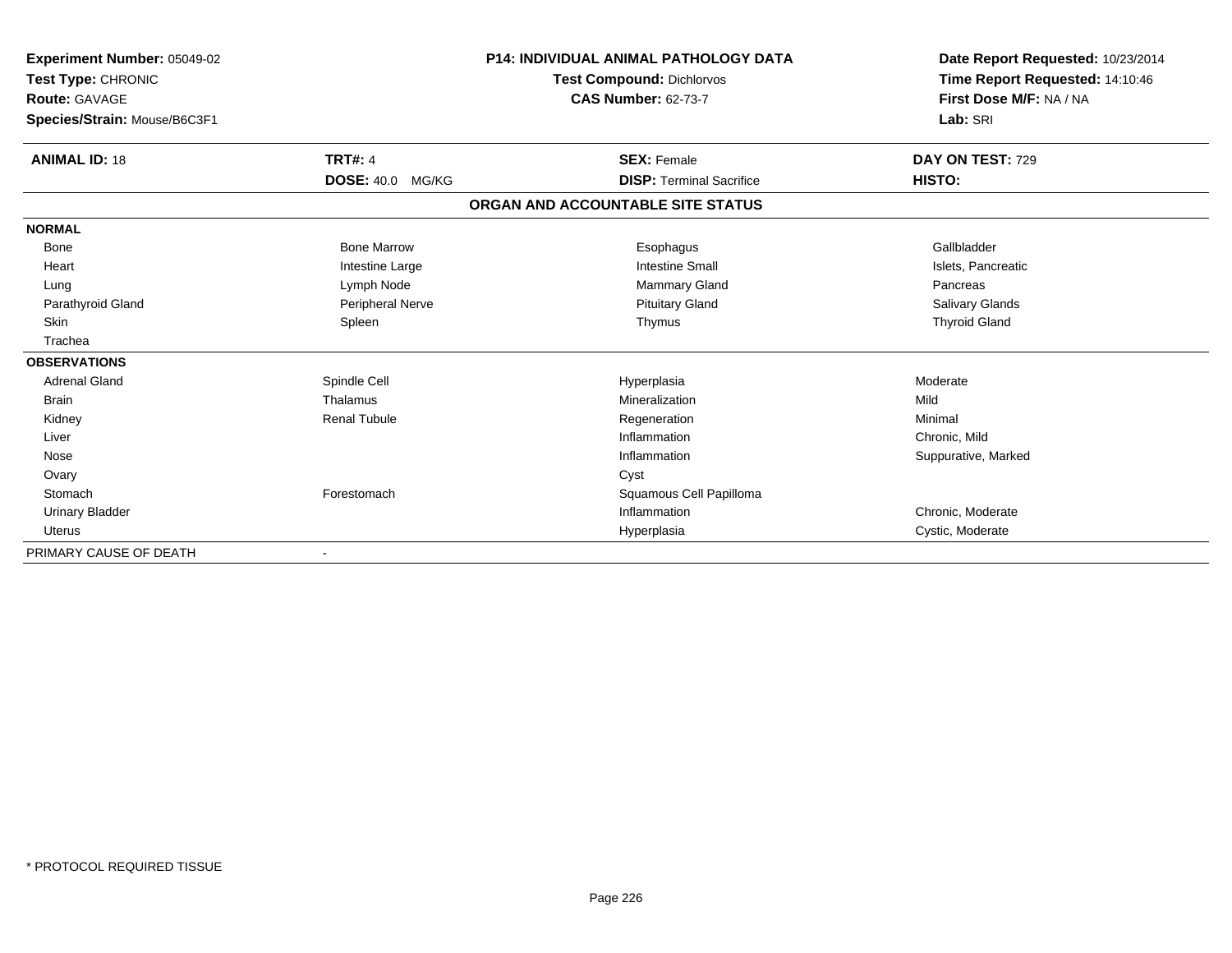| Experiment Number: 05049-02<br>Test Type: CHRONIC<br><b>Route: GAVAGE</b><br>Species/Strain: Mouse/B6C3F1 |                         | P14: INDIVIDUAL ANIMAL PATHOLOGY DATA<br><b>Test Compound: Dichlorvos</b><br><b>CAS Number: 62-73-7</b> | Date Report Requested: 10/23/2014<br>Time Report Requested: 14:10:46<br>First Dose M/F: NA / NA<br>Lab: SRI |
|-----------------------------------------------------------------------------------------------------------|-------------------------|---------------------------------------------------------------------------------------------------------|-------------------------------------------------------------------------------------------------------------|
| <b>ANIMAL ID: 18</b>                                                                                      | TRT#: 6                 | <b>SEX: Female</b>                                                                                      | DAY ON TEST: 731                                                                                            |
|                                                                                                           | <b>DOSE: 20.0 MG/KG</b> | <b>DISP: Terminal Sacrifice</b>                                                                         | HISTO:                                                                                                      |
|                                                                                                           |                         | ORGAN AND ACCOUNTABLE SITE STATUS                                                                       |                                                                                                             |
| <b>NORMAL</b>                                                                                             |                         |                                                                                                         |                                                                                                             |
| <b>Bone Marrow</b>                                                                                        | <b>Brain</b>            | Esophagus                                                                                               | Gallbladder                                                                                                 |
| Heart                                                                                                     | Intestine Large         | <b>Intestine Small</b>                                                                                  | Islets, Pancreatic                                                                                          |
| Liver                                                                                                     | Lung                    | Lymph Node                                                                                              | Mammary Gland                                                                                               |
| Pancreas                                                                                                  | Peripheral Nerve        | <b>Pituitary Gland</b>                                                                                  | Salivary Glands                                                                                             |
| Skin                                                                                                      | Stomach                 | Thymus                                                                                                  | Trachea                                                                                                     |
| <b>Urinary Bladder</b>                                                                                    |                         |                                                                                                         |                                                                                                             |
| <b>OBSERVATIONS</b>                                                                                       |                         |                                                                                                         |                                                                                                             |
| <b>Adrenal Gland</b>                                                                                      | Spindle Cell            | Hyperplasia                                                                                             | Moderate                                                                                                    |
| Bone                                                                                                      |                         | Hyperostosis                                                                                            | Mild                                                                                                        |
| Kidney                                                                                                    |                         | Inflammation                                                                                            | Chronic, Mild                                                                                               |
|                                                                                                           | <b>Renal Tubule</b>     | Regeneration                                                                                            | Minimal                                                                                                     |
| Nose                                                                                                      |                         | Inflammation                                                                                            | Suppurative, Moderate                                                                                       |
| Ovary                                                                                                     |                         | Cyst                                                                                                    |                                                                                                             |
| Parathyroid Gland                                                                                         |                         | Cyst                                                                                                    |                                                                                                             |
| Skin                                                                                                      |                         |                                                                                                         |                                                                                                             |
| Note: TRC LES 1-NOT REMARKABLE                                                                            |                         |                                                                                                         |                                                                                                             |
| Spleen                                                                                                    |                         | Hematopoietic Cell Proliferation Erythrocytic                                                           | Mild                                                                                                        |
|                                                                                                           |                         | Lymphoma Malignant Mixed                                                                                |                                                                                                             |
| Note: TRC LES 2-LYMPH MAL MXD                                                                             |                         |                                                                                                         |                                                                                                             |
| <b>Thyroid Gland</b>                                                                                      | Follicle                | Dilatation                                                                                              | Moderate                                                                                                    |
| <b>Uterus</b>                                                                                             |                         | Hyperplasia                                                                                             | Cystic, Moderate                                                                                            |
|                                                                                                           |                         | Inflammation                                                                                            | Suppurative, Mild                                                                                           |
| PRIMARY CAUSE OF DEATH                                                                                    | $\blacksquare$          |                                                                                                         |                                                                                                             |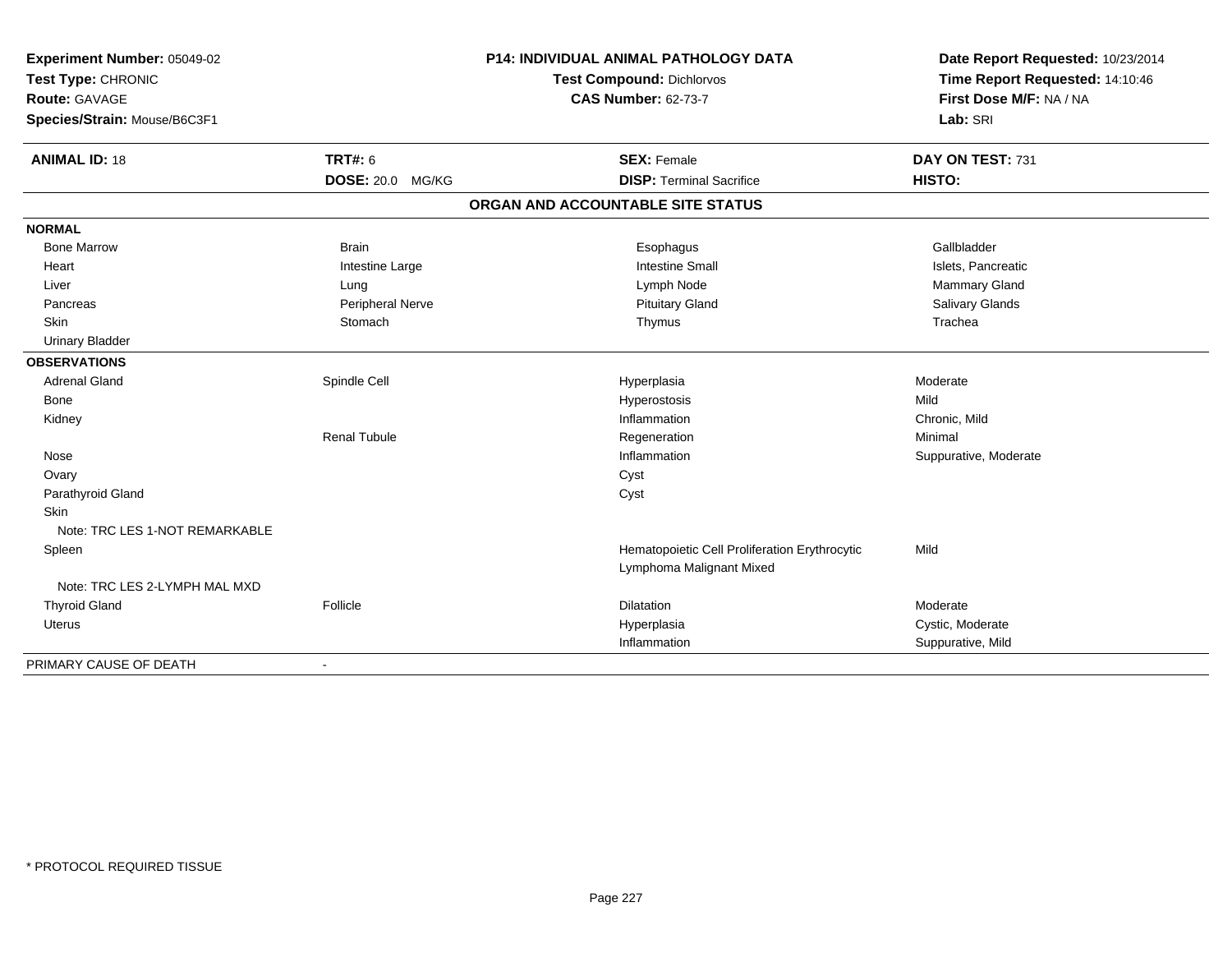| Experiment Number: 05049-02<br>Test Type: CHRONIC<br>Route: GAVAGE<br>Species/Strain: Mouse/B6C3F1 |                              | <b>P14: INDIVIDUAL ANIMAL PATHOLOGY DATA</b><br><b>Test Compound: Dichlorvos</b><br><b>CAS Number: 62-73-7</b> | Date Report Requested: 10/23/2014<br>Time Report Requested: 14:10:46<br>First Dose M/F: NA / NA<br>Lab: SRI |
|----------------------------------------------------------------------------------------------------|------------------------------|----------------------------------------------------------------------------------------------------------------|-------------------------------------------------------------------------------------------------------------|
| <b>ANIMAL ID: 19</b>                                                                               | <b>TRT#: 2</b>               | <b>SEX: Female</b>                                                                                             | DAY ON TEST: 724                                                                                            |
|                                                                                                    | <b>DOSE: VEHICLE CONTROL</b> | <b>DISP: Moribund</b>                                                                                          | HISTO:                                                                                                      |
|                                                                                                    |                              | ORGAN AND ACCOUNTABLE SITE STATUS                                                                              |                                                                                                             |
| <b>NORMAL</b>                                                                                      |                              |                                                                                                                |                                                                                                             |
| <b>Blood</b>                                                                                       | Bone                         | Esophagus                                                                                                      | Intestine Large                                                                                             |
| Islets, Pancreatic                                                                                 | Nose                         | Parathyroid Gland                                                                                              | Peripheral Nerve                                                                                            |
| <b>Pituitary Gland</b>                                                                             | Skin                         | Stomach                                                                                                        | <b>Thyroid Gland</b>                                                                                        |
| Trachea<br><b>MISSING</b>                                                                          |                              |                                                                                                                |                                                                                                             |
| Gallbladder                                                                                        | Mammary Gland                | Thymus                                                                                                         |                                                                                                             |
| <b>INSUFFICIENT TISSUE</b>                                                                         |                              |                                                                                                                |                                                                                                             |
| <b>Urinary Bladder</b>                                                                             |                              |                                                                                                                |                                                                                                             |
| <b>OBSERVATIONS</b>                                                                                |                              |                                                                                                                |                                                                                                             |
| <b>Adrenal Gland</b>                                                                               |                              | Hematopoietic Cell Proliferation                                                                               | Mild                                                                                                        |
|                                                                                                    | Spindle Cell                 | Hyperplasia                                                                                                    | Moderate                                                                                                    |
|                                                                                                    | Medulla                      | Pheochromocytoma Benign                                                                                        |                                                                                                             |
| <b>Bone Marrow</b>                                                                                 |                              | Hyperplasia                                                                                                    | Mild                                                                                                        |
| <b>Brain</b>                                                                                       | Thalamus                     | Mineralization                                                                                                 | Mild                                                                                                        |
| Heart                                                                                              | Myocardium                   | Inflammation                                                                                                   | Suppurative, Marked                                                                                         |
| <b>Intestine Small</b>                                                                             | lleum                        | Lymphoma Malignant Mixed                                                                                       |                                                                                                             |
| Note: TRC LES 3--LYMPH MAL MIXED, ILEUM                                                            |                              |                                                                                                                |                                                                                                             |
| Kidney                                                                                             |                              | Casts                                                                                                          | Mild                                                                                                        |
|                                                                                                    |                              | Inflammation                                                                                                   | Chronic, Mild                                                                                               |
| Liver                                                                                              |                              | Hematopoietic Cell Proliferation                                                                               | Moderate                                                                                                    |
|                                                                                                    |                              | Lymphoma Malignant Mixed                                                                                       |                                                                                                             |
|                                                                                                    | Kupffer Cell                 | Pigmentation                                                                                                   | Moderate                                                                                                    |
| Lung                                                                                               |                              | Alveolar/Bronchiolar Adenoma                                                                                   |                                                                                                             |
|                                                                                                    |                              | Lymphoma Malignant Mixed                                                                                       |                                                                                                             |
| Lymph Node                                                                                         | Inguinal                     | Lymphoma Malignant Mixed                                                                                       |                                                                                                             |
|                                                                                                    | Mandibular                   | Lymphoma Malignant Mixed                                                                                       |                                                                                                             |
|                                                                                                    | Mediastinal                  | Lymphoma Malignant Mixed                                                                                       |                                                                                                             |
|                                                                                                    | Mesenteric                   | Lymphoma Malignant Mixed                                                                                       |                                                                                                             |
|                                                                                                    | Pancreatic                   | Lymphoma Malignant Mixed                                                                                       |                                                                                                             |
| Ovary                                                                                              |                              | Cyst                                                                                                           |                                                                                                             |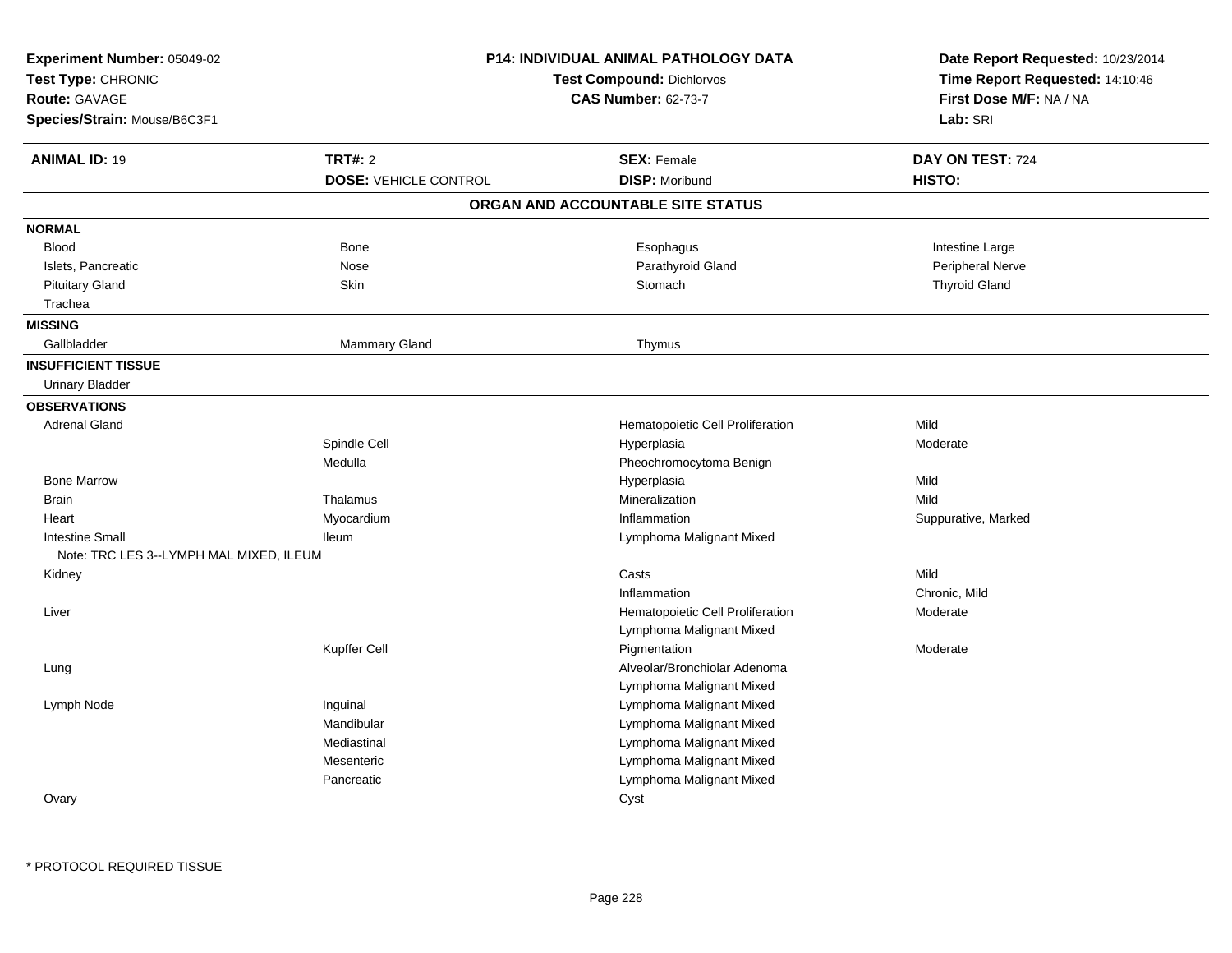| <b>Experiment Number: 05049-02</b><br><b>Test Type: CHRONIC</b><br><b>Route: GAVAGE</b><br>Species/Strain: Mouse/B6C3F1 |                              | <b>P14: INDIVIDUAL ANIMAL PATHOLOGY DATA</b><br><b>Test Compound: Dichlorvos</b><br><b>CAS Number: 62-73-7</b> | Date Report Requested: 10/23/2014<br>Time Report Requested: 14:10:46<br>First Dose M/F: NA / NA<br>Lab: SRI |
|-------------------------------------------------------------------------------------------------------------------------|------------------------------|----------------------------------------------------------------------------------------------------------------|-------------------------------------------------------------------------------------------------------------|
| <b>ANIMAL ID: 19</b>                                                                                                    | TRT#: 2                      | <b>SEX: Female</b>                                                                                             | DAY ON TEST: 724                                                                                            |
|                                                                                                                         | <b>DOSE: VEHICLE CONTROL</b> | <b>DISP: Moribund</b>                                                                                          | HISTO:                                                                                                      |
|                                                                                                                         |                              | ORGAN AND ACCOUNTABLE SITE STATUS                                                                              |                                                                                                             |
|                                                                                                                         |                              | Hemorrhage                                                                                                     | Marked                                                                                                      |
| Pancreas                                                                                                                |                              | Lymphoma Malignant Mixed                                                                                       |                                                                                                             |
| <b>Salivary Glands</b>                                                                                                  |                              | Lymphoma Malignant Mixed                                                                                       |                                                                                                             |
| Skin                                                                                                                    |                              |                                                                                                                |                                                                                                             |
| Note: 1.SKIN-NOT REMARKABLE                                                                                             |                              |                                                                                                                |                                                                                                             |
| Spleen                                                                                                                  |                              | Hematopoietic Cell Proliferation Erythrocytic                                                                  | Moderate                                                                                                    |
|                                                                                                                         |                              | Lymphoma Malignant Mixed                                                                                       |                                                                                                             |
| Uterus                                                                                                                  |                              | Hyperplasia                                                                                                    | Cystic, Moderate                                                                                            |
| PRIMARY CAUSE OF DEATH                                                                                                  |                              |                                                                                                                |                                                                                                             |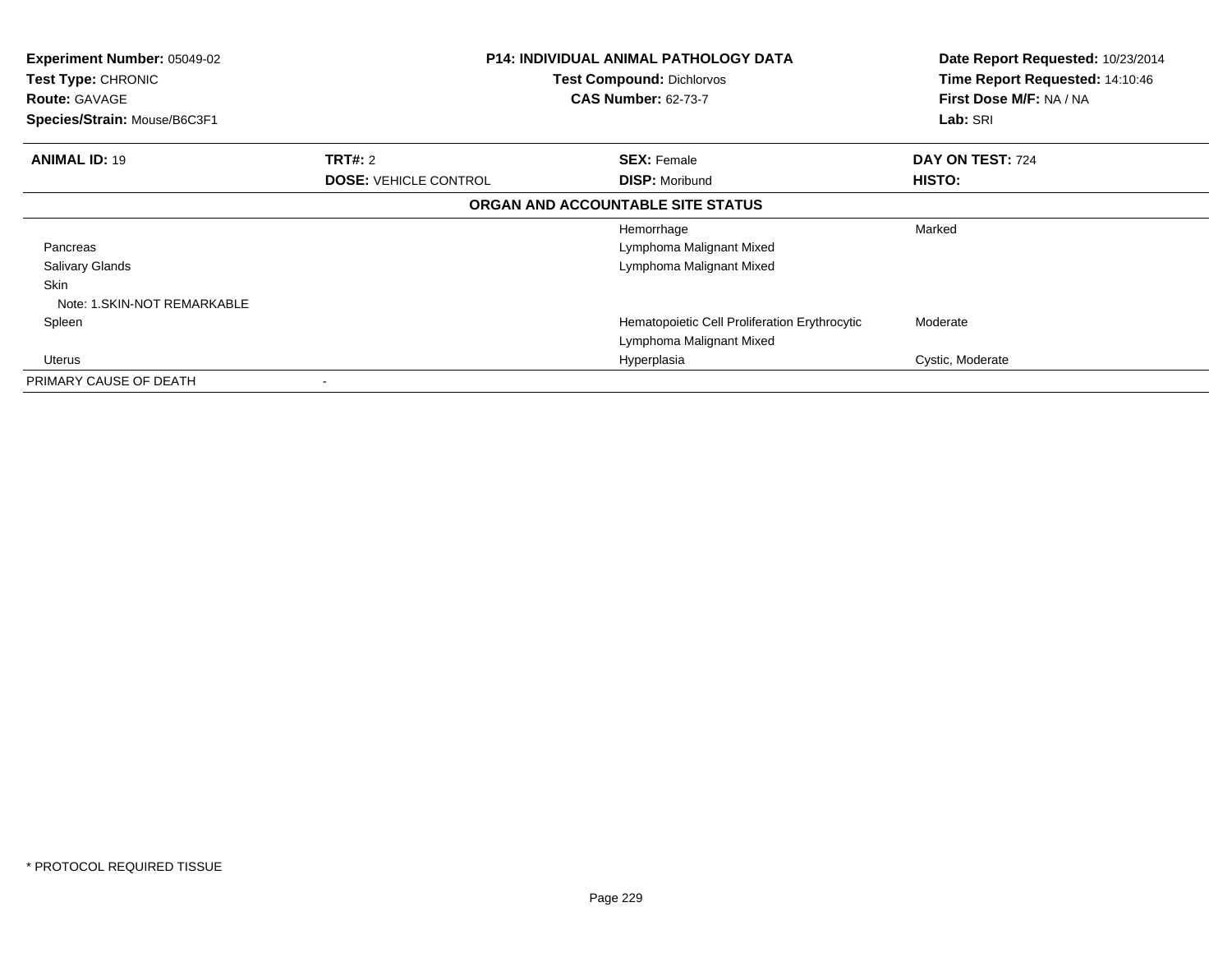| Experiment Number: 05049-02  | <b>P14: INDIVIDUAL ANIMAL PATHOLOGY DATA</b> |                                   | Date Report Requested: 10/23/2014 |  |
|------------------------------|----------------------------------------------|-----------------------------------|-----------------------------------|--|
| Test Type: CHRONIC           |                                              | Test Compound: Dichlorvos         | Time Report Requested: 14:10:46   |  |
| <b>Route: GAVAGE</b>         |                                              | <b>CAS Number: 62-73-7</b>        | First Dose M/F: NA / NA           |  |
| Species/Strain: Mouse/B6C3F1 |                                              |                                   | Lab: SRI                          |  |
| <b>ANIMAL ID: 19</b>         | <b>TRT#: 4</b>                               | <b>SEX: Female</b>                | DAY ON TEST: 729                  |  |
|                              | <b>DOSE: 40.0</b><br>MG/KG                   | <b>DISP: Terminal Sacrifice</b>   | <b>HISTO:</b>                     |  |
|                              |                                              | ORGAN AND ACCOUNTABLE SITE STATUS |                                   |  |
| <b>NORMAL</b>                |                                              |                                   |                                   |  |
| Bone                         | <b>Bone Marrow</b>                           | Esophagus                         | Gallbladder                       |  |
| Heart                        | Intestine Large                              | <b>Intestine Small</b>            | Islets, Pancreatic                |  |
| Lung                         | Mammary Gland                                | Ovary                             | Pancreas                          |  |
| Parathyroid Gland            | Peripheral Nerve                             | <b>Salivary Glands</b>            | <b>Skin</b>                       |  |
| Thymus                       | <b>Thyroid Gland</b>                         | Trachea                           |                                   |  |
| <b>OBSERVATIONS</b>          |                                              |                                   |                                   |  |
| <b>Adrenal Gland</b>         | Spindle Cell                                 | Hyperplasia                       | Moderate                          |  |
| <b>Brain</b>                 | Thalamus                                     | Mineralization                    | Mild                              |  |
| Kidney                       |                                              | Lymphoma Malignant Mixed          |                                   |  |
| Liver                        |                                              | Lymphoma Malignant Mixed          |                                   |  |
|                              | Hepatocyte                                   | Vacuolization Cytoplasmic         | Mild                              |  |
| Lymph Node                   | Mandibular                                   | Lymphoma Malignant Mixed          |                                   |  |
|                              | Mediastinal                                  | Lymphoma Malignant Mixed          |                                   |  |
|                              | Mesenteric                                   | Lymphoma Malignant Mixed          |                                   |  |
|                              | Renal                                        | Lymphoma Malignant Mixed          |                                   |  |
| Nose                         |                                              | Fungus                            | Moderate                          |  |
|                              |                                              | Inflammation                      | Suppurative, Moderate             |  |
| <b>Pituitary Gland</b>       |                                              | Angiectasis                       | Mild                              |  |
| <b>Skin</b>                  |                                              |                                   |                                   |  |
| Note: 1.SKIN-NOT REMARKABLE  |                                              |                                   |                                   |  |
| Spleen                       |                                              | Lymphoma Malignant Mixed          |                                   |  |
| Stomach                      | Forestomach                                  | Squamous Cell Papilloma           |                                   |  |
| <b>Urinary Bladder</b>       |                                              | Inflammation                      | Chronic, Mild                     |  |
| Uterus                       |                                              | Hyperplasia                       | Cystic, Moderate                  |  |
| PRIMARY CAUSE OF DEATH       | $\sim$                                       |                                   |                                   |  |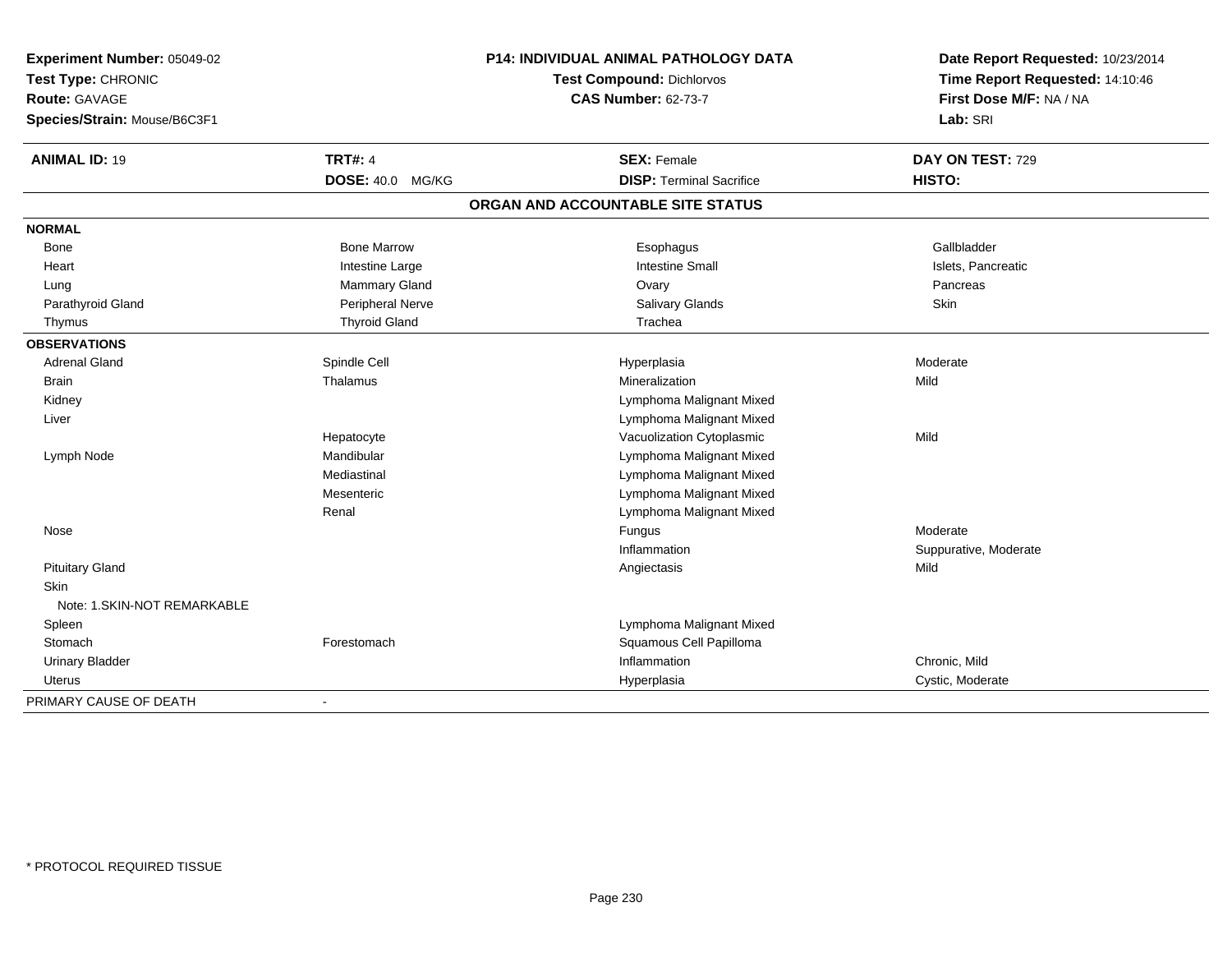| Experiment Number: 05049-02<br>Test Type: CHRONIC<br><b>Route: GAVAGE</b><br>Species/Strain: Mouse/B6C3F1 |                     | <b>P14: INDIVIDUAL ANIMAL PATHOLOGY DATA</b><br><b>Test Compound: Dichlorvos</b><br><b>CAS Number: 62-73-7</b> | Date Report Requested: 10/23/2014<br>Time Report Requested: 14:10:46<br>First Dose M/F: NA / NA<br>Lab: SRI |
|-----------------------------------------------------------------------------------------------------------|---------------------|----------------------------------------------------------------------------------------------------------------|-------------------------------------------------------------------------------------------------------------|
| <b>ANIMAL ID: 19</b>                                                                                      | TRT#: 6             | <b>SEX: Female</b>                                                                                             | DAY ON TEST: 731                                                                                            |
|                                                                                                           | DOSE: 20.0 MG/KG    | <b>DISP: Terminal Sacrifice</b>                                                                                | HISTO:                                                                                                      |
|                                                                                                           |                     | ORGAN AND ACCOUNTABLE SITE STATUS                                                                              |                                                                                                             |
| <b>NORMAL</b>                                                                                             |                     |                                                                                                                |                                                                                                             |
| <b>Bone</b>                                                                                               | <b>Bone Marrow</b>  | <b>Brain</b>                                                                                                   | Esophagus                                                                                                   |
| Heart                                                                                                     | Intestine Large     | <b>Intestine Small</b>                                                                                         | Islets, Pancreatic                                                                                          |
| Liver                                                                                                     | Lung                | Lymph Node                                                                                                     | Mammary Gland                                                                                               |
| Nose                                                                                                      | Pancreas            | Parathyroid Gland                                                                                              | Peripheral Nerve                                                                                            |
| <b>Pituitary Gland</b>                                                                                    | Salivary Glands     | Skin                                                                                                           | Spleen                                                                                                      |
| Stomach                                                                                                   | Thymus              | <b>Thyroid Gland</b>                                                                                           | Trachea                                                                                                     |
| <b>Urinary Bladder</b>                                                                                    |                     |                                                                                                                |                                                                                                             |
| <b>MISSING</b>                                                                                            |                     |                                                                                                                |                                                                                                             |
| Gallbladder                                                                                               |                     |                                                                                                                |                                                                                                             |
| <b>INSUFFICIENT TISSUE</b>                                                                                |                     |                                                                                                                |                                                                                                             |
| Ovary                                                                                                     |                     |                                                                                                                |                                                                                                             |
| <b>OBSERVATIONS</b>                                                                                       |                     |                                                                                                                |                                                                                                             |
| <b>Adrenal Gland</b>                                                                                      | Cortex              | Hyperplasia                                                                                                    | Focal, Mild                                                                                                 |
|                                                                                                           | Spindle Cell        | Hyperplasia                                                                                                    | Mild                                                                                                        |
| Kidney                                                                                                    |                     | Casts                                                                                                          | Minimal                                                                                                     |
|                                                                                                           | <b>Renal Tubule</b> | Mineralization                                                                                                 | Minimal                                                                                                     |
| Skin                                                                                                      |                     |                                                                                                                |                                                                                                             |
| Note: TRC LES 1 AND 2--NOT REMARKABLE                                                                     |                     |                                                                                                                |                                                                                                             |
| <b>Uterus</b>                                                                                             |                     | Hyperplasia                                                                                                    | Cystic, Moderate                                                                                            |
| PRIMARY CAUSE OF DEATH                                                                                    |                     |                                                                                                                |                                                                                                             |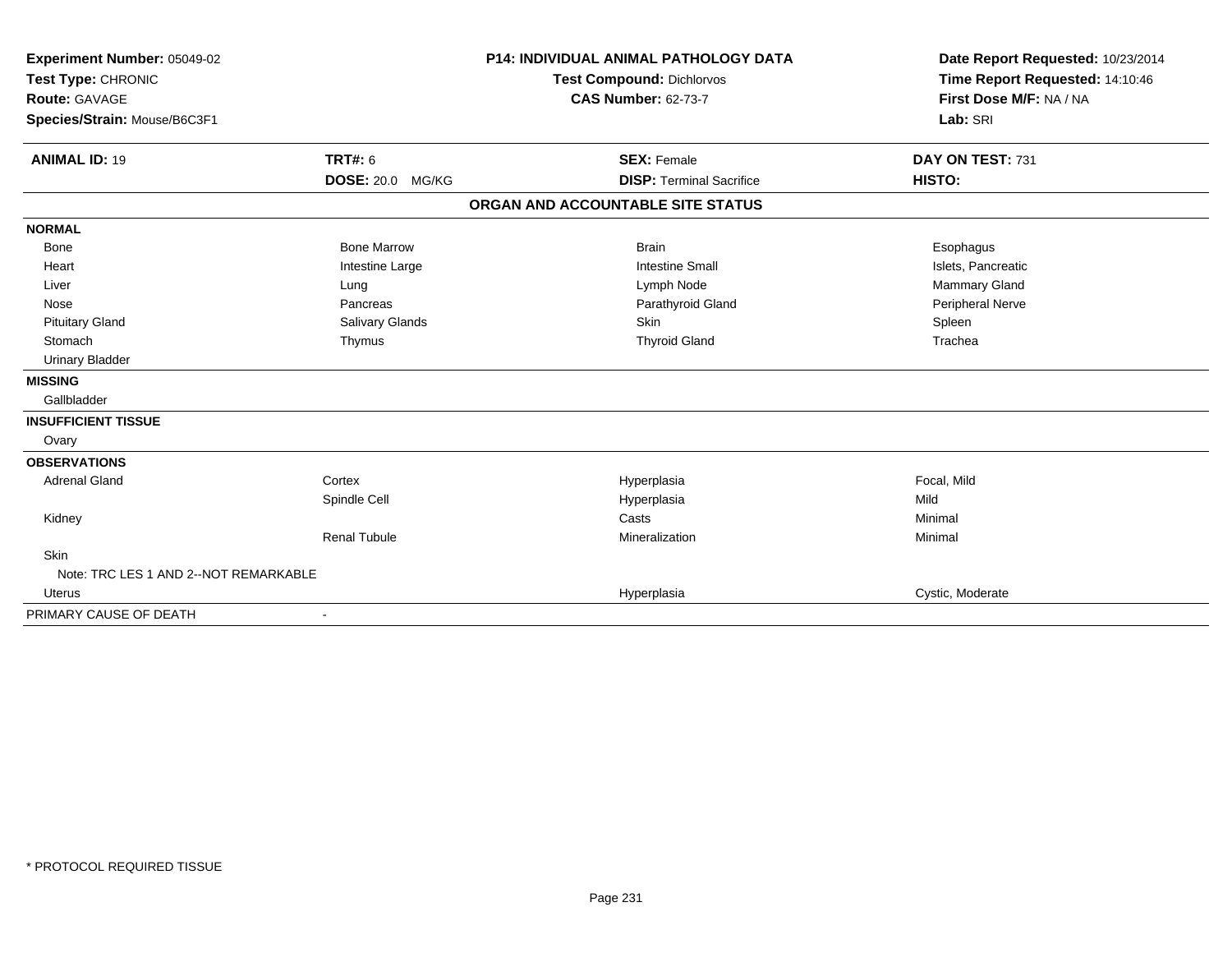| Experiment Number: 05049-02<br>Test Type: CHRONIC<br><b>Route: GAVAGE</b><br>Species/Strain: Mouse/B6C3F1 |                                                              | P14: INDIVIDUAL ANIMAL PATHOLOGY DATA<br>Test Compound: Dichlorvos<br><b>CAS Number: 62-73-7</b> | Date Report Requested: 10/23/2014<br>Time Report Requested: 14:10:46<br>First Dose M/F: NA / NA<br>Lab: SRI |
|-----------------------------------------------------------------------------------------------------------|--------------------------------------------------------------|--------------------------------------------------------------------------------------------------|-------------------------------------------------------------------------------------------------------------|
| <b>ANIMAL ID: 20</b>                                                                                      | <b>TRT#: 2</b>                                               | <b>SEX: Female</b>                                                                               | DAY ON TEST: 735                                                                                            |
|                                                                                                           | <b>DOSE: VEHICLE CONTROL</b>                                 | <b>DISP: Terminal Sacrifice</b>                                                                  | HISTO:                                                                                                      |
|                                                                                                           |                                                              | ORGAN AND ACCOUNTABLE SITE STATUS                                                                |                                                                                                             |
| <b>NORMAL</b>                                                                                             |                                                              |                                                                                                  |                                                                                                             |
| Bone                                                                                                      | Esophagus                                                    | Heart                                                                                            | <b>Intestine Small</b>                                                                                      |
| Lymph Node                                                                                                | Mammary Gland                                                | Parathyroid Gland                                                                                | Peripheral Nerve                                                                                            |
| Salivary Glands                                                                                           | Skin                                                         | Stomach                                                                                          | <b>Thyroid Gland</b>                                                                                        |
| Trachea                                                                                                   |                                                              |                                                                                                  |                                                                                                             |
| <b>MISSING</b>                                                                                            |                                                              |                                                                                                  |                                                                                                             |
| Gallbladder                                                                                               | <b>Pituitary Gland</b>                                       |                                                                                                  |                                                                                                             |
| <b>OBSERVATIONS</b>                                                                                       |                                                              |                                                                                                  |                                                                                                             |
| <b>Adrenal Gland</b>                                                                                      | Spindle Cell                                                 | Hyperplasia                                                                                      | Moderate                                                                                                    |
| <b>Bone Marrow</b>                                                                                        |                                                              | Hyperplasia                                                                                      | Moderate                                                                                                    |
| <b>Brain</b>                                                                                              | Adventitia, Vein                                             | <b>Infiltration Cellular</b>                                                                     | Lymphocyte, Mild                                                                                            |
|                                                                                                           | Thalamus                                                     | Mineralization                                                                                   | Moderate                                                                                                    |
| Intestine Large                                                                                           | Cecum                                                        | Hyperplasia                                                                                      | Lymphoid, Moderate                                                                                          |
| Islets, Pancreatic                                                                                        |                                                              | Lymphoma Malignant Mixed                                                                         |                                                                                                             |
| Kidney                                                                                                    |                                                              | Lymphoma Malignant Mixed                                                                         |                                                                                                             |
| Liver                                                                                                     |                                                              | Inflammation                                                                                     | Chronic, Mild                                                                                               |
|                                                                                                           | Note: 2.LIVER-INDENTATION IN CAPSULE; OTHERWISE UNREMARKABLE |                                                                                                  |                                                                                                             |
| Lung                                                                                                      |                                                              | Inflammation                                                                                     | Chronic, Mild                                                                                               |
| Nose                                                                                                      |                                                              | Inflammation                                                                                     | Chronic, Mild                                                                                               |
|                                                                                                           |                                                              | Inflammation                                                                                     | Suppurative, Mild                                                                                           |
| Ovary                                                                                                     |                                                              | Inflammation                                                                                     | Suppurative, Marked                                                                                         |
| Pancreas                                                                                                  |                                                              | Lymphoma Malignant Mixed                                                                         |                                                                                                             |
| <b>Skin</b>                                                                                               |                                                              |                                                                                                  |                                                                                                             |
| Note: 1. SKIN-NOT REMARKABLE                                                                              |                                                              |                                                                                                  |                                                                                                             |
| Spleen                                                                                                    |                                                              | Hematopoietic Cell Proliferation Granulocytic                                                    | Mild                                                                                                        |
|                                                                                                           |                                                              | Lymphoma Malignant Mixed                                                                         |                                                                                                             |
| Thymus                                                                                                    |                                                              | Lymphoma Malignant Mixed                                                                         |                                                                                                             |
| <b>Urinary Bladder</b>                                                                                    |                                                              | Inflammation                                                                                     | Chronic, Mild                                                                                               |
| Uterus                                                                                                    |                                                              | Hyperplasia                                                                                      | Cystic, Moderate                                                                                            |
|                                                                                                           |                                                              | Inflammation                                                                                     | Suppurative, Moderate                                                                                       |

PRIMARY CAUSE OF DEATH-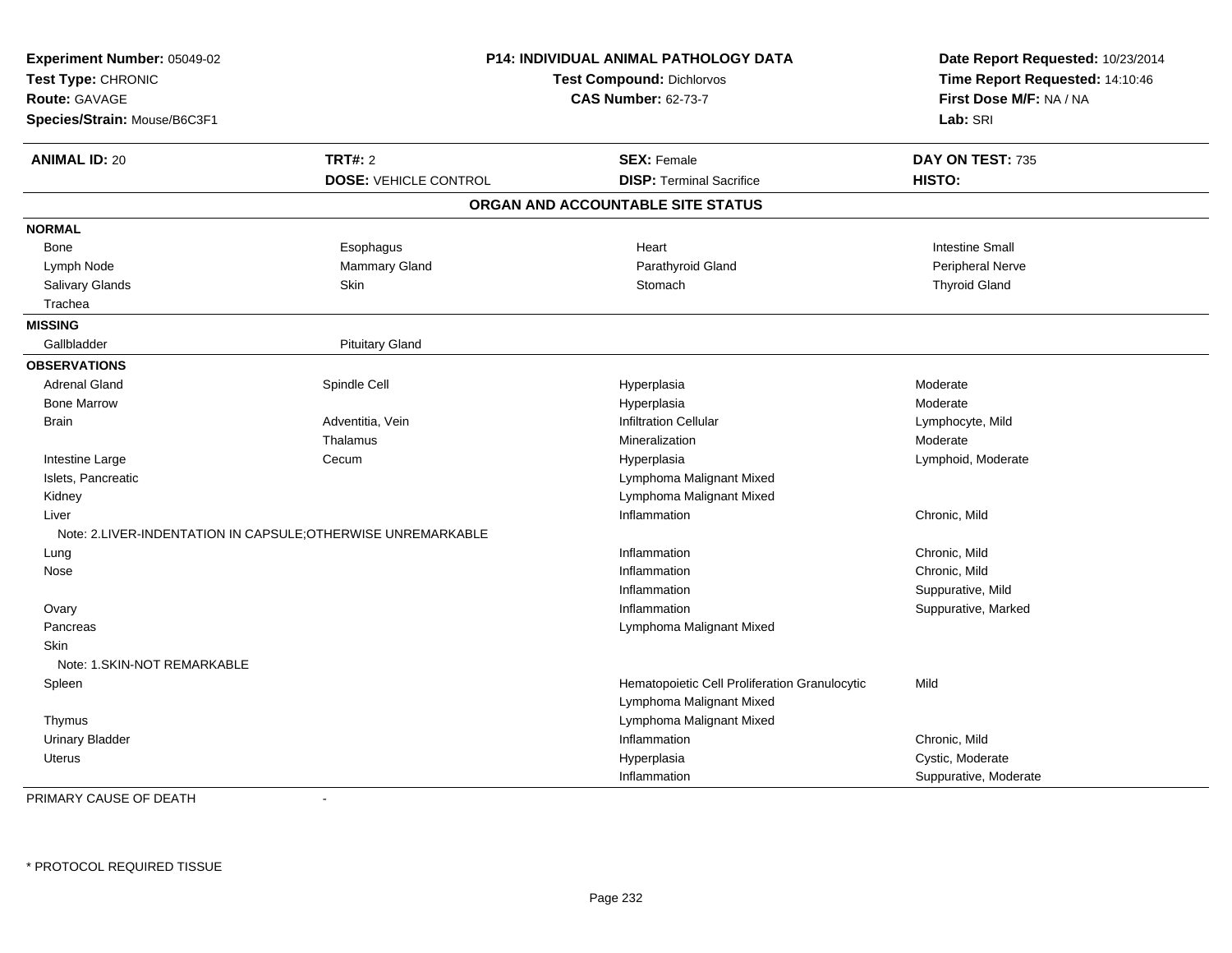| <b>Experiment Number: 05049-02</b><br><b>P14: INDIVIDUAL ANIMAL PATHOLOGY DATA</b><br><b>Test Type: CHRONIC</b><br><b>Test Compound: Dichlorvos</b> |                              |                                          | Date Report Requested: 10/23/2014 |
|-----------------------------------------------------------------------------------------------------------------------------------------------------|------------------------------|------------------------------------------|-----------------------------------|
|                                                                                                                                                     |                              |                                          | Time Report Requested: 14:10:46   |
| <b>Route: GAVAGE</b>                                                                                                                                |                              | <b>CAS Number: 62-73-7</b>               | First Dose M/F: NA / NA           |
| Species/Strain: Mouse/B6C3F1                                                                                                                        |                              |                                          | Lab: SRI                          |
| <b>ANIMAL ID: 20</b>                                                                                                                                | <b>TRT#:</b> 2               | <b>SEX:</b> Female                       | DAY ON TEST: 735                  |
|                                                                                                                                                     | <b>DOSE: VEHICLE CONTROL</b> | <b>DISP: Terminal Sacrifice</b>          | HISTO:                            |
|                                                                                                                                                     |                              | <b>ORGAN AND ACCOUNTABLE SITE STATUS</b> |                                   |
|                                                                                                                                                     |                              |                                          |                                   |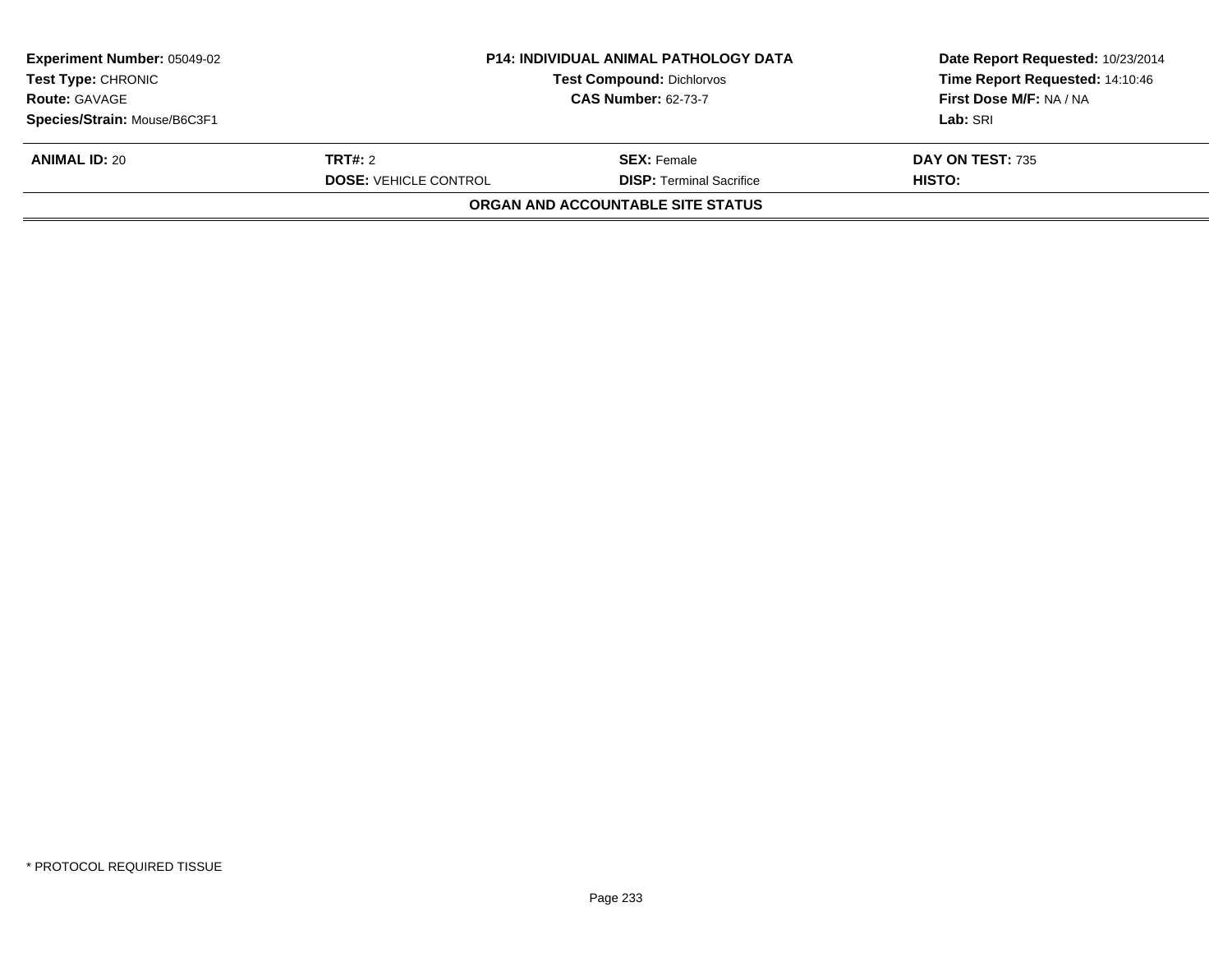| Experiment Number: 05049-02<br>Test Type: CHRONIC<br><b>Route: GAVAGE</b><br>Species/Strain: Mouse/B6C3F1 |                       | P14: INDIVIDUAL ANIMAL PATHOLOGY DATA<br><b>Test Compound: Dichlorvos</b><br><b>CAS Number: 62-73-7</b> | Date Report Requested: 10/23/2014<br>Time Report Requested: 14:10:46<br>First Dose M/F: NA / NA<br>Lab: SRI |
|-----------------------------------------------------------------------------------------------------------|-----------------------|---------------------------------------------------------------------------------------------------------|-------------------------------------------------------------------------------------------------------------|
| <b>ANIMAL ID: 20</b>                                                                                      | <b>TRT#: 4</b>        | <b>SEX: Female</b>                                                                                      | DAY ON TEST: 729                                                                                            |
|                                                                                                           | DOSE: 40.0 MG/KG      | <b>DISP: Terminal Sacrifice</b>                                                                         | HISTO:                                                                                                      |
|                                                                                                           |                       | ORGAN AND ACCOUNTABLE SITE STATUS                                                                       |                                                                                                             |
| <b>NORMAL</b>                                                                                             |                       |                                                                                                         |                                                                                                             |
| <b>Bone Marrow</b>                                                                                        | Esophagus             | Gallbladder                                                                                             | Heart                                                                                                       |
| Intestine Large                                                                                           | Islets, Pancreatic    | Mammary Gland                                                                                           | Ovary                                                                                                       |
| Pancreas                                                                                                  | Parathyroid Gland     | Peripheral Nerve                                                                                        | Skin                                                                                                        |
| Thymus                                                                                                    | Trachea               |                                                                                                         |                                                                                                             |
| <b>OBSERVATIONS</b>                                                                                       |                       |                                                                                                         |                                                                                                             |
| <b>Adrenal Gland</b>                                                                                      | Spindle Cell          | Hyperplasia                                                                                             | Mild                                                                                                        |
| Bone                                                                                                      |                       | Hyperostosis                                                                                            |                                                                                                             |
| <b>Brain</b>                                                                                              | Thalamus              | Mineralization                                                                                          | Moderate                                                                                                    |
| <b>Intestine Small</b>                                                                                    | lleum                 | Amyloid Deposition                                                                                      | Marked                                                                                                      |
|                                                                                                           | Jejunum               | Amyloid Deposition                                                                                      | Mild                                                                                                        |
|                                                                                                           | Jejunum, Peyers Patch | Hyperplasia                                                                                             | Lymphoid, Mild                                                                                              |
| Note: TRC LES 3--HYPERPLASIA, LYMPHOID, JEJUNUM                                                           |                       |                                                                                                         |                                                                                                             |
| Note: TRC LES 3--NO LESION SEEN IN ILEUM                                                                  |                       |                                                                                                         |                                                                                                             |
| Kidney                                                                                                    |                       | Lymphoma Malignant Mixed                                                                                |                                                                                                             |
| Liver                                                                                                     |                       | Inflammation                                                                                            | Chronic, Mild                                                                                               |
| Lung                                                                                                      |                       | Inflammation                                                                                            | Chronic, Mild                                                                                               |
| Lymph Node                                                                                                | Mesenteric            | Lymphoma Malignant Mixed                                                                                |                                                                                                             |
| Nose                                                                                                      |                       | Inflammation                                                                                            | Suppurative, Moderate                                                                                       |
| <b>Pituitary Gland</b>                                                                                    | Pars Distalis         | Adenoma                                                                                                 |                                                                                                             |
| Salivary Glands                                                                                           |                       | Inflammation                                                                                            | Chronic, Minimal                                                                                            |
| Skin                                                                                                      |                       |                                                                                                         |                                                                                                             |
| Note: 1.SKIN-NOT REMARKABLE                                                                               |                       |                                                                                                         |                                                                                                             |
| Spleen                                                                                                    |                       | Hyperplasia                                                                                             | Lymphoid, Mild                                                                                              |
| Stomach                                                                                                   | Forestomach           | Hyperplasia                                                                                             | Focal, Mild                                                                                                 |
| <b>Thyroid Gland</b>                                                                                      |                       | <b>Infiltration Cellular</b>                                                                            | Lymphocyte, Mild                                                                                            |
| Ureter                                                                                                    |                       | Lymphoma Malignant Mixed                                                                                |                                                                                                             |
| <b>Urinary Bladder</b>                                                                                    |                       | Inflammation                                                                                            | Chronic. Moderate                                                                                           |
| Uterus                                                                                                    |                       | Hyperplasia                                                                                             | Cystic, Moderate                                                                                            |
|                                                                                                           |                       | Sarcoma Stromal                                                                                         |                                                                                                             |
| PRIMARY CAUSE OF DEATH                                                                                    |                       |                                                                                                         |                                                                                                             |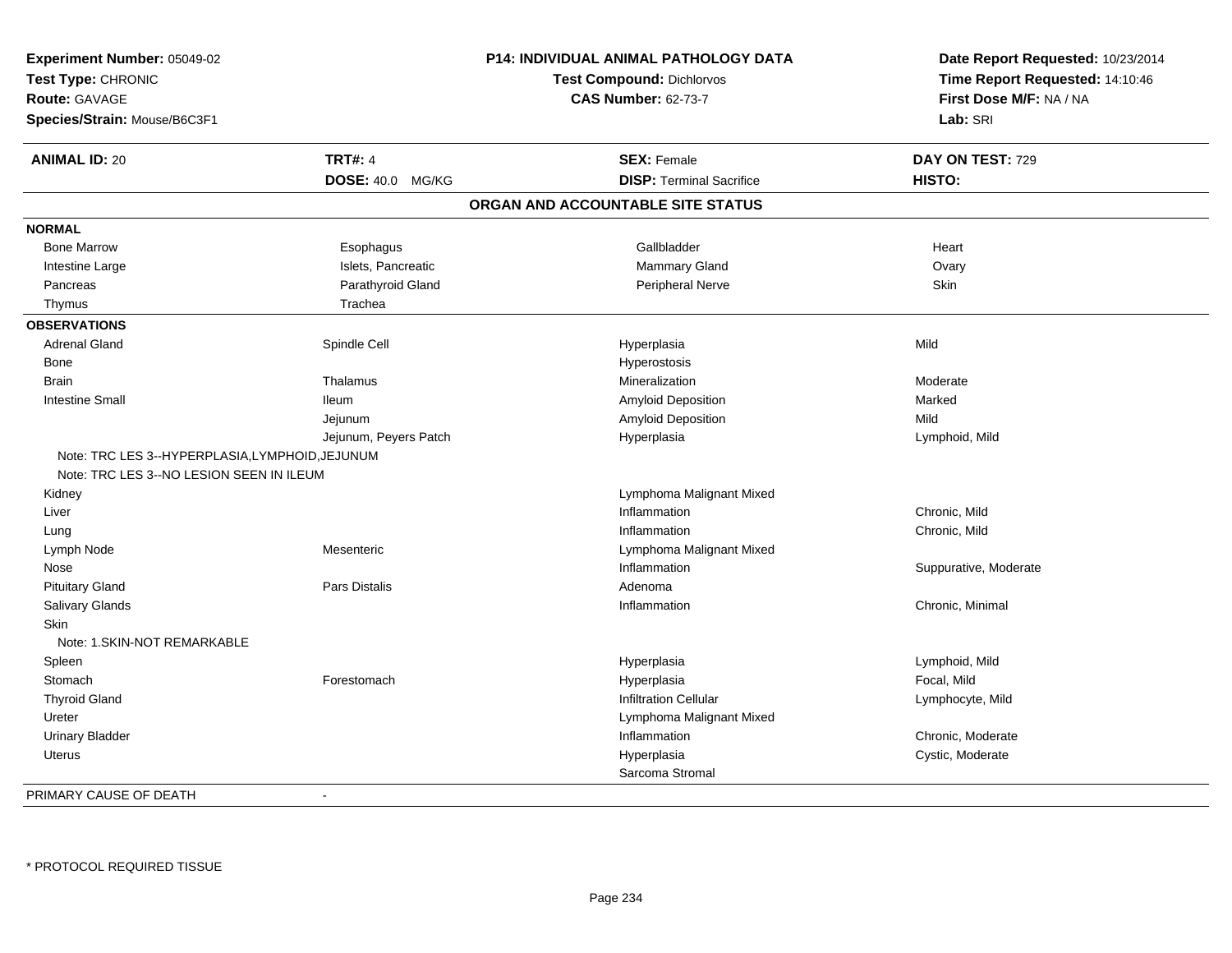| Experiment Number: 05049-02                   | P14: INDIVIDUAL ANIMAL PATHOLOGY DATA |                                   | Date Report Requested: 10/23/2014                          |  |
|-----------------------------------------------|---------------------------------------|-----------------------------------|------------------------------------------------------------|--|
| Test Type: CHRONIC<br>Route: GAVAGE           |                                       | Test Compound: Dichlorvos         | Time Report Requested: 14:10:46<br>First Dose M/F: NA / NA |  |
|                                               |                                       | <b>CAS Number: 62-73-7</b>        |                                                            |  |
| Species/Strain: Mouse/B6C3F1                  |                                       |                                   | Lab: SRI                                                   |  |
| <b>ANIMAL ID: 20</b>                          | <b>TRT#: 6</b>                        | <b>SEX: Female</b>                | DAY ON TEST: 731                                           |  |
|                                               | DOSE: 20.0 MG/KG                      | <b>DISP: Terminal Sacrifice</b>   | HISTO:                                                     |  |
|                                               |                                       | ORGAN AND ACCOUNTABLE SITE STATUS |                                                            |  |
| <b>NORMAL</b>                                 |                                       |                                   |                                                            |  |
| Esophagus                                     | Heart                                 | Intestine Large                   | <b>Intestine Small</b>                                     |  |
| Islets, Pancreatic                            | Lung                                  | Mammary Gland                     | Nose                                                       |  |
| Ovary                                         | Pancreas                              | Parathyroid Gland                 | <b>Peripheral Nerve</b>                                    |  |
| Salivary Glands                               | Skin                                  | Stomach                           | Thymus                                                     |  |
| <b>Thyroid Gland</b>                          | Trachea                               | <b>Urinary Bladder</b>            |                                                            |  |
| <b>OBSERVATIONS</b>                           |                                       |                                   |                                                            |  |
| <b>Adrenal Gland</b>                          | Spindle Cell                          | Hyperplasia                       | Mild                                                       |  |
|                                               | Cortex                                | Vacuolization Cytoplasmic         | Mild                                                       |  |
| Bone                                          |                                       | Hyperostosis                      | Mild                                                       |  |
| <b>Bone Marrow</b>                            |                                       | Lymphoma Malignant Mixed          |                                                            |  |
| <b>Brain</b>                                  | Thalamus                              | Mineralization                    | Minimal                                                    |  |
| Gallbladder                                   |                                       | <b>Infiltration Cellular</b>      | Lymphocyte, Mild                                           |  |
| Kidney                                        |                                       | Lymphoma Malignant Mixed          |                                                            |  |
|                                               |                                       | Metaplasia                        | Osseous, Mild                                              |  |
| Liver                                         |                                       | Lymphoma Malignant Mixed          |                                                            |  |
| Lymph Node                                    | Mesenteric                            | Hyperplasia                       | Lymphoid, Moderate                                         |  |
| <b>Pituitary Gland</b>                        | Pars Distalis                         | Hyperplasia                       | Mild                                                       |  |
| <b>Skeletal Muscle</b>                        |                                       | Lymphoma Malignant Mixed          |                                                            |  |
| Note: TRC LES 1 (ABDOM. WALL)--LYMPH MAL MIXD |                                       |                                   |                                                            |  |
| Skin                                          |                                       |                                   |                                                            |  |
| Note: TRC LES 2--NOT REMARKABLE               |                                       |                                   |                                                            |  |
| Spleen                                        |                                       | Lymphoma Malignant Mixed          |                                                            |  |
| Uterus                                        |                                       | Hyperplasia                       | Cystic, Marked                                             |  |
| PRIMARY CAUSE OF DEATH                        | $\blacksquare$                        |                                   |                                                            |  |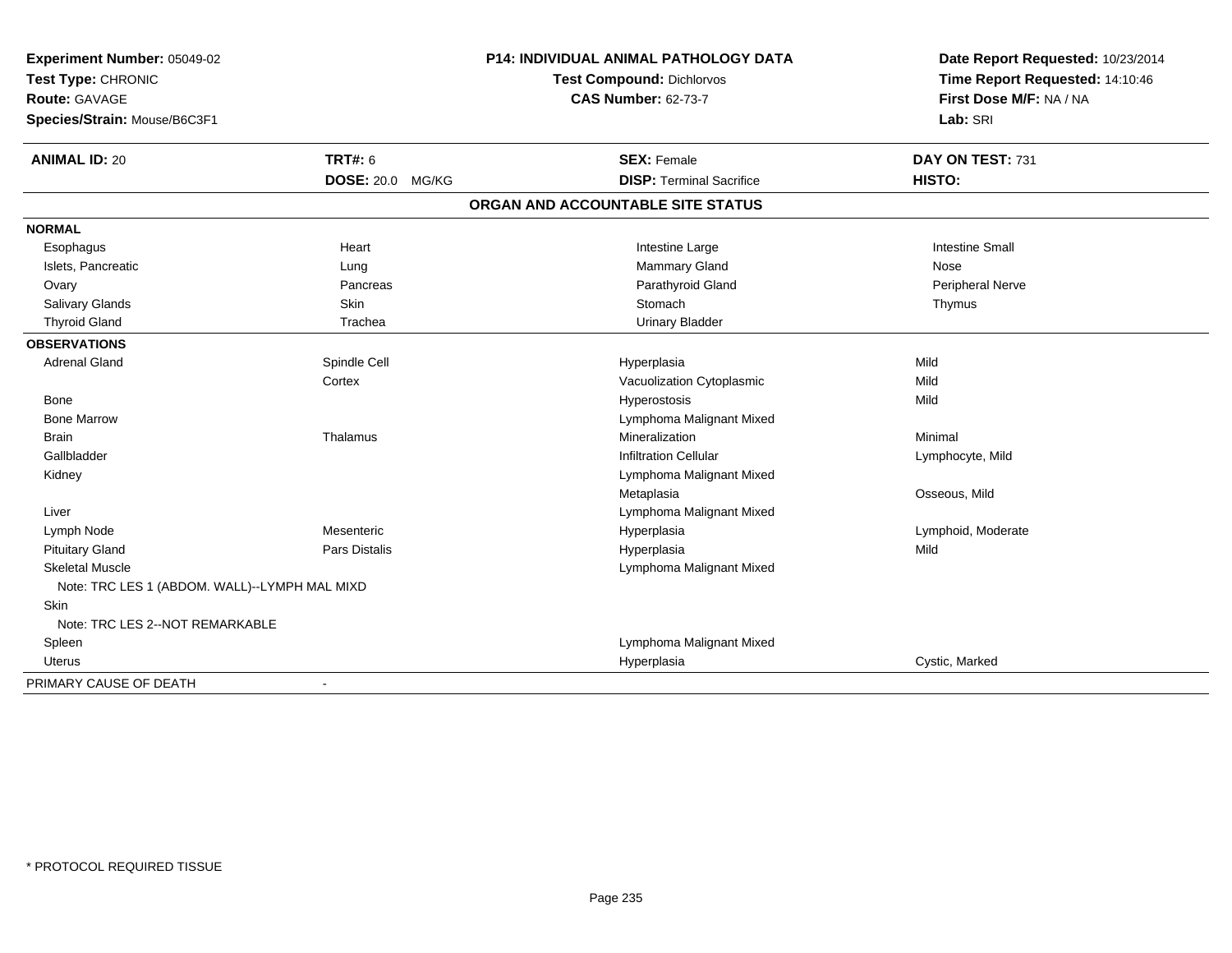| Experiment Number: 05049-02<br>Test Type: CHRONIC<br><b>Route: GAVAGE</b><br>Species/Strain: Mouse/B6C3F1 | P14: INDIVIDUAL ANIMAL PATHOLOGY DATA<br>Test Compound: Dichlorvos<br><b>CAS Number: 62-73-7</b> |                                                       | Date Report Requested: 10/23/2014<br>Time Report Requested: 14:10:46<br>First Dose M/F: NA / NA<br>Lab: SRI |
|-----------------------------------------------------------------------------------------------------------|--------------------------------------------------------------------------------------------------|-------------------------------------------------------|-------------------------------------------------------------------------------------------------------------|
| <b>ANIMAL ID: 21</b>                                                                                      | <b>TRT#: 2</b><br><b>DOSE: VEHICLE CONTROL</b>                                                   | <b>SEX: Female</b><br><b>DISP: Terminal Sacrifice</b> | DAY ON TEST: 735<br>HISTO:                                                                                  |
|                                                                                                           |                                                                                                  | ORGAN AND ACCOUNTABLE SITE STATUS                     |                                                                                                             |
|                                                                                                           |                                                                                                  |                                                       |                                                                                                             |
| <b>NORMAL</b>                                                                                             |                                                                                                  |                                                       |                                                                                                             |
| Bone                                                                                                      | Esophagus                                                                                        | Gallbladder                                           | Heart                                                                                                       |
| Intestine Large                                                                                           | <b>Intestine Small</b>                                                                           | Islets, Pancreatic                                    | Mammary Gland                                                                                               |
| Pancreas                                                                                                  | Parathyroid Gland                                                                                | Peripheral Nerve                                      | <b>Pituitary Gland</b>                                                                                      |
| Skin                                                                                                      | <b>Thyroid Gland</b>                                                                             | Trachea                                               |                                                                                                             |
| <b>MISSING</b>                                                                                            |                                                                                                  |                                                       |                                                                                                             |
| Lymph Node                                                                                                |                                                                                                  |                                                       |                                                                                                             |
| <b>OBSERVATIONS</b>                                                                                       |                                                                                                  |                                                       |                                                                                                             |
| <b>Adrenal Gland</b>                                                                                      | Cortex                                                                                           | Developmental Malformation                            |                                                                                                             |
|                                                                                                           | Spindle Cell                                                                                     | Hyperplasia                                           | Moderate                                                                                                    |
| <b>Bone Marrow</b>                                                                                        |                                                                                                  | Hyperplasia                                           | Marked                                                                                                      |
| <b>Brain</b>                                                                                              | Thalamus                                                                                         | Mineralization                                        | Moderate                                                                                                    |
| Kidney                                                                                                    |                                                                                                  | Inflammation                                          | Chronic, Moderate                                                                                           |
| Liver                                                                                                     |                                                                                                  | Hematopoietic Cell Proliferation                      | Moderate                                                                                                    |
| Lung                                                                                                      |                                                                                                  | Inflammation                                          | Chronic, Mild                                                                                               |
| Nose                                                                                                      |                                                                                                  | Inflammation                                          | Suppurative, Minimal                                                                                        |
| Ovary                                                                                                     |                                                                                                  | Cystadenoma                                           |                                                                                                             |
| Salivary Glands                                                                                           |                                                                                                  | Inflammation                                          | Chronic, Moderate                                                                                           |
| <b>Skin</b>                                                                                               |                                                                                                  |                                                       |                                                                                                             |
| Note: 1.&2.SKIN-NOT REMARKABLE                                                                            |                                                                                                  |                                                       |                                                                                                             |
| Spleen                                                                                                    |                                                                                                  | Hematopoietic Cell Proliferation Granulocytic         | Moderate                                                                                                    |
| Stomach                                                                                                   | Forestomach                                                                                      | Hyperplasia                                           | Focal, Mild                                                                                                 |
| Thymus                                                                                                    | Medulla                                                                                          | Hyperplasia                                           | Mononuclear CI, Moderate                                                                                    |
| Note: THYMUS-LESION IS POSSIBLY EARLY LYMPHOMA                                                            |                                                                                                  |                                                       |                                                                                                             |
| Urinary Bladder                                                                                           |                                                                                                  | Inflammation                                          | Chronic, Moderate                                                                                           |
| <b>Uterus</b>                                                                                             |                                                                                                  | Hyperplasia                                           | Cystic, Moderate                                                                                            |
| PRIMARY CAUSE OF DEATH                                                                                    | $\blacksquare$                                                                                   |                                                       |                                                                                                             |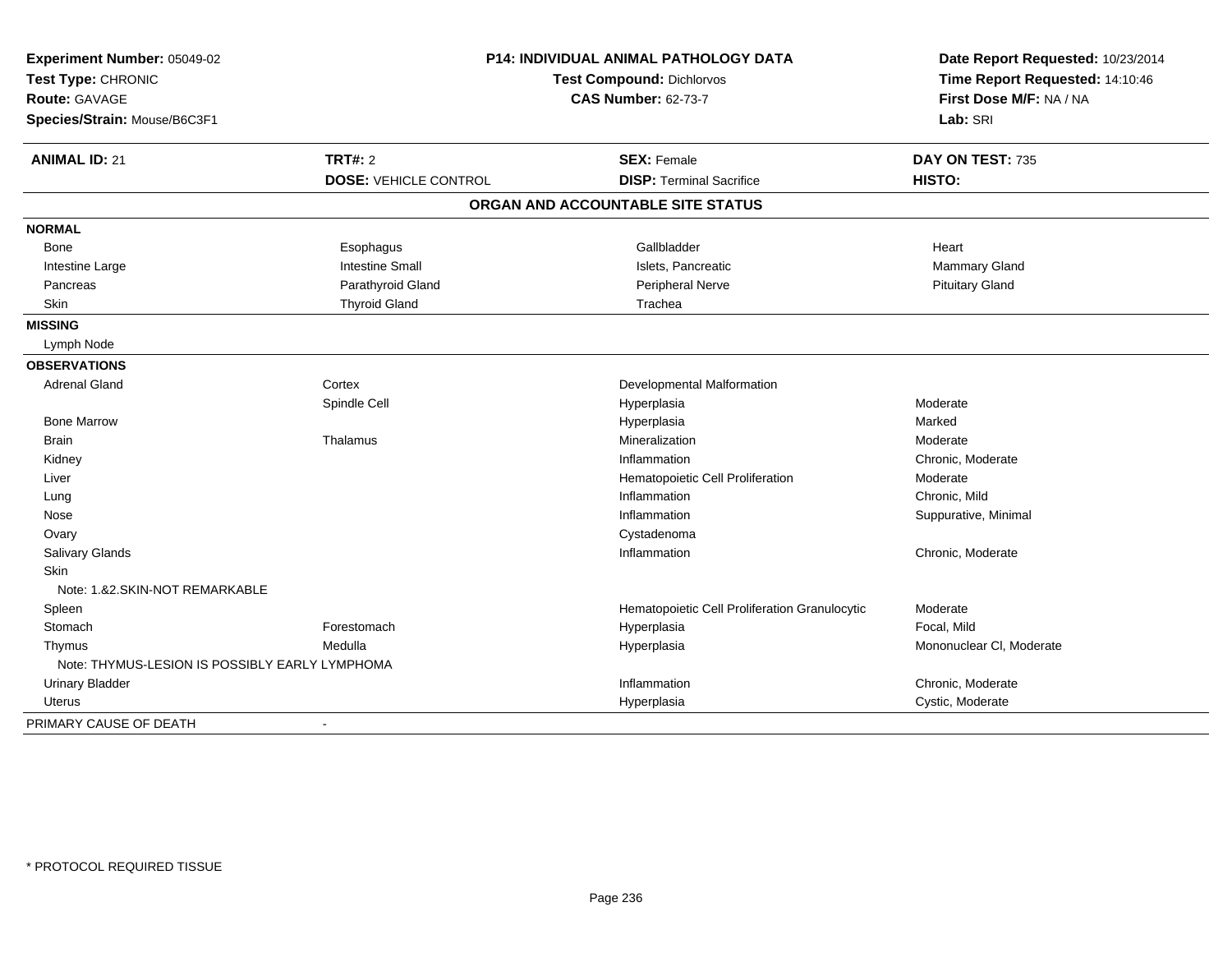| Experiment Number: 05049-02  | P14: INDIVIDUAL ANIMAL PATHOLOGY DATA |                                   | Date Report Requested: 10/23/2014                          |  |
|------------------------------|---------------------------------------|-----------------------------------|------------------------------------------------------------|--|
| Test Type: CHRONIC           |                                       | Test Compound: Dichlorvos         | Time Report Requested: 14:10:46<br>First Dose M/F: NA / NA |  |
| <b>Route: GAVAGE</b>         |                                       | <b>CAS Number: 62-73-7</b>        |                                                            |  |
| Species/Strain: Mouse/B6C3F1 |                                       |                                   | Lab: SRI                                                   |  |
| <b>ANIMAL ID: 21</b>         | <b>TRT#: 4</b>                        | <b>SEX: Female</b>                | DAY ON TEST: 729                                           |  |
|                              | <b>DOSE: 40.0</b><br>MG/KG            | <b>DISP: Terminal Sacrifice</b>   | HISTO:                                                     |  |
|                              |                                       | ORGAN AND ACCOUNTABLE SITE STATUS |                                                            |  |
| <b>NORMAL</b>                |                                       |                                   |                                                            |  |
| Bone                         | <b>Bone Marrow</b>                    | <b>Brain</b>                      | Esophagus                                                  |  |
| Gallbladder                  | Heart                                 | Intestine Large                   | <b>Intestine Small</b>                                     |  |
| Islets, Pancreatic           | Mammary Gland                         | Pancreas                          | Parathyroid Gland                                          |  |
| <b>Peripheral Nerve</b>      | <b>Salivary Glands</b>                | Skin                              | Stomach                                                    |  |
| Thymus                       | <b>Thyroid Gland</b>                  | Trachea                           | <b>Urinary Bladder</b>                                     |  |
| <b>OBSERVATIONS</b>          |                                       |                                   |                                                            |  |
| <b>Adrenal Gland</b>         | Spindle Cell                          | Hyperplasia                       | Moderate                                                   |  |
| <b>Harderian Gland</b>       |                                       | Adenoma                           |                                                            |  |
| Kidney                       |                                       | Lymphoma Malignant Mixed          |                                                            |  |
| Liver                        |                                       | Hepatocellular Adenoma            |                                                            |  |
|                              | Kupffer Cell                          | Hyperplasia                       | Moderate                                                   |  |
|                              |                                       | Inflammation                      | Chronic, Moderate                                          |  |
| Lung                         |                                       | Alveolar/Bronchiolar Adenoma      |                                                            |  |
|                              |                                       | <b>Infiltration Cellular</b>      | Histiocyte, Minimal                                        |  |
|                              |                                       | Inflammation                      | Chronic, Mild                                              |  |
| Lymph Node                   | Mandibular                            | Lymphoma Malignant Mixed          |                                                            |  |
|                              | Pancreatic                            | Lymphoma Malignant Mixed          |                                                            |  |
| Mesentery                    | Fat                                   | Mineralization                    | Moderate                                                   |  |
|                              | Fat                                   | <b>Necrosis</b>                   | Focal, Moderate                                            |  |
| Nose                         | Submucosa                             | Hyperplasia                       | Lymphoid, Moderate                                         |  |
|                              |                                       | Inflammation                      | Suppurative, Moderate                                      |  |
| Ovary                        |                                       | Cyst                              |                                                            |  |
| <b>Pituitary Gland</b>       | <b>Pars Distalis</b>                  | Hyperplasia                       | Mild                                                       |  |
| Spleen                       |                                       | Lymphoma Malignant Mixed          |                                                            |  |
| <b>Uterus</b>                |                                       | Hyperplasia                       | Cystic, Marked                                             |  |
| PRIMARY CAUSE OF DEATH       | $\blacksquare$                        |                                   |                                                            |  |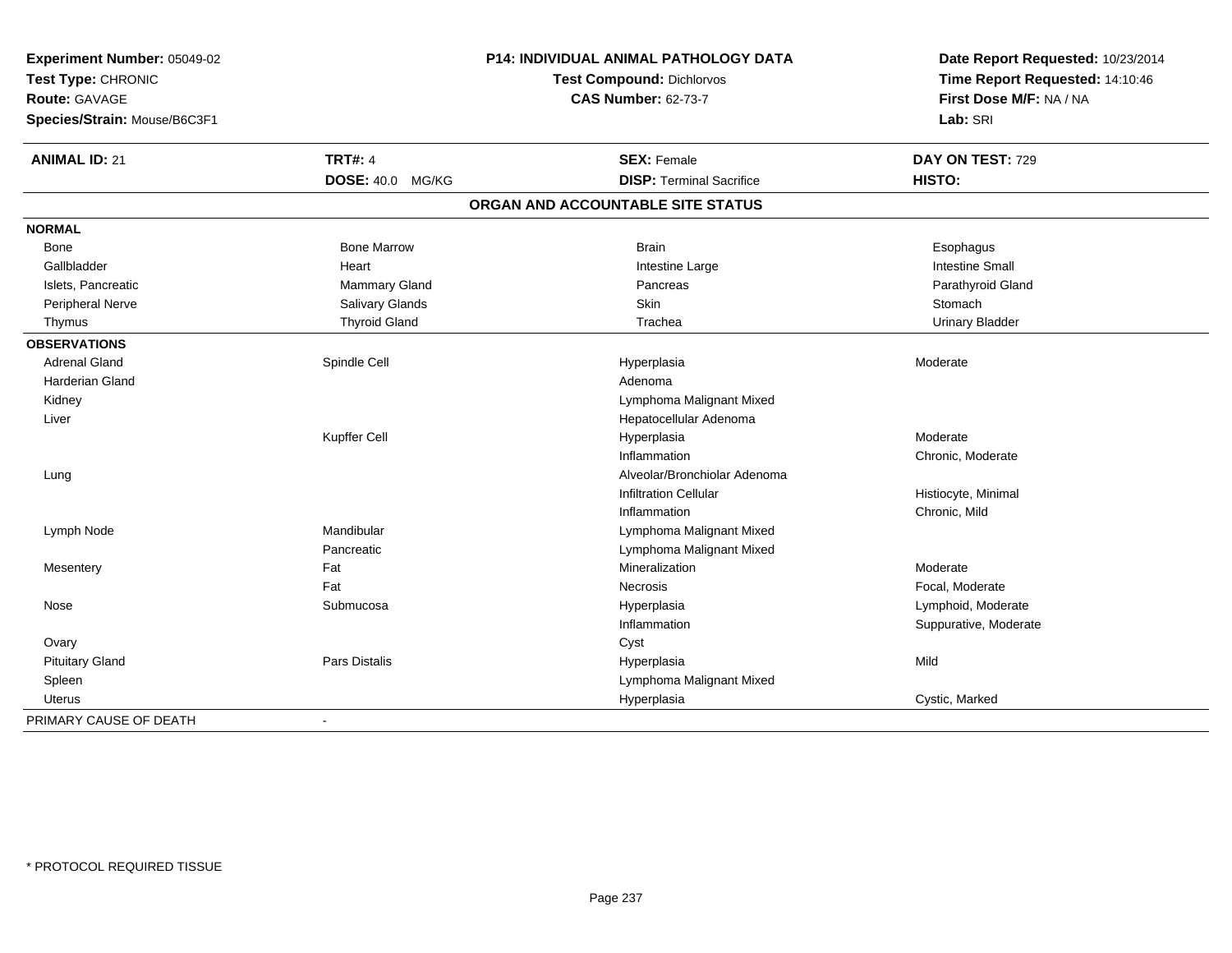| Experiment Number: 05049-02     |                        | P14: INDIVIDUAL ANIMAL PATHOLOGY DATA         | Date Report Requested: 10/23/2014<br>Time Report Requested: 14:10:46<br>First Dose M/F: NA / NA |  |
|---------------------------------|------------------------|-----------------------------------------------|-------------------------------------------------------------------------------------------------|--|
| Test Type: CHRONIC              |                        | <b>Test Compound: Dichlorvos</b>              |                                                                                                 |  |
| Route: GAVAGE                   |                        | <b>CAS Number: 62-73-7</b>                    |                                                                                                 |  |
| Species/Strain: Mouse/B6C3F1    |                        |                                               | Lab: SRI                                                                                        |  |
| <b>ANIMAL ID: 21</b>            | <b>TRT#: 6</b>         | <b>SEX: Female</b>                            | DAY ON TEST: 731                                                                                |  |
|                                 | DOSE: 20.0 MG/KG       | <b>DISP: Terminal Sacrifice</b>               | HISTO:                                                                                          |  |
|                                 |                        | ORGAN AND ACCOUNTABLE SITE STATUS             |                                                                                                 |  |
| <b>NORMAL</b>                   |                        |                                               |                                                                                                 |  |
| <b>Brain</b>                    | Esophagus              | Gallbladder                                   | Heart                                                                                           |  |
| Intestine Large                 | <b>Intestine Small</b> | Islets, Pancreatic                            | Mammary Gland                                                                                   |  |
| Ovary                           | Parathyroid Gland      | Peripheral Nerve                              | Salivary Glands                                                                                 |  |
| Skin                            | Stomach                | Thymus                                        | Trachea                                                                                         |  |
| <b>OBSERVATIONS</b>             |                        |                                               |                                                                                                 |  |
| <b>Adrenal Gland</b>            | Cortex                 | Degeneration                                  | Fatty, Mild                                                                                     |  |
|                                 | Spindle Cell           | Hyperplasia                                   | Mild                                                                                            |  |
| Bone                            |                        | Hyperostosis                                  | Mild                                                                                            |  |
| <b>Bone Marrow</b>              |                        | Lymphoma Malignant Mixed                      |                                                                                                 |  |
| Kidney                          |                        | Inflammation                                  | Chronic, Moderate                                                                               |  |
| Liver                           |                        | Inflammation                                  | Chronic, Mild                                                                                   |  |
|                                 | Hepatocyte             | Vacuolization Cytoplasmic                     | Mild                                                                                            |  |
| Lung                            |                        | Inflammation                                  | Chronic, Mild                                                                                   |  |
| Lymph Node                      | Mandibular             | Lymphoma Malignant Mixed                      |                                                                                                 |  |
|                                 | Mediastinal            | Lymphoma Malignant Mixed                      |                                                                                                 |  |
|                                 | Mesenteric             | Lymphoma Malignant Mixed                      |                                                                                                 |  |
|                                 | Pancreatic             | Lymphoma Malignant Mixed                      |                                                                                                 |  |
| Mesentery                       |                        | Inflammation                                  | Chronic, Moderate                                                                               |  |
| Nose                            |                        | Inflammation                                  | Suppurative, Moderate                                                                           |  |
| Pancreas                        |                        | Inflammation                                  | Chronic, Mild                                                                                   |  |
| <b>Pituitary Gland</b>          | <b>Pars Distalis</b>   | Adenoma                                       |                                                                                                 |  |
| Skin                            |                        |                                               |                                                                                                 |  |
| Note: TRC LES 1--NOT REMARKABLE |                        |                                               |                                                                                                 |  |
| Spleen                          |                        | Hematopoietic Cell Proliferation Erythrocytic | Mild                                                                                            |  |
|                                 |                        | Lymphoma Malignant Mixed                      |                                                                                                 |  |
| <b>Thyroid Gland</b>            | Follicle               | <b>Dilatation</b>                             | Mild                                                                                            |  |
|                                 | <b>Follicular Cel</b>  | Hyperplasia                                   | Moderate                                                                                        |  |
|                                 |                        | <b>Infiltration Cellular</b>                  | Lymphocyte, Moderate                                                                            |  |
| <b>Urinary Bladder</b>          |                        | Lymphoma Malignant Mixed                      |                                                                                                 |  |
| Uterus                          |                        | Hyperplasia                                   | Cystic, Moderate                                                                                |  |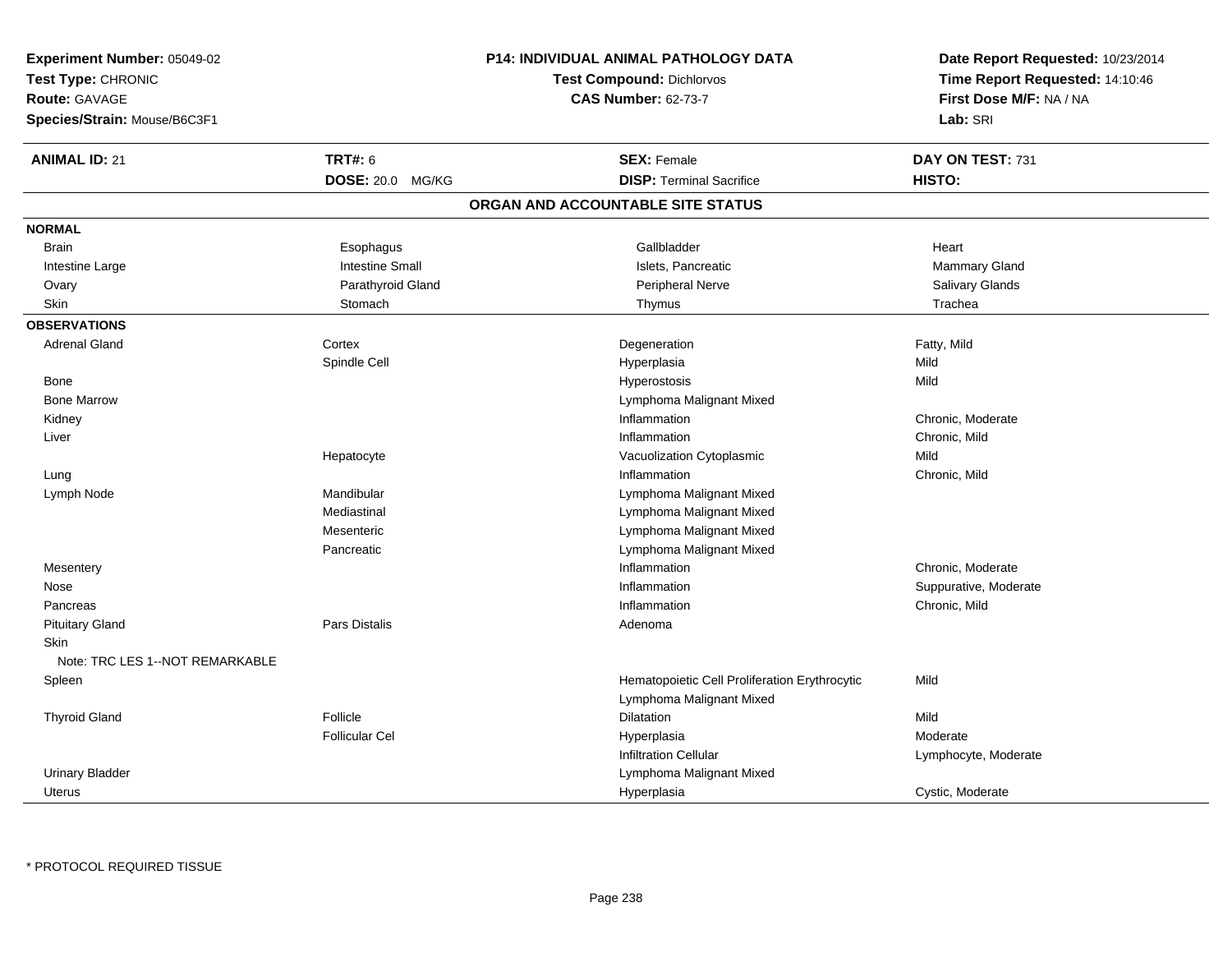| <b>Experiment Number: 05049-02</b><br>Test Type: CHRONIC |                            | <b>P14: INDIVIDUAL ANIMAL PATHOLOGY DATA</b><br><b>Test Compound: Dichlorvos</b> | Date Report Requested: 10/23/2014<br>Time Report Requested: 14:10:46 |
|----------------------------------------------------------|----------------------------|----------------------------------------------------------------------------------|----------------------------------------------------------------------|
| <b>Route: GAVAGE</b>                                     | <b>CAS Number: 62-73-7</b> |                                                                                  | First Dose M/F: NA / NA                                              |
| Species/Strain: Mouse/B6C3F1                             |                            |                                                                                  | Lab: SRI                                                             |
| <b>ANIMAL ID: 21</b>                                     | <b>TRT#: 6</b>             | <b>SEX: Female</b>                                                               | DAY ON TEST: 731                                                     |
|                                                          | <b>DOSE: 20.0</b><br>MG/KG | <b>DISP: Terminal Sacrifice</b>                                                  | HISTO:                                                               |
|                                                          |                            | ORGAN AND ACCOUNTABLE SITE STATUS                                                |                                                                      |
| PRIMARY CAUSE OF DEATH                                   |                            |                                                                                  |                                                                      |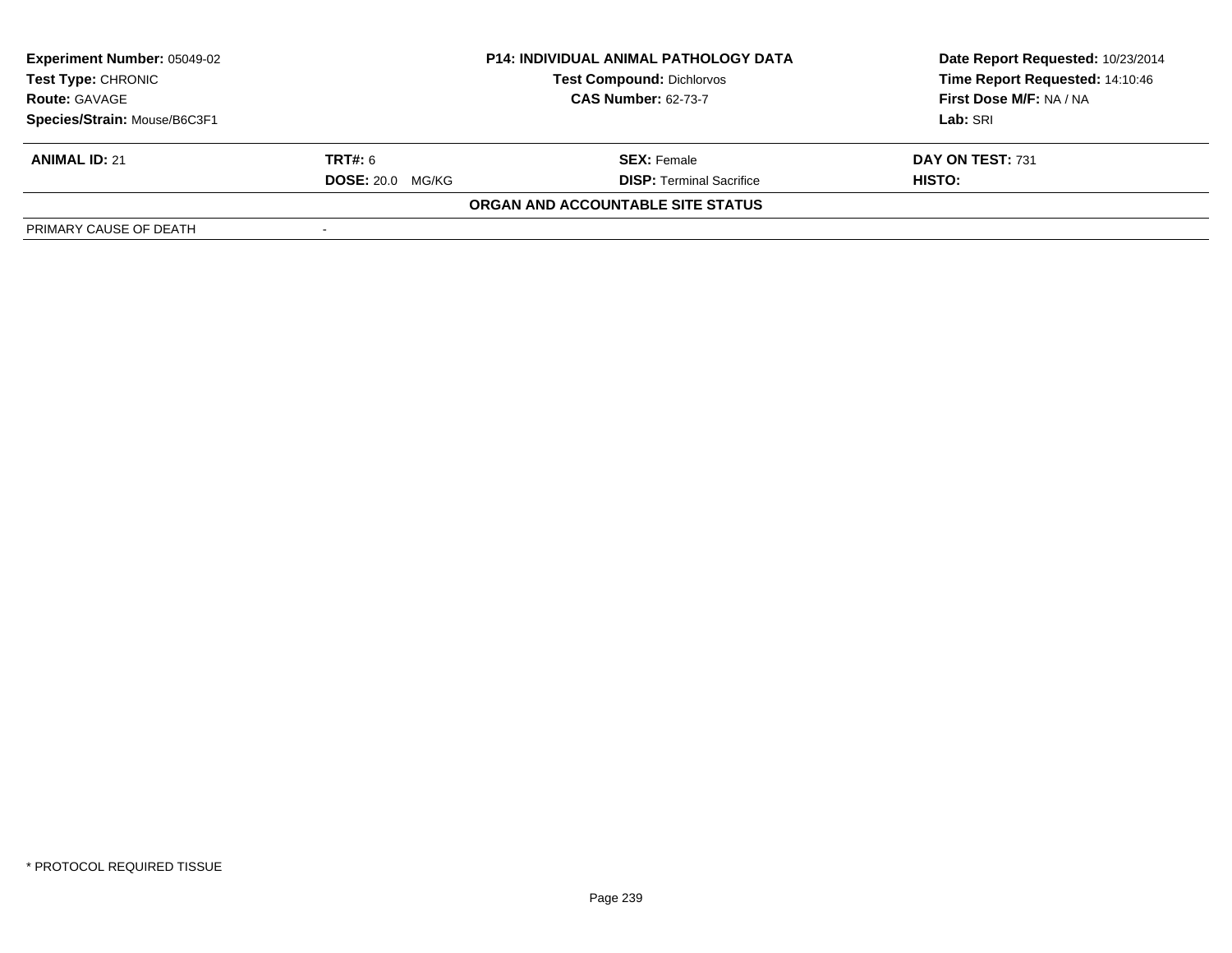| Experiment Number: 05049-02    | P14: INDIVIDUAL ANIMAL PATHOLOGY DATA                            |                                                                | Date Report Requested: 10/23/2014<br>Time Report Requested: 14:10:46 |  |
|--------------------------------|------------------------------------------------------------------|----------------------------------------------------------------|----------------------------------------------------------------------|--|
| Test Type: CHRONIC             |                                                                  |                                                                |                                                                      |  |
| <b>Route: GAVAGE</b>           |                                                                  | <b>Test Compound: Dichlorvos</b><br><b>CAS Number: 62-73-7</b> |                                                                      |  |
| Species/Strain: Mouse/B6C3F1   |                                                                  |                                                                | First Dose M/F: NA / NA<br>Lab: SRI                                  |  |
| <b>ANIMAL ID: 22</b>           | <b>TRT#: 2</b>                                                   | <b>SEX: Female</b>                                             | DAY ON TEST: 611                                                     |  |
|                                | <b>DOSE: VEHICLE CONTROL</b>                                     | <b>DISP: Moribund</b>                                          | <b>HISTO:</b>                                                        |  |
|                                |                                                                  | ORGAN AND ACCOUNTABLE SITE STATUS                              |                                                                      |  |
| <b>NORMAL</b>                  |                                                                  |                                                                |                                                                      |  |
| <b>Bone</b>                    | Esophagus                                                        | Gallbladder                                                    | Intestine Large                                                      |  |
| Islets, Pancreatic             | Lung                                                             | <b>Mammary Gland</b>                                           | Parathyroid Gland                                                    |  |
| Peripheral Nerve               | <b>Pituitary Gland</b>                                           | Salivary Glands                                                | <b>Skin</b>                                                          |  |
| Thymus                         | <b>Thyroid Gland</b>                                             | Trachea                                                        | <b>Urinary Bladder</b>                                               |  |
| <b>OBSERVATIONS</b>            |                                                                  |                                                                |                                                                      |  |
| <b>Adrenal Gland</b>           |                                                                  | Hematopoietic Cell Proliferation                               | Moderate                                                             |  |
|                                | Spindle Cell                                                     | Hyperplasia                                                    | Moderate                                                             |  |
| <b>Bone Marrow</b>             |                                                                  | Hyperplasia                                                    | Marked                                                               |  |
| <b>Brain</b>                   | Thalamus                                                         | Mineralization                                                 | Mild                                                                 |  |
| Heart                          | Myocardium                                                       | Inflammation                                                   | Chronic. Mild                                                        |  |
| <b>Intestine Small</b>         | Jejunum, Peyers Patch                                            | Hyperplasia                                                    | Mononuclear CI, Moderate                                             |  |
|                                | Note: 4.JEJUNUM-GLAND. EPITHEL. IN PEY. PATCH-POSSIBLE DIVERTIC. |                                                                |                                                                      |  |
| Kidney                         | <b>Renal Tubule</b>                                              | Degeneration                                                   | Moderate                                                             |  |
|                                |                                                                  | Inflammation                                                   | Chronic, Marked                                                      |  |
|                                |                                                                  | Inflammation                                                   | Suppurative, Marked                                                  |  |
| Liver                          |                                                                  | Hematopoietic Cell Proliferation                               | Marked                                                               |  |
| Lymph Node                     | Mesenteric                                                       | Hematopoietic Cell Proliferation                               | Marked                                                               |  |
|                                | Renal                                                            | Hyperplasia                                                    | Plasma Cell, Moderate                                                |  |
|                                | Renal                                                            | Inflammation                                                   | Suppurative, Marked                                                  |  |
| Mesentery                      |                                                                  | Inflammation                                                   | Suppurative, Moderate                                                |  |
| Nose                           |                                                                  | Inflammation                                                   | Chronic, Mild                                                        |  |
| Ovary                          |                                                                  | Inflammation                                                   | Suppurative, Marked                                                  |  |
| Pancreas                       |                                                                  | Atrophy                                                        | Marked                                                               |  |
|                                |                                                                  | Inflammation                                                   | Chronic, Marked                                                      |  |
| Skin                           |                                                                  |                                                                |                                                                      |  |
| Note: 1.&2.SKIN-NOT REMARKABLE |                                                                  |                                                                |                                                                      |  |
| Spleen                         |                                                                  | Hematopoietic Cell Proliferation Granulocytic                  | Marked                                                               |  |
| Stomach                        | Glandular                                                        | Inflammation                                                   | Suppurative, Moderate                                                |  |
| Uterus                         |                                                                  | Hyperplasia                                                    | Cystic, Mild                                                         |  |
|                                |                                                                  | Inflammation                                                   | Suppurative, Marked                                                  |  |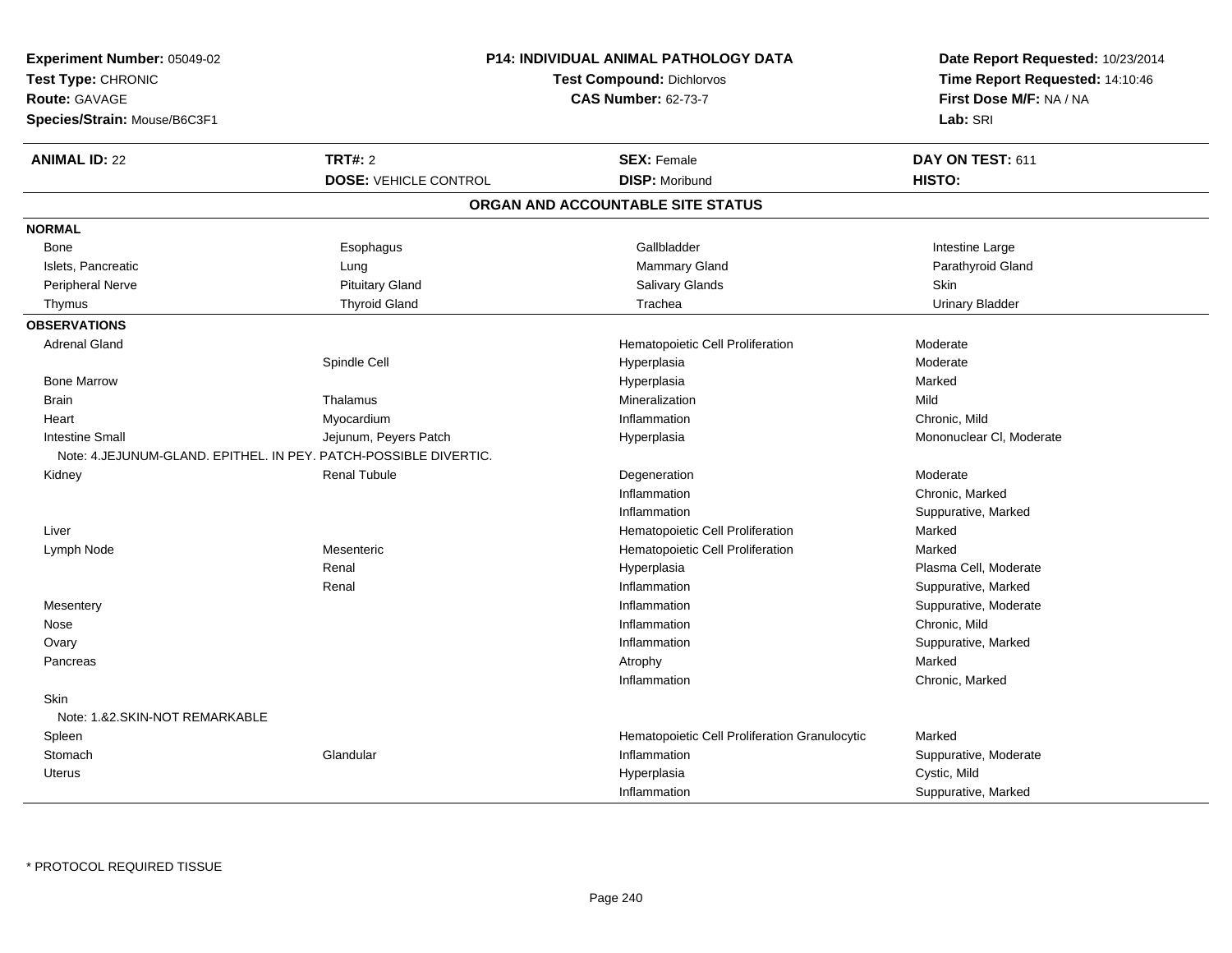| <b>Experiment Number: 05049-02</b><br>Test Type: CHRONIC<br><b>Route: GAVAGE</b> | <b>P14: INDIVIDUAL ANIMAL PATHOLOGY DATA</b><br><b>Test Compound: Dichlorvos</b><br><b>CAS Number: 62-73-7</b> |                                   | Date Report Requested: 10/23/2014<br>Time Report Requested: 14:10:46<br>First Dose M/F: NA / NA |
|----------------------------------------------------------------------------------|----------------------------------------------------------------------------------------------------------------|-----------------------------------|-------------------------------------------------------------------------------------------------|
|                                                                                  |                                                                                                                |                                   |                                                                                                 |
| Species/Strain: Mouse/B6C3F1                                                     |                                                                                                                |                                   | Lab: SRI                                                                                        |
| <b>ANIMAL ID: 22</b>                                                             | TRT#: 2                                                                                                        | <b>SEX: Female</b>                | DAY ON TEST: 611                                                                                |
|                                                                                  | <b>DOSE: VEHICLE CONTROL</b>                                                                                   | <b>DISP:</b> Moribund             | <b>HISTO:</b>                                                                                   |
|                                                                                  |                                                                                                                | ORGAN AND ACCOUNTABLE SITE STATUS |                                                                                                 |
| PRIMARY CAUSE OF DEATH                                                           |                                                                                                                |                                   |                                                                                                 |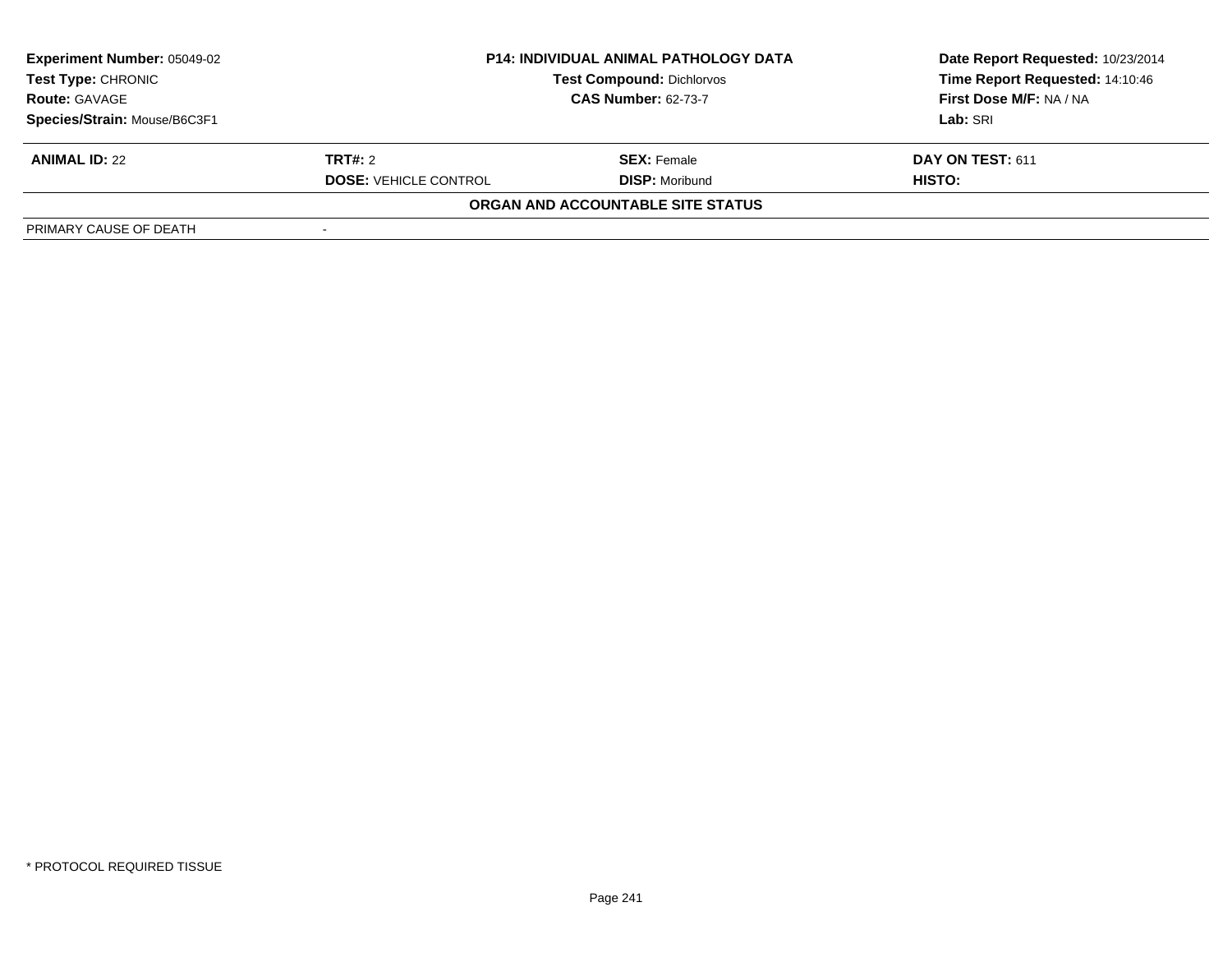| Experiment Number: 05049-02<br>Test Type: CHRONIC<br><b>Route: GAVAGE</b><br>Species/Strain: Mouse/B6C3F1 |                         | <b>P14: INDIVIDUAL ANIMAL PATHOLOGY DATA</b><br><b>Test Compound: Dichlorvos</b><br><b>CAS Number: 62-73-7</b> | Date Report Requested: 10/23/2014<br>Time Report Requested: 14:10:46<br>First Dose M/F: NA / NA<br>Lab: SRI |
|-----------------------------------------------------------------------------------------------------------|-------------------------|----------------------------------------------------------------------------------------------------------------|-------------------------------------------------------------------------------------------------------------|
| <b>ANIMAL ID: 22</b>                                                                                      | <b>TRT#: 4</b>          | <b>SEX: Female</b>                                                                                             | DAY ON TEST: 729                                                                                            |
|                                                                                                           | <b>DOSE: 40.0 MG/KG</b> | <b>DISP: Terminal Sacrifice</b>                                                                                | HISTO:                                                                                                      |
|                                                                                                           |                         | ORGAN AND ACCOUNTABLE SITE STATUS                                                                              |                                                                                                             |
| <b>NORMAL</b>                                                                                             |                         |                                                                                                                |                                                                                                             |
| <b>Bone</b>                                                                                               | <b>Bone Marrow</b>      | Esophagus                                                                                                      | Gallbladder                                                                                                 |
| Heart                                                                                                     | Intestine Large         | <b>Intestine Small</b>                                                                                         | Islets, Pancreatic                                                                                          |
| Liver                                                                                                     | Lung                    | <b>Mammary Gland</b>                                                                                           | Ovary                                                                                                       |
| Pancreas                                                                                                  | Parathyroid Gland       | Peripheral Nerve                                                                                               | <b>Pituitary Gland</b>                                                                                      |
| Salivary Glands                                                                                           | <b>Skin</b>             | Spleen                                                                                                         | Stomach                                                                                                     |
| Thymus                                                                                                    | <b>Thyroid Gland</b>    | Trachea                                                                                                        |                                                                                                             |
| <b>MISSING</b>                                                                                            |                         |                                                                                                                |                                                                                                             |
| Lymph Node                                                                                                |                         |                                                                                                                |                                                                                                             |
| <b>OBSERVATIONS</b>                                                                                       |                         |                                                                                                                |                                                                                                             |
| <b>Adrenal Gland</b>                                                                                      | Spindle Cell            | Hyperplasia                                                                                                    | Moderate                                                                                                    |
| <b>Brain</b>                                                                                              | Thalamus                | Mineralization                                                                                                 | Mild                                                                                                        |
| Kidney                                                                                                    |                         | Inflammation                                                                                                   | Chronic, Mild                                                                                               |
| Nose                                                                                                      |                         | Inflammation                                                                                                   | Suppurative, Marked                                                                                         |
| Skin                                                                                                      |                         |                                                                                                                |                                                                                                             |
| Note: 1.AND 2.SKIN-NOT REMARKABLE                                                                         |                         |                                                                                                                |                                                                                                             |
| <b>Urinary Bladder</b>                                                                                    |                         | Inflammation                                                                                                   | Chronic, Mild                                                                                               |
| <b>Uterus</b>                                                                                             |                         | Hyperplasia                                                                                                    | Cystic, Moderate                                                                                            |
| PRIMARY CAUSE OF DEATH                                                                                    |                         |                                                                                                                |                                                                                                             |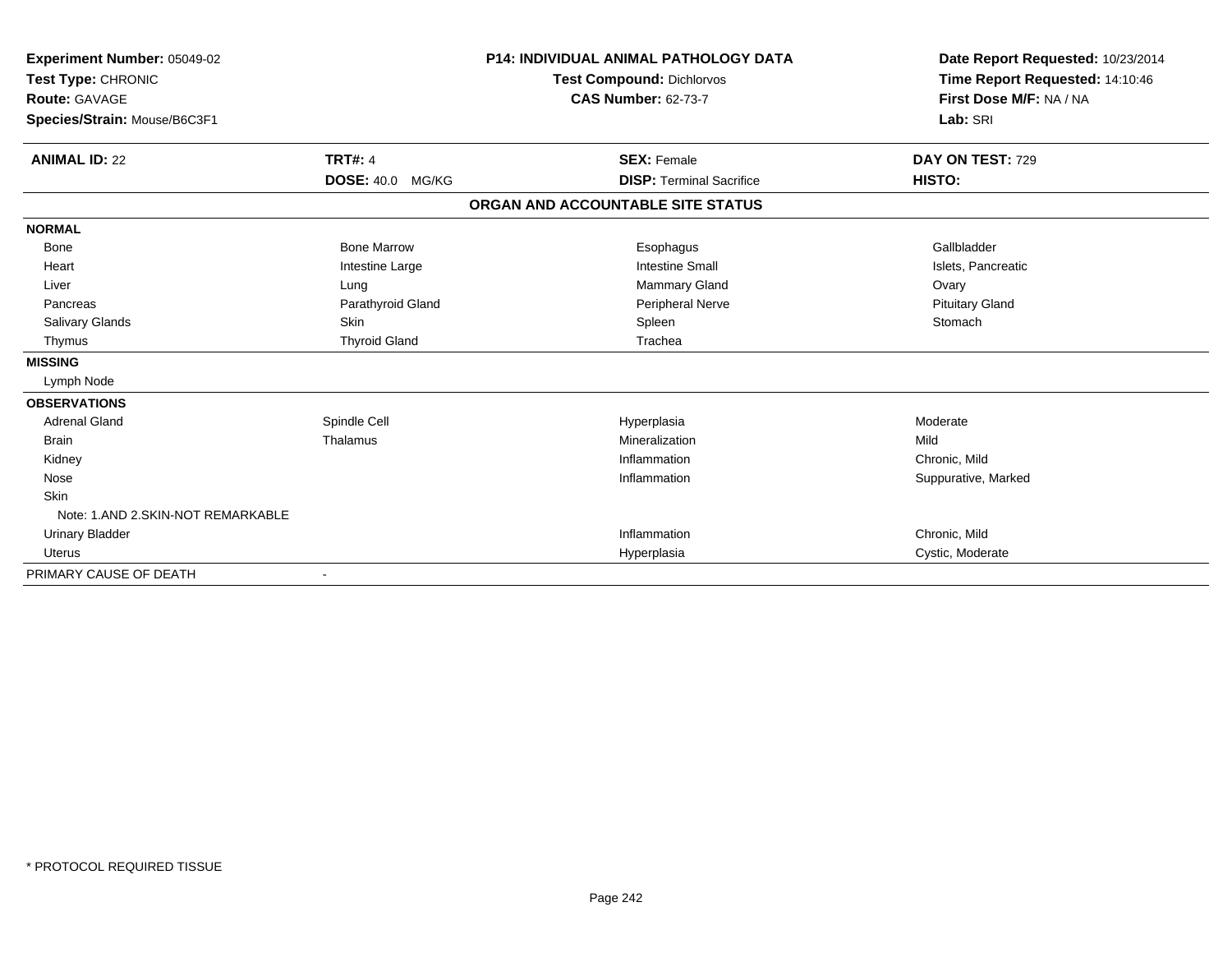| Experiment Number: 05049-02<br>Test Type: CHRONIC    |                         | <b>P14: INDIVIDUAL ANIMAL PATHOLOGY DATA</b><br>Test Compound: Dichlorvos | Date Report Requested: 10/23/2014<br>Time Report Requested: 14:10:46 |
|------------------------------------------------------|-------------------------|---------------------------------------------------------------------------|----------------------------------------------------------------------|
| <b>Route: GAVAGE</b><br>Species/Strain: Mouse/B6C3F1 |                         | <b>CAS Number: 62-73-7</b>                                                | First Dose M/F: NA / NA<br>Lab: SRI                                  |
|                                                      |                         |                                                                           |                                                                      |
| <b>ANIMAL ID: 22</b>                                 | <b>TRT#: 6</b>          | <b>SEX: Female</b>                                                        | DAY ON TEST: 731                                                     |
|                                                      | <b>DOSE: 20.0 MG/KG</b> | <b>DISP: Terminal Sacrifice</b>                                           | HISTO:                                                               |
|                                                      |                         | ORGAN AND ACCOUNTABLE SITE STATUS                                         |                                                                      |
| <b>NORMAL</b>                                        |                         |                                                                           |                                                                      |
| <b>Bone</b>                                          | <b>Bone Marrow</b>      | <b>Brain</b>                                                              | Esophagus                                                            |
| Gallbladder                                          | Heart                   | Intestine Large                                                           | <b>Intestine Small</b>                                               |
| Islets, Pancreatic                                   | Liver                   | Lymph Node                                                                | Mammary Gland                                                        |
| Ovary                                                | Pancreas                | Parathyroid Gland                                                         | Peripheral Nerve                                                     |
| <b>Pituitary Gland</b>                               | Salivary Glands         | <b>Skin</b>                                                               | Stomach                                                              |
| Thymus                                               | <b>Thyroid Gland</b>    | Trachea                                                                   |                                                                      |
| <b>MISSING</b>                                       |                         |                                                                           |                                                                      |
| <b>Urinary Bladder</b>                               |                         |                                                                           |                                                                      |
| <b>OBSERVATIONS</b>                                  |                         |                                                                           |                                                                      |
| <b>Adrenal Gland</b>                                 | Spindle Cell            | Hyperplasia                                                               | Mild                                                                 |
| Kidney                                               |                         | Inflammation                                                              | Chronic, Mild                                                        |
| Lung                                                 |                         | Inflammation                                                              | Chronic, Mild                                                        |
| Nose                                                 |                         | Inflammation                                                              | Suppurative, Mild                                                    |
| <b>Skin</b>                                          |                         |                                                                           |                                                                      |
| Note: TRC LES 1 AND 2--NOT REMARKABLE                |                         |                                                                           |                                                                      |
| Spleen                                               |                         | Lymphoma Malignant Mixed                                                  |                                                                      |
| <b>Uterus</b>                                        |                         | Hyperplasia                                                               | Cystic, Moderate                                                     |
| PRIMARY CAUSE OF DEATH                               |                         |                                                                           |                                                                      |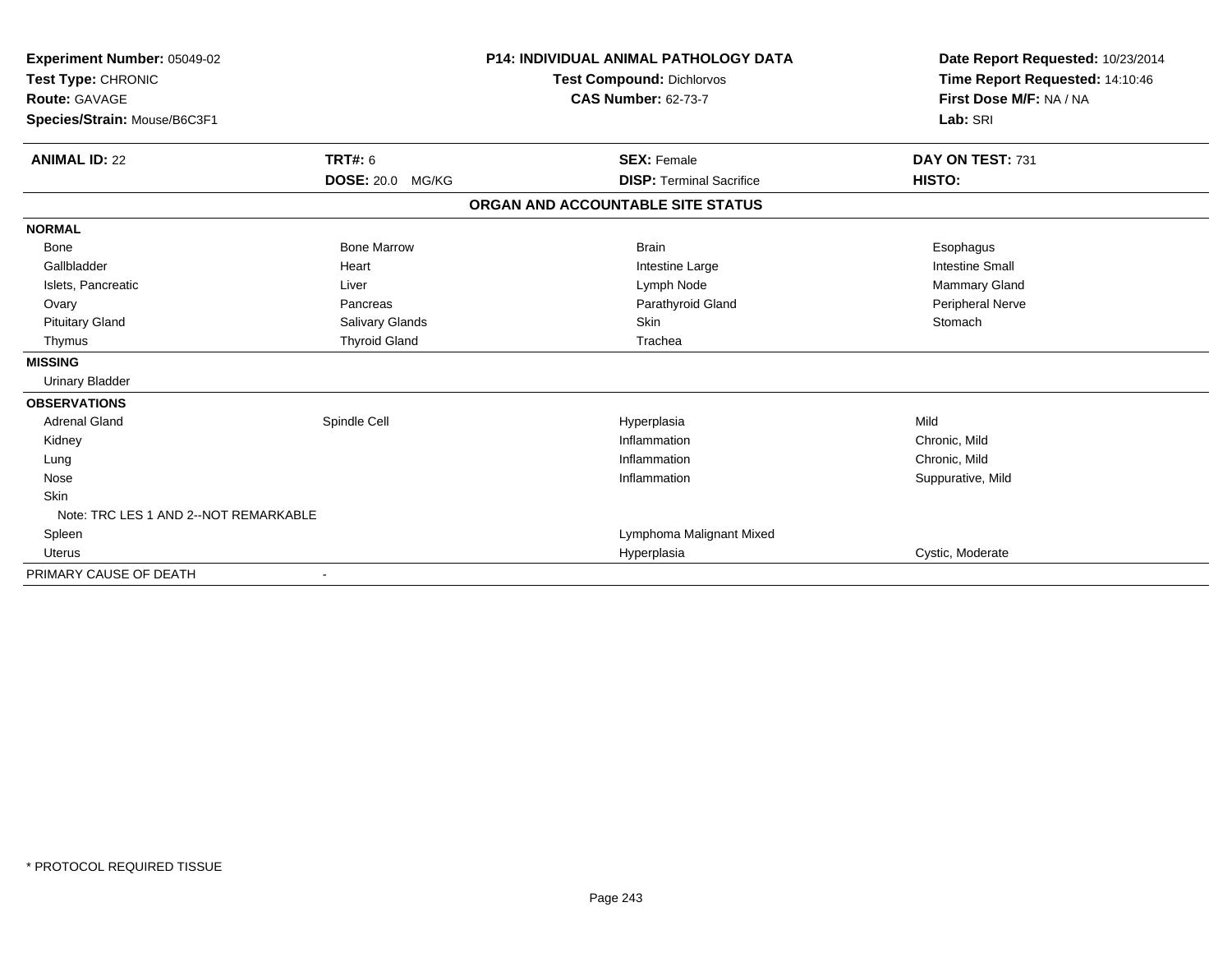| Experiment Number: 05049-02<br>Test Type: CHRONIC<br>Route: GAVAGE<br>Species/Strain: Mouse/B6C3F1 |                              | <b>P14: INDIVIDUAL ANIMAL PATHOLOGY DATA</b><br><b>Test Compound: Dichlorvos</b><br><b>CAS Number: 62-73-7</b> | Date Report Requested: 10/23/2014<br>Time Report Requested: 14:10:46<br>First Dose M/F: NA / NA<br>Lab: SRI |
|----------------------------------------------------------------------------------------------------|------------------------------|----------------------------------------------------------------------------------------------------------------|-------------------------------------------------------------------------------------------------------------|
| <b>ANIMAL ID: 23</b>                                                                               | <b>TRT#: 2</b>               | <b>SEX: Female</b>                                                                                             | DAY ON TEST: 735                                                                                            |
|                                                                                                    | <b>DOSE: VEHICLE CONTROL</b> | <b>DISP: Terminal Sacrifice</b>                                                                                | HISTO:                                                                                                      |
|                                                                                                    |                              | ORGAN AND ACCOUNTABLE SITE STATUS                                                                              |                                                                                                             |
| <b>NORMAL</b>                                                                                      |                              |                                                                                                                |                                                                                                             |
| Esophagus                                                                                          | Gallbladder                  | Heart                                                                                                          | Intestine Large                                                                                             |
| <b>Intestine Small</b>                                                                             | Islets, Pancreatic           | Lymph Node                                                                                                     | Mammary Gland                                                                                               |
| Pancreas                                                                                           | Parathyroid Gland            | <b>Peripheral Nerve</b>                                                                                        | Salivary Glands                                                                                             |
| <b>Skin</b>                                                                                        | Thymus                       | <b>Thyroid Gland</b>                                                                                           | Trachea                                                                                                     |
| <b>Urinary Bladder</b>                                                                             |                              |                                                                                                                |                                                                                                             |
| <b>OBSERVATIONS</b>                                                                                |                              |                                                                                                                |                                                                                                             |
| <b>Adrenal Gland</b>                                                                               | Spindle Cell                 | Hyperplasia                                                                                                    | Moderate                                                                                                    |
| Bone                                                                                               |                              | Hyperostosis                                                                                                   | Moderate                                                                                                    |
| <b>Bone Marrow</b>                                                                                 |                              | Hyperplasia                                                                                                    | Moderate                                                                                                    |
| <b>Brain</b>                                                                                       | Thalamus                     | Mineralization                                                                                                 | Moderate                                                                                                    |
| Kidney                                                                                             |                              | Casts                                                                                                          | Minimal                                                                                                     |
|                                                                                                    | <b>Renal Tubule</b>          | Regeneration                                                                                                   | Mild                                                                                                        |
| Liver                                                                                              |                              | Inflammation                                                                                                   | Chronic, Moderate                                                                                           |
| Lung                                                                                               |                              | Inflammation                                                                                                   | Chronic, Mild                                                                                               |
| Mesentery<br>Note: TRC LES 2--NECROSIS                                                             | Fat                          | Necrosis                                                                                                       | Focal, Marked                                                                                               |
| Nose                                                                                               |                              | Inflammation                                                                                                   | Suppurative, Marked                                                                                         |
| Ovary                                                                                              |                              | Cyst                                                                                                           |                                                                                                             |
|                                                                                                    |                              | Inflammation                                                                                                   | Chronic, Marked                                                                                             |
|                                                                                                    |                              | Inflammation                                                                                                   | Suppurative, Marked                                                                                         |
| <b>Pituitary Gland</b>                                                                             |                              | Angiectasis                                                                                                    | Moderate                                                                                                    |
|                                                                                                    | <b>Pars Distalis</b>         | Hyperplasia                                                                                                    | Moderate                                                                                                    |
| Skin                                                                                               |                              |                                                                                                                |                                                                                                             |
| Note: 1. SKIN-NOT REMARKABLE                                                                       |                              |                                                                                                                |                                                                                                             |
| Spleen                                                                                             |                              | Hyperplasia                                                                                                    | Lymphoid, Moderate                                                                                          |
| Stomach                                                                                            | Glandular                    | Mineralization                                                                                                 | Mild                                                                                                        |
| <b>Uterus</b>                                                                                      |                              | Hyperplasia                                                                                                    | Cystic, Moderate                                                                                            |
|                                                                                                    |                              | Inflammation                                                                                                   | Suppurative, Moderate                                                                                       |
| PRIMARY CAUSE OF DEATH                                                                             | ä,                           |                                                                                                                |                                                                                                             |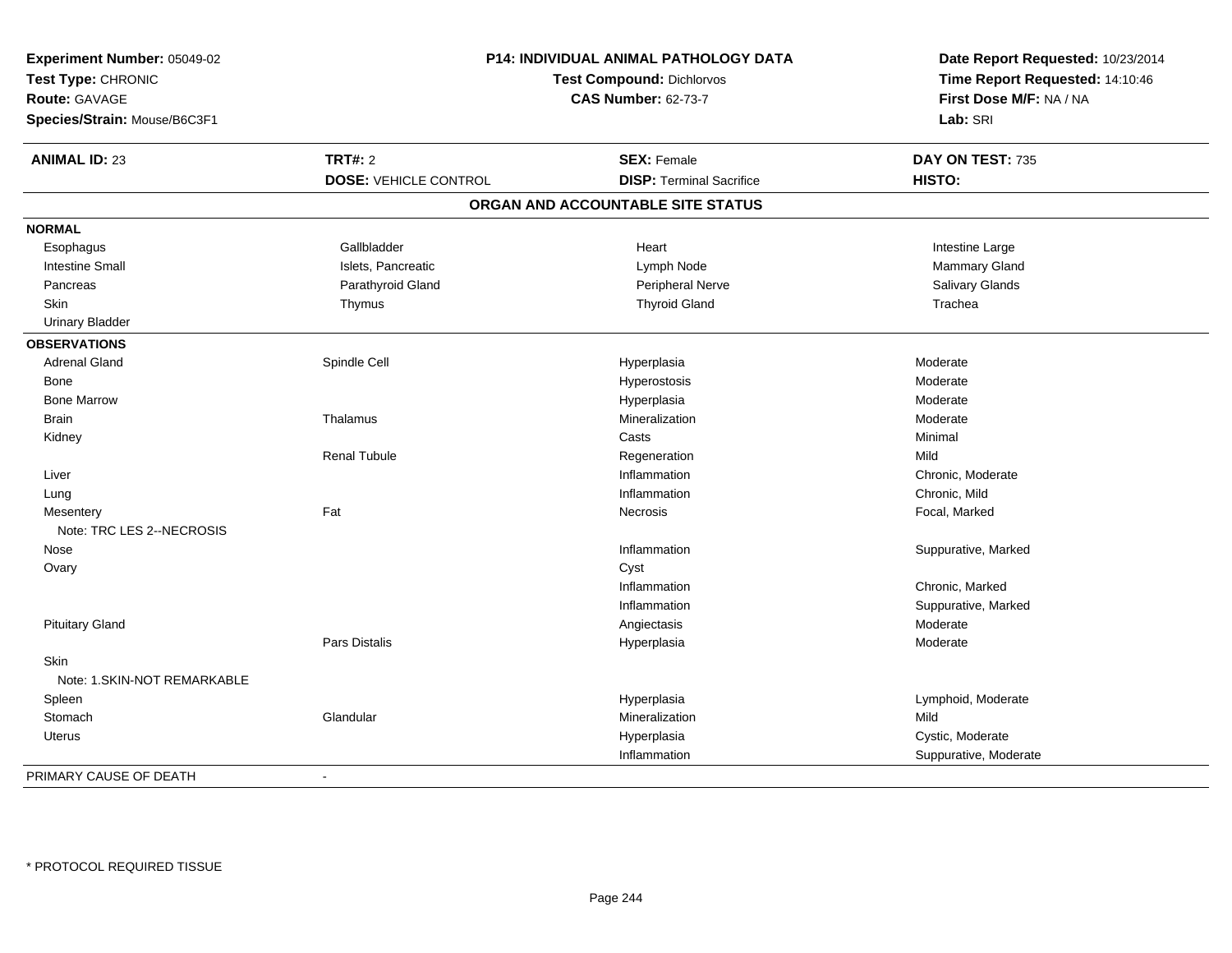| Experiment Number: 05049-02<br>Test Type: CHRONIC<br><b>Route: GAVAGE</b><br>Species/Strain: Mouse/B6C3F1 |                       | P14: INDIVIDUAL ANIMAL PATHOLOGY DATA<br>Test Compound: Dichlorvos<br><b>CAS Number: 62-73-7</b> | Date Report Requested: 10/23/2014<br>Time Report Requested: 14:10:46<br>First Dose M/F: NA / NA<br>Lab: SRI |
|-----------------------------------------------------------------------------------------------------------|-----------------------|--------------------------------------------------------------------------------------------------|-------------------------------------------------------------------------------------------------------------|
| <b>ANIMAL ID: 23</b>                                                                                      | <b>TRT#: 4</b>        | <b>SEX: Female</b>                                                                               | DAY ON TEST: 729                                                                                            |
|                                                                                                           | DOSE: 40.0 MG/KG      | <b>DISP: Terminal Sacrifice</b><br>ORGAN AND ACCOUNTABLE SITE STATUS                             | HISTO:                                                                                                      |
|                                                                                                           |                       |                                                                                                  |                                                                                                             |
| <b>NORMAL</b>                                                                                             |                       |                                                                                                  |                                                                                                             |
| Bone                                                                                                      | <b>Bone Marrow</b>    | Esophagus                                                                                        | Gallbladder                                                                                                 |
| Heart                                                                                                     | Intestine Large       | <b>Intestine Small</b>                                                                           | Lung                                                                                                        |
| Ovary                                                                                                     | Pancreas              | Peripheral Nerve                                                                                 | Salivary Glands                                                                                             |
| <b>Skin</b>                                                                                               | Spleen                | Thymus                                                                                           | Trachea                                                                                                     |
| <b>Urinary Bladder</b>                                                                                    |                       |                                                                                                  |                                                                                                             |
| <b>MISSING</b>                                                                                            |                       |                                                                                                  |                                                                                                             |
| Parathyroid Gland                                                                                         |                       |                                                                                                  |                                                                                                             |
| <b>OBSERVATIONS</b>                                                                                       |                       |                                                                                                  |                                                                                                             |
| <b>Adrenal Gland</b>                                                                                      | Spindle Cell          | Hyperplasia                                                                                      | Mild                                                                                                        |
| <b>Brain</b>                                                                                              | Meninges              | <b>Infiltration Cellular</b>                                                                     | Lymphocyte, Mild                                                                                            |
|                                                                                                           | Thalamus              | Mineralization                                                                                   | Mild                                                                                                        |
| Islets, Pancreatic                                                                                        |                       | Hyperplasia                                                                                      | Mild                                                                                                        |
| Kidney                                                                                                    |                       | Inflammation                                                                                     | Chronic, Mild                                                                                               |
| Liver                                                                                                     |                       | <b>Clear Cell Focus</b>                                                                          |                                                                                                             |
|                                                                                                           |                       | Inflammation                                                                                     | Chronic, Mild                                                                                               |
|                                                                                                           | Hepatocyte            | Necrosis                                                                                         | Moderate                                                                                                    |
|                                                                                                           | Hepatocyte            | Vacuolization Cytoplasmic                                                                        | Mild                                                                                                        |
| Lymph Node                                                                                                | Pancreatic            | Hyperplasia                                                                                      | Lymphoid, Marked                                                                                            |
| Mammary Gland                                                                                             |                       | Hyperplasia                                                                                      | Cystic, Minimal                                                                                             |
| Mesentery                                                                                                 | Fat                   | Inflammation                                                                                     | Chronic Active, Moderate                                                                                    |
|                                                                                                           | Fat                   | Mineralization                                                                                   | Moderate                                                                                                    |
|                                                                                                           | Fat                   | Necrosis                                                                                         | Focal, Moderate                                                                                             |
| Nose                                                                                                      |                       | Hemorrhage                                                                                       | Mild                                                                                                        |
|                                                                                                           |                       | Inflammation                                                                                     | Suppurative, Moderate                                                                                       |
| <b>Pituitary Gland</b>                                                                                    | Pars Distalis         | Hyperplasia                                                                                      | Minimal                                                                                                     |
| Skin                                                                                                      |                       |                                                                                                  |                                                                                                             |
| Note: 1.SKIN-NOT REMARKABLE                                                                               |                       |                                                                                                  |                                                                                                             |
| Stomach                                                                                                   | Forestomach           | Squamous Cell Papilloma                                                                          |                                                                                                             |
| <b>Thyroid Gland</b>                                                                                      | <b>Follicular Cel</b> | Hyperplasia                                                                                      | Mild                                                                                                        |
| <b>Uterus</b>                                                                                             |                       | Hyperplasia                                                                                      | Cystic, Moderate                                                                                            |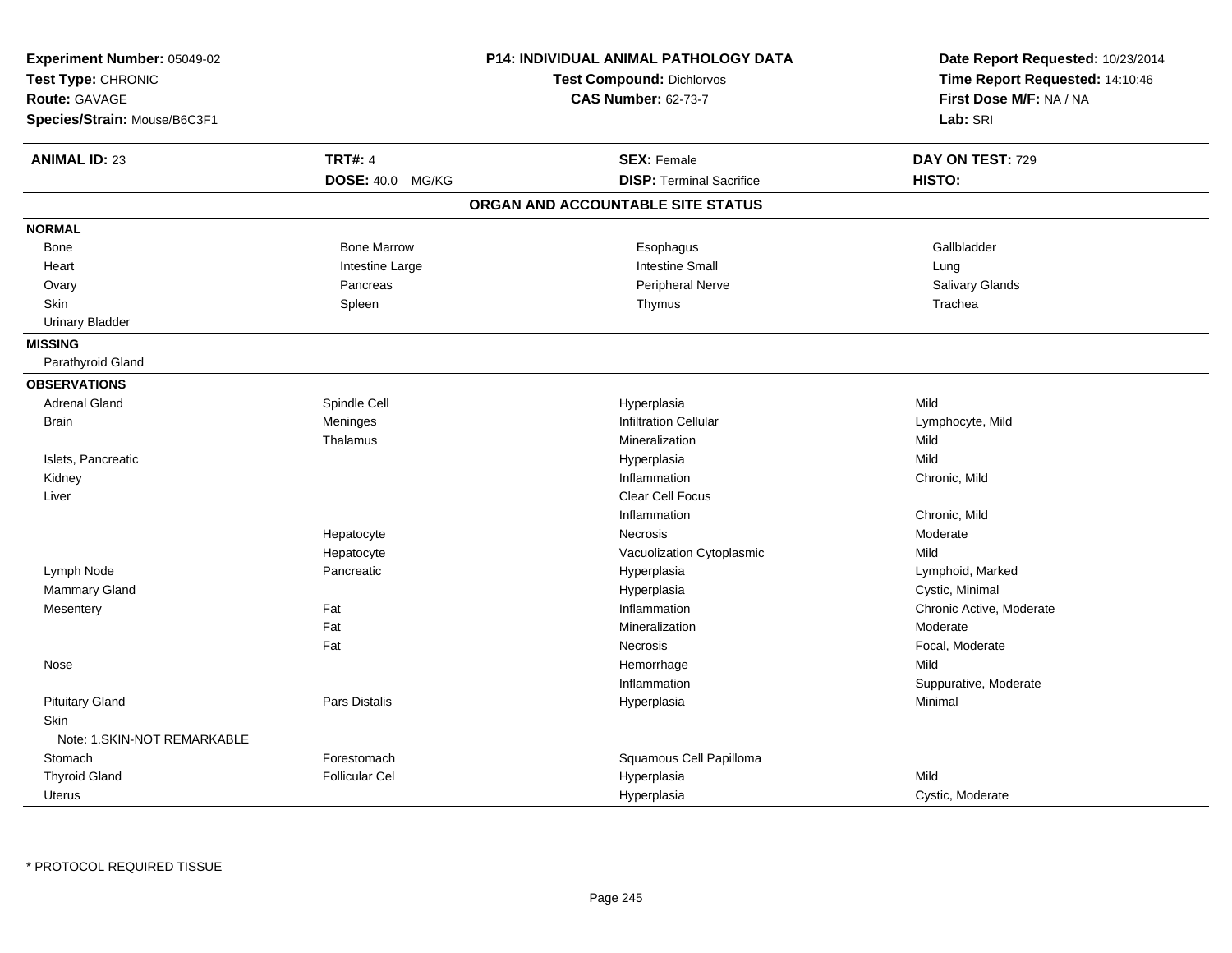| <b>Experiment Number: 05049-02</b><br>Test Type: CHRONIC<br><b>Route: GAVAGE</b> | <b>P14: INDIVIDUAL ANIMAL PATHOLOGY DATA</b><br><b>Test Compound: Dichlorvos</b><br><b>CAS Number: 62-73-7</b> |                                   | Date Report Requested: 10/23/2014<br>Time Report Requested: 14:10:46<br>First Dose M/F: NA / NA |
|----------------------------------------------------------------------------------|----------------------------------------------------------------------------------------------------------------|-----------------------------------|-------------------------------------------------------------------------------------------------|
| Species/Strain: Mouse/B6C3F1                                                     |                                                                                                                |                                   | Lab: SRI                                                                                        |
| <b>ANIMAL ID: 23</b>                                                             | <b>TRT#: 4</b>                                                                                                 | <b>SEX:</b> Female                | DAY ON TEST: 729                                                                                |
|                                                                                  | <b>DOSE: 40.0 MG/KG</b>                                                                                        | <b>DISP: Terminal Sacrifice</b>   | HISTO:                                                                                          |
|                                                                                  |                                                                                                                | ORGAN AND ACCOUNTABLE SITE STATUS |                                                                                                 |
| PRIMARY CAUSE OF DEATH                                                           |                                                                                                                |                                   |                                                                                                 |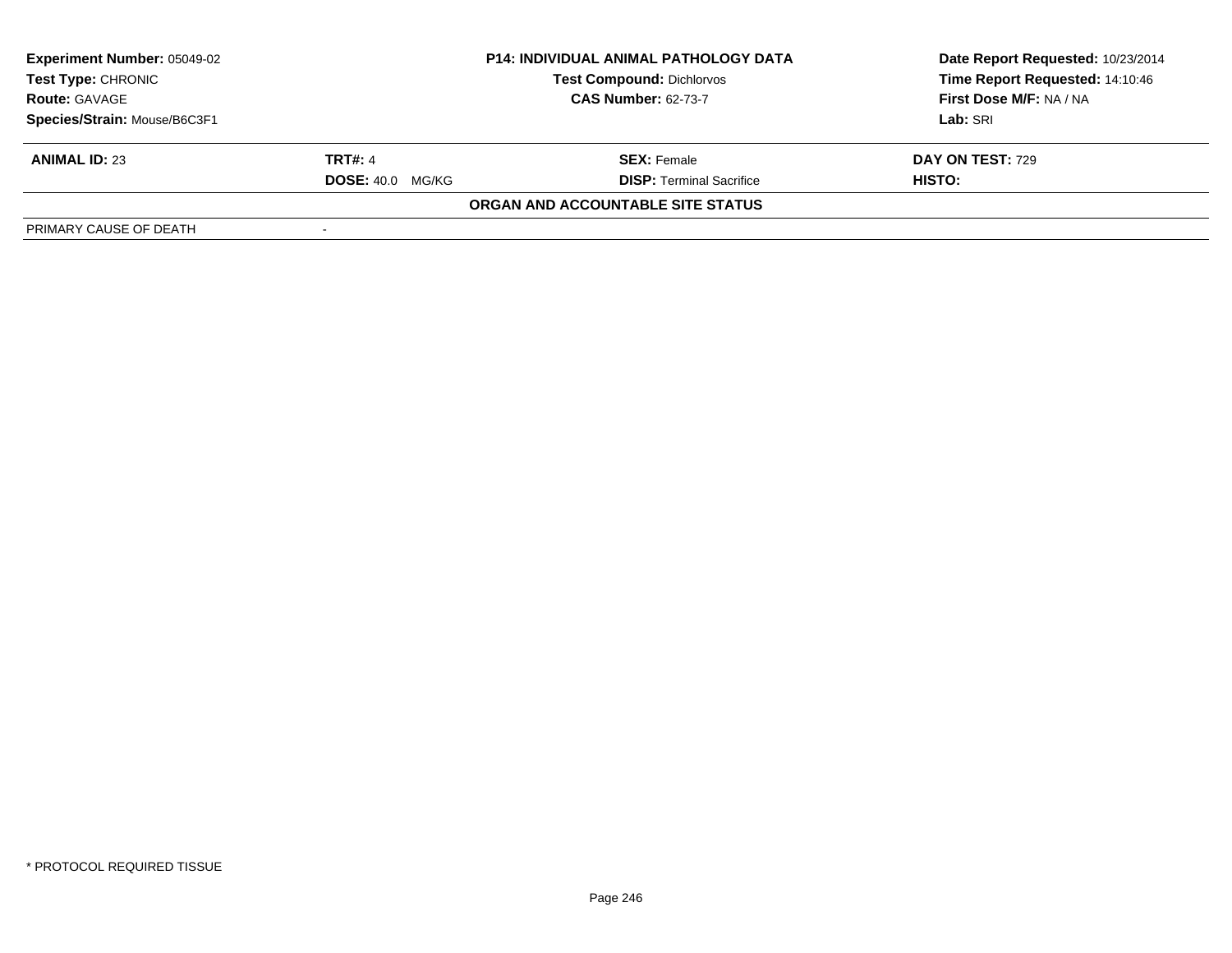| Experiment Number: 05049-02<br>Test Type: CHRONIC |                         | <b>P14: INDIVIDUAL ANIMAL PATHOLOGY DATA</b><br><b>Test Compound: Dichlorvos</b> |                                               | Date Report Requested: 10/23/2014 |
|---------------------------------------------------|-------------------------|----------------------------------------------------------------------------------|-----------------------------------------------|-----------------------------------|
|                                                   |                         |                                                                                  |                                               | Time Report Requested: 14:10:46   |
| <b>Route: GAVAGE</b>                              |                         | <b>CAS Number: 62-73-7</b>                                                       |                                               | First Dose M/F: NA / NA           |
| Species/Strain: Mouse/B6C3F1                      |                         |                                                                                  |                                               | Lab: SRI                          |
| <b>ANIMAL ID: 23</b>                              | <b>TRT#: 6</b>          |                                                                                  | <b>SEX: Female</b>                            | DAY ON TEST: 731                  |
|                                                   | <b>DOSE: 20.0 MG/KG</b> |                                                                                  | <b>DISP: Terminal Sacrifice</b>               | HISTO:                            |
|                                                   |                         |                                                                                  | ORGAN AND ACCOUNTABLE SITE STATUS             |                                   |
| <b>NORMAL</b>                                     |                         |                                                                                  |                                               |                                   |
| <b>Bone</b>                                       | <b>Bone Marrow</b>      |                                                                                  | Esophagus                                     | Gallbladder                       |
| Heart                                             | Intestine Large         |                                                                                  | Islets, Pancreatic                            | Kidney                            |
| Liver                                             | Mammary Gland           |                                                                                  | Nose                                          | Ovary                             |
| Pancreas                                          | Parathyroid Gland       |                                                                                  | Peripheral Nerve                              | Salivary Glands                   |
| Skin                                              | Stomach                 |                                                                                  | Thymus                                        | <b>Thyroid Gland</b>              |
| Trachea                                           |                         |                                                                                  |                                               |                                   |
| <b>OBSERVATIONS</b>                               |                         |                                                                                  |                                               |                                   |
| <b>Adrenal Gland</b>                              | Spindle Cell            |                                                                                  | Hyperplasia                                   | Mild                              |
| <b>Brain</b>                                      | Thalamus                |                                                                                  | Mineralization                                | Moderate                          |
| <b>Intestine Small</b>                            | Jejunum                 |                                                                                  | Lymphoma Malignant Mixed                      |                                   |
| Note: TRC LES 3--LYMPH MAL MXD                    |                         |                                                                                  |                                               |                                   |
| Lung                                              |                         |                                                                                  | Alveolar/Bronchiolar Adenoma                  |                                   |
| Lymph Node                                        | Mesenteric              |                                                                                  | Lymphoma Malignant Mixed                      |                                   |
| <b>Pituitary Gland</b>                            | Pars Intermed           |                                                                                  | Adenoma                                       |                                   |
| <b>Skin</b>                                       |                         |                                                                                  |                                               |                                   |
| Note: TRC LES 1 AND 2--NOT REMARKABLE             |                         |                                                                                  |                                               |                                   |
| Spleen                                            |                         |                                                                                  | Hematopoietic Cell Proliferation Erythrocytic | Mild                              |
|                                                   |                         |                                                                                  | Lymphoma Malignant Mixed                      |                                   |
| <b>Urinary Bladder</b>                            |                         |                                                                                  | Inflammation                                  | Chronic, Mild                     |
| Uterus                                            |                         |                                                                                  | Hyperplasia                                   | Cystic, Moderate                  |
| PRIMARY CAUSE OF DEATH                            |                         |                                                                                  |                                               |                                   |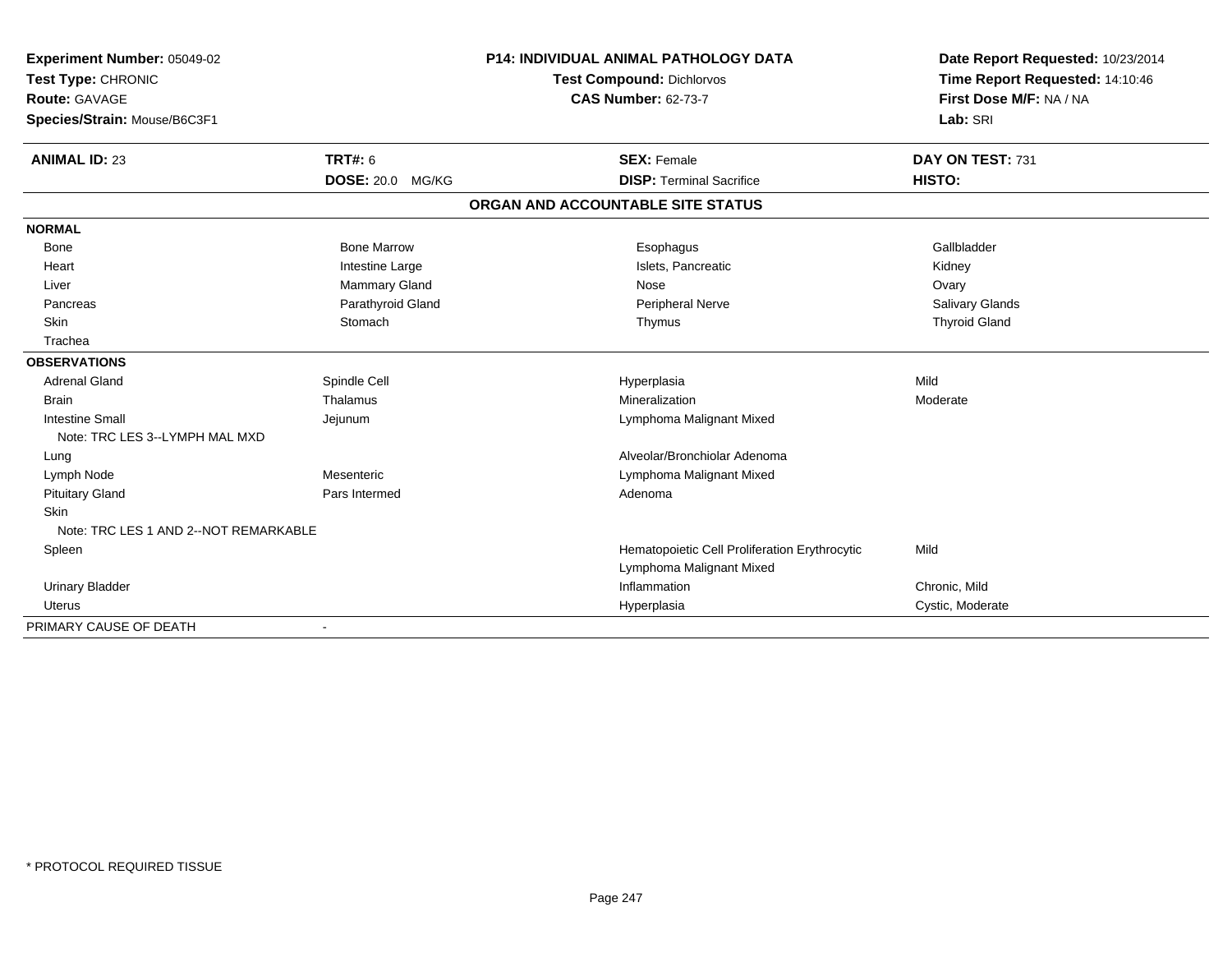| Experiment Number: 05049-02<br>Test Type: CHRONIC<br>Route: GAVAGE<br>Species/Strain: Mouse/B6C3F1 | <b>P14: INDIVIDUAL ANIMAL PATHOLOGY DATA</b><br>Test Compound: Dichlorvos<br><b>CAS Number: 62-73-7</b> |                                   | Date Report Requested: 10/23/2014<br>Time Report Requested: 14:10:46<br>First Dose M/F: NA / NA<br>Lab: SRI |
|----------------------------------------------------------------------------------------------------|---------------------------------------------------------------------------------------------------------|-----------------------------------|-------------------------------------------------------------------------------------------------------------|
| <b>ANIMAL ID: 24</b>                                                                               | <b>TRT#: 2</b>                                                                                          | <b>SEX: Female</b>                | DAY ON TEST: 579                                                                                            |
|                                                                                                    | <b>DOSE: VEHICLE CONTROL</b>                                                                            | <b>DISP: Moribund</b>             | HISTO:                                                                                                      |
|                                                                                                    |                                                                                                         | ORGAN AND ACCOUNTABLE SITE STATUS |                                                                                                             |
| <b>NORMAL</b>                                                                                      |                                                                                                         |                                   |                                                                                                             |
| Bone                                                                                               | Esophagus                                                                                               | Heart                             | Intestine Large                                                                                             |
| <b>Intestine Small</b>                                                                             | Lung                                                                                                    | Nose                              | Pancreas                                                                                                    |
| <b>Pituitary Gland</b>                                                                             | Skin                                                                                                    | Stomach                           | <b>Thyroid Gland</b>                                                                                        |
| Trachea                                                                                            | <b>Urinary Bladder</b>                                                                                  |                                   |                                                                                                             |
| <b>MISSING</b>                                                                                     |                                                                                                         |                                   |                                                                                                             |
| Gallbladder                                                                                        | Ovary                                                                                                   | Peripheral Nerve                  |                                                                                                             |
| <b>OBSERVATIONS</b>                                                                                |                                                                                                         |                                   |                                                                                                             |
| <b>Adrenal Gland</b>                                                                               | Spindle Cell                                                                                            | Hyperplasia                       | Moderate                                                                                                    |
| <b>Bone Marrow</b>                                                                                 |                                                                                                         | Myelofibrosis                     | Moderate                                                                                                    |
| <b>Brain</b>                                                                                       | Thalamus                                                                                                | Mineralization                    | Mild                                                                                                        |
| <b>Harderian Gland</b>                                                                             |                                                                                                         | <b>Infiltration Cellular</b>      | Lymphocyte, Mild                                                                                            |
| Islets, Pancreatic                                                                                 |                                                                                                         | Adenoma                           |                                                                                                             |
| Kidney                                                                                             |                                                                                                         | Casts                             | Mild                                                                                                        |
|                                                                                                    |                                                                                                         | Lymphoma Malignant Mixed          |                                                                                                             |
| Liver                                                                                              |                                                                                                         | Inflammation                      | Chronic, Minimal                                                                                            |
| Lymph Node                                                                                         | Mandibular                                                                                              | Lymphoma Malignant Mixed          |                                                                                                             |
|                                                                                                    | Mediastinal                                                                                             | Lymphoma Malignant Mixed          |                                                                                                             |
|                                                                                                    | Mesenteric                                                                                              | Lymphoma Malignant Mixed          |                                                                                                             |
| Mammary Gland                                                                                      |                                                                                                         | Hyperplasia                       | Cystic, Mild                                                                                                |
| Parathyroid Gland                                                                                  |                                                                                                         | <b>Ectopic Thymus</b>             |                                                                                                             |
| Salivary Glands                                                                                    |                                                                                                         | Inflammation                      | Chronic, Mild                                                                                               |
| <b>Skin</b>                                                                                        |                                                                                                         |                                   |                                                                                                             |
| Note: 1.&2.SKIN-NOT REMARKABLE                                                                     |                                                                                                         |                                   |                                                                                                             |
| Spleen                                                                                             |                                                                                                         | Lymphoma Malignant Mixed          |                                                                                                             |
| Thymus                                                                                             |                                                                                                         | Lymphoma Malignant Mixed          |                                                                                                             |
| <b>Uterus</b>                                                                                      |                                                                                                         | Hyperplasia                       | Cystic, Mild                                                                                                |
| PRIMARY CAUSE OF DEATH                                                                             | $\overline{a}$                                                                                          |                                   |                                                                                                             |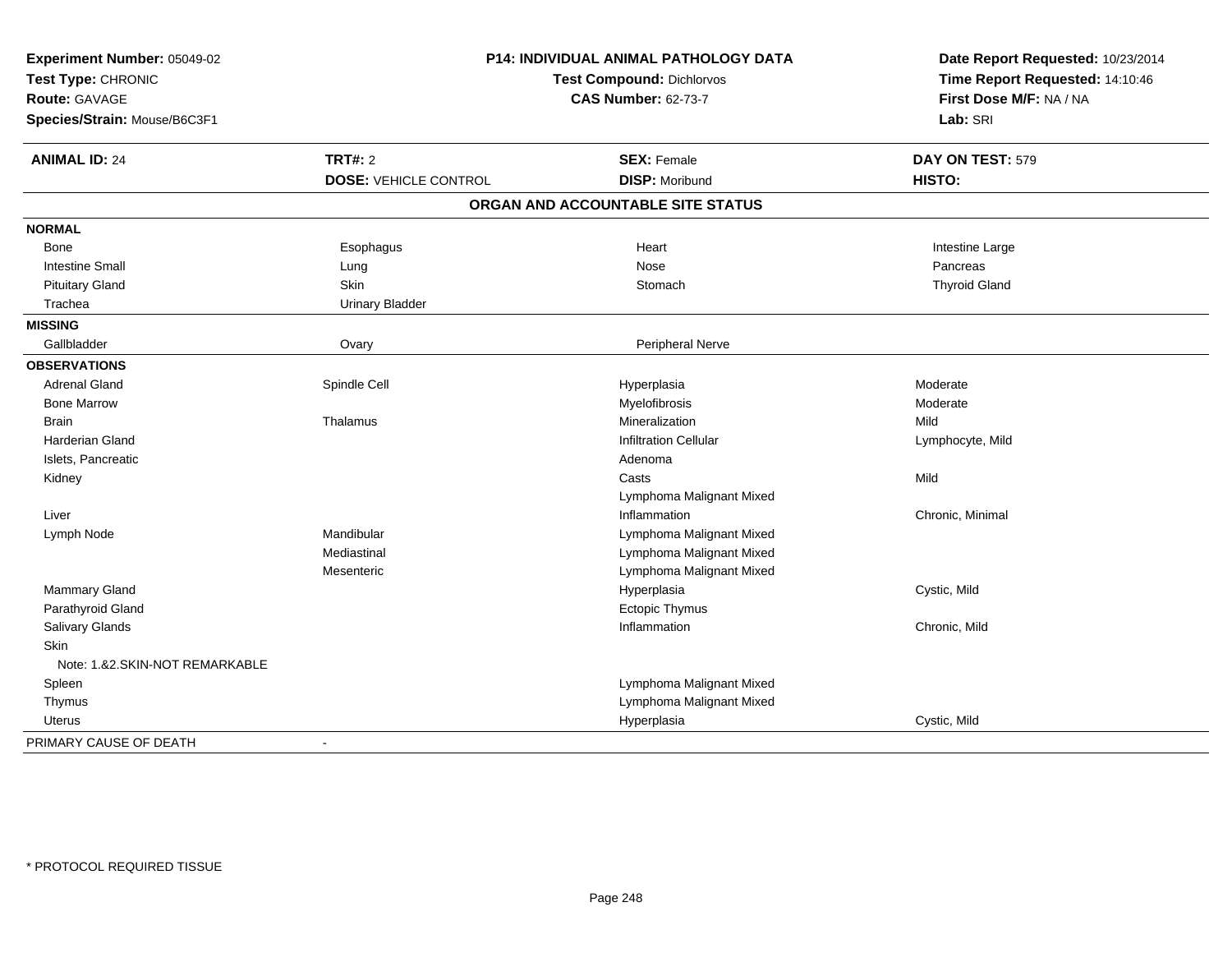| Experiment Number: 05049-02  |                         | <b>P14: INDIVIDUAL ANIMAL PATHOLOGY DATA</b> | Date Report Requested: 10/23/2014 |
|------------------------------|-------------------------|----------------------------------------------|-----------------------------------|
| Test Type: CHRONIC           |                         | <b>Test Compound: Dichlorvos</b>             | Time Report Requested: 14:10:46   |
| <b>Route: GAVAGE</b>         |                         | <b>CAS Number: 62-73-7</b>                   | First Dose M/F: NA / NA           |
| Species/Strain: Mouse/B6C3F1 |                         |                                              | Lab: SRI                          |
| <b>ANIMAL ID: 24</b>         | <b>TRT#: 4</b>          | <b>SEX: Female</b>                           | DAY ON TEST: 729                  |
|                              | <b>DOSE: 40.0 MG/KG</b> | <b>DISP: Terminal Sacrifice</b>              | HISTO:                            |
|                              |                         | ORGAN AND ACCOUNTABLE SITE STATUS            |                                   |
| <b>NORMAL</b>                |                         |                                              |                                   |
| <b>Bone</b>                  | <b>Bone Marrow</b>      | Esophagus                                    | Gallbladder                       |
| Heart                        | Intestine Large         | <b>Intestine Small</b>                       | Islets, Pancreatic                |
| Lymph Node                   | <b>Mammary Gland</b>    | Pancreas                                     | Parathyroid Gland                 |
| Peripheral Nerve             | <b>Pituitary Gland</b>  | Salivary Glands                              | Skin                              |
| Spleen                       | Thymus                  | <b>Thyroid Gland</b>                         | Trachea                           |
| <b>Urinary Bladder</b>       |                         |                                              |                                   |
| <b>OBSERVATIONS</b>          |                         |                                              |                                   |
| <b>Adrenal Gland</b>         | Spindle Cell            | Hyperplasia                                  | Mild                              |
| <b>Brain</b>                 | Thalamus                | Mineralization                               | Minimal                           |
| Kidney                       |                         | Inflammation                                 | Chronic, Mild                     |
| Liver                        |                         | Hepatocellular Adenoma                       |                                   |
| Lung                         |                         | Alveolar/Bronchiolar Adenoma                 |                                   |
|                              |                         | Inflammation                                 | Chronic, Mild                     |
| Nose                         |                         | Inflammation                                 | Suppurative, Marked               |
| Ovary                        |                         | Cyst                                         |                                   |
|                              |                         | Hemorrhage                                   | Moderate                          |
| <b>Skin</b>                  |                         |                                              |                                   |
| Note: 1.SKIN-NOT REMARKABLE  |                         |                                              |                                   |
| Stomach                      | Forestomach             | Squamous Cell Papilloma                      |                                   |
| Uterus                       |                         | Hyperplasia                                  | Cystic, Moderate                  |
| PRIMARY CAUSE OF DEATH       |                         |                                              |                                   |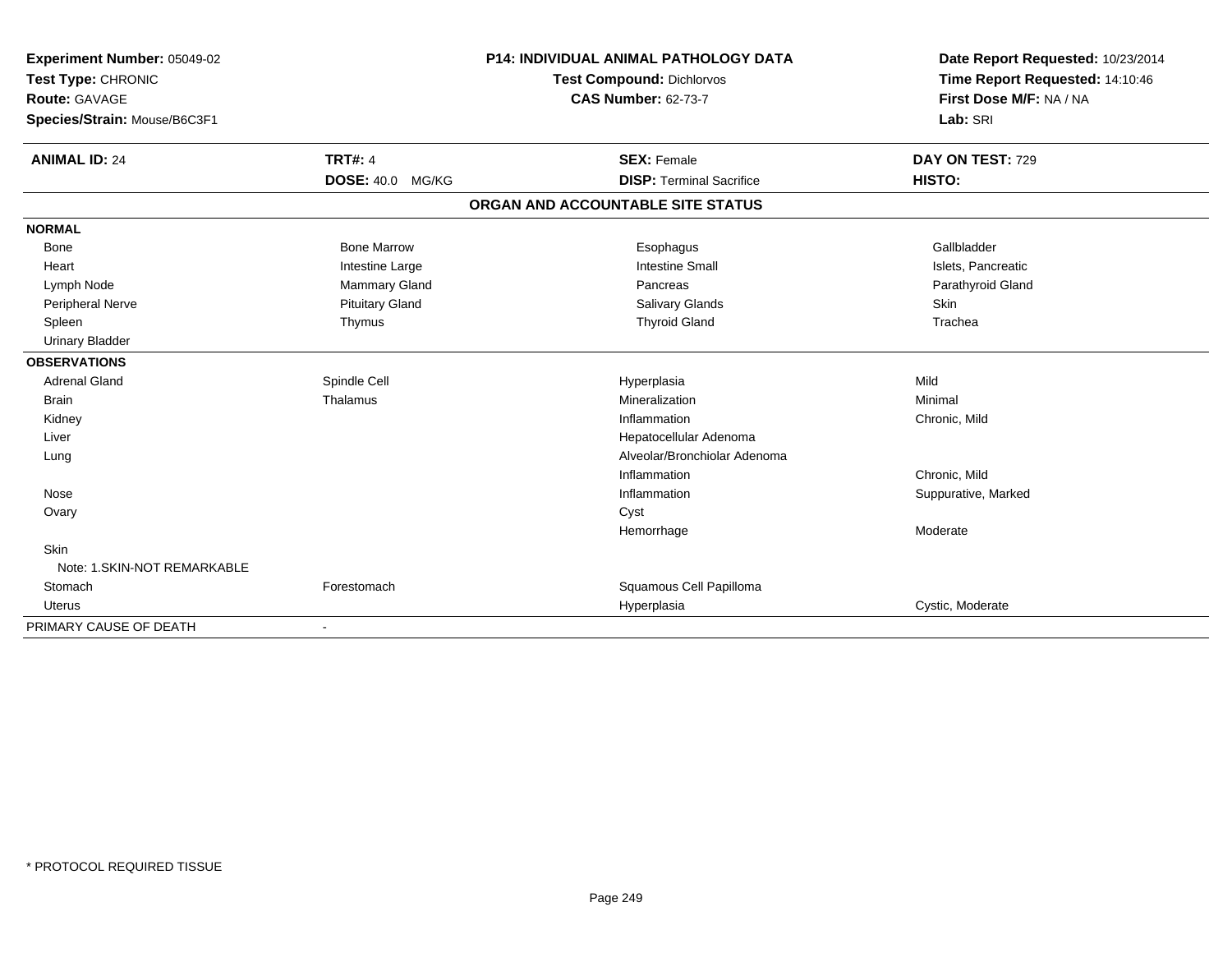| Experiment Number: 05049-02<br>Test Type: CHRONIC |                    | <b>P14: INDIVIDUAL ANIMAL PATHOLOGY DATA</b> | Date Report Requested: 10/23/2014 |
|---------------------------------------------------|--------------------|----------------------------------------------|-----------------------------------|
|                                                   |                    | <b>Test Compound: Dichlorvos</b>             | Time Report Requested: 14:10:46   |
| Route: GAVAGE                                     |                    | <b>CAS Number: 62-73-7</b>                   | First Dose M/F: NA / NA           |
| Species/Strain: Mouse/B6C3F1                      |                    |                                              | Lab: SRI                          |
| <b>ANIMAL ID: 24</b>                              | <b>TRT#: 6</b>     | <b>SEX: Female</b>                           | DAY ON TEST: 731                  |
|                                                   | DOSE: 20.0 MG/KG   | <b>DISP: Terminal Sacrifice</b>              | HISTO:                            |
|                                                   |                    | ORGAN AND ACCOUNTABLE SITE STATUS            |                                   |
| <b>NORMAL</b>                                     |                    |                                              |                                   |
| <b>Bone Marrow</b>                                | Esophagus          | Heart                                        | Intestine Large                   |
| <b>Intestine Small</b>                            | Islets, Pancreatic | Lymph Node                                   | Mammary Gland                     |
| Ovary                                             | Pancreas           | Peripheral Nerve                             | Skin                              |
| Thymus                                            | Trachea            | <b>Urinary Bladder</b>                       |                                   |
| <b>MISSING</b>                                    |                    |                                              |                                   |
| Gallbladder                                       | Parathyroid Gland  |                                              |                                   |
| <b>OBSERVATIONS</b>                               |                    |                                              |                                   |
| <b>Adrenal Gland</b>                              | Spindle Cell       | Hyperplasia                                  | Mild                              |
| <b>Bone</b>                                       |                    | Hyperostosis                                 | Mild                              |
| <b>Brain</b>                                      | Thalamus           | Mineralization                               | Mild                              |
| Kidney                                            |                    | Inflammation                                 | Chronic, Mild                     |
| Liver                                             | Kupffer Cell       | Hyperplasia                                  | Mild                              |
|                                                   | Hepatocyte         | Karyomegaly                                  | Moderate                          |
|                                                   | Hepatocyte         | <b>Necrosis</b>                              | Minimal                           |
| Lung                                              |                    | Inflammation                                 | Chronic, Mild                     |
| Nose                                              |                    | Inflammation                                 | Suppurative, Moderate             |
| <b>Pituitary Gland</b>                            |                    | Angiectasis                                  | Mild                              |
| Salivary Glands                                   |                    | Inflammation                                 | Chronic, Mild                     |
| <b>Skin</b>                                       |                    |                                              |                                   |
| Note: TRC LES 1 AND 2--NOT REMARKABLE             |                    |                                              |                                   |
| Spleen                                            |                    | Hyperplasia                                  | Lymphoid, Moderate                |
| Stomach                                           | Forestomach        | Hyperplasia                                  | Focal, Minimal                    |
| <b>Thyroid Gland</b>                              |                    | <b>Infiltration Cellular</b>                 | Lymphocyte, Mild                  |
| Uterus                                            |                    | Hyperplasia                                  | Cystic, Marked                    |
| PRIMARY CAUSE OF DEATH                            | $\blacksquare$     |                                              |                                   |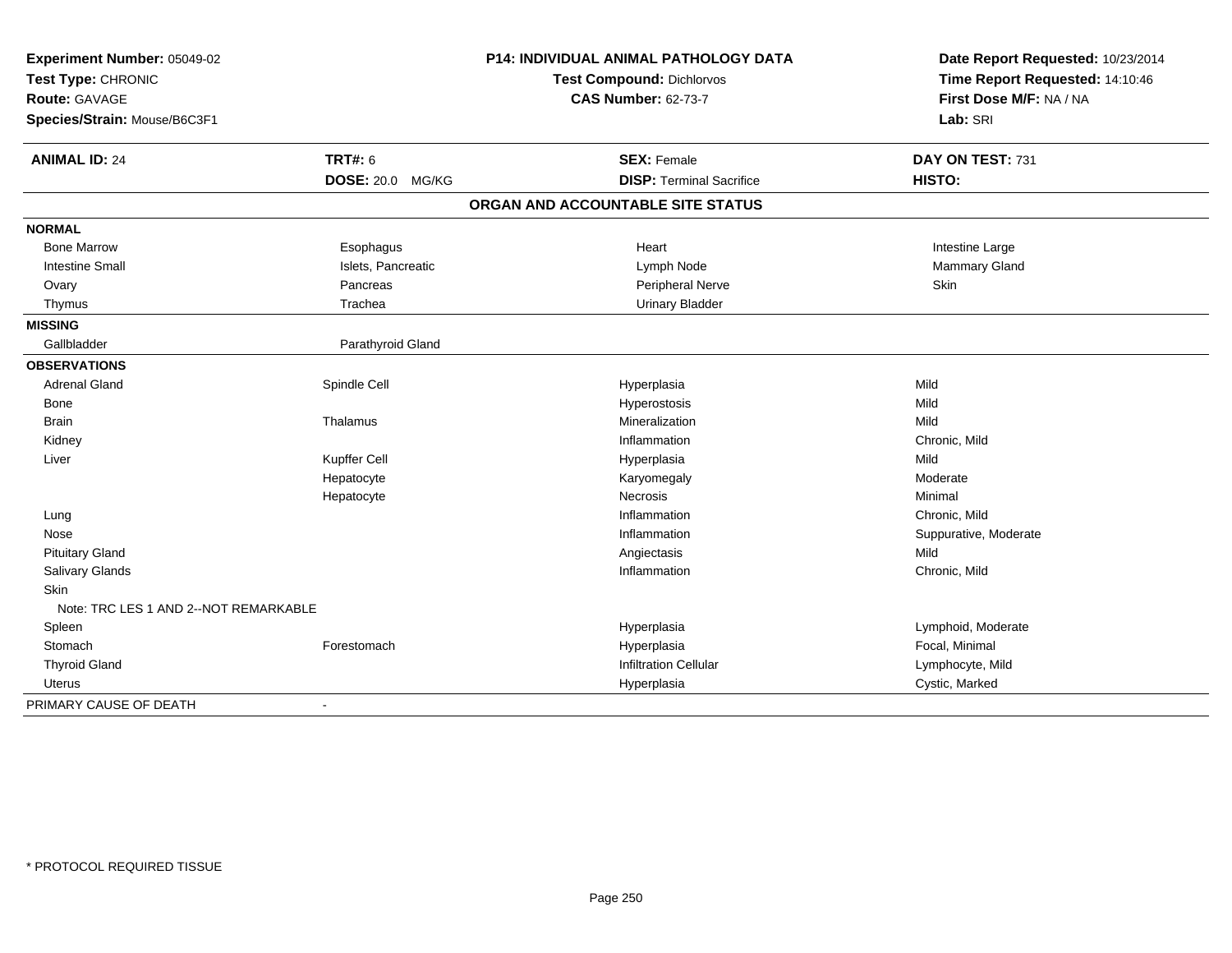| Experiment Number: 05049-02<br>Test Type: CHRONIC |                              | P14: INDIVIDUAL ANIMAL PATHOLOGY DATA<br>Test Compound: Dichlorvos | Date Report Requested: 10/23/2014<br>Time Report Requested: 14:10:46 |
|---------------------------------------------------|------------------------------|--------------------------------------------------------------------|----------------------------------------------------------------------|
| Route: GAVAGE<br>Species/Strain: Mouse/B6C3F1     |                              | <b>CAS Number: 62-73-7</b>                                         | First Dose M/F: NA / NA<br>Lab: SRI                                  |
| <b>ANIMAL ID: 25</b>                              | <b>TRT#: 2</b>               | <b>SEX: Female</b>                                                 | DAY ON TEST: 735                                                     |
|                                                   | <b>DOSE: VEHICLE CONTROL</b> | <b>DISP: Terminal Sacrifice</b>                                    | HISTO:                                                               |
|                                                   |                              | ORGAN AND ACCOUNTABLE SITE STATUS                                  |                                                                      |
| <b>NORMAL</b>                                     |                              |                                                                    |                                                                      |
| Bone                                              | <b>Bone Marrow</b>           | Esophagus                                                          | Gallbladder                                                          |
| Heart                                             | Intestine Large              | <b>Intestine Small</b>                                             | Islets, Pancreatic                                                   |
| Pancreas                                          | Parathyroid Gland            | Peripheral Nerve                                                   | Salivary Glands                                                      |
| Skin                                              | Spleen                       | Stomach                                                            | <b>Thyroid Gland</b>                                                 |
| <b>MISSING</b>                                    |                              |                                                                    |                                                                      |
| Thymus                                            |                              |                                                                    |                                                                      |
| <b>INSUFFICIENT TISSUE</b>                        |                              |                                                                    |                                                                      |
| <b>Urinary Bladder</b>                            |                              |                                                                    |                                                                      |
| <b>OBSERVATIONS</b>                               |                              |                                                                    |                                                                      |
| <b>Adrenal Gland</b>                              | Spindle Cell                 | Hyperplasia                                                        | Moderate                                                             |
| <b>Brain</b>                                      | Thalamus                     | Mineralization                                                     | Mild                                                                 |
| Kidney                                            |                              | Inflammation                                                       | Chronic, Mild                                                        |
| Liver                                             |                              | Inflammation                                                       | Chronic Active, Mild                                                 |
| Lung                                              |                              | Inflammation                                                       | Chronic, Mild                                                        |
| Lymph Node                                        | Mandibular                   | Hyperplasia                                                        | Plasma Cell, Moderate                                                |
| <b>Mammary Gland</b>                              |                              | Hyperplasia                                                        | Cystic, Moderate                                                     |
| Nose                                              |                              | Inflammation                                                       | Suppurative, Moderate                                                |
| Ovary                                             |                              | Cyst                                                               |                                                                      |
| <b>Pituitary Gland</b>                            | <b>Pars Distalis</b>         | Adenoma                                                            |                                                                      |
| <b>Skin</b>                                       |                              |                                                                    |                                                                      |
| Note: 1.&2.SKIN-NOT REMARKABLE                    |                              |                                                                    |                                                                      |
| Trachea                                           | Glands                       | Inflammation                                                       | Suppurative, Moderate                                                |
| <b>Uterus</b>                                     |                              | Hyperplasia                                                        | Cystic, Marked                                                       |
| PRIMARY CAUSE OF DEATH                            | $\blacksquare$               |                                                                    |                                                                      |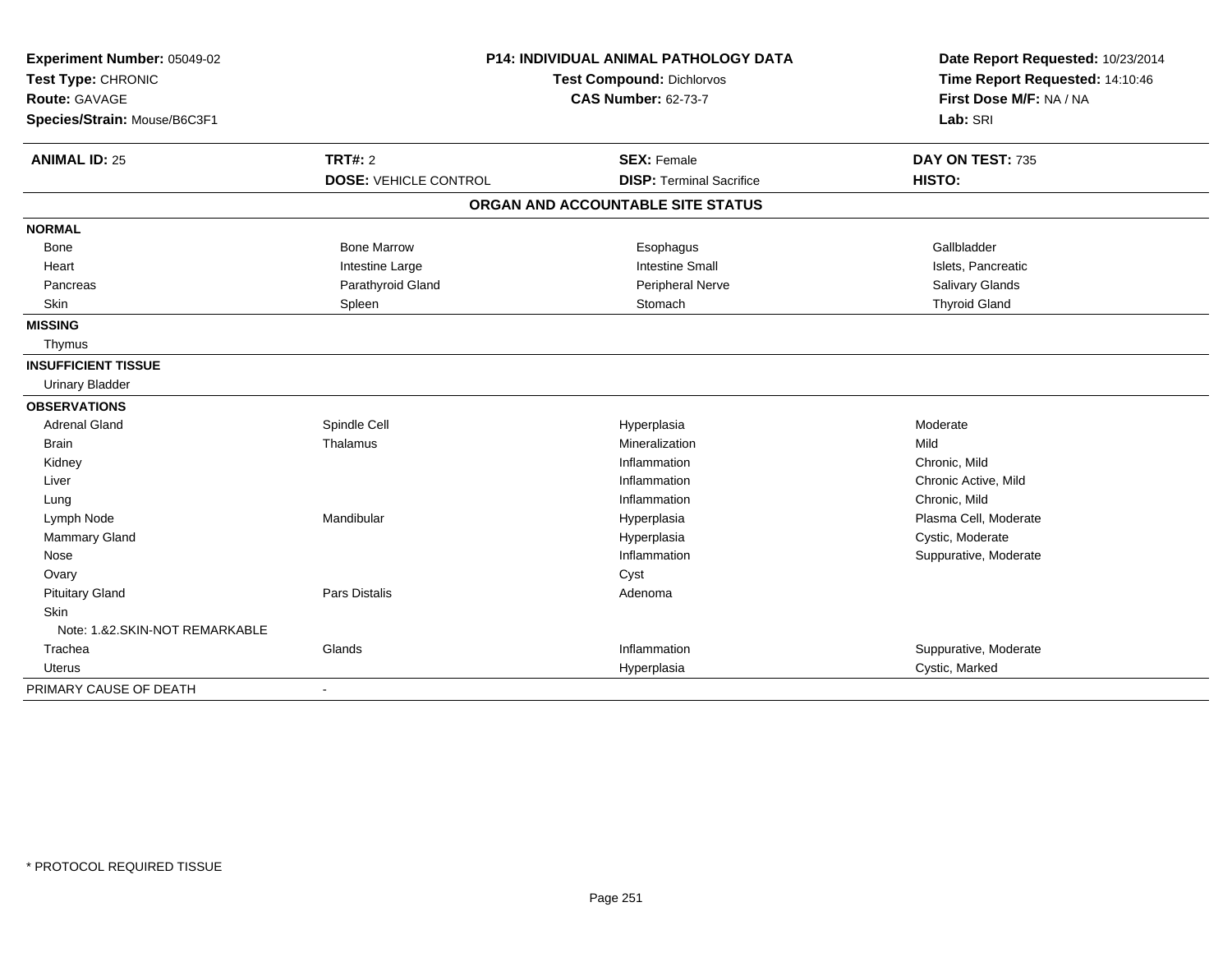| Experiment Number: 05049-02<br>Test Type: CHRONIC<br><b>Route: GAVAGE</b> |                         | <b>P14: INDIVIDUAL ANIMAL PATHOLOGY DATA</b> | Date Report Requested: 10/23/2014 |  |
|---------------------------------------------------------------------------|-------------------------|----------------------------------------------|-----------------------------------|--|
|                                                                           |                         | <b>Test Compound: Dichlorvos</b>             | Time Report Requested: 14:10:46   |  |
|                                                                           |                         | <b>CAS Number: 62-73-7</b>                   | First Dose M/F: NA / NA           |  |
| Species/Strain: Mouse/B6C3F1                                              |                         |                                              | Lab: SRI                          |  |
| <b>ANIMAL ID: 25</b>                                                      | <b>TRT#: 4</b>          | <b>SEX: Female</b>                           | DAY ON TEST: 624                  |  |
|                                                                           | <b>DOSE: 40.0 MG/KG</b> | <b>DISP: Moribund</b>                        | HISTO:                            |  |
|                                                                           |                         | ORGAN AND ACCOUNTABLE SITE STATUS            |                                   |  |
| <b>NORMAL</b>                                                             |                         |                                              |                                   |  |
| Bone                                                                      | <b>Bone Marrow</b>      | Esophagus                                    | Gallbladder                       |  |
| Heart                                                                     | Intestine Large         | <b>Intestine Small</b>                       | Islets, Pancreatic                |  |
| Mammary Gland                                                             | Pancreas                | Salivary Glands                              | Spleen                            |  |
| Thymus                                                                    | Trachea                 | <b>Urinary Bladder</b>                       |                                   |  |
| <b>MISSING</b>                                                            |                         |                                              |                                   |  |
| Parathyroid Gland                                                         | Peripheral Nerve        |                                              |                                   |  |
| <b>OBSERVATIONS</b>                                                       |                         |                                              |                                   |  |
| <b>Adrenal Gland</b>                                                      | Spindle Cell            | Hyperplasia                                  | Moderate                          |  |
| <b>Brain</b>                                                              | Thalamus                | Mineralization                               | Minimal                           |  |
| <b>Intest Small</b>                                                       |                         |                                              |                                   |  |
| Note: 5. SMALL INTEST.-NORMAL PEYER'S PATCH; NO LESION                    |                         |                                              |                                   |  |
| Kidney                                                                    |                         | Inflammation                                 | Chronic, Mild                     |  |
| Liver                                                                     |                         | Hepatocellular Adenoma                       |                                   |  |
|                                                                           |                         | Inflammation                                 | Chronic, Moderate                 |  |
| Lung                                                                      |                         | Inflammation                                 | Chronic, Moderate                 |  |
| Lymph Node                                                                | Mandibular              | Pigmentation                                 | Moderate                          |  |
| Nose                                                                      |                         | Foreign Body                                 | Moderate                          |  |
|                                                                           |                         | Inflammation                                 | Suppurative, Marked               |  |
| Ovary                                                                     |                         | Hemorrhage                                   | Mild                              |  |
| <b>Pituitary Gland</b>                                                    | Pars Distalis           | Cyst                                         |                                   |  |
| <b>Skin</b>                                                               | <b>Subcut Tiss</b>      | Fibrosarcoma                                 |                                   |  |
| Note: TRC LES 3 INCLUDES SUBCUTIS & ABDOM, WALL                           |                         |                                              |                                   |  |
| Note: 1.&2.SKIN-NOT REMARKABLE                                            |                         |                                              |                                   |  |
| Stomach                                                                   | Glandular               | Metaplasia                                   | Squamous, Mild                    |  |
| <b>Thyroid Gland</b>                                                      | Follicle                | Dilatation                                   | Moderate                          |  |
| Uterus                                                                    |                         | Hyperplasia                                  | Cystic, Moderate                  |  |
| PRIMARY CAUSE OF DEATH                                                    | $\blacksquare$          |                                              |                                   |  |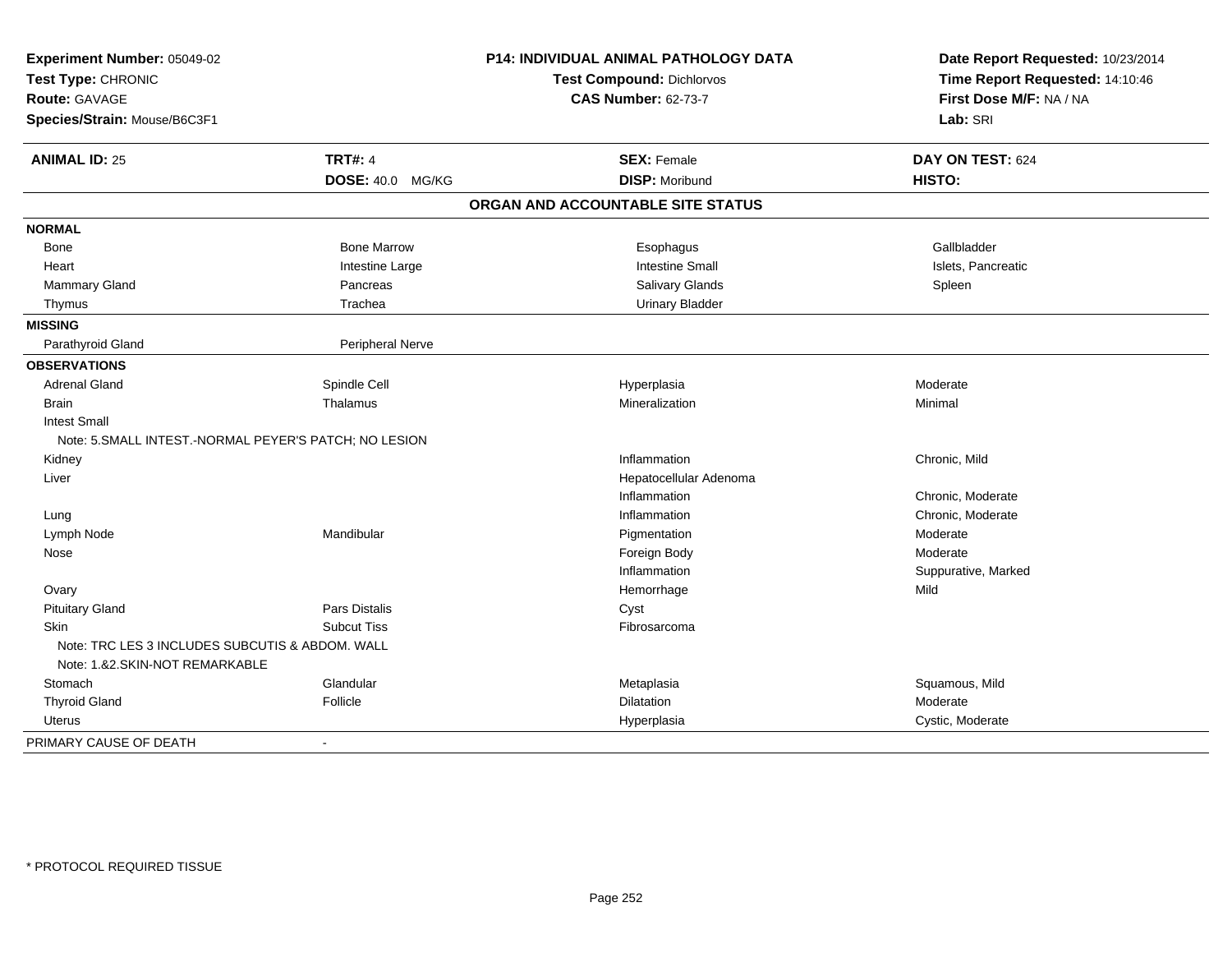| Experiment Number: 05049-02<br>Test Type: CHRONIC |                            | <b>P14: INDIVIDUAL ANIMAL PATHOLOGY DATA</b> | Date Report Requested: 10/23/2014<br>Time Report Requested: 14:10:46 |
|---------------------------------------------------|----------------------------|----------------------------------------------|----------------------------------------------------------------------|
|                                                   |                            | <b>Test Compound: Dichlorvos</b>             |                                                                      |
| <b>Route: GAVAGE</b>                              | <b>CAS Number: 62-73-7</b> |                                              | First Dose M/F: NA / NA                                              |
| Species/Strain: Mouse/B6C3F1                      |                            |                                              | Lab: SRI                                                             |
| <b>ANIMAL ID: 25</b>                              | <b>TRT#: 6</b>             | <b>SEX: Female</b>                           | DAY ON TEST: 731                                                     |
|                                                   | DOSE: 20.0 MG/KG           | <b>DISP: Terminal Sacrifice</b>              | HISTO:                                                               |
|                                                   |                            | ORGAN AND ACCOUNTABLE SITE STATUS            |                                                                      |
| <b>NORMAL</b>                                     |                            |                                              |                                                                      |
| <b>Bone Marrow</b>                                | <b>Brain</b>               | Gallbladder                                  | Heart                                                                |
| Intestine Large                                   | <b>Intestine Small</b>     | Islets, Pancreatic                           | Kidney                                                               |
| Lung                                              | Lymph Node                 | Mammary Gland                                | Ovary                                                                |
| Pancreas                                          | Parathyroid Gland          | Peripheral Nerve                             | Salivary Glands                                                      |
| <b>Skin</b>                                       | Spleen                     | Stomach                                      | <b>Thyroid Gland</b>                                                 |
| Trachea                                           |                            |                                              |                                                                      |
| <b>MISSING</b>                                    |                            |                                              |                                                                      |
| Esophagus                                         |                            |                                              |                                                                      |
| <b>OBSERVATIONS</b>                               |                            |                                              |                                                                      |
| <b>Adrenal Gland</b>                              | Cortex                     | Developmental Malformation                   |                                                                      |
|                                                   | Spindle Cell               | Hyperplasia                                  | Mild                                                                 |
| Bone                                              |                            | Hyperostosis                                 | Moderate                                                             |
| Liver                                             | Hepatocyte                 | Necrosis                                     | Minimal                                                              |
| Nose                                              |                            | Inflammation                                 | Suppurative, Moderate                                                |
| <b>Pituitary Gland</b>                            | Pars Distalis              | Hyperplasia                                  | Mild                                                                 |
| <b>Skin</b>                                       |                            |                                              |                                                                      |
| Note: TRC LES 1--NOT REMARKABLE                   |                            |                                              |                                                                      |
| Thymus                                            |                            | Mineralization                               | Moderate                                                             |
| <b>Urinary Bladder</b>                            |                            | Inflammation                                 | Chronic, Moderate                                                    |
| <b>Uterus</b>                                     |                            | Hyperplasia                                  | Cystic, Moderate                                                     |
| PRIMARY CAUSE OF DEATH                            |                            |                                              |                                                                      |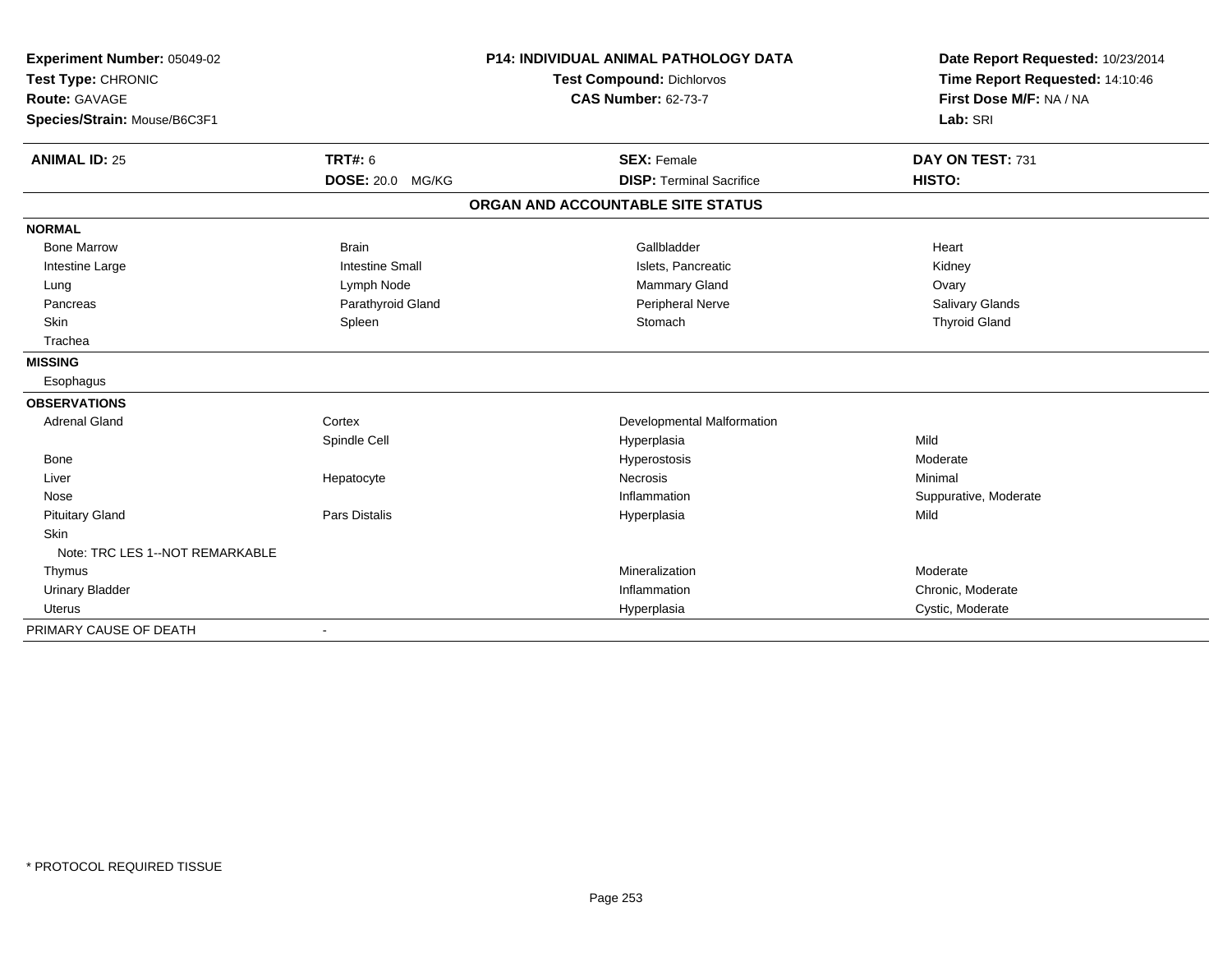| Experiment Number: 05049-02<br>Test Type: CHRONIC<br>Route: GAVAGE<br>Species/Strain: Mouse/B6C3F1 | P14: INDIVIDUAL ANIMAL PATHOLOGY DATA<br>Test Compound: Dichlorvos<br><b>CAS Number: 62-73-7</b> |                                   | Date Report Requested: 10/23/2014<br>Time Report Requested: 14:10:46<br>First Dose M/F: NA / NA<br>Lab: SRI |
|----------------------------------------------------------------------------------------------------|--------------------------------------------------------------------------------------------------|-----------------------------------|-------------------------------------------------------------------------------------------------------------|
|                                                                                                    |                                                                                                  |                                   |                                                                                                             |
| <b>ANIMAL ID: 26</b>                                                                               | <b>TRT#: 2</b>                                                                                   | <b>SEX: Female</b>                | DAY ON TEST: 735                                                                                            |
|                                                                                                    | <b>DOSE: VEHICLE CONTROL</b>                                                                     | <b>DISP: Terminal Sacrifice</b>   | HISTO:                                                                                                      |
|                                                                                                    |                                                                                                  | ORGAN AND ACCOUNTABLE SITE STATUS |                                                                                                             |
| <b>NORMAL</b>                                                                                      |                                                                                                  |                                   |                                                                                                             |
| <b>Blood</b>                                                                                       | <b>Bone Marrow</b>                                                                               | <b>Brain</b>                      | Esophagus                                                                                                   |
| Gallbladder                                                                                        | Heart                                                                                            | Intestine Large                   | <b>Intestine Small</b>                                                                                      |
| Islets, Pancreatic                                                                                 | Lymph Node                                                                                       | Mammary Gland                     | Nose                                                                                                        |
| Pancreas                                                                                           | Parathyroid Gland                                                                                | Peripheral Nerve                  | <b>Salivary Glands</b>                                                                                      |
| <b>Skin</b>                                                                                        | Spleen                                                                                           | Stomach                           | Thymus                                                                                                      |
| <b>Thyroid Gland</b>                                                                               | Trachea                                                                                          | <b>Urinary Bladder</b>            |                                                                                                             |
| <b>OBSERVATIONS</b>                                                                                |                                                                                                  |                                   |                                                                                                             |
| <b>Adrenal Gland</b>                                                                               | Spindle Cell                                                                                     | Hyperplasia                       | Moderate                                                                                                    |
| Bone                                                                                               |                                                                                                  | Hyperostosis                      | Moderate                                                                                                    |
| Kidney                                                                                             |                                                                                                  | Cyst                              |                                                                                                             |
|                                                                                                    |                                                                                                  | Inflammation                      | Chronic, Moderate                                                                                           |
| Liver                                                                                              |                                                                                                  | Inflammation                      | Chronic, Mild                                                                                               |
| Lung                                                                                               |                                                                                                  | Alveolar/Bronchiolar Carcinoma    |                                                                                                             |
|                                                                                                    |                                                                                                  | <b>Infiltration Cellular</b>      | Histiocyte, Moderate                                                                                        |
|                                                                                                    |                                                                                                  | Inflammation                      | Chronic, Moderate                                                                                           |
| Ovary                                                                                              |                                                                                                  | Cyst                              |                                                                                                             |
| <b>Pituitary Gland</b>                                                                             | Pars Distalis                                                                                    | Angiectasis                       | Minimal                                                                                                     |
|                                                                                                    | Pars Distalis                                                                                    | Hyperplasia                       | Minimal                                                                                                     |
| Skin                                                                                               |                                                                                                  |                                   |                                                                                                             |
| Note: 1.&2.SKIN-NOT REMARKABLE                                                                     |                                                                                                  |                                   |                                                                                                             |
| <b>Uterus</b>                                                                                      |                                                                                                  | Hyperplasia                       | Cystic, Marked                                                                                              |
|                                                                                                    |                                                                                                  | Sarcoma Stromal                   |                                                                                                             |
| PRIMARY CAUSE OF DEATH                                                                             | $\blacksquare$                                                                                   |                                   |                                                                                                             |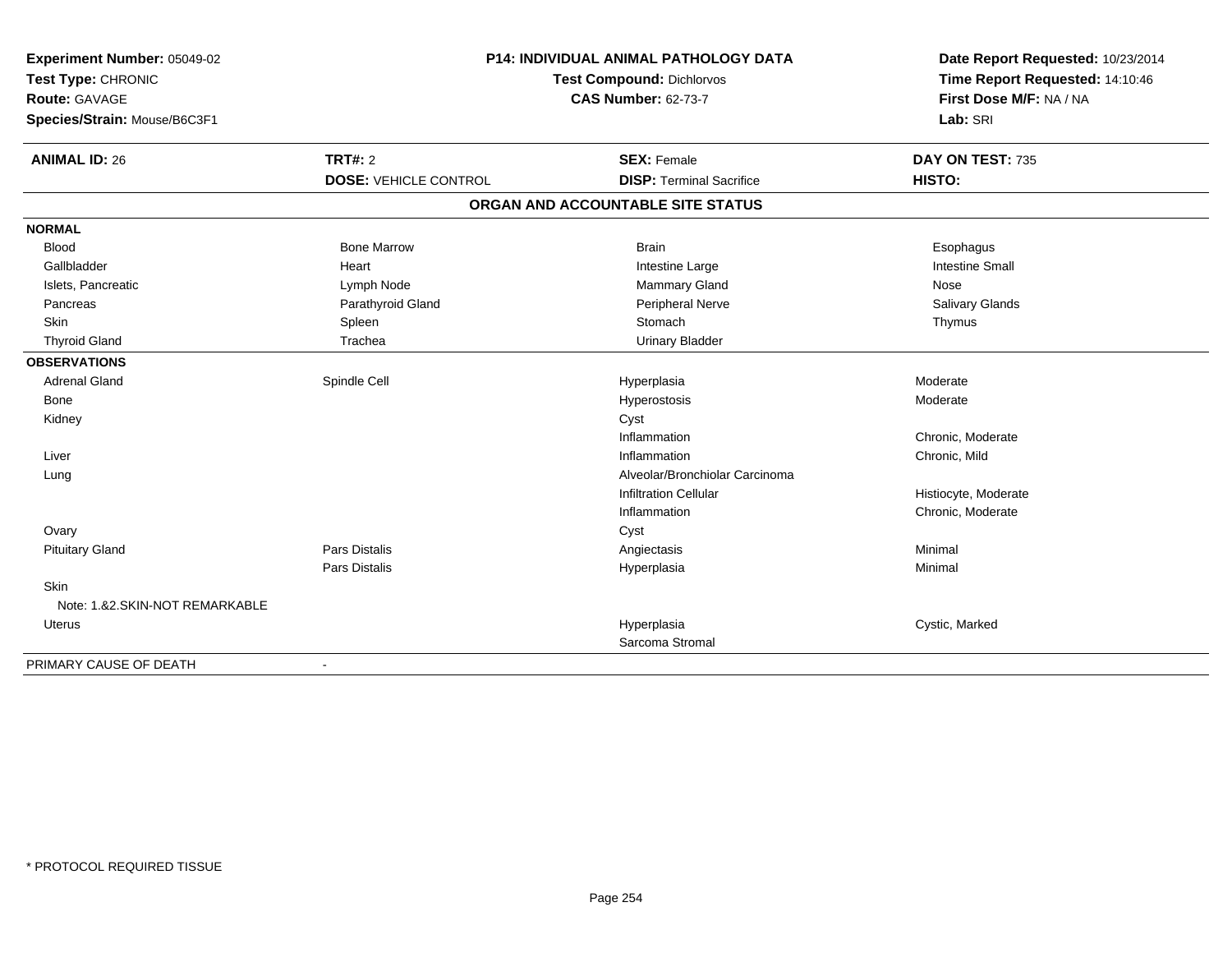| Experiment Number: 05049-02<br>Test Type: CHRONIC |                         | <b>P14: INDIVIDUAL ANIMAL PATHOLOGY DATA</b> | Date Report Requested: 10/23/2014<br>Time Report Requested: 14:10:46 |  |
|---------------------------------------------------|-------------------------|----------------------------------------------|----------------------------------------------------------------------|--|
|                                                   |                         | <b>Test Compound: Dichlorvos</b>             |                                                                      |  |
| Route: GAVAGE                                     |                         | <b>CAS Number: 62-73-7</b>                   | First Dose M/F: NA / NA                                              |  |
| Species/Strain: Mouse/B6C3F1                      |                         |                                              | Lab: SRI                                                             |  |
| <b>ANIMAL ID: 26</b>                              | <b>TRT#: 4</b>          | <b>SEX: Female</b>                           | DAY ON TEST: 730                                                     |  |
|                                                   | <b>DOSE: 40.0 MG/KG</b> | <b>DISP: Terminal Sacrifice</b>              | HISTO:                                                               |  |
|                                                   |                         | ORGAN AND ACCOUNTABLE SITE STATUS            |                                                                      |  |
| <b>NORMAL</b>                                     |                         |                                              |                                                                      |  |
| <b>Bone Marrow</b>                                | <b>Brain</b>            | Esophagus                                    | Gallbladder                                                          |  |
| Heart                                             | Intestine Large         | Islets, Pancreatic                           | Lung                                                                 |  |
| Mammary Gland                                     | Nose                    | Ovary                                        | Parathyroid Gland                                                    |  |
| Peripheral Nerve                                  | Salivary Glands         | Skin                                         | Stomach                                                              |  |
| Thymus                                            | Trachea                 | <b>Urinary Bladder</b>                       |                                                                      |  |
| <b>OBSERVATIONS</b>                               |                         |                                              |                                                                      |  |
| <b>Adrenal Gland</b>                              | Spindle Cell            | Hyperplasia                                  | Moderate                                                             |  |
| Bone                                              |                         | Hyperostosis                                 | Moderate                                                             |  |
| <b>Intestine Small</b>                            | Jejunum, Peyers Patch   | Hyperplasia                                  | Lymphoid, Marked                                                     |  |
| Kidney                                            | <b>Renal Tubule</b>     | Atrophy                                      | Mild                                                                 |  |
| Liver                                             |                         | Angiectasis                                  | Marked                                                               |  |
|                                                   |                         | Inflammation                                 | Chronic, Moderate                                                    |  |
| Lymph Node                                        | Mandibular              | Hyperplasia                                  | Lymphoid, Moderate                                                   |  |
| Pancreas                                          |                         | Atrophy                                      | Minimal                                                              |  |
| <b>Pituitary Gland</b>                            | <b>Pars Distalis</b>    | Hyperplasia                                  | Mild                                                                 |  |
| <b>Skin</b>                                       |                         |                                              |                                                                      |  |
| Note: 1. SKIN-NOT REMARKABLE                      |                         |                                              |                                                                      |  |
| Spleen                                            |                         | Hyperplasia                                  | Lymphoid, Moderate                                                   |  |
| <b>Thyroid Gland</b>                              | Follicle                | Dilatation                                   | Marked                                                               |  |
|                                                   | Follicle                | Hyperplasia                                  | Mild                                                                 |  |
| <b>Uterus</b>                                     |                         | Hyperplasia                                  | Cystic, Moderate                                                     |  |
| PRIMARY CAUSE OF DEATH                            |                         |                                              |                                                                      |  |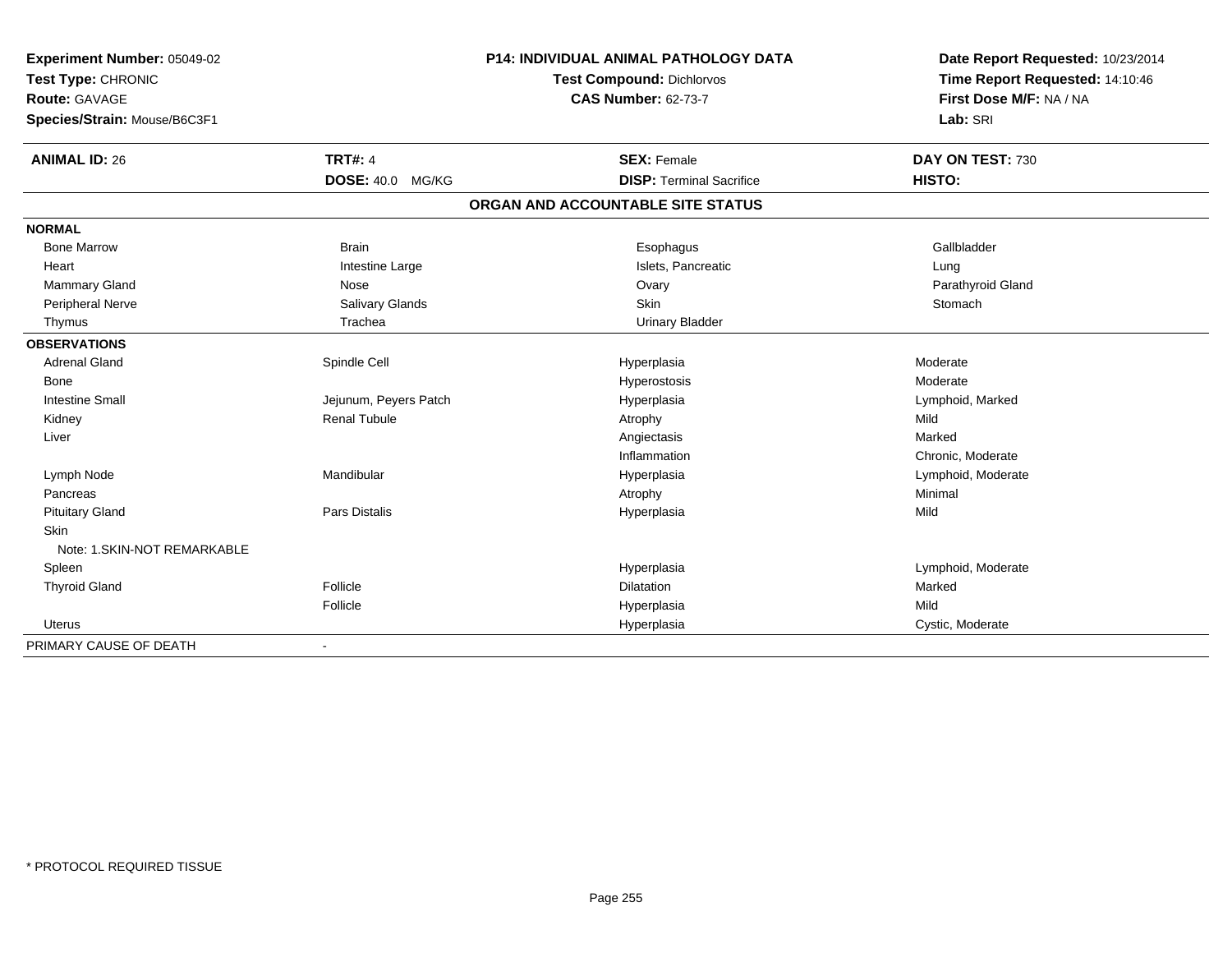| Experiment Number: 05049-02<br>Test Type: CHRONIC |                         | P14: INDIVIDUAL ANIMAL PATHOLOGY DATA | Date Report Requested: 10/23/2014<br>Time Report Requested: 14:10:46 |
|---------------------------------------------------|-------------------------|---------------------------------------|----------------------------------------------------------------------|
|                                                   |                         | <b>Test Compound: Dichlorvos</b>      |                                                                      |
| <b>Route: GAVAGE</b>                              |                         | <b>CAS Number: 62-73-7</b>            | First Dose M/F: NA / NA                                              |
| Species/Strain: Mouse/B6C3F1                      |                         |                                       | Lab: SRI                                                             |
| <b>ANIMAL ID: 26</b>                              | <b>TRT#: 6</b>          | <b>SEX: Female</b>                    | DAY ON TEST: 731                                                     |
|                                                   | <b>DOSE: 20.0 MG/KG</b> | <b>DISP: Terminal Sacrifice</b>       | HISTO:                                                               |
|                                                   |                         | ORGAN AND ACCOUNTABLE SITE STATUS     |                                                                      |
| <b>NORMAL</b>                                     |                         |                                       |                                                                      |
| <b>Bone</b>                                       | <b>Bone Marrow</b>      | <b>Brain</b>                          | Esophagus                                                            |
| Gallbladder                                       | Heart                   | Intestine Large                       | <b>Intestine Small</b>                                               |
| Islets, Pancreatic                                | Liver                   | Lymph Node                            | Pancreas                                                             |
| Parathyroid Gland                                 | Peripheral Nerve        | <b>Pituitary Gland</b>                | <b>Salivary Glands</b>                                               |
| Skin                                              | Spleen                  | Stomach                               | Thymus                                                               |
| Trachea                                           | <b>Urinary Bladder</b>  |                                       |                                                                      |
| <b>OBSERVATIONS</b>                               |                         |                                       |                                                                      |
| <b>Adrenal Gland</b>                              | Spindle Cell            | Hyperplasia                           | Moderate                                                             |
| Kidney                                            |                         | Casts                                 | Minimal                                                              |
|                                                   |                         | Inflammation                          | Chronic, Mild                                                        |
| Lung                                              |                         | <b>Infiltration Cellular</b>          | Histiocyte, Minimal                                                  |
|                                                   |                         | Inflammation                          | Chronic, Mild                                                        |
| <b>Mammary Gland</b>                              |                         | Hyperplasia                           | Cystic, Mild                                                         |
| Nose                                              |                         | Inflammation                          | Suppurative, Moderate                                                |
| Ovary                                             |                         | Cyst                                  |                                                                      |
| <b>Skin</b>                                       |                         |                                       |                                                                      |
| Note: TRC LES 1 AND 2--NOT REMARKABLE             |                         |                                       |                                                                      |
| <b>Thyroid Gland</b>                              | <b>Follicular Cel</b>   | Adenoma                               |                                                                      |
|                                                   |                         | <b>Infiltration Cellular</b>          | Lymphocyte, Moderate                                                 |
| <b>Uterus</b>                                     |                         | Hyperplasia                           | Cystic, Moderate                                                     |
| PRIMARY CAUSE OF DEATH                            |                         |                                       |                                                                      |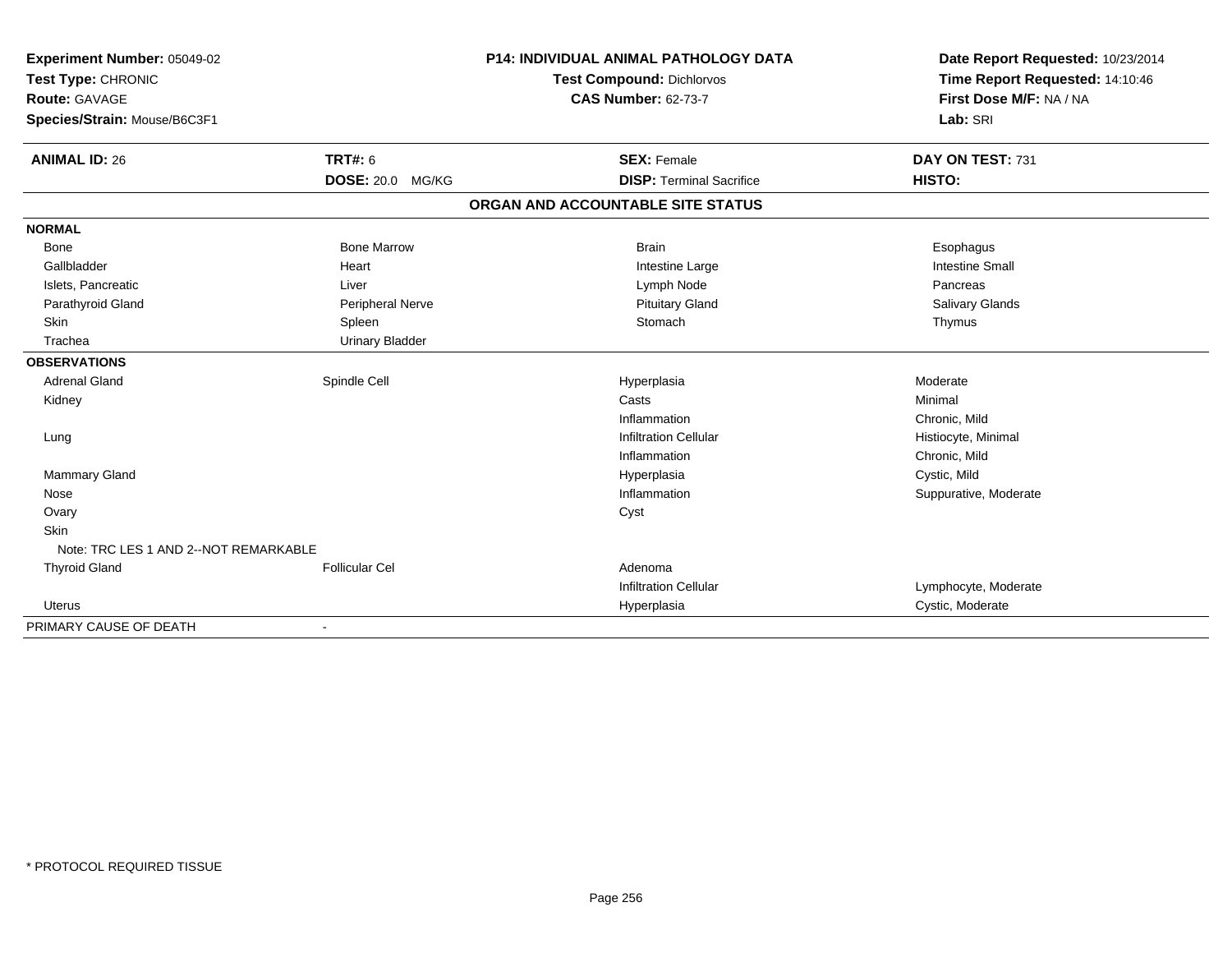| Experiment Number: 05049-02<br>Test Type: CHRONIC<br><b>Route: GAVAGE</b><br>Species/Strain: Mouse/B6C3F1 | P14: INDIVIDUAL ANIMAL PATHOLOGY DATA<br>Test Compound: Dichlorvos<br><b>CAS Number: 62-73-7</b> |                                               | Date Report Requested: 10/23/2014<br>Time Report Requested: 14:10:46<br>First Dose M/F: NA / NA<br>Lab: SRI |
|-----------------------------------------------------------------------------------------------------------|--------------------------------------------------------------------------------------------------|-----------------------------------------------|-------------------------------------------------------------------------------------------------------------|
| <b>ANIMAL ID: 27</b>                                                                                      | <b>TRT#: 2</b><br><b>DOSE: VEHICLE CONTROL</b>                                                   | <b>SEX: Female</b><br><b>DISP: Moribund</b>   | DAY ON TEST: 709<br>HISTO:                                                                                  |
|                                                                                                           |                                                                                                  |                                               |                                                                                                             |
|                                                                                                           |                                                                                                  | ORGAN AND ACCOUNTABLE SITE STATUS             |                                                                                                             |
| <b>NORMAL</b>                                                                                             |                                                                                                  |                                               |                                                                                                             |
| Bone                                                                                                      | <b>Bone Marrow</b>                                                                               | <b>Brain</b>                                  | Esophagus                                                                                                   |
| Heart                                                                                                     | Intestine Large                                                                                  | <b>Intestine Small</b>                        | Islets, Pancreatic                                                                                          |
| Lung                                                                                                      | Mammary Gland                                                                                    | Pancreas                                      | Peripheral Nerve                                                                                            |
| <b>Pituitary Gland</b>                                                                                    | Salivary Glands                                                                                  | Skin                                          | Thymus                                                                                                      |
| <b>Thyroid Gland</b>                                                                                      | Trachea                                                                                          | <b>Urinary Bladder</b>                        |                                                                                                             |
| <b>MISSING</b>                                                                                            |                                                                                                  |                                               |                                                                                                             |
| Gallbladder                                                                                               |                                                                                                  |                                               |                                                                                                             |
| <b>OBSERVATIONS</b>                                                                                       |                                                                                                  |                                               |                                                                                                             |
| <b>Adrenal Gland</b>                                                                                      | Spindle Cell                                                                                     | Hyperplasia                                   | Moderate                                                                                                    |
| Kidney                                                                                                    |                                                                                                  | Inflammation                                  | Chronic, Mild                                                                                               |
| Liver                                                                                                     |                                                                                                  | Hematopoietic Cell Proliferation              | Moderate                                                                                                    |
|                                                                                                           | Kupffer Cell                                                                                     | Hyperplasia                                   | Marked                                                                                                      |
| Lymph Node                                                                                                | Mesenteric                                                                                       | Hyperplasia                                   | Lymphoid, Moderate                                                                                          |
| Mesentery                                                                                                 |                                                                                                  | Inflammation                                  | Suppurative, Marked                                                                                         |
| Nose                                                                                                      |                                                                                                  | Inflammation                                  | Suppurative, Mild                                                                                           |
| Ovary                                                                                                     |                                                                                                  | Inflammation                                  | Suppurative, Marked                                                                                         |
| Parathyroid Gland                                                                                         |                                                                                                  | Cyst                                          |                                                                                                             |
| <b>Skin</b>                                                                                               |                                                                                                  |                                               |                                                                                                             |
| Note: 1.SKIN-NOT REMARKABLE                                                                               |                                                                                                  |                                               |                                                                                                             |
| Spleen                                                                                                    |                                                                                                  | Hematopoietic Cell Proliferation Granulocytic | Marked                                                                                                      |
| Stomach                                                                                                   | Forestomach                                                                                      | Squamous Cell Papilloma                       |                                                                                                             |
| Note: 4.STOMACH-NOT REMARKABLE                                                                            |                                                                                                  |                                               |                                                                                                             |
| <b>Uterus</b>                                                                                             |                                                                                                  | Hyperplasia                                   | Cystic, Mild                                                                                                |
|                                                                                                           |                                                                                                  | Inflammation                                  | Suppurative, Marked                                                                                         |
|                                                                                                           |                                                                                                  | Polyp Stromal                                 |                                                                                                             |
| PRIMARY CAUSE OF DEATH                                                                                    | $\blacksquare$                                                                                   |                                               |                                                                                                             |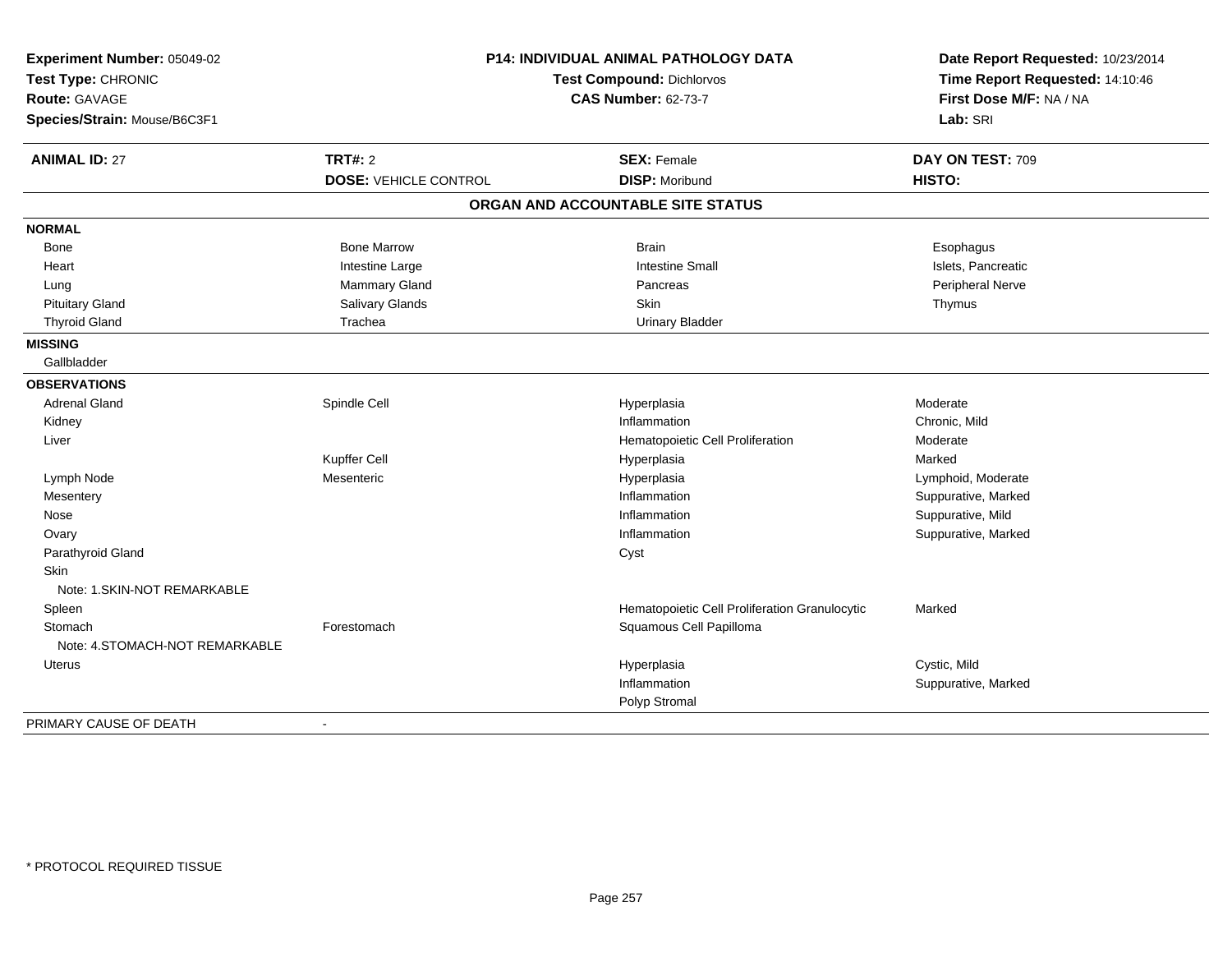| Experiment Number: 05049-02  | <b>P14: INDIVIDUAL ANIMAL PATHOLOGY DATA</b> |                                   | Date Report Requested: 10/23/2014<br>Time Report Requested: 14:10:46 |
|------------------------------|----------------------------------------------|-----------------------------------|----------------------------------------------------------------------|
| Test Type: CHRONIC           |                                              | <b>Test Compound: Dichlorvos</b>  |                                                                      |
| <b>Route: GAVAGE</b>         | <b>CAS Number: 62-73-7</b>                   |                                   | First Dose M/F: NA / NA                                              |
| Species/Strain: Mouse/B6C3F1 |                                              |                                   | Lab: SRI                                                             |
| <b>ANIMAL ID: 27</b>         | <b>TRT#: 4</b>                               | <b>SEX: Female</b>                | DAY ON TEST: 730                                                     |
|                              | DOSE: 40.0 MG/KG                             | <b>DISP: Terminal Sacrifice</b>   | HISTO:                                                               |
|                              |                                              | ORGAN AND ACCOUNTABLE SITE STATUS |                                                                      |
| <b>NORMAL</b>                |                                              |                                   |                                                                      |
| Bone                         | <b>Bone Marrow</b>                           | Esophagus                         | Gallbladder                                                          |
| Heart                        | Intestine Large                              | <b>Intestine Small</b>            | Islets, Pancreatic                                                   |
| Liver                        | Lymph Node                                   | <b>Mammary Gland</b>              | Ovary                                                                |
| Pancreas                     | Parathyroid Gland                            | Peripheral Nerve                  | <b>Salivary Glands</b>                                               |
| Stomach                      | Thymus                                       | Trachea                           | <b>Urinary Bladder</b>                                               |
| <b>OBSERVATIONS</b>          |                                              |                                   |                                                                      |
| <b>Adrenal Gland</b>         | Spindle Cell                                 | Hyperplasia                       | Moderate                                                             |
| <b>Brain</b>                 | Meninges                                     | <b>Infiltration Cellular</b>      | Lymphocyte, Mild                                                     |
| Kidney                       |                                              | Inflammation                      | Chronic, Mild                                                        |
| Lung                         |                                              | Inflammation                      | Chronic. Mild                                                        |
| Nose                         |                                              | Hemorrhage                        | Moderate                                                             |
|                              |                                              | Inflammation                      | Suppurative, Moderate                                                |
| <b>Pituitary Gland</b>       | Pars Distalis                                | Hyperplasia                       | Mild                                                                 |
| <b>Skin</b>                  |                                              | Acanthosis                        | Minimal                                                              |
|                              |                                              | Exudate                           | Minimal                                                              |
| Spleen                       |                                              | Hyperplasia                       | Lymphoid, Moderate                                                   |
| <b>Thyroid Gland</b>         | Follicle                                     | <b>Dilatation</b>                 | Moderate                                                             |
|                              | <b>Follicular Cel</b>                        | Hyperplasia                       | Mild                                                                 |
| <b>Uterus</b>                |                                              | Hyperplasia                       | Cystic, Moderate                                                     |
| PRIMARY CAUSE OF DEATH       | $\blacksquare$                               |                                   |                                                                      |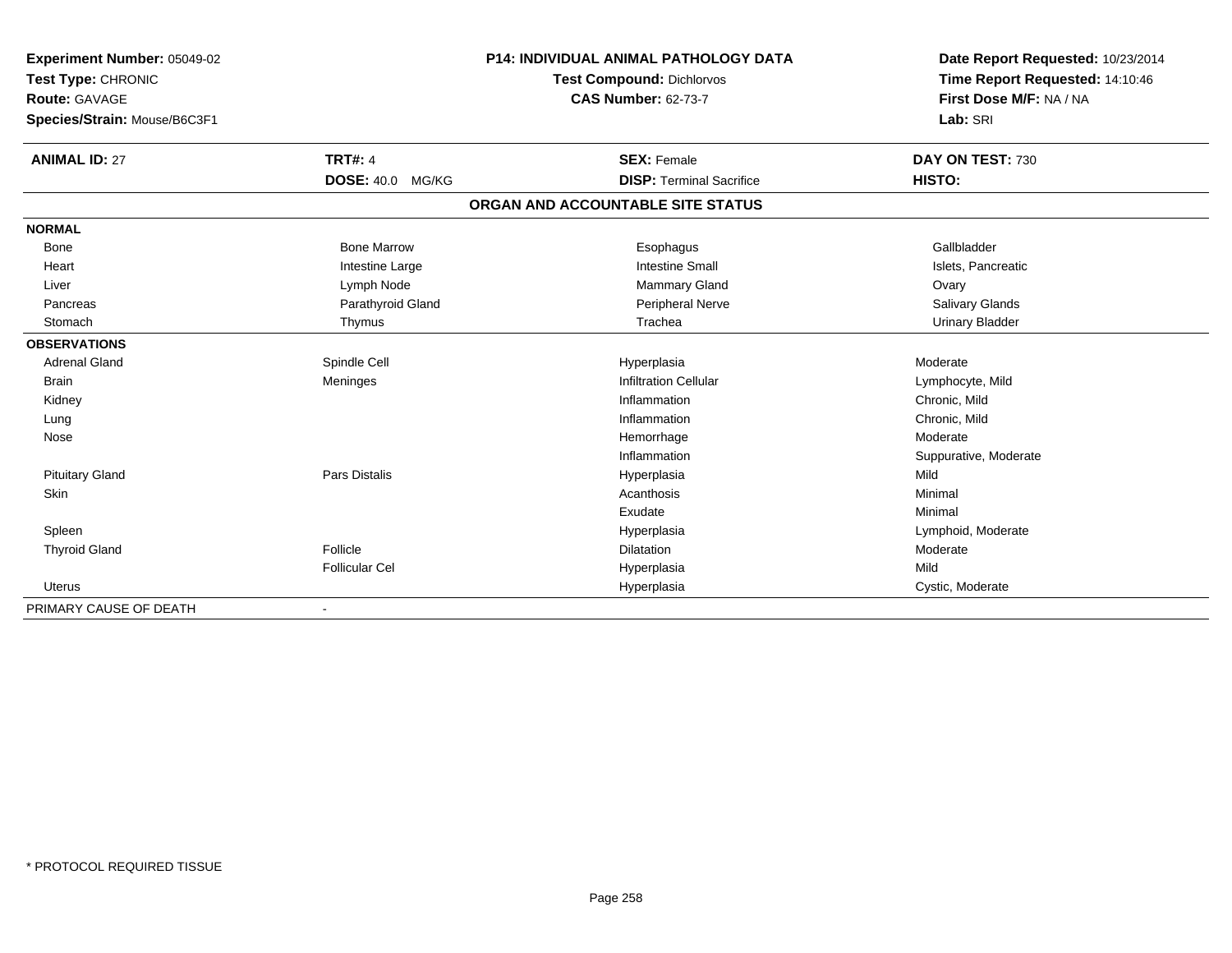| Experiment Number: 05049-02<br>Test Type: CHRONIC |                       | P14: INDIVIDUAL ANIMAL PATHOLOGY DATA | Date Report Requested: 10/23/2014<br>Time Report Requested: 14:10:46 |
|---------------------------------------------------|-----------------------|---------------------------------------|----------------------------------------------------------------------|
|                                                   |                       | <b>Test Compound: Dichlorvos</b>      |                                                                      |
| <b>Route: GAVAGE</b>                              |                       | <b>CAS Number: 62-73-7</b>            | First Dose M/F: NA / NA                                              |
| Species/Strain: Mouse/B6C3F1                      |                       |                                       | Lab: SRI                                                             |
| <b>ANIMAL ID: 27</b>                              | <b>TRT#: 6</b>        | <b>SEX: Female</b>                    | DAY ON TEST: 731                                                     |
|                                                   | DOSE: 20.0 MG/KG      | <b>DISP: Terminal Sacrifice</b>       | HISTO:                                                               |
|                                                   |                       | ORGAN AND ACCOUNTABLE SITE STATUS     |                                                                      |
| <b>NORMAL</b>                                     |                       |                                       |                                                                      |
| Bone                                              | <b>Bone Marrow</b>    | Esophagus                             | Gallbladder                                                          |
| Heart                                             | Intestine Large       | Islets, Pancreatic                    | Lung                                                                 |
| Mammary Gland                                     | Pancreas              | Parathyroid Gland                     | Peripheral Nerve                                                     |
| <b>Pituitary Gland</b>                            | Salivary Glands       | Skin                                  | Stomach                                                              |
| Thymus                                            | <b>Thyroid Gland</b>  | Trachea                               | <b>Urinary Bladder</b>                                               |
| <b>OBSERVATIONS</b>                               |                       |                                       |                                                                      |
| <b>Adrenal Gland</b>                              | Spindle Cell          | Hyperplasia                           | Moderate                                                             |
| <b>Brain</b>                                      | Thalamus              | Mineralization                        | Mild                                                                 |
| <b>Harderian Gland</b>                            |                       | Adenoma                               |                                                                      |
| Note: TRC LES 4--ADENOMA                          |                       |                                       |                                                                      |
| <b>Intestine Small</b>                            | Jejunum, Peyers Patch | Hyperplasia                           | Lymphoid, Moderate                                                   |
| Note: TRC LES 3--LYMPH MAL MXD                    |                       |                                       |                                                                      |
| Kidney                                            |                       | Inflammation                          | Chronic, Mild                                                        |
| Liver                                             |                       | Inflammation                          | Chronic, Mild                                                        |
| Lymph Node                                        | Mediastinal           | Lymphoma Malignant Mixed              |                                                                      |
|                                                   | Mesenteric            | Lymphoma Malignant Mixed              |                                                                      |
|                                                   | Pancreatic            | Lymphoma Malignant Mixed              |                                                                      |
|                                                   | Mandibular            | Pigmentation                          | Moderate                                                             |
| Note: TRC LES 2--LYMPH MAL MXD                    |                       |                                       |                                                                      |
| Nose                                              |                       | Inflammation                          | Suppurative, Moderate                                                |
| Ovary                                             |                       | Cyst                                  |                                                                      |
| Skin                                              |                       |                                       |                                                                      |
| Note: TRC LES 1--NOT REMARKABLE                   |                       |                                       |                                                                      |
| Spleen                                            |                       | Lymphoma Malignant Mixed              |                                                                      |
| Uterus                                            |                       | Hyperplasia                           | Cystic, Moderate                                                     |
| PRIMARY CAUSE OF DEATH                            |                       |                                       |                                                                      |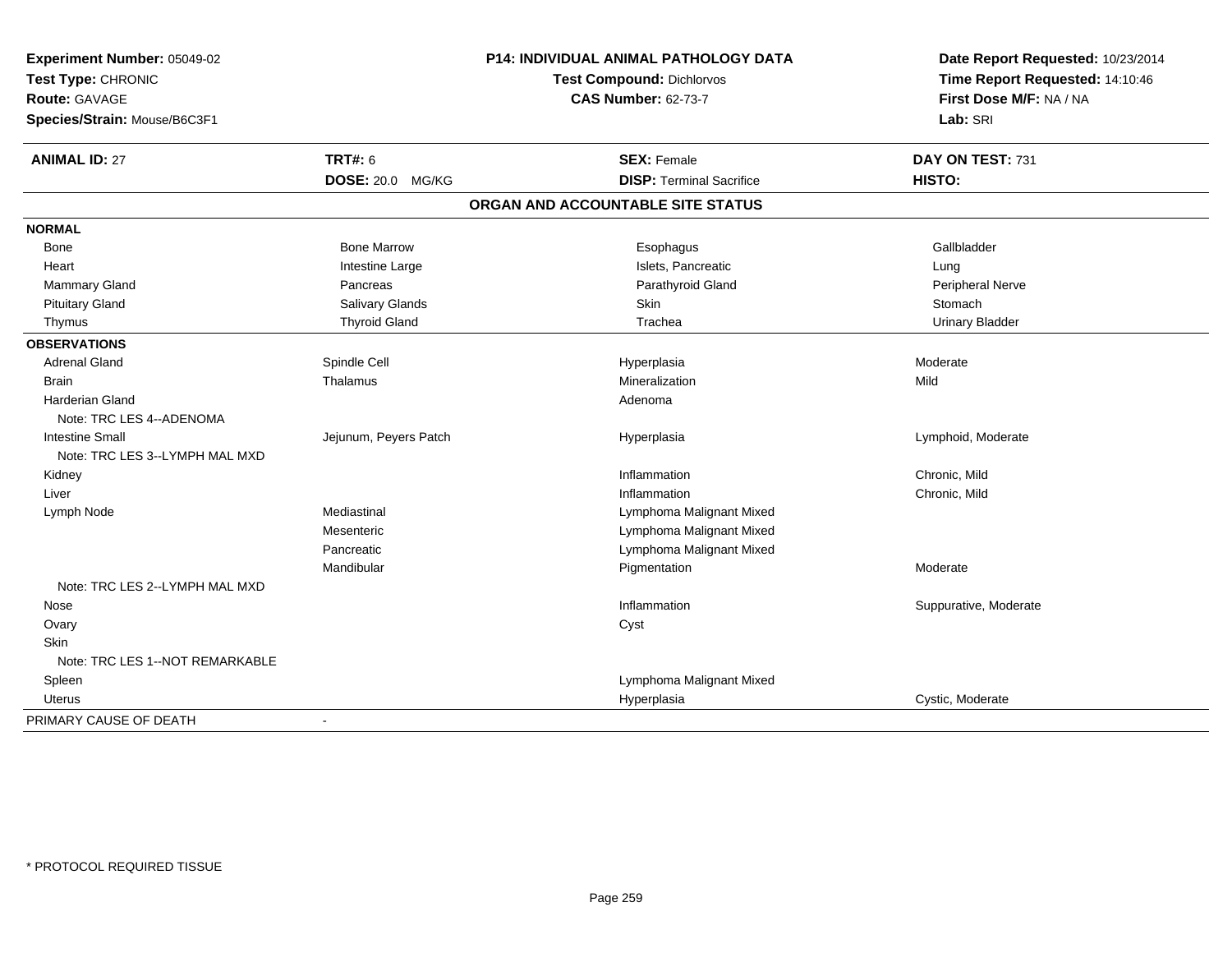| Experiment Number: 05049-02<br>Test Type: CHRONIC<br><b>Route: GAVAGE</b><br>Species/Strain: Mouse/B6C3F1 | <b>P14: INDIVIDUAL ANIMAL PATHOLOGY DATA</b><br>Test Compound: Dichlorvos<br><b>CAS Number: 62-73-7</b> |                                   | Date Report Requested: 10/23/2014<br>Time Report Requested: 14:10:46<br>First Dose M/F: NA / NA<br>Lab: SRI |  |
|-----------------------------------------------------------------------------------------------------------|---------------------------------------------------------------------------------------------------------|-----------------------------------|-------------------------------------------------------------------------------------------------------------|--|
| <b>ANIMAL ID: 28</b>                                                                                      | <b>TRT#: 2</b>                                                                                          | <b>SEX: Female</b>                | DAY ON TEST: 735                                                                                            |  |
|                                                                                                           | <b>DOSE: VEHICLE CONTROL</b>                                                                            | <b>DISP: Terminal Sacrifice</b>   | HISTO:                                                                                                      |  |
|                                                                                                           |                                                                                                         | ORGAN AND ACCOUNTABLE SITE STATUS |                                                                                                             |  |
| <b>NORMAL</b>                                                                                             |                                                                                                         |                                   |                                                                                                             |  |
| <b>Bone Marrow</b>                                                                                        | Esophagus                                                                                               | Gallbladder                       | Heart                                                                                                       |  |
| Intestine Large                                                                                           | <b>Intestine Small</b>                                                                                  | Islets, Pancreatic                | Mammary Gland                                                                                               |  |
| Pancreas                                                                                                  | Parathyroid Gland                                                                                       | Peripheral Nerve                  | Salivary Glands                                                                                             |  |
| Skin                                                                                                      | Spleen                                                                                                  | Thymus                            | <b>Thyroid Gland</b>                                                                                        |  |
| Trachea                                                                                                   |                                                                                                         |                                   |                                                                                                             |  |
| <b>OBSERVATIONS</b>                                                                                       |                                                                                                         |                                   |                                                                                                             |  |
| <b>Adrenal Gland</b>                                                                                      | Spindle Cell                                                                                            | Hyperplasia                       | Mild                                                                                                        |  |
| Bone                                                                                                      |                                                                                                         | Hyperostosis                      | Moderate                                                                                                    |  |
| <b>Brain</b>                                                                                              | Thalamus                                                                                                | Mineralization                    | Moderate                                                                                                    |  |
| Kidney                                                                                                    |                                                                                                         | Inflammation                      | Chronic, Mild                                                                                               |  |
| Liver                                                                                                     |                                                                                                         | Inflammation                      | Chronic, Mild                                                                                               |  |
| Lung                                                                                                      |                                                                                                         | Inflammation                      | Chronic, Mild                                                                                               |  |
| Lymph Node                                                                                                | Mesenteric                                                                                              | Hyperplasia                       | Histiocytic, Moderate                                                                                       |  |
| Nose                                                                                                      |                                                                                                         | Inflammation                      | Suppurative, Mild                                                                                           |  |
| Ovary                                                                                                     |                                                                                                         | Cyst                              |                                                                                                             |  |
| <b>Pituitary Gland</b>                                                                                    | Pars Distalis                                                                                           | Carcinoma                         |                                                                                                             |  |
| <b>Skin</b>                                                                                               |                                                                                                         |                                   |                                                                                                             |  |
| Note: 1.SKIN-NOT REMARKABLE                                                                               |                                                                                                         |                                   |                                                                                                             |  |
| Stomach                                                                                                   | Forestomach                                                                                             | Hyperplasia                       | Focal, Minimal                                                                                              |  |
| Note: TRC LES 2--HYPERPLASIA                                                                              |                                                                                                         |                                   |                                                                                                             |  |
| <b>Urinary Bladder</b>                                                                                    |                                                                                                         | Inflammation                      | Chronic, Mild                                                                                               |  |
| <b>Uterus</b>                                                                                             |                                                                                                         | Hyperplasia                       | Cystic, Marked                                                                                              |  |
| PRIMARY CAUSE OF DEATH                                                                                    | $\blacksquare$                                                                                          |                                   |                                                                                                             |  |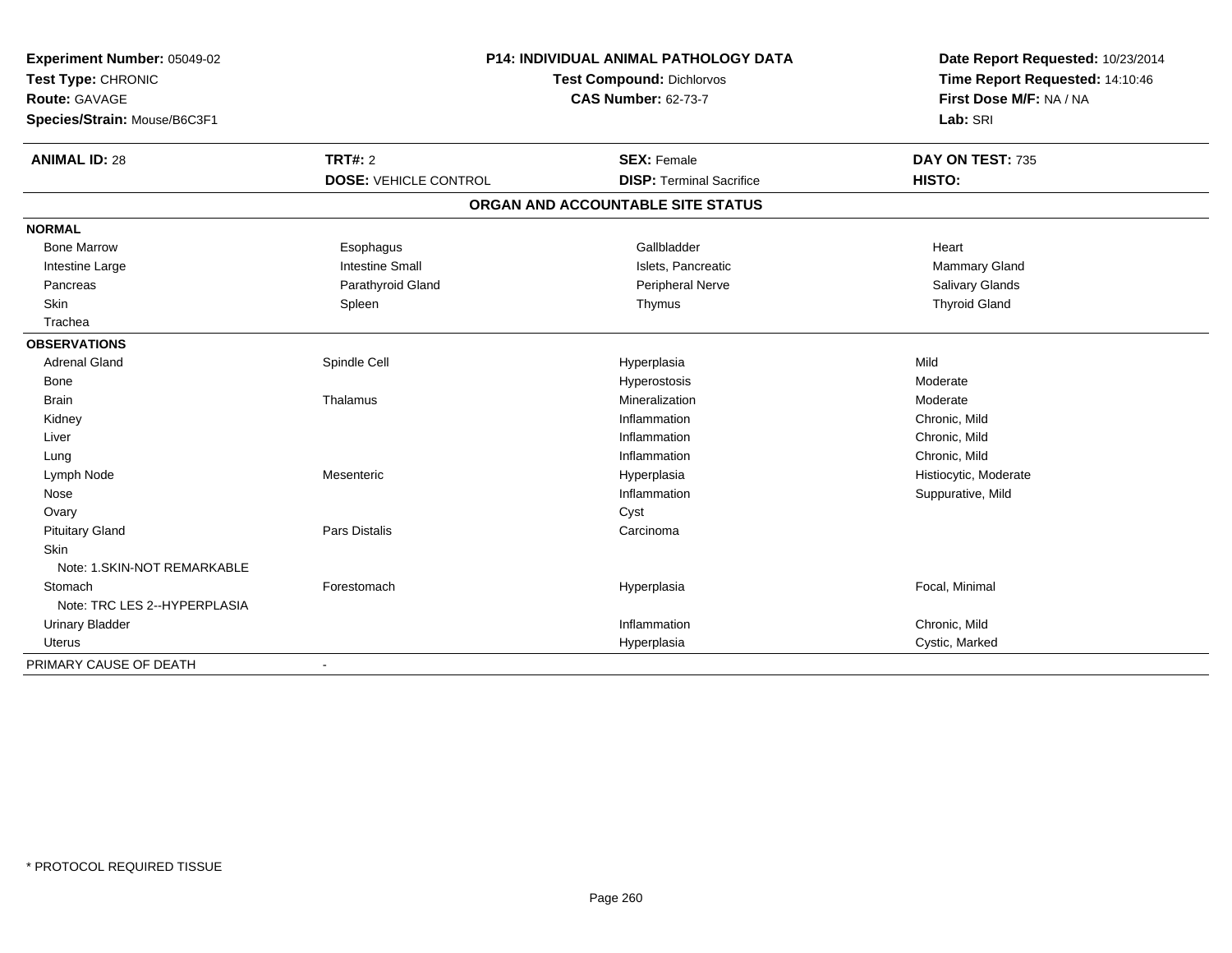| Experiment Number: 05049-02  |                         | <b>P14: INDIVIDUAL ANIMAL PATHOLOGY DATA</b> | Date Report Requested: 10/23/2014                          |
|------------------------------|-------------------------|----------------------------------------------|------------------------------------------------------------|
| Test Type: CHRONIC           |                         | Test Compound: Dichlorvos                    | Time Report Requested: 14:10:46<br>First Dose M/F: NA / NA |
| <b>Route: GAVAGE</b>         |                         | <b>CAS Number: 62-73-7</b>                   |                                                            |
| Species/Strain: Mouse/B6C3F1 |                         |                                              | Lab: SRI                                                   |
| <b>ANIMAL ID: 28</b>         | <b>TRT#: 4</b>          | <b>SEX: Female</b>                           | DAY ON TEST: 534                                           |
|                              | <b>DOSE: 40.0 MG/KG</b> | <b>DISP: Moribund</b>                        | HISTO:                                                     |
|                              |                         | ORGAN AND ACCOUNTABLE SITE STATUS            |                                                            |
| <b>NORMAL</b>                |                         |                                              |                                                            |
| <b>Bone</b>                  | <b>Bone Marrow</b>      | Esophagus                                    | Gallbladder                                                |
| Heart                        | Intestine Large         | <b>Intestine Small</b>                       | Islets, Pancreatic                                         |
| Kidney                       | Lung                    | Lymph Node                                   | <b>Mammary Gland</b>                                       |
| Pancreas                     | Peripheral Nerve        | <b>Pituitary Gland</b>                       | Salivary Glands                                            |
| <b>Skin</b>                  | Spleen                  | <b>Thyroid Gland</b>                         | Trachea                                                    |
| <b>Urinary Bladder</b>       |                         |                                              |                                                            |
| <b>MISSING</b>               |                         |                                              |                                                            |
| Parathyroid Gland            |                         |                                              |                                                            |
| <b>OBSERVATIONS</b>          |                         |                                              |                                                            |
| <b>Adrenal Gland</b>         | Spindle Cell            | Hyperplasia                                  | Mild                                                       |
| <b>Brain</b>                 | Thalamus                | Mineralization                               | Mild                                                       |
| <b>Harderian Gland</b>       |                         | Adenoma                                      |                                                            |
| Liver                        |                         | Inflammation                                 | Chronic Active, Minimal                                    |
| Nose                         |                         | Inflammation                                 | Suppurative, Moderate                                      |
| Ovary                        |                         | Cyst                                         |                                                            |
| Skin                         |                         |                                              |                                                            |
| Note: 1.SKIN-NOT REMARKABLE  |                         |                                              |                                                            |
| Stomach                      | Forestomach             | Squamous Cell Papilloma                      |                                                            |
| Thymus                       |                         | Cyst                                         |                                                            |
| <b>Uterus</b>                |                         | Hyperplasia                                  | Cystic, Marked                                             |
|                              |                         | Inflammation                                 | Suppurative, Minimal                                       |
| PRIMARY CAUSE OF DEATH       |                         |                                              |                                                            |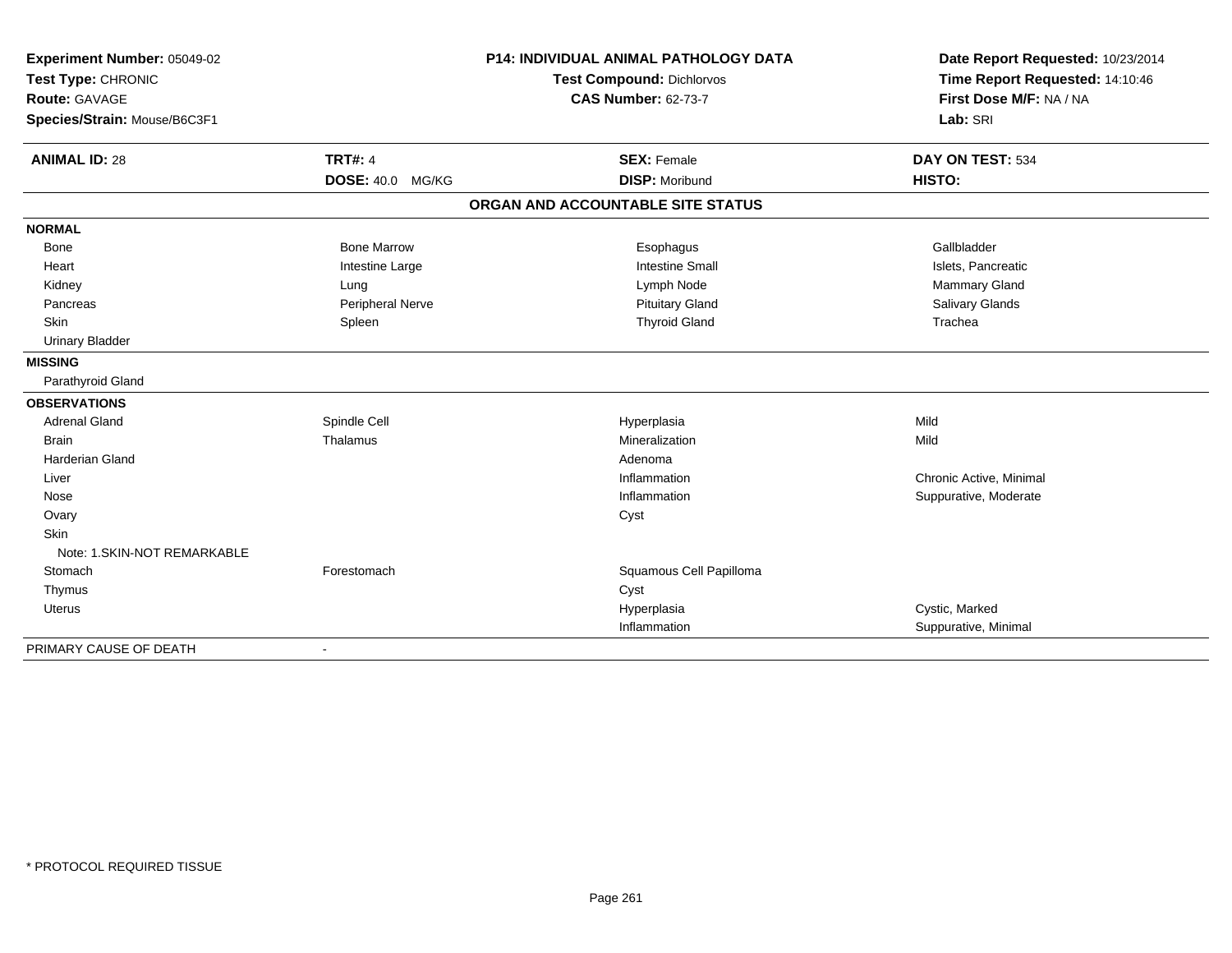| Experiment Number: 05049-02<br>Test Type: CHRONIC        |                         | <b>P14: INDIVIDUAL ANIMAL PATHOLOGY DATA</b> | Date Report Requested: 10/23/2014<br>Time Report Requested: 14:10:46 |
|----------------------------------------------------------|-------------------------|----------------------------------------------|----------------------------------------------------------------------|
|                                                          |                         | Test Compound: Dichlorvos                    |                                                                      |
| <b>Route: GAVAGE</b>                                     |                         | <b>CAS Number: 62-73-7</b>                   | First Dose M/F: NA / NA                                              |
| Species/Strain: Mouse/B6C3F1                             |                         |                                              | Lab: SRI                                                             |
| <b>ANIMAL ID: 28</b>                                     | TRT#: 6                 | <b>SEX: Female</b>                           | DAY ON TEST: 589                                                     |
|                                                          | <b>DOSE: 20.0 MG/KG</b> | <b>DISP: Dead</b>                            | HISTO:                                                               |
|                                                          |                         | ORGAN AND ACCOUNTABLE SITE STATUS            |                                                                      |
| <b>NORMAL</b>                                            |                         |                                              |                                                                      |
| <b>Bone Marrow</b>                                       | <b>Brain</b>            | Esophagus                                    | Gallbladder                                                          |
| Heart                                                    | Intestine Large         | <b>Intestine Small</b>                       | Islets, Pancreatic                                                   |
| Liver                                                    | Lymph Node              | Mammary Gland                                | Ovary                                                                |
| Pancreas                                                 | Parathyroid Gland       | <b>Peripheral Nerve</b>                      | Salivary Glands                                                      |
| <b>Skin</b>                                              | Spleen                  | Stomach                                      | Thymus                                                               |
| <b>Thyroid Gland</b>                                     | Trachea                 | <b>Urinary Bladder</b>                       |                                                                      |
| <b>MISSING</b>                                           |                         |                                              |                                                                      |
| <b>Pituitary Gland</b>                                   |                         |                                              |                                                                      |
| <b>OBSERVATIONS</b>                                      |                         |                                              |                                                                      |
| <b>Adrenal Gland</b>                                     | Spindle Cell            | Hyperplasia                                  | Moderate                                                             |
| <b>Bone</b>                                              |                         | Osteosarcoma                                 |                                                                      |
| Intest Large                                             |                         |                                              |                                                                      |
| Note: COLON-GOBLET CELL SECRETION BLUISH-GRAY; NOT CODED |                         |                                              |                                                                      |
| Kidney                                                   |                         | Inflammation                                 | Chronic, Mild                                                        |
| Lung                                                     |                         | Osteosarcoma                                 | Metastatic (Bone)                                                    |
| Nose                                                     |                         | Foreign Body                                 | Moderate                                                             |
|                                                          |                         | Inflammation                                 | Suppurative, Moderate                                                |
| Skin                                                     |                         |                                              |                                                                      |
| Note: 1.&2.SKIN-NOT REMARKABLE                           |                         |                                              |                                                                      |
| <b>Uterus</b>                                            |                         | Hyperplasia                                  | Cystic, Moderate                                                     |
| PRIMARY CAUSE OF DEATH                                   |                         |                                              |                                                                      |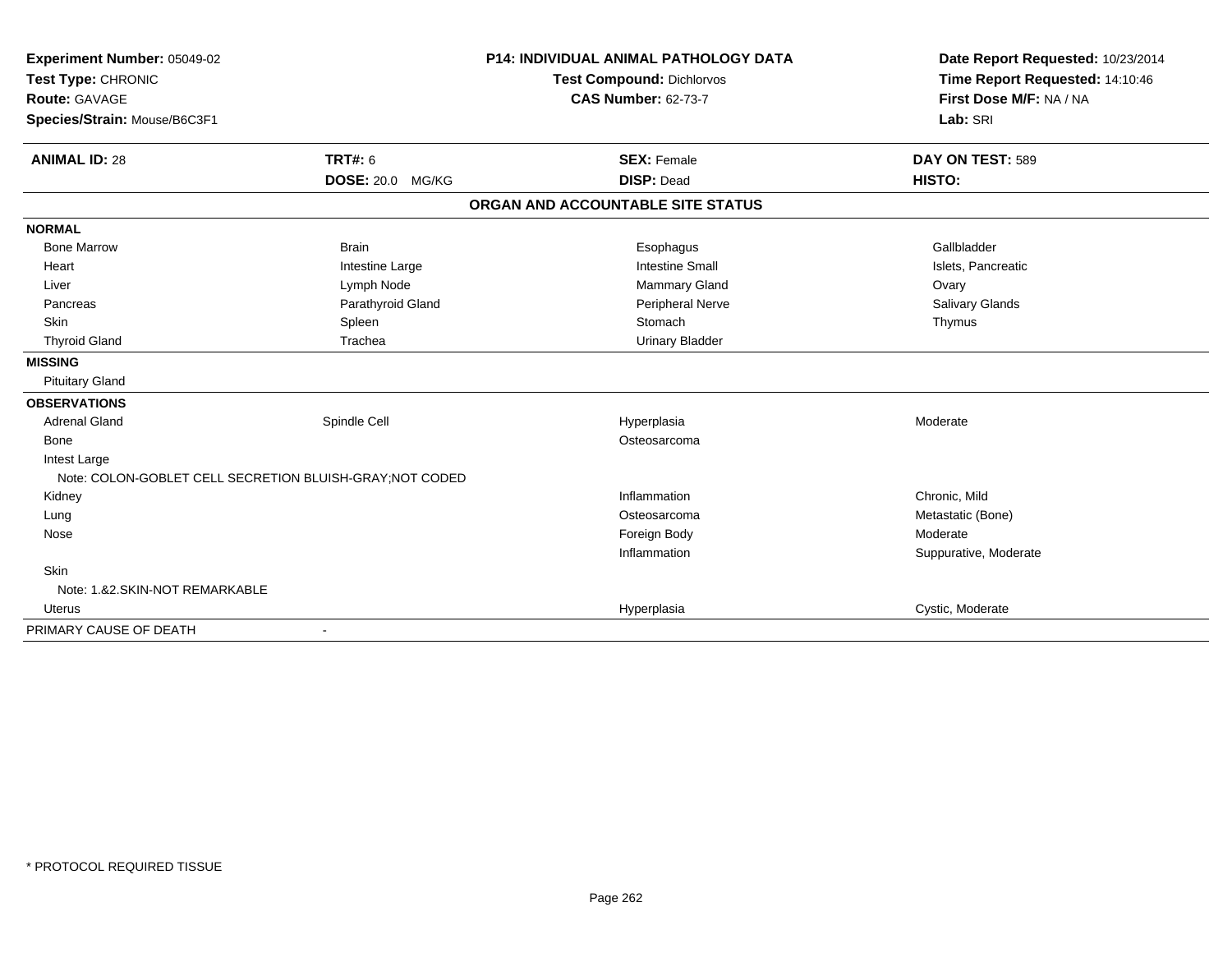| Experiment Number: 05049-02                         | <b>P14: INDIVIDUAL ANIMAL PATHOLOGY DATA</b><br><b>Test Compound: Dichlorvos</b> |                                   | Date Report Requested: 10/23/2014 |
|-----------------------------------------------------|----------------------------------------------------------------------------------|-----------------------------------|-----------------------------------|
| Test Type: CHRONIC                                  |                                                                                  |                                   | Time Report Requested: 14:10:46   |
| <b>Route: GAVAGE</b>                                |                                                                                  | <b>CAS Number: 62-73-7</b>        | First Dose M/F: NA / NA           |
| Species/Strain: Mouse/B6C3F1                        |                                                                                  |                                   | Lab: SRI                          |
| <b>ANIMAL ID: 29</b>                                | <b>TRT#: 2</b>                                                                   | <b>SEX: Female</b>                | DAY ON TEST: 9                    |
|                                                     | <b>DOSE: VEHICLE CONTROL</b>                                                     | <b>DISP: Accident</b>             | HISTO:                            |
|                                                     |                                                                                  | ORGAN AND ACCOUNTABLE SITE STATUS |                                   |
| <b>NORMAL</b>                                       |                                                                                  |                                   |                                   |
| <b>Adrenal Gland</b>                                | Bone                                                                             | <b>Bone Marrow</b>                | <b>Brain</b>                      |
| Esophagus                                           | Intestine Large                                                                  | <b>Intestine Small</b>            | Islets, Pancreatic                |
| Kidney                                              | Liver                                                                            | Lymph Node                        | Mammary Gland                     |
| Ovary                                               | Pancreas                                                                         | Parathyroid Gland                 | <b>Pituitary Gland</b>            |
| Salivary Glands                                     | Skin                                                                             | Spleen                            | Stomach                           |
| <b>Thyroid Gland</b>                                | Trachea                                                                          | <b>Urinary Bladder</b>            |                                   |
| <b>MISSING</b>                                      |                                                                                  |                                   |                                   |
| Gallbladder                                         | Nose                                                                             | Peripheral Nerve                  |                                   |
| <b>OBSERVATIONS</b>                                 |                                                                                  |                                   |                                   |
| Heart                                               | Pericardium                                                                      | Inflammation                      | Suppurative, Moderate             |
| Lung                                                | Interstitium                                                                     | Edema                             | Moderate                          |
|                                                     | Pleura                                                                           | Inflammation                      | Suppurative, Marked               |
| Nose                                                |                                                                                  |                                   |                                   |
| Note: NOSE-NOT REQUIRED BY PROTOCOL PRIOR TO 6/1/82 |                                                                                  |                                   |                                   |
| Thymus                                              |                                                                                  | Atrophy                           | Moderate                          |
| <b>Tissue NOS</b>                                   |                                                                                  | Foreign Body                      | Marked                            |
|                                                     |                                                                                  | Inflammation                      | Suppurative, Marked               |
| Note: TISSUE NOS IS MEDIASTINUM                     |                                                                                  |                                   |                                   |
| Uterus                                              |                                                                                  | Hydrometra                        | Moderate                          |
|                                                     |                                                                                  | Inflammation                      | Suppurative, Mild                 |
| PRIMARY CAUSE OF DEATH                              | $\overline{\phantom{a}}$                                                         |                                   |                                   |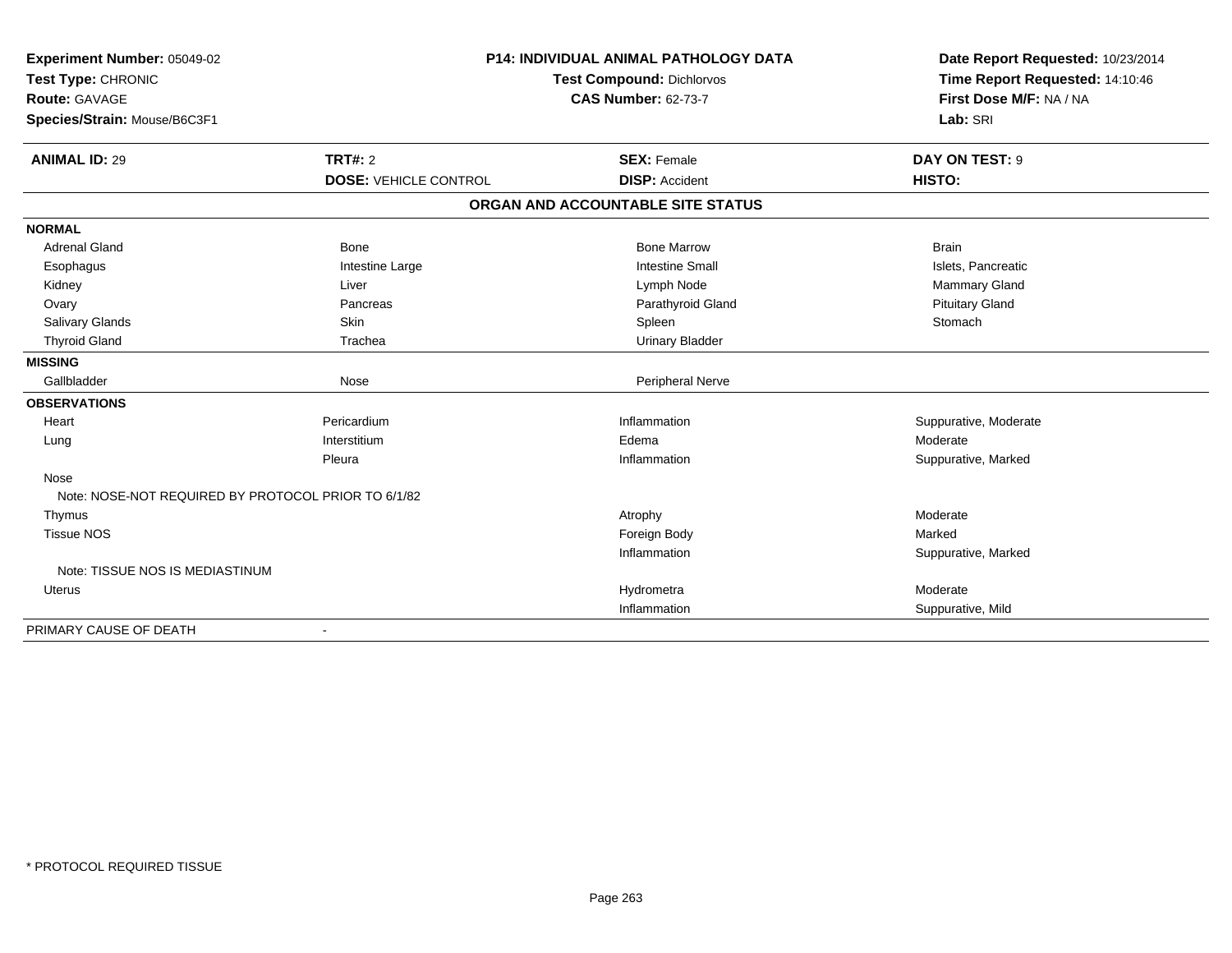| Experiment Number: 05049-02<br>Test Type: CHRONIC<br><b>Route: GAVAGE</b> |                         | P14: INDIVIDUAL ANIMAL PATHOLOGY DATA         | Date Report Requested: 10/23/2014<br>Time Report Requested: 14:10:46 |
|---------------------------------------------------------------------------|-------------------------|-----------------------------------------------|----------------------------------------------------------------------|
|                                                                           |                         | Test Compound: Dichlorvos                     |                                                                      |
|                                                                           |                         | <b>CAS Number: 62-73-7</b>                    | First Dose M/F: NA / NA                                              |
| Species/Strain: Mouse/B6C3F1                                              |                         |                                               | Lab: SRI                                                             |
| <b>ANIMAL ID: 29</b>                                                      | <b>TRT#: 4</b>          | <b>SEX: Female</b>                            | DAY ON TEST: 730                                                     |
|                                                                           | <b>DOSE: 40.0 MG/KG</b> | <b>DISP: Terminal Sacrifice</b>               | HISTO:                                                               |
|                                                                           |                         | ORGAN AND ACCOUNTABLE SITE STATUS             |                                                                      |
| <b>NORMAL</b>                                                             |                         |                                               |                                                                      |
| Bone                                                                      | <b>Bone Marrow</b>      | <b>Brain</b>                                  | Esophagus                                                            |
| Gallbladder                                                               | Heart                   | Intestine Large                               | <b>Intestine Small</b>                                               |
| Islets, Pancreatic                                                        | Liver                   | Mammary Gland                                 | Pancreas                                                             |
| Parathyroid Gland                                                         | <b>Peripheral Nerve</b> | <b>Pituitary Gland</b>                        | Salivary Glands                                                      |
| Skin                                                                      | Thymus                  | <b>Thyroid Gland</b>                          | Trachea                                                              |
| <b>Urinary Bladder</b>                                                    |                         |                                               |                                                                      |
| <b>OBSERVATIONS</b>                                                       |                         |                                               |                                                                      |
| <b>Adrenal Gland</b>                                                      | Medulla                 | Angiectasis                                   | Marked                                                               |
|                                                                           | Spindle Cell            | Hyperplasia                                   | Mild                                                                 |
| Kidney                                                                    | <b>Renal Tubule</b>     | Atrophy                                       | Mild                                                                 |
|                                                                           |                         | Inflammation                                  | Chronic, Mild                                                        |
|                                                                           | <b>Renal Tubule</b>     | Regeneration                                  | Minimal                                                              |
| Lung                                                                      |                         | Alveolar/Bronchiolar Adenoma                  |                                                                      |
|                                                                           |                         | Inflammation                                  | Chronic, Mild                                                        |
| Lymph Node                                                                | Mandibular              | Hyperplasia                                   | Lymphoid, Moderate                                                   |
| Nose                                                                      |                         | Inflammation                                  | Suppurative, Moderate                                                |
| Ovary                                                                     |                         | Amyloid Deposition                            | Mild                                                                 |
|                                                                           |                         | Cyst                                          |                                                                      |
|                                                                           |                         | Hemorrhage                                    | Marked                                                               |
| Skin                                                                      |                         |                                               |                                                                      |
| Note: 1.AND 2.SKIN-NOT REMARKABLE                                         |                         |                                               |                                                                      |
| Spleen                                                                    |                         | Hematopoietic Cell Proliferation Erythrocytic | Moderate                                                             |
|                                                                           |                         | Hyperplasia                                   | Lymphoid, Moderate                                                   |
| Stomach                                                                   | Glandular               | Inflammation                                  | Suppurative, Mild                                                    |
| <b>Uterus</b>                                                             |                         | Hyperplasia                                   | Cystic, Moderate                                                     |
| PRIMARY CAUSE OF DEATH                                                    | $\blacksquare$          |                                               |                                                                      |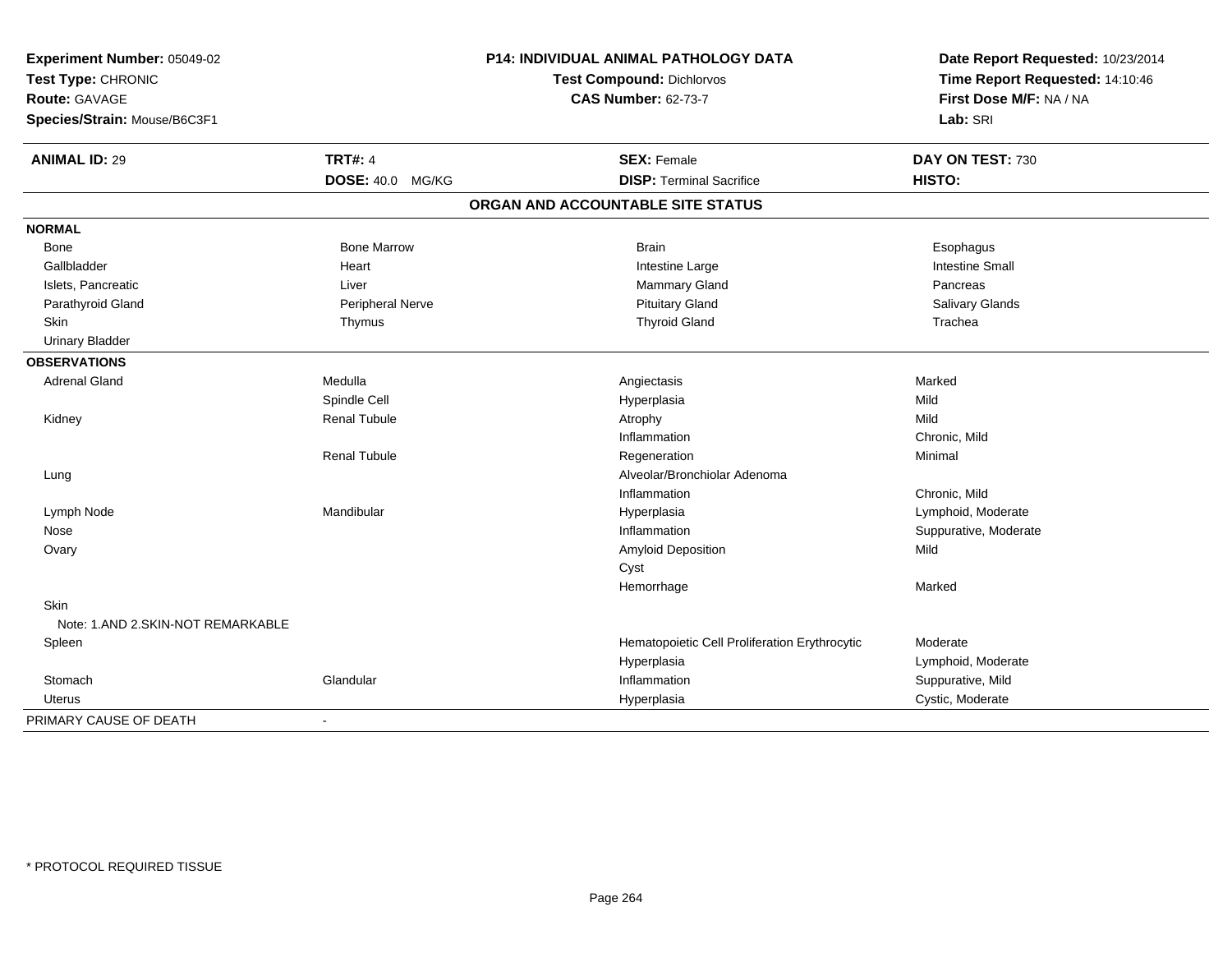| Experiment Number: 05049-02<br>Test Type: CHRONIC |                       | P14: INDIVIDUAL ANIMAL PATHOLOGY DATA<br><b>Test Compound: Dichlorvos</b> | Date Report Requested: 10/23/2014<br>Time Report Requested: 14:10:46 |
|---------------------------------------------------|-----------------------|---------------------------------------------------------------------------|----------------------------------------------------------------------|
| <b>Route: GAVAGE</b>                              |                       | <b>CAS Number: 62-73-7</b>                                                | First Dose M/F: NA / NA                                              |
| Species/Strain: Mouse/B6C3F1                      |                       |                                                                           | Lab: SRI                                                             |
| <b>ANIMAL ID: 29</b>                              | <b>TRT#: 6</b>        | <b>SEX: Female</b>                                                        | DAY ON TEST: 731                                                     |
|                                                   | DOSE: 20.0 MG/KG      | <b>DISP: Terminal Sacrifice</b>                                           | HISTO:                                                               |
|                                                   |                       | ORGAN AND ACCOUNTABLE SITE STATUS                                         |                                                                      |
| <b>NORMAL</b>                                     |                       |                                                                           |                                                                      |
| <b>Bone</b>                                       | <b>Bone Marrow</b>    | Esophagus                                                                 | Gallbladder                                                          |
| Heart                                             | Intestine Large       | <b>Intestine Small</b>                                                    | Islets, Pancreatic                                                   |
| Kidney                                            | Nose                  | Pancreas                                                                  | Peripheral Nerve                                                     |
| <b>Skin</b>                                       | Stomach               | Thymus                                                                    | Trachea                                                              |
| <b>MISSING</b>                                    |                       |                                                                           |                                                                      |
| Parathyroid Gland                                 |                       |                                                                           |                                                                      |
| <b>OBSERVATIONS</b>                               |                       |                                                                           |                                                                      |
| <b>Adrenal Gland</b>                              | Spindle Cell          | Hyperplasia                                                               | Mild                                                                 |
| <b>Brain</b>                                      | Thalamus              | Mineralization                                                            | Minimal                                                              |
| Liver                                             |                       | Hepatocellular Carcinoma                                                  |                                                                      |
| Note: TRC LES 3--HEPATOCELL CARC                  |                       |                                                                           |                                                                      |
| Lung                                              |                       | Inflammation                                                              | Chronic, Mild                                                        |
| Lymph Node                                        | Mesenteric            | Hemorrhage                                                                | Mild                                                                 |
| Mammary Gland                                     |                       | Hyperplasia                                                               | Cystic, Mild                                                         |
| Ovary                                             |                       | Cyst                                                                      |                                                                      |
| <b>Pituitary Gland</b>                            | Pars Distalis         | Adenoma                                                                   |                                                                      |
| Salivary Glands                                   |                       | Inflammation                                                              | Chronic, Mild                                                        |
| <b>Skin</b>                                       |                       |                                                                           |                                                                      |
| Note: TRC LES 1 AND 2--NOT REMARKABLE             |                       |                                                                           |                                                                      |
| Spleen                                            |                       | Hematopoietic Cell Proliferation Erythrocytic                             | Mild                                                                 |
| <b>Thyroid Gland</b>                              | <b>Follicular Cel</b> | Adenoma                                                                   |                                                                      |
| <b>Urinary Bladder</b>                            |                       | Inflammation                                                              | Chronic, Mild                                                        |
| Uterus                                            |                       | Hyperplasia                                                               | Cystic, Marked                                                       |
| PRIMARY CAUSE OF DEATH                            | $\blacksquare$        |                                                                           |                                                                      |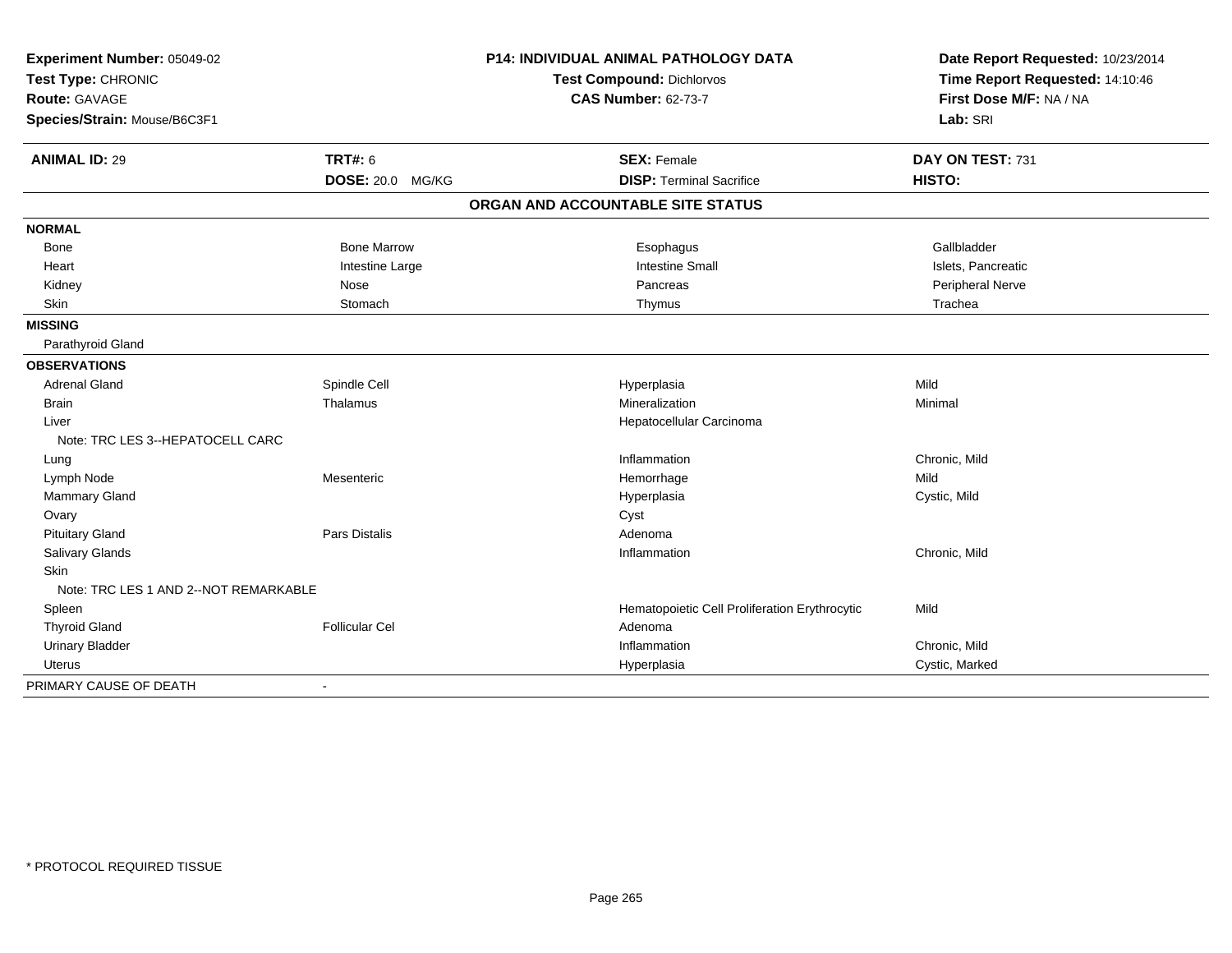| Experiment Number: 05049-02<br>Test Type: CHRONIC<br><b>Route: GAVAGE</b><br>Species/Strain: Mouse/B6C3F1 |                              | P14: INDIVIDUAL ANIMAL PATHOLOGY DATA<br>Test Compound: Dichlorvos<br><b>CAS Number: 62-73-7</b> | Date Report Requested: 10/23/2014<br>Time Report Requested: 14:10:46<br>First Dose M/F: NA / NA<br>Lab: SRI |
|-----------------------------------------------------------------------------------------------------------|------------------------------|--------------------------------------------------------------------------------------------------|-------------------------------------------------------------------------------------------------------------|
| <b>ANIMAL ID: 30</b>                                                                                      | <b>TRT#: 2</b>               | <b>SEX: Female</b>                                                                               | DAY ON TEST: 601                                                                                            |
|                                                                                                           | <b>DOSE: VEHICLE CONTROL</b> | <b>DISP: Dead</b>                                                                                | HISTO:                                                                                                      |
|                                                                                                           |                              | ORGAN AND ACCOUNTABLE SITE STATUS                                                                |                                                                                                             |
| <b>NORMAL</b>                                                                                             |                              |                                                                                                  |                                                                                                             |
| Bone                                                                                                      | <b>Bone Marrow</b>           | Esophagus                                                                                        | Gallbladder                                                                                                 |
| Intestine Large                                                                                           | <b>Intestine Small</b>       | Islets, Pancreatic                                                                               | Kidney                                                                                                      |
| Nose                                                                                                      | Ovary                        | Parathyroid Gland                                                                                | <b>Pituitary Gland</b>                                                                                      |
| Skin                                                                                                      | Thymus                       | Trachea                                                                                          |                                                                                                             |
| <b>MISSING</b>                                                                                            |                              |                                                                                                  |                                                                                                             |
| Peripheral Nerve                                                                                          | <b>Urinary Bladder</b>       |                                                                                                  |                                                                                                             |
| <b>OBSERVATIONS</b>                                                                                       |                              |                                                                                                  |                                                                                                             |
| <b>Adrenal Gland</b>                                                                                      |                              | Lymphoma Malignant Lymphocytic                                                                   |                                                                                                             |
| <b>Brain</b>                                                                                              | Thalamus                     | Mineralization                                                                                   | Mild                                                                                                        |
| Heart                                                                                                     |                              | Lymphoma Malignant Lymphocytic                                                                   |                                                                                                             |
| Liver                                                                                                     |                              | Lymphoma Malignant Lymphocytic                                                                   |                                                                                                             |
|                                                                                                           | Hepatocyte                   | <b>Necrosis</b>                                                                                  | Moderate                                                                                                    |
| Lung                                                                                                      |                              | Lymphoma Malignant Lymphocytic                                                                   |                                                                                                             |
| Lymph Node                                                                                                | Mandibular                   | Lymphoma Malignant Lymphocytic                                                                   |                                                                                                             |
|                                                                                                           | Mediastinal                  | Lymphoma Malignant Lymphocytic                                                                   |                                                                                                             |
|                                                                                                           | Mesenteric                   | Lymphoma Malignant Lymphocytic                                                                   |                                                                                                             |
|                                                                                                           | Pancreatic                   | Lymphoma Malignant Lymphocytic                                                                   |                                                                                                             |
| <b>Mammary Gland</b>                                                                                      |                              | Lymphoma Malignant Lymphocytic                                                                   |                                                                                                             |
| Pancreas                                                                                                  |                              | Lymphoma Malignant Lymphocytic                                                                   |                                                                                                             |
| Salivary Glands                                                                                           |                              | Lymphoma Malignant Lymphocytic                                                                   |                                                                                                             |
| Spleen                                                                                                    |                              | Lymphoma Malignant Lymphocytic                                                                   |                                                                                                             |
| Stomach                                                                                                   |                              | Lymphoma Malignant Lymphocytic                                                                   |                                                                                                             |
| <b>Thyroid Gland</b>                                                                                      | <b>Follicular Cel</b>        | Adenoma                                                                                          |                                                                                                             |
|                                                                                                           |                              | Lymphoma Malignant Lymphocytic                                                                   |                                                                                                             |
| <b>Uterus</b>                                                                                             |                              | Hyperplasia                                                                                      | Cystic, Moderate                                                                                            |
|                                                                                                           |                              | Lymphoma Malignant Lymphocytic                                                                   |                                                                                                             |
| PRIMARY CAUSE OF DEATH                                                                                    |                              |                                                                                                  |                                                                                                             |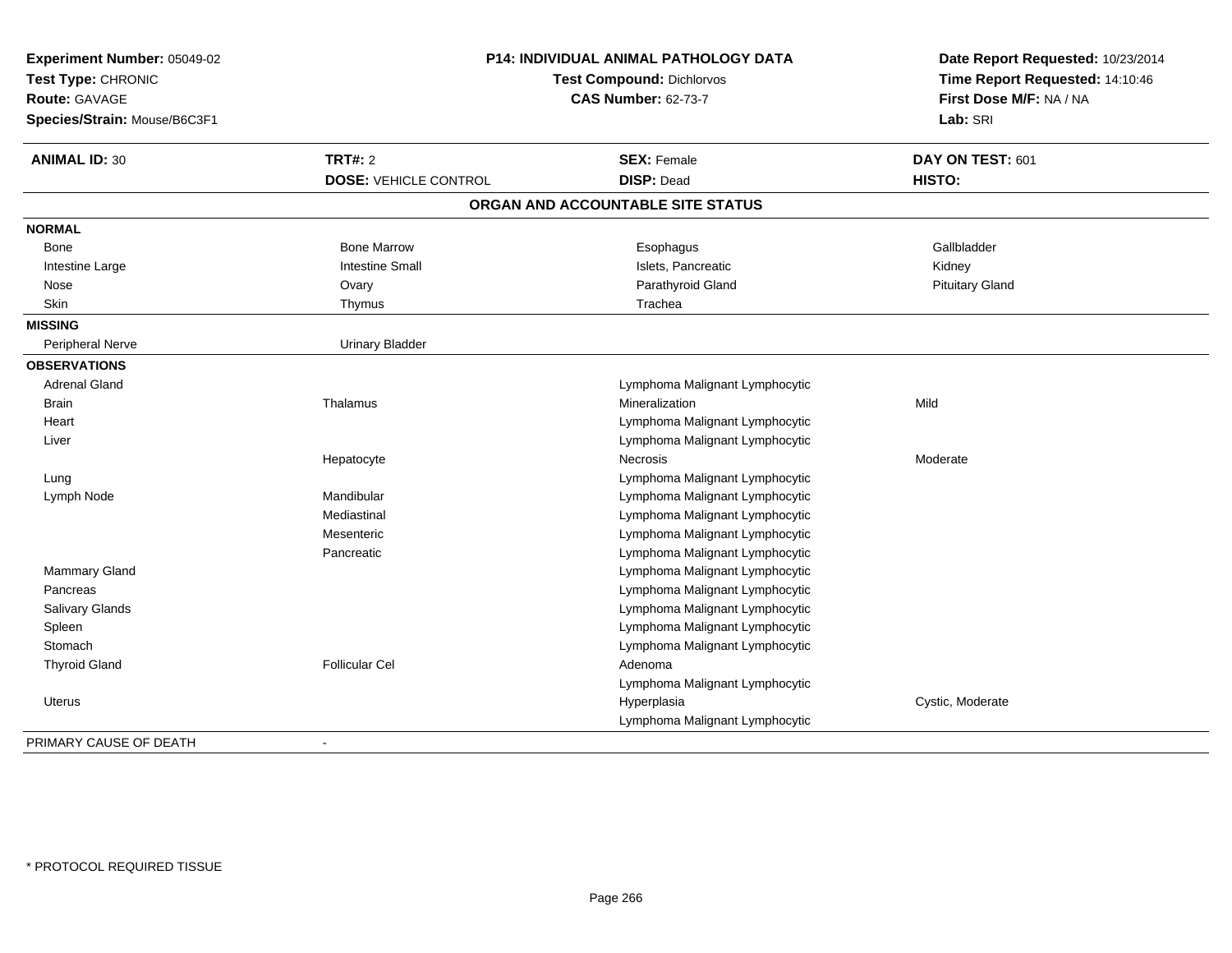| Experiment Number: 05049-02                |                         | <b>P14: INDIVIDUAL ANIMAL PATHOLOGY DATA</b> | Date Report Requested: 10/23/2014                          |
|--------------------------------------------|-------------------------|----------------------------------------------|------------------------------------------------------------|
| Test Type: CHRONIC<br><b>Route: GAVAGE</b> |                         | Test Compound: Dichlorvos                    | Time Report Requested: 14:10:46<br>First Dose M/F: NA / NA |
|                                            |                         | <b>CAS Number: 62-73-7</b>                   |                                                            |
| Species/Strain: Mouse/B6C3F1               |                         |                                              | Lab: SRI                                                   |
| <b>ANIMAL ID: 30</b>                       | <b>TRT#: 4</b>          | <b>SEX: Female</b>                           | DAY ON TEST: 640                                           |
|                                            | <b>DOSE: 40.0 MG/KG</b> | <b>DISP: Moribund</b>                        | HISTO:                                                     |
|                                            |                         | ORGAN AND ACCOUNTABLE SITE STATUS            |                                                            |
| <b>NORMAL</b>                              |                         |                                              |                                                            |
| <b>Bone</b>                                | <b>Bone Marrow</b>      | <b>Brain</b>                                 | Esophagus                                                  |
| Gallbladder                                | Heart                   | Intestine Large                              | <b>Intestine Small</b>                                     |
| Islets, Pancreatic                         | Lymph Node              | Mammary Gland                                | Nose                                                       |
| Ovary                                      | Pancreas                | Parathyroid Gland                            | <b>Pituitary Gland</b>                                     |
| Salivary Glands                            | <b>Skin</b>             | Spleen                                       | Thymus                                                     |
| Trachea                                    |                         |                                              |                                                            |
| <b>MISSING</b>                             |                         |                                              |                                                            |
| Peripheral Nerve                           |                         |                                              |                                                            |
| <b>OBSERVATIONS</b>                        |                         |                                              |                                                            |
| <b>Adrenal Gland</b>                       | Spindle Cell            | Hyperplasia                                  | Moderate                                                   |
| Kidney                                     |                         | Inflammation                                 | Chronic, Mild                                              |
| Liver                                      |                         | Inflammation                                 | Chronic, Mild                                              |
| Lung                                       |                         | Inflammation                                 | Chronic, Mild                                              |
| Skin                                       |                         |                                              |                                                            |
| Note: 1.&2.SKIN-NOT REMARKABLE             |                         |                                              |                                                            |
| Stomach                                    | Forestomach             | Squamous Cell Papilloma                      |                                                            |
| <b>Thyroid Gland</b>                       | <b>Follicular Cel</b>   | Hyperplasia                                  | Mild                                                       |
| <b>Urinary Bladder</b>                     |                         | Inflammation                                 | Chronic, Mild                                              |
| <b>Uterus</b>                              |                         | Hydrometra                                   | Moderate                                                   |
|                                            |                         | Hyperplasia                                  | Cystic, Moderate                                           |
|                                            |                         | Leiomyosarcoma                               |                                                            |
| PRIMARY CAUSE OF DEATH                     |                         |                                              |                                                            |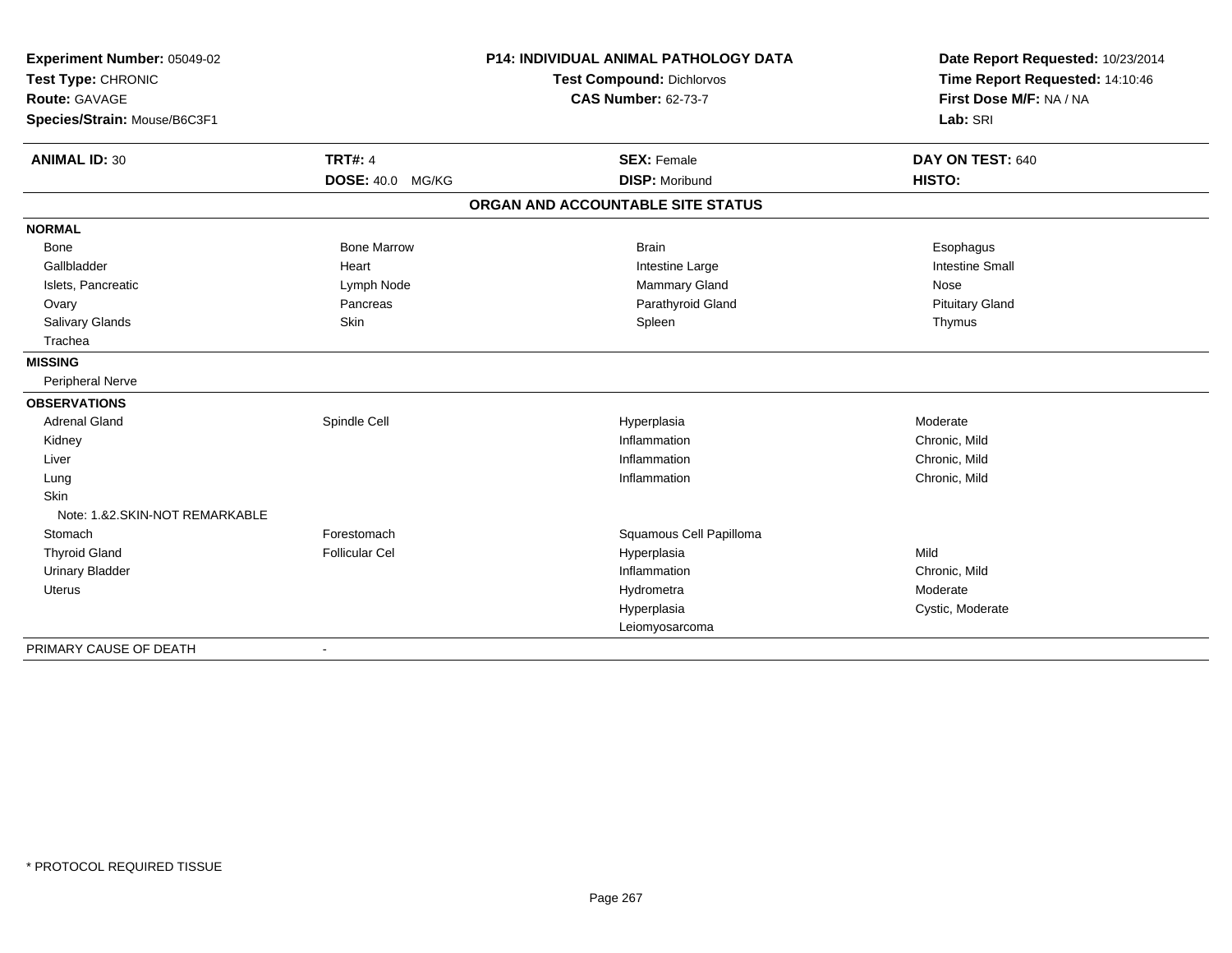| Experiment Number: 05049-02           |                         | <b>P14: INDIVIDUAL ANIMAL PATHOLOGY DATA</b>  | Date Report Requested: 10/23/2014 |
|---------------------------------------|-------------------------|-----------------------------------------------|-----------------------------------|
| Test Type: CHRONIC                    |                         | <b>Test Compound: Dichlorvos</b>              | Time Report Requested: 14:10:46   |
| Route: GAVAGE                         |                         | <b>CAS Number: 62-73-7</b>                    | First Dose M/F: NA / NA           |
| Species/Strain: Mouse/B6C3F1          |                         |                                               | Lab: SRI                          |
| <b>ANIMAL ID: 30</b>                  | <b>TRT#: 6</b>          | <b>SEX: Female</b>                            | DAY ON TEST: 731                  |
|                                       | <b>DOSE: 20.0 MG/KG</b> | <b>DISP: Terminal Sacrifice</b>               | HISTO:                            |
|                                       |                         | ORGAN AND ACCOUNTABLE SITE STATUS             |                                   |
| <b>NORMAL</b>                         |                         |                                               |                                   |
| <b>Bone Marrow</b>                    | Esophagus               | Gallbladder                                   | Heart                             |
| Intestine Large                       | <b>Intestine Small</b>  | Islets, Pancreatic                            | Liver                             |
| Lymph Node                            | Mammary Gland           | Pancreas                                      | Parathyroid Gland                 |
| Peripheral Nerve                      | <b>Pituitary Gland</b>  | Salivary Glands                               | <b>Skin</b>                       |
| Thymus                                | <b>Thyroid Gland</b>    | Trachea                                       | <b>Urinary Bladder</b>            |
| <b>OBSERVATIONS</b>                   |                         |                                               |                                   |
| <b>Adrenal Gland</b>                  | Spindle Cell            | Hyperplasia                                   | Moderate                          |
| <b>Bone</b>                           |                         | Hyperostosis                                  | Moderate                          |
| <b>Brain</b>                          | Thalamus                | Mineralization                                | Moderate                          |
| Kidney                                |                         | Inflammation                                  | Chronic, Moderate                 |
| Lung                                  |                         | Inflammation                                  | Chronic, Mild                     |
| Nose                                  |                         | Inflammation                                  | Suppurative, Mild                 |
| Ovary                                 |                         | Cyst                                          |                                   |
| <b>Skin</b>                           |                         |                                               |                                   |
| Note: TRC LES 1 AND 2--NOT REMARKABLE |                         |                                               |                                   |
| Spleen                                |                         | Hematopoietic Cell Proliferation Erythrocytic | Moderate                          |
|                                       |                         | Hematopoietic Cell Proliferation Granulocytic | Moderate                          |
| Stomach                               | Forestomach             | Hyperplasia                                   | Focal, Moderate                   |
| <b>Uterus</b>                         |                         | Hyperplasia                                   | Cystic, Moderate                  |
| PRIMARY CAUSE OF DEATH                |                         |                                               |                                   |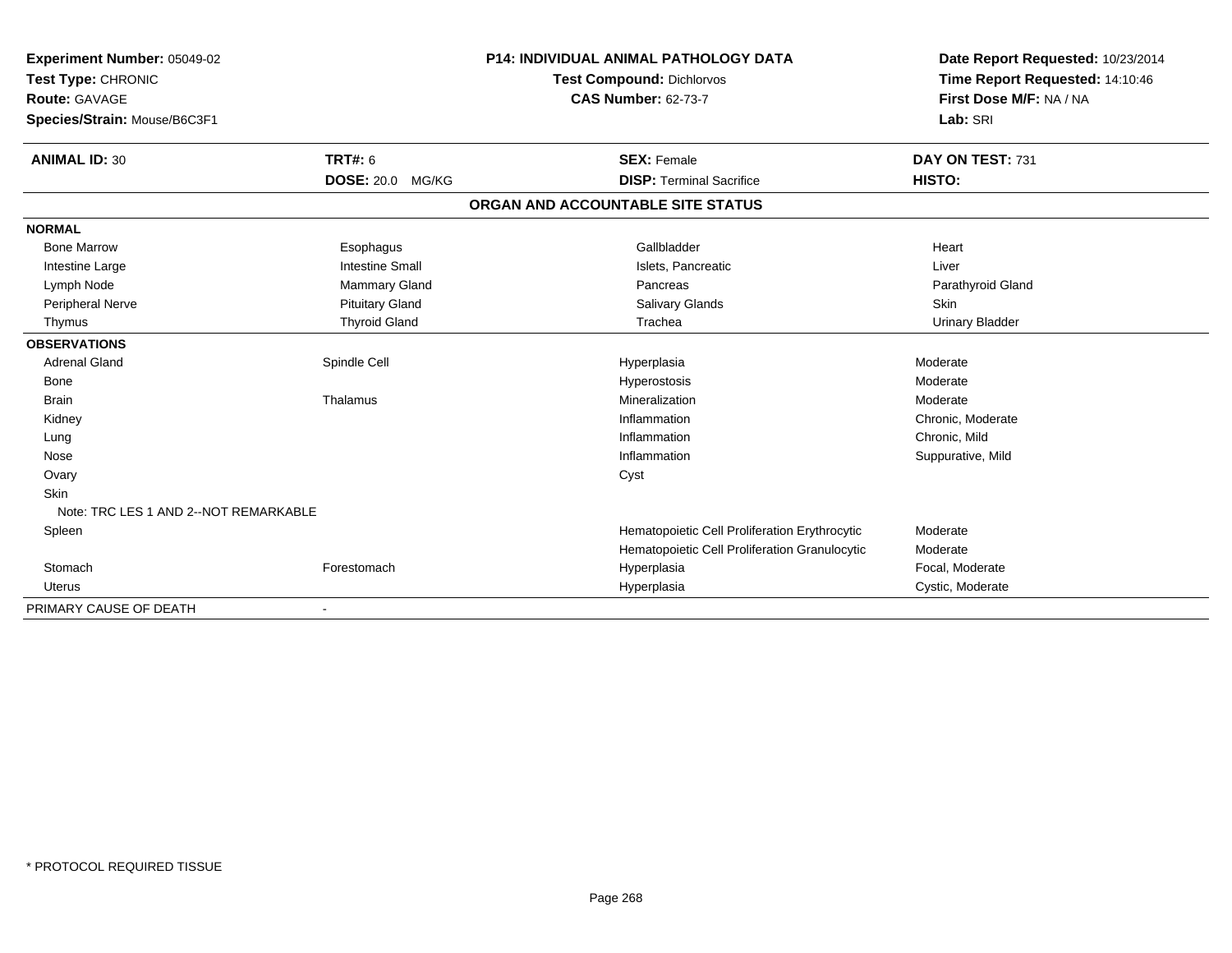| Experiment Number: 05049-02<br>Test Type: CHRONIC<br>Route: GAVAGE<br>Species/Strain: Mouse/B6C3F1 |                              | <b>P14: INDIVIDUAL ANIMAL PATHOLOGY DATA</b><br><b>Test Compound: Dichlorvos</b><br><b>CAS Number: 62-73-7</b> | Date Report Requested: 10/23/2014<br>Time Report Requested: 14:10:46<br>First Dose M/F: NA / NA<br>Lab: SRI |
|----------------------------------------------------------------------------------------------------|------------------------------|----------------------------------------------------------------------------------------------------------------|-------------------------------------------------------------------------------------------------------------|
| <b>ANIMAL ID: 31</b>                                                                               | TRT#: 2                      | <b>SEX: Female</b>                                                                                             | DAY ON TEST: 625                                                                                            |
|                                                                                                    | <b>DOSE: VEHICLE CONTROL</b> | <b>DISP: Moribund</b>                                                                                          | HISTO:                                                                                                      |
|                                                                                                    |                              | ORGAN AND ACCOUNTABLE SITE STATUS                                                                              |                                                                                                             |
| <b>NORMAL</b>                                                                                      |                              |                                                                                                                |                                                                                                             |
| Bone                                                                                               | <b>Bone Marrow</b>           | <b>Brain</b>                                                                                                   | Esophagus                                                                                                   |
| Gallbladder                                                                                        | Intestine Large              | <b>Intestine Small</b>                                                                                         | Islets, Pancreatic                                                                                          |
| Liver                                                                                              | Mammary Gland                | Nose                                                                                                           | Pancreas                                                                                                    |
| Parathyroid Gland                                                                                  | <b>Pituitary Gland</b>       | Salivary Glands                                                                                                | Skin                                                                                                        |
| Stomach                                                                                            | Thymus                       | <b>Thyroid Gland</b>                                                                                           | Trachea                                                                                                     |
| <b>Urinary Bladder</b>                                                                             |                              |                                                                                                                |                                                                                                             |
| <b>MISSING</b>                                                                                     |                              |                                                                                                                |                                                                                                             |
| Peripheral Nerve                                                                                   |                              |                                                                                                                |                                                                                                             |
| <b>OBSERVATIONS</b>                                                                                |                              |                                                                                                                |                                                                                                             |
| <b>Adrenal Gland</b>                                                                               | Spindle Cell                 | Hyperplasia                                                                                                    | Moderate                                                                                                    |
| Heart                                                                                              | Myocardium                   | Inflammation                                                                                                   | Suppurative, Mild                                                                                           |
| Kidney                                                                                             |                              | Casts                                                                                                          | Mild                                                                                                        |
|                                                                                                    |                              | Infarct                                                                                                        | Moderate                                                                                                    |
|                                                                                                    |                              | Inflammation                                                                                                   | Chronic, Mild                                                                                               |
| Lung                                                                                               | Pleura                       | Inflammation                                                                                                   | Suppurative, Moderate                                                                                       |
|                                                                                                    |                              | Inflammation                                                                                                   | Chronic, Mild                                                                                               |
| Lymph Node                                                                                         | Renal                        | Hyperplasia                                                                                                    | Lymphoid, Mild                                                                                              |
|                                                                                                    | Renal                        | Hyperplasia                                                                                                    | Plasma Cell, Moderate                                                                                       |
|                                                                                                    | Mesenteric                   | Inflammation                                                                                                   | Granulomatous, Mild                                                                                         |
| Mesentery                                                                                          |                              | Inflammation                                                                                                   | Suppurative, Moderate                                                                                       |
| Ovary                                                                                              |                              | Cyst                                                                                                           |                                                                                                             |
|                                                                                                    |                              | Inflammation                                                                                                   | Suppurative, Marked                                                                                         |
| Perph Nerve                                                                                        |                              |                                                                                                                |                                                                                                             |
| Note: SCIATIC NERVE-NOT EXAMINED                                                                   |                              |                                                                                                                |                                                                                                             |
| Skin                                                                                               |                              |                                                                                                                |                                                                                                             |
| Note: 1.&2.SKIN-NOT REMARKABLE                                                                     |                              |                                                                                                                |                                                                                                             |
| Spleen                                                                                             |                              | Hematopoietic Cell Proliferation Erythrocytic                                                                  | Mild                                                                                                        |
| Thymus                                                                                             |                              |                                                                                                                |                                                                                                             |
| Note: THYMUS-LYMPHOCYTIC PYKNOSIS (NOT CODED)                                                      |                              |                                                                                                                |                                                                                                             |
| Uterus                                                                                             |                              | Hyperplasia                                                                                                    | Cystic, Moderate                                                                                            |
|                                                                                                    |                              |                                                                                                                |                                                                                                             |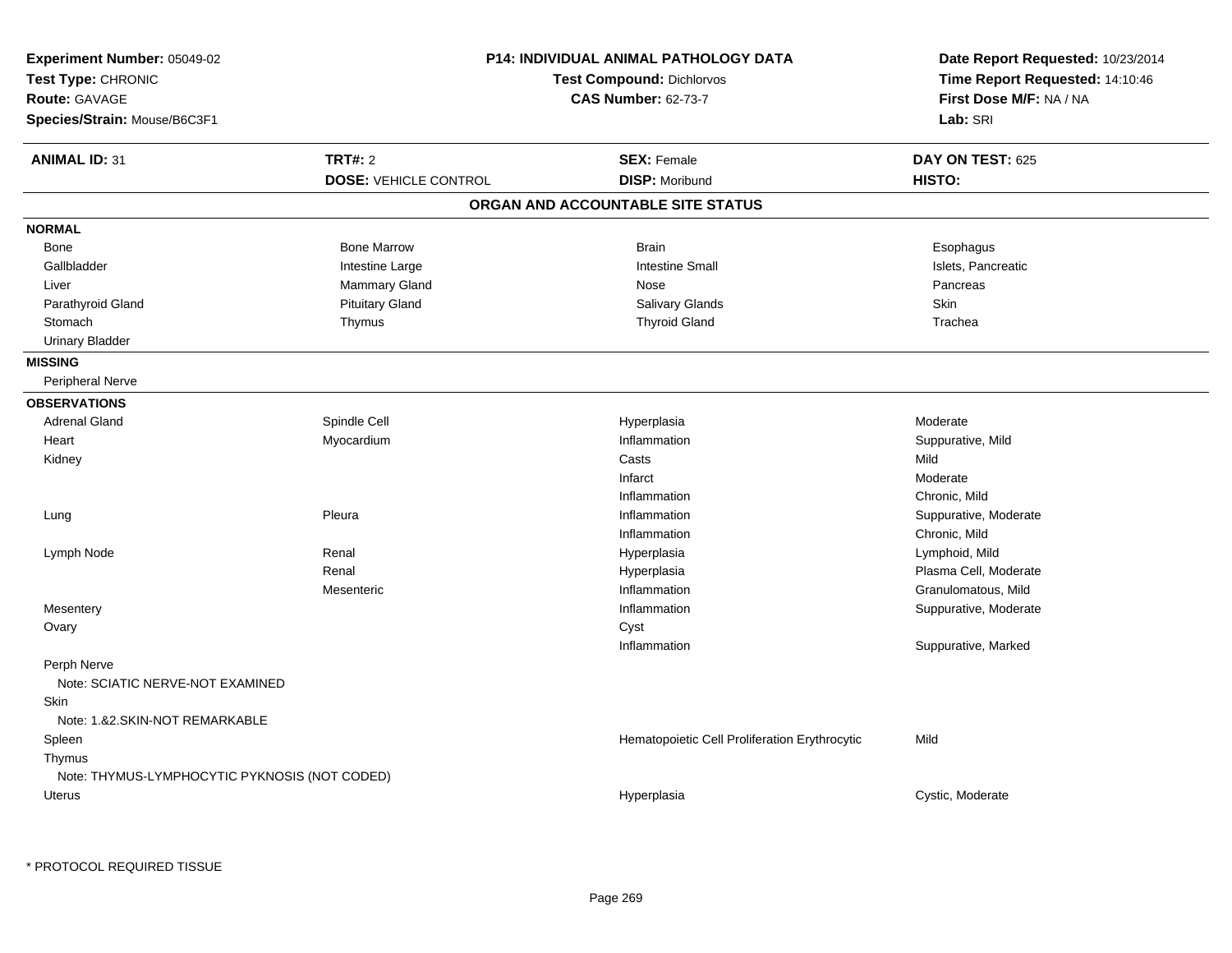| <b>Experiment Number: 05049-02</b><br>Test Type: CHRONIC<br><b>Route: GAVAGE</b> |                              | <b>P14: INDIVIDUAL ANIMAL PATHOLOGY DATA</b><br><b>Test Compound: Dichlorvos</b><br><b>CAS Number: 62-73-7</b> | Date Report Requested: 10/23/2014<br>Time Report Requested: 14:10:46<br>First Dose M/F: NA / NA |
|----------------------------------------------------------------------------------|------------------------------|----------------------------------------------------------------------------------------------------------------|-------------------------------------------------------------------------------------------------|
| Species/Strain: Mouse/B6C3F1                                                     |                              |                                                                                                                | Lab: SRI                                                                                        |
| <b>ANIMAL ID: 31</b>                                                             | TRT#: 2                      | <b>SEX: Female</b>                                                                                             | <b>DAY ON TEST: 625</b>                                                                         |
|                                                                                  | <b>DOSE: VEHICLE CONTROL</b> | <b>DISP: Moribund</b>                                                                                          | <b>HISTO:</b>                                                                                   |
|                                                                                  |                              | ORGAN AND ACCOUNTABLE SITE STATUS                                                                              |                                                                                                 |
|                                                                                  |                              | Inflammation                                                                                                   | Suppurative, Mild                                                                               |
| PRIMARY CAUSE OF DEATH                                                           | $\,$                         |                                                                                                                |                                                                                                 |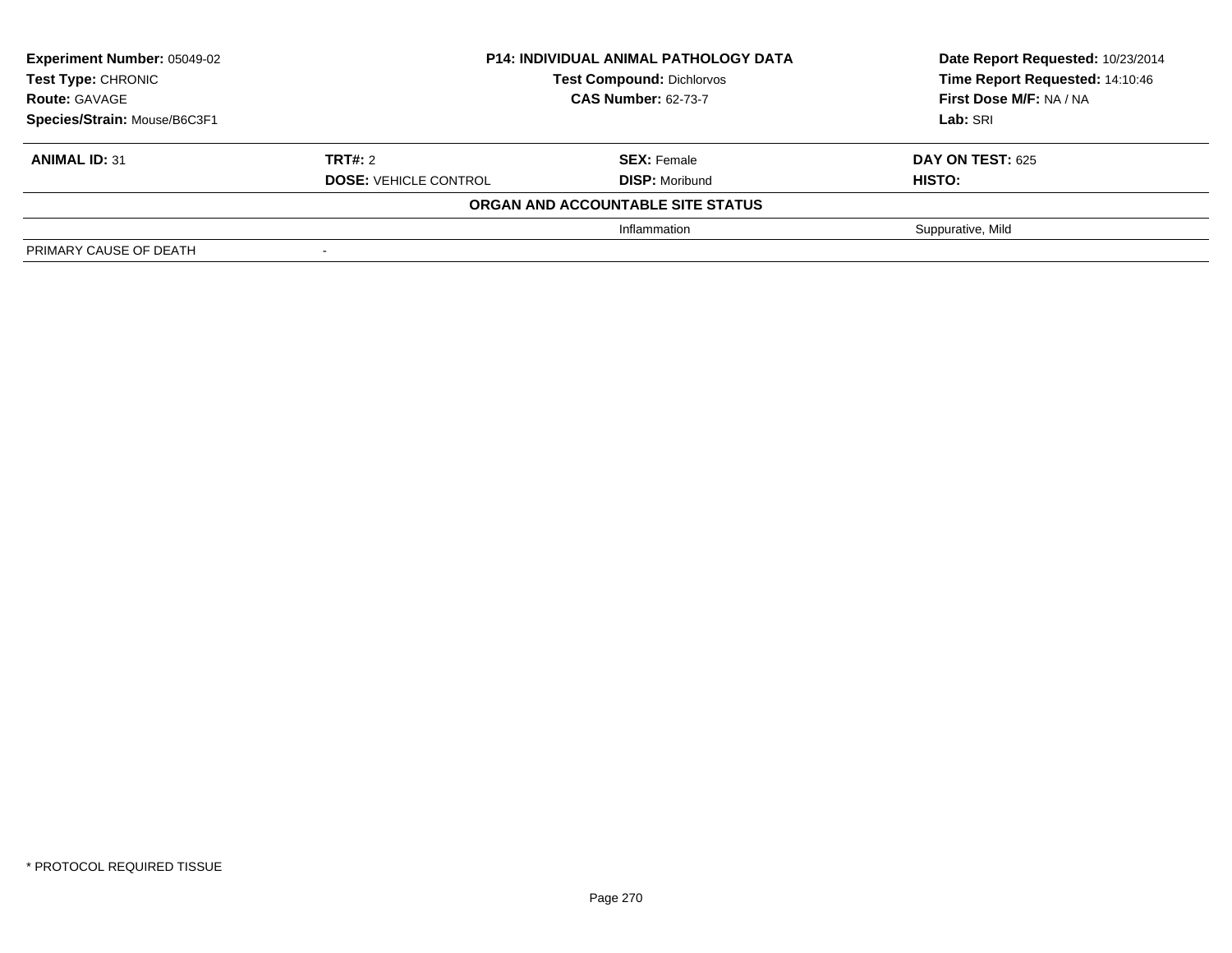| Experiment Number: 05049-02                    |                         | <b>P14: INDIVIDUAL ANIMAL PATHOLOGY DATA</b> | Date Report Requested: 10/23/2014 |
|------------------------------------------------|-------------------------|----------------------------------------------|-----------------------------------|
| Test Type: CHRONIC                             |                         | Test Compound: Dichlorvos                    | Time Report Requested: 14:10:46   |
| <b>Route: GAVAGE</b>                           |                         | <b>CAS Number: 62-73-7</b>                   | First Dose M/F: NA / NA           |
| Species/Strain: Mouse/B6C3F1                   |                         |                                              | Lab: SRI                          |
| <b>ANIMAL ID: 31</b>                           | <b>TRT#: 4</b>          | <b>SEX: Female</b>                           | DAY ON TEST: 730                  |
|                                                | <b>DOSE: 40.0 MG/KG</b> | <b>DISP: Terminal Sacrifice</b>              | HISTO:                            |
|                                                |                         | ORGAN AND ACCOUNTABLE SITE STATUS            |                                   |
| <b>NORMAL</b>                                  |                         |                                              |                                   |
| <b>Bone Marrow</b>                             | <b>Brain</b>            | Esophagus                                    | Gallbladder                       |
| Heart                                          | Intestine Large         | <b>Intestine Small</b>                       | Kidney                            |
| Lung                                           | Lymph Node              | Pancreas                                     | Parathyroid Gland                 |
| <b>Peripheral Nerve</b>                        | Skin                    | Spleen                                       | Thymus                            |
| <b>Thyroid Gland</b>                           | Trachea                 | <b>Urinary Bladder</b>                       |                                   |
| <b>OBSERVATIONS</b>                            |                         |                                              |                                   |
| <b>Adrenal Gland</b>                           | Spindle Cell            | Hyperplasia                                  | Moderate                          |
| Bone                                           |                         | Hyperostosis                                 | Moderate                          |
| Islets, Pancreatic                             |                         | Hyperplasia                                  | Mild                              |
| Liver                                          | <b>Bile Duct</b>        | Cyst                                         |                                   |
| Mammary Gland                                  |                         | Hyperplasia                                  | Cystic, Minimal                   |
| Mesentery                                      | Fat                     | Necrosis                                     | Focal, Mild                       |
| Note: MESENTERY-LESION IS ON THE UTERINE SLIDE |                         |                                              |                                   |
| Nose                                           |                         | Hemorrhage                                   | Moderate                          |
|                                                |                         | Inflammation                                 | Suppurative, Marked               |
| Ovary                                          |                         | Cyst                                         |                                   |
| <b>Pituitary Gland</b>                         | Pars Distalis           | Adenoma                                      |                                   |
| Salivary Glands                                |                         | Inflammation                                 | Chronic, Mild                     |
| Skin                                           |                         |                                              |                                   |
| Note: 1. AND 2.SKIN-NOT REMARKABLE             |                         |                                              |                                   |
| Stomach                                        | Forestomach             | Squamous Cell Papilloma                      |                                   |
| Uterus                                         |                         | Hyperplasia                                  | Cystic, Mild                      |
| PRIMARY CAUSE OF DEATH                         | $\blacksquare$          |                                              |                                   |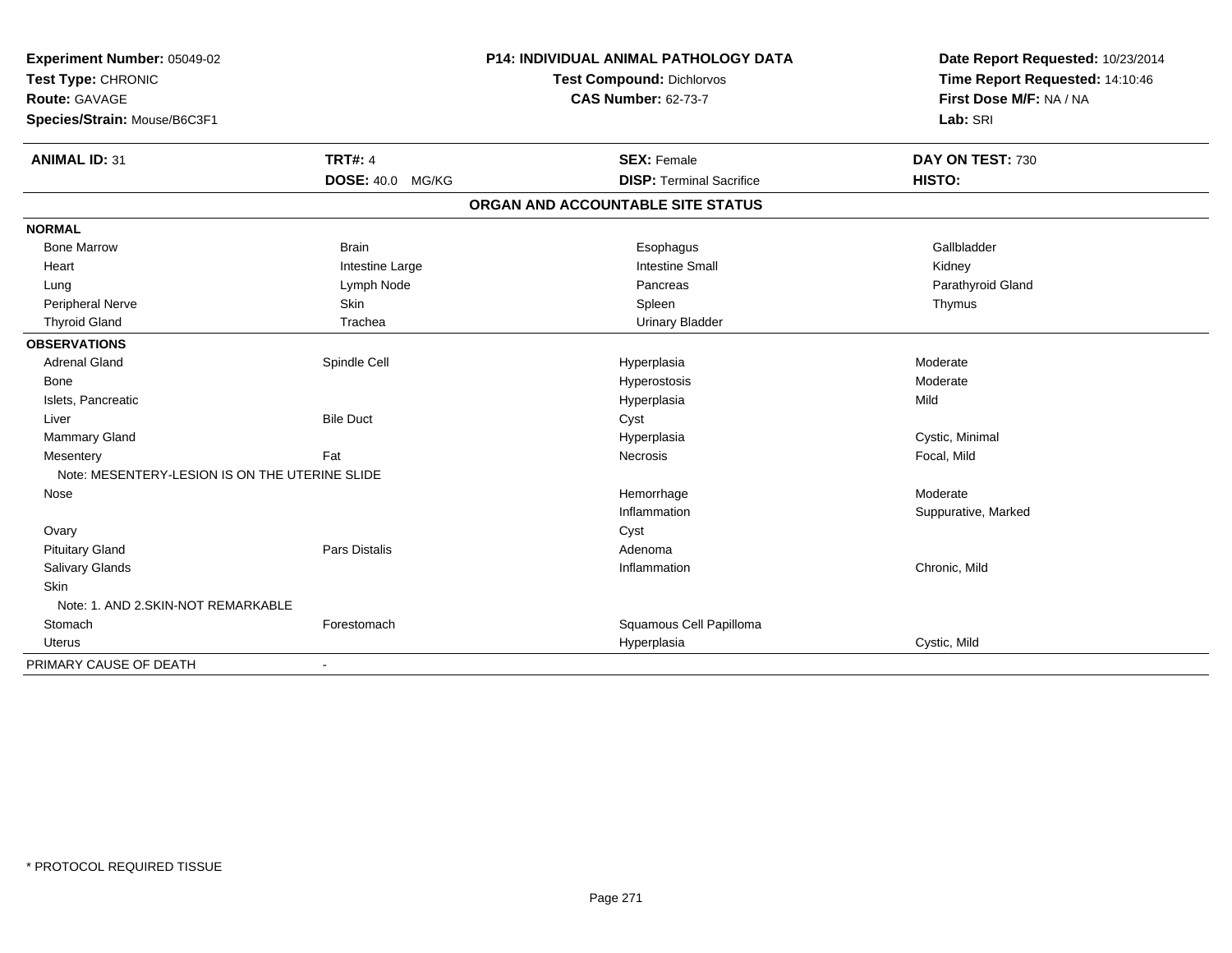| <b>CAS Number: 62-73-7</b><br><b>Route: GAVAGE</b><br>Species/Strain: Mouse/B6C3F1                   | First Dose M/F: NA / NA<br>Lab: SRI |
|------------------------------------------------------------------------------------------------------|-------------------------------------|
| <b>TRT#: 6</b><br><b>ANIMAL ID: 31</b><br><b>SEX: Female</b>                                         | DAY ON TEST: 731                    |
| <b>DISP: Terminal Sacrifice</b><br><b>DOSE: 20.0 MG/KG</b>                                           | HISTO:                              |
| ORGAN AND ACCOUNTABLE SITE STATUS                                                                    |                                     |
| <b>NORMAL</b>                                                                                        |                                     |
| Heart<br>Bone<br>Esophagus                                                                           | Intestine Large                     |
| <b>Intestine Small</b><br>Islets, Pancreatic<br>Lung                                                 | Pancreas                            |
| Parathyroid Gland<br>Salivary Glands<br>Skin                                                         | Trachea                             |
| <b>MISSING</b>                                                                                       |                                     |
| Gallbladder<br>Thymus                                                                                |                                     |
| <b>OBSERVATIONS</b>                                                                                  |                                     |
| <b>Adrenal Gland</b><br>Hematopoietic Cell Proliferation                                             | Moderate                            |
| Spindle Cell<br>Hyperplasia                                                                          | Moderate                            |
| <b>Bone Marrow</b><br>Hyperplasia                                                                    | Marked                              |
| <b>Brain</b><br>Mineralization<br>Thalamus                                                           | Moderate                            |
| Glomerulosclerosis<br>Kidney                                                                         | Mild                                |
| Inflammation                                                                                         | Chronic, Mild                       |
| <b>Renal Tubule</b><br>Regeneration                                                                  | Moderate                            |
| Hematopoietic Cell Proliferation<br>Liver                                                            | Marked                              |
| Hepatocellular Adenoma                                                                               |                                     |
| Hepatocyte<br><b>Necrosis</b>                                                                        | Moderate                            |
| Note: TRC LES 3--HEPATOCELL ADENOMA                                                                  |                                     |
| Mediastinal<br>Lymph Node<br>Hematopoietic Cell Proliferation                                        | Moderate                            |
| Mesenteric<br>Hematopoietic Cell Proliferation                                                       | Marked                              |
| Hemorrhage<br>Mesenteric                                                                             | Mild                                |
| Hyperplasia<br>Iliac                                                                                 | Plasma Cell, Moderate               |
| Renal<br>Hyperplasia                                                                                 | Plasma Cell, Moderate               |
| Note: TRC LES 5--HYPERPLASIA, PLASMA CELL, RENAL<br>Note: TRC LES 4--HYPERPLASIA, PLASMA CELL, ILIAC |                                     |
| Mammary Gland<br>Hyperplasia                                                                         | Cystic, Mild                        |
| Inflammation<br>Mesentery                                                                            | Chronic, Marked                     |
| Nose<br>Inflammation                                                                                 | Suppurative, Moderate               |
| Ovary<br>Inflammation                                                                                | Suppurative, Marked                 |
| Degeneration<br><b>Peripheral Nerve</b>                                                              | Mild                                |
| <b>Pars Distalis</b><br><b>Pituitary Gland</b><br>Adenoma                                            |                                     |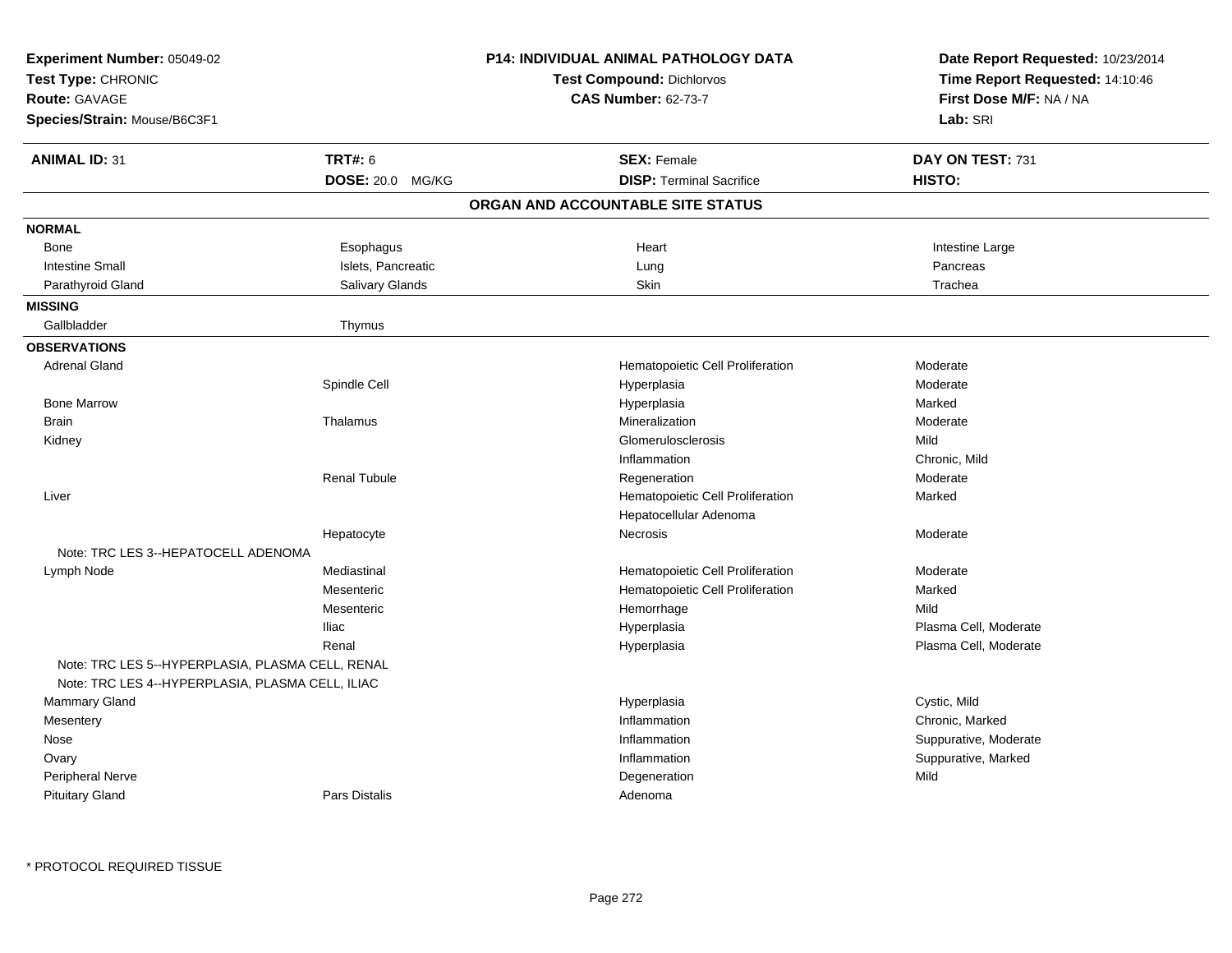| <b>Experiment Number: 05049-02</b><br><b>Test Type: CHRONIC</b><br><b>Route: GAVAGE</b> |                         | P14: INDIVIDUAL ANIMAL PATHOLOGY DATA<br><b>Test Compound: Dichlorvos</b><br><b>CAS Number: 62-73-7</b> | Date Report Requested: 10/23/2014<br>Time Report Requested: 14:10:46<br>First Dose M/F: NA / NA |
|-----------------------------------------------------------------------------------------|-------------------------|---------------------------------------------------------------------------------------------------------|-------------------------------------------------------------------------------------------------|
| Species/Strain: Mouse/B6C3F1                                                            |                         |                                                                                                         | Lab: SRI                                                                                        |
| <b>ANIMAL ID: 31</b>                                                                    | <b>TRT#: 6</b>          | <b>SEX: Female</b>                                                                                      | DAY ON TEST: 731                                                                                |
|                                                                                         | <b>DOSE: 20.0 MG/KG</b> | <b>DISP:</b> Terminal Sacrifice                                                                         | HISTO:                                                                                          |
|                                                                                         |                         | ORGAN AND ACCOUNTABLE SITE STATUS                                                                       |                                                                                                 |
| <b>Skin</b><br>Note: TRC LES 1 AND 2--NOT REMARKABLE                                    |                         |                                                                                                         |                                                                                                 |
| Spleen                                                                                  |                         | Hematopoietic Cell Proliferation Granulocytic                                                           | Marked                                                                                          |
| Stomach                                                                                 | Forestomach             | Squamous Cell Papilloma                                                                                 |                                                                                                 |
| <b>Thyroid Gland</b>                                                                    |                         | Inflammation                                                                                            | Chronic Active, Mild                                                                            |
| <b>Urinary Bladder</b>                                                                  |                         | Inflammation                                                                                            | Chronic, Mild                                                                                   |
| Uterus                                                                                  |                         | Hyperplasia                                                                                             | Cystic, Mild                                                                                    |
|                                                                                         |                         | Inflammation                                                                                            | Suppurative, Moderate                                                                           |
| PRIMARY CAUSE OF DEATH                                                                  |                         |                                                                                                         |                                                                                                 |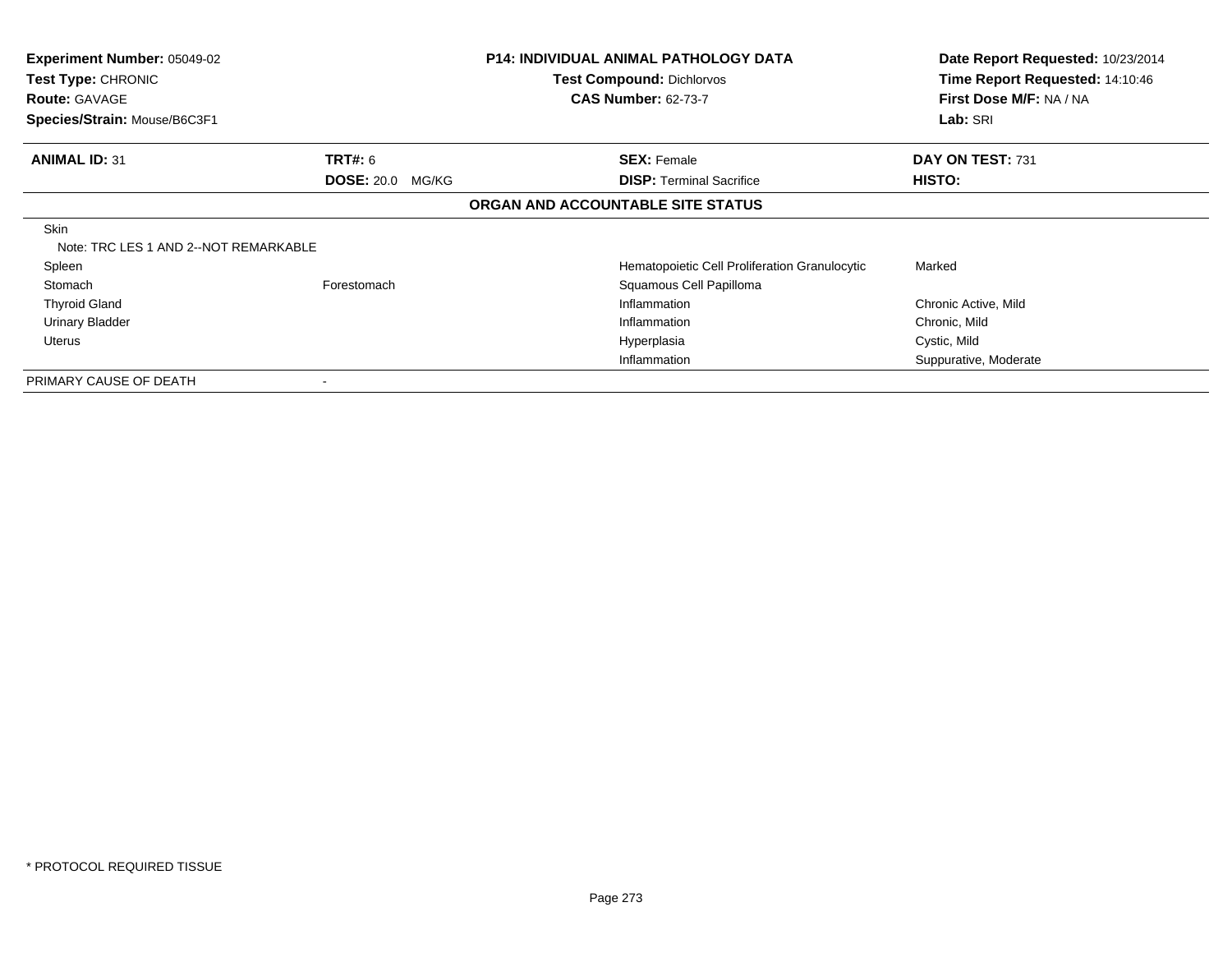| Experiment Number: 05049-02  |                              | <b>P14: INDIVIDUAL ANIMAL PATHOLOGY DATA</b> | Date Report Requested: 10/23/2014 |  |
|------------------------------|------------------------------|----------------------------------------------|-----------------------------------|--|
| Test Type: CHRONIC           |                              | Test Compound: Dichlorvos                    | Time Report Requested: 14:10:46   |  |
| Route: GAVAGE                |                              | <b>CAS Number: 62-73-7</b>                   | First Dose M/F: NA / NA           |  |
| Species/Strain: Mouse/B6C3F1 |                              |                                              | Lab: SRI                          |  |
| <b>ANIMAL ID: 32</b>         | <b>TRT#: 2</b>               | <b>SEX: Female</b>                           | DAY ON TEST: 735                  |  |
|                              | <b>DOSE: VEHICLE CONTROL</b> | <b>DISP: Terminal Sacrifice</b>              | HISTO:                            |  |
|                              |                              | ORGAN AND ACCOUNTABLE SITE STATUS            |                                   |  |
| <b>NORMAL</b>                |                              |                                              |                                   |  |
| <b>Bone Marrow</b>           | Esophagus                    | Heart                                        | Intestine Large                   |  |
| <b>Intestine Small</b>       | Islets, Pancreatic           | Liver                                        | Lymph Node                        |  |
| Nose                         | Pancreas                     | Parathyroid Gland                            | Peripheral Nerve                  |  |
| <b>Pituitary Gland</b>       | Salivary Glands              | Skin                                         | Spleen                            |  |
| Thymus                       | Trachea                      |                                              |                                   |  |
| <b>MISSING</b>               |                              |                                              |                                   |  |
| Gallbladder                  |                              |                                              |                                   |  |
| <b>OBSERVATIONS</b>          |                              |                                              |                                   |  |
| <b>Adrenal Gland</b>         | Spindle Cell                 | Hyperplasia                                  | Mild                              |  |
| Bone                         |                              | Hyperostosis                                 | Mild                              |  |
| <b>Brain</b>                 | Thalamus                     | Mineralization                               | Moderate                          |  |
| Kidney                       | <b>Renal Tubule</b>          | Atrophy                                      | Mild                              |  |
|                              |                              | Inflammation                                 | Chronic, Mild                     |  |
| Lung                         |                              | Inflammation                                 | Chronic, Mild                     |  |
| Mammary Gland                |                              | Hyperplasia                                  | Cystic, Moderate                  |  |
| Ovary                        |                              | Cyst                                         |                                   |  |
|                              |                              | Cystadenoma                                  |                                   |  |
| Skin                         |                              |                                              |                                   |  |
| Note: 1.SKIN-NOT REMARKABLE  |                              |                                              |                                   |  |
| Stomach                      | Forestomach                  | Squamous Cell Papilloma                      |                                   |  |
| <b>Thyroid Gland</b>         | Follicle                     | <b>Dilatation</b>                            | Mild                              |  |
|                              |                              | Inflammation                                 | Suppurative, Minimal              |  |
| <b>Urinary Bladder</b>       |                              | Inflammation                                 | Chronic, Moderate                 |  |
| <b>Uterus</b>                |                              | Hyperplasia                                  | Cystic, Moderate                  |  |
| PRIMARY CAUSE OF DEATH       | $\blacksquare$               |                                              |                                   |  |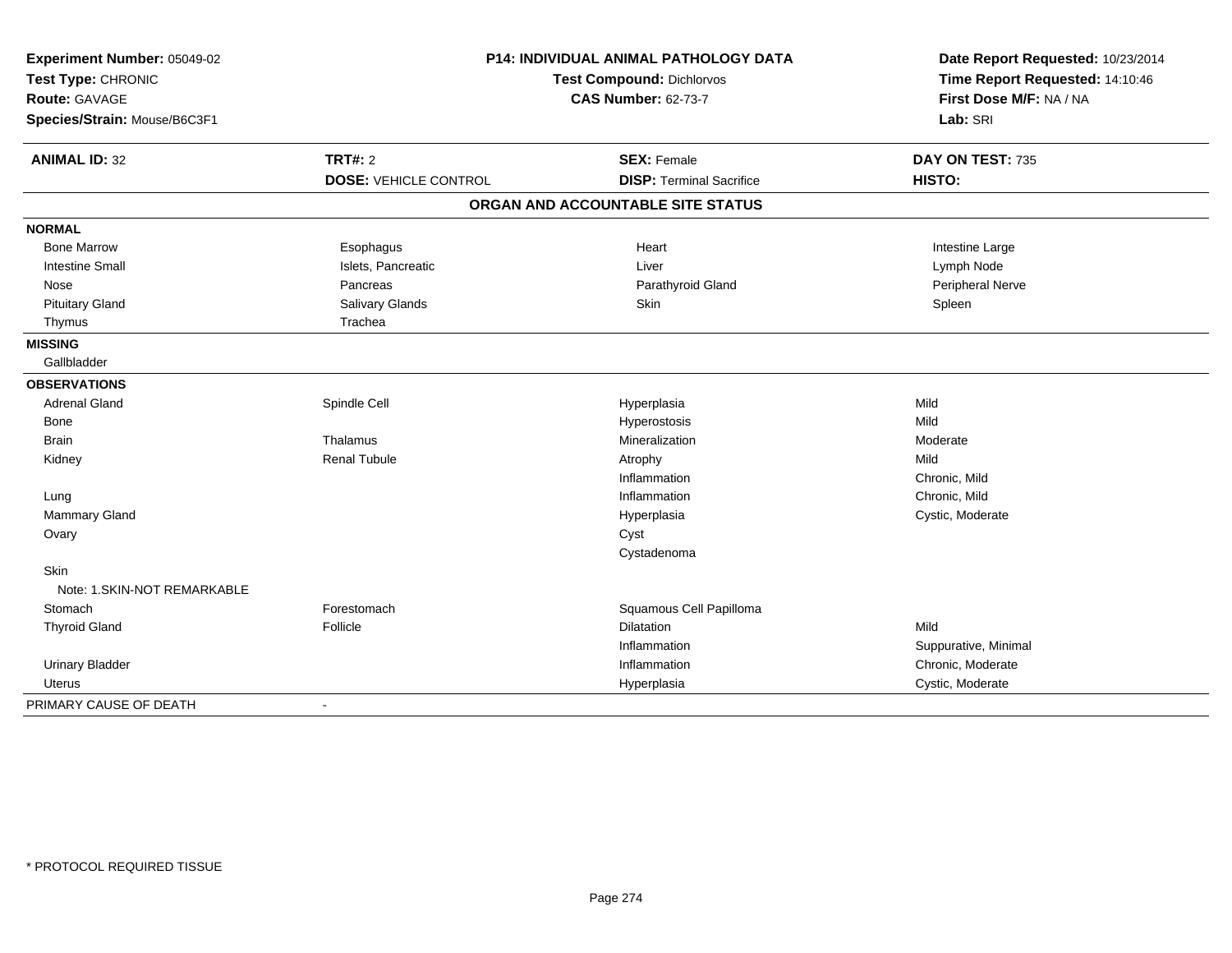| Experiment Number: 05049-02                   |                         | <b>P14: INDIVIDUAL ANIMAL PATHOLOGY DATA</b> | Date Report Requested: 10/23/2014 |
|-----------------------------------------------|-------------------------|----------------------------------------------|-----------------------------------|
| Test Type: CHRONIC                            |                         | <b>Test Compound: Dichlorvos</b>             | Time Report Requested: 14:10:46   |
| <b>Route: GAVAGE</b>                          |                         | <b>CAS Number: 62-73-7</b>                   | First Dose M/F: NA / NA           |
| Species/Strain: Mouse/B6C3F1                  |                         |                                              | Lab: SRI                          |
| <b>ANIMAL ID: 32</b>                          | <b>TRT#: 4</b>          | <b>SEX: Female</b>                           | DAY ON TEST: 730                  |
|                                               | <b>DOSE: 40.0 MG/KG</b> | <b>DISP: Terminal Sacrifice</b>              | HISTO:                            |
|                                               |                         | ORGAN AND ACCOUNTABLE SITE STATUS            |                                   |
| <b>NORMAL</b>                                 |                         |                                              |                                   |
| <b>Bone Marrow</b>                            | <b>Brain</b>            | Esophagus                                    | Gallbladder                       |
| Heart                                         | Intestine Large         | Liver                                        | Mammary Gland                     |
| Nose                                          | Pancreas                | Parathyroid Gland                            | <b>Pituitary Gland</b>            |
| Salivary Glands                               | Skin                    | Stomach                                      | Thymus                            |
| <b>Thyroid Gland</b>                          | Trachea                 | <b>Urinary Bladder</b>                       |                                   |
| <b>OBSERVATIONS</b>                           |                         |                                              |                                   |
| <b>Adrenal Gland</b>                          | Cortex                  | Degeneration                                 | Fatty, Mild                       |
|                                               | Spindle Cell            | Hyperplasia                                  | Moderate                          |
| Bone                                          |                         | Hyperostosis                                 | Mild                              |
| <b>Intestine Small</b>                        | Duodenum                | Amyloid Deposition                           | Mild                              |
|                                               | <b>Ileum</b>            | Amyloid Deposition                           | Marked                            |
|                                               | Jejunum                 | Amyloid Deposition                           | Mild                              |
| Islets, Pancreatic                            |                         | Lymphoma Malignant Mixed                     |                                   |
| Kidney                                        |                         | Lymphoma Malignant Mixed                     |                                   |
| Lung                                          |                         | Inflammation                                 | Chronic, Mild                     |
| Lymph Node                                    | Mandibular              | Lymphoma Malignant Mixed                     |                                   |
|                                               | Mediastinal             | Lymphoma Malignant Mixed                     |                                   |
|                                               | Mesenteric              | Lymphoma Malignant Mixed                     |                                   |
| Mammary GI                                    |                         |                                              |                                   |
| Note: MAMMARY GLAND-PRESENT ON 1.SKIN SECTION |                         |                                              |                                   |
| Ovary                                         |                         | Cyst                                         |                                   |
|                                               |                         | Hemorrhage                                   | Moderate                          |
| Peripheral Nerve                              |                         | <b>Infiltration Cellular</b>                 | Lymphocyte, Mild                  |
| <b>Skin</b>                                   |                         |                                              |                                   |
| Note: 1.SKIN-NOT REMARKABLE                   |                         |                                              |                                   |
| Spleen                                        |                         | Lymphoma Malignant Mixed                     |                                   |
| Uterus                                        |                         | Hyperplasia                                  | Cystic, Mild                      |
| PRIMARY CAUSE OF DEATH                        | $\sim$                  |                                              |                                   |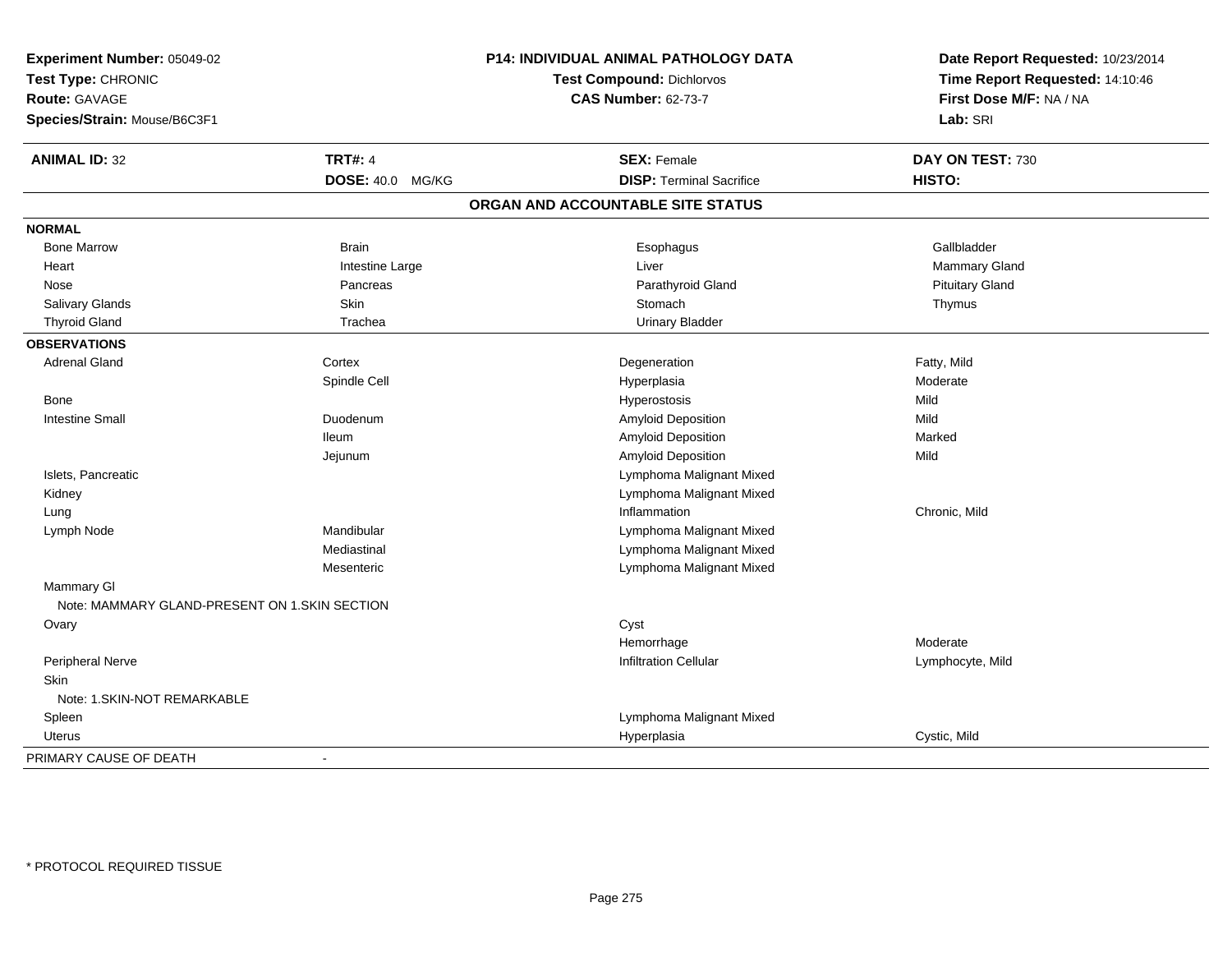| Experiment Number: 05049-02<br>Test Type: CHRONIC<br><b>Route: GAVAGE</b><br>Species/Strain: Mouse/B6C3F1                                                       |                    | P14: INDIVIDUAL ANIMAL PATHOLOGY DATA<br><b>Test Compound: Dichlorvos</b><br><b>CAS Number: 62-73-7</b> | Date Report Requested: 10/23/2014<br>Time Report Requested: 14:10:46<br>First Dose M/F: NA / NA<br>Lab: SRI |
|-----------------------------------------------------------------------------------------------------------------------------------------------------------------|--------------------|---------------------------------------------------------------------------------------------------------|-------------------------------------------------------------------------------------------------------------|
| <b>ANIMAL ID: 32</b>                                                                                                                                            | <b>TRT#: 6</b>     | <b>SEX: Female</b>                                                                                      | DAY ON TEST: 568                                                                                            |
|                                                                                                                                                                 | DOSE: 20.0 MG/KG   | <b>DISP: Dead</b>                                                                                       | HISTO:                                                                                                      |
|                                                                                                                                                                 |                    | ORGAN AND ACCOUNTABLE SITE STATUS                                                                       |                                                                                                             |
| <b>NORMAL</b>                                                                                                                                                   |                    |                                                                                                         |                                                                                                             |
| Bone                                                                                                                                                            | <b>Bone Marrow</b> | <b>Brain</b>                                                                                            | Esophagus                                                                                                   |
| Gallbladder                                                                                                                                                     | Heart              | Intestine Large                                                                                         | <b>Intestine Small</b>                                                                                      |
| Islets, Pancreatic                                                                                                                                              | Parathyroid Gland  | Peripheral Nerve                                                                                        | <b>Pituitary Gland</b>                                                                                      |
| Skin                                                                                                                                                            | Stomach            | Trachea                                                                                                 |                                                                                                             |
| <b>MISSING</b>                                                                                                                                                  |                    |                                                                                                         |                                                                                                             |
| <b>Adrenal Gland</b>                                                                                                                                            | Mammary Gland      | Ovary                                                                                                   | Thymus                                                                                                      |
| <b>OBSERVATIONS</b>                                                                                                                                             |                    |                                                                                                         |                                                                                                             |
| Kidney                                                                                                                                                          |                    | Lymphoma Malignant Mixed                                                                                |                                                                                                             |
| Liver                                                                                                                                                           |                    | Lymphoma Malignant Mixed                                                                                |                                                                                                             |
| Lung                                                                                                                                                            |                    | <b>Infiltration Cellular</b>                                                                            | Histiocyte, Mild                                                                                            |
|                                                                                                                                                                 |                    | Lymphoma Malignant Mixed                                                                                |                                                                                                             |
| Lymph Node                                                                                                                                                      | Mandibular         | Lymphoma Malignant Mixed                                                                                | Multiple                                                                                                    |
|                                                                                                                                                                 | Mediastinal        | Lymphoma Malignant Mixed                                                                                | Multiple                                                                                                    |
|                                                                                                                                                                 | Mesenteric         | Lymphoma Malignant Mixed                                                                                | Multiple                                                                                                    |
| Note: TRC LES 8--MEDIASTINAL NODE-LYMPH MAL MIXED<br>Note: TRC LES 4,5,& 7--MESENTERIC NODE-LYMPH MAL MIXED<br>Note: TRC LES 3--MANDIBULAR NODE-LYMPH MAL MIXED |                    |                                                                                                         |                                                                                                             |
| Mesentery                                                                                                                                                       |                    | Lymphoma Malignant Mixed                                                                                | Multiple                                                                                                    |
| Note: TRC LES 6--LYMPH MAL MIXED                                                                                                                                |                    |                                                                                                         |                                                                                                             |
| Nose                                                                                                                                                            |                    | Foreign Body                                                                                            | Moderate                                                                                                    |
|                                                                                                                                                                 |                    | Inflammation                                                                                            | Suppurative, Moderate                                                                                       |
| Pancreas                                                                                                                                                        |                    | Lymphoma Malignant Mixed                                                                                |                                                                                                             |
| Salivary Glands                                                                                                                                                 |                    | Lymphoma Malignant Mixed                                                                                |                                                                                                             |
| <b>Skin</b>                                                                                                                                                     |                    |                                                                                                         |                                                                                                             |
| Note: 1.&2.SKIN-NOT REMARKABLE                                                                                                                                  |                    |                                                                                                         |                                                                                                             |
| Spleen                                                                                                                                                          |                    | Lymphoma Malignant Mixed                                                                                |                                                                                                             |
| <b>Thyroid Gland</b>                                                                                                                                            |                    | Lymphoma Malignant Mixed                                                                                |                                                                                                             |
| <b>Urinary Bladder</b>                                                                                                                                          |                    | Lymphoma Malignant Mixed                                                                                |                                                                                                             |
| <b>Uterus</b>                                                                                                                                                   |                    | Lymphoma Malignant Mixed                                                                                |                                                                                                             |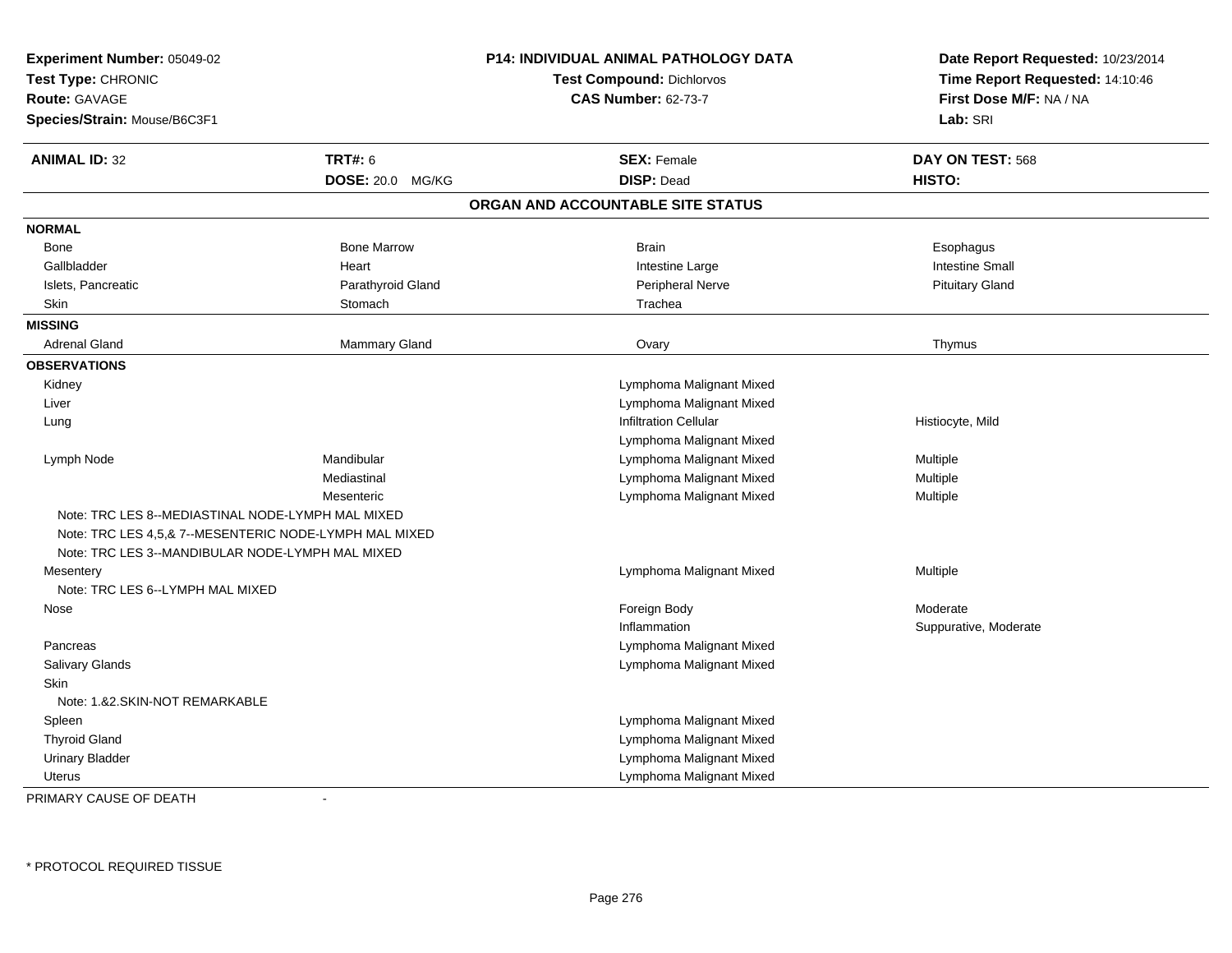| <b>Experiment Number: 05049-02</b><br><b>Test Type: CHRONIC</b><br><b>Route: GAVAGE</b> | <b>P14: INDIVIDUAL ANIMAL PATHOLOGY DATA</b><br>Test Compound: Dichlorvos<br><b>CAS Number: 62-73-7</b> |                                                               | Date Report Requested: 10/23/2014<br>Time Report Requested: 14:10:46<br>First Dose M/F: NA / NA |
|-----------------------------------------------------------------------------------------|---------------------------------------------------------------------------------------------------------|---------------------------------------------------------------|-------------------------------------------------------------------------------------------------|
| Species/Strain: Mouse/B6C3F1<br><b>ANIMAL ID: 32</b>                                    | <b>TRT#: 6</b>                                                                                          | <b>SEX: Female</b>                                            | Lab: SRI<br>DAY ON TEST: 568                                                                    |
|                                                                                         | <b>DOSE: 20.0 MG/KG</b>                                                                                 | <b>DISP: Dead</b><br><b>ORGAN AND ACCOUNTABLE SITE STATUS</b> | HISTO:                                                                                          |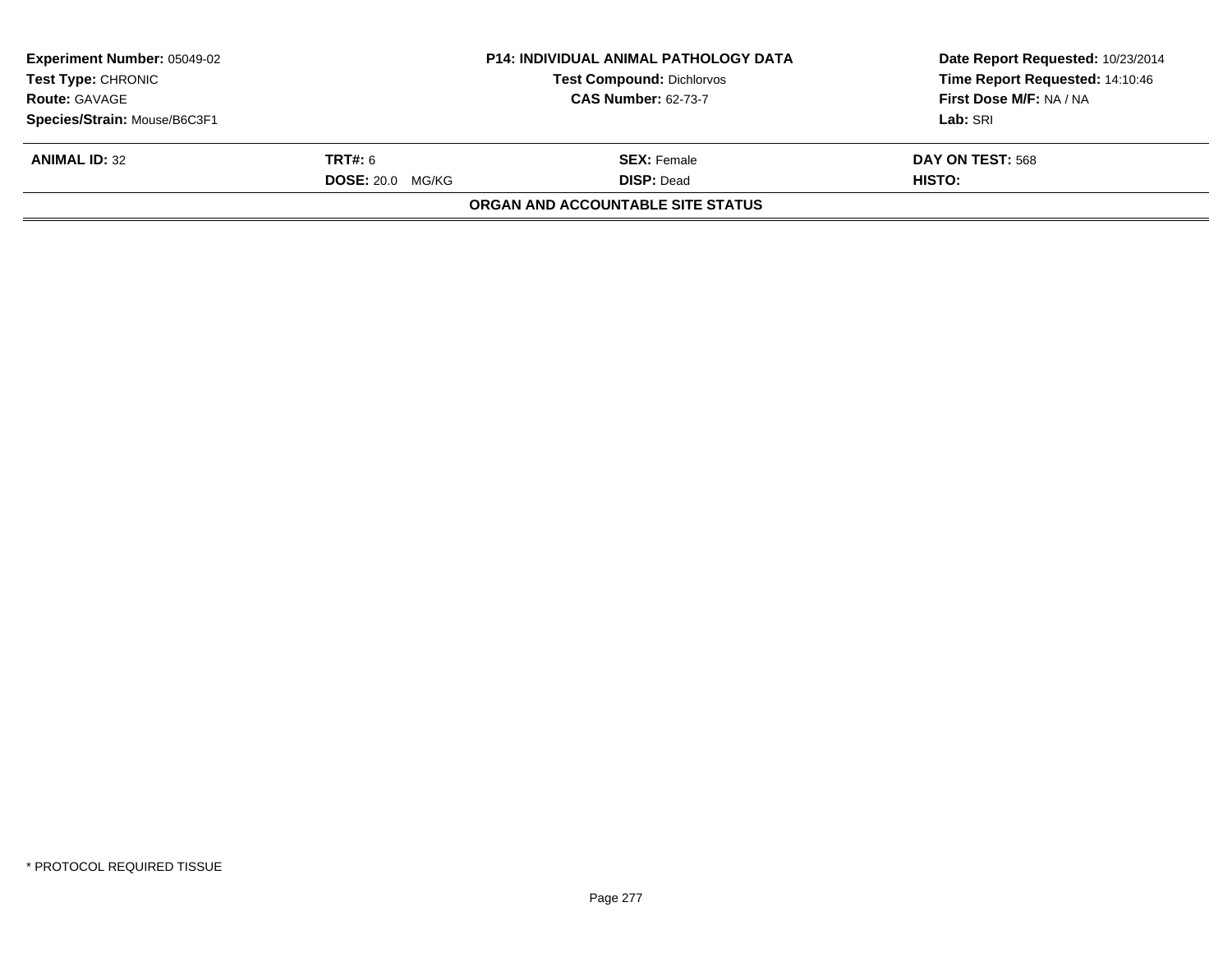| Experiment Number: 05049-02<br>Test Type: CHRONIC<br><b>Route: GAVAGE</b><br>Species/Strain: Mouse/B6C3F1 | P14: INDIVIDUAL ANIMAL PATHOLOGY DATA<br><b>Test Compound: Dichlorvos</b><br><b>CAS Number: 62-73-7</b> |                                               | Date Report Requested: 10/23/2014<br>Time Report Requested: 14:10:46<br>First Dose M/F: NA / NA<br>Lab: SRI |  |
|-----------------------------------------------------------------------------------------------------------|---------------------------------------------------------------------------------------------------------|-----------------------------------------------|-------------------------------------------------------------------------------------------------------------|--|
| <b>ANIMAL ID: 33</b>                                                                                      | TRT#: 2                                                                                                 | <b>SEX: Female</b>                            | DAY ON TEST: 669                                                                                            |  |
|                                                                                                           | <b>DOSE: VEHICLE CONTROL</b>                                                                            | <b>DISP: Moribund</b>                         | HISTO:                                                                                                      |  |
|                                                                                                           |                                                                                                         | ORGAN AND ACCOUNTABLE SITE STATUS             |                                                                                                             |  |
| <b>NORMAL</b>                                                                                             |                                                                                                         |                                               |                                                                                                             |  |
| Esophagus                                                                                                 | Heart                                                                                                   | Intestine Large                               | <b>Intestine Small</b>                                                                                      |  |
| Islets, Pancreatic                                                                                        | Lung                                                                                                    | Lymph Node                                    | Mammary Gland                                                                                               |  |
| Ovary                                                                                                     | Pancreas                                                                                                | Parathyroid Gland                             | Salivary Glands                                                                                             |  |
| Skin                                                                                                      | <b>Thyroid Gland</b>                                                                                    | Trachea                                       | <b>Urinary Bladder</b>                                                                                      |  |
| <b>MISSING</b>                                                                                            |                                                                                                         |                                               |                                                                                                             |  |
| Gallbladder                                                                                               | Thymus                                                                                                  |                                               |                                                                                                             |  |
| <b>INSUFFICIENT TISSUE</b>                                                                                |                                                                                                         |                                               |                                                                                                             |  |
| Peripheral Nerve                                                                                          |                                                                                                         |                                               |                                                                                                             |  |
| <b>OBSERVATIONS</b>                                                                                       |                                                                                                         |                                               |                                                                                                             |  |
| <b>Adrenal Gland</b>                                                                                      | Spindle Cell                                                                                            | Hyperplasia                                   | Mild                                                                                                        |  |
| Bone                                                                                                      |                                                                                                         | Hyperostosis                                  | Mild                                                                                                        |  |
| <b>Bone Marrow</b>                                                                                        |                                                                                                         | Hyperplasia                                   | Mild                                                                                                        |  |
| <b>Brain</b>                                                                                              | Thalamus                                                                                                | Mineralization                                | Mild                                                                                                        |  |
| Kidney                                                                                                    |                                                                                                         | Casts                                         | Mild                                                                                                        |  |
|                                                                                                           |                                                                                                         | Inflammation                                  | Chronic, Moderate                                                                                           |  |
|                                                                                                           | <b>Renal Tubule</b>                                                                                     | Regeneration                                  | Mild                                                                                                        |  |
| Liver                                                                                                     |                                                                                                         | Hepatocellular Carcinoma                      |                                                                                                             |  |
|                                                                                                           | Hepatocyte                                                                                              | Vacuolization Cytoplasmic                     | Moderate                                                                                                    |  |
| Nose                                                                                                      |                                                                                                         | Inflammation                                  | Suppurative, Mild                                                                                           |  |
| <b>Pituitary Gland</b>                                                                                    | Pars Distalis                                                                                           | Adenoma                                       |                                                                                                             |  |
| <b>Skin</b>                                                                                               |                                                                                                         |                                               |                                                                                                             |  |
| Note: 1.AND2.SKIN-NOT REMARKABLE                                                                          |                                                                                                         |                                               |                                                                                                             |  |
| Spleen                                                                                                    |                                                                                                         | Hematopoietic Cell Proliferation Erythrocytic | Moderate                                                                                                    |  |
| Stomach                                                                                                   | Forestomach                                                                                             | Squamous Cell Papilloma                       |                                                                                                             |  |
| Note: TRC LES 4--PAPILLOMA SQUAMOUS                                                                       |                                                                                                         |                                               |                                                                                                             |  |
| Uterus                                                                                                    |                                                                                                         | Hyperplasia                                   | Cystic, Moderate                                                                                            |  |
| PRIMARY CAUSE OF DEATH                                                                                    | $\blacksquare$                                                                                          |                                               |                                                                                                             |  |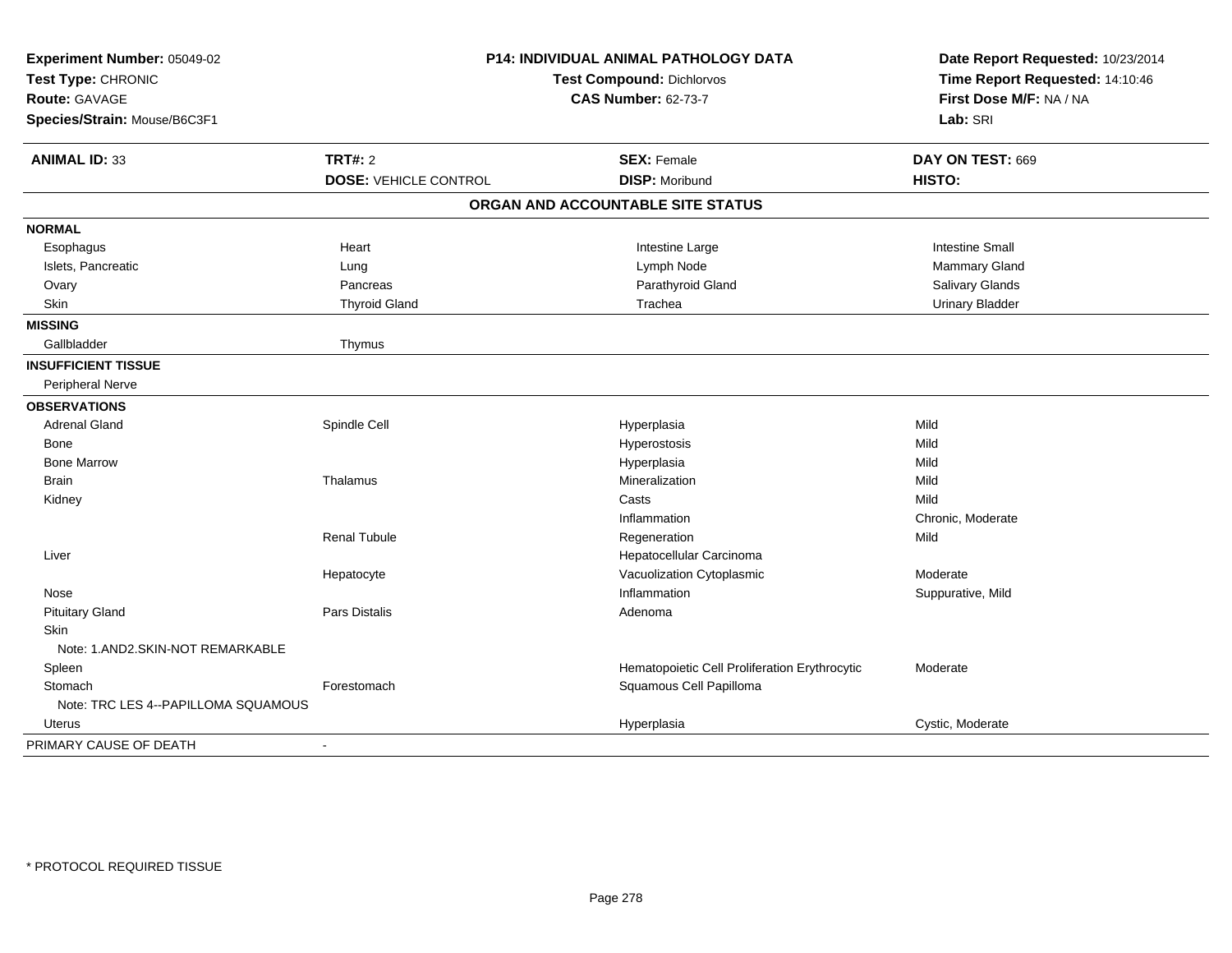| <b>Experiment Number: 05049-02</b><br>Test Type: CHRONIC<br>Route: GAVAGE |                         | P14: INDIVIDUAL ANIMAL PATHOLOGY DATA<br><b>Test Compound: Dichlorvos</b> | Date Report Requested: 10/23/2014<br>Time Report Requested: 14:10:46<br>First Dose M/F: NA / NA |
|---------------------------------------------------------------------------|-------------------------|---------------------------------------------------------------------------|-------------------------------------------------------------------------------------------------|
|                                                                           |                         | <b>CAS Number: 62-73-7</b>                                                |                                                                                                 |
| Species/Strain: Mouse/B6C3F1                                              |                         |                                                                           | Lab: SRI                                                                                        |
|                                                                           |                         |                                                                           |                                                                                                 |
| <b>ANIMAL ID: 33</b>                                                      | <b>TRT#: 4</b>          | <b>SEX: Female</b>                                                        | DAY ON TEST: 730                                                                                |
|                                                                           | <b>DOSE: 40.0 MG/KG</b> | <b>DISP: Terminal Sacrifice</b>                                           | HISTO:                                                                                          |
|                                                                           |                         | ORGAN AND ACCOUNTABLE SITE STATUS                                         |                                                                                                 |
| <b>NORMAL</b>                                                             |                         |                                                                           |                                                                                                 |
| <b>Bone</b>                                                               | <b>Bone Marrow</b>      | <b>Brain</b>                                                              | Esophagus                                                                                       |
| Gallbladder                                                               | Heart                   | Intestine Large                                                           | <b>Intestine Small</b>                                                                          |
| Islets, Pancreatic                                                        | Kidney                  | Liver                                                                     | Lymph Node                                                                                      |
| <b>Mammary Gland</b>                                                      | Nose                    | Pancreas                                                                  | Parathyroid Gland                                                                               |
| Peripheral Nerve                                                          | Salivary Glands         | Spleen                                                                    | Thymus                                                                                          |
| <b>Thyroid Gland</b>                                                      | Trachea                 | <b>Urinary Bladder</b>                                                    |                                                                                                 |
| <b>OBSERVATIONS</b>                                                       |                         |                                                                           |                                                                                                 |
| <b>Adrenal Gland</b>                                                      | Spindle Cell            | Hyperplasia                                                               | Mild                                                                                            |
| <b>Brain</b>                                                              |                         |                                                                           |                                                                                                 |
| Note: BRAIN-NO CEREBELLUM AVAILABLEFOR EXAMINATION                        |                         |                                                                           |                                                                                                 |
| Lung                                                                      |                         | Alveolar/Bronchiolar Adenoma                                              |                                                                                                 |
| Ovary                                                                     |                         | Cyst                                                                      |                                                                                                 |
| <b>Pituitary Gland</b>                                                    |                         | Angiectasis                                                               | Mild                                                                                            |
| <b>Skin</b>                                                               |                         | Acanthosis                                                                | Mild                                                                                            |
| Note: 1. SKIN-NOT REMARKABLE                                              |                         |                                                                           |                                                                                                 |
| Stomach                                                                   | Forestomach             | Squamous Cell Papilloma                                                   |                                                                                                 |
| <b>Uterus</b>                                                             |                         | Hyperplasia                                                               | Cystic, Moderate                                                                                |
| PRIMARY CAUSE OF DEATH                                                    |                         |                                                                           |                                                                                                 |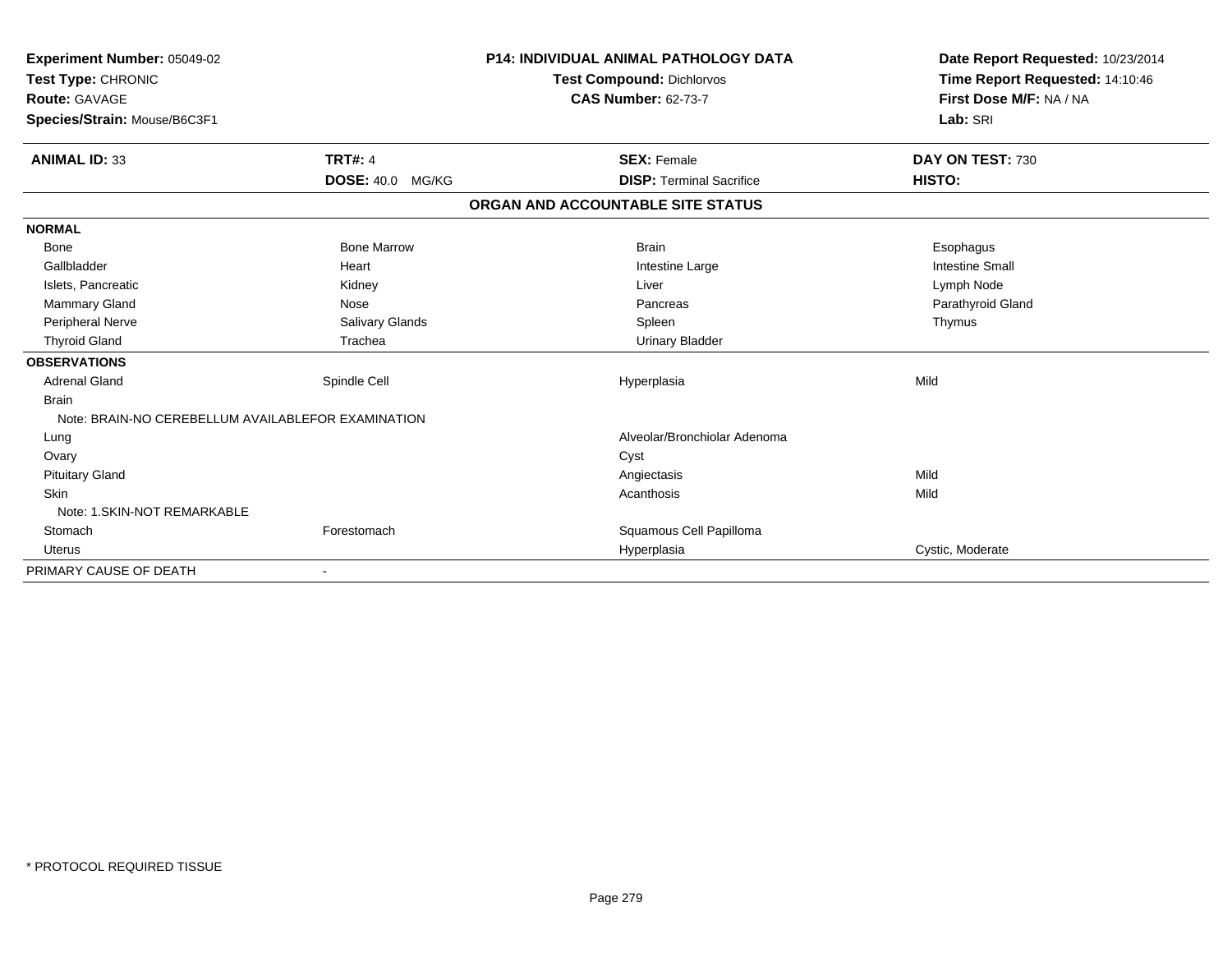| Experiment Number: 05049-02                         |                       | P14: INDIVIDUAL ANIMAL PATHOLOGY DATA | Date Report Requested: 10/23/2014 |  |
|-----------------------------------------------------|-----------------------|---------------------------------------|-----------------------------------|--|
| Test Type: CHRONIC<br><b>Route: GAVAGE</b>          |                       | <b>Test Compound: Dichlorvos</b>      | Time Report Requested: 14:10:46   |  |
|                                                     |                       | <b>CAS Number: 62-73-7</b>            | First Dose M/F: NA / NA           |  |
| Species/Strain: Mouse/B6C3F1                        |                       |                                       | Lab: SRI                          |  |
| <b>ANIMAL ID: 33</b>                                | <b>TRT#: 6</b>        | <b>SEX: Female</b>                    | DAY ON TEST: 703                  |  |
|                                                     | DOSE: 20.0 MG/KG      | <b>DISP: Moribund</b>                 | HISTO:                            |  |
|                                                     |                       | ORGAN AND ACCOUNTABLE SITE STATUS     |                                   |  |
| <b>NORMAL</b>                                       |                       |                                       |                                   |  |
| Bone                                                | <b>Bone Marrow</b>    | Esophagus                             | Gallbladder                       |  |
| Heart                                               | Intestine Large       | <b>Intestine Small</b>                | Islets, Pancreatic                |  |
| <b>Mammary Gland</b>                                | Pancreas              | Parathyroid Gland                     | <b>Peripheral Nerve</b>           |  |
| Salivary Glands                                     | Skin                  | Stomach                               | Trachea                           |  |
| <b>Urinary Bladder</b>                              |                       |                                       |                                   |  |
| <b>OBSERVATIONS</b>                                 |                       |                                       |                                   |  |
| <b>Adrenal Gland</b>                                | Cortex                | Developmental Malformation            |                                   |  |
|                                                     | Spindle Cell          | Hyperplasia                           | Mild                              |  |
| <b>Brain</b>                                        | Ventricle             | Mineralization                        | Minimal                           |  |
| <b>Intest Small</b>                                 |                       |                                       |                                   |  |
| Note: NECROTIC DEBRIS IN LUMEN OF JEJUNUM-NOT CODED |                       |                                       |                                   |  |
| Kidney                                              |                       | Inflammation                          | Chronic, Moderate                 |  |
| Liver                                               |                       | Inflammation                          | Chronic, Mild                     |  |
| Lung                                                | Alveolar Epith        | Hyperplasia                           | Moderate                          |  |
|                                                     |                       | Inflammation                          | Chronic, Mild                     |  |
| Lymph Node                                          | Mesenteric            | Hemorrhage                            | Mild                              |  |
|                                                     | Mandibular            | Hyperplasia                           | Lymphoid, Moderate                |  |
| Nose                                                |                       | Fungus                                | Moderate                          |  |
|                                                     |                       | Inflammation                          | Suppurative, Marked               |  |
|                                                     | Mucosa                | Necrosis                              | Moderate                          |  |
| Ovary                                               |                       | Cyst                                  |                                   |  |
| <b>Pituitary Gland</b>                              | Pars Distalis         | Hyperplasia                           | Moderate                          |  |
| <b>Skin</b>                                         |                       |                                       |                                   |  |
| Note: TRC LES 1--NOT REMARKABLE                     |                       |                                       |                                   |  |
| Spleen                                              |                       | Hyperplasia                           | Lymphoid, Moderate                |  |
| Thymus                                              |                       | Atrophy                               | Moderate                          |  |
| <b>Thyroid Gland</b>                                | <b>Follicular Cel</b> | Hyperplasia                           | Mild                              |  |
|                                                     |                       | <b>Infiltration Cellular</b>          | Lymphocyte, Mild                  |  |
| Uterus                                              |                       | Hyperplasia                           | Cystic, Mild                      |  |
| PRIMARY CAUSE OF DEATH                              | $\blacksquare$        |                                       |                                   |  |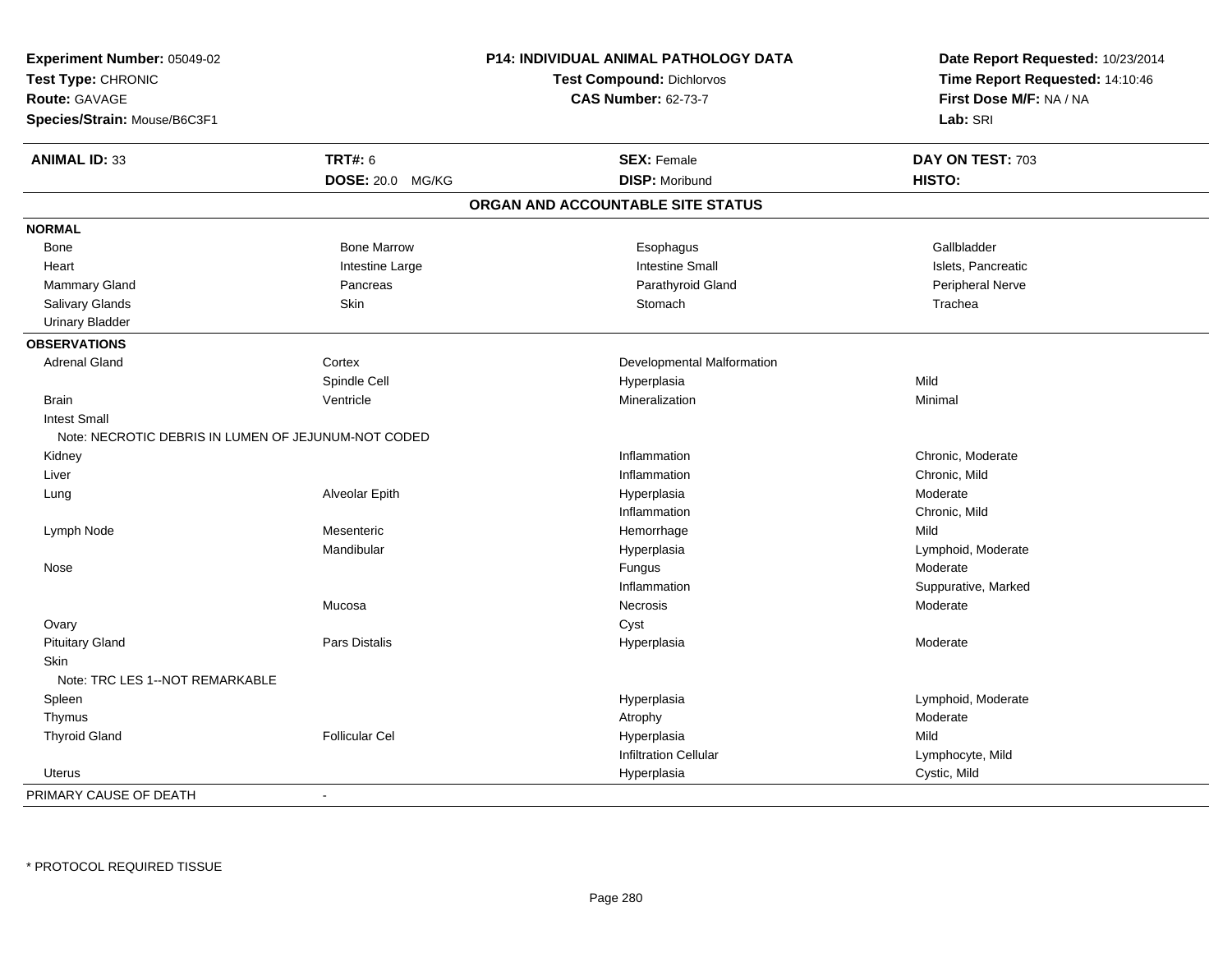| Experiment Number: 05049-02<br>Test Type: CHRONIC<br><b>Route: GAVAGE</b><br>Species/Strain: Mouse/B6C3F1 |                                                | <b>P14: INDIVIDUAL ANIMAL PATHOLOGY DATA</b><br><b>Test Compound: Dichlorvos</b><br><b>CAS Number: 62-73-7</b> | Date Report Requested: 10/23/2014<br>Time Report Requested: 14:10:46<br>First Dose M/F: NA / NA<br>Lab: SRI |  |
|-----------------------------------------------------------------------------------------------------------|------------------------------------------------|----------------------------------------------------------------------------------------------------------------|-------------------------------------------------------------------------------------------------------------|--|
| <b>ANIMAL ID: 34</b>                                                                                      | <b>TRT#: 2</b><br><b>DOSE: VEHICLE CONTROL</b> | <b>SEX: Female</b><br><b>DISP: Accident</b>                                                                    | DAY ON TEST: 9<br>HISTO:                                                                                    |  |
|                                                                                                           |                                                | ORGAN AND ACCOUNTABLE SITE STATUS                                                                              |                                                                                                             |  |
| <b>NORMAL</b>                                                                                             |                                                |                                                                                                                |                                                                                                             |  |
| Adrenal Gland                                                                                             | <b>Bone</b>                                    | <b>Bone Marrow</b>                                                                                             | <b>Brain</b>                                                                                                |  |
| Esophagus                                                                                                 | Heart                                          | Intestine Large                                                                                                | <b>Intestine Small</b>                                                                                      |  |
| Islets, Pancreatic                                                                                        | Kidney                                         | Liver                                                                                                          | Lymph Node                                                                                                  |  |
| <b>Mammary Gland</b>                                                                                      | Ovary                                          | Pancreas                                                                                                       | Parathyroid Gland                                                                                           |  |
| Salivary Glands                                                                                           | Skin                                           | Spleen                                                                                                         | Stomach                                                                                                     |  |
| <b>Thyroid Gland</b>                                                                                      | Trachea                                        | <b>Urinary Bladder</b>                                                                                         | <b>Uterus</b>                                                                                               |  |
| <b>MISSING</b>                                                                                            |                                                |                                                                                                                |                                                                                                             |  |
| Nose                                                                                                      | Peripheral Nerve                               | <b>Pituitary Gland</b>                                                                                         |                                                                                                             |  |
| <b>AUTO PRECLUDES DIAG.</b>                                                                               |                                                |                                                                                                                |                                                                                                             |  |
| Gallbladder                                                                                               |                                                |                                                                                                                |                                                                                                             |  |
| <b>OBSERVATIONS</b>                                                                                       |                                                |                                                                                                                |                                                                                                             |  |
| Lung                                                                                                      | Pleura                                         | Inflammation                                                                                                   | Suppurative, Marked                                                                                         |  |
| Nose                                                                                                      |                                                |                                                                                                                |                                                                                                             |  |
| Note: NOSE-NOT REQUIRED BY PROTOCOL PRIOR TO 6/1/82                                                       |                                                |                                                                                                                |                                                                                                             |  |
| Thymus                                                                                                    |                                                | Atrophy                                                                                                        | Marked                                                                                                      |  |
| <b>Tissue NOS</b>                                                                                         |                                                | Foreign Body                                                                                                   | Marked                                                                                                      |  |
|                                                                                                           |                                                | Inflammation                                                                                                   | Suppurative, Marked                                                                                         |  |
| Note: TISSUE NOS IS MEDIASTINUM                                                                           |                                                |                                                                                                                |                                                                                                             |  |
| PRIMARY CAUSE OF DEATH                                                                                    |                                                |                                                                                                                |                                                                                                             |  |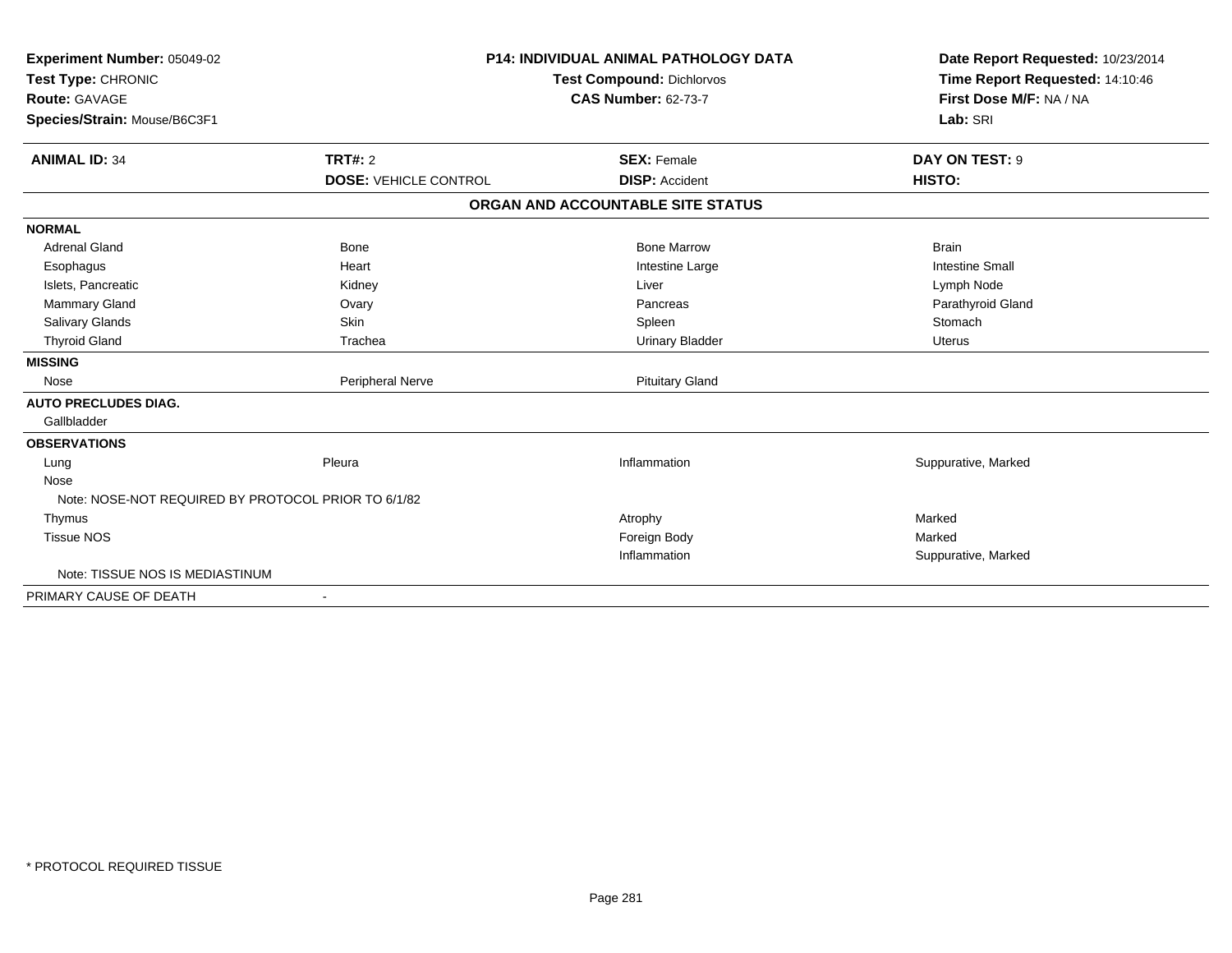| Experiment Number: 05049-02<br>Test Type: CHRONIC |                         | <b>P14: INDIVIDUAL ANIMAL PATHOLOGY DATA</b><br><b>Test Compound: Dichlorvos</b> | Date Report Requested: 10/23/2014<br>Time Report Requested: 14:10:46 |
|---------------------------------------------------|-------------------------|----------------------------------------------------------------------------------|----------------------------------------------------------------------|
| <b>Route: GAVAGE</b>                              |                         | <b>CAS Number: 62-73-7</b>                                                       | First Dose M/F: NA / NA                                              |
| Species/Strain: Mouse/B6C3F1                      |                         |                                                                                  | Lab: SRI                                                             |
| <b>ANIMAL ID: 34</b>                              | <b>TRT#: 4</b>          | <b>SEX: Female</b>                                                               | DAY ON TEST: 730                                                     |
|                                                   | <b>DOSE: 40.0 MG/KG</b> | <b>DISP: Terminal Sacrifice</b>                                                  | HISTO:                                                               |
|                                                   |                         | ORGAN AND ACCOUNTABLE SITE STATUS                                                |                                                                      |
| <b>NORMAL</b>                                     |                         |                                                                                  |                                                                      |
| <b>Bone</b>                                       | <b>Bone Marrow</b>      | <b>Brain</b>                                                                     | Esophagus                                                            |
| Gallbladder                                       | Heart                   | Intestine Large                                                                  | Kidney                                                               |
| Liver                                             | Lung                    | Lymph Node                                                                       | Pancreas                                                             |
| Parathyroid Gland                                 | Peripheral Nerve        | Salivary Glands                                                                  | Spleen                                                               |
| Stomach                                           | Thymus                  | <b>Thyroid Gland</b>                                                             | Trachea                                                              |
| <b>Urinary Bladder</b>                            |                         |                                                                                  |                                                                      |
| <b>MISSING</b>                                    |                         |                                                                                  |                                                                      |
| Ovary                                             |                         |                                                                                  |                                                                      |
| <b>OBSERVATIONS</b>                               |                         |                                                                                  |                                                                      |
| <b>Adrenal Gland</b>                              | Spindle Cell            | Hyperplasia                                                                      | Mild                                                                 |
| <b>Intestine Small</b>                            | lleum                   | Amyloid Deposition                                                               | Mild                                                                 |
| Islets, Pancreatic                                |                         | Hyperplasia                                                                      | Mild                                                                 |
| <b>Mammary Gland</b>                              |                         | Hyperplasia                                                                      | Cystic, Mild                                                         |
| Nose                                              |                         | Inflammation                                                                     | Suppurative, Moderate                                                |
| <b>Pituitary Gland</b>                            | <b>Pars Distalis</b>    | Adenoma                                                                          |                                                                      |
| <b>Skin</b>                                       |                         | Acanthosis                                                                       | Minimal                                                              |
| Note: 2. SKIN-NOT REMARKABLE                      |                         |                                                                                  |                                                                      |
| Uterus                                            |                         | Hyperplasia                                                                      | Cystic, Moderate                                                     |
| PRIMARY CAUSE OF DEATH                            |                         |                                                                                  |                                                                      |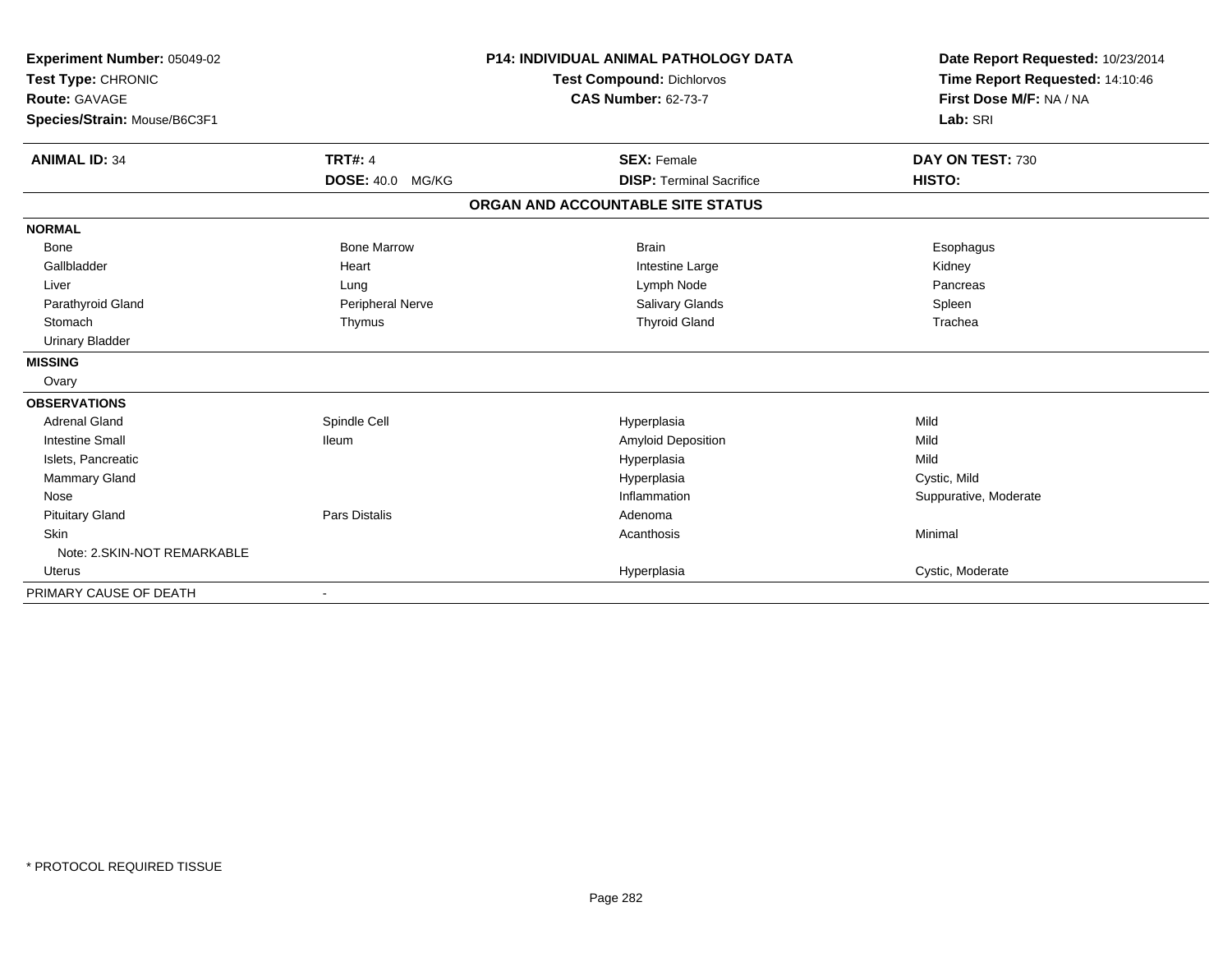| Experiment Number: 05049-02<br>Test Type: CHRONIC |                         | <b>P14: INDIVIDUAL ANIMAL PATHOLOGY DATA</b>  | Date Report Requested: 10/23/2014<br>Time Report Requested: 14:10:46 |
|---------------------------------------------------|-------------------------|-----------------------------------------------|----------------------------------------------------------------------|
|                                                   |                         | Test Compound: Dichlorvos                     |                                                                      |
| Route: GAVAGE                                     |                         | <b>CAS Number: 62-73-7</b>                    | First Dose M/F: NA / NA                                              |
| Species/Strain: Mouse/B6C3F1                      |                         |                                               | Lab: SRI                                                             |
| <b>ANIMAL ID: 34</b>                              | <b>TRT#: 6</b>          | <b>SEX: Female</b>                            | DAY ON TEST: 669                                                     |
|                                                   | <b>DOSE: 20.0 MG/KG</b> | <b>DISP: Dead</b>                             | HISTO:                                                               |
|                                                   |                         | ORGAN AND ACCOUNTABLE SITE STATUS             |                                                                      |
| <b>NORMAL</b>                                     |                         |                                               |                                                                      |
| <b>Brain</b>                                      | Esophagus               | Gallbladder                                   | Intestine Large                                                      |
| <b>Intestine Small</b>                            | Islets, Pancreatic      | Lung                                          | Lymph Node                                                           |
| Mammary Gland                                     | Nose                    | Pancreas                                      | Parathyroid Gland                                                    |
| Peripheral Nerve                                  | Salivary Glands         | Skin                                          | Stomach                                                              |
| <b>Thyroid Gland</b>                              | Trachea                 | <b>Urinary Bladder</b>                        |                                                                      |
| <b>MISSING</b>                                    |                         |                                               |                                                                      |
| Thymus                                            |                         |                                               |                                                                      |
| <b>OBSERVATIONS</b>                               |                         |                                               |                                                                      |
| <b>Adrenal Gland</b>                              | Spindle Cell            | Hyperplasia                                   | Mild                                                                 |
| Bone                                              |                         | Hyperostosis                                  | Mild                                                                 |
| <b>Bone Marrow</b>                                |                         | Hyperplasia                                   | Moderate                                                             |
| Heart                                             | Myocardium              | Inflammation                                  | Chronic Active, Mild                                                 |
| Kidney                                            |                         | Inflammation                                  | Suppurative, Moderate                                                |
| Liver                                             |                         | Hematopoietic Cell Proliferation              | Moderate                                                             |
|                                                   |                         | Inflammation                                  | Suppurative, Marked                                                  |
| Ovary                                             |                         | Inflammation                                  | Suppurative, Marked                                                  |
| <b>Pituitary Gland</b>                            | <b>Pars Distalis</b>    | Hyperplasia                                   | Minimal                                                              |
| <b>Skin</b>                                       |                         |                                               |                                                                      |
| Note: TRC LES 1--NOT REMARKABLE                   |                         |                                               |                                                                      |
| Spleen                                            |                         | Hematopoietic Cell Proliferation Granulocytic | Moderate                                                             |
| Uterus                                            |                         | Hyperplasia                                   | Cystic, Mild                                                         |
|                                                   |                         | Inflammation                                  | Suppurative, Moderate                                                |
| PRIMARY CAUSE OF DEATH                            |                         |                                               |                                                                      |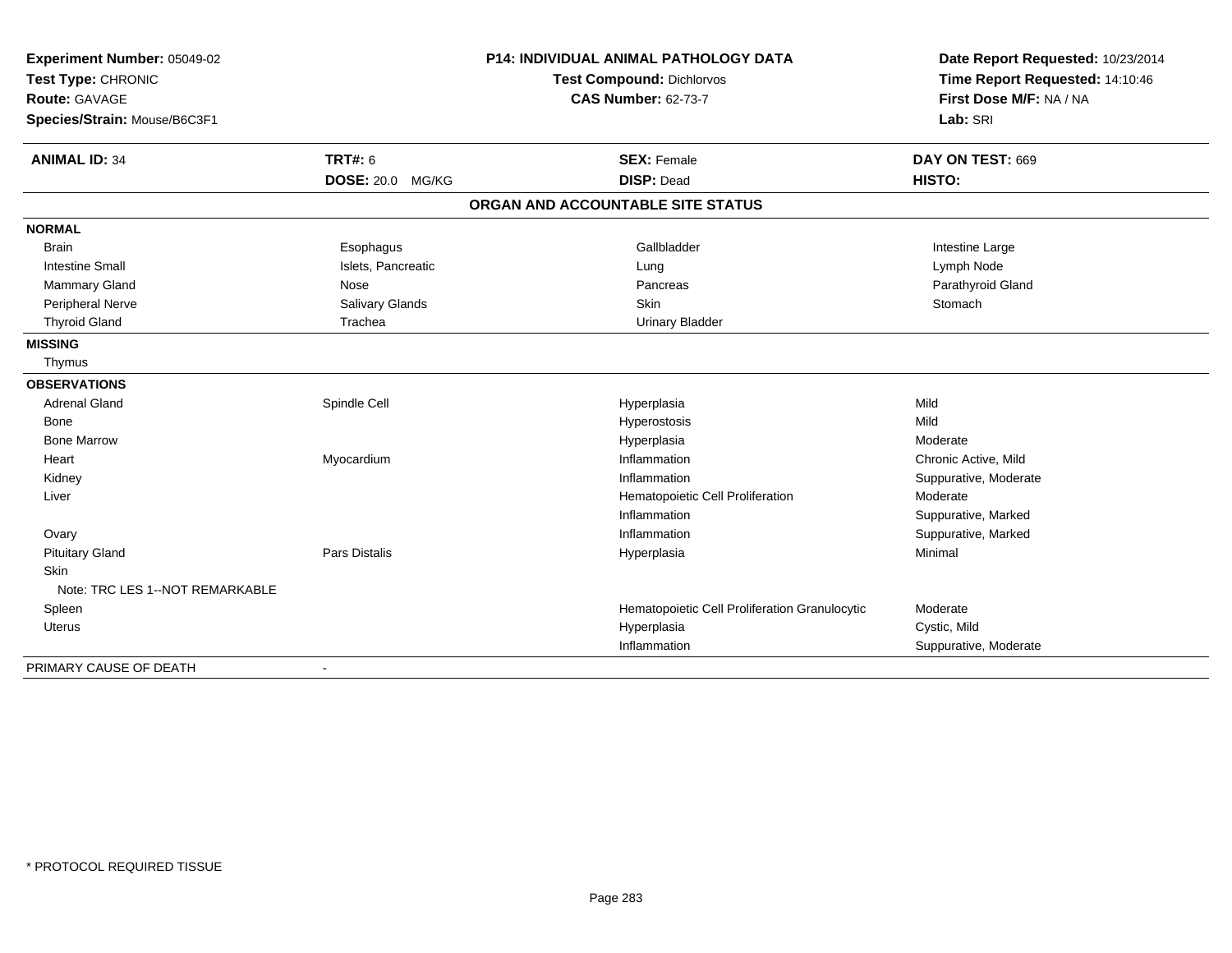| Experiment Number: 05049-02<br>Test Type: CHRONIC<br><b>Route: GAVAGE</b><br>Species/Strain: Mouse/B6C3F1 |                              | <b>P14: INDIVIDUAL ANIMAL PATHOLOGY DATA</b><br><b>Test Compound: Dichlorvos</b><br><b>CAS Number: 62-73-7</b> | Date Report Requested: 10/23/2014<br>Time Report Requested: 14:10:46<br>First Dose M/F: NA / NA<br>Lab: SRI |
|-----------------------------------------------------------------------------------------------------------|------------------------------|----------------------------------------------------------------------------------------------------------------|-------------------------------------------------------------------------------------------------------------|
| <b>ANIMAL ID: 35</b>                                                                                      | <b>TRT#: 2</b>               | <b>SEX: Female</b>                                                                                             | DAY ON TEST: 693                                                                                            |
|                                                                                                           | <b>DOSE: VEHICLE CONTROL</b> | <b>DISP: Moribund</b>                                                                                          | HISTO:                                                                                                      |
|                                                                                                           |                              | ORGAN AND ACCOUNTABLE SITE STATUS                                                                              |                                                                                                             |
| <b>NORMAL</b>                                                                                             |                              |                                                                                                                |                                                                                                             |
| Esophagus                                                                                                 | Gallbladder                  | Intestine Large                                                                                                | Islets, Pancreatic                                                                                          |
| Lung                                                                                                      | Nose                         | Ovary                                                                                                          | Pancreas                                                                                                    |
| Parathyroid Gland                                                                                         | Peripheral Nerve             | Salivary Glands                                                                                                | Skin                                                                                                        |
| Thymus                                                                                                    | Trachea                      |                                                                                                                |                                                                                                             |
| <b>MISSING</b>                                                                                            |                              |                                                                                                                |                                                                                                             |
| <b>Urinary Bladder</b>                                                                                    |                              |                                                                                                                |                                                                                                             |
| <b>OBSERVATIONS</b>                                                                                       |                              |                                                                                                                |                                                                                                             |
| <b>Adrenal Gland</b>                                                                                      | Spindle Cell                 | Hyperplasia                                                                                                    | Moderate                                                                                                    |
| Bone                                                                                                      |                              | Hyperostosis                                                                                                   | Mild                                                                                                        |
| <b>Bone Marrow</b>                                                                                        |                              | Hyperplasia                                                                                                    | Moderate                                                                                                    |
| <b>Brain</b>                                                                                              | Thalamus                     | Mineralization                                                                                                 | Moderate                                                                                                    |
| Heart                                                                                                     | Myocardium                   | Inflammation                                                                                                   | Suppurative, Mild                                                                                           |
| <b>Intestine Small</b>                                                                                    | Jejunum                      | Lymphoma Malignant Lymphocytic                                                                                 |                                                                                                             |
| Note: TRC LES 5--LYMPH MAL LYMP, JEJUNUM                                                                  |                              |                                                                                                                |                                                                                                             |
| Kidney                                                                                                    |                              | Inflammation                                                                                                   | Chronic, Mild                                                                                               |
| Liver                                                                                                     | <b>Bile Duct</b>             | Cyst                                                                                                           |                                                                                                             |
|                                                                                                           |                              | Hematopoietic Cell Proliferation                                                                               | Moderate                                                                                                    |
|                                                                                                           | Kupffer Cell                 | Hyperplasia                                                                                                    | Marked                                                                                                      |
| Lymph Node                                                                                                | Mediastinal                  | Hematopoietic Cell Proliferation                                                                               | Moderate                                                                                                    |
|                                                                                                           | Mediastinal                  | Hyperplasia                                                                                                    | Histiocytic, Moderate                                                                                       |
|                                                                                                           | Lumbar                       | Lymphoma Malignant Lymphocytic                                                                                 |                                                                                                             |
|                                                                                                           | Mesenteric                   | Lymphoma Malignant Lymphocytic                                                                                 |                                                                                                             |
| Mammary Gland                                                                                             |                              | Hyperplasia                                                                                                    | Cystic, Marked                                                                                              |
|                                                                                                           |                              | Hyperplasia                                                                                                    | Lobular, Marked                                                                                             |
| Mesentery                                                                                                 |                              | Inflammation                                                                                                   | Suppurative, Moderate                                                                                       |
| <b>Pituitary Gland</b>                                                                                    | Pars Distalis                | Angiectasis                                                                                                    | Minimal                                                                                                     |
|                                                                                                           | <b>Pars Distalis</b>         | Hyperplasia                                                                                                    | Mild                                                                                                        |
| Skin                                                                                                      |                              |                                                                                                                |                                                                                                             |
| Note: 1,2.AND3.SKIN-NOT REMARKABLE                                                                        |                              |                                                                                                                |                                                                                                             |
| Spleen                                                                                                    |                              | Hematopoietic Cell Proliferation Granulocytic                                                                  | Marked                                                                                                      |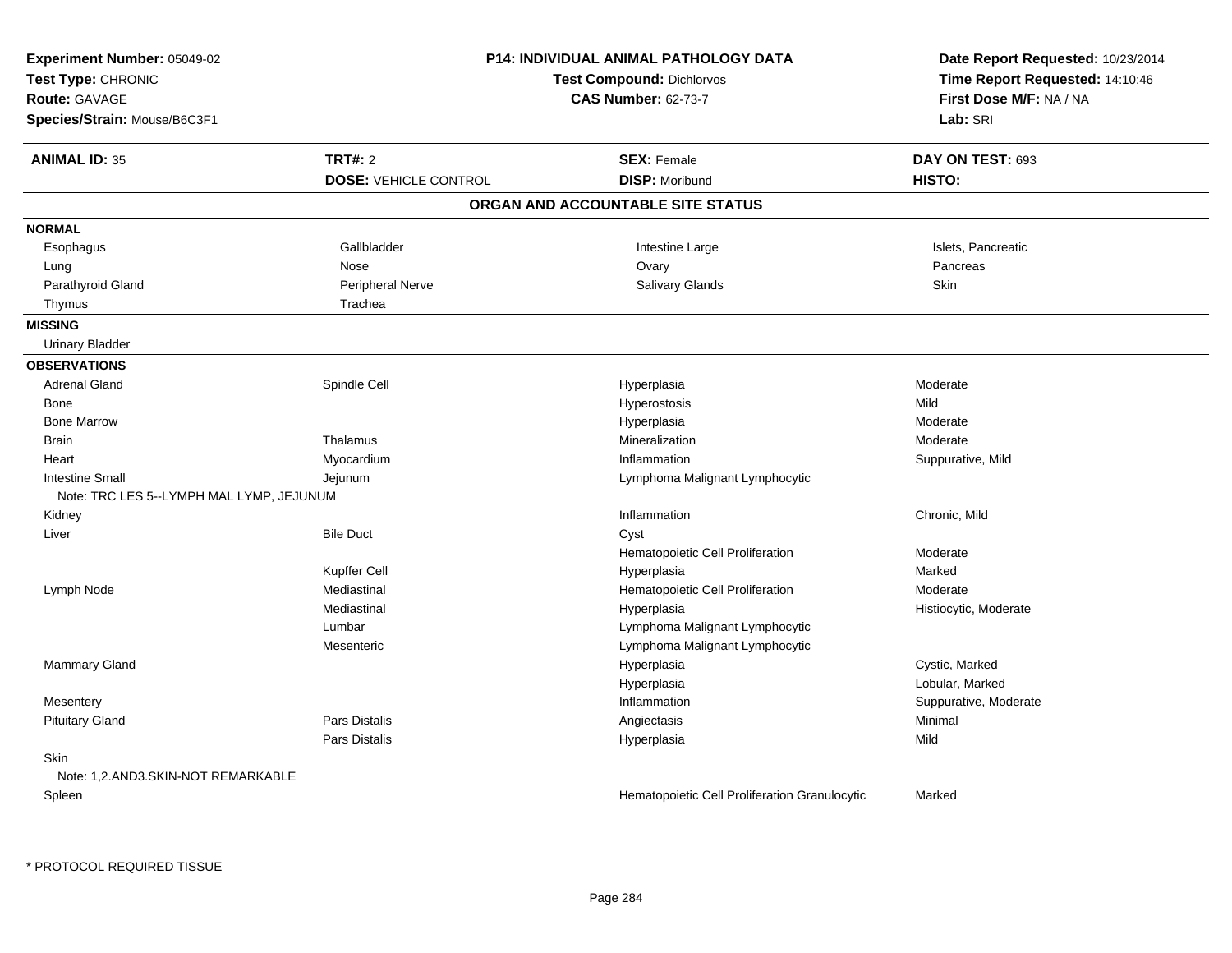| Experiment Number: 05049-02<br>Test Type: CHRONIC<br><b>Route: GAVAGE</b><br>Species/Strain: Mouse/B6C3F1 |                              | <b>P14: INDIVIDUAL ANIMAL PATHOLOGY DATA</b><br><b>Test Compound: Dichlorvos</b><br><b>CAS Number: 62-73-7</b> | Date Report Requested: 10/23/2014<br>Time Report Requested: 14:10:46<br>First Dose M/F: NA / NA<br>Lab: SRI |
|-----------------------------------------------------------------------------------------------------------|------------------------------|----------------------------------------------------------------------------------------------------------------|-------------------------------------------------------------------------------------------------------------|
| <b>ANIMAL ID: 35</b>                                                                                      | TRT#: 2                      | <b>SEX: Female</b>                                                                                             | <b>DAY ON TEST: 693</b>                                                                                     |
|                                                                                                           | <b>DOSE: VEHICLE CONTROL</b> | <b>DISP: Moribund</b>                                                                                          | <b>HISTO:</b>                                                                                               |
|                                                                                                           |                              | ORGAN AND ACCOUNTABLE SITE STATUS                                                                              |                                                                                                             |
| Stomach                                                                                                   | Glandular                    | Edema                                                                                                          | Moderate                                                                                                    |
|                                                                                                           | Glandular                    | Inflammation                                                                                                   | Suppurative, Moderate                                                                                       |
| <b>Thyroid Gland</b>                                                                                      | <b>Follicular Cel</b>        | Hyperplasia                                                                                                    | Mild                                                                                                        |
| Uterus                                                                                                    |                              | Hyperplasia                                                                                                    | Cystic, Moderate                                                                                            |
|                                                                                                           |                              | Polyp Stromal                                                                                                  |                                                                                                             |
| PRIMARY CAUSE OF DEATH                                                                                    |                              |                                                                                                                |                                                                                                             |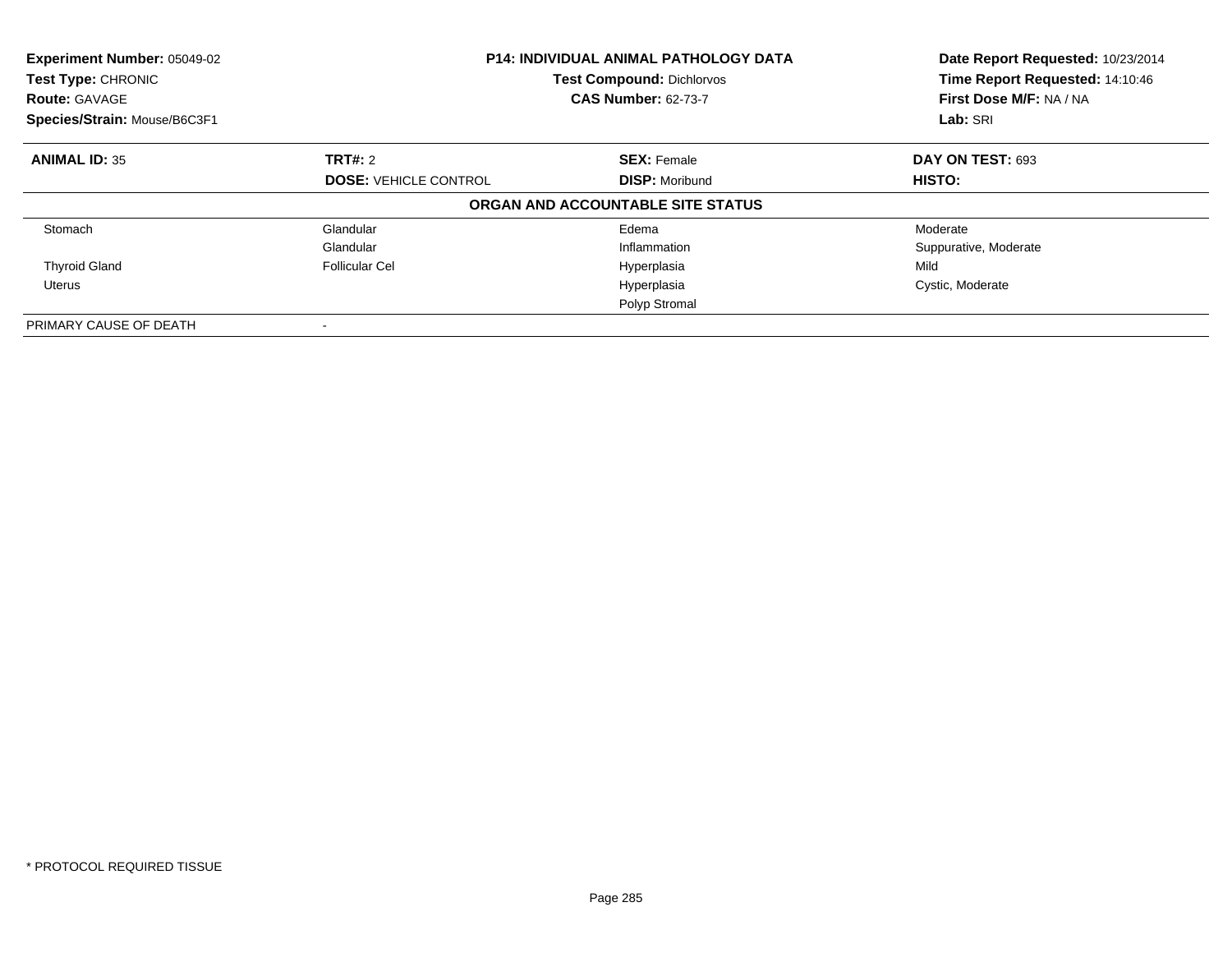| Experiment Number: 05049-02<br>Test Type: CHRONIC |                       | <b>P14: INDIVIDUAL ANIMAL PATHOLOGY DATA</b><br><b>Test Compound: Dichlorvos</b> |                                   | Date Report Requested: 10/23/2014 |
|---------------------------------------------------|-----------------------|----------------------------------------------------------------------------------|-----------------------------------|-----------------------------------|
|                                                   |                       |                                                                                  |                                   | Time Report Requested: 14:10:46   |
| <b>Route: GAVAGE</b>                              |                       | <b>CAS Number: 62-73-7</b>                                                       |                                   | First Dose M/F: NA / NA           |
| Species/Strain: Mouse/B6C3F1                      |                       |                                                                                  |                                   | Lab: SRI                          |
| <b>ANIMAL ID: 35</b>                              | <b>TRT#: 4</b>        |                                                                                  | <b>SEX: Female</b>                | DAY ON TEST: 730                  |
|                                                   | DOSE: 40.0 MG/KG      |                                                                                  | <b>DISP: Terminal Sacrifice</b>   | HISTO:                            |
|                                                   |                       |                                                                                  | ORGAN AND ACCOUNTABLE SITE STATUS |                                   |
| <b>NORMAL</b>                                     |                       |                                                                                  |                                   |                                   |
| <b>Bone Marrow</b>                                | <b>Brain</b>          |                                                                                  | Esophagus                         | Gallbladder                       |
| Heart                                             | Intestine Large       |                                                                                  | <b>Intestine Small</b>            | Islets, Pancreatic                |
| Kidney                                            | Lung                  |                                                                                  | Lymph Node                        | Mammary Gland                     |
| Nose                                              | Ovary                 |                                                                                  | Pancreas                          | Parathyroid Gland                 |
| Salivary Glands                                   | Skin                  |                                                                                  | Spleen                            | Stomach                           |
| Thymus                                            | Trachea               |                                                                                  | <b>Urinary Bladder</b>            |                                   |
| <b>OBSERVATIONS</b>                               |                       |                                                                                  |                                   |                                   |
| <b>Adrenal Gland</b>                              | Cortex                |                                                                                  | Degeneration                      | Fatty, Mild                       |
|                                                   | Spindle Cell          |                                                                                  | Hyperplasia                       | Mild                              |
| Bone                                              |                       |                                                                                  | Hyperostosis                      | Moderate                          |
| Liver                                             |                       |                                                                                  | Inflammation                      | Chronic, Mild                     |
| Peripheral Nerve                                  |                       |                                                                                  | Degeneration                      | Mild                              |
| <b>Pituitary Gland</b>                            | Pars Distalis         |                                                                                  | Hyperplasia                       | Moderate                          |
| <b>Skin</b>                                       |                       |                                                                                  |                                   |                                   |
| Note: 1. AND 2. SKIN-NOT REMARKABLE               |                       |                                                                                  |                                   |                                   |
| <b>Thyroid Gland</b>                              | <b>Follicular Cel</b> |                                                                                  | Hyperplasia                       | Moderate                          |
| <b>Uterus</b>                                     |                       |                                                                                  | Hyperplasia                       | Cystic, Moderate                  |
|                                                   | Mucosa                |                                                                                  | Metaplasia                        | Squamous, Mild                    |
| PRIMARY CAUSE OF DEATH                            |                       |                                                                                  |                                   |                                   |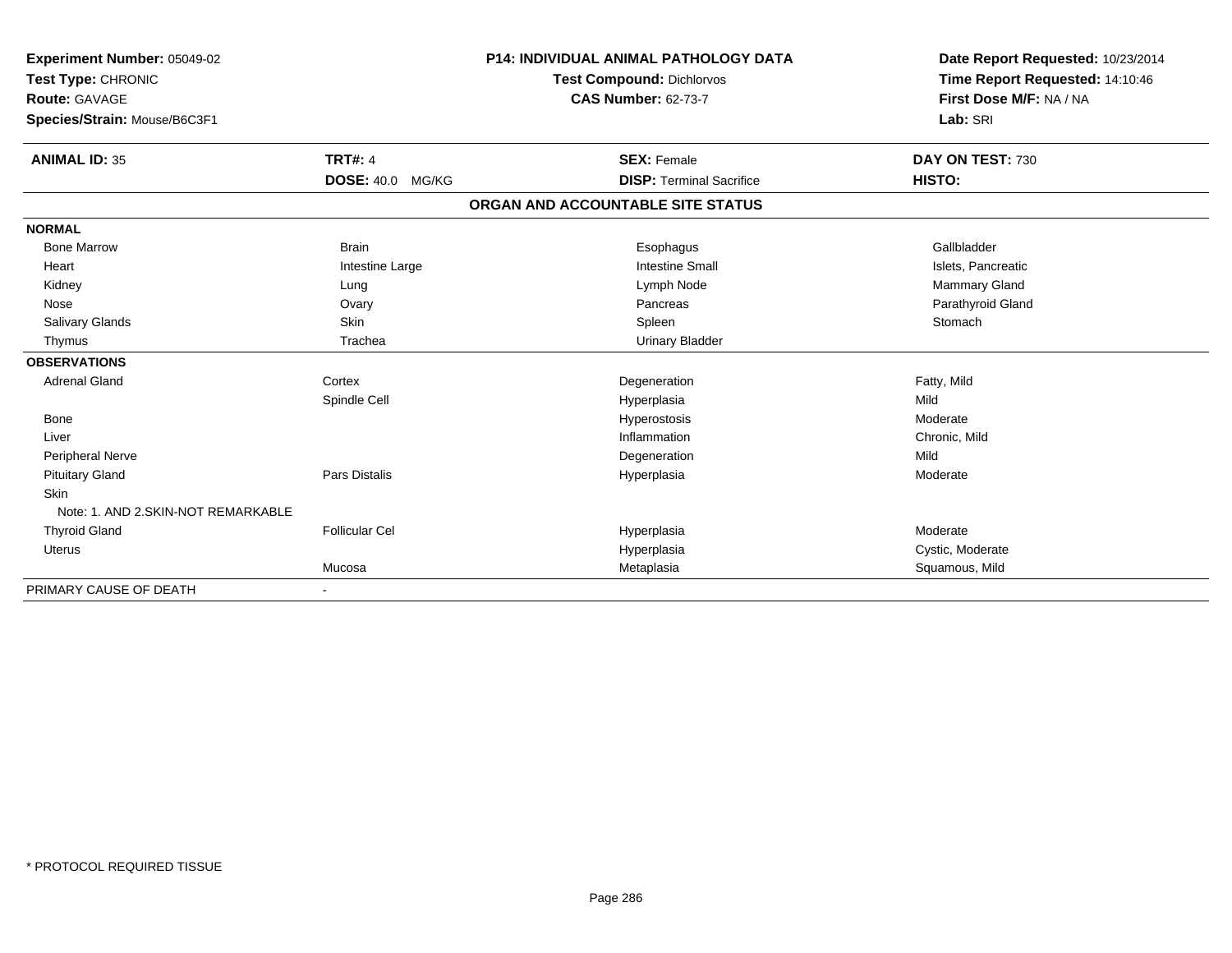| Experiment Number: 05049-02<br>Test Type: CHRONIC<br>Route: GAVAGE<br>Species/Strain: Mouse/B6C3F1 |                        | <b>P14: INDIVIDUAL ANIMAL PATHOLOGY DATA</b><br><b>Test Compound: Dichlorvos</b><br><b>CAS Number: 62-73-7</b> | Date Report Requested: 10/23/2014<br>Time Report Requested: 14:10:46<br>First Dose M/F: NA / NA<br>Lab: SRI |
|----------------------------------------------------------------------------------------------------|------------------------|----------------------------------------------------------------------------------------------------------------|-------------------------------------------------------------------------------------------------------------|
|                                                                                                    |                        |                                                                                                                |                                                                                                             |
| <b>ANIMAL ID: 35</b>                                                                               | <b>TRT#: 6</b>         | <b>SEX: Female</b>                                                                                             | DAY ON TEST: 731                                                                                            |
|                                                                                                    | DOSE: 20.0 MG/KG       | <b>DISP: Terminal Sacrifice</b>                                                                                | HISTO:                                                                                                      |
|                                                                                                    |                        | ORGAN AND ACCOUNTABLE SITE STATUS                                                                              |                                                                                                             |
| <b>NORMAL</b>                                                                                      |                        |                                                                                                                |                                                                                                             |
| <b>Bone Marrow</b>                                                                                 | Esophagus              | Gallbladder                                                                                                    | Heart                                                                                                       |
| Intestine Large                                                                                    | <b>Intestine Small</b> | Islets, Pancreatic                                                                                             | Lung                                                                                                        |
| Lymph Node                                                                                         | Mammary Gland          | Pancreas                                                                                                       | Parathyroid Gland                                                                                           |
| Peripheral Nerve                                                                                   | Salivary Glands        | Skin                                                                                                           | Spleen                                                                                                      |
| Thymus                                                                                             | Trachea                |                                                                                                                |                                                                                                             |
| <b>OBSERVATIONS</b>                                                                                |                        |                                                                                                                |                                                                                                             |
| <b>Adrenal Gland</b>                                                                               | Cortex                 | Degeneration                                                                                                   | Fatty, Moderate                                                                                             |
|                                                                                                    | Spindle Cell           | Hyperplasia                                                                                                    | Mild                                                                                                        |
| Bone                                                                                               |                        | Hyperostosis                                                                                                   | Moderate                                                                                                    |
| <b>Brain</b>                                                                                       | Thalamus               | Mineralization                                                                                                 | Moderate                                                                                                    |
| Kidney                                                                                             |                        | Inflammation                                                                                                   | Chronic, Mild                                                                                               |
| Liver                                                                                              |                        | Inflammation                                                                                                   | Chronic Active, Moderate                                                                                    |
|                                                                                                    | Hepatocyte             | Necrosis                                                                                                       | Minimal                                                                                                     |
| Mesentery                                                                                          | Fat                    | Necrosis                                                                                                       | Focal, Moderate                                                                                             |
| Note: TRC LES 3--NECROSIS, FAT                                                                     |                        |                                                                                                                |                                                                                                             |
| Nose                                                                                               |                        | Inflammation                                                                                                   | Suppurative, Moderate                                                                                       |
| Ovary                                                                                              |                        | Cyst                                                                                                           |                                                                                                             |
| <b>Pituitary Gland</b>                                                                             |                        | Angiectasis                                                                                                    | Mild                                                                                                        |
| Skin                                                                                               |                        |                                                                                                                |                                                                                                             |
| Note: TRC LES 1 AND 2--NOT REMARKABLE                                                              |                        |                                                                                                                |                                                                                                             |
| Stomach                                                                                            | Forestomach            | Hyperplasia                                                                                                    | Focal, Moderate                                                                                             |
|                                                                                                    | Forestomach            | Inflammation                                                                                                   | Chronic Active, Mild                                                                                        |
| <b>Thyroid Gland</b>                                                                               | <b>Follicular Cel</b>  | Adenoma                                                                                                        |                                                                                                             |
| <b>Urinary Bladder</b>                                                                             |                        | Inflammation                                                                                                   | Chronic, Mild                                                                                               |
| Uterus                                                                                             |                        | Hyperplasia                                                                                                    | Cystic, Mild                                                                                                |
|                                                                                                    |                        | Inflammation                                                                                                   | Suppurative, Mild                                                                                           |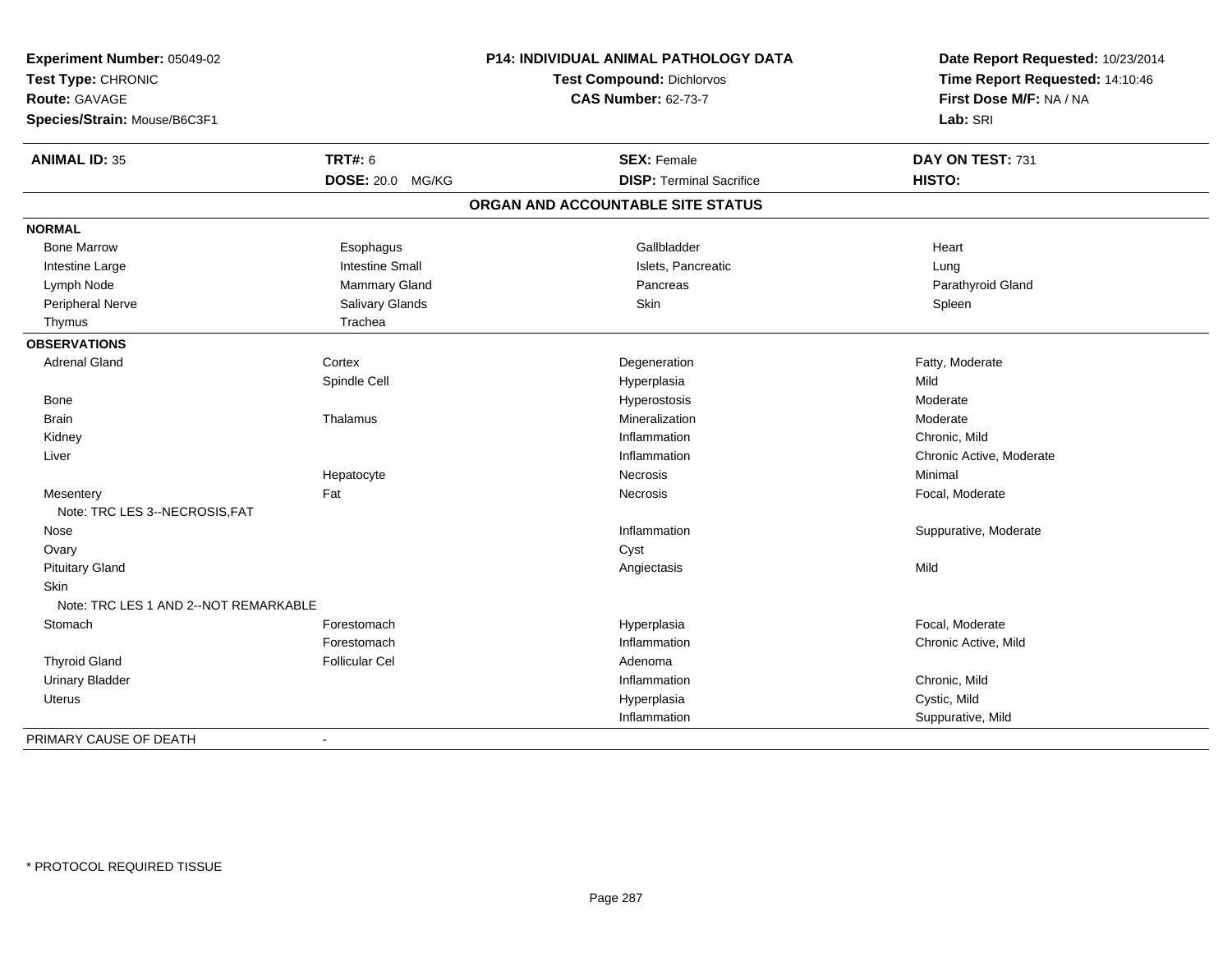| Experiment Number: 05049-02                              |                              | P14: INDIVIDUAL ANIMAL PATHOLOGY DATA | Date Report Requested: 10/23/2014                          |
|----------------------------------------------------------|------------------------------|---------------------------------------|------------------------------------------------------------|
| Test Type: CHRONIC                                       |                              | <b>Test Compound: Dichlorvos</b>      |                                                            |
| <b>Route: GAVAGE</b>                                     |                              | <b>CAS Number: 62-73-7</b>            | Time Report Requested: 14:10:46<br>First Dose M/F: NA / NA |
| Species/Strain: Mouse/B6C3F1                             |                              |                                       | Lab: SRI                                                   |
|                                                          |                              |                                       |                                                            |
| <b>ANIMAL ID: 36</b>                                     | <b>TRT#: 2</b>               | <b>SEX: Female</b>                    | DAY ON TEST: 735                                           |
|                                                          | <b>DOSE: VEHICLE CONTROL</b> | <b>DISP: Terminal Sacrifice</b>       | HISTO:                                                     |
|                                                          |                              | ORGAN AND ACCOUNTABLE SITE STATUS     |                                                            |
| <b>NORMAL</b>                                            |                              |                                       |                                                            |
| Bone                                                     | <b>Bone Marrow</b>           | <b>Brain</b>                          | Esophagus                                                  |
| Gallbladder                                              | Heart                        | Intestine Large                       | <b>Intestine Small</b>                                     |
| Peripheral Nerve                                         | Skin                         | Stomach                               | Trachea                                                    |
| <b>MISSING</b>                                           |                              |                                       |                                                            |
| Ovary                                                    | Parathyroid Gland            |                                       |                                                            |
| <b>OBSERVATIONS</b>                                      |                              |                                       |                                                            |
| <b>Adrenal Gland</b>                                     | Cortex                       | Degeneration                          | Fatty, Moderate                                            |
| Islets, Pancreatic                                       |                              | Lymphoma Malignant Mixed              |                                                            |
| Kidney                                                   |                              | Casts                                 | Minimal                                                    |
|                                                          | <b>Renal Tubule</b>          | Dilatation                            | Mild                                                       |
|                                                          |                              | Inflammation                          | Chronic, Minimal                                           |
|                                                          | <b>Renal Tubule</b>          | Regeneration                          | Minimal                                                    |
| Liver                                                    |                              | Inflammation                          | Chronic, Mild                                              |
| Lung                                                     |                              | Lymphoma Malignant Mixed              |                                                            |
| Lymph Node                                               |                              | Adenocarcinoma                        | Metastatic (Thyroid Gland)                                 |
|                                                          | Mesenteric                   | Hemorrhage                            | Moderate                                                   |
|                                                          | <b>Iliac</b>                 | Hyperplasia                           | Lymphoid, Mild                                             |
|                                                          | Mandibular                   | Lymphoma Malignant Mixed              |                                                            |
|                                                          | Mesenteric                   | Lymphoma Malignant Mixed              |                                                            |
| Note: METSTATIC THYROID ADENOCAR. IN MEDIASTINAL L. NODE |                              |                                       |                                                            |
| Mammary Gland                                            |                              | Hyperplasia                           | Cystic, Mild                                               |
| Nose                                                     |                              | Inflammation                          | Suppurative, Mild                                          |
| Pancreas                                                 |                              | Lymphoma Malignant Mixed              |                                                            |
| <b>Pituitary Gland</b>                                   | Pars Distalis                | Adenoma                               |                                                            |
| Salivary Glands                                          |                              | Lymphoma Malignant Mixed              |                                                            |
| Spleen                                                   |                              | Lymphoma Malignant Mixed              |                                                            |
| Stomach                                                  |                              |                                       |                                                            |
| Note: 2.STOMACH-NOT REMARKABLE                           |                              |                                       |                                                            |
| Thymus                                                   |                              | Lymphoma Malignant Mixed              |                                                            |
| <b>Thyroid Gland</b>                                     | <b>Follicular Cel</b>        | Adenocarcinoma                        |                                                            |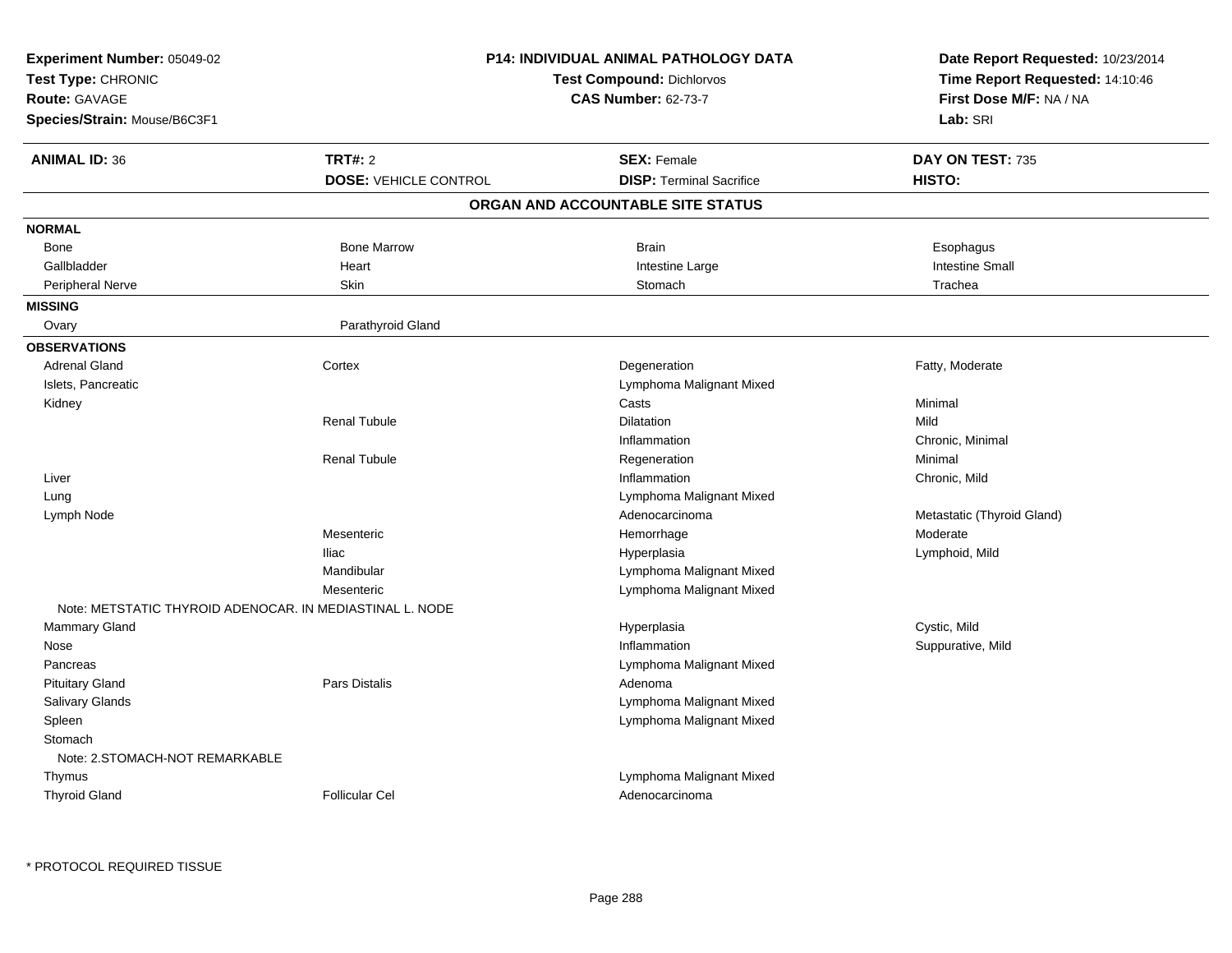| <b>Experiment Number: 05049-02</b> | <b>P14: INDIVIDUAL ANIMAL PATHOLOGY DATA</b><br><b>Test Compound: Dichlorvos</b> |                                   | Date Report Requested: 10/23/2014 |
|------------------------------------|----------------------------------------------------------------------------------|-----------------------------------|-----------------------------------|
| <b>Test Type: CHRONIC</b>          |                                                                                  |                                   | Time Report Requested: 14:10:46   |
| <b>Route: GAVAGE</b>               |                                                                                  | <b>CAS Number: 62-73-7</b>        | First Dose M/F: NA / NA           |
| Species/Strain: Mouse/B6C3F1       |                                                                                  |                                   | Lab: SRI                          |
| <b>ANIMAL ID: 36</b>               | TRT#: 2                                                                          | <b>SEX: Female</b>                | DAY ON TEST: 735                  |
|                                    | <b>DOSE: VEHICLE CONTROL</b>                                                     | <b>DISP:</b> Terminal Sacrifice   | HISTO:                            |
|                                    |                                                                                  | ORGAN AND ACCOUNTABLE SITE STATUS |                                   |
|                                    |                                                                                  | Lymphoma Malignant Mixed          |                                   |
| <b>Urinary Bladder</b>             |                                                                                  | Inflammation                      | Chronic, Moderate                 |
| Uterus                             | Hyperplasia                                                                      |                                   | Cystic, Moderate                  |
| PRIMARY CAUSE OF DEATH             |                                                                                  |                                   |                                   |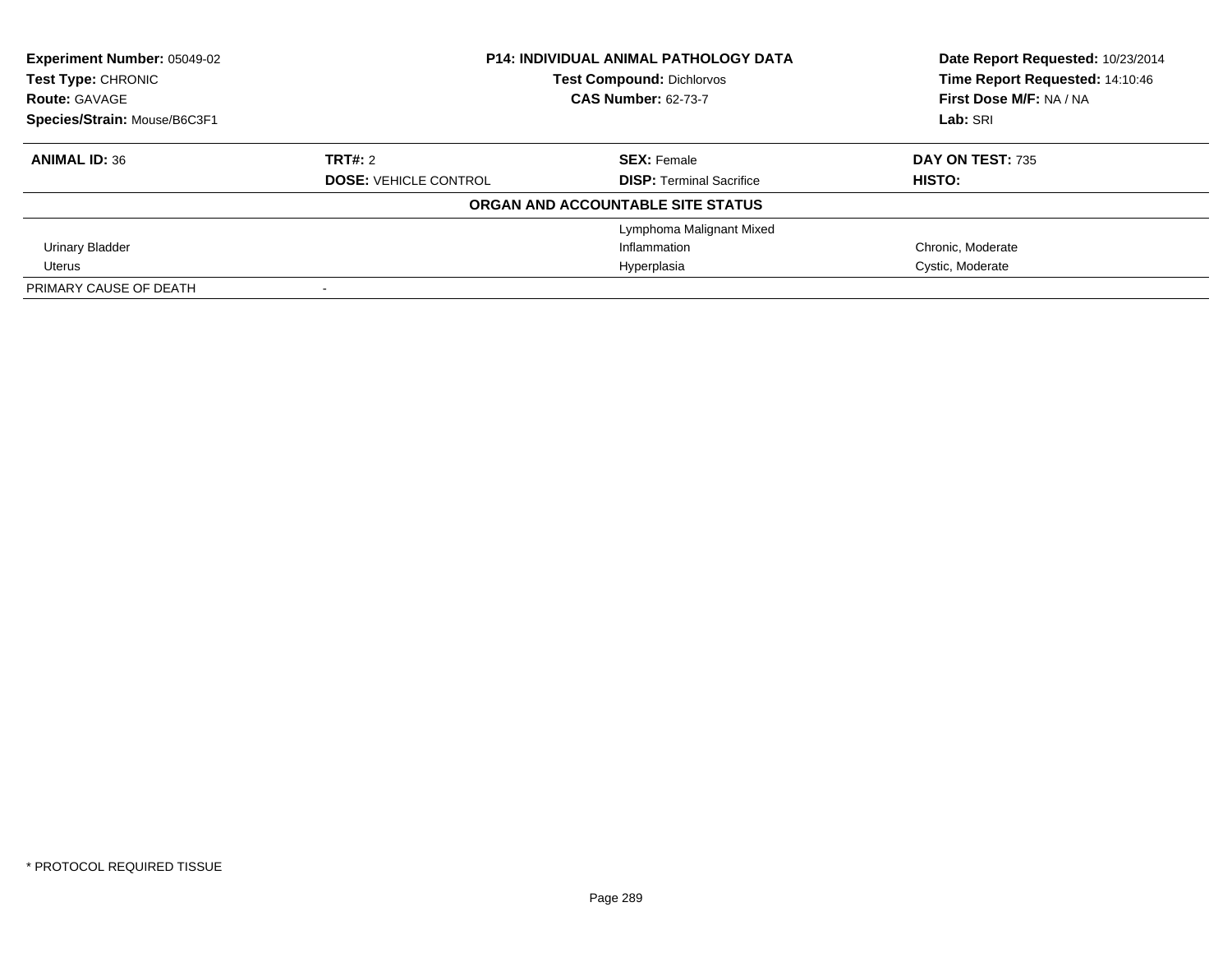| Experiment Number: 05049-02<br>Test Type: CHRONIC<br>Route: GAVAGE |                          | <b>P14: INDIVIDUAL ANIMAL PATHOLOGY DATA</b> | Date Report Requested: 10/23/2014 |  |
|--------------------------------------------------------------------|--------------------------|----------------------------------------------|-----------------------------------|--|
|                                                                    |                          | Test Compound: Dichlorvos                    | Time Report Requested: 14:10:46   |  |
|                                                                    |                          | <b>CAS Number: 62-73-7</b>                   | First Dose M/F: NA / NA           |  |
| Species/Strain: Mouse/B6C3F1                                       |                          |                                              | Lab: SRI                          |  |
| <b>ANIMAL ID: 36</b>                                               | <b>TRT#: 4</b>           | <b>SEX: Female</b>                           | DAY ON TEST: 368                  |  |
|                                                                    | DOSE: 40.0 MG/KG         | <b>DISP: Moribund</b>                        | HISTO:                            |  |
|                                                                    |                          | ORGAN AND ACCOUNTABLE SITE STATUS            |                                   |  |
| <b>NORMAL</b>                                                      |                          |                                              |                                   |  |
| Bone                                                               | <b>Bone Marrow</b>       | Esophagus                                    | Gallbladder                       |  |
| Heart                                                              | Intestine Large          | <b>Intestine Small</b>                       | Kidney                            |  |
| Liver                                                              | Lung                     | Lymph Node                                   | Ovary                             |  |
| Pancreas                                                           | Parathyroid Gland        | Peripheral Nerve                             | Salivary Glands                   |  |
| <b>Skin</b>                                                        | Spleen                   | Stomach                                      | Thymus                            |  |
| <b>Thyroid Gland</b>                                               | Trachea                  | <b>Urinary Bladder</b>                       | <b>Uterus</b>                     |  |
| <b>MISSING</b>                                                     |                          |                                              |                                   |  |
| Nose                                                               | <b>Pituitary Gland</b>   |                                              |                                   |  |
| <b>OBSERVATIONS</b>                                                |                          |                                              |                                   |  |
| <b>Adrenal Gland</b>                                               | Spindle Cell             | Hyperplasia                                  | Mild                              |  |
| <b>Brain</b>                                                       | Ventricle                | Hydrocephalus                                | Moderate                          |  |
| Note: TRC LES 3--NO ASSOCIATED MICROS, LESION                      |                          |                                              |                                   |  |
| Ear                                                                | Middle Ear               | Inflammation                                 | Suppurative, Mild                 |  |
| Islets, Pancreatic                                                 |                          | Hyperplasia                                  | Minimal                           |  |
| Mammary Gland                                                      |                          | Hyperplasia                                  | Cystic, Moderate                  |  |
| Nose                                                               |                          |                                              |                                   |  |
| Note: NOSE-NOT REQUIRED BY PROTOCOL PRIOR TO 6/1/82                |                          |                                              |                                   |  |
| <b>Skin</b>                                                        |                          |                                              |                                   |  |
| Note: 1.&2.SKIN-NOT REMARKABLE                                     |                          |                                              |                                   |  |
| PRIMARY CAUSE OF DEATH                                             | $\overline{\phantom{a}}$ |                                              |                                   |  |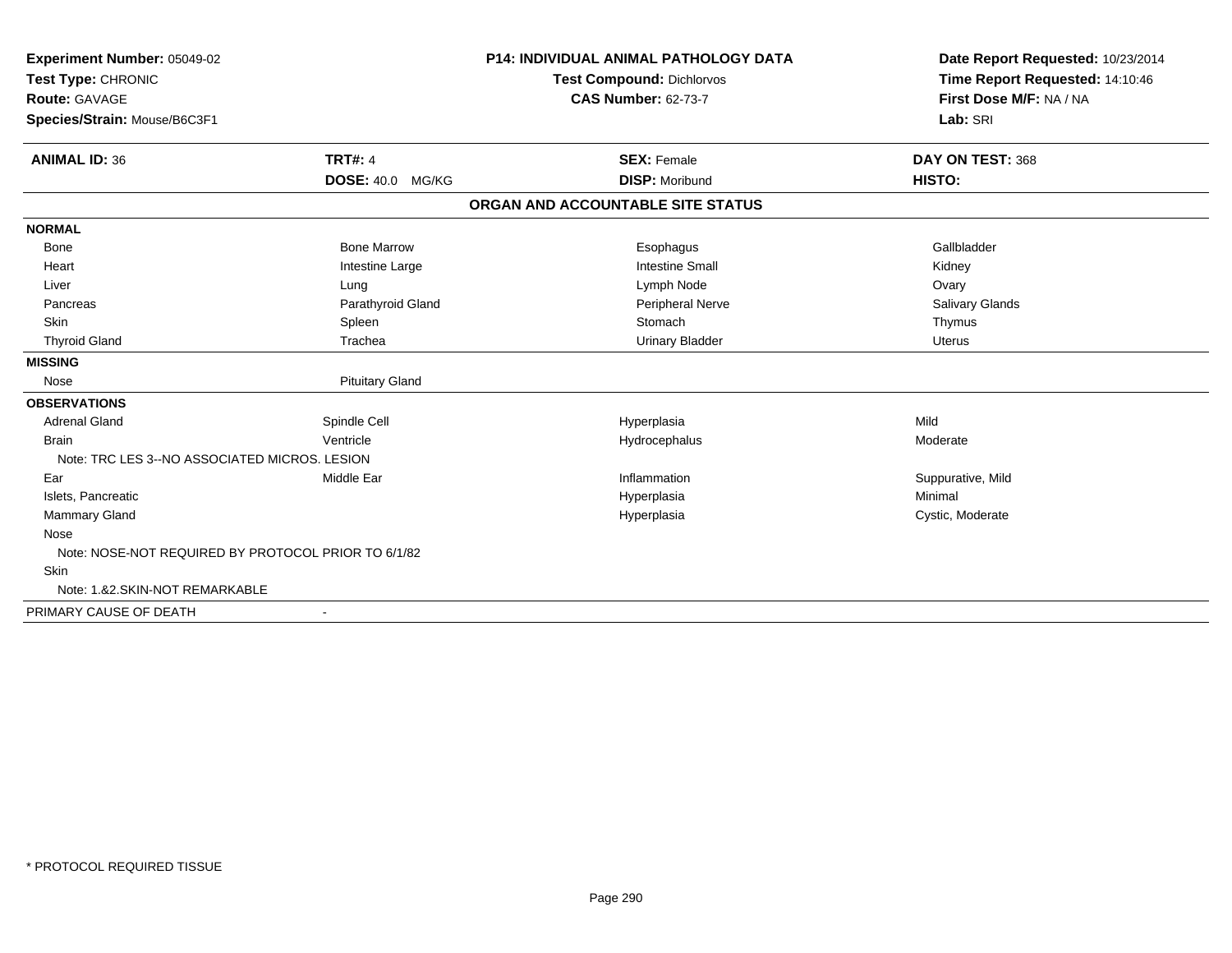| Experiment Number: 05049-02<br>Test Type: CHRONIC<br><b>Route: GAVAGE</b> |                         | <b>P14: INDIVIDUAL ANIMAL PATHOLOGY DATA</b> | Date Report Requested: 10/23/2014 |  |
|---------------------------------------------------------------------------|-------------------------|----------------------------------------------|-----------------------------------|--|
|                                                                           |                         | <b>Test Compound: Dichlorvos</b>             | Time Report Requested: 14:10:46   |  |
|                                                                           |                         | <b>CAS Number: 62-73-7</b>                   | First Dose M/F: NA / NA           |  |
| Species/Strain: Mouse/B6C3F1                                              |                         |                                              | Lab: SRI                          |  |
| <b>ANIMAL ID: 36</b>                                                      | <b>TRT#: 6</b>          | <b>SEX: Female</b>                           | DAY ON TEST: 632                  |  |
|                                                                           | <b>DOSE: 20.0 MG/KG</b> | <b>DISP: Dead</b>                            | HISTO:                            |  |
|                                                                           |                         | ORGAN AND ACCOUNTABLE SITE STATUS            |                                   |  |
| <b>NORMAL</b>                                                             |                         |                                              |                                   |  |
| <b>Bone</b>                                                               | <b>Bone Marrow</b>      | <b>Brain</b>                                 | Esophagus                         |  |
| Gallbladder                                                               | Heart                   | Intestine Large                              | <b>Intestine Small</b>            |  |
| Islets, Pancreatic                                                        | Lymph Node              | Mammary Gland                                | Nose                              |  |
| Ovary                                                                     | Pancreas                | Parathyroid Gland                            | <b>Peripheral Nerve</b>           |  |
| Salivary Glands                                                           | Skin                    | Thymus                                       | <b>Thyroid Gland</b>              |  |
| Trachea                                                                   | <b>Urinary Bladder</b>  |                                              |                                   |  |
| <b>OBSERVATIONS</b>                                                       |                         |                                              |                                   |  |
| <b>Adrenal Gland</b>                                                      | Spindle Cell            | Hyperplasia                                  | Mild                              |  |
| Kidney                                                                    |                         | Inflammation                                 | Chronic, Mild                     |  |
| Liver                                                                     |                         | Inflammation                                 | Chronic, Minimal                  |  |
| Lung                                                                      |                         | Alveolar/Bronchiolar Adenoma                 |                                   |  |
| <b>Pituitary Gland</b>                                                    | <b>Pars Distalis</b>    | Hyperplasia                                  | Minimal                           |  |
| Skin                                                                      |                         |                                              |                                   |  |
| Note: 1.SKIN-NOT REMARKABLE                                               |                         |                                              |                                   |  |
| Spleen                                                                    |                         | Fibrosis                                     | Mild                              |  |
|                                                                           |                         | Hemorrhage                                   | Moderate                          |  |
|                                                                           |                         | Necrosis                                     | Mild                              |  |
| Stomach                                                                   | Glandular               | Cyst                                         |                                   |  |
| <b>Uterus</b>                                                             |                         | Hyperplasia                                  | Cystic, Moderate                  |  |
| PRIMARY CAUSE OF DEATH                                                    |                         |                                              |                                   |  |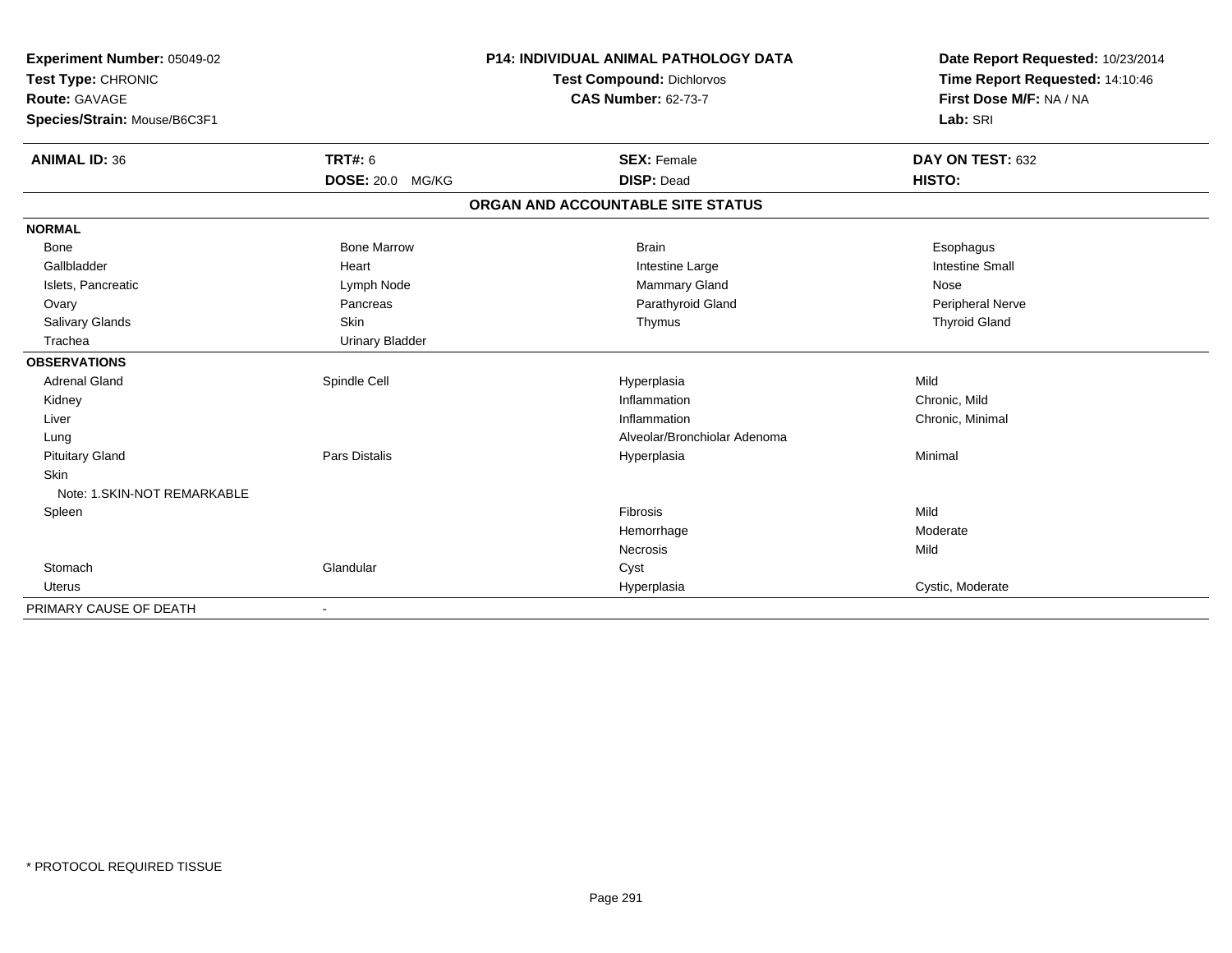| Experiment Number: 05049-02  |                              | <b>P14: INDIVIDUAL ANIMAL PATHOLOGY DATA</b>               | Date Report Requested: 10/23/2014 |
|------------------------------|------------------------------|------------------------------------------------------------|-----------------------------------|
| Test Type: CHRONIC           |                              | Time Report Requested: 14:10:46<br>First Dose M/F: NA / NA |                                   |
| <b>Route: GAVAGE</b>         | <b>CAS Number: 62-73-7</b>   |                                                            |                                   |
| Species/Strain: Mouse/B6C3F1 |                              |                                                            | Lab: SRI                          |
| <b>ANIMAL ID: 37</b>         | <b>TRT#: 2</b>               | <b>SEX: Female</b>                                         | DAY ON TEST: 735                  |
|                              | <b>DOSE: VEHICLE CONTROL</b> | <b>DISP: Terminal Sacrifice</b>                            | HISTO:                            |
|                              |                              | ORGAN AND ACCOUNTABLE SITE STATUS                          |                                   |
| <b>NORMAL</b>                |                              |                                                            |                                   |
| <b>Brain</b>                 | Esophagus                    | Gallbladder                                                | Heart                             |
| <b>Intestine Small</b>       | Islets, Pancreatic           | Pancreas                                                   | Parathyroid Gland                 |
| <b>Peripheral Nerve</b>      | Skin                         | Trachea                                                    |                                   |
| <b>OBSERVATIONS</b>          |                              |                                                            |                                   |
| <b>Adrenal Gland</b>         | Spindle Cell                 | Hyperplasia                                                | Moderate                          |
|                              |                              | Lymphoma Malignant Lymphocytic                             |                                   |
| Bone                         |                              | Hyperostosis                                               | Mild                              |
| <b>Bone Marrow</b>           |                              | Hyperplasia                                                | Moderate                          |
| Intestine Large              | Rectum                       | Lymphoma Malignant Lymphocytic                             |                                   |
| Kidney                       |                              | Lymphoma Malignant Lymphocytic                             |                                   |
|                              |                              | Metaplasia                                                 | Osseous, Mild                     |
| Liver                        |                              | Lymphoma Malignant Lymphocytic                             |                                   |
| Lung                         |                              | Lymphoma Malignant Lymphocytic                             |                                   |
| Lymph Node                   | Inguinal                     | Lymphoma Malignant Lymphocytic                             |                                   |
|                              | Mandibular                   | Lymphoma Malignant Lymphocytic                             |                                   |
|                              | Mediastinal                  | Lymphoma Malignant Lymphocytic                             |                                   |
|                              | Mesenteric                   | Lymphoma Malignant Lymphocytic                             |                                   |
| <b>Mammary Gland</b>         |                              | Lymphoma Malignant Lymphocytic                             |                                   |
| Mesentery                    |                              | Lymphoma Malignant Lymphocytic                             |                                   |
| Nose                         |                              | Inflammation                                               | Chronic, Moderate                 |
|                              |                              | Inflammation                                               | Suppurative, Moderate             |
| Ovary                        |                              | Lymphoma Malignant Lymphocytic                             |                                   |
| Oviduct                      |                              | Lymphoma Malignant Lymphocytic                             |                                   |
| <b>Pituitary Gland</b>       | <b>Pars Distalis</b>         | Hyperplasia                                                | Moderate                          |
| <b>Salivary Glands</b>       |                              | Lymphoma Malignant Lymphocytic                             |                                   |
| <b>Skin</b>                  |                              |                                                            |                                   |
| Note: 1.SKIN-NOT REMARKABLE  |                              |                                                            |                                   |
| Spleen                       |                              | Lymphoma Malignant Lymphocytic                             |                                   |
| Stomach                      |                              | Lymphoma Malignant Lymphocytic                             |                                   |
|                              | Forestomach                  | Squamous Cell Papilloma                                    |                                   |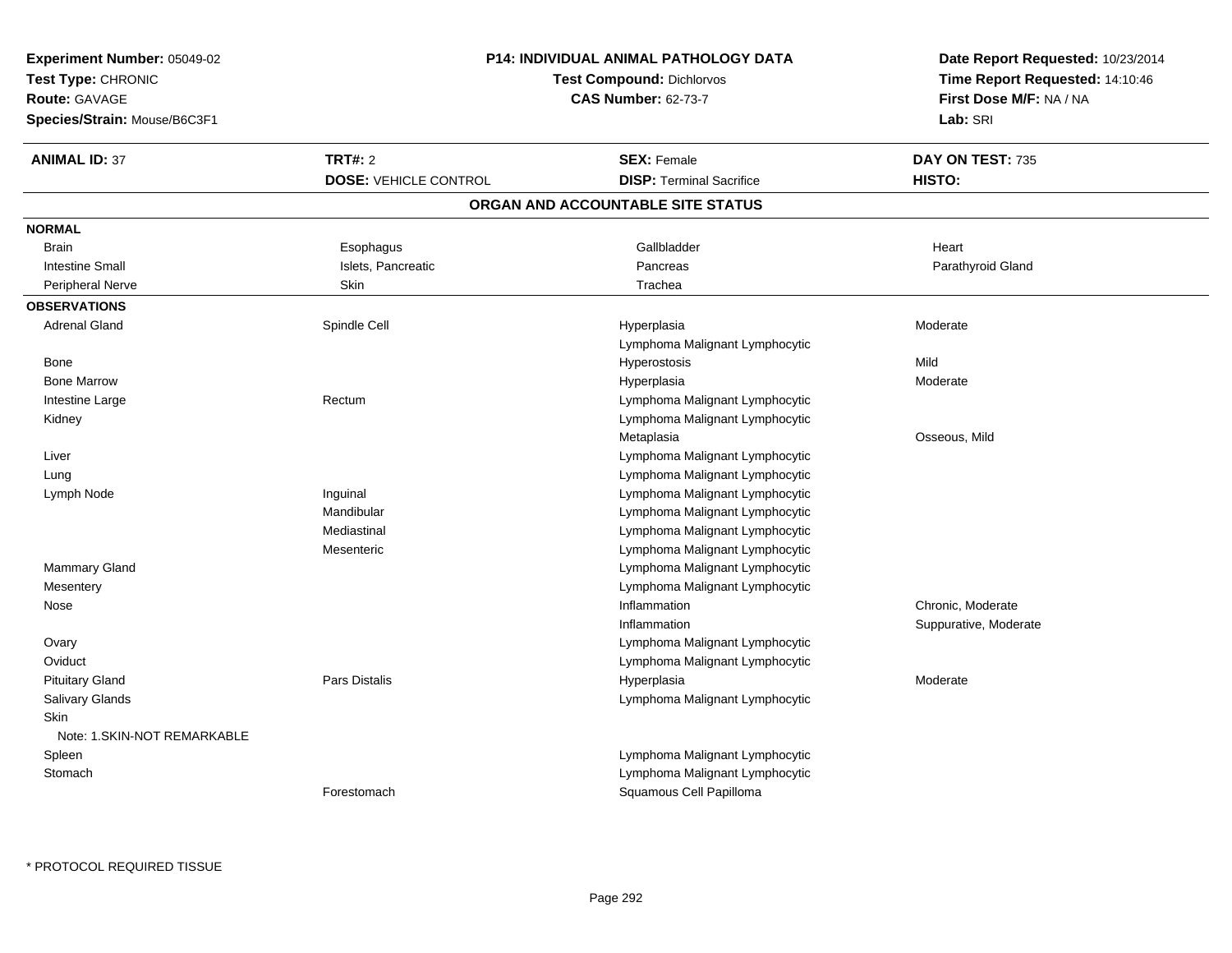| Experiment Number: 05049-02<br>Test Type: CHRONIC<br><b>Route: GAVAGE</b><br>Species/Strain: Mouse/B6C3F1 | <b>P14: INDIVIDUAL ANIMAL PATHOLOGY DATA</b><br><b>Test Compound: Dichlorvos</b><br><b>CAS Number: 62-73-7</b> |                                   | Date Report Requested: 10/23/2014<br>Time Report Requested: 14:10:46<br>First Dose M/F: NA / NA<br>Lab: SRI |
|-----------------------------------------------------------------------------------------------------------|----------------------------------------------------------------------------------------------------------------|-----------------------------------|-------------------------------------------------------------------------------------------------------------|
| <b>ANIMAL ID: 37</b>                                                                                      | TRT#: 2                                                                                                        | <b>SEX: Female</b>                | <b>DAY ON TEST: 735</b>                                                                                     |
|                                                                                                           | <b>DOSE: VEHICLE CONTROL</b>                                                                                   | <b>DISP:</b> Terminal Sacrifice   | HISTO:                                                                                                      |
|                                                                                                           |                                                                                                                | ORGAN AND ACCOUNTABLE SITE STATUS |                                                                                                             |
| Thymus                                                                                                    |                                                                                                                | Lymphoma Malignant Lymphocytic    |                                                                                                             |
| <b>Thyroid Gland</b>                                                                                      | Follicle                                                                                                       | <b>Dilatation</b>                 | Moderate                                                                                                    |
|                                                                                                           |                                                                                                                | Lymphoma Malignant Lymphocytic    |                                                                                                             |
| <b>Urinary Bladder</b>                                                                                    | Lymphoma Malignant Lymphocytic                                                                                 |                                   |                                                                                                             |
| Uterus                                                                                                    |                                                                                                                | Hyperplasia                       | Cystic, Mild                                                                                                |
|                                                                                                           |                                                                                                                | Lymphoma Malignant Lymphocytic    |                                                                                                             |
| PRIMARY CAUSE OF DEATH                                                                                    |                                                                                                                |                                   |                                                                                                             |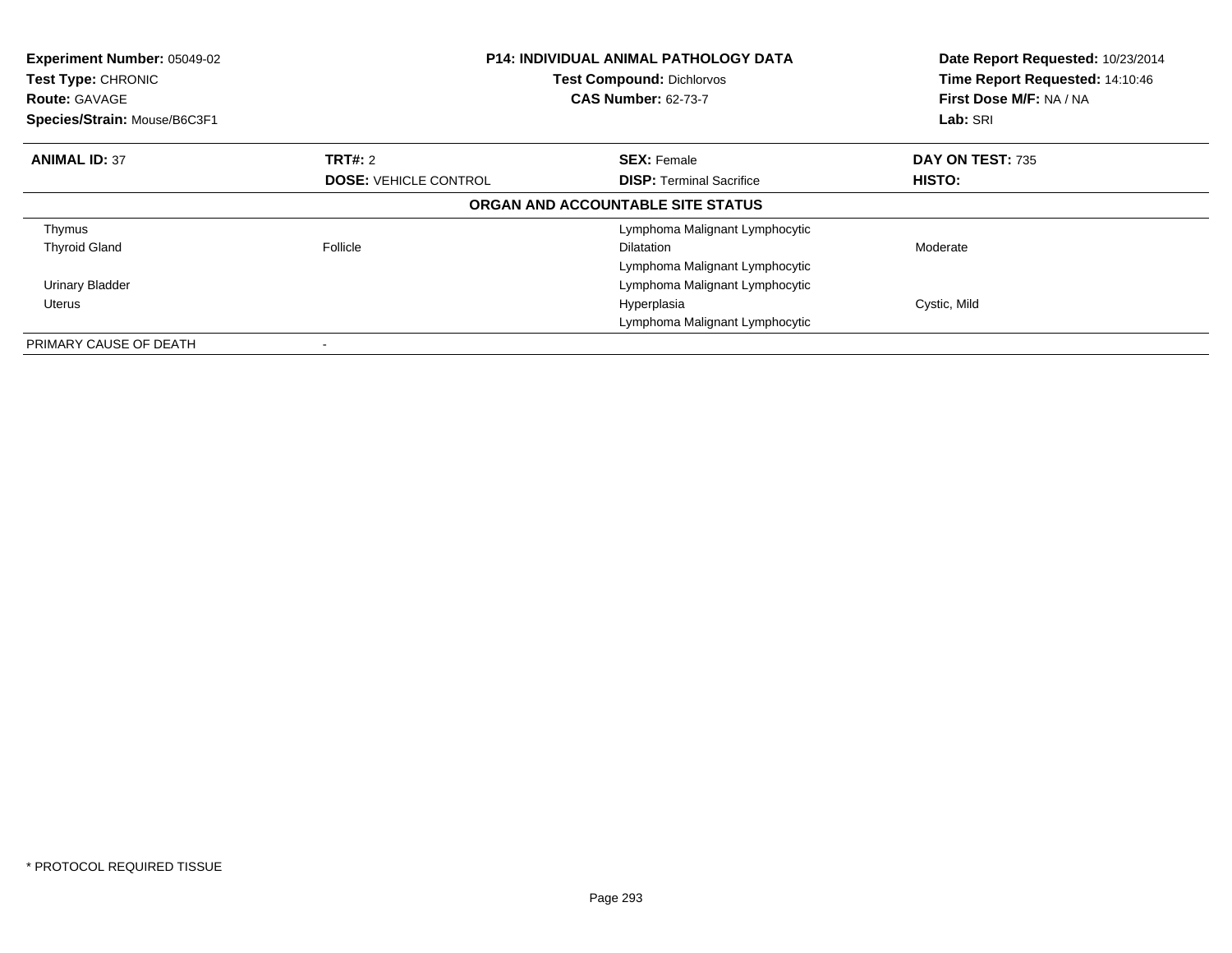| Experiment Number: 05049-02<br>Test Type: CHRONIC<br>Route: GAVAGE<br>Species/Strain: Mouse/B6C3F1 |                         | P14: INDIVIDUAL ANIMAL PATHOLOGY DATA<br><b>Test Compound: Dichlorvos</b> | Date Report Requested: 10/23/2014<br>Time Report Requested: 14:10:46 |
|----------------------------------------------------------------------------------------------------|-------------------------|---------------------------------------------------------------------------|----------------------------------------------------------------------|
|                                                                                                    |                         | <b>CAS Number: 62-73-7</b>                                                | First Dose M/F: NA / NA<br>Lab: SRI                                  |
| <b>ANIMAL ID: 37</b>                                                                               | <b>TRT#: 4</b>          | <b>SEX: Female</b>                                                        | DAY ON TEST: 730                                                     |
|                                                                                                    | <b>DOSE: 40.0 MG/KG</b> | <b>DISP: Terminal Sacrifice</b>                                           | HISTO:                                                               |
|                                                                                                    |                         | ORGAN AND ACCOUNTABLE SITE STATUS                                         |                                                                      |
| <b>NORMAL</b>                                                                                      |                         |                                                                           |                                                                      |
| <b>Bone</b>                                                                                        | <b>Bone Marrow</b>      | <b>Brain</b>                                                              | Esophagus                                                            |
| Gallbladder                                                                                        | Heart                   | Intestine Large                                                           | <b>Intestine Small</b>                                               |
| Islets, Pancreatic                                                                                 | Liver                   | Mammary Gland                                                             | Nose                                                                 |
| Ovary                                                                                              | Pancreas                | Parathyroid Gland                                                         | Peripheral Nerve                                                     |
| Salivary Glands                                                                                    | Skin                    | Thymus                                                                    | Trachea                                                              |
| <b>Urinary Bladder</b>                                                                             |                         |                                                                           |                                                                      |
| <b>OBSERVATIONS</b>                                                                                |                         |                                                                           |                                                                      |
| <b>Adrenal Gland</b>                                                                               | Spindle Cell            | Hyperplasia                                                               | Mild                                                                 |
| Kidney                                                                                             |                         | Inflammation                                                              | Chronic, Mild                                                        |
|                                                                                                    | <b>Renal Tubule</b>     | Regeneration                                                              | Mild                                                                 |
| Lung                                                                                               |                         | Inflammation                                                              | Chronic, Mild                                                        |
| Lymph Node                                                                                         | Mandibular              | Hyperplasia                                                               | Lymphoid, Moderate                                                   |
| <b>Pituitary Gland</b>                                                                             | Pars Intermed           | Hyperplasia                                                               | Mild                                                                 |
| <b>Skin</b>                                                                                        |                         |                                                                           |                                                                      |
| Note: 1, & 2, SKIN-NOT REMARKABLE                                                                  |                         |                                                                           |                                                                      |
| Spleen                                                                                             |                         | Hyperplasia                                                               | Lymphoid, Moderate                                                   |
| Stomach                                                                                            | Forestomach             | Squamous Cell Papilloma                                                   |                                                                      |
| <b>Thyroid Gland</b>                                                                               | Follicle                | Dilatation                                                                | Moderate                                                             |
| Uterus                                                                                             |                         | Hyperplasia                                                               | Cystic, Mild                                                         |
|                                                                                                    |                         | Hyperplasia                                                               | Glandular, Mild                                                      |
|                                                                                                    |                         | Inflammation                                                              | Chronic, Moderate                                                    |
|                                                                                                    |                         | Inflammation                                                              | Suppurative, Mild                                                    |
|                                                                                                    | Mucosa                  | Metaplasia                                                                | Squamous, Mild                                                       |
| PRIMARY CAUSE OF DEATH                                                                             | $\sim$                  |                                                                           |                                                                      |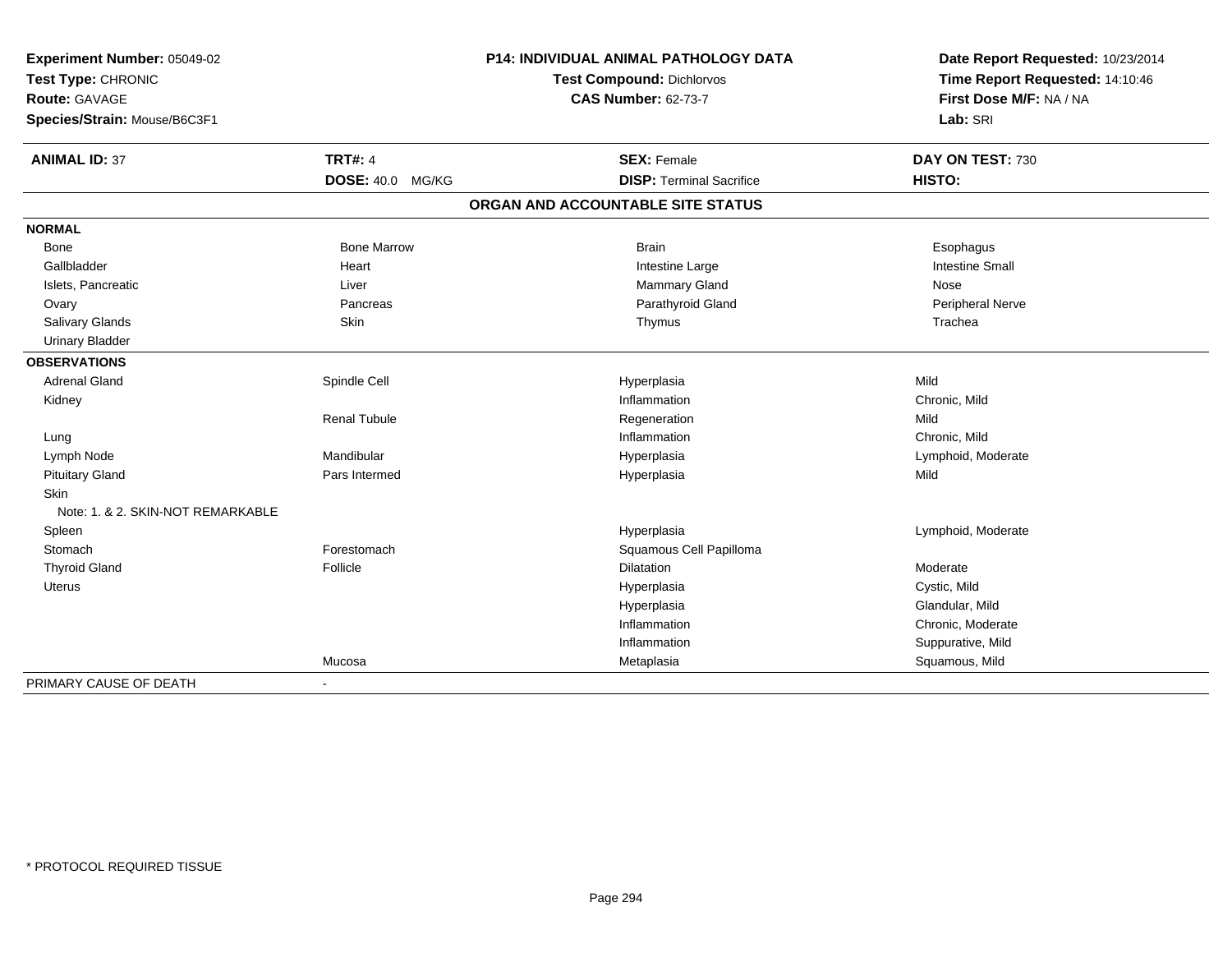| Experiment Number: 05049-02<br>Test Type: CHRONIC<br><b>Route: GAVAGE</b><br>Species/Strain: Mouse/B6C3F1 |                         | <b>P14: INDIVIDUAL ANIMAL PATHOLOGY DATA</b><br>Test Compound: Dichlorvos<br><b>CAS Number: 62-73-7</b> | Date Report Requested: 10/23/2014<br>Time Report Requested: 14:10:46<br>First Dose M/F: NA / NA<br>Lab: SRI |  |
|-----------------------------------------------------------------------------------------------------------|-------------------------|---------------------------------------------------------------------------------------------------------|-------------------------------------------------------------------------------------------------------------|--|
| <b>ANIMAL ID: 37</b>                                                                                      | <b>TRT#: 6</b>          | <b>SEX: Female</b>                                                                                      | <b>DAY ON TEST: 1</b>                                                                                       |  |
|                                                                                                           | <b>DOSE: 20.0 MG/KG</b> | <b>DISP: Accident</b>                                                                                   | HISTO:                                                                                                      |  |
|                                                                                                           |                         | ORGAN AND ACCOUNTABLE SITE STATUS                                                                       |                                                                                                             |  |
| <b>NORMAL</b>                                                                                             |                         |                                                                                                         |                                                                                                             |  |
| <b>Bone</b>                                                                                               | <b>Bone Marrow</b>      | <b>Brain</b>                                                                                            | Esophagus                                                                                                   |  |
| Gallbladder                                                                                               | Heart                   | Intestine Large                                                                                         | <b>Intestine Small</b>                                                                                      |  |
| Islets, Pancreatic                                                                                        | Kidney                  | Liver                                                                                                   | Lung                                                                                                        |  |
| Lymph Node                                                                                                | Mammary Gland           | Ovary                                                                                                   | Pancreas                                                                                                    |  |
| Parathyroid Gland                                                                                         | Peripheral Nerve        | <b>Pituitary Gland</b>                                                                                  | Salivary Glands                                                                                             |  |
| <b>Skin</b>                                                                                               | Spleen                  | Stomach                                                                                                 | Thymus                                                                                                      |  |
| <b>Thyroid Gland</b>                                                                                      | Trachea                 | <b>Urinary Bladder</b>                                                                                  |                                                                                                             |  |
| <b>MISSING</b>                                                                                            |                         |                                                                                                         |                                                                                                             |  |
| Nose                                                                                                      |                         |                                                                                                         |                                                                                                             |  |
| <b>OBSERVATIONS</b>                                                                                       |                         |                                                                                                         |                                                                                                             |  |
| <b>Adrenal Gland</b>                                                                                      | Spindle Cell            | Hyperplasia                                                                                             | Mild                                                                                                        |  |
| Nose                                                                                                      |                         |                                                                                                         |                                                                                                             |  |
| Note: NOSE-NOT REQUIRED BY PROTOCOL PRIOR TO 6/1/82                                                       |                         |                                                                                                         |                                                                                                             |  |
| Uterus                                                                                                    |                         | Hydrometra                                                                                              | Mild                                                                                                        |  |
| PRIMARY CAUSE OF DEATH                                                                                    |                         |                                                                                                         |                                                                                                             |  |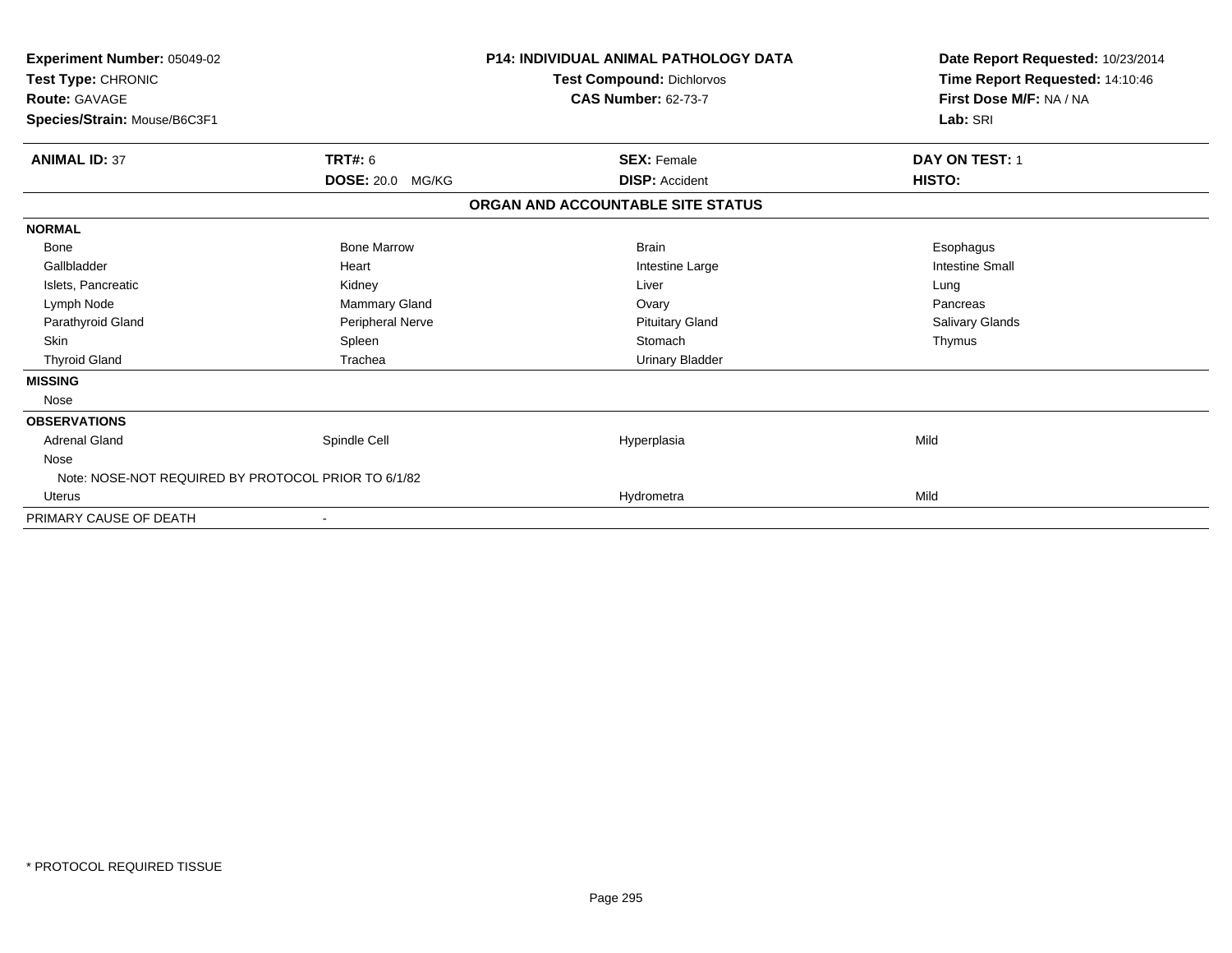| Experiment Number: 05049-02<br>Test Type: CHRONIC<br>Route: GAVAGE<br>Species/Strain: Mouse/B6C3F1 |                              | P14: INDIVIDUAL ANIMAL PATHOLOGY DATA<br>Test Compound: Dichlorvos<br><b>CAS Number: 62-73-7</b> | Date Report Requested: 10/23/2014<br>Time Report Requested: 14:10:46<br>First Dose M/F: NA / NA<br>Lab: SRI |
|----------------------------------------------------------------------------------------------------|------------------------------|--------------------------------------------------------------------------------------------------|-------------------------------------------------------------------------------------------------------------|
| <b>ANIMAL ID: 38</b>                                                                               | <b>TRT#: 2</b>               | <b>SEX: Female</b>                                                                               | DAY ON TEST: 427                                                                                            |
|                                                                                                    | <b>DOSE: VEHICLE CONTROL</b> | <b>DISP: Moribund</b>                                                                            | HISTO:                                                                                                      |
|                                                                                                    |                              | ORGAN AND ACCOUNTABLE SITE STATUS                                                                |                                                                                                             |
| <b>NORMAL</b>                                                                                      |                              |                                                                                                  |                                                                                                             |
| <b>Bone Marrow</b>                                                                                 | <b>Brain</b>                 | Esophagus                                                                                        | Gallbladder                                                                                                 |
| Heart                                                                                              | Intestine Large              | <b>Intestine Small</b>                                                                           | Islets, Pancreatic                                                                                          |
| Kidney                                                                                             | Lung                         | Lymph Node                                                                                       | Ovary                                                                                                       |
| Pancreas                                                                                           | Parathyroid Gland            | Peripheral Nerve                                                                                 | Salivary Glands                                                                                             |
| <b>Skin</b>                                                                                        | Spleen                       | Stomach                                                                                          | <b>Thyroid Gland</b>                                                                                        |
| Trachea                                                                                            | <b>Urinary Bladder</b>       |                                                                                                  |                                                                                                             |
| <b>MISSING</b>                                                                                     |                              |                                                                                                  |                                                                                                             |
| Nose                                                                                               |                              |                                                                                                  |                                                                                                             |
| <b>INSUFFICIENT TISSUE</b>                                                                         |                              |                                                                                                  |                                                                                                             |
| Thymus                                                                                             |                              |                                                                                                  |                                                                                                             |
| <b>OBSERVATIONS</b>                                                                                |                              |                                                                                                  |                                                                                                             |
| <b>Adrenal Gland</b>                                                                               | Cortex                       | Degeneration                                                                                     | Fatty, Mild                                                                                                 |
|                                                                                                    | Cortex                       | Hyperplasia                                                                                      | Focal, Moderate                                                                                             |
|                                                                                                    | Spindle Cell                 | Hyperplasia                                                                                      | Mild                                                                                                        |
| Bone                                                                                               | Cranium                      | Hyperostosis                                                                                     | Moderate                                                                                                    |
| Note: TRC LES 3--CRANIUM, HYPEROSTOSIS                                                             |                              |                                                                                                  |                                                                                                             |
| Liver                                                                                              | Hepatocyte                   | <b>Cytoplasmic Alteration</b>                                                                    | Mild                                                                                                        |
| Mammary Gland                                                                                      |                              | Hyperplasia                                                                                      | Cystic, Moderate                                                                                            |
| Nose                                                                                               |                              |                                                                                                  |                                                                                                             |
| Note: NOSE-NOT REQUIRED BY PROTOCOL PRIOR TO 6/1/82                                                |                              |                                                                                                  |                                                                                                             |
| Ovary                                                                                              |                              |                                                                                                  |                                                                                                             |
| Note: 2.OVARY-NOT REMARKABLE                                                                       |                              |                                                                                                  |                                                                                                             |
| <b>Pituitary Gland</b>                                                                             | Pars Distalis                | Adenoma                                                                                          |                                                                                                             |
| <b>Skin</b>                                                                                        |                              |                                                                                                  |                                                                                                             |
| Note: 1.SKIN NOT REMARKABLE                                                                        |                              |                                                                                                  |                                                                                                             |
| Uterus                                                                                             |                              | Hyperplasia                                                                                      | Cystic, Mild                                                                                                |
| PRIMARY CAUSE OF DEATH                                                                             | $\blacksquare$               |                                                                                                  |                                                                                                             |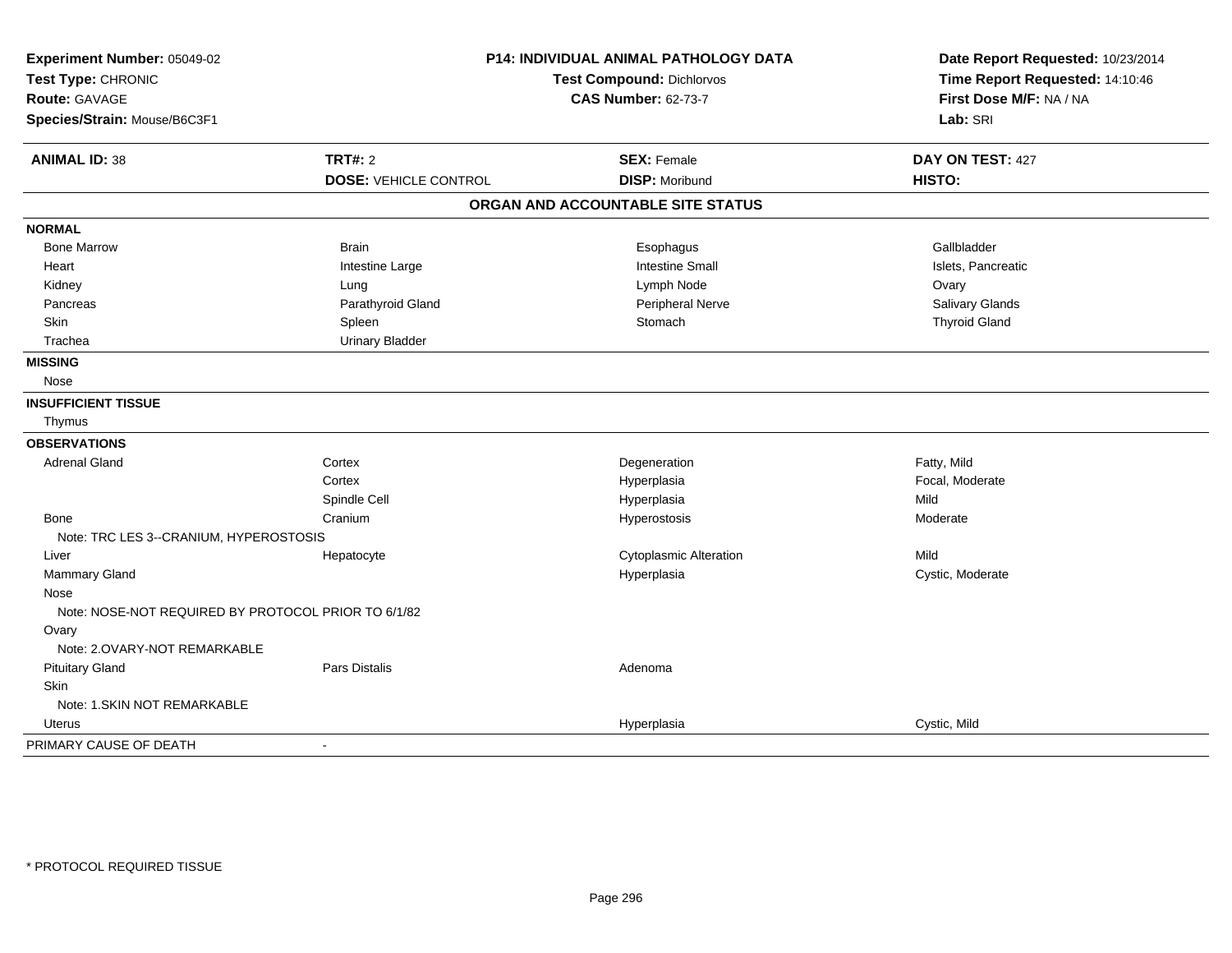| Experiment Number: 05049-02<br>Test Type: CHRONIC<br>Route: GAVAGE |                         | <b>P14: INDIVIDUAL ANIMAL PATHOLOGY DATA</b> | Date Report Requested: 10/23/2014 |  |
|--------------------------------------------------------------------|-------------------------|----------------------------------------------|-----------------------------------|--|
|                                                                    |                         | <b>Test Compound: Dichlorvos</b>             | Time Report Requested: 14:10:46   |  |
|                                                                    |                         | <b>CAS Number: 62-73-7</b>                   | First Dose M/F: NA / NA           |  |
| Species/Strain: Mouse/B6C3F1                                       |                         |                                              | Lab: SRI                          |  |
| <b>ANIMAL ID: 38</b>                                               | <b>TRT#: 4</b>          | <b>SEX: Female</b>                           | DAY ON TEST: 730                  |  |
|                                                                    | <b>DOSE: 40.0 MG/KG</b> | <b>DISP: Terminal Sacrifice</b>              | HISTO:                            |  |
|                                                                    |                         | ORGAN AND ACCOUNTABLE SITE STATUS            |                                   |  |
| <b>NORMAL</b>                                                      |                         |                                              |                                   |  |
| Bone                                                               | <b>Bone Marrow</b>      | Esophagus                                    | Heart                             |  |
| Intestine Large                                                    | <b>Intestine Small</b>  | Islets, Pancreatic                           | Lung                              |  |
| Lymph Node                                                         | Mammary Gland           | Nose                                         | Ovary                             |  |
| Pancreas                                                           | Parathyroid Gland       | Peripheral Nerve                             | Salivary Glands                   |  |
| Skin                                                               | Spleen                  | Thymus                                       | Trachea                           |  |
| <b>MISSING</b>                                                     |                         |                                              |                                   |  |
| <b>Pituitary Gland</b>                                             |                         |                                              |                                   |  |
| <b>OBSERVATIONS</b>                                                |                         |                                              |                                   |  |
| <b>Adrenal Gland</b>                                               | Spindle Cell            | Hyperplasia                                  | Mild                              |  |
| <b>Brain</b>                                                       | Thalamus                | Mineralization                               | Mild                              |  |
| Gallbladder                                                        |                         | <b>Infiltration Cellular</b>                 | Lymphocyte, Mild                  |  |
| Kidney                                                             |                         | Casts                                        | Minimal                           |  |
|                                                                    |                         | Inflammation                                 | Chronic, Mild                     |  |
| Liver                                                              |                         | Inflammation                                 | Chronic, Moderate                 |  |
| <b>Skin</b>                                                        |                         |                                              |                                   |  |
| Note: 1.&2.SKIN-NOT REMARKABLE                                     |                         |                                              |                                   |  |
| Stomach                                                            | Forestomach             | Foreign Body                                 | Mild                              |  |
|                                                                    | Forestomach             | Hyperplasia                                  | Focal, Moderate                   |  |
|                                                                    | Forestomach             | Inflammation                                 | Chronic Active, Mild              |  |
| <b>Thyroid Gland</b>                                               | Follicle                | <b>Dilatation</b>                            | Moderate                          |  |
| <b>Urinary Bladder</b>                                             |                         | Inflammation                                 | Chronic. Mild                     |  |
| <b>Uterus</b>                                                      |                         | Hyperplasia                                  | Cystic, Moderate                  |  |
| PRIMARY CAUSE OF DEATH                                             |                         |                                              |                                   |  |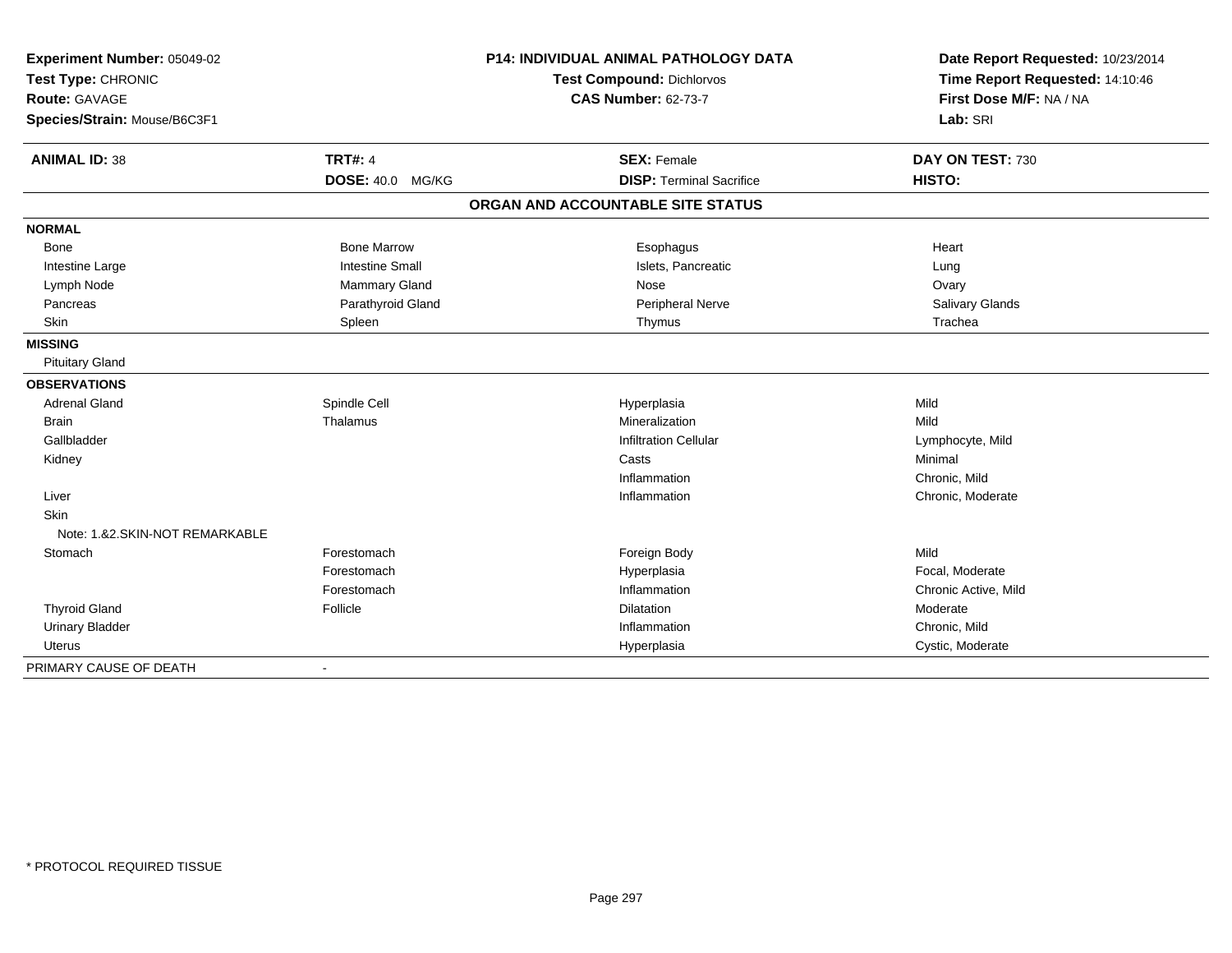| Experiment Number: 05049-02<br>Test Type: CHRONIC<br><b>Route: GAVAGE</b> |                        | <b>P14: INDIVIDUAL ANIMAL PATHOLOGY DATA</b> | Date Report Requested: 10/23/2014                          |
|---------------------------------------------------------------------------|------------------------|----------------------------------------------|------------------------------------------------------------|
|                                                                           |                        | Test Compound: Dichlorvos                    | Time Report Requested: 14:10:46<br>First Dose M/F: NA / NA |
|                                                                           |                        | <b>CAS Number: 62-73-7</b>                   |                                                            |
| Species/Strain: Mouse/B6C3F1                                              |                        |                                              | Lab: SRI                                                   |
| <b>ANIMAL ID: 38</b>                                                      | <b>TRT#: 6</b>         | <b>SEX: Female</b>                           | DAY ON TEST: 731                                           |
|                                                                           | DOSE: 20.0 MG/KG       | <b>DISP: Terminal Sacrifice</b>              | HISTO:                                                     |
|                                                                           |                        | ORGAN AND ACCOUNTABLE SITE STATUS            |                                                            |
| <b>NORMAL</b>                                                             |                        |                                              |                                                            |
| Bone                                                                      | Esophagus              | Gallbladder                                  | Heart                                                      |
| Intestine Large                                                           | <b>Intestine Small</b> | Islets, Pancreatic                           | Mammary Gland                                              |
| Ovary                                                                     | Pancreas               | Parathyroid Gland                            | Peripheral Nerve                                           |
| Salivary Glands                                                           | Skin                   | Spleen                                       | Thymus                                                     |
| Trachea                                                                   | <b>Urinary Bladder</b> |                                              |                                                            |
| <b>OBSERVATIONS</b>                                                       |                        |                                              |                                                            |
| <b>Adrenal Gland</b>                                                      | Spindle Cell           | Hyperplasia                                  | Mild                                                       |
| <b>Bone Marrow</b>                                                        |                        | <b>Infiltration Cellular</b>                 | Mononuclear CI, Mild                                       |
| Note: INFIL CELLS POSSIBLY EARLY LYMPHOMA; NOT CODED                      |                        |                                              |                                                            |
| <b>Brain</b>                                                              | Thalamus               | Mineralization                               | Mild                                                       |
| Kidney                                                                    |                        | Inflammation                                 | Chronic, Mild                                              |
|                                                                           |                        | Metaplasia                                   | Osseous, Mild                                              |
| Liver                                                                     |                        | Inflammation                                 | Chronic, Mild                                              |
| Lung                                                                      |                        | Alveolar/Bronchiolar Adenoma                 |                                                            |
| Lymph Node                                                                | Mandibular             | Hyperplasia                                  | Histiocytic, Mild                                          |
| Nose                                                                      |                        | Inflammation                                 | Suppurative, Marked                                        |
| <b>Pituitary Gland</b>                                                    | Pars Distalis          | Hyperplasia                                  | Mild                                                       |
| <b>Skin</b>                                                               |                        |                                              |                                                            |
| Note: TRC LES 1--NOT REMARKABLE                                           |                        |                                              |                                                            |
| Stomach                                                                   | Glandular              | Metaplasia                                   | Squamous, Mild                                             |
| <b>Thyroid Gland</b>                                                      | <b>Follicular Cel</b>  | Hyperplasia                                  | Moderate                                                   |
| <b>Uterus</b>                                                             |                        | Hyperplasia                                  | Cystic, Mild                                               |
| PRIMARY CAUSE OF DEATH                                                    | $\blacksquare$         |                                              |                                                            |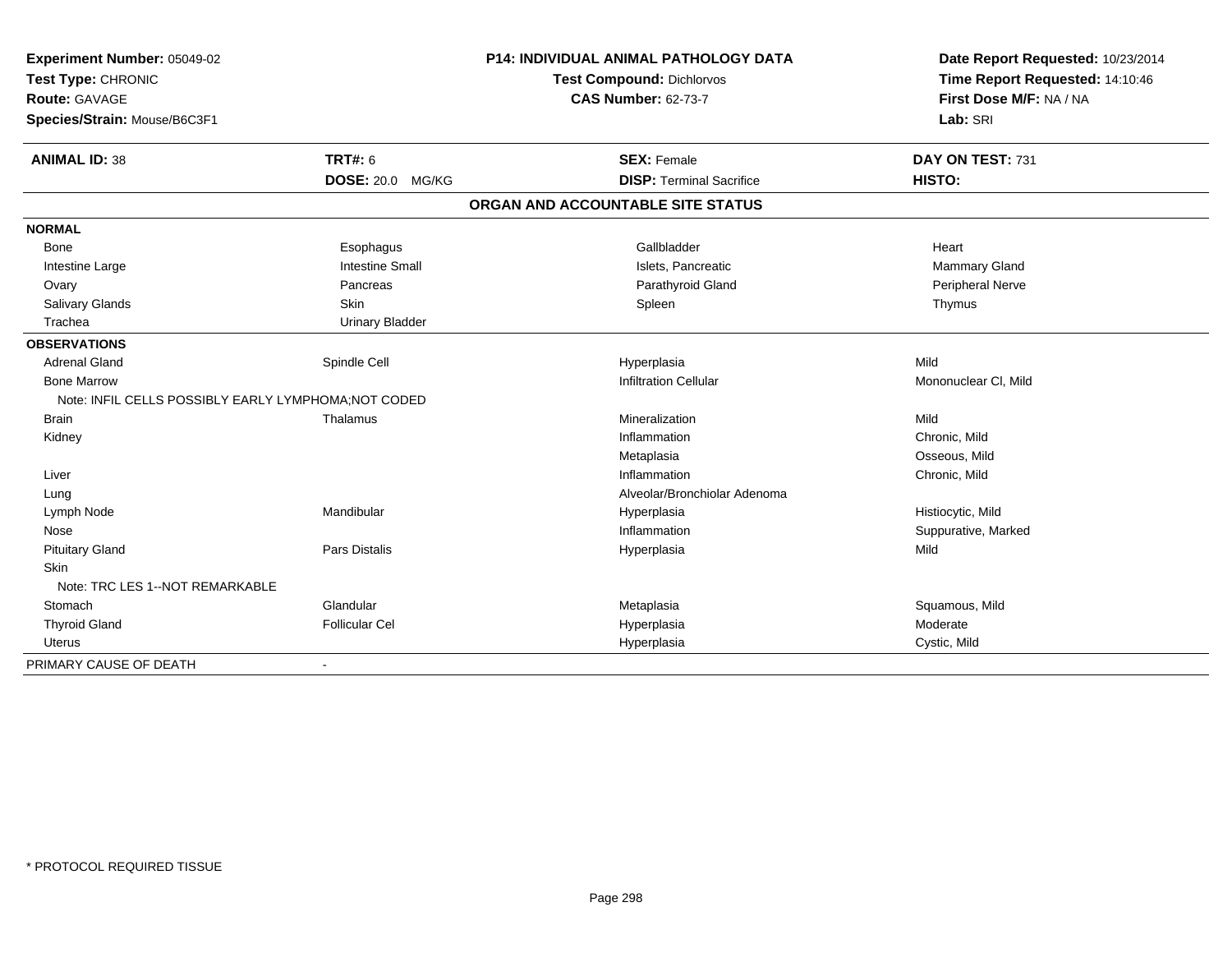| Experiment Number: 05049-02                | <b>P14: INDIVIDUAL ANIMAL PATHOLOGY DATA</b> | Date Report Requested: 10/23/2014                                         |                                       |
|--------------------------------------------|----------------------------------------------|---------------------------------------------------------------------------|---------------------------------------|
| Test Type: CHRONIC                         |                                              | <b>Test Compound: Dichlorvos</b>                                          | Time Report Requested: 14:10:46       |
| Route: GAVAGE                              | <b>CAS Number: 62-73-7</b>                   |                                                                           | First Dose M/F: NA / NA               |
| Species/Strain: Mouse/B6C3F1               |                                              |                                                                           | Lab: SRI                              |
| <b>ANIMAL ID: 39</b>                       | <b>TRT#: 2</b>                               | <b>SEX: Female</b>                                                        | DAY ON TEST: 735                      |
|                                            | <b>DOSE: VEHICLE CONTROL</b>                 | <b>DISP: Terminal Sacrifice</b>                                           | HISTO:                                |
|                                            |                                              | ORGAN AND ACCOUNTABLE SITE STATUS                                         |                                       |
| <b>NORMAL</b>                              |                                              |                                                                           |                                       |
| <b>Brain</b>                               | Esophagus                                    | Gallbladder                                                               | Heart                                 |
| Intestine Large                            | <b>Intestine Small</b>                       | Islets, Pancreatic                                                        | Lung                                  |
| Mammary Gland                              | Pancreas                                     | Parathyroid Gland                                                         | Peripheral Nerve                      |
| Salivary Glands                            | Skin                                         | Thymus                                                                    | <b>Thyroid Gland</b>                  |
| Trachea                                    |                                              |                                                                           |                                       |
| <b>OBSERVATIONS</b>                        |                                              |                                                                           |                                       |
| <b>Adrenal Gland</b>                       | Spindle Cell                                 | Hyperplasia                                                               | Moderate                              |
| Bone                                       |                                              | Hyperostosis                                                              | Moderate                              |
| <b>Bone Marrow</b>                         |                                              | Lymphoma Malignant Mixed                                                  |                                       |
| Harderian Gland                            |                                              | Lymphoma Malignant Mixed                                                  |                                       |
| Kidney                                     | <b>Renal Tubule</b>                          | Atrophy                                                                   | Mild                                  |
|                                            |                                              | Inflammation                                                              | Chronic, Moderate                     |
| Liver                                      |                                              | Hematopoietic Cell Proliferation                                          | Mild                                  |
| Lymph Node                                 | Mesenteric                                   | Hematopoietic Cell Proliferation                                          | Moderate                              |
|                                            | Mesenteric                                   | Hemorrhage                                                                | Mild                                  |
|                                            | Mesenteric                                   | Lymphoma Malignant Mixed                                                  |                                       |
| Nose                                       |                                              | Inflammation                                                              | Suppurative, Moderate                 |
|                                            |                                              | Lymphoma Malignant Mixed                                                  |                                       |
| Ovary                                      |                                              | Cyst                                                                      |                                       |
| <b>Pituitary Gland</b>                     | <b>Pars Distalis</b>                         | Adenoma                                                                   |                                       |
| <b>Skeletal Muscle</b>                     |                                              | Lymphoma Malignant Mixed                                                  |                                       |
| <b>Skin</b><br>Note: 1.SKIN-NOT REMARKABLE |                                              |                                                                           |                                       |
| Spleen                                     |                                              | Hematopoietic Cell Proliferation Granulocytic<br>Lymphoma Malignant Mixed | Moderate                              |
| Stomach                                    | Forestomach                                  | Hyperplasia                                                               | Focal, Mild                           |
|                                            | Forestomach                                  | Inflammation                                                              | Chronic, Mild                         |
|                                            | Glandular                                    | Mineralization                                                            | Mild                                  |
|                                            |                                              |                                                                           |                                       |
| <b>Urinary Bladder</b>                     |                                              | Inflammation                                                              | Chronic, Moderate<br>Cystic, Moderate |
| Uterus                                     |                                              | Hyperplasia                                                               |                                       |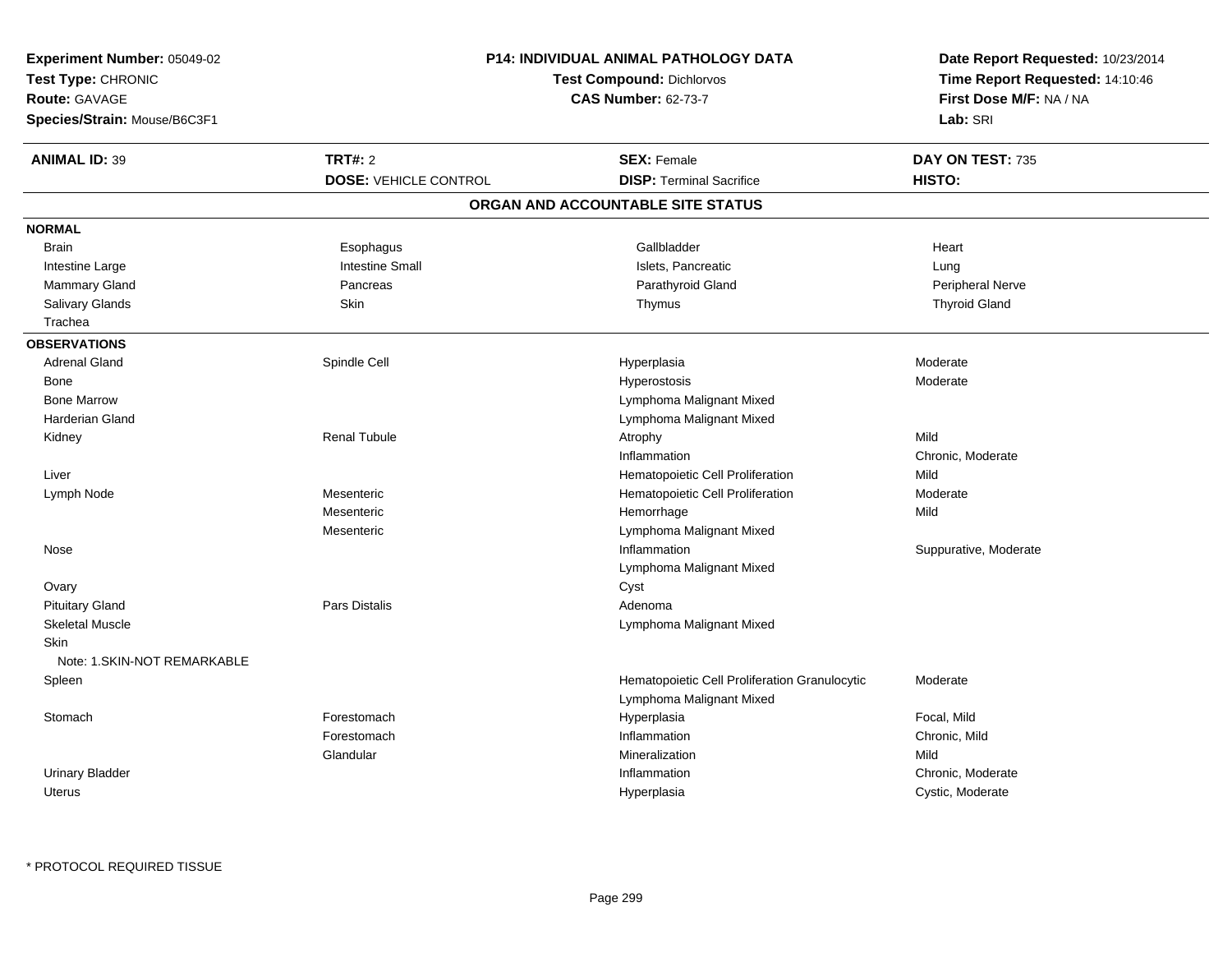| <b>Experiment Number: 05049-02</b> | <b>P14: INDIVIDUAL ANIMAL PATHOLOGY DATA</b><br><b>Test Compound: Dichlorvos</b><br><b>CAS Number: 62-73-7</b> |                                   | Date Report Requested: 10/23/2014 |
|------------------------------------|----------------------------------------------------------------------------------------------------------------|-----------------------------------|-----------------------------------|
| <b>Test Type: CHRONIC</b>          |                                                                                                                |                                   | Time Report Requested: 14:10:46   |
| <b>Route: GAVAGE</b>               |                                                                                                                |                                   | First Dose M/F: NA / NA           |
| Species/Strain: Mouse/B6C3F1       |                                                                                                                |                                   | Lab: SRI                          |
| <b>ANIMAL ID: 39</b>               | <b>TRT#: 2</b>                                                                                                 | <b>SEX: Female</b>                | DAY ON TEST: 735                  |
|                                    | <b>DOSE: VEHICLE CONTROL</b>                                                                                   | <b>DISP: Terminal Sacrifice</b>   | HISTO:                            |
|                                    |                                                                                                                | ORGAN AND ACCOUNTABLE SITE STATUS |                                   |
|                                    |                                                                                                                | Inflammation                      | Suppurative, Moderate             |
| PRIMARY CAUSE OF DEATH             |                                                                                                                |                                   |                                   |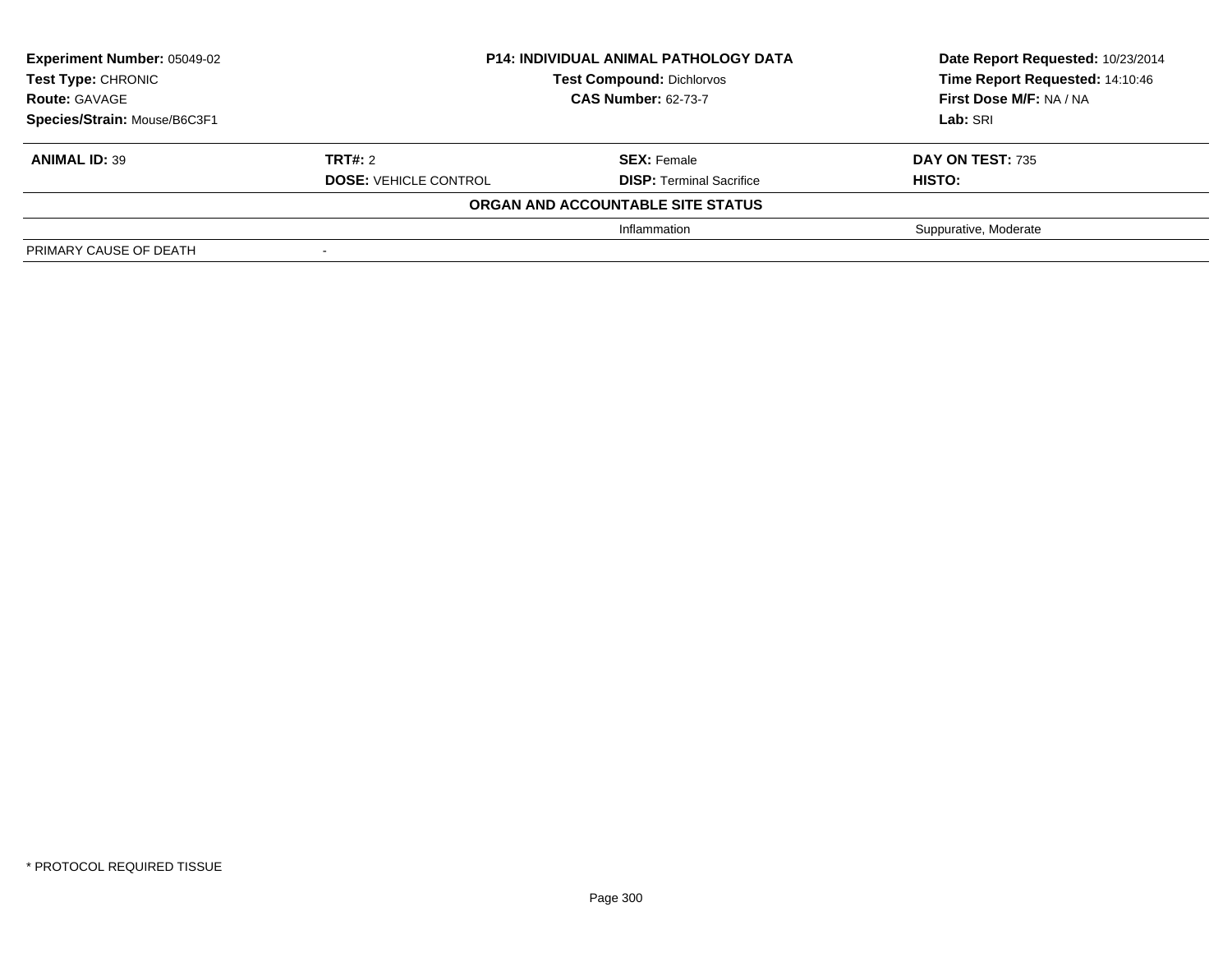| Experiment Number: 05049-02<br>Test Type: CHRONIC |                       | P14: INDIVIDUAL ANIMAL PATHOLOGY DATA | Date Report Requested: 10/23/2014<br>Time Report Requested: 14:10:46 |
|---------------------------------------------------|-----------------------|---------------------------------------|----------------------------------------------------------------------|
|                                                   |                       | Test Compound: Dichlorvos             |                                                                      |
| <b>Route: GAVAGE</b>                              |                       | <b>CAS Number: 62-73-7</b>            | First Dose M/F: NA / NA                                              |
| Species/Strain: Mouse/B6C3F1                      |                       |                                       | Lab: SRI                                                             |
| <b>ANIMAL ID: 39</b>                              | <b>TRT#: 4</b>        | <b>SEX: Female</b>                    | DAY ON TEST: 730                                                     |
|                                                   | DOSE: 40.0 MG/KG      | <b>DISP: Terminal Sacrifice</b>       | HISTO:                                                               |
|                                                   |                       | ORGAN AND ACCOUNTABLE SITE STATUS     |                                                                      |
| <b>NORMAL</b>                                     |                       |                                       |                                                                      |
| <b>Bone Marrow</b>                                | <b>Brain</b>          | Esophagus                             | Gallbladder                                                          |
| Heart                                             | Intestine Large       | Liver                                 | Lymph Node                                                           |
| Mammary Gland                                     | Pancreas              | Parathyroid Gland                     | Peripheral Nerve                                                     |
| Spleen                                            | Stomach               | Thymus                                | Trachea                                                              |
| <b>Urinary Bladder</b>                            |                       |                                       |                                                                      |
| <b>OBSERVATIONS</b>                               |                       |                                       |                                                                      |
| <b>Adrenal Gland</b>                              | Spindle Cell          | Hyperplasia                           | Mild                                                                 |
| Bone                                              |                       | Hyperostosis                          | Mild                                                                 |
| <b>Intestine Small</b>                            | Jejunum, Peyers Patch | Hyperplasia                           | Lymphoid, Marked                                                     |
| Note: TRC LES 3--HYPERPLASIA, LYMPHOID            |                       |                                       |                                                                      |
| Islets, Pancreatic                                |                       | Hyperplasia                           | Moderate                                                             |
| Kidney                                            | <b>Renal Tubule</b>   | Atrophy                               | Mild                                                                 |
|                                                   |                       | Inflammation                          | Chronic, Mild                                                        |
| Lung                                              |                       | Inflammation                          | Chronic, Mild                                                        |
| Nose                                              |                       | Inflammation                          | Suppurative, Moderate                                                |
| Ovary                                             |                       | Cyst                                  |                                                                      |
| <b>Pituitary Gland</b>                            |                       | Angiectasis                           | Mild                                                                 |
|                                                   | Pars Distalis         | Hyperplasia                           | Minimal                                                              |
| Salivary Glands                                   |                       | Inflammation                          | Chronic, Minimal                                                     |
| Skin                                              | Sebaceous GI          | Adenoma                               |                                                                      |
| Note: 1.SKIN-NOT REMARKABLE                       |                       |                                       |                                                                      |
| <b>Thyroid Gland</b>                              | Follicle              | <b>Dilatation</b>                     | Moderate                                                             |
| <b>Uterus</b>                                     |                       | Hyperplasia                           | Cystic, Moderate                                                     |
| PRIMARY CAUSE OF DEATH                            | $\blacksquare$        |                                       |                                                                      |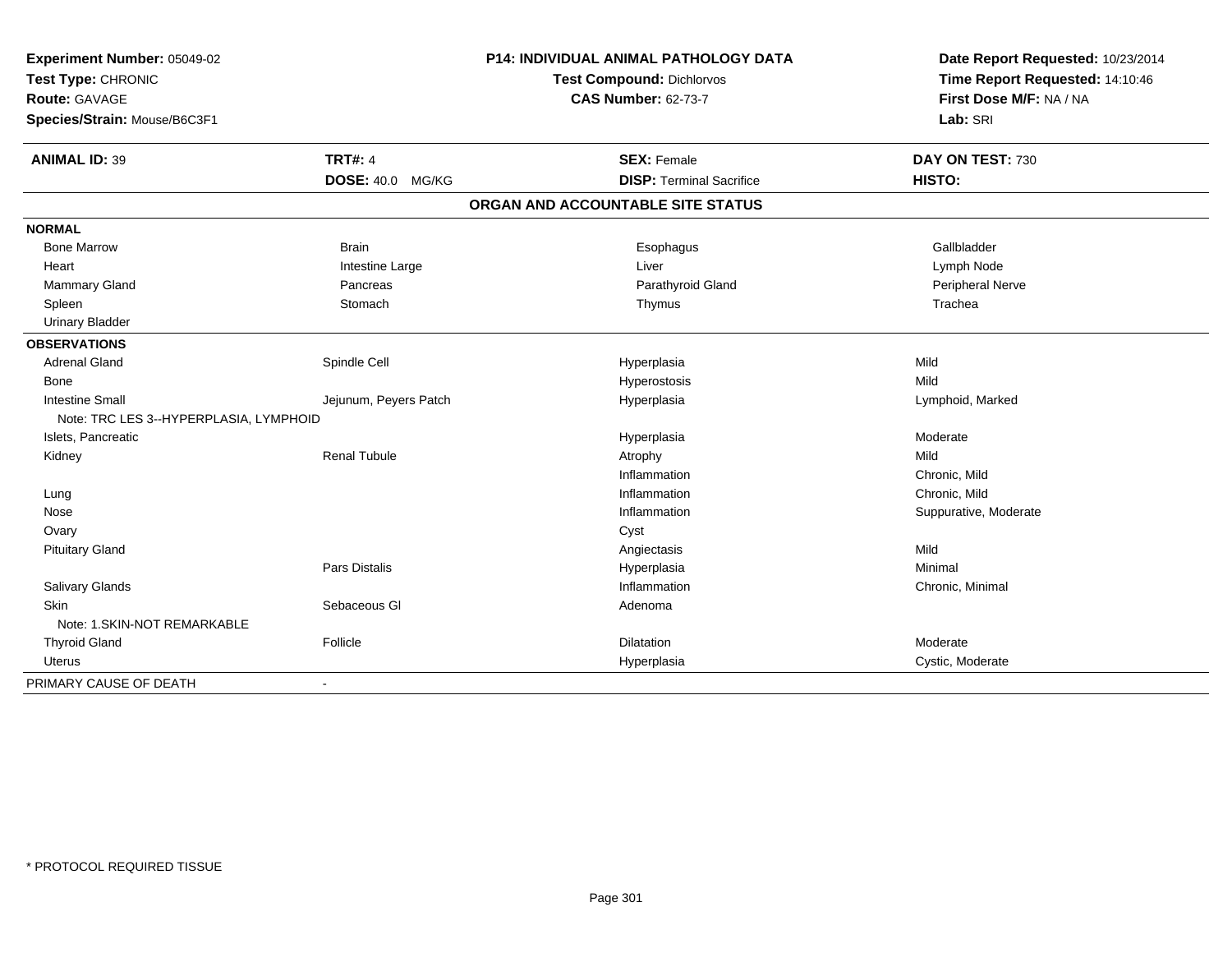| Experiment Number: 05049-02     | P14: INDIVIDUAL ANIMAL PATHOLOGY DATA<br>Test Compound: Dichlorvos |                                   | Date Report Requested: 10/23/2014<br>Time Report Requested: 14:10:46 |
|---------------------------------|--------------------------------------------------------------------|-----------------------------------|----------------------------------------------------------------------|
| Test Type: CHRONIC              |                                                                    |                                   |                                                                      |
| Route: GAVAGE                   |                                                                    | <b>CAS Number: 62-73-7</b>        | First Dose M/F: NA / NA                                              |
| Species/Strain: Mouse/B6C3F1    |                                                                    |                                   | Lab: SRI                                                             |
| <b>ANIMAL ID: 39</b>            | <b>TRT#: 6</b>                                                     | <b>SEX: Female</b>                | DAY ON TEST: 667                                                     |
|                                 | DOSE: 20.0 MG/KG                                                   | <b>DISP: Moribund</b>             | HISTO:                                                               |
|                                 |                                                                    | ORGAN AND ACCOUNTABLE SITE STATUS |                                                                      |
| <b>NORMAL</b>                   |                                                                    |                                   |                                                                      |
| Esophagus                       | Gallbladder                                                        | Heart                             | Intestine Large                                                      |
| <b>Intestine Small</b>          | Islets, Pancreatic                                                 | Lung                              | Ovary                                                                |
| Pancreas                        | Parathyroid Gland                                                  | Peripheral Nerve                  | <b>Pituitary Gland</b>                                               |
| Salivary Glands                 | Skin                                                               | Stomach                           | Thymus                                                               |
| <b>Thyroid Gland</b>            | Trachea                                                            | <b>Urinary Bladder</b>            |                                                                      |
| <b>OBSERVATIONS</b>             |                                                                    |                                   |                                                                      |
| <b>Adrenal Gland</b>            | Spindle Cell                                                       | Hyperplasia                       | Moderate                                                             |
| Bone                            |                                                                    | Hyperostosis                      | Mild                                                                 |
| <b>Bone Marrow</b>              |                                                                    | Lymphoma Malignant Mixed          |                                                                      |
| <b>Brain</b>                    |                                                                    | Lymphoma Malignant Mixed          |                                                                      |
|                                 | Thalamus                                                           | Mineralization                    | Minimal                                                              |
| Kidney                          |                                                                    | Casts                             | Mild                                                                 |
|                                 |                                                                    | Cyst                              |                                                                      |
|                                 |                                                                    | Glomerulosclerosis                | Mild                                                                 |
|                                 | <b>Renal Tubule</b>                                                | Regeneration                      | Mild                                                                 |
| Liver                           | Kupffer Cell                                                       | Hyperplasia                       | Moderate                                                             |
|                                 |                                                                    | Lymphoma Malignant Mixed          |                                                                      |
| Lymph Node                      | Mesenteric                                                         | Hyperplasia                       | Histiocytic, Marked                                                  |
|                                 | Mediastinal                                                        | Lymphoma Malignant Mixed          |                                                                      |
| Mammary Gland                   |                                                                    | Hyperplasia                       | Cystic, Mild                                                         |
| Nose                            |                                                                    | Inflammation                      | Suppurative, Moderate                                                |
| Skin                            |                                                                    |                                   |                                                                      |
| Note: TRC LES 1--NOT REMARKABLE |                                                                    |                                   |                                                                      |
| Spleen                          |                                                                    | Lymphoma Malignant Mixed          |                                                                      |
| Uterus                          |                                                                    | Hyperplasia                       | Cystic, Mild                                                         |
| PRIMARY CAUSE OF DEATH          |                                                                    |                                   |                                                                      |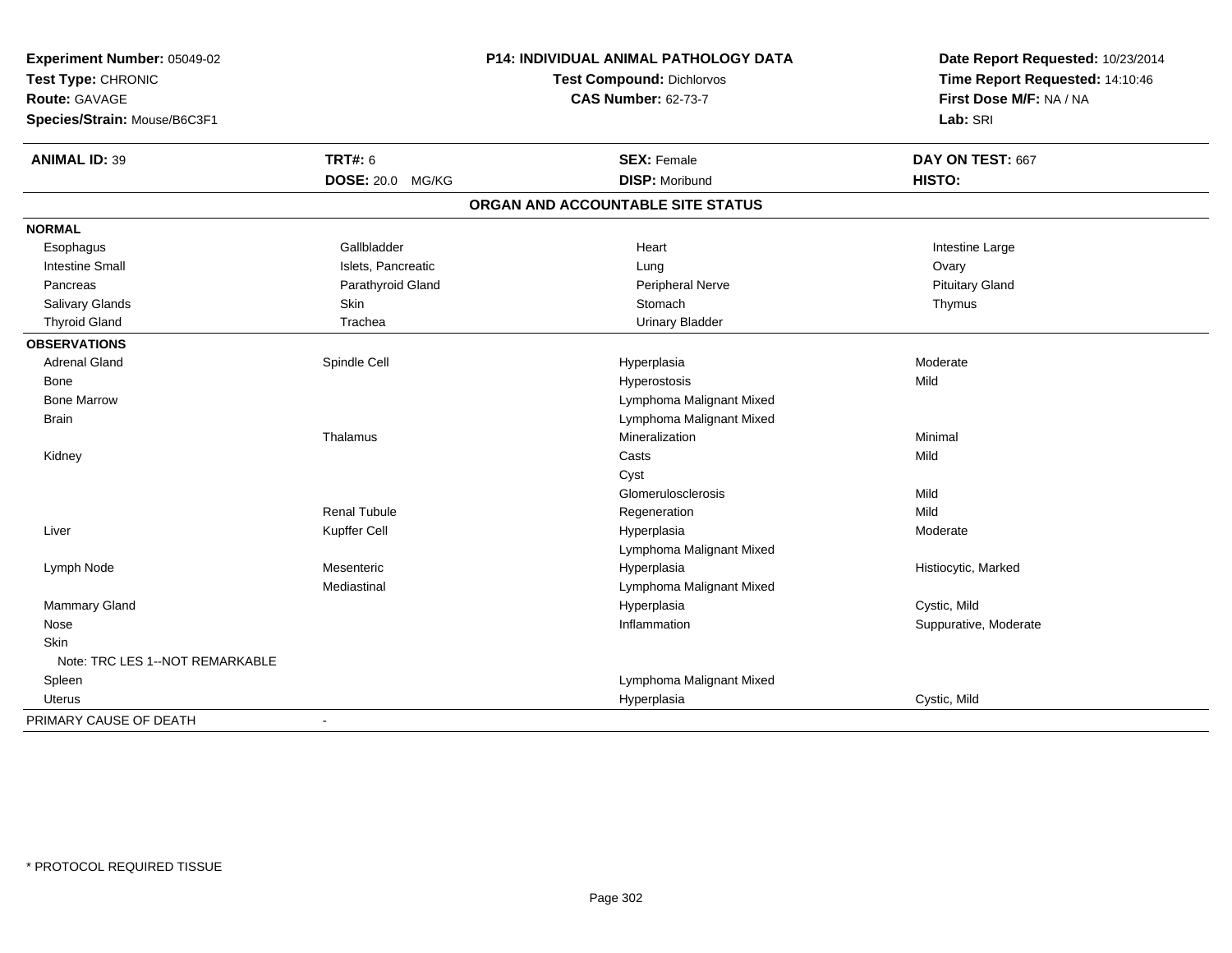| <b>Experiment Number: 05049-02</b> | <b>P14: INDIVIDUAL ANIMAL PATHOLOGY DATA</b><br>Test Compound: Dichlorvos |                                   | Date Report Requested: 10/23/2014 |  |
|------------------------------------|---------------------------------------------------------------------------|-----------------------------------|-----------------------------------|--|
| Test Type: CHRONIC                 |                                                                           |                                   | Time Report Requested: 14:10:46   |  |
| <b>Route: GAVAGE</b>               |                                                                           | <b>CAS Number: 62-73-7</b>        | First Dose M/F: NA / NA           |  |
| Species/Strain: Mouse/B6C3F1       |                                                                           |                                   | Lab: SRI                          |  |
| <b>ANIMAL ID: 40</b>               | <b>TRT#: 2</b>                                                            | <b>SEX: Female</b>                | DAY ON TEST: 735                  |  |
|                                    | <b>DOSE: VEHICLE CONTROL</b>                                              | <b>DISP: Terminal Sacrifice</b>   | HISTO:                            |  |
|                                    |                                                                           | ORGAN AND ACCOUNTABLE SITE STATUS |                                   |  |
| <b>NORMAL</b>                      |                                                                           |                                   |                                   |  |
| <b>Bone Marrow</b>                 | <b>Brain</b>                                                              | Esophagus                         | Gallbladder                       |  |
| Heart                              | Intestine Large                                                           | <b>Intestine Small</b>            | Islets, Pancreatic                |  |
| Lymph Node                         | <b>Mammary Gland</b>                                                      | Ovary                             | Pancreas                          |  |
| Parathyroid Gland                  | Peripheral Nerve                                                          | <b>Salivary Glands</b>            | Skin                              |  |
| Spleen                             | Thymus                                                                    | <b>Thyroid Gland</b>              | Trachea                           |  |
| <b>OBSERVATIONS</b>                |                                                                           |                                   |                                   |  |
| <b>Adrenal Gland</b>               | Spindle Cell                                                              | Hyperplasia                       | Moderate                          |  |
| <b>Bone</b>                        |                                                                           | Hyperostosis                      | Mild                              |  |
| <b>Harderian Gland</b>             |                                                                           | Adenoma                           |                                   |  |
| Kidney                             |                                                                           | Inflammation                      | Chronic, Mild                     |  |
| Liver                              |                                                                           | Inflammation                      | Chronic, Minimal                  |  |
| Lung                               |                                                                           | Inflammation                      | Chronic, Mild                     |  |
| Nose                               |                                                                           | Inflammation                      | Suppurative, Marked               |  |
| <b>Pituitary Gland</b>             | Pars Distalis                                                             | Hyperplasia                       | Mild                              |  |
| <b>Skin</b>                        |                                                                           |                                   |                                   |  |
| Note: 1. SKIN-NOT REMARKABLE       |                                                                           |                                   |                                   |  |
| Stomach                            | Glandular                                                                 | Inflammation                      | Suppurative, Mild                 |  |
| <b>Urinary Bladder</b>             |                                                                           | Inflammation                      | Chronic, Moderate                 |  |
| Uterus                             |                                                                           | Hyperplasia                       | Cystic, Mild                      |  |
|                                    |                                                                           | Inflammation                      | Chronic, Moderate                 |  |
| PRIMARY CAUSE OF DEATH             |                                                                           |                                   |                                   |  |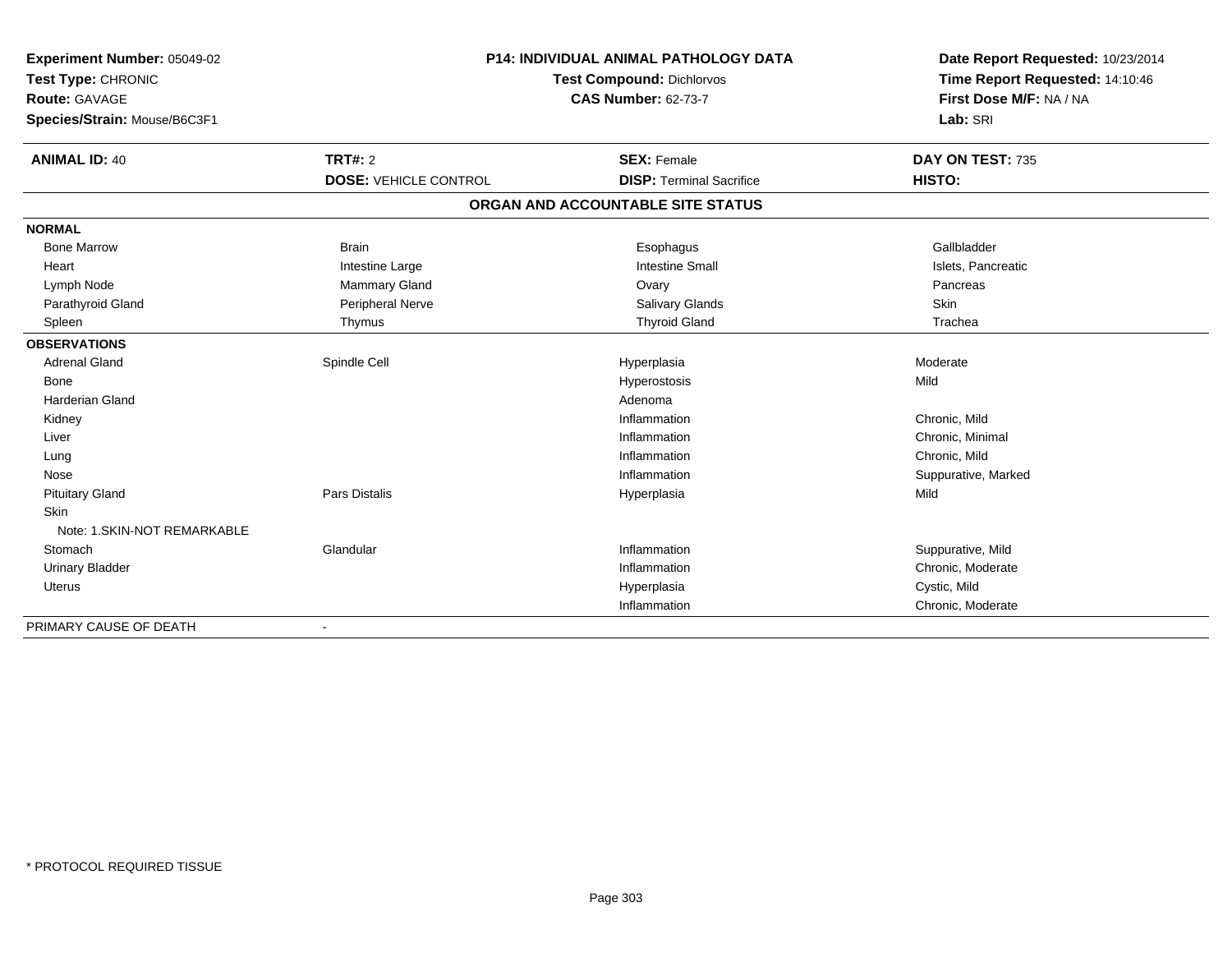| Experiment Number: 05049-02<br>Test Type: CHRONIC |                         | P14: INDIVIDUAL ANIMAL PATHOLOGY DATA | Date Report Requested: 10/23/2014 |
|---------------------------------------------------|-------------------------|---------------------------------------|-----------------------------------|
|                                                   |                         | <b>Test Compound: Dichlorvos</b>      | Time Report Requested: 14:10:46   |
| <b>Route: GAVAGE</b>                              |                         | <b>CAS Number: 62-73-7</b>            | First Dose M/F: NA / NA           |
| Species/Strain: Mouse/B6C3F1                      |                         |                                       | Lab: SRI                          |
| <b>ANIMAL ID: 40</b>                              | <b>TRT#: 4</b>          | <b>SEX: Female</b>                    | DAY ON TEST: 730                  |
|                                                   | <b>DOSE: 40.0 MG/KG</b> | <b>DISP: Terminal Sacrifice</b>       | HISTO:                            |
|                                                   |                         | ORGAN AND ACCOUNTABLE SITE STATUS     |                                   |
| <b>NORMAL</b>                                     |                         |                                       |                                   |
| Bone                                              | <b>Bone Marrow</b>      | <b>Brain</b>                          | Esophagus                         |
| Heart                                             | Intestine Large         | <b>Intestine Small</b>                | Islets, Pancreatic                |
| Liver                                             | Mammary Gland           | Nose                                  | Pancreas                          |
| Parathyroid Gland                                 | Peripheral Nerve        | Salivary Glands                       | <b>Skin</b>                       |
| Spleen                                            | Stomach                 | Thymus                                | Trachea                           |
| <b>Urinary Bladder</b>                            |                         |                                       |                                   |
| <b>OBSERVATIONS</b>                               |                         |                                       |                                   |
| <b>Adrenal Gland</b>                              | Spindle Cell            | Hyperplasia                           | Moderate                          |
| Gallbladder                                       |                         | Cyst                                  |                                   |
| Kidney                                            |                         | Inflammation                          | Chronic, Mild                     |
| Lung                                              |                         | Adenomatosis                          | Mild                              |
|                                                   |                         | Inflammation                          | Chronic, Marked                   |
| Lymph Node                                        | Mesenteric              | Hemorrhage                            | Mild                              |
| Ovary                                             |                         | Cyst                                  |                                   |
| <b>Pituitary Gland</b>                            | Pars Distalis           | Adenoma                               |                                   |
| <b>Skin</b>                                       |                         |                                       |                                   |
| Note: 1.&2.SKIN-NOT REMARKABLE                    |                         |                                       |                                   |
| <b>Thyroid Gland</b>                              | Follicle                | Dilatation                            | Moderate                          |
| <b>Uterus</b>                                     |                         | Hyperplasia                           | Cystic, Moderate                  |
|                                                   |                         | Inflammation                          | Suppurative, Mild                 |
| PRIMARY CAUSE OF DEATH                            | $\blacksquare$          |                                       |                                   |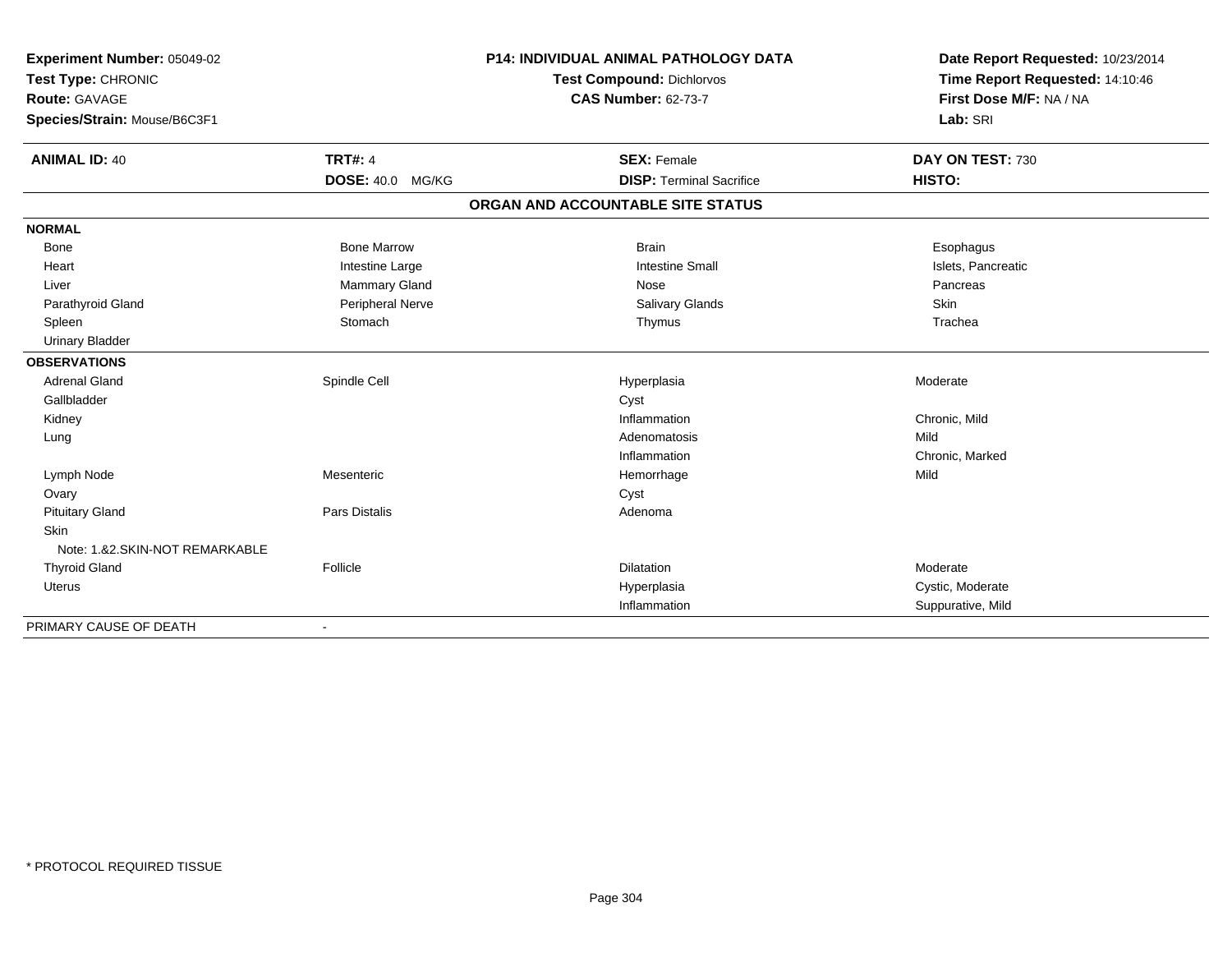| Experiment Number: 05049-02<br>Test Type: CHRONIC |                         | <b>P14: INDIVIDUAL ANIMAL PATHOLOGY DATA</b> | Date Report Requested: 10/23/2014<br>Time Report Requested: 14:10:46 |
|---------------------------------------------------|-------------------------|----------------------------------------------|----------------------------------------------------------------------|
|                                                   |                         | <b>Test Compound: Dichlorvos</b>             |                                                                      |
| Route: GAVAGE                                     |                         | <b>CAS Number: 62-73-7</b>                   | First Dose M/F: NA / NA                                              |
| Species/Strain: Mouse/B6C3F1                      |                         |                                              | Lab: SRI                                                             |
| <b>ANIMAL ID: 40</b>                              | <b>TRT#: 6</b>          | <b>SEX: Female</b>                           | DAY ON TEST: 732                                                     |
|                                                   | <b>DOSE: 20.0 MG/KG</b> | <b>DISP: Terminal Sacrifice</b>              | HISTO:                                                               |
|                                                   |                         | ORGAN AND ACCOUNTABLE SITE STATUS            |                                                                      |
| <b>NORMAL</b>                                     |                         |                                              |                                                                      |
| <b>Bone</b>                                       | <b>Bone Marrow</b>      | <b>Brain</b>                                 | Esophagus                                                            |
| Gallbladder                                       | Heart                   | Intestine Large                              | <b>Intestine Small</b>                                               |
| Islets, Pancreatic                                | Kidney                  | Liver                                        | Lung                                                                 |
| <b>Mammary Gland</b>                              | Nose                    | Pancreas                                     | Parathyroid Gland                                                    |
| Peripheral Nerve                                  | Salivary Glands         | Thymus                                       | Trachea                                                              |
| <b>Urinary Bladder</b>                            |                         |                                              |                                                                      |
| <b>MISSING</b>                                    |                         |                                              |                                                                      |
| <b>Skin</b>                                       |                         |                                              |                                                                      |
| <b>OBSERVATIONS</b>                               |                         |                                              |                                                                      |
| <b>Adrenal Gland</b>                              | Spindle Cell            | Hyperplasia                                  | Moderate                                                             |
| Lymph Node                                        | Mesenteric              | Hyperplasia                                  | Lymphoid, Moderate                                                   |
| Ovary                                             |                         | Cyst                                         |                                                                      |
| <b>Pituitary Gland</b>                            | Pars Distalis           | Hyperplasia                                  | Mild                                                                 |
| Spleen                                            |                         | Hyperplasia                                  | Lymphoid, Moderate                                                   |
| Stomach                                           | Forestomach             | Squamous Cell Papilloma                      |                                                                      |
| <b>Thyroid Gland</b>                              | Follicle                | <b>Dilatation</b>                            | Moderate                                                             |
|                                                   | <b>Follicular Cel</b>   | Hyperplasia                                  | Mild                                                                 |
| Uterus                                            |                         | Hyperplasia                                  | Cystic, Mild                                                         |
| PRIMARY CAUSE OF DEATH                            |                         |                                              |                                                                      |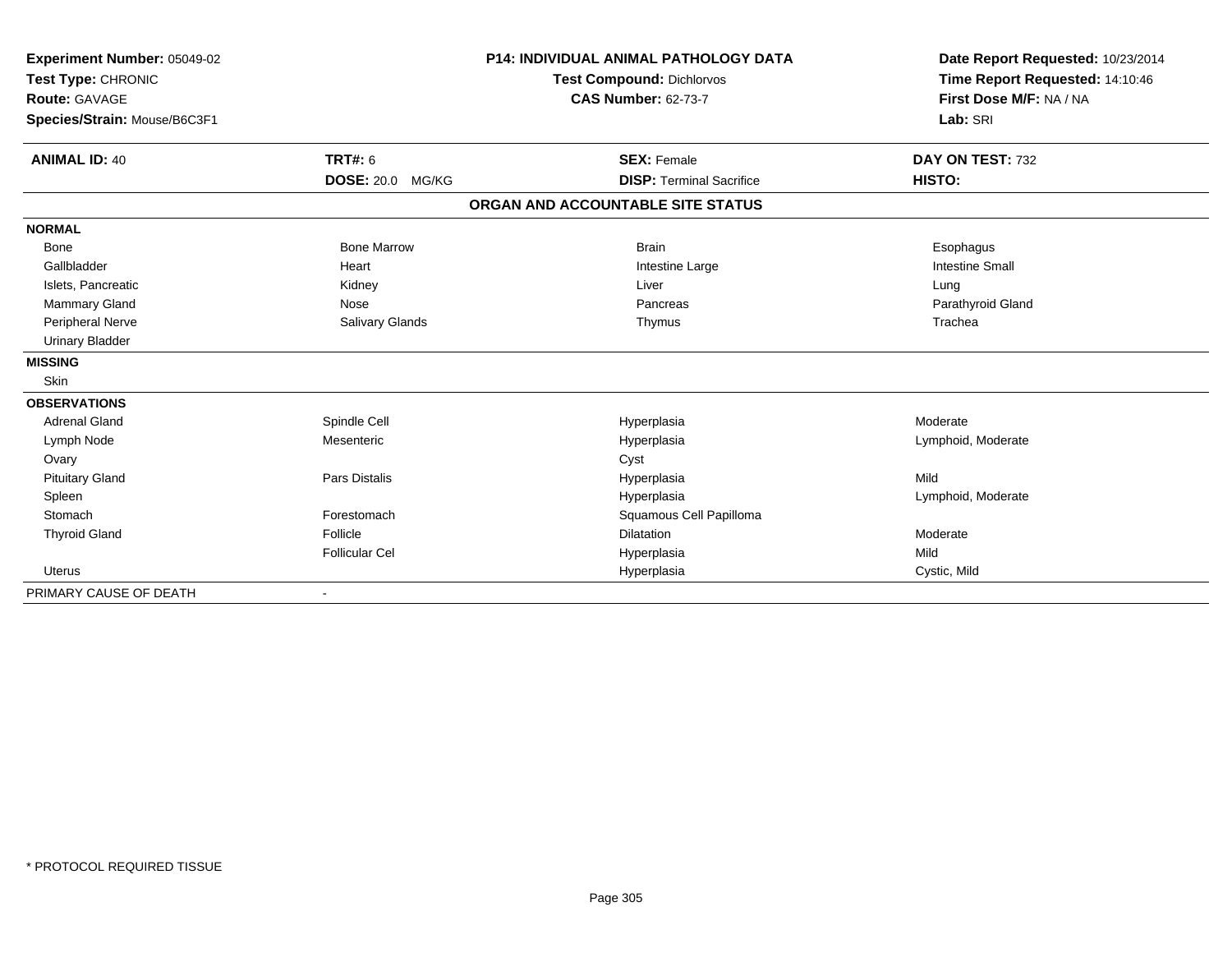| Experiment Number: 05049-02       | P14: INDIVIDUAL ANIMAL PATHOLOGY DATA                          |                                   | Date Report Requested: 10/23/2014<br>Time Report Requested: 14:10:46<br>First Dose M/F: NA / NA |
|-----------------------------------|----------------------------------------------------------------|-----------------------------------|-------------------------------------------------------------------------------------------------|
| Test Type: CHRONIC                |                                                                |                                   |                                                                                                 |
| Route: GAVAGE                     | <b>Test Compound: Dichlorvos</b><br><b>CAS Number: 62-73-7</b> |                                   |                                                                                                 |
| Species/Strain: Mouse/B6C3F1      |                                                                |                                   | Lab: SRI                                                                                        |
| <b>ANIMAL ID: 41</b>              | <b>TRT#: 2</b>                                                 | <b>SEX: Female</b>                | DAY ON TEST: 633                                                                                |
|                                   | <b>DOSE: VEHICLE CONTROL</b>                                   | <b>DISP: Moribund</b>             | HISTO:                                                                                          |
|                                   |                                                                | ORGAN AND ACCOUNTABLE SITE STATUS |                                                                                                 |
| <b>NORMAL</b>                     |                                                                |                                   |                                                                                                 |
| Bone                              | <b>Bone Marrow</b>                                             | <b>Brain</b>                      | Gallbladder                                                                                     |
| Heart                             | Intestine Large                                                | <b>Intestine Small</b>            | Islets, Pancreatic                                                                              |
| Mammary Gland                     | Nose                                                           | Pancreas                          | Parathyroid Gland                                                                               |
| Peripheral Nerve                  | <b>Pituitary Gland</b>                                         | Salivary Glands                   | Skin                                                                                            |
| Stomach                           | Thymus                                                         | <b>Thyroid Gland</b>              | Trachea                                                                                         |
| <b>Urinary Bladder</b>            | <b>Uterus</b>                                                  |                                   |                                                                                                 |
| <b>OBSERVATIONS</b>               |                                                                |                                   |                                                                                                 |
| <b>Adrenal Gland</b>              | Spindle Cell                                                   | Hyperplasia                       | Mild                                                                                            |
| Esophagus                         |                                                                | Diverticulum                      |                                                                                                 |
| Kidney                            |                                                                | Casts                             | Moderate                                                                                        |
|                                   |                                                                | Glomerulosclerosis                | Mild                                                                                            |
|                                   | <b>Renal Tubule</b>                                            | Regeneration                      | Moderate                                                                                        |
| Liver                             | Hepatocyte                                                     | Karyomegaly                       | Mild                                                                                            |
|                                   |                                                                | Lymphoma Malignant Mixed          |                                                                                                 |
| Lung                              | Interstitium                                                   | Edema                             | Mild                                                                                            |
|                                   |                                                                | Lymphoma Malignant Mixed          |                                                                                                 |
| Lymph Node                        | Inguinal                                                       | Lymphoma Malignant Mixed          |                                                                                                 |
|                                   | Mandibular                                                     | Lymphoma Malignant Mixed          |                                                                                                 |
|                                   | Mediastinal                                                    | Lymphoma Malignant Mixed          |                                                                                                 |
|                                   | Mesenteric                                                     | Lymphoma Malignant Mixed          |                                                                                                 |
| Mesentery                         |                                                                | Lymphoma Malignant Mixed          |                                                                                                 |
| Ovary                             |                                                                | Cyst                              |                                                                                                 |
|                                   |                                                                | Hemorrhage                        | Moderate                                                                                        |
| <b>Skin</b>                       |                                                                |                                   |                                                                                                 |
| Note: 1.&2.SKIN-NOT REMARKABLE    |                                                                |                                   |                                                                                                 |
| Spleen                            |                                                                | Lymphoma Malignant Mixed          |                                                                                                 |
| <b>Tissue NOS</b>                 |                                                                | Lymphoma Malignant Mixed          |                                                                                                 |
| Note: 5.TISSUE NOS IS MEDIASTINUM |                                                                |                                   |                                                                                                 |
| PRIMARY CAUSE OF DEATH            | ÷                                                              |                                   |                                                                                                 |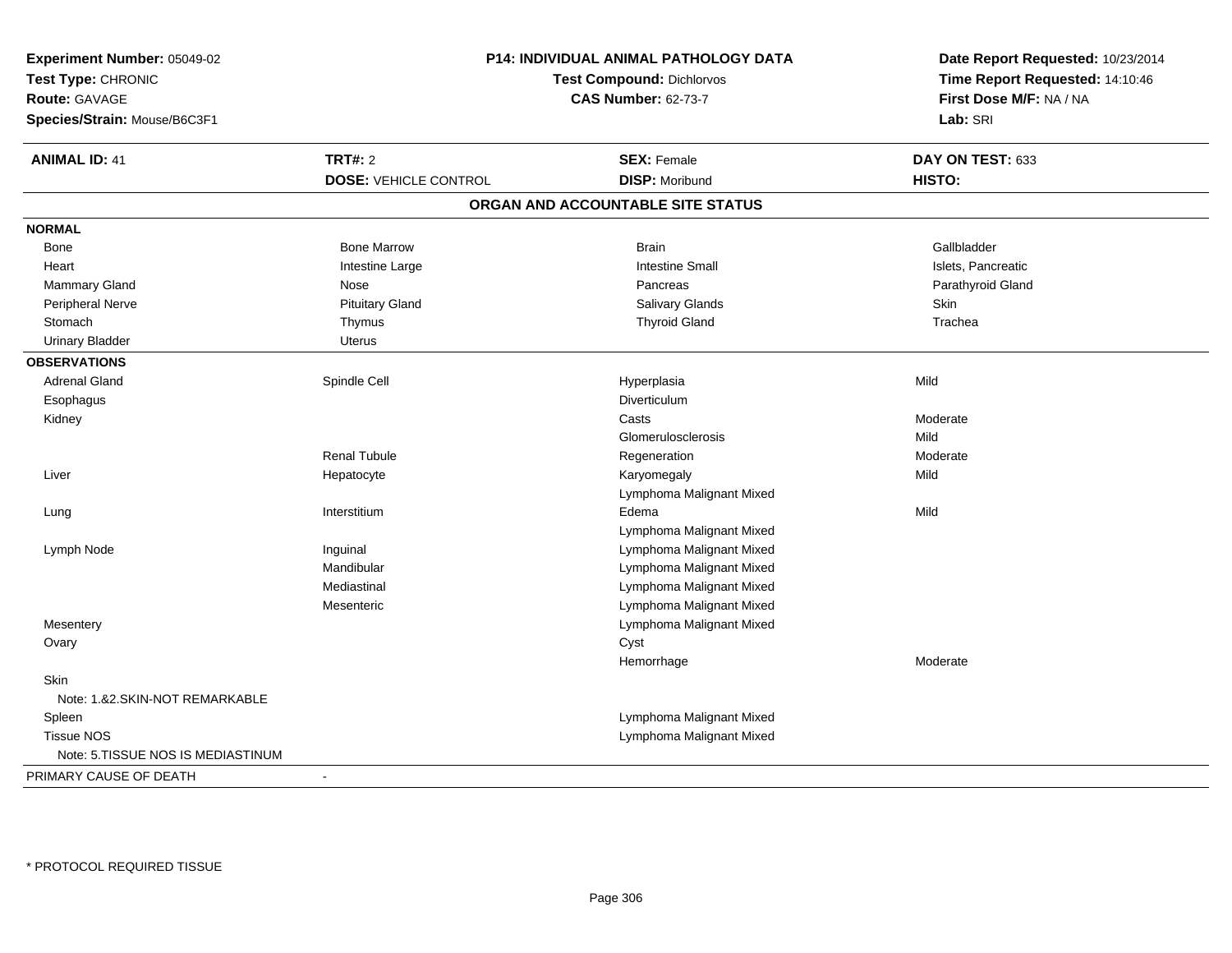| Experiment Number: 05049-02<br>Test Type: CHRONIC<br><b>Route: GAVAGE</b><br>Species/Strain: Mouse/B6C3F1 |                         | <b>P14: INDIVIDUAL ANIMAL PATHOLOGY DATA</b><br><b>Test Compound: Dichlorvos</b><br><b>CAS Number: 62-73-7</b> | Date Report Requested: 10/23/2014<br>Time Report Requested: 14:10:46<br>First Dose M/F: NA / NA<br>Lab: SRI |
|-----------------------------------------------------------------------------------------------------------|-------------------------|----------------------------------------------------------------------------------------------------------------|-------------------------------------------------------------------------------------------------------------|
| <b>ANIMAL ID: 41</b>                                                                                      | <b>TRT#: 4</b>          | <b>SEX: Female</b>                                                                                             | DAY ON TEST: 730                                                                                            |
|                                                                                                           | <b>DOSE: 40.0 MG/KG</b> | <b>DISP: Terminal Sacrifice</b>                                                                                | HISTO:                                                                                                      |
|                                                                                                           |                         | ORGAN AND ACCOUNTABLE SITE STATUS                                                                              |                                                                                                             |
| <b>NORMAL</b>                                                                                             |                         |                                                                                                                |                                                                                                             |
| <b>Bone Marrow</b>                                                                                        | Esophagus               | Gallbladder                                                                                                    | Heart                                                                                                       |
| Intestine Large                                                                                           | <b>Intestine Small</b>  | Islets, Pancreatic                                                                                             | Kidney                                                                                                      |
| Liver                                                                                                     | Lymph Node              | Mammary Gland                                                                                                  | Mesentery                                                                                                   |
| Ovary                                                                                                     | Pancreas                | Parathyroid Gland                                                                                              | Peripheral Nerve                                                                                            |
| <b>Salivary Glands</b>                                                                                    | Skin                    | Spleen                                                                                                         | Thymus                                                                                                      |
| <b>Thyroid Gland</b>                                                                                      | Trachea                 | <b>Urinary Bladder</b>                                                                                         |                                                                                                             |
| <b>OBSERVATIONS</b>                                                                                       |                         |                                                                                                                |                                                                                                             |
| <b>Adrenal Gland</b>                                                                                      | Spindle Cell            | Hyperplasia                                                                                                    | Mild                                                                                                        |
| <b>Bone</b>                                                                                               |                         | Hyperostosis                                                                                                   | Moderate                                                                                                    |
| <b>Brain</b>                                                                                              | Thalamus                | Mineralization                                                                                                 | Mild                                                                                                        |
| Lung                                                                                                      |                         | Alveolar/Bronchiolar Carcinoma                                                                                 |                                                                                                             |
|                                                                                                           |                         | <b>Infiltration Cellular</b>                                                                                   | Histiocyte, Moderate                                                                                        |
| Nose                                                                                                      |                         | Inflammation                                                                                                   | Suppurative, Moderate                                                                                       |
| <b>Pituitary Gland</b>                                                                                    | Pars Distalis           | Adenoma                                                                                                        |                                                                                                             |
| Skin                                                                                                      |                         |                                                                                                                |                                                                                                             |
| Note: 1.82. SKIN-NOT REMARKABLE                                                                           |                         |                                                                                                                |                                                                                                             |
| Stomach                                                                                                   | Forestomach             | Hyperplasia                                                                                                    | Focal, Mild                                                                                                 |
| <b>Uterus</b>                                                                                             |                         | Hyperplasia                                                                                                    | Cystic, Marked                                                                                              |
| PRIMARY CAUSE OF DEATH                                                                                    | $\blacksquare$          |                                                                                                                |                                                                                                             |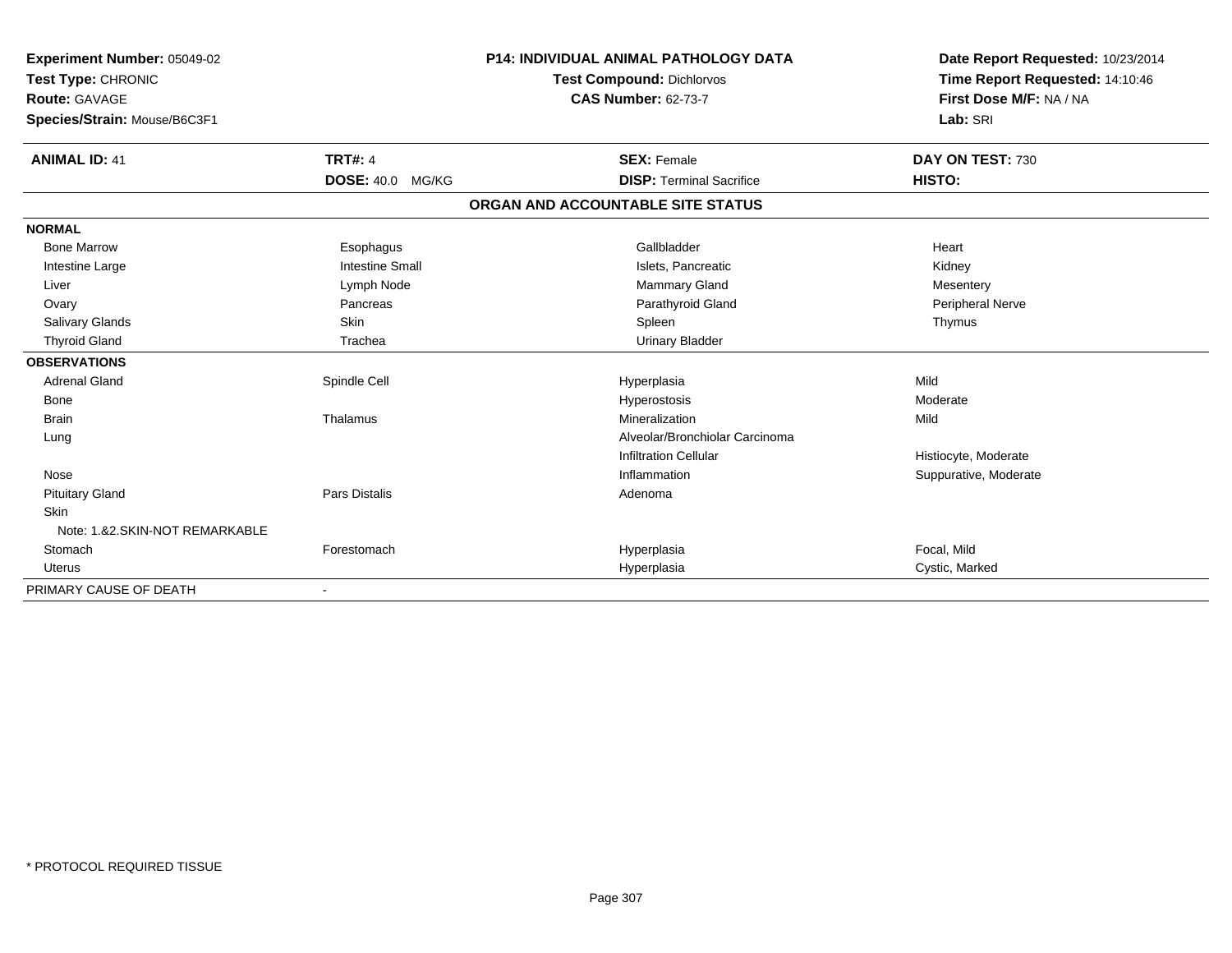| Experiment Number: 05049-02<br>Test Type: CHRONIC<br><b>Route: GAVAGE</b><br>Species/Strain: Mouse/B6C3F1 |                         | <b>P14: INDIVIDUAL ANIMAL PATHOLOGY DATA</b><br>Test Compound: Dichlorvos<br><b>CAS Number: 62-73-7</b> | Date Report Requested: 10/23/2014<br>Time Report Requested: 14:10:46<br>First Dose M/F: NA / NA<br>Lab: SRI |
|-----------------------------------------------------------------------------------------------------------|-------------------------|---------------------------------------------------------------------------------------------------------|-------------------------------------------------------------------------------------------------------------|
| <b>ANIMAL ID: 41</b>                                                                                      | <b>TRT#: 6</b>          | <b>SEX: Female</b>                                                                                      | DAY ON TEST: 6                                                                                              |
|                                                                                                           | <b>DOSE: 20.0 MG/KG</b> | <b>DISP: Accident</b>                                                                                   | HISTO:                                                                                                      |
|                                                                                                           |                         | ORGAN AND ACCOUNTABLE SITE STATUS                                                                       |                                                                                                             |
| <b>NORMAL</b>                                                                                             |                         |                                                                                                         |                                                                                                             |
| <b>Adrenal Gland</b>                                                                                      | Bone                    | <b>Bone Marrow</b>                                                                                      | <b>Brain</b>                                                                                                |
| Esophagus                                                                                                 | Gallbladder             | Heart                                                                                                   | Intestine Large                                                                                             |
| <b>Intestine Small</b>                                                                                    | Islets, Pancreatic      | Kidney                                                                                                  | Liver                                                                                                       |
| Lymph Node                                                                                                | Ovary                   | Pancreas                                                                                                | Parathyroid Gland                                                                                           |
| <b>Peripheral Nerve</b>                                                                                   | Salivary Glands         | Skin                                                                                                    | Spleen                                                                                                      |
| Stomach                                                                                                   | Thymus                  | <b>Thyroid Gland</b>                                                                                    | Trachea                                                                                                     |
| <b>Urinary Bladder</b>                                                                                    | <b>Uterus</b>           |                                                                                                         |                                                                                                             |
| <b>MISSING</b>                                                                                            |                         |                                                                                                         |                                                                                                             |
| <b>Mammary Gland</b>                                                                                      | Nose                    | <b>Pituitary Gland</b>                                                                                  |                                                                                                             |
| <b>OBSERVATIONS</b>                                                                                       |                         |                                                                                                         |                                                                                                             |
| Lung                                                                                                      | Pleura                  | Inflammation                                                                                            | Suppurative, Mild                                                                                           |
| Nose                                                                                                      |                         |                                                                                                         |                                                                                                             |
| Note: NOSE-NOT REQUIRED BY PROTOCOL PRIOR TO 6/1/82                                                       |                         |                                                                                                         |                                                                                                             |
| PRIMARY CAUSE OF DEATH                                                                                    |                         |                                                                                                         |                                                                                                             |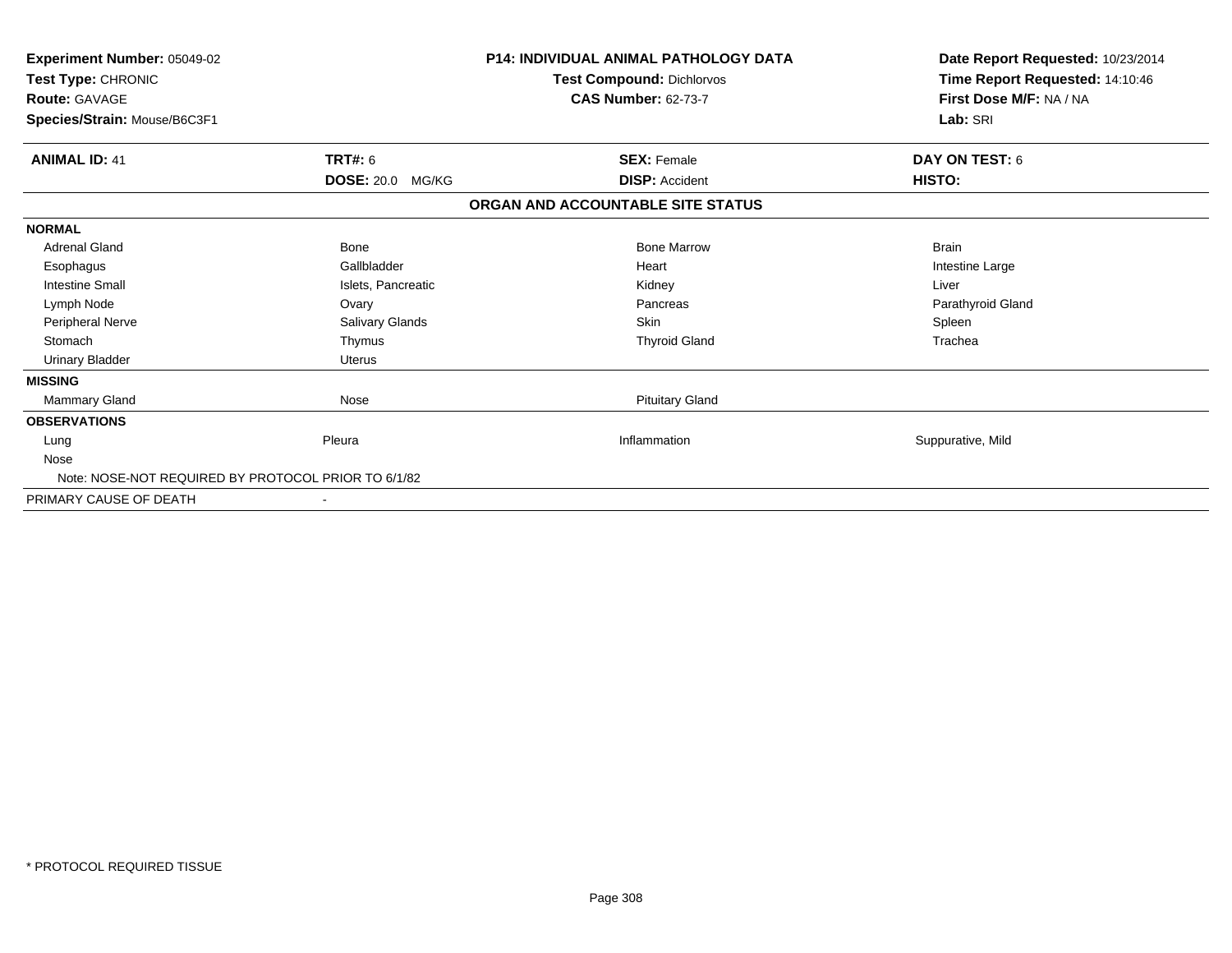| Experiment Number: 05049-02<br>Test Type: CHRONIC<br>Route: GAVAGE<br>Species/Strain: Mouse/B6C3F1 |                                                | <b>P14: INDIVIDUAL ANIMAL PATHOLOGY DATA</b><br><b>Test Compound: Dichlorvos</b><br><b>CAS Number: 62-73-7</b> | Date Report Requested: 10/23/2014<br>Time Report Requested: 14:10:46<br>First Dose M/F: NA / NA<br>Lab: SRI |
|----------------------------------------------------------------------------------------------------|------------------------------------------------|----------------------------------------------------------------------------------------------------------------|-------------------------------------------------------------------------------------------------------------|
| <b>ANIMAL ID: 42</b>                                                                               | <b>TRT#: 2</b><br><b>DOSE: VEHICLE CONTROL</b> | <b>SEX: Female</b><br><b>DISP: Dead</b>                                                                        | DAY ON TEST: 582<br>HISTO:                                                                                  |
|                                                                                                    |                                                | ORGAN AND ACCOUNTABLE SITE STATUS                                                                              |                                                                                                             |
| <b>NORMAL</b>                                                                                      |                                                |                                                                                                                |                                                                                                             |
| Bone                                                                                               | <b>Brain</b>                                   | Esophagus                                                                                                      | Gallbladder                                                                                                 |
| Heart                                                                                              | Intestine Large                                | Islets, Pancreatic                                                                                             | Mammary Gland                                                                                               |
| Ovary                                                                                              | <b>Peripheral Nerve</b>                        | <b>Pituitary Gland</b>                                                                                         | Skin                                                                                                        |
| Trachea                                                                                            |                                                |                                                                                                                |                                                                                                             |
| <b>MISSING</b>                                                                                     |                                                |                                                                                                                |                                                                                                             |
| Parathyroid Gland                                                                                  | Thymus                                         |                                                                                                                |                                                                                                             |
| <b>INSUFFICIENT TISSUE</b>                                                                         |                                                |                                                                                                                |                                                                                                             |
| Salivary Glands                                                                                    |                                                |                                                                                                                |                                                                                                             |
| <b>OBSERVATIONS</b>                                                                                |                                                |                                                                                                                |                                                                                                             |
| Adrenal Gland                                                                                      | Spindle Cell                                   | Hyperplasia                                                                                                    | Mild                                                                                                        |
|                                                                                                    |                                                | Lymphoma Malignant Undifferentiated Cell Type                                                                  |                                                                                                             |
|                                                                                                    | Medulla                                        | Vacuolization Cytoplasmic                                                                                      | Mild                                                                                                        |
| <b>Bone Marrow</b>                                                                                 |                                                | Hyperplasia                                                                                                    | Moderate                                                                                                    |
| <b>Intestine Small</b>                                                                             | Jejunum                                        | Lymphoma Malignant Undifferentiated Cell Type                                                                  |                                                                                                             |
| Kidney                                                                                             |                                                | Casts                                                                                                          | Mild                                                                                                        |
| Liver                                                                                              |                                                | Lymphoma Malignant Undifferentiated Cell Type                                                                  |                                                                                                             |
| Lung                                                                                               | Interstitium                                   | Edema                                                                                                          | Mild                                                                                                        |
| Lymph Node                                                                                         | Iliac                                          | Lymphoma Malignant Undifferentiated Cell Type                                                                  |                                                                                                             |
|                                                                                                    | Inguinal                                       | Lymphoma Malignant Undifferentiated Cell Type                                                                  |                                                                                                             |
|                                                                                                    | Mandibular                                     | Lymphoma Malignant Undifferentiated Cell Type                                                                  |                                                                                                             |
|                                                                                                    | Mediastinal                                    | Lymphoma Malignant Undifferentiated Cell Type                                                                  |                                                                                                             |
|                                                                                                    | Mesenteric                                     | Lymphoma Malignant Undifferentiated Cell Type                                                                  |                                                                                                             |
|                                                                                                    | Renal                                          | Lymphoma Malignant Undifferentiated Cell Type                                                                  |                                                                                                             |
| Note: TRC LES 2 & 4--MESENTERIC NODE-LYMPH MAL UNDF                                                |                                                |                                                                                                                |                                                                                                             |
| Note: TRC LES 3--ILIAC NODE-LYMPH MAL UNDF                                                         |                                                |                                                                                                                |                                                                                                             |
| Mesentery                                                                                          |                                                | Lymphoma Malignant Undifferentiated Cell Type                                                                  | Moderate                                                                                                    |
| Nose                                                                                               |                                                | Foreign Body<br>Inflammation                                                                                   | Suppurative, Marked                                                                                         |
|                                                                                                    |                                                | Lymphoma Malignant Undifferentiated Cell Type                                                                  |                                                                                                             |
| Pancreas<br>Spleen                                                                                 |                                                | Lymphoma Malignant Undifferentiated Cell Type                                                                  |                                                                                                             |
|                                                                                                    |                                                |                                                                                                                |                                                                                                             |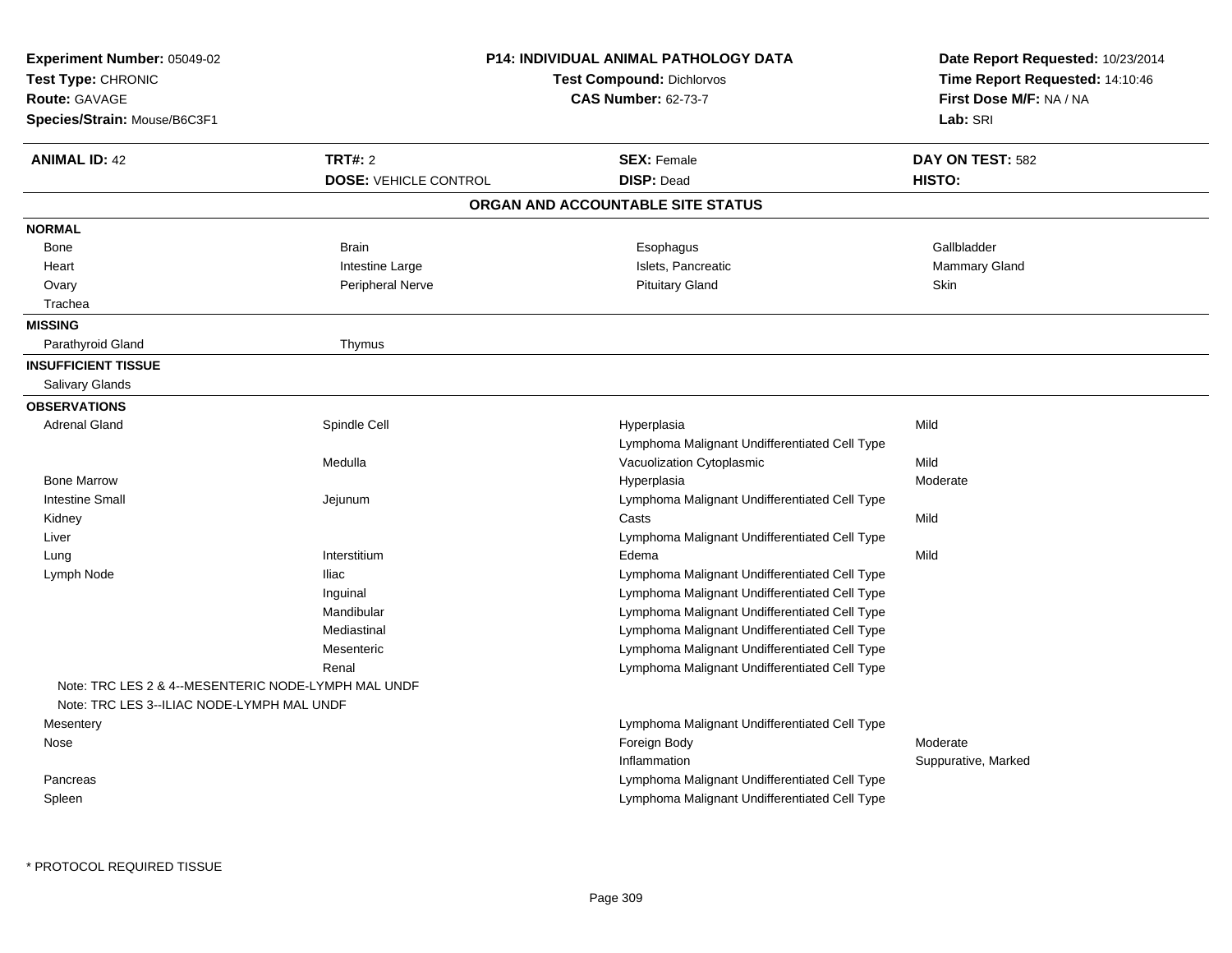| Experiment Number: 05049-02<br><b>Test Type: CHRONIC</b><br><b>Route: GAVAGE</b><br>Species/Strain: Mouse/B6C3F1 |                                                   | <b>P14: INDIVIDUAL ANIMAL PATHOLOGY DATA</b><br><b>Test Compound: Dichlorvos</b><br><b>CAS Number: 62-73-7</b> | Date Report Requested: 10/23/2014<br>Time Report Requested: 14:10:46<br>First Dose M/F: NA / NA<br>Lab: SRI |  |
|------------------------------------------------------------------------------------------------------------------|---------------------------------------------------|----------------------------------------------------------------------------------------------------------------|-------------------------------------------------------------------------------------------------------------|--|
|                                                                                                                  |                                                   |                                                                                                                |                                                                                                             |  |
| <b>ANIMAL ID: 42</b>                                                                                             | TRT#: 2                                           | <b>SEX: Female</b>                                                                                             | DAY ON TEST: 582                                                                                            |  |
|                                                                                                                  | <b>DOSE: VEHICLE CONTROL</b><br><b>DISP: Dead</b> |                                                                                                                | <b>HISTO:</b>                                                                                               |  |
|                                                                                                                  |                                                   | ORGAN AND ACCOUNTABLE SITE STATUS                                                                              |                                                                                                             |  |
| Stomach                                                                                                          | Glandular                                         | Erosion                                                                                                        | Moderate                                                                                                    |  |
|                                                                                                                  | Glandular                                         | Mineralization                                                                                                 | Mild                                                                                                        |  |
| <b>Thyroid Gland</b>                                                                                             | <b>Follicular Cel</b>                             | Adenoma                                                                                                        |                                                                                                             |  |
| <b>Urinary Bladder</b>                                                                                           |                                                   | Inflammation                                                                                                   | Chronic, Mild                                                                                               |  |
| Uterus                                                                                                           |                                                   | Lymphoma Malignant Undifferentiated Cell Type                                                                  |                                                                                                             |  |
| PRIMARY CAUSE OF DEATH                                                                                           |                                                   |                                                                                                                |                                                                                                             |  |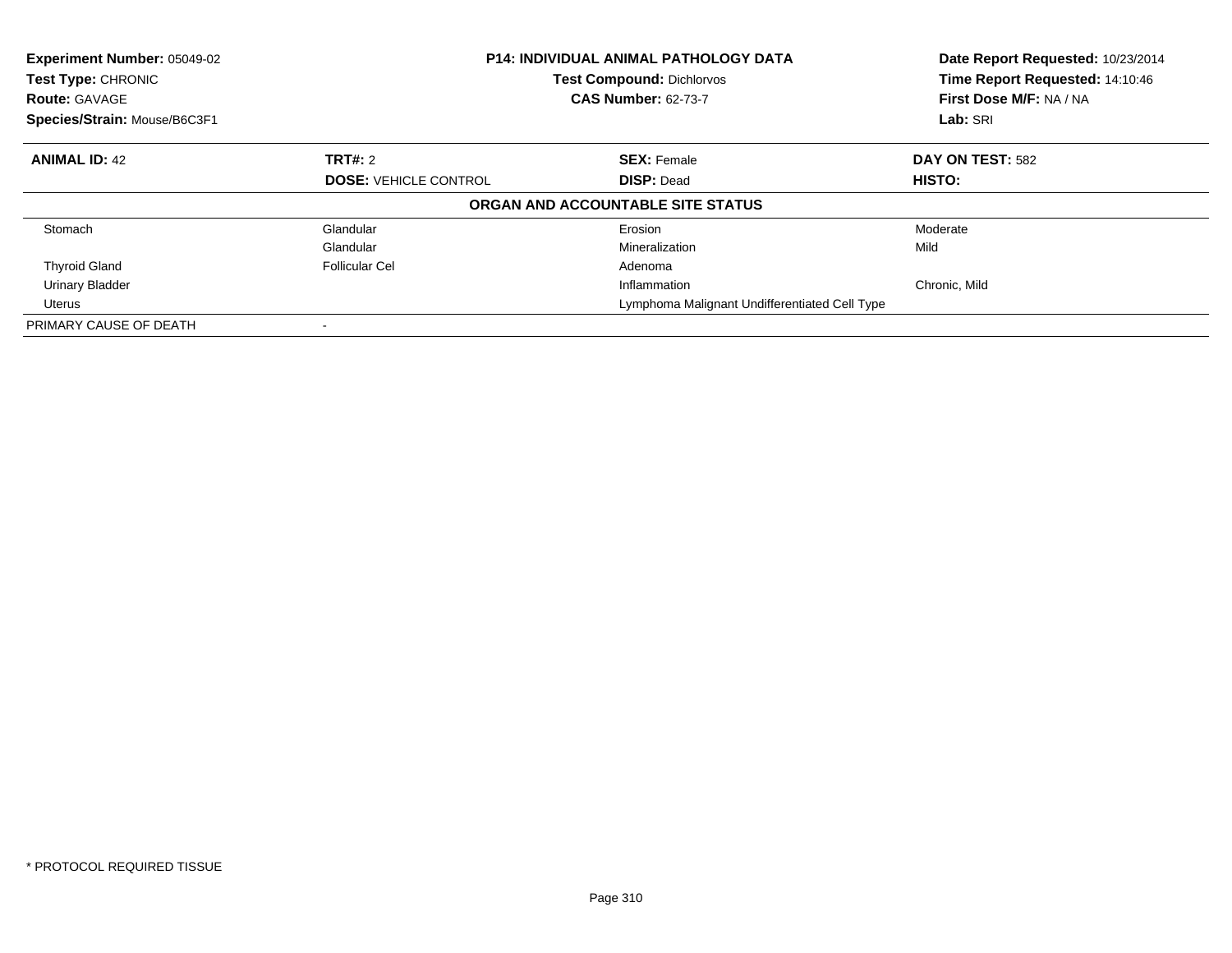| Experiment Number: 05049-02<br>Test Type: CHRONIC |                         | <b>P14: INDIVIDUAL ANIMAL PATHOLOGY DATA</b> | Date Report Requested: 10/23/2014<br>Time Report Requested: 14:10:46 |
|---------------------------------------------------|-------------------------|----------------------------------------------|----------------------------------------------------------------------|
|                                                   |                         | <b>Test Compound: Dichlorvos</b>             |                                                                      |
| <b>Route: GAVAGE</b>                              |                         | <b>CAS Number: 62-73-7</b>                   | First Dose M/F: NA / NA                                              |
| Species/Strain: Mouse/B6C3F1                      |                         |                                              | Lab: SRI                                                             |
|                                                   |                         |                                              |                                                                      |
| <b>ANIMAL ID: 42</b>                              | <b>TRT#: 4</b>          | <b>SEX: Female</b>                           | DAY ON TEST: 730                                                     |
|                                                   | DOSE: 40.0 MG/KG        | <b>DISP: Terminal Sacrifice</b>              | HISTO:                                                               |
|                                                   |                         | ORGAN AND ACCOUNTABLE SITE STATUS            |                                                                      |
| <b>NORMAL</b>                                     |                         |                                              |                                                                      |
| <b>Bone</b>                                       | <b>Bone Marrow</b>      | Esophagus                                    | Gallbladder                                                          |
| Heart                                             | Intestine Large         | <b>Intestine Small</b>                       | Islets, Pancreatic                                                   |
| Liver                                             | Lymph Node              | <b>Mammary Gland</b>                         | Ovary                                                                |
| Pancreas                                          | <b>Peripheral Nerve</b> | Salivary Glands                              | Skin                                                                 |
| Spleen                                            | Stomach                 | Thymus                                       | Trachea                                                              |
| <b>Urinary Bladder</b>                            |                         |                                              |                                                                      |
| <b>MISSING</b>                                    |                         |                                              |                                                                      |
| Parathyroid Gland                                 |                         |                                              |                                                                      |
| <b>OBSERVATIONS</b>                               |                         |                                              |                                                                      |
| <b>Adrenal Gland</b>                              | Spindle Cell            | Hyperplasia                                  | Mild                                                                 |
| Brain                                             | Thalamus                | Mineralization                               | Minimal                                                              |
| Kidney                                            |                         | Inflammation                                 | Chronic, Moderate                                                    |
| Lung                                              |                         | Inflammation                                 | Chronic, Moderate                                                    |
| Nose                                              |                         | Inflammation                                 | Suppurative, Moderate                                                |
| <b>Pituitary Gland</b>                            | Pars Distalis           | Angiectasis                                  | Minimal                                                              |
| <b>Skin</b>                                       |                         |                                              |                                                                      |
| Note: 1.&2.SKIN-NOT REMARKABLE                    |                         |                                              |                                                                      |
| <b>Thyroid Gland</b>                              | <b>Follicular Cel</b>   | Adenoma                                      |                                                                      |
|                                                   | <b>Follicular Cel</b>   | Hyperplasia                                  | Mild                                                                 |
| <b>Uterus</b>                                     |                         | Hyperplasia                                  | Cystic, Moderate                                                     |
| PRIMARY CAUSE OF DEATH                            |                         |                                              |                                                                      |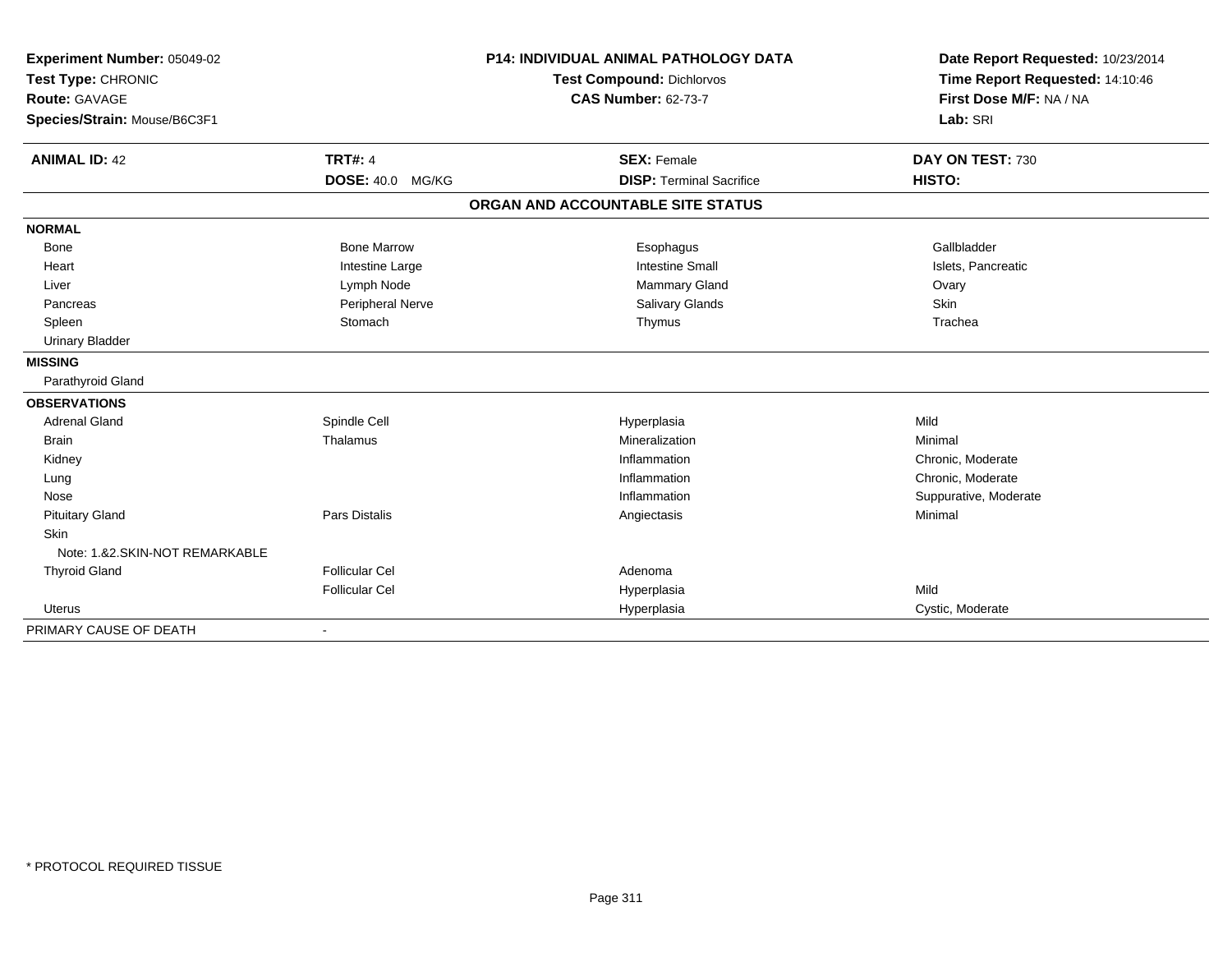| Experiment Number: 05049-02<br>Test Type: CHRONIC<br><b>Route: GAVAGE</b><br>Species/Strain: Mouse/B6C3F1 |                      | <b>P14: INDIVIDUAL ANIMAL PATHOLOGY DATA</b><br><b>Test Compound: Dichlorvos</b><br><b>CAS Number: 62-73-7</b> | Date Report Requested: 10/23/2014<br>Time Report Requested: 14:10:46<br>First Dose M/F: NA / NA<br>Lab: SRI |
|-----------------------------------------------------------------------------------------------------------|----------------------|----------------------------------------------------------------------------------------------------------------|-------------------------------------------------------------------------------------------------------------|
| <b>ANIMAL ID: 42</b>                                                                                      | TRT#: 6              | <b>SEX: Female</b>                                                                                             | DAY ON TEST: 4                                                                                              |
|                                                                                                           | DOSE: 20.0 MG/KG     | <b>DISP: Accident</b>                                                                                          | HISTO:                                                                                                      |
|                                                                                                           |                      | ORGAN AND ACCOUNTABLE SITE STATUS                                                                              |                                                                                                             |
| <b>NORMAL</b>                                                                                             |                      |                                                                                                                |                                                                                                             |
| <b>Adrenal Gland</b>                                                                                      | Bone                 | <b>Bone Marrow</b>                                                                                             | <b>Brain</b>                                                                                                |
| Heart                                                                                                     | Intestine Large      | <b>Intestine Small</b>                                                                                         | Islets, Pancreatic                                                                                          |
| Kidney                                                                                                    | Liver                | Lymph Node                                                                                                     | Mammary Gland                                                                                               |
| Ovary                                                                                                     | Pancreas             | Parathyroid Gland                                                                                              | Peripheral Nerve                                                                                            |
| <b>Pituitary Gland</b>                                                                                    | Salivary Glands      | Skin                                                                                                           | Stomach                                                                                                     |
| Thymus                                                                                                    | <b>Thyroid Gland</b> | Trachea                                                                                                        | <b>Urinary Bladder</b>                                                                                      |
| Uterus                                                                                                    |                      |                                                                                                                |                                                                                                             |
| <b>MISSING</b>                                                                                            |                      |                                                                                                                |                                                                                                             |
| Nose                                                                                                      | Spleen               |                                                                                                                |                                                                                                             |
| <b>INSUFFICIENT TISSUE</b>                                                                                |                      |                                                                                                                |                                                                                                             |
| Gallbladder                                                                                               |                      |                                                                                                                |                                                                                                             |
| <b>OBSERVATIONS</b>                                                                                       |                      |                                                                                                                |                                                                                                             |
| Esophagus                                                                                                 | <b>Muscularis</b>    | Inflammation                                                                                                   | Chronic, Moderate                                                                                           |
| Lung                                                                                                      | Pleura               | Inflammation                                                                                                   | Chronic, Mild                                                                                               |
| Nose                                                                                                      |                      |                                                                                                                |                                                                                                             |
| Note: NOSE-NOT REQUIRED BY PROTOCOL PRIOR TO 6/1/82                                                       |                      |                                                                                                                |                                                                                                             |
| PRIMARY CAUSE OF DEATH                                                                                    |                      |                                                                                                                |                                                                                                             |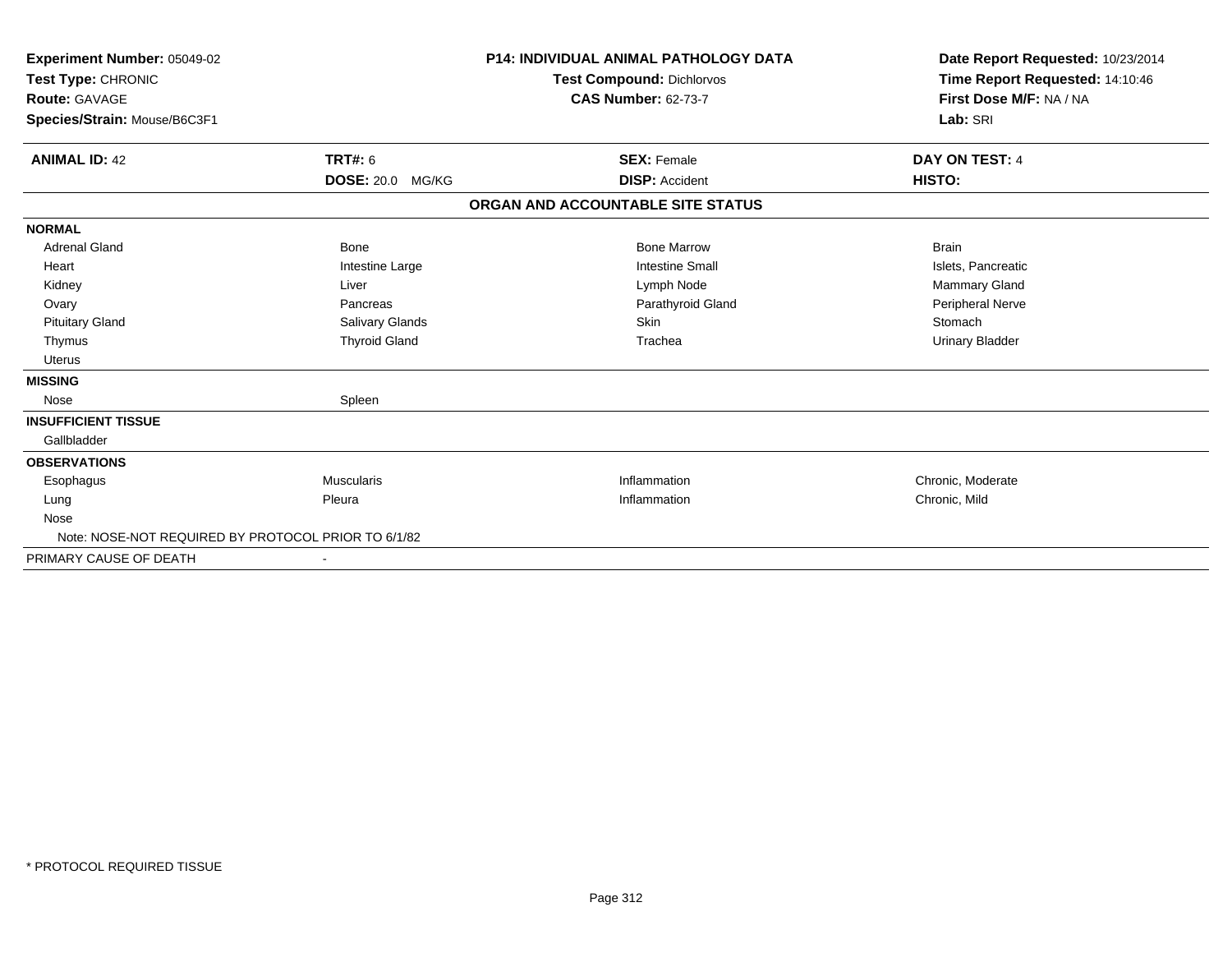| Experiment Number: 05049-02<br>Test Type: CHRONIC<br><b>Route: GAVAGE</b> |                              | <b>P14: INDIVIDUAL ANIMAL PATHOLOGY DATA</b><br><b>Test Compound: Dichlorvos</b><br><b>CAS Number: 62-73-7</b> | Date Report Requested: 10/23/2014<br>Time Report Requested: 14:10:46<br>First Dose M/F: NA / NA |
|---------------------------------------------------------------------------|------------------------------|----------------------------------------------------------------------------------------------------------------|-------------------------------------------------------------------------------------------------|
| Species/Strain: Mouse/B6C3F1                                              |                              |                                                                                                                | Lab: SRI                                                                                        |
| <b>ANIMAL ID: 43</b>                                                      | TRT#: 2                      | <b>SEX: Female</b>                                                                                             | DAY ON TEST: 9                                                                                  |
|                                                                           | <b>DOSE: VEHICLE CONTROL</b> | <b>DISP:</b> Accident                                                                                          | HISTO:                                                                                          |
|                                                                           |                              | ORGAN AND ACCOUNTABLE SITE STATUS                                                                              |                                                                                                 |
| <b>NORMAL</b>                                                             |                              |                                                                                                                |                                                                                                 |
| <b>Adrenal Gland</b>                                                      | Bone                         | <b>Bone Marrow</b>                                                                                             | <b>Brain</b>                                                                                    |
| Esophagus                                                                 | Heart                        | Intestine Large                                                                                                | Kidney                                                                                          |
| Liver                                                                     | Lymph Node                   | Mammary Gland                                                                                                  | Ovary                                                                                           |
| Pancreas                                                                  | Parathyroid Gland            | <b>Salivary Glands</b>                                                                                         | <b>Skin</b>                                                                                     |
| Spleen                                                                    | Stomach                      | <b>Thyroid Gland</b>                                                                                           | Trachea                                                                                         |
| <b>Uterus</b>                                                             |                              |                                                                                                                |                                                                                                 |
| <b>MISSING</b>                                                            |                              |                                                                                                                |                                                                                                 |
| Gallbladder                                                               | <b>Intestine Small</b>       | Nose                                                                                                           | Peripheral Nerve                                                                                |
| <b>Pituitary Gland</b>                                                    | Thymus                       |                                                                                                                |                                                                                                 |
| <b>AUTO PRECLUDES DIAG.</b>                                               |                              |                                                                                                                |                                                                                                 |
| Islets, Pancreatic                                                        | <b>Urinary Bladder</b>       |                                                                                                                |                                                                                                 |
| <b>OBSERVATIONS</b>                                                       |                              |                                                                                                                |                                                                                                 |
| Lung                                                                      | Pleura                       | Inflammation                                                                                                   | Suppurative, Moderate                                                                           |
| Nose                                                                      |                              |                                                                                                                |                                                                                                 |
| Note: NOSE-NOT REQUIRED BY PROTOCOL PRIOR TO 6/1/82                       |                              |                                                                                                                |                                                                                                 |
| <b>Tissue NOS</b>                                                         |                              | Foreign Body                                                                                                   | Marked                                                                                          |
|                                                                           |                              | Inflammation                                                                                                   | Suppurative, Marked                                                                             |
| Note: TISSUE NOS IS MEDIASTINUM                                           |                              |                                                                                                                |                                                                                                 |
| PRIMARY CAUSE OF DEATH                                                    |                              |                                                                                                                |                                                                                                 |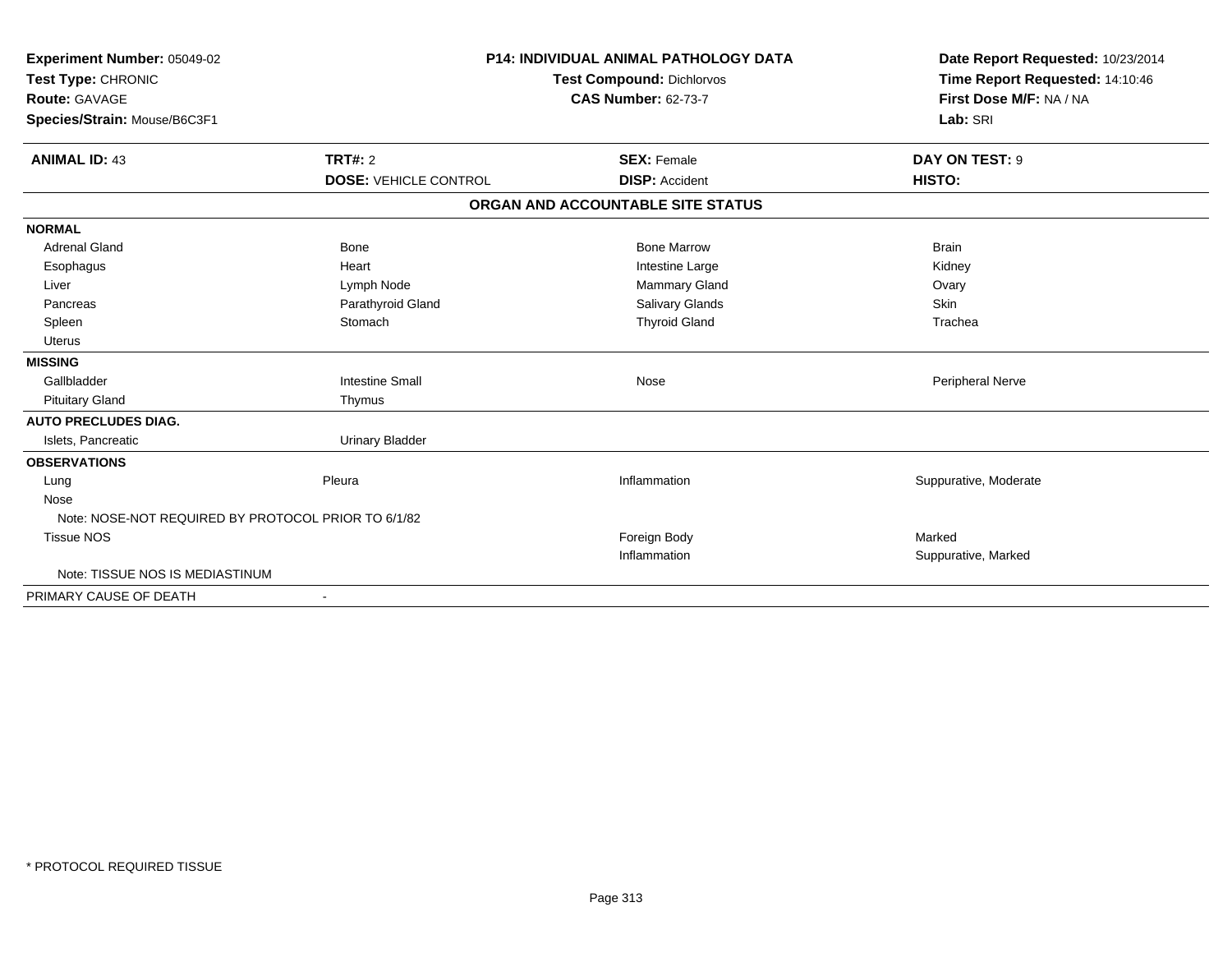| Experiment Number: 05049-02<br>Test Type: CHRONIC<br><b>Route: GAVAGE</b> |                         | P14: INDIVIDUAL ANIMAL PATHOLOGY DATA<br><b>Test Compound: Dichlorvos</b> | Date Report Requested: 10/23/2014<br>Time Report Requested: 14:10:46 |  |
|---------------------------------------------------------------------------|-------------------------|---------------------------------------------------------------------------|----------------------------------------------------------------------|--|
|                                                                           |                         | <b>CAS Number: 62-73-7</b>                                                | First Dose M/F: NA / NA                                              |  |
| Species/Strain: Mouse/B6C3F1                                              |                         |                                                                           | Lab: SRI                                                             |  |
| <b>ANIMAL ID: 43</b>                                                      | <b>TRT#: 4</b>          | <b>SEX: Female</b>                                                        | DAY ON TEST: 730                                                     |  |
|                                                                           | <b>DOSE: 40.0 MG/KG</b> | <b>DISP: Terminal Sacrifice</b>                                           | HISTO:                                                               |  |
|                                                                           |                         | ORGAN AND ACCOUNTABLE SITE STATUS                                         |                                                                      |  |
| <b>NORMAL</b>                                                             |                         |                                                                           |                                                                      |  |
| Bone                                                                      | <b>Bone Marrow</b>      | Esophagus                                                                 | Gallbladder                                                          |  |
| Heart                                                                     | Intestine Large         | Islets, Pancreatic                                                        | Liver                                                                |  |
| Lung                                                                      | Lymph Node              | Mammary Gland                                                             | Pancreas                                                             |  |
| Parathyroid Gland                                                         | Peripheral Nerve        | Salivary Glands                                                           | Skin                                                                 |  |
| Spleen                                                                    | Thymus                  | Trachea                                                                   | <b>Urinary Bladder</b>                                               |  |
| <b>MISSING</b>                                                            |                         |                                                                           |                                                                      |  |
| <b>Pituitary Gland</b>                                                    |                         |                                                                           |                                                                      |  |
| <b>OBSERVATIONS</b>                                                       |                         |                                                                           |                                                                      |  |
| <b>Adrenal Gland</b>                                                      | Spindle Cell            | Hyperplasia                                                               | Mild                                                                 |  |
| <b>Brain</b>                                                              | Thalamus                | Mineralization                                                            | Mild                                                                 |  |
| <b>Intestine Small</b>                                                    | Jejunum                 | Lymphoma Malignant Mixed                                                  |                                                                      |  |
| Kidney                                                                    |                         | Inflammation                                                              | Chronic, Mild                                                        |  |
|                                                                           |                         | Metaplasia                                                                | Osseous, Mild                                                        |  |
| Nose                                                                      |                         | Inflammation                                                              | Suppurative, Moderate                                                |  |
| Ovary                                                                     |                         | Cyst                                                                      |                                                                      |  |
| Skin                                                                      |                         |                                                                           |                                                                      |  |
| Note: 1.SKIN-NOT REMARKABLE                                               |                         |                                                                           |                                                                      |  |
| Stomach                                                                   | Forestomach             | Hyperplasia                                                               | Focal, Mild                                                          |  |
|                                                                           | Forestomach             | Inflammation                                                              | Suppurative, Mild                                                    |  |
| <b>Thyroid Gland</b>                                                      |                         | <b>Infiltration Cellular</b>                                              | Lymphocyte, Mild                                                     |  |
| Uterus                                                                    |                         | Hyperplasia                                                               | Cystic, Mild                                                         |  |
|                                                                           |                         | Inflammation                                                              | Suppurative, Mild                                                    |  |
| PRIMARY CAUSE OF DEATH                                                    | $\sim$                  |                                                                           |                                                                      |  |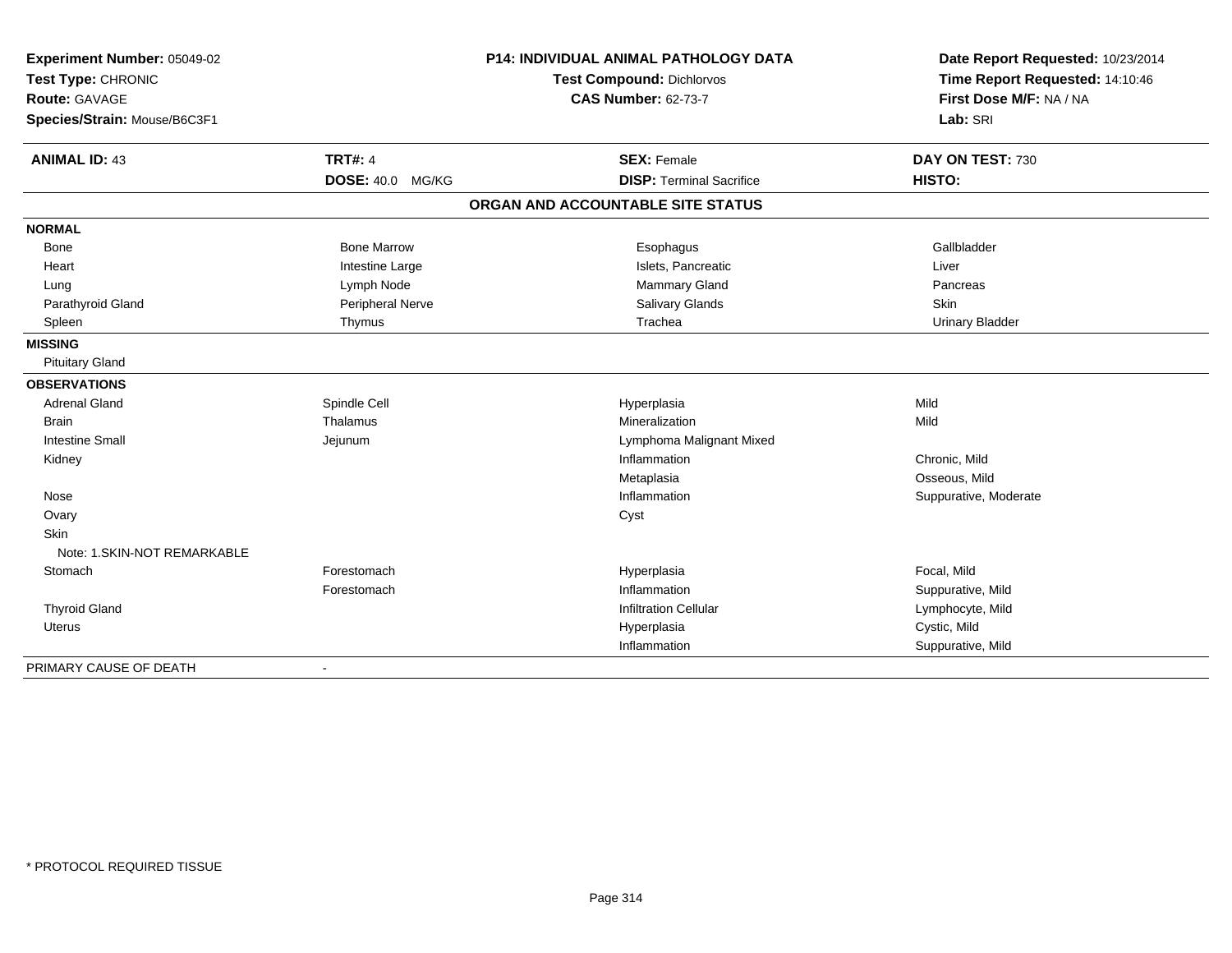| Experiment Number: 05049-02<br>Test Type: CHRONIC<br><b>Route: GAVAGE</b><br>Species/Strain: Mouse/B6C3F1 |                  | P14: INDIVIDUAL ANIMAL PATHOLOGY DATA<br>Test Compound: Dichlorvos<br><b>CAS Number: 62-73-7</b> | Date Report Requested: 10/23/2014<br>Time Report Requested: 14:10:46<br>First Dose M/F: NA / NA<br>Lab: SRI |
|-----------------------------------------------------------------------------------------------------------|------------------|--------------------------------------------------------------------------------------------------|-------------------------------------------------------------------------------------------------------------|
| <b>ANIMAL ID: 43</b>                                                                                      | <b>TRT#: 6</b>   | <b>SEX: Female</b>                                                                               | DAY ON TEST: 732                                                                                            |
|                                                                                                           | DOSE: 20.0 MG/KG | <b>DISP: Terminal Sacrifice</b>                                                                  | HISTO:                                                                                                      |
|                                                                                                           |                  | ORGAN AND ACCOUNTABLE SITE STATUS                                                                |                                                                                                             |
| <b>NORMAL</b>                                                                                             |                  |                                                                                                  |                                                                                                             |
| Esophagus                                                                                                 | Gallbladder      | Intestine Large                                                                                  | <b>Intestine Small</b>                                                                                      |
| Islets, Pancreatic                                                                                        | Lung             | Parathyroid Gland                                                                                | Peripheral Nerve                                                                                            |
| Salivary Glands                                                                                           | Skin             | <b>Thyroid Gland</b>                                                                             | Trachea                                                                                                     |
| <b>MISSING</b>                                                                                            |                  |                                                                                                  |                                                                                                             |
| <b>Pituitary Gland</b>                                                                                    |                  |                                                                                                  |                                                                                                             |
| <b>OBSERVATIONS</b>                                                                                       |                  |                                                                                                  |                                                                                                             |
| <b>Adrenal Gland</b>                                                                                      | Spindle Cell     | Hyperplasia                                                                                      | Moderate                                                                                                    |
| Bone                                                                                                      |                  | Hyperostosis                                                                                     | Moderate                                                                                                    |
| <b>Bone Marrow</b>                                                                                        |                  | Hyperplasia                                                                                      | Marked                                                                                                      |
| <b>Brain</b>                                                                                              | Thalamus         | Mineralization                                                                                   | Minimal                                                                                                     |
| Heart                                                                                                     | Valve            | Inflammation                                                                                     | Suppurative, Marked                                                                                         |
|                                                                                                           |                  | Thrombosis                                                                                       |                                                                                                             |
| Kidney                                                                                                    |                  | Hydronephrosis                                                                                   | Mild                                                                                                        |
|                                                                                                           | Glomerulus       | Inflammation                                                                                     | Chronic Active, Mild                                                                                        |
|                                                                                                           |                  | Inflammation                                                                                     | Suppurative, Mild                                                                                           |
|                                                                                                           |                  | Inflammation                                                                                     | Chronic, Mild                                                                                               |
| Liver                                                                                                     |                  | Hematopoietic Cell Proliferation                                                                 | Marked                                                                                                      |
|                                                                                                           | Kupffer Cell     | Hyperplasia                                                                                      | Moderate                                                                                                    |
|                                                                                                           | Hepatocyte       | <b>Necrosis</b>                                                                                  | Marked                                                                                                      |
| Note: TRC LES 3--NECROSIS                                                                                 |                  |                                                                                                  |                                                                                                             |
| Lymph Node                                                                                                | Mesenteric       | Hematopoietic Cell Proliferation                                                                 | Moderate                                                                                                    |
|                                                                                                           | <b>Iliac</b>     | Hyperplasia                                                                                      | Plasma Cell, Moderate                                                                                       |
|                                                                                                           | Mediastinal      | Hyperplasia                                                                                      | Plasma Cell, Moderate                                                                                       |
| Note: TRC LES 4--HYPERPLASIA, PLASMA CELL                                                                 |                  |                                                                                                  |                                                                                                             |
| <b>Mammary Gland</b>                                                                                      |                  | Hyperplasia                                                                                      | Cystic, Mild                                                                                                |
| Nose                                                                                                      |                  | Inflammation                                                                                     | Suppurative, Moderate                                                                                       |
| Ovary                                                                                                     |                  | Inflammation                                                                                     | Suppurative, Marked                                                                                         |
| Pancreas                                                                                                  |                  | Inflammation                                                                                     | Chronic, Mild                                                                                               |
| Skin                                                                                                      |                  |                                                                                                  |                                                                                                             |
| Note: TRC LES 1 AND 2--NOT REMARKABLE                                                                     |                  |                                                                                                  |                                                                                                             |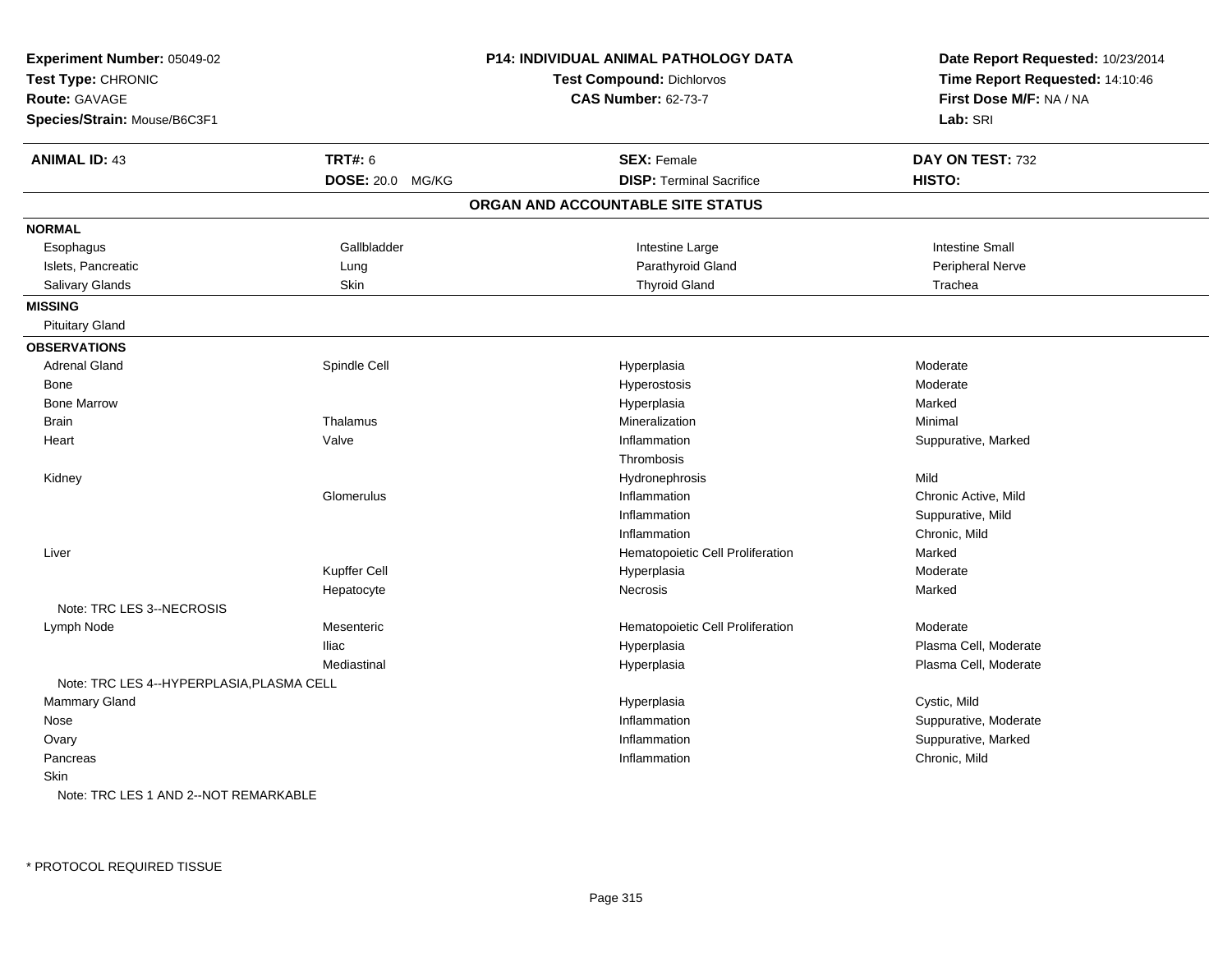| Experiment Number: 05049-02<br>Test Type: CHRONIC<br><b>Route: GAVAGE</b><br>Species/Strain: Mouse/B6C3F1 |                         | <b>P14: INDIVIDUAL ANIMAL PATHOLOGY DATA</b><br><b>Test Compound: Dichlorvos</b><br><b>CAS Number: 62-73-7</b> | Date Report Requested: 10/23/2014<br>Time Report Requested: 14:10:46<br>First Dose M/F: NA / NA<br>Lab: SRI |
|-----------------------------------------------------------------------------------------------------------|-------------------------|----------------------------------------------------------------------------------------------------------------|-------------------------------------------------------------------------------------------------------------|
| <b>ANIMAL ID: 43</b>                                                                                      | <b>TRT#:</b> 6          | <b>SEX: Female</b>                                                                                             | DAY ON TEST: 732                                                                                            |
|                                                                                                           | <b>DOSE: 20.0 MG/KG</b> | <b>DISP:</b> Terminal Sacrifice                                                                                | HISTO:                                                                                                      |
|                                                                                                           |                         | ORGAN AND ACCOUNTABLE SITE STATUS                                                                              |                                                                                                             |
| Spleen                                                                                                    |                         | Hematopoietic Cell Proliferation Erythrocytic                                                                  | Moderate                                                                                                    |
|                                                                                                           |                         | Hematopoietic Cell Proliferation Granulocytic                                                                  | Moderate                                                                                                    |
| Stomach                                                                                                   | Forestomach             | Hyperplasia                                                                                                    | Focal, Mild                                                                                                 |
| Thymus                                                                                                    |                         | Atrophy                                                                                                        | Mild                                                                                                        |
| <b>Urinary Bladder</b>                                                                                    |                         | Inflammation                                                                                                   | Chronic, Moderate                                                                                           |
| Uterus                                                                                                    |                         | Hyperplasia                                                                                                    | Cystic, Mild                                                                                                |
|                                                                                                           |                         | Inflammation                                                                                                   | Suppurative, Mild                                                                                           |
| PRIMARY CAUSE OF DEATH                                                                                    |                         |                                                                                                                |                                                                                                             |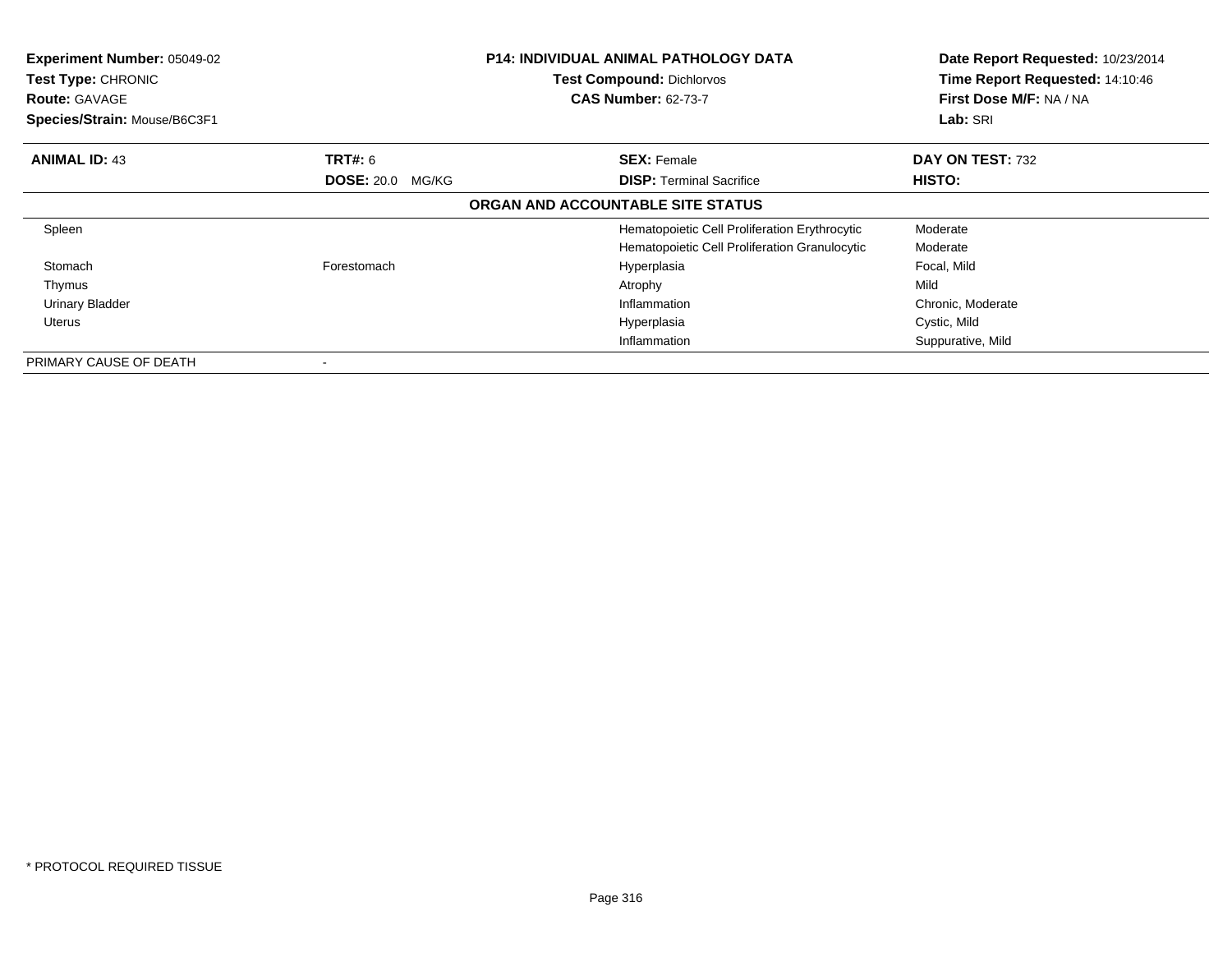| Experiment Number: 05049-02  |                              | <b>P14: INDIVIDUAL ANIMAL PATHOLOGY DATA</b> | Date Report Requested: 10/23/2014                          |
|------------------------------|------------------------------|----------------------------------------------|------------------------------------------------------------|
| Test Type: CHRONIC           |                              | <b>Test Compound: Dichlorvos</b>             | Time Report Requested: 14:10:46<br>First Dose M/F: NA / NA |
| <b>Route: GAVAGE</b>         |                              | <b>CAS Number: 62-73-7</b>                   |                                                            |
| Species/Strain: Mouse/B6C3F1 |                              |                                              | Lab: SRI                                                   |
|                              |                              |                                              |                                                            |
| <b>ANIMAL ID: 44</b>         | <b>TRT#: 2</b>               | <b>SEX: Female</b>                           | DAY ON TEST: 568                                           |
|                              | <b>DOSE: VEHICLE CONTROL</b> | <b>DISP: Dead</b>                            | HISTO:                                                     |
|                              |                              | ORGAN AND ACCOUNTABLE SITE STATUS            |                                                            |
| <b>NORMAL</b>                |                              |                                              |                                                            |
| <b>Adrenal Gland</b>         | <b>Bone</b>                  | Esophagus                                    | Intestine Large                                            |
| Kidney                       | Lymph Node                   | Mammary Gland                                | Nose                                                       |
| Parathyroid Gland            | Peripheral Nerve             | <b>Pituitary Gland</b>                       | Salivary Glands                                            |
| <b>Skin</b>                  | Stomach                      | <b>Thyroid Gland</b>                         | Trachea                                                    |
| <b>Uterus</b>                |                              |                                              |                                                            |
| <b>MISSING</b>               |                              |                                              |                                                            |
| Islets, Pancreatic           | Ovary                        | Pancreas                                     | Thymus                                                     |
| <b>AUTO PRECLUDES DIAG.</b>  |                              |                                              |                                                            |
| Gallbladder                  | <b>Intestine Small</b>       | Spleen                                       | <b>Urinary Bladder</b>                                     |
| <b>OBSERVATIONS</b>          |                              |                                              |                                                            |
| <b>Bone Marrow</b>           |                              | Lymphoma Malignant Histiocytic               |                                                            |
| <b>Brain</b>                 | Cerebellum                   | Hemorrhage                                   | Moderate                                                   |
|                              | Cerebrum                     | Hemorrhage                                   | Moderate                                                   |
|                              | Thalamus                     | Hemorrhage                                   | Moderate                                                   |
|                              | Thalamus                     | Mineralization                               | Mild                                                       |
| Heart                        |                              | Lymphoma Malignant Histiocytic               |                                                            |
| Liver                        |                              | Lymphoma Malignant Histiocytic               |                                                            |
|                              | Hepatocyte                   | Necrosis                                     | Moderate                                                   |
| Lung                         |                              | Lymphoma Malignant Histiocytic               |                                                            |
| PRIMARY CAUSE OF DEATH       |                              |                                              |                                                            |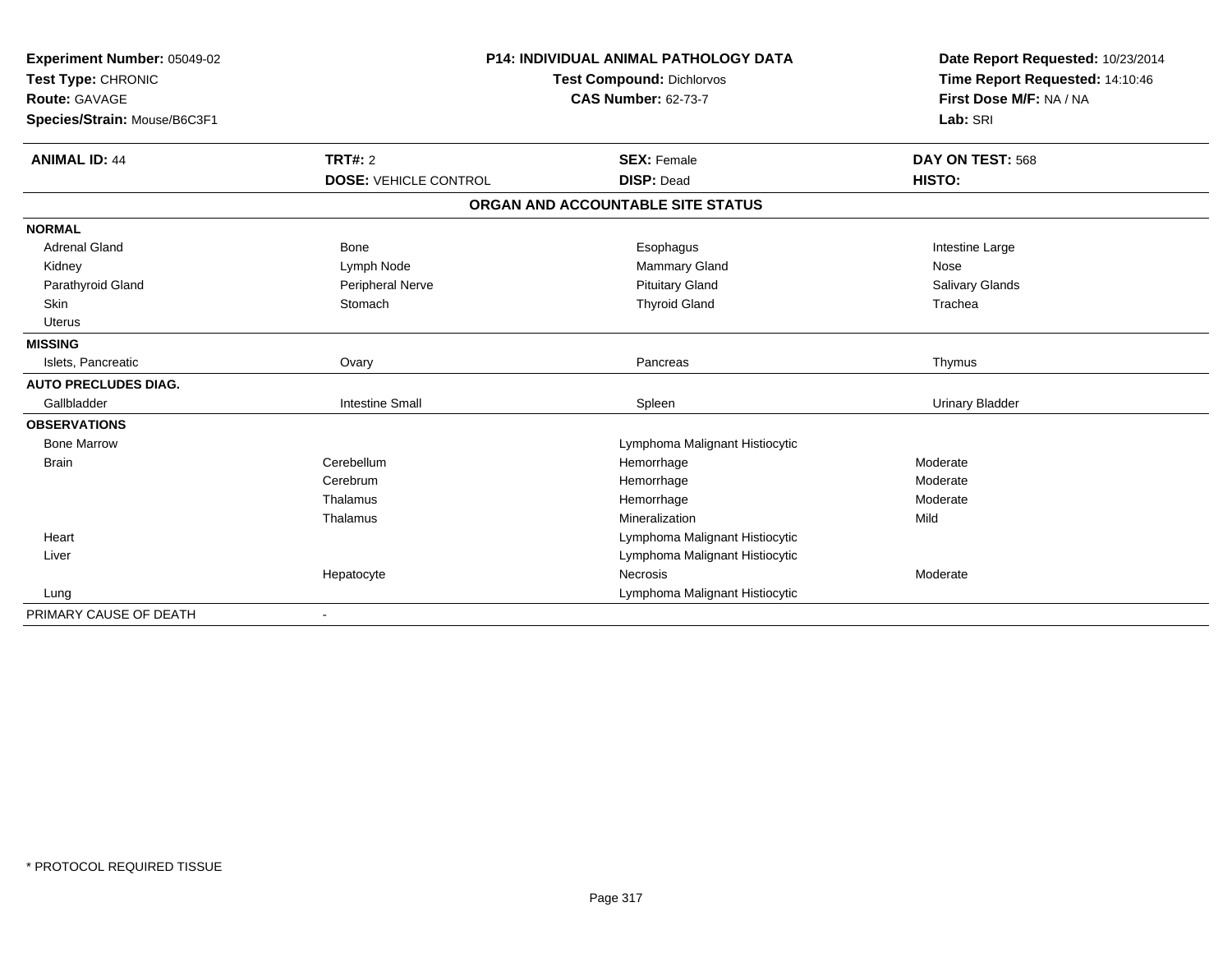| Experiment Number: 05049-02      |                        | <b>P14: INDIVIDUAL ANIMAL PATHOLOGY DATA</b>  | Date Report Requested: 10/23/2014 |
|----------------------------------|------------------------|-----------------------------------------------|-----------------------------------|
| Test Type: CHRONIC               |                        | <b>Test Compound: Dichlorvos</b>              | Time Report Requested: 14:10:46   |
| <b>Route: GAVAGE</b>             |                        | <b>CAS Number: 62-73-7</b>                    | First Dose M/F: NA / NA           |
| Species/Strain: Mouse/B6C3F1     |                        |                                               | Lab: SRI                          |
| <b>ANIMAL ID: 44</b>             | <b>TRT#: 4</b>         | <b>SEX: Female</b>                            | DAY ON TEST: 520                  |
|                                  | DOSE: 40.0 MG/KG       | <b>DISP: Dead</b>                             | HISTO:                            |
|                                  |                        | ORGAN AND ACCOUNTABLE SITE STATUS             |                                   |
| <b>NORMAL</b>                    |                        |                                               |                                   |
| <b>Brain</b>                     | Esophagus              | Heart                                         | Intestine Large                   |
| <b>Intestine Small</b>           | Islets, Pancreatic     | Liver                                         | Lymph Node                        |
| <b>Mammary Gland</b>             | Nose                   | Ovary                                         | Pancreas                          |
| Parathyroid Gland                | Peripheral Nerve       | <b>Pituitary Gland</b>                        | <b>Thyroid Gland</b>              |
| Trachea                          | <b>Urinary Bladder</b> |                                               |                                   |
| <b>MISSING</b>                   |                        |                                               |                                   |
| Gallbladder                      | Thymus                 |                                               |                                   |
| <b>OBSERVATIONS</b>              |                        |                                               |                                   |
| <b>Adrenal Gland</b>             | Spindle Cell           | Hyperplasia                                   | Mild                              |
| Bone                             |                        | Hemangiosarcoma                               |                                   |
| <b>Bone Marrow</b>               |                        | Hemangiosarcoma                               |                                   |
| Kidney                           |                        | Inflammation                                  | Chronic, Mild                     |
| Lung                             |                        | Inflammation                                  | Chronic, Mild                     |
| Salivary Glands                  |                        | Inflammation                                  | Chronic, Mild                     |
| <b>Skin</b>                      | <b>Subcut Tiss</b>     | Hemangiosarcoma                               |                                   |
| Note: TRC LES 1--HEMANGIOSARCOMA |                        |                                               |                                   |
| Spleen                           |                        | Hemangiosarcoma                               |                                   |
|                                  |                        | Hematopoietic Cell Proliferation Erythrocytic | Marked                            |
| Stomach                          | Forestomach            | Squamous Cell Papilloma                       |                                   |
| <b>Uterus</b>                    |                        | Hemangiosarcoma                               |                                   |
|                                  |                        | Hyperplasia                                   | Cystic, Mild                      |
|                                  |                        | Inflammation                                  | Suppurative, Mild                 |
| PRIMARY CAUSE OF DEATH           |                        |                                               |                                   |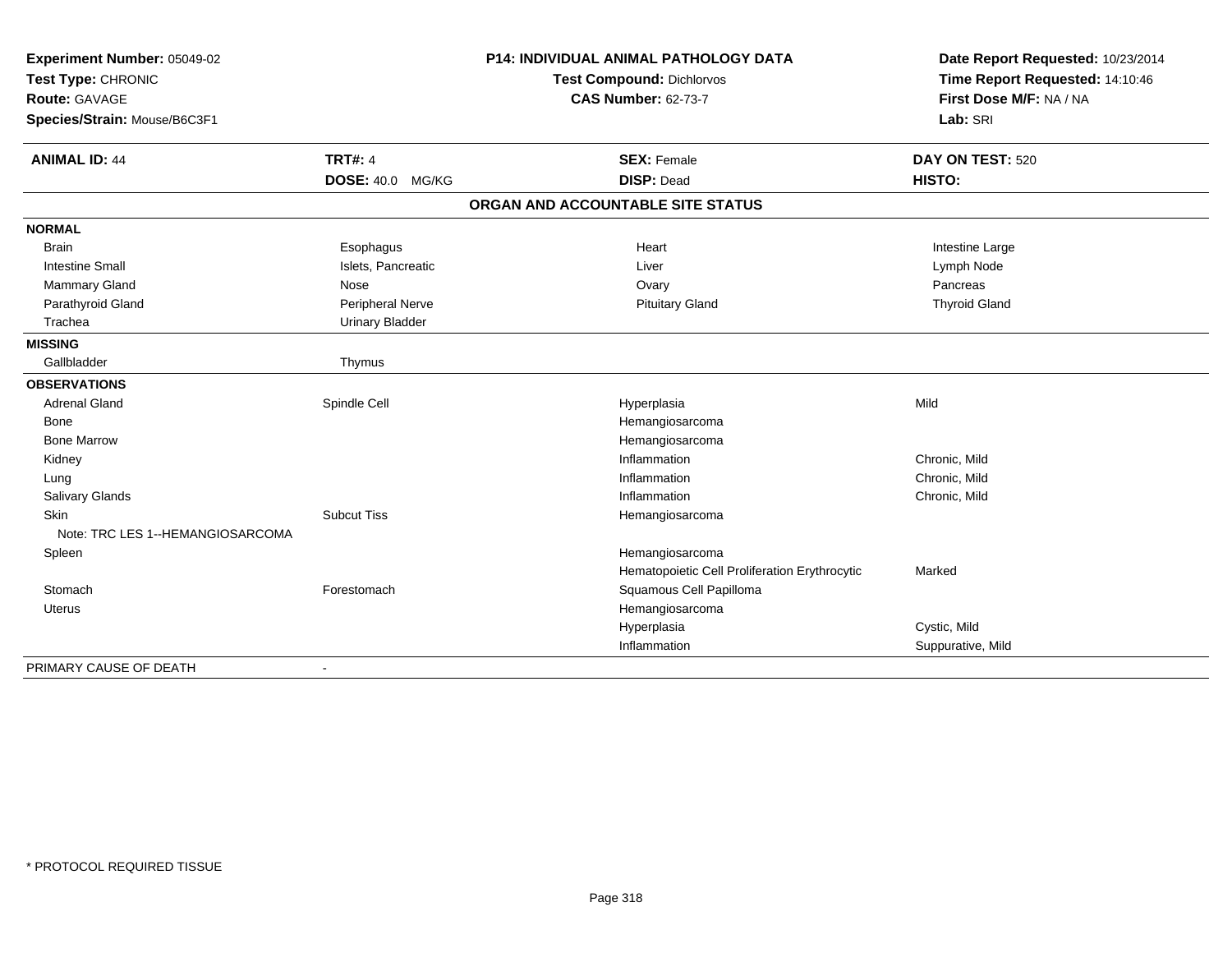| Experiment Number: 05049-02<br>Test Type: CHRONIC<br>Route: GAVAGE<br>Species/Strain: Mouse/B6C3F1 |                        | <b>P14: INDIVIDUAL ANIMAL PATHOLOGY DATA</b><br><b>Test Compound: Dichlorvos</b><br><b>CAS Number: 62-73-7</b> | Date Report Requested: 10/23/2014<br>Time Report Requested: 14:10:46<br>First Dose M/F: NA / NA<br>Lab: SRI |
|----------------------------------------------------------------------------------------------------|------------------------|----------------------------------------------------------------------------------------------------------------|-------------------------------------------------------------------------------------------------------------|
| <b>ANIMAL ID: 44</b>                                                                               | <b>TRT#: 6</b>         | <b>SEX: Female</b>                                                                                             | DAY ON TEST: 667                                                                                            |
|                                                                                                    | DOSE: 20.0 MG/KG       | <b>DISP: Dead</b>                                                                                              | HISTO:                                                                                                      |
|                                                                                                    |                        | ORGAN AND ACCOUNTABLE SITE STATUS                                                                              |                                                                                                             |
| <b>NORMAL</b>                                                                                      |                        |                                                                                                                |                                                                                                             |
| <b>Brain</b>                                                                                       | Esophagus              | Gallbladder                                                                                                    | Heart                                                                                                       |
| Intestine Large                                                                                    | Islets, Pancreatic     | Lung                                                                                                           | Mammary Gland                                                                                               |
| Nose                                                                                               | Pancreas               | Parathyroid Gland                                                                                              | Peripheral Nerve                                                                                            |
| <b>Pituitary Gland</b>                                                                             | Salivary Glands        | Skin                                                                                                           | <b>Thyroid Gland</b>                                                                                        |
| Trachea                                                                                            | <b>Urinary Bladder</b> |                                                                                                                |                                                                                                             |
| <b>MISSING</b>                                                                                     |                        |                                                                                                                |                                                                                                             |
| Thymus                                                                                             |                        |                                                                                                                |                                                                                                             |
| <b>OBSERVATIONS</b>                                                                                |                        |                                                                                                                |                                                                                                             |
| <b>Adrenal Gland</b>                                                                               | Spindle Cell           | Hyperplasia                                                                                                    | Moderate                                                                                                    |
| Bone                                                                                               |                        | Hyperostosis                                                                                                   | Mild                                                                                                        |
| <b>Bone Marrow</b>                                                                                 |                        | Hyperplasia                                                                                                    | Marked                                                                                                      |
| Intest Large                                                                                       |                        |                                                                                                                |                                                                                                             |
| Note: TRC LES 4--NOT REMARKABLE                                                                    |                        |                                                                                                                |                                                                                                             |
| <b>Intestine Small</b>                                                                             | Jejunum                | Inflammation                                                                                                   | Suppurative, Moderate                                                                                       |
| Note: TRC LES 3--INFLAMM, SUPPURATIVE                                                              |                        |                                                                                                                |                                                                                                             |
| Kidney                                                                                             | <b>Renal Tubule</b>    | Mineralization                                                                                                 | Mild                                                                                                        |
| Liver                                                                                              |                        | Hematopoietic Cell Proliferation                                                                               | Mild                                                                                                        |
|                                                                                                    | Kupffer Cell           | Hyperplasia                                                                                                    | Mild                                                                                                        |
| Lymph Node                                                                                         | Mediastinal            | Hyperplasia                                                                                                    | Histiocytic, Mild                                                                                           |
|                                                                                                    | Mediastinal            | Hyperplasia                                                                                                    | Plasma Cell, Mild                                                                                           |
|                                                                                                    | Mesenteric             | Hyperplasia                                                                                                    | Plasma Cell, Moderate                                                                                       |
| Mesentery<br>Note: TRC LES 2--INFLAMM, SUPPURATIVE                                                 |                        | Inflammation                                                                                                   | Suppurative, Marked                                                                                         |
| Ovary                                                                                              |                        | Inflammation                                                                                                   | Suppurative, Marked                                                                                         |
| Skin<br>Note: TRC LES 1--NOT REMARKABLE                                                            |                        |                                                                                                                |                                                                                                             |
| Spleen                                                                                             |                        | Hematopoietic Cell Proliferation Granulocytic                                                                  | Moderate                                                                                                    |
| Stomach                                                                                            | Glandular              | Hemorrhage                                                                                                     | Moderate                                                                                                    |
|                                                                                                    | Glandular              | Necrosis                                                                                                       | Moderate                                                                                                    |
| <b>Uterus</b>                                                                                      |                        | Hyperplasia                                                                                                    | Cystic, Moderate                                                                                            |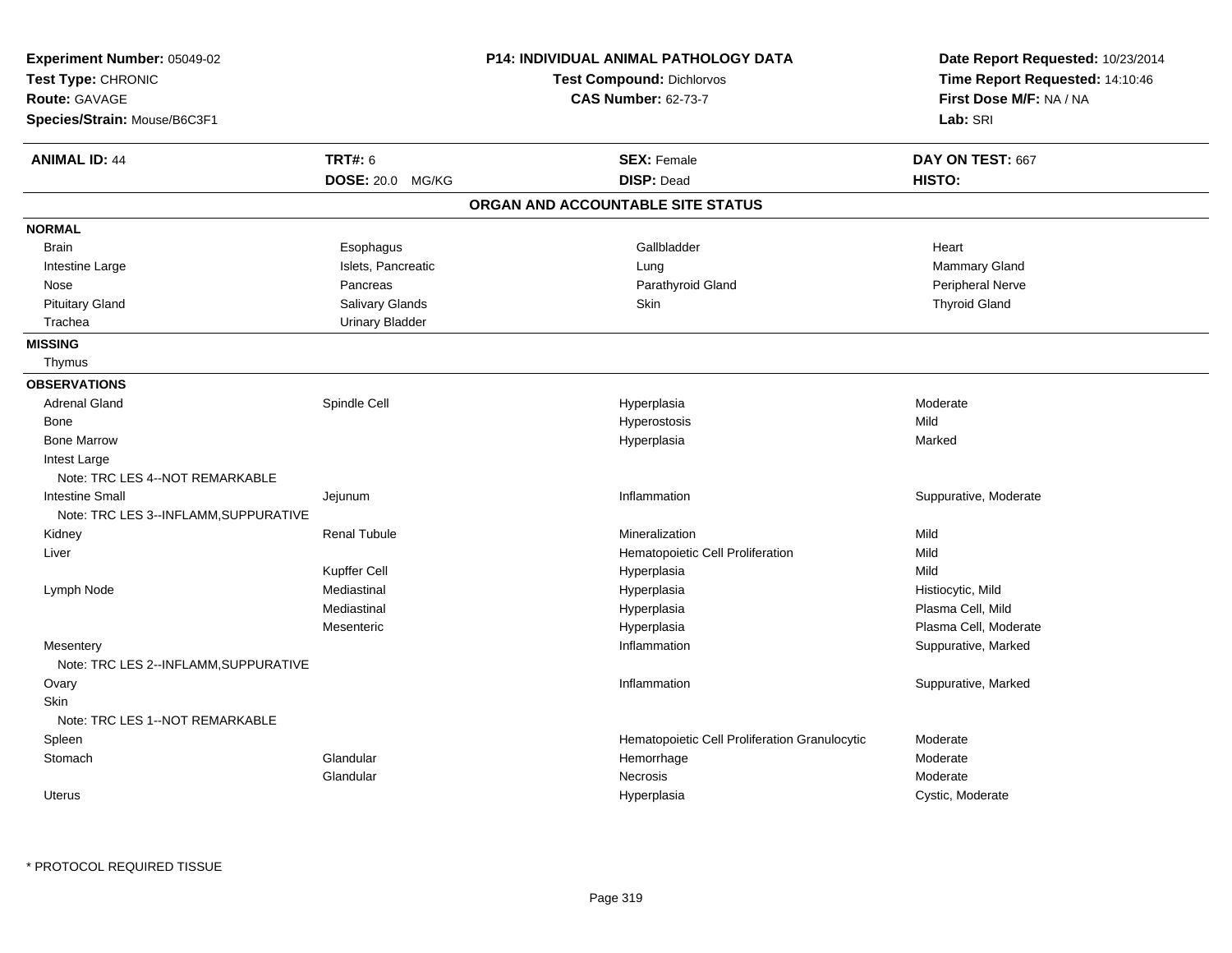| <b>Experiment Number: 05049-02</b><br><b>Test Type: CHRONIC</b><br><b>Route: GAVAGE</b> | <b>P14: INDIVIDUAL ANIMAL PATHOLOGY DATA</b><br><b>Test Compound: Dichlorvos</b><br><b>CAS Number: 62-73-7</b> |                                   | Date Report Requested: 10/23/2014<br>Time Report Requested: 14:10:46<br>First Dose M/F: NA / NA |
|-----------------------------------------------------------------------------------------|----------------------------------------------------------------------------------------------------------------|-----------------------------------|-------------------------------------------------------------------------------------------------|
| Species/Strain: Mouse/B6C3F1                                                            |                                                                                                                |                                   | Lab: SRI                                                                                        |
| <b>ANIMAL ID: 44</b>                                                                    | <b>TRT#: 6</b>                                                                                                 | <b>SEX: Female</b>                | DAY ON TEST: 667                                                                                |
|                                                                                         | <b>DOSE: 20.0 MG/KG</b>                                                                                        | <b>DISP: Dead</b>                 | <b>HISTO:</b>                                                                                   |
|                                                                                         |                                                                                                                | ORGAN AND ACCOUNTABLE SITE STATUS |                                                                                                 |
|                                                                                         |                                                                                                                | Inflammation                      | Suppurative, Moderate                                                                           |
| PRIMARY CAUSE OF DEATH                                                                  |                                                                                                                |                                   |                                                                                                 |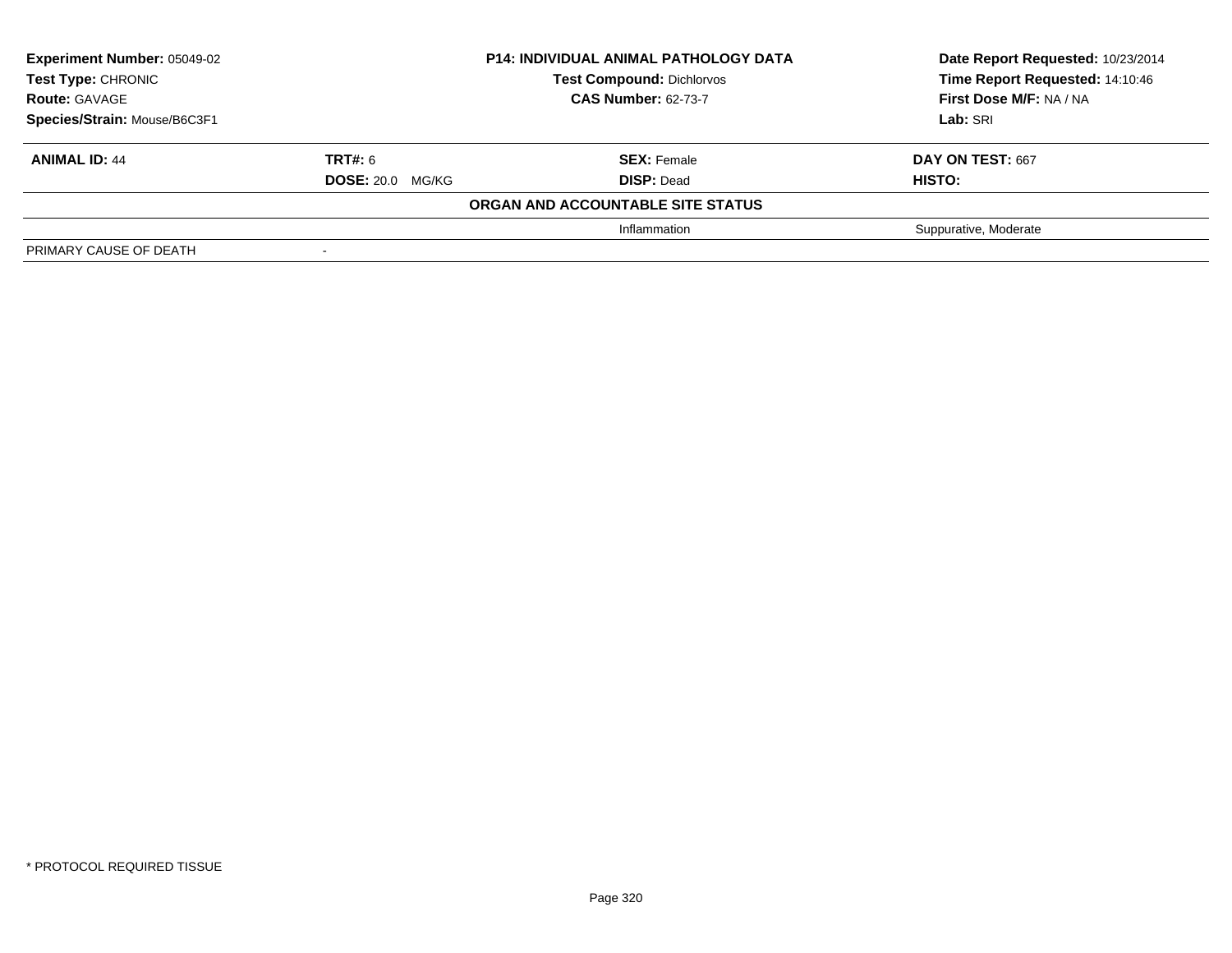| <b>P14: INDIVIDUAL ANIMAL PATHOLOGY DATA</b><br>Experiment Number: 05049-02<br>Test Type: CHRONIC<br><b>Test Compound: Dichlorvos</b><br><b>CAS Number: 62-73-7</b><br><b>Route: GAVAGE</b><br>Species/Strain: Mouse/B6C3F1 |                                                |                                                                                 | Date Report Requested: 10/23/2014<br>Time Report Requested: 14:10:46<br>First Dose M/F: NA / NA<br>Lab: SRI |
|-----------------------------------------------------------------------------------------------------------------------------------------------------------------------------------------------------------------------------|------------------------------------------------|---------------------------------------------------------------------------------|-------------------------------------------------------------------------------------------------------------|
| <b>ANIMAL ID: 45</b>                                                                                                                                                                                                        | <b>TRT#: 2</b><br><b>DOSE: VEHICLE CONTROL</b> | <b>SEX: Female</b><br><b>DISP: Moribund</b>                                     | DAY ON TEST: 706<br>HISTO:                                                                                  |
|                                                                                                                                                                                                                             |                                                | ORGAN AND ACCOUNTABLE SITE STATUS                                               |                                                                                                             |
|                                                                                                                                                                                                                             |                                                |                                                                                 |                                                                                                             |
| <b>NORMAL</b>                                                                                                                                                                                                               |                                                |                                                                                 |                                                                                                             |
| Bone                                                                                                                                                                                                                        | <b>Brain</b>                                   | Esophagus                                                                       | Intestine Large                                                                                             |
| <b>Intestine Small</b>                                                                                                                                                                                                      | Islets, Pancreatic                             | Nose                                                                            | Parathyroid Gland                                                                                           |
| Peripheral Nerve<br><b>Thyroid Gland</b>                                                                                                                                                                                    | Salivary Glands                                | Skin                                                                            | Thymus                                                                                                      |
| <b>INSUFFICIENT TISSUE</b>                                                                                                                                                                                                  |                                                |                                                                                 |                                                                                                             |
| Gallbladder                                                                                                                                                                                                                 |                                                |                                                                                 |                                                                                                             |
| <b>OBSERVATIONS</b>                                                                                                                                                                                                         |                                                |                                                                                 |                                                                                                             |
| <b>Adrenal Gland</b>                                                                                                                                                                                                        | Spindle Cell                                   | Hyperplasia                                                                     | Mild                                                                                                        |
| <b>Bone Marrow</b>                                                                                                                                                                                                          |                                                | Hyperplasia                                                                     | Moderate                                                                                                    |
| Heart                                                                                                                                                                                                                       |                                                | Lymphoma Malignant Histiocytic                                                  |                                                                                                             |
| Kidney                                                                                                                                                                                                                      |                                                | Inflammation                                                                    | Chronic, Mild                                                                                               |
| Liver                                                                                                                                                                                                                       |                                                | Lymphoma Malignant Histiocytic                                                  |                                                                                                             |
|                                                                                                                                                                                                                             | Hepatocyte                                     | Necrosis                                                                        | Moderate                                                                                                    |
| Lung                                                                                                                                                                                                                        |                                                | Hemorrhage                                                                      | Marked                                                                                                      |
|                                                                                                                                                                                                                             |                                                | Lymphoma Malignant Histiocytic                                                  |                                                                                                             |
| Lymph Node                                                                                                                                                                                                                  | Mesenteric                                     | Hemorrhage                                                                      | Moderate                                                                                                    |
|                                                                                                                                                                                                                             | Mesenteric                                     | <b>Infiltration Cellular</b>                                                    | Polymorphnuclr, Moderate                                                                                    |
|                                                                                                                                                                                                                             | Inguinal                                       | Lymphoma Malignant Histiocytic                                                  |                                                                                                             |
|                                                                                                                                                                                                                             | Mesenteric                                     | Lymphoma Malignant Histiocytic                                                  |                                                                                                             |
| Mammary Gland                                                                                                                                                                                                               |                                                | Hyperplasia                                                                     | Cystic, Mild                                                                                                |
| Ovary                                                                                                                                                                                                                       |                                                | Lymphoma Malignant Histiocytic                                                  |                                                                                                             |
| Pancreas                                                                                                                                                                                                                    |                                                | Inflammation                                                                    | Chronic, Mild                                                                                               |
| <b>Pituitary Gland</b>                                                                                                                                                                                                      | <b>Pars Distalis</b>                           | Hyperplasia                                                                     | Minimal                                                                                                     |
| Skin                                                                                                                                                                                                                        |                                                |                                                                                 |                                                                                                             |
| Note: 1.SKIN-NOT REMARKABLE                                                                                                                                                                                                 |                                                |                                                                                 |                                                                                                             |
| Spleen                                                                                                                                                                                                                      |                                                | Hematopoietic Cell Proliferation Erythrocytic<br>Lymphoma Malignant Histiocytic | Marked                                                                                                      |
| Stomach                                                                                                                                                                                                                     | Forestomach                                    | Hyperplasia                                                                     | Focal, Mild                                                                                                 |
| Trachea                                                                                                                                                                                                                     |                                                | Foreign Body                                                                    | Moderate                                                                                                    |
| <b>Urinary Bladder</b>                                                                                                                                                                                                      |                                                | Inflammation                                                                    | Chronic, Moderate                                                                                           |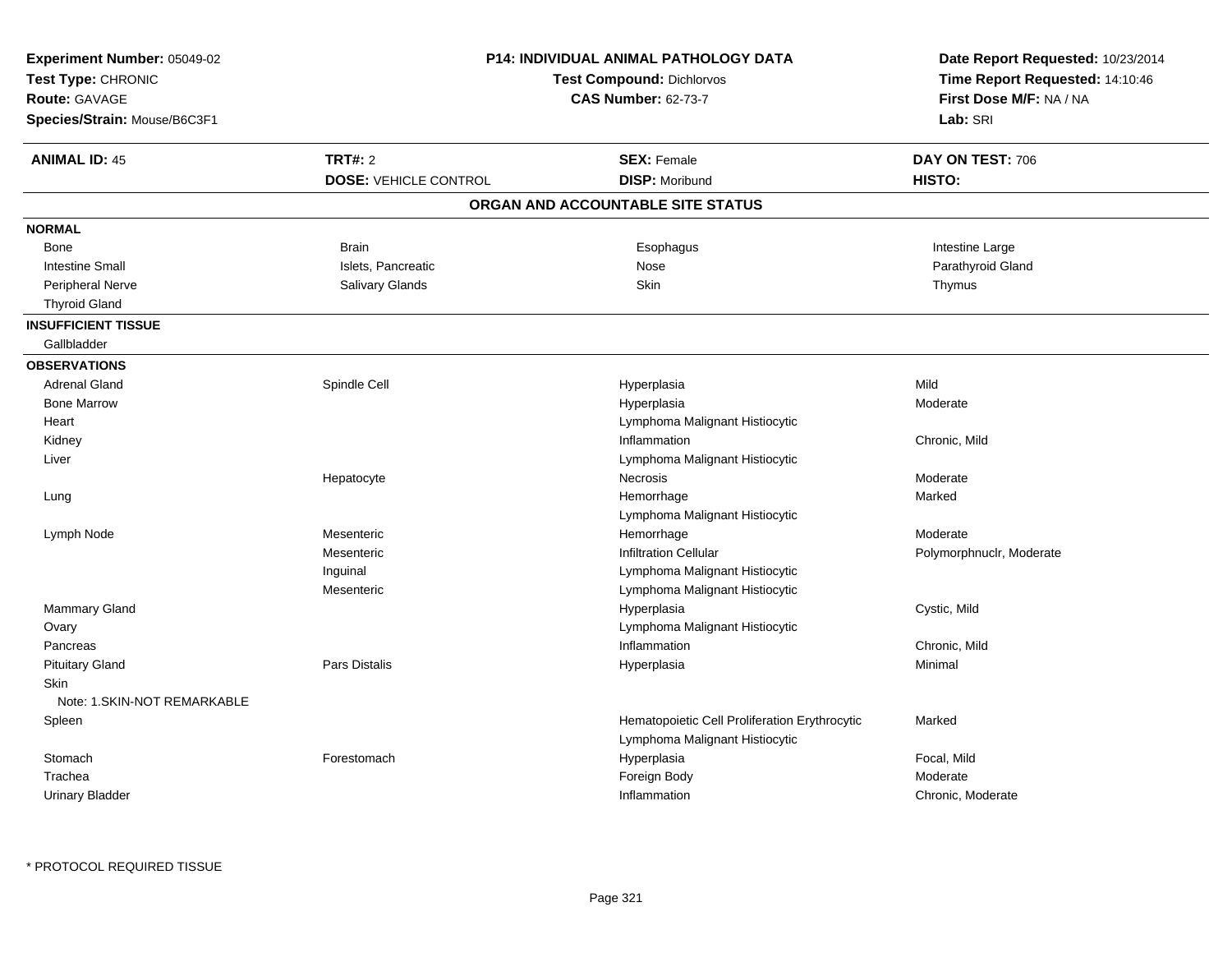| Experiment Number: 05049-02<br>Test Type: CHRONIC | <b>P14: INDIVIDUAL ANIMAL PATHOLOGY DATA</b><br><b>Test Compound: Dichlorvos</b><br><b>CAS Number: 62-73-7</b> |                                   | Date Report Requested: 10/23/2014<br>Time Report Requested: 14:10:46 |
|---------------------------------------------------|----------------------------------------------------------------------------------------------------------------|-----------------------------------|----------------------------------------------------------------------|
| <b>Route: GAVAGE</b>                              |                                                                                                                |                                   | First Dose M/F: NA / NA                                              |
| Species/Strain: Mouse/B6C3F1                      |                                                                                                                |                                   | Lab: SRI                                                             |
| <b>ANIMAL ID: 45</b>                              | TRT#: 2                                                                                                        | <b>SEX: Female</b>                | DAY ON TEST: 706                                                     |
|                                                   | <b>DOSE: VEHICLE CONTROL</b>                                                                                   | <b>DISP:</b> Moribund             | HISTO:                                                               |
|                                                   |                                                                                                                | ORGAN AND ACCOUNTABLE SITE STATUS |                                                                      |
| Uterus                                            |                                                                                                                | Hyperplasia                       | Cystic, Moderate                                                     |
|                                                   |                                                                                                                | Lymphoma Malignant Histiocytic    |                                                                      |
| Vagina                                            |                                                                                                                | Lymphoma Malignant Histiocytic    |                                                                      |
| PRIMARY CAUSE OF DEATH                            |                                                                                                                |                                   |                                                                      |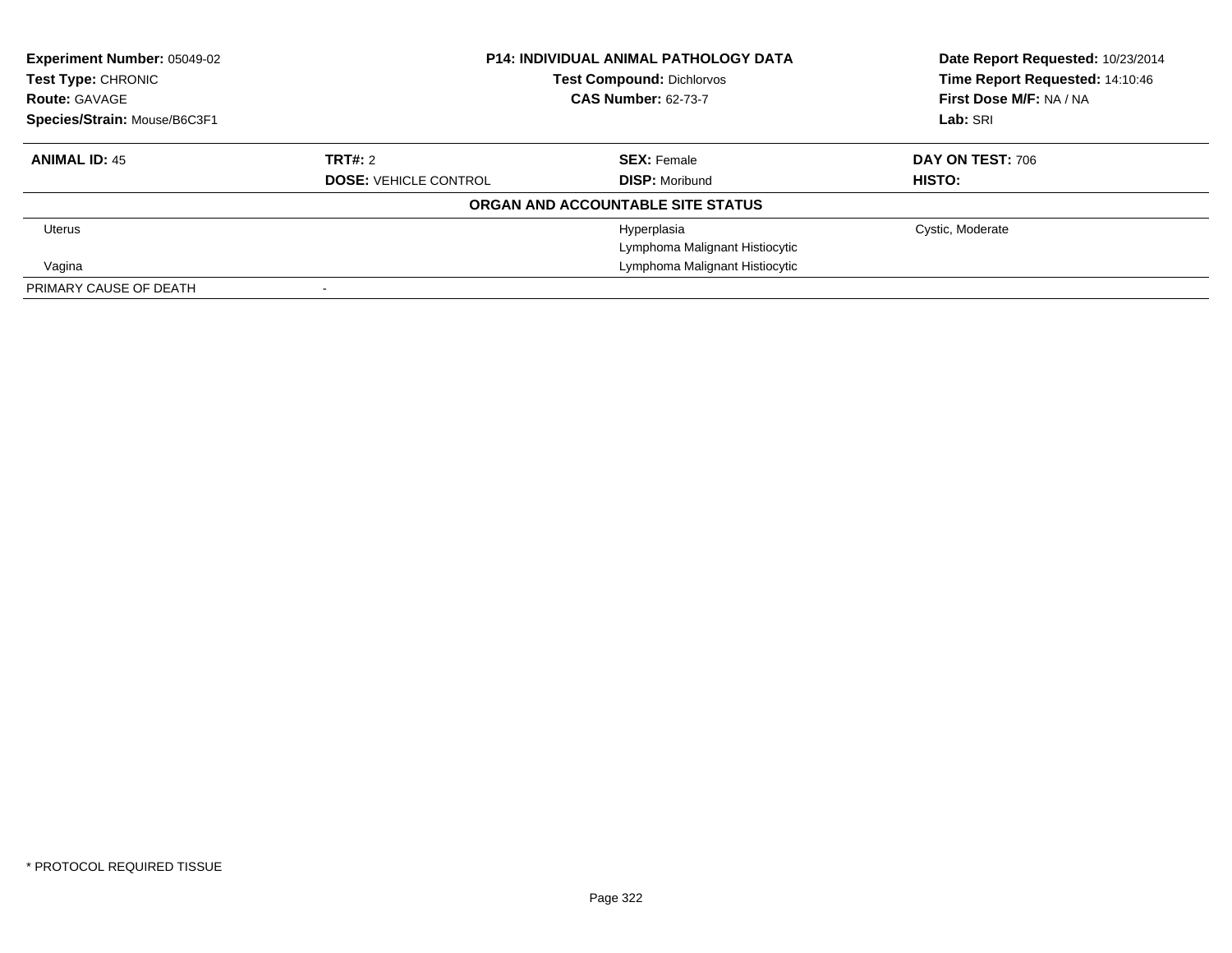| Experiment Number: 05049-02<br>Test Type: CHRONIC<br>Route: GAVAGE<br>Species/Strain: Mouse/B6C3F1 |                         | <b>P14: INDIVIDUAL ANIMAL PATHOLOGY DATA</b><br><b>Test Compound: Dichlorvos</b><br><b>CAS Number: 62-73-7</b> | Date Report Requested: 10/23/2014<br>Time Report Requested: 14:10:46<br>First Dose M/F: NA / NA<br>Lab: SRI |
|----------------------------------------------------------------------------------------------------|-------------------------|----------------------------------------------------------------------------------------------------------------|-------------------------------------------------------------------------------------------------------------|
|                                                                                                    |                         |                                                                                                                |                                                                                                             |
| <b>ANIMAL ID: 45</b>                                                                               | <b>TRT#: 4</b>          | <b>SEX: Female</b>                                                                                             | DAY ON TEST: 656                                                                                            |
|                                                                                                    | <b>DOSE: 40.0 MG/KG</b> | <b>DISP: Dead</b>                                                                                              | HISTO:                                                                                                      |
|                                                                                                    |                         | ORGAN AND ACCOUNTABLE SITE STATUS                                                                              |                                                                                                             |
| <b>NORMAL</b>                                                                                      |                         |                                                                                                                |                                                                                                             |
| Bone                                                                                               | <b>Bone Marrow</b>      | <b>Brain</b>                                                                                                   | Esophagus                                                                                                   |
| Heart                                                                                              | Intestine Large         | Islets, Pancreatic                                                                                             | Lung                                                                                                        |
| Lymph Node                                                                                         | <b>Mammary Gland</b>    | Nose                                                                                                           | Ovary                                                                                                       |
| Pancreas                                                                                           | Parathyroid Gland       | Peripheral Nerve                                                                                               | <b>Pituitary Gland</b>                                                                                      |
| Skin                                                                                               | Spleen                  | Stomach                                                                                                        | Thymus                                                                                                      |
| <b>MISSING</b>                                                                                     |                         |                                                                                                                |                                                                                                             |
| Gallbladder                                                                                        |                         |                                                                                                                |                                                                                                             |
| <b>AUTO PRECLUDES DIAG.</b>                                                                        |                         |                                                                                                                |                                                                                                             |
| <b>Intestine Small</b>                                                                             | Trachea                 | <b>Urinary Bladder</b>                                                                                         |                                                                                                             |
| <b>OBSERVATIONS</b>                                                                                |                         |                                                                                                                |                                                                                                             |
| <b>Adrenal Gland</b>                                                                               | Spindle Cell            | Hyperplasia                                                                                                    | Moderate                                                                                                    |
| Kidney                                                                                             |                         | Inflammation                                                                                                   | Chronic, Minimal                                                                                            |
| Liver                                                                                              |                         | Hepatocellular Carcinoma                                                                                       |                                                                                                             |
| <b>Salivary Glands</b>                                                                             |                         | Inflammation                                                                                                   | Chronic, Minimal                                                                                            |
| Skin                                                                                               |                         |                                                                                                                |                                                                                                             |
| Note: 1.&2.SKIN-NOT REMARKABLE                                                                     |                         |                                                                                                                |                                                                                                             |
| <b>Thyroid Gland</b>                                                                               | <b>Follicular Cel</b>   | Adenoma                                                                                                        |                                                                                                             |
| <b>Uterus</b>                                                                                      |                         | Hyperplasia                                                                                                    | Cystic, Moderate                                                                                            |
| PRIMARY CAUSE OF DEATH                                                                             | $\blacksquare$          |                                                                                                                |                                                                                                             |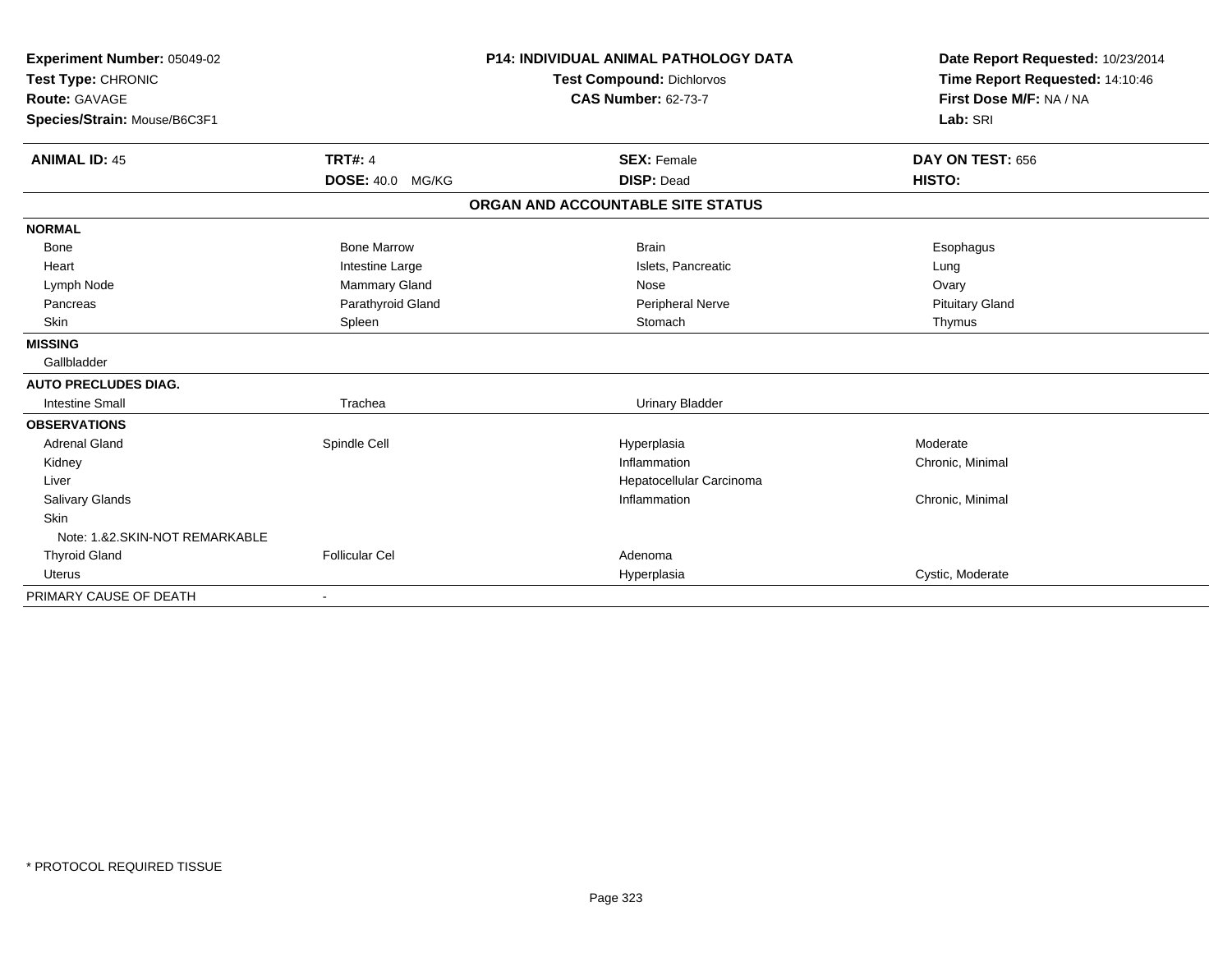| Experiment Number: 05049-02<br>Test Type: CHRONIC<br><b>Route: GAVAGE</b><br>Species/Strain: Mouse/B6C3F1 |                        | P14: INDIVIDUAL ANIMAL PATHOLOGY DATA<br><b>Test Compound: Dichlorvos</b><br><b>CAS Number: 62-73-7</b> | Date Report Requested: 10/23/2014<br>Time Report Requested: 14:10:46<br>First Dose M/F: NA / NA<br>Lab: SRI |
|-----------------------------------------------------------------------------------------------------------|------------------------|---------------------------------------------------------------------------------------------------------|-------------------------------------------------------------------------------------------------------------|
|                                                                                                           |                        |                                                                                                         |                                                                                                             |
| <b>ANIMAL ID: 45</b>                                                                                      | <b>TRT#: 6</b>         | <b>SEX: Female</b>                                                                                      | DAY ON TEST: 638                                                                                            |
|                                                                                                           | DOSE: 20.0 MG/KG       | <b>DISP: Moribund</b>                                                                                   | HISTO:                                                                                                      |
|                                                                                                           |                        | ORGAN AND ACCOUNTABLE SITE STATUS                                                                       |                                                                                                             |
| <b>NORMAL</b>                                                                                             |                        |                                                                                                         |                                                                                                             |
| Bone                                                                                                      | <b>Brain</b>           | Esophagus                                                                                               | Gallbladder                                                                                                 |
| Intestine Large                                                                                           | Islets, Pancreatic     | Kidney                                                                                                  | Mammary Gland                                                                                               |
| Ovary                                                                                                     | Pancreas               | Parathyroid Gland                                                                                       | Peripheral Nerve                                                                                            |
| <b>Pituitary Gland</b>                                                                                    | Salivary Glands        | Skin                                                                                                    | Stomach                                                                                                     |
| Trachea                                                                                                   | <b>Urinary Bladder</b> |                                                                                                         |                                                                                                             |
| <b>MISSING</b>                                                                                            |                        |                                                                                                         |                                                                                                             |
| Thymus                                                                                                    |                        |                                                                                                         |                                                                                                             |
| <b>OBSERVATIONS</b>                                                                                       |                        |                                                                                                         |                                                                                                             |
| <b>Adrenal Gland</b>                                                                                      | Cortex                 | Developmental Malformation                                                                              |                                                                                                             |
|                                                                                                           | Spindle Cell           | Hyperplasia                                                                                             | Moderate                                                                                                    |
| <b>Bone Marrow</b>                                                                                        |                        | Hyperplasia                                                                                             | Marked                                                                                                      |
| Heart                                                                                                     | Endocardium            | Inflammation                                                                                            | Suppurative, Mild                                                                                           |
|                                                                                                           |                        | Lymphoma Malignant Mixed                                                                                |                                                                                                             |
| <b>Intestine Small</b>                                                                                    | Jejunum                | Lymphoma Malignant Mixed                                                                                |                                                                                                             |
| Note: 4. JEJUNUM-NORMAL LYMPHOID TISSUE                                                                   |                        |                                                                                                         |                                                                                                             |
| Liver                                                                                                     |                        | Hematopoietic Cell Proliferation                                                                        | Marked                                                                                                      |
|                                                                                                           |                        | Lymphoma Malignant Mixed                                                                                |                                                                                                             |
| Lung                                                                                                      | Artery                 | Inflammation                                                                                            | Chronic Active, Moderate                                                                                    |
| Lymph Node                                                                                                | Mandibular             | Lymphoma Malignant Mixed                                                                                |                                                                                                             |
|                                                                                                           | Mediastinal            | Lymphoma Malignant Mixed                                                                                |                                                                                                             |
|                                                                                                           | Renal                  | Lymphoma Malignant Mixed                                                                                |                                                                                                             |
| Mesentery                                                                                                 |                        | Lymphoma Malignant Mixed                                                                                |                                                                                                             |
| Note: TRC LES 2--LYMPH MAL MIXD                                                                           |                        |                                                                                                         |                                                                                                             |
| Nose                                                                                                      |                        | Inflammation                                                                                            | Suppurative, Mild                                                                                           |
| Skin                                                                                                      |                        |                                                                                                         |                                                                                                             |
| Note: 1.SKIN-NOT REMARKABLE                                                                               |                        |                                                                                                         |                                                                                                             |
| Spleen                                                                                                    |                        | Hematopoietic Cell Proliferation Erythrocytic                                                           | Marked                                                                                                      |
| <b>Thyroid Gland</b>                                                                                      |                        | Ultimobranchial Cyst                                                                                    |                                                                                                             |
| <b>Uterus</b>                                                                                             |                        | Inflammation                                                                                            | Suppurative, Marked                                                                                         |

PRIMARY CAUSE OF DEATH-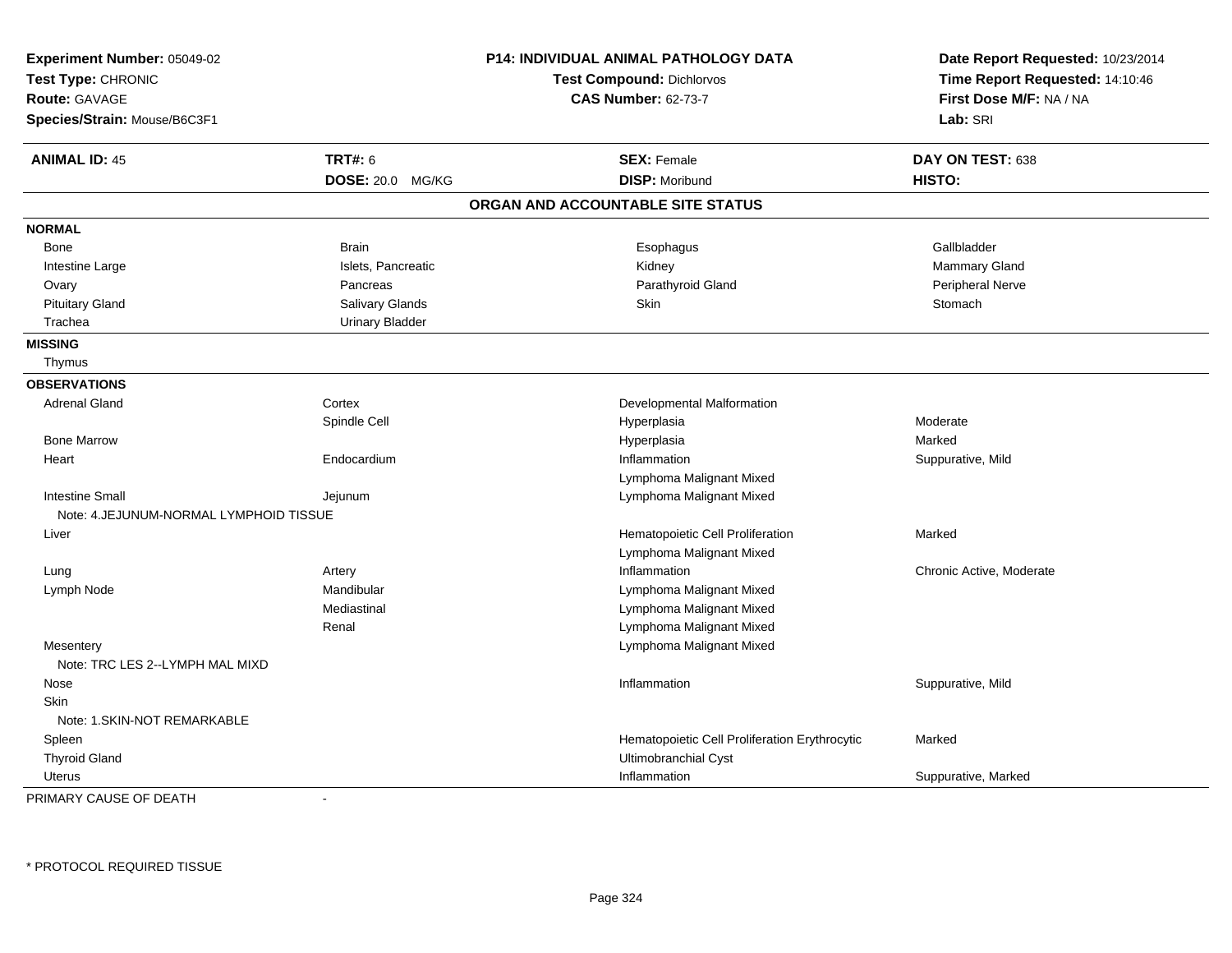| <b>Experiment Number: 05049-02</b><br><b>Test Type: CHRONIC</b> |                         | <b>P14: INDIVIDUAL ANIMAL PATHOLOGY DATA</b><br>Test Compound: Dichlorvos | Date Report Requested: 10/23/2014<br>Time Report Requested: 14:10:46 |
|-----------------------------------------------------------------|-------------------------|---------------------------------------------------------------------------|----------------------------------------------------------------------|
| <b>Route: GAVAGE</b>                                            |                         | <b>CAS Number: 62-73-7</b>                                                | First Dose M/F: NA / NA                                              |
| Species/Strain: Mouse/B6C3F1                                    |                         |                                                                           | Lab: SRI                                                             |
| <b>ANIMAL ID: 45</b>                                            | <b>TRT#:</b> 6          | <b>SEX: Female</b>                                                        | DAY ON TEST: 638                                                     |
|                                                                 | <b>DOSE: 20.0 MG/KG</b> | <b>DISP: Moribund</b>                                                     | HISTO:                                                               |
|                                                                 |                         | ORGAN AND ACCOUNTABLE SITE STATUS                                         |                                                                      |
|                                                                 |                         |                                                                           |                                                                      |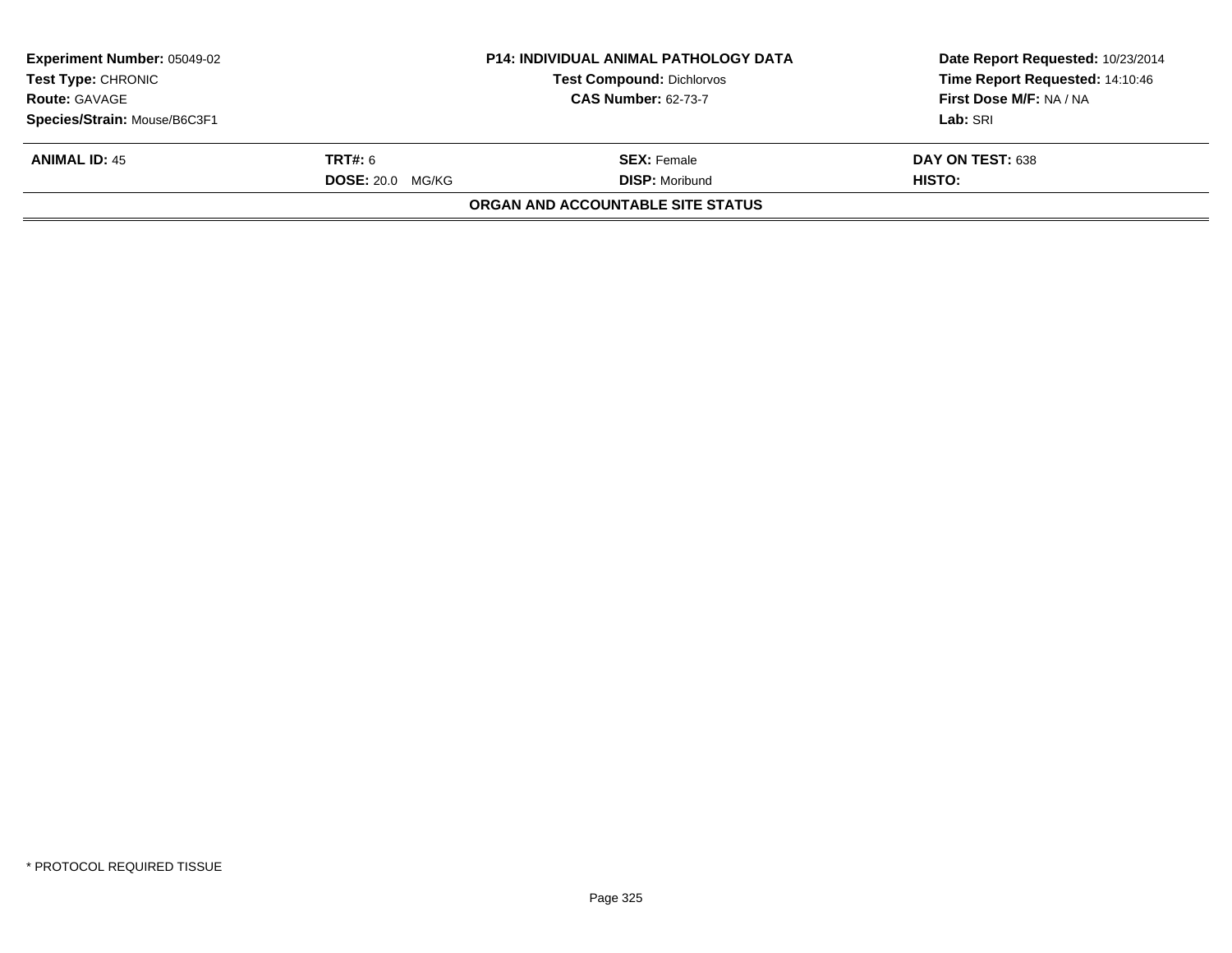| Experiment Number: 05049-02<br>Test Type: CHRONIC<br>Route: GAVAGE<br>Species/Strain: Mouse/B6C3F1 |                              | <b>P14: INDIVIDUAL ANIMAL PATHOLOGY DATA</b><br><b>Test Compound: Dichlorvos</b><br><b>CAS Number: 62-73-7</b> | Date Report Requested: 10/23/2014<br>Time Report Requested: 14:10:46<br>First Dose M/F: NA / NA<br>Lab: SRI |
|----------------------------------------------------------------------------------------------------|------------------------------|----------------------------------------------------------------------------------------------------------------|-------------------------------------------------------------------------------------------------------------|
| <b>ANIMAL ID: 46</b>                                                                               | <b>TRT#: 2</b>               | <b>SEX: Female</b>                                                                                             | DAY ON TEST: 707                                                                                            |
|                                                                                                    | <b>DOSE: VEHICLE CONTROL</b> | <b>DISP: Moribund</b>                                                                                          | HISTO:                                                                                                      |
|                                                                                                    |                              | ORGAN AND ACCOUNTABLE SITE STATUS                                                                              |                                                                                                             |
| <b>NORMAL</b>                                                                                      |                              |                                                                                                                |                                                                                                             |
| Bone                                                                                               | <b>Brain</b>                 | Esophagus                                                                                                      | Gallbladder                                                                                                 |
| Intestine Large                                                                                    | <b>Intestine Small</b>       | Islets, Pancreatic                                                                                             | Parathyroid Gland                                                                                           |
| Peripheral Nerve                                                                                   | <b>Salivary Glands</b>       | Stomach                                                                                                        | Trachea                                                                                                     |
| <b>Urinary Bladder</b>                                                                             |                              |                                                                                                                |                                                                                                             |
| <b>MISSING</b>                                                                                     |                              |                                                                                                                |                                                                                                             |
| Thymus                                                                                             |                              |                                                                                                                |                                                                                                             |
| <b>OBSERVATIONS</b>                                                                                |                              |                                                                                                                |                                                                                                             |
| <b>Adrenal Gland</b>                                                                               | Spindle Cell                 | Hyperplasia                                                                                                    | Moderate                                                                                                    |
| <b>Bone Marrow</b>                                                                                 |                              | Hyperplasia                                                                                                    | Marked                                                                                                      |
| Heart                                                                                              | Myocardium                   | Fibrosis                                                                                                       | Minimal                                                                                                     |
| Kidney                                                                                             | <b>Renal Tubule</b>          | Atrophy                                                                                                        | Mild                                                                                                        |
|                                                                                                    |                              | Inflammation                                                                                                   | Chronic, Mild                                                                                               |
|                                                                                                    | <b>Renal Tubule</b>          | Regeneration                                                                                                   | Mild                                                                                                        |
| Liver                                                                                              |                              | Hepatocellular Adenoma                                                                                         |                                                                                                             |
|                                                                                                    |                              | Lymphoma Malignant Lymphocytic                                                                                 |                                                                                                             |
|                                                                                                    | Kupffer Cell                 | Pigmentation                                                                                                   | Moderate                                                                                                    |
| Lung                                                                                               |                              | Lymphoma Malignant Lymphocytic                                                                                 |                                                                                                             |
| Lymph Node                                                                                         | <b>Iliac</b>                 | Hematopoietic Cell Proliferation                                                                               | Moderate                                                                                                    |
|                                                                                                    | Mesenteric                   | Hematopoietic Cell Proliferation                                                                               | Moderate                                                                                                    |
|                                                                                                    | Renal                        | Hematopoietic Cell Proliferation                                                                               | Moderate                                                                                                    |
| Mammary Gland                                                                                      |                              | Adenocarcinoma                                                                                                 |                                                                                                             |
| Nose                                                                                               |                              | Inflammation                                                                                                   | Suppurative, Moderate                                                                                       |
| Ovary                                                                                              |                              | Cyst                                                                                                           |                                                                                                             |
| Pancreas                                                                                           |                              | Atrophy                                                                                                        | Mild                                                                                                        |
| <b>Pituitary Gland</b>                                                                             | <b>Pars Distalis</b>         | Cyst                                                                                                           |                                                                                                             |
|                                                                                                    | Pars Distalis                | Hyperplasia                                                                                                    | Minimal                                                                                                     |
| Skin                                                                                               |                              | Acanthosis                                                                                                     | Mild                                                                                                        |
|                                                                                                    |                              | Ulcer                                                                                                          | Minimal                                                                                                     |
| Spleen                                                                                             |                              | Hematopoietic Cell Proliferation Erythrocytic                                                                  | Moderate                                                                                                    |
|                                                                                                    |                              | Lymphoma Malignant Lymphocytic                                                                                 |                                                                                                             |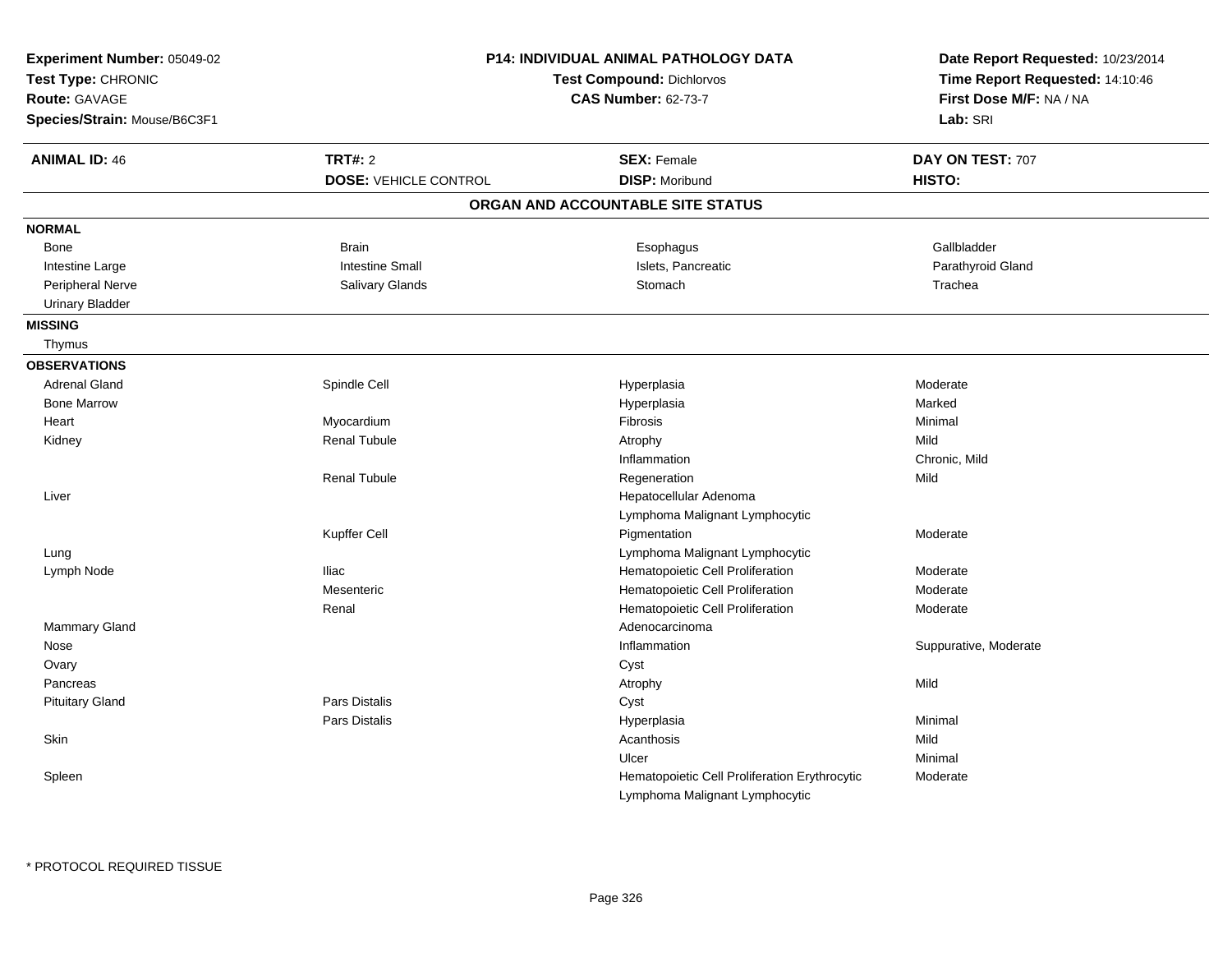| <b>Experiment Number: 05049-02</b> |                              | <b>P14: INDIVIDUAL ANIMAL PATHOLOGY DATA</b> | Date Report Requested: 10/23/2014 |
|------------------------------------|------------------------------|----------------------------------------------|-----------------------------------|
| <b>Test Type: CHRONIC</b>          |                              | <b>Test Compound: Dichlorvos</b>             | Time Report Requested: 14:10:46   |
| <b>Route: GAVAGE</b>               |                              | <b>CAS Number: 62-73-7</b>                   | First Dose M/F: NA / NA           |
| Species/Strain: Mouse/B6C3F1       |                              |                                              | Lab: SRI                          |
| <b>ANIMAL ID: 46</b>               | TRT#: 2                      | <b>SEX:</b> Female                           | DAY ON TEST: 707                  |
|                                    | <b>DOSE: VEHICLE CONTROL</b> | <b>DISP: Moribund</b>                        | HISTO:                            |
|                                    |                              | ORGAN AND ACCOUNTABLE SITE STATUS            |                                   |
| <b>Thyroid Gland</b>               | Follicle                     | <b>Dilatation</b>                            | Moderate                          |
| Uterus                             |                              | Hyperplasia                                  | Cystic, Mild                      |
| PRIMARY CAUSE OF DEATH             | $\blacksquare$               |                                              |                                   |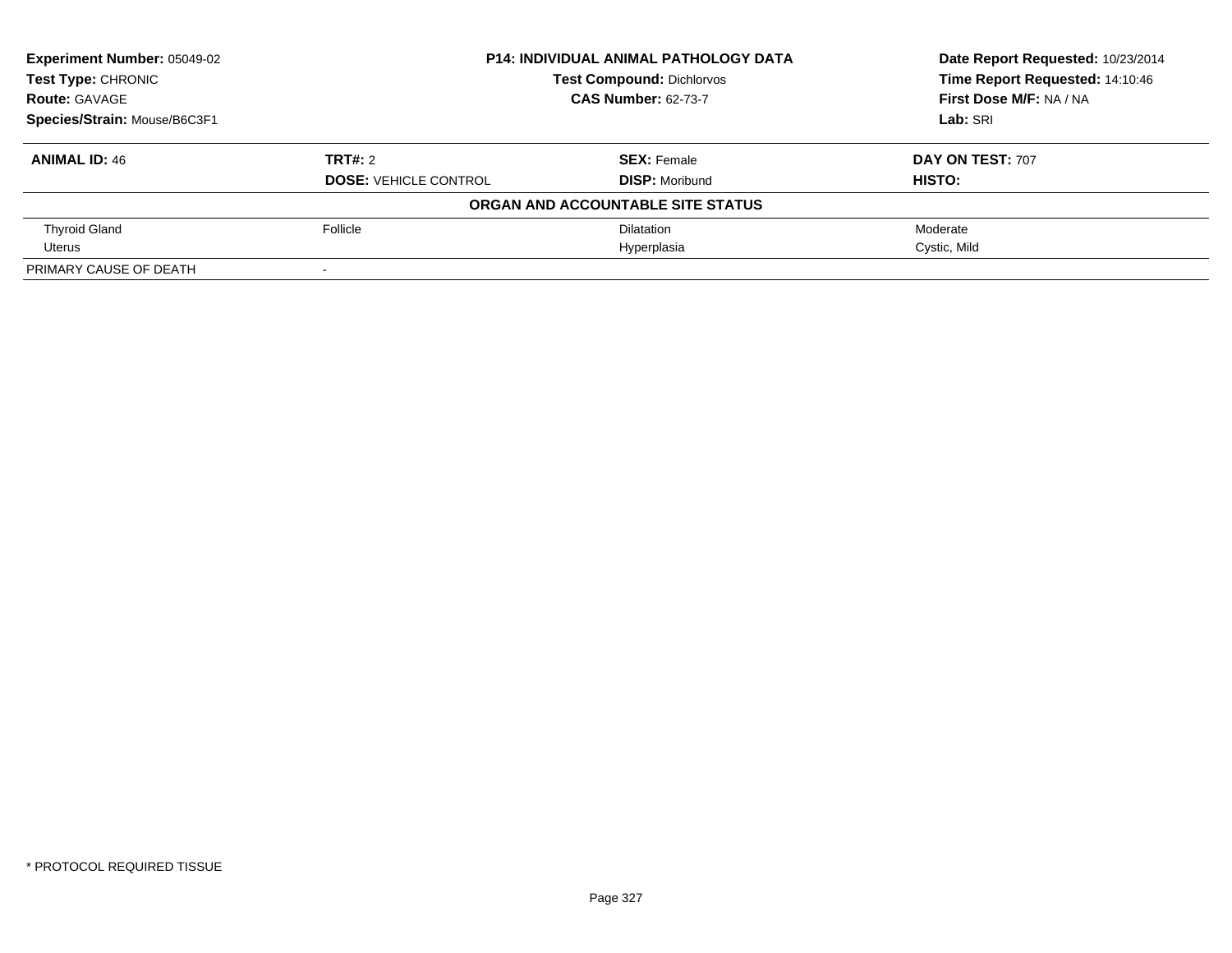| Experiment Number: 05049-02    |                         |                            | <b>P14: INDIVIDUAL ANIMAL PATHOLOGY DATA</b> | Date Report Requested: 10/23/2014 |
|--------------------------------|-------------------------|----------------------------|----------------------------------------------|-----------------------------------|
| Test Type: CHRONIC             |                         |                            | <b>Test Compound: Dichlorvos</b>             | Time Report Requested: 14:10:46   |
| <b>Route: GAVAGE</b>           |                         | <b>CAS Number: 62-73-7</b> |                                              | First Dose M/F: NA / NA           |
| Species/Strain: Mouse/B6C3F1   |                         |                            |                                              | Lab: SRI                          |
| <b>ANIMAL ID: 46</b>           | <b>TRT#: 4</b>          |                            | <b>SEX: Female</b>                           | DAY ON TEST: 730                  |
|                                | <b>DOSE: 40.0 MG/KG</b> |                            | <b>DISP: Terminal Sacrifice</b>              | HISTO:                            |
|                                |                         |                            | ORGAN AND ACCOUNTABLE SITE STATUS            |                                   |
| <b>NORMAL</b>                  |                         |                            |                                              |                                   |
| Bone                           | <b>Bone Marrow</b>      |                            | <b>Brain</b>                                 | Esophagus                         |
| Gallbladder                    | Heart                   |                            | Intestine Large                              | <b>Intestine Small</b>            |
| Islets, Pancreatic             | Lung                    |                            | <b>Mammary Gland</b>                         | Pancreas                          |
| Parathyroid Gland              | Peripheral Nerve        |                            | <b>Pituitary Gland</b>                       | <b>Salivary Glands</b>            |
| Skin                           | Spleen                  |                            | Thymus                                       | Trachea                           |
| <b>Uterus</b>                  |                         |                            |                                              |                                   |
| <b>OBSERVATIONS</b>            |                         |                            |                                              |                                   |
| <b>Adrenal Gland</b>           | Spindle Cell            |                            | Hyperplasia                                  | Moderate                          |
| Ear                            | Middle Ear              |                            | Inflammation                                 | Suppurative, Marked               |
| Kidney                         |                         |                            | Inflammation                                 | Chronic, Mild                     |
| Liver                          |                         |                            | Inflammation                                 | Chronic, Mild                     |
| Lymph Node                     | Mandibular              |                            | Hyperplasia                                  | Lymphoid, Marked                  |
|                                | Mandibular              |                            | Hyperplasia                                  | Plasma Cell, Marked               |
| Nose                           |                         |                            | Inflammation                                 | Suppurative, Moderate             |
| Ovary                          |                         |                            | Hemorrhage                                   | Mild                              |
| <b>Skin</b>                    |                         |                            |                                              |                                   |
| Note: 1.&2.SKIN-NOT REMARKABLE |                         |                            |                                              |                                   |
| Stomach                        | Forestomach             |                            | Diverticulum                                 |                                   |
| <b>Thyroid Gland</b>           | Follicle                |                            | Dilatation                                   | Moderate                          |
| <b>Urinary Bladder</b>         |                         |                            | Inflammation                                 | Chronic, Mild                     |
| PRIMARY CAUSE OF DEATH         |                         |                            |                                              |                                   |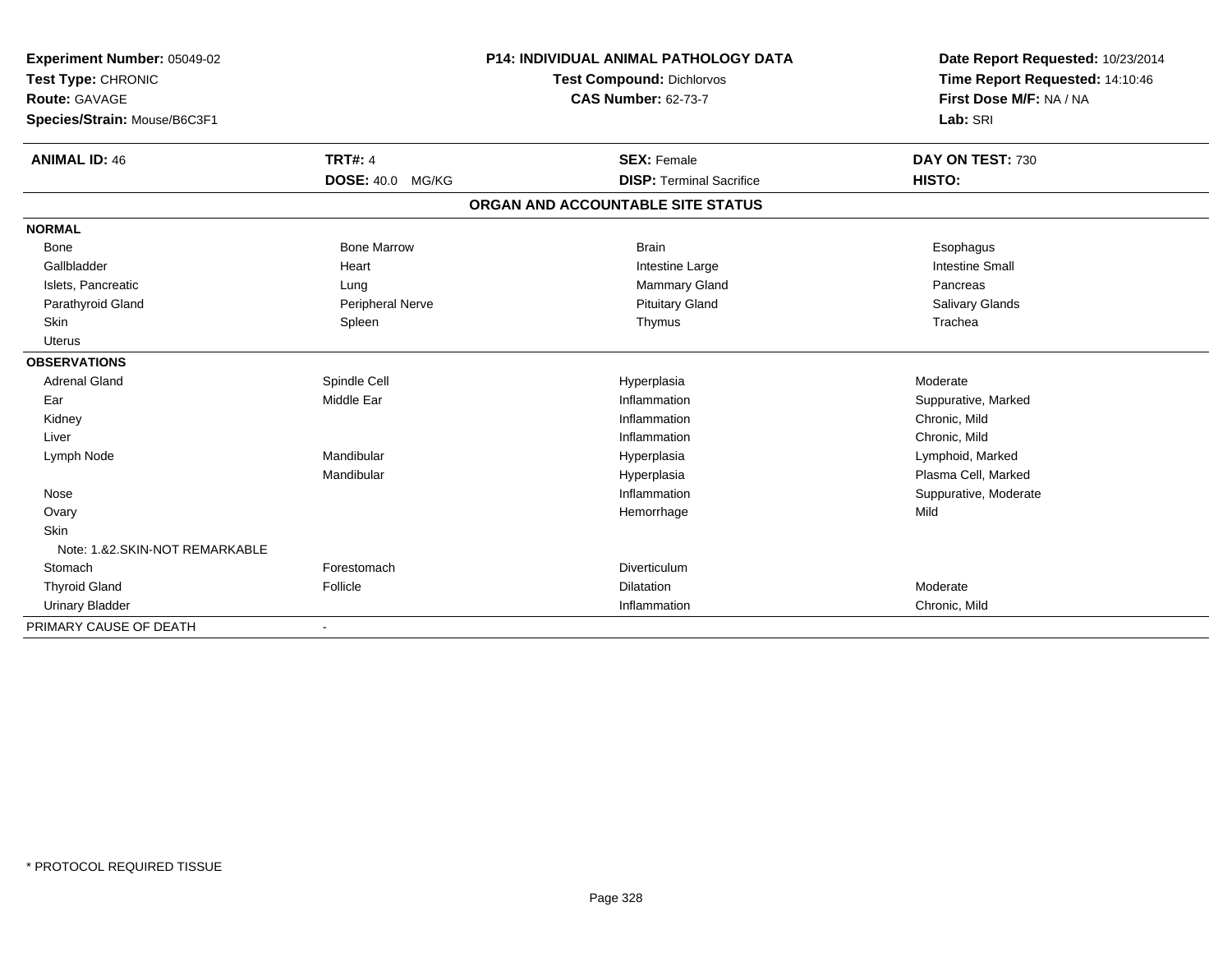| Experiment Number: 05049-02<br>Test Type: CHRONIC |                         | <b>P14: INDIVIDUAL ANIMAL PATHOLOGY DATA</b>  | Date Report Requested: 10/23/2014<br>Time Report Requested: 14:10:46 |
|---------------------------------------------------|-------------------------|-----------------------------------------------|----------------------------------------------------------------------|
|                                                   |                         | <b>Test Compound: Dichlorvos</b>              |                                                                      |
| Route: GAVAGE                                     |                         | <b>CAS Number: 62-73-7</b>                    | First Dose M/F: NA / NA                                              |
| Species/Strain: Mouse/B6C3F1                      |                         |                                               | Lab: SRI                                                             |
| <b>ANIMAL ID: 46</b>                              | <b>TRT#: 6</b>          | <b>SEX: Female</b>                            | DAY ON TEST: 511                                                     |
|                                                   | <b>DOSE: 20.0 MG/KG</b> | <b>DISP: Dead</b>                             | HISTO:                                                               |
|                                                   |                         | ORGAN AND ACCOUNTABLE SITE STATUS             |                                                                      |
| <b>NORMAL</b>                                     |                         |                                               |                                                                      |
| Bone                                              | <b>Brain</b>            | Esophagus                                     | Gallbladder                                                          |
| Heart                                             | Intestine Large         | <b>Intestine Small</b>                        | Islets, Pancreatic                                                   |
| Liver                                             | Lung                    | <b>Mammary Gland</b>                          | Pancreas                                                             |
| Parathyroid Gland                                 | Peripheral Nerve        | <b>Pituitary Gland</b>                        | Salivary Glands                                                      |
| Skin                                              | Stomach                 | Thymus                                        | <b>Thyroid Gland</b>                                                 |
| Trachea                                           |                         |                                               |                                                                      |
| <b>OBSERVATIONS</b>                               |                         |                                               |                                                                      |
| <b>Adrenal Gland</b>                              |                         | Hematopoietic Cell Proliferation              | Moderate                                                             |
|                                                   | Spindle Cell            | Hyperplasia                                   | Mild                                                                 |
| <b>Bone Marrow</b>                                |                         | Hyperplasia                                   | Moderate                                                             |
| Kidney                                            |                         | Inflammation                                  | Chronic, Mild                                                        |
|                                                   | <b>Renal Tubule</b>     | Regeneration                                  | Mild                                                                 |
| Lymph Node                                        | <b>Iliac</b>            | Hyperplasia                                   | Plasma Cell, Moderate                                                |
| Mesentery                                         |                         | Inflammation                                  | Chronic Active, Moderate                                             |
| Nose                                              |                         | Inflammation                                  | Suppurative, Mild                                                    |
| Ovary                                             |                         | Inflammation                                  | Suppurative, Marked                                                  |
| <b>Skin</b>                                       |                         |                                               |                                                                      |
| Note: 1. SKIN-NOT REMARKABLE                      |                         |                                               |                                                                      |
| Spleen                                            |                         | Hematopoietic Cell Proliferation Granulocytic | Mild                                                                 |
| <b>Urinary Bladder</b>                            |                         | Inflammation                                  | Chronic, Mild                                                        |
| <b>Uterus</b>                                     |                         | Inflammation                                  | Suppurative, Moderate                                                |
| PRIMARY CAUSE OF DEATH                            |                         |                                               |                                                                      |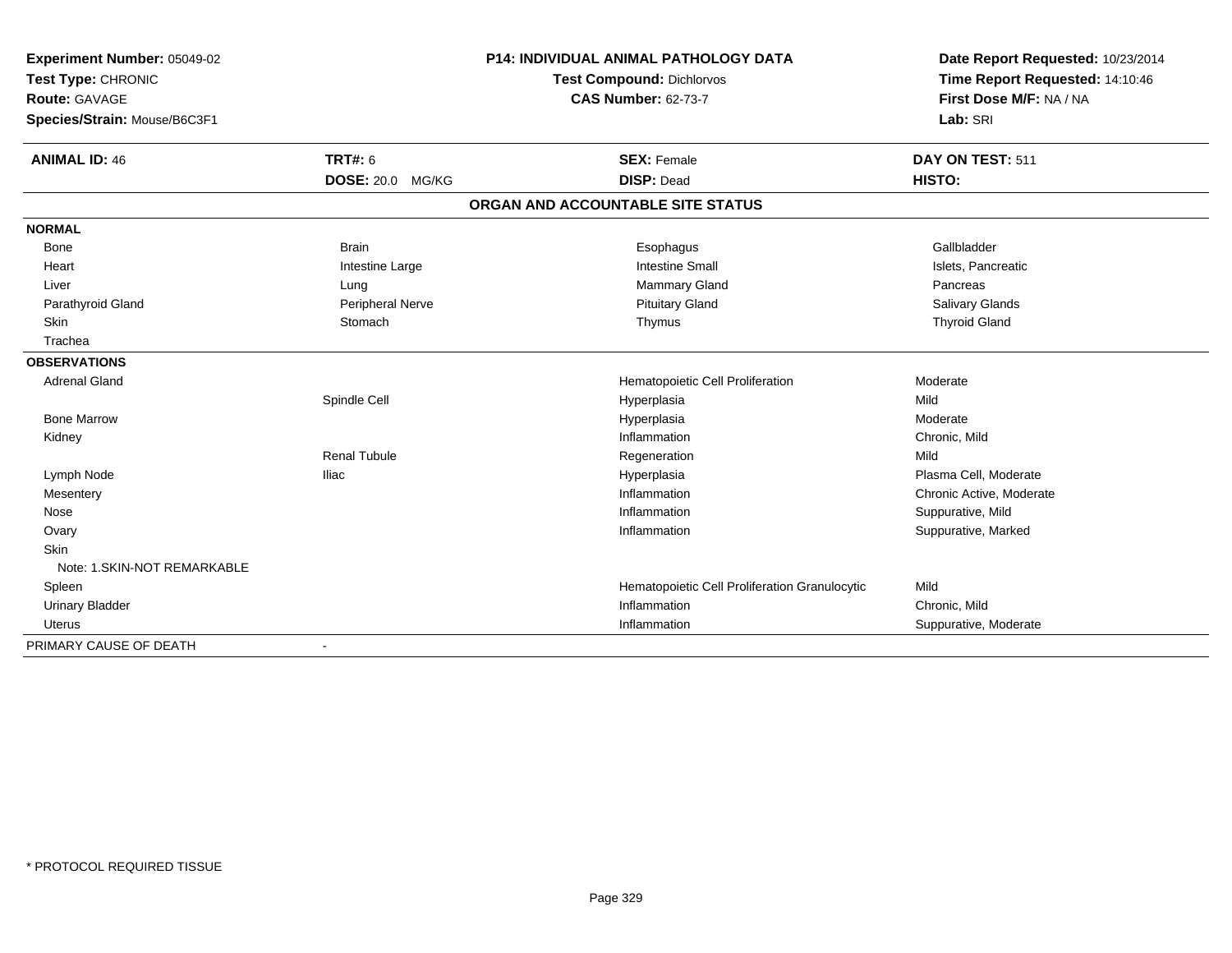| Experiment Number: 05049-02  | <b>P14: INDIVIDUAL ANIMAL PATHOLOGY DATA</b><br>Test Type: CHRONIC<br>Test Compound: Dichlorvos |                                   | Date Report Requested: 10/23/2014 |  |
|------------------------------|-------------------------------------------------------------------------------------------------|-----------------------------------|-----------------------------------|--|
|                              |                                                                                                 |                                   | Time Report Requested: 14:10:46   |  |
| <b>Route: GAVAGE</b>         |                                                                                                 | <b>CAS Number: 62-73-7</b>        | First Dose M/F: NA / NA           |  |
| Species/Strain: Mouse/B6C3F1 |                                                                                                 |                                   | Lab: SRI                          |  |
| <b>ANIMAL ID: 47</b>         | <b>TRT#: 2</b>                                                                                  | <b>SEX: Female</b>                | DAY ON TEST: 735                  |  |
|                              | <b>DOSE: VEHICLE CONTROL</b>                                                                    | <b>DISP: Terminal Sacrifice</b>   | HISTO:                            |  |
|                              |                                                                                                 | ORGAN AND ACCOUNTABLE SITE STATUS |                                   |  |
| <b>NORMAL</b>                |                                                                                                 |                                   |                                   |  |
| Bone                         | <b>Bone Marrow</b>                                                                              | <b>Brain</b>                      | Esophagus                         |  |
| Heart                        | Intestine Large                                                                                 | <b>Intestine Small</b>            | Islets, Pancreatic                |  |
| Lung                         | Lymph Node                                                                                      | <b>Mammary Gland</b>              | Nose                              |  |
| Pancreas                     | Parathyroid Gland                                                                               | Peripheral Nerve                  | Salivary Glands                   |  |
| Skin                         | Stomach                                                                                         | Thymus                            | <b>Thyroid Gland</b>              |  |
| Trachea                      |                                                                                                 |                                   |                                   |  |
| <b>MISSING</b>               |                                                                                                 |                                   |                                   |  |
| Gallbladder                  |                                                                                                 |                                   |                                   |  |
| <b>OBSERVATIONS</b>          |                                                                                                 |                                   |                                   |  |
| <b>Adrenal Gland</b>         | Cortex                                                                                          | Degeneration                      | Fatty, Mild                       |  |
|                              | Spindle Cell                                                                                    | Hyperplasia                       | Mild                              |  |
| Kidney                       |                                                                                                 | Inflammation                      | Chronic, Minimal                  |  |
| Liver                        |                                                                                                 | Hepatocellular Adenoma            |                                   |  |
|                              | Hepatocyte                                                                                      | Vacuolization Cytoplasmic         | Moderate                          |  |
| Ovary                        |                                                                                                 | Cyst                              |                                   |  |
| <b>Pituitary Gland</b>       | Pars Distalis                                                                                   | Adenoma                           |                                   |  |
| Skin                         |                                                                                                 |                                   |                                   |  |
| Note: 1.SKIN-NOT REMARKABLE  |                                                                                                 |                                   |                                   |  |
| Spleen                       |                                                                                                 | Hyperplasia                       | Lymphoid, Moderate                |  |
| <b>Urinary Bladder</b>       |                                                                                                 | Inflammation                      | Chronic, Moderate                 |  |
| <b>Uterus</b>                |                                                                                                 | Hyperplasia                       | Cystic, Moderate                  |  |
| PRIMARY CAUSE OF DEATH       | $\blacksquare$                                                                                  |                                   |                                   |  |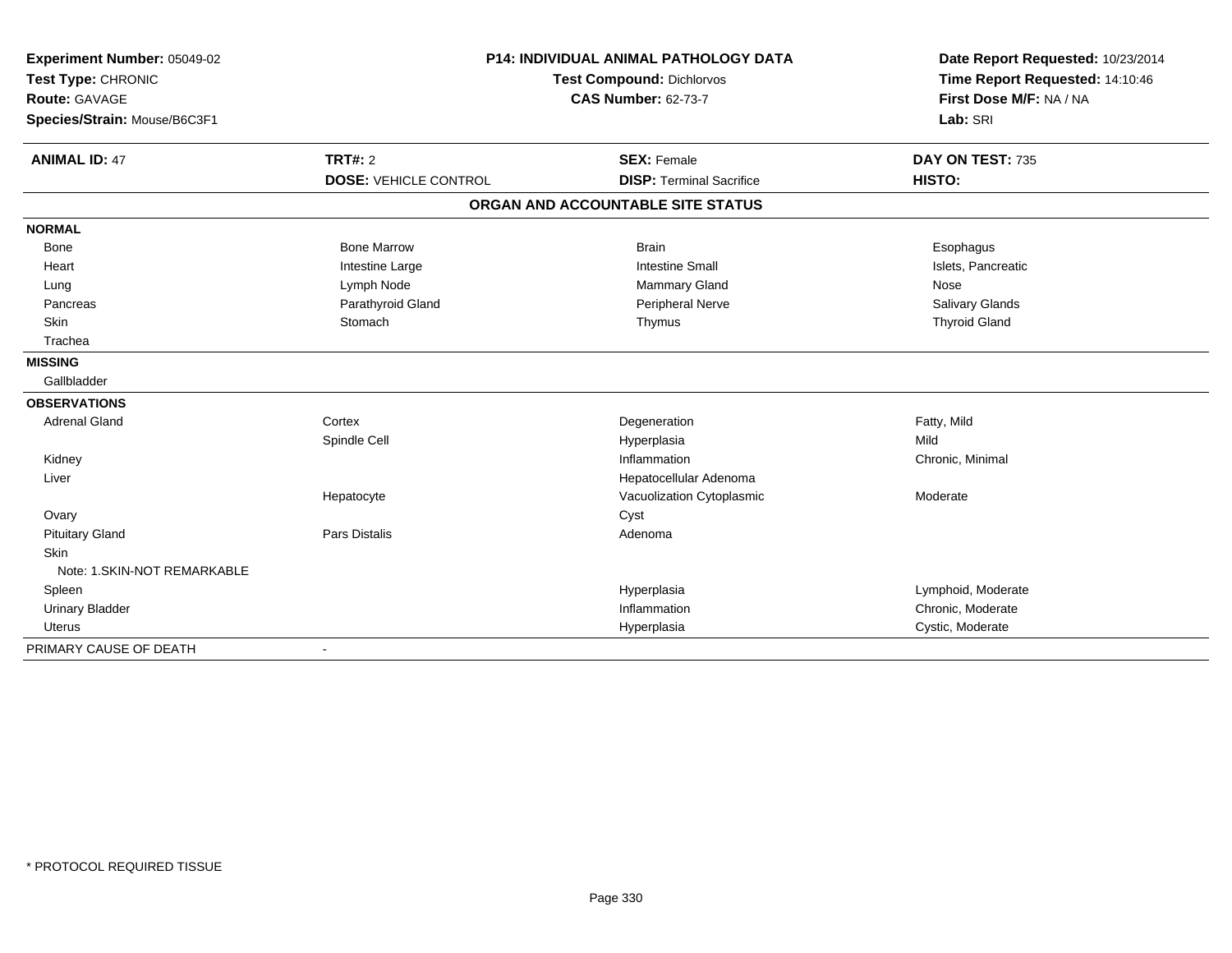| Experiment Number: 05049-02                |                      | <b>P14: INDIVIDUAL ANIMAL PATHOLOGY DATA</b> | Date Report Requested: 10/23/2014                          |
|--------------------------------------------|----------------------|----------------------------------------------|------------------------------------------------------------|
| Test Type: CHRONIC<br><b>Route: GAVAGE</b> |                      | <b>Test Compound: Dichlorvos</b>             | Time Report Requested: 14:10:46<br>First Dose M/F: NA / NA |
|                                            |                      | <b>CAS Number: 62-73-7</b>                   |                                                            |
| Species/Strain: Mouse/B6C3F1               |                      |                                              | Lab: SRI                                                   |
| <b>ANIMAL ID: 47</b>                       | <b>TRT#: 4</b>       | <b>SEX: Female</b>                           | DAY ON TEST: 730                                           |
|                                            | DOSE: 40.0 MG/KG     | <b>DISP: Terminal Sacrifice</b>              | HISTO:                                                     |
|                                            |                      | ORGAN AND ACCOUNTABLE SITE STATUS            |                                                            |
| <b>NORMAL</b>                              |                      |                                              |                                                            |
| <b>Bone</b>                                | <b>Bone Marrow</b>   | <b>Brain</b>                                 | Esophagus                                                  |
| Gallbladder                                | Heart                | Intestine Large                              | <b>Intestine Small</b>                                     |
| Islets, Pancreatic                         | Liver                | Lymph Node                                   | Mammary Gland                                              |
| Pancreas                                   | Parathyroid Gland    | Skin                                         | Spleen                                                     |
| Stomach                                    | <b>Thyroid Gland</b> | Trachea                                      | <b>Urinary Bladder</b>                                     |
| <b>MISSING</b>                             |                      |                                              |                                                            |
| Peripheral Nerve                           | Thymus               |                                              |                                                            |
| <b>OBSERVATIONS</b>                        |                      |                                              |                                                            |
| <b>Adrenal Gland</b>                       | Spindle Cell         | Hyperplasia                                  | Mild                                                       |
| Kidney                                     |                      | Inflammation                                 | Chronic, Mild                                              |
| Lung                                       |                      | Inflammation                                 | Chronic, Mild                                              |
| Nose                                       |                      | Inflammation                                 | Suppurative, Moderate                                      |
| Ovary                                      |                      | Cyst                                         |                                                            |
| <b>Pituitary Gland</b>                     | Pars Distalis        | Hyperplasia                                  | Mild                                                       |
| Salivary Glands                            |                      | Inflammation                                 | Chronic, Mild                                              |
| Skin                                       |                      |                                              |                                                            |
| Note: 1.&2, SKIN-NOT REMARKABLE            |                      |                                              |                                                            |
| <b>Uterus</b>                              |                      | Hyperplasia                                  | Cystic, Mild                                               |
|                                            | Endometrium          | Vacuolization Cytoplasmic                    | Moderate                                                   |
| PRIMARY CAUSE OF DEATH                     |                      |                                              |                                                            |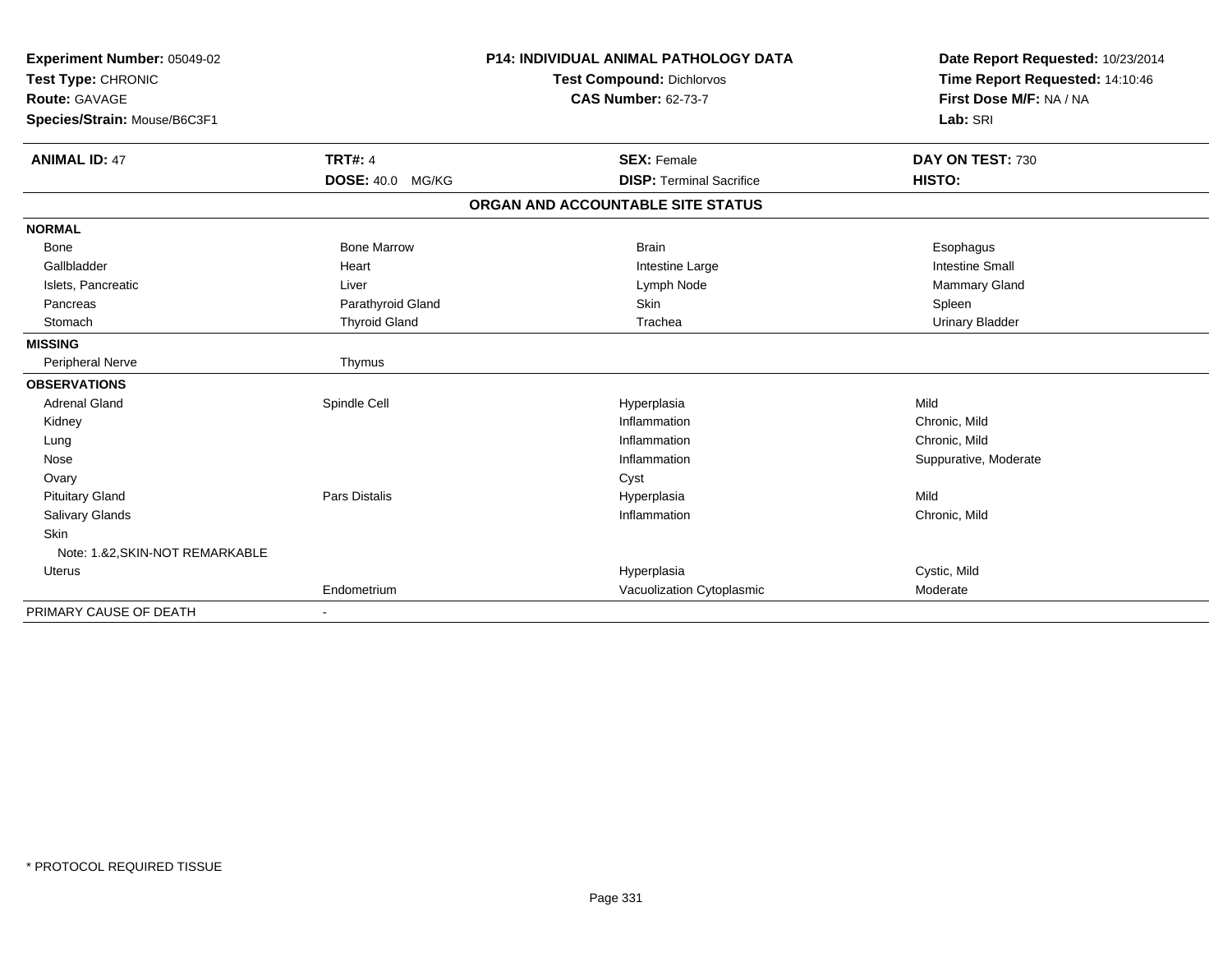| Experiment Number: 05049-02<br>Test Type: CHRONIC<br>Route: GAVAGE<br>Species/Strain: Mouse/B6C3F1 |                                    | <b>P14: INDIVIDUAL ANIMAL PATHOLOGY DATA</b><br><b>Test Compound: Dichlorvos</b><br><b>CAS Number: 62-73-7</b> | Date Report Requested: 10/23/2014<br>Time Report Requested: 14:10:46<br>First Dose M/F: NA / NA<br>Lab: SRI |
|----------------------------------------------------------------------------------------------------|------------------------------------|----------------------------------------------------------------------------------------------------------------|-------------------------------------------------------------------------------------------------------------|
| <b>ANIMAL ID: 47</b>                                                                               | <b>TRT#: 6</b><br>DOSE: 20.0 MG/KG | <b>SEX: Female</b><br><b>DISP: Moribund</b>                                                                    | DAY ON TEST: 656<br>HISTO:                                                                                  |
|                                                                                                    |                                    | ORGAN AND ACCOUNTABLE SITE STATUS                                                                              |                                                                                                             |
|                                                                                                    |                                    |                                                                                                                |                                                                                                             |
| <b>NORMAL</b>                                                                                      |                                    |                                                                                                                |                                                                                                             |
| Bone                                                                                               | Esophagus                          | Heart                                                                                                          | Intestine Large                                                                                             |
| <b>Intestine Small</b>                                                                             | Islets, Pancreatic                 | Mammary Gland                                                                                                  | Nose                                                                                                        |
| Parathyroid Gland<br>Skin                                                                          | Peripheral Nerve<br>Trachea        | <b>Pituitary Gland</b>                                                                                         | Salivary Glands                                                                                             |
| <b>MISSING</b>                                                                                     |                                    |                                                                                                                |                                                                                                             |
| Gallbladder                                                                                        |                                    |                                                                                                                |                                                                                                             |
| <b>OBSERVATIONS</b>                                                                                |                                    |                                                                                                                |                                                                                                             |
| <b>Adrenal Gland</b>                                                                               | Spindle Cell                       | Hyperplasia                                                                                                    | Moderate                                                                                                    |
|                                                                                                    |                                    | Lymphoma Malignant Lymphocytic                                                                                 |                                                                                                             |
| <b>Bone Marrow</b>                                                                                 |                                    | Lymphoma Malignant Lymphocytic                                                                                 |                                                                                                             |
| <b>Brain</b>                                                                                       | Cerebellum                         | Hemorrhage                                                                                                     | Moderate                                                                                                    |
|                                                                                                    | Cerebrum                           | Hemorrhage                                                                                                     | Moderate                                                                                                    |
|                                                                                                    |                                    | Lymphoma Malignant Lymphocytic                                                                                 |                                                                                                             |
| Kidney                                                                                             |                                    | Lymphoma Malignant Lymphocytic                                                                                 |                                                                                                             |
| Liver                                                                                              |                                    | Lymphoma Malignant Lymphocytic                                                                                 |                                                                                                             |
|                                                                                                    | Hepatocyte                         | Necrosis                                                                                                       | Mild                                                                                                        |
| Lung                                                                                               |                                    | Lymphoma Malignant Lymphocytic                                                                                 |                                                                                                             |
| Lymph Node                                                                                         | <b>Bronchial</b>                   | Lymphoma Malignant Lymphocytic                                                                                 |                                                                                                             |
|                                                                                                    | Inguinal                           | Lymphoma Malignant Lymphocytic                                                                                 |                                                                                                             |
|                                                                                                    | Mandibular                         | Lymphoma Malignant Lymphocytic                                                                                 |                                                                                                             |
|                                                                                                    | Mesenteric                         | Lymphoma Malignant Lymphocytic                                                                                 |                                                                                                             |
| Mesentery                                                                                          |                                    | Lymphoma Malignant Lymphocytic                                                                                 |                                                                                                             |
| Ovary                                                                                              |                                    | Cyst                                                                                                           |                                                                                                             |
| Pancreas                                                                                           |                                    | Lymphoma Malignant Lymphocytic                                                                                 |                                                                                                             |
| <b>Skin</b>                                                                                        |                                    |                                                                                                                |                                                                                                             |
| Note: 1.&2.SKIN-NOT REMARKABLE                                                                     |                                    |                                                                                                                |                                                                                                             |
| Spleen                                                                                             |                                    | Lymphoma Malignant Lymphocytic                                                                                 |                                                                                                             |
| Stomach                                                                                            |                                    | Lymphoma Malignant Lymphocytic                                                                                 |                                                                                                             |
|                                                                                                    | Forestomach                        | Squamous Cell Papilloma                                                                                        |                                                                                                             |
| Thymus                                                                                             |                                    | Lymphoma Malignant Lymphocytic                                                                                 |                                                                                                             |
|                                                                                                    |                                    |                                                                                                                |                                                                                                             |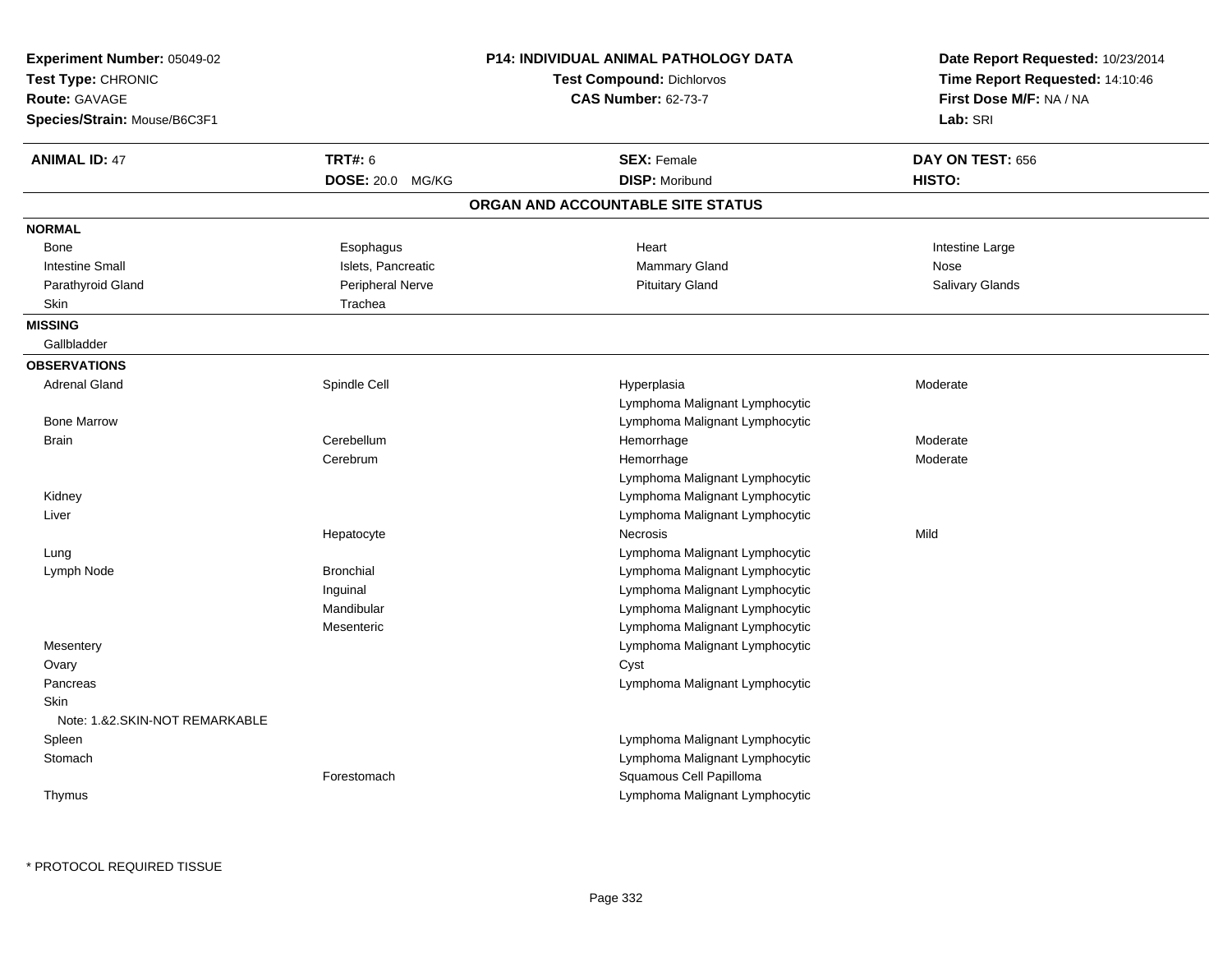| Experiment Number: 05049-02<br>Test Type: CHRONIC<br><b>Route: GAVAGE</b><br>Species/Strain: Mouse/B6C3F1 | <b>P14: INDIVIDUAL ANIMAL PATHOLOGY DATA</b><br><b>Test Compound: Dichlorvos</b><br><b>CAS Number: 62-73-7</b> |                                   | Date Report Requested: 10/23/2014<br>Time Report Requested: 14:10:46<br>First Dose M/F: NA / NA<br>Lab: SRI |
|-----------------------------------------------------------------------------------------------------------|----------------------------------------------------------------------------------------------------------------|-----------------------------------|-------------------------------------------------------------------------------------------------------------|
| <b>ANIMAL ID: 47</b>                                                                                      | <b>TRT#: 6</b>                                                                                                 | <b>SEX:</b> Female                | DAY ON TEST: 656                                                                                            |
|                                                                                                           | <b>DOSE: 20.0 MG/KG</b>                                                                                        | <b>DISP:</b> Moribund             | <b>HISTO:</b>                                                                                               |
|                                                                                                           |                                                                                                                | ORGAN AND ACCOUNTABLE SITE STATUS |                                                                                                             |
| <b>Thyroid Gland</b>                                                                                      |                                                                                                                | Lymphoma Malignant Lymphocytic    |                                                                                                             |
| <b>Urinary Bladder</b>                                                                                    |                                                                                                                | Lymphoma Malignant Lymphocytic    |                                                                                                             |
| Uterus                                                                                                    |                                                                                                                | Hyperplasia                       | Cystic, Mild                                                                                                |
| PRIMARY CAUSE OF DEATH                                                                                    |                                                                                                                |                                   |                                                                                                             |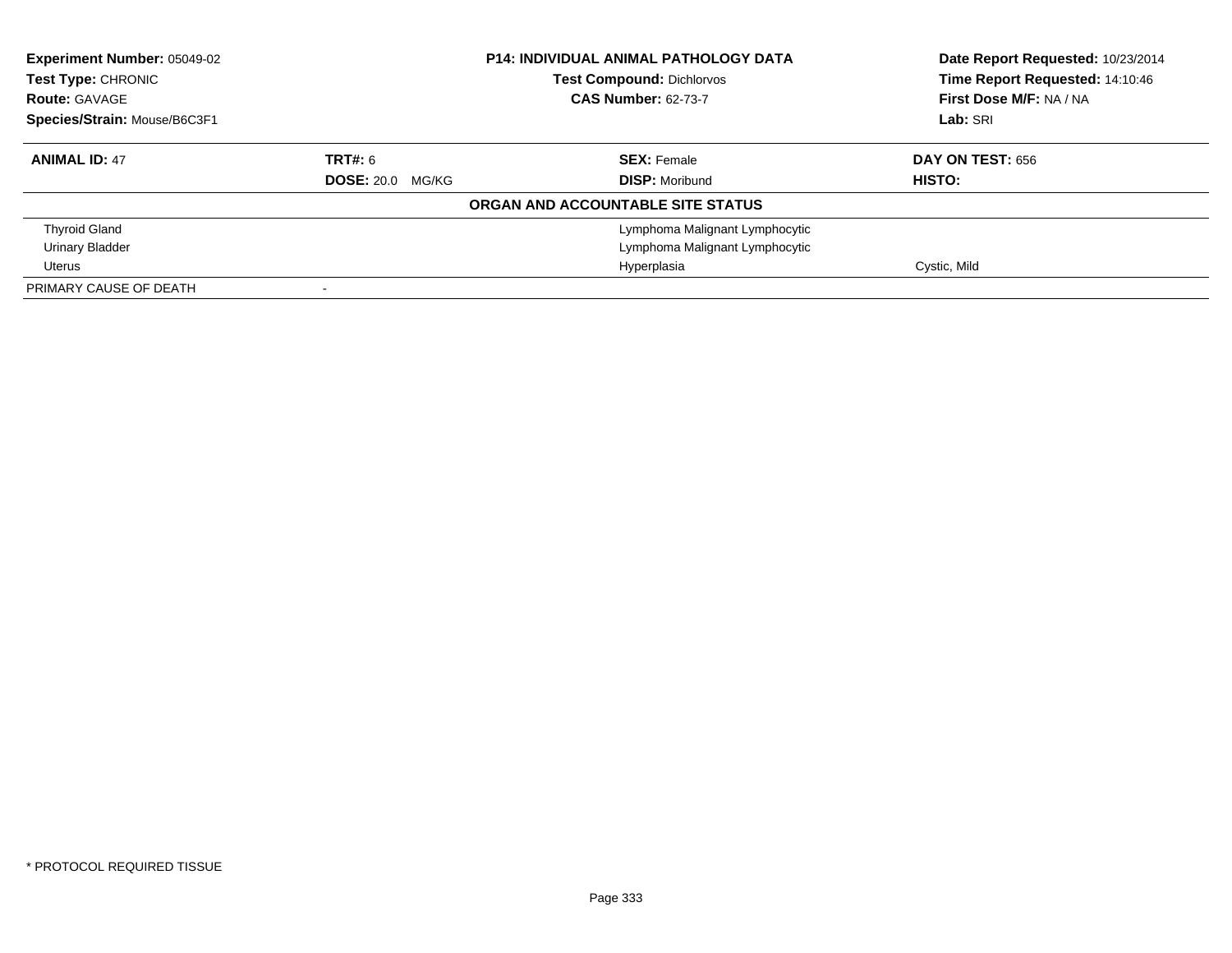| Experiment Number: 05049-02                         |                              | P14: INDIVIDUAL ANIMAL PATHOLOGY DATA | Date Report Requested: 10/23/2014 |
|-----------------------------------------------------|------------------------------|---------------------------------------|-----------------------------------|
| Test Type: CHRONIC                                  |                              | <b>Test Compound: Dichlorvos</b>      | Time Report Requested: 14:10:46   |
| <b>Route: GAVAGE</b>                                |                              | <b>CAS Number: 62-73-7</b>            | First Dose M/F: NA / NA           |
| Species/Strain: Mouse/B6C3F1                        |                              |                                       | Lab: SRI                          |
| <b>ANIMAL ID: 48</b>                                | <b>TRT#: 2</b>               | <b>SEX: Female</b>                    | <b>DAY ON TEST: 8</b>             |
|                                                     | <b>DOSE: VEHICLE CONTROL</b> | <b>DISP: Accident</b>                 | HISTO:                            |
|                                                     |                              | ORGAN AND ACCOUNTABLE SITE STATUS     |                                   |
| <b>NORMAL</b>                                       |                              |                                       |                                   |
| <b>Adrenal Gland</b>                                | Bone                         | <b>Bone Marrow</b>                    | <b>Brain</b>                      |
| Esophagus                                           | Gallbladder                  | Heart                                 | Intestine Large                   |
| Islets, Pancreatic                                  | Kidney                       | Liver                                 | Lymph Node                        |
| Mammary Gland                                       | Ovary                        | Pancreas                              | Parathyroid Gland                 |
| <b>Pituitary Gland</b>                              | <b>Salivary Glands</b>       | Skin                                  | Spleen                            |
| Stomach                                             | <b>Thyroid Gland</b>         | Trachea                               | <b>Urinary Bladder</b>            |
| <b>Uterus</b>                                       |                              |                                       |                                   |
| <b>MISSING</b>                                      |                              |                                       |                                   |
| <b>Intestine Small</b>                              | Nose                         | <b>Peripheral Nerve</b>               |                                   |
| <b>OBSERVATIONS</b>                                 |                              |                                       |                                   |
| Lung                                                | Pleura                       | Inflammation                          | Suppurative, Moderate             |
| Nose                                                |                              |                                       |                                   |
| Note: NOSE-NOT REQUIRED BY PROTOCOL PRIOR TO 6/1/82 |                              |                                       |                                   |
| Thymus                                              |                              | Necrosis                              | Diffuse, Moderate                 |
| <b>Tissue NOS</b>                                   |                              | Foreign Body                          | Moderate                          |
|                                                     |                              | Inflammation                          | Suppurative, Moderate             |
| Note: TISSUE NOS IS MEDIASTINUM                     |                              |                                       |                                   |
| PRIMARY CAUSE OF DEATH                              | $\overline{\phantom{a}}$     |                                       |                                   |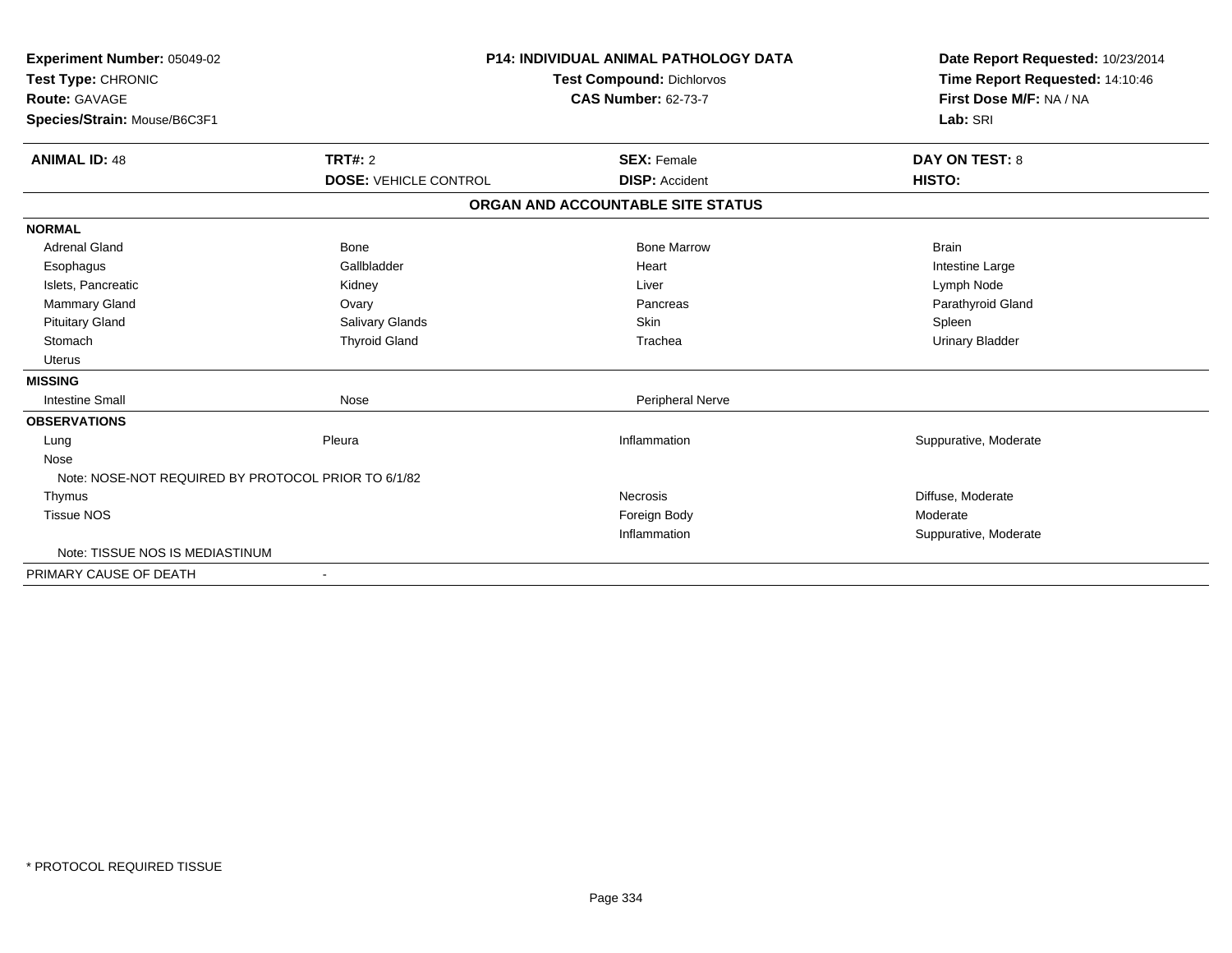| <b>Experiment Number: 05049-02</b> |                         | <b>P14: INDIVIDUAL ANIMAL PATHOLOGY DATA</b> | Date Report Requested: 10/23/2014 |
|------------------------------------|-------------------------|----------------------------------------------|-----------------------------------|
| Test Type: CHRONIC                 |                         | <b>Test Compound: Dichlorvos</b>             | Time Report Requested: 14:10:46   |
| <b>Route: GAVAGE</b>               |                         | <b>CAS Number: 62-73-7</b>                   | First Dose M/F: NA / NA           |
| Species/Strain: Mouse/B6C3F1       |                         |                                              | Lab: SRI                          |
| <b>ANIMAL ID: 48</b>               | <b>TRT#: 4</b>          | <b>SEX: Female</b>                           | DAY ON TEST: 730                  |
|                                    | <b>DOSE: 40.0 MG/KG</b> | <b>DISP: Terminal Sacrifice</b>              | HISTO:                            |
|                                    |                         | ORGAN AND ACCOUNTABLE SITE STATUS            |                                   |
| <b>NORMAL</b>                      |                         |                                              |                                   |
| <b>Bone Marrow</b>                 | <b>Brain</b>            | Esophagus                                    | Gallbladder                       |
| Heart                              | Intestine Large         | <b>Intestine Small</b>                       | Islets, Pancreatic                |
| Kidney                             | Liver                   | Lung                                         | <b>Mammary Gland</b>              |
| Pancreas                           | Parathyroid Gland       | <b>Peripheral Nerve</b>                      | <b>Salivary Glands</b>            |
| Skin                               | Spleen                  | Stomach                                      | Thymus                            |
| <b>Thyroid Gland</b>               | Trachea                 |                                              |                                   |
| <b>OBSERVATIONS</b>                |                         |                                              |                                   |
| <b>Adrenal Gland</b>               | Spindle Cell            | Hyperplasia                                  | Moderate                          |
| <b>Bone</b>                        |                         | Hyperostosis                                 | Moderate                          |
| Lymph Node                         | Mesenteric              | Hemorrhage                                   | Mild                              |
| Nose                               |                         | Inflammation                                 | Suppurative, Moderate             |
| Ovary                              |                         | Cyst                                         |                                   |
| <b>Pituitary Gland</b>             |                         | Angiectasis                                  | Mild                              |
| <b>Skin</b>                        |                         |                                              |                                   |
| Note: 1.&2.SKIN-NOT REMARKABLE     |                         |                                              |                                   |
| <b>Urinary Bladder</b>             |                         | Inflammation                                 | Chronic, Mild                     |
| Uterus                             |                         | Hyperplasia                                  | Cystic, Moderate                  |
| PRIMARY CAUSE OF DEATH             |                         |                                              |                                   |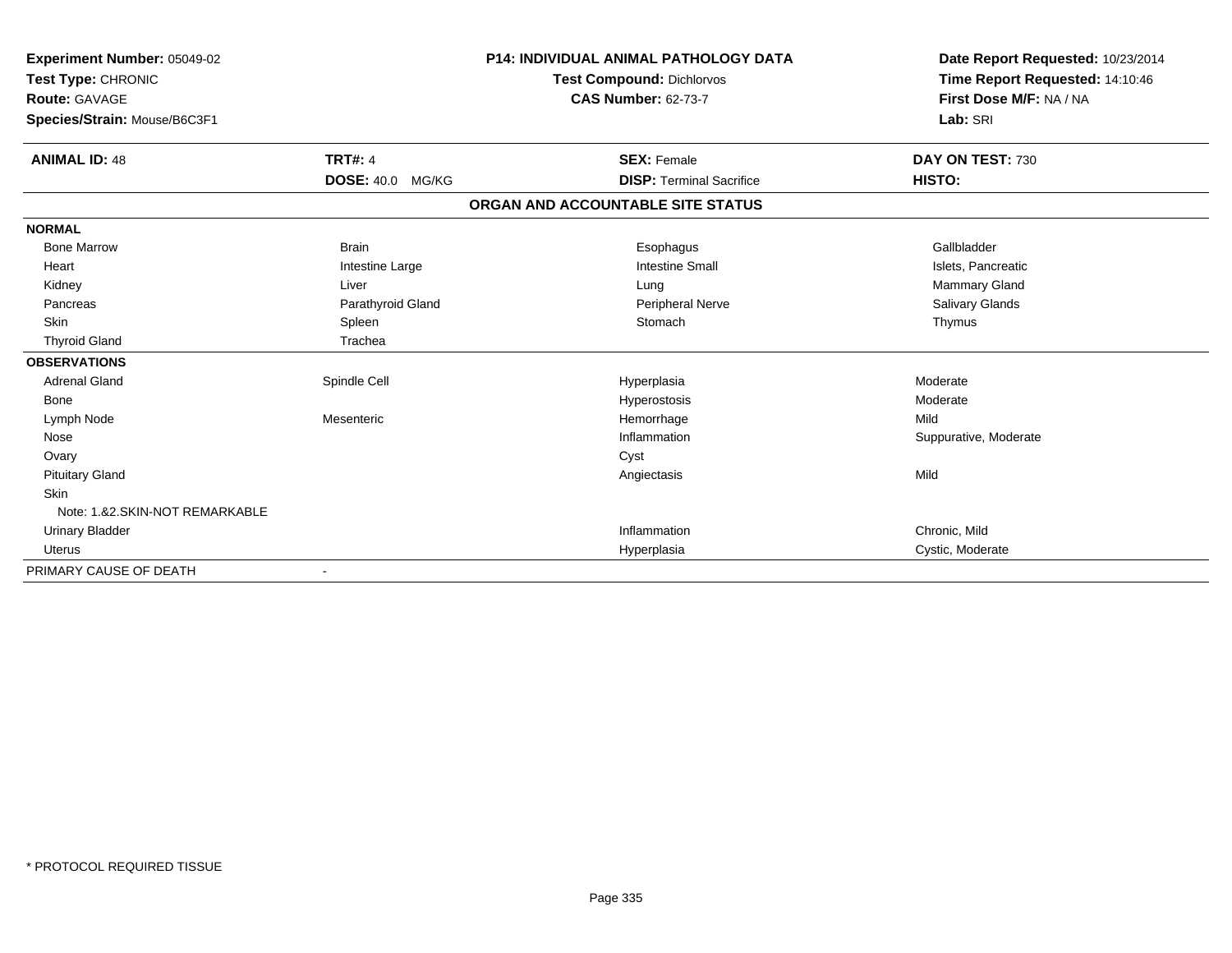| Experiment Number: 05049-02<br>Test Type: CHRONIC<br>Route: GAVAGE<br>Species/Strain: Mouse/B6C3F1 | P14: INDIVIDUAL ANIMAL PATHOLOGY DATA<br>Test Compound: Dichlorvos<br><b>CAS Number: 62-73-7</b> |                                   | Date Report Requested: 10/23/2014<br>Time Report Requested: 14:10:46<br>First Dose M/F: NA / NA<br>Lab: SRI |  |
|----------------------------------------------------------------------------------------------------|--------------------------------------------------------------------------------------------------|-----------------------------------|-------------------------------------------------------------------------------------------------------------|--|
| <b>ANIMAL ID: 48</b>                                                                               | <b>TRT#: 6</b>                                                                                   | <b>SEX: Female</b>                | DAY ON TEST: 732                                                                                            |  |
|                                                                                                    | <b>DOSE: 20.0 MG/KG</b>                                                                          | <b>DISP: Terminal Sacrifice</b>   | HISTO:                                                                                                      |  |
|                                                                                                    |                                                                                                  | ORGAN AND ACCOUNTABLE SITE STATUS |                                                                                                             |  |
| <b>NORMAL</b>                                                                                      |                                                                                                  |                                   |                                                                                                             |  |
| Bone                                                                                               | <b>Bone Marrow</b>                                                                               | Esophagus                         | Gallbladder                                                                                                 |  |
| Intestine Large                                                                                    | <b>Intestine Small</b>                                                                           | Islets, Pancreatic                | Kidney                                                                                                      |  |
| Liver                                                                                              | Lymph Node                                                                                       | Pancreas                          | Peripheral Nerve                                                                                            |  |
| Salivary Glands                                                                                    | Skin                                                                                             | Stomach                           | Thymus                                                                                                      |  |
| <b>Thyroid Gland</b>                                                                               | Trachea                                                                                          |                                   |                                                                                                             |  |
| <b>OBSERVATIONS</b>                                                                                |                                                                                                  |                                   |                                                                                                             |  |
| <b>Adrenal Gland</b>                                                                               | Spindle Cell                                                                                     | Hyperplasia                       | Moderate                                                                                                    |  |
|                                                                                                    | Medulla                                                                                          | Pheochromocytoma Benign           |                                                                                                             |  |
| <b>Blood Vessel</b>                                                                                |                                                                                                  | Inflammation                      | Chronic Active, Multiple, Moderate                                                                          |  |
| <b>Brain</b>                                                                                       | Thalamus                                                                                         | Mineralization                    | Mild                                                                                                        |  |
| Heart                                                                                              | Artery                                                                                           | Mineralization                    | Moderate                                                                                                    |  |
| Lung                                                                                               |                                                                                                  | Inflammation                      | Chronic, Mild                                                                                               |  |
| Mammary Gland                                                                                      |                                                                                                  | Hyperplasia                       | Cystic, Minimal                                                                                             |  |
| Nose                                                                                               |                                                                                                  | Inflammation                      | Suppurative, Mild                                                                                           |  |
| Ovary                                                                                              |                                                                                                  | Cyst                              |                                                                                                             |  |
| Parathyroid Gland                                                                                  |                                                                                                  | Cyst                              |                                                                                                             |  |
| <b>Pituitary Gland</b>                                                                             | Pars Distalis                                                                                    | Hyperplasia                       | Moderate                                                                                                    |  |
| Skin                                                                                               |                                                                                                  |                                   |                                                                                                             |  |
| Note: TRC LES 1 AND 2--NOT REMARKABLE                                                              |                                                                                                  |                                   |                                                                                                             |  |
| Spleen                                                                                             |                                                                                                  | Hyperplasia                       | Megakaryocyte, Moderate                                                                                     |  |
| <b>Urinary Bladder</b>                                                                             |                                                                                                  | Inflammation                      | Chronic, Mild                                                                                               |  |
| <b>Uterus</b>                                                                                      |                                                                                                  | Hemorrhage                        | Mild                                                                                                        |  |
|                                                                                                    |                                                                                                  | Hyperplasia                       | Cystic, Marked                                                                                              |  |
| PRIMARY CAUSE OF DEATH                                                                             | $\blacksquare$                                                                                   |                                   |                                                                                                             |  |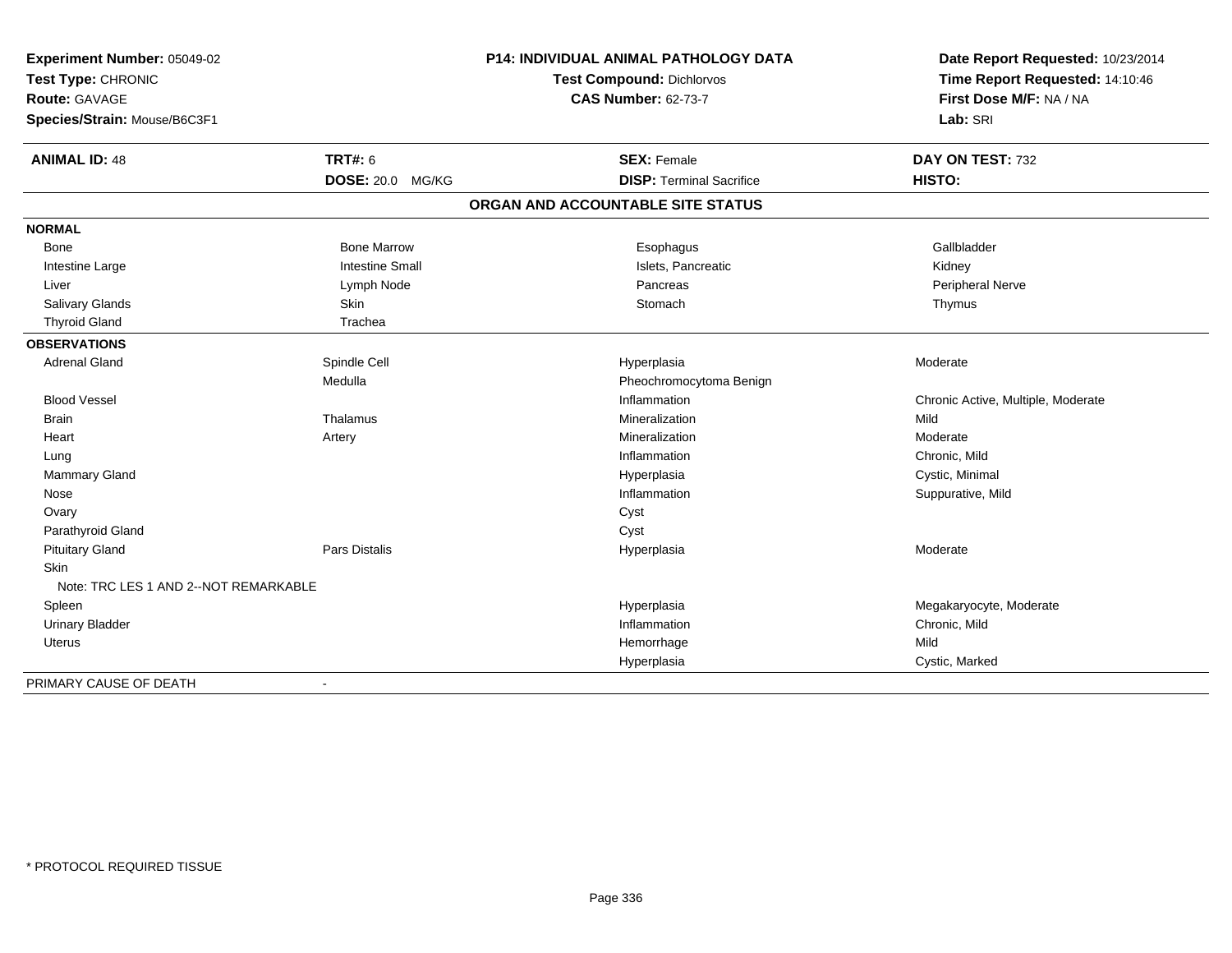| Experiment Number: 05049-02<br>Test Type: CHRONIC<br>Route: GAVAGE<br>Species/Strain: Mouse/B6C3F1 | <b>P14: INDIVIDUAL ANIMAL PATHOLOGY DATA</b><br>Test Compound: Dichlorvos<br><b>CAS Number: 62-73-7</b> |                                   | Date Report Requested: 10/23/2014<br>Time Report Requested: 14:10:46<br>First Dose M/F: NA / NA<br>Lab: SRI |
|----------------------------------------------------------------------------------------------------|---------------------------------------------------------------------------------------------------------|-----------------------------------|-------------------------------------------------------------------------------------------------------------|
| <b>ANIMAL ID: 49</b>                                                                               | TRT#: 2                                                                                                 | <b>SEX: Female</b>                | DAY ON TEST: 735                                                                                            |
|                                                                                                    | <b>DOSE: VEHICLE CONTROL</b>                                                                            | <b>DISP: Terminal Sacrifice</b>   | HISTO:                                                                                                      |
|                                                                                                    |                                                                                                         | ORGAN AND ACCOUNTABLE SITE STATUS |                                                                                                             |
| <b>NORMAL</b>                                                                                      |                                                                                                         |                                   |                                                                                                             |
| Bone                                                                                               | <b>Bone Marrow</b>                                                                                      | <b>Brain</b>                      | Esophagus                                                                                                   |
| Heart                                                                                              | Intestine Large                                                                                         | <b>Intestine Small</b>            | Islets, Pancreatic                                                                                          |
| Liver                                                                                              | Lymph Node                                                                                              | <b>Mammary Gland</b>              | Pancreas                                                                                                    |
| Parathyroid Gland                                                                                  | Peripheral Nerve                                                                                        | Salivary Glands                   | Skin                                                                                                        |
| Spleen                                                                                             | Stomach                                                                                                 | Thymus                            | <b>Thyroid Gland</b>                                                                                        |
| Trachea                                                                                            | <b>Urinary Bladder</b>                                                                                  |                                   |                                                                                                             |
| <b>INSUFFICIENT TISSUE</b>                                                                         |                                                                                                         |                                   |                                                                                                             |
| Gallbladder                                                                                        |                                                                                                         |                                   |                                                                                                             |
| <b>OBSERVATIONS</b>                                                                                |                                                                                                         |                                   |                                                                                                             |
| <b>Adrenal Gland</b>                                                                               | Spindle Cell                                                                                            | Hyperplasia                       | Mild                                                                                                        |
|                                                                                                    | Medulla                                                                                                 | Pheochromocytoma Benign           |                                                                                                             |
| Kidney                                                                                             |                                                                                                         | Inflammation                      | Chronic, Mild                                                                                               |
| Lung                                                                                               |                                                                                                         | Inflammation                      | Chronic, Mild                                                                                               |
| Nose                                                                                               |                                                                                                         | Inflammation                      | Suppurative, Mild                                                                                           |
| Ovary                                                                                              |                                                                                                         | Cyst                              |                                                                                                             |
| <b>Pituitary Gland</b>                                                                             | <b>Pars Distalis</b>                                                                                    | Hyperplasia                       | Minimal                                                                                                     |
| Skin                                                                                               |                                                                                                         |                                   |                                                                                                             |
| Note: 1.SKIN-NOT REMARKABLE                                                                        |                                                                                                         |                                   |                                                                                                             |
| <b>Uterus</b>                                                                                      |                                                                                                         | Hyperplasia                       | Cystic, Marked                                                                                              |
| PRIMARY CAUSE OF DEATH                                                                             |                                                                                                         |                                   |                                                                                                             |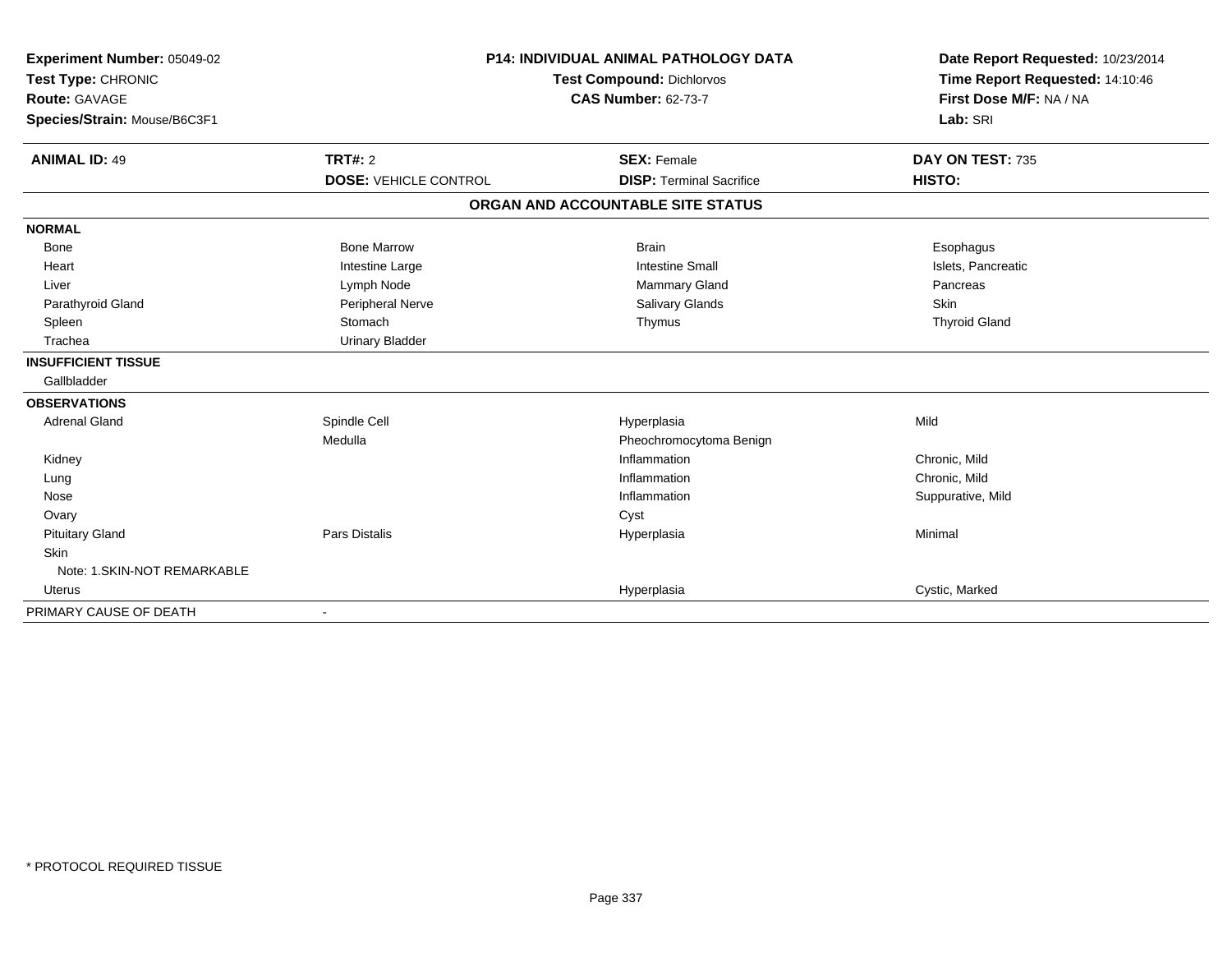| Experiment Number: 05049-02<br>Test Type: CHRONIC<br><b>Route: GAVAGE</b> |                         | <b>P14: INDIVIDUAL ANIMAL PATHOLOGY DATA</b><br><b>Test Compound: Dichlorvos</b><br><b>CAS Number: 62-73-7</b> | Date Report Requested: 10/23/2014<br>Time Report Requested: 14:10:46<br>First Dose M/F: NA / NA |
|---------------------------------------------------------------------------|-------------------------|----------------------------------------------------------------------------------------------------------------|-------------------------------------------------------------------------------------------------|
| Species/Strain: Mouse/B6C3F1                                              |                         |                                                                                                                | Lab: SRI                                                                                        |
| <b>ANIMAL ID: 49</b>                                                      | <b>TRT#: 4</b>          | <b>SEX: Female</b>                                                                                             | DAY ON TEST: 730                                                                                |
|                                                                           | <b>DOSE: 40.0 MG/KG</b> | <b>DISP: Terminal Sacrifice</b>                                                                                | HISTO:                                                                                          |
|                                                                           |                         | ORGAN AND ACCOUNTABLE SITE STATUS                                                                              |                                                                                                 |
| <b>NORMAL</b>                                                             |                         |                                                                                                                |                                                                                                 |
| <b>Bone Marrow</b>                                                        | Esophagus               | Gallbladder                                                                                                    | Heart                                                                                           |
| Intestine Large                                                           | <b>Intestine Small</b>  | Islets, Pancreatic                                                                                             | Liver                                                                                           |
| Lung                                                                      | Lymph Node              | <b>Mammary Gland</b>                                                                                           | Pancreas                                                                                        |
| Parathyroid Gland                                                         | Peripheral Nerve        | <b>Pituitary Gland</b>                                                                                         | <b>Salivary Glands</b>                                                                          |
| <b>Skin</b>                                                               | Spleen                  | Thymus                                                                                                         | Trachea                                                                                         |
| <b>Urinary Bladder</b>                                                    |                         |                                                                                                                |                                                                                                 |
| <b>OBSERVATIONS</b>                                                       |                         |                                                                                                                |                                                                                                 |
| <b>Adrenal Gland</b>                                                      | Spindle Cell            | Hyperplasia                                                                                                    | Mild                                                                                            |
| Bone                                                                      |                         | Hyperostosis                                                                                                   | Moderate                                                                                        |
| <b>Brain</b>                                                              | Thalamus                | Mineralization                                                                                                 | Mild                                                                                            |
| Kidney                                                                    |                         | Inflammation                                                                                                   | Chronic, Mild                                                                                   |
| Nose                                                                      |                         | Inflammation                                                                                                   | Suppurative, Moderate                                                                           |
| Ovary                                                                     |                         | Cyst                                                                                                           |                                                                                                 |
| <b>Skin</b>                                                               |                         |                                                                                                                |                                                                                                 |
| Note: 1.SKIN-NOT REMARKABLE                                               |                         |                                                                                                                |                                                                                                 |
| Stomach                                                                   | Forestomach             | Squamous Cell Papilloma                                                                                        |                                                                                                 |
| <b>Thyroid Gland</b>                                                      | <b>Follicular Cel</b>   | Adenoma                                                                                                        |                                                                                                 |
| Uterus                                                                    |                         | Hyperplasia                                                                                                    | Cystic, Moderate                                                                                |
| PRIMARY CAUSE OF DEATH                                                    |                         |                                                                                                                |                                                                                                 |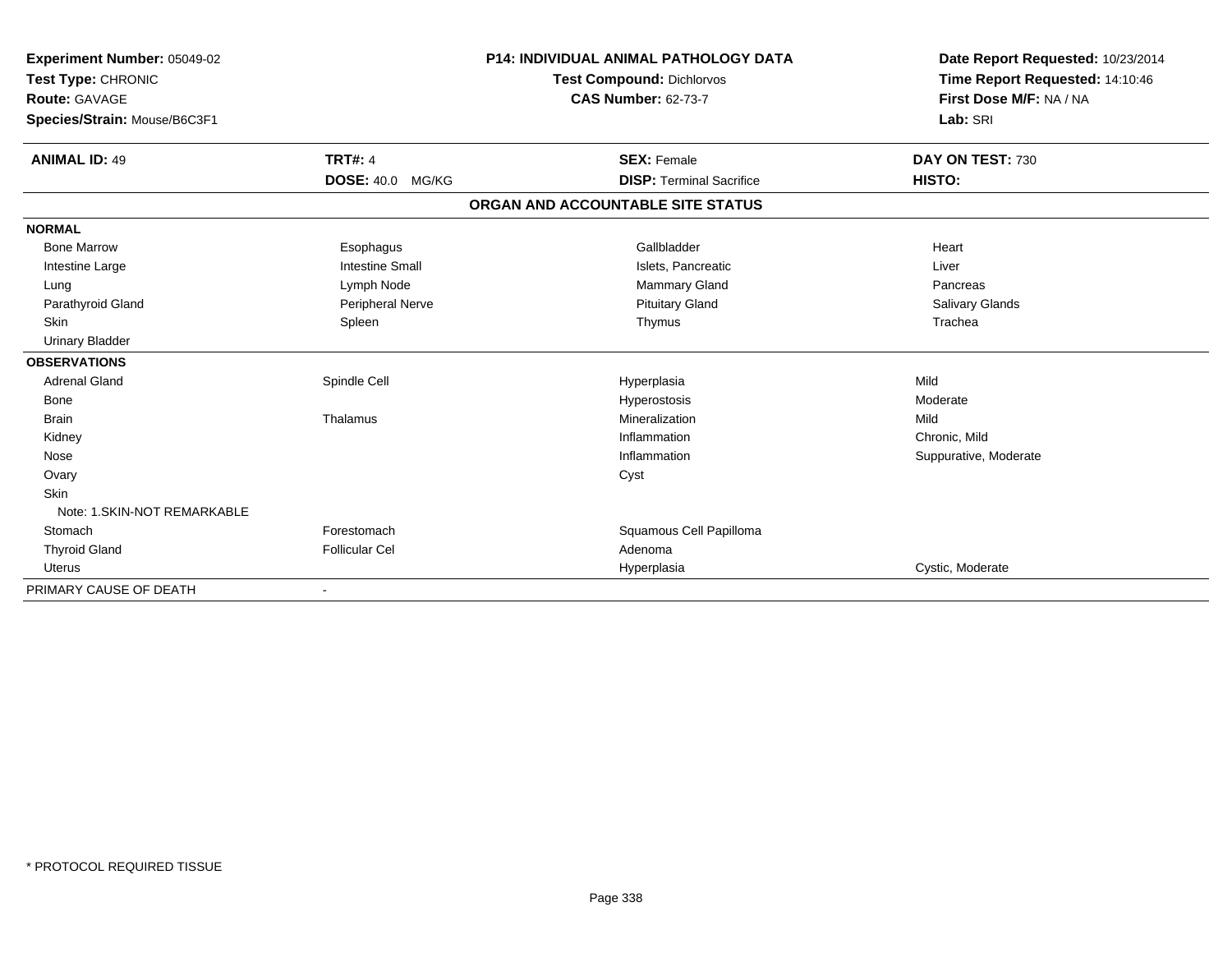| Experiment Number: 05049-02<br>Test Type: CHRONIC<br>Route: GAVAGE |                        | P14: INDIVIDUAL ANIMAL PATHOLOGY DATA | Date Report Requested: 10/23/2014<br>Time Report Requested: 14:10:46<br>First Dose M/F: NA / NA |
|--------------------------------------------------------------------|------------------------|---------------------------------------|-------------------------------------------------------------------------------------------------|
|                                                                    |                        | <b>Test Compound: Dichlorvos</b>      |                                                                                                 |
|                                                                    |                        | <b>CAS Number: 62-73-7</b>            |                                                                                                 |
| Species/Strain: Mouse/B6C3F1                                       |                        |                                       | Lab: SRI                                                                                        |
|                                                                    |                        |                                       |                                                                                                 |
| <b>ANIMAL ID: 49</b>                                               | TRT#: 6                | <b>SEX: Female</b>                    | DAY ON TEST: 732                                                                                |
|                                                                    | DOSE: 20.0 MG/KG       | <b>DISP: Terminal Sacrifice</b>       | HISTO:                                                                                          |
|                                                                    |                        | ORGAN AND ACCOUNTABLE SITE STATUS     |                                                                                                 |
| <b>NORMAL</b>                                                      |                        |                                       |                                                                                                 |
| Bone                                                               | <b>Bone Marrow</b>     | Esophagus                             | Gallbladder                                                                                     |
| Heart                                                              | Intestine Large        | <b>Intestine Small</b>                | Islets, Pancreatic                                                                              |
| Liver                                                              | Lung                   | Mammary Gland                         | Ovary                                                                                           |
| Pancreas                                                           | Parathyroid Gland      | Peripheral Nerve                      | Salivary Glands                                                                                 |
| Skin                                                               | Spleen                 | Thymus                                | <b>Thyroid Gland</b>                                                                            |
| Trachea                                                            | <b>Urinary Bladder</b> |                                       |                                                                                                 |
| <b>OBSERVATIONS</b>                                                |                        |                                       |                                                                                                 |
| <b>Adrenal Gland</b>                                               | Spindle Cell           | Hyperplasia                           | Mild                                                                                            |
| <b>Brain</b>                                                       | Adventitia, Vein       | <b>Infiltration Cellular</b>          | Lymphocyte, Mild                                                                                |
|                                                                    | Thalamus               | Mineralization                        | Mild                                                                                            |
| Kidney                                                             |                        | Infarct                               | Mild                                                                                            |
|                                                                    |                        | Inflammation                          | Chronic, Mild                                                                                   |
| Lymph Node                                                         | Mandibular             | Hyperplasia                           | Lymphoid, Mild                                                                                  |
|                                                                    | Mandibular             | Hyperplasia                           | Plasma Cell, Mild                                                                               |
| Nose                                                               |                        | Inflammation                          | Suppurative, Marked                                                                             |
| Oviduct                                                            |                        | Inflammation                          | Chronic, Moderate                                                                               |
| <b>Pituitary Gland</b>                                             | <b>Pars Distalis</b>   | Hyperplasia                           | Mild                                                                                            |
| Skin                                                               |                        |                                       |                                                                                                 |
| Note: TRC LES 1 AND 2--NOT REMARKABLE                              |                        |                                       |                                                                                                 |
| Stomach                                                            | Glandular              | Cyst                                  |                                                                                                 |
| Uterus                                                             |                        | Hyperplasia                           | Cystic, Mild                                                                                    |
|                                                                    |                        | Inflammation                          | Suppurative, Mild                                                                               |
|                                                                    | Mucosa                 | Metaplasia                            | Squamous, Mild                                                                                  |
| PRIMARY CAUSE OF DEATH                                             | $\blacksquare$         |                                       |                                                                                                 |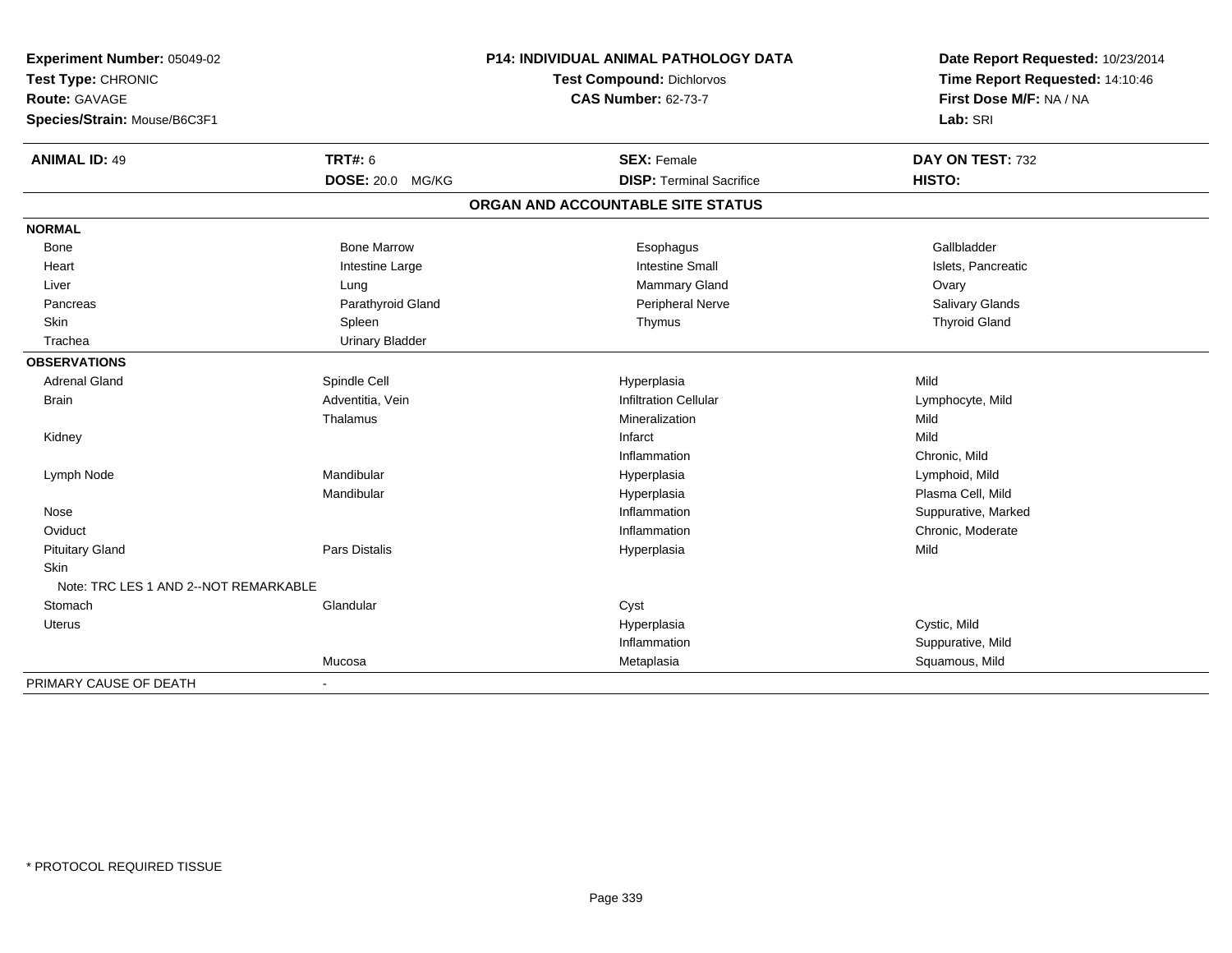| Experiment Number: 05049-02<br>Test Type: CHRONIC<br><b>Route: GAVAGE</b><br>Species/Strain: Mouse/B6C3F1 | <b>P14: INDIVIDUAL ANIMAL PATHOLOGY DATA</b><br><b>Test Compound: Dichlorvos</b><br><b>CAS Number: 62-73-7</b> |                                   | Date Report Requested: 10/23/2014<br>Time Report Requested: 14:10:46<br>First Dose M/F: NA / NA<br>Lab: SRI |
|-----------------------------------------------------------------------------------------------------------|----------------------------------------------------------------------------------------------------------------|-----------------------------------|-------------------------------------------------------------------------------------------------------------|
| <b>ANIMAL ID: 50</b>                                                                                      | <b>TRT#: 2</b>                                                                                                 | <b>SEX: Female</b>                | DAY ON TEST: 452                                                                                            |
|                                                                                                           | <b>DOSE: VEHICLE CONTROL</b>                                                                                   | <b>DISP: Moribund</b>             | <b>HISTO:</b>                                                                                               |
|                                                                                                           |                                                                                                                | ORGAN AND ACCOUNTABLE SITE STATUS |                                                                                                             |
| <b>NORMAL</b>                                                                                             |                                                                                                                |                                   |                                                                                                             |
| Bone                                                                                                      | Esophagus                                                                                                      | Intestine Large                   | <b>Intestine Small</b>                                                                                      |
| Islets, Pancreatic                                                                                        | Kidney                                                                                                         | Lung                              | Nose                                                                                                        |
| Parathyroid Gland                                                                                         | <b>Pituitary Gland</b>                                                                                         | Salivary Glands                   | <b>Skin</b>                                                                                                 |
| Stomach                                                                                                   | Thymus                                                                                                         | <b>Thyroid Gland</b>              | Trachea                                                                                                     |
| <b>MISSING</b>                                                                                            |                                                                                                                |                                   |                                                                                                             |
| Gallbladder                                                                                               | Mammary Gland                                                                                                  | Peripheral Nerve                  |                                                                                                             |
| <b>OBSERVATIONS</b>                                                                                       |                                                                                                                |                                   |                                                                                                             |
| <b>Adrenal Gland</b>                                                                                      | Spindle Cell                                                                                                   | Hyperplasia                       | Moderate                                                                                                    |
| <b>Bone Marrow</b>                                                                                        |                                                                                                                | Lymphoma Malignant Lymphocytic    |                                                                                                             |
| <b>Brain</b>                                                                                              | Thalamus                                                                                                       | Mineralization                    | Mild                                                                                                        |
| Heart                                                                                                     | Coron Artery                                                                                                   | Inflammation                      | Chronic, Mild                                                                                               |
| Liver                                                                                                     |                                                                                                                | Hepatocellular Carcinoma          |                                                                                                             |
|                                                                                                           |                                                                                                                | Lymphoma Malignant Lymphocytic    |                                                                                                             |
| Lymph Node                                                                                                | <b>Bronchial</b>                                                                                               | Lymphoma Malignant Lymphocytic    |                                                                                                             |
|                                                                                                           | Inguinal                                                                                                       | Lymphoma Malignant Lymphocytic    |                                                                                                             |
|                                                                                                           | Mandibular                                                                                                     | Lymphoma Malignant Lymphocytic    |                                                                                                             |
|                                                                                                           | Mediastinal                                                                                                    | Lymphoma Malignant Lymphocytic    |                                                                                                             |
|                                                                                                           | Pancreatic                                                                                                     | Lymphoma Malignant Lymphocytic    |                                                                                                             |
| Note: TRC LES 1--LYMPH MAL LYMP, INGUINAL                                                                 |                                                                                                                |                                   |                                                                                                             |
| Mesentery                                                                                                 |                                                                                                                | Lymphoma Malignant Lymphocytic    |                                                                                                             |
| Ovary                                                                                                     |                                                                                                                | Cyst                              |                                                                                                             |
|                                                                                                           |                                                                                                                | Lymphoma Malignant Lymphocytic    |                                                                                                             |
| Pancreas                                                                                                  |                                                                                                                | Lymphoma Malignant Lymphocytic    |                                                                                                             |
| <b>Skin</b>                                                                                               |                                                                                                                |                                   |                                                                                                             |
| Note: 3.SKIN-NOT REMARKABLE                                                                               |                                                                                                                |                                   |                                                                                                             |
| Spleen                                                                                                    |                                                                                                                | Lymphoma Malignant Lymphocytic    |                                                                                                             |
| <b>Urinary Bladder</b>                                                                                    |                                                                                                                | Inflammation                      | Chronic, Moderate                                                                                           |
| Uterus                                                                                                    |                                                                                                                | Hyperplasia                       | Cystic, Moderate                                                                                            |
| PRIMARY CAUSE OF DEATH                                                                                    |                                                                                                                |                                   |                                                                                                             |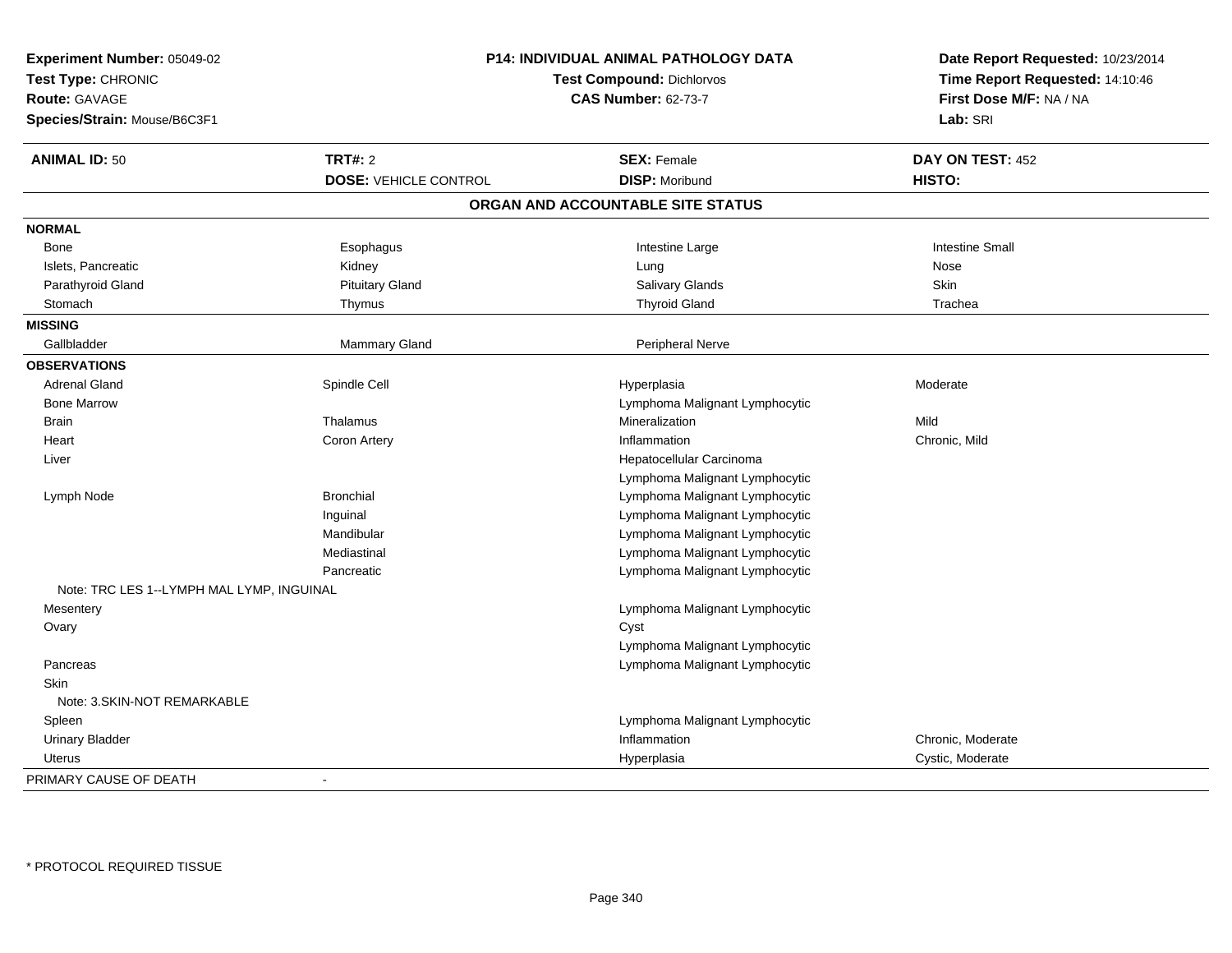| Experiment Number: 05049-02<br>Test Type: CHRONIC<br><b>Route: GAVAGE</b><br>Species/Strain: Mouse/B6C3F1 |                         | <b>P14: INDIVIDUAL ANIMAL PATHOLOGY DATA</b><br><b>Test Compound: Dichlorvos</b><br><b>CAS Number: 62-73-7</b> | Date Report Requested: 10/23/2014<br>Time Report Requested: 14:10:46<br>First Dose M/F: NA / NA<br>Lab: SRI |
|-----------------------------------------------------------------------------------------------------------|-------------------------|----------------------------------------------------------------------------------------------------------------|-------------------------------------------------------------------------------------------------------------|
| <b>ANIMAL ID: 50</b>                                                                                      | <b>TRT#: 4</b>          | <b>SEX: Female</b>                                                                                             | DAY ON TEST: 730                                                                                            |
|                                                                                                           | <b>DOSE: 40.0 MG/KG</b> | <b>DISP: Terminal Sacrifice</b>                                                                                | HISTO:                                                                                                      |
|                                                                                                           |                         | ORGAN AND ACCOUNTABLE SITE STATUS                                                                              |                                                                                                             |
| <b>NORMAL</b>                                                                                             |                         |                                                                                                                |                                                                                                             |
| Bone                                                                                                      | <b>Bone Marrow</b>      | Esophagus                                                                                                      | Gallbladder                                                                                                 |
| Heart                                                                                                     | Intestine Large         | <b>Intestine Small</b>                                                                                         | Islets, Pancreatic                                                                                          |
| Liver                                                                                                     | Lymph Node              | <b>Mammary Gland</b>                                                                                           | Ovary                                                                                                       |
| Pancreas                                                                                                  | Parathyroid Gland       | Peripheral Nerve                                                                                               | <b>Pituitary Gland</b>                                                                                      |
| Salivary Glands                                                                                           | <b>Skin</b>             | Spleen                                                                                                         | Stomach                                                                                                     |
| Thymus                                                                                                    | <b>Thyroid Gland</b>    | Trachea                                                                                                        | <b>Urinary Bladder</b>                                                                                      |
| <b>OBSERVATIONS</b>                                                                                       |                         |                                                                                                                |                                                                                                             |
| <b>Adrenal Gland</b>                                                                                      | Spindle Cell            | Hyperplasia                                                                                                    | Moderate                                                                                                    |
| <b>Brain</b>                                                                                              | Thalamus                | Mineralization                                                                                                 | Minimal                                                                                                     |
| Kidney                                                                                                    |                         | Casts                                                                                                          | Minimal                                                                                                     |
|                                                                                                           |                         | Inflammation                                                                                                   | Chronic, Mild                                                                                               |
| Lung                                                                                                      |                         | Inflammation                                                                                                   | Chronic, Mild                                                                                               |
| Nose                                                                                                      |                         | Inflammation                                                                                                   | Suppurative, Moderate                                                                                       |
| <b>Skin</b>                                                                                               |                         |                                                                                                                |                                                                                                             |
| Note: 1.&2.SKIN-NOT REMARKABLE                                                                            |                         |                                                                                                                |                                                                                                             |
| Uterus                                                                                                    |                         | Hyperplasia                                                                                                    | Cystic, Marked                                                                                              |
| PRIMARY CAUSE OF DEATH                                                                                    |                         |                                                                                                                |                                                                                                             |